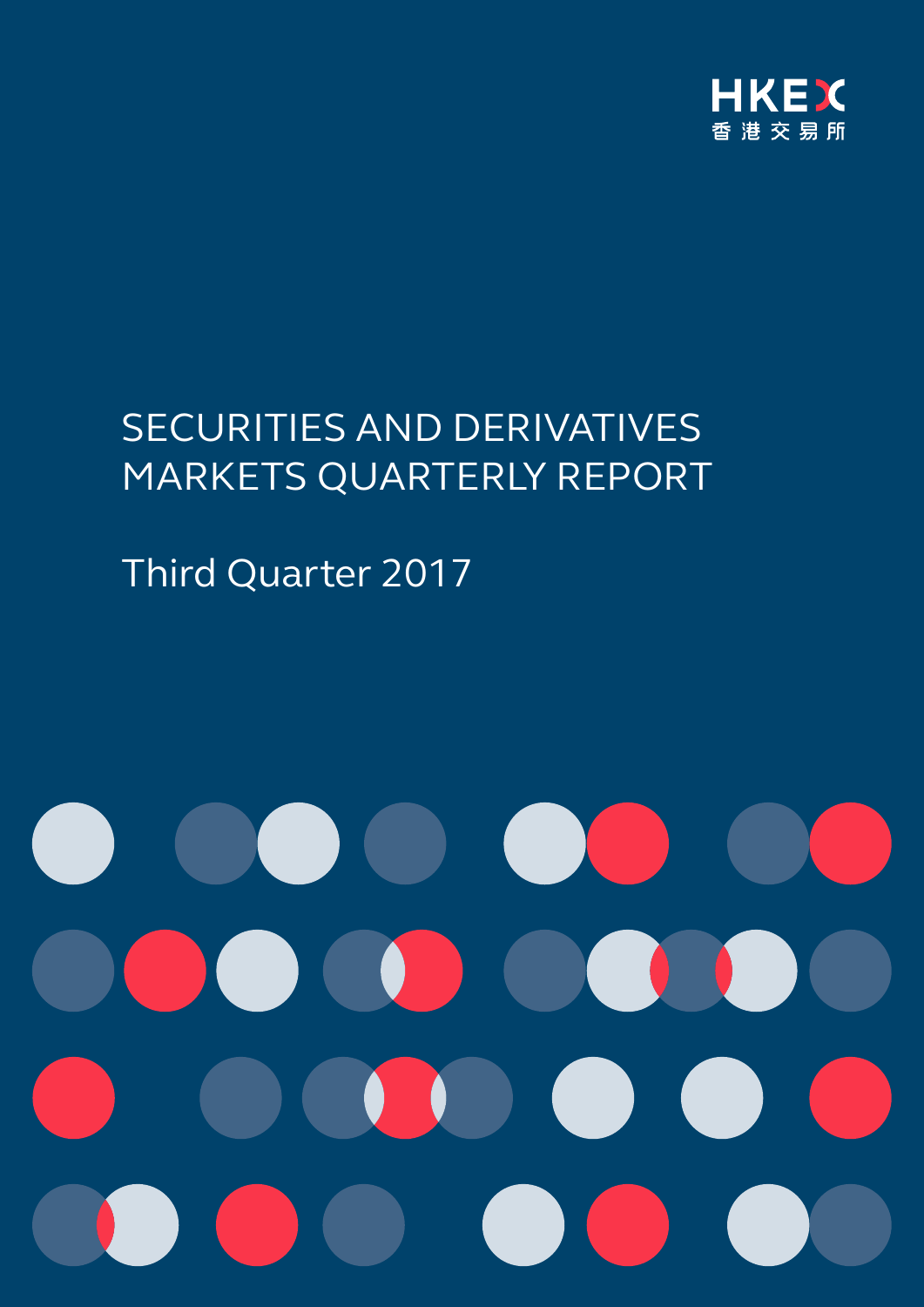## MARKET HIGHLIGHTS

### **Market Highlights – Main Board**

| No. of listed companies<br>1,765<br>1,687<br>No. of listed securities<br>11,557<br>8,816<br>Equities<br>Ordinary shares<br>1,766<br>1,688<br>Preference shares<br>12<br>7<br>5,380<br>4,017<br>Warrants<br>11<br>Equity<br>7<br>4,006<br>Derivative<br>5,373<br>Equity linked instrument<br>0<br>0<br>Callable bull/bear contracts<br>3,257<br>2,105<br>Unit trusts/mutual funds<br>146<br>158<br>Debt securities<br>996<br>841<br>No. of trading only stocks<br>6<br>6<br>Nasdaq stocks<br>$\overline{2}$<br>iShares<br>$\overline{2}$<br>No. of trading days<br>64<br>63<br>Total turnover in value (HK\$mil.) *<br>5,930,454.09<br>4,270,581.33<br>Total turnover in shares (mil. shs)<br>10,427,017.25<br>10,861,850.63<br>Total number of trades (deals)<br>80,630,868<br>65,014,211<br>31,140,799.89<br>25,317,548.47<br>Total market capitalisation (HK\$mil.)<br>10.89<br>Average P/E ratio (times)<br>15.21<br>Average dividend yield (%)<br>2.97<br>3.13<br>Number of exchange participants<br>- Trading<br>608<br>547<br>33<br>36<br>- Non-trading<br>Turnover in value (HK\$mil.)<br>Highest<br>139,373.05 (11/08)<br>116,801.74 (09/09)<br>70,037.75 (07/07)<br>47,192.40 (08/07)<br>Lowest<br>Turnover in shares (mil. shs)<br>Highest<br>225,241.42 (10/08)<br>216,736.38 (17/08)<br>Lowest<br>117, 185. 13 (24/07)<br>125,578.79 (15/09)<br>Total number of trades (deals)<br>Highest<br>1,655,961 (11/08)<br>1,596,556 (09/09)<br>Lowest<br>996,205 (07/07)<br>773,985 (08/07) | <b>Highlights</b> | 3rd Quarter 2017 | 3rd Quarter 2016 |  |
|-------------------------------------------------------------------------------------------------------------------------------------------------------------------------------------------------------------------------------------------------------------------------------------------------------------------------------------------------------------------------------------------------------------------------------------------------------------------------------------------------------------------------------------------------------------------------------------------------------------------------------------------------------------------------------------------------------------------------------------------------------------------------------------------------------------------------------------------------------------------------------------------------------------------------------------------------------------------------------------------------------------------------------------------------------------------------------------------------------------------------------------------------------------------------------------------------------------------------------------------------------------------------------------------------------------------------------------------------------------------------------------------------------------------------------------------------------------------------------------------------|-------------------|------------------|------------------|--|
|                                                                                                                                                                                                                                                                                                                                                                                                                                                                                                                                                                                                                                                                                                                                                                                                                                                                                                                                                                                                                                                                                                                                                                                                                                                                                                                                                                                                                                                                                                 |                   |                  |                  |  |
|                                                                                                                                                                                                                                                                                                                                                                                                                                                                                                                                                                                                                                                                                                                                                                                                                                                                                                                                                                                                                                                                                                                                                                                                                                                                                                                                                                                                                                                                                                 |                   |                  |                  |  |
|                                                                                                                                                                                                                                                                                                                                                                                                                                                                                                                                                                                                                                                                                                                                                                                                                                                                                                                                                                                                                                                                                                                                                                                                                                                                                                                                                                                                                                                                                                 |                   |                  |                  |  |
|                                                                                                                                                                                                                                                                                                                                                                                                                                                                                                                                                                                                                                                                                                                                                                                                                                                                                                                                                                                                                                                                                                                                                                                                                                                                                                                                                                                                                                                                                                 |                   |                  |                  |  |
|                                                                                                                                                                                                                                                                                                                                                                                                                                                                                                                                                                                                                                                                                                                                                                                                                                                                                                                                                                                                                                                                                                                                                                                                                                                                                                                                                                                                                                                                                                 |                   |                  |                  |  |
|                                                                                                                                                                                                                                                                                                                                                                                                                                                                                                                                                                                                                                                                                                                                                                                                                                                                                                                                                                                                                                                                                                                                                                                                                                                                                                                                                                                                                                                                                                 |                   |                  |                  |  |
|                                                                                                                                                                                                                                                                                                                                                                                                                                                                                                                                                                                                                                                                                                                                                                                                                                                                                                                                                                                                                                                                                                                                                                                                                                                                                                                                                                                                                                                                                                 |                   |                  |                  |  |
|                                                                                                                                                                                                                                                                                                                                                                                                                                                                                                                                                                                                                                                                                                                                                                                                                                                                                                                                                                                                                                                                                                                                                                                                                                                                                                                                                                                                                                                                                                 |                   |                  |                  |  |
|                                                                                                                                                                                                                                                                                                                                                                                                                                                                                                                                                                                                                                                                                                                                                                                                                                                                                                                                                                                                                                                                                                                                                                                                                                                                                                                                                                                                                                                                                                 |                   |                  |                  |  |
|                                                                                                                                                                                                                                                                                                                                                                                                                                                                                                                                                                                                                                                                                                                                                                                                                                                                                                                                                                                                                                                                                                                                                                                                                                                                                                                                                                                                                                                                                                 |                   |                  |                  |  |
|                                                                                                                                                                                                                                                                                                                                                                                                                                                                                                                                                                                                                                                                                                                                                                                                                                                                                                                                                                                                                                                                                                                                                                                                                                                                                                                                                                                                                                                                                                 |                   |                  |                  |  |
|                                                                                                                                                                                                                                                                                                                                                                                                                                                                                                                                                                                                                                                                                                                                                                                                                                                                                                                                                                                                                                                                                                                                                                                                                                                                                                                                                                                                                                                                                                 |                   |                  |                  |  |
|                                                                                                                                                                                                                                                                                                                                                                                                                                                                                                                                                                                                                                                                                                                                                                                                                                                                                                                                                                                                                                                                                                                                                                                                                                                                                                                                                                                                                                                                                                 |                   |                  |                  |  |
|                                                                                                                                                                                                                                                                                                                                                                                                                                                                                                                                                                                                                                                                                                                                                                                                                                                                                                                                                                                                                                                                                                                                                                                                                                                                                                                                                                                                                                                                                                 |                   |                  |                  |  |
|                                                                                                                                                                                                                                                                                                                                                                                                                                                                                                                                                                                                                                                                                                                                                                                                                                                                                                                                                                                                                                                                                                                                                                                                                                                                                                                                                                                                                                                                                                 |                   |                  |                  |  |
|                                                                                                                                                                                                                                                                                                                                                                                                                                                                                                                                                                                                                                                                                                                                                                                                                                                                                                                                                                                                                                                                                                                                                                                                                                                                                                                                                                                                                                                                                                 |                   |                  |                  |  |
|                                                                                                                                                                                                                                                                                                                                                                                                                                                                                                                                                                                                                                                                                                                                                                                                                                                                                                                                                                                                                                                                                                                                                                                                                                                                                                                                                                                                                                                                                                 |                   |                  |                  |  |
|                                                                                                                                                                                                                                                                                                                                                                                                                                                                                                                                                                                                                                                                                                                                                                                                                                                                                                                                                                                                                                                                                                                                                                                                                                                                                                                                                                                                                                                                                                 |                   |                  |                  |  |
|                                                                                                                                                                                                                                                                                                                                                                                                                                                                                                                                                                                                                                                                                                                                                                                                                                                                                                                                                                                                                                                                                                                                                                                                                                                                                                                                                                                                                                                                                                 |                   |                  |                  |  |
|                                                                                                                                                                                                                                                                                                                                                                                                                                                                                                                                                                                                                                                                                                                                                                                                                                                                                                                                                                                                                                                                                                                                                                                                                                                                                                                                                                                                                                                                                                 |                   |                  |                  |  |
|                                                                                                                                                                                                                                                                                                                                                                                                                                                                                                                                                                                                                                                                                                                                                                                                                                                                                                                                                                                                                                                                                                                                                                                                                                                                                                                                                                                                                                                                                                 |                   |                  |                  |  |
|                                                                                                                                                                                                                                                                                                                                                                                                                                                                                                                                                                                                                                                                                                                                                                                                                                                                                                                                                                                                                                                                                                                                                                                                                                                                                                                                                                                                                                                                                                 |                   |                  |                  |  |
|                                                                                                                                                                                                                                                                                                                                                                                                                                                                                                                                                                                                                                                                                                                                                                                                                                                                                                                                                                                                                                                                                                                                                                                                                                                                                                                                                                                                                                                                                                 |                   |                  |                  |  |
|                                                                                                                                                                                                                                                                                                                                                                                                                                                                                                                                                                                                                                                                                                                                                                                                                                                                                                                                                                                                                                                                                                                                                                                                                                                                                                                                                                                                                                                                                                 |                   |                  |                  |  |
|                                                                                                                                                                                                                                                                                                                                                                                                                                                                                                                                                                                                                                                                                                                                                                                                                                                                                                                                                                                                                                                                                                                                                                                                                                                                                                                                                                                                                                                                                                 |                   |                  |                  |  |
|                                                                                                                                                                                                                                                                                                                                                                                                                                                                                                                                                                                                                                                                                                                                                                                                                                                                                                                                                                                                                                                                                                                                                                                                                                                                                                                                                                                                                                                                                                 |                   |                  |                  |  |
|                                                                                                                                                                                                                                                                                                                                                                                                                                                                                                                                                                                                                                                                                                                                                                                                                                                                                                                                                                                                                                                                                                                                                                                                                                                                                                                                                                                                                                                                                                 |                   |                  |                  |  |
|                                                                                                                                                                                                                                                                                                                                                                                                                                                                                                                                                                                                                                                                                                                                                                                                                                                                                                                                                                                                                                                                                                                                                                                                                                                                                                                                                                                                                                                                                                 |                   |                  |                  |  |
|                                                                                                                                                                                                                                                                                                                                                                                                                                                                                                                                                                                                                                                                                                                                                                                                                                                                                                                                                                                                                                                                                                                                                                                                                                                                                                                                                                                                                                                                                                 |                   |                  |                  |  |
|                                                                                                                                                                                                                                                                                                                                                                                                                                                                                                                                                                                                                                                                                                                                                                                                                                                                                                                                                                                                                                                                                                                                                                                                                                                                                                                                                                                                                                                                                                 |                   |                  |                  |  |
|                                                                                                                                                                                                                                                                                                                                                                                                                                                                                                                                                                                                                                                                                                                                                                                                                                                                                                                                                                                                                                                                                                                                                                                                                                                                                                                                                                                                                                                                                                 |                   |                  |                  |  |
|                                                                                                                                                                                                                                                                                                                                                                                                                                                                                                                                                                                                                                                                                                                                                                                                                                                                                                                                                                                                                                                                                                                                                                                                                                                                                                                                                                                                                                                                                                 |                   |                  |                  |  |
|                                                                                                                                                                                                                                                                                                                                                                                                                                                                                                                                                                                                                                                                                                                                                                                                                                                                                                                                                                                                                                                                                                                                                                                                                                                                                                                                                                                                                                                                                                 |                   |                  |                  |  |
|                                                                                                                                                                                                                                                                                                                                                                                                                                                                                                                                                                                                                                                                                                                                                                                                                                                                                                                                                                                                                                                                                                                                                                                                                                                                                                                                                                                                                                                                                                 |                   |                  |                  |  |
|                                                                                                                                                                                                                                                                                                                                                                                                                                                                                                                                                                                                                                                                                                                                                                                                                                                                                                                                                                                                                                                                                                                                                                                                                                                                                                                                                                                                                                                                                                 |                   |                  |                  |  |

\* Included turnover value traded in non-HKD currency securities.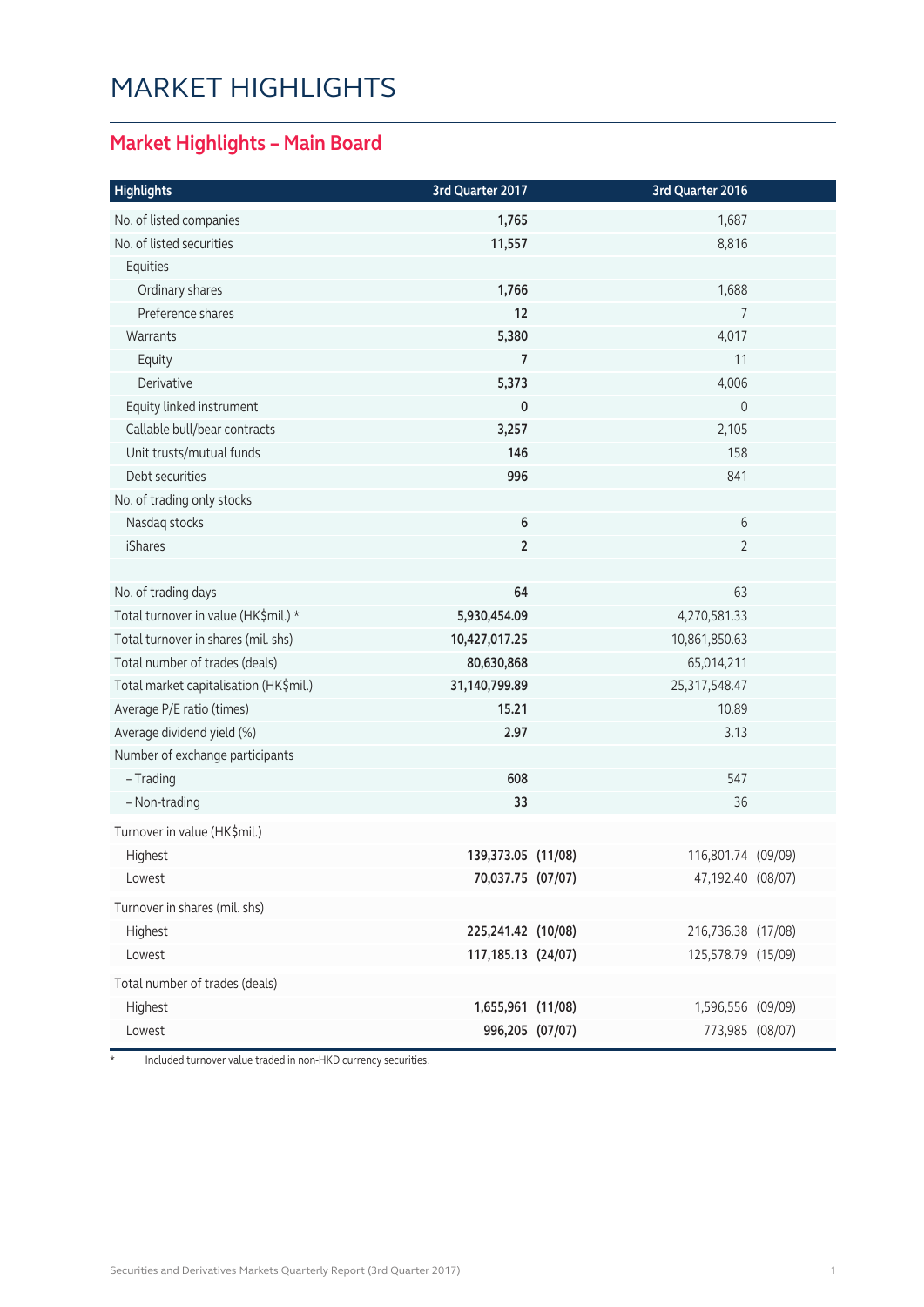## MARKET HIGHLIGHTS

### **Market Highlights – Growth Enterprise Market (GEM)**

| <b>Highlights</b>                      | 3rd Quarter 2017 |                | 3rd Quarter 2016  |                |
|----------------------------------------|------------------|----------------|-------------------|----------------|
| No. of listed companies                | 304              |                | 243               |                |
| No. of listed securities               | 305              |                | 244               |                |
| Equities                               | 304              |                | 243               |                |
| Warrants                               | $\mathbf{1}$     |                | 1                 |                |
|                                        |                  |                |                   |                |
| No. of trading days                    | 64               |                | 63                |                |
| Total turnover in value (HK\$mil.) *   | 34,263.35        |                | 32,623.29         |                |
| Total turnover in shares (mil. shs)    | 115,380.39       |                | 136,066.45        |                |
| Total number of trades (deals)         | 1,107,792        |                | 1,028,462         |                |
| Total market capitalisation (HK\$mil.) | 271,598.42       |                | 277,457.32        |                |
| Average P/E ratio (times)              | 36.55            |                | 62.27             |                |
| Average dividend yield (%)             | 0.37             |                | 0.29              |                |
| Turnover in value (HK\$mil.)           |                  |                |                   |                |
| Highest                                |                  | 798.56 (06/07) |                   | 821.94 (20/07) |
| Lowest                                 |                  | 304.54 (28/08) |                   | 312.35 (29/08) |
| Turnover in shares (mil. shs)          |                  |                |                   |                |
| Highest                                | 3,226.91 (15/08) |                | 11,868.50 (06/07) |                |
| Lowest                                 | 1,065.63 (01/09) |                |                   | 905.05 (15/09) |
| Total number of trades (deals)         |                  |                |                   |                |
| Highest                                |                  | 27,516 (12/07) |                   | 36,664 (06/07) |
| Lowest                                 |                  | 9,784 (17/08)  |                   | 9,152 (15/09)  |

Included turnover value traded in non-HKD currency securities.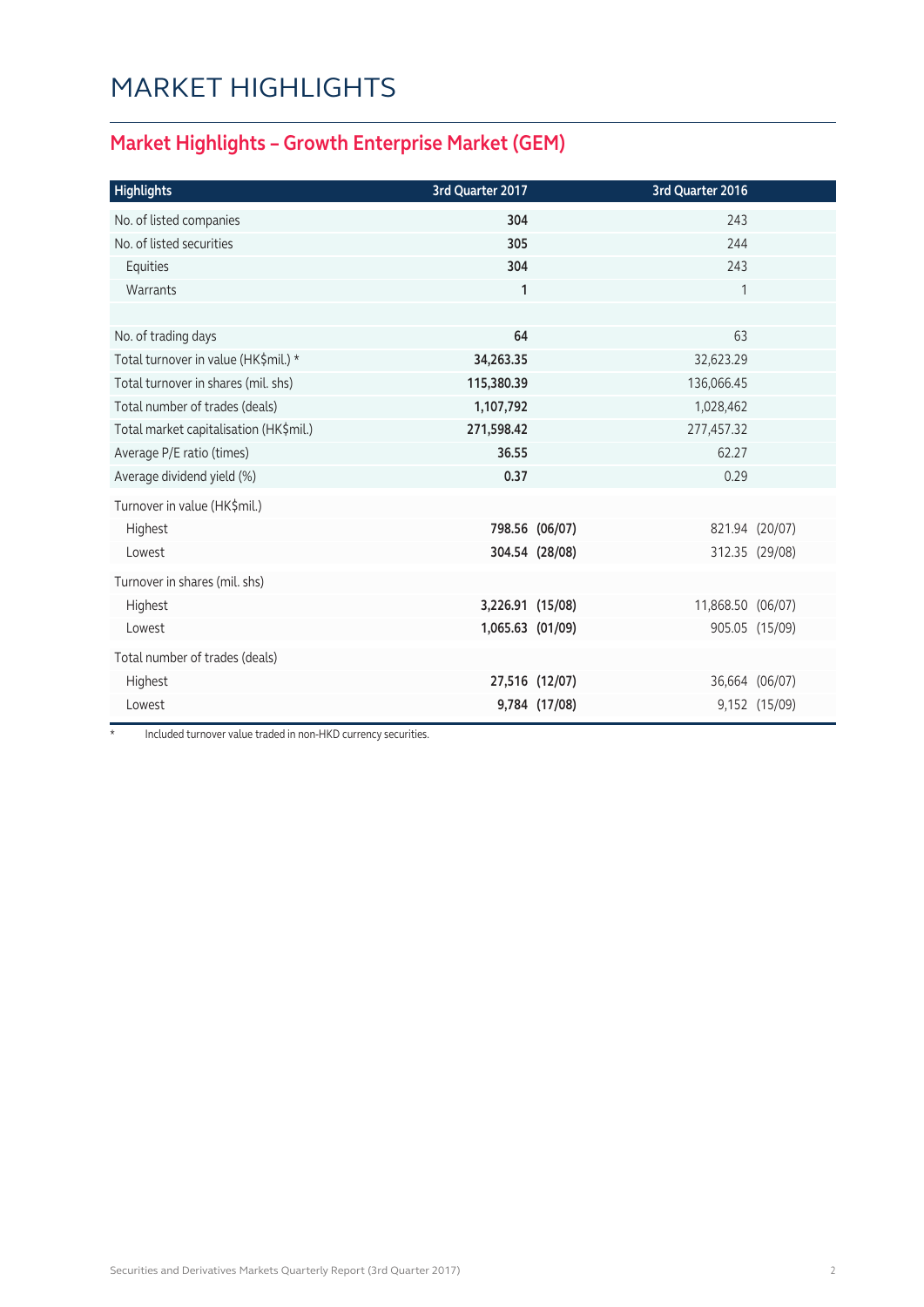## MARKET HIGHLIGHTS

### **Derivatives Market Highlights**

| <b>Highlights</b>                                                     | <b>3rd Quarter</b> | <b>3rd Quarter</b> |
|-----------------------------------------------------------------------|--------------------|--------------------|
|                                                                       | 2017               | 2016               |
| All futures and options products (excluding stock options)            |                    |                    |
| No. of trading days                                                   | 65.0               | 64.0               |
| Total contract volume                                                 | 28,047,982         | 28,380,189         |
| Equity index products                                                 | 27,785,067         | 28,250,195         |
| Equity products                                                       | 26,125             | 42,071             |
| Bond Futures *                                                        | 1,729              |                    |
| Interest rates products                                               | 308                | $\overline{0}$     |
| <b>RMB Currency Futures</b>                                           | 188,558            | 77,153             |
| Gold Futures <sup>#</sup>                                             | 45,330             |                    |
| London Metal Mini Futures                                             | 865                | 10,770             |
| Average daily contract volume                                         | 431,507            | 443,440            |
|                                                                       |                    |                    |
| Total open interest as at the quarter end (contracts)                 | 3,977,508          | 3,596,543          |
| Equity index products                                                 | 3,944,583          | 3,558,388          |
| Equity products                                                       | 5,243              | 4,040              |
| Bond Futures *                                                        | 135                |                    |
| Interest rates products                                               | 310                | $\overline{0}$     |
| <b>RMB Currency Futures</b>                                           | 26,357             | 33,886             |
| Gold Futures <sup>#</sup>                                             | 786                |                    |
| London Metal Mini Futures                                             | 94                 | 229                |
| Trading in Gold Futures commenced on 10 Jul 2017                      |                    |                    |
|                                                                       |                    |                    |
| <b>Stock options</b><br>No. of newly introduced stock options classes | 0                  | $\mathbf{0}$       |
| No. of stock options as at the quarter end                            |                    |                    |
| Class                                                                 | 86                 | 84                 |
| <b>Series</b>                                                         | 31,980             | 27,834             |
| Total premium (HK\$mil.)                                              | 17,345.28          | 8,985.98           |
| Call                                                                  | 10,482.21          | 4,961.87           |
| Put                                                                   | 6,863.07           | 4,024.10           |
| Average daily premium (HK\$mil.)                                      | 266.85             | 140.41             |
| Total contract volume                                                 | 30,796,045         | 19,509,020         |
| Call                                                                  | 17,628,360         | 10,098,596         |
| Put                                                                   | 13, 167, 685       | 9,410,424          |
| Average daily contract volume                                         | 473,785            | 304,828            |
| Total open interest as at the quarter end (contracts)                 | 7,937,540          | 6,045,816          |
| Call                                                                  | 4,022,492          | 2,914,668          |
| Put                                                                   | 3,915,048          | 3,131,148          |
| Total number of trades                                                | 1,119,204          | 773,549            |
| Average daily number of trades                                        | 17,219             | 12,087             |
| Total contracts exercised                                             | 2,991,394          | 1,889,025          |
| Average premium per contract (HK\$)                                   | 563.23             | 460.61             |
| Average contract per trade (contracts)                                | 28                 | 25                 |
| Put volume/call volume                                                | 0.75               | 0.93               |
| Average daily contract volume/open interest                           | 6.0%               | 5.0%               |

| All futures and options products                      |            |            |
|-------------------------------------------------------|------------|------------|
| Total contract volume                                 | 58.844.027 | 47,889,209 |
| Total open interest as at the quarter end (contracts) | 11.915.048 | 9,642,359  |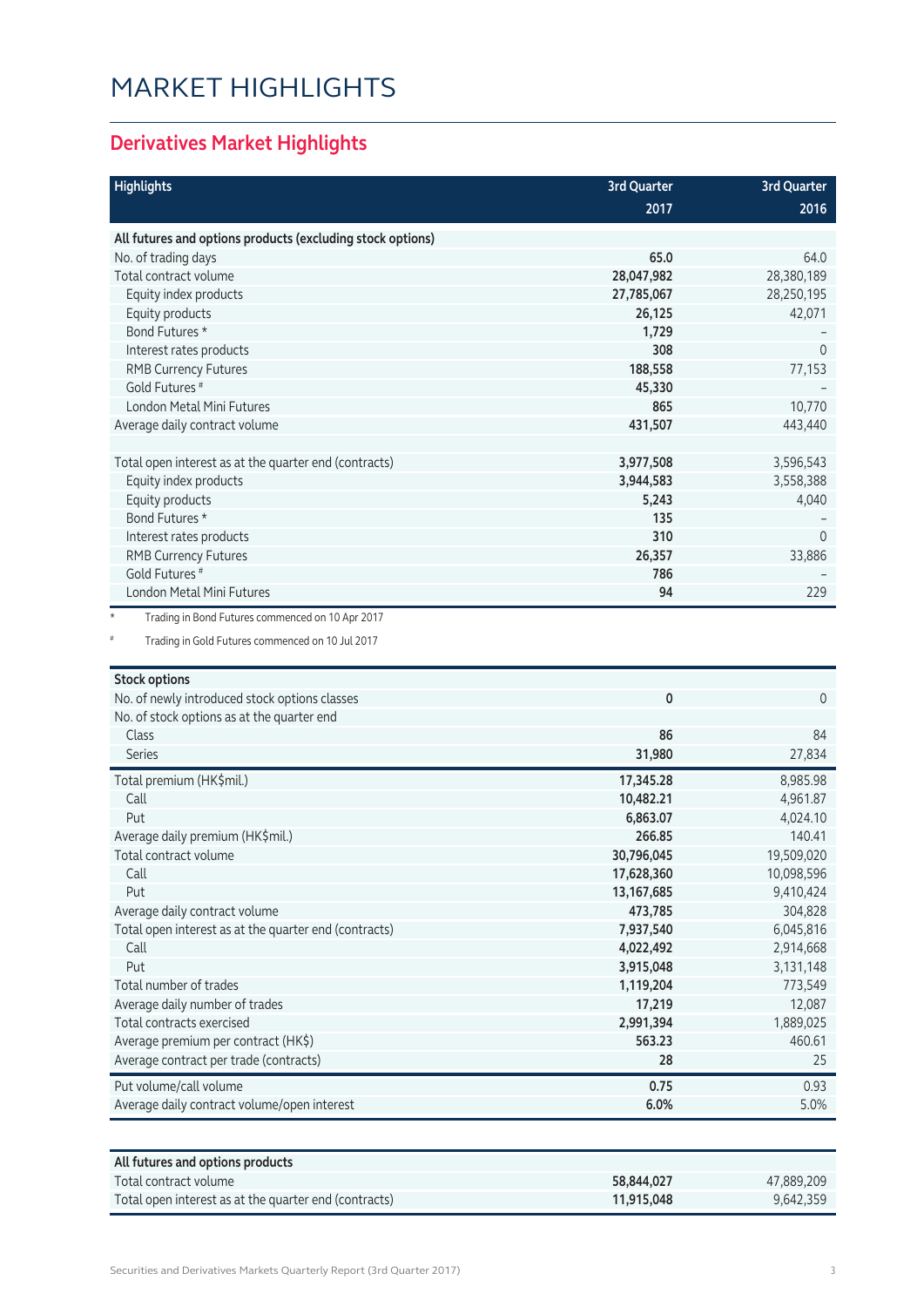#### **Clearing and Settlement Statistics**

| <b>Securities Market</b>                                                        | 3rd Quarter 2017 | 3rd Quarter 2016 |
|---------------------------------------------------------------------------------|------------------|------------------|
| Average Daily Exchange Trades Handled by CCASS                                  |                  |                  |
| - Number of trades                                                              | 1,276,525        | 1,047,611        |
| - Value of trades (HK\$bil.)                                                    | 92.9             | 68.2             |
| - Share quantity Involved (bil shares)                                          | 164.7            | 174.6            |
| Average Daily Settlement Instructions ("SIs") Settled by CCASS                  |                  |                  |
| - Number of SIs                                                                 | 92,762           | 82,516           |
| - Value of SIs (HK\$bil.)                                                       | 223.7            | 190.1            |
| - Share quantity involved (bil. shares)                                         | 47.1             | 47.1             |
| Average Daily Investor SIs ("ISIs") Settled by CCASS                            |                  |                  |
| - Number of ISIs                                                                | 373              | 314              |
| - Value of ISIs (HK\$mil.)                                                      | 155.8            | 148.4            |
| - Share quantity involved (mil. shares)                                         | 468.7            | 62.0             |
| Average Daily Settlement Efficiency of CNS Stock Positions on Due Day (T+2) (%) | 99.91            | 99.91            |
| Average Daily Settlement Efficiency of CNS Stock Positions                      |                  |                  |
| on the Day following the Due Day (T+3) (%)                                      | 99.99            | 99.99            |
| Average Daily Buy-ins Executed on T+3                                           |                  |                  |
| - Number of brokers involved                                                    | 3                | 3                |
| - Number of buy-ins                                                             | 4                | 3                |
| - Value of buy-ins (HK\$mil)                                                    | 1.7              | 1.2              |
| Shares Deposited in the CCASS Depository *                                      |                  |                  |
| - Number of shares (bil shares)                                                 | 6,338.5          | 5,865.3          |
| - Percentage of total issued shares of the admitted securities                  | 75.53            | 74.21            |
| - Value of shares (HK\$bil)                                                     | 19,870.0         | 15,979.6         |
| - Percentage of the total market capitalisation of the admitted securities      | 57.86            | 57.22            |

| <b>Derivatives Market</b>                 | 3rd Quarter 2017 | 3rd Quarter 2016 |
|-------------------------------------------|------------------|------------------|
|                                           |                  |                  |
| Open Interest                             |                  |                  |
| - Equity Index Futures                    | 593,595          | 686,003          |
| - Stock Futures                           | 5,243            | 4,040            |
| - 5-Year MOF T-Bond Futures ^             | 135              |                  |
| - Interest Rates Futures                  | 310              | $\Omega$         |
| - RMB Currency Futures                    | 23,066           | 33,886           |
| - Gold Futures +                          | 786              |                  |
| - London Metal Mini Futures               | 94               | 229              |
| - Equity Index Options                    | 3,350,988        | 2,872,385        |
| - Stock Options                           | 7,937,540        | 6,045,816        |
| - RMB Currency Options #                  | 3,291            |                  |
| <b>Cumulative Stock Options Exercised</b> |                  |                  |
| - Share quantity involved (mil. shs)      | 2,894            | 1,863            |
| - Value of shares (HK\$bil.)              | 65               | 34               |

\* Share quantity and market value of securities in non-HKD currency are included

^ Trading in 5-Year MOF T-Bond Futures commenced on 10 Apr 2017

+ Trading in Gold Futures commenced on 10 Jul 2017

# Trading in RMB Currency Options commenced on 20 Mar 2017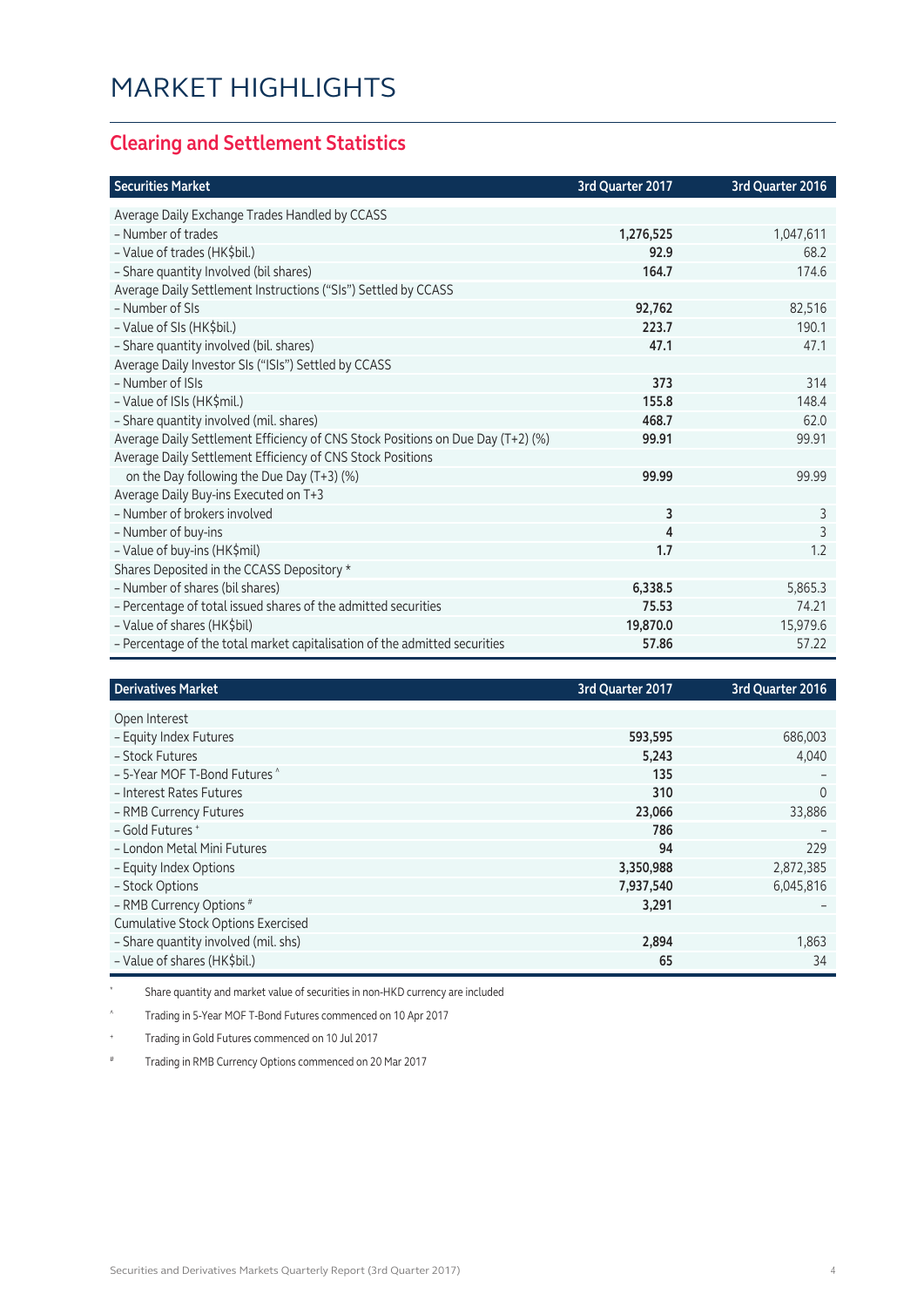### **Equity Turnover**

|      |                | <b>Share</b><br>(mil. shs) | Value<br>(HK\$ mil.) | No. of deals |
|------|----------------|----------------------------|----------------------|--------------|
| 2016 | Q <sub>3</sub> | 822,456.65                 | 2,993,023.85         | 52,694,671   |
|      | Q4             | 806,179.21                 | 2,860,715.28         | 51,911,116   |
| 2017 | Q1             | 880,448.96                 | 3,261,722.31         | 57,223,517   |
|      | Q <sub>2</sub> | 888,545.35                 | 3,419,708.45         | 55,686,986   |
|      | Q3             | 961,543.54                 | 4,503,339.92         | 65,867,472   |

### **Equity Trading Statistics**

|      |                | No. of<br>trading days | Average daily<br>turnover (HK\$ mil.) | Average<br>value per deal |
|------|----------------|------------------------|---------------------------------------|---------------------------|
| 2016 | Q3             | 63                     | 47,508.32                             | 56,799                    |
|      | Q4             | 61                     | 46,896.97                             | 55,108                    |
| 2017 | Q1             | 62                     | 52,608.42                             | 57,000                    |
|      | Q <sub>2</sub> | 59                     | 57,961.16                             | 61,409                    |
|      | Q3             | 64                     | 70,364.69                             | 68,370                    |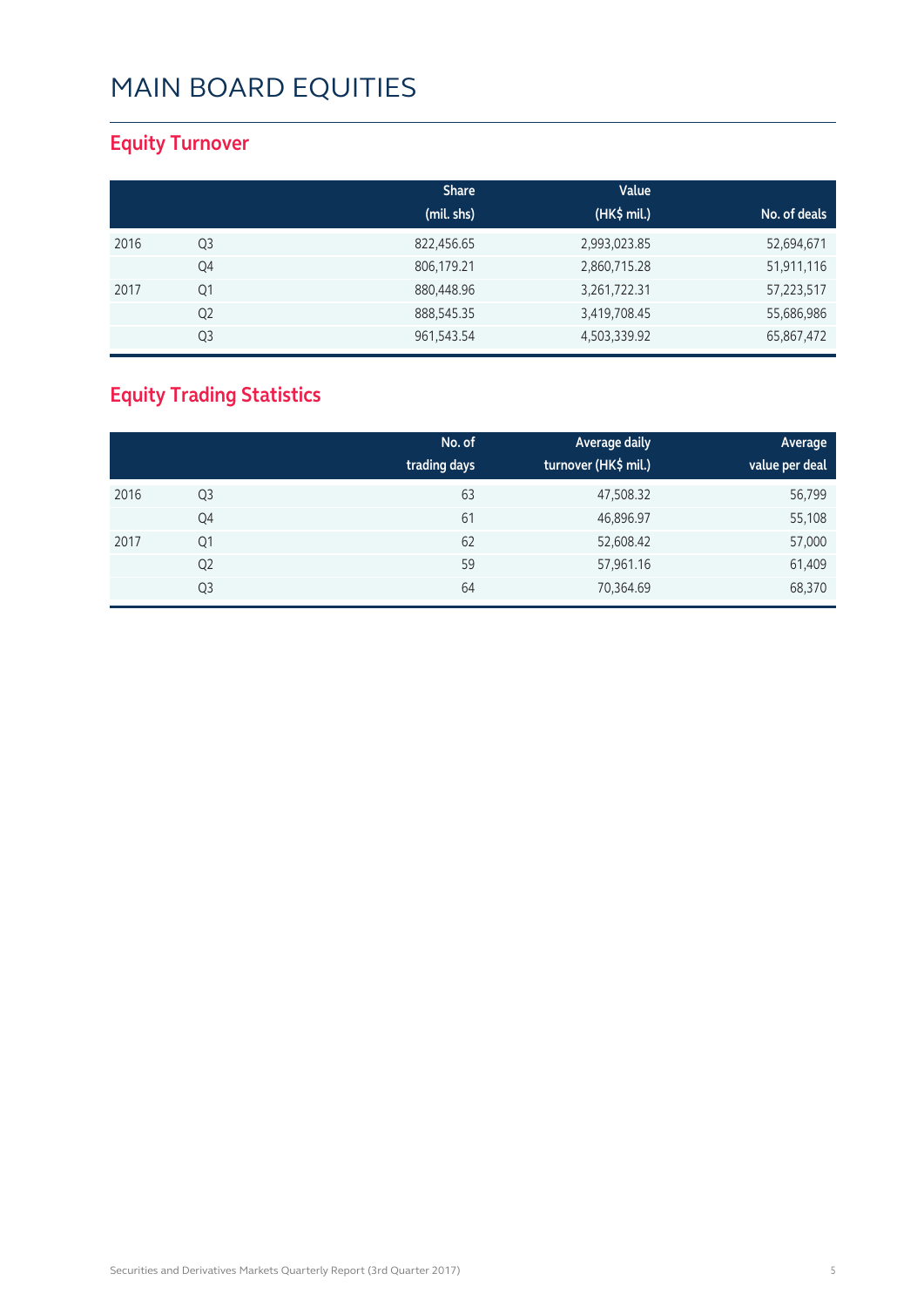#### **20 Most Advanced Stocks**

for 3rd quarter 2017

|                |       |                        | <b>Closing price</b> |                 |                          |
|----------------|-------|------------------------|----------------------|-----------------|--------------------------|
| Rank           | Code  | <b>Stock</b>           | End of Sep 2017      | End of Jun 2017 | % up                     |
| 1              | 00612 | <b>CHINA INV FUND</b>  | 4.180                | 0.790           | 429.11                   |
| $\overline{2}$ | 01630 | KIN SHING HLDGS        | 1.400                | 0.520           | 169.23                   |
| 3              | 02303 | <b>HENGXING GOLD</b>   | 7.170                | 2.700           | 165.56                   |
| $\overline{4}$ | 00136 | <b>HENGTEN NET</b>     | 0.290                | 0.110           | 163.64                   |
| 5              | 00802 | CHINA E-WALLET         | 0.360                | 0.140           | 157.14                   |
| 6              | 03638 | <b>HUABANG FIN</b>     | 0.950                | 0.375           | 153.33                   |
| 7              | 00169 | <b>WANDA HOTEL DEV</b> | 1.610                | 0.640           | 151.56                   |
| 8              | 03326 | PERFECT GP-NEW         | 3.210                | 1.280           | 150.78<br>$\overline{A}$ |
| 9              | 00186 | <b>GRANDE HOLDINGS</b> | 0.750                | 0.300           | 150.00                   |
| 10             | 01638 | <b>KAISA GROUP</b>     | 5.810                | 2.470           | 135.22                   |
| 11             | 01918 | <b>SUNAC</b>           | 35.750               | 16.320          | 119.06                   |
| 12             | 00708 | <b>EVERG HEALTH</b>    | 3.430                | 1.570           | 118.47                   |
| 13             | 00360 | <b>NEW FOCUS AUTO</b>  | 0.600                | 0.275           | 118.18                   |
| 14             | 01617 | <b>NANFANG COMM</b>    | 3.700                | 1.740           | 112.64                   |
| 15             | 00679 | <b>ASIA TELE-NET</b>   | 2.030                | 0.960           | 111.46                   |
| 16             | 00852 | <b>STRONG PETRO</b>    | 1.490                | 0.710           | 109.86                   |
| 17             | 03688 | <b>TOP SPRING</b>      | 5.080                | 2.440           | 108.20                   |
| 18             | 02080 | <b>AUX INTL</b>        | 2.390                | 1.150           | 107.83                   |
| 19             | 01533 | ZHUANGYUAN PA          | 11.080               | 5.340           | 107.49                   |
| 20             | 00526 | <b>LISI GP HOLD</b>    | 1.280                | 0.620           | 106.45                   |
|                |       |                        |                      |                 |                          |

A Adjusted

#### **20 Most Declined Stocks**

for 3rd quarter 2017

|                |       |                        | <b>Closing price</b> |                         |          |
|----------------|-------|------------------------|----------------------|-------------------------|----------|
| Rank           | Code  | <b>Stock</b>           | End of Sep 2017      | End of Jun 2017         | % down   |
| 1              | 00651 | CHI OCEAN IND          | 0.059                | 0.180                   | $-67.22$ |
| $\overline{2}$ | 01192 | <b>TITAN PETRO-NEW</b> | 0.240                | 0.704<br>$\overline{A}$ | $-65.91$ |
| 3              | 01139 | <b>VICTORY GROUP</b>   | 0.175                | 0.510                   | $-65.69$ |
| $\overline{4}$ | 00508 | <b>DINGYI GP INV</b>   | 0.510                | 1.230                   | $-58.54$ |
| 5              | 02133 | CH POLYMETAL           | 0.128                | 0.269<br>$\overline{A}$ | $-52.42$ |
| 6              | 00147 | <b>IB SETTLEMENT</b>   | 0.570                | 1.180                   | $-51.69$ |
| 7              | 00149 | CH AGRI-PROD EX        | 0.127                | 0.250                   | $-49.20$ |
| 8              | 01046 | UNI INTL FIN           | 0.470                | 0.910                   | $-48.35$ |
| 9              | 00577 | THE 13 HOLDINGS        | 0.840                | 1.610                   | $-47.83$ |
| 10             | 00243 | <b>QPL INT'L</b>       | 0.124                | 0.235                   | $-47.23$ |
| 11             | 00092 | <b>CHAMPION TECH</b>   | 0.059                | 0.107                   | $-44.86$ |
| 12             | 00555 | <b>REXLOT HOLDINGS</b> | 0.056                | 0.098                   | $-42.86$ |
| 13             | 01383 | <b>SUNCITY GROUP</b>   | 0.440                | 0.760                   | $-42.11$ |
| 14             | 01335 | <b>SHEEN TAI</b>       | 0.290                | 0.500                   | $-42.00$ |
| 15             | 03344 | ADDCHANCE              | 0.455                | 0.780                   | $-41.67$ |
| 16             | 00364 | PING SHAN TEA          | 0.013                | 0.022                   | $-40.91$ |
| 17             | 01059 | <b>KANTONE HOLDING</b> | 0.345                | 0.580                   | $-40.52$ |
| 18             | 00426 | ONE MEDIA GROUP        | 0.890                | 1.490                   | $-40.27$ |
| 19             | 00559 | <b>DETAI NEWENERGY</b> | 0.101                | 0.168                   | $-39.88$ |
| 20             | 00835 | <b>ASIA COAL</b>       | 0.056                | 0.093                   | $-39.78$ |

A Adjusted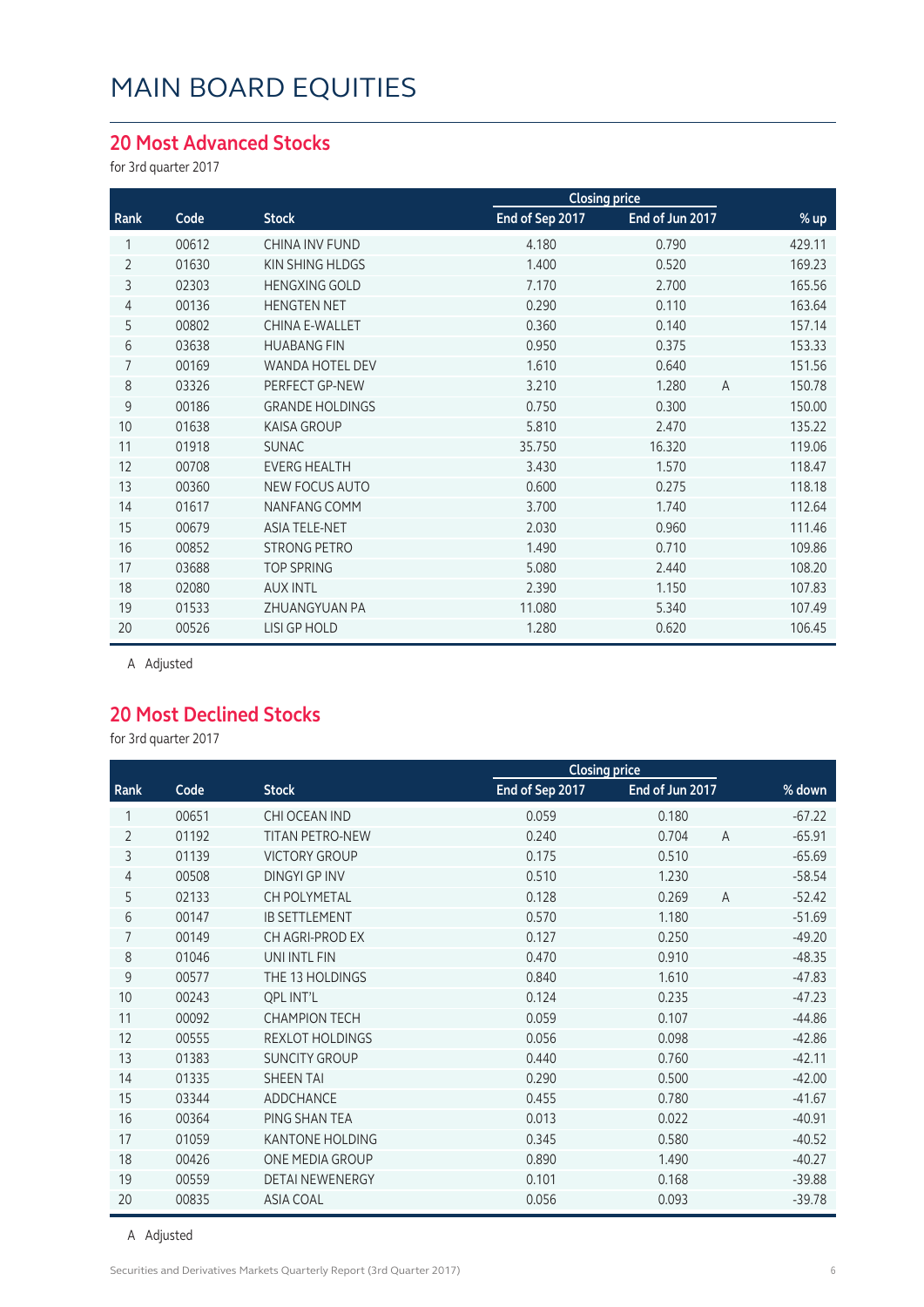### **20 Most Active Stocks by Value**

for 3rd quarter 2017

| Rank           | Code  | <b>Stock</b>         | Turnover (HK\$ mil.) | % of total |
|----------------|-------|----------------------|----------------------|------------|
| 1              | 00700 | <b>TENCENT</b>       | 414,730.58           | 9.21       |
| $\overline{2}$ | 02318 | PING AN              | 162,298.23           | 3.60       |
| 3              | 00005 | <b>HSBC HOLDINGS</b> | 126,697.12           | 2.81       |
| 4              | 01398 | <b>ICBC</b>          | 119,913.43           | 2.66       |
| 5              | 00939 | CCB                  | 118,792.32           | 2.64       |
| 6              | 03988 | <b>BANK OF CHINA</b> | 94,507.02            | 2.10       |
| 7              | 00388 | <b>HKEX</b>          | 93,718.20            | 2.08       |
| 8              | 00941 | <b>CHINA MOBILE</b>  | 92,215.17            | 2.05       |
| 9              | 03333 | EVERGRANDE           | 71,225.99            | 1.58       |
| 10             | 00175 | <b>GEELY AUTO</b>    | 70,657.83            | 1.57       |
| 11             | 01299 | <b>AIA</b>           | 67,827.54            | 1.51       |
| 12             | 02628 | CHINA LIFE           | 67,178.18            | 1.49       |
| 13             | 01918 | <b>SUNAC</b>         | 62,480.23            | 1.39       |
| 14             | 02382 | <b>SUNNY OPTICAL</b> | 51,704.59            | 1.15       |
| 15             | 02018 | AAC TECH             | 44,799.14            | 0.99       |
| 16             | 00883 | <b>CNOOC</b>         | 44,411.55            | 0.99       |
| 17             | 00688 | CHINA OVERSEAS       | 43,723.93            | 0.97       |
| 18             | 00027 | <b>GALAXY ENT</b>    | 40,852.05            | 0.91       |
| 19             | 03968 | <b>CM BANK</b>       | 38,283.09            | 0.85       |
| 20             | 00762 | CHINA UNICOM         | 37,979.03            | 0.84       |
| Total          |       |                      | 1,863,995.22         | 41.39      |

### **20 Most Active Stock by Shares**

for 3rd quarter 2017

| Rank           | Code  | <b>Stock</b>           | Turnover (mil. shs) | % of total |
|----------------|-------|------------------------|---------------------|------------|
| 1              | 00136 | <b>HENGTEN NET</b>     | 59,987.00           | 6.24       |
| $\overline{2}$ | 03988 | <b>BANK OF CHINA</b>   | 24,133.57           | 2.51       |
| 3              | 01398 | <b>ICBC</b>            | 21,581.14           | 2.24       |
| 4              | 00939 | CCB                    | 18,117.71           | 1.88       |
| 5              | 00582 | <b>LANDING INTL</b>    | 14,800.76           | 1.54       |
| 6              | 00061 | NORTH ASIA-NEW         | 14,189.69           | 1.48       |
| $\overline{7}$ | 00364 | PING SHAN TEA          | 13,828.22           | 1.44       |
| 8              | 01027 | CHINA JICHENG          | 13,503.59           | 1.40       |
| 9              | 03800 | <b>GCL-POLY ENERGY</b> | 12,000.05           | 1.25       |
| 10             | 01019 | CONVOY                 | 9,379.48            | 0.98       |
| 11             | 00030 | <b>BAN LOONG HOLD</b>  | 8,920.08            | 0.93       |
| 12             | 01288 | ABC                    | 8,782.20            | 0.91       |
| 13             | 00572 | FUTURE WORLD FH        | 8,318.09            | 0.87       |
| 14             | 00651 | CHI OCEAN IND          | 7,306.17            | 0.76       |
| 15             | 03993 | <b>CMOC</b>            | 6,997.54            | 0.73       |
| 16             | 00857 | PETROCHINA             | 6,966.38            | 0.72       |
| 17             | 00139 | CH SOFT POWER          | 6,808.88            | 0.71       |
| 18             | 01250 | BE CLEAN ENERGY        | 6,597.86            | 0.69       |
| 19             | 03823 | <b>TECH PRO</b>        | 6,207.22            | 0.65       |
| 20             | 00875 | CHINA FIN INV          | 6,047.44            | 0.63       |
| Total          |       |                        | 274,473.08          | 28.55      |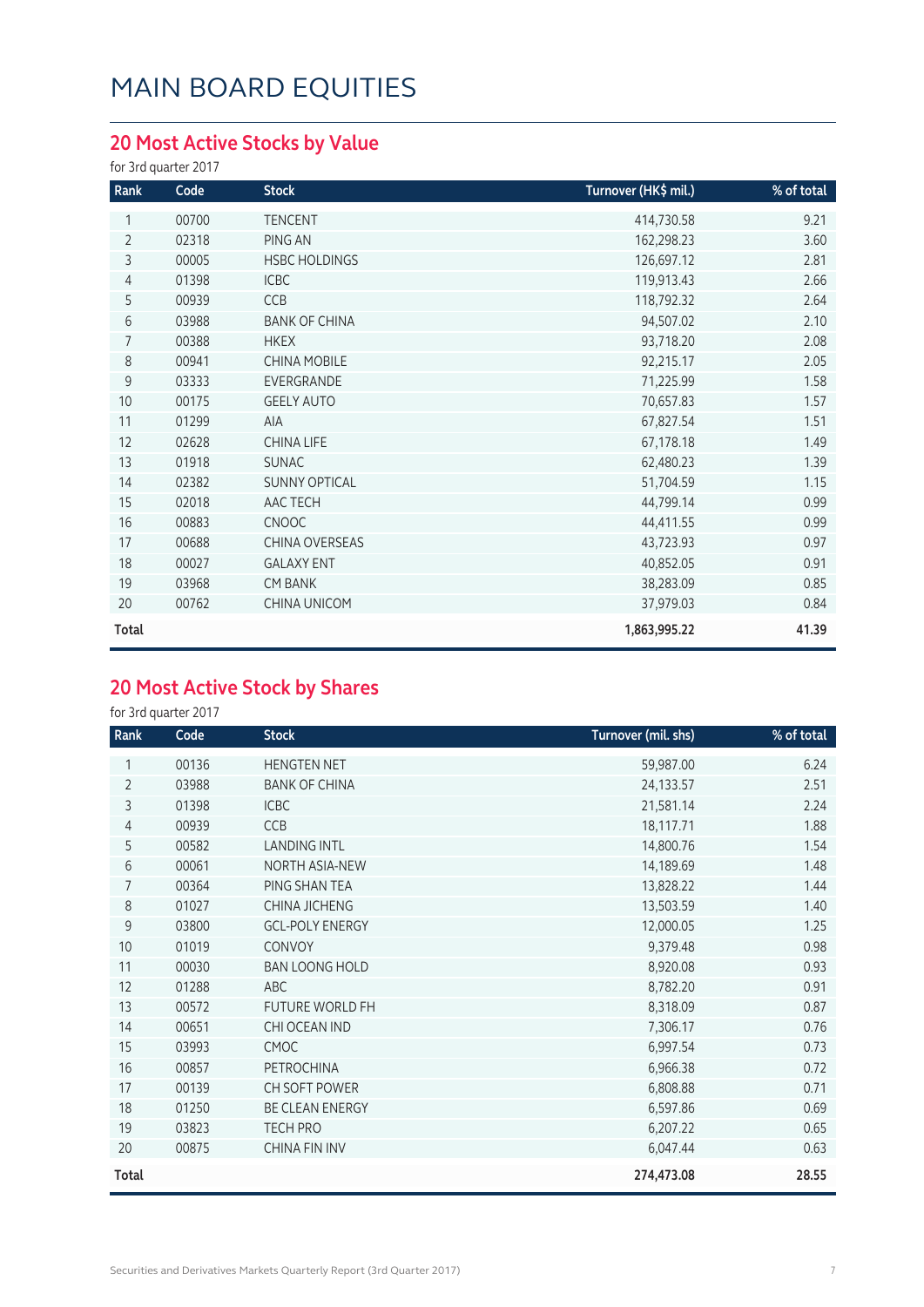#### **Market Capitalisation of Listed Companies for Main Board**

|      |                | HK\$ mil.     |
|------|----------------|---------------|
| 2016 | Q3             | 25,317,548.47 |
|      | Q4             | 24,450,434.51 |
| 2017 | Q1             | 26,911,572.81 |
|      | Q <sub>2</sub> | 28,412,843.17 |
|      | Q3             | 31,140,799.89 |

### **Market Capitalisation by Hang Seng Industry Classification System\* – Main Board**

Quarter-end figures



\* Hang Seng Industry Classification System (HSICS) is provided by Hang Seng Indexes Company Limited. Note: New Hang Seng Industry Classification System took effect on 9 September 2013.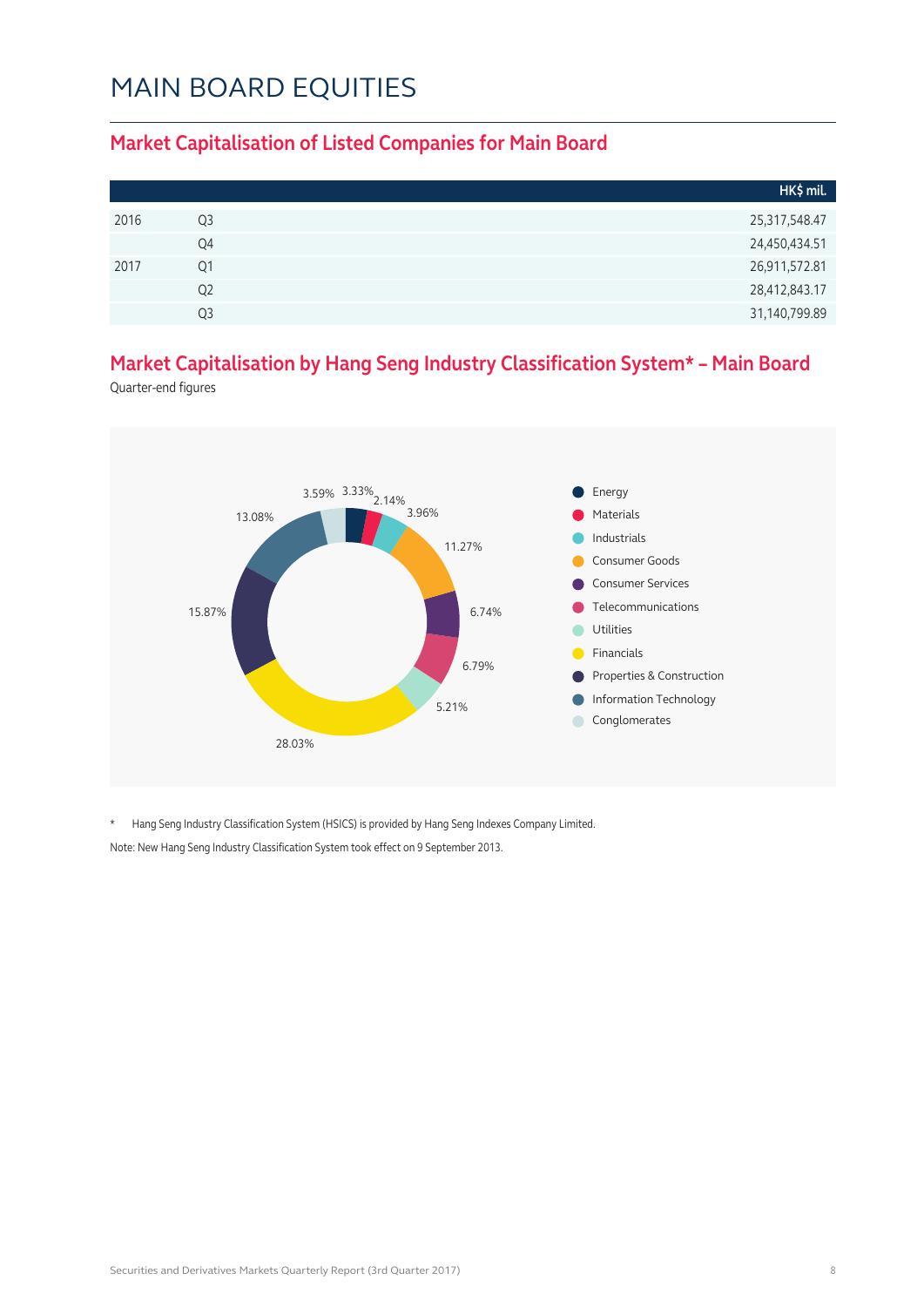#### **50 Leading Companies by Market Capitalisation**

as at the 3rd quarter end 2017

|              |       |                                                         | <b>Market capitalisation</b> |                    |
|--------------|-------|---------------------------------------------------------|------------------------------|--------------------|
| Rank         | Code  | Company                                                 | (HK\$ mil.)                  | % of market total  |
| 1            | 00700 | Tencent Holdings Ltd.                                   | 3,193,439.10                 | 10.25              |
| 2            | 00941 | China Mobile Ltd.                                       | 1,620,634.47                 | 5.20               |
| 3            | 00005 | <b>HSBC Holdings plc</b>                                | 1,561,584.22                 | 5.01               |
| 4            | 00939 | China Construction Bank Corporation - H Shares          | 1,557,904.23                 | 5.00               |
| 5            | 01299 | AIA Group Ltd.                                          | 695,471.72                   | 2.23               |
| 6            | 01398 | Industrial and Commercial Bank of China Ltd. - H Shares | 503,405.46                   | 1.62               |
| 7            | 02378 | Prudential plc *                                        |                              | 482,267.07<br>N.A. |
| 8            | 00805 | Glencore plc *                                          | $\overline{\phantom{a}}$     | 476,156.26<br>N.A. |
| $\mathsf 9$  | 00883 | CNOOC Ltd.                                              | 450,046.36                   | 1.45               |
| 10           | 02318 | Ping An Insurance (Group) Co. of China, Ltd. - H Shares | 446,482.24                   | 1.43               |
| 11           | 02388 | BOC Hong Kong (Holdings) Ltd.                           | 401,237.01                   | 1.29               |
| 12           | 00001 | CK Hutchison Holdings Ltd.                              | 385,189.20                   | 1.24               |
| 13           | 00016 | Sun Hung Kai Properties Ltd.                            | 367,552.18                   | 1.18               |
| 14           | 00011 | Hang Seng Bank Ltd.                                     | 364,014.86                   | 1.17               |
| 15           | 03333 | China Evergrande Group                                  | 357,890.19                   | 1.15               |
| 16           | 00267 | CITIC Ltd.                                              | 335,701.63                   | 1.08               |
| 17           | 01928 | Sands China Ltd.                                        | 328,163.08                   | 1.05               |
| 18           | 03988 | Bank of China Ltd. - H Shares                           | 321,945.76                   | 1.03               |
| 19           | 00945 | Manulife Financial Corporation *                        |                              | 312,386.71<br>N.A. |
| 20           | 00688 | China Overseas Land & Investment Ltd.                   | 278,287.52                   | 0.89               |
| 21           | 00066 | MTR Corporation Ltd.                                    | 273,708.44                   | 0.88               |
| 22           | 02007 | Country Garden Holdings Co. Ltd.                        | 265,050.52                   | 0.85               |
| 23           | 00388 | Hong Kong Exchanges and Clearing Ltd.                   | 260,359.99                   | 0.84               |
| 24           | 00762 | China Unicom (Hong Kong) Ltd.                           | 260,065.30                   | 0.84               |
| 25           | 02888 | <b>Standard Chartered PLC</b>                           | 253,600.00                   | 0.81               |
| 26           | 01113 | CK Asset Holdings Ltd.                                  | 239,043.28                   | 0.77               |
| 27           | 00027 | Galaxy Entertainment Group Ltd.                         | 236,772.74                   | 0.76               |
| 28           | 00004 | Wharf (Holdings) Ltd., The                              | 211,321.42                   | 0.68               |
| 29           | 00012 | Henderson Land Development Co. Ltd.                     | 207,059.32                   | 0.66               |
| 30           | 00003 | Hong Kong and China Gas Co. Ltd., The                   | 205,338.65                   | 0.66               |
| 31           | 00002 | CLP Holdings Ltd.                                       | 202,242.37                   | 0.65               |
| 32           | 03328 | Bank of Communications Co., Ltd. - H Shares             | 199,567.62                   | 0.64               |
| 33           | 00175 | Geely Automobile Holdings Ltd.                          | 197,186.50                   | 0.63               |
| 34           | 01038 | CK Infrastructure Holdings Ltd.                         | 178,125.43                   | 0.57               |
| 35           | 02628 | China Life Insurance Co. Ltd. - H Shares                | 173,007.32                   | 0.56               |
| 36           | 01109 | China Resources Land Ltd.                               | 165,649.46                   | 0.53               |
| 37           | 02018 | AAC Technologies Holdings Inc.                          | 160,326.40                   | 0.51               |
| 38           | 01972 | Swire Properties Ltd.                                   | 155,025.00                   | 0.50               |
| 39           | 00386 | China Petroleum & Chemical Corporation - H Shares       | 149,253.62                   | 0.48               |
| 40           | 01918 | Sunac China Holdings Ltd.                               | 147,787.18                   | 0.47               |
| 41           | 00006 | Power Assets Holdings Ltd.                              | 144,382.80                   | 0.46               |
| 42           | 00656 | Fosun International Ltd.                                | 141,225.52                   | 0.45               |
| 43           | 02382 | Sunny Optical Technology (Group) Co. Ltd.               | 136,247.40                   | 0.44               |
| 44           | 03968 | China Merchants Bank Co., Ltd. - H Shares               | 126,020.24                   | 0.40               |
| 45           | 00288 | WH Group Ltd.                                           | 121,635.43                   | 0.39               |
| 46           | 00384 | China Gas Holdings Ltd.                                 | 116,263.36                   | 0.37               |
| 47           | 00960 | Longfor Properties Co. Ltd.                             | 116,071.09                   | 0.37               |
| 48           | 00020 | Wheelock and Co. Ltd.                                   | 112,144.67                   | 0.36               |
| 49           | 00017 | New World Development Co. Ltd.                          | 110,333.87                   | 0.35               |
| 50           | 01128 | Wynn Macau, Ltd.                                        | 109,376.16                   | 0.35               |
| <b>Total</b> |       |                                                         | 18,543,140.30                | 59.55              |
| Market Total |       |                                                         | 31,140,799.89                | 100.00             |

Notes:

\* not included in Market Total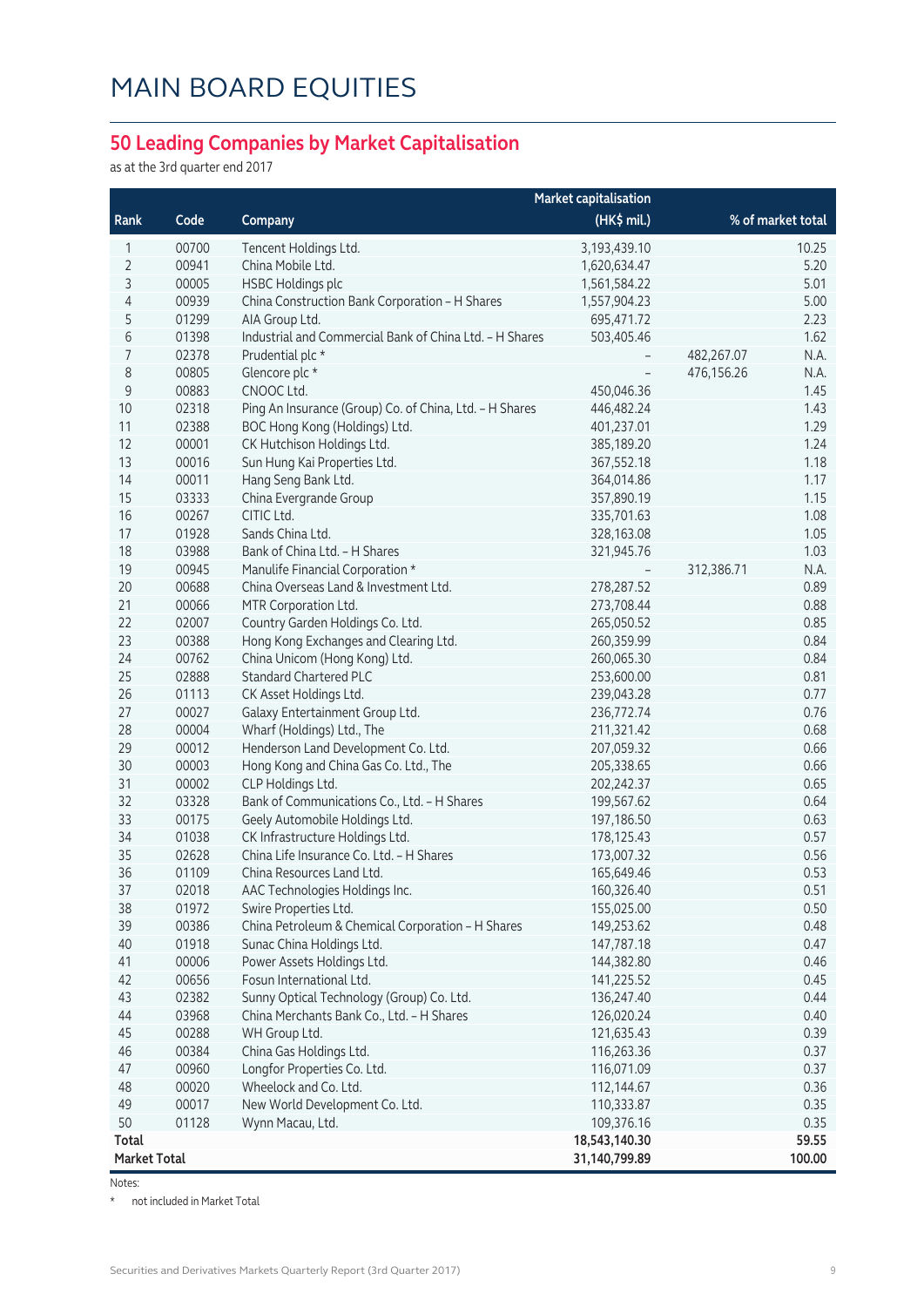#### **Short Selling (value)**

|    | Short selling turnover (HK\$ mil.) | Market turnover (HK\$ mil.) * | % of market total |
|----|------------------------------------|-------------------------------|-------------------|
| Q3 | 490,674.64                         | 4,303,204.62                  | 11.40             |
| Q4 | 406,569.77                         | 3,923,687.04                  | 10.36             |
| Q1 | 475,997.96                         | 4,608,747.71                  | 10.33             |
| Q2 | 504,352.77                         | 4,591,129.68                  | 10.99             |
| Q3 | 589,099.69                         | 5,964,717.45                  | 9.88              |
|    |                                    |                               |                   |

**Included Market total for Main Board and GEM** 

#### **Short Selling (share)**

|      |    | Short selling turnover (mil. shs) | Market turnover (mil. shs) $\star$ | % of market total |
|------|----|-----------------------------------|------------------------------------|-------------------|
| 2016 | Q3 | 53,475.70                         | 10,997,917.09                      | 0.49              |
|      | Q4 | 47,872.62                         | 9,721,915.86                       | 0.49              |
| 2017 | Q1 | 52,950.87                         | 12,564,132.55                      | 0.42              |
|      | Q2 | 49,419.09                         | 9,197,573.22                       | 0.54              |
|      | Q3 | 55,768.04                         | 10,542,397.64                      | 0.53              |

Included Market total for Main Board and GEM

### **New Listing Companies Statistics**

|      |                | No. of newly<br>listed companies | No. of companies<br>transferred from GEM * | <b>Funds raised</b><br>(HK\$ mil.) # |
|------|----------------|----------------------------------|--------------------------------------------|--------------------------------------|
| 2016 | Q3             | 22                               | 3                                          | 91,602.58                            |
|      | Q4             | 29                               |                                            | 56,716.17                            |
| 2017 | Q1             | 20                               |                                            | 12,108.95                            |
|      | Q <sub>2</sub> | 13                               | 3                                          | 40,164.53                            |
|      | Q3             | 18                               | 4                                          | 29,182.97                            |

Included only the transfers of listing from GEM to Main Board pursuant to the revised Rule 9.24 of GEM Listing Rules and to the new Chapter 9A of the Main Board Listing Rules effective from 1 July 2008

All funds raised are attributed to the initial public offers of newly listed companies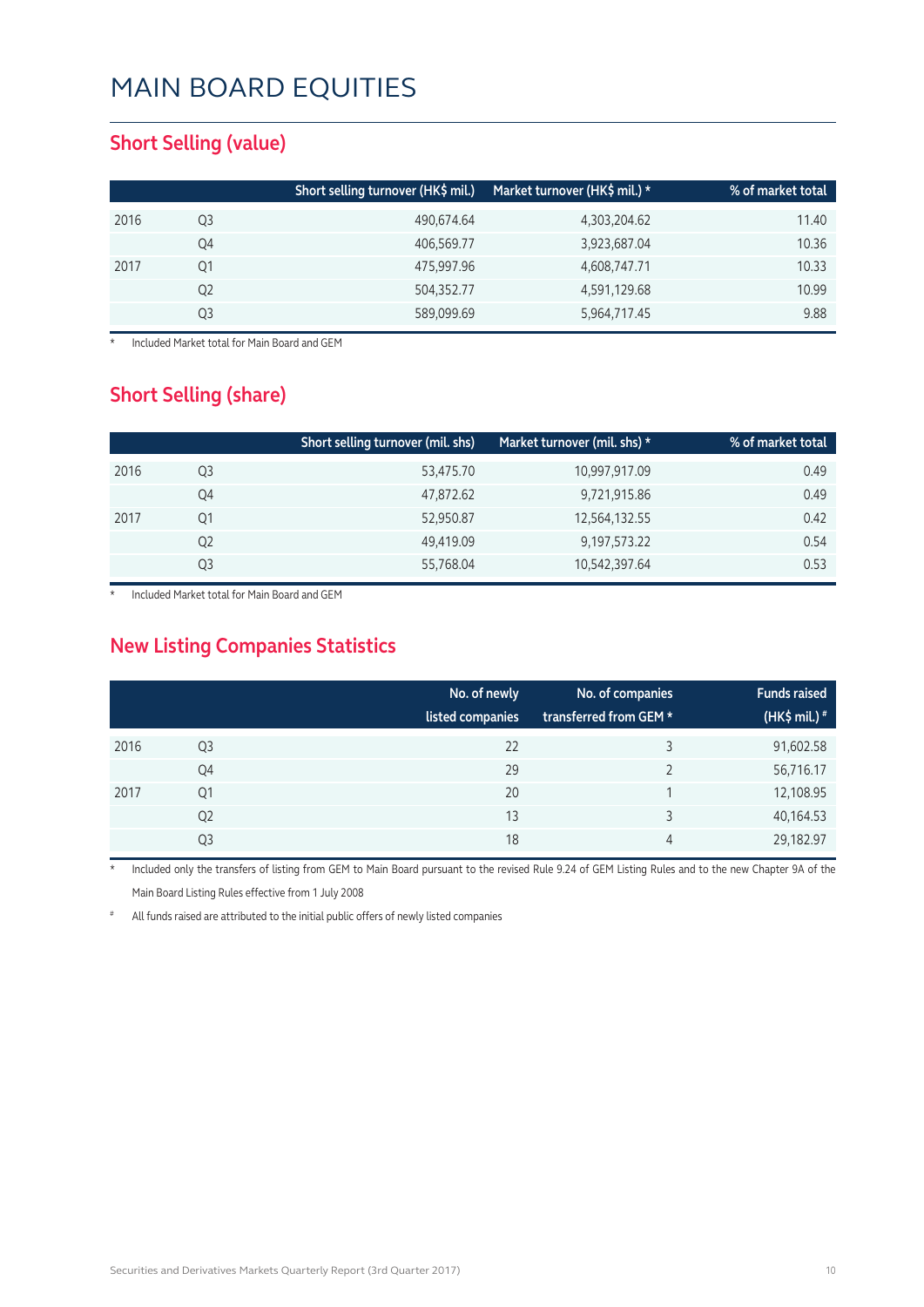#### **Newly Listed Companies**

for 3rd quarter 2017

| Code  | Company                                                | <b>Listing date</b> | No. of issued shares | Funds raised (HK\$ mil.) |
|-------|--------------------------------------------------------|---------------------|----------------------|--------------------------|
| 01932 | CPM Group Ltd.                                         | 2017/07/10          | 1,000,000,000        | 215.00                   |
| 01826 | FDB Holdings Ltd. *                                    | 2017/07/10          | 1,232,000,000        |                          |
| 01702 | Dongguang Chemical Ltd.                                | 2017/07/11          | 620,000,000          | 169.60                   |
| 01695 | S&P International Holding Ltd.                         | 2017/07/11          | 1,080,000,000        | 129.60                   |
| 01962 | Evergreen Products Group Ltd.                          | 2017/07/12          | 615,000,000          | 304.43                   |
| 06113 | UTS Marketing Solutions Holdings Ltd.                  | 2017/07/12          | 400,000,000          | 138.00                   |
| 06088 | FIT Hon Teng Ltd.                                      | 2017/07/13          | 6,733,854,888        | 3,074.14                 |
| 00994 | Win Win Way Construction Holdings Ltd.                 | 2017/07/17          | 512,000,000          | 110.08                   |
| 01676 | China Shenghai Food Holdings Co. Ltd.                  | 2017/07/18          | 1,000,000,000        | 165.00                   |
| 01649 | Inner Mongolia Energy Engineering Co., Ltd. - H Shares | 2017/07/18          | 821,547,048          | 1,254.73                 |
| 01216 | Zhongyuan Bank Co., Ltd. - H Shares                    | 2017/07/19          | 3,795,000,000        | 9,297.75                 |
| 02203 | Top Dynamic International Holdings Ltd. *              | 2017/07/21          | 800,000,000          |                          |
| 03848 | Wealthy Way Group Ltd.                                 | 2017/07/21          | 144,000,000          | 200.16                   |
| 01693 | <b>BGMC</b> International Ltd.                         | 2017/08/09          | 1,800,000,000        | 315.00                   |
| 02863 | Golden Faith Group Holdings Ltd.                       | 2017/08/11          | 540,000,000          | 116.10                   |
| 01552 | <b>BHCC Holding Ltd.</b>                               | 2017/09/12          | 800,000,000          | 100.00                   |
| 03728 | Ching Lee Holdings Ltd. *                              | 2017/09/18          | 1,000,000,000        |                          |
| 01696 | Sisram Medical Ltd.                                    | 2017/09/19          | 442,155,600          | 995.94                   |
| 03830 | Kiddieland International Ltd.                          | 2017/09/21          | 1,000,000,000        | 120.00                   |
| 01651 | Precision Tsugami (China) Corporation Ltd.             | 2017/09/25          | 373,500,000          | 579.60                   |
| 01709 | Season Pacific Holdings Ltd. *                         | 2017/09/27          | 1,000,000,000        |                          |
| 06060 | ZhongAn Online P & C Insurance Co., Ltd. - H Shares    | 2017/09/28          | 439,918,900          | 11,897.85                |
| Total |                                                        |                     |                      | 29,182.97                |

\* Transfers of listing from GEM to Main Board pursuant to the revised Rule 9.24 of the GEM Listing Rules and to the new Chapter 9A of the Main Board Listing Rules effective from 1 July 2008.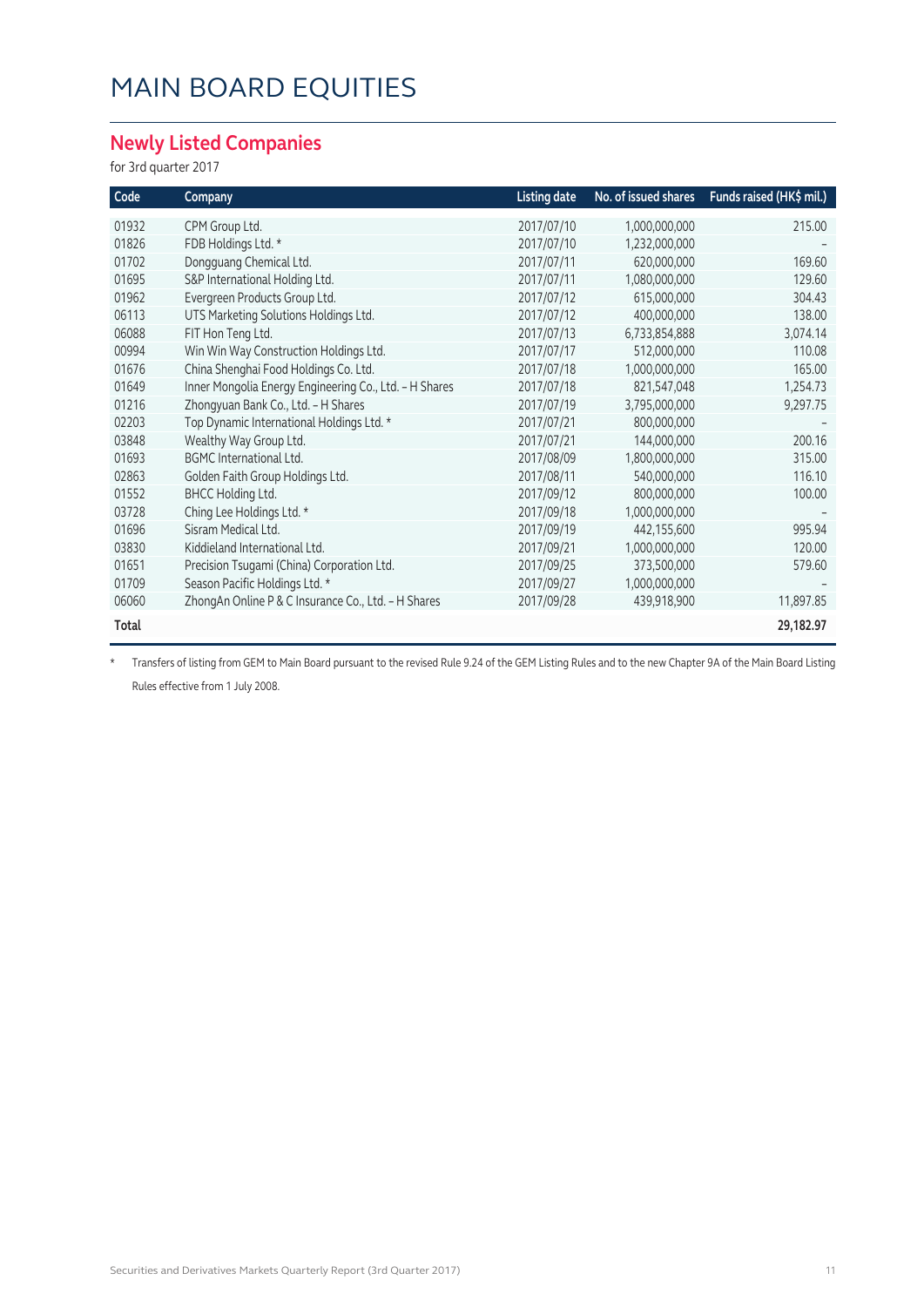### **Withdrawal of Listed Companies**

for 3rd quarter 2017

| Code <sup>1</sup> | Company                           | Last trading date | Delisted date |
|-------------------|-----------------------------------|-------------------|---------------|
| 01880             | Belle International Holdings Ltd. | 2017/07/18        | 2017/07/28    |
| 00283             | Goldin Properties Holdings Ltd.   | 2017/05/25        | 2017/08/18    |
| 02168             | Yingde Gases Group Co. Ltd.       | 2017/05/04        | 2017/08/21    |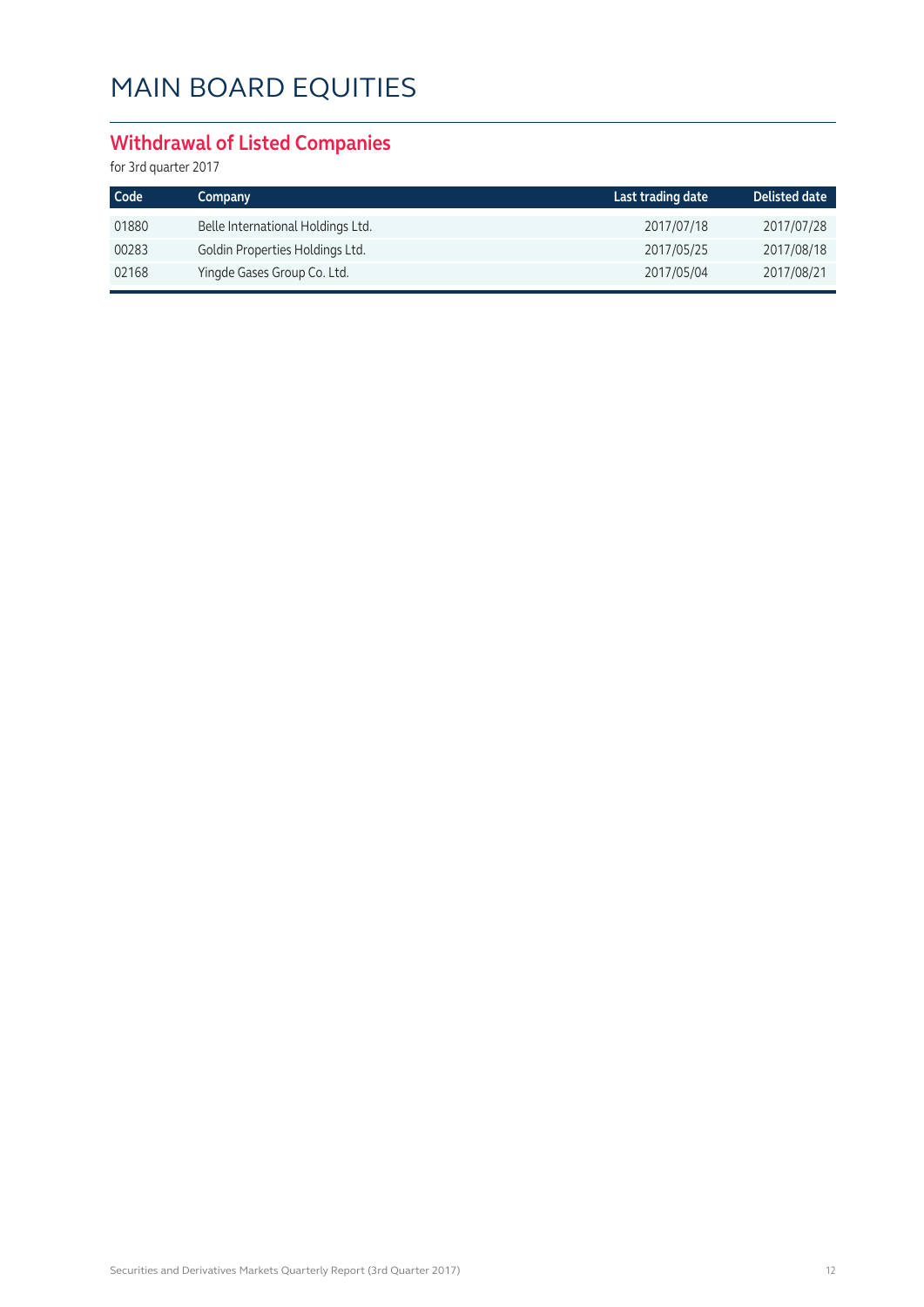#### **Company Name Changes**

for 3rd quarter 2017

| Code  | Old name                                                    | New name                                                | <b>Effective date</b> | <b>Adoption date</b> |
|-------|-------------------------------------------------------------|---------------------------------------------------------|-----------------------|----------------------|
| 03623 | China Success Finance Group Holdings Ltd. #                 | China Success Finance Group Holdings Ltd.               | 2017/06/06            | 2017/07/05           |
| 00329 | Dragonite International Ltd.                                | OCI International Holdings Ltd.                         | 2017/06/12            | 2017/07/06           |
| 01329 | Beijing Capital Juda Ltd. *                                 | Beijing Capital Grand Ltd.                              | 2017/06/07            | 2017/07/07           |
| 00574 | Pa Shun Pharmaceutical International Holdings Ltd.          | Pa Shun International Holdings Ltd.                     | 2017/06/12            | 2017/07/07           |
| 03330 | Lingbao Gold Co. Ltd. - H Shares                            | Lingbao Gold Group Co. Ltd. - H Shares                  | 2017/05/09            | 2017/07/10           |
| 00686 | United Photovoltaics Group Ltd.                             | Panda Green Energy Group Ltd.                           | 2017/05/17            | 2017/07/11           |
| 00273 | Mason Financial Holdings Ltd.                               | Mason Group Holdings Ltd.                               | 2017/07/12            | 2017/07/19           |
| 00265 | Orient Victory China Holdings Ltd.                          | Orient Victory Travel Group Co. Ltd.                    | 2017/06/16            | 2017/07/20           |
| 02371 | China Chuanglian Education Group Ltd.                       | China Chuanglian Education Financial Group Ltd.         | 2017/06/28            | 2017/07/27           |
| 00176 | United Pacific Industries Ltd.                              | Superactive Group Co. Ltd.                              | 2017/07/10            | 2017/07/27           |
| 02340 | Synergis Holdings Ltd. #                                    | Synergis Holdings Ltd.                                  | 2017/05/25            | 2017/08/01           |
| 00710 | Varitronix International Ltd.                               | <b>BOE Varitronix Ltd.</b>                              | 2017/06/28            | 2017/08/01           |
| 00674 | Culture Landmark Investment Ltd.                            | China Tangshang Holdings Ltd.                           | 2017/06/13            | 2017/08/03           |
| 01439 | China Packaging Holdings Development Ltd.                   | Mobile Internet (China) Holdings Ltd.                   | 2017/07/13            | 2017/08/04           |
| 00856 | VST Holdings Ltd.                                           | VSTECS Holdings Ltd.                                    | 2017/06/28            | 2017/08/07           |
| 03666 | Xiao Nan Guo Restaurants Holdings Ltd.                      | TANSH Global Food Group Co., Ltd                        | 2017/06/20            | 2017/08/07           |
| 00593 | SkyOcean International Holdings Ltd.                        | DreamEast Group Ltd.                                    | 2017/06/21            | 2017/08/08           |
| 00952 | Quam Ltd.                                                   | China Oceanwide International Financial Ltd.            | 2017/07/21            | 2017/08/18           |
| 02086 | Advanced Card Systems Holdings Ltd.                         | HNA Technology Investments Holdings Ltd.                | 2017/08/03            | 2017/08/24           |
| 01522 | China City Railway Transportation Technology Hldgs Co. Ltd. | BII Railway Transportation Technology Holdings Co. Ltd. | 2017/07/25            | 2017/08/24           |
| 02183 | Lifestyle Properties Development Ltd.                       | Sansheng Holdings (Group) Co. Ltd.                      | 2017/08/08            | 2017/08/29           |
| 01159 | Jimei International Entertainment Group Ltd.                | Starlight Culture Entertainment Group Ltd.              | 2017/07/06            | 2017/08/30           |
| 00550 | Cinderella Media Group Ltd.                                 | KK Culture Holdings Ltd.                                | 2017/06/05            | 2017/08/31           |
| 00493 | GOME Electrical Appliances Holding Ltd.                     | GOME Retail Holdings Ltd.                               | 2017/08/09            | 2017/08/31           |
| 01191 | Yueshou Environmental Holdings Ltd.                         | China Gem Holdings Ltd.                                 | 2017/07/14            | 2017/09/07           |
| 01145 | Courage Marine Group Ltd.                                   | Courage Investment Group Ltd.                           | 2017/07/10            | 2017/09/15           |
| 00143 | Global Tech (Holdings) Ltd.                                 | Guoan International Ltd.                                | 2017/08/21            | 2017/09/19           |
| 01113 | Cheung Kong Property Holdings Ltd.                          | CK Asset Holdings Ltd.                                  | 2017/08/24            | 2017/09/20           |
| 00085 | China Electronics Corporation Holdings Co. Ltd.             | China Electronics Huada Technology Co. Ltd.             | 2017/08/02            | 2017/09/20           |

\* Change of English name only

Change of Chinese name only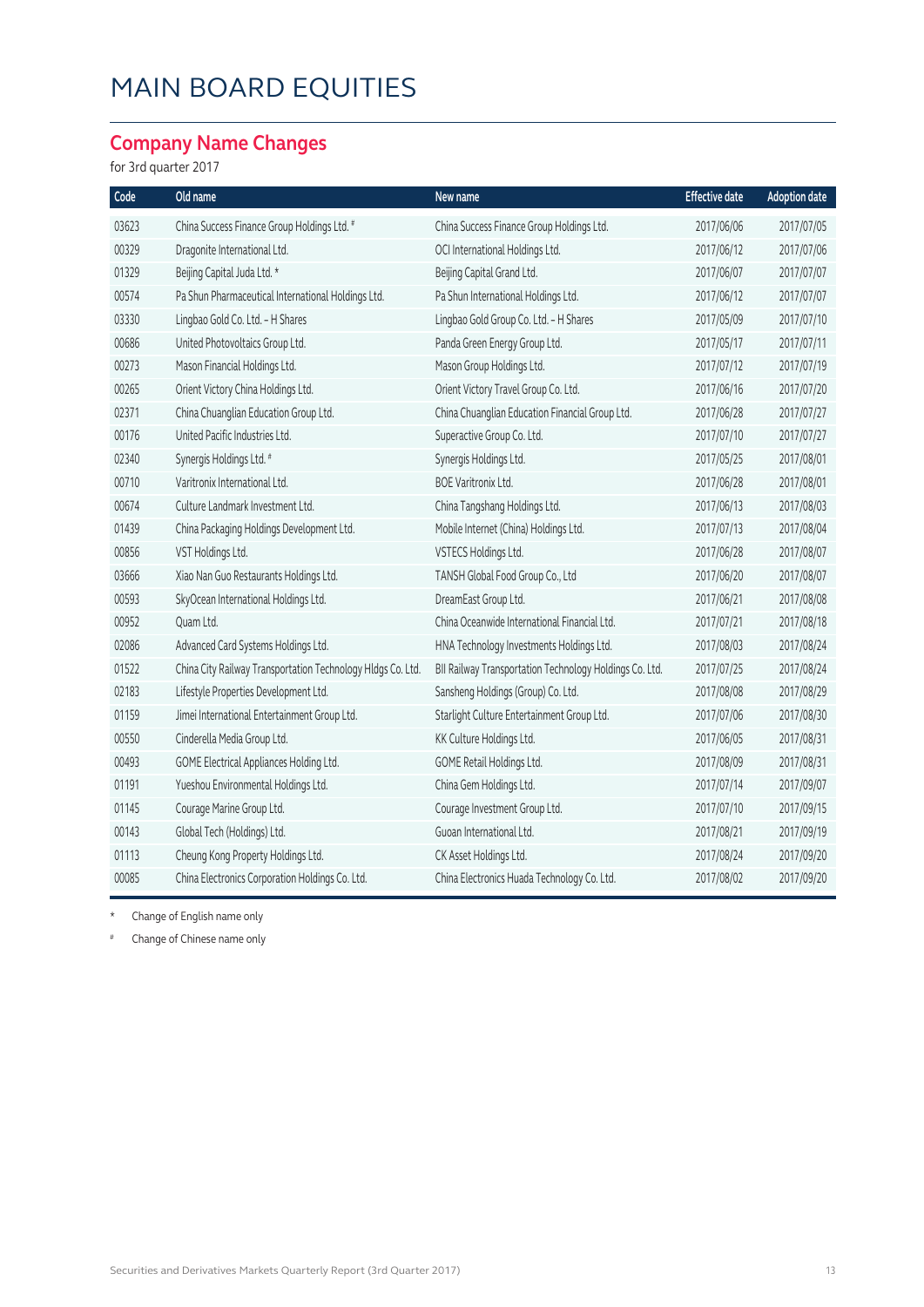#### **Bonus Issues/Bonus Warrants**

for 3rd quarter 2017

| Code  | Company                                                     | <b>Particulars</b> | Ex-date    |
|-------|-------------------------------------------------------------|--------------------|------------|
| 02208 | Xinjiang Goldwind Science & Technology Co., Ltd. - H Shares | 3 for 10           | 2017/07/03 |
| 01057 | Zhejiang Shibao Co. Ltd. - H Shares                         | 15 for 10          | 2017/07/04 |
| 01513 | Livzon Pharmaceutical Group Inc. - H Shares                 | 3 for 10           | 2017/07/05 |
| 00474 | Hao Tian Development Group Ltd.                             | 1 for 6            | 2017/07/12 |
| 00417 | Tse Sui Luen Jewellery (International) Ltd.                 | $1$ for $6$        | 2017/07/24 |
| 01271 | Grand Ming Group Holdings Ltd.                              | 1 for 10           | 2017/07/28 |
| 00595 | AV Concept Holdings Ltd.                                    | 1 for $5$          | 2017/08/31 |
| 00248 | HKC International Holdings Ltd.                             | 1 for 4            | 2017/08/31 |
| 01341 | Hao Tian International Construction Investment Group Ltd.   | 1 for $1$          | 2017/09/04 |
| 01107 | Modern Land (China) Co., Ltd.                               | 1 for 10           | 2017/09/20 |
| 01181 | Tang Palace (China) Holdings Ltd.                           | 1 for 4            | 2017/09/28 |
| 00672 | Zhong An Real Estate Ltd.                                   | 1 for 1            | 2017/09/29 |

### **Share Split/Consolidation**

for 3rd quarter 2017

| Company                                   | <b>Particulars</b>      | <b>Effective date</b> |
|-------------------------------------------|-------------------------|-----------------------|
| Courage Investment Group Ltd.             | Split 1 into 3          | 2017/07/06            |
| Daohe Global Group Ltd.                   | Split 1 into 3          | 2017/08/10            |
| China LNG Group Ltd.                      | Consolidation 10 into 1 | 2017/08/11            |
| China Public Procurement Ltd.             | Consolidation 10 into 1 | 2017/08/11            |
| Lai Fung Holdings Ltd.                    | Consolidation 50 into 1 | 2017/08/15            |
| Lai Sun Development Co. Ltd.              | Consolidation 5 into 1  | 2017/08/15            |
| Lai Sun Garment (International) Ltd.      | Consolidation 5 into 1  | 2017/08/15            |
| North Asia Resources Holdings Ltd.        | Consolidation 10 into 1 | 2017/08/28            |
| Titan Petrochemicals Group Ltd.           | Consolidation 8 into 1  | 2017/09/05            |
| Perfect Group International Holdings Ltd. | Split 1 into 3          | 2017/09/13            |
|                                           |                         |                       |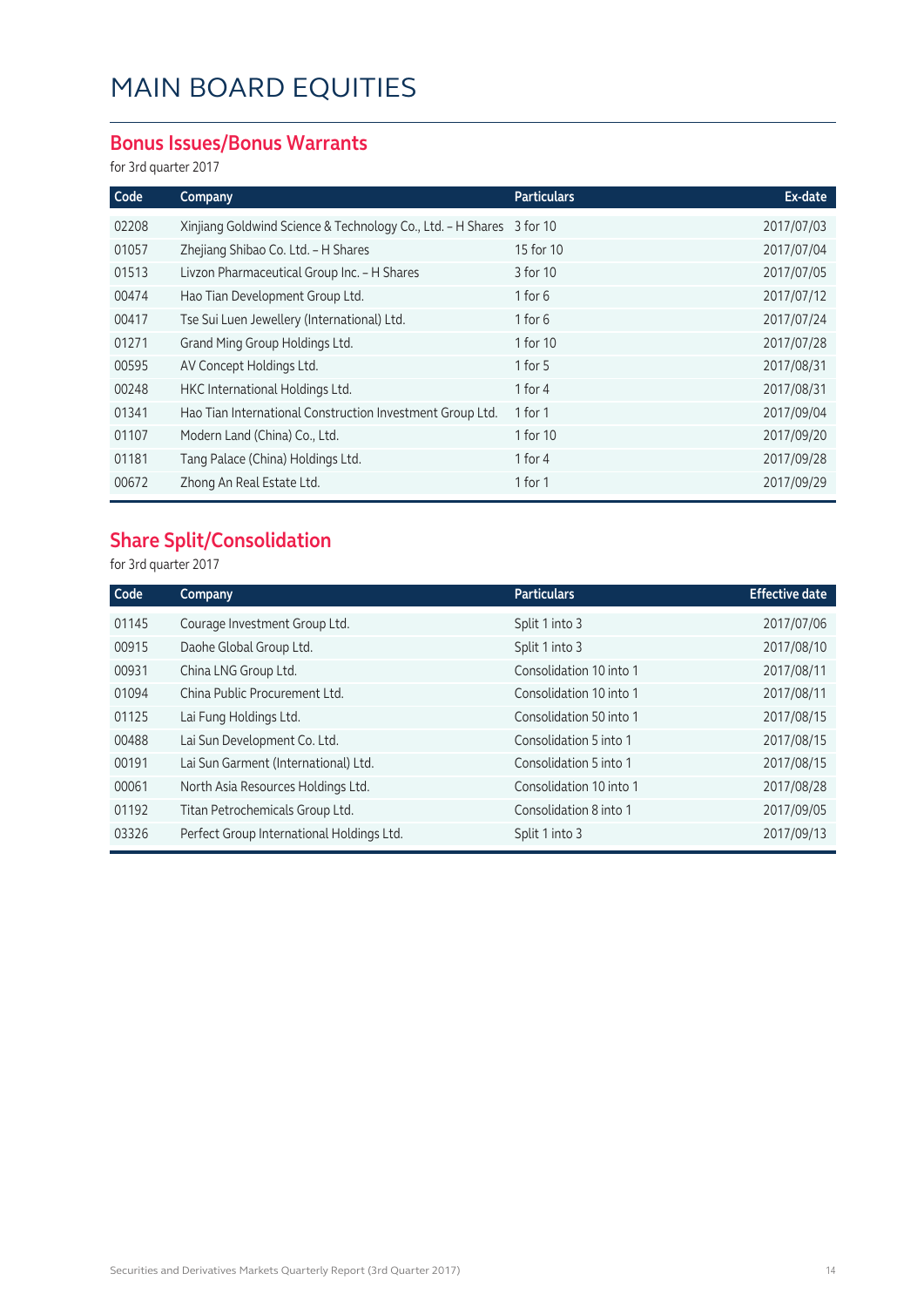### **Rights Issues & Open Offers**

for 3rd quarter 2017

| Month | Code  | Company                                      | <b>Ratio</b>                | Funds raised (HK\$ mil.) |
|-------|-------|----------------------------------------------|-----------------------------|--------------------------|
| Jul   | 00482 | Sandmartin International Holdings Ltd.       | Open offer 3 for 2 @\$0.12  | 236.08                   |
|       | 01198 | Royale Furniture Holdings Ltd.               | Open offer 1 for 8 @\$0.455 | 100.58                   |
|       | 00952 | China Oceanwide International Financial Ltd. | Rts 3 for 1 @\$1.10         | 5,133.19                 |
| Aug   | 01097 | i-CABLE Communications Ltd.                  | Open offer 5 for 3 @\$0.21  | 704.03                   |
| Sep   | 01250 | Beijing Enterprises Clean Energy Group Ltd.  | Open offer 1 for 7 @\$0.17  | 1,329.51                 |
|       | 01560 | Star Properties Group (Cayman Islands) Ltd.  | Open offer 2 for 5 @\$0.75  | 134.40                   |
|       | 01002 | V.S. International Group Ltd.                | Rts 1 for 4 @\$0.23         | 105.79                   |
|       | 00861 | Digital China Holdings Ltd.                  | Rts 1 for 4 @\$4.00         | 1,341.81                 |
|       | 00996 | Carnival Group International Holdings Ltd.   | Rts 1 for 4 @\$0.40         | 1,717.77                 |
|       | 02133 | China Polymetallic Mining Ltd.               | Rts 1 for 2 @\$0.12         | 143.19                   |
| Total |       |                                              |                             | 10,946.35                |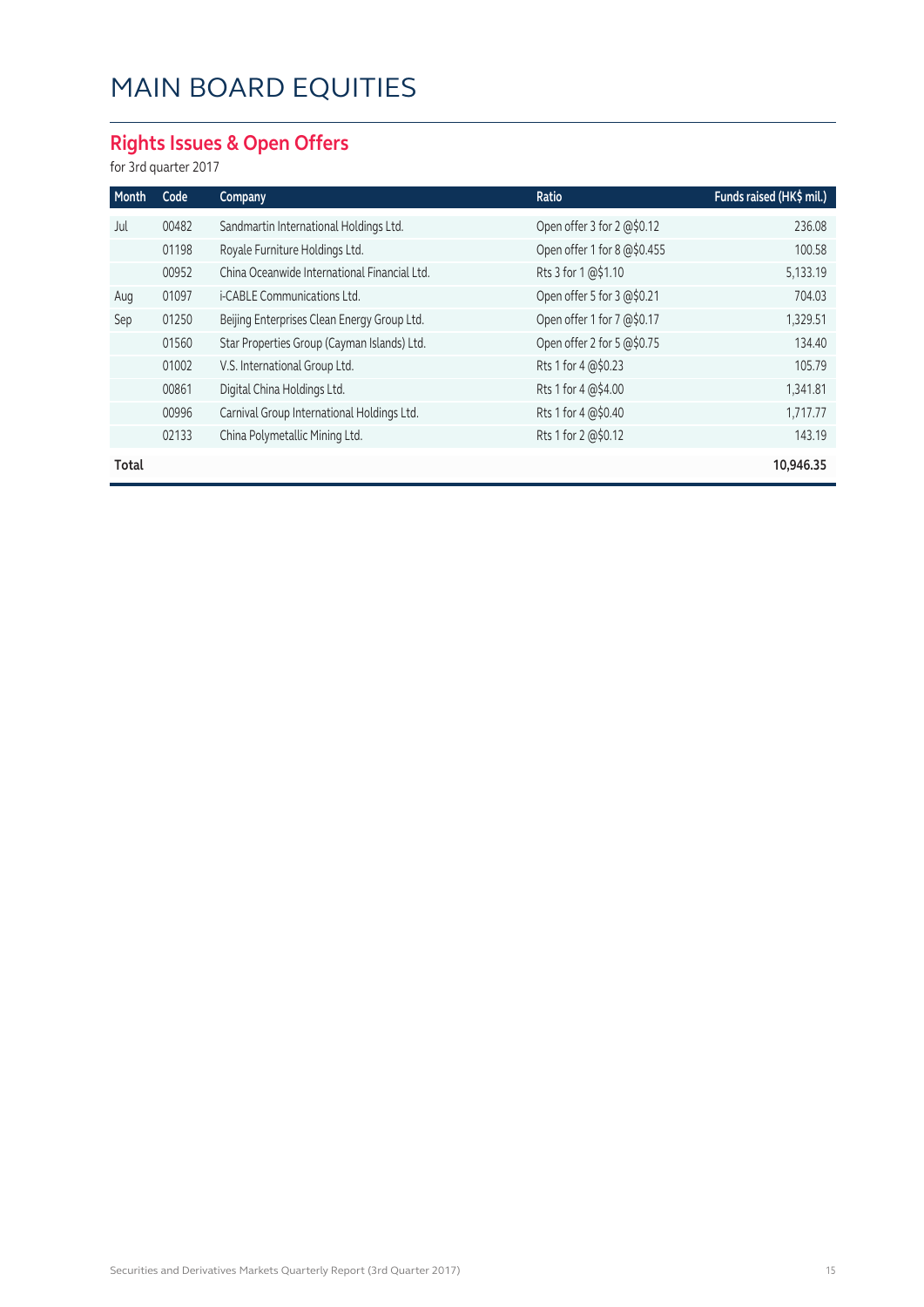### **Placing\***

|       |       |                        | No. of new    | <b>Placing price</b> | <b>Funds raised</b> |
|-------|-------|------------------------|---------------|----------------------|---------------------|
| Month | Code  | Company                | shares placed | $(HK$ \$)            | (HK\$ mil.)         |
| 2017  |       |                        |               |                      |                     |
| Jul   | 03313 | ARTGO HOLDINGS         | 159,300,000   | 1.0000               | 159.30              |
|       | 00926 | <b>BESUNYEN</b>        | 75,000,000    | 0.5000               | 37.50               |
|       | 00605 | C FIN SERVICES         | 243,000,000   | 0.6800               | 165.24              |
|       | 01069 | CA LOW-CARBON          | 668,913,445   | 0.1100               | 73.58               |
|       | 01321 | <b>CHINA NEWCITY</b>   | 110,012,000   | 1.8200               | 200.22              |
|       | 06168 | CHINA U-TON            | 100,000,000   | 0.8800               | 88.00               |
|       | 00471 | <b>CMMB VISION</b>     | 375,150,000   | 0.4000               | 150.06              |
|       | 00712 | COMTEC SOLAR           | 118,389,897   | 0.2534               | 30.00               |
|       | 00707 | <b>CO-PROSPERITY</b>   | 956,620,000   | 0.2500               | 239.16              |
|       | 00616 | <b>EMINENCE ENT</b>    | 325,000,000   | 0.0800               | 26.00               |
|       | 00622 | <b>ENERCHINA HOLD</b>  | 2,233,753,999 | 0.1500               | 335.06              |
|       | 00689 | EPI (HOLDINGS)         | 651,000,000   | 0.3080               | 200.51              |
|       | 00065 | <b>GRAND OCEAN AR</b>  | 1,000,000,000 | 0.1100               | 110.00              |
|       | 01421 | <b>KINGBO STRIKE</b>   | 152,000,000   | 0.2660               | 40.43               |
|       | 00009 | <b>NINE EXPRESS</b>    | 494,232,000   | 0.2400               | 118.62              |
|       | 00803 | PROSPERITY INTL        | 227, 272, 727 | 0.1100               | 25.00               |
|       | 00885 | RENTIAN TECH           | 1,000,000,000 | 0.3600               | 360.00              |
|       | 00852 | <b>STRONG PETRO</b>    | 353,603,681   | 0.6580               | 232.67              |
|       | 00672 | ZHONGAN REALEST        | 100,000,000   | 1.5000               | 150.00              |
| Aug   | 00899 | <b>ASIA RESOURCES</b>  | 1,000,000,000 | 0.2500               | 250.00              |
|       | 02080 | <b>AUX INTL</b>        | 60,000,000    | 0.9100               | 54.60               |
|       | 00605 | C FIN SERVICES         | 23,000,000    | 0.6800               | 15.64               |
|       | 00542 | <b>CENERIC</b>         | 1,100,000,000 | 0.1850               | 203.50              |
|       | 00039 | <b>CH BEIDAHUANG</b>   | 308,662,450   | 0.4200               | 129.64              |
|       | 00092 | <b>CHAMPION TECH</b>   | 1,266,356,000 | 0.1050               | 132.97              |
|       | 01055 | CHINA SOUTH AIR        | 270,606,272   | 5.7400               | 1,553.28            |
|       | 00884 | CIFI HOLD GP           | 135,000,000   | 3.8200               | 515.70              |
|       | 00884 | CIFI HOLD GP           | 545,000,000   | 3.5000               | 1,907.50            |
|       | 00901 | <b>EAGLERIDE INV</b>   | 185,500,000   | 0.2500               | 46.38               |
|       | 02212 | FB MINING              | 180,000,000   | 0.2100               | 37.80               |
|       | 00572 | FUTURE WORLD FH        | 400,000,000   | 0.0900               | 36.00               |
|       | 00115 | <b>GRAND FIELD GP</b>  | 158,181,818   | 0.2200               | 34.80               |
|       | 00094 | <b>GREENHEART GP</b>   | 100,000,000   | 0.8500               | 85.00               |
|       | 01280 | <b>HUIYIN SMARTCOM</b> | 339,100,000   | 0.8100               | 274.67              |
|       | 01009 | INT'L ENT              | 190,000,000   | 1.9000               | 361.00              |
|       | 00982 | <b>IONE HOLDINGS</b>   | 860,920,000   | 0.1510               | 130.00              |
|       | 02343 | PACIFIC BASIN          | 186,939,553   | 1.5900               | 297.23              |
|       | 01178 | SHARE ECON GP          | 988,850,000   | 0.0700               | 69.22               |
|       | 01918 | <b>SUNAC</b>           | 220,000,000   | 18.3300              | 4,032.60            |
|       | 01468 | <b>UKF</b>             | 604,889,000   | 0.2100               | 127.03              |
|       | 00821 | <b>VC HOLDINGS</b>     | 132,000,000   | 0.9100               | 120.12              |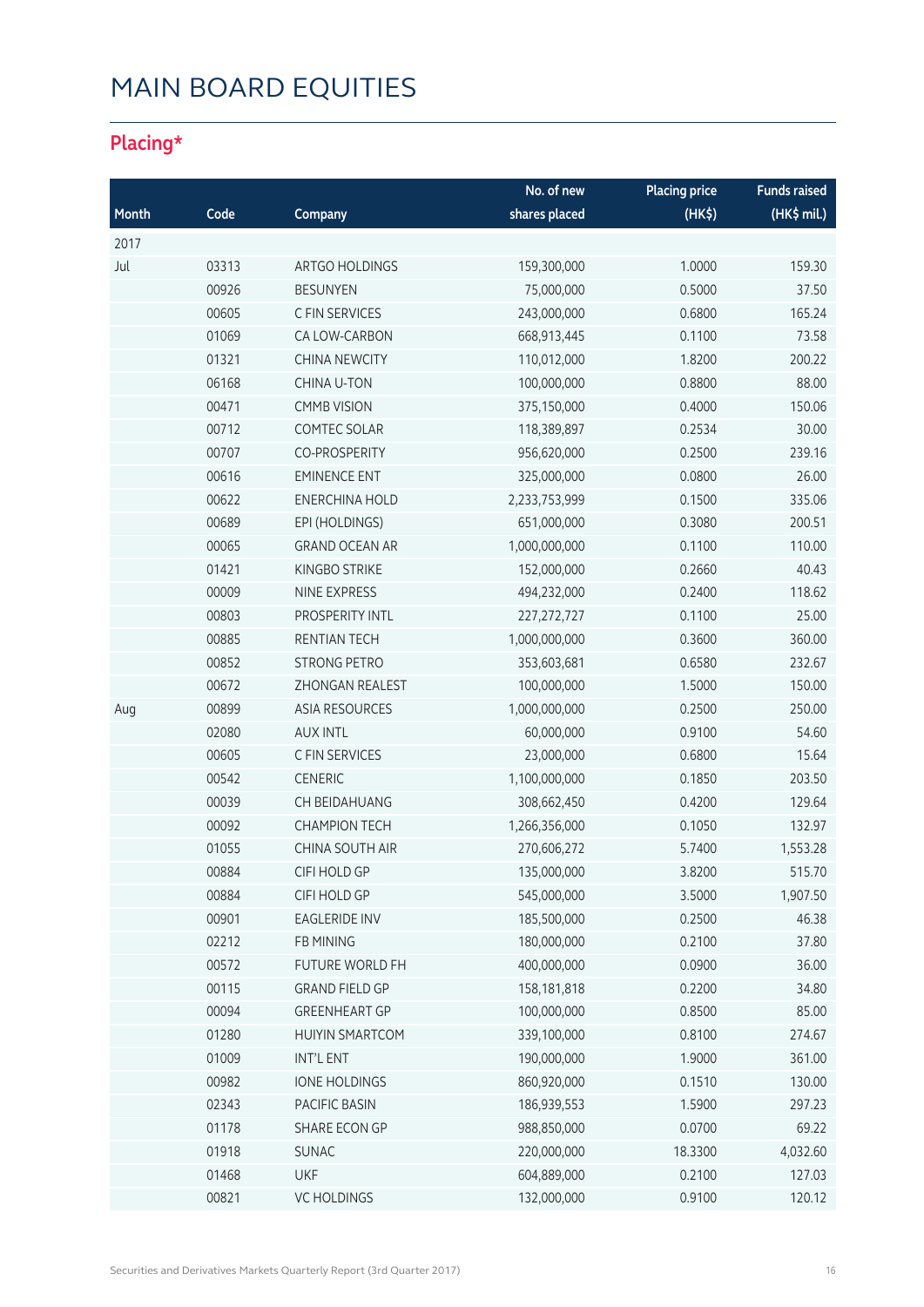|              |       |                        | No. of new     | <b>Placing price</b> | <b>Funds raised</b> |
|--------------|-------|------------------------|----------------|----------------------|---------------------|
| Month        | Code  | Company                | shares placed  | $(HK$ \$)            | (HK\$mil.)          |
| Sep          | 00959 | <b>AMAX INT HOLD</b>   | 16,000,000     | 0.3500               | 5.60                |
|              | 00519 | <b>APPLIED DEV</b>     | 417,515,000    | 0.4000               | 167.01              |
|              | 04611 | <b>BQD 17USDPREF</b>   | 60,150,000     | 156.0000             | 9,383.40            |
|              | 02312 | CH FIN LEASING         | 177,000,000    | 0.1200               | 21.24               |
|              | 01966 | <b>CHINA SCE PPT</b>   | 400,000,000    | 3.6400               | 1,456.00            |
|              | 00907 | ELEGANCEOPTICAL        | 64,720,000     | 1.5500               | 100.32              |
|              | 01175 | <b>FRESH EXP</b>       | 271,660,000    | 0.2500               | 67.92               |
|              | 00572 | <b>FUTURE WORLD FH</b> | 427,000,000    | 0.1400               | 59.78               |
|              | 00064 | <b>GET NICE</b>        | 1,610,450,000  | 0.2600               | 418.72              |
|              | 00094 | <b>GREENHEART GP</b>   | 100,000,000    | 0.8500               | 85.00               |
|              | 00582 | <b>LANDING INTL</b>    | 24,000,000,000 | 0.0750               | 1,800.00            |
|              | 00928 | LIFE HEALTHCARE        | 478,000,000    | 0.1800               | 86.04               |
|              | 01281 | LT SMART ENERGY        | 145,688,000    | 1.9800               | 288.46              |
|              | 00777 | <b>NETDRAGON</b>       | 38,500,000     | 25.4000              | 977.90              |
|              | 00860 | O LUXE HOLD            | 570,731,706    | 0.8200               | 468.00              |
|              | 02668 | PAK TAK INT'L          | 339,600,000    | 0.2300               | 78.11               |
|              | 01079 | PINE TECH              | 43,000,000     | 0.6000               | 25.80               |
|              | 04612 | PSBC 17USDPREF         | 362,500,000    | 156.0000             | 56,550.00           |
|              | 00732 | <b>TRULY INT'L</b>     | 160,000,000    | 2.0200               | 323.20              |
|              | 00690 | UNI-BIO GROUP          | 1,027,480,000  | 0.1380               | 141.79              |
|              | 01266 | <b>XIWANG STEEL</b>    | 100,000,000    | 1.5100               | 151.00              |
|              | 01628 | YUZHOU PPT             | 350,000,000    | 4.5300               | 1,585.50            |
| <b>Total</b> |       |                        |                |                      | 87,396.79           |

\* Due to the reporting time-lag, placing figures for the quarter are provisional.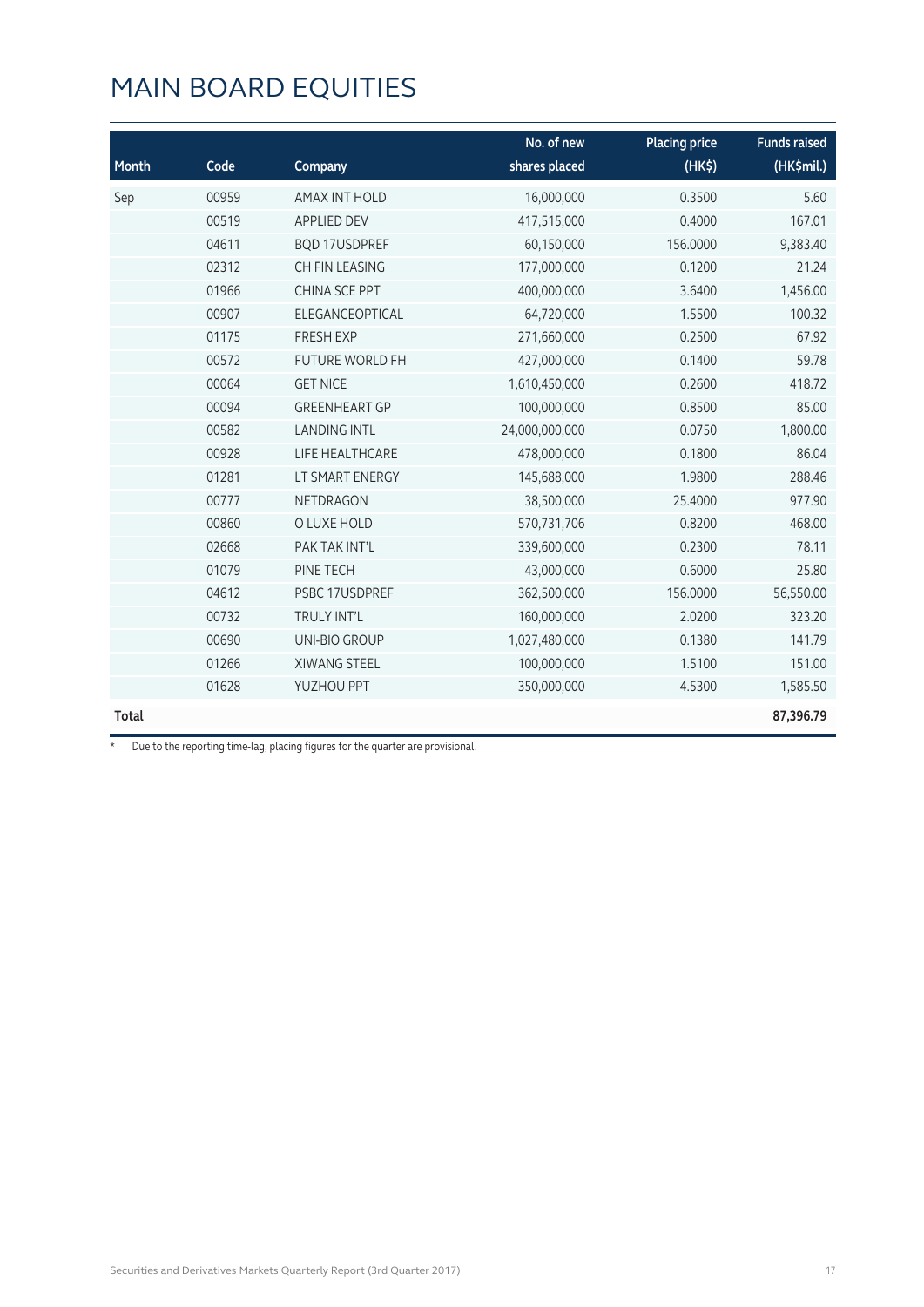### **Warrant Trading Statistics**

|      |                | <b>Equity wts</b><br>(HK\$ mil.) | Derivative wts<br>(HK\$ mil.) | <b>Total</b><br>(HK\$ mil.) |
|------|----------------|----------------------------------|-------------------------------|-----------------------------|
| 2016 | Q <sub>3</sub> | 83.83                            | 618,585.83                    | 618,669.66                  |
|      | Q4             | 70.69                            | 514,959.75                    | 515,030.44                  |
| 2017 | Q1             | 81.08                            | 725,133.37                    | 725,214.45                  |
|      | Q <sub>2</sub> | 77.29                            | 534,338.11                    | 534,415.40                  |
|      | Q <sub>3</sub> | 18.64                            | 795,264.76                    | 795,283.40                  |

#### **Warrant Market Value**

|      |                | <b>Number</b> | <b>Equity wts</b><br>(HK\$ mil.) | <b>Number</b> | Derivative wts<br>(HK\$ mil.) | Total no. | <b>Total</b><br>(HK\$ mil.) |
|------|----------------|---------------|----------------------------------|---------------|-------------------------------|-----------|-----------------------------|
|      |                |               |                                  |               |                               |           |                             |
| 2016 | Q3             | 11            | 1.371.20                         | 4.006         | 76,719.27                     | 4.017     | 78,090.47                   |
|      | Q4             | 8             | 847.55                           | 3,705         | 42,844.32                     | 3,713     | 43,691.87                   |
| 2017 | Q1             |               | 550.11                           | 3,988         | 58,457.44                     | 3,995     | 59,007.55                   |
|      | Q <sub>2</sub> | 8             | 507.43                           | 4.360         | 96,450.95                     | 4,368     | 96,958.38                   |
|      | Q3             |               | 389.34                           | 5,373         | 136,754.02                    | 5,380     | 137, 143. 36                |

### **New Listing Statistics – Warrants**

|      |                | No. of newly listed<br>equity wts | No. of newly listed<br>derivative wts | Amount raised<br>(HK\$ mil.) |
|------|----------------|-----------------------------------|---------------------------------------|------------------------------|
| 2016 | Q <sub>3</sub> |                                   | 1,354                                 | 28,479.35                    |
|      | Q4             | 0                                 | 1,200                                 | 23,813.28                    |
| 2017 | Q1             |                                   | 1,502                                 | 26,809.66                    |
|      | Q <sub>2</sub> | ς                                 | 1,532                                 | 29,325.10                    |
|      | Q3             | 0                                 | 2,448                                 | 46,575.04                    |

### **Newly Listed Equity Warrants**

for 3rd quarter 2017

|       |                        | Initial issued |              |               | Amount raised |
|-------|------------------------|----------------|--------------|---------------|---------------|
| Code  | <b>Equity warrants</b> | amount (HK\$)  | Listing date | <b>Expiry</b> | (HK\$ mil.)   |
| Nil   |                        |                |              |               |               |
| Total |                        |                |              |               | $\equiv$      |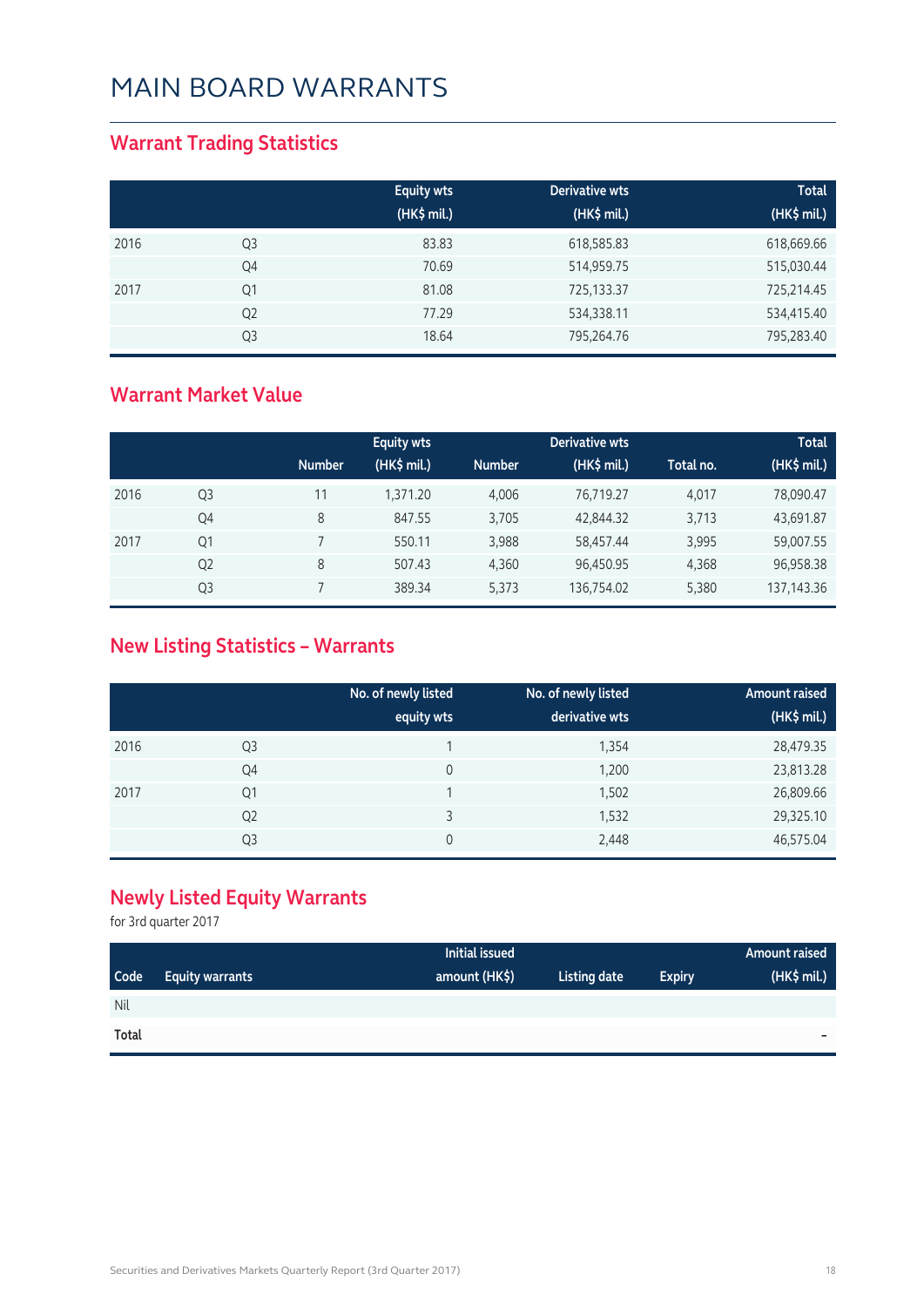### **Newly Listed Derivative Warrants**

for 3rd quarter 2017

|         |                                                               |              |                     |               | Amount      |
|---------|---------------------------------------------------------------|--------------|---------------------|---------------|-------------|
|         |                                                               | No. of issue |                     |               | raised      |
| Code    | Derivative warrants                                           | (units)      | <b>Listing date</b> | <b>Expiry</b> | (HK\$ mil.) |
| 17191   | Goldman Sachs SP (Asia) - Agri Bk European Wts Nov 2017 A     | 80,000,000   | 2017/07/03          | 2017/11/24    | 12.00       |
| 17192   | Goldman Sachs SP (Asia) - AIA European Warrants Dec 2017 C    | 80,000,000   | 2017/07/03          | 2017/12/22    | 12.00       |
| 17169   | Goldman Sachs SP (Asia) - HSI European Put Wts Dec 2017 G     | 150,000,000  | 2017/07/03          | 2017/12/28    | 22.50       |
| 17183   | J P Morgan SP BV - BOC HK European Warrants Jun 2018 A        | 80,000,000   | 2017/07/03          | 2018/06/04    | 20.00       |
| 17187   | J P Morgan SP BV - CNOOC European Warrants Feb 2018 A         | 60,000,000   | 2017/07/03          | 2018/02/02    | 15.06       |
| 17189   | J P Morgan SP BV - Galaxy Ent European Warrants Jan 2018 A    | 100,000,000  | 2017/07/03          | 2018/01/02    | 15.00       |
| 17185   | J P Morgan SP BV - Sunny Optical European Warrants Jan 2018 A | 40,000,000   | 2017/07/03          | 2018/01/03    | 25.24       |
| 17177   | Macquarie Bank Ltd. - CNOOC European Warrants Mar 2018 B      | 20,000,000   | 2017/07/03          | 2018/03/02    | 11.70       |
| 17176   | Macquarie Bank Ltd. - CNOOC European Warrants May 2018 A      | 30,000,000   | 2017/07/03          | 2018/05/03    | 10.92       |
| 17171   | Macquarie Bank Ltd. - Ch Southern Air Euro Wts May 2018 A     | 10,000,000   | 2017/07/03          | 2018/05/07    | 10.65       |
| 17170   | Macquarie Bank Ltd. - Sunny Optical European Warrants Feb18A  | 12,000,000   | 2017/07/03          | 2018/02/02    | 10.01       |
| 17179   | Macquarie Bank Ltd. - Tencent European Warrants Feb 2018 A    | 28,000,000   | 2017/07/03          | 2018/02/02    | 10.02       |
| 17182   | Macquarie Bank Ltd. - Tencent European Warrants Feb 2018 B    | 14,500,000   | 2017/07/03          | 2018/02/02    | 10.03       |
| 17201   | SG Issuer - BOCHK European Warrants Mar 2018 A                | 40,000,000   | 2017/07/03          | 2018/03/05    | 10.00       |
| 17202   | SG Issuer - China Vanke European Warrants Mar 2018 A          | 40,000,000   | 2017/07/03          | 2018/03/05    | 10.00       |
| 17200   | UBS AG - CAM CSI300 European Warrants Feb 2018 A              | 70,000,000   | 2017/07/03          | 2018/02/05    | 17.50       |
| 17193   | UBS AG - Wynn Macau European Warrants Feb 2018 A              | 70,000,000   | 2017/07/03          | 2018/02/28    | 17.50       |
| 16225 # | UBS AG - Tencent Holdings European Warrants Dec 2017 A        | 200,000,000  | 2017/07/03          | 2017/12/11    | 26.40       |
| 17221   | BOCI Asia Ltd. - AAC Tech European Warrants Mar 2018 A        | 100,000,000  | 2017/07/04          | 2018/03/22    | 15.00       |
| 17205   | BOCI Asia Ltd. - CAM CSI300 European Warrants Feb 2018 A      | 100,000,000  | 2017/07/04          | 2018/02/27    | 25.00       |
| 17206   | BOCI Asia Ltd. - BOC HK European Warrants Mar 2018 A          | 100,000,000  | 2017/07/04          | 2018/03/28    | 25.10       |
| 17225   | BOCI Asia Ltd. - Chi Res Land European Warrants Dec 2017 A    | 70,000,000   | 2017/07/04          | 2017/12/20    | 10.50       |
| 17209   | BOCI Asia Ltd. - CSOP A50 ETF European Warrants Mar 2018 A    | 60,000,000   | 2017/07/04          | 2018/03/26    | 18.78       |
| 17212   | BOCI Asia Ltd. - A50 China European Warrants Mar 2018 A       | 60,000,000   | 2017/07/04          | 2018/03/22    | 19.68       |
| 17213   | BOCI Asia Ltd. - Geely Auto European Warrants Mar 2018 B      | 80,000,000   | 2017/07/04          | 2018/03/29    | 20.00       |
| 17260   | Credit Suisse AG - BOC HK European Warrants Mar 2018 A        | 50,000,000   | 2017/07/04          | 2018/03/29    | 12.50       |
| 17261   | Credit Suisse AG - China Vanke European Warrants Mar 2018 A   | 50,000,000   | 2017/07/04          | 2018/03/29    | 12.50       |
| 17272   | Goldman Sachs SP (Asia) -Sinopec Corp European Wts Jan 2018 A | 60,000,000   | 2017/07/04          | 2018/01/31    | 15.00       |
| 17275   | Goldman Sachs SP (Asia) - A50 China European Wts Sep 2018 A   | 100,000,000  | 2017/07/04          | 2018/09/24    | 15.00       |
| 17274   | Goldman Sachs SP (Asia) - HKEX European Warrants Mar 2018 A   | 200,000,000  | 2017/07/04          | 2018/03/26    | 30.00       |
| 17276   | Goldman Sachs SP (Asia) - Tencent European Wt Mar 2018 A      | 150,000,000  | 2017/07/04          | 2018/03/27    | 22.80       |
| 17230   | HK Bank - BOC HK European Warrants Jul 2018 A                 | 50,000,000   | 2017/07/04          | 2018/07/31    | 12.50       |
| 17229   | HK Bank - Geely Auto European Warrants Jan 2018 B             | 100,000,000  | 2017/07/04          | 2018/01/31    | 25.00       |
| 17236   | HK Bank - Tencent European Warrants Jun 2018 A                | 100,000,000  | 2017/07/04          | 2018/06/22    | 15.00       |
| 17234   | HK Bank - Tencent European Put Warrants Dec 2017 F            | 100,000,000  | 2017/07/04          | 2017/12/22    | 16.00       |
| 17268   | J P Morgan SP BV - CAM CSI300 European Warrants Apr 2018 B    | 100,000,000  | 2017/07/04          | 2018/04/30    | 18.60       |
| 17267   | J P Morgan SP BV - BOC HK European Put Warrants Apr 2018 A    | 80,000,000   | 2017/07/04          | 2018/04/03    | 20.08       |
| 17270   | J P Morgan SP BV - CSOP A50 ETF European Warrants Dec 2017 B  | 80,000,000   | 2017/07/04          | 2017/12/05    | 18.48       |
| 17259   | Macquarie Bank Ltd. - HKEX European Warrants Feb 2018 A       | 15,000,000   | 2017/07/04          | 2018/02/02    | 10.01       |
| 17256   | Macquarie Bank Ltd. - Tencent European Warrants Feb 2018 C    | 40,000,000   | 2017/07/04          | 2018/02/02    | 10.00       |
| 17239   | SG Issuer - CAM CSI300 European Warrants Jan 2018 A           | 50,000,000   | 2017/07/04          | 2018/01/04    | 12.50       |
| 17242   | SG Issuer - Ch Mob European Warrants Dec 2017 C               | 70,000,000   | 2017/07/04          | 2017/12/06    | 10.50       |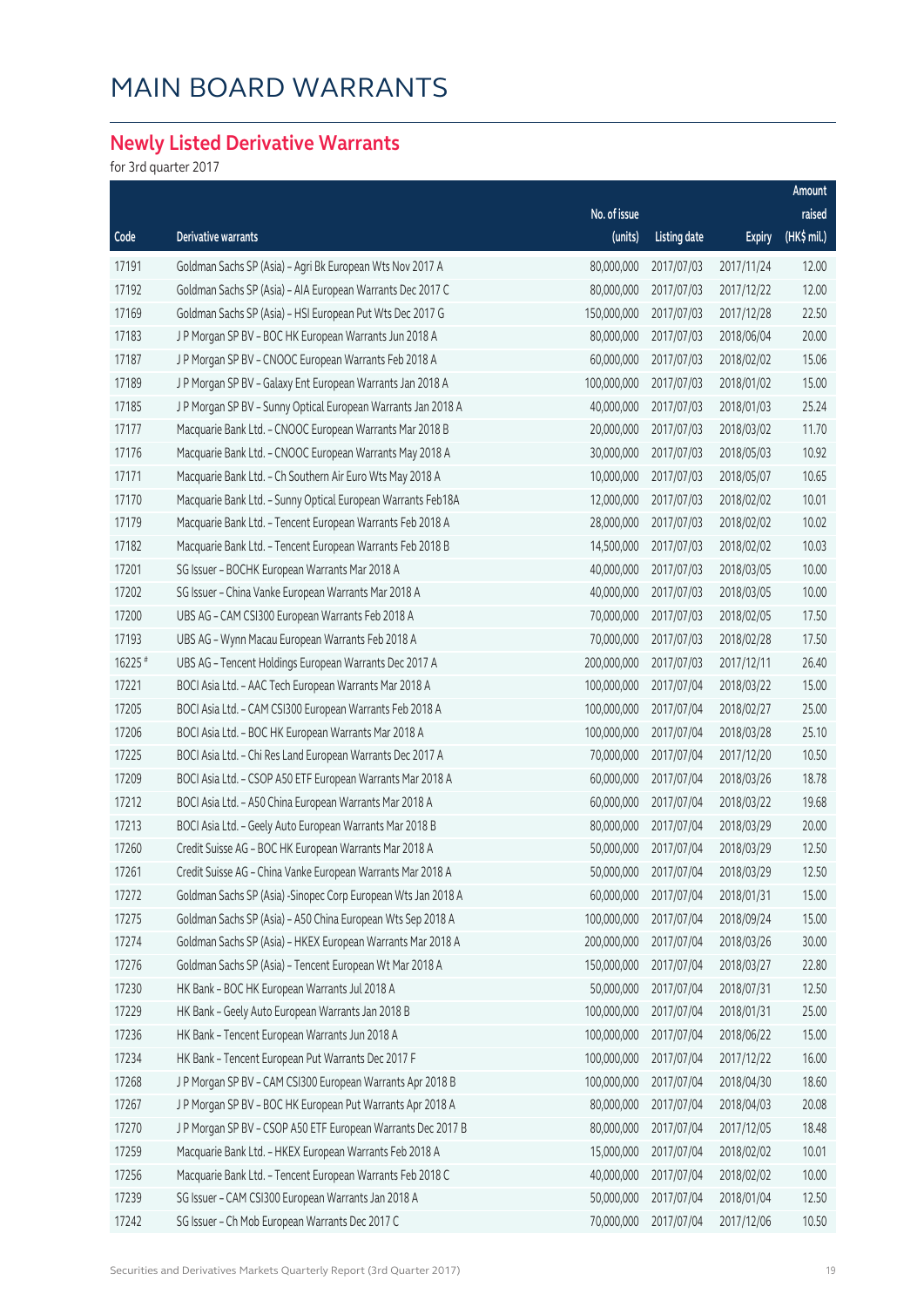|         |                                                               |              |                      |               | Amount      |
|---------|---------------------------------------------------------------|--------------|----------------------|---------------|-------------|
|         |                                                               | No. of issue |                      |               | raised      |
| Code    | Derivative warrants                                           | (units)      | <b>Listing date</b>  | <b>Expiry</b> | (HK\$ mil.) |
| 17245   | SG Issuer - Ping An European Warrants Jan 2018 B              | 100,000,000  | 2017/07/04           | 2018/01/04    | 15.00       |
| 17254   | SG Issuer - Tencent European Warrants Dec 2017 I              | 20,000,000   | 2017/07/04           | 2017/12/05    | 10.00       |
| 17263   | UBS AG - BOC HK European Warrants Jan 2018 B                  | 60,000,000   | 2017/07/04           | 2018/01/09    | 15.00       |
| 17265   | UBS AG - Geely Auto European Warrants Feb 2018 B              | 70,000,000   | 2017/07/04           | 2018/02/12    | 17.50       |
| 17266   | UBS AG - Greatwall Motor European Put Warrants May 2018 A     | 40,000,000   | 2017/07/04           | 2018/05/07    | 10.00       |
| 17303   | BNP Paribas Issuance B.V. - BankComm Euro Wts Feb 2018 A      | 40,000,000   | 2017/07/05           | 2018/02/02    | 10.00       |
| 17287   | BNP Paribas Issuance B.V. - Minsheng Bk Euro Wt Feb 2018 A    | 40,000,000   | 2017/07/05           | 2018/02/02    | 10.00       |
| 17305   | BNP Paribas Issuance B.V. - CPIC European Wts Feb 2018 A      | 50,000,000   | 2017/07/05           | 2018/02/02    | 12.50       |
| 17307   | BNP Paribas Issuance B.V. - Tracker Fund Euro Wts Jan 19 A    | 50,000,000   | 2017/07/05           | 2019/01/03    | 13.00       |
| 17322   | Credit Suisse AG - China Mobile European Warrants Jan 2018 A  | 70,000,000   | 2017/07/05           | 2018/01/31    | 17.50       |
| 17346   | Credit Suisse AG - CNOOC European Warrants Jan 2018 A         | 40,000,000   | 2017/07/05           | 2018/01/04    | 10.00       |
| 17335   | Credit Suisse AG - Sinopec Corp European Warrants Jan 2018 A  | 40,000,000   | 2017/07/05           | 2018/01/31    | 10.00       |
| 17326   | Credit Suisse AG - ChiUnicom European Warrants Dec 2017 B     | 25,000,000   | 2017/07/05           | 2017/12/29    | 11.25       |
| 17384   | Credit Suisse AG - A50 China European Warrants Jan 2018 A     | 40,000,000   | 2017/07/05           | 2018/01/31    | 10.00       |
| 17375   | Credit Suisse AG - GAC European Warrants Mar 2018 A           | 60,000,000   | 2017/07/05           | 2018/03/29    | 10.20       |
| 17363   | Credit Suisse AG - Geely Auto European Warrants Feb 2018 B    | 100,000,000  | 2017/07/05           | 2018/02/28    | 25.00       |
| 17348   | Credit Suisse AG - KECL European Warrants Jan 2018 A          | 35,000,000   | 2017/07/05           | 2018/01/31    | 12.95       |
| 17351   | Credit Suisse AG - Lenovo European Warrants Jan 2018 A        | 50,000,000   | 2017/07/05           | 2018/01/31    | 12.50       |
| 17354   | Credit Suisse AG - Sunny Optical European Warrants Jan 2018 A | 25,000,000   | 2017/07/05           | 2018/01/04    | 13.75       |
| 17408   | Goldman Sachs SP (Asia) - China Life Euro Wts Dec 2017 D      | 80,000,000   | 2017/07/05           | 2017/12/20    | 12.56       |
| 17286   | HK Bank - Ch Comm Cons European Warrants Nov 2018 A           | 80,000,000   | 2017/07/05           | 2018/11/26    | 12.00       |
| 17285   | HK Bank - CKP European Warrants Jan 2018 A                    | 40,000,000   | 2017/07/05           | 2018/01/04    | 10.00       |
| 17283   | HK Bank - Sunny Optical European Warrants Jan 2018 A          | 20,000,000   | 2017/07/05           | 2018/01/04    | 13.60       |
| 17401   | J P Morgan SP BV - Tencent European Warrants Mar 2018 F       | 200,000,000  | 2017/07/05           | 2018/03/29    | 31.60       |
| 17402   | J P Morgan SP BV - Zijin Mining European Warrants Mar 2018 A  | 60,000,000   | 2017/07/05           | 2018/03/05    | 15.12       |
| 17278   | Macquarie Bank Ltd. - Geely Auto European Wts Jan 2018 A      | 6,000,000    | 2017/07/05           | 2018/01/04    | 10.03       |
| 17314   | Macquarie Bank Ltd. - HKEX European Warrants Feb 2018 B       |              | 7,000,000 2017/07/05 | 2018/02/02    | 10.04       |
| 17279   | SG Issuer - CCB European Warrants Jan 2018 A                  | 60,000,000   | 2017/07/05           | 2018/01/04    | 19.50       |
| 17317   | SG Issuer - Geely Auto European Warrants Mar 2018 B           | 70,000,000   | 2017/07/05           | 2018/03/05    | 17.50       |
| 17282   | SG Issuer - Petch European Warrants Dec 2017 C                | 55,000,000   | 2017/07/05           | 2017/12/05    | 10.18       |
| 16247 # | Credit Suisse AG - Tencent Holdings European Wts Jan 2018 D   | 100,000,000  | 2017/07/05           | 2018/01/31    | 12.30       |
| 17420   | BOCI Asia Ltd. - HSBC European Warrants Dec 2017 A            | 200,000,000  | 2017/07/06           | 2017/12/04    | 30.00       |
| 17416   | BNP Paribas Issuance B.V. - BOCHK European Wts Nov 2018 A     | 40,000,000   | 2017/07/06           | 2018/11/02    | 10.40       |
| 17411   | BNP Paribas Issuance B.V. - HKEX European Wts Jan 2019 A      | 100,000,000  | 2017/07/06           | 2019/01/03    | 25.00       |
| 17413   | BNP Paribas Issuance B.V. - HSBC European Wts Apr 2018 A      | 40,000,000   | 2017/07/06           | 2018/04/04    | 10.80       |
| 17412   | BNP Paribas Issuance B.V. - Tencent Hldgs Eu Wt Dec 2017 C    | 80,000,000   | 2017/07/06           | 2017/12/04    | 12.00       |
| 17470   | Credit Suisse AG - Ch Comm Cons European Warrants Jan 2018 A  | 25,000,000   | 2017/07/06           | 2018/01/05    | 12.50       |
| 17508   | Credit Suisse AG - CGS European Warrants Nov 2017 A           | 25,000,000   | 2017/07/06           | 2017/11/10    | 10.00       |
| 17504   | Credit Suisse AG - China Cinda European Warrants Mar 2018 A   | 40,000,000   | 2017/07/06           | 2018/03/29    | 10.00       |
| 17468   | Credit Suisse AG - CPIC European Warrants Jan 2018 A          | 40,000,000   | 2017/07/06           | 2018/01/31    | 10.00       |
| 17471   | Credit Suisse AG - CRRC European Warrants Nov 2017 A          | 30,000,000   | 2017/07/06           | 2017/11/30    | 10.20       |
| 17469   | Credit Suisse AG - HTSC European Warrants Feb 2018 A          | 70,000,000   | 2017/07/06           | 2018/02/15    | 10.50       |
| 17475   | Credit Suisse AG - Jiangxi Copper European Wts Jan 2018 A     | 20,000,000   | 2017/07/06           | 2018/01/05    | 14.00       |
| 17506   | Credit Suisse AG - PICC European Warrants Jan 2018 A          | 30,000,000   | 2017/07/06           | 2018/01/31    | 12.00       |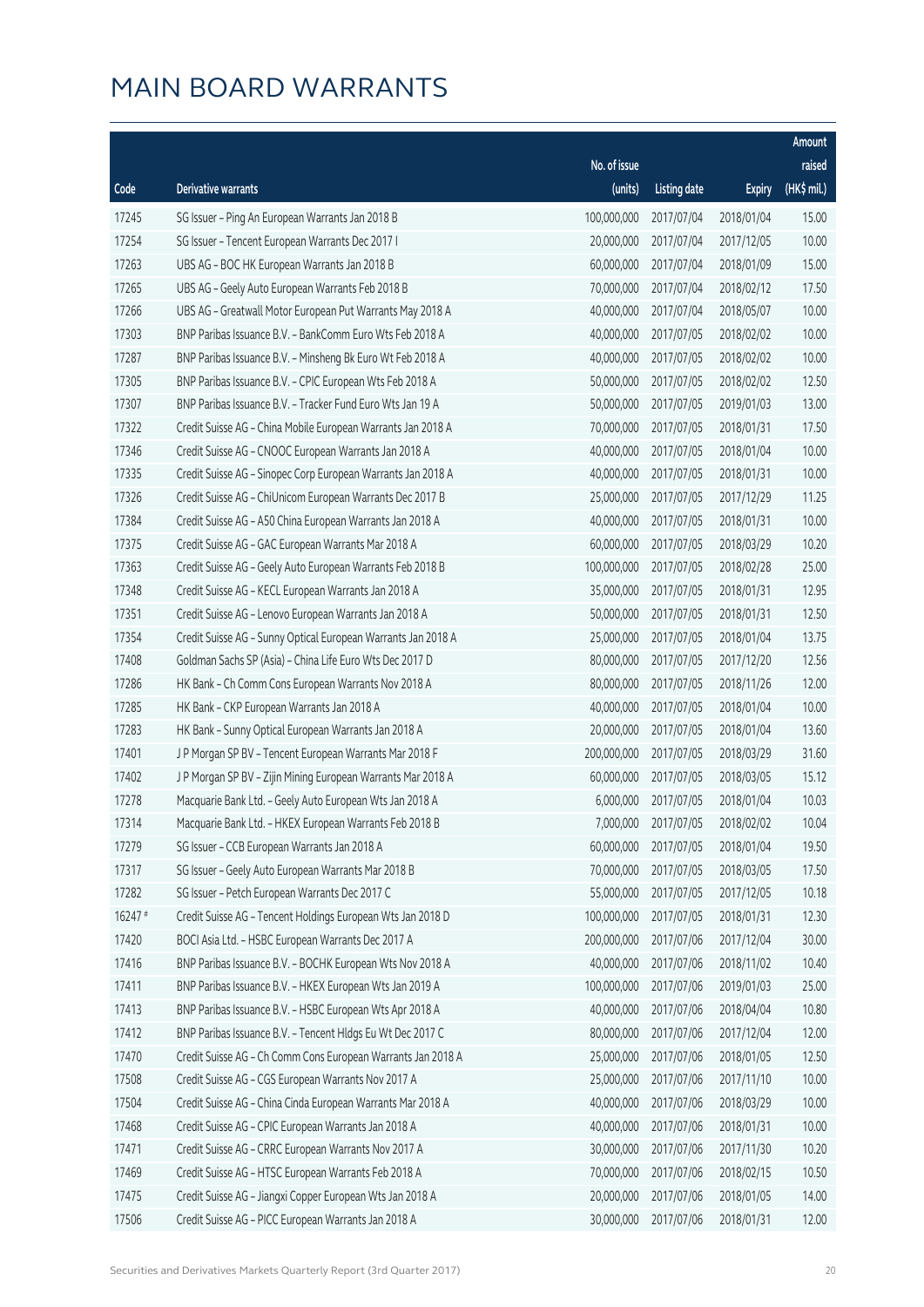|           |                                                              |              |                       |               | Amount      |
|-----------|--------------------------------------------------------------|--------------|-----------------------|---------------|-------------|
|           |                                                              | No. of issue |                       |               | raised      |
| Code      | Derivative warrants                                          | (units)      | <b>Listing date</b>   | <b>Expiry</b> | (HK\$ mil.) |
| 17467     | Credit Suisse AG - Sands China European Warrants Nov 2017 A  | 50,000,000   | 2017/07/06            | 2017/11/27    | 10.00       |
| 17474     | Credit Suisse AG - CRRC Times European Warrants Dec 2017 A   | 50,000,000   | 2017/07/06            | 2017/12/04    | 10.00       |
| 17550     | Goldman Sachs SP (Asia) - China Mobile Euro Wts Dec 2017 B   | 80,000,000   | 2017/07/06            | 2017/12/06    | 12.00       |
| 17582     | Goldman Sachs SP (Asia) - Tencent European Wt Jun 2018 A     | 150,000,000  | 2017/07/06            | 2018/06/22    | 22.50       |
| 17546     | J P Morgan SP BV - HSBC European Warrants Nov 2017 B         | 100,000,000  | 2017/07/06            | 2017/11/30    | 18.20       |
| 17521     | J P Morgan SP BV - HSBC European Warrants Feb 2018 A         | 100,000,000  | 2017/07/06            | 2018/02/02    | 25.00       |
| 17540     | J P Morgan SP BV - HSBC European Warrants Jun 2018 A         | 100,000,000  | 2017/07/06            | 2018/06/05    | 25.10       |
| 17514     | J P Morgan SP BV - HSBC European Put Warrants Mar 2018 A     | 100,000,000  | 2017/07/06            | 2018/03/05    | 25.20       |
| 17601     | Macquarie Bank Ltd. - CKP European Warrants Jul 2018 A       | 17,000,000   | 2017/07/06            | 2018/07/04    | 10.15       |
| 17430     | Macquarie Bank Ltd. - Galaxy Ent European Put Wts Mar 2018 A | 40,000,000   | 2017/07/06            | 2018/03/02    | 10.00       |
| 17422     | Macquarie Bank Ltd. - HSBC European Put Warrants Feb 2018 B  | 32,000,000   | 2017/07/06            | 2018/02/02    | 14.50       |
| 17421     | Macquarie Bank Ltd. - NCI European Put Warrants Feb 2018 A   | 40,000,000   | 2017/07/06            | 2018/02/02    | 10.00       |
| 17463     | Macquarie Bank Ltd. - China Vanke European Wts Jun 2018 A    | 40,000,000   | 2017/07/06            | 2018/06/04    | 10.00       |
| 17454     | SG Issuer - CAM CSI300 European Warrants Jul 2018 A          | 65,000,000   | 2017/07/06            | 2018/07/05    | 10.08       |
| 17596     | SG Issuer - HSBC European Warrants Dec 2017 E                | 100,000,000  | 2017/07/06            | 2017/12/05    | 20.00       |
| 17597     | SG Issuer - HSBC European Warrants Feb 2018 A                | 100,000,000  | 2017/07/06            | 2018/02/05    | 25.00       |
| 17598     | SG Issuer - Stanchart European Warrants Jan 2018 A           | 26,000,000   | 2017/07/06            | 2018/01/04    | 10.01       |
| 17453     | UBS AG - HSBC European Warrants Nov 2017 D                   | 70,000,000   | 2017/07/06            | 2017/11/02    | 13.30       |
| 17452     | UBS AG - HSBC European Put Warrants Jan 2018 A               | 100,000,000  | 2017/07/06            | 2018/01/08    | 34.20       |
| 17439     | UBS AG - Ping An European Put Warrants Dec 2017 E            | 70,000,000   | 2017/07/06            | 2017/12/20    | 18.76       |
| 17441     | UBS AG - Stanchart European Warrants Jan 2018 B              | 30,000,000   | 2017/07/06            | 2018/01/08    | 10.08       |
| 17440     | UBS AG - Stanchart European Put Warrants Jan 2018 A          | 30,000,000   | 2017/07/06            | 2018/01/08    | 15.96       |
| $13527$ # | Credit Suisse AG - HKEX European Warrants Oct 2017 A         | 315,000,000  | 2017/07/06            | 2017/10/04    | 10.08       |
| 17603     | BOCI Asia Ltd. - HSBC European Warrants Nov 2017 D           | 200,000,000  | 2017/07/07            | 2017/11/30    | 30.00       |
| 17607     | BOCI Asia Ltd. - HSBC European Put Warrants Jan 2018 A       | 100,000,000  | 2017/07/07            | 2018/01/08    | 25.10       |
| 17613     | BOCI Asia Ltd. - Tencent Holdings European Wts Dec 2017 G    | 200,000,000  | 2017/07/07            | 2017/12/20    | 47.60       |
| 17661     | BNP Paribas Issuance B.V. - GAC European Warrants Dec 2018 A |              | 70,000,000 2017/07/07 | 2018/12/04    | 18.20       |
| 17648     | BNP Paribas Issuance B.V. - SHK Ppt Euro Warrants Jun 2018 A | 30,000,000   | 2017/07/07            | 2018/06/04    | 15.30       |
| 17602     | Credit Suisse AG - HSBC European Wts Oct 2017 C              | 100,000,000  | 2017/07/07            | 2017/10/31    | 15.00       |
| 17695     | Credit Suisse AG - HSBC European Wts Jan 2018 B              | 100,000,000  | 2017/07/07            | 2018/01/31    | 25.00       |
| 17694     | Credit Suisse AG - HSBC European Put Warrants Jan 2018 A     | 70,000,000   | 2017/07/07            | 2018/01/08    | 21.00       |
| 17685     | Bank of East Asia - Evergrande European Warrants Jan 2018 A  | 40,000,000   | 2017/07/07            | 2018/01/08    | 10.40       |
| 17621     | Goldman Sachs SP (Asia) - HSBC European Warrants Nov 2017 E  | 80,000,000   | 2017/07/07            | 2017/11/28    | 12.00       |
| 17619     | Goldman Sachs SP (Asia) - HSBC European Warrants Dec 2017 A  | 80,000,000   | 2017/07/07            | 2017/12/27    | 12.00       |
| 17662     | Haitong Int'l Sec - HSBC European Warrants Nov 2017 B        | 80,000,000   | 2017/07/07            | 2017/11/27    | 13.20       |
| 17667     | Haitong Int'l Sec - HSBC European Warrants Dec 2017 B        | 80,000,000   | 2017/07/07            | 2017/12/04    | 12.00       |
| 17684     | Haitong Int'l Sec - Ping An European Warrants Dec 2017 B     | 80,000,000   | 2017/07/07            | 2017/12/04    | 12.80       |
| 17679     | Haitong Int'l Sec - Tencent European Put Warrants Nov 2017 D | 120,000,000  | 2017/07/07            | 2017/11/27    | 18.00       |
| 17722     | J P Morgan SP BV - A50 China European Warrants Nov 2017 A    | 80,000,000   | 2017/07/07            | 2017/11/30    | 12.32       |
| 17721     | J P Morgan SP BV - HSBC European Warrants Apr 2018 A         | 100,000,000  | 2017/07/07            | 2018/04/03    | 25.20       |
| 17639     | Macquarie Bank Ltd. - Tencent European Put Wts Feb 2018 D    | 9,000,000    | 2017/07/07            | 2018/02/02    | 14.57       |
| 17646     | UBS AG - HSBC European Warrants Nov 2017 E                   | 70,000,000   | 2017/07/07            | 2017/11/30    | 10.64       |
| 16881#    | Credit Suisse AG - Tencent Holdings European Wts Nov 2017 G  | 130,000,000  | 2017/07/07            | 2017/11/28    | 11.96       |
| 17741     | BNP Paribas Issuance B.V. - BYD European Wts May 2018 A      | 40,000,000   | 2017/07/10            | 2018/05/03    | 16.00       |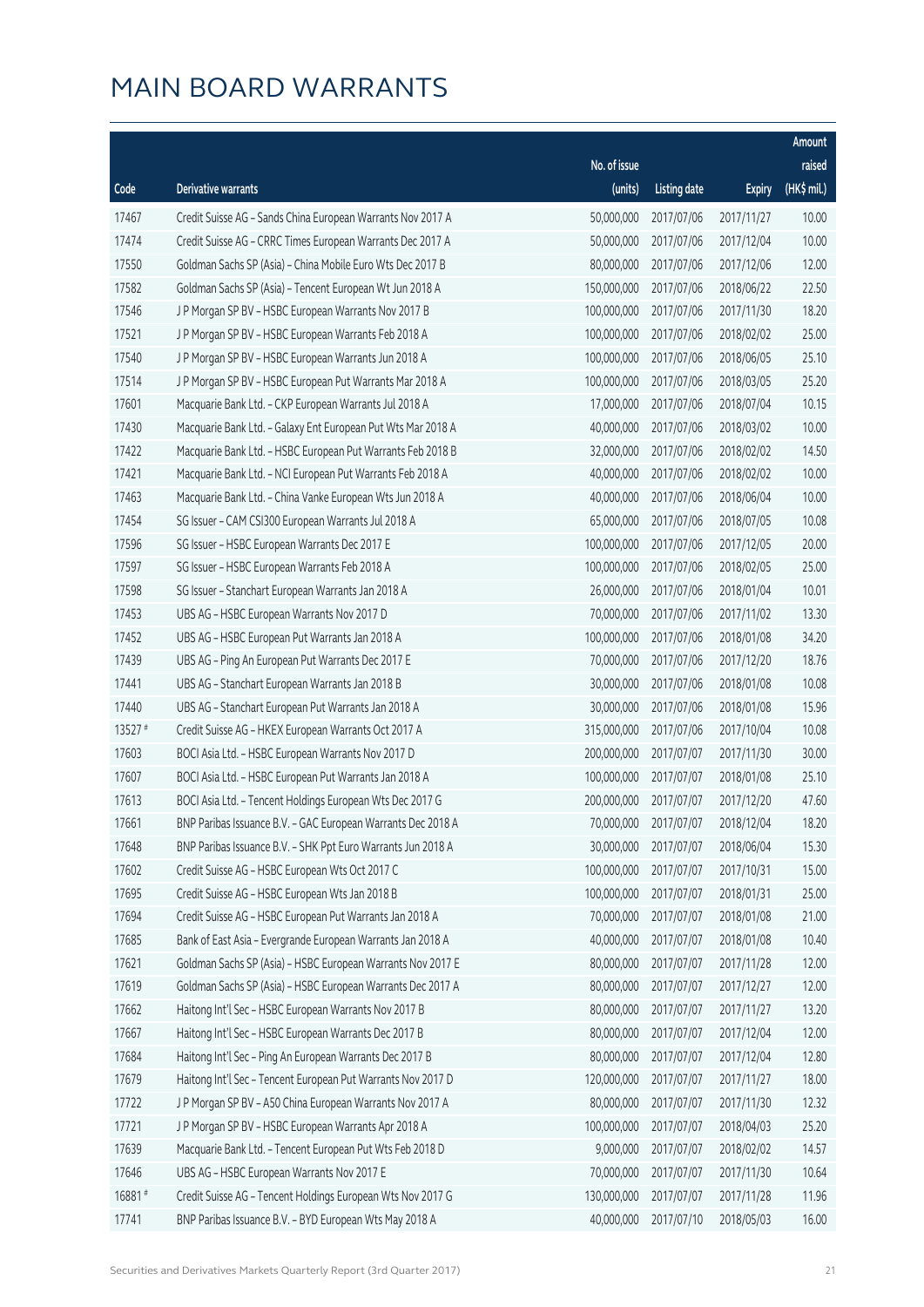|       |                                                              |              |                       |               | Amount      |
|-------|--------------------------------------------------------------|--------------|-----------------------|---------------|-------------|
|       |                                                              | No. of issue |                       |               | raised      |
| Code  | Derivative warrants                                          | (units)      | <b>Listing date</b>   | <b>Expiry</b> | (HK\$ mil.) |
| 17754 | BNP Paribas Issuance B.V. - CNOOC European Wts Feb 2018 B    | 40,000,000   | 2017/07/10            | 2018/02/02    | 16.40       |
| 17866 | BNP Paribas Issuance B.V. - Geely Auto Euro Wts Jul 2018 C   | 70,000,000   | 2017/07/10            | 2018/07/04    | 20.30       |
| 17723 | BNP Paribas Issuance B.V. - HSBC European Wts Feb 2018 B     | 40,000,000   | 2017/07/10            | 2018/02/02    | 10.00       |
| 17734 | BNP Paribas Issuance B.V. - HSBC European Wts Oct 2018 A     | 40,000,000   | 2017/07/10            | 2018/10/03    | 10.40       |
| 17739 | BNP Paribas Issuance B.V. - Ping An European Wt Jun 2018 B   | 50,000,000   | 2017/07/10            | 2018/06/04    | 12.50       |
| 17957 | Credit Suisse AG - Geely Auto European Put Warrants Jan 18 B | 100,000,000  | 2017/07/10            | 2018/01/31    | 25.00       |
| 17946 | Credit Suisse AG - Ping An European Warrants Nov 2017 D      | 70,000,000   | 2017/07/10            | 2017/11/30    | 10.50       |
| 17928 | Goldman Sachs SP (Asia) - Galaxy Ent European Wts Oct 2017 C | 60,000,000   | 2017/07/10            | 2017/10/26    | 13.14       |
| 17769 | Goldman Sachs SP (Asia) - HSBC European Warrants Oct 2017 C  | 80,000,000   | 2017/07/10            | 2017/10/26    | 12.00       |
| 17935 | Goldman Sachs SP (Asia) - Sands China Euro Wts Nov 2017 B    | 60,000,000   | 2017/07/10            | 2017/11/27    | 10.02       |
| 17795 | HK Bank - CSOP A50 ETF European Warrants Jan 2018 A          | 40,000,000   | 2017/07/10            | 2018/01/31    | 11.20       |
| 17841 | HK Bank - China Shenhua European Warrants Jul 2018 A         | 60,000,000   | 2017/07/10            | 2018/07/31    | 15.00       |
| 17807 | HK Bank - Geely Auto European Warrants Jan 2018 C            | 100,000,000  | 2017/07/10            | 2018/01/31    | 25.00       |
| 17830 | HK Bank - Geely Auto European Put Warrants Jan 2018 D        | 80,000,000   | 2017/07/10            | 2018/01/31    | 20.00       |
| 17938 | J P Morgan SP BV - HSBC European Put Warrants Feb 2018 B     | 100,000,000  | 2017/07/10            | 2018/02/02    | 31.30       |
| 17901 | Macquarie Bank Ltd. - BOCHK European Warrants Apr 2019 A     | 40,000,000   | 2017/07/10            | 2019/04/02    | 10.00       |
| 17894 | Macquarie Bank Ltd. - China Life European Wts Feb 2018 C     | 5,000,000    | 2017/07/10            | 2018/02/02    | 10.09       |
| 17898 | Macquarie Bank Ltd. - Ping An European Warrants Mar 2018 B   | 10,000,000   | 2017/07/10            | 2018/03/02    | 10.03       |
| 17903 | Macquarie Bank Ltd. - PWR Assets European Wts May 2018 A     | 40,000,000   | 2017/07/10            | 2018/05/03    | 10.00       |
| 17893 | Macquarie Bank Ltd. - Tencent European Warrants Feb 2018 E   | 10,000,000   | 2017/07/10            | 2018/02/02    | 10.01       |
| 17850 | SG Issuer - CAM CSI300 European Warrants Feb 2018 A          | 70,000,000   | 2017/07/10            | 2018/02/05    | 10.50       |
| 17872 | SG Issuer - Geely Auto European Warrants Feb 2018 C          | 8,000,000    | 2017/07/10            | 2018/02/05    | 10.80       |
| 17874 | SG Issuer - HKEX European Warrants Nov 2017 B                | 20,000,000   | 2017/07/10            | 2017/11/03    | 10.60       |
| 17843 | SG Issuer - HSBC European Warrants Nov 2017 B                | 100,000,000  | 2017/07/10            | 2017/11/03    | 15.00       |
| 17846 | SG Issuer - HSBC European Warrants Dec 2017 F                | 100,000,000  | 2017/07/10            | 2017/12/05    | 15.00       |
| 17875 | SG Issuer - Tencent European Warrants Jan 2018 B             | 25,000,000   | 2017/07/10            | 2018/01/04    | 10.00       |
| 17921 | UBS AG - BOC HK European Warrants Apr 2018 A                 |              | 60,000,000 2017/07/10 | 2018/04/16    | 15.00       |
| 17905 | UBS AG - HSBC European Warrants Nov 2017 F                   | 70,000,000   | 2017/07/10            | 2017/11/02    | 13.79       |
| 17908 | UBS AG - HSBC European Warrants Jan 2018 B                   | 100,000,000  | 2017/07/10            | 2018/01/09    | 25.10       |
| 17915 | UBS AG - Tencent Holdings European Put Warrants Feb 2018 B   | 300,000,000  | 2017/07/10            | 2018/02/26    | 45.00       |
| 18078 | Credit Suisse AG - Galaxy Ent European Warrants Dec 2017 C   | 70,000,000   | 2017/07/11            | 2017/12/21    | 14.70       |
| 18067 | Credit Suisse AG - Tencent Holdings European Wts Dec 2017 F  | 150,000,000  | 2017/07/11            | 2017/12/04    | 22.50       |
| 18127 | Goldman Sachs SP (Asia) - China Mobile Euro Wts Jan 2018 A   | 80,000,000   | 2017/07/11            | 2018/01/30    | 20.96       |
| 18117 | Goldman Sachs SP (Asia) - HSBC European Warrants Nov 2017 F  | 80,000,000   | 2017/07/11            | 2017/11/23    | 12.00       |
| 18114 | Goldman Sachs SP (Asia) - Tencent European Wt Nov 2017 I     | 150,000,000  | 2017/07/11            | 2017/11/28    | 25.95       |
| 18080 | Goldman Sachs SP (Asia) - Tencent European Wt Dec 2017 E     | 150,000,000  | 2017/07/11            | 2017/12/20    | 22.50       |
| 18081 | Goldman Sachs SP (Asia) - Tencent European Wt Jan 2018 C     | 150,000,000  | 2017/07/11            | 2018/01/24    | 22.50       |
| 17974 | Haitong Int'l Sec - BOC HK European Warrants Mar 2018 B      | 40,000,000   | 2017/07/11            | 2018/03/29    | 10.00       |
| 17991 | Haitong Int'l Sec - Geely Auto European Warrants Jan 2018 A  | 120,000,000  | 2017/07/11            | 2018/01/31    | 30.00       |
| 18041 | Haitong Int'l Sec - PetroChina European Warrants Dec 2017 A  | 70,000,000   | 2017/07/11            | 2017/12/20    | 11.20       |
| 17989 | Haitong Int'l Sec - Stanchart European Warrants Mar 2018 A   | 40,000,000   | 2017/07/11            | 2018/03/29    | 12.00       |
| 18045 | J P Morgan SP BV - Sands China European Warrants Oct 2017 C  | 100,000,000  | 2017/07/11            | 2017/10/31    | 15.30       |
| 18048 | J P Morgan SP BV - Tencent European Warrants Dec 2017 I      | 100,000,000  | 2017/07/11            | 2017/12/04    | 15.00       |
| 18039 | Macquarie Bank Ltd. - China Mobile European Wts Feb 2018 A   | 40,000,000   | 2017/07/11            | 2018/02/02    | 12.08       |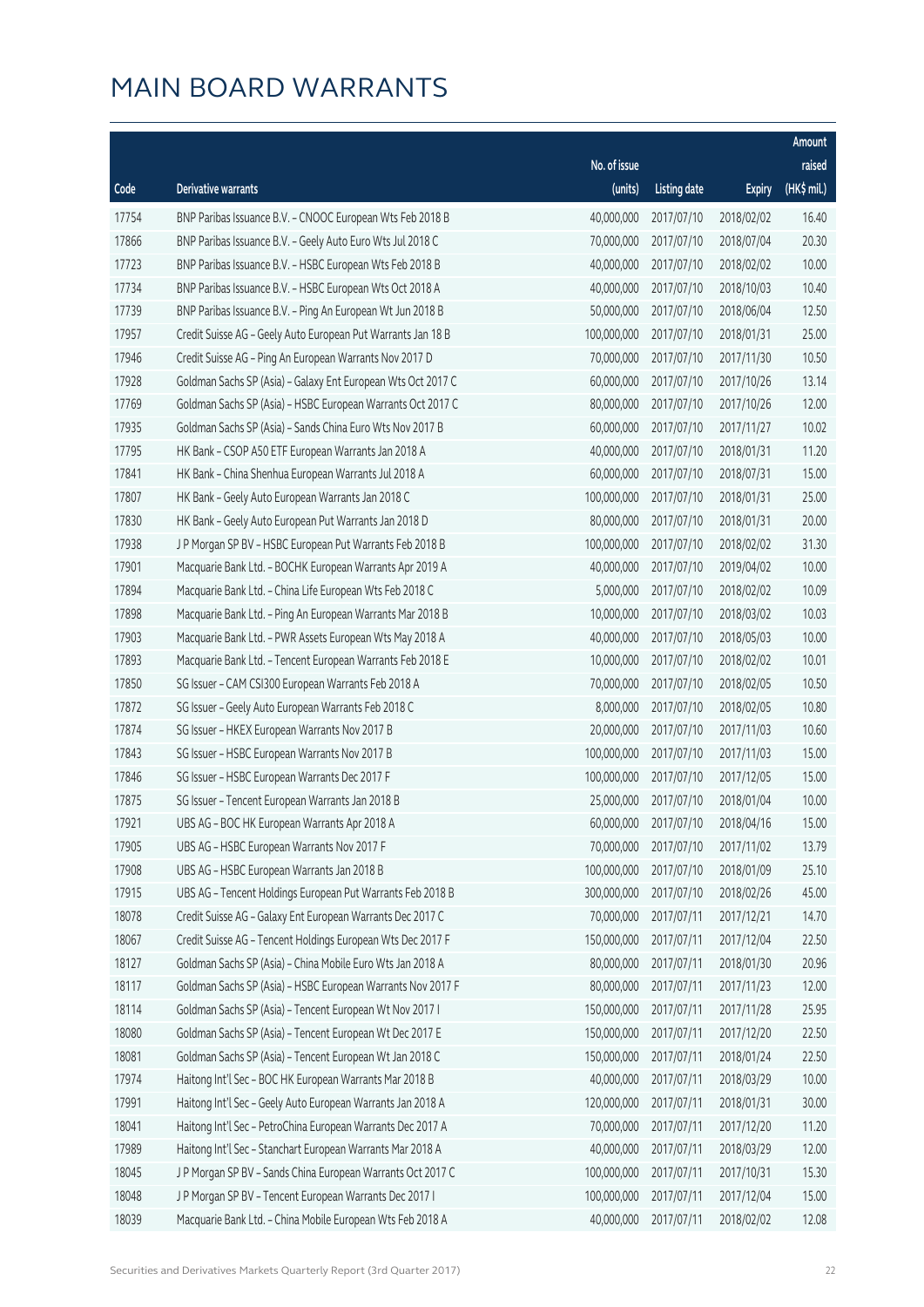|         |                                                              |              |                       |               | Amount      |
|---------|--------------------------------------------------------------|--------------|-----------------------|---------------|-------------|
|         |                                                              | No. of issue |                       |               | raised      |
| Code    | Derivative warrants                                          | (units)      | <b>Listing date</b>   | <b>Expiry</b> | (HK\$ mil.) |
| 18035   | Macquarie Bank Ltd. - China Mobile European Wts Mar 2018 A   | 9,000,000    | 2017/07/11            | 2018/03/02    | 10.81       |
| 18014   | Macquarie Bank Ltd. - HSBC European Warrants Feb 2018 C      | 39,000,000   | 2017/07/11            | 2018/02/02    | 10.18       |
| 18018   | Macquarie Bank Ltd. - HSBC European Warrants Feb 2018 D      | 9,000,000    | 2017/07/11            | 2018/02/02    | 10.38       |
| 17966   | SG Issuer - HSCEI European Warrants Aug 2018 A               | 150,000,000  | 2017/07/11            | 2018/08/30    | 37.50       |
| 18013   | UBS AG - Country Garden European Warrants Dec 2018 A         | 70,000,000   | 2017/07/11            | 2018/12/20    | 11.06       |
| 18000   | UBS AG - CNOOC European Warrants Jan 2018 A                  | 40,000,000   | 2017/07/11            | 2018/01/10    | 15.20       |
| 17992   | UBS AG - Galaxy Ent European Warrants Oct 2017 E             | 70,000,000   | 2017/07/11            | 2017/10/19    | 15.26       |
| 18005   | UBS AG - HSI European Warrants Dec 2017 E                    | 200,000,000  | 2017/07/11            | 2017/12/28    | 38.20       |
| 17996   | UBS AG - Sands China European Warrants Dec 2017 A            | 50,000,000   | 2017/07/11            | 2017/12/04    | 12.25       |
| 17999   | UBS AG - Tencent Holdings European Warrants Mar 2018 A       | 300,000,000  | 2017/07/11            | 2018/03/22    | 46.50       |
| 18146   | BOCI Asia Ltd. - CC Bank European Warrants Jan 2018 A        | 100,000,000  | 2017/07/12            | 2018/01/15    | 32.80       |
| 18145   | BOCI Asia Ltd. - Sinopec Corp European Warrants Jan 2018 A   | 100,000,000  | 2017/07/12            | 2018/01/29    | 25.10       |
| 18172   | BOCI Asia Ltd. - Galaxy Ent European Warrants Dec 2017 B     | 100,000,000  | 2017/07/12            | 2017/12/21    | 20.90       |
| 18155   | BOCI Asia Ltd. - ICBC European Warrants Nov 2017 C           | 100,000,000  | 2017/07/12            | 2017/11/28    | 24.20       |
| 18174   | BOCI Asia Ltd. - Sands China European Warrants Dec 2017 A    | 100,000,000  | 2017/07/12            | 2017/12/22    | 18.60       |
| 18158   | BOCI Asia Ltd. - Tencent Holdings European Wts Nov 2017 E    | 200,000,000  | 2017/07/12            | 2017/11/28    | 40.60       |
| 18267   | HK Bank - Ping An European Warrants Dec 2017 B               | 80,000,000   | 2017/07/12            | 2017/12/07    | 12.00       |
| 18332   | J P Morgan SP BV - China Mob European Wts Dec 2017 A         | 100,000,000  | 2017/07/12            | 2017/12/01    | 16.50       |
| 18361   | J P Morgan SP BV - CPIC European Warrants Feb 2018 A         | 100,000,000  | 2017/07/12            | 2018/02/02    | 25.50       |
| 18282   | J P Morgan SP BV - China Unicom European Warrants Dec 2017 B | 100,000,000  | 2017/07/12            | 2017/12/01    | 70.20       |
| 18395   | J P Morgan SP BV - Ping An European Put Warrants Jan 2018 B  | 100,000,000  | 2017/07/12            | 2018/01/02    | 18.10       |
| 18403   | J P Morgan SP BV - Tencent European Warrants Nov 2017 H      | 100,000,000  | 2017/07/12            | 2017/11/01    | 86.40       |
| 18177   | Macquarie Bank Ltd. - CC Bank European Warrants Feb 2018 B   | 25,000,000   | 2017/07/12            | 2018/02/02    | 10.13       |
| 18211   | Macquarie Bank Ltd. - MGM China European Warrants Nov 2018 A | 40,000,000   | 2017/07/12            | 2018/11/02    | 10.00       |
| 18201   | Macquarie Bank Ltd. - Stanchart European Warrants Mar 2018 A | 30,000,000   | 2017/07/12            | 2018/03/02    | 10.14       |
| 18144   | SG Issuer - Ch Mob European Warrants Feb 2018 A              | 60,000,000   | 2017/07/12            | 2018/02/05    | 15.00       |
| 18230   | SG Issuer - CNOOC European Warrants Jan 2018 A               |              | 36,000,000 2017/07/12 | 2018/01/04    | 10.08       |
| 18240   | SG Issuer - PICC P&C European Warrants Feb 2018 A            | 15,000,000   | 2017/07/12            | 2018/02/05    | 10.05       |
| 18413   | SG Issuer - Ping An European Warrants Feb 2018 A             | 100,000,000  | 2017/07/12            | 2018/02/05    | 25.00       |
| 18440   | UBS AG - China Mobile European Warrants Nov 2017 C           | 100,000,000  | 2017/07/12            | 2017/11/27    | 17.10       |
| 18472   | UBS AG - China Unicom European Warrants Nov 2017 B           | 30,000,000   | 2017/07/12            | 2017/11/23    | 19.77       |
| 18415   | UBS AG - PetroChina European Warrants Jan 2018 A             | 50,000,000   | 2017/07/12            | 2018/01/26    | 10.85       |
| 18414   | UBS AG - Sunny Optical European Warrants Jan 2018 A          | 30,000,000   | 2017/07/12            | 2018/01/12    | 13.71       |
| 24459 # | Goldman Sachs SP (Asia) - China Mobile Euro Wts Nov 2018 A   | 350,000,000  | 2017/07/12            | 2018/11/27    | 10.85       |
| 18473   | BOCI Asia Ltd. - China Mobile European Warrants Nov 2017 B   | 100,000,000  | 2017/07/13            | 2017/11/29    | 15.00       |
| 18479   | BOCI Asia Ltd. - HSBC European Warrants Jan 2018 B           | 200,000,000  | 2017/07/13            | 2018/01/29    | 30.20       |
| 18621   | Credit Suisse AG - China Mobile European Warrants Jan 2018 B | 100,000,000  | 2017/07/13            | 2018/01/31    | 25.00       |
| 18629   | Credit Suisse AG - Ping An European Warrants Jan 2018 B      | 100,000,000  | 2017/07/13            | 2018/01/31    | 25.00       |
| 18862   | Goldman Sachs SP (Asia) - CC Bank European Wts Dec 2017 C    | 80,000,000   | 2017/07/13            | 2017/12/27    | 15.92       |
| 18816   | Goldman Sachs SP (Asia) - CC Bank European Wts Jan 2018 A    | 80,000,000   | 2017/07/13            | 2018/01/15    | 20.32       |
| 18809   | Goldman Sachs Sp (Asia) - ICBC European Warrants Nov 2017 D  | 80,000,000   | 2017/07/13            | 2017/11/28    | 13.36       |
| 18506   | HK Bank - CC Bank European Warrants Jul 2018 A               | 50,000,000   | 2017/07/13            | 2018/07/31    | 19.00       |
| 18510   | HK Bank - Kingsoft European Warrants Feb 2018 A              | 60,000,000   | 2017/07/13            | 2018/02/23    | 10.80       |
| 18480   | HK Bank - Stanchart European Warrants Jan 2018 A             | 40,000,000   | 2017/07/13            | 2018/01/31    | 10.00       |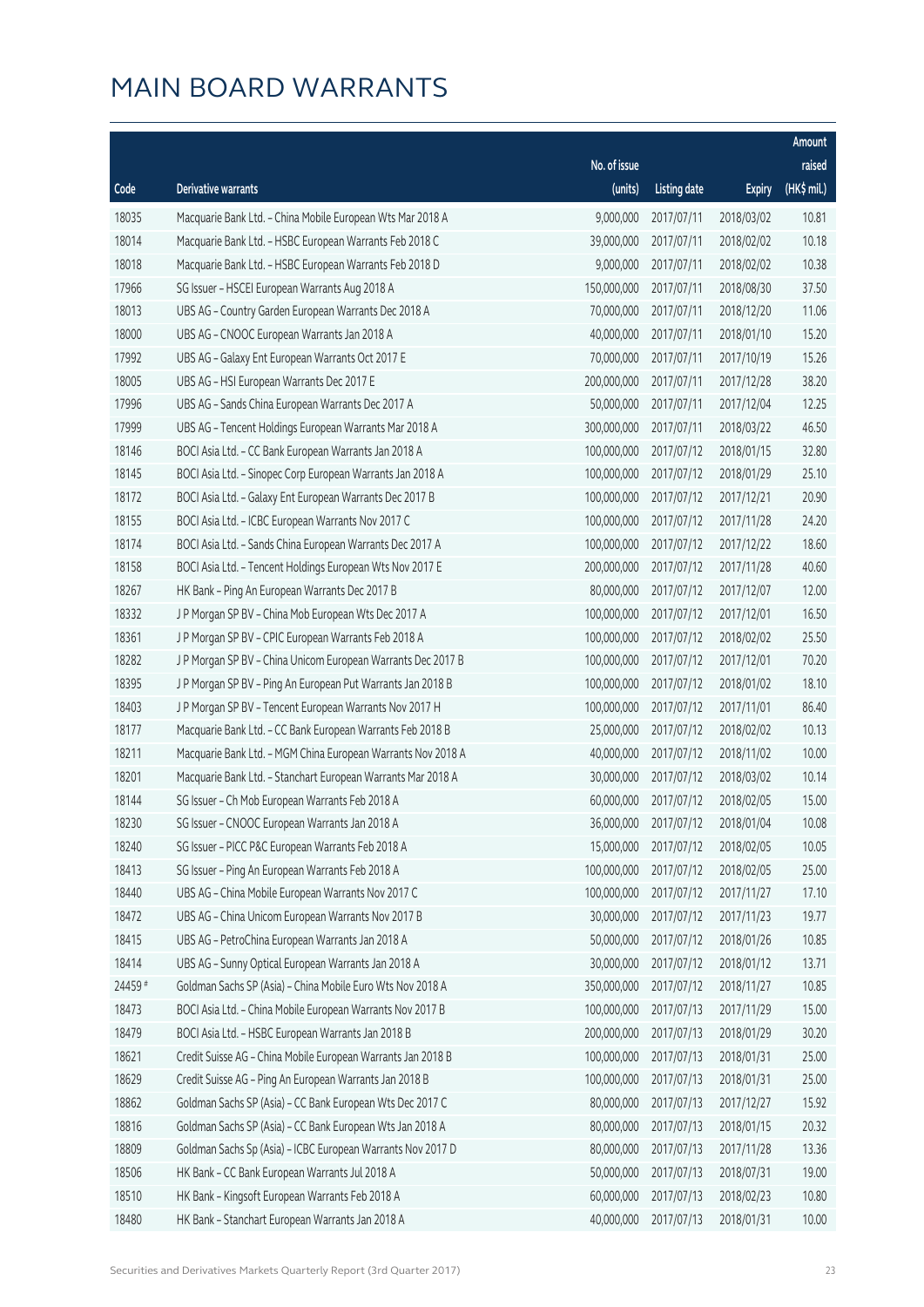|       |                                                               |              |                        |               | Amount      |
|-------|---------------------------------------------------------------|--------------|------------------------|---------------|-------------|
|       |                                                               | No. of issue |                        |               | raised      |
| Code  | Derivative warrants                                           | (units)      | <b>Listing date</b>    | <b>Expiry</b> | (HK\$ mil.) |
| 18486 | HK Bank - Tencent European Warrants Nov 2017 H                | 80,000,000   | 2017/07/13             | 2017/11/28    | 16.00       |
| 18797 | J P Morgan SP BV - CC Bank European Wts Jan 2018 A            | 100,000,000  | 2017/07/13             | 2018/01/02    | 19.70       |
| 18725 | J P Morgan SP BV - Kingboard Chem European Warrants Apr 18 A  | 40,000,000   | 2017/07/13             | 2018/04/03    | 10.24       |
| 18554 | SG Issuer - CHALCO European Warrants Feb 2018 A               | 20,000,000   | 2017/07/13             | 2018/02/05    | 11.00       |
| 18556 | SG Issuer - CP&CC European Warrants Feb 2018 A                | 60,000,000   | 2017/07/13             | 2018/02/05    | 12.60       |
| 19134 | SG Issuer - HSBC European Put Warrants Jan 2018 B             | 80,000,000   | 2017/07/13             | 2018/01/04    | 17.20       |
| 18564 | SG Issuer - PICC European Warrants Feb 2018 A                 | 40,000,000   | 2017/07/13             | 2018/02/05    | 10.00       |
| 18589 | SG Issuer - Ping An European Put Warrants Feb 2018 B          | 80,000,000   | 2017/07/13             | 2018/02/05    | 20.40       |
| 18598 | SG Issuer - Zijin Mining European Warrants Feb 2018 A         | 33,000,000   | 2017/07/13             | 2018/02/05    | 10.07       |
| 18549 | UBS AG - China Life European Warrants Apr 2018 A              | 100,000,000  | 2017/07/13             | 2018/04/27    | 15.30       |
| 18533 | UBS AG - GAC European Warrants Mar 2018 A                     | 70,000,000   | 2017/07/13             | 2018/03/29    | 17.50       |
| 18531 | UBS AG - Greatwall Motor European Warrants Apr 2018 A         | 50,000,000   | 2017/07/13             | 2018/04/27    | 10.25       |
| 18542 | UBS AG - PICC Group European Warrants Dec 2017 A              | 50,000,000   | 2017/07/13             | 2017/12/22    | 10.10       |
| 18723 | UBS AG - Tencent Holdings European Warrants Dec 2017 B        | 300,000,000  | 2017/07/13             | 2017/12/27    | 45.60       |
| 19732 | Credit Suisse AG - CC Bank European Warrants Dec 2017 B       | 50,000,000   | 2017/07/14             | 2017/12/29    | 10.00       |
| 19679 | Credit Suisse AG - Ch Molybdenum European Warrants Jan 2018 A | 40,000,000   | 2017/07/14             | 2018/01/15    | 12.00       |
| 20542 | Goldman Sachs SP (Asia) - BOCL European Warrants Mar 2018 A   | 80,000,000   | 2017/07/14             | 2018/03/28    | 20.00       |
| 20587 | Goldman Sachs SP (Asia) - China Unicom Euro Wts Nov 2017 B    | 40,000,000   | 2017/07/14             | 2017/11/23    | 13.64       |
| 20576 | Goldman Sachs SP (Asia) - PetroChina European Wts Dec 2017 B  | 80,000,000   | 2017/07/14             | 2017/12/20    | 16.80       |
| 20804 | Goldman Sachs SP (Asia) - Ping An Euro Put Wts Jan 2018 A     | 80,000,000   | 2017/07/14             | 2018/01/30    | 20.00       |
| 19301 | HK Bank - China Mobile European Warrants Nov 2017 A           | 68,000,000   | 2017/07/14             | 2017/11/28    | 10.20       |
| 19146 | HK Bank - China Mobile European Warrants Jan 2018 A           | 50,000,000   | 2017/07/14             | 2018/01/31    | 14.00       |
| 19371 | HK Bank - Galaxy Ent European Warrants Dec 2017 B             | 50,000,000   | 2017/07/14             | 2017/12/22    | 13.00       |
| 19361 | HK Bank - Ping An European Warrants Jan 2018 A                | 50,000,000   | 2017/07/14             | 2018/01/31    | 19.00       |
| 19427 | HK Bank - Sands China European Warrants Dec 2017 B            | 68,000,000   | 2017/07/14             | 2017/12/22    | 10.20       |
| 19871 | J P Morgan SP BV - GAC European Warrants Mar 2018 A           | 60,000,000   | 2017/07/14             | 2018/03/29    | 15.00       |
| 19735 | J P Morgan SP BV – PetroChina European Warrants Dec 2017 B    |              | 100,000,000 2017/07/14 | 2017/12/01    | 15.80       |
| 20307 | J P Morgan SP BV - Stanchart European Warrants Feb 2018 A     | 50,000,000   | 2017/07/14             | 2018/02/02    | 12.65       |
| 19850 | J P Morgan SP BV - Tracker Fund European Warrants Sep 2018 A  | 100,000,000  | 2017/07/14             | 2018/09/28    | 15.00       |
| 20410 | J P Morgan SP BV - Zhaojin Mining European Wts Sep 2018 A     | 70,000,000   | 2017/07/14             | 2018/09/28    | 10.78       |
| 19135 | Macquarie Bank Ltd. - BOCL European Warrants Jan 2018 A       | 40,000,000   | 2017/07/14             | 2018/01/03    | 10.00       |
| 19435 | Macquarie Bank Ltd. - China Life European Wts Sep 2018 A      | 40,000,000   | 2017/07/14             | 2018/09/04    | 10.00       |
| 19525 | Macquarie Bank Ltd. - China Overseas European Wts Jun 2018 A  | 10,000,000   | 2017/07/14             | 2018/06/04    | 10.54       |
| 19458 | Macquarie Bank Ltd. - CPIC European Warrants Sep 2018 A       | 40,000,000   | 2017/07/14             | 2018/09/04    | 10.00       |
| 19434 | Macquarie Bank Ltd. - Meitu European Warrants Aug 2018 A      | 32,000,000   | 2017/07/14             | 2018/08/02    | 10.14       |
| 19542 | Macquarie Bank Ltd. - PICC P&C European Warrants Jun 2018 A   | 15,000,000   | 2017/07/14             | 2018/06/04    | 10.05       |
| 19454 | Macquarie Bank Ltd. - Tencent European Warrants Feb 2018 F    | 40,000,000   | 2017/07/14             | 2018/02/02    | 10.00       |
| 19553 | SG Issuer - CCCCL European Warrants Feb 2018 A                | 12,000,000   | 2017/07/14             | 2018/02/05    | 10.08       |
| 19639 | SG Issuer - Ch Mob European Warrants Dec 2017 D               | 70,000,000   | 2017/07/14             | 2017/12/05    | 11.20       |
| 19676 | UBS AG - Minsheng Bank European Warrants Dec 2017 A           | 40,000,000   | 2017/07/14             | 2017/12/22    | 10.16       |
| 19678 | UBS AG - PICC European Warrants Jan 2018 A                    | 20,000,000   | 2017/07/14             | 2018/01/15    | 13.36       |
| 19675 | UBS AG - Yanzhou Coal European Wts Jan 2018 A                 | 15,000,000   | 2017/07/14             | 2018/01/15    | 12.08       |
| 21024 | BOCI Asia Ltd. - Geely Auto European Put Warrants Jan 2018 A  | 100,000,000  | 2017/07/17             | 2018/01/24    | 25.00       |
| 20992 | BOCI Asia Ltd. - China Vanke European Warrants Dec 2017 A     | 100,000,000  | 2017/07/17             | 2017/12/29    | 15.00       |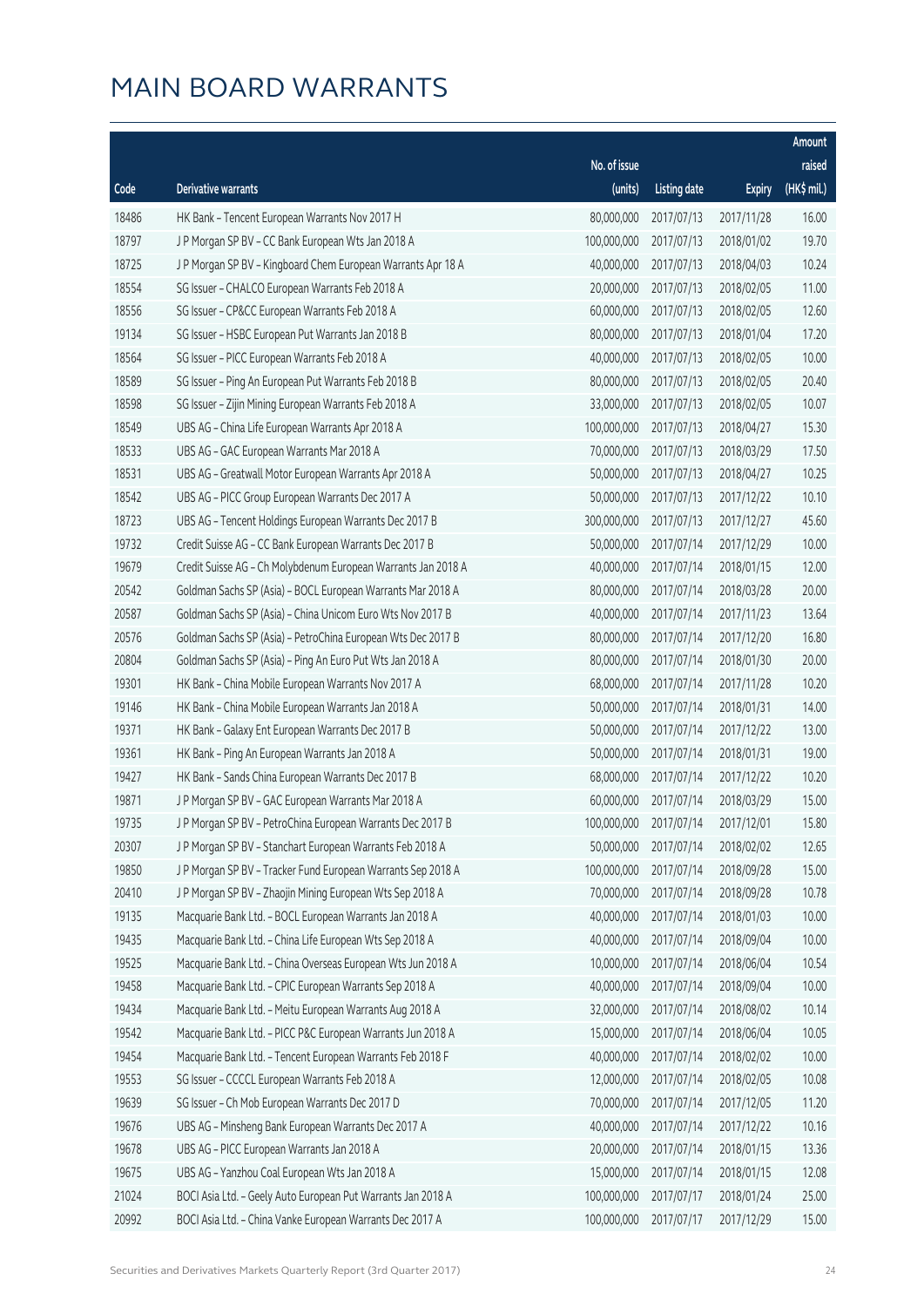|         |                                                              |                        |                     |               | Amount       |
|---------|--------------------------------------------------------------|------------------------|---------------------|---------------|--------------|
|         |                                                              | No. of issue           |                     |               | raised       |
| Code    | Derivative warrants                                          | (units)                | <b>Listing date</b> | <b>Expiry</b> | $(HK\$ mil.) |
| 21123   | Credit Suisse AG - Geely Auto European Warrants Jan 2018 C   | 25,000,000             | 2017/07/17          | 2018/01/31    | 88.75        |
| 21065   | Credit Suisse AG - HSBC European Wts Jan 2018 C              | 100,000,000            | 2017/07/17          | 2018/01/31    | 25.00        |
| 21106   | Credit Suisse AG - Ping An European Warrants Jan 2018 C      | 100,000,000            | 2017/07/17          | 2018/01/31    | 25.00        |
| 21108   | Credit Suisse AG - Ping An European Put Warrants Jan 2018 D  | 60,000,000             | 2017/07/17          | 2018/01/31    | 15.00        |
| 21624   | Goldman Sachs SP (Asia) - HSBC European Warrants Jan 2018 A  | 80,000,000             | 2017/07/17          | 2018/01/24    | 12.00        |
| 21577   | Goldman Sachs SP (Asia) - HSBC European Put Wts Dec 2017 B   | 80,000,000             | 2017/07/17          | 2017/12/29    | 15.76        |
| 21630   | Goldman Sachs SP (Asia) - Ping An European Wts Dec 2017 C    | 80,000,000             | 2017/07/17          | 2017/12/07    | 12.00        |
| 20834   | HK Bank - China Life European Warrants Nov 2017 B            | 80,000,000             | 2017/07/17          | 2017/11/28    | 12.00        |
| 20818   | HK Bank - China Life European Warrants Apr 2018 A            | 80,000,000             | 2017/07/17          | 2018/04/26    | 12.00        |
| 20924   | HK Bank - Meitu European Warrants Jan 2018 A                 | 40,000,000             | 2017/07/17          | 2018/01/31    | 10.00        |
| 20944   | HK Bank - PICC European Warrants Jan 2018 A                  | 15,000,000             | 2017/07/17          | 2018/01/31    | 10.50        |
| 20817   | HK Bank - PICC Group European Warrants Jan 2018 A            | 40,000,000             | 2017/07/17          | 2018/01/31    | 10.00        |
| 21153   | J P Morgan SP BV - PICC European Warrants May 2019 A         | 100,000,000            | 2017/07/17          | 2019/05/03    | 25.00        |
| 21259   | J P Morgan SP BV - Ping An European Warrants Jan 2018 C      | 100,000,000            | 2017/07/17          | 2018/01/31    | 25.10        |
| 20962   | Macquarie Bank Ltd. - CNBM European Warrants Feb 2018 A      | 20,000,000             | 2017/07/17          | 2018/02/02    | 10.00        |
| 20958   | Macquarie Bank Ltd. - Baiyunshan Ph European Warrants Jun18A | 25,000,000             | 2017/07/17          | 2018/06/19    | 10.00        |
| 21793   | SG Issuer - HSBC European Warrants Apr 2018 B                | 100,000,000            | 2017/07/17          | 2018/04/06    | 25.00        |
| 21783   | SG Issuer - HSBC European Put Warrants Feb 2018 B            | 80,000,000             | 2017/07/17          | 2018/02/05    | 25.60        |
| 21764   | SG Issuer - HSI European Put Warrants Mar 2018 E             | 150,000,000            | 2017/07/17          | 2018/03/28    | 37.50        |
| 21821   | SG Issuer - PICC P&C European Warrants Mar 2018 A            | 14,000,000             | 2017/07/17          | 2018/03/05    | 10.08        |
| 21382   | UBS AG - AIA European Warrants Jan 2018 A                    | 100,000,000            | 2017/07/17          | 2018/01/16    | 25.40        |
| 21422   | UBS AG - CC Bank European Warrants Dec 2017 A                | 70,000,000             | 2017/07/17          | 2017/12/27    | 19.81        |
| 21272   | UBS AG - China Mobile European Warrants Jan 2018 A           | 100,000,000            | 2017/07/17          | 2018/01/16    | 28.20        |
| 21352   | UBS AG - CPIC European Warrants Jan 2018 A                   | 70,000,000             | 2017/07/17          | 2018/01/24    | 16.03        |
| 21263   | UBS AG - Ping An European Warrants Jan 2018 B                | 100,000,000            | 2017/07/17          | 2018/01/16    | 25.10        |
| 21451   | UBS AG - Ping An European Put Warrants Jan 2018 C            | 100,000,000            | 2017/07/17          | 2018/01/16    | 35.90        |
| 17567 # | Credit Suisse AG - China Mobile European Warrants Nov 2017 B | 500,000,000 2017/07/17 |                     | 2017/11/27    | 10.50        |
| 22065   | BNP Paribas Issuance B.V. - BOCHK European Wts Apr 2018 B    | 70,000,000             | 2017/07/18          | 2018/04/04    | 11.20        |
| 21923   | BNP Paribas Issuance B.V. - Ch Unicom Euro Wt Feb 2018 B     | 40,000,000             | 2017/07/18          | 2018/02/02    | 26.00        |
| 21930   | BNP Paribas Issuance B.V. - Greatwall Motor Eu Wt May 2018 A | 60,000,000             | 2017/07/18          | 2018/05/03    | 10.80        |
| 22096   | BNP Paribas Issuance B.V. - Sands China Euro Wt Jul 2018 A   | 40,000,000             | 2017/07/18          | 2018/07/04    | 10.40        |
| 22155   | BNP Paribas Issuance B.V. - SUNAC European Warrants Mar 18 A | 60,000,000             | 2017/07/18          | 2018/03/02    | 15.00        |
| 22348   | Credit Suisse AG - Ping An European Warrants Jan 2018 E      | 100,000,000            | 2017/07/18          | 2018/01/31    | 25.00        |
| 22291   | Credit Suisse AG - Stanchart European Warrants Dec 2017 A    | 30,000,000             | 2017/07/18          | 2017/12/29    | 11.40        |
| 22462   | Goldman Sachs SP (Asia) - CAM CSI300 European Wts Dec 2017 A | 80,000,000             | 2017/07/18          | 2017/12/27    | 12.00        |
| 22474   | Goldman Sachs SP (Asia) - BOCL European Warrants Mar 2018 B  | 80,000,000             | 2017/07/18          | 2018/03/26    | 14.72        |
| 22499   | Goldman Sachs SP (Asia) - CC Bank European Wts Dec 2017 D    | 80,000,000             | 2017/07/18          | 2017/12/20    | 12.00        |
| 22493   | Goldman Sachs SP (Asia) - Ping An European Wts Jan 2018 B    | 80,000,000             | 2017/07/18          | 2018/01/18    | 20.00        |
| 22159   | HK Bank - Sinopec Corp European Warrants Jan 2018 A          | 40,000,000             | 2017/07/18          | 2018/01/31    | 13.60        |
| 22236   | HK Bank - HSCEI European Warrants Mar 2018 A                 | 180,000,000            | 2017/07/18          | 2018/03/28    | 45.00        |
| 22254   | HK Bank - HSCEI European Warrants Jul 2018 A                 | 180,000,000            | 2017/07/18          | 2018/07/30    | 45.00        |
| 22264   | HK Bank - HSCEI European Put Warrants Jan 2018 A             | 180,000,000            | 2017/07/18          | 2018/01/30    | 27.00        |
| 22161   | HK Bank - Lenovo European Warrants Jan 2018 A                | 40,000,000             | 2017/07/18          | 2018/01/31    | 10.00        |
| 22213   | Haitong Int'l Sec - AIA European Warrants Dec 2017 A         | 70,000,000             | 2017/07/18          | 2017/12/04    | 12.95        |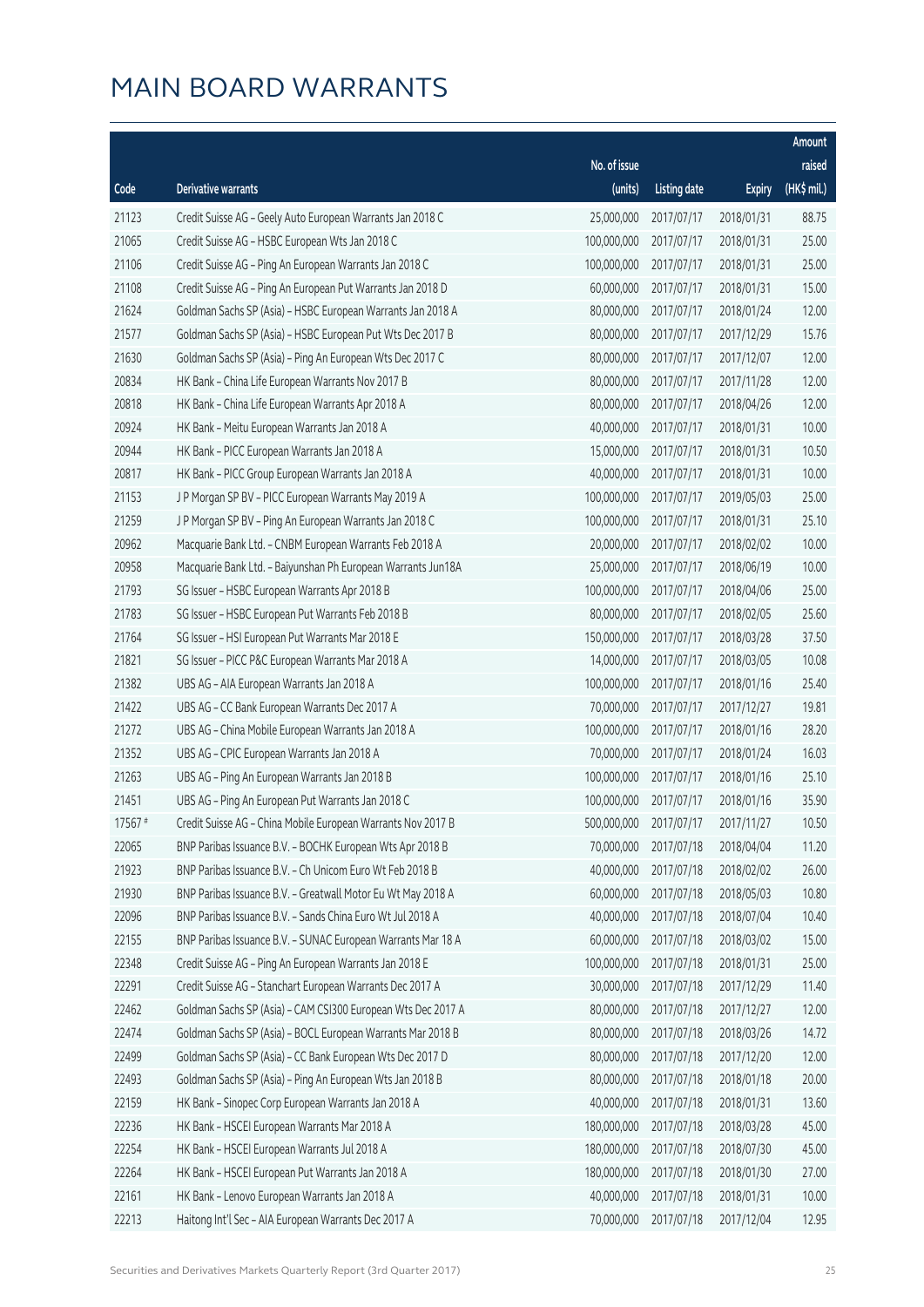|         |                                                              |              |                       |               | Amount      |
|---------|--------------------------------------------------------------|--------------|-----------------------|---------------|-------------|
|         |                                                              | No. of issue |                       |               | raised      |
| Code    | Derivative warrants                                          | (units)      | <b>Listing date</b>   | <b>Expiry</b> | (HK\$ mil.) |
| 22195   | Haitong Int'l Sec - CNBM European Warrants Feb 2018 A        | 40,000,000   | 2017/07/18            | 2018/02/20    | 16.00       |
| 22219   | Haitong Int'l Sec - Evergrande European Warrants Jan 2018 A  | 100,000,000  | 2017/07/18            | 2018/01/22    | 32.00       |
| 22166   | Haitong Int'l Sec - HKEX European Warrants Dec 2018 A        | 100,000,000  | 2017/07/18            | 2018/12/27    | 25.00       |
| 22201   | Haitong Int'l Sec - HSBC European Warrants Nov 2017 C        | 70,000,000   | 2017/07/18            | 2017/11/30    | 12.25       |
| 22270   | J P Morgan SP BV - Sinopec Corp European Warrants Jan 2018 A | 100,000,000  | 2017/07/18            | 2018/01/31    | 15.90       |
| 22266   | J P Morgan SP BV - China Taiping European Wts Mar 2018 A     | 60,000,000   | 2017/07/18            | 2018/03/05    | 15.00       |
| 22267   | J P Morgan SP BV - PICC Group European Warrants Mar 2018 A   | 60,000,000   | 2017/07/18            | 2018/03/05    | 16.44       |
| 21913   | Macquarie Bank Ltd. - China Unicom European Wts Dec 2017 B   | 12,000,000   | 2017/07/18            | 2017/12/05    | 10.07       |
| 22216   | Macquarie Bank Ltd. - Kingdee Int'l European Wts Mar 2018 A  | 25,000,000   | 2017/07/18            | 2018/03/16    | 10.05       |
| 22231   | SG Issuer - HSBC European Warrants May 2018 A                | 100,000,000  | 2017/07/18            | 2018/05/04    | 25.00       |
| 22368   | UBS AG - AIA European Put Warrants Nov 2017 A                | 70,000,000   | 2017/07/18            | 2017/11/23    | 10.71       |
| 22375   | UBS AG - BOCL European Put Warrants Feb 2018 A               | 70,000,000   | 2017/07/18            | 2018/02/20    | 17.57       |
| 22378   | UBS AG - CC Bank European Warrants Jan 2018 A                | 70,000,000   | 2017/07/18            | 2018/01/26    | 12.25       |
| 22374   | UBS AG - ICBC European Warrants Feb 2018 A                   | 100,000,000  | 2017/07/18            | 2018/02/23    | 19.00       |
| 17602 # | Credit Suisse AG - HSBC European Wts Oct 2017 C              | 100,000,000  | 2017/07/18            | 2017/10/31    | 19.40       |
| 22671   | BOCI Asia Ltd. - BOCL European Warrants May 2018 A           | 100,000,000  | 2017/07/19            | 2018/05/24    | 18.50       |
| 22640   | BOCI Asia Ltd. - CC Bank European Warrants Jan 2018 B        | 100,000,000  | 2017/07/19            | 2018/01/29    | 17.20       |
| 22591   | BOCI Asia Ltd. - HSBC European Warrants Jan 2018 C           | 200,000,000  | 2017/07/19            | 2018/01/22    | 50.20       |
| 22648   | BOCI Asia Ltd. - ICBC European Warrants Jan 2018 A           | 100,000,000  | 2017/07/19            | 2018/01/29    | 25.00       |
| 22674   | BNP Paribas Issuance B.V. - HSBC European Wts Dec 2017 C     | 60,000,000   | 2017/07/19            | 2017/12/04    | 11.40       |
| 22730   | BNP Paribas Issuance B.V. - HSBC European Wts Feb 2018 C     | 60,000,000   | 2017/07/19            | 2018/02/02    | 12.60       |
| 22680   | BNP Paribas Issuance B.V. - HSBC European Wts Jul 2019 A     | 60,000,000   | 2017/07/19            | 2019/07/02    | 15.60       |
| 22778   | BNP Paribas Issuance B.V. - Ping An European Wt Dec 2017 B   | 60,000,000   | 2017/07/19            | 2017/12/04    | 13.80       |
| 22793   | BNP Paribas Issuance B.V. - Ping An European Wt Apr 2018 B   | 60,000,000   | 2017/07/19            | 2018/04/04    | 15.60       |
| 23022   | Credit Suisse AG - China Taiping European Warrants Feb 2018A | 40,000,000   | 2017/07/19            | 2018/02/28    | 10.00       |
| 23019   | Credit Suisse AG - Greatwall Motor European Wts Jan 2018 A   | 20,000,000   | 2017/07/19            | 2018/01/31    | 22.00       |
| 23014   | Credit Suisse AG - HS H-SHARE European Warrants Jan 2018 A   |              | 70,000,000 2017/07/19 | 2018/01/31    | 17.50       |
| 23023   | Credit Suisse AG - PICC European Warrants Jan 2018 B         | 30,000,000   | 2017/07/19            | 2018/01/31    | 16.50       |
| 23004   | Credit Suisse AG - Tracker Fund European Warrants Aug 2018 A | 40,000,000   | 2017/07/19            | 2018/08/31    | 10.00       |
| 23108   | Goldman Sachs SP (Asia) - CC Bank European Wts Jan 2018 B    | 80,000,000   | 2017/07/19            | 2018/01/26    | 12.00       |
| 22517   | Goldman Sachs SP (Asia) - China Mobile Euro Wts Dec 2017 C   | 80,000,000   | 2017/07/19            | 2017/12/20    | 12.00       |
| 22552   | Goldman Sachs SP (Asia) - Lenovo European Wts Dec 2017 B     | 40,000,000   | 2017/07/19            | 2017/12/20    | 10.00       |
| 23026   | HK Bank - A50 China European Warrants Jan 2018 A             | 40,000,000   | 2017/07/19            | 2018/01/31    | 10.00       |
| 23034   | HK Bank - HSI European Warrants Dec 2017 G                   | 180,000,000  | 2017/07/19            | 2017/12/28    | 28.80       |
| 23030   | HK Bank - HSI European Warrants Feb 2018 A                   | 180,000,000  | 2017/07/19            | 2018/02/27    | 27.00       |
| 23073   | J P Morgan SP BV - Agricultural Bk Euro Warrants Nov 2017 A  | 100,000,000  | 2017/07/19            | 2017/11/30    | 15.50       |
| 23088   | J P Morgan SP BV - AIA European Warrants Dec 2017 C          | 100,000,000  | 2017/07/19            | 2017/12/01    | 15.00       |
| 23097   | J P Morgan SP BV - AIA European Put Warrants Feb 2018 A      | 100,000,000  | 2017/07/19            | 2018/02/01    | 25.10       |
| 23068   | J P Morgan SP BV - BOCL European Warrants May 2018 A         | 100,000,000  | 2017/07/19            | 2018/05/31    | 15.10       |
| 23043   | J P Morgan SP BV - CC Bank European Wts Feb 2018 A           | 100,000,000  | 2017/07/19            | 2018/02/02    | 25.20       |
| 23087   | J P Morgan SP BV - CRRC European Warrants Dec 2019 A         | 100,000,000  | 2017/07/19            | 2019/12/31    | 15.00       |
| 23117   | Macquarie Bank Ltd. - China Gas Hold Euro Wts Feb 2019 A     | 30,000,000   | 2017/07/19            | 2019/02/04    | 10.32       |
| 23158   | Macquarie Bank Ltd. - HKEX European Warrants Feb 2018 C      | 35,100,000   | 2017/07/19            | 2018/02/02    | 10.07       |
| 23141   | Macquarie Bank Ltd. - MTRC European Warrants Sep 2018 A      | 40,000,000   | 2017/07/19            | 2018/09/04    | 10.00       |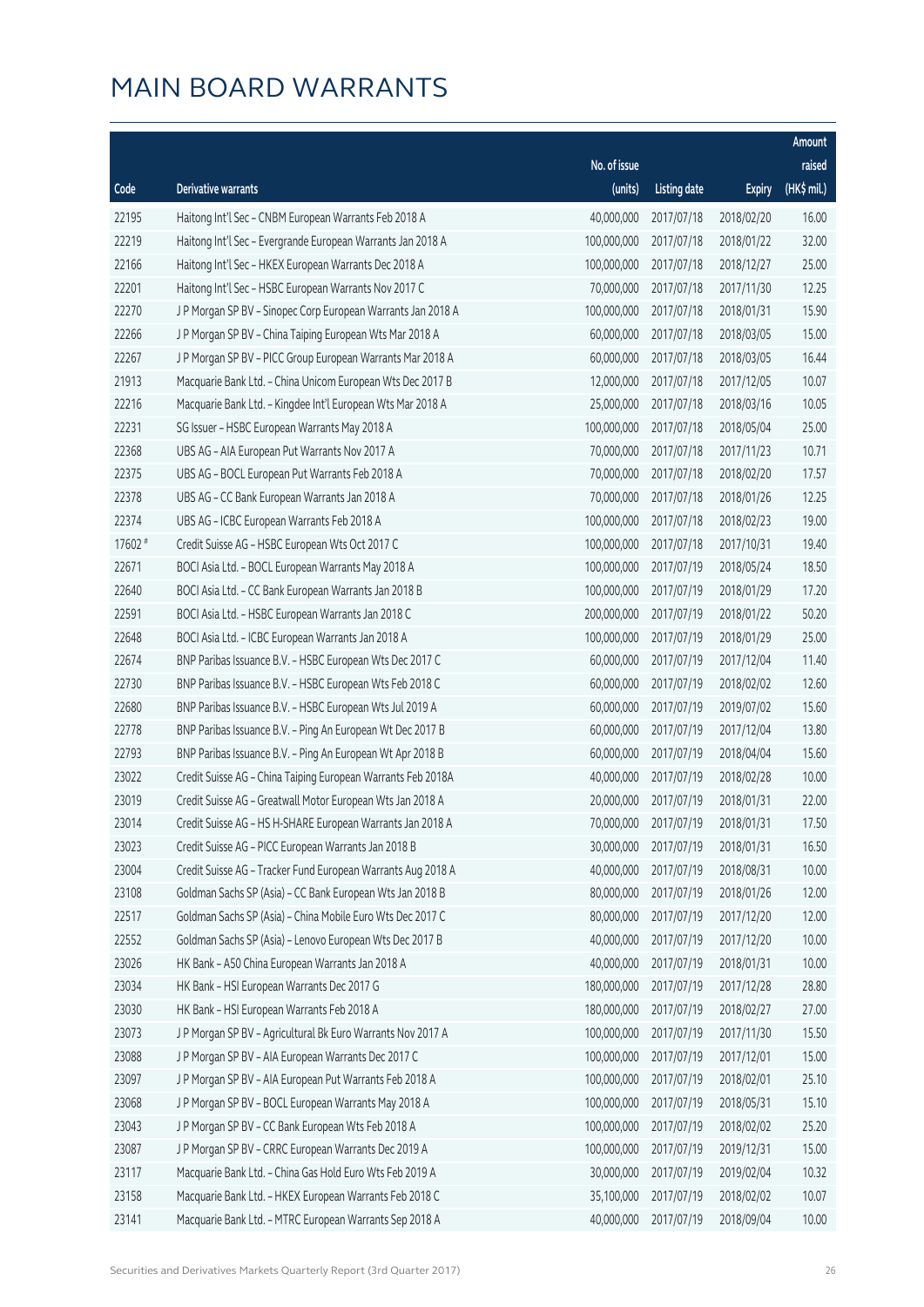|         |                                                              |              |                       |               | Amount      |
|---------|--------------------------------------------------------------|--------------|-----------------------|---------------|-------------|
|         |                                                              | No. of issue |                       |               | raised      |
| Code    | <b>Derivative warrants</b>                                   | (units)      | <b>Listing date</b>   | <b>Expiry</b> | (HK\$ mil.) |
| 23127   | Macquarie Bank Ltd. - Tencent European Put Wts Feb 2018 G    | 30,000,000   | 2017/07/19            | 2018/02/02    | 10.02       |
| 22891   | SG Issuer - BOCL European Warrants Feb 2018 A                | 80,000,000   | 2017/07/19            | 2018/02/05    | 12.00       |
| 22911   | SG Issuer - CITIC Bank European Warrants Feb 2018 A          | 30,000,000   | 2017/07/19            | 2018/02/05    | 10.05       |
| 22971   | SG Issuer - China Life European Warrants Jan 2018 C          | 120,000,000  | 2017/07/19            | 2018/01/04    | 18.00       |
| 22604   | SG Issuer - ICBC European Put Wt Feb 2018 A                  | 60,000,000   | 2017/07/19            | 2018/02/05    | 17.10       |
| 22808   | UBS AG - Agricultural Bank European Warrants Jan 2018 A      | 70,000,000   | 2017/07/19            | 2018/01/24    | 11.97       |
| 22638   | UBS AG - China Life European Warrants Mar 2018 A             | 100,000,000  | 2017/07/19            | 2018/03/27    | 15.00       |
| 22837   | UBS AG - CNOOC European Put Warrants Jan 2018 B              | 20,000,000   | 2017/07/19            | 2018/01/22    | 10.06       |
| 15334 # | Credit Suisse AG - China Life European Warrants Nov 2017 A   | 80,000,000   | 2017/07/19            | 2017/11/28    | 10.24       |
| 16246 # | Credit Suisse AG - Ping An European Warrants Jan 2018 A      | 50,000,000   | 2017/07/19            | 2018/01/31    | 16.25       |
| 23297   | BNP Paribas Issuance B.V. - AIA European Wts Feb 2018 A      | 40,000,000   | 2017/07/20            | 2018/02/02    | 10.40       |
| 23284   | BNP Paribas Issuance B.V. - BOCL European Wts Jun 2018 B     | 50,000,000   | 2017/07/20            | 2018/06/04    | 12.50       |
| 23244   | BNP Paribas Issuance B.V. - China Life Euro Wts Jan 2018 B   | 70,000,000   | 2017/07/20            | 2018/01/03    | 10.50       |
| 23252   | BNP Paribas Issuance B.V. - China Life Euro Wts May 2018 B   | 70,000,000   | 2017/07/20            | 2018/05/03    | 10.50       |
| 23261   | BNP Paribas Issuance B.V. - Galaxy Ent Euro Wts Feb 2018 A   | 40,000,000   | 2017/07/20            | 2018/02/02    | 10.40       |
| 23495   | Credit Suisse AG - BOCL European Warrants May 2018 A         | 50,000,000   | 2017/07/20            | 2018/05/24    | 10.00       |
| 23483   | Credit Suisse AG - CC Bank European Warrants Jan 2018 A      | 50,000,000   | 2017/07/20            | 2018/01/31    | 12.50       |
| 23487   | Credit Suisse AG - CC Bank European Put Warrants Jan 2018 B  | 100,000,000  | 2017/07/20            | 2018/01/31    | 30.00       |
| 23481   | Credit Suisse AG - China Mobile European Put Wts Feb 2018 A  | 100,000,000  | 2017/07/20            | 2018/02/28    | 25.00       |
| 23479   | Credit Suisse AG - HKEX European Put Warrants May 2018 B     | 100,000,000  | 2017/07/20            | 2018/05/08    | 17.00       |
| 23474   | Credit Suisse AG - Tencent Holdings Euro Put Wts Dec 2017 G  | 150,000,000  | 2017/07/20            | 2017/12/22    | 27.00       |
| 23603   | Goldman Sachs SP (Asia) - HKEX European Warrants Nov 2017 C  | 40,000,000   | 2017/07/20            | 2017/11/27    | 13.92       |
| 23613   | Goldman Sachs SP (Asia) - HKEX European Put Wts Mar 2018 B   | 150,000,000  | 2017/07/20            | 2018/03/26    | 22.50       |
| 23601   | Goldman Sachs SP (Asia) - PetroChina European Wts Jan 2018 A | 80,000,000   | 2017/07/20            | 2018/01/30    | 20.00       |
| 23306   | HK Bank - CITIC Bank European Warrants Jan 2018 A            | 40,000,000   | 2017/07/20            | 2018/01/31    | 10.00       |
| 23303   | HK Bank - Minsheng Bank European Warrants Jan 2018 A         | 40,000,000   | 2017/07/20            | 2018/01/31    | 10.00       |
| 23304   | HK Bank - Sands China European Warrants Feb 2018 A           |              | 50,000,000 2017/07/20 | 2018/02/28    | 12.50       |
| 23309   | HK Bank - Sands China European Warrants Mar 2018 A           | 68,000,000   | 2017/07/20            | 2018/03/26    | 11.56       |
| 23642   | J P Morgan SP BV - CITIC Sec European Warrants Aug 2018 A    | 100,000,000  | 2017/07/20            | 2018/08/01    | 19.20       |
| 23640   | J P Morgan SP BV - HKEX European Warrants Dec 2017 C         | 100,000,000  | 2017/07/20            | 2017/12/04    | 21.60       |
| 23619   | J P Morgan SP BV - HKEX European Warrants Oct 2018 A         | 200,000,000  | 2017/07/20            | 2018/10/31    | 50.00       |
| 23638   | J P Morgan SP BV - HKEX European Warrants May 2019 A         | 200,000,000  | 2017/07/20            | 2019/05/31    | 30.60       |
| 23641   | J P Morgan SP BV - HKEX European Put Wts May 2018 A          | 200,000,000  | 2017/07/20            | 2018/05/04    | 30.20       |
| 23717   | J P Morgan SP BV - HSI European Warrants Jan 2018 E          | 300,000,000  | 2017/07/20            | 2018/01/30    | 76.80       |
| 23689   | J P Morgan SP BV - HSI European Put Warrants Dec 2017 F      | 300,000,000  | 2017/07/20            | 2017/12/28    | 45.90       |
| 23685   | J P Morgan SP BV - HSI European Put Warrants Feb 2018 C      | 300,000,000  | 2017/07/20            | 2018/02/27    | 75.30       |
| 23688   | J P Morgan SP BV - HSI European Put Warrants Mar 2018 D      | 300,000,000  | 2017/07/20            | 2018/03/28    | 75.30       |
| 23680   | J P Morgan SP BV - Ping An European Warrants Feb 2018 C      | 100,000,000  | 2017/07/20            | 2018/02/02    | 25.20       |
| 23163   | Macquarie Bank Ltd. - CC Bank European Warrants Mar 2018 A   | 25,000,000   | 2017/07/20            | 2018/03/02    | 10.20       |
| 23321   | Macquarie Bank Ltd. - HSBC European Warrants Jul 2018 B      | 40,000,000   | 2017/07/20            | 2018/07/04    | 10.00       |
| 23315   | Macquarie Bank Ltd. - HSBC European Put Warrants Apr 2018 A  | 14,000,000   | 2017/07/20            | 2018/04/04    | 10.43       |
| 23333   | Macquarie Bank Ltd. - Stanchart European Warrants May 2018 A | 15,000,000   | 2017/07/20            | 2018/05/03    | 10.37       |
| 23339   | Macquarie Bank Ltd. - Stanchart European Warrants Aug 2018 A | 19,000,000   | 2017/07/20            | 2018/08/02    | 10.39       |
| 23399   | SG Issuer - CCB European Warrants Feb 2018 B                 | 60,000,000   | 2017/07/20            | 2018/02/05    | 11.40       |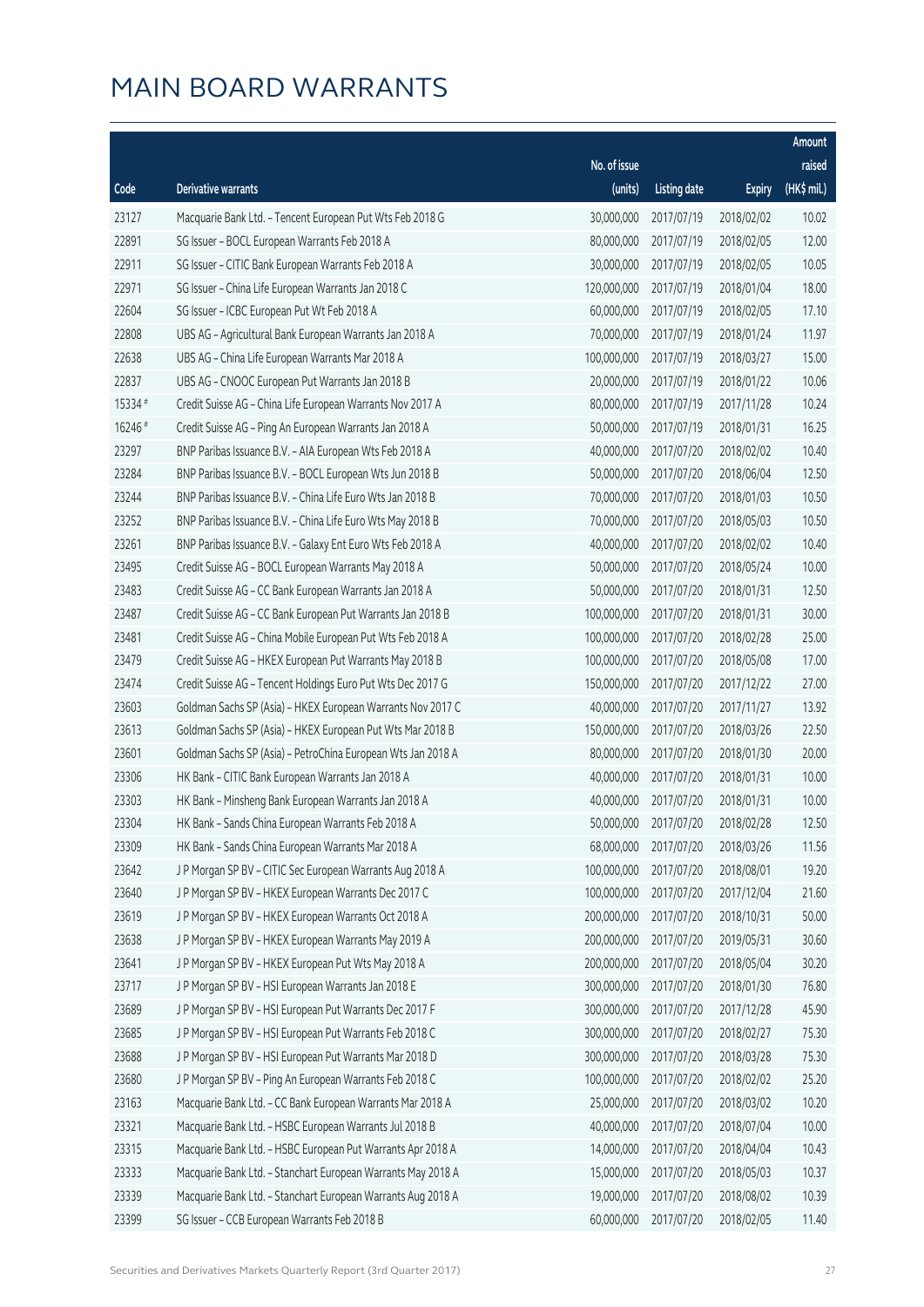|       |                                                             |              |                       |               | Amount      |
|-------|-------------------------------------------------------------|--------------|-----------------------|---------------|-------------|
|       |                                                             | No. of issue |                       |               | raised      |
| Code  | Derivative warrants                                         | (units)      | <b>Listing date</b>   | <b>Expiry</b> | (HK\$ mil.) |
| 23196 | SG Issuer - CCB European Put Warrants Feb 2018 A            | 60,000,000   | 2017/07/20            | 2018/02/05    | 15.00       |
| 23402 | SG Issuer - CGS European Warrants Feb 2018 A                | 20,000,000   | 2017/07/20            | 2018/02/05    | 10.00       |
| 23398 | SG Issuer - CSOP A50 ETF European Warrants Feb 2018 B       | 35,000,000   | 2017/07/20            | 2018/02/05    | 10.15       |
| 23413 | SG Issuer - GAC European Warrants Feb 2018 A                | 60,000,000   | 2017/07/20            | 2018/02/23    | 15.00       |
| 23236 | SG Issuer - Galaxy Ent European Warrants Feb 2018 A         | 80,000,000   | 2017/07/20            | 2018/02/05    | 20.00       |
| 23436 | SG Issuer - HKEX European Warrants Dec 2017 C               | 25,000,000   | 2017/07/20            | 2017/12/05    | 10.00       |
| 23440 | SG Issuer - HKEX European Warrants Jan 2018 B               | 20,000,000   | 2017/07/20            | 2018/01/04    | 11.60       |
| 23446 | SG Issuer - HKEX European Put Warrants Apr 2018 A           | 200,000,000  | 2017/07/20            | 2018/04/06    | 33.00       |
| 23468 | SG Issuer - Sands China European Warrants Feb 2018 A        | 60,000,000   | 2017/07/20            | 2018/02/05    | 15.00       |
| 23532 | UBS AG - China Cinda European Warrants Jan 2018 A           | 50,000,000   | 2017/07/20            | 2018/01/25    | 10.00       |
| 23513 | UBS AG - China Mobile European Warrants Dec 2017 A          | 100,000,000  | 2017/07/20            | 2017/12/06    | 15.00       |
| 23511 | UBS AG - HKEX European Warrants Oct 2017 B                  | 50,000,000   | 2017/07/20            | 2017/10/26    | 28.60       |
| 23501 | UBS AG - HSI European Warrants Mar 2018 B                   | 200,000,000  | 2017/07/20            | 2018/03/28    | 33.20       |
| 23560 | UBS AG - HSI European Put Warrants Dec 2017 F               | 200,000,000  | 2017/07/20            | 2017/12/28    | 31.20       |
| 23531 | UBS AG - HSI European Put Warrants Feb 2018 B               | 200,000,000  | 2017/07/20            | 2018/02/27    | 30.60       |
| 23506 | UBS AG - Ping An European Warrants Jan 2018 D               | 100,000,000  | 2017/07/20            | 2018/01/23    | 25.30       |
| 23817 | BOCI Asia Ltd. - HKEX European Warrants Dec 2017 E          | 50,000,000   | 2017/07/21            | 2017/12/04    | 18.25       |
| 23838 | BOCI Asia Ltd. - HKEX European Put Warrants Apr 2018 A      | 100,000,000  | 2017/07/21            | 2018/04/23    | 16.30       |
| 23729 | BNP Paribas Issuance B.V. - Sinopec Corp Eu Wts Jun 2018 A  | 40,000,000   | 2017/07/21            | 2018/06/04    | 10.00       |
| 24051 | Credit Suisse AG - CHALCO European Wts Jan 2018 A           | 35,000,000   | 2017/07/21            | 2018/01/22    | 10.15       |
| 24018 | Credit Suisse AG - GAC European Warrants Feb 2018 A         | 60,000,000   | 2017/07/21            | 2018/02/28    | 15.00       |
| 24023 | Credit Suisse AG - Sands China European Warrants Mar 2018 A | 50,000,000   | 2017/07/21            | 2018/03/29    | 12.50       |
| 23786 | Goldman Sachs SP (Asia) - CSOP A50 ETF Euro Wts Jan 2018 A  | 80,000,000   | 2017/07/21            | 2018/01/26    | 15.04       |
| 23803 | Goldman Sachs SP (Asia) - A50 China European Wts Jan 2018 A | 80,000,000   | 2017/07/21            | 2018/01/29    | 13.68       |
| 23735 | Goldman Sachs SP (Asia) - HSBC European Warrants Jan 2018 B | 80,000,000   | 2017/07/21            | 2018/01/22    | 20.00       |
| 23777 | Goldman Sachs Sp (Asia) - ICBC European Warrants Jan 2018 A | 80,000,000   | 2017/07/21            | 2018/01/26    | 14.80       |
| 23759 | Goldman Sachs SP (Asia) - Tencent European Wt Nov 2017 J    |              | 30,000,000 2017/07/21 | 2017/11/27    | 10.56       |
| 24134 | Haitong Int'l Sec - HKEX European Warrants Nov 2017 B       | 50,000,000   | 2017/07/21            | 2017/11/30    | 14.25       |
| 24096 | Haitong Int'l Sec - HKEX European Warrants Oct 2018 A       | 200,000,000  | 2017/07/21            | 2018/10/31    | 50.00       |
| 24211 | Haitong Int'l Sec - HKEX European Warrants May 2019 A       | 200,000,000  | 2017/07/21            | 2019/05/31    | 30.00       |
| 24086 | Haitong Int'l Sec - Ping An European Warrants Dec 2017 C    | 100,000,000  | 2017/07/21            | 2017/12/20    | 24.60       |
| 24088 | Haitong Int'l Sec - Ping An European Warrants Jan 2018 A    | 100,000,000  | 2017/07/21            | 2018/01/25    | 25.70       |
| 24094 | Haitong Int'l Sec - Ping An European Warrants Feb 2018 A    | 100,000,000  | 2017/07/21            | 2018/02/08    | 25.00       |
| 24054 | J P Morgan SP BV - Ping An European Put Warrants Feb 2018 D | 100,000,000  | 2017/07/21            | 2018/02/01    | 27.60       |
| 23732 | Macquarie Bank Ltd. - AIA European Warrants Dec 2017 B      | 40,000,000   | 2017/07/21            | 2017/12/04    | 10.00       |
| 23844 | Macquarie Bank Ltd. - Haier Elec European Wts Sep 2018 A    | 26,000,000   | 2017/07/21            | 2018/09/18    | 10.01       |
| 23871 | Macquarie Bank Ltd. - PICC Group European Wts Apr 2018 B    | 40,000,000   | 2017/07/21            | 2018/04/04    | 10.00       |
| 24059 | SG Issuer - HSI European Warrants Jan 2018 D                | 150,000,000  | 2017/07/21            | 2018/01/30    | 37.50       |
| 24085 | SG Issuer - Ping An European Warrants Feb 2018 C            | 100,000,000  | 2017/07/21            | 2018/02/05    | 25.00       |
| 23896 | UBS AG - CRRC European Warrants Feb 2018 A                  | 20,000,000   | 2017/07/21            | 2018/02/12    | 11.12       |
| 23932 | UBS AG - HKEX European Warrants Feb 2018 B                  | 300,000,000  | 2017/07/21            | 2018/02/12    | 75.00       |
| 23993 | UBS AG - HKEX European Warrants Sep 2018 A                  | 300,000,000  | 2017/07/21            | 2018/09/17    | 75.00       |
| 23924 | UBS AG - HSBC European Warrants Dec 2017 A                  | 100,000,000  | 2017/07/21            | 2017/12/07    | 20.70       |
| 23877 | UBS AG - Xinyi Glass European Warrants Aug 2018 A           | 70,000,000   | 2017/07/21            | 2018/08/06    | 10.50       |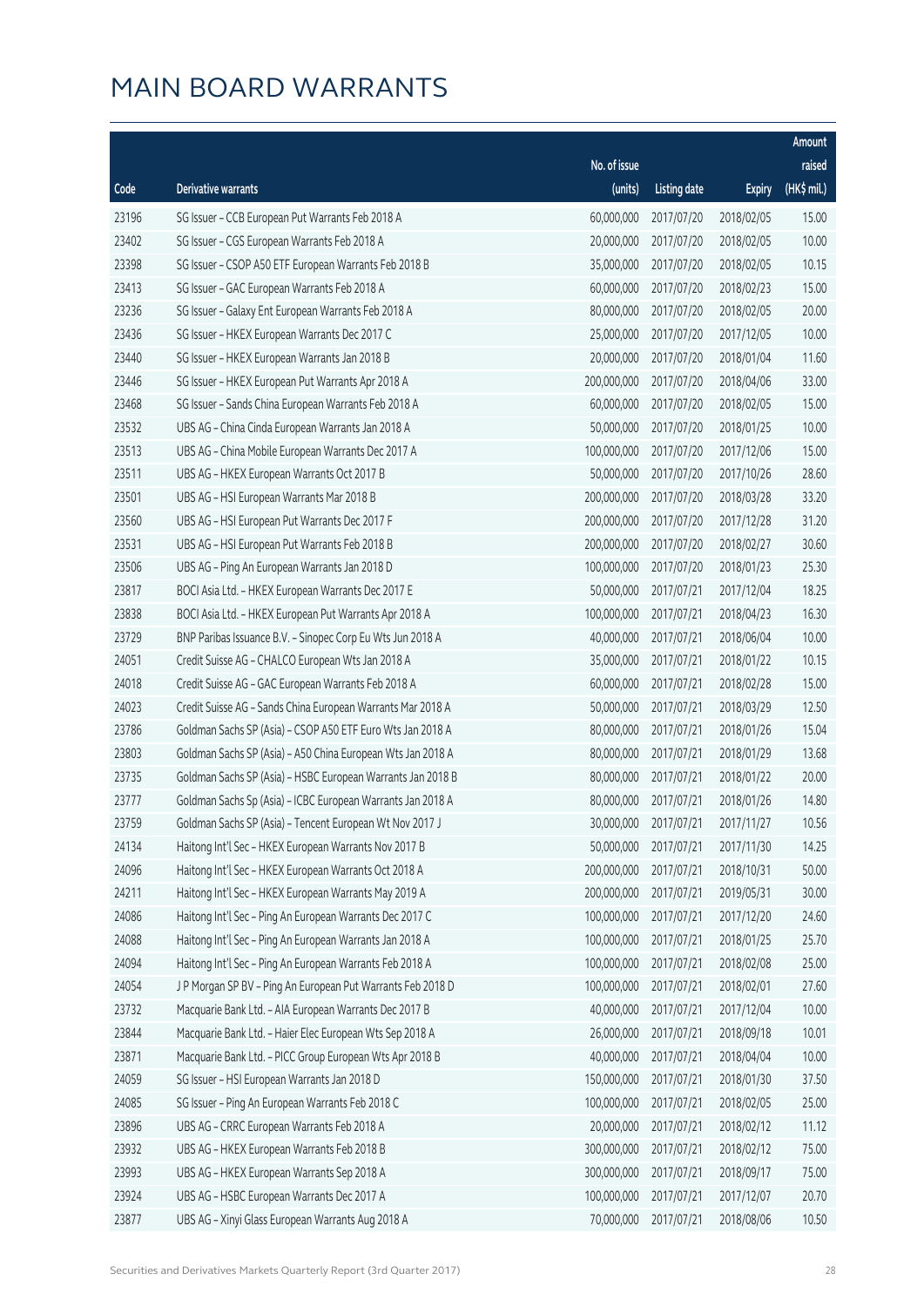|       |                                                              |                        |                     |               | Amount      |
|-------|--------------------------------------------------------------|------------------------|---------------------|---------------|-------------|
|       |                                                              | No. of issue           |                     |               | raised      |
| Code  | Derivative warrants                                          | (units)                | <b>Listing date</b> | <b>Expiry</b> | (HK\$ mil.) |
| 24216 | BOCI Asia Ltd. - Ping An European Warrants Jan 2018 A        | 100,000,000            | 2017/07/24          | 2018/01/24    | 22.60       |
| 24231 | BOCI Asia Ltd. - Sunny Optical European Warrants Jan 2018 A  | 30,000,000             | 2017/07/24          | 2018/01/29    | 20.10       |
| 24708 | BNP Paribas Issuance B.V. - HKEX European Wts Oct 2018 A     | 80,000,000             | 2017/07/24          | 2018/10/03    | 20.00       |
| 24668 | BNP Paribas Issuance B.V. - Ping An European Wt Mar 2018 A   | 40,000,000             | 2017/07/24          | 2018/03/02    | 10.00       |
| 24703 | BNP Paribas Issuance B.V. - Ping An European Wt Jun 2018 C   | 40,000,000             | 2017/07/24          | 2018/06/04    | 10.00       |
| 24367 | Credit Suisse AG - Brilliance Chi European Wts Feb 2018 A    | 40,000,000             | 2017/07/24          | 2018/02/28    | 10.00       |
| 24307 | Credit Suisse AG - China Life European Warrants Mar 2018 A   | 80,000,000             | 2017/07/24          | 2018/03/27    | 12.00       |
| 24316 | Credit Suisse AG - Ping An European Warrants Jan 2018 F      | 100,000,000            | 2017/07/24          | 2018/01/31    | 25.00       |
| 24341 | Credit Suisse AG - Ping An European Put Warrants Jan 2018 G  | 100,000,000            | 2017/07/24          | 2018/01/31    | 25.00       |
| 24344 | Credit Suisse AG - Ping An European Put Warrants Feb 2018 A  | 100,000,000            | 2017/07/24          | 2018/02/28    | 43.00       |
| 24345 | Credit Suisse AG - Tencent Holdings European Wts Dec 2017 H  | 150,000,000            | 2017/07/24          | 2017/12/04    | 22.50       |
| 24714 | Goldman Sachs SP (Asia) - China Life Euro Wts Mar 2018 A     | 80,000,000             | 2017/07/24          | 2018/03/28    | 12.00       |
| 24747 | Goldman Sachs SP (Asia) - Sinopec Corp Euro Wts Nov 2017 A   | 60,000,000             | 2017/07/24          | 2017/11/27    | 10.08       |
| 24754 | Goldman Sachs SP (Asia) - Galaxy Ent European Wts Nov 2017 A | 40,000,000             | 2017/07/24          | 2017/11/27    | 11.36       |
| 24790 | Goldman Sachs SP (Asia) - HSI European Warrants Jan 2018 C   | 150,000,000            | 2017/07/24          | 2018/01/30    | 37.50       |
| 24784 | Goldman Sachs SP (Asia) - Ping An Euro Put Wts Jan 2018 C    | 80,000,000             | 2017/07/24          | 2018/01/31    | 20.00       |
| 24728 | Goldman Sachs SP (Asia) - Sands China Euro Wts Dec 2017 B    | 80,000,000             | 2017/07/24          | 2017/12/22    | 12.00       |
| 24295 | HK Bank - China Tel European Warrants Jan 2018 A             | 40,000,000             | 2017/07/24          | 2018/01/31    | 10.00       |
| 24303 | HK Bank - China Unicom European Warrants Jan 2018 A          | 20,000,000             | 2017/07/24          | 2018/01/31    | 10.00       |
| 24264 | HK Bank - HKEX European Warrants Sep 2018 A                  | 100,000,000            | 2017/07/24          | 2018/09/28    | 25.00       |
| 24261 | HK Bank - Ping An European Warrants Jan 2018 B               | 50,000,000             | 2017/07/24          | 2018/01/31    | 12.50       |
| 24279 | HK Bank - Tencent European Warrants Aug 2018 A               | 100,000,000            | 2017/07/24          | 2018/08/29    | 18.00       |
| 24390 | J P Morgan SP BV - China Life European Warrants Apr 2018 B   | 100,000,000            | 2017/07/24          | 2018/04/04    | 25.10       |
| 24401 | J P Morgan SP BV - Galaxy Ent European Warrants Dec 2017 E   | 100,000,000            | 2017/07/24          | 2017/12/29    | 15.00       |
| 24377 | J P Morgan SP BV - Ping An European Warrants Apr 2018 A      | 100,000,000            | 2017/07/24          | 2018/04/03    | 25.10       |
| 24456 | J P Morgan SP BV - Sunny Optical European Warrants Mar 2018A | 60,000,000             | 2017/07/24          | 2018/03/02    | 38.52       |
| 24430 | J P Morgan SP BV - Tencent European Warrants Aug 2018 B      | 200,000,000 2017/07/24 |                     | 2018/08/31    | 33.60       |
| 24251 | Macquarie Bank Ltd. - China Life European Wts Mar 2018 C     | 8,000,000              | 2017/07/24          | 2018/03/02    | 10.02       |
| 24257 | Macquarie Bank Ltd. - GAC European Wts May 2018 B            | 40,000,000             | 2017/07/24          | 2018/05/02    | 10.00       |
| 24516 | SG Issuer - Anhui Conch European Warrants Mar 2018 A         | 50,000,000             | 2017/07/24          | 2018/03/05    | 10.00       |
| 24539 | SG Issuer - CITIC Bank European Warrants Mar 2018 A          | 40,000,000             | 2017/07/24          | 2018/03/05    | 10.00       |
| 24569 | SG Issuer - CKH European Warrants Feb 2018 A                 | 40,000,000             | 2017/07/24          | 2018/02/05    | 10.00       |
| 24549 | SG Issuer - China Overseas European Warrants Mar 2018 A      | 67,000,000             | 2017/07/24          | 2018/03/05    | 10.05       |
| 24550 | SG Issuer - China Tel European Warrants Feb 2018 A           | 40,000,000             | 2017/07/24          | 2018/02/05    | 10.00       |
| 24215 | SG Issuer - HKEX European Put Warrants Feb 2018 B            | 200,000,000            | 2017/07/24          | 2018/02/05    | 50.00       |
| 24576 | SG Issuer - JIANC European Warrants Feb 2018 A               | 11,000,000             | 2017/07/24          | 2018/02/05    | 10.01       |
| 24584 | SG Issuer - KECL European Warrants Feb 2018 A                | 27,000,000             | 2017/07/24          | 2018/02/05    | 10.13       |
| 24623 | SG Issuer - Lenovo European Warrants Feb 2018 A              | 27,000,000             | 2017/07/24          | 2018/02/05    | 10.40       |
| 24643 | SG Issuer - Ping An European Warrants Mar 2018 A             | 100,000,000            | 2017/07/24          | 2018/03/05    | 41.50       |
| 24631 | SG Issuer - Ping An European Put Warrants Feb 2018 D         | 100,000,000            | 2017/07/24          | 2018/02/05    | 29.00       |
| 24665 | SG Issuer - Shimao Ppt Eu Wt Jul 2018 B                      | 60,000,000             | 2017/07/24          | 2018/07/05    | 15.00       |
| 24489 | UBS AG - China Unicom European Warrants Dec 2017 B           | 25,000,000             | 2017/07/24          | 2017/12/27    | 10.18       |
| 24485 | UBS AG - GAC European Warrants Jan 2018 A                    | 70,000,000             | 2017/07/24          | 2018/01/23    | 17.50       |
| 24478 | UBS AG - Lenovo European Warrants Nov 2017 A                 | 55,000,000             | 2017/07/24          | 2017/11/27    | 10.40       |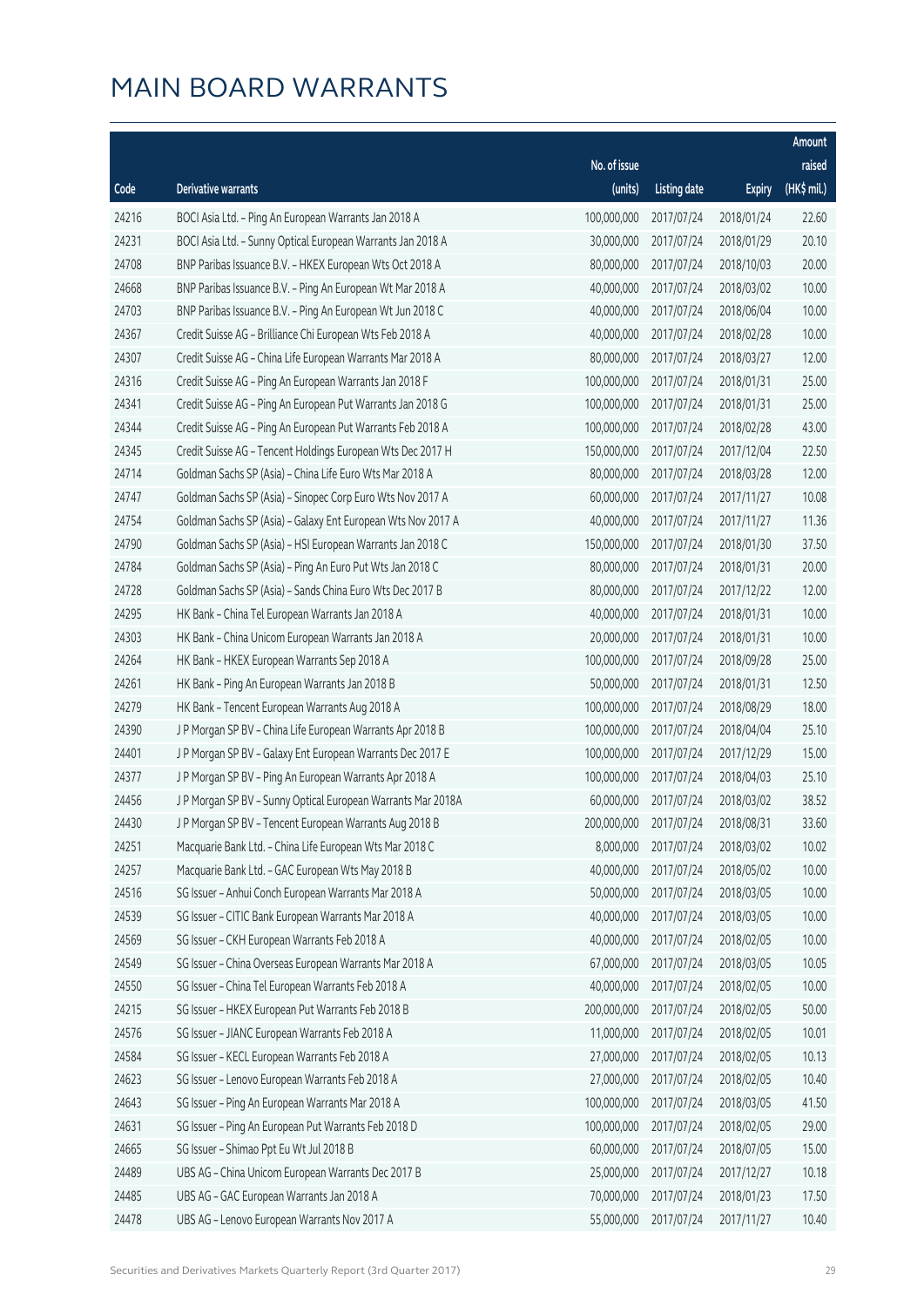|       |                                                               |              |                       |               | Amount      |
|-------|---------------------------------------------------------------|--------------|-----------------------|---------------|-------------|
|       |                                                               | No. of issue |                       |               | raised      |
| Code  | Derivative warrants                                           | (units)      | <b>Listing date</b>   | <b>Expiry</b> | (HK\$ mil.) |
| 24484 | UBS AG - NCI European Warrants Jan 2018 A                     | 35,000,000   | 2017/07/24            | 2018/01/23    | 11.69       |
| 24479 | UBS AG - Ping An European Warrants Jan 2018 E                 | 100,000,000  | 2017/07/24            | 2018/01/31    | 25.10       |
| 24918 | BOCI Asia Ltd. - AAC Tech European Warrants Mar 2018 B        | 100,000,000  | 2017/07/25            | 2018/03/29    | 19.50       |
| 24800 | BOCI Asia Ltd. - China Life European Warrants Dec 2017 D      | 200,000,000  | 2017/07/25            | 2017/12/11    | 30.00       |
| 24917 | BOCI Asia Ltd. - Sunny Optical European Warrants Feb 2018 A   | 30,000,000   | 2017/07/25            | 2018/02/12    | 18.30       |
| 24816 | BOCI Asia Ltd. - Tencent Holdings European Put Wts Mar 2018 B | 100,000,000  | 2017/07/25            | 2018/03/26    | 15.00       |
| 24941 | BNP Paribas Issuance B.V. - AAC Tech Euro Wts Oct 2018 A      | 80,000,000   | 2017/07/25            | 2018/10/03    | 21.60       |
| 24836 | BNP Paribas Issuance B.V. - CITIC Bank Euro Wts Apr 2018 A    | 40,000,000   | 2017/07/25            | 2018/04/04    | 10.00       |
| 24859 | BNP Paribas Issuance B.V. - China Overseas Eu Wt Jun 2018 A   | 40,000,000   | 2017/07/25            | 2018/06/04    | 10.00       |
| 24983 | BNP Paribas Issuance B.V. - CRRC European Wts Apr 2018 A      | 40,000,000   | 2017/07/25            | 2018/04/04    | 15.60       |
| 10468 | BNP Paribas Issuance B.V. - EUR/USD Euro Wts Mar 2018 A       | 100,000,000  | 2017/07/25            | 2018/03/22    | 25.00       |
| 10469 | BNP Paribas Issuance B.V. - EUR/USD Euro Put Wt Mar 2018 B    | 100,000,000  | 2017/07/25            | 2018/03/22    | 25.00       |
| 24946 | BNP Paribas Issuance B.V. - GAC European Warrants Apr 2018 B  | 60,000,000   | 2017/07/25            | 2018/04/04    | 15.00       |
| 24824 | BNP Paribas Issuance B.V. - Geely Auto Euro Wts May 2018 A    | 60,000,000   | 2017/07/25            | 2018/05/03    | 15.60       |
| 24955 | BNP Paribas Issuance B.V. - Jiangxi Copper Eu Wt Mar 2018 A   | 80,000,000   | 2017/07/25            | 2018/03/02    | 12.00       |
| 24957 | BNP Paribas Issuance B.V. - Kingsoft Euro Wts Jul 2018 A      | 60,000,000   | 2017/07/25            | 2018/07/04    | 15.00       |
| 24841 | BNP Paribas Issuance B.V. - Lenovo European Wts May 2018 A    | 40,000,000   | 2017/07/25            | 2018/05/03    | 10.40       |
| 24952 | BNP Paribas Issuance B.V. - Meitu European Wts Apr 2018 A     | 80,000,000   | 2017/07/25            | 2018/04/04    | 23.20       |
| 24947 | BNP Paribas Issuance B.V. - NCI European Wts Apr 2018 A       | 40,000,000   | 2017/07/25            | 2018/04/04    | 10.00       |
| 24948 | BNP Paribas Issuance B.V. - PICC Group Euro Wts Apr 2018 A    | 40,000,000   | 2017/07/25            | 2018/04/04    | 11.20       |
| 24942 | BNP Paribas Issuance B.V. - Sunny Optical Eu Wt Jan 2019 A    | 100,000,000  | 2017/07/25            | 2019/01/03    | 26.00       |
| 24826 | BNP Paribas Issuance B.V. - Tencent Euro Wts Apr 2018 C       | 100,000,000  | 2017/07/25            | 2018/04/04    | 15.00       |
| 24999 | Credit Suisse AG - Geely Auto European Warrants Feb 2018 C    | 100,000,000  | 2017/07/25            | 2018/02/28    | 25.00       |
| 24932 | Goldman Sachs SP (Asia) - HSI European Put Wts Jan 2018 D     | 150,000,000  | 2017/07/25            | 2018/01/30    | 37.50       |
| 25092 | Goldman Sachs SP (Asia) - Ping An European Wts Jan 2018 D     | 80,000,000   | 2017/07/25            | 2018/01/25    | 20.00       |
| 25006 | HK Bank - Ping An European Warrants Jan 2018 C                | 50,000,000   | 2017/07/25            | 2018/01/11    | 12.00       |
| 25015 | HK Bank - Sunny Optical European Warrants Jan 2018 B          |              | 20,000,000 2017/07/25 | 2018/01/31    | 14.00       |
| 24893 | Haitong Int'l Sec - China Mobile European Wts Jan 2018 A      | 100,000,000  | 2017/07/25            | 2018/01/29    | 26.40       |
| 24897 | Haitong Int'l Sec - China Mobile European Wts Jan 2018 B      | 100,000,000  | 2017/07/25            | 2018/01/29    | 17.10       |
| 24997 | Haitong Int'l Sec - Sunny Optical European Wts Jan 2018 A     | 40,000,000   | 2017/07/25            | 2018/01/24    | 46.80       |
| 25029 | Haitong Int'l Sec - Sunny Optical European Wts Aug 2018 A     | 300,000,000  | 2017/07/25            | 2018/08/08    | 75.90       |
| 25094 | J P Morgan SP BV - AAC Acoustic European Warrants Mar 2018 B  | 60,000,000   | 2017/07/25            | 2018/03/29    | 10.08       |
| 25114 | J P Morgan SP BV - CSOP A50 ETF European Warrants Mar 2018 A  | 100,000,000  | 2017/07/25            | 2018/03/01    | 26.60       |
| 25127 | J P Morgan SP BV - Sands China European Warrants Apr 2018 A   | 100,000,000  | 2017/07/25            | 2018/04/04    | 25.10       |
| 25103 | J P Morgan SP BV - SUNAC European Warrants Apr 2018 A         | 60,000,000   | 2017/07/25            | 2018/04/10    | 12.18       |
| 25098 | J P Morgan SP BV - Sunny Optical European Warrants Jun 2018 A | 60,000,000   | 2017/07/25            | 2018/06/29    | 15.12       |
| 25026 | Macquarie Bank Ltd. - AAC Tech European Wts Feb 2018 A        | 13,500,000   | 2017/07/25            | 2018/02/02    | 10.23       |
| 24909 | Macquarie Bank Ltd. - China Mobile European Wts Mar 2018 B    | 18,000,000   | 2017/07/25            | 2018/03/02    | 10.31       |
| 24903 | Macquarie Bank Ltd. - China Mobile European Wts Jul 2018 B    | 40,000,000   | 2017/07/25            | 2018/07/04    | 10.00       |
| 24916 | Macquarie Bank Ltd. - HSBC European Warrants Mar 2018 A       | 12,000,000   | 2017/07/25            | 2018/03/02    | 10.04       |
| 24915 | Macquarie Bank Ltd. - HSBC European Warrants Apr 2018 B       | 24,000,000   | 2017/07/25            | 2018/04/04    | 10.10       |
| 24995 | Macquarie Bank Ltd. - Sands China European Wts Feb 2018 B     | 4,500,000    | 2017/07/25            | 2018/02/02    | 10.17       |
| 24898 | Macquarie Bank Ltd. - Sunny Optical European Wts Apr 2018 A   | 6,000,000    | 2017/07/25            | 2018/04/23    | 10.09       |
| 25176 | SG Issuer - AGBK European Warrants Feb 2018 A                 | 60,000,000   | 2017/07/25            | 2018/02/05    | 15.00       |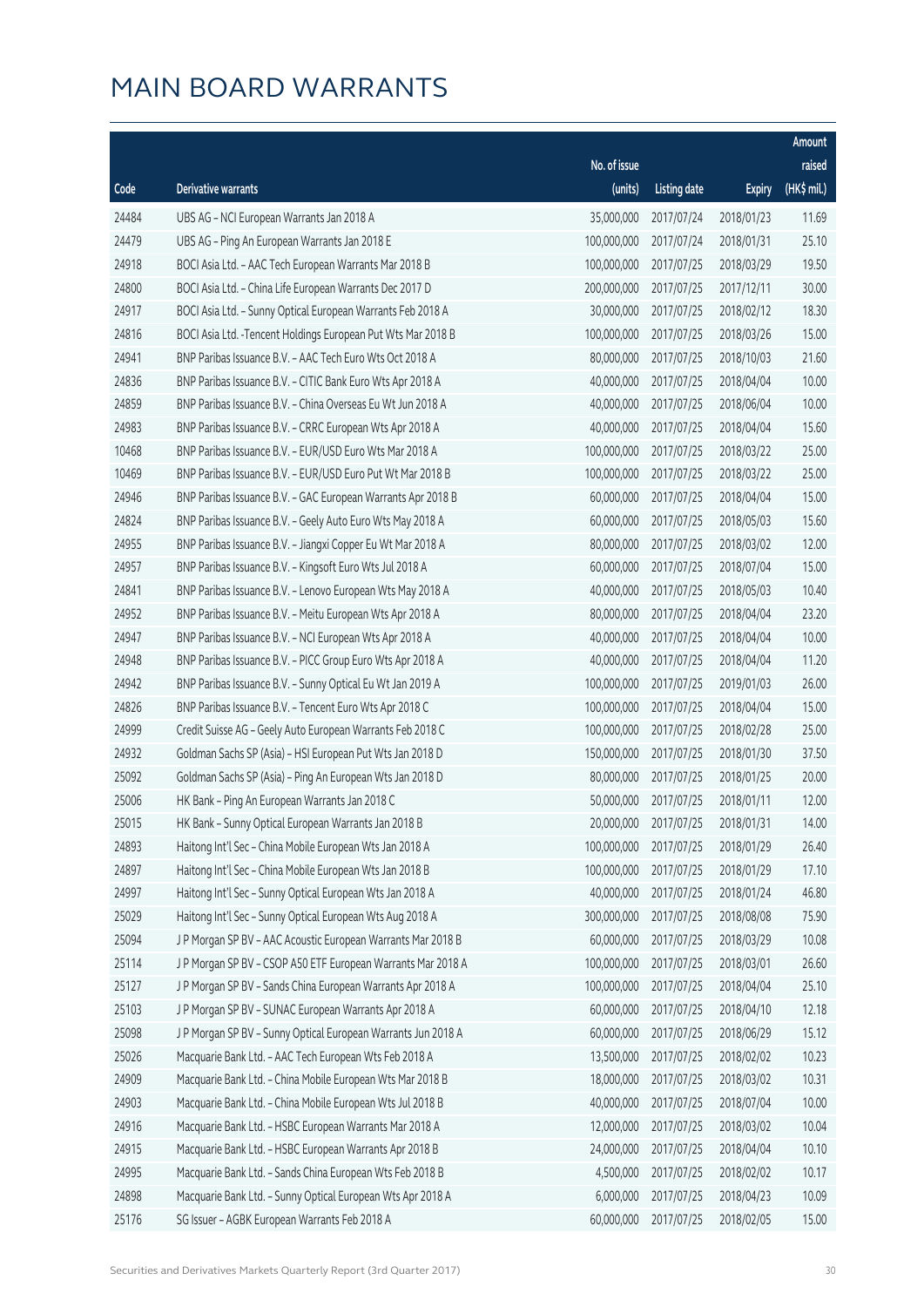|       |                                                               |              |                       |               | Amount      |
|-------|---------------------------------------------------------------|--------------|-----------------------|---------------|-------------|
|       |                                                               | No. of issue |                       |               | raised      |
| Code  | Derivative warrants                                           | (units)      | <b>Listing date</b>   | <b>Expiry</b> | (HK\$ mil.) |
| 25179 | SG Issuer - CHALCO European Warrants Mar 2018 A               | 23,000,000   | 2017/07/25            | 2018/03/05    | 10.35       |
| 25204 | SG Issuer - BYD European Warrants Feb 2018 A                  | 20,000,000   | 2017/07/25            | 2018/02/05    | 10.60       |
| 25205 | SG Issuer - CCoal European Warrants Feb 2018 A                | 32,000,000   | 2017/07/25            | 2018/02/05    | 10.08       |
| 25221 | SG Issuer - CRRC European Warrants Feb 2018 A                 | 18,000,000   | 2017/07/25            | 2018/02/05    | 10.44       |
| 25208 | SG Issuer - Shenhua European Warrants Apr 2018 A              | 60,000,000   | 2017/07/25            | 2018/04/06    | 10.80       |
| 24878 | SG Issuer - HKEX European Warrants Dec 2017 D                 | 200,000,000  | 2017/07/25            | 2017/12/05    | 30.00       |
| 24883 | SG Issuer - HKEX European Warrants Apr 2018 B                 | 200,000,000  | 2017/07/25            | 2018/04/06    | 50.00       |
| 25226 | SG Issuer - ICBC European Warrants Feb 2018 B                 | 80,000,000   | 2017/07/25            | 2018/02/05    | 20.00       |
| 25234 | SG Issuer - NCI European Warrants Feb 2018 A                  | 25,000,000   | 2017/07/25            | 2018/02/05    | 10.00       |
| 25235 | SG Issuer - Yanzhou Coal Eu Wt Feb 2018 A                     | 15,000,000   | 2017/07/25            | 2018/02/05    | 10.05       |
| 25174 | UBS AG - AAC Tech European Warrants Jul 2018 A                | 50,000,000   | 2017/07/25            | 2018/07/04    | 10.00       |
| 25158 | UBS AG - AAC Tech European Put Warrants Feb 2018 B            | 65,000,000   | 2017/07/25            | 2018/02/21    | 10.40       |
| 25147 | UBS AG - CKP European Warrants Dec 2017 B                     | 70,000,000   | 2017/07/25            | 2017/12/27    | 18.13       |
| 25155 | UBS AG - Geely Auto European Warrants Feb 2018 C              | 40,000,000   | 2017/07/25            | 2018/02/28    | 10.00       |
| 25133 | UBS AG - Geely Auto European Put Warrants Jan 2018 A          | 50,000,000   | 2017/07/25            | 2018/01/24    | 10.05       |
| 25128 | UBS AG - Sunny Optical European Warrants Jan 2018 B           | 20,000,000   | 2017/07/25            | 2018/01/24    | 17.20       |
| 25157 | UBS AG - Sunny Optical European Put Warrants Apr 2018 A       | 50,000,000   | 2017/07/25            | 2018/04/30    | 12.50       |
| 25526 | BOCI Asia Ltd. - HSCEI European Warrants Jun 2018 A           | 100,000,000  | 2017/07/26            | 2018/06/28    | 25.00       |
| 25510 | BOCI Asia Ltd. - HSI European Warrants Mar 2018 A             | 100,000,000  | 2017/07/26            | 2018/03/28    | 15.00       |
| 25517 | BOCI Asia Ltd. - HSI European Put Warrants Dec 2017 A         | 100,000,000  | 2017/07/26            | 2017/12/28    | 15.00       |
| 25534 | BOCI Asia Ltd. - Tencent Holdings European Wts Dec 2017 H     | 30,000,000   | 2017/07/26            | 2017/12/04    | 17.97       |
| 25537 | BOCI Asia Ltd. - Tencent Holdings European Wts Mar 2018 C     | 200,000,000  | 2017/07/26            | 2018/03/27    | 39.00       |
| 25535 | BOCI Asia Ltd. - Tencent Holdings European Wts Aug 2018 A     | 200,000,000  | 2017/07/26            | 2018/08/29    | 43.00       |
| 25539 | BOCI Asia Ltd. - Tencent Holdings European Put Wts Jan 2018 B | 100,000,000  | 2017/07/26            | 2018/01/26    | 26.50       |
| 25543 | Credit Suisse AG - Anhui Conch European Warrants Feb 2018 A   | 40,000,000   | 2017/07/26            | 2018/02/28    | 10.00       |
| 25573 | Credit Suisse AG - CHALCO European Wts Feb 2018 A             | 35,000,000   | 2017/07/26            | 2018/02/02    | 10.15       |
| 25572 | Credit Suisse AG - Angang Steel European Warrants Jan 2018 A  |              | 25,000,000 2017/07/26 | 2018/01/31    | 10.00       |
| 25553 | Credit Suisse AG - China Coal European Warrants Jan 2018 A    | 40,000,000   | 2017/07/26            | 2018/01/31    | 10.00       |
| 25576 | Credit Suisse AG - Ch Molybdenum European Warrants Jan 2018B  | 35,000,000   | 2017/07/26            | 2018/01/31    | 10.15       |
| 25546 | Credit Suisse AG - CNBM European Warrants Jan 2018 A          | 30,000,000   | 2017/07/26            | 2018/01/31    | 10.20       |
| 25591 | Credit Suisse AG - Geely Auto European Put Wts Feb 2018 D     | 100,000,000  | 2017/07/26            | 2018/02/28    | 30.00       |
| 25590 | Credit Suisse AG - HSBC European Put Warrants Jan 2018 D      | 90,000,000   | 2017/07/26            | 2018/01/31    | 37.80       |
| 25589 | Credit Suisse AG - Ping An European Put Warrants Jul 2018 A   | 150,000,000  | 2017/07/26            | 2018/07/31    | 55.50       |
| 25601 | Credit Suisse AG - Sunny Optical European Warrants Jun 2018A  | 100,000,000  | 2017/07/26            | 2018/06/29    | 25.00       |
| 25596 | Credit Suisse AG - Tencent Holdings European Wts Jan 2018 F   | 150,000,000  | 2017/07/26            | 2018/01/31    | 37.50       |
| 25582 | Credit Suisse AG - Tencent Holdings Euro Put Wts Jan 2018 E   | 150,000,000  | 2017/07/26            | 2018/01/31    | 37.50       |
| 25492 | Goldman Sachs SP (Asia) - CNOOC European Warrants Dec 2017 A  | 80,000,000   | 2017/07/26            | 2017/12/20    | 13.44       |
| 25497 | Goldman Sachs SP (Asia) - Galaxy Ent European Wts Dec 2017 A  | 60,000,000   | 2017/07/26            | 2017/12/20    | 10.08       |
| 25468 | Goldman Sachs SP (Asia) - Ping An European Wts Jan 2018 E     | 80,000,000   | 2017/07/26            | 2018/01/31    | 20.00       |
| 25495 | Goldman Sachs SP (Asia) - Sands China Euro Wts Oct 2017 A     | 70,000,000   | 2017/07/26            | 2017/10/27    | 10.85       |
| 25448 | Goldman Sachs SP (Asia) - Tencent European Put Wt Jan 2018 D  | 100,000,000  | 2017/07/26            | 2018/01/26    | 25.00       |
| 25676 | J P Morgan SP BV - China Mob European Wts Jan 2018 A          | 100,000,000  | 2017/07/26            | 2018/01/31    | 15.70       |
| 25680 | J P Morgan SP BV - China Mob European Put Wts Feb 2018 A      | 100,000,000  | 2017/07/26            | 2018/02/02    | 33.80       |
| 25683 | J P Morgan SP BV - Chi Res Land European Warrants Sep 2018 A  | 100,000,000  | 2017/07/26            | 2018/09/03    | 25.40       |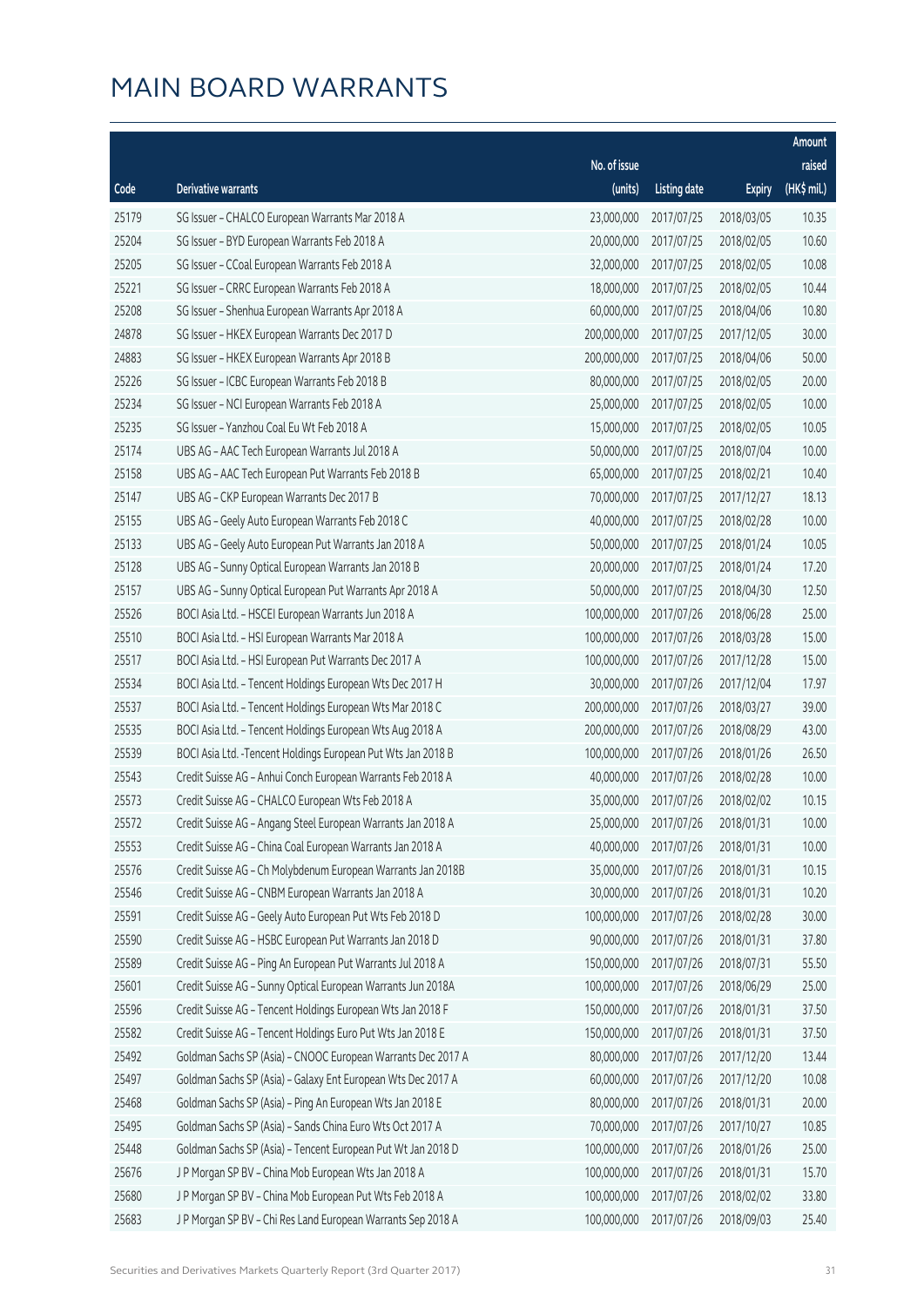|       |                                                              |              |                       |               | Amount      |
|-------|--------------------------------------------------------------|--------------|-----------------------|---------------|-------------|
|       |                                                              | No. of issue |                       |               | raised      |
| Code  | Derivative warrants                                          | (units)      | <b>Listing date</b>   | <b>Expiry</b> | (HK\$ mil.) |
| 25681 | J P Morgan SP BV - A50 China European Warrants Feb 2018 A    | 100,000,000  | 2017/07/26            | 2018/02/02    | 25.60       |
| 25685 | J P Morgan SP BV - HSI European Put Warrants Feb 2018 D      | 300,000,000  | 2017/07/26            | 2018/02/27    | 75.60       |
| 25711 | J P Morgan SP BV - ICBC European Put Wts Feb 2018 B          | 100,000,000  | 2017/07/26            | 2018/02/02    | 25.10       |
| 25674 | J P Morgan SP BV - NCI European Warrants Jun 2018 A          | 100,000,000  | 2017/07/26            | 2018/06/04    | 41.50       |
| 25682 | J P Morgan SP BV - PetroChina European Warrants Mar 2018 A   | 100,000,000  | 2017/07/26            | 2018/03/02    | 15.50       |
| 25666 | J P Morgan SP BV - Tencent European Warrants Nov 2017 I      | 100,000,000  | 2017/07/26            | 2017/11/30    | 44.50       |
| 25672 | J P Morgan SP BV - Tencent European Warrants May 2018 A      | 200,000,000  | 2017/07/26            | 2018/05/31    | 50.20       |
| 25630 | J P Morgan SP BV - Tencent European Put Warrants Dec 2017 J  | 200,000,000  | 2017/07/26            | 2017/12/29    | 31.00       |
| 25632 | J P Morgan SP BV - Tencent European Put Warrants Feb 2018 A  | 200,000,000  | 2017/07/26            | 2018/02/01    | 44.20       |
| 25252 | Macquarie Bank Ltd. - CHALCO European Warrants Mar 2018 A    | 22,000,000   | 2017/07/26            | 2018/03/02    | 10.08       |
| 25282 | Macquarie Bank Ltd. - Sinopec Corp European Wts Mar 2018 A   | 40,000,000   | 2017/07/26            | 2018/03/02    | 20.04       |
| 25276 | Macquarie Bank Ltd. - Sinopec Corp European Wts Jun 2018 A   | 40,000,000   | 2017/07/26            | 2018/06/04    | 10.00       |
| 25316 | Macquarie Bank Ltd. - Chinares Cement European Wt Oct 2018 A | 15,000,000   | 2017/07/26            | 2018/10/15    | 10.01       |
| 25269 | Macquarie Bank Ltd. - Geely Auto European Wts Feb 2018 B     | 7,000,000    | 2017/07/26            | 2018/02/02    | 10.72       |
| 25298 | Macquarie Bank Ltd. - Ping An European Warrants Jan 2018 C   | 30,000,000   | 2017/07/26            | 2018/01/03    | 10.02       |
| 25295 | Macquarie Bank Ltd. - Ping An European Warrants May 2018 A   | 40,000,000   | 2017/07/26            | 2018/05/03    | 10.00       |
| 25247 | SG Issuer - AAC Tech European Warrants Jul 2018 A            | 70,000,000   | 2017/07/26            | 2018/07/05    | 12.95       |
| 25329 | SG Issuer - CMB European Warrants Dec 2018 A                 | 80,000,000   | 2017/07/26            | 2018/12/05    | 17.60       |
| 25335 | SG Issuer - CPIC Eur Wt Feb 2018 A                           | 40,000,000   | 2017/07/26            | 2018/02/05    | 10.60       |
| 25364 | SG Issuer - A50 China European Warrants Feb 2018 B           | 40,000,000   | 2017/07/26            | 2018/02/05    | 10.00       |
| 25360 | SG Issuer - HS H-SHARE European Warrants Feb 2018 B          | 30,000,000   | 2017/07/26            | 2018/02/05    | 10.05       |
| 25339 | SG Issuer - HSI European Put Warrants Feb 2018 F             | 150,000,000  | 2017/07/26            | 2018/02/27    | 37.50       |
| 25344 | SG Issuer - HSI European Put Warrants Mar 2018 F             | 150,000,000  | 2017/07/26            | 2018/03/28    | 37.50       |
| 25349 | SG Issuer - Tencent European Put Warrants Jan 2018 C         | 200,000,000  | 2017/07/26            | 2018/01/04    | 33.00       |
| 25359 | SG Issuer - Zijin Mining European Warrants Apr 2018 A        | 35,000,000   | 2017/07/26            | 2018/04/06    | 10.15       |
| 25436 | UBS AG - AIA European Warrants Nov 2017 B                    | 100,000,000  | 2017/07/26            | 2017/11/27    | 15.10       |
| 25434 | UBS AG - CAM CSI300 European Warrants Jun 2018 A             |              | 70,000,000 2017/07/26 | 2018/06/21    | 13.72       |
| 25405 | UBS AG - CKH European Warrants Nov 2017 B                    | 50,000,000   | 2017/07/26            | 2017/11/22    | 10.70       |
| 25402 | UBS AG - China Shenhua European Warrants Jan 2018 A          | 70,000,000   | 2017/07/26            | 2018/01/29    | 17.50       |
| 25373 | UBS AG - China Taiping European Warrants Jan 2018 A          | 40,000,000   | 2017/07/26            | 2018/01/29    | 10.28       |
| 25387 | UBS AG - NCI European Warrants Feb 2018 A                    | 35,000,000   | 2017/07/26            | 2018/02/12    | 10.57       |
| 25443 | UBS AG - Sunny Optical European Warrants Jun 2018 A          | 100,000,000  | 2017/07/26            | 2018/06/25    | 25.00       |
| 25418 | UBS AG - Tencent Holdings European Warrants Nov 2017 G       | 30,000,000   | 2017/07/26            | 2017/11/27    | 18.33       |
| 25412 | UBS AG - Tencent Holdings European Warrants Jun 2018 A       | 300,000,000  | 2017/07/26            | 2018/06/11    | 75.30       |
| 25366 | UBS AG - Tencent Holdings European Put Warrants Dec 2017 C   | 200,000,000  | 2017/07/26            | 2017/12/22    | 31.00       |
| 25733 | BOCI Asia Ltd. - AAC Tech European Warrants Jul 2018 A       | 100,000,000  | 2017/07/27            | 2018/07/30    | 25.00       |
| 25730 | BOCI Asia Ltd. - HKEX European Warrants Jun 2018 A           | 200,000,000  | 2017/07/27            | 2018/06/25    | 50.00       |
| 25715 | BOCI Asia Ltd. - HSCEI European Put Warrants Jun 2018 B      | 100,000,000  | 2017/07/27            | 2018/06/28    | 25.10       |
| 25793 | BNP Paribas Issuance B.V. - Agile Ppt Euro Wt Feb 2018 B     | 30,000,000   | 2017/07/27            | 2018/02/02    | 12.90       |
| 25778 | BNP Paribas Issuance B.V. - Country Garden Eu Wt Feb 2018 B  | 30,000,000   | 2017/07/27            | 2018/02/02    | 15.00       |
| 25845 | BNP Paribas Issuance B.V. - China Overseas Eu Wt Nov 2018 A  | 60,000,000   | 2017/07/27            | 2018/11/02    | 16.20       |
| 25739 | BNP Paribas Issuance B.V. - CSOP A50 ETF Eu Wts Oct 2018 C   | 40,000,000   | 2017/07/27            | 2018/10/03    | 10.00       |
| 25792 | BNP Paribas Issuance B.V. - Evergrande Euro Wts Feb 2018 B   | 60,000,000   | 2017/07/27            | 2018/02/02    | 15.00       |
| 25857 | BNP Paribas Issuance B.V. - R&F Ppt Euro Wts May 2018 A      | 80,000,000   | 2017/07/27            | 2018/05/03    | 20.00       |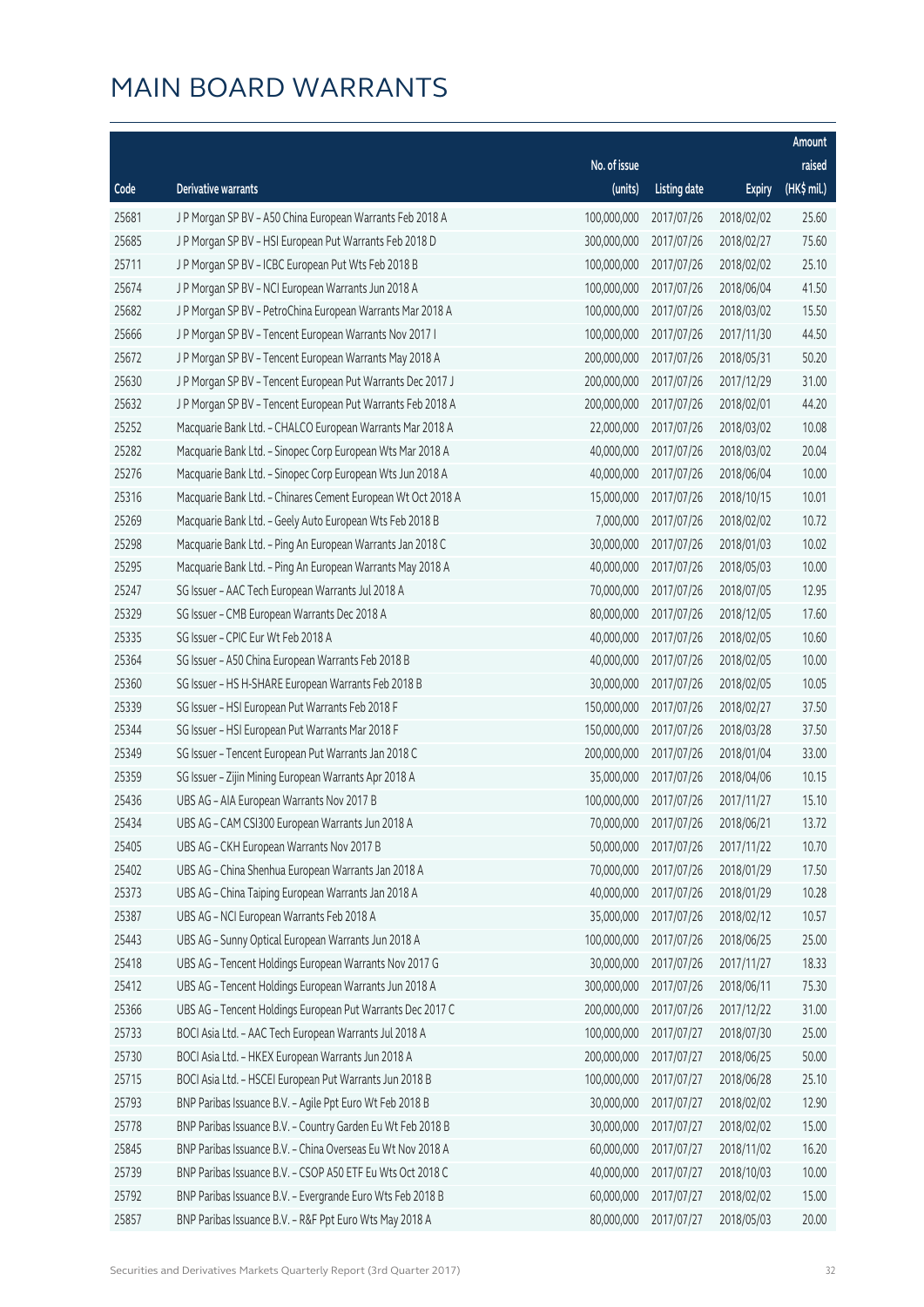|       |                                                              |                        |                     |               | Amount      |
|-------|--------------------------------------------------------------|------------------------|---------------------|---------------|-------------|
|       |                                                              | No. of issue           |                     |               | raised      |
| Code  | Derivative warrants                                          | (units)                | <b>Listing date</b> | <b>Expiry</b> | (HK\$ mil.) |
| 25846 | BNP Paribas Issuance B.V. - New World Dev Eu Wt Aug 2018 A   | 40,000,000             | 2017/07/27          | 2018/08/02    | 10.80       |
| 25748 | BNP Paribas Issuance B.V. - SUNAC European Wts May 2018 A    | 50,000,000             | 2017/07/27          | 2018/05/03    | 16.50       |
| 25752 | BNP Paribas Issuance B.V. - SUNAC European Wts Jul 2018 B    | 50,000,000             | 2017/07/27          | 2018/07/04    | 17.50       |
| 25743 | BNP Paribas Issuance B.V. - Sunny Optical Eu Wt Feb 2018 A   | 40,000,000             | 2017/07/27          | 2018/02/02    | 32.00       |
| 25855 | BNP Paribas Issuance B.V. - China Vanke Euro Wts Aug 2018 A  | 40,000,000             | 2017/07/27          | 2018/08/02    | 10.40       |
| 25832 | BNP Paribas Issuance B.V. - ZTE European Wts Mar 2018 A      | 40,000,000             | 2017/07/27          | 2018/03/02    | 10.00       |
| 26364 | Credit Suisse AG - AAC Tech European Warrants Apr 2018 A     | 100,000,000            | 2017/07/27          | 2018/04/30    | 25.00       |
| 26391 | Credit Suisse AG - AAC Tech European Put Warrants Feb 2018 B | 100,000,000            | 2017/07/27          | 2018/02/28    | 15.00       |
| 26360 | Credit Suisse AG - AIA European Warrants Nov 2017 B          | 70,000,000             | 2017/07/27          | 2017/11/27    | 10.50       |
| 26352 | Credit Suisse AG - AIA European Warrants Jan 2018 B          | 70,000,000             | 2017/07/27          | 2018/01/31    | 17.50       |
| 26356 | Credit Suisse AG - AIA European Put Warrants Jan 2018 C      | 100,000,000            | 2017/07/27          | 2018/01/31    | 30.00       |
| 26375 | Credit Suisse AG - BJ Ent Water European Warrants Jan 2018 A | 20,000,000             | 2017/07/27          | 2018/01/26    | 12.40       |
| 26347 | Credit Suisse AG - CGN Power European Warrants Apr 2018 A    | 40,000,000             | 2017/07/27          | 2018/04/30    | 10.00       |
| 26368 | Credit Suisse AG - CKI Holdings European Warrants Nov 2017 B | 40,000,000             | 2017/07/27          | 2017/11/30    | 10.00       |
| 26311 | Credit Suisse AG - Cathay Pacific European Wts Dec 2017 A    | 20,000,000             | 2017/07/27          | 2017/12/11    | 10.00       |
| 26322 | Credit Suisse AG - Chi Res Land European Warrants Apr 2018 A | 40,000,000             | 2017/07/27          | 2018/04/30    | 10.00       |
| 26308 | Credit Suisse AG - HKEX European Warrants Oct 2017 F         | 40,000,000             | 2017/07/27          | 2017/10/31    | 10.00       |
| 26394 | Credit Suisse AG - HKEX European Warrants Jan 2018 B         | 40,000,000             | 2017/07/27          | 2018/01/31    | 11.20       |
| 26392 | Credit Suisse AG - HKEX European Warrants Jun 2018 A         | 150,000,000            | 2017/07/27          | 2018/06/29    | 37.50       |
| 26288 | Credit Suisse AG - HKEX European Put Warrants Feb 2018 B     | 150,000,000            | 2017/07/27          | 2018/02/02    | 37.50       |
| 26376 | Credit Suisse AG - HSBC European Wts Nov 2017 E              | 100,000,000            | 2017/07/27          | 2017/11/28    | 20.00       |
| 26345 | Credit Suisse AG - Zijin Mining European Warrants Mar 2018 A | 40,000,000             | 2017/07/27          | 2018/03/29    | 10.00       |
| 26396 | Goldman Sachs SP (Asia) - AAC Acoustic Euro Wts Mar 2018 A   | 80,000,000             | 2017/07/27          | 2018/03/28    | 20.00       |
| 26430 | Goldman Sachs SP (Asia) - CAM CSI300 European Wts Jan 2018 B | 80,000,000             | 2017/07/27          | 2018/01/29    | 12.00       |
| 26397 | Goldman Sachs SP (Asia) - Ch Overseas European Wts Nov 2017B | 80,000,000             | 2017/07/27          | 2017/11/28    | 12.00       |
| 26415 | Goldman Sachs SP (Asia) - Tencent European Wt Nov 2017 K     | 30,000,000             | 2017/07/27          | 2017/11/27    | 12.09       |
| 26446 | Goldman Sachs SP (Asia) - Tencent European Wt Jan 2018 E     | 150,000,000 2017/07/27 |                     | 2018/01/31    | 37.50       |
| 26076 | HK Bank - CAM CSI300 European Warrants Aug 2018 A            | 100,000,000            | 2017/07/27          | 2018/08/31    | 25.00       |
| 26068 | HK Bank - A50 China European Warrants Sep 2018 A             | 150,000,000            | 2017/07/27          | 2018/09/24    | 22.50       |
| 25719 | HK Bank - Sunny Optical European Warrants Mar 2018 A         | 150,000,000            | 2017/07/27          | 2018/03/29    | 37.50       |
| 25717 | HK Bank - Sunny Optical European Warrants Jun 2018 A         | 150,000,000            | 2017/07/27          | 2018/06/29    | 37.50       |
| 26030 | HK Bank - Tencent European Put Warrants Jan 2018 B           | 150,000,000            | 2017/07/27          | 2018/01/26    | 30.00       |
| 26032 | HK Bank - China Vanke European Warrants Feb 2018 A           | 50,000,000             | 2017/07/27          | 2018/02/28    | 12.50       |
| 26038 | HK Bank - Zijin Mining European Warrants Jan 2018 A          | 40,000,000             | 2017/07/27          | 2018/01/31    | 10.00       |
| 26266 | Haitong Int'l Sec - Avichina European Warrants Jun 2020 A    | 150,000,000            | 2017/07/27          | 2020/06/30    | 37.50       |
| 26233 | Haitong Int'l Sec - Ch Comm Cons European Warrants Nov 2018A | 50,000,000             | 2017/07/27          | 2018/11/22    | 10.00       |
| 26210 | Haitong Int'l Sec - CKH European Warrants Dec 2017 A         | 50,000,000             | 2017/07/27          | 2017/12/27    | 10.90       |
| 26219 | Haitong Int'l Sec - CNOOC European Warrants Jan 2018 A       | 50,000,000             | 2017/07/27          | 2018/01/26    | 14.00       |
| 26214 | Haitong Int'l Sec - Galaxy Ent European Warrants Nov 2017 A  | 70,000,000             | 2017/07/27          | 2017/11/30    | 10.71       |
| 26217 | Haitong Int'l Sec - Galaxy Ent European Put Wts Jan 2018 A   | 50,000,000             | 2017/07/27          | 2018/01/29    | 12.60       |
| 26258 | Haitong Int'l Sec - Li Ning European Warrants Mar 2019 A     | 100,000,000            | 2017/07/27          | 2019/03/29    | 25.00       |
| 26249 | Haitong Int'l Sec - Sands China European Warrants Nov 2017 C | 70,000,000             | 2017/07/27          | 2017/11/30    | 11.13       |
| 26167 | J P Morgan SP BV - AAC Tech European Put Warrants May 2018 A | 60,000,000             | 2017/07/27          | 2018/05/02    | 15.06       |
| 26194 | J P Morgan SP BV - AIA European Warrants Jan 2018 B          | 100,000,000            | 2017/07/27          | 2018/01/02    | 15.50       |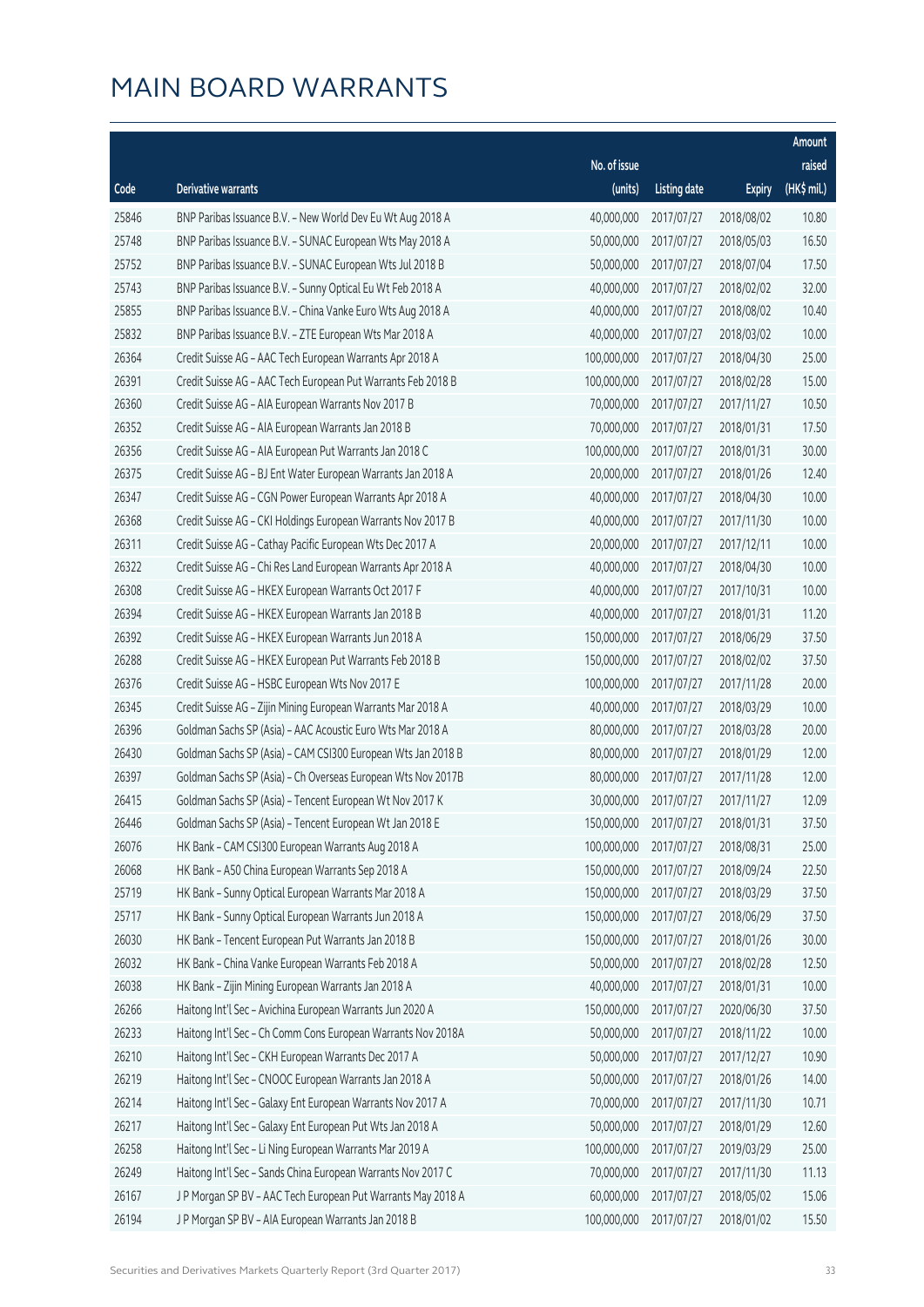|         |                                                              |              |                       |               | Amount      |
|---------|--------------------------------------------------------------|--------------|-----------------------|---------------|-------------|
|         |                                                              | No. of issue |                       |               | raised      |
| Code    | Derivative warrants                                          | (units)      | <b>Listing date</b>   | <b>Expiry</b> | (HK\$ mil.) |
| 26164   | J P Morgan SP BV - Geely Auto European Warrants Mar 2018 C   | 100,000,000  | 2017/07/27            | 2018/03/02    | 25.00       |
| 26183   | J P Morgan SP BV - GF Sec European Warrants Apr 2018 A       | 60,000,000   | 2017/07/27            | 2018/04/30    | 10.20       |
| 26113   | J P Morgan SP BV - HKEX European Warrants Dec 2017 D         | 100,000,000  | 2017/07/27            | 2017/12/29    | 56.50       |
| 26119   | J P Morgan SP BV - HKEX European Warrants Jan 2018 A         | 100,000,000  | 2017/07/27            | 2018/01/31    | 43.10       |
| 26133   | J P Morgan SP BV - HKEX European Warrants Aug 2018 B         | 200,000,000  | 2017/07/27            | 2018/08/03    | 50.00       |
| 26090   | J P Morgan SP BV - HKEX European Put Wts Jul 2018 A          | 200,000,000  | 2017/07/27            | 2018/07/03    | 50.20       |
| 26109   | J P Morgan SP BV - HSBC European Warrants Nov 2017 C         | 100,000,000  | 2017/07/27            | 2017/11/23    | 15.60       |
| 26165   | J P Morgan SP BV - HSI European Warrants Feb 2018 E          | 300,000,000  | 2017/07/27            | 2018/02/27    | 75.30       |
| 26144   | J P Morgan SP BV - ICBC European Warrants Nov 2017 C         | 100,000,000  | 2017/07/27            | 2017/11/30    | 16.90       |
| 26177   | J P Morgan SP BV - ZTE European Warrants Mar 2018 A          | 60,000,000   | 2017/07/27            | 2018/03/01    | 15.36       |
| 26026   | Macquarie Bank Ltd. - BOCHK European Warrants Apr 2018 A     | 40,000,000   | 2017/07/27            | 2018/04/03    | 10.00       |
| 25966   | Macquarie Bank Ltd. - Country Garden European Wts Jun 2019 A | 40,000,000   | 2017/07/27            | 2019/06/14    | 10.00       |
| 25939   | Macquarie Bank Ltd. - China Mobile Euro Put Wts Apr 2018 A   | 22,000,000   | 2017/07/27            | 2018/04/04    | 10.27       |
| 25944   | Macquarie Bank Ltd. - Ch Molybdenum European Wts May 2018 A  | 17,000,000   | 2017/07/27            | 2018/05/15    | 10.12       |
| 25954   | Macquarie Bank Ltd. - China Shenhua European Wts Jan 2019 A  | 40,000,000   | 2017/07/27            | 2019/01/03    | 10.00       |
| 25930   | Macquarie Bank Ltd. - China Taiping European Wts Apr 2018 A  | 37,000,000   | 2017/07/27            | 2018/04/20    | 10.03       |
| 26016   | Macquarie Bank Ltd. - Foxconn European Warrants Jun 2018 A   | 40,000,000   | 2017/07/27            | 2018/06/04    | 10.00       |
| 26010   | Macquarie Bank Ltd. - HKEX European Warrants Mar 2018 A      | 20,000,000   | 2017/07/27            | 2018/03/02    | 10.18       |
| 26011   | Macquarie Bank Ltd. - Kingsoft European Warrants Apr 2018 A  | 40,000,000   | 2017/07/27            | 2018/04/04    | 10.00       |
| 26005   | Macquarie Bank Ltd. - Poly HK Inv European Wts May 2018 A    | 20,000,000   | 2017/07/27            | 2018/05/15    | 10.00       |
| 26021   | Macquarie Bank Ltd. - Tencent European Warrants Feb 2018 H   | 33,000,000   | 2017/07/27            | 2018/02/02    | 10.07       |
| 26008   | Macquarie Bank Ltd. - ZTE European Warrants Apr 2018 B       | 40,000,000   | 2017/07/27            | 2018/04/13    | 10.00       |
| 26282   | SG Issuer - HKEX European Warrants Nov 2017 C                | 25,000,000   | 2017/07/27            | 2017/11/03    | 10.25       |
| 25813   | SG Issuer - HKEX European Warrants Jun 2018 B                | 200,000,000  | 2017/07/27            | 2018/06/05    | 50.00       |
| 25811   | SG Issuer - Tencent European Warrants Feb 2018 D             | 200,000,000  | 2017/07/27            | 2018/02/05    | 50.00       |
| 26086   | UBS AG - AIA European Warrants Mar 2018 A                    | 100,000,000  | 2017/07/27            | 2018/03/29    | 25.00       |
| 25869   | UBS AG - Ch Molybdenum European Warrants Jan 2018 A          |              | 30,000,000 2017/07/27 | 2018/01/29    | 10.32       |
| 25899   | UBS AG - A50 China European Warrants Jan 2018 A              | 70,000,000   | 2017/07/27            | 2018/01/29    | 18.20       |
| 25918   | UBS AG - HSBC European Warrants Jan 2018 C                   | 100,000,000  | 2017/07/27            | 2018/01/24    | 15.00       |
| 25897   | UBS AG - ICBC European Put Warrants Jan 2018 A               | 70,000,000   | 2017/07/27            | 2018/01/29    | 10.78       |
| 25873   | UBS AG - ZTE European Warrants Jan 2018 A                    | 50,000,000   | 2017/07/27            | 2018/01/31    | 12.65       |
| 15769 # | J P Morgan SP BV - China Life European Warrants Jan 2018 B   | 150,000,000  | 2017/07/27            | 2018/01/02    | 12.75       |
| 15167#  | J P Morgan SP BV - HSBC European Warrants Nov 2017 A         | 100,000,000  | 2017/07/27            | 2017/11/02    | 16.30       |
| 26447   | BOCI Asia Ltd. - HSBC European Warrants Feb 2018 A           | 200,000,000  | 2017/07/28            | 2018/02/20    | 67.00       |
| 26451   | BOCI Asia Ltd. - HSBC European Put Warrants Jan 2018 D       | 100,000,000  | 2017/07/28            | 2018/01/31    | 29.70       |
| 26637   | Credit Suisse AG - China Mobile European Put Wts Jan 2018 C  | 85,000,000   | 2017/07/28            | 2018/01/31    | 29.75       |
| 26597   | Credit Suisse AG - Galaxy Ent European Put Wts Feb 2018 A    | 100,000,000  | 2017/07/28            | 2018/02/28    | 25.00       |
| 26627   | Credit Suisse AG - NCI European Warrants Jan 2018 A          | 40,000,000   | 2017/07/28            | 2018/01/31    | 10.00       |
| 26658   | Goldman Sachs SP (Asia) - AIA European Warrants Nov 2017 B   | 80,000,000   | 2017/07/28            | 2017/11/27    | 12.00       |
| 26646   | Goldman Sachs SP (Asia) - AIA European Warrants Jan 2018 A   | 80,000,000   | 2017/07/28            | 2018/01/31    | 20.00       |
| 26642   | Goldman Sachs SP (Asia) - CNOOC European Warrants Dec 2017 B | 80,000,000   | 2017/07/28            | 2017/12/27    | 12.00       |
| 26640   | Goldman Sachs SP (Asia) - HKEX European Warrants Oct 2017 C  | 30,000,000   | 2017/07/28            | 2017/10/30    | 10.08       |
| 26500   | HK Bank - AAC Tech European Warrants Dec 2017 C              | 200,000,000  | 2017/07/28            | 2017/12/27    | 42.00       |
| 26502   | HK Bank - AAC Tech European Warrants Dec 2017 D              | 200,000,000  | 2017/07/28            | 2017/12/20    | 56.00       |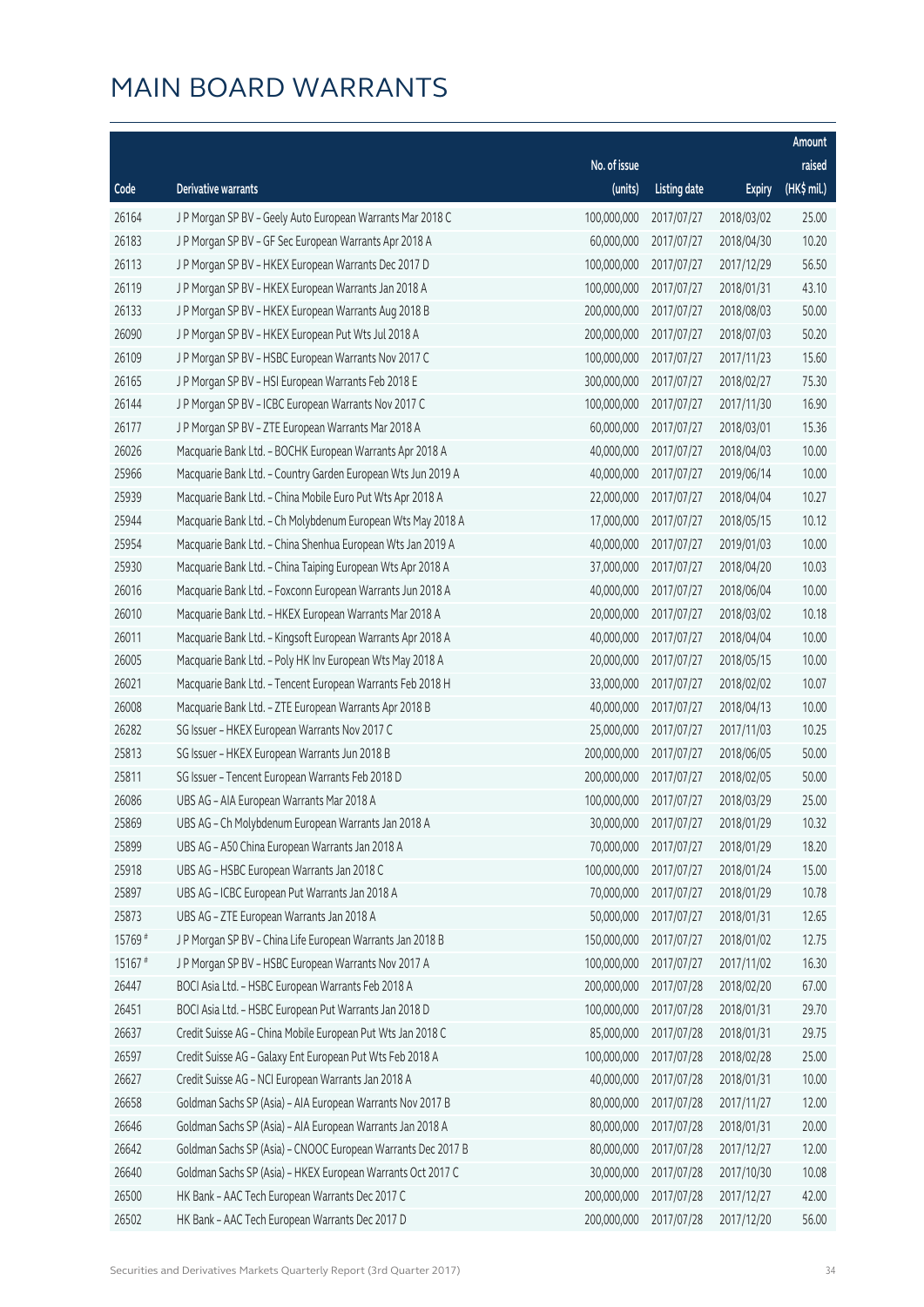|         |                                                               |              |                       |               | Amount      |
|---------|---------------------------------------------------------------|--------------|-----------------------|---------------|-------------|
|         |                                                               | No. of issue |                       |               | raised      |
| Code    | Derivative warrants                                           | (units)      | <b>Listing date</b>   | <b>Expiry</b> | (HK\$ mil.) |
| 26520   | HK Bank - AAC Tech European Warrants Jan 2018 C               | 200,000,000  | 2017/07/28            | 2018/01/31    | 52.00       |
| 26557   | HK Bank - CSOP A50 ETF European Warrants Jan 2018 B           | 35,000,000   | 2017/07/28            | 2018/01/31    | 10.50       |
| 26528   | HK Bank - Geely Auto European Warrants Jan 2018 E             | 200,000,000  | 2017/07/28            | 2018/01/31    | 70.00       |
| 26529   | HK Bank - Geely Auto European Warrants Jan 2018 F             | 200,000,000  | 2017/07/28            | 2018/01/31    | 80.00       |
| 26461   | HK Bank - HSCEI European Warrants Mar 2018 B                  | 180,000,000  | 2017/07/28            | 2018/03/28    | 45.00       |
| 26533   | HK Bank - HSI European Warrants Jan 2018 C                    | 200,000,000  | 2017/07/28            | 2018/01/30    | 32.00       |
| 26564   | Haitong Int'l Sec - China Cinda European Warrants Mar 2018 A  | 60,000,000   | 2017/07/28            | 2018/03/19    | 16.50       |
| 26565   | Haitong Int'l Sec - China Cinda European Warrants May 2018 A  | 60,000,000   | 2017/07/28            | 2018/05/18    | 15.00       |
| 26465   | Macquarie Bank Ltd. - CSOP A50 ETF European Wts Dec 2017 A    | 13,000,000   | 2017/07/28            | 2017/12/04    | 10.28       |
| 26493   | Macquarie Bank Ltd. - Yanzhou Coal European Wts Apr 2018 A    | 10,000,000   | 2017/07/28            | 2018/04/04    | 10.02       |
| 26571   | SG Issuer - China Cinda European Warrants Feb 2018 A          | 40,000,000   | 2017/07/28            | 2018/02/05    | 10.00       |
| 26586   | SG Issuer - Kingsoft European Warrants Jan 2018 A             | 67,000,000   | 2017/07/28            | 2018/01/04    | 10.05       |
| 26588   | SG Issuer - Meitu European Warrants Feb 2018 A                | 50,000,000   | 2017/07/28            | 2018/02/05    | 12.50       |
| 26593   | SG Issuer - ZTE European Warrants Feb 2018 B                  | 50,000,000   | 2017/07/28            | 2018/02/15    | 12.50       |
| 28926 # | J P Morgan SP BV - HSBC European Warrants Dec 2017 A          | 100,000,000  | 2017/07/28            | 2017/12/04    | 23.60       |
| 26760   | BOCI Asia Ltd. - Ping An European Warrants Jan 2018 B         | 100,000,000  | 2017/07/31            | 2018/01/31    | 30.50       |
| 26768   | BOCI Asia Ltd. - Ping An European Put Warrants Jan 2018 C     | 100,000,000  | 2017/07/31            | 2018/01/24    | 17.30       |
| 26752   | BOCI Asia Ltd. - Tencent Holdings European Wts Jan 2018 C     | 50,000,000   | 2017/07/31            | 2018/01/02    | 24.90       |
| 26729   | BNP Paribas Issuance B.V. - AIA European Wts Apr 2018 A       | 40,000,000   | 2017/07/31            | 2018/04/04    | 10.40       |
| 26715   | BNP Paribas Issuance B.V. - CAM CSI300 Euro Wts Apr 2018 A    | 40,000,000   | 2017/07/31            | 2018/04/04    | 10.40       |
| 26731   | BNP Paribas Issuance B.V. - CITIC Sec Euro Wts Aug 2018 A     | 80,000,000   | 2017/07/31            | 2018/08/02    | 12.80       |
| 26721   | BNP Paribas Issuance B.V. - CSOP A50 ETF Eu Wts Mar 2018 A    | 40,000,000   | 2017/07/31            | 2018/03/02    | 10.00       |
| 26724   | BNP Paribas Issuance B.V. - HSI European Wts Jun 2018 C       | 100,000,000  | 2017/07/31            | 2018/06/28    | 25.00       |
| 26726   | BNP Paribas Issuance B.V. - HSI Euro Put Wts Feb 2018 B       | 100,000,000  | 2017/07/31            | 2018/02/27    | 25.00       |
| 26776   | BNP Paribas Issuance B.V. - Tencent Euro Wts May 2018 B       | 100,000,000  | 2017/07/31            | 2018/05/03    | 25.00       |
| 26782   | BNP Paribas Issuance B.V. - Tencent Euro Wts Jan 2019 D       | 100,000,000  | 2017/07/31            | 2019/01/03    | 25.00       |
| 26826   | Credit Suisse AG - China Huarong European Warrants Jan 2018 A |              | 40,000,000 2017/07/31 | 2018/01/30    | 10.00       |
| 26839   | Goldman Sachs SP (Asia) - China Mobile Euro Wts Jan 2018 B    | 80,000,000   | 2017/07/31            | 2018/01/24    | 12.00       |
| 26841   | Goldman Sachs SP (Asia) - Greatwall Motor Eur Wts Apr 2018 A  | 80,000,000   | 2017/07/31            | 2018/04/26    | 12.00       |
| 26887   | J P Morgan SP BV - CKI Holdings European Warrants Apr 2018 A  | 60,000,000   | 2017/07/31            | 2018/04/03    | 17.58       |
| 26888   | J P Morgan SP BV - Chsouthcity European Warrants Jan 2018 A   | 65,000,000   | 2017/07/31            | 2018/01/22    | 10.47       |
| 26876   | J P Morgan SP BV - PWR Assets European Warrants Mar 2018 A    | 60,000,000   | 2017/07/31            | 2018/03/01    | 17.40       |
| 26684   | Macquarie Bank Ltd. - Agricultural Bk Euro Put Wt Dec 2018 A  | 33,000,000   | 2017/07/31            | 2018/12/04    | 10.03       |
| 26741   | Macquarie Bank Ltd. - Brilliance Chi Euro Wts Nov 2018 A      | 27,000,000   | 2017/07/31            | 2018/11/15    | 10.02       |
| 26708   | Macquarie Bank Ltd. - BYD European Warrants Mar 2018 A        | 13,000,000   | 2017/07/31            | 2018/03/02    | 10.01       |
| 26699   | Macquarie Bank Ltd. - China Life European Put Warrants Feb18D | 10,000,000   | 2017/07/31            | 2018/02/02    | 10.05       |
| 26746   | Macquarie Bank Ltd. - MGM China European Put Warrants Dec18A  | 40,000,000   | 2017/07/31            | 2018/12/04    | 10.00       |
| 26690   | Macquarie Bank Ltd. - Ping An European Warrants Feb 2018 C    | 40,000,000   | 2017/07/31            | 2018/02/02    | 10.00       |
| 26691   | Macquarie Bank Ltd. - Ping An European Warrants Feb 2019 A    | 40,000,000   | 2017/07/31            | 2019/02/04    | 10.00       |
| 26685   | Macquarie Bank Ltd. - Swire Pacific A European Wts Jun18A     | 27,000,000   | 2017/07/31            | 2018/06/04    | 10.07       |
| 26740   | Macquarie Bank Ltd. - Tencent European Put Wts Mar 2018 A     | 9,000,000    | 2017/07/31            | 2018/03/02    | 18.45       |
| 26792   | SG Issuer - China Life European Warrants Jan 2018 D           | 15,000,000   | 2017/07/31            | 2018/01/04    | 10.50       |
| 26793   | SG Issuer - Ping An European Warrants Feb 2018 E              | 100,000,000  | 2017/07/31            | 2018/02/05    | 15.00       |
| 26900   | SG Issuer - Tencent European Warrants Apr 2018 E              | 200,000,000  | 2017/07/31            | 2018/04/06    | 50.00       |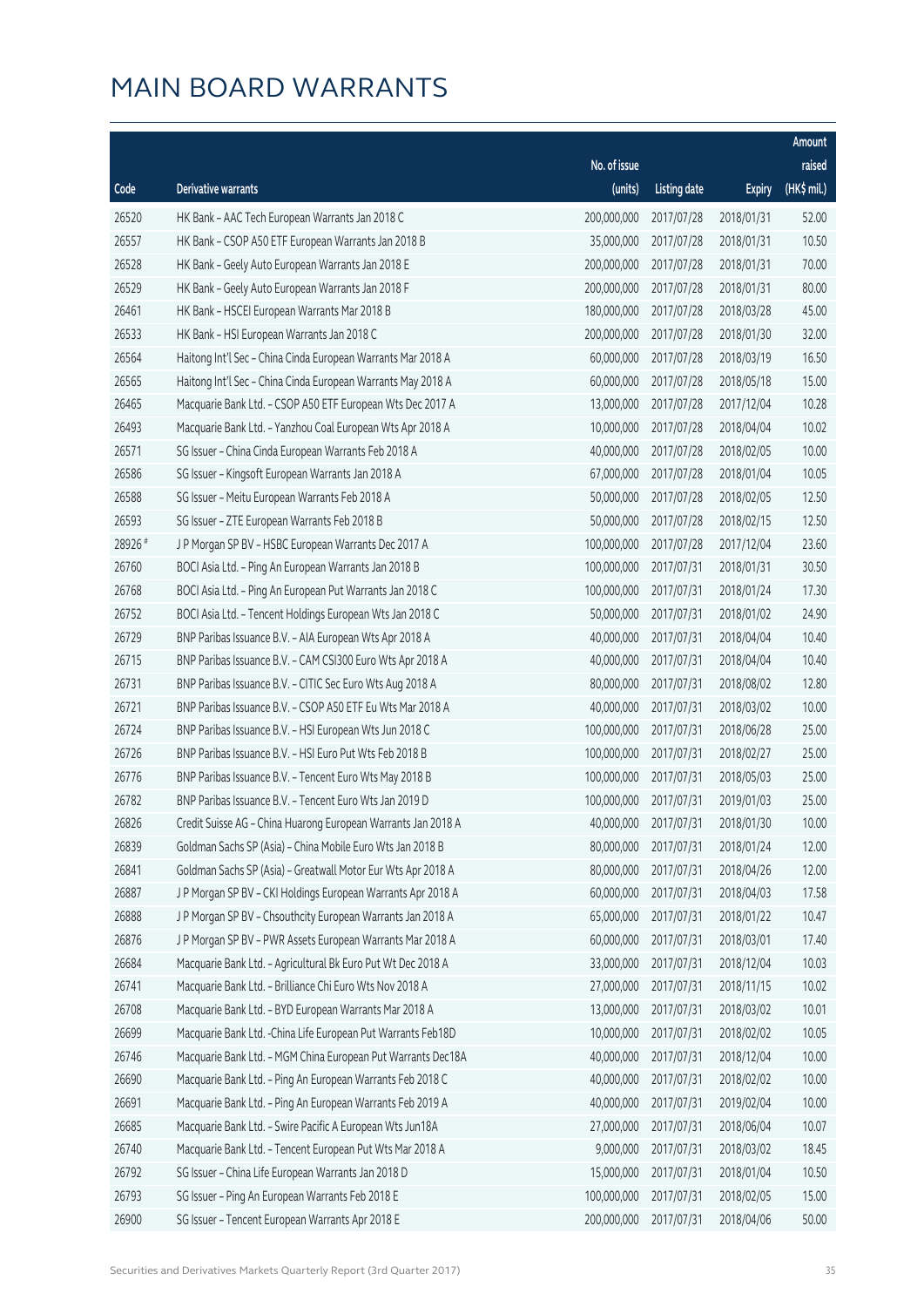|         |                                                               |                        |                     |               | Amount      |
|---------|---------------------------------------------------------------|------------------------|---------------------|---------------|-------------|
|         |                                                               | No. of issue           |                     |               | raised      |
| Code    | Derivative warrants                                           | (units)                | <b>Listing date</b> | <b>Expiry</b> | (HK\$ mil.) |
| 26796   | SG Issuer - Tencent European Put Warrants Feb 2018 E          | 200,000,000            | 2017/07/31          | 2018/02/05    | 50.00       |
| 26870   | UBS AG - China Cinda European Warrants Jan 2018 B             | 50,000,000             | 2017/07/31          | 2018/01/30    | 12.50       |
| 26842   | UBS AG - CKI Holdings European Warrants Jan 2018 A            | 40,000,000             | 2017/07/31          | 2018/01/30    | 16.36       |
| 26851   | UBS AG - Galaxy Ent European Warrants Jan 2018 A              | 70,000,000             | 2017/07/31          | 2018/01/30    | 18.27       |
| 26873   | UBS AG - Ping An European Put Warrants Jan 2018 F             | 70,000,000             | 2017/07/31          | 2018/01/25    | 20.02       |
| 26875   | UBS AG - Tencent Holdings European Warrants Jan 2018 B        | 300,000,000            | 2017/07/31          | 2018/01/30    | 76.50       |
| 13312 # | SG Issuer - HKEX European Warrants Dec 2017 B                 | 110,000,000            | 2017/07/31          | 2017/12/05    | 10.23       |
| 26954   | BOCI Asia Ltd. - AIA European Warrants Feb 2018 A             | 100,000,000            | 2017/08/01          | 2018/02/26    | 25.00       |
| 26982   | BOCI Asia Ltd. - CM Bank European Warrants Aug 2018 A         | 100,000,000            | 2017/08/01          | 2018/08/13    | 29.80       |
| 26984   | BOCI Asia Ltd. - Galaxy Ent European Put Warrants Feb 2018 A  | 80,000,000             | 2017/08/01          | 2018/02/20    | 22.16       |
| 26965   | BOCI Asia Ltd. - Greatwall Motor European Warrants Apr 2018 A | 100,000,000            | 2017/08/01          | 2018/04/26    | 15.00       |
| 26946   | BOCI Asia Ltd. - SHK Ppt European Warrants Feb 2018 A         | 50,000,000             | 2017/08/01          | 2018/02/26    | 15.40       |
| 26943   | BNP Paribas Issuance B.V. - BankComm Euro Wts Oct 2018 A      | 40,000,000             | 2017/08/01          | 2018/10/03    | 11.20       |
| 26918   | BNP Paribas Issuance B.V. - Brilliance Chi Eu Wt Apr 2018A    | 40,000,000             | 2017/08/01          | 2018/04/04    | 10.80       |
| 26911   | BNP Paribas Issuance B.V. - CM Bank Euro Warrants Jan 2019 A  | 40,000,000             | 2017/08/01          | 2019/01/03    | 10.40       |
| 26917   | BNP Paribas Issuance B.V. - COSCO Sh Hold Euro Wt Apr 2018 A  | 30,000,000             | 2017/08/01          | 2018/04/04    | 16.80       |
| 27255   | Credit Suisse AG - Ch LongYuan European Warrants Jan 2018 A   | 18,000,000             | 2017/08/01          | 2018/01/31    | 10.08       |
| 27265   | Credit Suisse AG - Geely Auto European Warrants Jan 2018 D    | 100,000,000            | 2017/08/01          | 2018/01/31    | 55.00       |
| 27269   | Credit Suisse AG - HSBC European Wts Jan 2018 E               | 100,000,000            | 2017/08/01          | 2018/01/31    | 25.00       |
| 27288   | Credit Suisse AG - HSBC European Wts Mar 2018 A               | 100,000,000            | 2017/08/01          | 2018/03/29    | 25.00       |
| 27295   | Credit Suisse AG - HSBC European Put Warrants Jan 2018 F      | 140,000,000            | 2017/08/01          | 2018/01/31    | 98.00       |
| 27250   | Credit Suisse AG - Nexteer European Warrants Feb 2018 A       | 40,000,000             | 2017/08/01          | 2018/02/28    | 10.00       |
| 27158   | Credit Suisse AG - Shanghai Ind H European Warrants Apr 18 A  | 40,000,000             | 2017/08/01          | 2018/04/30    | 10.00       |
| 27147   | Credit Suisse AG - Shenzhen Int'l European Wts Sep 2018 A     | 40,000,000             | 2017/08/01          | 2018/09/28    | 10.00       |
| 27303   | Credit Suisse AG - Tencent Holdings European Wts Jan 2018 G   | 150,000,000            | 2017/08/01          | 2018/01/31    | 37.50       |
| 27237   | Goldman Sachs SP (Asia) - HKEX European Warrants Dec 2017 C   | 30,000,000             | 2017/08/01          | 2017/12/01    | 12.15       |
| 27395   | Haitong Int'l Sec - AAC Tech European Warrants Feb 2018 B     | 150,000,000 2017/08/01 |                     | 2018/02/27    | 22.50       |
| 27399   | Haitong Int'l Sec - AAC Tech European Warrants Jul 2018 A     | 150,000,000            | 2017/08/01          | 2018/07/03    | 37.50       |
| 27323   | Haitong Int'l Sec - ASM Pacific European Warrants Dec 2017 A  | 100,000,000            | 2017/08/01          | 2017/12/21    | 17.60       |
| 27377   | Haitong Int'l Sec - BBMG European Warrants Feb 2018 A         | 30,000,000             | 2017/08/01          | 2018/02/01    | 15.30       |
| 27371   | Haitong Int'l Sec - COSCO Sh Hold European Warrants Feb 18 A  | 25,000,000             | 2017/08/01          | 2018/02/02    | 17.25       |
| 27367   | Haitong Int'l Sec - CSPC Pharma European Warrants Feb 2018 A  | 80,000,000             | 2017/08/01          | 2018/02/08    | 20.00       |
| 27304   | Haitong Int'l Sec - Geely Auto European Warrants Feb 2018 A   | 150,000,000            | 2017/08/01          | 2018/02/28    | 76.50       |
| 27322   | Haitong Int'l Sec - Geely Auto European Warrants Feb 2018 B   | 100,000,000            | 2017/08/01          | 2018/02/08    | 39.50       |
| 27366   | Haitong Int'l Sec - Lenovo European Warrants Nov 2017 A       | 100,000,000            | 2017/08/01          | 2017/11/30    | 16.00       |
| 27340   | Haitong Int'l Sec - ZTE European Warrants Feb 2018 A          | 50,000,000             | 2017/08/01          | 2018/02/01    | 12.75       |
| 27416   | J P Morgan SP BV - BOCL European Put Wts Feb 2018 A           | 100,000,000            | 2017/08/01          | 2018/02/09    | 15.30       |
| 27431   | J P Morgan SP BV - Greatwall Motor European Wts Apr 2018 A    | 100,000,000            | 2017/08/01          | 2018/04/27    | 15.30       |
| 27405   | J P Morgan SP BV - HSBC European Warrants Jan 2018 C          | 100,000,000            | 2017/08/01          | 2018/01/02    | 15.10       |
| 27401   | J P Morgan SP BV - Tencent European Warrants Feb 2018 B       | 200,000,000            | 2017/08/01          | 2018/02/01    | 50.00       |
| 27000   | Macquarie Bank Ltd. - CM Bank European Warrants Jul 2018 A    | 40,000,000             | 2017/08/01          | 2018/07/04    | 10.00       |
| 26999   | Macquarie Bank Ltd. - KECL European Warrants Mar 2018 A       | 19,400,000             | 2017/08/01          | 2018/03/02    | 10.05       |
| 27003   | SG Issuer - AIA European Warrants Dec 2017 C                  | 80,000,000             | 2017/08/01          | 2017/12/05    | 12.00       |
| 27048   | SG Issuer - China Life European Put Warrants Feb 2018 B       | 100,000,000            | 2017/08/01          | 2018/02/05    | 17.00       |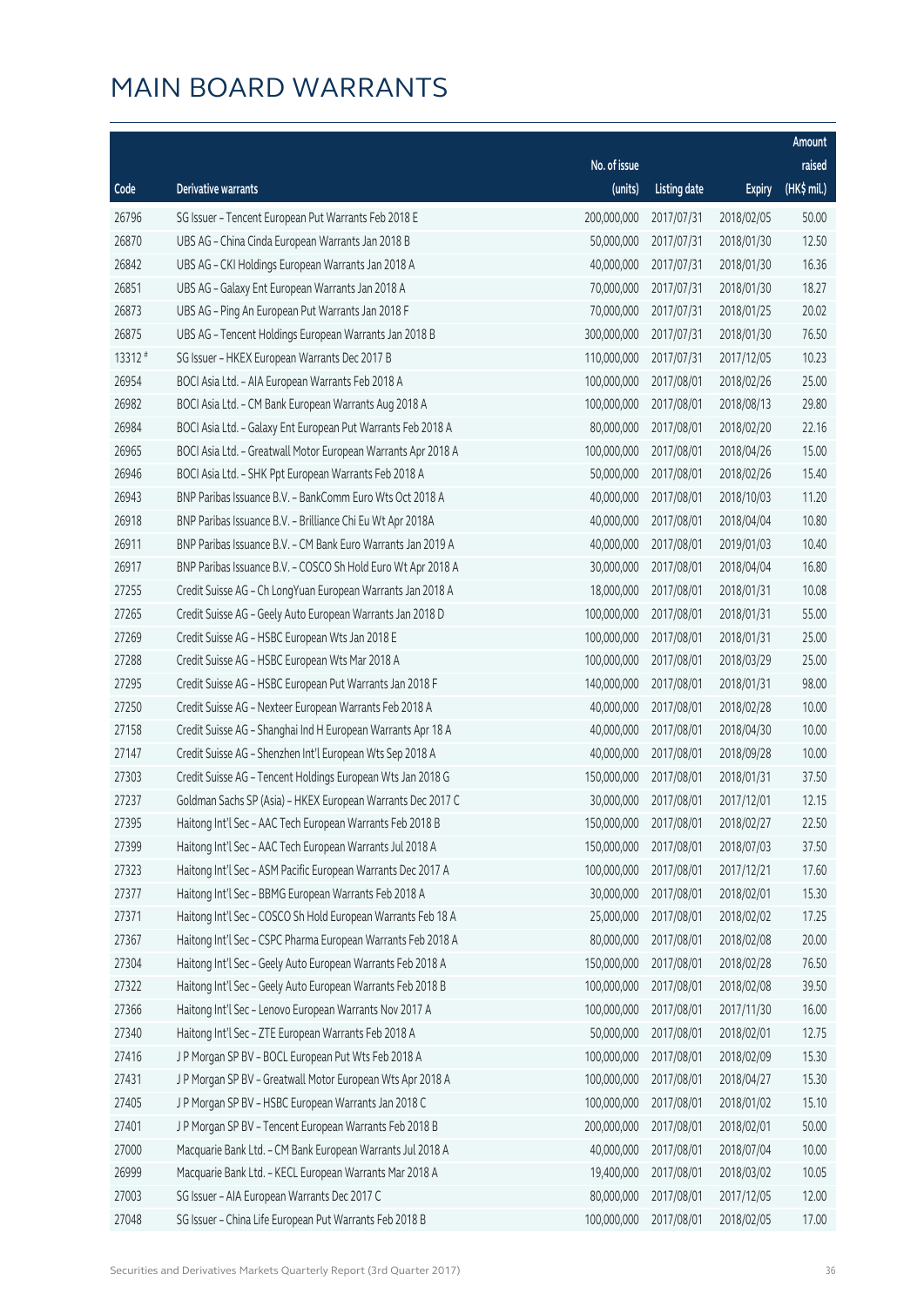|         |                                                              |              |                       |               | Amount      |
|---------|--------------------------------------------------------------|--------------|-----------------------|---------------|-------------|
|         |                                                              | No. of issue |                       |               | raised      |
| Code    | Derivative warrants                                          | (units)      | <b>Listing date</b>   | <b>Expiry</b> | (HK\$ mil.) |
| 27063   | SG Issuer - CP&CC European Put Warrants Feb 2018 B           | 40,000,000   | 2017/08/01            | 2018/02/05    | 10.80       |
| 27079   | SG Issuer - ChiUnicom European Warrants Feb 2018 A           | 10,000,000   | 2017/08/01            | 2018/02/05    | 10.00       |
| 27087   | SG Issuer - Galaxy Ent European Put Warrants Feb 2018 B      | 60,000,000   | 2017/08/01            | 2018/02/05    | 21.30       |
| 27105   | SG Issuer - HSBC European Warrants Jan 2018 C                | 100,000,000  | 2017/08/01            | 2018/01/04    | 15.00       |
| 27113   | SG Issuer - HSBC European Warrants Feb 2018 C                | 100,000,000  | 2017/08/01            | 2018/02/05    | 15.00       |
| 27119   | SG Issuer - MTRC European Warrants Apr 2018 A                | 40,000,000   | 2017/08/01            | 2018/04/06    | 10.00       |
| 27124   | SG Issuer - Sands China European Warrants Apr 2018 A         | 60,000,000   | 2017/08/01            | 2018/04/06    | 15.00       |
| 27146   | SG Issuer - SHK P European Warrants Feb 2018 A               | 20,000,000   | 2017/08/01            | 2018/02/05    | 11.00       |
| 27215   | UBS AG - CM Bank European Warrants Mar 2018 A                | 50,000,000   | 2017/08/01            | 2018/03/19    | 12.60       |
| 27220   | UBS AG - China Mobile European Warrants Nov 2017 D           | 100,000,000  | 2017/08/01            | 2017/11/08    | 18.20       |
| 27161   | UBS AG - China Mobile European Warrants Feb 2018 A           | 100,000,000  | 2017/08/01            | 2018/02/01    | 29.10       |
| 27224   | UBS AG - HSBC European Warrants Jan 2018 D                   | 100,000,000  | 2017/08/01            | 2018/01/31    | 26.00       |
| 27205   | UBS AG - PetroChina European Warrants Feb 2018 A             | 40,000,000   | 2017/08/01            | 2018/02/01    | 10.32       |
| 27226   | UBS AG - PWR Assets European Warrants Feb 2018 B             | 25,000,000   | 2017/08/01            | 2018/02/01    | 11.55       |
| 13527 # | Credit Suisse AG - HKEX European Warrants Oct 2017 A         | 200,000,000  | 2017/08/01            | 2017/10/04    | 12.20       |
| 27446   | BOCI Asia Ltd. - HSBC European Warrants Jan 2018 E           | 200,000,000  | 2017/08/02            | 2018/01/02    | 32.80       |
| 27585   | Credit Suisse AG - China Cinda European Warrants Feb 2018 A  | 40,000,000   | 2017/08/02            | 2018/02/01    | 10.00       |
| 27580   | Credit Suisse AG - ZTE European Warrants Mar 2018 A          | 50,000,000   | 2017/08/02            | 2018/03/15    | 12.50       |
| 27610   | Goldman Sachs SP (Asia) - HSBC European Warrants Jan 2018 C  | 80,000,000   | 2017/08/02            | 2018/01/02    | 12.08       |
| 27507   | Haitong Int'l Sec - China Coal European Warrants Nov 2017 A  | 50,000,000   | 2017/08/02            | 2017/11/28    | 10.50       |
| 27511   | Haitong Int'l Sec - Ch South City European Warrants Jun 18 A | 50,000,000   | 2017/08/02            | 2018/06/29    | 17.50       |
| 27482   | Haitong Int'l Sec - Ch Unicom European Warrants Feb 2018 A   | 25,000,000   | 2017/08/02            | 2018/02/05    | 14.00       |
| 27452   | Haitong Int'l Sec - HSBC European Warrants Jan 2018 B        | 80,000,000   | 2017/08/02            | 2018/01/02    | 14.00       |
| 27462   | Haitong Int'l Sec - HSBC European Warrants Jan 2018 C        | 80,000,000   | 2017/08/02            | 2018/01/24    | 16.64       |
| 27461   | Haitong Int'l Sec - Ping An European Warrants Jan 2018 B     | 80,000,000   | 2017/08/02            | 2018/01/24    | 14.88       |
| 27547   | Macquarie Bank Ltd. - BYD European Put Warrants Jul 2018 A   | 16,000,000   | 2017/08/02            | 2018/07/04    | 10.02       |
| 27548   | Macquarie Bank Ltd. - CPIC European Put Warrants Jul 2018 A  |              | 33,500,000 2017/08/02 | 2018/07/04    | 10.12       |
| 27521   | Macquarie Bank Ltd. - Galaxy Ent European Wts Feb 2018 B     | 5,000,000    | 2017/08/02            | 2018/02/02    | 10.04       |
| 27586   | Macquarie Bank Ltd. - China Mengniu European Wts Nov 2018 A  | 40,000,000   | 2017/08/02            | 2018/11/02    | 10.00       |
| 27523   | Macquarie Bank Ltd. - Tencent European Warrants Mar 2018 B   | 32,000,000   | 2017/08/02            | 2018/03/02    | 10.02       |
| 27587   | Macquarie Bank Ltd. - Zoomlion European Warrants Sep 2018 A  | 13,000,000   | 2017/08/02            | 2018/09/04    | 10.04       |
| 27568   | SG Issuer - CNOOC European Warrants Jan 2018 B               | 30,000,000   | 2017/08/02            | 2018/01/04    | 10.05       |
| 27563   | SG Issuer - China Overseas European Warrants Feb 2018 A      | 9,000,000    | 2017/08/02            | 2018/02/05    | 10.08       |
| 27565   | SG Issuer - China Res Land European Warrants Feb 2018 A      | 60,000,000   | 2017/08/02            | 2018/02/05    | 15.00       |
| 27479   | SG Issuer - Fosun Intl European Warrants Dec 2018 A          | 60,000,000   | 2017/08/02            | 2018/12/05    | 15.00       |
| 27573   | SG Issuer - Henganintl Eu Wt Feb 2018 A                      | 22,000,000   | 2017/08/02            | 2018/02/05    | 10.01       |
| 27464   | SG Issuer - Huaneng Power European Warrants Feb 2018 A       | 25,000,000   | 2017/08/02            | 2018/02/05    | 10.00       |
| 27574   | SG Issuer - SMIC European Warrants Apr 2018 A                | 80,000,000   | 2017/08/02            | 2018/04/16    | 13.60       |
| 27578   | SG Issuer - Sunny Optical European Warrants Jun 2018 A       | 80,000,000   | 2017/08/02            | 2018/06/29    | 16.00       |
| 27469   | SG Issuer - Tencent European Warrants Dec 2017 J             | 20,000,000   | 2017/08/02            | 2017/12/05    | 15.20       |
| 27577   | SG Issuer - Wynn European Warrants Mar 2018 A                | 70,000,000   | 2017/08/02            | 2018/03/05    | 10.50       |
| 27595   | UBS AG - Anhui Conch European Warrants Feb 2018 A            | 70,000,000   | 2017/08/02            | 2018/02/21    | 10.50       |
| 27603   | UBS AG - CHALCO European Warrants Jan 2018 A                 | 35,000,000   | 2017/08/02            | 2018/01/26    | 10.85       |
| 27605   | UBS AG - CC Bank European Warrants Dec 2017 B                | 100,000,000  | 2017/08/02            | 2017/12/04    | 23.50       |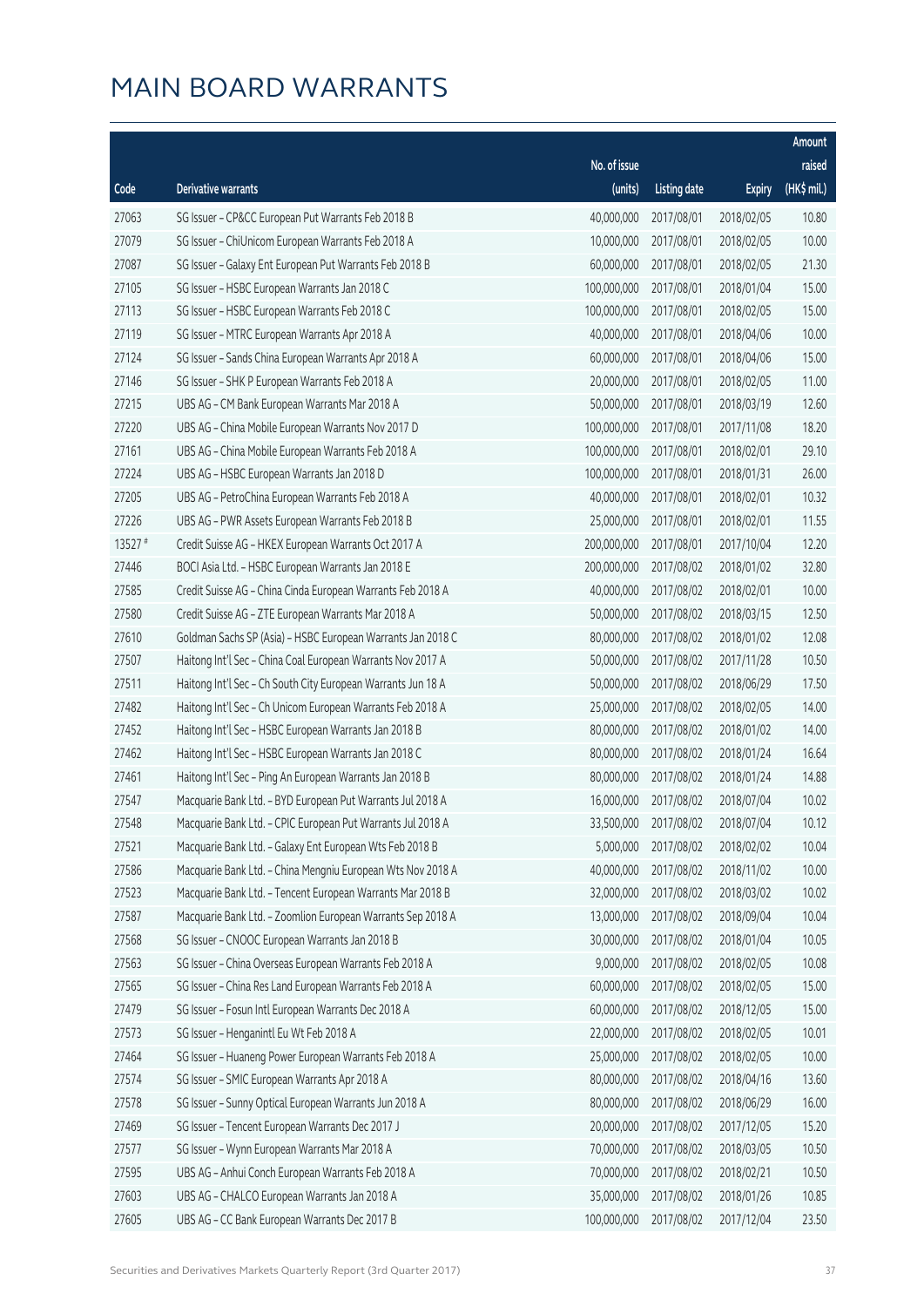|       |                                                              |              |                       |               | Amount      |
|-------|--------------------------------------------------------------|--------------|-----------------------|---------------|-------------|
|       |                                                              | No. of issue |                       |               | raised      |
| Code  | Derivative warrants                                          | (units)      | <b>Listing date</b>   | <b>Expiry</b> | (HK\$ mil.) |
| 27631 | BNP Paribas Issuance B.V. - AIA European Wts Jul 2018 B      | 40,000,000   | 2017/08/03            | 2018/07/04    | 10.00       |
| 27653 | BNP Paribas Issuance B.V. - Geely Auto Euro Wts Aug 2018 A   | 70,000,000   | 2017/08/03            | 2018/08/02    | 18.90       |
| 27637 | BNP Paribas Issuance B.V. - HKEX European Wts Jul 2018 A     | 80,000,000   | 2017/08/03            | 2018/07/04    | 20.00       |
| 27621 | BNP Paribas Issuance B.V. - HSBC European Wts May 2018 A     | 40,000,000   | 2017/08/03            | 2018/05/03    | 10.00       |
| 27630 | BNP Paribas Issuance B.V. - Tencent Euro Wts Jul 2018 C      | 80,000,000   | 2017/08/03            | 2018/07/04    | 20.00       |
| 27794 | Credit Suisse AG - ASM Pacific European Warrants Apr 2018 A  | 100,000,000  | 2017/08/03            | 2018/04/30    | 25.00       |
| 27792 | Credit Suisse AG - Country Garden European Warrants Feb 18 A | 15,000,000   | 2017/08/03            | 2018/02/02    | 10.05       |
| 27831 | Credit Suisse AG - Ch Overseas European Warrants Feb 2018 A  | 50,000,000   | 2017/08/03            | 2018/02/28    | 12.50       |
| 27798 | Credit Suisse AG - Tencent Holdings Euro Put Wts Feb 2018 D  | 150,000,000  | 2017/08/03            | 2018/02/07    | 37.50       |
| 27857 | Goldman Sachs SP (Asia) - CC Bank European Wts Feb 2018 A    | 80,000,000   | 2017/08/03            | 2018/02/05    | 20.00       |
| 27872 | Goldman Sachs SP (Asia) - Galaxy Ent European Wts Dec 2017 B | 80,000,000   | 2017/08/03            | 2017/12/22    | 22.96       |
| 27856 | Goldman Sachs SP (Asia) - HKEX European Warrants May 2018 B  | 120,000,000  | 2017/08/03            | 2018/05/31    | 30.00       |
| 27881 | Goldman Sachs SP (Asia) - Tencent European Wt Feb 2018 E     | 150,000,000  | 2017/08/03            | 2018/02/05    | 37.50       |
| 27892 | Goldman Sachs SP (Asia) - Tencent European Wt Feb 2018 F     | 80,000,000   | 2017/08/03            | 2018/02/28    | 20.00       |
| 27651 | HK Bank - HSCEI European Warrants Jun 2018 A                 | 180,000,000  | 2017/08/03            | 2018/06/28    | 27.00       |
| 27652 | HK Bank - HSCEI European Put Warrants Jun 2018 B             | 180,000,000  | 2017/08/03            | 2018/06/28    | 27.00       |
| 27639 | HK Bank - HSI European Warrants Feb 2018 B                   | 180,000,000  | 2017/08/03            | 2018/02/27    | 27.00       |
| 27642 | HK Bank - HSI European Put Warrants Jan 2018 D               | 180,000,000  | 2017/08/03            | 2018/01/30    | 27.00       |
| 27646 | HK Bank - HSI European Put Warrants Feb 2018 C               | 180,000,000  | 2017/08/03            | 2018/02/27    | 27.00       |
| 27786 | J P Morgan SP BV - AIA European Warrants Apr 2018 A          | 100,000,000  | 2017/08/03            | 2018/04/04    | 25.50       |
| 27776 | J P Morgan SP BV - SUNAC European Warrants Feb 2018 A        | 80,000,000   | 2017/08/03            | 2018/02/05    | 20.72       |
| 27768 | J P Morgan SP BV - Tencent European Warrants Feb 2018 C      | 200,000,000  | 2017/08/03            | 2018/02/28    | 50.20       |
| 27620 | Macquarie Bank Ltd. - CC Bank European Warrants Mar 2018 B   | 40,000,000   | 2017/08/03            | 2018/03/02    | 10.00       |
| 27728 | Macquarie Bank Ltd. - China Mobile European Wts Apr 2018 B   | 35,000,000   | 2017/08/03            | 2018/04/04    | 10.22       |
| 27731 | Macquarie Bank Ltd. - China Mobile European Wts Oct 2018 A   | 19,000,000   | 2017/08/03            | 2018/10/03    | 10.39       |
| 27767 | Macquarie Bank Ltd. - China Overseas European Wts Oct 2018 A | 40,000,000   | 2017/08/03            | 2018/10/03    | 10.00       |
| 27619 | Macquarie Bank Ltd. - COSCO Sh Hold European Wts May 2018 A  |              | 12,000,000 2017/08/03 | 2018/05/03    | 10.06       |
| 27751 | Macquarie Bank Ltd. - HSBC European Warrants Mar 2018 B      | 32,000,000   | 2017/08/03            | 2018/03/02    | 10.24       |
| 27733 | Macquarie Bank Ltd. - HSBC European Warrants Apr 2018 C      | 40,000,000   | 2017/08/03            | 2018/04/04    | 10.00       |
| 27654 | SG Issuer - AIA European Warrants Feb 2018 A                 | 80,000,000   | 2017/08/03            | 2018/02/05    | 14.40       |
| 27656 | SG Issuer - AIA European Put Warrants Feb 2018 B             | 60,000,000   | 2017/08/03            | 2018/02/05    | 15.00       |
| 27680 | SG Issuer - Country Garden European Warrants Feb 2019 A      | 70,000,000   | 2017/08/03            | 2019/02/08    | 17.50       |
| 27676 | SG Issuer - China Overseas European Warrants Jun 2018 A      | 60,000,000   | 2017/08/03            | 2018/06/05    | 15.00       |
| 27675 | SG Issuer - China Overseas European Put Warrants Mar 2018 B  | 50,000,000   | 2017/08/03            | 2018/03/05    | 12.50       |
| 27885 | SG Issuer - HKEX European Warrants Apr 2018 C                | 200,000,000  | 2017/08/03            | 2018/04/06    | 50.00       |
| 27887 | SG Issuer - HKEX European Warrants Jul 2018 A                | 200,000,000  | 2017/08/03            | 2018/07/05    | 50.00       |
| 27704 | SG Issuer - HSI European Put Warrants Jan 2018 E             | 150,000,000  | 2017/08/03            | 2018/01/30    | 22.50       |
| 27715 | SG Issuer - HSI European Put Warrants Feb 2018 G             | 150,000,000  | 2017/08/03            | 2018/02/27    | 37.50       |
| 27725 | SG Issuer - HSI European Put Warrants Feb 2018 H             | 150,000,000  | 2017/08/03            | 2018/02/27    | 23.25       |
| 27726 | SG Issuer - Link REIT European Warrants Apr 2018 A           | 25,000,000   | 2017/08/03            | 2018/04/06    | 10.00       |
| 27832 | UBS AG - Agile Ppt European Warrants Feb 2018 A              | 15,000,000   | 2017/08/03            | 2018/02/02    | 10.37       |
| 27851 | UBS AG - China Overseas European Warrants Mar 2018 A         | 50,000,000   | 2017/08/03            | 2018/03/15    | 12.50       |
| 27850 | UBS AG - HKEX European Warrants Jun 2018 A                   | 300,000,000  | 2017/08/03            | 2018/06/15    | 48.30       |
| 10470 | UBS AG - KOSPI 200 European Warrants Dec 2018 A              | 40,000,000   | 2017/08/03            | 2018/12/13    | 10.00       |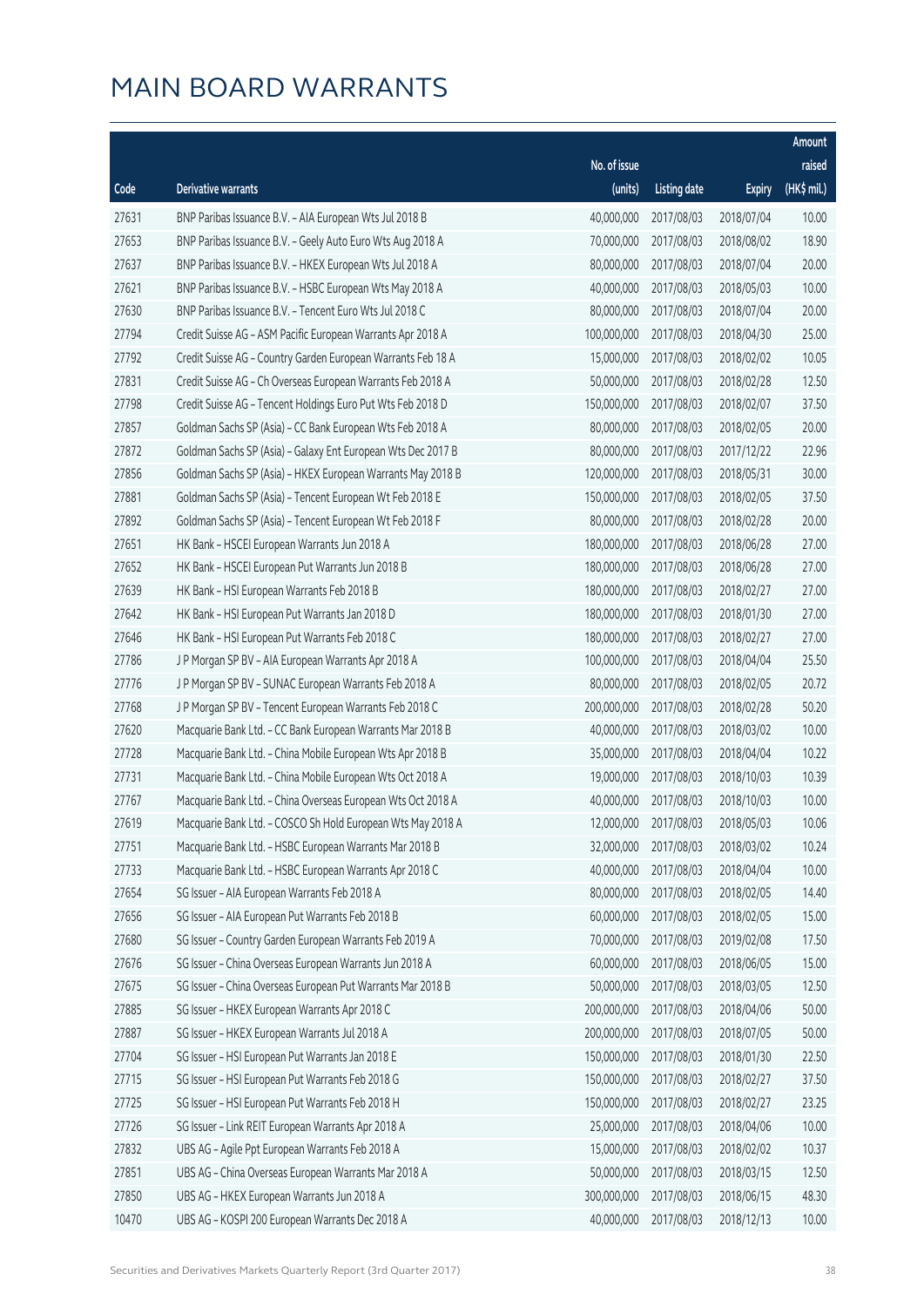|         |                                                               |              |                       |               | Amount      |
|---------|---------------------------------------------------------------|--------------|-----------------------|---------------|-------------|
|         |                                                               | No. of issue |                       |               | raised      |
| Code    | Derivative warrants                                           | (units)      | <b>Listing date</b>   | <b>Expiry</b> | (HK\$ mil.) |
| 10471   | UBS AG - KOSPI 200 European Put Warrants Dec 2018 B           | 40,000,000   | 2017/08/03            | 2018/12/13    | 10.00       |
| 27842   | UBS AG - SPDR Gold Trust European Warrants Nov 2017 A         | 30,000,000   | 2017/08/03            | 2017/11/28    | 11.37       |
| 27838   | UBS AG - Tencent Holdings European Put Warrants Jan 2018 C    | 200,000,000  | 2017/08/03            | 2018/01/26    | 37.00       |
| 27935   | BOCI Asia Ltd. - Agricultural Bk European Wts Nov 2017 A      | 100,000,000  | 2017/08/04            | 2017/11/27    | 15.10       |
| 27943   | BOCI Asia Ltd. - Agricultural Bk European Wts Jan 2018 A      | 100,000,000  | 2017/08/04            | 2018/01/24    | 15.00       |
| 27913   | BOCI Asia Ltd. - AIA European Warrants Jan 2018 A             | 100,000,000  | 2017/08/04            | 2018/01/24    | 16.40       |
| 27927   | BOCI Asia Ltd. - Chi Res Land European Warrants Apr 2018 A    | 70,000,000   | 2017/08/04            | 2018/04/09    | 17.85       |
| 27900   | BOCI Asia Ltd. - PetroChina European Warrants Jan 2018 A      | 100,000,000  | 2017/08/04            | 2018/01/29    | 20.80       |
| 27907   | BOCI Asia Ltd. - PetroChina European Warrants Feb 2018 A      | 100,000,000  | 2017/08/04            | 2018/02/26    | 15.00       |
| 27932   | BNP Paribas Issuance B.V. - CKI Holdings Euro Wts Apr 2018 A  | 40,000,000   | 2017/08/04            | 2018/04/04    | 18.00       |
| 27982   | Credit Suisse AG - AIA European Warrants Mar 2018 A           | 70,000,000   | 2017/08/04            | 2018/03/29    | 17.50       |
| 28023   | Credit Suisse AG - CKH Holdings European Warrants Feb 2018 A  | 50,000,000   | 2017/08/04            | 2018/02/05    | 12.50       |
| 28013   | Credit Suisse AG - CKI Holdings European Warrants Feb 2018 A  | 30,000,000   | 2017/08/04            | 2018/02/28    | 10.20       |
| 27998   | Credit Suisse AG - HKEX European Warrants Nov 2018 A          | 150,000,000  | 2017/08/04            | 2018/11/30    | 22.50       |
| 28018   | Credit Suisse AG - ICBC European Warrants Feb 2018 A          | 50,000,000   | 2017/08/04            | 2018/02/28    | 12.50       |
| 28022   | Credit Suisse AG - PetroChina European Warrants Feb 2018 A    | 60,000,000   | 2017/08/04            | 2018/02/28    | 10.02       |
| 28015   | Credit Suisse AG - Sunny Optical European Warrants Mar 2018 A | 100,000,000  | 2017/08/04            | 2018/03/22    | 19.00       |
| 27999   | Credit Suisse AG - Tencent Holdings European Wts Feb 2018 E   | 150,000,000  | 2017/08/04            | 2018/02/28    | 37.50       |
| 28027   | Bank of East Asia - AAC Tech European Warrants Feb 2019 A     | 40,000,000   | 2017/08/04            | 2019/02/18    | 10.20       |
| 28026   | Bank of East Asia - PetroChina European Warrants May 2018 A   | 40,000,000   | 2017/08/04            | 2018/05/07    | 10.00       |
| 28029   | Goldman Sachs SP (Asia) - CC Bank European Wts Feb 2018 B     | 80,000,000   | 2017/08/04            | 2018/02/05    | 34.48       |
| 28039   | Goldman Sachs SP (Asia) - China Life Euro Wts Mar 2018 B      | 80,000,000   | 2017/08/04            | 2018/03/26    | 12.00       |
| 28037   | Goldman Sachs SP (Asia) - A50 China European Wts Dec 2017 D   | 80,000,000   | 2017/08/04            | 2017/12/20    | 26.00       |
| 27896   | Goldman Sachs SP (Asia) - HKEX European Warrants Nov 2017 D   | 100,000,000  | 2017/08/04            | 2017/11/28    | 15.00       |
| 28064   | J P Morgan SP BV - Ch Molybdenum European Warrants Jan 2018 A | 60,000,000   | 2017/08/04            | 2018/01/31    | 19.68       |
| 28088   | J P Morgan SP BV - Ch Overseas European Put Wts Jul 2018 A    | 60,000,000   | 2017/08/04            | 2018/07/03    | 15.30       |
| 28104   | J P Morgan SP BV - Fosun Intl European Warrants Apr 2018 A    |              | 70,000,000 2017/08/04 | 2018/04/03    | 10.71       |
| 28107   | J P Morgan SP BV - Link REIT European Warrants Mar 2018 A     | 60,000,000   | 2017/08/04            | 2018/03/02    | 15.24       |
| 28091   | J P Morgan SP BV - MGM China European Warrants Oct 2018 A     | 60,000,000   | 2017/08/04            | 2018/10/31    | 11.64       |
| 27899   | Macquarie Bank Ltd. - AIA European Warrants Mar 2018 B        | 40,000,000   | 2017/08/04            | 2018/03/02    | 10.04       |
| 27897   | Macquarie Bank Ltd. - CNOOC European Warrants Jan 2018 B      | 27,000,000   | 2017/08/04            | 2018/01/02    | 10.07       |
| 27946   | SG Issuer - AAC Tech European Warrants Jul 2018 B             | 80,000,000   | 2017/08/04            | 2018/07/05    | 20.80       |
| 27947   | SG Issuer - CKI Holdings European Warrants Feb 2018 A         | 25,000,000   | 2017/08/04            | 2018/02/05    | 10.00       |
| 27948   | SG Issuer - HSI European Warrants Mar 2018 G                  | 150,000,000  | 2017/08/04            | 2018/03/28    | 37.50       |
| 28143   | UBS AG - AAC Tech European Warrants Feb 2018 C                | 17,000,000   | 2017/08/04            | 2018/02/14    | 10.34       |
| 28130   | UBS AG - AAC Tech European Warrants Mar 2018 C                | 100,000,000  | 2017/08/04            | 2018/03/22    | 16.10       |
| 28122   | UBS AG - AAC Tech European Warrants Apr 2018 A                | 100,000,000  | 2017/08/04            | 2018/04/23    | 15.10       |
| 28132   | UBS AG - AAC Tech European Warrants Apr 2018 B                | 100,000,000  | 2017/08/04            | 2018/04/09    | 33.30       |
| 28133   | UBS AG - AAC Tech European Warrants Apr 2018 C                | 100,000,000  | 2017/08/04            | 2018/04/16    | 36.70       |
| 28134   | UBS AG - AAC Tech European Put Warrants Mar 2018 D            | 100,000,000  | 2017/08/04            | 2018/03/12    | 28.40       |
| 28146   | UBS AG - Chi Res Land European Warrants Mar 2018 B            | 50,000,000   | 2017/08/04            | 2018/03/19    | 12.50       |
| 28142   | UBS AG - HSI European Warrants Feb 2018 C                     | 200,000,000  | 2017/08/04            | 2018/02/27    | 30.20       |
| 28138   | UBS AG - Zhaojin Mining European Warrants Sep 2018 A          | 70,000,000   | 2017/08/04            | 2018/09/20    | 10.50       |
| 17908 # | UBS AG - HSBC European Warrants Jan 2018 B                    | 100,000,000  | 2017/08/04            | 2018/01/09    | 18.50       |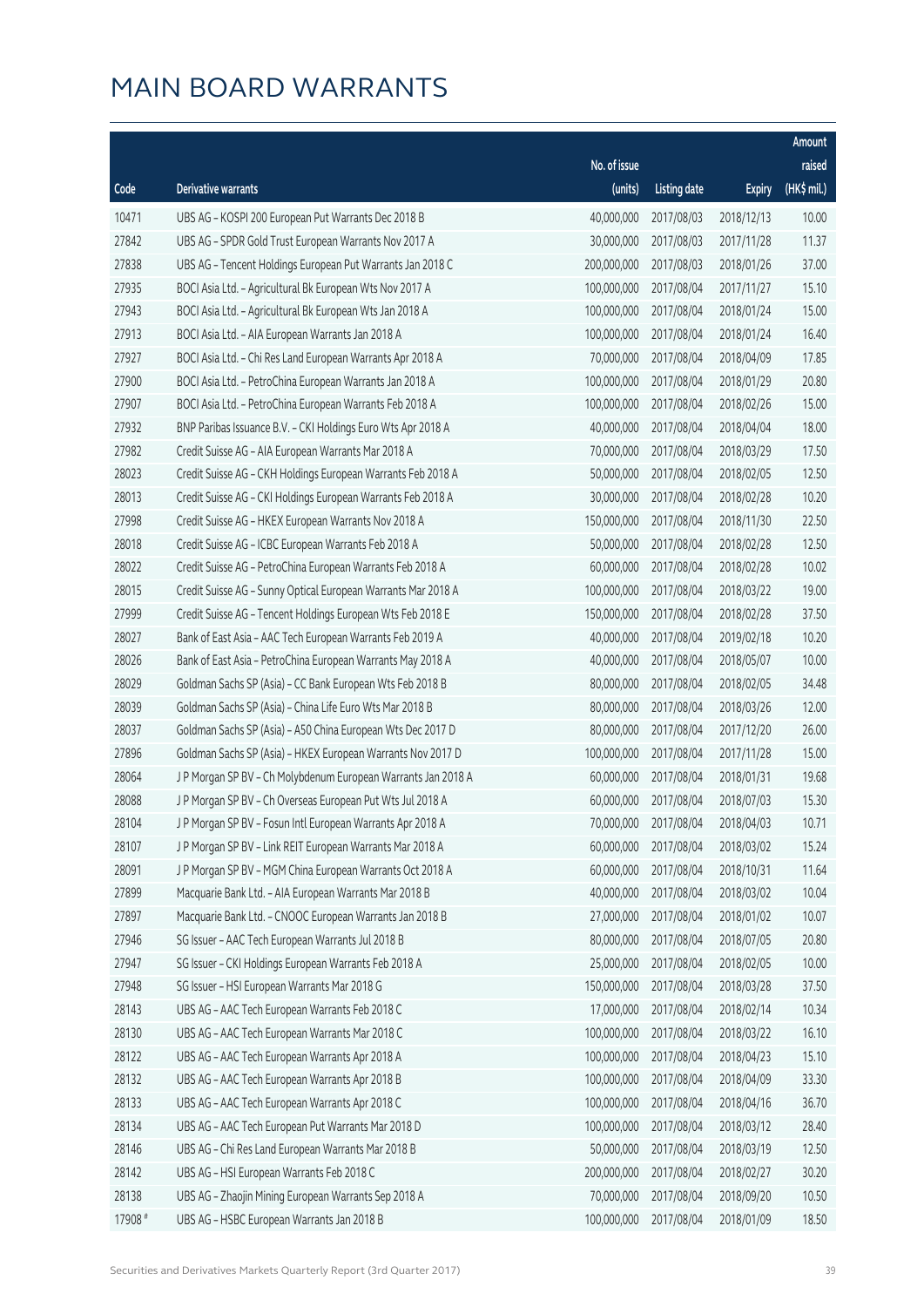|         |                                                              |                        |                     |               | Amount      |
|---------|--------------------------------------------------------------|------------------------|---------------------|---------------|-------------|
|         |                                                              | No. of issue           |                     |               | raised      |
| Code    | <b>Derivative warrants</b>                                   | (units)                | <b>Listing date</b> | <b>Expiry</b> | (HK\$ mil.) |
| 29008 # | Credit Suisse AG - HSBC European Wts Nov 2017 A              | 60,000,000             | 2017/08/04          | 2017/11/30    | 14.10       |
| 28331   | BNP Paribas Issuance B.V. - BYD Electronic Euro Wts Apr18A   | 40,000,000             | 2017/08/07          | 2018/04/04    | 12.40       |
| 28328   | Credit Suisse AG - Tencent Holdings European Wts Nov 2017 H  | 50,000,000             | 2017/08/07          | 2017/11/30    | 15.00       |
| 28395   | Goldman Sachs SP (Asia) - AIA European Warrants Feb 2018 A   | 80,000,000             | 2017/08/07          | 2018/02/28    | 20.00       |
| 28397   | Goldman Sachs SP (Asia) - HSBC European Warrants Feb 2018 A  | 80,000,000             | 2017/08/07          | 2018/02/07    | 20.00       |
| 28266   | HK Bank - CC Bank European Warrants Jan 2018 A               | 50,000,000             | 2017/08/07          | 2018/01/26    | 11.50       |
| 28256   | HK Bank - Tencent European Warrants Nov 2017 I               | 20,000,000             | 2017/08/07          | 2017/11/27    | 19.80       |
| 28265   | HK Bank - Tencent European Warrants May 2018 A               | 150,000,000            | 2017/08/07          | 2018/05/24    | 27.00       |
| 28313   | Haitong Int'l Sec - Country Garden European Warrants Nov 18A | 100,000,000            | 2017/08/07          | 2018/11/30    | 25.00       |
| 28157   | Haitong Int'l Sec - Ch Overseas European Warrants Dec 2017 B | 80,000,000             | 2017/08/07          | 2017/12/22    | 12.80       |
| 28202   | Haitong Int'l Sec - Ch Overseas European Warrants Feb 2018 A | 100,000,000            | 2017/08/07          | 2018/02/28    | 25.00       |
| 28183   | Haitong Int'l Sec - Chi Res Land European Warrants Jul 2018A | 80,000,000             | 2017/08/07          | 2018/07/26    | 20.00       |
| 28241   | Haitong Int'l Sec - China Shenhua European Warrants Jan 18A  | 80,000,000             | 2017/08/07          | 2018/01/22    | 16.80       |
| 28185   | Haitong Int'l Sec - R&F Ppt European Warrants Apr 2018 A     | 100,000,000            | 2017/08/07          | 2018/04/26    | 20.00       |
| 28206   | Haitong Int'l Sec - Henderson Land Dev European Wts Feb18A   | 40,000,000             | 2017/08/07          | 2018/02/26    | 10.00       |
| 28205   | Haitong Int'l Sec - IGG European Warrants Jan 2018 A         | 50,000,000             | 2017/08/07          | 2018/01/03    | 15.00       |
| 28237   | Haitong Int'l Sec - NCI European Warrants Feb 2018 A         | 40,000,000             | 2017/08/07          | 2018/02/08    | 11.20       |
| 28201   | Haitong Int'l Sec - SHK Ppt European Warrants Feb 2018 A     | 40,000,000             | 2017/08/07          | 2018/02/09    | 12.00       |
| 28227   | Haitong Int'l Sec - Swire Pacific A European Warrants Mar18A | 40,000,000             | 2017/08/07          | 2018/03/26    | 12.80       |
| 28155   | Haitong Int'l Sec - Tencent European Warrants Nov 2017 E     | 30,000,000             | 2017/08/07          | 2017/11/27    | 16.50       |
| 28327   | Haitong Int'l Sec - Tencent European Put Warrants Jan 2018 B | 100,000,000            | 2017/08/07          | 2018/01/26    | 17.00       |
| 28382   | J P Morgan SP BV - ASM Pacific European Warrants Oct 2018 A  | 60,000,000             | 2017/08/07          | 2018/10/09    | 12.90       |
| 28377   | J P Morgan SP BV - BAIC Motor European Warrants Dec 2018 A   | 70,000,000             | 2017/08/07          | 2018/12/28    | 10.57       |
| 28394   | J P Morgan SP BV - Brilliance Chi European Wts Feb 2018 A    | 60,000,000             | 2017/08/07          | 2018/02/28    | 15.06       |
| 28391   | J P Morgan SP BV - CSPC Pharma European Warrants Jun 2018 A  | 60,000,000             | 2017/08/07          | 2018/06/29    | 15.36       |
| 28334   | J P Morgan SP BV - HSBC European Warrants Jan 2018 D         | 100,000,000            | 2017/08/07          | 2018/01/15    | 15.20       |
| 28369   | J P Morgan SP BV - HSI European Put Warrants Mar 2018 E      | 300,000,000 2017/08/07 |                     | 2018/03/28    | 75.90       |
| 28372   | J P Morgan SP BV - Tencent European Warrants Dec 2017 K      | 100,000,000            | 2017/08/07          | 2017/12/29    | 49.00       |
| 28340   | J P Morgan SP BV - Tencent European Warrants Jun 2018 C      | 200,000,000            | 2017/08/07          | 2018/06/29    | 50.60       |
| 28253   | Macquarie Bank Ltd. - BYD Electronic European Wts Jul18A     | 13,200,000             | 2017/08/07          | 2018/07/16    | 10.01       |
| 28267   | Macquarie Bank Ltd. - China Unicom European Put Wts Apr18A   | 13,000,000             | 2017/08/07          | 2018/04/04    | 10.19       |
| 28148   | Macquarie Bank Ltd. - HSBC European Warrants Dec 2018 A      | 40,000,000             | 2017/08/07          | 2018/12/31    | 10.24       |
| 28275   | SG Issuer - HSBC European Put Warrants Feb 2018 D            | 100,000,000            | 2017/08/07          | 2018/02/05    | 40.00       |
| 28270   | SG Issuer - HSI European Warrants Feb 2018 I                 | 150,000,000            | 2017/08/07          | 2018/02/27    | 22.50       |
| 28306   | UBS AG - AIA European Put Warrants Jan 2018 B                | 70,000,000             | 2017/08/07          | 2018/01/25    | 11.34       |
| 28303   | UBS AG - HSBC European Warrants Mar 2018 A                   | 100,000,000            | 2017/08/07          | 2018/03/19    | 25.00       |
| 28304   | UBS AG - HSBC European Put Warrants Dec 2017 B               | 100,000,000            | 2017/08/07          | 2017/12/29    | 19.50       |
| 28289   | UBS AG - Tencent Holdings European Warrants Apr 2018 C       | 300,000,000            | 2017/08/07          | 2018/04/09    | 75.60       |
| 28302   | UBS AG - Tencent Holdings European Put Warrants Feb 2018 C   | 200,000,000            | 2017/08/07          | 2018/02/06    | 50.00       |
| 28415   | BOCI Asia Ltd. - GAC European Warrants Feb 2018 A            | 50,000,000             | 2017/08/08          | 2018/02/14    | 10.80       |
| 28414   | BOCI Asia Ltd. - NCI European Warrants Feb 2018 A            | 50,000,000             | 2017/08/08          | 2018/02/05    | 17.50       |
| 28425   | BOCI Asia Ltd. - Tencent Holdings European Wts Nov 2017 F    | 30,000,000             | 2017/08/08          | 2017/11/27    | 12.72       |
| 28416   | BOCI Asia Ltd. - Tencent Holdings European Wts Jan 2018 D    | 200,000,000            | 2017/08/08          | 2018/01/24    | 46.40       |
| 28423   | BOCI Asia Ltd. - Tencent Holdings European Wts May 2018 A    | 200,000,000            | 2017/08/08          | 2018/05/31    | 37.00       |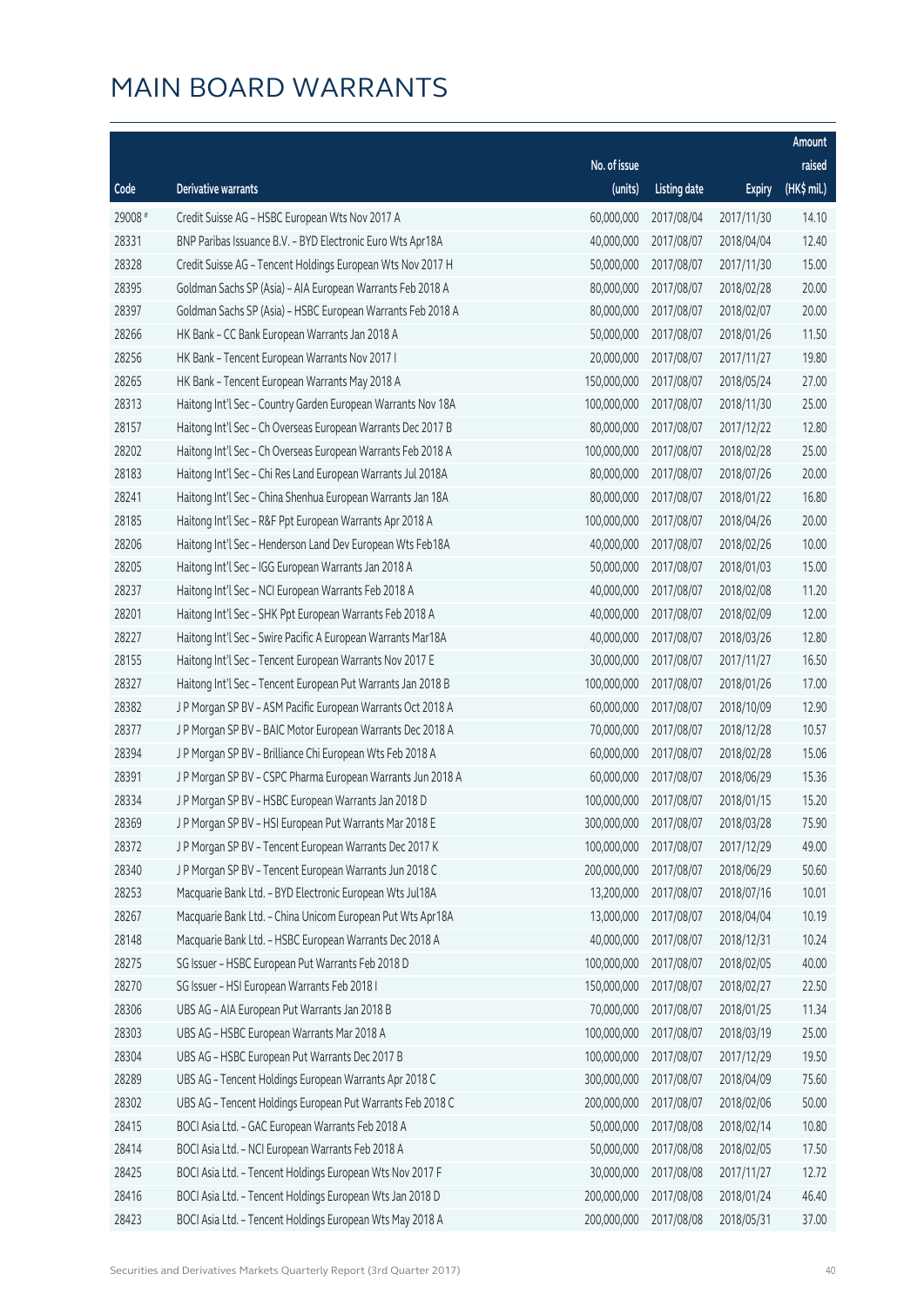|       |                                                              |              |                       |               | Amount      |
|-------|--------------------------------------------------------------|--------------|-----------------------|---------------|-------------|
|       |                                                              | No. of issue |                       |               | raised      |
| Code  | <b>Derivative warrants</b>                                   | (units)      | <b>Listing date</b>   | <b>Expiry</b> | (HK\$ mil.) |
| 28470 | BNP Paribas Issuance B.V. - AIA European Wts Oct 2018 B      | 40,000,000   | 2017/08/08            | 2018/10/03    | 10.00       |
| 28467 | BNP Paribas Issuance B.V. - HKEX European Wts Oct 2018 B     | 80,000,000   | 2017/08/08            | 2018/10/03    | 20.00       |
| 28450 | BNP Paribas Issuance B.V. - HKEX European Wts Dec 2018 A     | 80,000,000   | 2017/08/08            | 2018/12/04    | 12.00       |
| 28436 | BNP Paribas Issuance B.V. - HSBC European Wts Mar 2018 B     | 40,000,000   | 2017/08/08            | 2018/03/02    | 14.40       |
| 28468 | BNP Paribas Issuance B.V. - Ping An European Wt Jul 2018 C   | 40,000,000   | 2017/08/08            | 2018/07/04    | 10.00       |
| 28443 | BNP Paribas Issuance B.V. - Tencent Euro Wts Oct 2018 B      | 80,000,000   | 2017/08/08            | 2018/10/03    | 20.00       |
| 28604 | Credit Suisse AG - AIA European Put Warrants Feb 2018 A      | 50,000,000   | 2017/08/08            | 2018/02/28    | 12.50       |
| 28606 | Credit Suisse AG - BOC HK European Warrants Apr 2018 A       | 60,000,000   | 2017/08/08            | 2018/04/30    | 15.00       |
| 28607 | Credit Suisse AG - BOC HK European Put Warrants Feb 2018 B   | 40,000,000   | 2017/08/08            | 2018/02/28    | 10.00       |
| 28591 | Credit Suisse AG - Brilliance Chi European Wts Feb 2018 B    | 40,000,000   | 2017/08/08            | 2018/02/07    | 10.00       |
| 28592 | Credit Suisse AG - BYD Electronic European Warrants Feb 18 A | 40,000,000   | 2017/08/08            | 2018/02/08    | 10.00       |
| 28617 | Credit Suisse AG - Ch Overseas European Put Warrants Feb 18B | 40,000,000   | 2017/08/08            | 2018/02/28    | 10.00       |
| 28593 | Credit Suisse AG - Tencent Holdings European Wts Mar 2018 C  | 150,000,000  | 2017/08/08            | 2018/03/29    | 37.50       |
| 28594 | Credit Suisse AG - Tencent Holdings Euro Put Wts Feb 2018 F  | 150,000,000  | 2017/08/08            | 2018/02/28    | 37.50       |
| 28582 | Goldman Sachs SP (Asia) - China Mobile Euro Wts Feb 2018 A   | 80,000,000   | 2017/08/08            | 2018/02/08    | 20.00       |
| 28576 | Goldman Sachs SP (Asia) - HKEX European Warrants Jan 2018 B  | 30,000,000   | 2017/08/08            | 2018/01/24    | 17.67       |
| 28578 | Goldman Sachs SP (Asia) - HKEX European Warrants Jun 2018 A  | 150,000,000  | 2017/08/08            | 2018/06/28    | 37.50       |
| 28583 | Goldman Sachs SP (Asia) - HSI European Warrants Dec 2017 H   | 150,000,000  | 2017/08/08            | 2017/12/28    | 22.50       |
| 28585 | Goldman Sachs SP (Asia) - HSI European Put Wts Feb 2018 B    | 150,000,000  | 2017/08/08            | 2018/02/27    | 37.50       |
| 28559 | Goldman Sachs SP (Asia) - Tencent European Wt Nov 2017 L     | 30,000,000   | 2017/08/08            | 2017/11/27    | 24.45       |
| 28562 | Goldman Sachs SP (Asia) - Tencent European Wt Apr 2018 B     | 150,000,000  | 2017/08/08            | 2018/04/03    | 37.50       |
| 28575 | Goldman Sachs SP (Asia) - Tencent European Put Wt Feb 2018 G | 150,000,000  | 2017/08/08            | 2018/02/08    | 37.50       |
| 28650 | Haitong Int'l Sec - AIA European Warrants Dec 2017 B         | 65,000,000   | 2017/08/08            | 2017/12/27    | 10.01       |
| 28648 | Haitong Int'l Sec - BYD European Warrants Mar 2018 B         | 40,000,000   | 2017/08/08            | 2018/03/28    | 19.48       |
| 28636 | Haitong Int'l Sec - CC Bank European Warrants Feb 2018 A     | 100,000,000  | 2017/08/08            | 2018/02/28    | 51.00       |
| 28638 | Haitong Int'l Sec - CC Bank European Warrants Mar 2018 A     | 100,000,000  | 2017/08/08            | 2018/03/29    | 25.00       |
| 28655 | Haitong Int'l Sec - China Coal European Warrants Feb 2018 A  |              | 50,000,000 2017/08/08 | 2018/02/28    | 12.50       |
| 28640 | Haitong Int'l Sec - CITIC Bank European Warrants Feb 2018 A  | 50,000,000   | 2017/08/08            | 2018/02/08    | 12.50       |
| 28641 | Haitong Int'l Sec - CITIC Bank European Warrants May 2018 A  | 50,000,000   | 2017/08/08            | 2018/05/25    | 12.50       |
| 28631 | Haitong Int'l Sec - CNOOC European Warrants Mar 2018 A       | 50,000,000   | 2017/08/08            | 2018/03/28    | 18.00       |
| 28654 | Haitong Int'l Sec - ICBC European Warrants Feb 2018 A        | 100,000,000  | 2017/08/08            | 2018/02/12    | 26.10       |
| 28624 | Haitong Int'l Sec - PetroChina European Warrants Feb 2018 A  | 50,000,000   | 2017/08/08            | 2018/02/08    | 13.50       |
| 28627 | Haitong Int'l Sec - PetroChina European Warrants Feb 2018 B  | 60,000,000   | 2017/08/08            | 2018/02/26    | 11.40       |
| 28554 | J P Morgan SP BV - BYD Electronic European Warrants Feb 18 A | 60,000,000   | 2017/08/08            | 2018/02/07    | 24.78       |
| 28498 | J P Morgan SP BV - China Taiping European Wts Jan 2018 A     | 100,000,000  | 2017/08/08            | 2018/01/22    | 20.10       |
| 28509 | J P Morgan SP BV - HKEX European Warrants Jun 2018 B         | 200,000,000  | 2017/08/08            | 2018/06/04    | 50.20       |
| 28499 | J P Morgan SP BV - HSBC European Put Warrants Feb 2018 C     | 100,000,000  | 2017/08/08            | 2018/02/28    | 33.00       |
| 28503 | J P Morgan SP BV - HSI European Warrants Dec 2017 G          | 300,000,000  | 2017/08/08            | 2017/12/28    | 45.60       |
| 28501 | J P Morgan SP BV - HSI European Warrants Apr 2018 B          | 300,000,000  | 2017/08/08            | 2018/04/27    | 76.20       |
| 28497 | J P Morgan SP BV - Ping An European Warrants Jan 2018 D      | 100,000,000  | 2017/08/08            | 2018/01/31    | 15.10       |
| 28555 | J P Morgan SP BV - Swire Pacific A European Warrants Mar 18A | 40,000,000   | 2017/08/08            | 2018/03/05    | 10.12       |
| 28512 | J P Morgan SP BV - Tencent European Warrants Apr 2018 D      | 200,000,000  | 2017/08/08            | 2018/04/03    | 50.40       |
| 28411 | Macquarie Bank Ltd. - AIA European Put Warrants Mar 2018 C   | 35,000,000   | 2017/08/08            | 2018/03/02    | 10.05       |
| 28431 | Macquarie Bank Ltd. - CKH European Warrants Apr 2018 B       | 29,000,000   | 2017/08/08            | 2018/04/04    | 10.06       |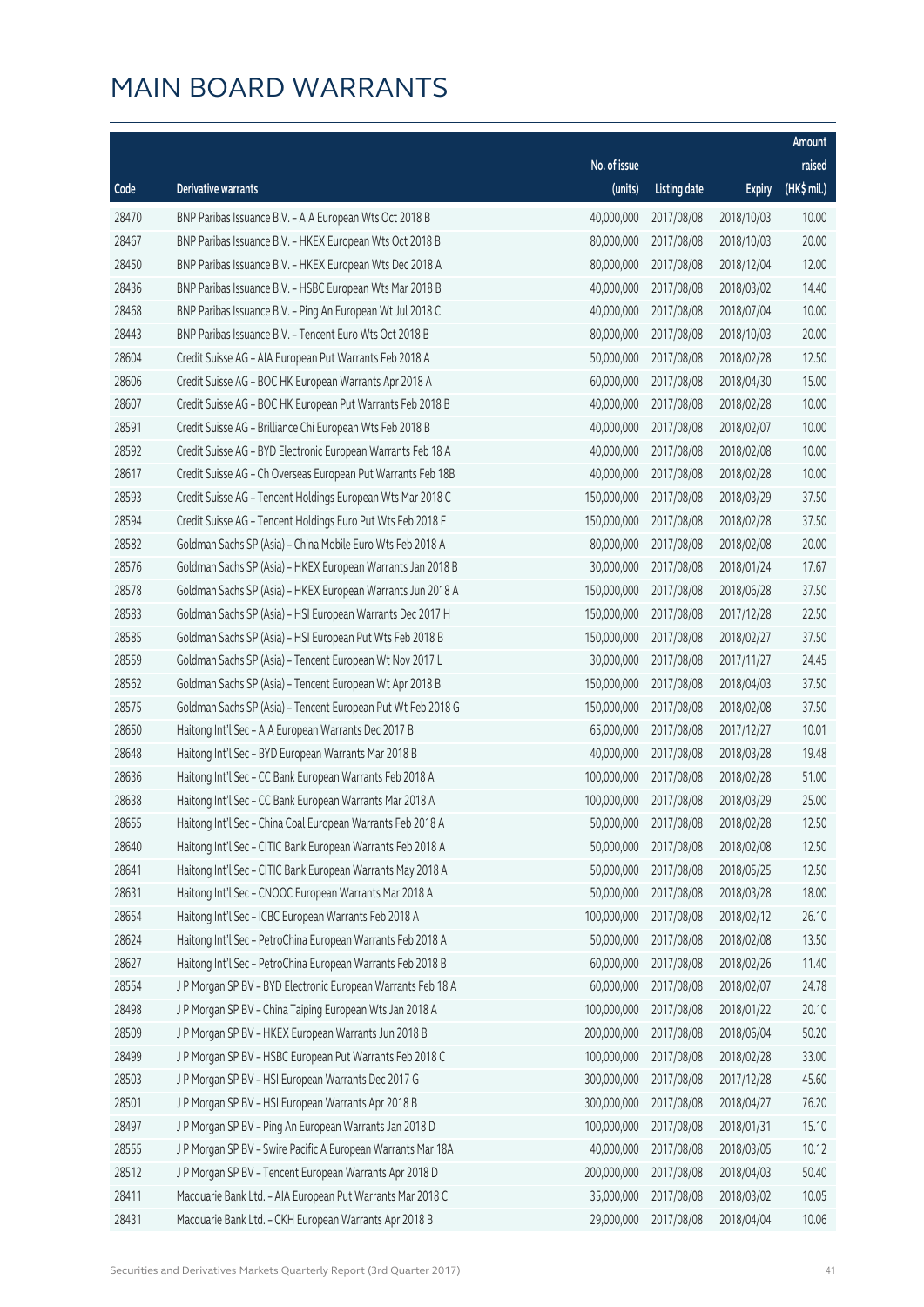|       |                                                               |                        |                     |               | Amount      |
|-------|---------------------------------------------------------------|------------------------|---------------------|---------------|-------------|
|       |                                                               | No. of issue           |                     |               | raised      |
| Code  | Derivative warrants                                           | (units)                | <b>Listing date</b> | <b>Expiry</b> | (HK\$ mil.) |
| 28496 | Macquarie Bank Ltd. - NCI European Warrants Apr 2018 A        | 28,000,000             | 2017/08/08          | 2018/04/04    | 10.47       |
| 28428 | Macquarie Bank Ltd. - Tencent European Warrants Mar 2018 C    | 13,000,000             | 2017/08/08          | 2018/03/02    | 10.01       |
| 28475 | SG Issuer - BOCHK European Warrants Apr 2018 A                | 40,000,000             | 2017/08/08          | 2018/04/06    | 10.00       |
| 28471 | SG Issuer - BOCL European Warrants Mar 2018 A                 | 80,000,000             | 2017/08/08          | 2018/03/05    | 20.00       |
| 28482 | SG Issuer - CKH European Warrants Jan 2018 A                  | 35,000,000             | 2017/08/08          | 2018/01/04    | 10.15       |
| 28479 | SG Issuer - CKP European Warrants Jan 2018 B                  | 30,000,000             | 2017/08/08          | 2018/01/04    | 10.50       |
| 28484 | SG Issuer - HKEX European Warrants Oct 2018 A                 | 200,000,000            | 2017/08/08          | 2018/10/04    | 50.00       |
| 28485 | SG Issuer - HSBC European Warrants Feb 2018 E                 | 100,000,000            | 2017/08/08          | 2018/02/05    | 19.00       |
| 28486 | SG Issuer - Tencent European Warrants Mar 2018 E              | 200,000,000            | 2017/08/08          | 2018/03/05    | 50.00       |
| 28488 | SG Issuer - Tencent European Warrants Jun 2018 A              | 200,000,000            | 2017/08/08          | 2018/06/05    | 39.00       |
| 28540 | UBS AG - China South Air European Warrants Dec 2018 A         | 70,000,000             | 2017/08/08          | 2018/12/11    | 10.57       |
| 28539 | UBS AG - Dongfeng Motor European Warrants Dec 2018 A          | 70,000,000             | 2017/08/08          | 2018/12/20    | 11.76       |
| 28545 | UBS AG - R&F Ppt European Warrants Apr 2018 A                 | 40,000,000             | 2017/08/08          | 2018/04/25    | 10.00       |
| 28524 | UBS AG - HKEX European Warrants Nov 2018 A                    | 300,000,000            | 2017/08/08          | 2018/11/28    | 48.60       |
| 28523 | UBS AG - HKEX European Put Warrants Jan 2018 B                | 200,000,000            | 2017/08/08          | 2018/01/29    | 30.40       |
| 28532 | UBS AG - HSBC European Put Warrants Feb 2018 A                | 100,000,000            | 2017/08/08          | 2018/02/07    | 38.40       |
| 28522 | UBS AG - HSCEI European Put Warrants Mar 2018 A               | 100,000,000            | 2017/08/08          | 2018/03/28    | 25.00       |
| 28514 | UBS AG - HSCEI European Put Warrants Jun 2018 A               | 100,000,000            | 2017/08/08          | 2018/06/28    | 16.70       |
| 28400 | UBS AG - HSI European Put Warrants Jan 2018 C                 | 200,000,000            | 2017/08/08          | 2018/01/30    | 30.20       |
| 28404 | UBS AG - HSI European Put Warrants Feb 2018 D                 | 200,000,000            | 2017/08/08          | 2018/02/27    | 30.20       |
| 28537 | UBS AG - PetroChina European Warrants Feb 2018 B              | 70,000,000             | 2017/08/08          | 2018/02/23    | 10.78       |
| 28527 | UBS AG - Ping An European Warrants Mar 2018 A                 | 100,000,000            | 2017/08/08          | 2018/03/05    | 34.50       |
| 28551 | UBS AG - Stanchart European Warrants Feb 2018 A               | 20,000,000             | 2017/08/08          | 2018/02/12    | 10.32       |
| 28667 | BOCI Asia Ltd. - HKEX European Warrants Sep 2018 A            | 200,000,000            | 2017/08/09          | 2018/09/24    | 50.00       |
| 28661 | BOCI Asia Ltd. - HKEX European Warrants Nov 2018 A            | 200,000,000            | 2017/08/09          | 2018/11/28    | 32.00       |
| 28658 | BOCI Asia Ltd. - Ping An European Warrants Jan 2018 D         | 200,000,000            | 2017/08/09          | 2018/01/29    | 33.40       |
| 28676 | BOCI Asia Ltd. - Sunny Optical European Warrants Jun 2018 A   | 100,000,000 2017/08/09 |                     | 2018/06/19    | 18.90       |
| 28679 | BNP Paribas Issuance B.V. - Hang Seng Bank Eu Wt Apr 2018 A   | 30,000,000             | 2017/08/09          | 2018/04/04    | 18.00       |
| 28681 | BNP Paribas Issuance B.V. - ZTE European Wts May 2018 A       | 40,000,000             | 2017/08/09          | 2018/05/03    | 10.00       |
| 28827 | Credit Suisse AG - CC Bank European Put Warrants Feb 2018 B   | 50,000,000             | 2017/08/09          | 2018/02/28    | 18.00       |
| 28823 | Credit Suisse AG - China Taiping European Warrants Feb 2018 B | 40,000,000             | 2017/08/09          | 2018/02/08    | 10.00       |
| 28714 | Credit Suisse AG - HKEX European Warrants Jun 2018 B          | 150,000,000            | 2017/08/09          | 2018/06/29    | 37.50       |
| 28702 | Credit Suisse AG - HKEX European Put Warrants Feb 2018 C      | 150,000,000            | 2017/08/09          | 2018/02/28    | 37.50       |
| 28853 | Goldman Sachs SP (Asia) - China Unicom Euro Wts Jan 2018 A    | 50,000,000             | 2017/08/09          | 2018/01/24    | 20.75       |
| 28832 | Goldman Sachs SP (Asia) - HSBC European Put Wts Jan 2018 D    | 80,000,000             | 2017/08/09          | 2018/01/24    | 18.32       |
| 28855 | Goldman Sachs SP (Asia) - ICBC European Warrants Feb 2018 B   | 80,000,000             | 2017/08/09          | 2018/02/09    | 20.00       |
| 28836 | Goldman Sachs SP (Asia) - PetroChina European Wts Jan 2018 B  | 60,000,000             | 2017/08/09          | 2018/01/26    | 10.02       |
| 28843 | Goldman Sachs SP (Asia) - PetroChina European Wts Feb 2018 A  | 60,000,000             | 2017/08/09          | 2018/02/23    | 10.02       |
| 28854 | Goldman Sachs SP (Asia) - Tencent European Put Wt Feb 2018 H  | 150,000,000            | 2017/08/09          | 2018/02/28    | 37.50       |
| 28692 | HK Bank - HKEX European Warrants May 2018 B                   | 100,000,000            | 2017/08/09          | 2018/05/31    | 25.00       |
| 28691 | HK Bank - HKEX European Warrants Nov 2018 A                   | 100,000,000            | 2017/08/09          | 2018/11/28    | 15.00       |
| 28701 | HK Bank - HKEX European Put Warrants Jan 2018 B               | 100,000,000            | 2017/08/09          | 2018/01/26    | 15.00       |
| 28686 | HK Bank - HSI European Warrants Dec 2017 H                    | 150,000,000            | 2017/08/09          | 2017/12/28    | 22.50       |
| 28689 | HK Bank - HSI European Put Warrants Feb 2018 D                | 150,000,000            | 2017/08/09          | 2018/02/27    | 22.50       |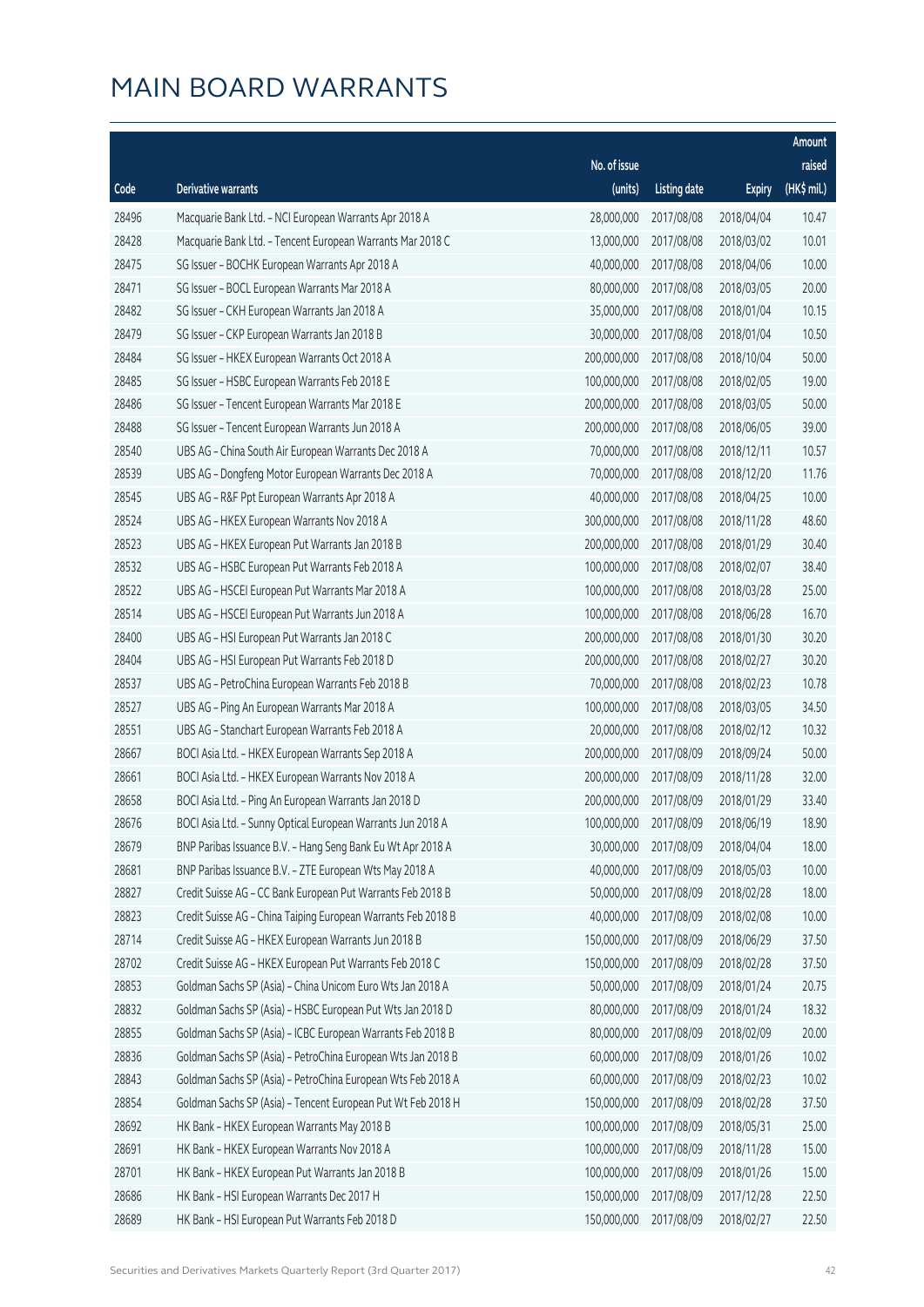|        |                                                               |              |                       |               | Amount      |
|--------|---------------------------------------------------------------|--------------|-----------------------|---------------|-------------|
|        |                                                               | No. of issue |                       |               | raised      |
| Code   | Derivative warrants                                           | (units)      | <b>Listing date</b>   | <b>Expiry</b> | (HK\$ mil.) |
| 28819  | Haitong Int'l Sec - BOC HK European Warrants Apr 2018 A       | 50,000,000   | 2017/08/09            | 2018/04/26    | 12.50       |
| 28820  | Haitong Int'l Sec - CSDC European Warrants Mar 2018 A         | 40,000,000   | 2017/08/09            | 2018/03/08    | 10.00       |
| 28810  | Haitong Int'l Sec - GAC European Warrants Feb 2018 A          | 60,000,000   | 2017/08/09            | 2018/02/15    | 10.08       |
| 28817  | Haitong Int'l Sec - PICC European Warrants Apr 2019 A         | 80,000,000   | 2017/08/09            | 2019/04/26    | 18.80       |
| 28811  | Haitong Int'l Sec - Ping An European Warrants Jan 2018 C      | 100,000,000  | 2017/08/09            | 2018/01/25    | 15.70       |
| 28816  | Haitong Int'l Sec - Ping An European Warrants Mar 2018 B      | 100,000,000  | 2017/08/09            | 2018/03/26    | 19.70       |
| 28821  | Haitong Int'l Sec - Zijin Mining European Warrants Feb 2018 A | 60,000,000   | 2017/08/09            | 2018/02/08    | 15.00       |
| 28735  | Macquarie Bank Ltd. - CHALCO European Warrants Jul 2018 A     | 15,000,000   | 2017/08/09            | 2018/07/04    | 10.20       |
| 28749  | Macquarie Bank Ltd. - CGS European Warrants Dec 2018 A        | 12,500,000   | 2017/08/09            | 2018/12/14    | 10.03       |
| 28747  | Macquarie Bank Ltd. - HKEX European Warrants Mar 2018 B       | 8,200,000    | 2017/08/09            | 2018/03/02    | 10.01       |
| 28748  | Macquarie Bank Ltd. - HKEX European Warrants Jul 2018 A       | 15,000,000   | 2017/08/09            | 2018/07/04    | 10.70       |
| 28734  | Macquarie Bank Ltd. - Hang Seng Bank European Wts Jul 2018 A  | 20,000,000   | 2017/08/09            | 2018/07/04    | 10.38       |
| 28760  | Macquarie Bank Ltd. - JNCEC European Warrants Dec 2018 A      | 18,500,000   | 2017/08/09            | 2018/12/18    | 10.01       |
| 28732  | Macquarie Bank Ltd. - Li Ning European Warrants Dec 2019 A    | 40,000,000   | 2017/08/09            | 2019/12/17    | 10.00       |
| 28736  | Macquarie Bank Ltd. - Shenzhen Int'l European Wts Apr 2019 A  | 40,000,000   | 2017/08/09            | 2019/04/15    | 10.00       |
| 28755  | Macquarie Bank Ltd. - Towngas China European Wts Jun 2018 A   | 16,000,000   | 2017/08/09            | 2018/06/15    | 10.00       |
| 28764  | Macquarie Bank Ltd. - ZTE European Warrants Jul 2018 A        | 40,000,000   | 2017/08/09            | 2018/07/04    | 10.00       |
| 28717  | SG Issuer - CITIC Sec European Warrants Jan 2018 B            | 70,000,000   | 2017/08/09            | 2018/01/04    | 10.50       |
| 28723  | SG Issuer - HKEX European Warrants Mar 2018 B                 | 200,000,000  | 2017/08/09            | 2018/03/05    | 50.00       |
| 28806  | SG Issuer - HSCEI European Warrants Dec 2017 B                | 150,000,000  | 2017/08/09            | 2017/12/28    | 22.50       |
| 28719  | SG Issuer - HSCEI European Warrants Apr 2018 A                | 150,000,000  | 2017/08/09            | 2018/04/27    | 37.50       |
| 28718  | SG Issuer - Haitong Sec European Warrants Jan 2018 A          | 13,000,000   | 2017/08/09            | 2018/01/04    | 10.01       |
| 28729  | SG Issuer - Stanchart European Warrants Feb 2018 A            | 13,000,000   | 2017/08/09            | 2018/02/05    | 10.79       |
| 28731  | SG Issuer - Tencent European Warrants Apr 2018 F              | 200,000,000  | 2017/08/09            | 2018/04/06    | 50.00       |
| 28807  | SG Issuer - Wharf European Warrants Feb 2018 A                | 30,000,000   | 2017/08/09            | 2018/02/05    | 10.05       |
| 28802  | UBS AG - CKH European Warrants Feb 2018 A                     | 70,000,000   | 2017/08/09            | 2018/02/08    | 26.18       |
| 28793  | UBS AG - Ch Oilfield European Warrants Sep 2018 A             |              | 70,000,000 2017/08/09 | 2018/09/28    | 10.78       |
| 28775  | UBS AG - Sinopec Corp European Warrants Jan 2018 A            | 50,000,000   | 2017/08/09            | 2018/01/22    | 11.75       |
| 28792  | UBS AG - Haier Elec European Warrants Jul 2018 A              | 25,000,000   | 2017/08/09            | 2018/07/23    | 10.08       |
| 28774  | UBS AG - HKEX European Warrants Nov 2017 A                    | 300,000,000  | 2017/08/09            | 2017/11/28    | 45.30       |
| 28765  | UBS AG - HKEX European Warrants Jan 2018 C                    | 50,000,000   | 2017/08/09            | 2018/01/24    | 27.90       |
| 28766  | UBS AG - HKEX European Warrants Feb 2018 C                    | 50,000,000   | 2017/08/09            | 2018/02/08    | 26.20       |
| 28803  | UBS AG - MTRC European Warrants Dec 2017 B                    | 50,000,000   | 2017/08/09            | 2017/12/20    | 11.00       |
| 28777  | UBS AG - PetroChina European Put Warrants Nov 2017 B          | 40,000,000   | 2017/08/09            | 2017/11/27    | 10.20       |
| 28798  | UBS AG - Tencent Holdings European Warrants Dec 2017 D        | 30,000,000   | 2017/08/09            | 2017/12/04    | 10.20       |
| 28933# | J P Morgan SP BV - China Life European Warrants Oct 2017 A    | 150,000,000  | 2017/08/09            | 2017/10/31    | 10.05       |
| 28858  | BOCI Asia Ltd. - China Mobile European Warrants Feb 2018 A    | 200,000,000  | 2017/08/10            | 2018/02/12    | 51.60       |
| 28876  | BOCI Asia Ltd. - Ch Overseas European Warrants Feb 2018 B     | 100,000,000  | 2017/08/10            | 2018/02/21    | 22.40       |
| 28881  | BOCI Asia Ltd. - CSOP A50 ETF European Warrants Feb 2018 A    | 60,000,000   | 2017/08/10            | 2018/02/26    | 17.46       |
| 28888  | BOCI Asia Ltd. - A50 China European Warrants Jan 2018 A       | 60,000,000   | 2017/08/10            | 2018/01/29    | 17.16       |
| 28856  | BOCI Asia Ltd. - Geely Auto European Warrants Feb 2018 D      | 80,000,000   | 2017/08/10            | 2018/02/21    | 15.44       |
| 28983  | Credit Suisse AG - China Railway European Warrants Jan 2018 A | 25,000,000   | 2017/08/10            | 2018/01/31    | 10.00       |
| 28978  | Credit Suisse AG - HKEX European Warrants Mar 2018 A          | 150,000,000  | 2017/08/10            | 2018/03/29    | 37.50       |
| 28982  | Credit Suisse AG - KECL European Warrants Jan 2018 B          | 25,000,000   | 2017/08/10            | 2018/01/31    | 10.00       |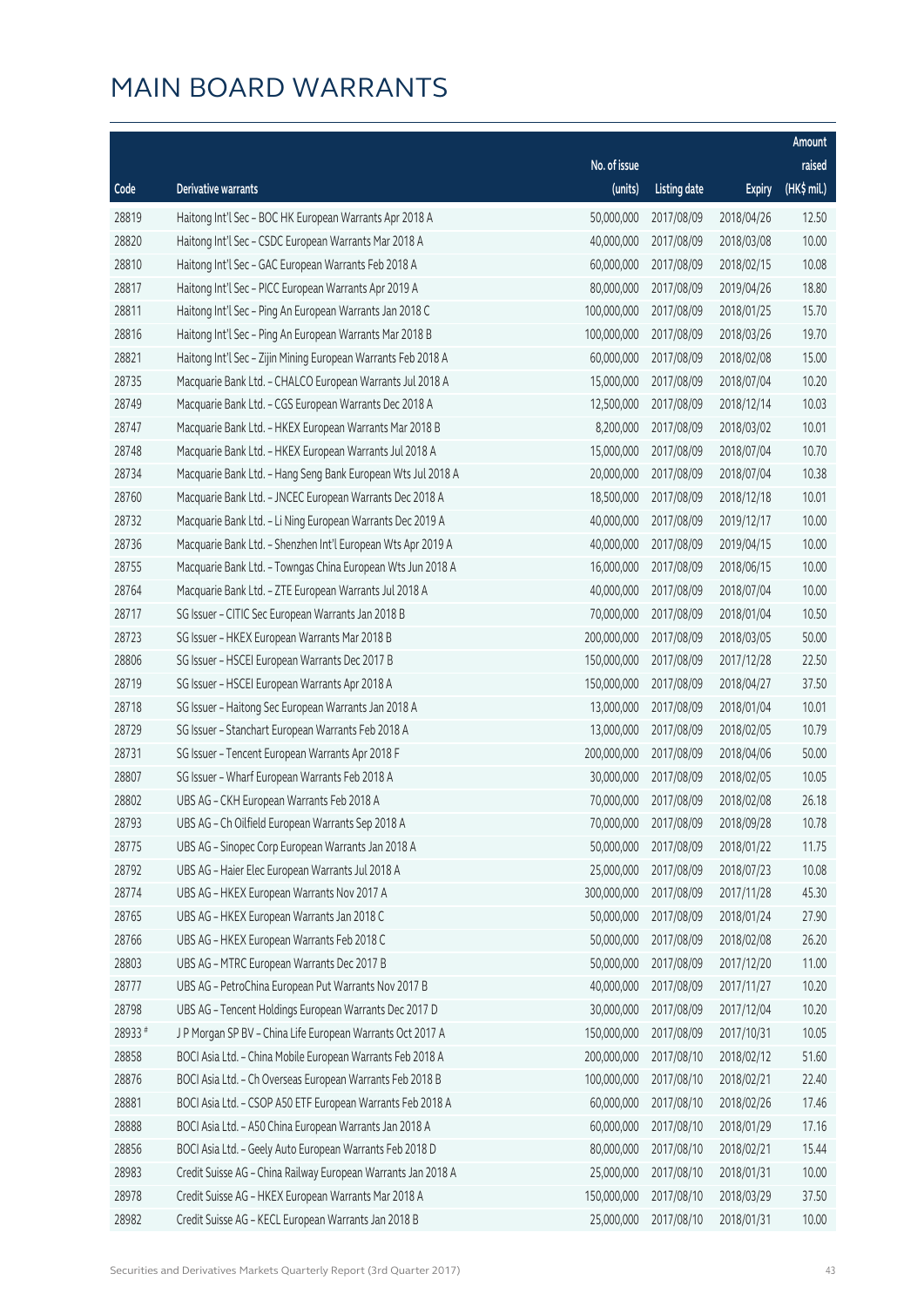|       |                                                               |              |                      |               | Amount       |
|-------|---------------------------------------------------------------|--------------|----------------------|---------------|--------------|
|       |                                                               | No. of issue |                      |               | raised       |
| Code  | Derivative warrants                                           | (units)      | <b>Listing date</b>  | <b>Expiry</b> | $(HK\$ mil.) |
| 28979 | Credit Suisse AG - Tencent Holdings European Wts Feb 2018 G   | 150,000,000  | 2017/08/10           | 2018/02/28    | 37.50        |
| 29028 | Goldman Sachs SP (Asia) - BOCL European Warrants Feb 2018 A   | 80,000,000   | 2017/08/10           | 2018/02/28    | 20.00        |
| 29027 | Goldman Sachs SP (Asia) - CKH European Wts Dec 2017 B         | 50,000,000   | 2017/08/10           | 2017/12/27    | 12.70        |
| 29022 | Goldman Sachs SP (Asia) - China Tel European Wts Jan 2018 A   | 40,000,000   | 2017/08/10           | 2018/01/24    | 10.00        |
| 29032 | Goldman Sachs SP (Asia) - HSI European Warrants Feb 2018 C    | 150,000,000  | 2017/08/10           | 2018/02/27    | 22.50        |
| 29031 | Goldman Sachs SP (Asia) - Sands China Euro Wts Jan 2018 A     | 80,000,000   | 2017/08/10           | 2018/01/29    | 12.00        |
| 28925 | HK Bank - China Mobile European Warrants Jan 2018 B           | 50,000,000   | 2017/08/10           | 2018/01/24    | 10.00        |
| 28928 | HK Bank - China Overseas European Warrants Mar 2018 A         | 70,000,000   | 2017/08/10           | 2018/03/08    | 10.50        |
| 28929 | HK Bank - HKEX European Warrants Jun 2018 A                   | 120,000,000  | 2017/08/10           | 2018/06/27    | 21.60        |
| 28935 | Haitong Int'l Sec - CKH European Warrants Feb 2018 A          | 50,000,000   | 2017/08/10           | 2018/02/28    | 16.40        |
| 28962 | Haitong Int'l Sec - China Telecom European Warrants Jan 18 B  | 68,000,000   | 2017/08/10           | 2018/01/25    | 10.88        |
| 28940 | Haitong Int'l Sec - Geely Auto European Warrants Feb 2018 C   | 100,000,000  | 2017/08/10           | 2018/02/28    | 33.00        |
| 28946 | Haitong Int'l Sec - Geely Auto European Warrants Mar 2018 A   | 100,000,000  | 2017/08/10           | 2018/03/29    | 28.10        |
| 28942 | Haitong Int'l Sec - Geely Auto European Warrants Apr 2018 B   | 100,000,000  | 2017/08/10           | 2018/04/30    | 33.40        |
| 28936 | Haitong Int'l Sec - Galaxy Ent European Warrants Feb 2018 A   | 50,000,000   | 2017/08/10           | 2018/02/28    | 28.35        |
| 28938 | Haitong Int'l Sec - Galaxy Ent European Warrants Feb 2018 B   | 50,000,000   | 2017/08/10           | 2018/02/09    | 15.15        |
| 28963 | Haitong Int'l Sec - Ping An European Warrants Jan 2018 D      | 100,000,000  | 2017/08/10           | 2018/01/25    | 18.70        |
| 28956 | Haitong Int'l Sec - Tencent European Warrants Jul 2018 B      | 200,000,000  | 2017/08/10           | 2018/07/18    | 51.60        |
| 28961 | Haitong Int'l Sec - Tencent European Put Warrants Mar 2018 D  | 80,000,000   | 2017/08/10           | 2018/03/27    | 13.20        |
| 28989 | J P Morgan SP BV - CKH European Warrants Mar 2018 A           | 80,000,000   | 2017/08/10           | 2018/03/02    | 26.08        |
| 28990 | J P Morgan SP BV - China Unicom European Warrants Dec 2017 C  | 100,000,000  | 2017/08/10           | 2017/12/29    | 38.00        |
| 28987 | J P Morgan SP BV - HKEX European Warrants Dec 2017 E          | 200,000,000  | 2017/08/10           | 2017/12/01    | 30.00        |
| 28992 | J P Morgan SP BV - China Mengniu European Wts Oct 2018 A      | 60,000,000   | 2017/08/10           | 2018/10/31    | 11.94        |
| 28993 | J P Morgan SP BV - Stanchart European Warrants Jan 2018 A     | 40,000,000   | 2017/08/10           | 2018/01/31    | 15.92        |
| 28921 | Macquarie Bank Ltd. - China Cinda European Wts Jun 2018 A     | 30,000,000   | 2017/08/10           | 2018/06/04    | 10.08        |
| 28902 | Macquarie Bank Ltd. - SHK Ppt European Warrants Mar 2018 B    | 15,000,000   | 2017/08/10           | 2018/03/02    | 10.11        |
| 28974 | Macquarie Bank Ltd. - Tencent European Warrants Mar 2018 D    |              | 9,000,000 2017/08/10 | 2018/03/02    | 10.01        |
| 28976 | Macquarie Bank Ltd. - Tencent European Warrants Mar 2018 E    | 9,000,000    | 2017/08/10           | 2018/03/02    | 17.16        |
| 28931 | SG Issuer - HLand European Warrants Mar 2018 A                | 40,000,000   | 2017/08/10           | 2018/03/05    | 10.00        |
| 29012 | SG Issuer - HSI European Warrants Feb 2018 J                  | 150,000,000  | 2017/08/10           | 2018/02/27    | 37.50        |
| 29017 | SG Issuer - HSI European Warrants Apr 2018 B                  | 150,000,000  | 2017/08/10           | 2018/04/27    | 37.50        |
| 28932 | SG Issuer - Tencent European Warrants Mar 2018 F              | 200,000,000  | 2017/08/10           | 2018/03/05    | 36.00        |
| 28998 | UBS AG - China Unicom European Warrants Jan 2018 A            | 25,000,000   | 2017/08/10           | 2018/01/24    | 15.18        |
| 29005 | UBS AG - Jiangxi Copper European Warrants Feb 2018 A          | 60,000,000   | 2017/08/10           | 2018/02/26    | 10.20        |
| 29009 | UBS AG - Stanchart European Warrants Jan 2018 C               | 25,000,000   | 2017/08/10           | 2018/01/24    | 11.63        |
| 29044 | BOCI Asia Ltd. - Kingsoft European Warrants Jan 2018 A        | 80,000,000   | 2017/08/11           | 2018/01/26    | 12.00        |
| 29045 | BOCI Asia Ltd. - Kingsoft European Warrants Mar 2018 A        | 80,000,000   | 2017/08/11           | 2018/03/26    | 12.00        |
| 29070 | Credit Suisse AG - ChiUnicom European Put Warrants Feb 2018 A | 35,000,000   | 2017/08/11           | 2018/02/28    | 45.50        |
| 29072 | Credit Suisse AG - HKEX European Warrants Nov 2017 A          | 150,000,000  | 2017/08/11           | 2017/11/28    | 22.50        |
| 29073 | Credit Suisse AG - WH Group European Warrants Feb 2018 A      | 20,000,000   | 2017/08/11           | 2018/02/12    | 11.00        |
| 29085 | Bank of East Asia - CITIC Sec European Warrants Oct 2018 A    | 55,000,000   | 2017/08/11           | 2018/10/10    | 10.01        |
| 29087 | Bank of East Asia - Yanzhou Coal European Wts Dec 2018 A      | 60,000,000   | 2017/08/11           | 2018/12/31    | 15.00        |
| 29114 | Goldman Sachs SP (Asia) - BOCL European Warrants Feb 2018 B   | 80,000,000   | 2017/08/11           | 2018/02/28    | 20.00        |
| 29112 | Goldman Sachs SP (Asia) - CC Bank European Wts Feb 2018 C     | 80,000,000   | 2017/08/11           | 2018/02/23    | 12.00        |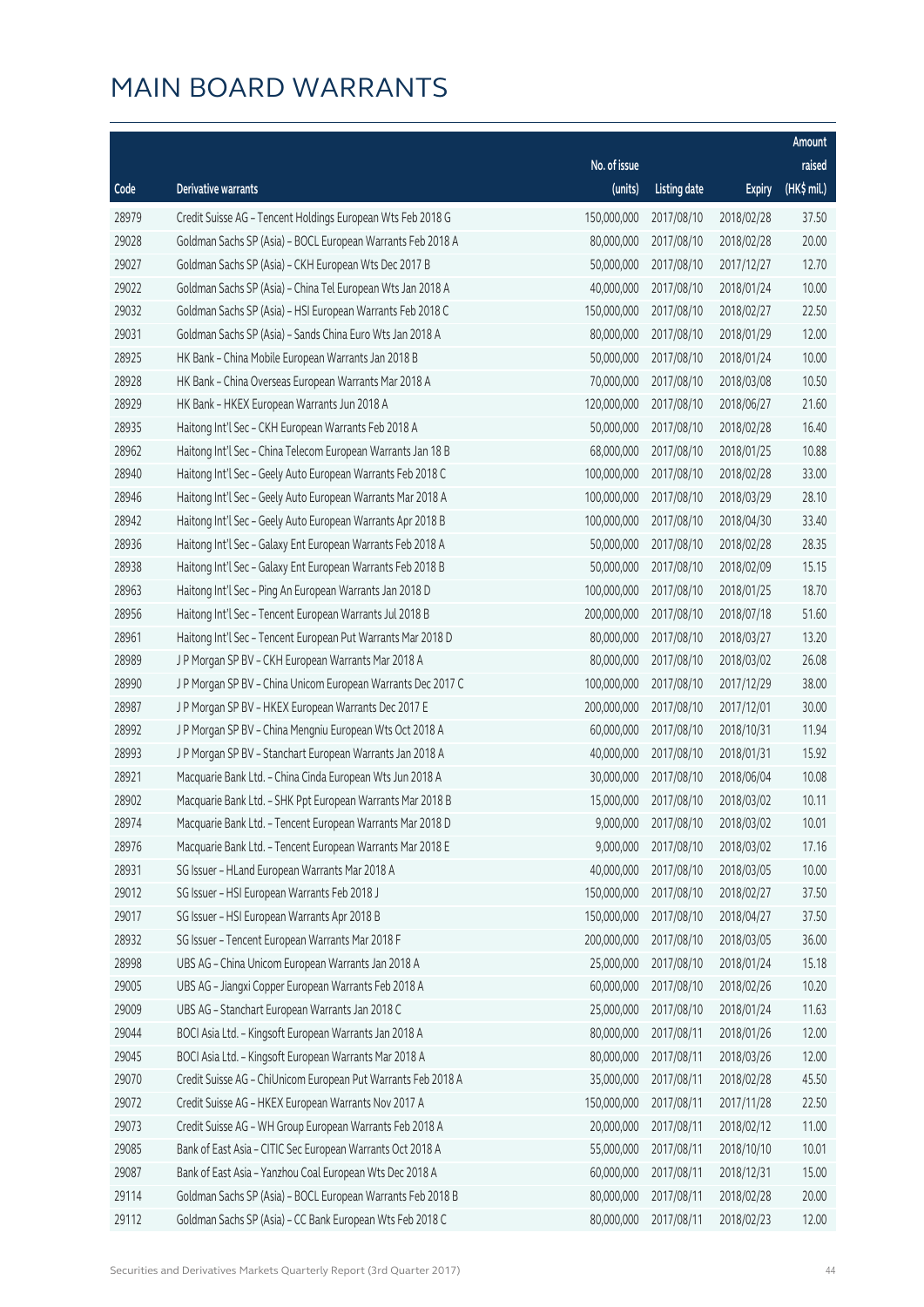|       |                                                               |              |                       |               | Amount                |
|-------|---------------------------------------------------------------|--------------|-----------------------|---------------|-----------------------|
|       |                                                               | No. of issue |                       |               | raised                |
| Code  | Derivative warrants                                           | (units)      | <b>Listing date</b>   | <b>Expiry</b> | $(HK\frac{1}{2}mil.)$ |
| 29078 | J P Morgan SP BV - Galaxy Ent European Warrants Mar 2018 A    | 100,000,000  | 2017/08/11            | 2018/03/02    | 26.90                 |
| 29080 | J P Morgan SP BV - ICBC European Warrants Feb 2018 C          | 100,000,000  | 2017/08/11            | 2018/02/28    | 25.20                 |
| 29077 | J P Morgan SP BV - Lenovo European Warrants Jan 2018 A        | 100,000,000  | 2017/08/11            | 2018/01/31    | 29.30                 |
| 29036 | Macquarie Bank Ltd. - CC Bank European Warrants Dec 2017 B    | 62,000,000   | 2017/08/11            | 2017/12/04    | 10.04                 |
| 29060 | Macquarie Bank Ltd. - China Mobile European Wts Jun 2018 A    | 22,000,000   | 2017/08/11            | 2018/06/04    | 10.08                 |
| 29059 | Macquarie Bank Ltd. - China Mobile European Wts Jan 2019 A    | 24,000,000   | 2017/08/11            | 2019/01/03    | 10.08                 |
| 29065 | Macquarie Bank Ltd. - Ch Molybdenum European Wts Nov 2018 A   | 15,000,000   | 2017/08/11            | 2018/11/15    | 10.11                 |
| 29047 | Macquarie Bank Ltd. - HSBC European Warrants May 2018 A       | 21,000,000   | 2017/08/11            | 2018/05/03    | 10.35                 |
| 29053 | Macquarie Bank Ltd. - HSBC European Warrants Oct 2018 A       | 16,000,000   | 2017/08/11            | 2018/10/03    | 10.05                 |
| 29058 | Macquarie Bank Ltd. - HSBC European Put Warrants Jun 2018 A   | 20,000,000   | 2017/08/11            | 2018/06/04    | 10.08                 |
| 29068 | Macquarie Bank Ltd. - ICBC European Warrants May 2018 A       | 30,000,000   | 2017/08/11            | 2018/05/03    | 10.38                 |
| 29067 | Macquarie Bank Ltd. - ICBC European Warrants Aug 2018 A       | 40,000,000   | 2017/08/11            | 2018/08/02    | 10.04                 |
| 29064 | Macquarie Bank Ltd. - Ping An European Warrants May 2018 B    | 20,000,000   | 2017/08/11            | 2018/05/03    | 13.48                 |
| 29062 | Macquarie Bank Ltd. - Ping An European Warrants Jul 2018 B    | 40,000,000   | 2017/08/11            | 2018/07/03    | 10.04                 |
| 29061 | Macquarie Bank Ltd. - Ping An European Put Warrants Jun 18 B  | 40,000,000   | 2017/08/11            | 2018/06/04    | 10.00                 |
| 29102 | UBS AG - BOCL European Warrants Feb 2018 B                    | 70,000,000   | 2017/08/11            | 2018/02/12    | 17.50                 |
| 29088 | UBS AG - CKP European Warrants Feb 2018 A                     | 70,000,000   | 2017/08/11            | 2018/02/12    | 24.64                 |
| 29097 | UBS AG - Li & Fung European Warrants Jun 2018 A               | 40,000,000   | 2017/08/11            | 2018/06/19    | 10.84                 |
| 29106 | UBS AG - MTRC European Warrants Apr 2018 A                    | 60,000,000   | 2017/08/11            | 2018/04/10    | 15.00                 |
| 29092 | UBS AG - Sands China European Put Warrants Nov 2017 C         | 70,000,000   | 2017/08/11            | 2017/11/20    | 10.50                 |
| 29104 | UBS AG - Tencent Holdings European Warrants Feb 2018 D        | 300,000,000  | 2017/08/11            | 2018/02/12    | 75.00                 |
| 29127 | BNP Paribas Issuance B.V. - CM Bank Euro Warrants Apr 2018 A  | 40,000,000   | 2017/08/14            | 2018/04/04    | 10.00                 |
| 29116 | BNP Paribas Issuance B.V. - Ch Mobile Euro Wts Jul 2018 A     | 40,000,000   | 2017/08/14            | 2018/07/04    | 10.80                 |
| 29125 | BNP Paribas Issuance B.V. - Geely Auto Euro Wts Mar 2018 C    | 70,000,000   | 2017/08/14            | 2018/03/02    | 17.50                 |
| 29123 | BNP Paribas Issuance B.V. - HKEX European Wts Apr 2018 A      | 80,000,000   | 2017/08/14            | 2018/04/04    | 20.00                 |
| 29119 | BNP Paribas Issuance B.V. - Sunny Optical Eu Wt Jul 2018 A    | 100,000,000  | 2017/08/14            | 2018/07/04    | 19.00                 |
| 29126 | BNP Paribas Issuance B.V. - Tencent Euro Wts Apr 2018 D       |              | 80,000,000 2017/08/14 | 2018/04/04    | 20.00                 |
| 29148 | Credit Suisse AG - Tencent Holdings European Wts Feb 2018 H   | 150,000,000  | 2017/08/14            | 2018/02/28    | 37.50                 |
| 29152 | Credit Suisse AG - Tencent Holdings Euro Put Wts Mar 2018 D   | 150,000,000  | 2017/08/14            | 2018/03/29    | 40.50                 |
| 29178 | Goldman Sachs SP (Asia) - CITIC Sec European Wts Jul 2018 A   | 80,000,000   | 2017/08/14            | 2018/07/26    | 12.00                 |
| 29176 | Goldman Sachs SP (Asia) - Ch Overseas European Wts Feb 2018 B | 80,000,000   | 2017/08/14            | 2018/02/22    | 12.00                 |
| 29173 | Goldman Sachs SP (Asia) - Sinopec Corp Euro Wts Jan 2018 B    | 60,000,000   | 2017/08/14            | 2018/01/24    | 14.22                 |
| 29172 | Goldman Sachs SP (Asia) - CSOP A50 ETF Euro Wts Nov 2017 B    | 80,000,000   | 2017/08/14            | 2017/11/29    | 12.00                 |
| 29177 | Goldman Sachs SP (Asia) - Tencent European Wt Feb 2018 I      | 80,000,000   | 2017/08/14            | 2018/02/20    | 20.00                 |
| 29122 | HK Bank - China Shenhua European Warrants Jan 2018 A          | 70,000,000   | 2017/08/14            | 2018/01/22    | 10.50                 |
| 29121 | HK Bank - Tencent European Warrants Nov 2017 J                | 20,000,000   | 2017/08/14            | 2017/11/27    | 18.60                 |
| 29120 | HK Bank - Tencent European Warrants Jan 2018 C                | 150,000,000  | 2017/08/14            | 2018/01/29    | 31.50                 |
| 29187 | Haitong Int'l Sec - CHALCO European Warrants Mar 2018 A       | 40,000,000   | 2017/08/14            | 2018/03/29    | 28.80                 |
| 29181 | Haitong Int'l Sec - China EB Int'l European Warrants Aug 18A  | 80,000,000   | 2017/08/14            | 2018/08/08    | 21.28                 |
| 29190 | Haitong Int'l Sec - China Shenhua European Warrants Jun 18 A  | 100,000,000  | 2017/08/14            | 2018/06/19    | 26.90                 |
| 29180 | Haitong Int'l Sec - Galaxy Ent European Put Wts Mar 2018 A    | 40,000,000   | 2017/08/14            | 2018/03/28    | 12.68                 |
| 29183 | Haitong Int'l Sec - Jiangxi Copper European Warrants Feb 18A  | 100,000,000  | 2017/08/14            | 2018/02/27    | 15.90                 |
| 29186 | Haitong Int'l Sec - Sunny Optical European Wts Jun 2018 A     | 100,000,000  | 2017/08/14            | 2018/06/29    | 25.00                 |
| 29166 | J P Morgan SP BV - Anhui Conch European Warrants Mar 2018 A   | 60,000,000   | 2017/08/14            | 2018/03/02    | 15.06                 |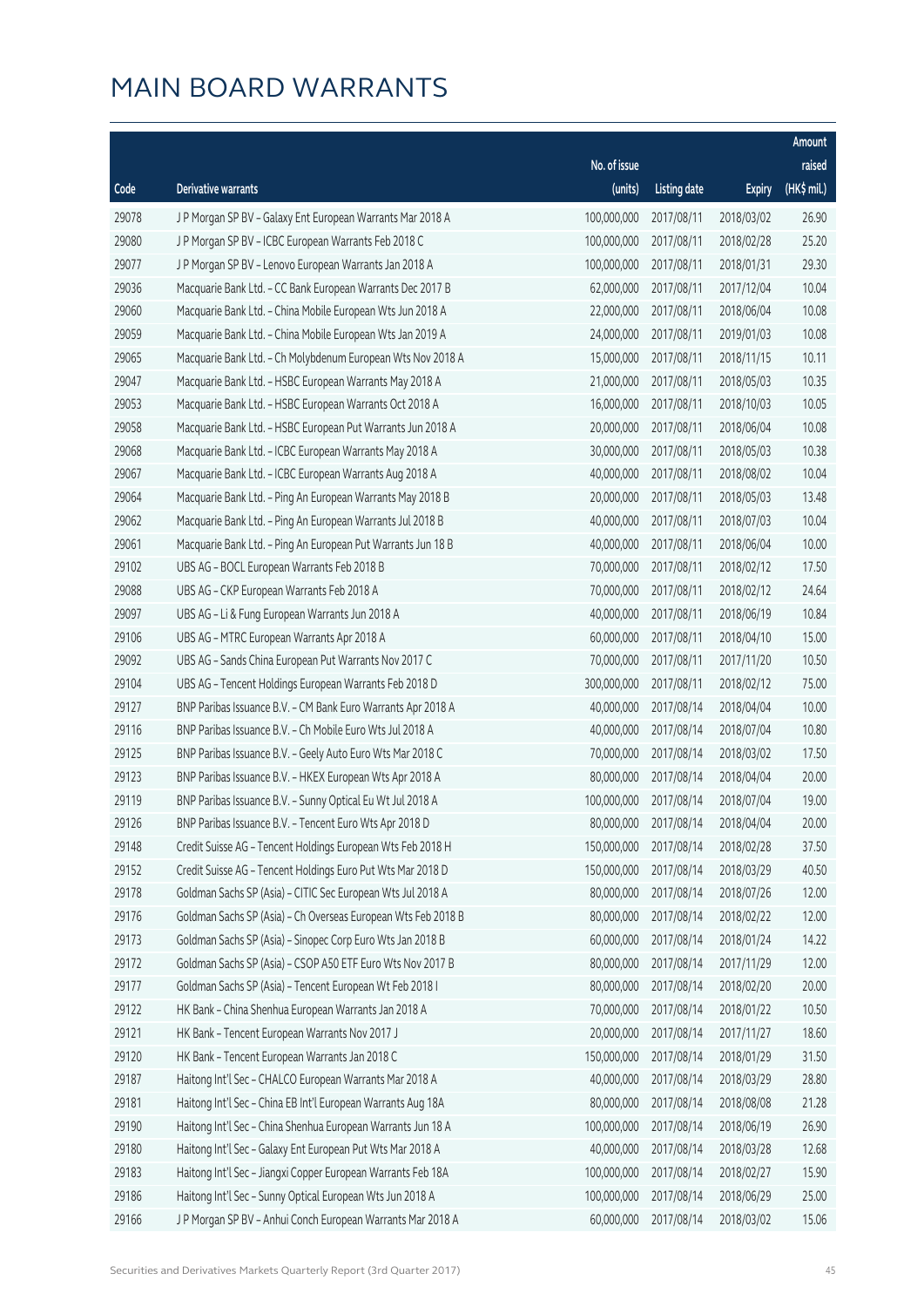|       |                                                               |                        |                     |               | Amount      |
|-------|---------------------------------------------------------------|------------------------|---------------------|---------------|-------------|
|       |                                                               | No. of issue           |                     |               | raised      |
| Code  | Derivative warrants                                           | (units)                | <b>Listing date</b> | <b>Expiry</b> | (HK\$ mil.) |
| 29168 | J P Morgan SP BV - Sunny Optical European Warrants Sep 2018 A | 150,000,000            | 2017/08/14          | 2018/09/04    | 37.65       |
| 29162 | J P Morgan SP BV - Tencent European Put Warrants Feb 2018 D   | 200,000,000            | 2017/08/14          | 2018/02/28    | 50.20       |
| 29128 | Macquarie Bank Ltd. - BOCHK European Put Warrants Oct 2018 B  | 40,000,000             | 2017/08/14          | 2018/10/03    | 10.56       |
| 29156 | Macquarie Bank Ltd. - Country Garden European Wts Mar 2018 A  | 10,000,000             | 2017/08/14          | 2018/03/02    | 10.00       |
| 29153 | Macquarie Bank Ltd. - Greatwall Motor European Wts Sep 2018 A | 10,000,000             | 2017/08/14          | 2018/09/04    | 10.05       |
| 29161 | Macquarie Bank Ltd. - Ping An European Warrants Jun 2018 C    | 8,000,000              | 2017/08/14          | 2018/06/04    | 10.01       |
| 29154 | Macquarie Bank Ltd. - Sunny Optical European Wts Mar 2018 A   | 10,000,000             | 2017/08/14          | 2018/03/16    | 10.68       |
| 29129 | SG Issuer - CMB European Warrants Mar 2018 A                  | 9,000,000              | 2017/08/14          | 2018/03/05    | 10.08       |
| 29133 | SG Issuer - CNBM European Warrants Mar 2018 A                 | 21,000,000             | 2017/08/14          | 2018/03/05    | 10.08       |
| 29136 | SG Issuer - Lenovo European Warrants Jan 2018 B               | 37,000,000             | 2017/08/14          | 2018/01/04    | 10.18       |
| 29138 | SG Issuer - Tencent European Warrants Jul 2018 A              | 200,000,000            | 2017/08/14          | 2018/07/05    | 38.00       |
| 29145 | UBS AG - China National Building European Wts Jan 2018 A      | 50,000,000             | 2017/08/14          | 2018/01/24    | 12.15       |
| 29142 | UBS AG - Link REIT European Warrants Feb 2018 A               | 70,000,000             | 2017/08/14          | 2018/02/23    | 12.46       |
| 29147 | UBS AG - Tencent Holdings European Warrants Feb 2018 F        | 30,000,000             | 2017/08/14          | 2018/02/02    | 14.16       |
| 29143 | UBS AG - Tencent Holdings European Put Warrants Feb 2018 E    | 200,000,000            | 2017/08/14          | 2018/02/13    | 58.80       |
| 29260 | BNP Paribas Issuance B.V. - Greatwall Motor Eu Wt Mar 2018 A  | 40,000,000             | 2017/08/15          | 2018/03/02    | 26.00       |
| 29224 | BNP Paribas Issuance B.V. - HKEX European Wts Mar 2018 B      | 30,000,000             | 2017/08/15          | 2018/03/02    | 24.90       |
| 29212 | BNP Paribas Issuance B.V. - Jiangxi Copper Eu Wt Oct 2018 A   | 80,000,000             | 2017/08/15          | 2018/10/03    | 20.00       |
| 29213 | BNP Paribas Issuance B.V. - Tencent Euro Wts May 2018 C       | 80,000,000             | 2017/08/15          | 2018/05/03    | 20.00       |
| 29214 | BNP Paribas Issuance B.V. - Tencent Euro Wts Oct 2018 C       | 80,000,000             | 2017/08/15          | 2018/10/03    | 20.00       |
| 29334 | Credit Suisse AG - CHALCO European Wts Feb 2018 B             | 30,000,000             | 2017/08/15          | 2018/02/28    | 10.20       |
| 29328 | Credit Suisse AG - Country Garden European Warrants Feb 18 B  | 15,000,000             | 2017/08/15          | 2018/02/14    | 15.00       |
| 29340 | Credit Suisse AG - CITIC Sec European Warrants Feb 2018 A     | 15,000,000             | 2017/08/15          | 2018/02/28    | 10.05       |
| 29327 | Credit Suisse AG - China Mobile European Warrants Dec 2017 B  | 70,000,000             | 2017/08/15          | 2017/12/06    | 10.50       |
| 29329 | Credit Suisse AG - Jiangxi Copper European Wts Feb 2018 A     | 20,000,000             | 2017/08/15          | 2018/02/28    | 15.60       |
| 29350 | Credit Suisse AG - Meitu European Warrants Jan 2018 A         | 70,000,000             | 2017/08/15          | 2018/01/29    | 17.50       |
| 29349 | Credit Suisse AG - Ping An European Warrants Jan 2018 H       | 100,000,000 2017/08/15 |                     | 2018/01/24    | 16.00       |
| 29344 | Credit Suisse AG - Tencent Holdings European Wts Mar 2018 E   | 150,000,000            | 2017/08/15          | 2018/03/29    | 37.50       |
| 29300 | Goldman Sachs SP (Asia) - CITIC European Warrants Mar 2018 A  | 40,000,000             | 2017/08/15          | 2018/03/29    | 10.00       |
| 29280 | Goldman Sachs SP (Asia) - HKEX European Warrants Nov 2018 A   | 150,000,000            | 2017/08/15          | 2018/11/28    | 22.50       |
| 29293 | Goldman Sachs SP (Asia) - HSBC European Warrants Jan 2018 E   | 80,000,000             | 2017/08/15          | 2018/01/26    | 21.36       |
| 29279 | Goldman Sachs SP (Asia) - Tencent European Wt Dec 2017 F      | 40,000,000             | 2017/08/15          | 2017/12/21    | 24.08       |
| 29281 | Goldman Sachs SP (Asia) - Tencent European Wt Jun 2018 B      | 150,000,000            | 2017/08/15          | 2018/06/22    | 25.50       |
| 29244 | HK Bank - HKEX European Warrants Dec 2017 D                   | 18,000,000             | 2017/08/15          | 2017/12/22    | 13.50       |
| 29230 | HK Bank - HSCEI European Put Warrants Mar 2018 C              | 180,000,000            | 2017/08/15          | 2018/03/28    | 28.80       |
| 29231 | HK Bank - HSI European Warrants Apr 2018 B                    | 180,000,000            | 2017/08/15          | 2018/04/27    | 28.80       |
| 29248 | HK Bank - HSI European Put Warrants Feb 2018 E                | 180,000,000            | 2017/08/15          | 2018/02/27    | 45.00       |
| 29233 | HK Bank - Tencent European Warrants Feb 2018 A                | 180,000,000            | 2017/08/15          | 2018/02/28    | 45.00       |
| 29236 | HK Bank - Tencent European Put Warrants Feb 2018 B            | 180,000,000            | 2017/08/15          | 2018/02/21    | 36.00       |
| 29315 | Haitong Int'l Sec - Tencent European Warrants Apr 2018 A      | 100,000,000            | 2017/08/15          | 2018/04/04    | 25.00       |
| 29316 | Haitong Int'l Sec - Tencent European Warrants Jun 2018 C      | 100,000,000            | 2017/08/15          | 2018/06/08    | 26.70       |
| 29319 | Haitong Int'l Sec - Tencent European Warrants Jun 2018 D      | 100,000,000            | 2017/08/15          | 2018/06/29    | 25.00       |
| 29321 | Haitong Int'l Sec - Tencent European Put Warrants Feb 2018 A  | 80,000,000             | 2017/08/15          | 2018/02/02    | 14.96       |
| 29324 | J P Morgan SP BV - China Shenhua European Wts Feb 2018 A      | 100,000,000            | 2017/08/15          | 2018/02/28    | 34.80       |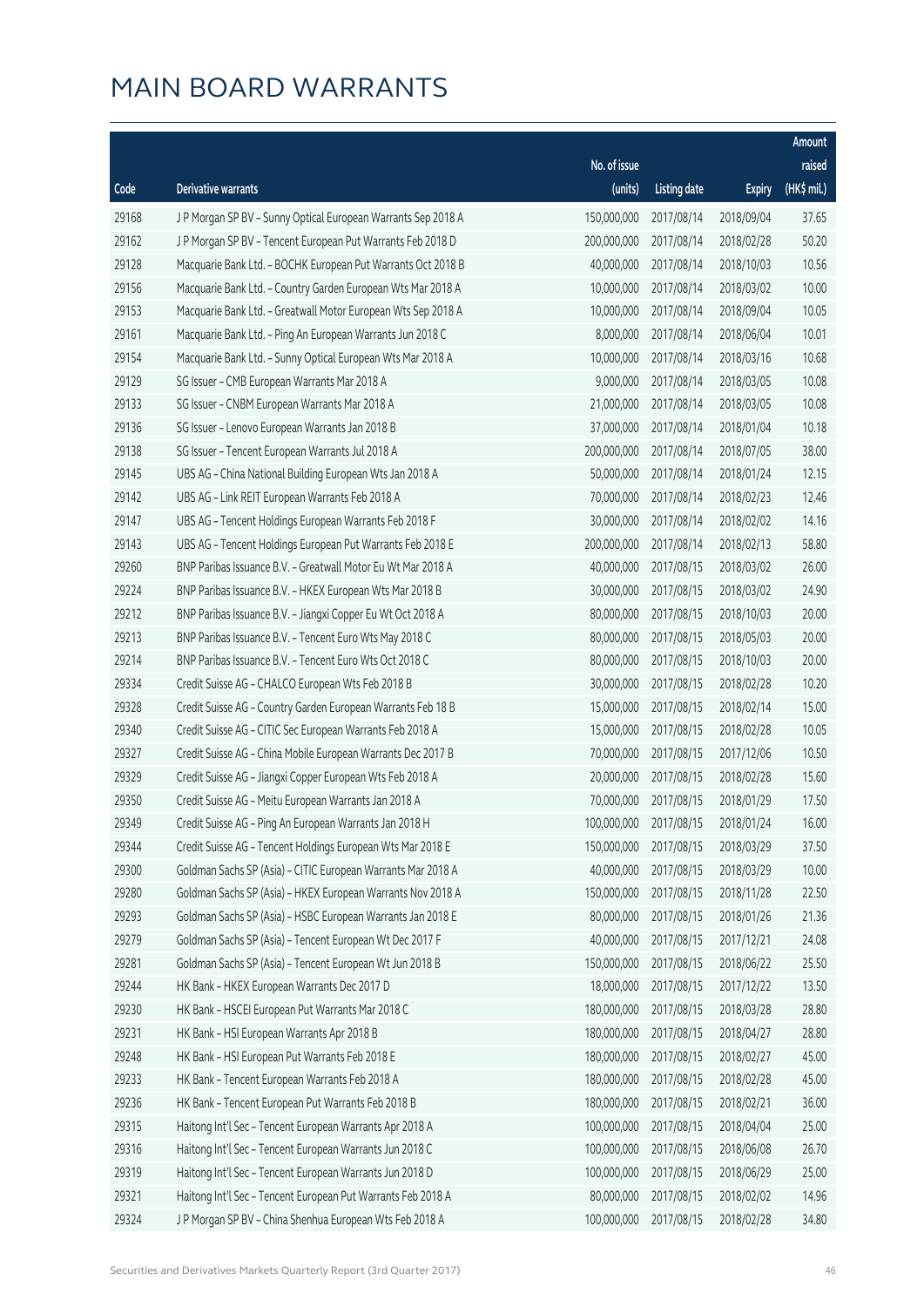|       |                                                               |              |                        |               | Amount      |
|-------|---------------------------------------------------------------|--------------|------------------------|---------------|-------------|
|       |                                                               | No. of issue |                        |               | raised      |
| Code  | Derivative warrants                                           | (units)      | <b>Listing date</b>    | <b>Expiry</b> | (HK\$ mil.) |
| 29326 | J P Morgan SP BV - Geely Auto European Put Warrants Feb 18 A  | 60,000,000   | 2017/08/15             | 2018/02/28    | 23.94       |
| 29323 | J P Morgan SP BV - Kingsoft European Warrants May 2018 A      | 80,000,000   | 2017/08/15             | 2018/05/03    | 20.00       |
| 29194 | Macquarie Bank Ltd. - Geely Auto European Wts Apr 2018 A      | 37,000,000   | 2017/08/15             | 2018/04/04    | 10.21       |
| 29202 | Macquarie Bank Ltd. - HKEX European Warrants Mar 2018 C       | 6,500,000    | 2017/08/15             | 2018/03/02    | 12.54       |
| 29272 | Macquarie Bank Ltd. - Tencent European Warrants Mar 2018 F    | 23,000,000   | 2017/08/15             | 2018/03/02    | 10.12       |
| 29273 | Macquarie Bank Ltd. - Tencent European Warrants Mar 2018 G    | 40,000,000   | 2017/08/15             | 2018/03/02    | 18.00       |
| 29274 | Macquarie Bank Ltd. - Tencent European Put Wts Mar 2018 H     | 40,000,000   | 2017/08/15             | 2018/03/02    | 13.80       |
| 29198 | Macquarie Bank Ltd. - Travelsky Tech European Wts Jul 2018 A  | 40,000,000   | 2017/08/15             | 2018/07/20    | 10.08       |
| 29255 | SG Issuer - Geely Auto European Warrants Mar 2018 C           | 8,000,000    | 2017/08/15             | 2018/03/05    | 12.00       |
| 29258 | SG Issuer - Geely Auto European Warrants Apr 2018 B           | 70,000,000   | 2017/08/15             | 2018/04/06    | 17.50       |
| 29250 | SG Issuer - HKEX European Warrants Feb 2018 C                 | 20,000,000   | 2017/08/15             | 2018/02/05    | 12.80       |
| 29301 | SG Issuer - HSCEI European Put Warrants Mar 2018 A            | 150,000,000  | 2017/08/15             | 2018/03/28    | 22.50       |
| 29302 | SG Issuer - HSI European Warrants Apr 2018 C                  | 150,000,000  | 2017/08/15             | 2018/04/27    | 37.50       |
| 29303 | SG Issuer - HSI European Warrants Apr 2018 D                  | 150,000,000  | 2017/08/15             | 2018/04/27    | 22.50       |
| 29249 | SG Issuer - HSI European Put Warrants Mar 2018 H              | 150,000,000  | 2017/08/15             | 2018/03/28    | 37.50       |
| 29206 | SG Issuer - Tencent European Warrants Dec 2017 K              | 22,000,000   | 2017/08/15             | 2017/12/05    | 10.34       |
| 29207 | SG Issuer - Tencent European Warrants Jan 2018 D              | 22,000,000   | 2017/08/15             | 2018/01/04    | 10.34       |
| 29308 | SG Issuer - Tencent European Warrants Aug 2018 B              | 200,000,000  | 2017/08/15             | 2018/08/03    | 50.00       |
| 29251 | SG Issuer - Tencent European Put Warrants Mar 2018 G          | 200,000,000  | 2017/08/15             | 2018/03/05    | 40.00       |
| 29277 | UBS AG - Geely Auto European Warrants Mar 2018 A              | 40,000,000   | 2017/08/15             | 2018/03/08    | 10.00       |
| 29276 | UBS AG - Yanzhou Coal European Wts Feb 2018 A                 | 15,000,000   | 2017/08/15             | 2018/02/14    | 11.58       |
| 29355 | BOCI Asia Ltd. - CC Bank European Warrants Feb 2018 A         | 100,000,000  | 2017/08/16             | 2018/02/23    | 20.10       |
| 29365 | BOCI Asia Ltd. - CKP European Warrants Feb 2018 A             | 50,000,000   | 2017/08/16             | 2018/02/27    | 14.25       |
| 29369 | BOCI Asia Ltd. - HKEX European Warrants Apr 2018 B            | 200,000,000  | 2017/08/16             | 2018/04/16    | 50.00       |
| 29370 | BOCI Asia Ltd. - HKEX European Put Warrants Mar 2018 A        | 100,000,000  | 2017/08/16             | 2018/03/28    | 25.10       |
| 29371 | BOCI Asia Ltd. - HSI European Warrants Feb 2018 A             | 100,000,000  | 2017/08/16             | 2018/02/27    | 16.90       |
| 29374 | BOCI Asia Ltd. - HSI European Put Warrants Feb 2018 B         |              | 100,000,000 2017/08/16 | 2018/02/27    | 15.10       |
| 29357 | BOCI Asia Ltd. - ICBC European Warrants Feb 2018 B            | 100,000,000  | 2017/08/16             | 2018/02/21    | 22.70       |
| 29359 | BOCI Asia Ltd. - Tencent Holdings European Wts Feb 2018 B     | 200,000,000  | 2017/08/16             | 2018/02/28    | 50.00       |
| 29362 | BOCI Asia Ltd. - Tencent Holdings European Wts Apr 2018 B     | 200,000,000  | 2017/08/16             | 2018/04/09    | 50.00       |
| 29364 | BOCI Asia Ltd. - Tencent Holdings European Put Wts Feb 2018 C | 100,000,000  | 2017/08/16             | 2018/02/21    | 21.90       |
| 29411 | Credit Suisse AG - R&F Ppt European Warrants Jun 2018 A       | 40,000,000   | 2017/08/16             | 2018/06/04    | 10.00       |
| 29408 | Credit Suisse AG - Tencent Holdings European Wts Jun 2018 C   | 150,000,000  | 2017/08/16             | 2018/06/29    | 37.50       |
| 29409 | Credit Suisse AG - Wharf European Warrants Feb 2018 A         | 25,000,000   | 2017/08/16             | 2018/02/28    | 10.00       |
| 29429 | Goldman Sachs SP (Asia) - Geely Auto European Wts Jan 2018 A  | 60,000,000   | 2017/08/16             | 2018/01/24    | 14.76       |
| 29433 | Goldman Sachs SP (Asia) - Geely Auto European Wts Feb 2018 A  | 60,000,000   | 2017/08/16             | 2018/02/21    | 10.86       |
| 29438 | Goldman Sachs SP (Asia) - Greatwall Motor Eur Wts Feb 2018 A  | 70,000,000   | 2017/08/16             | 2018/02/14    | 10.57       |
| 29439 | Goldman Sachs SP (Asia) - Tencent European Wt Nov 2017 M      | 40,000,000   | 2017/08/16             | 2017/11/27    | 14.36       |
| 29442 | Goldman Sachs SP (Asia) - Tencent European Wt Feb 2018 J      | 150,000,000  | 2017/08/16             | 2018/02/28    | 37.50       |
| 29406 | HK Bank - AIA European Warrants Feb 2018 A                    | 50,000,000   | 2017/08/16             | 2018/02/15    | 12.50       |
| 29399 | HK Bank - Geely Auto European Warrants Feb 2018 C             | 180,000,000  | 2017/08/16             | 2018/02/21    | 36.00       |
| 29402 | HK Bank - ICBC European Warrants Feb 2018 A                   | 80,000,000   | 2017/08/16             | 2018/02/02    | 14.40       |
| 29445 | J P Morgan SP BV - Geely Auto European Warrants Mar 2018 D    | 100,000,000  | 2017/08/16             | 2018/03/02    | 25.10       |
| 29444 | J P Morgan SP BV - IGG European Warrants Apr 2018 A           | 50,000,000   | 2017/08/16             | 2018/04/04    | 14.40       |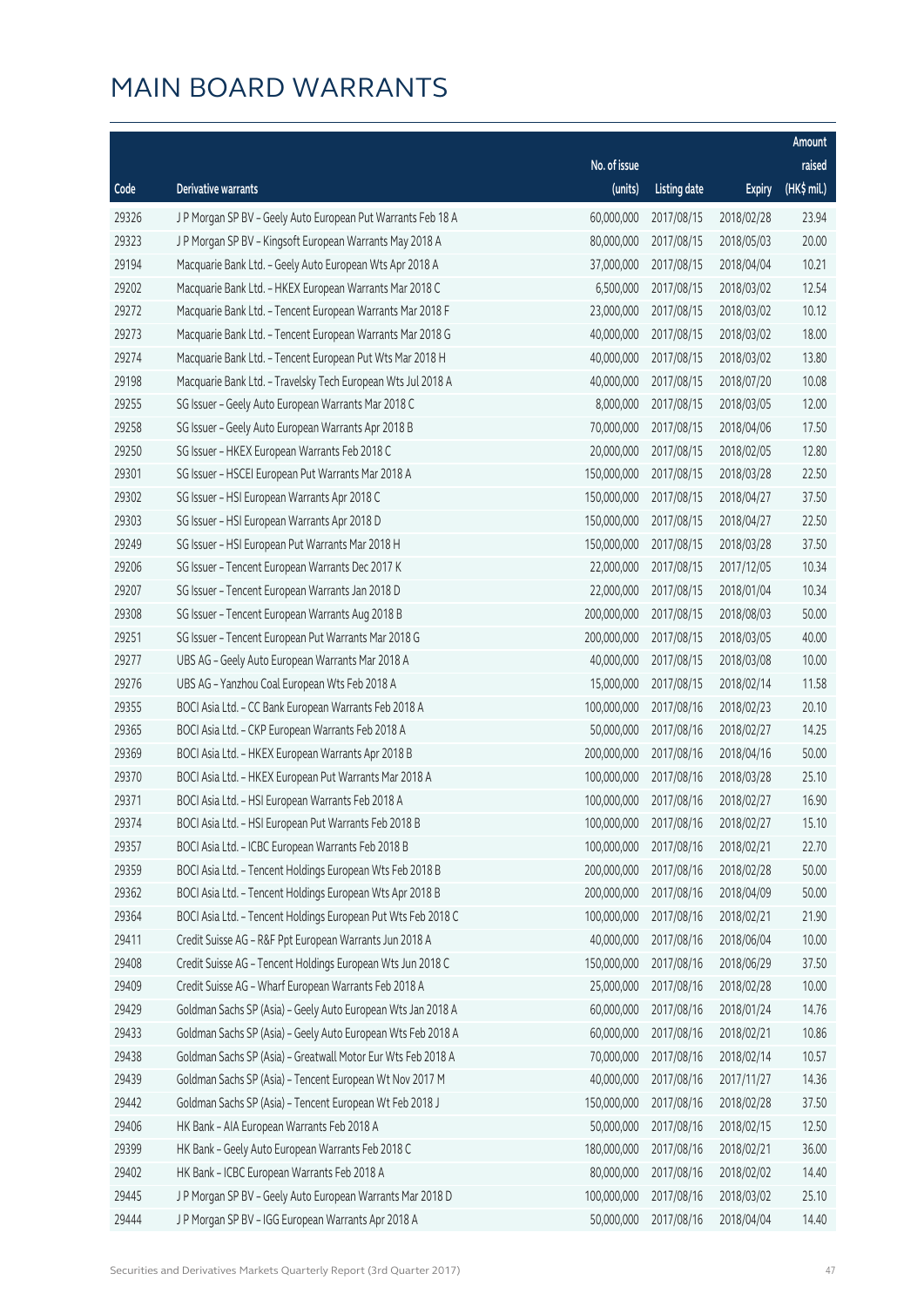|       |                                                               |                        |                     |               | Amount      |
|-------|---------------------------------------------------------------|------------------------|---------------------|---------------|-------------|
|       |                                                               | No. of issue           |                     |               | raised      |
| Code  | Derivative warrants                                           | (units)                | <b>Listing date</b> | <b>Expiry</b> | (HK\$ mil.) |
| 29443 | J P Morgan SP BV - Meitu European Warrants Feb 2018 A         | 50,000,000             | 2017/08/16          | 2018/02/15    | 14.05       |
| 29446 | J P Morgan SP BV - Tencent European Warrants Jun 2018 D       | 200,000,000            | 2017/08/16          | 2018/06/29    | 51.00       |
| 29448 | J P Morgan SP BV - Tencent European Put Warrants Mar 2018 G   | 200,000,000            | 2017/08/16          | 2018/03/02    | 50.40       |
| 29449 | J P Morgan SP BV - Yanzhou Coal European Warrants Sep 2019 A  | 100,000,000            | 2017/08/16          | 2019/09/30    | 25.10       |
| 29381 | Macquarie Bank Ltd. - China EB Int'l European Wts Dec 2018 A  | 39,000,000             | 2017/08/16          | 2018/12/18    | 10.02       |
| 29375 | Macquarie Bank Ltd. - CNBM European Warrants Mar 2018 B       | 28,000,000             | 2017/08/16          | 2018/03/02    | 10.05       |
| 29380 | Macquarie Bank Ltd. - GCL-Poly Energy European Wts Apr 2019 A | 39,000,000             | 2017/08/16          | 2019/04/02    | 10.02       |
| 29427 | Macquarie Bank Ltd. - R&F Ppt European Warrants May 2018 A    | 6,000,000              | 2017/08/16          | 2018/05/04    | 10.03       |
| 29426 | Macquarie Bank Ltd. - Tencent European Warrants Jan 2019 B    | 17,000,000             | 2017/08/16          | 2019/01/03    | 10.03       |
| 29425 | Macquarie Bank Ltd. - Wharf European Warrants May 2018 A      | 28,000,000             | 2017/08/16          | 2018/05/03    | 10.05       |
| 29390 | SG Issuer - China Cinda European Warrants Apr 2018 A          | 40,000,000             | 2017/08/16          | 2018/04/06    | 10.00       |
| 29351 | SG Issuer - CITIC Sec European Warrants Oct 2018 A            | 70,000,000             | 2017/08/16          | 2018/10/04    | 11.55       |
| 29391 | SG Issuer - HKEX European Warrants Jun 2018 C                 | 200,000,000            | 2017/08/16          | 2018/06/05    | 30.00       |
| 29392 | SG Issuer - Tencent European Warrants Feb 2018 F              | 20,000,000             | 2017/08/16          | 2018/02/05    | 14.60       |
| 29421 | UBS AG - CHALCO European Warrants Feb 2018 A                  | 30,000,000             | 2017/08/16          | 2018/02/27    | 13.08       |
| 29413 | UBS AG - Tencent Holdings European Warrants Mar 2018 B        | 300,000,000            | 2017/08/16          | 2018/03/12    | 75.00       |
| 29472 | BNP Paribas Issurance B.V. - Wharf European Wts Apr 2018 A    | 40,000,000             | 2017/08/17          | 2018/04/04    | 13.20       |
| 29493 | Credit Suisse AG - CC Bank European Warrants Jan 2018 C       | 70,000,000             | 2017/08/17          | 2018/01/31    | 15.40       |
| 29492 | Credit Suisse AG - HKEX European Warrants Dec 2017 D          | 80,000,000             | 2017/08/17          | 2017/12/29    | 56.00       |
| 29503 | Goldman Sachs SP (Asia) - China Mobile Euro Wts Feb 2018 B    | 50,000,000             | 2017/08/17          | 2018/02/20    | 12.50       |
| 29501 | Goldman Sachs SP (Asia) - HKEX European Warrants Dec 2017 D   | 30,000,000             | 2017/08/17          | 2017/12/22    | 17.04       |
| 29460 | HK Bank - CKP European Warrants Feb 2018 A                    | 40,000,000             | 2017/08/17          | 2018/02/28    | 10.00       |
| 29471 | HK Bank - Geely Auto European Warrants Feb 2018 D             | 180,000,000            | 2017/08/17          | 2018/02/28    | 63.00       |
| 29456 | HK Bank - HKEX European Warrants Mar 2018 B                   | 180,000,000            | 2017/08/17          | 2018/03/22    | 27.00       |
| 29506 | Haitong Int'l Sec - Geely Auto European Warrants Feb 2018 D   | 100,000,000            | 2017/08/17          | 2018/02/20    | 27.00       |
| 29520 | Haitong Int'l Sec - ICBC European Warrants Feb 2018 B         | 100,000,000            | 2017/08/17          | 2018/02/02    | 19.00       |
| 29511 | Haitong Int'l Sec - IGG European Warrants Mar 2018 A          | 100,000,000 2017/08/17 |                     | 2018/03/29    | 27.50       |
| 29519 | Haitong Int'l Sec - Meitu European Warrants Feb 2018 A        | 100,000,000            | 2017/08/17          | 2018/02/20    | 28.00       |
| 29515 | Haitong Int'l Sec - Yanzhou Coal European Warrants Aug 2019 A | 100,000,000            | 2017/08/17          | 2019/08/30    | 25.00       |
| 29500 | J P Morgan SP BV - China Mob European Wts Feb 2018 B          | 100,000,000            | 2017/08/17          | 2018/02/28    | 25.20       |
| 29504 | J P Morgan SP BV - Huaneng Power European Wts Feb 2018 A      | 60,000,000             | 2017/08/17          | 2018/02/28    | 18.06       |
| 29450 | Macquarie Bank Ltd. - Geely Auto European Wts Mar 2018 A      | 7,000,000              | 2017/08/17          | 2018/03/02    | 11.21       |
| 29485 | Macquarie Bank Ltd. - Lenovo European Warrants Apr 2018 A     | 37,000,000             | 2017/08/17          | 2018/04/04    | 10.03       |
| 29479 | Macquarie Bank Ltd. - SMIC European Warrants Mar 2020 A       | 40,000,000             | 2017/08/17          | 2020/03/17    | 10.00       |
| 29451 | SG Issuer - CHALCO European Warrants Feb 2018 B               | 15,000,000             | 2017/08/17          | 2018/02/05    | 12.30       |
| 29454 | SG Issuer - Ch Mob European Warrants Mar 2018 A               | 80,000,000             | 2017/08/17          | 2018/03/05    | 20.00       |
| 29474 | SG Issuer - HKEX European Warrants Apr 2018 D                 | 200,000,000            | 2017/08/17          | 2018/04/06    | 30.00       |
| 29475 | SG Issuer - NewWorld Dev Eu Wt Mar 2018 A                     | 20,000,000             | 2017/08/17          | 2018/03/05    | 10.00       |
| 29455 | SG Issuer - SHK P European Warrants Jan 2018 A                | 35,000,000             | 2017/08/17          | 2018/01/04    | 10.15       |
| 29478 | SG Issuer - Yanzhou Coal Eu Wt Dec 2019 A                     | 120,000,000            | 2017/08/17          | 2019/12/04    | 30.00       |
| 29491 | UBS AG - China Mobile European Warrants Feb 2018 B            | 100,000,000            | 2017/08/17          | 2018/02/20    | 25.00       |
| 29489 | UBS AG - Ch Molybdenum European Warrants Feb 2018 A           | 30,000,000             | 2017/08/17          | 2018/02/27    | 11.04       |
| 29487 | UBS AG - HKEX European Warrants Mar 2018 A                    | 300,000,000            | 2017/08/17          | 2018/03/28    | 56.40       |
| 29488 | UBS AG - Sunny Optical European Warrants Aug 2018 A           | 100,000,000            | 2017/08/17          | 2018/08/20    | 25.00       |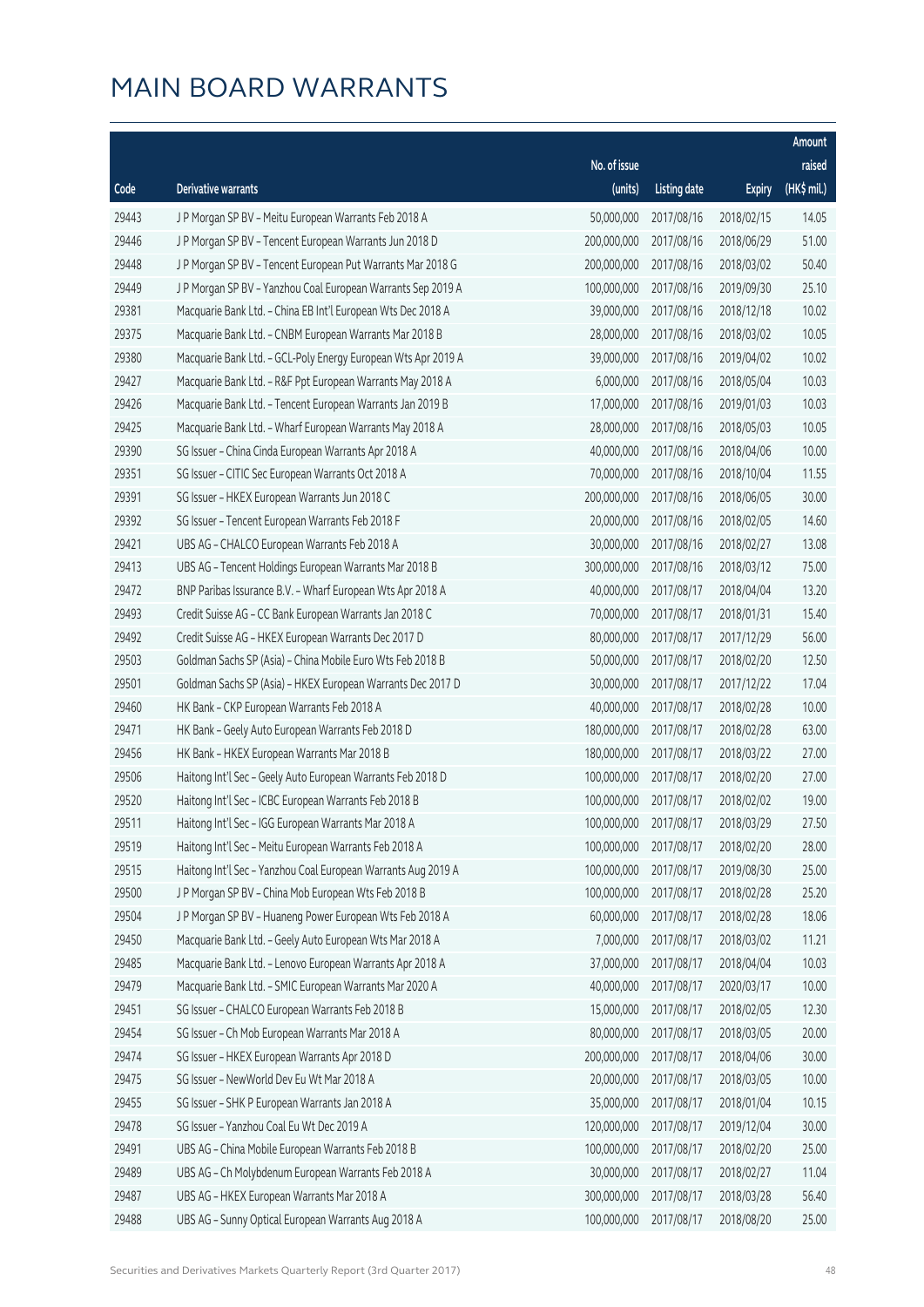|       |                                                               |                        |                     |               | Amount      |
|-------|---------------------------------------------------------------|------------------------|---------------------|---------------|-------------|
|       |                                                               | No. of issue           |                     |               | raised      |
| Code  | Derivative warrants                                           | (units)                | <b>Listing date</b> | <b>Expiry</b> | (HK\$ mil.) |
| 29570 | Credit Suisse AG - HKEX European Warrants Feb 2018 D          | 150,000,000            | 2017/08/18          | 2018/02/05    | 31.50       |
| 29571 | Credit Suisse AG - IGG European Warrants Feb 2018 A           | 40,000,000             | 2017/08/18          | 2018/02/20    | 10.00       |
| 29568 | Credit Suisse AG - Sunny Optical European Warrants Sep 2018 A | 100,000,000            | 2017/08/18          | 2018/09/28    | 25.00       |
| 29567 | Goldman Sachs SP (Asia) - China Life Euro Wts Jan 2018 B      | 80,000,000             | 2017/08/18          | 2018/01/26    | 12.00       |
| 29566 | Goldman Sachs SP (Asia) - HKEX European Warrants Feb 2018 B   | 100,000,000            | 2017/08/18          | 2018/02/26    | 15.00       |
| 29529 | HK Bank - China Life European Warrants Dec 2017 A             | 80,000,000             | 2017/08/18          | 2017/12/22    | 12.00       |
| 29526 | HK Bank - HSI European Put Warrants Feb 2018 F                | 150,000,000            | 2017/08/18          | 2018/02/27    | 22.50       |
| 29535 | HK Bank - HSI European Put Warrants Mar 2018 C                | 150,000,000            | 2017/08/18          | 2018/03/28    | 22.50       |
| 29532 | HK Bank - Ping An European Warrants Dec 2017 C                | 80,000,000             | 2017/08/18          | 2017/12/22    | 14.40       |
| 29534 | HK Bank - Tencent European Put Warrants Mar 2018 B            | 100,000,000            | 2017/08/18          | 2018/03/26    | 15.00       |
| 29563 | J P Morgan SP BV - CC Bank European Wts Dec 2017 C            | 100,000,000            | 2017/08/18          | 2017/12/29    | 31.30       |
| 29557 | J P Morgan SP BV - HSCEI European Wts Feb 2018 A              | 200,000,000            | 2017/08/18          | 2018/02/27    | 50.20       |
| 29558 | J P Morgan SP BV - HSCEI European Wts Apr 2018 A              | 200,000,000            | 2017/08/18          | 2018/04/27    | 30.80       |
| 29525 | Macquarie Bank Ltd. - Anhui Conch European Wts May 2018 A     | 40,000,000             | 2017/08/18          | 2018/05/03    | 10.12       |
| 29551 | Macquarie Bank Ltd. - IGG European Warrants Feb 2018 A        | 33,000,000             | 2017/08/18          | 2018/02/20    | 10.03       |
| 29541 | SG Issuer - CKP European Warrants Feb 2018 A                  | 30,000,000             | 2017/08/18          | 2018/02/05    | 10.05       |
| 29547 | SG Issuer - Ch Mob European Warrants Mar 2018 B               | 80,000,000             | 2017/08/18          | 2018/03/05    | 20.00       |
| 29548 | SG Issuer - Meitu European Warrants Mar 2018 A                | 50,000,000             | 2017/08/18          | 2018/03/05    | 12.50       |
| 29549 | SG Issuer - Tencent European Warrants Feb 2018 G              | 200,000,000            | 2017/08/18          | 2018/02/05    | 37.00       |
| 29554 | UBS AG - Geely Auto European Warrants Mar 2018 B              | 80,000,000             | 2017/08/18          | 2018/03/19    | 20.00       |
| 29538 | UBS AG - HKEX European Warrants Dec 2017 F                    | 300,000,000            | 2017/08/18          | 2017/12/11    | 45.60       |
| 29553 | UBS AG - HSI European Warrants Jan 2018 D                     | 200,000,000            | 2017/08/18          | 2018/01/30    | 32.80       |
| 29552 | UBS AG - HSI European Put Warrants Feb 2018 E                 | 200,000,000            | 2017/08/18          | 2018/02/27    | 32.40       |
| 29614 | BOCI Asia Ltd. - CC Bank European Warrants Feb 2018 B         | 100,000,000            | 2017/08/21          | 2018/02/05    | 22.50       |
| 29616 | BOCI Asia Ltd. - China Life European Warrants May 2018 A      | 200,000,000            | 2017/08/21          | 2018/05/28    | 50.20       |
| 29612 | BOCI Asia Ltd. - China Mobile European Warrants Mar 2018 A    | 200,000,000            | 2017/08/21          | 2018/03/26    | 39.60       |
| 29600 | BOCI Asia Ltd. - Geely Auto European Warrants May 2018 A      | 100,000,000 2017/08/21 |                     | 2018/05/28    | 25.20       |
| 29579 | BOCI Asia Ltd. - HKEX European Warrants Mar 2018 B            | 200,000,000            | 2017/08/21          | 2018/03/27    | 30.20       |
| 29597 | BOCI Asia Ltd. - HSBC European Warrants Jan 2018 F            | 200,000,000            | 2017/08/21          | 2018/01/31    | 44.40       |
| 29575 | BOCI Asia Ltd. - Tencent Holdings European Wts Feb 2018 D     | 200,000,000            | 2017/08/21          | 2018/02/27    | 49.20       |
| 29573 | BNP Paribas Issuance B.V. - ZTE European Wts May 2018 B       | 40,000,000             | 2017/08/21          | 2018/05/03    | 10.00       |
| 29633 | Credit Suisse AG - SMIC European Warrants Jan 2019 A          | 40,000,000             | 2017/08/21          | 2019/01/31    | 10.00       |
| 29634 | Goldman Sachs SP (Asia) - Ping An European Wts Jan 2018 F     | 80,000,000             | 2017/08/21          | 2018/01/24    | 23.92       |
| 29649 | J P Morgan SP BV - China Mob European Wts Mar 2018 A          | 100,000,000            | 2017/08/21          | 2018/03/01    | 25.40       |
| 29648 | J P Morgan SP BV - HKEX European Warrants Mar 2018 B          | 200,000,000            | 2017/08/21          | 2018/03/29    | 30.60       |
| 29650 | J P Morgan SP BV - Sh Petrochem European Warrants Dec 2017 A  | 60,000,000             | 2017/08/21          | 2017/12/15    | 10.08       |
| 29641 | J P Morgan SP BV - Tencent European Warrants Apr 2018 E       | 200,000,000            | 2017/08/21          | 2018/04/30    | 50.20       |
| 29574 | Macquarie Bank Ltd. - China Life European Wts Apr 2018 C      | 8,000,000              | 2017/08/21          | 2018/04/04    | 10.45       |
| 29572 | Macquarie Bank Ltd. - A50 China European Warrants Mar 2018 A  | 28,000,000             | 2017/08/21          | 2018/03/02    | 10.08       |
| 29628 | SG Issuer - HSCEI European Warrants Mar 2018 B                | 150,000,000            | 2017/08/21          | 2018/03/28    | 22.50       |
| 29676 | BNP Paribas Issuance B.V. - China Cinda Eur Wts May 2018 A    | 40,000,000             | 2017/08/22          | 2018/05/03    | 10.00       |
| 29679 | BNP Paribas Issuance B.V. - Sinopec Corp Eu Wts Apr 2018 A    | 40,000,000             | 2017/08/22          | 2018/04/04    | 10.40       |
| 29674 | BNP Paribas Issuance B.V. - ICBC European Wts Apr 2018 B      | 50,000,000             | 2017/08/22          | 2018/04/04    | 12.50       |
| 29660 | BNP Paribas Issuance B.V. - PetroCh Euro Wts Apr 2018 B       | 40,000,000             | 2017/08/22          | 2018/04/04    | 10.40       |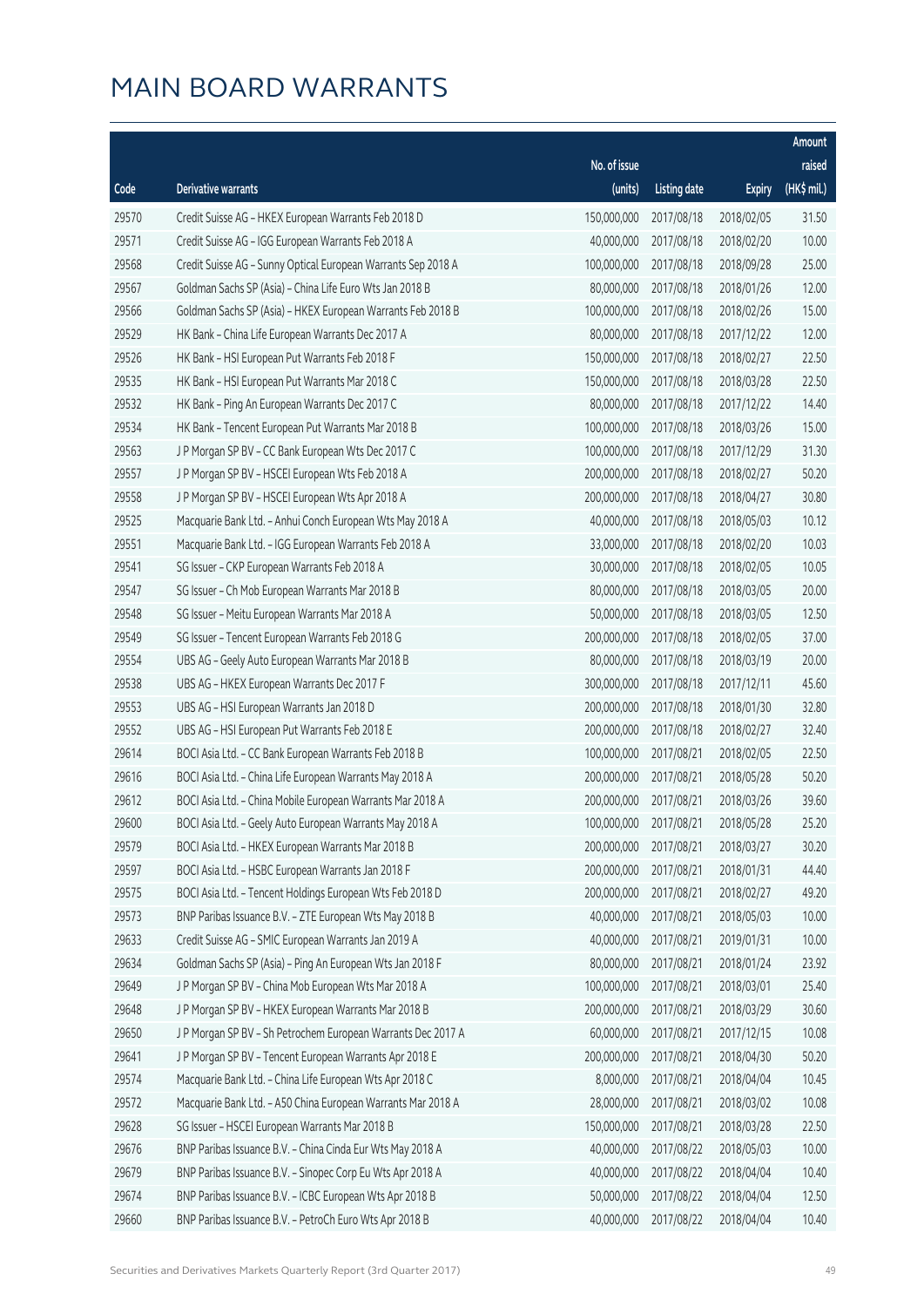|       |                                                               |                        |                     |               | Amount      |
|-------|---------------------------------------------------------------|------------------------|---------------------|---------------|-------------|
|       |                                                               | No. of issue           |                     |               | raised      |
| Code  | <b>Derivative warrants</b>                                    | (units)                | <b>Listing date</b> | <b>Expiry</b> | (HK\$ mil.) |
| 29654 | BNP Paribas Issuance B.V. - Tencent Euro Wts Jul 2018 D       | 80,000,000             | 2017/08/22          | 2018/07/04    | 20.80       |
| 29757 | Credit Suisse AG - China Life European Warrants Jan 2018 C    | 70,000,000             | 2017/08/22          | 2018/01/29    | 10.50       |
| 29778 | Credit Suisse AG - HKEX European Warrants Mar 2018 B          | 150,000,000            | 2017/08/22          | 2018/03/29    | 22.50       |
| 29782 | Credit Suisse AG - Sunny Optical European Put Wts Jun18B      | 100,000,000            | 2017/08/22          | 2018/06/29    | 25.00       |
| 29783 | Goldman Sachs SP (Asia) - ICBC European Warrants Feb 2018 C   | 80,000,000             | 2017/08/22          | 2018/02/21    | 12.00       |
| 29684 | HK Bank - China Railway European Warrants Oct 2019 A          | 80,000,000             | 2017/08/22          | 2019/10/23    | 12.00       |
| 29682 | HK Bank - Haitong Sec European Warrants Aug 2018 A            | 80,000,000             | 2017/08/22          | 2018/08/28    | 12.00       |
| 29681 | HK Bank - Meitu European Warrants Feb 2018 A                  | 80,000,000             | 2017/08/22          | 2018/02/28    | 20.00       |
| 29680 | HK Bank - Sunny Optical European Warrants Jun 2018 B          | 150,000,000            | 2017/08/22          | 2018/06/29    | 37.50       |
| 29786 | J P Morgan SP BV - Kingdee Intl European Warrants Jan 2018 A  | 50,000,000             | 2017/08/22          | 2018/01/09    | 10.10       |
| 29653 | Macquarie Bank Ltd. - Galaxy Ent European Wts Mar 2018 B      | 40,000,000             | 2017/08/22          | 2018/03/02    | 10.00       |
| 29708 | Macquarie Bank Ltd. - HKEX European Warrants Apr 2018 C       | 70,000,000             | 2017/08/22          | 2018/04/04    | 17.50       |
| 29709 | Macquarie Bank Ltd. - HKEX European Warrants Apr 2018 D       | 13,500,000             | 2017/08/22          | 2018/04/04    | 10.34       |
| 29710 | Macquarie Bank Ltd. - HKEX European Warrants Oct 2018 A       | 70,000,000             | 2017/08/22          | 2018/10/04    | 17.50       |
| 29706 | Macquarie Bank Ltd. - Kingsoft European Put Warrants Jun18A   | 37,000,000             | 2017/08/22          | 2018/06/04    | 10.03       |
| 29705 | Macquarie Bank Ltd. - Lenovo European Put Warrants Jun 2018 A | 25,000,000             | 2017/08/22          | 2018/06/04    | 10.00       |
| 29696 | SG Issuer - HSCEI European Warrants Dec 2018 A                | 150,000,000            | 2017/08/22          | 2018/12/28    | 37.50       |
| 29693 | SG Issuer - HSCEI European Put Warrants Jun 2018 A            | 150,000,000            | 2017/08/22          | 2018/06/28    | 28.50       |
| 29701 | SG Issuer - HSI European Warrants May 2018 B                  | 150,000,000            | 2017/08/22          | 2018/05/30    | 37.50       |
| 29703 | SG Issuer - HSI European Warrants Nov 2018 A                  | 150,000,000            | 2017/08/22          | 2018/11/29    | 37.50       |
| 29697 | SG Issuer - HSI European Put Warrants Apr 2018 E              | 150,000,000            | 2017/08/22          | 2018/04/27    | 37.50       |
| 29714 | SG Issuer - Ping An European Warrants Apr 2018 A              | 100,000,000            | 2017/08/22          | 2018/04/06    | 50.00       |
| 29718 | SG Issuer - Ping An European Warrants May 2018 A              | 100,000,000            | 2017/08/22          | 2018/05/04    | 31.00       |
| 29720 | SG Issuer - Ping An European Put Warrants Jun 2018 A          | 100,000,000            | 2017/08/22          | 2018/06/05    | 19.00       |
| 29725 | SG Issuer - Tencent European Warrants Mar 2018 H              | 200,000,000            | 2017/08/22          | 2018/03/05    | 36.00       |
| 29726 | SG Issuer - Tencent European Warrants Apr 2018 G              | 200,000,000            | 2017/08/22          | 2018/04/06    | 49.00       |
| 29749 | SG Issuer - Tencent European Warrants May 2018 B              | 200,000,000 2017/08/22 |                     | 2018/05/04    | 66.00       |
| 29736 | SG Issuer - Tencent European Put Warrants Apr 2018 H          | 200,000,000            | 2017/08/22          | 2018/04/06    | 50.00       |
| 29751 | UBS AG - CC Bank European Put Warrants Jan 2018 B             | 70,000,000             | 2017/08/22          | 2018/01/24    | 11.41       |
| 29756 | UBS AG - ICBC European Warrants Feb 2018 B                    | 70,000,000             | 2017/08/22          | 2018/02/02    | 15.82       |
| 29750 | UBS AG - Sunny Optical European Warrants Jul 2018 A           | 100,000,000            | 2017/08/22          | 2018/07/09    | 25.00       |
| 29879 | BNP Paribas Issuance B.V. - Ch Mobile Euro Wts Feb 2018 A     | 40,000,000             | 2017/08/23          | 2018/02/02    | 11.60       |
| 29883 | BNP Paribas Issuance B.V. - Sunny Optical Eu Wt Aug 2018 A    | 100,000,000            | 2017/08/23          | 2018/08/02    | 25.00       |
| 29867 | Credit Suisse AG - Tencent Holdings European Wts Feb 2018 I   | 150,000,000            | 2017/08/23          | 2018/02/28    | 24.30       |
| 29890 | Goldman Sachs SP (Asia) - HKEX European Warrants Mar 2018 C   | 150,000,000            | 2017/08/23          | 2018/03/22    | 22.50       |
| 29787 | Macquarie Bank Ltd. - Anta Sports European Wts May 2018 A     | 30,000,000             | 2017/08/23          | 2018/05/11    | 10.02       |
| 29861 | Macquarie Bank Ltd. - HKEX European Warrants May 2018 A       | 50,000,000             | 2017/08/23          | 2018/05/02    | 12.50       |
| 29862 | Macquarie Bank Ltd. - HKEX European Warrants May 2018 B       | 10,000,000             | 2017/08/23          | 2018/05/02    | 10.44       |
| 29860 | Macquarie Bank Ltd. - HKEX European Warrants Jul 2018 B       | 50,000,000             | 2017/08/23          | 2018/07/04    | 12.50       |
| 29857 | Macquarie Bank Ltd. - PetroChina European Wts Apr 2018 B      | 24,000,000             | 2017/08/23          | 2018/04/04    | 10.03       |
| 29858 | Macquarie Bank Ltd. - Tencent European Put Wts Apr 2018 C     | 10,000,000             | 2017/08/23          | 2018/04/04    | 29.03       |
| 29820 | SG Issuer - AIA European Warrants Apr 2018 A                  | 80,000,000             | 2017/08/23          | 2018/04/06    | 20.80       |
| 29822 | SG Issuer - AIA European Put Warrants Jun 2018 A              | 80,000,000             | 2017/08/23          | 2018/06/05    | 20.00       |
| 29826 | SG Issuer - CKH European Warrants Apr 2018 A                  | 40,000,000             | 2017/08/23          | 2018/04/06    | 16.20       |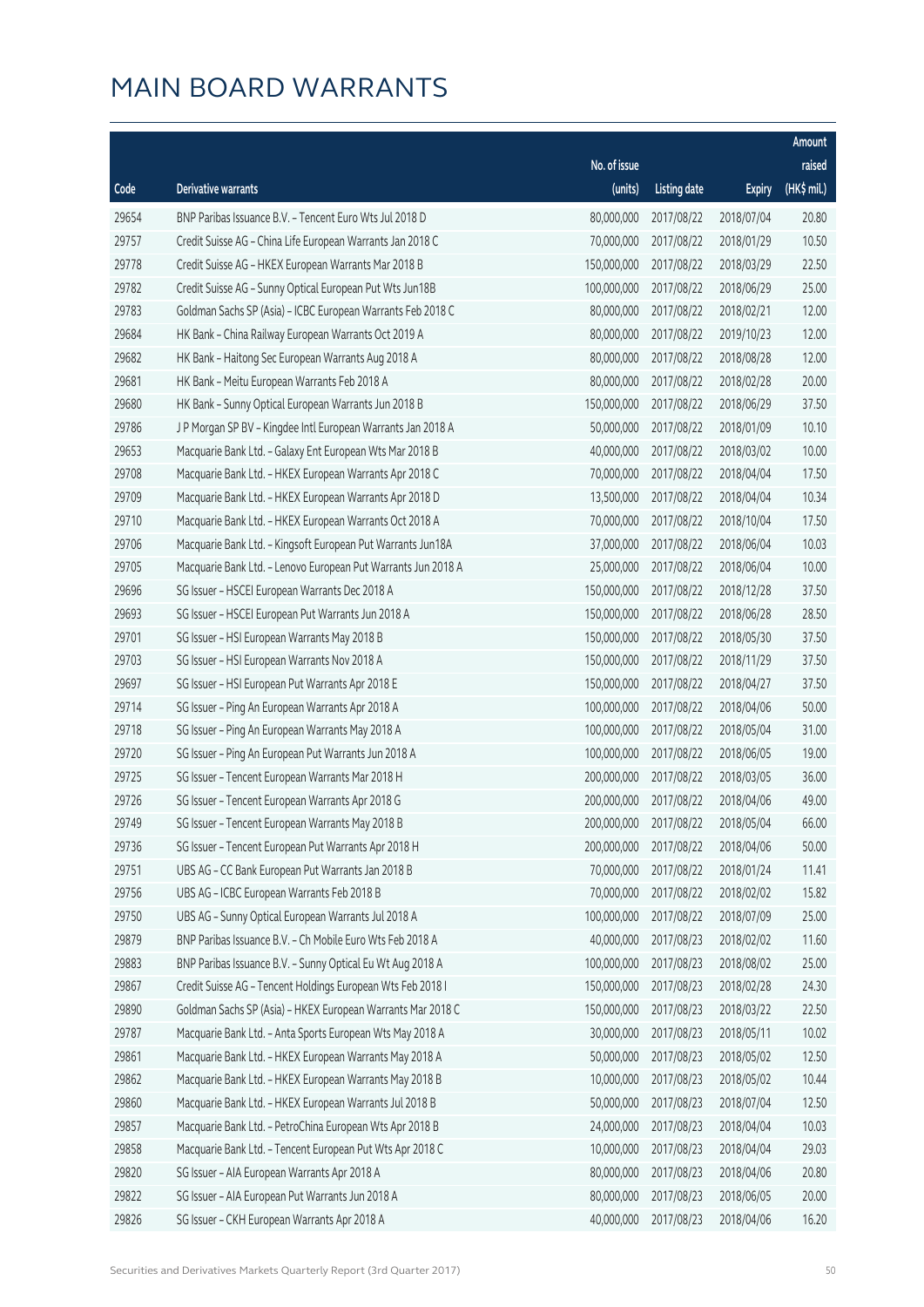|       |                                                               |                        |                     |               | Amount      |
|-------|---------------------------------------------------------------|------------------------|---------------------|---------------|-------------|
|       |                                                               | No. of issue           |                     |               | raised      |
| Code  | <b>Derivative warrants</b>                                    | (units)                | <b>Listing date</b> | <b>Expiry</b> | (HK\$ mil.) |
| 29788 | SG Issuer - China Life European Warrants Apr 2018 B           | 15,000,000             | 2017/08/23          | 2018/04/06    | 25.05       |
| 29789 | SG Issuer - China Life European Put Warrants May 2018 B       | 15,000,000             | 2017/08/23          | 2018/05/04    | 12.15       |
| 29802 | SG Issuer - Geely Auto European Warrants May 2018 C           | 60,000,000             | 2017/08/23          | 2018/05/04    | 23.70       |
| 29794 | SG Issuer - Geely Auto European Put Warrants Apr 2018 C       | 40,000,000             | 2017/08/23          | 2018/04/06    | 12.00       |
| 29806 | SG Issuer - Geely Auto European Put Warrants May 2018 D       | 40,000,000             | 2017/08/23          | 2018/05/04    | 10.00       |
| 29827 | SG Issuer - Galaxy Ent European Warrants Mar 2018 A           | 80,000,000             | 2017/08/23          | 2018/03/05    | 19.60       |
| 29838 | SG Issuer - Galaxy Ent European Warrants May 2018 A           | 80,000,000             | 2017/08/23          | 2018/05/04    | 31.60       |
| 29841 | SG Issuer - Galaxy Ent European Warrants Jun 2018 A           | 80,000,000             | 2017/08/23          | 2018/06/05    | 22.00       |
| 29828 | SG Issuer - Galaxy Ent European Put Warrants Apr 2018 A       | 80,000,000             | 2017/08/23          | 2018/04/06    | 20.40       |
| 29808 | SG Issuer - HSBC European Warrants May 2018 B                 | 100,000,000            | 2017/08/23          | 2018/05/04    | 25.50       |
| 29816 | SG Issuer - HSBC European Warrants Jul 2018 B                 | 100,000,000            | 2017/08/23          | 2018/07/05    | 48.50       |
| 29814 | SG Issuer - HSBC European Put Warrants May 2018 C             | 60,000,000             | 2017/08/23          | 2018/05/04    | 15.00       |
| 29843 | SG Issuer - Petch European Warrants Apr 2018 A                | 60,000,000             | 2017/08/23          | 2018/04/06    | 15.90       |
| 29844 | SG Issuer - Petch European Warrants May 2018 A                | 60,000,000             | 2017/08/23          | 2018/05/04    | 11.10       |
| 29934 | BOCI Asia Ltd. - Sunny Optical European Warrants Aug 2018 A   | 100,000,000            | 2017/08/24          | 2018/08/31    | 25.00       |
| 29930 | BOCI Asia Ltd. - Tencent Holdings European Wts Feb 2018 E     | 50,000,000             | 2017/08/24          | 2018/02/02    | 34.90       |
| 29928 | BOCI Asia Ltd. - Tencent Holdings European Wts Apr 2018 C     | 200,000,000            | 2017/08/24          | 2018/04/30    | 50.00       |
| 29929 | BOCI Asia Ltd. - Tencent Holdings European Wts Jun 2018 B     | 200,000,000            | 2017/08/24          | 2018/06/22    | 42.00       |
| 29931 | BOCI Asia Ltd. - Tencent Holdings European Put Wts Mar 2018 D | 100,000,000            | 2017/08/24          | 2018/03/22    | 26.50       |
| 29980 | Credit Suisse AG - China Mobile European Warrants Feb 2018 B  | 70,000,000             | 2017/08/24          | 2018/02/20    | 17.50       |
| 29981 | Credit Suisse AG - HSBC European Wts Jan 2018 G               | 100,000,000            | 2017/08/24          | 2018/01/31    | 25.00       |
| 29978 | Credit Suisse AG - Tencent Holdings European Wts Mar 2018 G   | 150,000,000            | 2017/08/24          | 2018/03/29    | 37.50       |
| 29976 | Credit Suisse AG - Tencent Holdings Euro Put Wts Mar 2018 F   | 200,000,000            | 2017/08/24          | 2018/03/29    | 60.00       |
| 29982 | Credit Suisse AG - Techtronic European Warrants Feb 2018 A    | 40,000,000             | 2017/08/24          | 2018/02/23    | 10.00       |
| 29990 | Goldman Sachs SP (Asia) - China Life Euro Wts Mar 2018 C      | 80,000,000             | 2017/08/24          | 2018/03/26    | 12.00       |
| 29989 | Goldman Sachs SP (Asia) - Tencent European Wt Dec 2017 G      | 30,000,000             | 2017/08/24          | 2017/12/22    | 12.39       |
| 29988 | Goldman Sachs SP (Asia) - Tencent European Wt Mar 2018 B      | 200,000,000 2017/08/24 |                     | 2018/03/28    | 30.00       |
| 29913 | Haitong Int'l Sec - BYD Electronic European Warrants Feb 18A  | 50,000,000             | 2017/08/24          | 2018/02/02    | 12.50       |
| 29915 | Haitong Int'l Sec - BYD Electronic European Warrants Jun 18A  | 50,000,000             | 2017/08/24          | 2018/06/28    | 15.20       |
| 29905 | Haitong Int'l Sec - China Huarong European Warrants Feb 18 A  | 40,000,000             | 2017/08/24          | 2018/02/28    | 10.00       |
| 29911 | Haitong Int'l Sec - China Life European Warrants Sep 2018 A   | 100,000,000            | 2017/08/24          | 2018/09/28    | 25.90       |
| 29917 | Haitong Int'l Sec - Gome European Warrants Nov 2018 A         | 100,000,000            | 2017/08/24          | 2018/11/28    | 25.00       |
| 29899 | Haitong Int'l Sec - R&F Ppt European Warrants May 2018 A      | 60,000,000             | 2017/08/24          | 2018/05/29    | 11.40       |
| 29909 | Haitong Int'l Sec - Meitu European Warrants Feb 2018 B        | 100,000,000            | 2017/08/24          | 2018/02/28    | 29.10       |
| 29896 | Haitong Int'l Sec - Ping An European Warrants Mar 2018 C      | 80,000,000             | 2017/08/24          | 2018/03/28    | 20.56       |
| 29908 | Haitong Int'l Sec - ZTE European Warrants Apr 2018 A          | 100,000,000            | 2017/08/24          | 2018/04/26    | 16.50       |
| 29975 | J P Morgan SP BV - CAM CSI300 European Warrants Jun 2018 A    | 100,000,000            | 2017/08/24          | 2018/06/29    | 15.10       |
| 29966 | J P Morgan SP BV - CC Bank European Put Wts Jan 2018 B        | 100,000,000            | 2017/08/24          | 2018/01/31    | 20.30       |
| 29967 | J P Morgan SP BV - Cathay Pacific European Wts Feb 2019 A     | 60,000,000             | 2017/08/24          | 2019/02/27    | 10.02       |
| 29965 | J P Morgan SP BV - HKEX European Warrants Jun 2018 C          | 200,000,000            | 2017/08/24          | 2018/06/29    | 30.40       |
| 29968 | J P Morgan SP BV - HS H-SHARE European Warrants Feb 2018 A    | 100,000,000            | 2017/08/24          | 2018/02/01    | 15.30       |
| 29962 | J P Morgan SP BV - Tencent European Warrants Jan 2018 E       | 100,000,000            | 2017/08/24          | 2018/01/02    | 41.30       |
| 29958 | J P Morgan SP BV - Tencent European Warrants Feb 2018 E       | 200,000,000            | 2017/08/24          | 2018/02/09    | 35.00       |
| 29961 | J P Morgan SP BV - Tencent European Warrants Mar 2018 H       | 200,000,000            | 2017/08/24          | 2018/03/05    | 31.00       |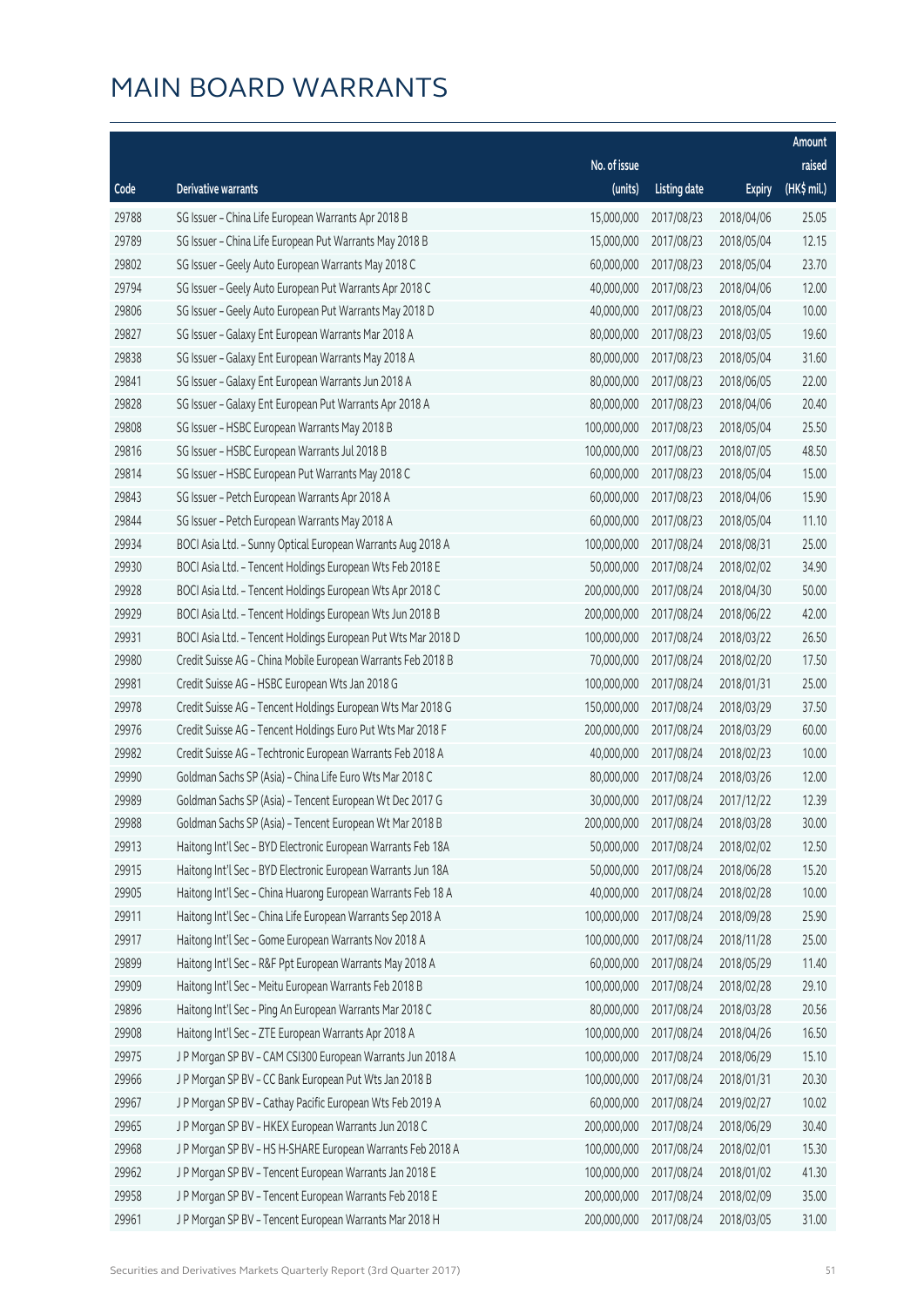|       |                                                              |                        |                     |               | Amount      |
|-------|--------------------------------------------------------------|------------------------|---------------------|---------------|-------------|
|       |                                                              | No. of issue           |                     |               | raised      |
| Code  | Derivative warrants                                          | (units)                | <b>Listing date</b> | <b>Expiry</b> | (HK\$ mil.) |
| 29971 | J P Morgan SP BV - WH Group European Warrants Feb 2018 A     | 60,000,000             | 2017/08/24          | 2018/02/28    | 37.44       |
| 29937 | Macquarie Bank Ltd. - AIA European Warrants Apr 2018 A       | 31,000,000             | 2017/08/24          | 2018/04/04    | 10.01       |
| 29936 | Macquarie Bank Ltd. - China Railway European Wts Apr 2018 A  | 15,000,000             | 2017/08/24          | 2018/04/04    | 10.08       |
| 29942 | SG Issuer - CCB European Warrants Mar 2018 A                 | 60,000,000             | 2017/08/24          | 2018/03/05    | 11.40       |
| 29949 | SG Issuer - Minsheng Bank European Warrants Jun 2018 A       | 30,000,000             | 2017/08/24          | 2018/06/05    | 10.50       |
| 29950 | SG Issuer - CNOOC European Warrants Apr 2018 A               | 40,000,000             | 2017/08/24          | 2018/04/06    | 10.00       |
| 29951 | SG Issuer - ICBC European Warrants Mar 2018 A                | 60,000,000             | 2017/08/24          | 2018/03/05    | 10.80       |
| 29953 | SG Issuer - Lenovo European Warrants Jun 2018 A              | 40,000,000             | 2017/08/24          | 2018/06/05    | 10.00       |
| 29954 | SG Issuer - MTRC European Warrants Jul 2018 A                | 40,000,000             | 2017/08/24          | 2018/07/05    | 10.00       |
| 29918 | SG Issuer - Tencent European Warrants Mar 2018 I             | 20,000,000             | 2017/08/24          | 2018/03/05    | 29.20       |
| 29919 | SG Issuer - Tencent European Warrants Mar 2018 J             | 20,000,000             | 2017/08/24          | 2018/03/05    | 10.40       |
| 29925 | SG Issuer - Tencent European Warrants Jul 2018 B             | 200,000,000            | 2017/08/24          | 2018/07/05    | 40.00       |
| 29926 | SG Issuer - Tencent European Warrants Jul 2018 C             | 200,000,000            | 2017/08/24          | 2018/07/05    | 34.00       |
| 29956 | SG Issuer - Tencent European Warrants Sep 2018 B             | 200,000,000            | 2017/08/24          | 2018/09/05    | 50.00       |
| 29923 | SG Issuer - Tencent European Put Warrants May 2018 C         | 200,000,000            | 2017/08/24          | 2018/05/04    | 50.00       |
| 29984 | UBS AG - Datang Power European Warrants Apr 2018 A           | 15,000,000             | 2017/08/24          | 2018/04/16    | 10.22       |
| 29985 | UBS AG - Li Ning European Warrants Mar 2019 A                | 50,000,000             | 2017/08/24          | 2019/03/22    | 10.10       |
| 29983 | UBS AG - Swire Pacific A European Warrants Oct 2018 A        | 15,000,000             | 2017/08/24          | 2018/10/29    | 10.02       |
| 29987 | UBS AG - WH Group European Warrants Feb 2018 A               | 15,000,000             | 2017/08/24          | 2018/02/27    | 13.28       |
| 11029 | BOCI Asia Ltd. - China Life European Warrants Mar 2018 A     | 100,000,000            | 2017/08/25          | 2018/03/26    | 15.00       |
| 11022 | BOCI Asia Ltd. - Lenovo European Warrants Jan 2018 A         | 100,000,000            | 2017/08/25          | 2018/01/29    | 15.90       |
| 11026 | BOCI Asia Ltd. - Ping An European Warrants Feb 2018 A        | 100,000,000            | 2017/08/25          | 2018/02/26    | 30.30       |
| 11028 | BOCI Asia Ltd. - Ping An European Warrants Mar 2018 A        | 100,000,000            | 2017/08/25          | 2018/03/23    | 20.00       |
| 11091 | Credit Suisse AG - Lenovo European Warrants Jan 2018 B       | 70,000,000             | 2017/08/25          | 2018/01/30    | 10.50       |
| 11090 | Credit Suisse AG - Tencent Holdings European Wts Dec 2017 I  | 40,000,000             | 2017/08/25          | 2017/12/27    | 20.00       |
| 11077 | Goldman Sachs SP (Asia) - CC Bank European Wts Jan 2018 C    | 80,000,000             | 2017/08/25          | 2018/01/26    | 20.64       |
| 11079 | Goldman Sachs SP (Asia) - HKEX European Warrants Mar 2018 D  | 120,000,000 2017/08/25 |                     | 2018/03/27    | 18.00       |
| 11073 | Goldman Sachs SP (Asia) - Ping An European Wts Jan 2018 G    | 80,000,000             | 2017/08/25          | 2018/01/16    | 20.88       |
| 11083 | Goldman Sachs SP (Asia) - Tencent European Put Wt Feb 2018 K | 100,000,000            | 2017/08/25          | 2018/02/23    | 24.90       |
| 11143 | Haitong Int'l Sec - Anta Sports European Warrants Jun 2018 A | 40,000,000             | 2017/08/25          | 2018/06/29    | 12.28       |
| 11136 | Haitong Int'l Sec - CKP European Warrants Dec 2017 A         | 50,000,000             | 2017/08/25          | 2017/12/21    | 10.75       |
| 11142 | Haitong Int'l Sec - CKP European Warrants Mar 2018 A         | 50,000,000             | 2017/08/25          | 2018/03/29    | 25.10       |
| 11132 | Haitong Int'l Sec - China Mobile European Wts Feb 2018 A     | 100,000,000            | 2017/08/25          | 2018/02/12    | 15.00       |
| 11131 | Haitong Int'l Sec - China Mobile European Wts May 2018 A     | 100,000,000            | 2017/08/25          | 2018/05/31    | 25.80       |
| 11122 | Haitong Int'l Sec - HKEX European Warrants Mar 2018 A        | 100,000,000            | 2017/08/25          | 2018/03/29    | 15.00       |
| 11120 | Haitong Int'l Sec - HKEX European Warrants Jun 2018 A        | 100,000,000            | 2017/08/25          | 2018/06/15    | 15.00       |
| 11101 | Haitong Int'l Sec - HSBC European Warrants Mar 2018 A        | 100,000,000            | 2017/08/25          | 2018/03/29    | 15.00       |
| 11123 | Haitong Int'l Sec - Huaneng European Warrants Jan 2018 A     | 100,000,000            | 2017/08/25          | 2018/01/30    | 18.00       |
| 11114 | Haitong Int'l Sec - Kingdee Int'l European Warrants Mar 18 A | 50,000,000             | 2017/08/25          | 2018/03/02    | 28.00       |
| 11146 | Haitong Int'l Sec - Sunny Optical European Put Wts Apr18A    | 80,000,000             | 2017/08/25          | 2018/04/24    | 14.88       |
| 11095 | J P Morgan SP BV - BYD European Warrants Mar 2018 B          | 60,000,000             | 2017/08/25          | 2018/03/01    | 22.80       |
| 11092 | J P Morgan SP BV - CM Bank European Warrants Mar 2018 A      | 80,000,000             | 2017/08/25          | 2018/03/12    | 12.00       |
| 11020 | Macquarie Bank Ltd. - BOCL European Warrants Jul 2018 A      | 40,000,000             | 2017/08/25          | 2018/07/04    | 10.00       |
| 11056 | Macquarie Bank Ltd. - CSOP A50 ETF European Put Wts Mar18A   | 39,000,000             | 2017/08/25          | 2018/03/02    | 10.02       |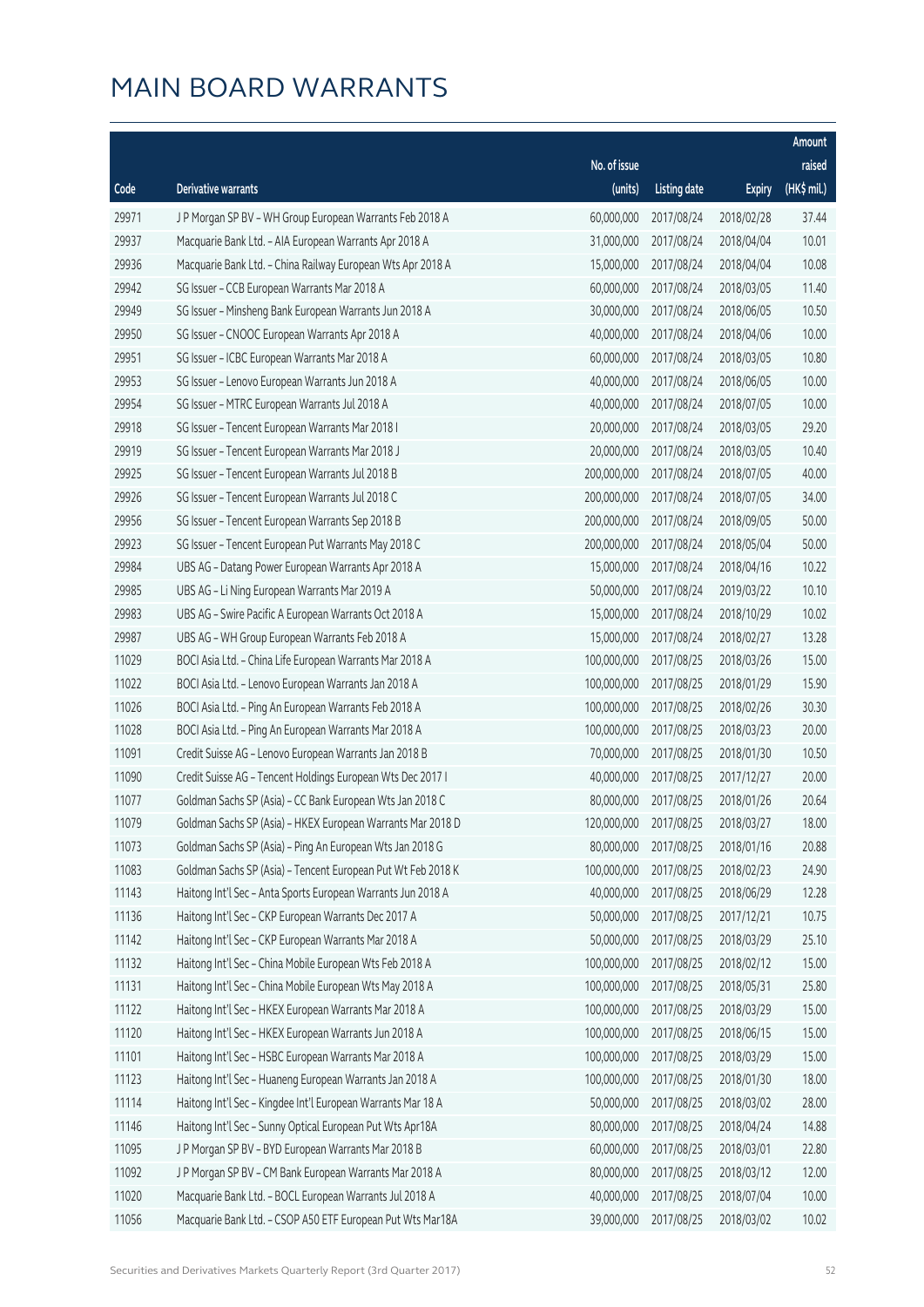|       |                                                              |              |                       |               | Amount      |
|-------|--------------------------------------------------------------|--------------|-----------------------|---------------|-------------|
|       |                                                              | No. of issue |                       |               | raised      |
| Code  | <b>Derivative warrants</b>                                   | (units)      | Listing date          | <b>Expiry</b> | (HK\$ mil.) |
| 11058 | Macquarie Bank Ltd. - Sands China European Wts Mar 2018 A    | 28,500,000   | 2017/08/25            | 2018/03/02    | 10.09       |
| 11061 | Macquarie Bank Ltd. - Sands China European Wts Apr 2018 A    | 8,700,000    | 2017/08/25            | 2018/04/04    | 10.01       |
| 11070 | Macquarie Bank Ltd. - Goldwind European Warrants Dec 2018 A  | 40,000,000   | 2017/08/25            | 2018/12/18    | 10.00       |
| 29993 | SG Issuer - BOCom European Warrants Jun 2018 A               | 40,000,000   | 2017/08/25            | 2018/06/05    | 10.60       |
| 29997 | SG Issuer - China EB Ltd European Warrants Sep 2018 A        | 50,000,000   | 2017/08/25            | 2018/09/05    | 12.50       |
| 11005 | SG Issuer - CITIC European Warrants Apr 2018 A               | 15,000,000   | 2017/08/25            | 2018/04/06    | 11.70       |
| 11002 | SG Issuer - China Railway European Warrants Apr 2018 A       | 20,000,000   | 2017/08/25            | 2018/04/06    | 10.00       |
| 11004 | SG Issuer - China Railway European Warrants Nov 2019 A       | 100,000,000  | 2017/08/25            | 2019/11/05    | 15.00       |
| 29998 | SG Issuer - CRCC European Warrants Jan 2019 A                | 100,000,000  | 2017/08/25            | 2019/01/04    | 15.00       |
| 10472 | SG Issuer - Nikkei 225 European Warrants Mar 2018 A          | 100,000,000  | 2017/08/25            | 2018/03/09    | 25.00       |
| 10474 | SG Issuer - Nikkei 225 European Warrants Jun 2018 A          | 100,000,000  | 2017/08/25            | 2018/06/08    | 25.00       |
| 10475 | SG Issuer - Nikkei 225 European Warrants Jun 2018 B          | 100,000,000  | 2017/08/25            | 2018/06/08    | 25.00       |
| 10477 | SG Issuer - Nikkei 225 European Warrants Sep 2018 A          | 100,000,000  | 2017/08/25            | 2018/09/14    | 25.00       |
| 10479 | SG Issuer - Nikkei 225 European Warrants Dec 2018 A          | 100,000,000  | 2017/08/25            | 2018/12/14    | 25.00       |
| 10473 | SG Issuer - Nikkei 225 European Put Warrants Mar 2018 B      | 100,000,000  | 2017/08/25            | 2018/03/09    | 25.00       |
| 10476 | SG Issuer - Nikkei 225 European Put Warrants Jun 2018 C      | 100,000,000  | 2017/08/25            | 2018/06/08    | 25.00       |
| 10478 | SG Issuer - Nikkei 225 European Put Warrants Sep 2018 B      | 100,000,000  | 2017/08/25            | 2018/09/14    | 25.00       |
| 10480 | SG Issuer - Nikkei 225 European Put Warrants Dec 2018 B      | 100,000,000  | 2017/08/25            | 2018/12/14    | 25.00       |
| 11008 | SG Issuer - PSBC European Warrants Apr 2018 A                | 40,000,000   | 2017/08/25            | 2018/04/06    | 11.80       |
| 11012 | SG Issuer - SJM Hold Eu Wt Jun 2018 A                        | 15,000,000   | 2017/08/25            | 2018/06/05    | 11.85       |
| 11018 | SG Issuer - WH Group European Warrants Apr 2018 A            | 20,000,000   | 2017/08/25            | 2018/04/06    | 22.80       |
| 11019 | SG Issuer - WH Group European Warrants Jan 2019 A            | 100,000,000  | 2017/08/25            | 2019/01/04    | 25.00       |
| 11040 | UBS AG - Ping An European Warrants Jan 2018 G                | 100,000,000  | 2017/08/25            | 2018/01/30    | 15.10       |
| 11053 | UBS AG - Ping An European Put Warrants Feb 2018 A            | 100,000,000  | 2017/08/25            | 2018/02/21    | 48.70       |
| 11164 | BNP Paribas Issuance B.V. - Tencent Euro Wts Mar 2018 C      | 80,000,000   | 2017/08/28            | 2018/03/02    | 14.40       |
| 11149 | BNP Paribas Issuance B.V. - Tencent Euro Wts Aug 2018 D      | 80,000,000   | 2017/08/28            | 2018/08/02    | 20.00       |
| 11288 | Goldman Sachs SP (Asia) - HSBC European Warrants Jan 2018 F  |              | 80,000,000 2017/08/28 | 2018/01/26    | 20.56       |
| 11302 | Goldman Sachs SP (Asia) - Lenovo European Wts Feb 2018 A     | 40,000,000   | 2017/08/28            | 2018/02/28    | 10.00       |
| 11258 | Goldman Sachs SP (Asia) - Tencent European Wt Dec 2017 H     | 40,000,000   | 2017/08/28            | 2017/12/22    | 45.24       |
| 11332 | Haitong Int'l Sec - BOC HK European Warrants Jan 2018 A      | 68,000,000   | 2017/08/28            | 2018/01/08    | 12.78       |
| 11341 | Haitong Int'l Sec - Greentown China European Wts Oct 2018 A  | 100,000,000  | 2017/08/28            | 2018/10/31    | 25.30       |
| 11333 | Haitong Int'l Sec - Logan PPT European Warrants Mar 2019 A   | 100,000,000  | 2017/08/28            | 2019/03/29    | 25.20       |
| 11328 | Haitong Int'l Sec - Maanshan Iron European Warrants Mar 18 A | 30,000,000   | 2017/08/28            | 2018/03/29    | 13.80       |
| 11331 | Haitong Int'l Sec - Tencent European Warrants Feb 2018 B     | 100,000,000  | 2017/08/28            | 2018/02/28    | 18.50       |
| 11308 | J P Morgan SP BV - Minsheng Bank European Wts Mar 2018 A     | 60,000,000   | 2017/08/28            | 2018/03/01    | 18.42       |
| 11312 | J P Morgan SP BV - Sinopec Corp European Warrants Mar 2018 A | 100,000,000  | 2017/08/28            | 2018/03/01    | 25.30       |
| 11315 | J P Morgan SP BV - Henderson Land Dev European Wt Apr 2018 A | 60,000,000   | 2017/08/28            | 2018/04/03    | 15.18       |
| 11320 | J P Morgan SP BV - Lenovo European Warrants Mar 2018 A       | 100,000,000  | 2017/08/28            | 2018/03/01    | 25.20       |
| 11168 | Macquarie Bank Ltd. - CNOOC European Warrants Mar 2018 C     | 40,000,000   | 2017/08/28            | 2018/03/02    | 10.04       |
| 11199 | Macquarie Bank Ltd. - Digital China European Wts Jul 2018 A  | 9,000,000    | 2017/08/28            | 2018/07/17    | 10.02       |
| 11195 | Macquarie Bank Ltd. - Tencent European Warrants Apr 2018 D   | 40,000,000   | 2017/08/28            | 2018/04/04    | 15.60       |
| 11198 | Macquarie Bank Ltd. - Tencent European Put Wts Apr 2018 E    | 40,000,000   | 2017/08/28            | 2018/04/04    | 15.60       |
| 11220 | SG Issuer - CNOOC European Warrants Mar 2018 A               | 35,000,000   | 2017/08/28            | 2018/03/05    | 10.15       |
| 11201 | SG Issuer - ChiUnicom European Warrants Feb 2018 B           | 10,000,000   | 2017/08/28            | 2018/02/05    | 11.20       |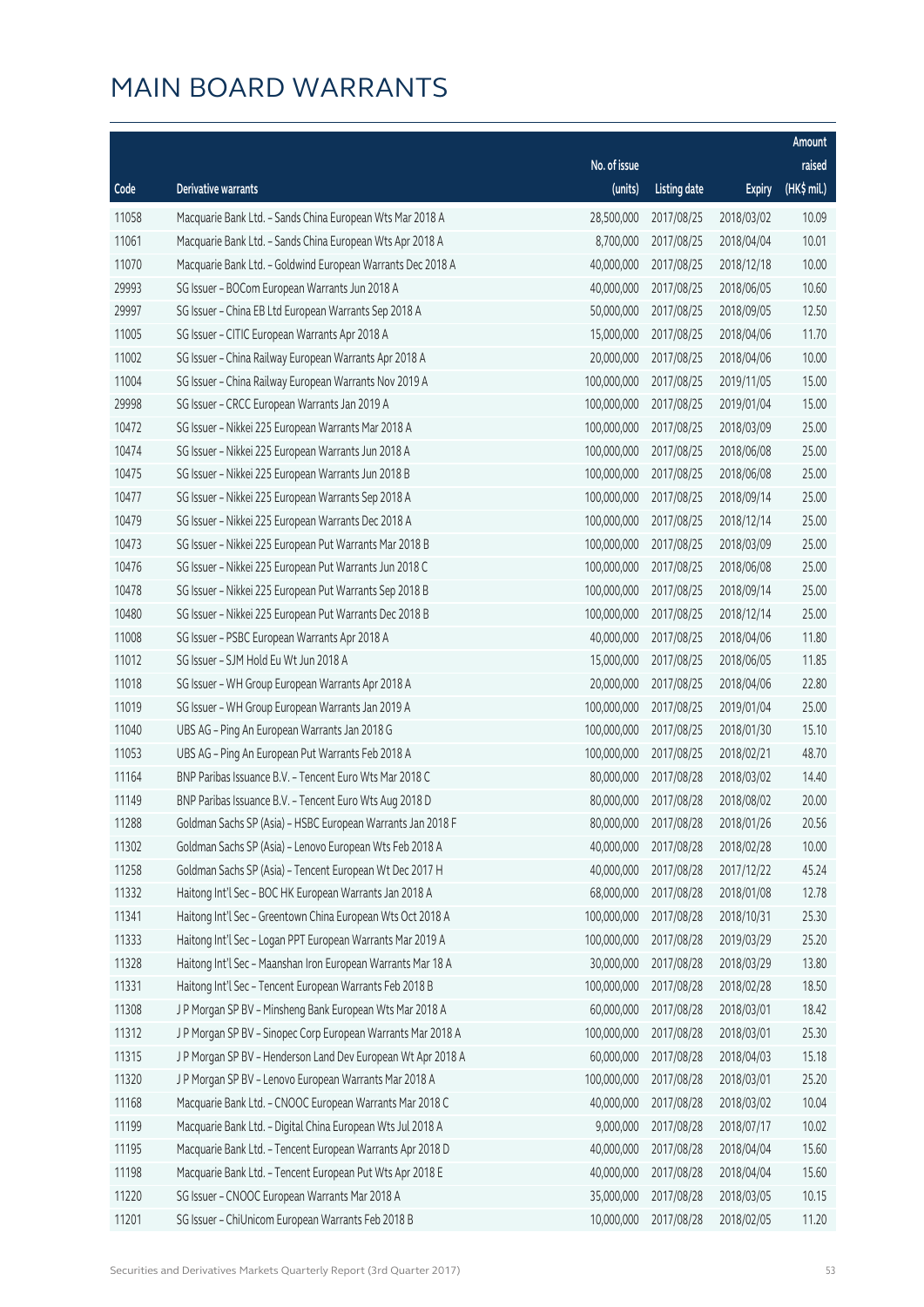|       |                                                              |              |                       |               | Amount      |
|-------|--------------------------------------------------------------|--------------|-----------------------|---------------|-------------|
|       |                                                              | No. of issue |                       |               | raised      |
| Code  | <b>Derivative warrants</b>                                   | (units)      | <b>Listing date</b>   | <b>Expiry</b> | (HK\$ mil.) |
| 11204 | SG Issuer - ChiUnicom European Warrants Mar 2018 A           | 15,000,000   | 2017/08/28            | 2018/03/05    | 10.05       |
| 11230 | SG Issuer - Ping An European Warrants Feb 2018 F             | 100,000,000  | 2017/08/28            | 2018/02/05    | 24.00       |
| 11232 | SG Issuer - Ping An European Warrants Mar 2018 B             | 100,000,000  | 2017/08/28            | 2018/03/05    | 25.00       |
| 11235 | UBS AG - China Unicom European Warrants Feb 2018 A           | 25,000,000   | 2017/08/28            | 2018/02/27    | 15.55       |
| 11236 | UBS AG - Galaxy Ent European Warrants Dec 2017 C             | 70,000,000   | 2017/08/28            | 2017/12/21    | 20.23       |
| 11365 | BOCI Asia Ltd. - CNOOC European Warrants Jan 2018 A          | 80,000,000   | 2017/08/29            | 2018/01/19    | 20.08       |
| 11361 | BOCI Asia Ltd. - China Unicom European Warrants Mar 2018 A   | 60,000,000   | 2017/08/29            | 2018/03/28    | 47.58       |
| 11356 | BOCI Asia Ltd. - China Unicom European Warrants Dec 2018 A   | 100,000,000  | 2017/08/29            | 2018/12/28    | 25.00       |
| 11373 | BOCI Asia Ltd. - Galaxy Ent European Warrants Jan 2018 A     | 100,000,000  | 2017/08/29            | 2018/01/26    | 26.00       |
| 11369 | BOCI Asia Ltd. - Sands China European Warrants Jan 2018 A    | 100,000,000  | 2017/08/29            | 2018/01/29    | 16.00       |
| 11403 | BNP Paribas Issuance B.V. - CSOP A50 ETF Eu Wts Mar 2018 B   | 30,000,000   | 2017/08/29            | 2018/03/02    | 10.80       |
| 11413 | BNP Paribas Issuance B.V. - Galaxy Ent Euro Wts Mar 2018 A   | 40,000,000   | 2017/08/29            | 2018/03/02    | 10.00       |
| 11407 | BNP Paribas Issuance B.V. - ICBC European Wts Oct 2018 B     | 50,000,000   | 2017/08/29            | 2018/10/03    | 12.50       |
| 10481 | BNP Paribas Issuance B.V. - USD/CNH European Put Wts Jun 18A | 50,000,000   | 2017/08/29            | 2018/06/22    | 12.50       |
| 11480 | Credit Suisse AG - BBMG European Warrants Feb 2018 A         | 15,000,000   | 2017/08/29            | 2018/02/28    | 10.05       |
| 11501 | Credit Suisse AG - BYD Electronic European Warrants Feb 18 B | 40,000,000   | 2017/08/29            | 2018/02/28    | 10.00       |
| 11470 | Credit Suisse AG - CNOOC European Warrants Dec 2017 A        | 50,000,000   | 2017/08/29            | 2017/12/29    | 10.00       |
| 11475 | Credit Suisse AG - Sinopec Corp European Warrants Feb 2018 A | 40,000,000   | 2017/08/29            | 2018/02/28    | 10.00       |
| 11467 | Credit Suisse AG - Lenovo European Warrants Feb 2018 A       | 40,000,000   | 2017/08/29            | 2018/02/28    | 10.80       |
| 11495 | Credit Suisse AG - Ping An European Warrants Feb 2018 B      | 100,000,000  | 2017/08/29            | 2018/02/28    | 25.00       |
| 11478 | Credit Suisse AG - Tencent Holdings European Wts Feb 2018 J  | 150,000,000  | 2017/08/29            | 2018/02/05    | 33.00       |
| 11510 | Goldman Sachs SP (Asia) - CAM CSI300 European Wts Mar 2018 A | 80,000,000   | 2017/08/29            | 2018/03/01    | 20.00       |
| 11514 | Goldman Sachs SP (Asia) - CNOOC European Warrants Dec 2017 C | 80,000,000   | 2017/08/29            | 2017/12/01    | 12.00       |
| 11524 | Goldman Sachs SP (Asia) - CNOOC European Warrants Jan 2018 A | 80,000,000   | 2017/08/29            | 2018/01/19    | 14.88       |
| 11539 | Goldman Sachs SP (Asia) - HKEX European Warrants Feb 2018 C  | 150,000,000  | 2017/08/29            | 2018/02/05    | 22.50       |
| 11545 | Goldman Sachs SP (Asia) - Ping An European Wts Jan 2018 H    | 80,000,000   | 2017/08/29            | 2018/01/24    | 19.76       |
| 11598 | J P Morgan SP BV - BankComm European Warrants Mar 2018 A     |              | 60,000,000 2017/08/29 | 2018/03/01    | 15.42       |
| 11560 | J P Morgan SP BV - Ping An European Warrants Mar 2018 B      | 100,000,000  | 2017/08/29            | 2018/03/02    | 25.20       |
| 11595 | J P Morgan SP BV - Ping An European Put Warrants Mar 2018 C  | 100,000,000  | 2017/08/29            | 2018/03/01    | 29.40       |
| 11615 | J P Morgan SP BV - Want Want Ch European Warrants Jan 2018 A | 50,000,000   | 2017/08/29            | 2018/01/02    | 10.00       |
| 11423 | Macquarie Bank Ltd. - CSOP A50 ETF European Wts Mar 2018 B   | 28,000,000   | 2017/08/29            | 2018/03/02    | 10.16       |
| 11377 | Macquarie Bank Ltd. - China Unicom European Wts Feb 2018 A   | 13,000,000   | 2017/08/29            | 2018/02/02    | 10.54       |
| 11426 | Macquarie Bank Ltd. - HSBC European Warrants Mar 2018 C      | 17,000,000   | 2017/08/29            | 2018/03/02    | 10.01       |
| 11434 | Macquarie Bank Ltd. - HSBC European Warrants Jun 2018 B      | 18,000,000   | 2017/08/29            | 2018/06/04    | 10.03       |
| 11440 | Macquarie Bank Ltd. - Ping An European Warrants Jul 2018 C   | 20,000,000   | 2017/08/29            | 2018/07/04    | 10.06       |
| 11442 | Macquarie Bank Ltd. - Ping An European Warrants Jul 2018 D   | 40,000,000   | 2017/08/29            | 2018/07/04    | 20.00       |
| 11446 | Macquarie Bank Ltd. - Ping An European Put Warrants Aug 18 A | 40,000,000   | 2017/08/29            | 2018/08/02    | 15.28       |
| 11453 | SG Issuer - KECL European Warrants Mar 2018 A                | 15,000,000   | 2017/08/29            | 2018/03/05    | 10.05       |
| 11448 | SG Issuer - Kingsoft European Warrants Feb 2018 A            | 58,000,000   | 2017/08/29            | 2018/02/05    | 10.15       |
| 11455 | SG Issuer - Li & Fung European Warrants Mar 2018 A           | 63,000,000   | 2017/08/29            | 2018/03/05    | 10.08       |
| 11465 | SG Issuer - Ping An European Warrants Mar 2018 C             | 100,000,000  | 2017/08/29            | 2018/03/05    | 25.00       |
| 11505 | UBS AG - CNOOC European Warrants Nov 2017 A                  | 70,000,000   | 2017/08/29            | 2017/11/28    | 10.50       |
| 11509 | UBS AG - HSI European Warrants Apr 2018 B                    | 200,000,000  | 2017/08/29            | 2018/04/27    | 31.20       |
| 11503 | UBS AG - Lenovo European Warrants Feb 2018 A                 | 40,000,000   | 2017/08/29            | 2018/02/28    | 10.20       |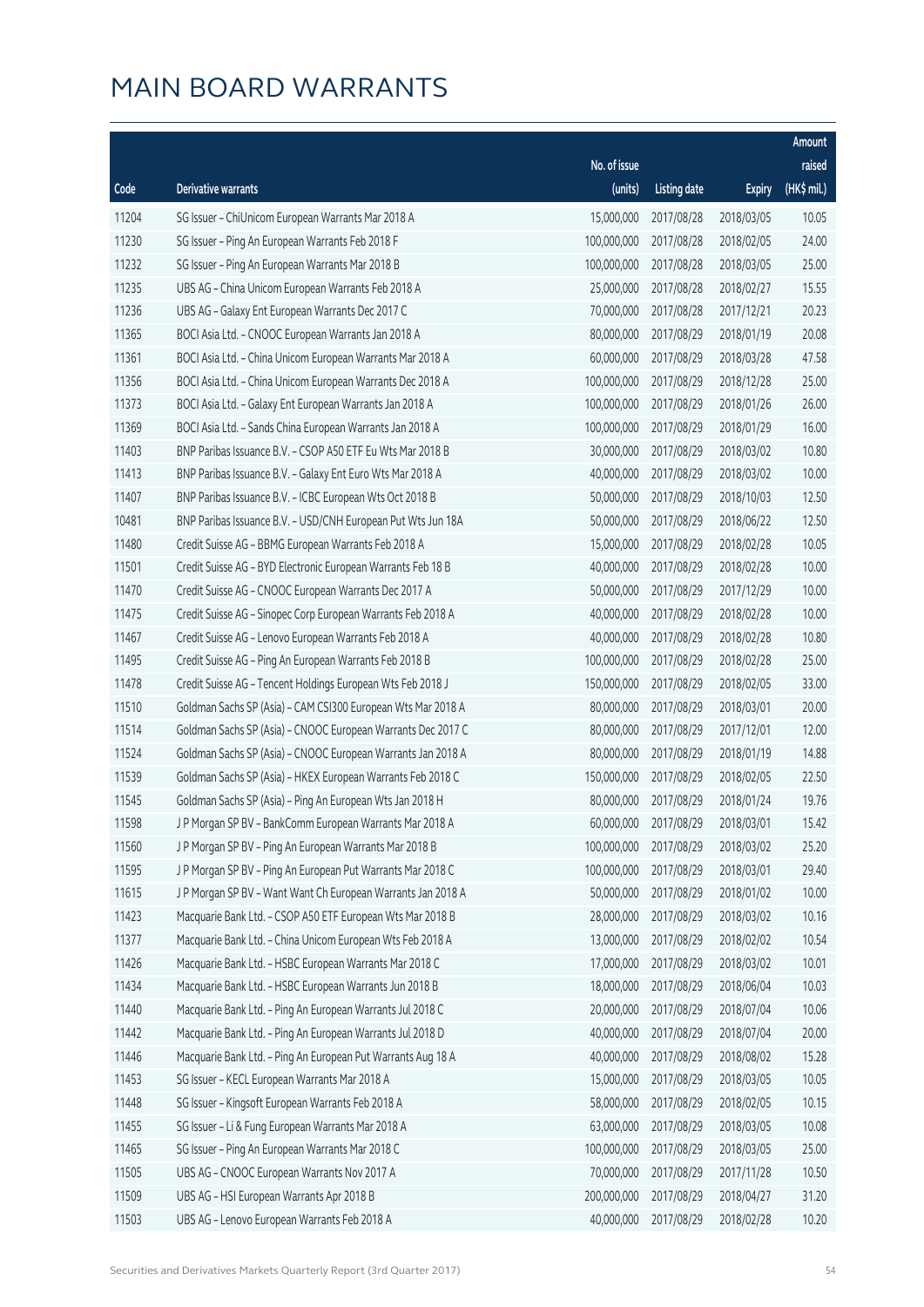|       |                                                               |                        |                     |               | Amount      |
|-------|---------------------------------------------------------------|------------------------|---------------------|---------------|-------------|
|       |                                                               | No. of issue           |                     |               | raised      |
| Code  | <b>Derivative warrants</b>                                    | (units)                | <b>Listing date</b> | <b>Expiry</b> | (HK\$ mil.) |
| 11508 | UBS AG - PetroChina European Warrants Dec 2017 B              | 50,000,000             | 2017/08/29          | 2017/12/28    | 10.45       |
| 11400 | Bank Vontobel - Ping An European Warrants Mar 2018 A          | 80,000,000             | 2017/08/29          | 2018/03/01    | 20.08       |
| 11394 | Bank Vontobel - Tencent European Warrants Mar 2018 A          | 100,000,000            | 2017/08/29          | 2018/03/05    | 15.10       |
| 11634 | BNP Paribas Issuance B.V. - Ping An European Wt Feb 2018 A    | 50,000,000             | 2017/08/31          | 2018/02/02    | 10.00       |
| 11670 | BNP Paribas Issuance B.V. - Ping An European Wt Feb 2018 B    | 40,000,000             | 2017/08/31          | 2018/02/02    | 10.80       |
| 11635 | BNP Paribas Issuance B.V. - Ping An European Wt May 2018 A    | 40,000,000             | 2017/08/31          | 2018/05/03    | 10.00       |
| 11730 | Credit Suisse AG - Cathay Pacific European Wts Dec 2018 A     | 60,000,000             | 2017/08/31          | 2018/12/19    | 10.20       |
| 11802 | Credit Suisse AG - CPIC European Warrants Mar 2018 A          | 40,000,000             | 2017/08/31          | 2018/03/02    | 10.00       |
| 11708 | Credit Suisse AG - China Tel European Warrants Jan 2018 A     | 60,000,000             | 2017/08/31          | 2018/01/31    | 10.02       |
| 11706 | Credit Suisse AG - ChiUnicom European Warrants Jan 2018 A     | 25,000,000             | 2017/08/31          | 2018/01/24    | 18.00       |
| 11788 | Credit Suisse AG - Fosun Intl European Warrants Mar 2018 A    | 70,000,000             | 2017/08/31          | 2018/03/26    | 10.50       |
| 11710 | Credit Suisse AG - Galaxy Ent European Warrants Jan 2018 A    | 50,000,000             | 2017/08/31          | 2018/01/29    | 12.00       |
| 11796 | Credit Suisse AG - Henganintl European Warrants Mar 2018 A    | 20,000,000             | 2017/08/31          | 2018/03/02    | 10.00       |
| 11736 | Credit Suisse AG - Huaneng Power European Warrants Jan 2018 A | 50,000,000             | 2017/08/31          | 2018/01/31    | 10.00       |
| 11704 | Credit Suisse AG - KB Laminates European Warrants May 2018 A  | 40,000,000             | 2017/08/31          | 2018/05/04    | 10.00       |
| 11701 | Credit Suisse AG - Kingsoft European Warrants Mar 2018 A      | 40,000,000             | 2017/08/31          | 2018/03/02    | 10.00       |
| 11765 | Credit Suisse AG - Link REIT European Warrants Feb 2018 A     | 60,000,000             | 2017/08/31          | 2018/02/28    | 10.02       |
| 11778 | Credit Suisse AG - Ping An European Put Warrants Mar 2018 A   | 100,000,000            | 2017/08/31          | 2018/03/02    | 46.00       |
| 11760 | Credit Suisse AG - CRRC Times European Warrants Mar 2018 A    | 40,000,000             | 2017/08/31          | 2018/03/16    | 10.00       |
| 11782 | Credit Suisse AG - Zhaojin Mining European Warrants Mar 18 A  | 15,000,000             | 2017/08/31          | 2018/03/05    | 10.05       |
| 11803 | Goldman Sachs SP (Asia) - Agri Bk European Wts Jan 2018 A     | 80,000,000             | 2017/08/31          | 2018/01/24    | 12.00       |
| 11852 | Goldman Sachs SP (Asia) - Galaxy Ent European Wts Jan 2018 A  | 60,000,000             | 2017/08/31          | 2018/01/26    | 12.96       |
| 11846 | Goldman Sachs SP (Asia) - Haitong Sec Euro Wts Apr 2018 A     | 30,000,000             | 2017/08/31          | 2018/04/03    | 15.42       |
| 11854 | Goldman Sachs SP (Asia) - ICBC European Warrants Feb 2018 D   | 80,000,000             | 2017/08/31          | 2018/02/21    | 12.16       |
| 11847 | Goldman Sachs SP (Asia) - Tencent European Wt Feb 2018 L      | 150,000,000            | 2017/08/31          | 2018/02/05    | 28.80       |
| 11830 | Goldman Sachs SP (Asia) - Tencent European Wt Mar 2018 C      | 150,000,000            | 2017/08/31          | 2018/03/02    | 37.50       |
| 12126 | Haitong Int'l Sec - BJ Ent Water European Warrants Oct 2019 A | 100,000,000 2017/08/31 |                     | 2019/10/28    | 25.00       |
| 12135 | Haitong Int'l Sec - CC Bank European Warrants Mar 2018 C      | 100,000,000            | 2017/08/31          | 2018/03/29    | 50.00       |
| 12142 | Haitong Int'l Sec - CC Bank European Warrants Sep 2018 A      | 100,000,000            | 2017/08/31          | 2018/09/28    | 26.00       |
| 12134 | Haitong Int'l Sec - CC Bank European Put Warrants Mar 2018 B  | 50,000,000             | 2017/08/31          | 2018/03/05    | 16.00       |
| 12131 | Haitong Int'l Sec - CNOOC European Warrants May 2018 B        | 50,000,000             | 2017/08/31          | 2018/05/29    | 21.50       |
| 12132 | Haitong Int'l Sec - CNOOC European Warrants Jun 2018 A        | 50,000,000             | 2017/08/31          | 2018/06/29    | 14.50       |
| 12127 | Haitong Int'l Sec - Sinopec Corp European Wts Mar 2018 A      | 50,000,000             | 2017/08/31          | 2018/03/29    | 15.50       |
| 12128 | Haitong Int'l Sec - Sinopec Corp European Wts Jun 2018 A      | 50,000,000             | 2017/08/31          | 2018/06/29    | 12.50       |
| 12129 | Haitong Int'l Sec - IGG European Warrants Jun 2018 A          | 100,000,000            | 2017/08/31          | 2018/06/29    | 45.30       |
| 12125 | Haitong Int'l Sec - Poly Property European Warrants Apr 18 A  | 50,000,000             | 2017/08/31          | 2018/04/30    | 25.00       |
| 11880 | J P Morgan SP BV - BOCL European Warrants May 2018 B          | 100,000,000            | 2017/08/31          | 2018/05/31    | 15.10       |
| 11876 | J P Morgan SP BV - CC Bank European Wts Mar 2018 A            | 100,000,000            | 2017/08/31          | 2018/03/29    | 18.90       |
| 11886 | J P Morgan SP BV - CGN Power European Warrants Apr 2018 A     | 60,000,000             | 2017/08/31          | 2018/04/03    | 15.12       |
| 11878 | J P Morgan SP BV - ICBC European Put Wts Apr 2018 A           | 100,000,000            | 2017/08/31          | 2018/04/03    | 25.10       |
| 11624 | Macquarie Bank Ltd. - CM Bank European Warrants Feb 2019 A    | 37,000,000             | 2017/08/31          | 2019/02/04    | 10.03       |
| 11631 | Macquarie Bank Ltd. - Tencent European Warrants Apr 2018 F    | 23,000,000             | 2017/08/31          | 2018/04/04    | 10.01       |
| 11926 | SG Issuer - Anhui Conch European Warrants Apr 2018 A          | 40,000,000             | 2017/08/31          | 2018/04/06    | 12.00       |
| 11918 | SG Issuer - AGBK European Warrants Apr 2018 A                 | 60,000,000             | 2017/08/31          | 2018/04/06    | 15.00       |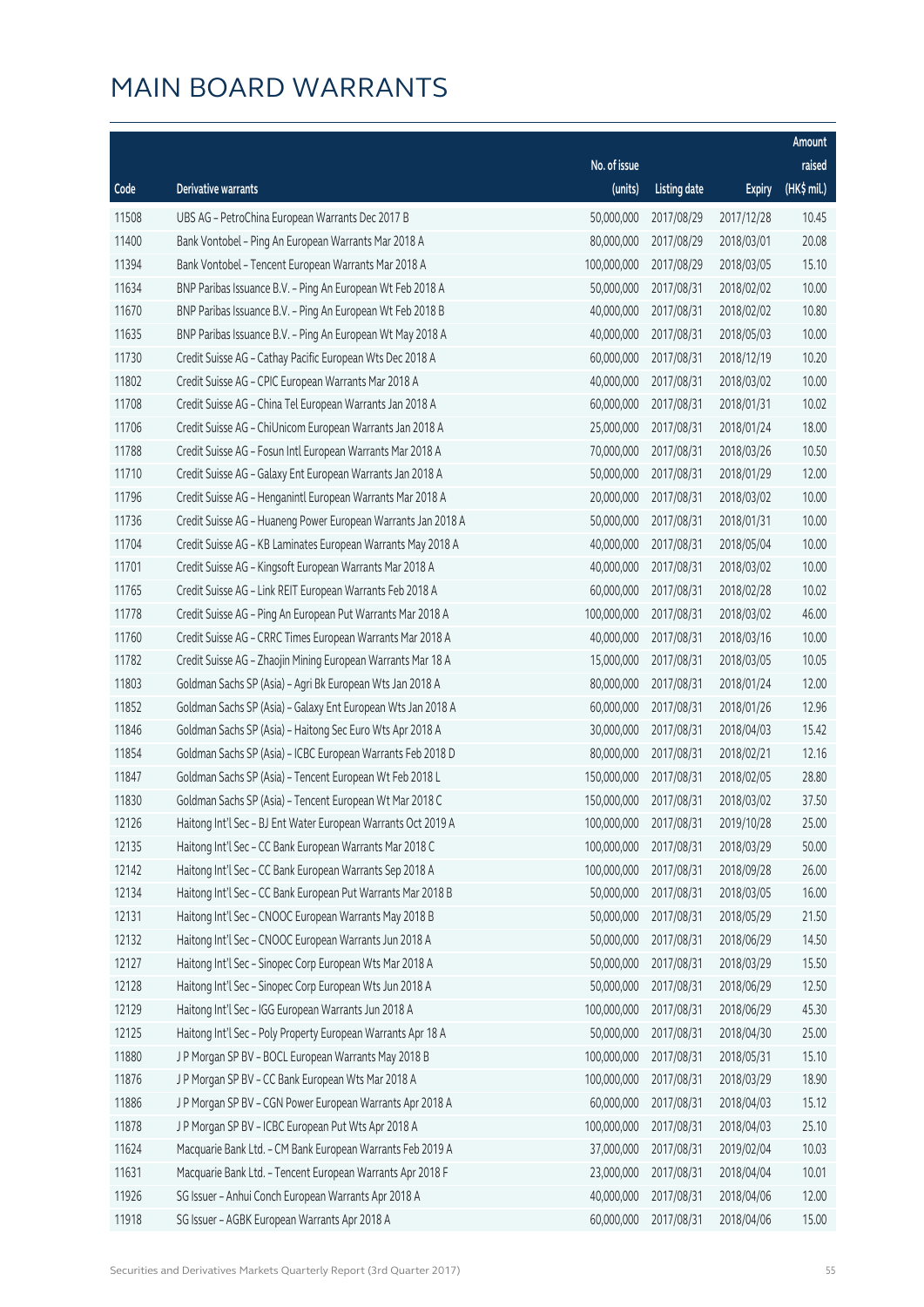|         |                                                             |                        |              |               | Amount      |
|---------|-------------------------------------------------------------|------------------------|--------------|---------------|-------------|
|         |                                                             | No. of issue           |              |               | raised      |
| Code    | <b>Derivative warrants</b>                                  | (units)                | Listing date | <b>Expiry</b> | (HK\$ mil.) |
| 11943   | SG Issuer - CCCCL European Warrants Apr 2018 A              | 16,000,000             | 2017/08/31   | 2018/04/06    | 10.08       |
| 11975   | SG Issuer - CCCCL European Warrants Oct 2019 A              | 100,000,000            | 2017/08/31   | 2019/10/04    | 25.00       |
| 11942   | SG Issuer - CCoal European Warrants Mar 2018 A              | 30,000,000             | 2017/08/31   | 2018/03/05    | 10.05       |
| 11987   | SG Issuer - CP&CC European Warrants Mar 2018 A              | 60,000,000             | 2017/08/31   | 2018/03/05    | 19.20       |
| 11980   | SG Issuer - CPIC Eur Wt Apr 2018 A                          | 40,000,000             | 2017/08/31   | 2018/04/06    | 10.00       |
| 11901   | SG Issuer - CRCC European Warrants Mar 2018 A               | 11,000,000             | 2017/08/31   | 2018/03/05    | 10.01       |
| 11902   | SG Issuer - China Res Land European Warrants Mar 2018 A     | 40,000,000             | 2017/08/31   | 2018/03/05    | 10.00       |
| 12102   | SG Issuer - CRRC European Warrants Dec 2019 A               | 100,000,000            | 2017/08/31   | 2019/12/31    | 15.00       |
| 11988   | SG Issuer - Shenhua European Warrants Mar 2018 A            | 70,000,000             | 2017/08/31   | 2018/03/05    | 10.50       |
| 12109   | SG Issuer - GAC European Warrants Mar 2018 B                | 60,000,000             | 2017/08/31   | 2018/03/05    | 15.00       |
| 12110   | SG Issuer - HLand European Warrants May 2018 A              | 40,000,000             | 2017/08/31   | 2018/05/04    | 10.00       |
| 12113   | SG Issuer - JIANC European Warrants Jul 2018 A              | 80,000,000             | 2017/08/31   | 2018/07/05    | 12.00       |
| 11912   | SG Issuer - Lenovo European Warrants Mar 2018 A             | 35,000,000             | 2017/08/31   | 2018/03/05    | 10.15       |
| 12114   | SG Issuer - MGM China European Warrants Jul 2018 A          | 60,000,000             | 2017/08/31   | 2018/07/05    | 15.00       |
| 12115   | SG Issuer - NCI European Warrants Mar 2018 A                | 28,000,000             | 2017/08/31   | 2018/03/05    | 10.22       |
| 12120   | SG Issuer - PICC P&C European Warrants Nov 2018 A           | 80,000,000             | 2017/08/31   | 2018/11/05    | 20.00       |
| 12121   | SG Issuer - Sands China European Warrants Apr 2018 B        | 60,000,000             | 2017/08/31   | 2018/04/06    | 16.20       |
| 12122   | SG Issuer - SHK P European Warrants Mar 2018 A              | 20,000,000             | 2017/08/31   | 2018/03/05    | 11.40       |
| 12124   | SG Issuer - Wynn European Warrants Aug 2018 A               | 60,000,000             | 2017/08/31   | 2018/08/03    | 15.00       |
| 11683   | UBS AG - ICBC European Warrants Mar 2018 A                  | 70,000,000             | 2017/08/31   | 2018/03/02    | 17.71       |
| 11676   | UBS AG - KECL European Warrants Mar 2018 A                  | 20,000,000             | 2017/08/31   | 2018/03/02    | 10.18       |
| 11672   | UBS AG - Kingsoft European Warrants Feb 2018 A              | 100,000,000            | 2017/08/31   | 2018/02/23    | 16.40       |
| 27782 # | Credit Suisse AG - China Life European Warrants Jan 2018 A  | 80,000,000             | 2017/08/31   | 2018/01/30    | 10.64       |
| 12165   | BOCI Asia Ltd. - BOCL European Warrants May 2018 B          | 100,000,000            | 2017/09/01   | 2018/05/28    | 18.30       |
| 12162   | BOCI Asia Ltd. - CC Bank European Warrants Mar 2018 A       | 100,000,000            | 2017/09/01   | 2018/03/22    | 29.20       |
| 12166   | BOCI Asia Ltd. - CNOOC European Warrants Jan 2018 B         | 100,000,000            | 2017/09/01   | 2018/01/29    | 65.00       |
| 12173   | BOCI Asia Ltd. - Sinopec Corp European Warrants Apr 2018 A  | 100,000,000 2017/09/01 |              | 2018/04/03    | 36.30       |
| 12160   | BOCI Asia Ltd. - HSBC European Warrants Mar 2018 A          | 200,000,000            | 2017/09/01   | 2018/03/19    | 103.20      |
| 12163   | BOCI Asia Ltd. - ICBC European Warrants Mar 2018 A          | 100,000,000            | 2017/09/01   | 2018/03/05    | 25.10       |
| 12172   | BOCI Asia Ltd. - PetroChina European Warrants Jan 2018 B    | 100,000,000            | 2017/09/01   | 2018/01/29    | 20.20       |
| 12176   | BNP Paribas Issuance B.V. - China Overseas Eu Wt Aug 2018 A | 60,000,000             | 2017/09/01   | 2018/08/02    | 15.00       |
| 12205   | Credit Suisse AG - BOCL European Warrants May 2018 B        | 50,000,000             | 2017/09/01   | 2018/05/31    | 10.00       |
| 12195   | Credit Suisse AG - CC Bank European Warrants Mar 2018 A     | 50,000,000             | 2017/09/01   | 2018/03/02    | 12.50       |
| 12198   | Credit Suisse AG - CC Bank European Put Warrants Mar 2018 B | 100,000,000            | 2017/09/01   | 2018/03/02    | 41.00       |
| 12206   | Credit Suisse AG - CNOOC European Warrants Dec 2017 B       | 60,000,000             | 2017/09/01   | 2017/12/29    | 10.02       |
| 12200   | Credit Suisse AG - ICBC European Warrants Mar 2018 A        | 50,000,000             | 2017/09/01   | 2018/03/02    | 12.50       |
| 12203   | Credit Suisse AG - ICBC European Put Warrants Mar 2018 B    | 80,000,000             | 2017/09/01   | 2018/03/02    | 25.60       |
| 12237   | Goldman Sachs SP (Asia) - AIA European Warrants Feb 2018 B  | 80,000,000             | 2017/09/01   | 2018/02/08    | 12.00       |
| 12239   | Goldman Sachs SP (Asia) - CC Bank European Wts Mar 2018 A   | 80,000,000             | 2017/09/01   | 2018/03/22    | 14.72       |
| 12238   | Goldman Sachs SP (Asia) - ICBC European Warrants Mar 2018 A | 80,000,000             | 2017/09/01   | 2018/03/01    | 20.00       |
| 12230   | Goldman Sachs SP (Asia) - Ping An European Wts Mar 2018 A   | 80,000,000             | 2017/09/01   | 2018/03/01    | 20.00       |
| 12234   | Goldman Sachs SP (Asia) - Ping An European Wts Mar 2018 B   | 80,000,000             | 2017/09/01   | 2018/03/01    | 20.00       |
| 12241   | J P Morgan SP BV - BOC HK European Warrants Apr 2018 B      | 70,000,000             | 2017/09/01   | 2018/04/09    | 10.50       |
| 12244   | J P Morgan SP BV - CPIC European Warrants Mar 2018 A        | 60,000,000             | 2017/09/01   | 2018/03/02    | 15.00       |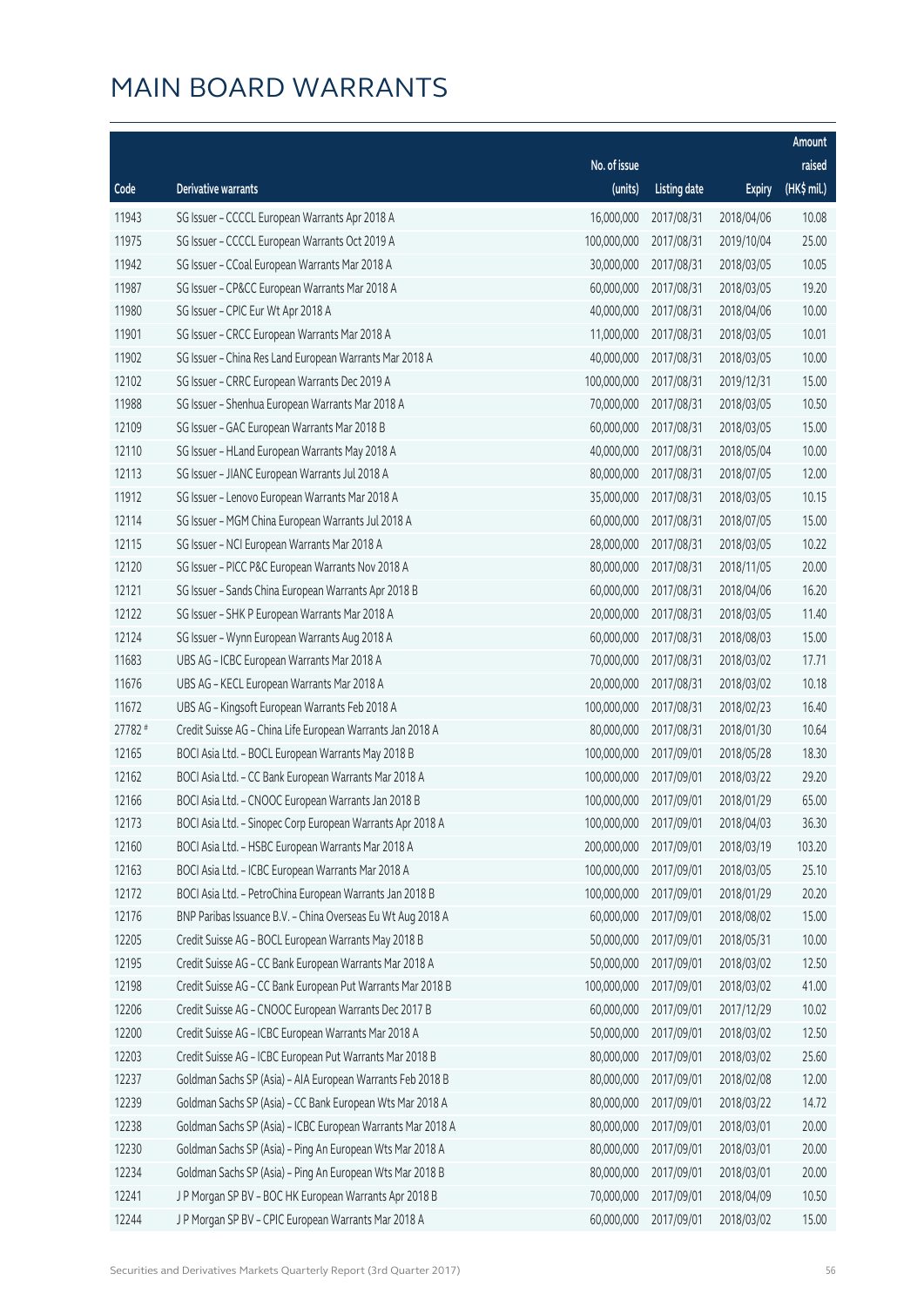|       |                                                               |              |                       |               | Amount      |
|-------|---------------------------------------------------------------|--------------|-----------------------|---------------|-------------|
|       |                                                               | No. of issue |                       |               | raised      |
| Code  | Derivative warrants                                           | (units)      | <b>Listing date</b>   | <b>Expiry</b> | (HK\$ mil.) |
| 12240 | J P Morgan SP BV - ICBC European Warrants Mar 2018 A          | 100,000,000  | 2017/09/01            | 2018/03/29    | 25.20       |
| 12243 | J P Morgan SP BV - Sunny Optical European Warrants Aug 2018 A | 100,000,000  | 2017/09/01            | 2018/08/01    | 20.50       |
| 12143 | Macquarie Bank Ltd. - Chinasoft Int'l European Wt May 2018 A  | 17,000,000   | 2017/09/01            | 2018/05/18    | 10.30       |
| 12179 | SG Issuer - BOCL European Warrants Feb 2018 B                 | 80,000,000   | 2017/09/01            | 2018/02/05    | 12.80       |
| 12180 | SG Issuer - BOCL European Warrants Aug 2018 A                 | 80,000,000   | 2017/09/01            | 2018/08/03    | 20.00       |
| 12182 | SG Issuer - CCB European Warrants Apr 2018 A                  | 80,000,000   | 2017/09/01            | 2018/04/06    | 20.00       |
| 12183 | SG Issuer - CCB European Warrants Aug 2018 A                  | 80,000,000   | 2017/09/01            | 2018/08/03    | 24.00       |
| 12226 | SG Issuer - China Life European Warrants Mar 2018 A           | 15,000,000   | 2017/09/01            | 2018/03/05    | 19.05       |
| 12186 | SG Issuer - Minsheng Bank European Warrants Mar 2018 A        | 30,000,000   | 2017/09/01            | 2018/03/05    | 10.05       |
| 12187 | SG Issuer - HKEX European Warrants Jan 2018 C                 | 23,000,000   | 2017/09/01            | 2018/01/04    | 10.12       |
| 12189 | SG Issuer - HKEX European Warrants Feb 2018 D                 | 20,000,000   | 2017/09/01            | 2018/02/05    | 14.40       |
| 12190 | SG Issuer - ICBC European Warrants Apr 2018 A                 | 80,000,000   | 2017/09/01            | 2018/04/06    | 20.00       |
| 12192 | SG Issuer - ICBC European Warrants Aug 2018 A                 | 80,000,000   | 2017/09/01            | 2018/08/03    | 20.00       |
| 12193 | SG Issuer - Petch European Warrants Feb 2018 A                | 70,000,000   | 2017/09/01            | 2018/02/05    | 10.50       |
| 12207 | UBS AG - BOCL European Warrants May 2018 A                    | 70,000,000   | 2017/09/01            | 2018/05/28    | 13.30       |
| 12225 | UBS AG - BankComm European Warrants Feb 2018 A                | 70,000,000   | 2017/09/01            | 2018/02/27    | 11.41       |
| 12208 | UBS AG - CC Bank European Warrants Feb 2018 A                 | 70,000,000   | 2017/09/01            | 2018/02/27    | 20.30       |
| 12224 | UBS AG - CM Bank European Warrants Apr 2018 A                 | 50,000,000   | 2017/09/01            | 2018/04/30    | 12.50       |
| 12209 | UBS AG - CPIC European Warrants Mar 2018 A                    | 70,000,000   | 2017/09/01            | 2018/03/19    | 17.92       |
| 12210 | UBS AG - CSOP A50 ETF European Warrants Feb 2018 A            | 70,000,000   | 2017/09/01            | 2018/02/28    | 20.58       |
| 12213 | UBS AG - HSCEI European Warrants Apr 2018 A                   | 100,000,000  | 2017/09/01            | 2018/04/27    | 19.10       |
| 12150 | Bank Vontobel - CC Bank European Warrants Jan 2018 A          | 50,000,000   | 2017/09/01            | 2018/01/31    | 10.75       |
| 12159 | Bank Vontobel - HKEX European Warrants Mar 2018 A             | 100,000,000  | 2017/09/01            | 2018/03/29    | 15.30       |
| 12153 | Bank Vontobel - HSBC European Warrants Feb 2018 A             | 80,000,000   | 2017/09/01            | 2018/02/01    | 12.64       |
| 12148 | Bank Vontobel - Tencent European Warrants Jan 2018 A          | 100,000,000  | 2017/09/01            | 2018/01/29    | 19.80       |
| 12307 | BNP Paribas Issuance B.V. - China Life Euro Wts Sep 2018 A    | 60,000,000   | 2017/09/04            | 2018/09/04    | 15.00       |
| 12298 | BNP Paribas Issuance B.V. - ICBC European Wts Sep 2018 A      |              | 50,000,000 2017/09/04 | 2018/09/04    | 13.00       |
| 12308 | BNP Paribas Issuance B.V. - PetroCh Euro Wts Aug 2018 A       | 40,000,000   | 2017/09/04            | 2018/08/02    | 10.00       |
| 12414 | Credit Suisse AG - CSOP A50 ETF European Warrants Mar 2018 A  | 40,000,000   | 2017/09/04            | 2018/03/05    | 10.00       |
| 12415 | Credit Suisse AG - New World Dev European Wts Jan 2018 A      | 25,000,000   | 2017/09/04            | 2018/01/31    | 10.00       |
| 12436 | Credit Suisse AG - Sunny Optical European Warrants Jul 2018A  | 100,000,000  | 2017/09/04            | 2018/07/31    | 25.00       |
| 12421 | Credit Suisse AG - Tencent Holdings European Wts Jan 2018 H   | 150,000,000  | 2017/09/04            | 2018/01/29    | 30.00       |
| 12384 | Goldman Sachs SP (Asia) - BYD European Warrants Mar 2018 A    | 40,000,000   | 2017/09/04            | 2018/03/29    | 13.52       |
| 12356 | Goldman Sachs SP (Asia) - CC Bank European Wts Jan 2018 D     | 80,000,000   | 2017/09/04            | 2018/01/24    | 19.28       |
| 12399 | Goldman Sachs SP (Asia) - China Life Euro Wts Jan 2018 C      | 80,000,000   | 2017/09/04            | 2018/01/26    | 12.00       |
| 12363 | Goldman Sachs SP (Asia) - ICBC European Warrants Mar 2018 B   | 80,000,000   | 2017/09/04            | 2018/03/05    | 20.00       |
| 12316 | J P Morgan SP BV - ICBC European Warrants Dec 2017 B          | 100,000,000  | 2017/09/04            | 2017/12/04    | 16.20       |
| 12311 | J P Morgan SP BV - Ping An European Warrants May 2018 A       | 100,000,000  | 2017/09/04            | 2018/05/30    | 26.70       |
| 12245 | Macquarie Bank Ltd. - BOCL European Warrants May 2018 A       | 40,000,000   | 2017/09/04            | 2018/05/03    | 10.04       |
| 12246 | Macquarie Bank Ltd. - CC Bank European Warrants Apr 2018 A    | 32,000,000   | 2017/09/04            | 2018/04/04    | 10.24       |
| 12254 | Macquarie Bank Ltd. - CM Bank European Put Warrants Jul 18 B  | 32,000,000   | 2017/09/04            | 2018/07/04    | 10.02       |
| 12249 | Macquarie Bank Ltd. - A50 China European Warrants Feb 2018 A  | 30,000,000   | 2017/09/04            | 2018/02/02    | 10.26       |
| 12259 | Macquarie Bank Ltd. - Kingsoft European Warrants May 2018 A   | 33,000,000   | 2017/09/04            | 2018/05/03    | 10.03       |
| 12253 | Macquarie Bank Ltd. - Lenovo European Warrants May 2018 B     | 20,000,000   | 2017/09/04            | 2018/05/03    | 10.00       |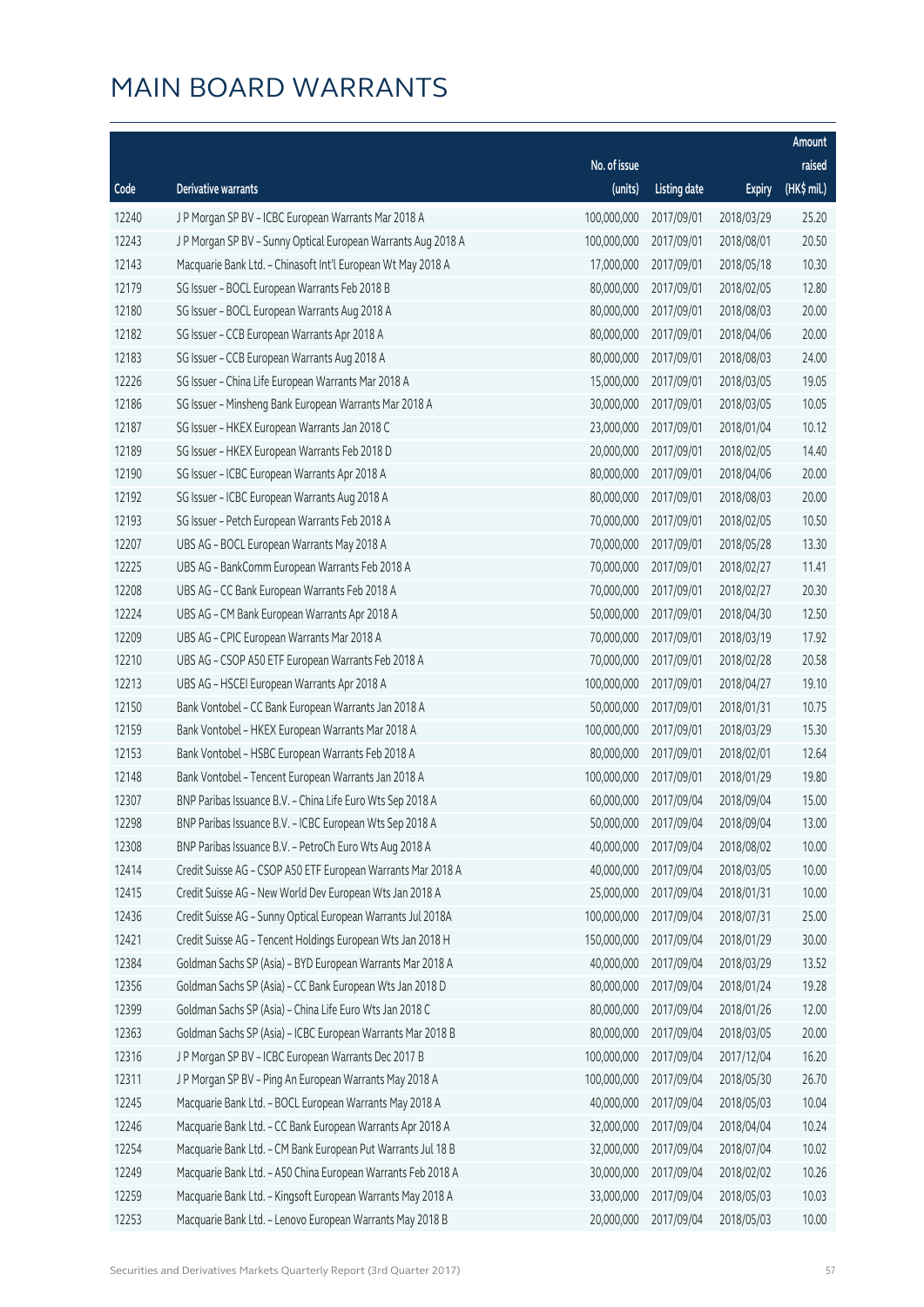|       |                                                               |              |                       |               | Amount      |
|-------|---------------------------------------------------------------|--------------|-----------------------|---------------|-------------|
|       |                                                               | No. of issue |                       |               | raised      |
| Code  | Derivative warrants                                           | (units)      | <b>Listing date</b>   | <b>Expiry</b> | (HK\$ mil.) |
| 12289 | SG Issuer - CAM CSI300 European Warrants Mar 2018 A           | 50,000,000   | 2017/09/04            | 2018/03/05    | 12.50       |
| 12275 | SG Issuer - CGS European Warrants Apr 2018 A                  | 14,000,000   | 2017/09/04            | 2018/04/06    | 10.08       |
| 12278 | SG Issuer - CITIC Sec European Warrants Mar 2018 A            | 8,000,000    | 2017/09/04            | 2018/03/05    | 11.04       |
| 12292 | SG Issuer - CSOP A50 ETF European Warrants Mar 2018 A         | 25,000,000   | 2017/09/04            | 2018/03/05    | 18.25       |
| 12294 | SG Issuer - CSOP A50 ETF European Warrants Mar 2018 B         | 25,000,000   | 2017/09/04            | 2018/03/05    | 10.00       |
| 12297 | SG Issuer - A50 China European Warrants Mar 2018 A            | 25,000,000   | 2017/09/04            | 2018/03/05    | 19.50       |
| 12283 | SG Issuer - Greatwall Motor European Warrants Apr 2018 A      | 13,000,000   | 2017/09/04            | 2018/04/06    | 10.01       |
| 12296 | SG Issuer - HS H-SHARE European Warrants Mar 2018 A           | 36,000,000   | 2017/09/04            | 2018/03/05    | 10.08       |
| 12286 | SG Issuer - HSI European Warrants Jan 2019 A                  | 150,000,000  | 2017/09/04            | 2019/01/30    | 37.50       |
| 12284 | SG Issuer - Haitong Sec European Warrants Mar 2018 A          | 10,000,000   | 2017/09/04            | 2018/03/05    | 11.20       |
| 12287 | SG Issuer - Tencent European Warrants Apr 2018 I              | 200,000,000  | 2017/09/04            | 2018/04/06    | 35.00       |
| 12352 | UBS AG - CITIC European Warrants Mar 2018 A                   | 25,000,000   | 2017/09/04            | 2018/03/08    | 11.90       |
| 12263 | Bank Vontobel - China Life European Warrants Mar 2018 A       | 80,000,000   | 2017/09/04            | 2018/03/29    | 12.16       |
| 12268 | Bank Vontobel - CNOOC European Warrants Dec 2017 A            | 70,000,000   | 2017/09/04            | 2017/12/29    | 10.64       |
| 12271 | Bank Vontobel - Galaxy Ent European Warrants Feb 2018 A       | 50,000,000   | 2017/09/04            | 2018/02/05    | 11.60       |
| 12262 | Bank Vontobel - ICBC European Warrants Apr 2018 A             | 50,000,000   | 2017/09/04            | 2018/04/06    | 12.65       |
| 12471 | BOCI Asia Ltd. - CKH European Warrants Mar 2018 A             | 100,000,000  | 2017/09/05            | 2018/03/27    | 40.40       |
| 12488 | BOCI Asia Ltd. - Haitong Sec European Warrants Aug 2018 A     | 100,000,000  | 2017/09/05            | 2018/08/28    | 15.20       |
| 12576 | BNP Paribas Issuance B.V. - CITIC Euro Warrants Apr 2018 A    | 40,000,000   | 2017/09/05            | 2018/04/04    | 13.20       |
| 12494 | BNP Paribas Issuance B.V. - Evergrande Euro Wts Apr 2018 B    | 50,000,000   | 2017/09/05            | 2018/04/04    | 20.00       |
| 12502 | BNP Paribas Issuance B.V. - Evergrande Euro Wts Apr 2018 C    | 50,000,000   | 2017/09/05            | 2018/04/04    | 23.50       |
| 12804 | Credit Suisse AG - Anta Sports European Warrants May 2018 A   | 30,000,000   | 2017/09/05            | 2018/05/31    | 10.20       |
| 12822 | Credit Suisse AG - BYD European Warrants Jan 2018 A           | 25,000,000   | 2017/09/05            | 2018/01/31    | 10.00       |
| 12785 | Credit Suisse AG - China EB Int'l European Wts Jul 2018 A     | 40,000,000   | 2017/09/05            | 2018/07/31    | 10.00       |
| 12695 | Credit Suisse AG - China Life European Warrants Mar 2018 B    | 70,000,000   | 2017/09/05            | 2018/03/26    | 17.50       |
| 12788 | Credit Suisse AG - CSDC European Warrants Jun 2018 A          | 40,000,000   | 2017/09/05            | 2018/06/29    | 10.00       |
| 12880 | Credit Suisse AG - COSCO Sh Hold European Warrants Mar 2018 B |              | 15,000,000 2017/09/05 | 2018/03/05    | 11.25       |
| 12807 | Credit Suisse AG - ChiUnicom European Warrants Dec 2018 A     | 100,000,000  | 2017/09/05            | 2018/12/31    | 15.00       |
| 12820 | Credit Suisse AG - Geely Auto European Warrants Feb 2018 E    | 100,000,000  | 2017/09/05            | 2018/02/28    | 35.00       |
| 12726 | Credit Suisse AG - Maanshan Iron European Warrants Mar 2018 A | 18,000,000   | 2017/09/05            | 2018/03/05    | 10.08       |
| 12732 | Credit Suisse AG - Sh Petrochem European Warrants Mar 2018 A  | 25,000,000   | 2017/09/05            | 2018/03/05    | 10.00       |
| 12736 | Credit Suisse AG - Yanzhou Coal European Warrants Feb 2018 A  | 15,000,000   | 2017/09/05            | 2018/02/07    | 10.05       |
| 12647 | HK Bank - Agricultural Bank European Warrants Jan 2018 A      | 80,000,000   | 2017/09/05            | 2018/01/29    | 12.00       |
| 12637 | HK Bank - CNOOC European Warrants Mar 2018 A                  | 40,000,000   | 2017/09/05            | 2018/03/05    | 10.00       |
| 12640 | HK Bank - Geely Auto European Put Warrants Mar 2018 C         | 100,000,000  | 2017/09/05            | 2018/03/05    | 25.00       |
| 12586 | HK Bank - HKEX European Warrants Apr 2018 A                   | 150,000,000  | 2017/09/05            | 2018/04/03    | 22.50       |
| 12629 | HK Bank - Ping An European Warrants Jan 2018 D                | 100,000,000  | 2017/09/05            | 2018/01/29    | 15.00       |
| 12577 | HK Bank - Tencent European Warrants Dec 2017 G                | 20,000,000   | 2017/09/05            | 2017/12/22    | 12.00       |
| 12585 | HK Bank - Tencent European Warrants Apr 2018 A                | 150,000,000  | 2017/09/05            | 2018/04/23    | 22.50       |
| 12974 | Haitong Int'l Sec - Agile Ppt European Warrants Dec 2019 A    | 100,000,000  | 2017/09/05            | 2019/12/31    | 25.00       |
| 12978 | Haitong Int'l Sec - CITIC Sec European Warrants Sep 2018 A    | 80,000,000   | 2017/09/05            | 2018/09/26    | 15.12       |
| 12986 | Haitong Int'l Sec - CITIC Sec European Warrants Sep 2018 B    | 100,000,000  | 2017/09/05            | 2018/09/28    | 27.80       |
| 12568 | Haitong Int'l Sec - CNBM European Warrants Mar 2018 A         | 50,000,000   | 2017/09/05            | 2018/03/05    | 17.00       |
| 12552 | Haitong Int'l Sec - China Power European Warrants Jun 2018 A  | 50,000,000   | 2017/09/05            | 2018/06/29    | 17.50       |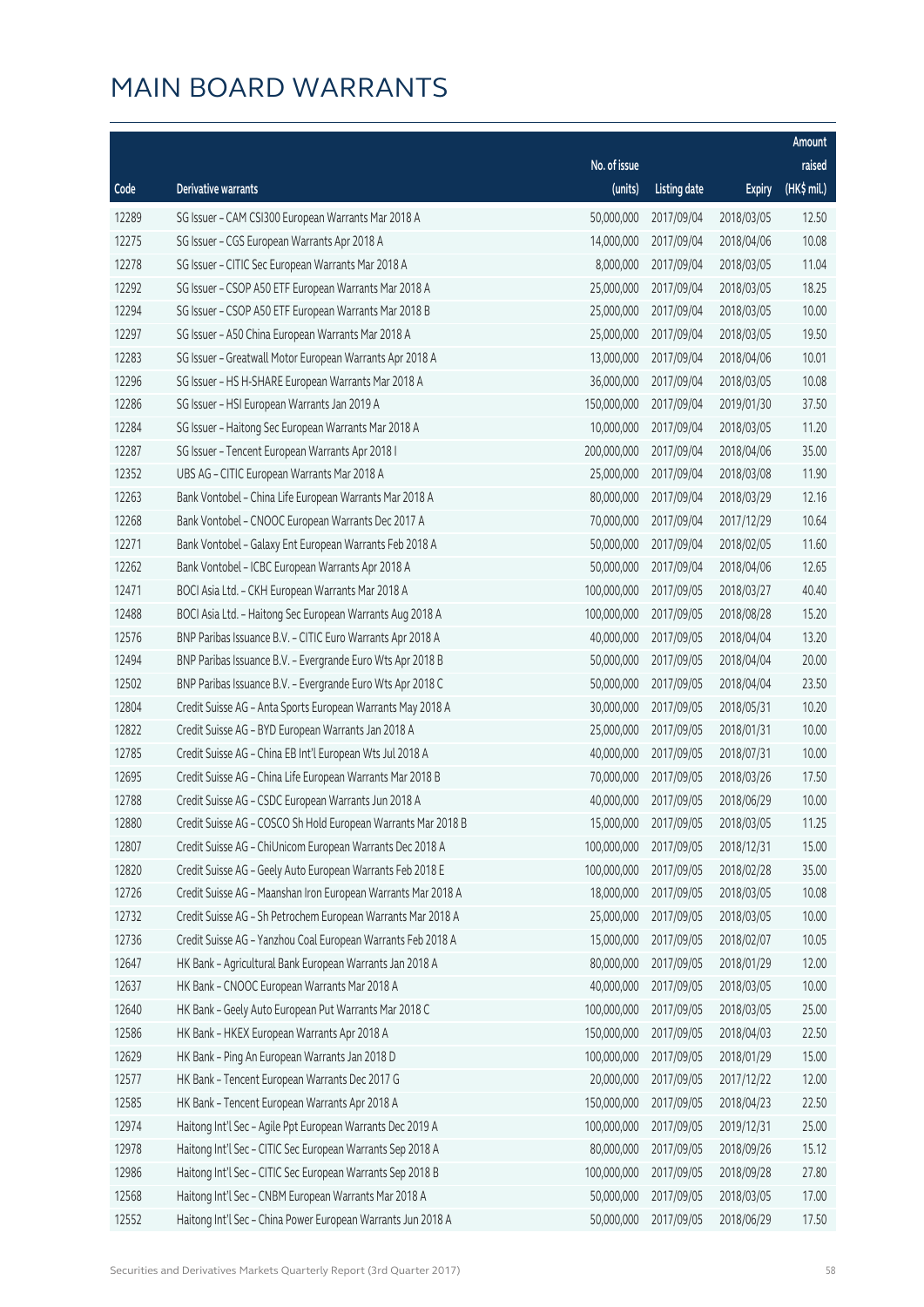|       |                                                               |              |                        |               | Amount      |
|-------|---------------------------------------------------------------|--------------|------------------------|---------------|-------------|
|       |                                                               | No. of issue |                        |               | raised      |
| Code  | <b>Derivative warrants</b>                                    | (units)      | <b>Listing date</b>    | <b>Expiry</b> | (HK\$ mil.) |
| 12897 | Haitong Int'l Sec - CSOP A50 ETF European Warrants Mar 2018 B | 40,000,000   | 2017/09/05             | 2018/03/08    | 16.40       |
| 12907 | Haitong Int'l Sec - CSOP A50 ETF European Warrants Mar 2018 C | 40,000,000   | 2017/09/05             | 2018/03/29    | 10.00       |
| 12933 | Haitong Int'l Sec - Evergrande European Warrants Jun 2018 A   | 50,000,000   | 2017/09/05             | 2018/06/28    | 45.60       |
| 12929 | Haitong Int'l Sec - Evergrande European Warrants Aug 2018 A   | 50,000,000   | 2017/09/05             | 2018/08/08    | 48.50       |
| 12909 | Haitong Int'l Sec - A50 China European Warrants Mar 2018 C    | 40,000,000   | 2017/09/05             | 2018/03/29    | 16.80       |
| 12911 | Haitong Int'l Sec - A50 China European Warrants Mar 2018 D    | 40,000,000   | 2017/09/05             | 2018/03/29    | 10.80       |
| 12536 | Haitong Int'l Sec - GAC European Warrants Mar 2018 A          | 60,000,000   | 2017/09/05             | 2018/03/23    | 10.38       |
| 12524 | Haitong Int'l Sec - HKEX European Warrants May 2018 B         | 200,000,000  | 2017/09/05             | 2018/05/29    | 31.40       |
| 12508 | Haitong Int'l Sec - HKEX European Warrants Jun 2018 B         | 150,000,000  | 2017/09/05             | 2018/06/25    | 22.50       |
| 12511 | Haitong Int'l Sec - HKEX European Warrants Jul 2018 A         | 200,000,000  | 2017/09/05             | 2018/07/30    | 40.40       |
| 12883 | Haitong Int'l Sec - IGG European Warrants Jun 2018 B          | 80,000,000   | 2017/09/05             | 2018/06/25    | 32.16       |
| 12885 | Haitong Int'l Sec - IGG European Warrants Aug 2018 A          | 80,000,000   | 2017/09/05             | 2018/08/08    | 31.12       |
| 12977 | Haitong Int'l Sec - Kingsoft European Warrants Apr 2018 A     | 100,000,000  | 2017/09/05             | 2018/04/30    | 26.90       |
| 12554 | Haitong Int'l Sec - Sunny Optical European Wts Jul 2018 A     | 100,000,000  | 2017/09/05             | 2018/07/27    | 19.20       |
| 12823 | J P Morgan SP BV - HSCEI European Wts Nov 2018 A              | 200,000,000  | 2017/09/05             | 2018/11/29    | 50.60       |
| 12862 | J P Morgan SP BV - HTSC European Warrants Dec 2018 A          | 100,000,000  | 2017/09/05             | 2018/12/31    | 25.50       |
| 12438 | Macquarie Bank Ltd. - Ch Comm Cons European Wts Jul 2018 A    | 7,000,000    | 2017/09/05             | 2018/07/04    | 10.50       |
| 12465 | Macquarie Bank Ltd. - CSOP A50 ETF European Wts Apr 2018 A    | 28,000,000   | 2017/09/05             | 2018/04/04    | 10.08       |
| 12662 | Macquarie Bank Ltd. - New World Dev European Wts May 2018 A   | 40,000,000   | 2017/09/05             | 2018/05/03    | 10.00       |
| 12667 | SG Issuer - BYD European Warrants Apr 2018 A                  | 20,000,000   | 2017/09/05             | 2018/04/06    | 11.80       |
| 12682 | SG Issuer - ChiUnicom European Warrants Apr 2018 A            | 11,000,000   | 2017/09/05             | 2018/04/06    | 10.01       |
| 12668 | SG Issuer - Meitu European Warrants Apr 2018 A                | 50,000,000   | 2017/09/05             | 2018/04/06    | 16.50       |
| 12677 | UBS AG - BYD European Warrants Feb 2018 A                     | 50,000,000   | 2017/09/05             | 2018/02/27    | 15.05       |
| 13240 | BOCI Asia Ltd. - CAM CSI300 European Warrants Mar 2018 A      | 100,000,000  | 2017/09/06             | 2018/03/12    | 25.00       |
| 13256 | BOCI Asia Ltd. - BOC HK European Warrants Mar 2018 B          | 100,000,000  | 2017/09/06             | 2018/03/12    | 25.00       |
| 13263 | BOCI Asia Ltd. - China Life European Warrants Feb 2018 A      | 100,000,000  | 2017/09/06             | 2018/02/09    | 18.60       |
| 13237 | BOCI Asia Ltd. - CSOP A50 ETF European Warrants Mar 2018 B    |              | 100,000,000 2017/09/06 | 2018/03/12    | 25.60       |
| 13239 | BOCI Asia Ltd. - A50 China European Warrants Mar 2018 B       | 100,000,000  | 2017/09/06             | 2018/03/12    | 25.00       |
| 13270 | BOCI Asia Ltd. - Galaxy Ent European Warrants Mar 2018 A      | 100,000,000  | 2017/09/06             | 2018/03/19    | 28.80       |
| 13253 | BOCI Asia Ltd. - Tencent Holdings European Wts Feb 2018 F     | 200,000,000  | 2017/09/06             | 2018/02/12    | 33.60       |
| 13303 | Credit Suisse AG - CGS European Warrants Jan 2018 A           | 25,000,000   | 2017/09/06             | 2018/01/31    | 12.50       |
| 13309 | Credit Suisse AG - HTSC European Warrants Oct 2018 A          | 40,000,000   | 2017/09/06             | 2018/10/31    | 10.00       |
| 13330 | Credit Suisse AG - Travelsky Tech European Warrants Mar 18 A  | 40,000,000   | 2017/09/06             | 2018/03/16    | 10.00       |
| 13323 | Credit Suisse AG - Xinyi Glass European Warrants Mar 2018 A   | 15,000,000   | 2017/09/06             | 2018/03/05    | 10.50       |
| 13324 | Credit Suisse AG - Xinyi Solar European Warrants Mar 2018 A   | 30,000,000   | 2017/09/06             | 2018/03/05    | 10.20       |
| 13378 | Bank of East Asia - R&F Ppt European Warrants Apr 2018 A      | 40,000,000   | 2017/09/06             | 2018/04/16    | 10.00       |
| 13387 | Bank of East Asia - Sino-Ocean Gp European Warrants Jun 18 A  | 20,000,000   | 2017/09/06             | 2018/06/28    | 12.22       |
| 13503 | Goldman Sachs SP (Asia) - CAM CSI300 European Wts Mar 2018 B  | 80,000,000   | 2017/09/06             | 2018/03/06    | 20.00       |
| 13466 | Goldman Sachs SP (Asia) - CNOOC European Warrants Dec 2017 D  | 70,000,000   | 2017/09/06             | 2017/12/27    | 10.50       |
| 13495 | Goldman Sachs SP (Asia) - CSOP A50 ETF Euro Wts Jan 2018 B    | 80,000,000   | 2017/09/06             | 2018/01/24    | 19.44       |
| 13470 | Goldman Sachs SP (Asia) - CSOP A50 ETF Euro Wts Mar 2018 A    | 80,000,000   | 2017/09/06             | 2018/03/06    | 20.00       |
| 13497 | Goldman Sachs SP (Asia) - A50 China European Wts Mar 2018 A   | 80,000,000   | 2017/09/06             | 2018/03/06    | 22.24       |
| 12997 | HK Bank - BOCL European Warrants Mar 2018 A                   | 50,000,000   | 2017/09/06             | 2018/03/05    | 12.50       |
| 13005 | HK Bank - CC Bank European Warrants Mar 2018 A                | 50,000,000   | 2017/09/06             | 2018/03/05    | 12.50       |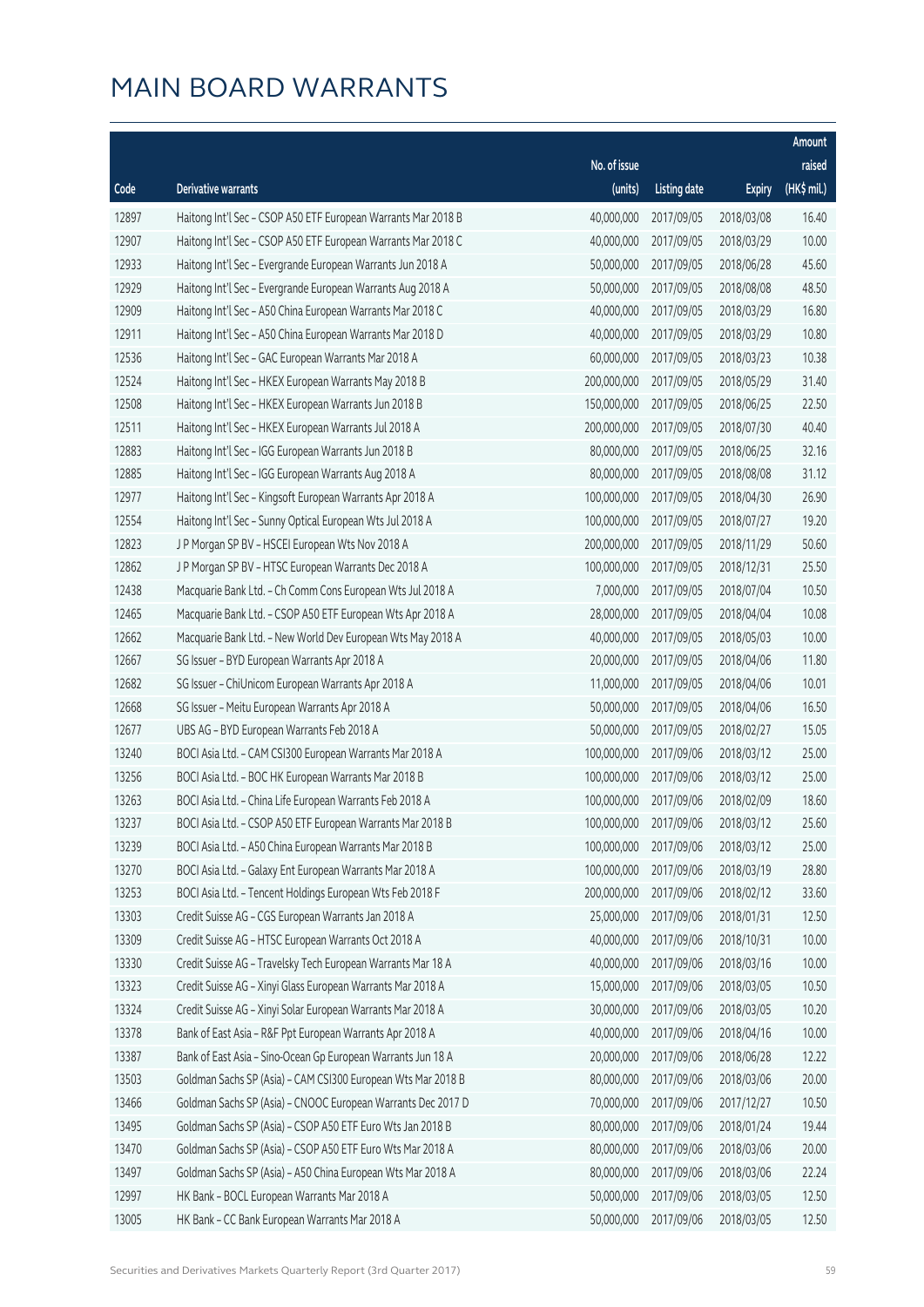|       |                                                              |                        |                     |               | Amount      |
|-------|--------------------------------------------------------------|------------------------|---------------------|---------------|-------------|
|       |                                                              | No. of issue           |                     |               | raised      |
| Code  | Derivative warrants                                          | (units)                | <b>Listing date</b> | <b>Expiry</b> | (HK\$ mil.) |
| 13025 | HK Bank - A50 China European Warrants Mar 2018 A             | 40,000,000             | 2017/09/06          | 2018/03/05    | 12.00       |
| 13012 | HK Bank - ICBC European Warrants Mar 2018 A                  | 50,000,000             | 2017/09/06          | 2018/03/05    | 12.50       |
| 13445 | Haitong Int'l Sec - HSI European Warrants Mar 2018 E         | 150,000,000            | 2017/09/06          | 2018/03/28    | 37.50       |
| 13446 | Haitong Int'l Sec - HSI European Put Warrants Mar 2018 F     | 150,000,000            | 2017/09/06          | 2018/03/28    | 26.10       |
| 13437 | J P Morgan SP BV - BOCL European Put Wts Apr 2018 A          | 100,000,000            | 2017/09/06          | 2018/04/30    | 25.00       |
| 13423 | J P Morgan SP BV - CC Bank European Wts May 2018 A           | 100,000,000            | 2017/09/06          | 2018/05/02    | 25.30       |
| 13433 | J P Morgan SP BV - CC Bank European Put Wts Mar 2018 B       | 100,000,000            | 2017/09/06          | 2018/03/05    | 25.30       |
| 13412 | J P Morgan SP BV - CSOP A50 ETF European Warrants Apr 2018 A | 100,000,000            | 2017/09/06          | 2018/04/03    | 25.20       |
| 13417 | J P Morgan SP BV - A50 China European Warrants Apr 2018 A    | 100,000,000            | 2017/09/06          | 2018/04/03    | 28.10       |
| 13389 | J P Morgan SP BV - HSI European Put Warrants Apr 2018 C      | 200,000,000            | 2017/09/06          | 2018/04/27    | 51.80       |
| 13388 | J P Morgan SP BV - Tracker Fund European Put Warrants Dec18A | 100,000,000            | 2017/09/06          | 2018/12/31    | 25.20       |
| 12993 | Macquarie Bank Ltd. - Haitong Sec European Wts Jan 2018 A    | 14,000,000             | 2017/09/06          | 2018/01/03    | 10.70       |
| 13276 | Macquarie Bank Ltd. - Kingsoft European Put Warrants Dec 18A | 33,000,000             | 2017/09/06          | 2018/12/04    | 10.03       |
| 13275 | Macquarie Bank Ltd. - PSBC European Warrants Jun 2018 A      | 35,000,000             | 2017/09/06          | 2018/06/15    | 10.26       |
| 13302 | Macquarie Bank Ltd. - Tencent European Warrants Apr 2018 G   | 13,000,000             | 2017/09/06          | 2018/04/04    | 10.01       |
| 13035 | SG Issuer - BOCHK European Warrants Jun 2018 A               | 30,000,000             | 2017/09/06          | 2018/06/05    | 10.05       |
| 13103 | SG Issuer - CCB European Put Warrants Mar 2018 B             | 60,000,000             | 2017/09/06          | 2018/03/05    | 17.70       |
| 13110 | SG Issuer - China Life European Put Warrants Mar 2018 B      | 100,000,000            | 2017/09/06          | 2018/03/05    | 26.00       |
| 13141 | SG Issuer - HSI European Put Warrants Mar 2018 I             | 150,000,000            | 2017/09/06          | 2018/03/28    | 37.50       |
| 13149 | SG Issuer - HSI European Put Warrants Apr 2018 F             | 150,000,000            | 2017/09/06          | 2018/04/27    | 37.50       |
| 13159 | SG Issuer - HTSC European Warrants Sep 2018 A                | 40,000,000             | 2017/09/06          | 2018/09/05    | 10.00       |
| 13233 | SG Issuer - ICBC European Put Wt Apr 2018 B                  | 60,000,000             | 2017/09/06          | 2018/04/06    | 15.00       |
| 13234 | SG Issuer - Ping An European Put Warrants Mar 2018 D         | 80,000,000             | 2017/09/06          | 2018/03/05    | 31.20       |
| 13236 | SG Issuer - Tencent European Put Warrants Mar 2018 K         | 200,000,000            | 2017/09/06          | 2018/03/05    | 68.00       |
| 13645 | BOCI Asia Ltd. - AIA European Warrants Feb 2018 B            | 100,000,000            | 2017/09/07          | 2018/02/28    | 37.70       |
| 13623 | BOCI Asia Ltd. - CNOOC European Warrants Feb 2018 A          | 100,000,000            | 2017/09/07          | 2018/02/26    | 26.40       |
| 13615 | BOCI Asia Ltd. - China Tel European Warrants Jan 2018 A      | 100,000,000 2017/09/07 |                     | 2018/01/30    | 16.50       |
| 13655 | BOCI Asia Ltd. - HKEX European Put Warrants Mar 2018 C       | 200,000,000            | 2017/09/07          | 2018/03/29    | 31.00       |
| 13660 | Credit Suisse AG - China Mengniu European Wts Jun 2018 A     | 40,000,000             | 2017/09/07          | 2018/06/29    | 10.00       |
| 13664 | Credit Suisse AG - Tracker Fund European Warrants Mar 2018 A | 20,000,000             | 2017/09/07          | 2018/03/06    | 10.00       |
| 13666 | Credit Suisse AG - Tracker Fund European Put Warrants Mar18B | 20,000,000             | 2017/09/07          | 2018/03/06    | 10.00       |
| 13700 | Goldman Sachs SP (Asia) - AIA European Warrants Jan 2018 B   | 80,000,000             | 2017/09/07          | 2018/01/26    | 17.76       |
| 13708 | Goldman Sachs SP (Asia) - Galaxy Ent European Wts Feb 2018 A | 60,000,000             | 2017/09/07          | 2018/02/23    | 11.88       |
| 13702 | Goldman Sachs SP (Asia) - HSBC European Warrants Feb 2018 B  | 80,000,000             | 2017/09/07          | 2018/02/09    | 16.08       |
| 13529 | HK Bank - CM Bank European Warrants Jul 2018 A               | 50,000,000             | 2017/09/07          | 2018/07/31    | 12.50       |
| 13525 | HK Bank - PetroChina European Warrants Mar 2018 A            | 40,000,000             | 2017/09/07          | 2018/03/06    | 10.00       |
| 13556 | Haitong Int'l Sec - CHALCO European Warrants Feb 2018 A      | 33,000,000             | 2017/09/07          | 2018/02/22    | 12.54       |
| 13560 | Haitong Int'l Sec - Ch Molybdenum European Warrants Mar 18 A | 40,000,000             | 2017/09/07          | 2018/03/19    | 28.40       |
| 13530 | Haitong Int'l Sec - SHK Ppt European Warrants Mar 2018 A     | 40,000,000             | 2017/09/07          | 2018/03/08    | 10.00       |
| 13546 | Haitong Int'l Sec - Shimao Property European Warrants Jun18A | 40,000,000             | 2017/09/07          | 2018/06/08    | 10.16       |
| 13548 | Haitong Int'l Sec - SUNAC European Warrants Jan 2018 A       | 88,000,000             | 2017/09/07          | 2018/01/30    | 29.04       |
| 13552 | Haitong Int'l Sec - SUNAC European Warrants Jun 2018 A       | 88,000,000             | 2017/09/07          | 2018/06/29    | 39.07       |
| 13698 | J P Morgan SP BV - Country Garden European Warrants Nov 18 A | 100,000,000            | 2017/09/07          | 2018/11/30    | 15.00       |
| 13699 | J P Morgan SP BV - HSBC European Warrants Mar 2018 B         | 100,000,000            | 2017/09/07          | 2018/03/16    | 25.30       |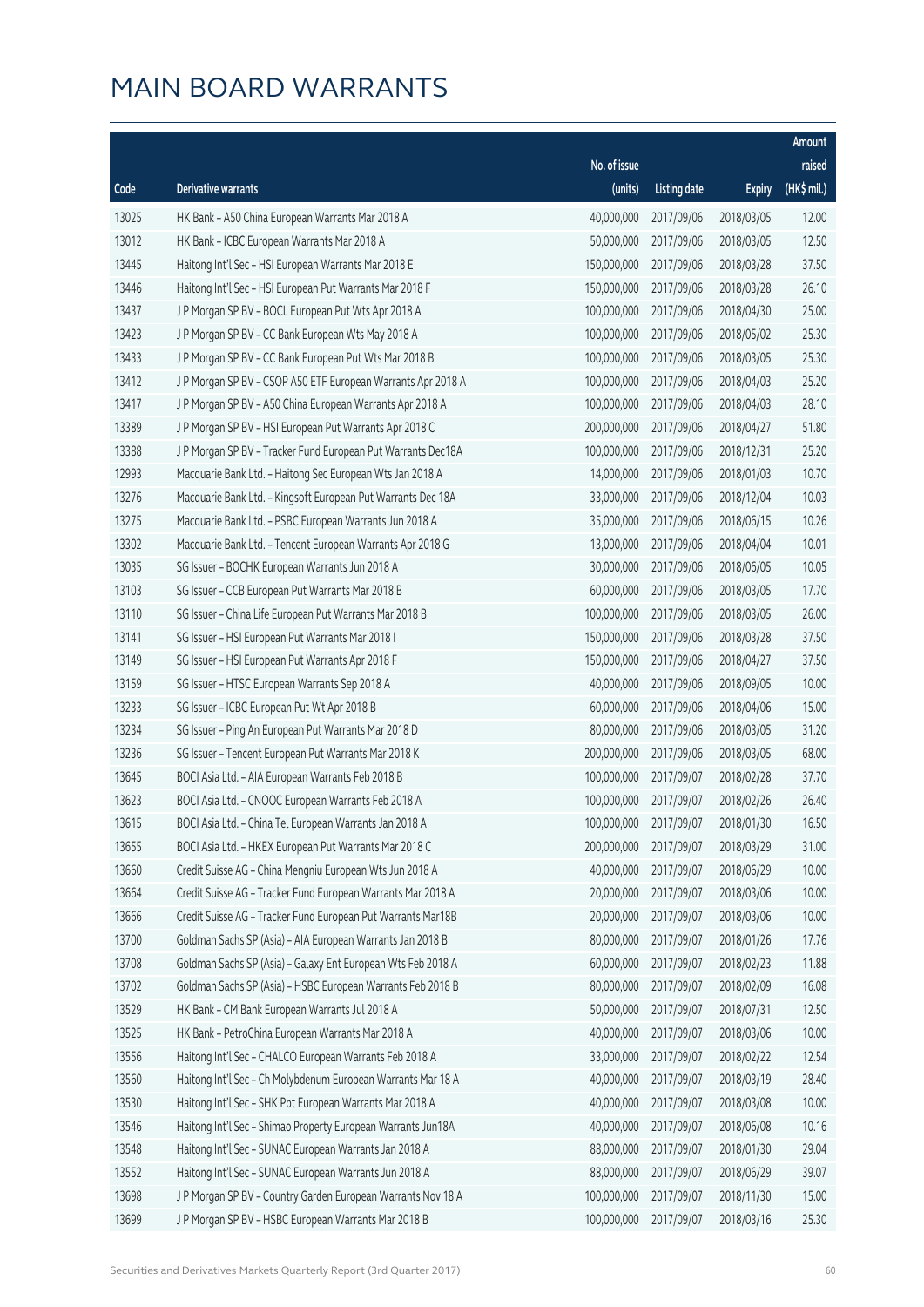|       |                                                              |              |                       |               | Amount      |
|-------|--------------------------------------------------------------|--------------|-----------------------|---------------|-------------|
|       |                                                              | No. of issue |                       |               | raised      |
| Code  | Derivative warrants                                          | (units)      | Listing date          | <b>Expiry</b> | (HK\$ mil.) |
| 13674 | J P Morgan SP BV - HSI European Put Warrants Jun 2018 A      | 200,000,000  | 2017/09/07            | 2018/06/28    | 30.80       |
| 13564 | Macquarie Bank Ltd. - CSOP A50 ETF European Wts Apr 2018 B   | 12,000,000   | 2017/09/07            | 2018/04/04    | 13.13       |
| 13517 | Macquarie Bank Ltd. - Geely Auto European Wts Mar 2018 B     | 33,000,000   | 2017/09/07            | 2018/03/02    | 10.03       |
| 13569 | Macquarie Bank Ltd. - Tencent European Warrants Apr 2018 H   | 8,000,000    | 2017/09/07            | 2018/04/04    | 10.01       |
| 13580 | UBS AG - BOC HK European Warrants Mar 2018 A                 | 60,000,000   | 2017/09/07            | 2018/03/12    | 15.06       |
| 13583 | UBS AG - BOC HK European Put Warrants Feb 2018 A             | 50,000,000   | 2017/09/07            | 2018/02/27    | 12.20       |
| 13851 | BNP Paribas Issuance B.V. - CM Bank Euro Warrants Jun 2018 A | 40,000,000   | 2017/09/08            | 2018/06/04    | 10.00       |
| 13984 | Credit Suisse AG - CKP European Warrants Mar 2018 A          | 40,000,000   | 2017/09/08            | 2018/03/07    | 10.00       |
| 13999 | Credit Suisse AG - China Mer Port European Warrants Mar 18 A | 40,000,000   | 2017/09/08            | 2018/03/07    | 10.00       |
| 13983 | Credit Suisse AG - CRRC European Warrants Mar 2018 A         | 20,000,000   | 2017/09/08            | 2018/03/07    | 10.60       |
| 13981 | Credit Suisse AG - Henderson Land European Warrants Mar 18 A | 40,000,000   | 2017/09/08            | 2018/03/07    | 10.00       |
| 13985 | Credit Suisse AG - MTRC European Warrants Mar 2018 A         | 40,000,000   | 2017/09/08            | 2018/03/07    | 10.00       |
| 13982 | Credit Suisse AG - SHK Ppt European Warrants Mar 2018 A      | 30,000,000   | 2017/09/08            | 2018/03/07    | 10.35       |
| 13934 | Goldman Sachs SP (Asia) - HSI European Warrants Apr 2018 A   | 100,000,000  | 2017/09/08            | 2018/04/27    | 15.00       |
| 13942 | Goldman Sachs SP (Asia) - HSI European Put Wts Mar 2018 C    | 100,000,000  | 2017/09/08            | 2018/03/28    | 15.00       |
| 13921 | Goldman Sachs SP (Asia) - Tencent European Wt Mar 2018 D     | 100,000,000  | 2017/09/08            | 2018/03/22    | 33.70       |
| 13825 | HK Bank - China Mobile European Warrants Mar 2018 A          | 40,000,000   | 2017/09/08            | 2018/03/07    | 12.00       |
| 13798 | HK Bank - CRRC European Warrants Dec 2019 A                  | 100,000,000  | 2017/09/08            | 2019/12/23    | 15.00       |
| 13805 | HK Bank - Galaxy Ent European Warrants Jan 2018 A            | 40,000,000   | 2017/09/08            | 2018/01/29    | 14.00       |
| 13785 | HK Bank - Lenovo European Warrants Mar 2018 A                | 40,000,000   | 2017/09/08            | 2018/03/29    | 10.00       |
| 13824 | HK Bank - Sands China European Warrants Mar 2018 B           | 40,000,000   | 2017/09/08            | 2018/03/29    | 10.00       |
| 13915 | J P Morgan SP BV - CITIC Sec European Warrants Sep 2018 A    | 70,000,000   | 2017/09/08            | 2018/09/28    | 10.85       |
| 13901 | J P Morgan SP BV - China Railway European Wts Mar 2018 A     | 40,000,000   | 2017/09/08            | 2018/03/08    | 12.20       |
| 13874 | J P Morgan SP BV - Galaxy Ent European Warrants Apr 2018 A   | 100,000,000  | 2017/09/08            | 2018/04/03    | 25.10       |
| 13877 | J P Morgan SP BV - Galaxy Ent European Put Wts Mar 2018 B    | 100,000,000  | 2017/09/08            | 2018/03/29    | 34.00       |
| 13912 | J P Morgan SP BV - KECL European Warrants Mar 2018 A         | 40,000,000   | 2017/09/08            | 2018/03/02    | 14.44       |
| 13871 | J P Morgan SP BV - PSBC European Warrants Apr 2018 A         |              | 40,000,000 2017/09/08 | 2018/04/03    | 10.32       |
| 13889 | J P Morgan SP BV - Sands China European Put Wts Mar 2018 A   | 100,000,000  | 2017/09/08            | 2018/03/29    | 28.80       |
| 13769 | Macquarie Bank Ltd. - China Mobile European Wts Mar 2018 C   | 39,000,000   | 2017/09/08            | 2018/03/08    | 10.14       |
| 13747 | Macquarie Bank Ltd. - China Mobile European Wts May 2018 A   | 40,000,000   | 2017/09/08            | 2018/05/03    | 10.04       |
| 13756 | Macquarie Bank Ltd. - China Mobile European Wts Aug 2018 A   | 18,000,000   | 2017/09/08            | 2018/08/02    | 10.58       |
| 13716 | Macquarie Bank Ltd. - CNBM European Put Warrants Jul 2018 A  | 19,000,000   | 2017/09/08            | 2018/07/04    | 10.01       |
| 13729 | Macquarie Bank Ltd. - Fosun Intl European Warrants Nov 2018A | 40,000,000   | 2017/09/08            | 2018/11/19    | 10.00       |
| 13770 | Macquarie Bank Ltd. - HKEX European Put Warrants May 2018 C  | 11,000,000   | 2017/09/08            | 2018/05/03    | 10.13       |
| 13779 | Macquarie Bank Ltd. - HN Renewables European Wts Sep 2018 A  | 20,000,000   | 2017/09/08            | 2018/09/18    | 10.00       |
| 13733 | Macquarie Bank Ltd. - HSBC European Warrants Jun 2018 C      | 33,000,000   | 2017/09/08            | 2018/06/04    | 10.07       |
| 13732 | Macquarie Bank Ltd. - HSBC European Warrants Aug 2018 A      | 17,000,000   | 2017/09/08            | 2018/08/02    | 10.27       |
| 13765 | Macquarie Bank Ltd. - China Mengniu European Wts Jan 2019 A  | 40,000,000   | 2017/09/08            | 2019/01/03    | 10.00       |
| 13761 | Macquarie Bank Ltd. - PICC P&C European Put Warrants Dec 18A | 40,000,000   | 2017/09/08            | 2018/12/04    | 10.00       |
| 13719 | Macquarie Bank Ltd. - PICC Group European Put Wts Jul 2018 A | 21,000,000   | 2017/09/08            | 2018/07/04    | 10.02       |
| 13764 | Macquarie Bank Ltd. - Ping An European Warrants Apr 2018 D   | 40,000,000   | 2017/09/08            | 2018/04/04    | 10.00       |
| 13709 | Macquarie Bank Ltd. - Tencent European Warrants Apr 2018 I   | 8,000,000    | 2017/09/08            | 2018/04/04    | 21.32       |
| 13717 | Macquarie Bank Ltd. - Tencent European Warrants Apr 2018 J   | 8,000,000    | 2017/09/08            | 2018/04/04    | 15.12       |
| 13783 | Macquarie Bank Ltd. - Techtronic Ind European Wts Sep 2018 A | 18,000,000   | 2017/09/08            | 2018/09/18    | 10.01       |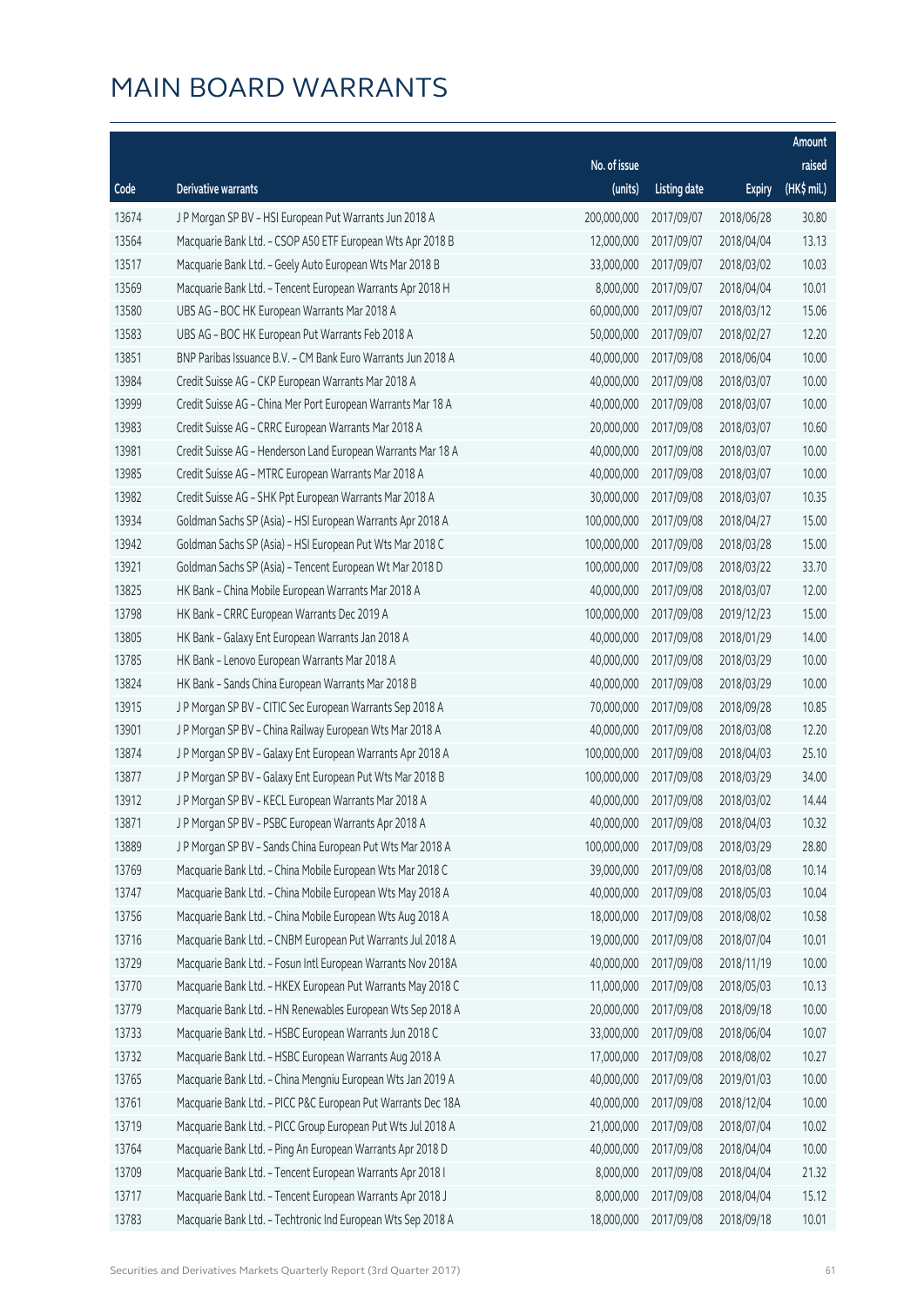|         |                                                               |              |                       |               | Amount       |
|---------|---------------------------------------------------------------|--------------|-----------------------|---------------|--------------|
|         |                                                               | No. of issue |                       |               | raised       |
| Code    | <b>Derivative warrants</b>                                    | (units)      | <b>Listing date</b>   | <b>Expiry</b> | $(HK\$ mil.) |
| 13957   | UBS AG - China Shenhua European Warrants Jun 2018 A           | 70,000,000   | 2017/09/08            | 2018/06/12    | 11.55        |
| 13946   | UBS AG - Galaxy Ent European Put Warrants Mar 2018 A          | 70,000,000   | 2017/09/08            | 2018/03/08    | 24.22        |
| 13954   | UBS AG - Sands China European Warrants Jan 2018 A             | 70,000,000   | 2017/09/08            | 2018/01/29    | 17.64        |
| 13951   | UBS AG - Sands China European Put Warrants Dec 2017 B         | 70,000,000   | 2017/09/08            | 2017/12/20    | 15.26        |
| 29349 # | Credit Suisse AG - Ping An European Warrants Jan 2018 H       | 60,000,000   | 2017/09/08            | 2018/01/24    | 10.80        |
| 14053   | BNP Paribas Issuance B.V. - BYD European Wts Feb 2018 A       | 40,000,000   | 2017/09/11            | 2018/02/02    | 13.20        |
| 14008   | BNP Paribas Issuance B.V. - CC Bank Euro Wts Apr 2018 C       | 40,000,000   | 2017/09/11            | 2018/04/04    | 10.00        |
| 14041   | BNP Paribas Issuance B.V. - CNOOC European Wts Apr 2018 A     | 40,000,000   | 2017/09/11            | 2018/04/04    | 12.00        |
| 14020   | BNP Paribas Issuance B.V. - Galaxy Ent Euro Wts May 2018 B    | 40,000,000   | 2017/09/11            | 2018/05/03    | 10.00        |
| 14051   | BNP Paribas Issuance B.V. - ICBC European Wts Mar 2018 B      | 50,000,000   | 2017/09/11            | 2018/03/02    | 10.00        |
| 14005   | BNP Paribas Issuance B.V. - Ping An European Wt Apr 2018 C    | 40,000,000   | 2017/09/11            | 2018/04/04    | 10.00        |
| 14090   | Credit Suisse AG - Tencent Holdings European Wts Feb 2018 K   | 150,000,000  | 2017/09/11            | 2018/02/28    | 22.50        |
| 14196   | Goldman Sachs SP (Asia) - China Mobile Euro Wts Feb 2018 C    | 80,000,000   | 2017/09/11            | 2018/02/05    | 12.00        |
| 14191   | Goldman Sachs SP (Asia) - Galaxy Ent European Wts Jan 2018 B  | 60,000,000   | 2017/09/11            | 2018/01/23    | 17.70        |
| 14199   | Goldman Sachs SP (Asia) - Lenovo European Wts Mar 2018 A      | 40,000,000   | 2017/09/11            | 2018/03/29    | 10.24        |
| 14187   | Goldman Sachs SP (Asia) - Tencent European Wt Feb 2018 M      | 100,000,000  | 2017/09/11            | 2018/02/21    | 24.00        |
| 14116   | J P Morgan SP BV - CKP European Warrants Apr 2018 A           | 100,000,000  | 2017/09/11            | 2018/04/03    | 25.00        |
| 14100   | J P Morgan SP BV - China Mengniu European Wts Jul 2018 A      | 60,000,000   | 2017/09/11            | 2018/07/31    | 15.06        |
| 14117   | J P Morgan SP BV - Tencent European Warrants Mar 2018 I       | 200,000,000  | 2017/09/11            | 2018/03/29    | 30.40        |
| 14066   | Macquarie Bank Ltd. - Cathay Pacific European Wts Jun 2018 A  | 12,000,000   | 2017/09/11            | 2018/06/04    | 10.42        |
| 14070   | Macquarie Bank Ltd. - Nine Dragons European Wts Nov 2018 A    | 40,000,000   | 2017/09/11            | 2018/11/15    | 10.00        |
| 14168   | UBS AG - Lenovo European Warrants Feb 2018 B                  | 45,000,000   | 2017/09/11            | 2018/02/27    | 10.89        |
| 14164   | UBS AG - SPDR Gold Trust European Warrants Mar 2018 A         | 35,000,000   | 2017/09/11            | 2018/03/12    | 10.99        |
| 14126   | UBS AG - Zijin Mining European Warrants Feb 2018 A            | 30,000,000   | 2017/09/11            | 2018/02/01    | 10.02        |
| 14345   | BOCI Asia Ltd. - BYD European Warrants Mar 2018 A             | 25,000,000   | 2017/09/12            | 2018/03/21    | 10.88        |
| 14317   | BOCI Asia Ltd. - Kingsoft European Warrants Apr 2018 A        | 100,000,000  | 2017/09/12            | 2018/04/23    | 25.00        |
| 14337   | BOCI Asia Ltd. - Lenovo European Warrants Feb 2018 A          |              | 80,000,000 2017/09/12 | 2018/02/22    | 12.00        |
| 14346   | BOCI Asia Ltd. - Sands China European Warrants Mar 2018 A     | 100,000,000  | 2017/09/12            | 2018/03/27    | 15.00        |
| 14251   | Credit Suisse AG - HSBC European Warrants Feb 2018 A          | 100,000,000  | 2017/09/12            | 2018/02/09    | 30.00        |
| 14224   | Credit Suisse AG - Ping An European Warrants Feb 2018 C       | 100,000,000  | 2017/09/12            | 2018/02/28    | 17.00        |
| 14356   | Goldman Sachs SP (Asia) - Ping An European Wts Feb 2018 A     | 80,000,000   | 2017/09/12            | 2018/02/26    | 15.20        |
| 14362   | Goldman Sachs SP (Asia) - Tencent European Wt Mar 2018 E      | 150,000,000  | 2017/09/12            | 2018/03/05    | 22.50        |
| 14302   | J P Morgan SP BV - CAM CSI300 European Warrants Aug 2018 A    | 100,000,000  | 2017/09/12            | 2018/08/31    | 25.10        |
| 14273   | J P Morgan SP BV - China Huarong European Warrants Feb 2018 A | 50,000,000   | 2017/09/12            | 2018/02/21    | 11.50        |
| 14271   | J P Morgan SP BV - R&F Ppt European Warrants May 2018 A       | 60,000,000   | 2017/09/12            | 2018/05/31    | 15.24        |
| 14293   | J P Morgan SP BV - Tencent European Warrants Feb 2018 F       | 200,000,000  | 2017/09/12            | 2018/02/28    | 30.20        |
| 14203   | Macquarie Bank Ltd. - Greatwall Motor European Put Wt Jun18A  | 20,000,000   | 2017/09/12            | 2018/06/04    | 10.00        |
| 14201   | Macquarie Bank Ltd. - Sunny Optical European Wts Jul 2018 A   | 40,000,000   | 2017/09/12            | 2018/07/23    | 10.00        |
| 14353   | UBS AG - Hang Seng Bank European Warrants Mar 2018 A          | 15,000,000   | 2017/09/12            | 2018/03/26    | 11.84        |
| 14568   | Credit Suisse AG - China Huarong European Warrants Mar 2018 A | 40,000,000   | 2017/09/13            | 2018/03/12    | 10.00        |
| 14570   | Credit Suisse AG - HSBC European Wts Jan 2018 H               | 100,000,000  | 2017/09/13            | 2018/01/31    | 15.00        |
| 14471   | Bank of East Asia - Galaxy Ent European Warrants Apr 2018 A   | 40,000,000   | 2017/09/13            | 2018/04/09    | 11.20        |
| 14473   | Bank of East Asia - Ping An European Warrants Jun 2018 A      | 30,000,000   | 2017/09/13            | 2018/06/29    | 12.72        |
| 14628   | Goldman Sachs SP (Asia) - China Life Euro Wts Mar 2018 D      | 100,000,000  | 2017/09/13            | 2018/03/22    | 15.00        |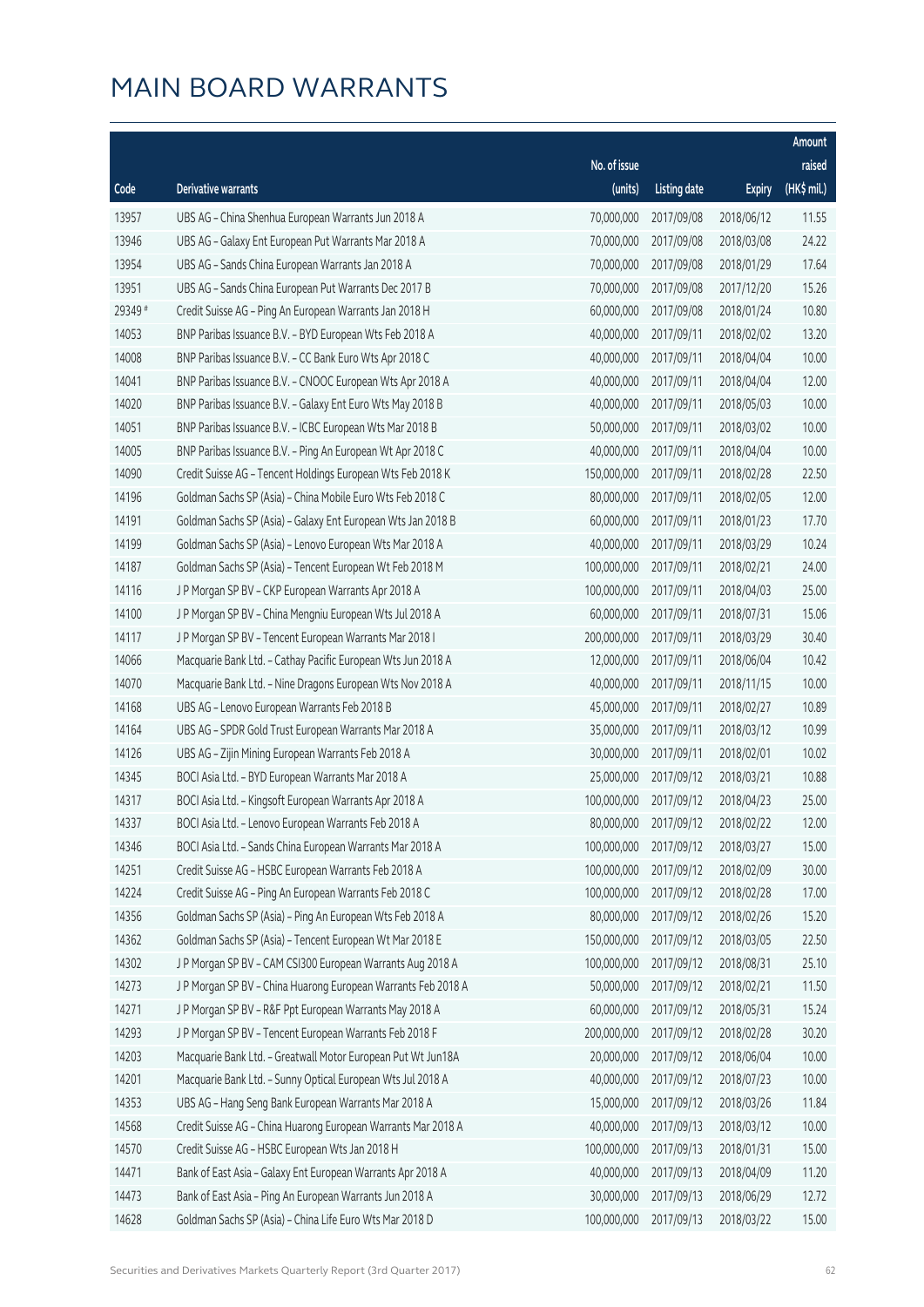|       |                                                               |              |                       |               | Amount      |
|-------|---------------------------------------------------------------|--------------|-----------------------|---------------|-------------|
|       |                                                               | No. of issue |                       |               | raised      |
| Code  | Derivative warrants                                           | (units)      | <b>Listing date</b>   | <b>Expiry</b> | (HK\$ mil.) |
| 14630 | Goldman Sachs SP (Asia) - HSBC European Warrants Feb 2018 C   | 80,000,000   | 2017/09/13            | 2018/02/23    | 12.00       |
| 14632 | Goldman Sachs SP (Asia) - Ping An European Wts Jan 2018 I     | 80,000,000   | 2017/09/13            | 2018/01/29    | 12.00       |
| 14612 | Goldman Sachs SP (Asia) - Tencent European Wt Feb 2018 N      | 150,000,000  | 2017/09/13            | 2018/02/21    | 23.10       |
| 14535 | HK Bank - HKEX European Warrants Feb 2018 B                   | 150,000,000  | 2017/09/13            | 2018/02/05    | 22.50       |
| 14553 | HK Bank - HSCEI European Warrants Apr 2018 A                  | 180,000,000  | 2017/09/13            | 2018/04/27    | 27.00       |
| 14547 | HK Bank - HSCEI European Warrants Nov 2018 A                  | 180,000,000  | 2017/09/13            | 2018/11/29    | 27.00       |
| 14542 | HK Bank - HSI European Warrants Feb 2018 G                    | 180,000,000  | 2017/09/13            | 2018/02/27    | 27.00       |
| 14544 | HK Bank - HSI European Put Warrants Apr 2018 C                | 180,000,000  | 2017/09/13            | 2018/04/27    | 27.00       |
| 14555 | HK Bank - Ping An European Warrants Feb 2018 A                | 60,000,000   | 2017/09/13            | 2018/02/27    | 10.80       |
| 14566 | HK Bank - Ping An European Put Warrants Mar 2018 A            | 40,000,000   | 2017/09/13            | 2018/03/29    | 12.00       |
| 14759 | J P Morgan SP BV - ASM Pacific European Warrants Apr 2018 A   | 70,000,000   | 2017/09/13            | 2018/04/23    | 10.57       |
| 14768 | J P Morgan SP BV - China Everbright European Wts Aug 2018 A   | 60,000,000   | 2017/09/13            | 2018/08/31    | 13.14       |
| 14661 | J P Morgan SP BV - China Life European Warrants Mar 2018 B    | 100,000,000  | 2017/09/13            | 2018/03/29    | 15.10       |
| 14686 | J P Morgan SP BV - COSCO Sh Hold European Warrants Feb 2018 A | 40,000,000   | 2017/09/13            | 2018/02/28    | 23.88       |
| 14723 | J P Morgan SP BV - Chinasoft Int'l European Warrants Mar 18A  | 35,000,000   | 2017/09/13            | 2018/03/05    | 11.83       |
| 14758 | J P Morgan SP BV - Dongfeng Motor European Wts Feb 2018 A     | 40,000,000   | 2017/09/13            | 2018/02/27    | 16.24       |
| 14744 | J P Morgan SP BV - Henganintl European Warrants Feb 2018 A    | 60,000,000   | 2017/09/13            | 2018/02/28    | 23.64       |
| 14747 | J P Morgan SP BV - KB Laminates European Warrants Mar 2018 A  | 60,000,000   | 2017/09/13            | 2018/03/12    | 16.56       |
| 14704 | J P Morgan SP BV - Kingboard Chem European Warrants May 18 A  | 40,000,000   | 2017/09/13            | 2018/05/03    | 14.84       |
| 14665 | J P Morgan SP BV - Lenovo European Warrants Jun 2018 A        | 100,000,000  | 2017/09/13            | 2018/06/04    | 25.50       |
| 14715 | J P Morgan SP BV - Maanshan Iron European Warrants Mar 2018 A | 60,000,000   | 2017/09/13            | 2018/03/12    | 31.26       |
| 14652 | J P Morgan SP BV - Ping An European Warrants Jan 2018 E       | 100,000,000  | 2017/09/13            | 2018/01/24    | 17.10       |
| 14764 | J P Morgan SP BV - Shimao Property European Wts Dec 2018 A    | 60,000,000   | 2017/09/13            | 2018/12/31    | 15.06       |
| 14751 | J P Morgan SP BV - SPDR Gold Trust European Wts Apr 2018 A    | 30,000,000   | 2017/09/13            | 2018/04/04    | 11.01       |
| 14714 | J P Morgan SP BV - Shenzhen Int'l European Warrants Jan 19 A  | 60,000,000   | 2017/09/13            | 2019/01/31    | 15.48       |
| 14705 | J P Morgan SP BV - Yuexiu Property European Warrants Feb 18A  | 65,000,000   | 2017/09/13            | 2018/02/21    | 10.14       |
| 14483 | Macquarie Bank Ltd. - Agricultural Bk Euro Warrants Jul 18 A  |              | 36,000,000 2017/09/13 | 2018/07/04    | 10.08       |
| 14466 | Macquarie Bank Ltd. - Galaxy Ent European Wts Apr 2018 A      | 33,000,000   | 2017/09/13            | 2018/04/04    | 10.13       |
| 14510 | Macquarie Bank Ltd. - HKEX European Put Warrants Jun 2018 A   | 13,500,000   | 2017/09/13            | 2018/06/04    | 11.76       |
| 14499 | Macquarie Bank Ltd. - HKEX European Put Warrants Jul 2018 C   | 40,000,000   | 2017/09/13            | 2018/07/04    | 10.00       |
| 14582 | UBS AG - CC Bank European Warrants Jan 2018 C                 | 70,000,000   | 2017/09/13            | 2018/01/31    | 14.07       |
| 14598 | UBS AG - China Life European Warrants Feb 2018 A              | 100,000,000  | 2017/09/13            | 2018/02/02    | 15.90       |
| 14605 | UBS AG - A50 China European Warrants Feb 2018 A               | 70,000,000   | 2017/09/13            | 2018/02/05    | 14.98       |
| 14600 | UBS AG - HSBC European Warrants Feb 2018 B                    | 100,000,000  | 2017/09/13            | 2018/02/09    | 25.40       |
| 14422 | Bank Vontobel - AIA European Warrants Feb 2018 A              | 60,000,000   | 2017/09/13            | 2018/02/08    | 10.20       |
| 14403 | Bank Vontobel - China Mobile European Warrants Mar 2018 A     | 40,000,000   | 2017/09/13            | 2018/03/14    | 10.16       |
| 14383 | Bank Vontobel - HKEX European Warrants Jul 2018 A             | 150,000,000  | 2017/09/13            | 2018/07/30    | 22.65       |
| 14428 | Bank Vontobel - ICBC European Warrants Mar 2018 A             | 50,000,000   | 2017/09/13            | 2018/03/12    | 13.30       |
| 14835 | BNP Paribas Issuance B.V. - CAM CSI300 Euro Wts Jul 2018 B    | 40,000,000   | 2017/09/14            | 2018/07/04    | 10.00       |
| 14828 | BNP Paribas Issuance B.V. - Ch Railway Euro Wts Apr 2018 A    | 40,000,000   | 2017/09/14            | 2018/04/04    | 12.00       |
| 14856 | BNP Paribas Issuance B.V. - HSI European Wts Mar 2018 F       | 60,000,000   | 2017/09/14            | 2018/03/28    | 22.20       |
| 14820 | BNP Paribas Issuance B.V. - Kingsoft Euro Wts Jul 2018 B      | 80,000,000   | 2017/09/14            | 2018/07/04    | 20.00       |
| 14846 | BNP Paribas Issuance B.V. - PICC Group Euro Wts Apr 2018 B    | 40,000,000   | 2017/09/14            | 2018/04/04    | 10.00       |
| 14819 | BNP Paribas Issuance B.V. - Sunny Optical Eu Wt Jul 2018 B    | 100,000,000  | 2017/09/14            | 2018/07/04    | 25.00       |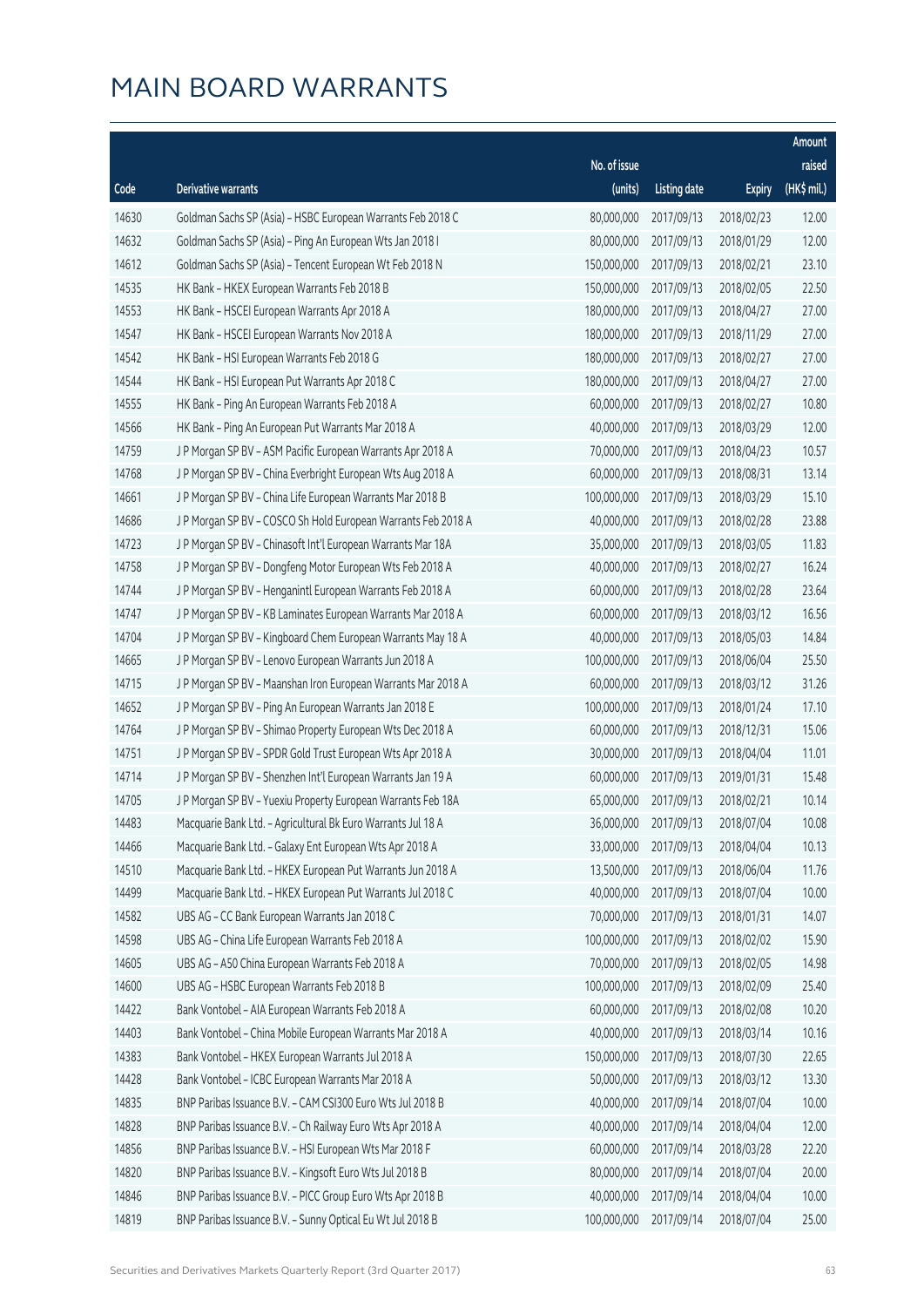|       |                                                               |              |                       |               | Amount       |
|-------|---------------------------------------------------------------|--------------|-----------------------|---------------|--------------|
|       |                                                               | No. of issue |                       |               | raised       |
| Code  | Derivative warrants                                           | (units)      | <b>Listing date</b>   | <b>Expiry</b> | $(HK\$ mil.) |
| 14921 | Credit Suisse AG - Tencent Holdings European Wts Feb 2018 L   | 150,000,000  | 2017/09/14            | 2018/02/09    | 22.50        |
| 14922 | Goldman Sachs SP (Asia) - Geely Auto European Wts Feb 2018 B  | 80,000,000   | 2017/09/14            | 2018/02/28    | 14.88        |
| 14928 | Goldman Sachs SP (Asia) - Galaxy Ent European Wts Dec 2017 C  | 60,000,000   | 2017/09/14            | 2017/12/29    | 10.08        |
| 14948 | Goldman Sachs SP (Asia) - HKEX European Warrants Mar 2018 E   | 150,000,000  | 2017/09/14            | 2018/03/26    | 22.50        |
| 14951 | Goldman Sachs SP (Asia) - ICBC European Warrants Jan 2018 B   | 80,000,000   | 2017/09/14            | 2018/01/29    | 17.28        |
| 14874 | HK Bank - Country Garden European Warrants Dec 2018 A         | 80,000,000   | 2017/09/14            | 2018/12/31    | 20.00        |
| 14861 | HK Bank - CITIC Sec European Warrants Sep 2018 A              | 80,000,000   | 2017/09/14            | 2018/09/24    | 12.00        |
| 14862 | HK Bank - Sunny Optical European Warrants Apr 2018 A          | 100,000,000  | 2017/09/14            | 2018/04/30    | 25.00        |
| 14779 | Haitong Int'l Sec - Angang Steel European Warrants Jul 2018 A | 20,000,000   | 2017/09/14            | 2018/07/30    | 26.20        |
| 14782 | Haitong Int'l Sec - ASM Pacific European Warrants Jul 2018 A  | 80,000,000   | 2017/09/14            | 2018/07/30    | 20.00        |
| 14790 | Haitong Int'l Sec - Minsheng Bank European Warrants Jul 18 A  | 40,000,000   | 2017/09/14            | 2018/07/18    | 25.20        |
| 14816 | Haitong Int'l Sec - Minsheng Bank European Warrants Jul 18 B  | 40,000,000   | 2017/09/14            | 2018/07/30    | 15.20        |
| 14809 | Haitong Int'l Sec - Ch Molybdenum European Warrants Jul 18 A  | 40,000,000   | 2017/09/14            | 2018/07/30    | 30.00        |
| 14784 | Haitong Int'l Sec - Tencent European Warrants Feb 2018 C      | 150,000,000  | 2017/09/14            | 2018/02/22    | 22.50        |
| 14973 | J P Morgan SP BV - Ch Overseas European Warrants Jul 2018 B   | 100,000,000  | 2017/09/14            | 2018/07/31    | 15.00        |
| 14952 | J P Morgan SP BV - HKEX European Put Wts Oct 2018 B           | 200,000,000  | 2017/09/14            | 2018/10/02    | 50.00        |
| 14963 | J P Morgan SP BV - Sands China European Warrants Jul 2018 A   | 100,000,000  | 2017/09/14            | 2018/07/03    | 25.00        |
| 14988 | J P Morgan SP BV - China Vanke European Warrants Apr 2018 A   | 60,000,000   | 2017/09/14            | 2018/04/04    | 16.92        |
| 14775 | Macquarie Bank Ltd. - CC Bank European Put Wts Apr 2018 B     | 23,000,000   | 2017/09/14            | 2018/04/04    | 10.30        |
| 14776 | Macquarie Bank Ltd. - Geely Auto European Put Wts May 2018 C  | 39,000,000   | 2017/09/14            | 2018/05/03    | 10.06        |
| 14887 | SG Issuer - Kingsoft European Warrants Apr 2018 A             | 40,000,000   | 2017/09/14            | 2018/04/06    | 10.00        |
| 14888 | SG Issuer - Sands China European Warrants Aug 2018 A          | 40,000,000   | 2017/09/14            | 2018/08/03    | 10.00        |
| 14895 | SG Issuer - Sunny Optical European Warrants Jul 2018 A        | 50,000,000   | 2017/09/14            | 2018/07/05    | 11.00        |
| 15055 | BOCI Asia Ltd. - SHK Ppt European Warrants Mar 2018 A         | 35,000,000   | 2017/09/15            | 2018/03/26    | 11.03        |
| 15154 | Credit Suisse AG - China Coal European Warrants Mar 2018 A    | 30,000,000   | 2017/09/15            | 2018/03/14    | 10.50        |
| 15189 | Credit Suisse AG - CITIC European Warrants Mar 2018 A         | 25,000,000   | 2017/09/15            | 2018/03/02    | 10.00        |
| 15153 | Credit Suisse AG - China Shenhua European Wts Feb 2018 A      |              | 70,000,000 2017/09/15 | 2018/02/28    | 10.50        |
| 15145 | Credit Suisse AG - Li & Fung European Warrants Mar 2018 A     | 40,000,000   | 2017/09/15            | 2018/03/14    | 11.20        |
| 15147 | Credit Suisse AG - Meitu European Warrants Mar 2018 A         | 40,000,000   | 2017/09/15            | 2018/03/14    | 11.20        |
| 15163 | Credit Suisse AG - Sinopharm European Warrants Mar 2018 A     | 30,000,000   | 2017/09/15            | 2018/03/14    | 10.50        |
| 15328 | Goldman Sachs SP (Asia) - AIA European Warrants Feb 2018 C    | 80,000,000   | 2017/09/15            | 2018/02/15    | 12.00        |
| 15326 | Goldman Sachs SP (Asia) - CITIC Sec European Wts Mar 2018 A   | 15,000,000   | 2017/09/15            | 2018/03/29    | 10.74        |
| 15322 | Goldman Sachs SP (Asia) - HSI European Put Wts Feb 2018 D     | 120,000,000  | 2017/09/15            | 2018/02/27    | 18.00        |
| 15340 | Goldman Sachs SP (Asia) - SHK Ppt European Wts Mar 2018 A     | 40,000,000   | 2017/09/15            | 2018/03/01    | 10.44        |
| 15000 | Goldman Sachs SP (Asia) - Tencent European Put Wt Mar 2018 F  | 100,000,000  | 2017/09/15            | 2018/03/27    | 15.00        |
| 15197 | HK Bank - CSOP A50 ETF European Warrants Feb 2018 A           | 50,000,000   | 2017/09/15            | 2018/02/28    | 11.00        |
| 15201 | HK Bank - HSI European Warrants Apr 2018 D                    | 150,000,000  | 2017/09/15            | 2018/04/27    | 22.50        |
| 15192 | HK Bank - Sunny Optical European Warrants Aug 2018 A          | 100,000,000  | 2017/09/15            | 2018/08/24    | 15.00        |
| 15195 | HK Bank - ZTE European Warrants Mar 2018 A                    | 50,000,000   | 2017/09/15            | 2018/03/14    | 12.50        |
| 15032 | Haitong Int'l Sec - Country Garden European Warrants Dec 18A  | 120,000,000  | 2017/09/15            | 2018/12/06    | 30.00        |
| 15052 | Haitong Int'l Sec - China Life European Warrants Mar 2018 C   | 100,000,000  | 2017/09/15            | 2018/03/29    | 25.00        |
| 15026 | Haitong Int'l Sec - HSBC European Warrants Jan 2018 D         | 70,000,000   | 2017/09/15            | 2018/01/26    | 10.50        |
| 15030 | Haitong Int'l Sec - Lenovo European Warrants Feb 2018 A       | 70,000,000   | 2017/09/15            | 2018/02/22    | 10.50        |
| 15027 | Haitong Int'l Sec - PetroChina European Warrants May 2018 A   | 50,000,000   | 2017/09/15            | 2018/05/04    | 11.00        |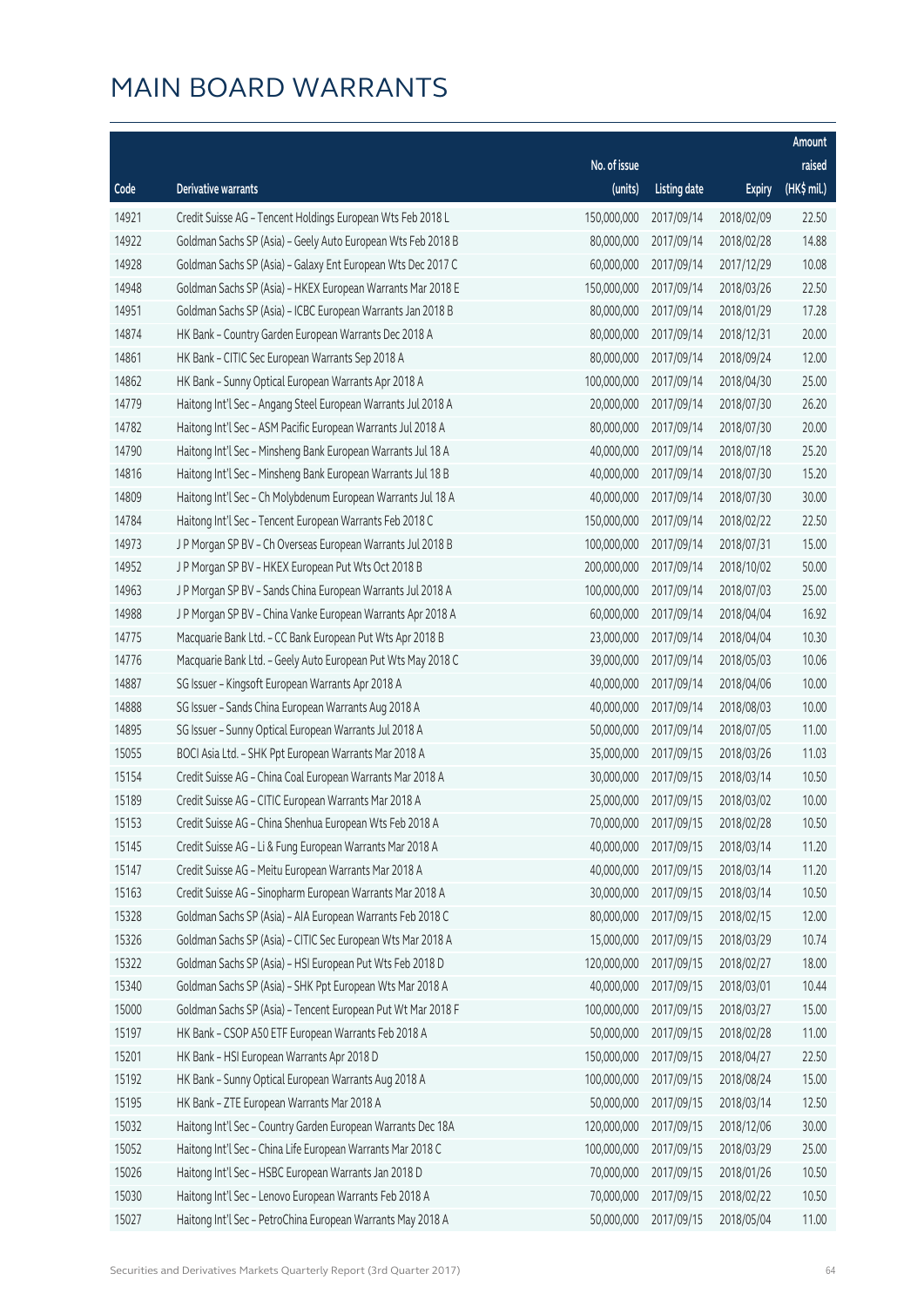|       |                                                               |              |                        |               | Amount      |
|-------|---------------------------------------------------------------|--------------|------------------------|---------------|-------------|
|       |                                                               | No. of issue |                        |               | raised      |
| Code  | <b>Derivative warrants</b>                                    | (units)      | <b>Listing date</b>    | <b>Expiry</b> | (HK\$ mil.) |
| 15045 | Haitong Int'l Sec - Tencent European Warrants Feb 2018 D      | 100,000,000  | 2017/09/15             | 2018/02/28    | 20.00       |
| 15281 | J P Morgan SP BV - Agile Ppt European Warrants Feb 2018 A     | 35,000,000   | 2017/09/15             | 2018/02/01    | 13.62       |
| 15285 | J P Morgan SP BV - China Gas Hold European Wts May 2018 A     | 70,000,000   | 2017/09/15             | 2018/05/02    | 17.57       |
| 15266 | J P Morgan SP BV - Henderson Land Dev European Wt Jul 2018 A  | 60,000,000   | 2017/09/15             | 2018/07/04    | 15.30       |
| 15276 | J P Morgan SP BV - New World Dev European Wts Dec 2017 A      | 45,000,000   | 2017/09/15             | 2017/12/15    | 10.26       |
| 15270 | J P Morgan SP BV - SHK Ppt European Warrants Apr 2018 A       | 60,000,000   | 2017/09/15             | 2018/04/04    | 16.92       |
| 15271 | J P Morgan SP BV - SHK Ppt European Put Warrants Apr 2018 B   | 40,000,000   | 2017/09/15             | 2018/04/04    | 15.08       |
| 15115 | Macquarie Bank Ltd. - Henderson Land Dev Euro Wts Jul 2018 A  | 25,000,000   | 2017/09/15             | 2018/07/04    | 10.05       |
| 15112 | Macquarie Bank Ltd. - Henderson Land Dev Euro Put Wts Oct18A  | 30,000,000   | 2017/09/15             | 2018/10/03    | 10.08       |
| 15108 | Macquarie Bank Ltd. - SHK Ppt European Warrants May 2018 A    | 16,000,000   | 2017/09/15             | 2018/05/03    | 10.05       |
| 15120 | Macquarie Bank Ltd. - Wynn Macau European Wts Jul 2018 A      | 38,000,000   | 2017/09/15             | 2018/07/16    | 10.18       |
| 15123 | SG Issuer - CAM CSI300 European Warrants Sep 2018 A           | 40,000,000   | 2017/09/15             | 2018/09/05    | 10.00       |
| 15054 | SG Issuer - Country Garden European Warrants May 2019 A       | 50,000,000   | 2017/09/15             | 2019/05/06    | 12.50       |
| 15142 | SG Issuer - SHK Ppt European Warrants May 2018 A              | 13,000,000   | 2017/09/15             | 2018/05/04    | 10.01       |
| 15053 | SG Issuer - China Vanke European Warrants Apr 2018 A          | 30,000,000   | 2017/09/15             | 2018/04/06    | 10.05       |
| 15239 | UBS AG - Galaxy Ent European Warrants Mar 2018 B              | 70,000,000   | 2017/09/15             | 2018/03/14    | 17.64       |
| 15205 | UBS AG - Henderson Land Dev European Warrants Mar 2018 A      | 30,000,000   | 2017/09/15             | 2018/03/14    | 10.14       |
| 15252 | UBS AG - Melco European Warrants Mar 2018 A                   | 40,000,000   | 2017/09/15             | 2018/03/26    | 10.00       |
| 15236 | UBS AG - Nine Dragons European Warrants Jun 2018 A            | 50,000,000   | 2017/09/15             | 2018/06/11    | 12.50       |
| 15226 | UBS AG - New World European Warrants Apr 2018 A               | 25,000,000   | 2017/09/15             | 2018/04/09    | 10.43       |
| 15229 | UBS AG - SHK Ppt European Warrants Mar 2018 A                 | 30,000,000   | 2017/09/15             | 2018/03/01    | 11.52       |
| 15245 | UBS AG - Tencent Holdings European Warrants Feb 2018 G        | 300,000,000  | 2017/09/15             | 2018/02/21    | 46.50       |
| 15244 | UBS AG - Wynn Macau European Put Warrants Jun 2018 A          | 40,000,000   | 2017/09/15             | 2018/06/19    | 10.32       |
| 15087 | Bank Vontobel - China Life European Warrants Feb 2018 A       | 100,000,000  | 2017/09/15             | 2018/02/05    | 15.10       |
| 15071 | Bank Vontobel - HSBC European Warrants Apr 2018 A             | 40,000,000   | 2017/09/15             | 2018/04/03    | 10.16       |
| 15057 | Bank Vontobel - HSI European Warrants Dec 2017 A              | 100,000,000  | 2017/09/15             | 2017/12/28    | 15.20       |
| 15067 | Bank Vontobel - HSI European Warrants Feb 2018 B              |              | 100,000,000 2017/09/15 | 2018/02/27    | 15.20       |
| 15007 | Bank Vontobel - HSI European Put Warrants Feb 2018 A          | 100,000,000  | 2017/09/15             | 2018/02/27    | 15.20       |
| 15017 | Bank Vontobel - HSI European Put Warrants Mar 2018 A          | 100,000,000  | 2017/09/15             | 2018/03/28    | 15.20       |
| 15095 | Bank Vontobel - PetroChina European Warrants Feb 2018 A       | 70,000,000   | 2017/09/15             | 2018/02/02    | 10.57       |
| 15076 | Bank Vontobel - Tencent European Warrants May 2018 A          | 100,000,000  | 2017/09/15             | 2018/05/07    | 25.40       |
| 15505 | Credit Suisse AG - Ch Molybdenum European Warrants Mar 2018 A | 18,000,000   | 2017/09/18             | 2018/03/19    | 10.26       |
| 15492 | Credit Suisse AG - Fosun Intl European Warrants Aug 2018 A    | 40,000,000   | 2017/09/18             | 2018/08/24    | 10.00       |
| 15484 | Credit Suisse AG - Henderson Land European Warrants Mar 18 B  | 40,000,000   | 2017/09/18             | 2018/03/19    | 10.00       |
| 15511 | Credit Suisse AG - New World Dev European Warrants Apr 2018 A | 30,000,000   | 2017/09/18             | 2018/04/30    | 10.20       |
| 15530 | Goldman Sachs SP (Asia) - CAM CSI300 European Wts Mar 2018 C  | 80,000,000   | 2017/09/18             | 2018/03/19    | 20.00       |
| 15521 | Goldman Sachs SP (Asia) - China Mobile Euro Wts Feb 2018 D    | 80,000,000   | 2017/09/18             | 2018/02/28    | 17.84       |
| 15527 | Goldman Sachs SP (Asia) - China Tel European Wts Jan 2018 B   | 40,000,000   | 2017/09/18             | 2018/01/24    | 10.00       |
| 15522 | Goldman Sachs SP (Asia) - China Unicom Euro Wts Jan 2018 B    | 30,000,000   | 2017/09/18             | 2018/01/29    | 15.96       |
| 15519 | Goldman Sachs SP (Asia) - HSI European Put Wts Mar 2018 D     | 120,000,000  | 2017/09/18             | 2018/03/28    | 19.20       |
| 15362 | HK Bank - CKH European Warrants Mar 2018 A                    | 40,000,000   | 2017/09/18             | 2018/03/29    | 10.00       |
| 15377 | HK Bank - Galaxy Ent European Put Warrants Mar 2018 A         | 40,000,000   | 2017/09/18             | 2018/03/01    | 12.00       |
| 15367 | HK Bank - HSI European Put Warrants Mar 2018 D                | 150,000,000  | 2017/09/18             | 2018/03/28    | 27.00       |
| 15359 | HK Bank - SHK Ppt European Warrants Mar 2018 A                | 40,000,000   | 2017/09/18             | 2018/03/29    | 11.20       |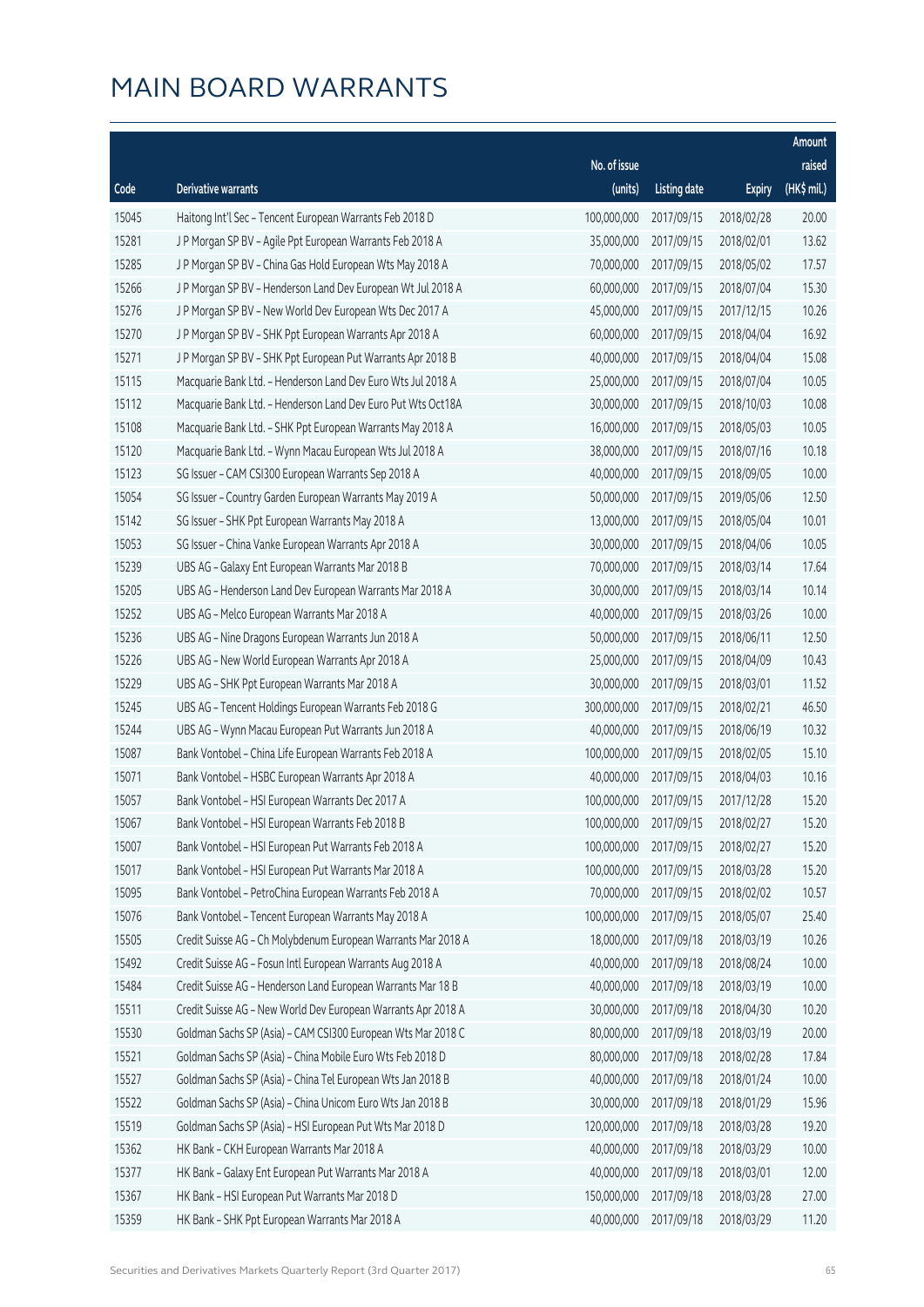|         |                                                               |              |                       |               | Amount      |
|---------|---------------------------------------------------------------|--------------|-----------------------|---------------|-------------|
|         |                                                               | No. of issue |                       |               | raised      |
| Code    | Derivative warrants                                           | (units)      | <b>Listing date</b>   | <b>Expiry</b> | (HK\$ mil.) |
| 15347   | Haitong Int'l Sec - Ali Pictures European Warrants Jul 2018A  | 50,000,000   | 2017/09/18            | 2018/07/30    | 14.75       |
| 15342   | Haitong Int'l Sec - China EB Ltd European Warrants Aug 2018 A | 50,000,000   | 2017/09/18            | 2018/08/30    | 12.50       |
| 15352   | Haitong Int'l Sec - Kaisa Group European Warrants Jun 2019 A  | 100,000,000  | 2017/09/18            | 2019/06/28    | 25.20       |
| 15354   | Haitong Int'l Sec - KB Laminates European Warrants Mar 2018 A | 50,000,000   | 2017/09/18            | 2018/03/19    | 13.40       |
| 15341   | Haitong Int'l Sec - Kingboard Chem European Warrants Apr 18A  | 30,000,000   | 2017/09/18            | 2018/04/30    | 10.20       |
| 15350   | Haitong Int'l Sec - MCC European Warrants Mar 2018 A          | 35,000,000   | 2017/09/18            | 2018/03/28    | 10.15       |
| 15344   | Haitong Int'l Sec - Panda Green European Warrants Nov 2018 A  | 50,000,000   | 2017/09/18            | 2018/11/08    | 16.50       |
| 15437   | J P Morgan SP BV - Country Garden European Warrants Dec 18 B  | 100,000,000  | 2017/09/18            | 2018/12/31    | 25.00       |
| 15476   | J P Morgan SP BV - Ch Molybdenum European Warrants Apr 2018 A | 40,000,000   | 2017/09/18            | 2018/04/03    | 10.04       |
| 15470   | J P Morgan SP BV - CNBM European Warrants Mar 2018 A          | 45,000,000   | 2017/09/18            | 2018/03/02    | 10.04       |
| 15358   | Macquarie Bank Ltd. - SHK Ppt European Put Wts May 2018 B     | 10,000,000   | 2017/09/18            | 2018/05/03    | 10.12       |
| 15399   | SG Issuer - Country Garden European Warrants Mar 2018 A       | 8,000,000    | 2017/09/18            | 2018/03/19    | 10.00       |
| 15421   | UBS AG - China Railway European Warrants Mar 2018 A           | 25,000,000   | 2017/09/18            | 2018/03/19    | 11.23       |
| 15419   | UBS AG - Fosun Intl European Warrants Aug 2018 A              | 70,000,000   | 2017/09/18            | 2018/08/20    | 17.50       |
| 15427   | UBS AG - Fosun Intl European Put Warrants Apr 2018 A          | 40,000,000   | 2017/09/18            | 2018/04/16    | 10.08       |
| 15433   | UBS AG - HSI European Put Warrants Mar 2018 C                 | 200,000,000  | 2017/09/18            | 2018/03/28    | 31.20       |
| 15434   | UBS AG - HSI European Put Warrants Apr 2018 C                 | 200,000,000  | 2017/09/18            | 2018/04/27    | 35.20       |
| 15400   | UBS AG - IGG European Warrants Mar 2018 A                     | 50,000,000   | 2017/09/18            | 2018/03/19    | 14.50       |
| 16246 # | Credit Suisse AG - Ping An European Warrants Jan 2018 A       | 80,000,000   | 2017/09/18            | 2018/01/31    | 45.60       |
| 15582   | BOCI Asia Ltd. - BYD European Warrants Mar 2018 B             | 40,000,000   | 2017/09/19            | 2018/03/26    | 21.72       |
| 15579   | BOCI Asia Ltd. - Country Garden European Warrants Oct 2018 A  | 100,000,000  | 2017/09/19            | 2018/10/29    | 25.10       |
| 15562   | BOCI Asia Ltd. - Henderson Land Dev European Warrants Mar18A  | 40,000,000   | 2017/09/19            | 2018/03/19    | 10.28       |
| 15564   | BOCI Asia Ltd. - New World Dev European Warrants Mar 2018 A   | 40,000,000   | 2017/09/19            | 2018/03/29    | 11.76       |
| 15580   | BOCI Asia Ltd. - ZTE European Warrants Feb 2018 A             | 50,000,000   | 2017/09/19            | 2018/02/26    | 10.45       |
| 15683   | BNP Paribas Issuance B.V. - AIA European Wts Oct 2018 C       | 40,000,000   | 2017/09/19            | 2018/10/03    | 11.60       |
| 15622   | BNP Paribas Issuance B.V. - BYD European Wts Apr 2018 B       | 40,000,000   | 2017/09/19            | 2018/04/04    | 12.00       |
| 15669   | BNP Paribas Issuance B.V. - CC Bank Euro Wts Oct 2018 C       |              | 40,000,000 2017/09/19 | 2018/10/03    | 10.80       |
| 15629   | BNP Paribas Issuance B.V. - CKP European Wts Jun 2018 A       | 40,000,000   | 2017/09/19            | 2018/06/04    | 10.80       |
| 15685   | BNP Paribas Issuance B.V. - Galaxy Ent Euro Wts May 2018 C    | 40,000,000   | 2017/09/19            | 2018/05/03    | 10.00       |
| 15627   | BNP Paribas Issuance B.V. - HLand Dev Euro Wts May 2018 A     | 40,000,000   | 2017/09/19            | 2018/05/03    | 10.00       |
| 15663   | BNP Paribas Issuance B.V. - Ping An European Wt Oct 2018 A    | 40,000,000   | 2017/09/19            | 2018/10/03    | 14.40       |
| 15626   | BNP Paribas Issuance B.V. - SUNAC European Wts Apr 2018 A     | 50,000,000   | 2017/09/19            | 2018/04/04    | 25.00       |
| 15635   | BNP Paribas Issuance B.V. - Zijin Mining Eu Wts Apr 2018 A    | 40,000,000   | 2017/09/19            | 2018/04/04    | 10.00       |
| 15692   | Credit Suisse AG - Angang Steel European Warrants Mar 2018 A  | 15,000,000   | 2017/09/19            | 2018/03/19    | 12.00       |
| 15695   | Credit Suisse AG - BYD European Warrants Mar 2018 A           | 25,000,000   | 2017/09/19            | 2018/03/19    | 10.00       |
| 15694   | Credit Suisse AG - Yuexiu Property European Wts Aug 2018 A    | 40,000,000   | 2017/09/19            | 2018/08/31    | 10.00       |
| 15730   | Goldman Sachs SP (Asia) - BOCL European Warrants Feb 2018 C   | 80,000,000   | 2017/09/19            | 2018/02/05    | 12.00       |
| 15723   | Goldman Sachs SP (Asia) - CC Bank Euro Put Wts Feb 2018 D     | 80,000,000   | 2017/09/19            | 2018/02/26    | 12.56       |
| 15722   | Goldman Sachs SP (Asia) - Lenovo European Wts Feb 2018 B      | 60,000,000   | 2017/09/19            | 2018/02/21    | 10.02       |
| 15725   | Goldman Sachs SP (Asia) - Sands China Euro Wts Mar 2018 A     | 80,000,000   | 2017/09/19            | 2018/03/27    | 12.00       |
| 15641   | HK Bank - Henderson Land Dev European Warrants Jun 2018 A     | 40,000,000   | 2017/09/19            | 2018/06/29    | 10.00       |
| 15640   | HK Bank - IGG European Warrants Apr 2018 A                    | 40,000,000   | 2017/09/19            | 2018/04/30    | 10.00       |
| 15647   | HK Bank - Tencent European Warrants Dec 2017 H                | 15,000,000   | 2017/09/19            | 2017/12/29    | 19.50       |
| 15661   | HK Bank - Tencent European Warrants Jan 2018 D                | 15,000,000   | 2017/09/19            | 2018/01/29    | 12.00       |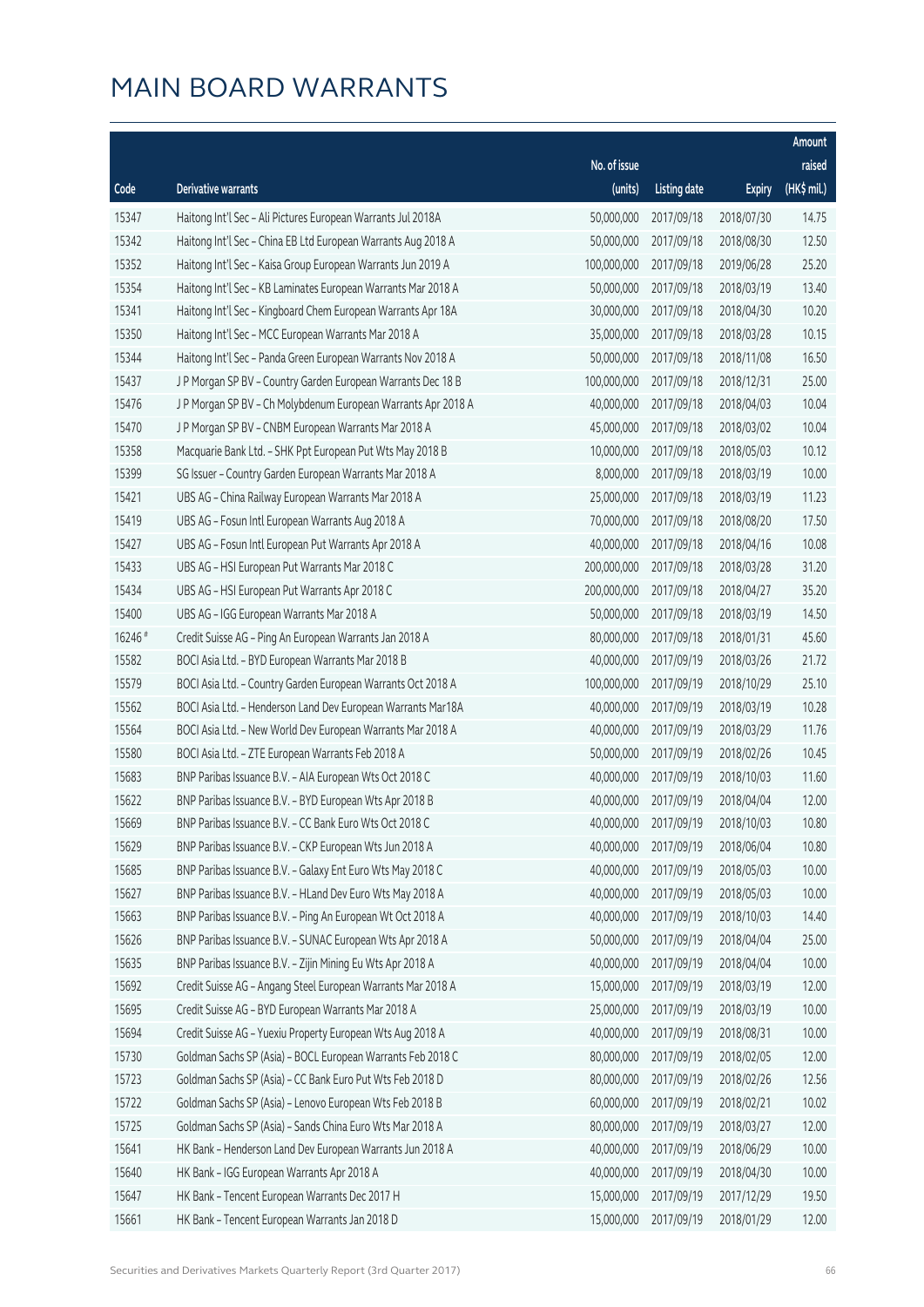|       |                                                               |              |                       |               | Amount      |
|-------|---------------------------------------------------------------|--------------|-----------------------|---------------|-------------|
|       |                                                               | No. of issue |                       |               | raised      |
| Code  | Derivative warrants                                           | (units)      | <b>Listing date</b>   | <b>Expiry</b> | (HK\$ mil.) |
| 15644 | HK Bank - Tencent European Warrants Mar 2018 C                | 150,000,000  | 2017/09/19            | 2018/03/22    | 22.50       |
| 15720 | J P Morgan SP BV - CHALCO European Warrants Mar 2018 A        | 30,000,000   | 2017/09/19            | 2018/03/29    | 14.43       |
| 15713 | J P Morgan SP BV - BYD European Warrants Apr 2018 A           | 40,000,000   | 2017/09/19            | 2018/04/03    | 10.20       |
| 15709 | J P Morgan SP BV - Geely Auto European Put Warrants Apr 18 D  | 100,000,000  | 2017/09/19            | 2018/04/03    | 25.10       |
| 15721 | J P Morgan SP BV - HSCEI European Put Warrants Mar 2018 A     | 200,000,000  | 2017/09/19            | 2018/03/28    | 30.40       |
| 15714 | J P Morgan SP BV - Melco Int'l Dev European Wts Aug 2018 A    | 60,000,000   | 2017/09/19            | 2018/08/01    | 15.00       |
| 15715 | J P Morgan SP BV - Techtronic European Warrants Mar 2018 A    | 30,000,000   | 2017/09/19            | 2018/03/29    | 10.41       |
| 15610 | Macquarie Bank Ltd. - BYD European Warrants Jun 2018 A        | 20,000,000   | 2017/09/19            | 2018/06/04    | 10.06       |
| 15617 | Macquarie Bank Ltd. - Chi Res Land European Put Wts Jan 19 A  | 40,000,000   | 2017/09/19            | 2019/01/03    | 10.00       |
| 15544 | Macquarie Bank Ltd. - A50 China European Put Wts May 2018 A   | 17,000,000   | 2017/09/19            | 2018/05/03    | 10.01       |
| 15612 | Macquarie Bank Ltd. - Ping An European Warrants Aug 2018 B    | 25,000,000   | 2017/09/19            | 2018/08/02    | 10.00       |
| 15547 | Macquarie Bank Ltd. - SUNAC European Warrants Dec 2018 A      | 16,000,000   | 2017/09/19            | 2018/12/04    | 10.34       |
| 15706 | SG Issuer - CHALCO European Warrants Apr 2018 A               | 12,000,000   | 2017/09/19            | 2018/04/06    | 10.08       |
| 15731 | UBS AG - BYD European Warrants Dec 2017 B                     | 50,000,000   | 2017/09/19            | 2017/12/29    | 11.45       |
| 15733 | UBS AG - BYD European Warrants Mar 2018 A                     | 50,000,000   | 2017/09/19            | 2018/03/26    | 14.00       |
| 15734 | UBS AG - BYD European Put Warrants Mar 2018 B                 | 30,000,000   | 2017/09/19            | 2018/03/19    | 11.61       |
| 15537 | UBS AG - Geely Auto European Put Warrants Feb 2018 D          | 50,000,000   | 2017/09/19            | 2018/02/26    | 10.30       |
| 15541 | UBS AG - HSI European Warrants Apr 2018 D                     | 200,000,000  | 2017/09/19            | 2018/04/27    | 30.20       |
| 15735 | UBS AG - Li & Fung European Warrants Mar 2018 A               | 30,000,000   | 2017/09/19            | 2018/03/19    | 10.44       |
| 15915 | BNP Paribas Issuance B.V. - CHALCO European Wts Apr 2018 A    | 40,000,000   | 2017/09/20            | 2018/04/04    | 31.20       |
| 15850 | BNP Paribas Issuance B.V. - Lenovo European Wts Jul 2018 A    | 40,000,000   | 2017/09/20            | 2018/07/04    | 12.80       |
| 15912 | BNP Paribas Issuance B.V. - NCI European Wts May 2018 A       | 40,000,000   | 2017/09/20            | 2018/05/03    | 14.00       |
| 15849 | BNP Paribas Issuance B.V. - SHK Ppt Euro Warrants Apr 2018 A  | 40,000,000   | 2017/09/20            | 2018/04/04    | 10.40       |
| 15907 | BNP Paribas Issuance B.V. - Sunny Optical Eu Wt Jul 2018 C    | 100,000,000  | 2017/09/20            | 2018/07/04    | 25.00       |
| 15910 | BNP Paribas Issuance B.V. - Sunny Optical Eu Wt Sep 2018 A    | 100,000,000  | 2017/09/20            | 2018/09/04    | 26.00       |
| 15864 | Credit Suisse AG - ASM Pacific European Warrants Jun 2018 A   | 100,000,000  | 2017/09/20            | 2018/06/29    | 25.00       |
| 15845 | Credit Suisse AG - China Mobile European Warrants Dec 2017 C  |              | 70,000,000 2017/09/20 | 2017/12/29    | 14.00       |
| 15876 | Credit Suisse AG - CNBM European Warrants Feb 2018 A          | 25,000,000   | 2017/09/20            | 2018/02/28    | 10.00       |
| 15874 | Credit Suisse AG - Geely Auto European Warrants Mar 2018 A    | 80,000,000   | 2017/09/20            | 2018/03/02    | 16.00       |
| 15904 | Credit Suisse AG - Hang Lung Ppt European Warrants Aug 2018 A | 40,000,000   | 2017/09/20            | 2018/08/31    | 10.00       |
| 15868 | Credit Suisse AG - IGG European Warrants Mar 2018 A           | 40,000,000   | 2017/09/20            | 2018/03/19    | 10.00       |
| 15861 | Credit Suisse AG - KB Laminates European Warrants Mar 2018 A  | 40,000,000   | 2017/09/20            | 2018/03/19    | 10.00       |
| 15898 | Credit Suisse AG - Sunny Optical European Put Wts Apr 2018 A  | 100,000,000  | 2017/09/20            | 2018/04/30    | 25.00       |
| 16007 | Goldman Sachs SP (Asia) - BOCL European Warrants Feb 2018 D   | 80,000,000   | 2017/09/20            | 2018/02/26    | 12.00       |
| 16006 | Goldman Sachs SP (Asia) - BYD European Warrants Mar 2018 B    | 40,000,000   | 2017/09/20            | 2018/03/29    | 13.00       |
| 15999 | Goldman Sachs SP (Asia) - Geely Auto European Wts Mar 2018 A  | 60,000,000   | 2017/09/20            | 2018/03/29    | 15.00       |
| 16008 | Goldman Sachs SP (Asia) - PetroChina European Wts Feb 2018 B  | 80,000,000   | 2017/09/20            | 2018/02/23    | 12.00       |
| 15766 | Haitong Int'l Sec - Brilliance Chi European Warrants Mar 18A  | 40,000,000   | 2017/09/20            | 2018/03/21    | 13.40       |
| 15801 | Haitong Int'l Sec - BYD European Warrants Aug 2018 A          | 40,000,000   | 2017/09/20            | 2018/08/08    | 23.92       |
| 15762 | Haitong Int'l Sec - China Taiping European Warrants Mar 18 A  | 60,000,000   | 2017/09/20            | 2018/03/01    | 12.48       |
| 15765 | Haitong Int'l Sec - China Taiping European Warrants Aug 18 A  | 60,000,000   | 2017/09/20            | 2018/08/08    | 16.98       |
| 15761 | Haitong Int'l Sec - Geely Auto European Warrants Mar 2018 B   | 100,000,000  | 2017/09/20            | 2018/03/08    | 22.30       |
| 15755 | Haitong Int'l Sec - Geely Auto European Warrants Jul 2018 B   | 100,000,000  | 2017/09/20            | 2018/07/06    | 40.20       |
| 15745 | Haitong Int'l Sec - Geely Auto European Put Warrants Apr 18C  | 50,000,000   | 2017/09/20            | 2018/04/30    | 16.10       |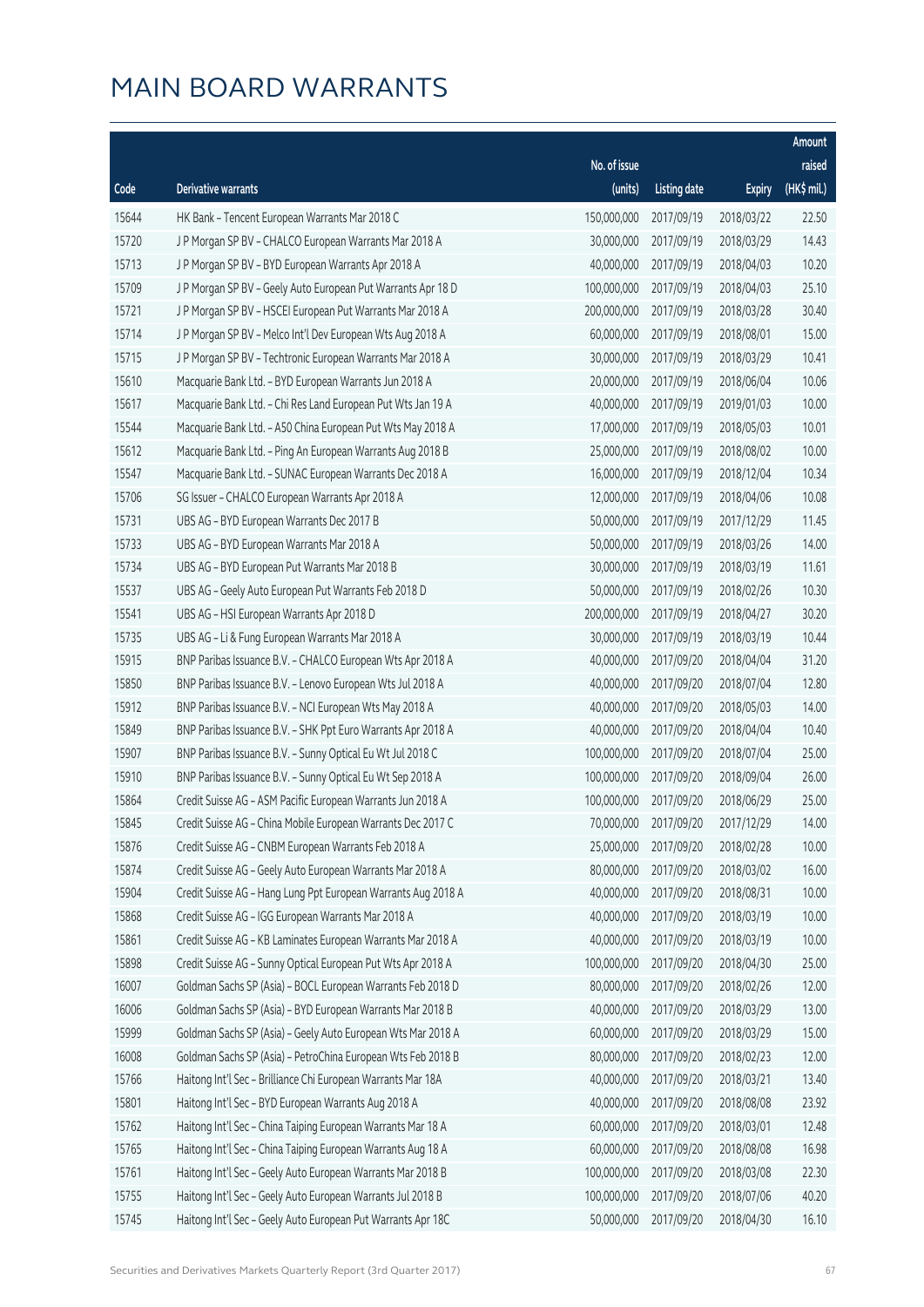|       |                                                               |              |                       |               | Amount      |
|-------|---------------------------------------------------------------|--------------|-----------------------|---------------|-------------|
|       |                                                               | No. of issue |                       |               | raised      |
| Code  | <b>Derivative warrants</b>                                    | (units)      | <b>Listing date</b>   | <b>Expiry</b> | (HK\$ mil.) |
| 15840 | Haitong Int'l Sec - ND Paper European Warrants Jun 2018 A     | 40,000,000   | 2017/09/20            | 2018/06/29    | 10.60       |
| 15815 | Haitong Int'l Sec - Sunny Optical European Wts Aug 2018 B     | 100,000,000  | 2017/09/20            | 2018/08/08    | 25.00       |
| 15805 | Haitong Int'l Sec - China Vanke European Warrants May 2018 A  | 40,000,000   | 2017/09/20            | 2018/05/31    | 10.72       |
| 15983 | SG Issuer - Anhui Conch European Warrants May 2018 A          | 40,000,000   | 2017/09/20            | 2018/05/04    | 10.00       |
| 15984 | SG Issuer - BYD European Warrants Apr 2018 B                  | 20,000,000   | 2017/09/20            | 2018/04/06    | 10.00       |
| 15990 | SG Issuer - CNBM European Warrants Apr 2018 A                 | 19,000,000   | 2017/09/20            | 2018/04/06    | 10.07       |
| 15995 | SG Issuer - Sunny Optical European Warrants May 2018 A        | 50,000,000   | 2017/09/20            | 2018/05/04    | 12.50       |
| 15981 | UBS AG - BEA European Warrants Jan 2018 A                     | 70,000,000   | 2017/09/20            | 2018/01/26    | 12.74       |
| 15916 | UBS AG - Minsheng Bank European Warrants Jan 2018 A           | 50,000,000   | 2017/09/20            | 2018/01/26    | 11.25       |
| 15935 | UBS AG - China Tel European Warrants Mar 2018 A               | 40,000,000   | 2017/09/20            | 2018/03/19    | 10.00       |
| 15934 | UBS AG - Geely Auto European Warrants Mar 2018 C              | 100,000,000  | 2017/09/20            | 2018/03/26    | 25.10       |
| 15928 | UBS AG - R&F Ppt European Warrants May 2018 A                 | 40,000,000   | 2017/09/20            | 2018/05/03    | 10.08       |
| 15962 | UBS AG - Sunny Optical European Warrants Apr 2018 B           | 100,000,000  | 2017/09/20            | 2018/04/09    | 25.00       |
| 15925 | UBS AG - Zhaojin Mining European Warrants Mar 2018 A          | 15,000,000   | 2017/09/20            | 2018/03/19    | 11.12       |
| 16029 | BOCI Asia Ltd. - AIA European Put Warrants Mar 2018 A         | 50,000,000   | 2017/09/21            | 2018/03/01    | 13.10       |
| 16028 | BOCI Asia Ltd. - BYD European Warrants Mar 2018 C             | 50,000,000   | 2017/09/21            | 2018/03/29    | 17.60       |
| 16051 | BOCI Asia Ltd. - CM Bank European Warrants Apr 2018 A         | 100,000,000  | 2017/09/21            | 2018/04/23    | 21.50       |
| 16052 | BOCI Asia Ltd. - China Mobile European Warrants Feb 2018 B    | 200,000,000  | 2017/09/21            | 2018/02/02    | 58.60       |
| 16046 | BOCI Asia Ltd. - Meitu European Warrants Feb 2018 A           | 100,000,000  | 2017/09/21            | 2018/02/26    | 23.60       |
| 16030 | BOCI Asia Ltd. - Sands China European Put Wts Mar 2018 B      | 50,000,000   | 2017/09/21            | 2018/03/22    | 10.85       |
| 16042 | BOCI Asia Ltd. - Sunny Optical European Warrants Jun 2018 B   | 100,000,000  | 2017/09/21            | 2018/06/11    | 25.10       |
| 16026 | BNP Paribas Issuance B.V. - Country Garden Eu Wt Dec 2018 A   | 120,000,000  | 2017/09/21            | 2018/12/04    | 30.00       |
| 16064 | Credit Suisse AG - CHALCO European Wts Mar 2018 A             | 20,000,000   | 2017/09/21            | 2018/03/20    | 10.00       |
| 16090 | Credit Suisse AG - Country Garden European Warrants Oct 18 A  | 60,000,000   | 2017/09/21            | 2018/10/31    | 15.00       |
| 16070 | Credit Suisse AG - Sunny Optical European Warrants Jun 2018 C | 80,000,000   | 2017/09/21            | 2018/06/29    | 20.00       |
| 16059 | Credit Suisse AG - China Vanke European Warrants Apr 2018 A   | 40,000,000   | 2017/09/21            | 2018/04/30    | 10.00       |
| 16097 | Goldman Sachs SP (Asia) - Ping An European Wts Feb 2018 B     |              | 80,000,000 2017/09/21 | 2018/02/23    | 23.84       |
| 16114 | Goldman Sachs SP (Asia) - SHK Ppt European Wts Dec 2017 A     | 40,000,000   | 2017/09/21            | 2017/12/21    | 12.20       |
| 16010 | Haitong Int'l Sec - Chinasoft Int'l European Warrants May18A  | 28,000,000   | 2017/09/21            | 2018/05/18    | 10.92       |
| 16009 | Haitong Int'l Sec - China Travel HK European Warrants Aug18A  | 25,000,000   | 2017/09/21            | 2018/08/08    | 10.00       |
| 16014 | Haitong Int'l Sec - Yongda Auto European Warrants Sep 2018 A  | 80,000,000   | 2017/09/21            | 2018/09/28    | 21.28       |
| 16076 | J P Morgan SP BV - Anhui Conch European Warrants Apr 2018 A   | 60,000,000   | 2017/09/21            | 2018/04/03    | 15.96       |
| 16071 | J P Morgan SP BV - Sunny Optical European Warrants Jul 2018 A | 100,000,000  | 2017/09/21            | 2018/07/03    | 25.40       |
| 16116 | SG Issuer - Ch Mob European Warrants Apr 2018 A               | 60,000,000   | 2017/09/21            | 2018/04/06    | 15.00       |
| 16119 | SG Issuer - Wharf European Warrants May 2018 A                | 15,000,000   | 2017/09/21            | 2018/05/04    | 10.05       |
| 16085 | UBS AG - China Mengniu European Warrants Jul 2018 A           | 40,000,000   | 2017/09/21            | 2018/07/31    | 10.00       |
| 16079 | UBS AG - Sunny Optical European Put Warrants Sep 2018 A       | 40,000,000   | 2017/09/21            | 2018/09/24    | 12.36       |
| 16087 | UBS AG - Techtronic European Warrants Mar 2018 A              | 40,000,000   | 2017/09/21            | 2018/03/20    | 10.00       |
| 16134 | BNP Paribas Issuance B.V. - Evergrande Euro Wts Aug 2018 A    | 50,000,000   | 2017/09/22            | 2018/08/02    | 28.00       |
| 16157 | Credit Suisse AG - Chinares Cement European Warrants Apr 18A  | 15,000,000   | 2017/09/22            | 2018/04/30    | 10.05       |
| 16156 | Credit Suisse AG - NCI European Warrants Jan 2018 B           | 40,000,000   | 2017/09/22            | 2018/01/23    | 10.00       |
| 16180 | Goldman Sachs SP (Asia) - HSBC European Warrants Jan 2018 G   | 80,000,000   | 2017/09/22            | 2018/01/26    | 12.00       |
| 16185 | Goldman Sachs SP (Asia) - HSBC European Warrants Mar 2018 A   | 80,000,000   | 2017/09/22            | 2018/03/09    | 12.88       |
| 16192 | J P Morgan SP BV - Anta Sports European Warrants Mar 2018 A   | 40,000,000   | 2017/09/22            | 2018/03/29    | 10.24       |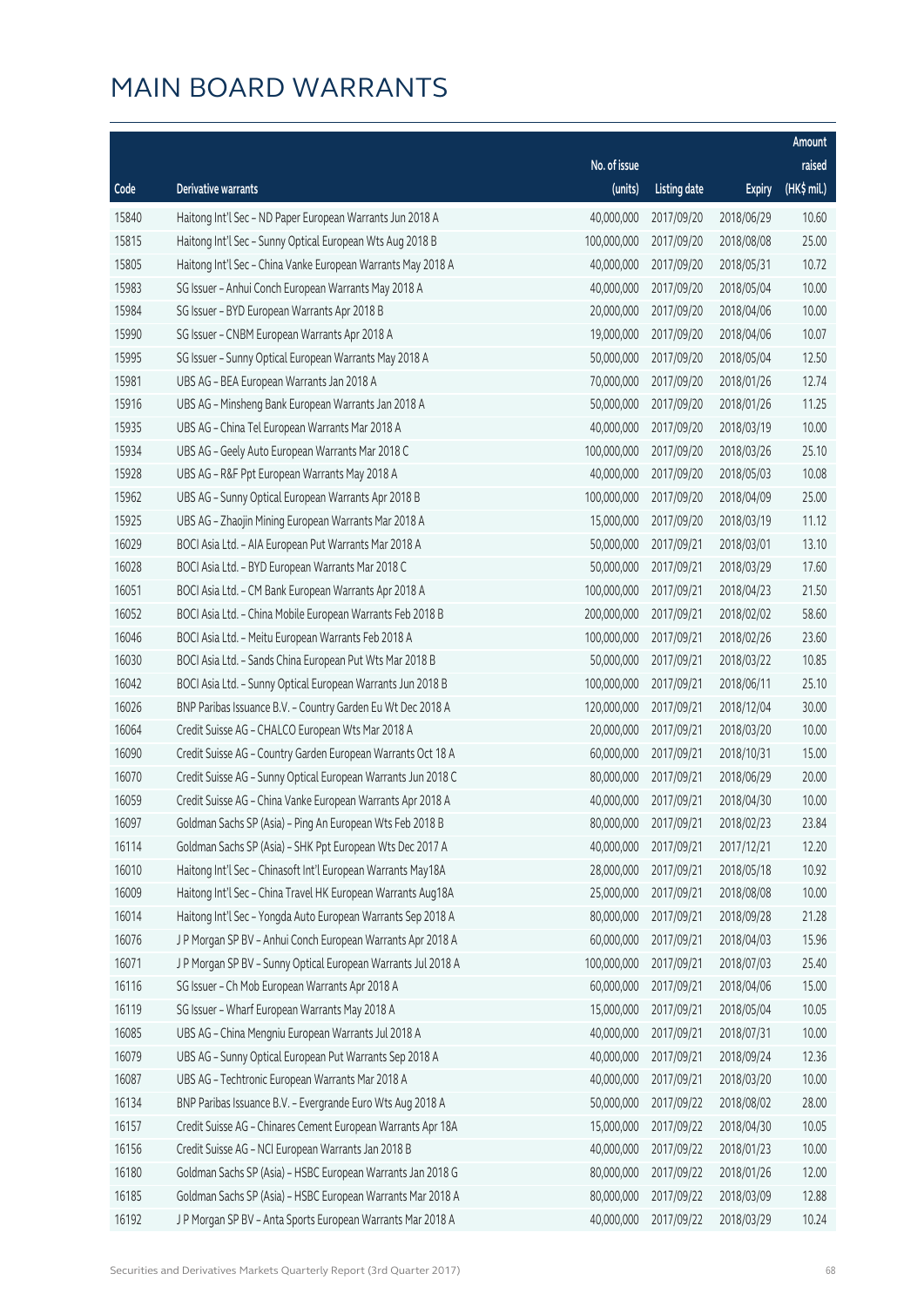| No. of issue<br>raised<br>(HK\$ mil.)<br>(units)<br>Code<br>Derivative warrants<br><b>Listing date</b><br><b>Expiry</b><br>30,000,000<br>10.50<br>16239<br>J P Morgan SP BV - AviChina European Warrants Mar 2018 A<br>2017/09/22<br>2018/03/29<br>70,000,000<br>10.57<br>16252<br>J P Morgan SP BV - CMS European Warrants Mar 2018 A<br>2017/09/22<br>2018/03/01<br>16222<br>40,000,000<br>15.28<br>J P Morgan SP BV - Chinares Cement Euro Warrants Mar 2018 A<br>2017/09/22<br>2018/03/29<br>70,000,000<br>2017/09/22<br>10.64<br>16243<br>J P Morgan SP BV - Gome European Warrants Nov 2018 A<br>2018/11/21<br>16196<br>25,000,000<br>10.43<br>J P Morgan SP BV - HS Bank European Warrants Mar 2018 A<br>2017/09/22<br>2018/03/29<br>16224<br>J P Morgan SP BV - Poly Property European Warrants Mar 2018 A<br>35,000,000<br>2017/09/22<br>2018/03/29<br>10.08<br>16216<br>40,000,000<br>10.20<br>J P Morgan SP BV - Samsonite European Warrants Mar 2018 A<br>2017/09/22<br>2018/03/29<br>40,000,000<br>2017/09/22<br>10.08<br>16223<br>J P Morgan SP BV - Sh Electric European Warrants Mar 2018 A<br>2018/03/29<br>16187<br>50,000,000<br>32.20<br>J P Morgan SP BV - SUNAC European Warrants Mar 2018 A<br>2017/09/22<br>2018/03/29<br>12.90<br>16189<br>J P Morgan SP BV - China Vanke European Warrants May 2018 A<br>50,000,000<br>2017/09/22<br>2018/05/02<br>16251<br>70,000,000<br>10.50<br>J P Morgan SP BV - Xinyi Glass European Warrants Aug 2018 A<br>2017/09/22<br>2018/08/13<br>40,000,000<br>10.12<br>16200<br>J P Morgan SP BV - CRRC Times European Warrants Mar 2018 A<br>2017/09/22<br>2018/03/29<br>16135<br>28,000,000<br>10.08<br>Macquarie Bank Ltd. - China Vanke European Wts Aug 2018 A<br>2017/09/22<br>2018/08/15<br>10.30<br>16140<br>SG Issuer - Country Garden European Warrants May 2018 A<br>10,000,000<br>2017/09/22<br>2018/05/04<br>16125<br>40,000,000<br>10.00<br>SG Issuer - CP&CC European Warrants Apr 2018 A<br>2017/09/22<br>2018/04/06<br>SG Issuer - Fosun Intl European Warrants Aug 2018 A<br>50,000,000<br>2017/09/22<br>2018/08/03<br>12.50<br>16141<br>16130<br>SG Issuer - Ping An European Warrants Mar 2018 E<br>100,000,000<br>22.50<br>2017/09/22<br>2018/03/05<br>16139<br>30,000,000<br>10.05<br>SG Issuer - China Vanke European Warrants May 2018 A<br>2017/09/22<br>2018/05/04<br>16132<br>10,000,000<br>12.20<br>SG Issuer - Yanzhou Coal Eu Wt Apr 2018 A<br>2017/09/22<br>2018/04/06<br>40,000,000<br>10.00<br>16143<br>SG Issuer - ZTE European Warrants Apr 2018 A<br>2017/09/22<br>2018/04/06<br>16163<br>70,000,000<br>10.71<br>UBS AG - China Mobile European Put Warrants Jan 2018 B<br>2018/01/26<br>2017/09/22<br>40,000,000<br>10.76<br>16162<br>UBS AG - CNOOC European Warrants Mar 2018 A<br>2017/09/22<br>2018/03/21<br>16496<br>100,000,000<br>16.90<br>BOCI Asia Ltd. - Agricultural Bk European Wts Jan 2018 B<br>2017/09/25<br>2018/01/31<br>100,000,000<br>16494<br>BOCI Asia Ltd. - CC Bank European Warrants Apr 2018 A<br>2017/09/25<br>2018/04/03<br>25.20<br>16515<br>70,000,000<br>14.98<br>BOCI Asia Ltd. - Ch Overseas European Warrants Jul 2018 A<br>2017/09/25<br>2018/07/30<br>100,000,000<br>25.00<br>16549<br>BOCI Asia Ltd. - Geely Auto European Warrants Mar 2018 C<br>2017/09/25<br>2018/03/26<br>16493<br>100,000,000 2017/09/25<br>2018/03/12<br>20.30<br>BOCI Asia Ltd. - Galaxy Ent European Warrants Mar 2018 B<br>16498<br>BOCI Asia Ltd. - HKEX European Warrants Apr 2018 C<br>200,000,000<br>2017/09/25<br>2018/04/03<br>37.00<br>16501<br>200,000,000<br>41.60<br>BOCI Asia Ltd. - HSBC European Warrants Apr 2018 A<br>2017/09/25<br>2018/04/26<br>70,000,000<br>2018/04/03<br>16512<br>BOCI Asia Ltd. - China Vanke European Warrants Apr 2018 A<br>2017/09/25<br>17.57<br>16446<br>BNP Paribas Issuance B.V. - Agile Ppt Euro Wt Apr 2018 A<br>20,000,000<br>10.80<br>2017/09/25<br>2018/04/04<br>BNP Paribas Issuance B.V. - BYD European Wts May 2018 B<br>40,000,000<br>18.80<br>16265<br>2017/09/25<br>2018/05/03<br>16430<br>BNP Paribas Issuance B.V. - Country Garden Eu Wt Aug 2018 A<br>120,000,000<br>30.00<br>2017/09/25<br>2018/08/02<br>16426<br>BNP Paribas Issuance B.V. - CITIC Sec Euro Wts Dec 2018 A<br>80,000,000<br>2017/09/25<br>20.00<br>2018/12/04<br>16263<br>BNP Paribas Issuance B.V. - Geely Auto Euro Wts Apr 2018 A<br>70,000,000<br>17.50<br>2017/09/25<br>2018/04/04<br>80,000,000<br>22.40<br>16447<br>BNP Paribas Issuance B.V. - R&F Ppt Euro Wts Jul 2018 A<br>2017/09/25<br>2018/07/04<br>BNP Paribas Issuance B.V. - SUNAC European Wts Apr 2018 B<br>50,000,000<br>31.50<br>16256<br>2017/09/25<br>2018/04/04<br>BNP Paribas Issuance B.V. - Tencent Euro Wts Apr 2018 E<br>80,000,000<br>20.00<br>16425<br>2017/09/25<br>2018/04/04<br>16417<br>BNP Paribas Issuance B.V. - Tencent Euro Wts May 2018 D<br>80,000,000<br>13.60<br>2017/09/25<br>2018/05/03<br>16409<br>Credit Suisse AG - Fosun Intl European Warrants Aug 2018 B<br>40,000,000<br>2017/09/25<br>2018/08/17<br>10.00<br>16412<br>Credit Suisse AG - R&F Ppt European Warrants Apr 2018 A<br>40,000,000<br>10.00<br>2017/09/25<br>2018/04/30<br>16608<br>Goldman Sachs SP (Asia) - Country Garden European Wts Apr18A<br>50,000,000<br>12.50<br>2017/09/25<br>2018/04/30<br>16611<br>Goldman Sachs SP (Asia) - Ch Overseas European Wts Mar 2018 A<br>80,000,000<br>20.00<br>2017/09/25<br>2018/03/29 |  |  | Amount |
|----------------------------------------------------------------------------------------------------------------------------------------------------------------------------------------------------------------------------------------------------------------------------------------------------------------------------------------------------------------------------------------------------------------------------------------------------------------------------------------------------------------------------------------------------------------------------------------------------------------------------------------------------------------------------------------------------------------------------------------------------------------------------------------------------------------------------------------------------------------------------------------------------------------------------------------------------------------------------------------------------------------------------------------------------------------------------------------------------------------------------------------------------------------------------------------------------------------------------------------------------------------------------------------------------------------------------------------------------------------------------------------------------------------------------------------------------------------------------------------------------------------------------------------------------------------------------------------------------------------------------------------------------------------------------------------------------------------------------------------------------------------------------------------------------------------------------------------------------------------------------------------------------------------------------------------------------------------------------------------------------------------------------------------------------------------------------------------------------------------------------------------------------------------------------------------------------------------------------------------------------------------------------------------------------------------------------------------------------------------------------------------------------------------------------------------------------------------------------------------------------------------------------------------------------------------------------------------------------------------------------------------------------------------------------------------------------------------------------------------------------------------------------------------------------------------------------------------------------------------------------------------------------------------------------------------------------------------------------------------------------------------------------------------------------------------------------------------------------------------------------------------------------------------------------------------------------------------------------------------------------------------------------------------------------------------------------------------------------------------------------------------------------------------------------------------------------------------------------------------------------------------------------------------------------------------------------------------------------------------------------------------------------------------------------------------------------------------------------------------------------------------------------------------------------------------------------------------------------------------------------------------------------------------------------------------------------------------------------------------------------------------------------------------------------------------------------------------------------------------------------------------------------------------------------------------------------------------------------------------------------------------------------------------------------------------------------------------------------------------------------------------------------------------------------------------------------------------------------------------------------------------------------------------------------------------------------------------------------------------------------------------------------------------------------------------------------------------------------------------------------------------------------------------------------------------------------------------------------------------------------------------------------------------------------------------------------------------------------------------------------------------------------------------------------------------------------------------------------------------------------------------------------------------------------------------------------------------------------------------------------------------------------------------------------------------------------------------------------------------------------------------------------------------------------------------|--|--|--------|
|                                                                                                                                                                                                                                                                                                                                                                                                                                                                                                                                                                                                                                                                                                                                                                                                                                                                                                                                                                                                                                                                                                                                                                                                                                                                                                                                                                                                                                                                                                                                                                                                                                                                                                                                                                                                                                                                                                                                                                                                                                                                                                                                                                                                                                                                                                                                                                                                                                                                                                                                                                                                                                                                                                                                                                                                                                                                                                                                                                                                                                                                                                                                                                                                                                                                                                                                                                                                                                                                                                                                                                                                                                                                                                                                                                                                                                                                                                                                                                                                                                                                                                                                                                                                                                                                                                                                                                                                                                                                                                                                                                                                                                                                                                                                                                                                                                                                                                                                                                                                                                                                                                                                                                                                                                                                                                                                                                                                                                        |  |  |        |
|                                                                                                                                                                                                                                                                                                                                                                                                                                                                                                                                                                                                                                                                                                                                                                                                                                                                                                                                                                                                                                                                                                                                                                                                                                                                                                                                                                                                                                                                                                                                                                                                                                                                                                                                                                                                                                                                                                                                                                                                                                                                                                                                                                                                                                                                                                                                                                                                                                                                                                                                                                                                                                                                                                                                                                                                                                                                                                                                                                                                                                                                                                                                                                                                                                                                                                                                                                                                                                                                                                                                                                                                                                                                                                                                                                                                                                                                                                                                                                                                                                                                                                                                                                                                                                                                                                                                                                                                                                                                                                                                                                                                                                                                                                                                                                                                                                                                                                                                                                                                                                                                                                                                                                                                                                                                                                                                                                                                                                        |  |  |        |
|                                                                                                                                                                                                                                                                                                                                                                                                                                                                                                                                                                                                                                                                                                                                                                                                                                                                                                                                                                                                                                                                                                                                                                                                                                                                                                                                                                                                                                                                                                                                                                                                                                                                                                                                                                                                                                                                                                                                                                                                                                                                                                                                                                                                                                                                                                                                                                                                                                                                                                                                                                                                                                                                                                                                                                                                                                                                                                                                                                                                                                                                                                                                                                                                                                                                                                                                                                                                                                                                                                                                                                                                                                                                                                                                                                                                                                                                                                                                                                                                                                                                                                                                                                                                                                                                                                                                                                                                                                                                                                                                                                                                                                                                                                                                                                                                                                                                                                                                                                                                                                                                                                                                                                                                                                                                                                                                                                                                                                        |  |  |        |
|                                                                                                                                                                                                                                                                                                                                                                                                                                                                                                                                                                                                                                                                                                                                                                                                                                                                                                                                                                                                                                                                                                                                                                                                                                                                                                                                                                                                                                                                                                                                                                                                                                                                                                                                                                                                                                                                                                                                                                                                                                                                                                                                                                                                                                                                                                                                                                                                                                                                                                                                                                                                                                                                                                                                                                                                                                                                                                                                                                                                                                                                                                                                                                                                                                                                                                                                                                                                                                                                                                                                                                                                                                                                                                                                                                                                                                                                                                                                                                                                                                                                                                                                                                                                                                                                                                                                                                                                                                                                                                                                                                                                                                                                                                                                                                                                                                                                                                                                                                                                                                                                                                                                                                                                                                                                                                                                                                                                                                        |  |  |        |
|                                                                                                                                                                                                                                                                                                                                                                                                                                                                                                                                                                                                                                                                                                                                                                                                                                                                                                                                                                                                                                                                                                                                                                                                                                                                                                                                                                                                                                                                                                                                                                                                                                                                                                                                                                                                                                                                                                                                                                                                                                                                                                                                                                                                                                                                                                                                                                                                                                                                                                                                                                                                                                                                                                                                                                                                                                                                                                                                                                                                                                                                                                                                                                                                                                                                                                                                                                                                                                                                                                                                                                                                                                                                                                                                                                                                                                                                                                                                                                                                                                                                                                                                                                                                                                                                                                                                                                                                                                                                                                                                                                                                                                                                                                                                                                                                                                                                                                                                                                                                                                                                                                                                                                                                                                                                                                                                                                                                                                        |  |  |        |
|                                                                                                                                                                                                                                                                                                                                                                                                                                                                                                                                                                                                                                                                                                                                                                                                                                                                                                                                                                                                                                                                                                                                                                                                                                                                                                                                                                                                                                                                                                                                                                                                                                                                                                                                                                                                                                                                                                                                                                                                                                                                                                                                                                                                                                                                                                                                                                                                                                                                                                                                                                                                                                                                                                                                                                                                                                                                                                                                                                                                                                                                                                                                                                                                                                                                                                                                                                                                                                                                                                                                                                                                                                                                                                                                                                                                                                                                                                                                                                                                                                                                                                                                                                                                                                                                                                                                                                                                                                                                                                                                                                                                                                                                                                                                                                                                                                                                                                                                                                                                                                                                                                                                                                                                                                                                                                                                                                                                                                        |  |  |        |
|                                                                                                                                                                                                                                                                                                                                                                                                                                                                                                                                                                                                                                                                                                                                                                                                                                                                                                                                                                                                                                                                                                                                                                                                                                                                                                                                                                                                                                                                                                                                                                                                                                                                                                                                                                                                                                                                                                                                                                                                                                                                                                                                                                                                                                                                                                                                                                                                                                                                                                                                                                                                                                                                                                                                                                                                                                                                                                                                                                                                                                                                                                                                                                                                                                                                                                                                                                                                                                                                                                                                                                                                                                                                                                                                                                                                                                                                                                                                                                                                                                                                                                                                                                                                                                                                                                                                                                                                                                                                                                                                                                                                                                                                                                                                                                                                                                                                                                                                                                                                                                                                                                                                                                                                                                                                                                                                                                                                                                        |  |  |        |
|                                                                                                                                                                                                                                                                                                                                                                                                                                                                                                                                                                                                                                                                                                                                                                                                                                                                                                                                                                                                                                                                                                                                                                                                                                                                                                                                                                                                                                                                                                                                                                                                                                                                                                                                                                                                                                                                                                                                                                                                                                                                                                                                                                                                                                                                                                                                                                                                                                                                                                                                                                                                                                                                                                                                                                                                                                                                                                                                                                                                                                                                                                                                                                                                                                                                                                                                                                                                                                                                                                                                                                                                                                                                                                                                                                                                                                                                                                                                                                                                                                                                                                                                                                                                                                                                                                                                                                                                                                                                                                                                                                                                                                                                                                                                                                                                                                                                                                                                                                                                                                                                                                                                                                                                                                                                                                                                                                                                                                        |  |  |        |
|                                                                                                                                                                                                                                                                                                                                                                                                                                                                                                                                                                                                                                                                                                                                                                                                                                                                                                                                                                                                                                                                                                                                                                                                                                                                                                                                                                                                                                                                                                                                                                                                                                                                                                                                                                                                                                                                                                                                                                                                                                                                                                                                                                                                                                                                                                                                                                                                                                                                                                                                                                                                                                                                                                                                                                                                                                                                                                                                                                                                                                                                                                                                                                                                                                                                                                                                                                                                                                                                                                                                                                                                                                                                                                                                                                                                                                                                                                                                                                                                                                                                                                                                                                                                                                                                                                                                                                                                                                                                                                                                                                                                                                                                                                                                                                                                                                                                                                                                                                                                                                                                                                                                                                                                                                                                                                                                                                                                                                        |  |  |        |
|                                                                                                                                                                                                                                                                                                                                                                                                                                                                                                                                                                                                                                                                                                                                                                                                                                                                                                                                                                                                                                                                                                                                                                                                                                                                                                                                                                                                                                                                                                                                                                                                                                                                                                                                                                                                                                                                                                                                                                                                                                                                                                                                                                                                                                                                                                                                                                                                                                                                                                                                                                                                                                                                                                                                                                                                                                                                                                                                                                                                                                                                                                                                                                                                                                                                                                                                                                                                                                                                                                                                                                                                                                                                                                                                                                                                                                                                                                                                                                                                                                                                                                                                                                                                                                                                                                                                                                                                                                                                                                                                                                                                                                                                                                                                                                                                                                                                                                                                                                                                                                                                                                                                                                                                                                                                                                                                                                                                                                        |  |  |        |
|                                                                                                                                                                                                                                                                                                                                                                                                                                                                                                                                                                                                                                                                                                                                                                                                                                                                                                                                                                                                                                                                                                                                                                                                                                                                                                                                                                                                                                                                                                                                                                                                                                                                                                                                                                                                                                                                                                                                                                                                                                                                                                                                                                                                                                                                                                                                                                                                                                                                                                                                                                                                                                                                                                                                                                                                                                                                                                                                                                                                                                                                                                                                                                                                                                                                                                                                                                                                                                                                                                                                                                                                                                                                                                                                                                                                                                                                                                                                                                                                                                                                                                                                                                                                                                                                                                                                                                                                                                                                                                                                                                                                                                                                                                                                                                                                                                                                                                                                                                                                                                                                                                                                                                                                                                                                                                                                                                                                                                        |  |  |        |
|                                                                                                                                                                                                                                                                                                                                                                                                                                                                                                                                                                                                                                                                                                                                                                                                                                                                                                                                                                                                                                                                                                                                                                                                                                                                                                                                                                                                                                                                                                                                                                                                                                                                                                                                                                                                                                                                                                                                                                                                                                                                                                                                                                                                                                                                                                                                                                                                                                                                                                                                                                                                                                                                                                                                                                                                                                                                                                                                                                                                                                                                                                                                                                                                                                                                                                                                                                                                                                                                                                                                                                                                                                                                                                                                                                                                                                                                                                                                                                                                                                                                                                                                                                                                                                                                                                                                                                                                                                                                                                                                                                                                                                                                                                                                                                                                                                                                                                                                                                                                                                                                                                                                                                                                                                                                                                                                                                                                                                        |  |  |        |
|                                                                                                                                                                                                                                                                                                                                                                                                                                                                                                                                                                                                                                                                                                                                                                                                                                                                                                                                                                                                                                                                                                                                                                                                                                                                                                                                                                                                                                                                                                                                                                                                                                                                                                                                                                                                                                                                                                                                                                                                                                                                                                                                                                                                                                                                                                                                                                                                                                                                                                                                                                                                                                                                                                                                                                                                                                                                                                                                                                                                                                                                                                                                                                                                                                                                                                                                                                                                                                                                                                                                                                                                                                                                                                                                                                                                                                                                                                                                                                                                                                                                                                                                                                                                                                                                                                                                                                                                                                                                                                                                                                                                                                                                                                                                                                                                                                                                                                                                                                                                                                                                                                                                                                                                                                                                                                                                                                                                                                        |  |  |        |
|                                                                                                                                                                                                                                                                                                                                                                                                                                                                                                                                                                                                                                                                                                                                                                                                                                                                                                                                                                                                                                                                                                                                                                                                                                                                                                                                                                                                                                                                                                                                                                                                                                                                                                                                                                                                                                                                                                                                                                                                                                                                                                                                                                                                                                                                                                                                                                                                                                                                                                                                                                                                                                                                                                                                                                                                                                                                                                                                                                                                                                                                                                                                                                                                                                                                                                                                                                                                                                                                                                                                                                                                                                                                                                                                                                                                                                                                                                                                                                                                                                                                                                                                                                                                                                                                                                                                                                                                                                                                                                                                                                                                                                                                                                                                                                                                                                                                                                                                                                                                                                                                                                                                                                                                                                                                                                                                                                                                                                        |  |  |        |
|                                                                                                                                                                                                                                                                                                                                                                                                                                                                                                                                                                                                                                                                                                                                                                                                                                                                                                                                                                                                                                                                                                                                                                                                                                                                                                                                                                                                                                                                                                                                                                                                                                                                                                                                                                                                                                                                                                                                                                                                                                                                                                                                                                                                                                                                                                                                                                                                                                                                                                                                                                                                                                                                                                                                                                                                                                                                                                                                                                                                                                                                                                                                                                                                                                                                                                                                                                                                                                                                                                                                                                                                                                                                                                                                                                                                                                                                                                                                                                                                                                                                                                                                                                                                                                                                                                                                                                                                                                                                                                                                                                                                                                                                                                                                                                                                                                                                                                                                                                                                                                                                                                                                                                                                                                                                                                                                                                                                                                        |  |  |        |
|                                                                                                                                                                                                                                                                                                                                                                                                                                                                                                                                                                                                                                                                                                                                                                                                                                                                                                                                                                                                                                                                                                                                                                                                                                                                                                                                                                                                                                                                                                                                                                                                                                                                                                                                                                                                                                                                                                                                                                                                                                                                                                                                                                                                                                                                                                                                                                                                                                                                                                                                                                                                                                                                                                                                                                                                                                                                                                                                                                                                                                                                                                                                                                                                                                                                                                                                                                                                                                                                                                                                                                                                                                                                                                                                                                                                                                                                                                                                                                                                                                                                                                                                                                                                                                                                                                                                                                                                                                                                                                                                                                                                                                                                                                                                                                                                                                                                                                                                                                                                                                                                                                                                                                                                                                                                                                                                                                                                                                        |  |  |        |
|                                                                                                                                                                                                                                                                                                                                                                                                                                                                                                                                                                                                                                                                                                                                                                                                                                                                                                                                                                                                                                                                                                                                                                                                                                                                                                                                                                                                                                                                                                                                                                                                                                                                                                                                                                                                                                                                                                                                                                                                                                                                                                                                                                                                                                                                                                                                                                                                                                                                                                                                                                                                                                                                                                                                                                                                                                                                                                                                                                                                                                                                                                                                                                                                                                                                                                                                                                                                                                                                                                                                                                                                                                                                                                                                                                                                                                                                                                                                                                                                                                                                                                                                                                                                                                                                                                                                                                                                                                                                                                                                                                                                                                                                                                                                                                                                                                                                                                                                                                                                                                                                                                                                                                                                                                                                                                                                                                                                                                        |  |  |        |
|                                                                                                                                                                                                                                                                                                                                                                                                                                                                                                                                                                                                                                                                                                                                                                                                                                                                                                                                                                                                                                                                                                                                                                                                                                                                                                                                                                                                                                                                                                                                                                                                                                                                                                                                                                                                                                                                                                                                                                                                                                                                                                                                                                                                                                                                                                                                                                                                                                                                                                                                                                                                                                                                                                                                                                                                                                                                                                                                                                                                                                                                                                                                                                                                                                                                                                                                                                                                                                                                                                                                                                                                                                                                                                                                                                                                                                                                                                                                                                                                                                                                                                                                                                                                                                                                                                                                                                                                                                                                                                                                                                                                                                                                                                                                                                                                                                                                                                                                                                                                                                                                                                                                                                                                                                                                                                                                                                                                                                        |  |  |        |
|                                                                                                                                                                                                                                                                                                                                                                                                                                                                                                                                                                                                                                                                                                                                                                                                                                                                                                                                                                                                                                                                                                                                                                                                                                                                                                                                                                                                                                                                                                                                                                                                                                                                                                                                                                                                                                                                                                                                                                                                                                                                                                                                                                                                                                                                                                                                                                                                                                                                                                                                                                                                                                                                                                                                                                                                                                                                                                                                                                                                                                                                                                                                                                                                                                                                                                                                                                                                                                                                                                                                                                                                                                                                                                                                                                                                                                                                                                                                                                                                                                                                                                                                                                                                                                                                                                                                                                                                                                                                                                                                                                                                                                                                                                                                                                                                                                                                                                                                                                                                                                                                                                                                                                                                                                                                                                                                                                                                                                        |  |  |        |
|                                                                                                                                                                                                                                                                                                                                                                                                                                                                                                                                                                                                                                                                                                                                                                                                                                                                                                                                                                                                                                                                                                                                                                                                                                                                                                                                                                                                                                                                                                                                                                                                                                                                                                                                                                                                                                                                                                                                                                                                                                                                                                                                                                                                                                                                                                                                                                                                                                                                                                                                                                                                                                                                                                                                                                                                                                                                                                                                                                                                                                                                                                                                                                                                                                                                                                                                                                                                                                                                                                                                                                                                                                                                                                                                                                                                                                                                                                                                                                                                                                                                                                                                                                                                                                                                                                                                                                                                                                                                                                                                                                                                                                                                                                                                                                                                                                                                                                                                                                                                                                                                                                                                                                                                                                                                                                                                                                                                                                        |  |  |        |
|                                                                                                                                                                                                                                                                                                                                                                                                                                                                                                                                                                                                                                                                                                                                                                                                                                                                                                                                                                                                                                                                                                                                                                                                                                                                                                                                                                                                                                                                                                                                                                                                                                                                                                                                                                                                                                                                                                                                                                                                                                                                                                                                                                                                                                                                                                                                                                                                                                                                                                                                                                                                                                                                                                                                                                                                                                                                                                                                                                                                                                                                                                                                                                                                                                                                                                                                                                                                                                                                                                                                                                                                                                                                                                                                                                                                                                                                                                                                                                                                                                                                                                                                                                                                                                                                                                                                                                                                                                                                                                                                                                                                                                                                                                                                                                                                                                                                                                                                                                                                                                                                                                                                                                                                                                                                                                                                                                                                                                        |  |  |        |
|                                                                                                                                                                                                                                                                                                                                                                                                                                                                                                                                                                                                                                                                                                                                                                                                                                                                                                                                                                                                                                                                                                                                                                                                                                                                                                                                                                                                                                                                                                                                                                                                                                                                                                                                                                                                                                                                                                                                                                                                                                                                                                                                                                                                                                                                                                                                                                                                                                                                                                                                                                                                                                                                                                                                                                                                                                                                                                                                                                                                                                                                                                                                                                                                                                                                                                                                                                                                                                                                                                                                                                                                                                                                                                                                                                                                                                                                                                                                                                                                                                                                                                                                                                                                                                                                                                                                                                                                                                                                                                                                                                                                                                                                                                                                                                                                                                                                                                                                                                                                                                                                                                                                                                                                                                                                                                                                                                                                                                        |  |  |        |
|                                                                                                                                                                                                                                                                                                                                                                                                                                                                                                                                                                                                                                                                                                                                                                                                                                                                                                                                                                                                                                                                                                                                                                                                                                                                                                                                                                                                                                                                                                                                                                                                                                                                                                                                                                                                                                                                                                                                                                                                                                                                                                                                                                                                                                                                                                                                                                                                                                                                                                                                                                                                                                                                                                                                                                                                                                                                                                                                                                                                                                                                                                                                                                                                                                                                                                                                                                                                                                                                                                                                                                                                                                                                                                                                                                                                                                                                                                                                                                                                                                                                                                                                                                                                                                                                                                                                                                                                                                                                                                                                                                                                                                                                                                                                                                                                                                                                                                                                                                                                                                                                                                                                                                                                                                                                                                                                                                                                                                        |  |  |        |
|                                                                                                                                                                                                                                                                                                                                                                                                                                                                                                                                                                                                                                                                                                                                                                                                                                                                                                                                                                                                                                                                                                                                                                                                                                                                                                                                                                                                                                                                                                                                                                                                                                                                                                                                                                                                                                                                                                                                                                                                                                                                                                                                                                                                                                                                                                                                                                                                                                                                                                                                                                                                                                                                                                                                                                                                                                                                                                                                                                                                                                                                                                                                                                                                                                                                                                                                                                                                                                                                                                                                                                                                                                                                                                                                                                                                                                                                                                                                                                                                                                                                                                                                                                                                                                                                                                                                                                                                                                                                                                                                                                                                                                                                                                                                                                                                                                                                                                                                                                                                                                                                                                                                                                                                                                                                                                                                                                                                                                        |  |  |        |
|                                                                                                                                                                                                                                                                                                                                                                                                                                                                                                                                                                                                                                                                                                                                                                                                                                                                                                                                                                                                                                                                                                                                                                                                                                                                                                                                                                                                                                                                                                                                                                                                                                                                                                                                                                                                                                                                                                                                                                                                                                                                                                                                                                                                                                                                                                                                                                                                                                                                                                                                                                                                                                                                                                                                                                                                                                                                                                                                                                                                                                                                                                                                                                                                                                                                                                                                                                                                                                                                                                                                                                                                                                                                                                                                                                                                                                                                                                                                                                                                                                                                                                                                                                                                                                                                                                                                                                                                                                                                                                                                                                                                                                                                                                                                                                                                                                                                                                                                                                                                                                                                                                                                                                                                                                                                                                                                                                                                                                        |  |  |        |
|                                                                                                                                                                                                                                                                                                                                                                                                                                                                                                                                                                                                                                                                                                                                                                                                                                                                                                                                                                                                                                                                                                                                                                                                                                                                                                                                                                                                                                                                                                                                                                                                                                                                                                                                                                                                                                                                                                                                                                                                                                                                                                                                                                                                                                                                                                                                                                                                                                                                                                                                                                                                                                                                                                                                                                                                                                                                                                                                                                                                                                                                                                                                                                                                                                                                                                                                                                                                                                                                                                                                                                                                                                                                                                                                                                                                                                                                                                                                                                                                                                                                                                                                                                                                                                                                                                                                                                                                                                                                                                                                                                                                                                                                                                                                                                                                                                                                                                                                                                                                                                                                                                                                                                                                                                                                                                                                                                                                                                        |  |  |        |
|                                                                                                                                                                                                                                                                                                                                                                                                                                                                                                                                                                                                                                                                                                                                                                                                                                                                                                                                                                                                                                                                                                                                                                                                                                                                                                                                                                                                                                                                                                                                                                                                                                                                                                                                                                                                                                                                                                                                                                                                                                                                                                                                                                                                                                                                                                                                                                                                                                                                                                                                                                                                                                                                                                                                                                                                                                                                                                                                                                                                                                                                                                                                                                                                                                                                                                                                                                                                                                                                                                                                                                                                                                                                                                                                                                                                                                                                                                                                                                                                                                                                                                                                                                                                                                                                                                                                                                                                                                                                                                                                                                                                                                                                                                                                                                                                                                                                                                                                                                                                                                                                                                                                                                                                                                                                                                                                                                                                                                        |  |  |        |
|                                                                                                                                                                                                                                                                                                                                                                                                                                                                                                                                                                                                                                                                                                                                                                                                                                                                                                                                                                                                                                                                                                                                                                                                                                                                                                                                                                                                                                                                                                                                                                                                                                                                                                                                                                                                                                                                                                                                                                                                                                                                                                                                                                                                                                                                                                                                                                                                                                                                                                                                                                                                                                                                                                                                                                                                                                                                                                                                                                                                                                                                                                                                                                                                                                                                                                                                                                                                                                                                                                                                                                                                                                                                                                                                                                                                                                                                                                                                                                                                                                                                                                                                                                                                                                                                                                                                                                                                                                                                                                                                                                                                                                                                                                                                                                                                                                                                                                                                                                                                                                                                                                                                                                                                                                                                                                                                                                                                                                        |  |  |        |
|                                                                                                                                                                                                                                                                                                                                                                                                                                                                                                                                                                                                                                                                                                                                                                                                                                                                                                                                                                                                                                                                                                                                                                                                                                                                                                                                                                                                                                                                                                                                                                                                                                                                                                                                                                                                                                                                                                                                                                                                                                                                                                                                                                                                                                                                                                                                                                                                                                                                                                                                                                                                                                                                                                                                                                                                                                                                                                                                                                                                                                                                                                                                                                                                                                                                                                                                                                                                                                                                                                                                                                                                                                                                                                                                                                                                                                                                                                                                                                                                                                                                                                                                                                                                                                                                                                                                                                                                                                                                                                                                                                                                                                                                                                                                                                                                                                                                                                                                                                                                                                                                                                                                                                                                                                                                                                                                                                                                                                        |  |  |        |
|                                                                                                                                                                                                                                                                                                                                                                                                                                                                                                                                                                                                                                                                                                                                                                                                                                                                                                                                                                                                                                                                                                                                                                                                                                                                                                                                                                                                                                                                                                                                                                                                                                                                                                                                                                                                                                                                                                                                                                                                                                                                                                                                                                                                                                                                                                                                                                                                                                                                                                                                                                                                                                                                                                                                                                                                                                                                                                                                                                                                                                                                                                                                                                                                                                                                                                                                                                                                                                                                                                                                                                                                                                                                                                                                                                                                                                                                                                                                                                                                                                                                                                                                                                                                                                                                                                                                                                                                                                                                                                                                                                                                                                                                                                                                                                                                                                                                                                                                                                                                                                                                                                                                                                                                                                                                                                                                                                                                                                        |  |  |        |
|                                                                                                                                                                                                                                                                                                                                                                                                                                                                                                                                                                                                                                                                                                                                                                                                                                                                                                                                                                                                                                                                                                                                                                                                                                                                                                                                                                                                                                                                                                                                                                                                                                                                                                                                                                                                                                                                                                                                                                                                                                                                                                                                                                                                                                                                                                                                                                                                                                                                                                                                                                                                                                                                                                                                                                                                                                                                                                                                                                                                                                                                                                                                                                                                                                                                                                                                                                                                                                                                                                                                                                                                                                                                                                                                                                                                                                                                                                                                                                                                                                                                                                                                                                                                                                                                                                                                                                                                                                                                                                                                                                                                                                                                                                                                                                                                                                                                                                                                                                                                                                                                                                                                                                                                                                                                                                                                                                                                                                        |  |  |        |
|                                                                                                                                                                                                                                                                                                                                                                                                                                                                                                                                                                                                                                                                                                                                                                                                                                                                                                                                                                                                                                                                                                                                                                                                                                                                                                                                                                                                                                                                                                                                                                                                                                                                                                                                                                                                                                                                                                                                                                                                                                                                                                                                                                                                                                                                                                                                                                                                                                                                                                                                                                                                                                                                                                                                                                                                                                                                                                                                                                                                                                                                                                                                                                                                                                                                                                                                                                                                                                                                                                                                                                                                                                                                                                                                                                                                                                                                                                                                                                                                                                                                                                                                                                                                                                                                                                                                                                                                                                                                                                                                                                                                                                                                                                                                                                                                                                                                                                                                                                                                                                                                                                                                                                                                                                                                                                                                                                                                                                        |  |  |        |
|                                                                                                                                                                                                                                                                                                                                                                                                                                                                                                                                                                                                                                                                                                                                                                                                                                                                                                                                                                                                                                                                                                                                                                                                                                                                                                                                                                                                                                                                                                                                                                                                                                                                                                                                                                                                                                                                                                                                                                                                                                                                                                                                                                                                                                                                                                                                                                                                                                                                                                                                                                                                                                                                                                                                                                                                                                                                                                                                                                                                                                                                                                                                                                                                                                                                                                                                                                                                                                                                                                                                                                                                                                                                                                                                                                                                                                                                                                                                                                                                                                                                                                                                                                                                                                                                                                                                                                                                                                                                                                                                                                                                                                                                                                                                                                                                                                                                                                                                                                                                                                                                                                                                                                                                                                                                                                                                                                                                                                        |  |  |        |
|                                                                                                                                                                                                                                                                                                                                                                                                                                                                                                                                                                                                                                                                                                                                                                                                                                                                                                                                                                                                                                                                                                                                                                                                                                                                                                                                                                                                                                                                                                                                                                                                                                                                                                                                                                                                                                                                                                                                                                                                                                                                                                                                                                                                                                                                                                                                                                                                                                                                                                                                                                                                                                                                                                                                                                                                                                                                                                                                                                                                                                                                                                                                                                                                                                                                                                                                                                                                                                                                                                                                                                                                                                                                                                                                                                                                                                                                                                                                                                                                                                                                                                                                                                                                                                                                                                                                                                                                                                                                                                                                                                                                                                                                                                                                                                                                                                                                                                                                                                                                                                                                                                                                                                                                                                                                                                                                                                                                                                        |  |  |        |
|                                                                                                                                                                                                                                                                                                                                                                                                                                                                                                                                                                                                                                                                                                                                                                                                                                                                                                                                                                                                                                                                                                                                                                                                                                                                                                                                                                                                                                                                                                                                                                                                                                                                                                                                                                                                                                                                                                                                                                                                                                                                                                                                                                                                                                                                                                                                                                                                                                                                                                                                                                                                                                                                                                                                                                                                                                                                                                                                                                                                                                                                                                                                                                                                                                                                                                                                                                                                                                                                                                                                                                                                                                                                                                                                                                                                                                                                                                                                                                                                                                                                                                                                                                                                                                                                                                                                                                                                                                                                                                                                                                                                                                                                                                                                                                                                                                                                                                                                                                                                                                                                                                                                                                                                                                                                                                                                                                                                                                        |  |  |        |
|                                                                                                                                                                                                                                                                                                                                                                                                                                                                                                                                                                                                                                                                                                                                                                                                                                                                                                                                                                                                                                                                                                                                                                                                                                                                                                                                                                                                                                                                                                                                                                                                                                                                                                                                                                                                                                                                                                                                                                                                                                                                                                                                                                                                                                                                                                                                                                                                                                                                                                                                                                                                                                                                                                                                                                                                                                                                                                                                                                                                                                                                                                                                                                                                                                                                                                                                                                                                                                                                                                                                                                                                                                                                                                                                                                                                                                                                                                                                                                                                                                                                                                                                                                                                                                                                                                                                                                                                                                                                                                                                                                                                                                                                                                                                                                                                                                                                                                                                                                                                                                                                                                                                                                                                                                                                                                                                                                                                                                        |  |  |        |
|                                                                                                                                                                                                                                                                                                                                                                                                                                                                                                                                                                                                                                                                                                                                                                                                                                                                                                                                                                                                                                                                                                                                                                                                                                                                                                                                                                                                                                                                                                                                                                                                                                                                                                                                                                                                                                                                                                                                                                                                                                                                                                                                                                                                                                                                                                                                                                                                                                                                                                                                                                                                                                                                                                                                                                                                                                                                                                                                                                                                                                                                                                                                                                                                                                                                                                                                                                                                                                                                                                                                                                                                                                                                                                                                                                                                                                                                                                                                                                                                                                                                                                                                                                                                                                                                                                                                                                                                                                                                                                                                                                                                                                                                                                                                                                                                                                                                                                                                                                                                                                                                                                                                                                                                                                                                                                                                                                                                                                        |  |  |        |
|                                                                                                                                                                                                                                                                                                                                                                                                                                                                                                                                                                                                                                                                                                                                                                                                                                                                                                                                                                                                                                                                                                                                                                                                                                                                                                                                                                                                                                                                                                                                                                                                                                                                                                                                                                                                                                                                                                                                                                                                                                                                                                                                                                                                                                                                                                                                                                                                                                                                                                                                                                                                                                                                                                                                                                                                                                                                                                                                                                                                                                                                                                                                                                                                                                                                                                                                                                                                                                                                                                                                                                                                                                                                                                                                                                                                                                                                                                                                                                                                                                                                                                                                                                                                                                                                                                                                                                                                                                                                                                                                                                                                                                                                                                                                                                                                                                                                                                                                                                                                                                                                                                                                                                                                                                                                                                                                                                                                                                        |  |  |        |
|                                                                                                                                                                                                                                                                                                                                                                                                                                                                                                                                                                                                                                                                                                                                                                                                                                                                                                                                                                                                                                                                                                                                                                                                                                                                                                                                                                                                                                                                                                                                                                                                                                                                                                                                                                                                                                                                                                                                                                                                                                                                                                                                                                                                                                                                                                                                                                                                                                                                                                                                                                                                                                                                                                                                                                                                                                                                                                                                                                                                                                                                                                                                                                                                                                                                                                                                                                                                                                                                                                                                                                                                                                                                                                                                                                                                                                                                                                                                                                                                                                                                                                                                                                                                                                                                                                                                                                                                                                                                                                                                                                                                                                                                                                                                                                                                                                                                                                                                                                                                                                                                                                                                                                                                                                                                                                                                                                                                                                        |  |  |        |
|                                                                                                                                                                                                                                                                                                                                                                                                                                                                                                                                                                                                                                                                                                                                                                                                                                                                                                                                                                                                                                                                                                                                                                                                                                                                                                                                                                                                                                                                                                                                                                                                                                                                                                                                                                                                                                                                                                                                                                                                                                                                                                                                                                                                                                                                                                                                                                                                                                                                                                                                                                                                                                                                                                                                                                                                                                                                                                                                                                                                                                                                                                                                                                                                                                                                                                                                                                                                                                                                                                                                                                                                                                                                                                                                                                                                                                                                                                                                                                                                                                                                                                                                                                                                                                                                                                                                                                                                                                                                                                                                                                                                                                                                                                                                                                                                                                                                                                                                                                                                                                                                                                                                                                                                                                                                                                                                                                                                                                        |  |  |        |
|                                                                                                                                                                                                                                                                                                                                                                                                                                                                                                                                                                                                                                                                                                                                                                                                                                                                                                                                                                                                                                                                                                                                                                                                                                                                                                                                                                                                                                                                                                                                                                                                                                                                                                                                                                                                                                                                                                                                                                                                                                                                                                                                                                                                                                                                                                                                                                                                                                                                                                                                                                                                                                                                                                                                                                                                                                                                                                                                                                                                                                                                                                                                                                                                                                                                                                                                                                                                                                                                                                                                                                                                                                                                                                                                                                                                                                                                                                                                                                                                                                                                                                                                                                                                                                                                                                                                                                                                                                                                                                                                                                                                                                                                                                                                                                                                                                                                                                                                                                                                                                                                                                                                                                                                                                                                                                                                                                                                                                        |  |  |        |
|                                                                                                                                                                                                                                                                                                                                                                                                                                                                                                                                                                                                                                                                                                                                                                                                                                                                                                                                                                                                                                                                                                                                                                                                                                                                                                                                                                                                                                                                                                                                                                                                                                                                                                                                                                                                                                                                                                                                                                                                                                                                                                                                                                                                                                                                                                                                                                                                                                                                                                                                                                                                                                                                                                                                                                                                                                                                                                                                                                                                                                                                                                                                                                                                                                                                                                                                                                                                                                                                                                                                                                                                                                                                                                                                                                                                                                                                                                                                                                                                                                                                                                                                                                                                                                                                                                                                                                                                                                                                                                                                                                                                                                                                                                                                                                                                                                                                                                                                                                                                                                                                                                                                                                                                                                                                                                                                                                                                                                        |  |  |        |
|                                                                                                                                                                                                                                                                                                                                                                                                                                                                                                                                                                                                                                                                                                                                                                                                                                                                                                                                                                                                                                                                                                                                                                                                                                                                                                                                                                                                                                                                                                                                                                                                                                                                                                                                                                                                                                                                                                                                                                                                                                                                                                                                                                                                                                                                                                                                                                                                                                                                                                                                                                                                                                                                                                                                                                                                                                                                                                                                                                                                                                                                                                                                                                                                                                                                                                                                                                                                                                                                                                                                                                                                                                                                                                                                                                                                                                                                                                                                                                                                                                                                                                                                                                                                                                                                                                                                                                                                                                                                                                                                                                                                                                                                                                                                                                                                                                                                                                                                                                                                                                                                                                                                                                                                                                                                                                                                                                                                                                        |  |  |        |
|                                                                                                                                                                                                                                                                                                                                                                                                                                                                                                                                                                                                                                                                                                                                                                                                                                                                                                                                                                                                                                                                                                                                                                                                                                                                                                                                                                                                                                                                                                                                                                                                                                                                                                                                                                                                                                                                                                                                                                                                                                                                                                                                                                                                                                                                                                                                                                                                                                                                                                                                                                                                                                                                                                                                                                                                                                                                                                                                                                                                                                                                                                                                                                                                                                                                                                                                                                                                                                                                                                                                                                                                                                                                                                                                                                                                                                                                                                                                                                                                                                                                                                                                                                                                                                                                                                                                                                                                                                                                                                                                                                                                                                                                                                                                                                                                                                                                                                                                                                                                                                                                                                                                                                                                                                                                                                                                                                                                                                        |  |  |        |
| Goldman Sachs SP (Asia) - SUNAC European Warrants Apr 2018 A<br>16607<br>40,000,000<br>2017/09/25<br>2018/04/03<br>13.44                                                                                                                                                                                                                                                                                                                                                                                                                                                                                                                                                                                                                                                                                                                                                                                                                                                                                                                                                                                                                                                                                                                                                                                                                                                                                                                                                                                                                                                                                                                                                                                                                                                                                                                                                                                                                                                                                                                                                                                                                                                                                                                                                                                                                                                                                                                                                                                                                                                                                                                                                                                                                                                                                                                                                                                                                                                                                                                                                                                                                                                                                                                                                                                                                                                                                                                                                                                                                                                                                                                                                                                                                                                                                                                                                                                                                                                                                                                                                                                                                                                                                                                                                                                                                                                                                                                                                                                                                                                                                                                                                                                                                                                                                                                                                                                                                                                                                                                                                                                                                                                                                                                                                                                                                                                                                                               |  |  |        |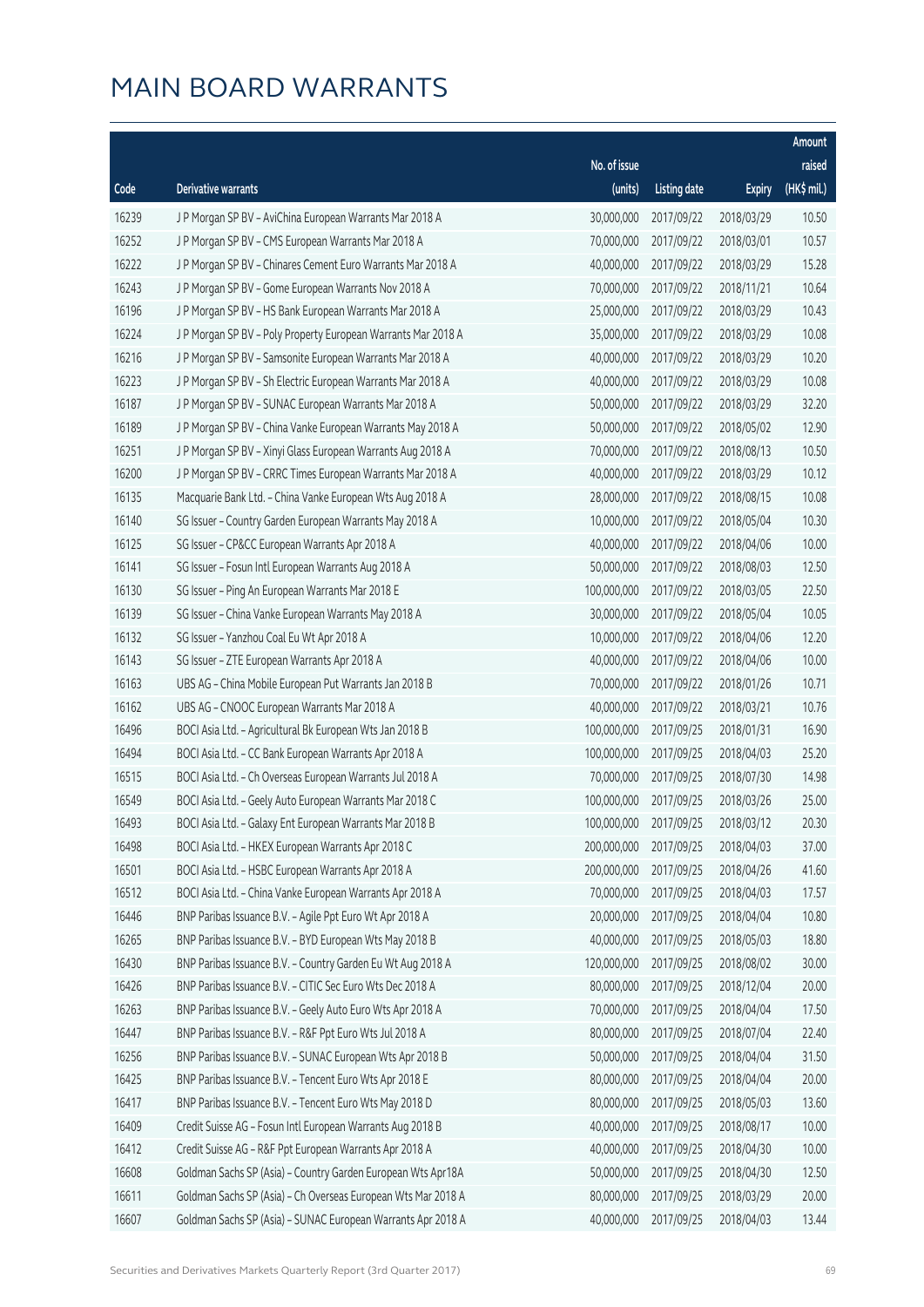|       |                                                              |              |                       |               | Amount      |
|-------|--------------------------------------------------------------|--------------|-----------------------|---------------|-------------|
|       |                                                              | No. of issue |                       |               | raised      |
| Code  | Derivative warrants                                          | (units)      | <b>Listing date</b>   | <b>Expiry</b> | (HK\$ mil.) |
| 16606 | Goldman Sachs SP (Asia) - Tencent European Put Wt Feb 2018 O | 150,000,000  | 2017/09/25            | 2018/02/26    | 26.70       |
| 16364 | HK Bank - Agricultural Bank European Warrants Jul 2018 A     | 50,000,000   | 2017/09/25            | 2018/07/31    | 12.50       |
| 16377 | HK Bank - BYD European Warrants Mar 2018 A                   | 30,000,000   | 2017/09/25            | 2018/03/29    | 10.20       |
| 16360 | HK Bank - China Mobile European Warrants Mar 2018 B          | 40,000,000   | 2017/09/25            | 2018/03/29    | 14.00       |
| 16332 | HK Bank - CNOOC European Warrants Mar 2018 B                 | 25,000,000   | 2017/09/25            | 2018/03/29    | 12.50       |
| 16386 | HK Bank - Geely Auto European Warrants Feb 2018 E            | 100,000,000  | 2017/09/25            | 2018/02/27    | 18.00       |
| 16358 | HK Bank - PICC European Warrants Oct 2018 A                  | 80,000,000   | 2017/09/25            | 2018/10/29    | 12.00       |
| 16338 | HK Bank - Tencent European Put Warrants Feb 2018 C           | 100,000,000  | 2017/09/25            | 2018/02/28    | 18.00       |
| 16452 | Haitong Int'l Sec - Country Garden European Warrants Jun 18A | 120,000,000  | 2017/09/25            | 2018/06/20    | 30.00       |
| 16490 | Haitong Int'l Sec - Country Garden European Warrants Nov 18B | 120,000,000  | 2017/09/25            | 2018/11/05    | 30.00       |
| 16403 | Haitong Int'l Sec - Ch Overseas European Warrants May 2018 A | 80,000,000   | 2017/09/25            | 2018/05/25    | 20.00       |
| 16408 | Haitong Int'l Sec - R&F Ppt European Warrants Mar 2018 B     | 80,000,000   | 2017/09/25            | 2018/03/26    | 23.20       |
| 16405 | Haitong Int'l Sec - R&F Ppt European Warrants Apr 2018 B     | 80,000,000   | 2017/09/25            | 2018/04/27    | 20.00       |
| 16602 | J P Morgan SP BV - China Agri European Warrants Mar 2018 A   | 20,000,000   | 2017/09/25            | 2018/03/29    | 10.16       |
| 16574 | J P Morgan SP BV - Country Garden European Warrants Aug 18 A | 60,000,000   | 2017/09/25            | 2018/08/31    | 15.00       |
| 16575 | J P Morgan SP BV - CM Bank European Warrants May 2018 A      | 60,000,000   | 2017/09/25            | 2018/05/18    | 15.06       |
| 16596 | J P Morgan SP BV - Fosun Intl European Warrants Aug 2018 A   | 60,000,000   | 2017/09/25            | 2018/08/02    | 15.00       |
| 16585 | J P Morgan SP BV - Haier Elec European Warrants Mar 2018 A   | 60,000,000   | 2017/09/25            | 2018/03/29    | 15.06       |
| 16570 | J P Morgan SP BV - HSI European Put Warrants Mar 2018 F      | 200,000,000  | 2017/09/25            | 2018/03/28    | 50.40       |
| 16584 | J P Morgan SP BV - Li & Fung European Warrants May 2018 A    | 60,000,000   | 2017/09/25            | 2018/05/02    | 18.90       |
| 16595 | J P Morgan SP BV - Longfor PPT European Warrants Apr 2018 A  | 60,000,000   | 2017/09/25            | 2018/04/30    | 15.12       |
| 16583 | J P Morgan SP BV - SJM Holdings European Warrants Apr 2018 A | 35,000,000   | 2017/09/25            | 2018/04/03    | 10.61       |
| 16571 | J P Morgan SP BV - SMIC European Wts Dec 2018 B              | 70,000,000   | 2017/09/25            | 2018/12/11    | 10.92       |
| 16594 | J P Morgan SP BV - China COSCO European Warrants Mar 2018 A  | 30,000,000   | 2017/09/25            | 2018/03/29    | 15.27       |
| 16572 | J P Morgan SP BV - Yuexiu Property European Warrants Aug 18A | 60,000,000   | 2017/09/25            | 2018/08/01    | 15.18       |
| 16559 | Macquarie Bank Ltd. - BYD European Warrants May 2018 A       | 30,000,000   | 2017/09/25            | 2018/05/03    | 10.02       |
| 16564 | Macquarie Bank Ltd. - BYD European Put Warrants Apr 2018 C   |              | 19,000,000 2017/09/25 | 2018/04/04    | 10.01       |
| 16392 | Macquarie Bank Ltd. - Chi Res Land European Wts Sep 2018 A   | 40,000,000   | 2017/09/25            | 2018/09/04    | 10.00       |
| 16391 | Macquarie Bank Ltd. - R&F Ppt European Warrants Aug 2018 A   | 31,000,000   | 2017/09/25            | 2018/08/02    | 10.08       |
| 16556 | Macquarie Bank Ltd. - Kingdee Int'l European Wts Jul 2018 A  | 22,000,000   | 2017/09/25            | 2018/07/17    | 10.01       |
| 16557 | Macquarie Bank Ltd. - Sino Biopharm European Wts Sep 2020 A  | 33,000,000   | 2017/09/25            | 2020/09/16    | 10.23       |
| 16272 | SG Issuer - CITIC Sec European Warrants Apr 2018 A           | 9,000,000    | 2017/09/25            | 2018/04/06    | 10.08       |
| 16266 | SG Issuer - China Overseas European Warrants Apr 2018 A      | 7,000,000    | 2017/09/25            | 2018/04/06    | 10.01       |
| 16267 | SG Issuer - China Res Land European Warrants May 2018 A      | 40,000,000   | 2017/09/25            | 2018/05/04    | 10.00       |
| 16280 | SG Issuer - Geely Auto European Warrants Mar 2018 D          | 50,000,000   | 2017/09/25            | 2018/03/05    | 11.75       |
| 16287 | SG Issuer - HSI European Put Warrants Apr 2018 G             | 150,000,000  | 2017/09/25            | 2018/04/27    | 24.00       |
| 16316 | SG Issuer - Shimao Ppt Eu Wt Apr 2018 A                      | 40,000,000   | 2017/09/25            | 2018/04/06    | 10.00       |
| 16540 | UBS AG - CITIC Sec European Warrants Jun 2018 A              | 70,000,000   | 2017/09/25            | 2018/06/25    | 10.57       |
| 16547 | UBS AG - Fosun Intl European Warrants Aug 2018 B             | 70,000,000   | 2017/09/25            | 2018/08/08    | 17.57       |
| 16535 | UBS AG - HKEX European Warrants Jan 2018 D                   | 50,000,000   | 2017/09/25            | 2018/01/31    | 19.80       |
| 16531 | UBS AG - HKEX European Warrants Mar 2018 B                   | 300,000,000  | 2017/09/25            | 2018/03/26    | 45.30       |
| 16525 | UBS AG - Tencent Holdings European Put Warrants Feb 2018 H   | 200,000,000  | 2017/09/25            | 2018/02/26    | 42.20       |
| 16394 | Bank Vontobel - China Overseas European Warrants Sep 2018 A  | 40,000,000   | 2017/09/25            | 2018/09/04    | 10.12       |
| 16331 | Bank Vontobel - Galaxy Ent European Warrants Mar 2018 A      | 50,000,000   | 2017/09/25            | 2018/03/26    | 12.60       |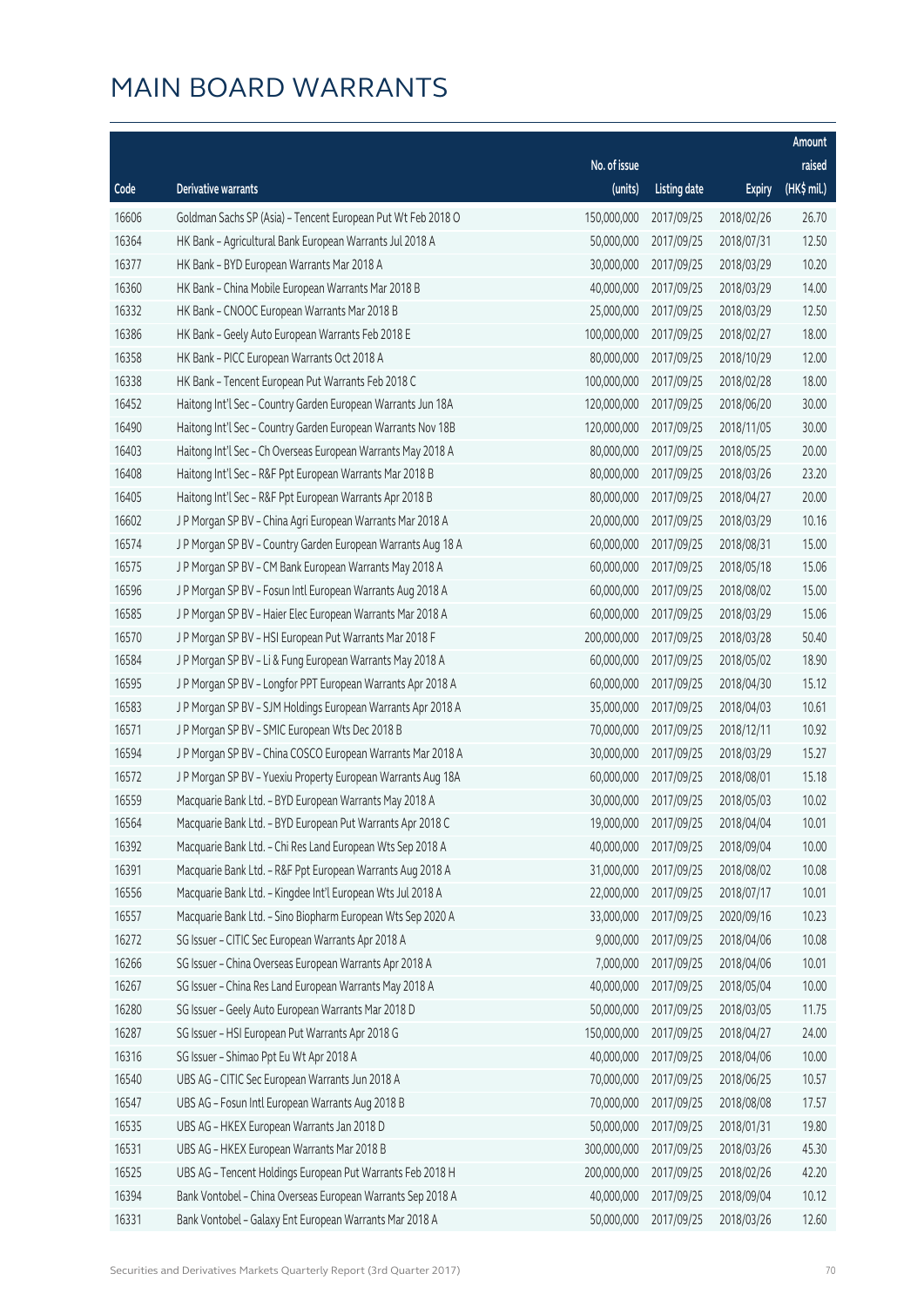|          |                                                               |              |                       |               | Amount      |
|----------|---------------------------------------------------------------|--------------|-----------------------|---------------|-------------|
|          |                                                               | No. of issue |                       |               | raised      |
| Code     | Derivative warrants                                           | (units)      | <b>Listing date</b>   | <b>Expiry</b> | (HK\$ mil.) |
| 16401    | Bank Vontobel - SHK Ppt European Warrants Apr 2018 A          | 25,000,000   | 2017/09/25            | 2018/04/04    | 10.38       |
| 16322    | Bank Vontobel - Tencent European Warrants Feb 2018 A          | 10,000,000   | 2017/09/25            | 2018/02/02    | 11.61       |
| 16681    | Credit Suisse AG - Tencent Holdings European Wts Mar 2018 H   | 150,000,000  | 2017/09/26            | 2018/03/29    | 37.50       |
| 16687    | Goldman Sachs SP (Asia) - BYD European Warrants Apr 2018 A    | 50,000,000   | 2017/09/26            | 2018/04/30    | 12.50       |
| 16691    | Goldman Sachs SP (Asia) - Tencent European Wt Jan 2018 F      | 30,000,000   | 2017/09/26            | 2018/01/26    | 21.45       |
| 16693    | Goldman Sachs SP (Asia) - Tencent European Wt Mar 2018 H      | 150,000,000  | 2017/09/26            | 2018/03/26    | 37.50       |
| 16688    | Goldman Sachs SP (Asia) - Tencent European Wt Apr 2018 C      | 150,000,000  | 2017/09/26            | 2018/04/23    | 22.50       |
| 16686    | Goldman Sachs SP (Asia) - Tencent European Put Wt Mar 2018 G  | 150,000,000  | 2017/09/26            | 2018/03/26    | 37.50       |
| 16618    | HK Bank - Anhui Conch European Warrants Feb 2018 A            | 80,000,000   | 2017/09/26            | 2018/02/27    | 14.40       |
| 16622    | HK Bank - Stanchart European Warrants Mar 2018 A              | 25,000,000   | 2017/09/26            | 2018/03/29    | 10.25       |
| 16619    | HK Bank - Yanzhou Coal European Warrants Dec 2018 A           | 100,000,000  | 2017/09/26            | 2018/12/31    | 25.00       |
| 16735    | J P Morgan SP BV - CNOOC European Put Warrants Apr 2018 A     | 100,000,000  | 2017/09/26            | 2018/04/03    | 26.30       |
| 16710    | J P Morgan SP BV - China Res Gas European Warrants Mar 2018 A | 60,000,000   | 2017/09/26            | 2018/03/29    | 15.00       |
| 16740    | J P Morgan SP BV - CSDC European Warrants Jun 2018 A          | 70,000,000   | 2017/09/26            | 2018/06/22    | 10.71       |
| 16713    | J P Morgan SP BV - GAC European Warrants Apr 2018 A           | 70,000,000   | 2017/09/26            | 2018/04/30    | 10.85       |
| 16696    | J P Morgan SP BV - Baiyunshan Ph European Warrants Mar 2018 A | 40,000,000   | 2017/09/26            | 2018/03/29    | 10.24       |
| 16722    | J P Morgan SP BV - Kingsoft European Warrants Apr 2018 A      | 60,000,000   | 2017/09/26            | 2018/04/16    | 11.22       |
| 16702    | J P Morgan SP BV - Nexteer European Warrants Feb 2018 A       | 60,000,000   | 2017/09/26            | 2018/02/21    | 10.02       |
| 16698    | J P Morgan SP BV - Sh Pharma European Warrants Jun 2018 A     | 60,000,000   | 2017/09/26            | 2018/06/22    | 10.74       |
| 16744    | J P Morgan SP BV - Wynn Macau European Warrants May 2018 A    | 60,000,000   | 2017/09/26            | 2018/05/02    | 15.06       |
| 16613    | Macquarie Bank Ltd. - CHALCO European Warrants May 2018 A     | 11,000,000   | 2017/09/26            | 2018/05/03    | 10.29       |
| 16672    | Macquarie Bank Ltd. - GCL-Poly Energy European Wts Oct 2019 A | 35,000,000   | 2017/09/26            | 2019/10/02    | 10.01       |
| 16612    | Macquarie Bank Ltd. - Geely Auto European Wts May 2018 D      | 29,000,000   | 2017/09/26            | 2018/05/03    | 10.01       |
| 16670    | Macquarie Bank Ltd. - Skyworth Digital European Wts Sep 18 A  | 11,000,000   | 2017/09/26            | 2018/09/18    | 10.01       |
| 16665    | Macquarie Bank Ltd. - SUNAC European Warrants Jun 2018 A      | 15,000,000   | 2017/09/26            | 2018/06/04    | 10.23       |
| 16669    | Macquarie Bank Ltd. - Tencent European Warrants May 2018 A    | 12,000,000   | 2017/09/26            | 2018/05/03    | 10.03       |
| 16615    | SG Issuer - BYD European Warrants May 2018 A                  |              | 15,000,000 2017/09/26 | 2018/05/04    | 10.05       |
| 16656    | SG Issuer - Minsheng Bank European Warrants May 2018 A        | 18,000,000   | 2017/09/26            | 2018/05/04    | 10.44       |
| 16661    | SG Issuer - China Railway European Warrants May 2018 A        | 23,000,000   | 2017/09/26            | 2018/05/04    | 10.12       |
| 16617    | SG Issuer - Fosun Intl European Warrants Jul 2018 A           | 60,000,000   | 2017/09/26            | 2018/07/05    | 15.00       |
| 16624    | SG Issuer - HLand European Warrants Apr 2018 A                | 29,000,000   | 2017/09/26            | 2018/04/06    | 10.01       |
| 16662    | SG Issuer - HSBC European Warrants Apr 2018 C                 | 100,000,000  | 2017/09/26            | 2018/04/06    | 25.00       |
| 16635    | SG Issuer - NewWorld Dev Eu Wt May 2018 A                     | 15,000,000   | 2017/09/26            | 2018/05/04    | 10.05       |
| 16640    | SG Issuer - Ping An European Warrants Apr 2018 B              | 80,000,000   | 2017/09/26            | 2018/04/06    | 21.60       |
| 16647    | SG Issuer - Stanchart European Warrants May 2018 A            | 15,000,000   | 2017/09/26            | 2018/05/04    | 10.05       |
| $14713*$ | UBS AG - China Life European Warrants Jan 2018 A              | 140,000,000  | 2017/09/26            | 2018/01/29    | 10.36       |
| 21106 #  | Credit Suisse AG - Ping An European Warrants Jan 2018 C       | 80,000,000   | 2017/09/26            | 2018/01/31    | 17.04       |
| 16760    | BOCI Asia Ltd. - BYD European Warrants Apr 2018 A             | 50,000,000   | 2017/09/27            | 2018/04/03    | 28.85       |
| 16884    | BOCI Asia Ltd. - CC Bank European Warrants Feb 2018 C         | 100,000,000  | 2017/09/27            | 2018/02/26    | 44.60       |
| 16758    | BOCI Asia Ltd. - CITIC Sec European Warrants Jul 2018 B       | 70,000,000   | 2017/09/27            | 2018/07/06    | 10.85       |
| 16762    | BNP Paribas Issuance B.V. - BYD European Wts May 2018 C       | 30,000,000   | 2017/09/27            | 2018/05/03    | 21.60       |
| 16768    | BNP Paribas Issuance B.V. - Fosun Intl European Wts Jul 18 A  | 60,000,000   | 2017/09/27            | 2018/07/04    | 15.00       |
| 16765    | BNP Paribas Issuance B.V. - Geely Auto Euro Wts Jul 2018 D    | 60,000,000   | 2017/09/27            | 2018/07/04    | 18.00       |
| 16874    | Credit Suisse AG - Avichina European Warrants Mar 2018 A      | 20,000,000   | 2017/09/27            | 2018/03/26    | 10.40       |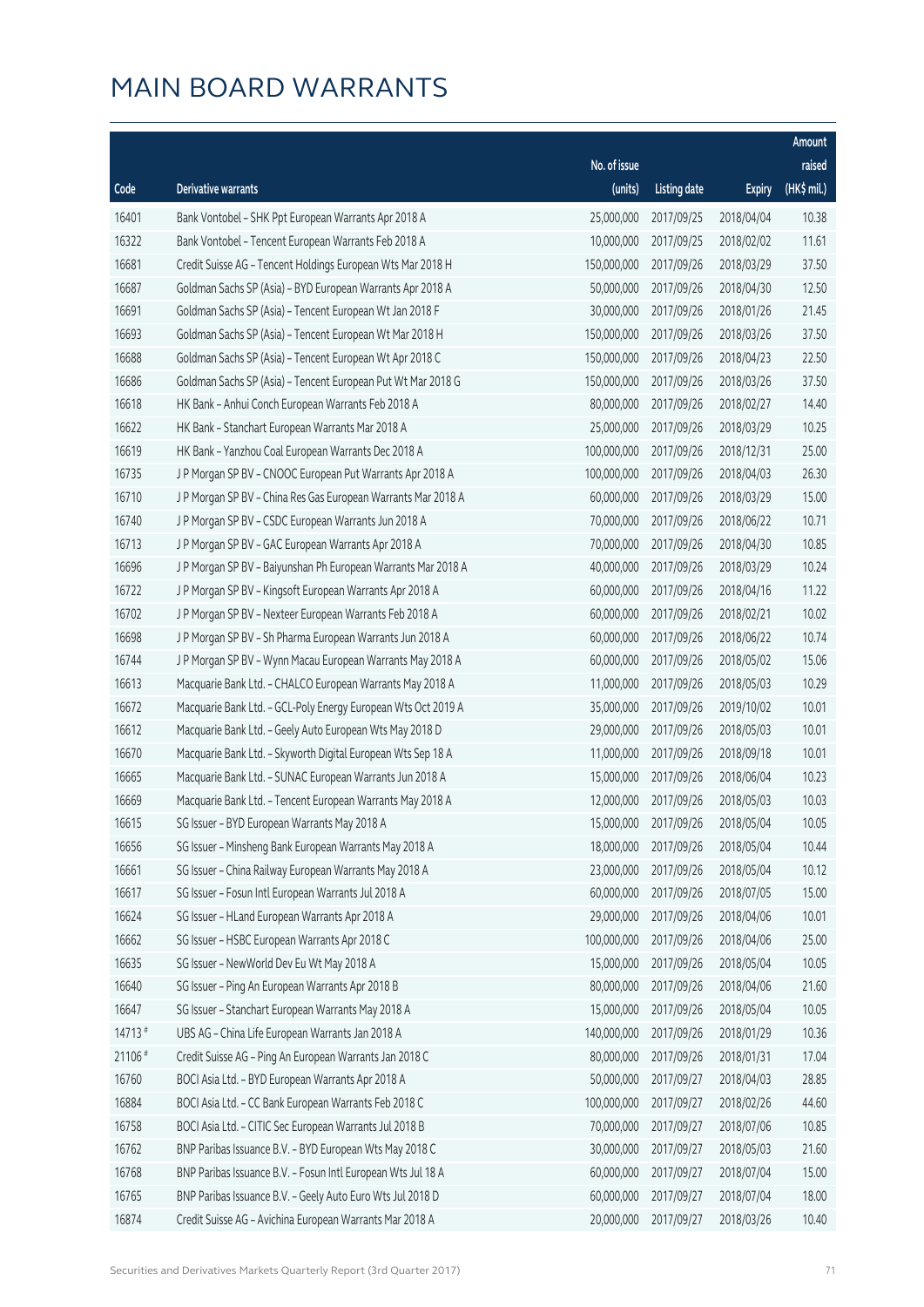|       |                                                               |                        |                     |               | Amount      |
|-------|---------------------------------------------------------------|------------------------|---------------------|---------------|-------------|
|       |                                                               | No. of issue           |                     |               | raised      |
| Code  | <b>Derivative warrants</b>                                    | (units)                | <b>Listing date</b> | <b>Expiry</b> | (HK\$ mil.) |
| 16873 | Credit Suisse AG - CMS European Warrants Mar 2018 A           | 70,000,000             | 2017/09/27          | 2018/03/01    | 10.50       |
| 16872 | Credit Suisse AG - Gome European Warrants Aug 2018 A          | 70,000,000             | 2017/09/27          | 2018/08/01    | 10.50       |
| 16866 | Credit Suisse AG - Haier Elec European Warrants Mar 2018 A    | 55,000,000             | 2017/09/27          | 2018/03/09    | 10.45       |
| 16875 | Credit Suisse AG - Samsonite European Warrants Mar 2018 A     | 30,000,000             | 2017/09/27          | 2018/03/27    | 10.20       |
| 16876 | Credit Suisse AG - Yuexiu Property European Wts Jul 2018 A    | 40,000,000             | 2017/09/27          | 2018/07/31    | 10.00       |
| 16775 | Bank of East Asia - BYD European Warrants Feb 2019 A          | 40,000,000             | 2017/09/27          | 2019/02/28    | 10.24       |
| 16774 | Bank of East Asia - BYD European Warrants Jul 2019 A          | 40,000,000             | 2017/09/27          | 2019/07/04    | 10.28       |
| 16943 | Goldman Sachs SP (Asia) - BYD European Warrants Apr 2018 B    | 40,000,000             | 2017/09/27          | 2018/04/30    | 14.64       |
| 16939 | Goldman Sachs SP (Asia) - CITIC Sec European Wts Jun 2018 A   | 80,000,000             | 2017/09/27          | 2018/06/25    | 12.00       |
| 16923 | Goldman Sachs SP (Asia) - Geely Auto European Wts Apr 2018 A  | 80,000,000             | 2017/09/27          | 2018/04/03    | 20.00       |
| 16942 | Goldman Sachs SP (Asia) - Galaxy Ent European Wts Mar 2018 A  | 80,000,000             | 2017/09/27          | 2018/03/07    | 12.00       |
| 16940 | Goldman Sachs SP (Asia) - Galaxy Ent European Wts Apr 2018 A  | 40,000,000             | 2017/09/27          | 2018/04/25    | 17.00       |
| 16934 | Goldman Sachs SP (Asia) - Tencent European Wt Feb 2018 P      | 180,000,000            | 2017/09/27          | 2018/02/21    | 28.26       |
| 16817 | HK Bank - Country Garden European Warrants Jun 2018 A         | 80,000,000             | 2017/09/27          | 2018/06/29    | 20.00       |
| 16822 | HK Bank - Sinopec Corp European Warrants Feb 2018 A           | 50,000,000             | 2017/09/27          | 2018/02/27    | 11.00       |
| 16826 | HK Bank - Chi Res Land European Warrants Apr 2018 A           | 50,000,000             | 2017/09/27          | 2018/04/30    | 12.50       |
| 16821 | HK Bank - CRRC European Warrants Mar 2018 A                   | 30,000,000             | 2017/09/27          | 2018/03/29    | 10.50       |
| 16827 | HK Bank - Dongfeng Motor European Warrants Mar 2018 A         | 20,000,000             | 2017/09/27          | 2018/03/29    | 10.00       |
| 16828 | HK Bank - Geely Auto European Put Warrants Mar 2018 D         | 80,000,000             | 2017/09/27          | 2018/03/29    | 20.00       |
| 16829 | Haitong Int'l Sec - Anhui Conch European Warrants Mar 2018 A  | 60,000,000             | 2017/09/27          | 2018/03/02    | 15.60       |
| 16831 | Haitong Int'l Sec - Anhui Conch European Warrants Apr 2018 A  | 60,000,000             | 2017/09/27          | 2018/04/30    | 15.00       |
| 16857 | Haitong Int'l Sec - BYD European Warrants Mar 2018 C          | 30,000,000             | 2017/09/27          | 2018/03/29    | 23.40       |
| 16858 | Haitong Int'l Sec - BYD European Warrants Apr 2018 A          | 30,000,000             | 2017/09/27          | 2018/04/27    | 18.90       |
| 16856 | Haitong Int'l Sec - BYD European Warrants Feb 2019 A          | 200,000,000            | 2017/09/27          | 2019/02/18    | 50.00       |
| 16863 | Haitong Int'l Sec - Geely Auto European Warrants Apr 2018 D   | 100,000,000            | 2017/09/27          | 2018/04/27    | 25.00       |
| 16864 | Haitong Int'l Sec - Geely Auto European Warrants Apr 2018 E   | 100,000,000            | 2017/09/27          | 2018/04/06    | 29.00       |
| 16865 | Haitong Int'l Sec - Geely Auto European Warrants Jun 2018 B   | 100,000,000 2017/09/27 |                     | 2018/06/27    | 25.00       |
| 16832 | Haitong Int'l Sec - Galaxy Ent European Warrants Mar 2018 B   | 60,000,000             | 2017/09/27          | 2018/03/29    | 20.40       |
| 16841 | Haitong Int'l Sec - Galaxy Ent European Warrants May 2018 A   | 60,000,000             | 2017/09/27          | 2018/05/29    | 19.20       |
| 16846 | Haitong Int'l Sec - Tencent European Warrants Mar 2018 E      | 100,000,000            | 2017/09/27          | 2018/03/28    | 25.00       |
| 16847 | Haitong Int'l Sec - Tencent European Warrants May 2018 A      | 100,000,000            | 2017/09/27          | 2018/05/28    | 25.00       |
| 16880 | J P Morgan SP BV - Agricultural Bk Euro Warrants Aug 2018 A   | 100,000,000            | 2017/09/27          | 2018/08/03    | 25.10       |
| 16878 | J P Morgan SP BV - Geely Auto European Warrants Apr 2018 E    | 100,000,000            | 2017/09/27          | 2018/04/03    | 27.00       |
| 16877 | J P Morgan SP BV - R&F Ppt European Warrants Mar 2018 B       | 60,000,000             | 2017/09/27          | 2018/03/29    | 15.12       |
| 16944 | J P Morgan SP BV - Goldwind European Warrants Jun 2018 A      | 60,000,000             | 2017/09/27          | 2018/06/11    | 10.56       |
| 16901 | Macquarie Bank Ltd. - BYD European Warrants Mar 2020 A        | 40,000,000             | 2017/09/27          | 2020/03/03    | 10.00       |
| 16903 | Macquarie Bank Ltd. - BYD European Warrants Jul 2020 A        | 40,000,000             | 2017/09/27          | 2020/07/03    | 10.00       |
| 16897 | Macquarie Bank Ltd. - China Coal European Wts Oct 2018 A      | 27,000,000             | 2017/09/27          | 2018/10/03    | 10.02       |
| 16899 | Macquarie Bank Ltd. - Country Garden European Wts Nov 2018 A  | 40,000,000             | 2017/09/27          | 2018/11/02    | 10.00       |
| 16886 | Macquarie Bank Ltd. - Fosun Intl European Warrants Jul 2018 A | 40,000,000             | 2017/09/27          | 2018/07/13    | 10.00       |
| 16889 | Macquarie Bank Ltd. - Geely Auto European Wts Jun 2018 A      | 33,000,000             | 2017/09/27          | 2018/06/04    | 10.10       |
| 16896 | Macquarie Bank Ltd. - HKEX European Warrants Apr 2018 E       | 12,000,000             | 2017/09/27          | 2018/04/04    | 10.09       |
| 16890 | Macquarie Bank Ltd. - Li & Fung European Warrants Aug 2018 A  | 25,000,000             | 2017/09/27          | 2018/08/02    | 10.13       |
| 16900 | Macquarie Bank Ltd. - Poly HK Inv European Wts Nov 2018 A     | 12,000,000             | 2017/09/27          | 2018/11/15    | 10.01       |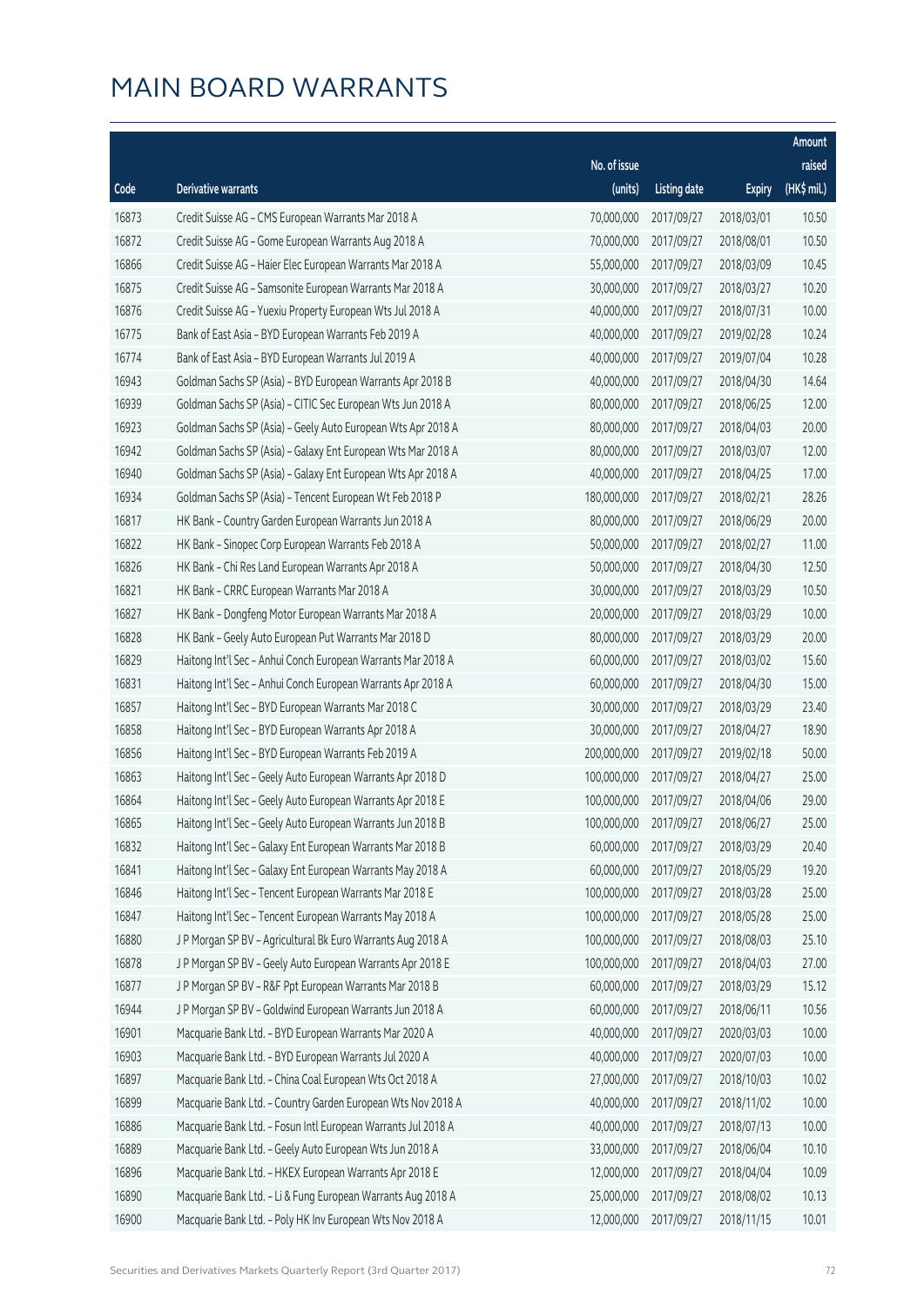|       |                                                              |              |                       |               | Amount      |
|-------|--------------------------------------------------------------|--------------|-----------------------|---------------|-------------|
|       |                                                              | No. of issue |                       |               | raised      |
| Code  | Derivative warrants                                          | (units)      | <b>Listing date</b>   | <b>Expiry</b> | (HK\$ mil.) |
| 16920 | Macquarie Bank Ltd. - Yuexiu Property Euro Wts Jul 2018 A    | 40,000,000   | 2017/09/27            | 2018/07/16    | 10.00       |
| 16796 | SG Issuer - BYD European Warrants Dec 2019 A                 | 120,000,000  | 2017/09/27            | 2019/12/04    | 30.00       |
| 16748 | SG Issuer - CCB European Warrants Apr 2018 B                 | 60,000,000   | 2017/09/27            | 2018/04/06    | 20.10       |
| 16815 | SG Issuer - Dongfeng European Warrants Apr 2018 A            | 10,000,000   | 2017/09/27            | 2018/04/06    | 10.00       |
| 16800 | SG Issuer - GAC European Warrants May 2018 B                 | 40,000,000   | 2017/09/27            | 2018/05/04    | 10.00       |
| 16751 | SG Issuer - Tencent European Warrants Mar 2018 L             | 200,000,000  | 2017/09/27            | 2018/03/05    | 33.00       |
| 16904 | UBS AG - BYD European Warrants Apr 2018 A                    | 50,000,000   | 2017/09/27            | 2018/04/09    | 19.45       |
| 16909 | UBS AG - Melco European Warrants Apr 2018 A                  | 50,000,000   | 2017/09/27            | 2018/04/25    | 10.45       |
| 16919 | UBS AG - Ping An European Warrants Feb 2018 B                | 100,000,000  | 2017/09/27            | 2018/02/07    | 21.60       |
| 16912 | UBS AG - Tencent Holdings European Warrants Dec 2017 E       | 30,000,000   | 2017/09/27            | 2017/12/27    | 41.25       |
| 16788 | Bank Vontobel - CNOOC European Warrants Mar 2018 A           | 40,000,000   | 2017/09/27            | 2018/03/27    | 16.04       |
| 16795 | Bank Vontobel - HSBC European Warrants Apr 2018 B            | 70,000,000   | 2017/09/27            | 2018/04/30    | 10.57       |
| 16794 | Bank Vontobel - PetroChina European Warrants Mar 2018 A      | 40,000,000   | 2017/09/27            | 2018/03/28    | 10.08       |
| 16784 | Bank Vontobel - Ping An European Warrants Apr 2018 A         | 60,000,000   | 2017/09/27            | 2018/04/04    | 10.32       |
| 16776 | Bank Vontobel - Tencent European Warrants Mar 2018 B         | 100,000,000  | 2017/09/27            | 2018/03/22    | 20.10       |
| 16950 | BOCI Asia Ltd. - Minsheng Bank European Warrants Feb 2018 A  | 50,000,000   | 2017/09/28            | 2018/02/26    | 12.95       |
| 17035 | Credit Suisse AG - BYD European Warrants Apr 2019 A          | 100,000,000  | 2017/09/28            | 2019/04/30    | 25.00       |
| 17039 | Credit Suisse AG - CICC European Warrants Mar 2018 A         | 40,000,000   | 2017/09/28            | 2018/03/27    | 10.00       |
| 17032 | Credit Suisse AG - GAC European Warrants Apr 2018 A          | 40,000,000   | 2017/09/28            | 2018/04/30    | 10.00       |
| 17038 | Credit Suisse AG - Tencent Holdings European Wts Apr 2018 A  | 150,000,000  | 2017/09/28            | 2018/04/30    | 37.50       |
| 17063 | Goldman Sachs SP (Asia) - BYD European Warrants Mar 2018 C   | 40,000,000   | 2017/09/28            | 2018/03/29    | 10.20       |
| 17064 | Goldman Sachs SP (Asia) - CC Bank European Wts Feb 2018 E    | 100,000,000  | 2017/09/28            | 2018/02/21    | 33.70       |
| 17067 | Goldman Sachs SP (Asia) - CITIC Bank European Wts Feb 2018 A | 60,000,000   | 2017/09/28            | 2018/02/01    | 10.08       |
| 17079 | Goldman Sachs SP (Asia) - CNOOC European Warrants Feb 2018 A | 80,000,000   | 2017/09/28            | 2018/02/23    | 18.08       |
| 17077 | Goldman Sachs SP (Asia) - CNOOC European Warrants Mar 2018 A | 80,000,000   | 2017/09/28            | 2018/03/29    | 22.96       |
| 16957 | Goldman Sachs SP (Asia) - Haitong Sec Euro Wts Aug 2018 A    | 80,000,000   | 2017/09/28            | 2018/08/13    | 12.00       |
| 17080 | Goldman Sachs SP (Asia) - Sands China Euro Wts Mar 2018 B    |              | 80,000,000 2017/09/28 | 2018/03/29    | 20.00       |
| 16955 | HK Bank - Minsheng Bank European Warrants May 2019 A         | 200,000,000  | 2017/09/28            | 2019/05/31    | 30.00       |
| 16962 | HK Bank - Galaxy Ent European Warrants Mar 2018 B            | 50,000,000   | 2017/09/28            | 2018/03/29    | 15.00       |
| 16958 | HK Bank - HSI European Warrants Mar 2018 E                   | 150,000,000  | 2017/09/28            | 2018/03/28    | 37.50       |
| 16964 | HK Bank - HSI European Warrants Jan 2019 A                   | 150,000,000  | 2017/09/28            | 2019/01/30    | 22.50       |
| 16959 | HK Bank - HSI European Put Warrants Mar 2018 F               | 150,000,000  | 2017/09/28            | 2018/03/28    | 37.50       |
| 16965 | HK Bank - Sands China European Warrants Mar 2018 C           | 50,000,000   | 2017/09/28            | 2018/03/29    | 12.50       |
| 17028 | Haitong Int'l Sec - Avichina European Warrants Jul 2019 A    | 150,000,000  | 2017/09/28            | 2019/07/18    | 37.50       |
| 16992 | Haitong Int'l Sec - Ch Overseas European Warrants Jun 2018 A | 50,000,000   | 2017/09/28            | 2018/06/29    | 16.90       |
| 16994 | Haitong Int'l Sec - Ch Overseas European Warrants Jun 2018 B | 50,000,000   | 2017/09/28            | 2018/06/29    | 12.50       |
| 17013 | Haitong Int'l Sec - CSDC European Warrants Jul 2018 A        | 40,000,000   | 2017/09/28            | 2018/07/30    | 10.40       |
| 16985 | Haitong Int'l Sec - Jiangxi Copper European Warrants Aug 18A | 100,000,000  | 2017/09/28            | 2018/08/08    | 28.20       |
| 16986 | Haitong Int'l Sec - Jiangxi Copper European Warrants Aug 18B | 100,000,000  | 2017/09/28            | 2018/08/28    | 25.00       |
| 16988 | Haitong Int'l Sec - Jiangxi Copper European Warrants Jan 19A | 100,000,000  | 2017/09/28            | 2019/01/18    | 25.00       |
| 17014 | Haitong Int'l Sec - Kaisa Group European Warrants Dec 2018 A | 100,000,000  | 2017/09/28            | 2018/12/18    | 29.40       |
| 17001 | Haitong Int'l Sec - Ping An European Warrants Jun 2018 A     | 80,000,000   | 2017/09/28            | 2018/06/29    | 20.00       |
| 17006 | Haitong Int'l Sec - Ping An European Warrants Jun 2018 B     | 80,000,000   | 2017/09/28            | 2018/06/29    | 39.84       |
| 16983 | Haitong Int'l Sec - Poly Property European Warrants Jul 18 A | 25,000,000   | 2017/09/28            | 2018/07/30    | 14.25       |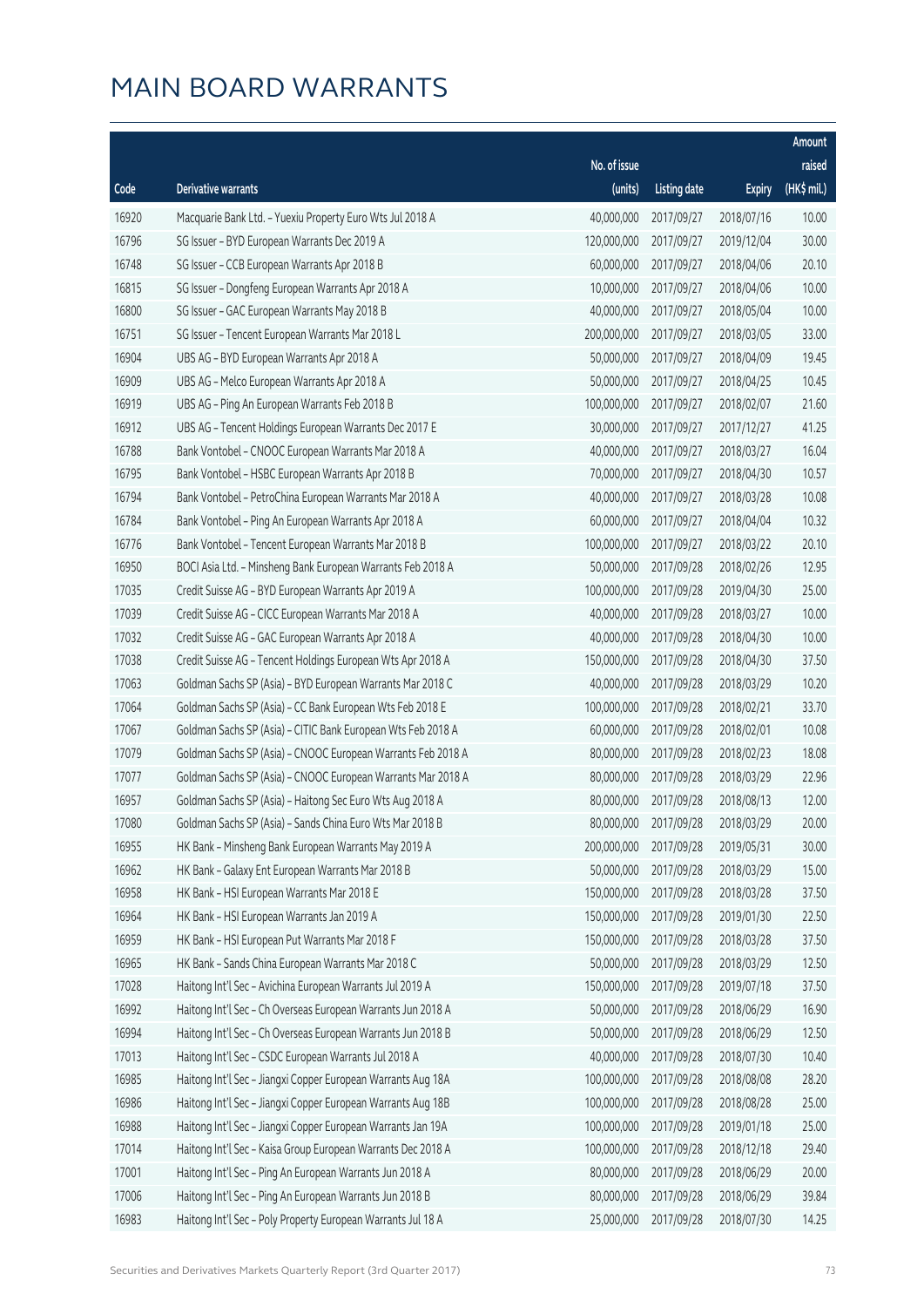|       |                                                               |              |                       |               | Amount      |
|-------|---------------------------------------------------------------|--------------|-----------------------|---------------|-------------|
|       |                                                               | No. of issue |                       |               | raised      |
| Code  | Derivative warrants                                           | (units)      | <b>Listing date</b>   | <b>Expiry</b> | (HK\$ mil.) |
| 17008 | Haitong Int'l Sec - Sh Electric European Warrants Jul 2018 A  | 25,000,000   | 2017/09/28            | 2018/07/23    | 12.50       |
| 16984 | Haitong Int'l Sec - Sh Petrochem European Warrants Jul 2018 A | 25,000,000   | 2017/09/28            | 2018/07/18    | 10.75       |
| 16997 | Haitong Int'l Sec - SkyworthDigital European Wts Aug 2018 A   | 20,000,000   | 2017/09/28            | 2018/08/22    | 16.80       |
| 16999 | Haitong Int'l Sec - SUNAC European Warrants Mar 2018 A        | 30,000,000   | 2017/09/28            | 2018/03/29    | 26.34       |
| 17091 | J P Morgan SP BV - Angang Steel European Warrants Jan 2018 A  | 40,000,000   | 2017/09/28            | 2018/01/31    | 21.40       |
| 17081 | J P Morgan SP BV - BYD European Warrants Apr 2018 B           | 60,000,000   | 2017/09/28            | 2018/04/30    | 51.06       |
| 17086 | J P Morgan SP BV - BYD Electronic European Warrants Apr 18 A  | 60,000,000   | 2017/09/28            | 2018/04/04    | 26.46       |
| 17096 | J P Morgan SP BV - Minsheng Bank European Wts Jul 2018 A      | 60,000,000   | 2017/09/28            | 2018/07/04    | 24.84       |
| 17095 | J P Morgan SP BV - CNOOC European Warrants Feb 2018 B         | 100,000,000  | 2017/09/28            | 2018/02/28    | 26.90       |
| 17082 | J P Morgan SP BV - Chsouthcity European Warrants Apr 2018 A   | 60,000,000   | 2017/09/28            | 2018/04/30    | 15.24       |
| 17093 | J P Morgan SP BV - China Unicom European Warrants Feb 2018 A  | 100,000,000  | 2017/09/28            | 2018/02/02    | 44.40       |
| 17083 | J P Morgan SP BV - Geely Auto European Put Warrants Mar 18 E  | 60,000,000   | 2017/09/28            | 2018/03/29    | 15.18       |
| 17051 | Macquarie Bank Ltd. - Agile Ppt European Warrants Jul 2018 A  | 5,300,000    | 2017/09/28            | 2018/07/03    | 10.01       |
| 16972 | Macquarie Bank Ltd. - Kingboard Chem European Wts Aug 2018 A  | 22,000,000   | 2017/09/28            | 2018/08/15    | 10.43       |
| 17043 | Macquarie Bank Ltd. - Kingsoft European Warrants Jun 2018 B   | 40,000,000   | 2017/09/28            | 2018/06/04    | 10.00       |
| 16970 | Macquarie Bank Ltd. - Sunny Optical European Wts Jun 2018 A   | 36,000,000   | 2017/09/28            | 2018/06/04    | 10.19       |
| 17041 | Macquarie Bank Ltd. - Zijin Mining European Wts Sep 2018 A    | 40,000,000   | 2017/09/28            | 2018/09/04    | 10.00       |
| 16974 | SG Issuer - CHALCO European Warrants Aug 2019 A               | 40,000,000   | 2017/09/28            | 2019/08/05    | 10.00       |
| 16952 | SG Issuer - BYD European Warrants Apr 2018 C                  | 13,000,000   | 2017/09/28            | 2018/04/06    | 10.01       |
| 16982 | SG Issuer - BYD European Warrants Jun 2019 A                  | 120,000,000  | 2017/09/28            | 2019/06/05    | 30.00       |
| 16975 | SG Issuer - China EB Ltd European Warrants Nov 2018 A         | 40,000,000   | 2017/09/28            | 2018/11/05    | 10.00       |
| 16976 | SG Issuer - CKA European Warrants Apr 2018 A                  | 25,000,000   | 2017/09/28            | 2018/04/06    | 10.00       |
| 16954 | SG Issuer - GF Sec European Warrants Dec 2018 A               | 40,000,000   | 2017/09/28            | 2018/12/05    | 10.00       |
| 16979 | SG Issuer - HTSC European Warrants Nov 2018 A                 | 40,000,000   | 2017/09/28            | 2018/11/05    | 10.00       |
| 16980 | SG Issuer - Sunny Optical European Warrants Aug 2018 A        | 40,000,000   | 2017/09/28            | 2018/08/03    | 11.20       |
| 17058 | UBS AG - GAC European Warrants May 2018 A                     | 70,000,000   | 2017/09/28            | 2018/05/28    | 17.50       |
| 17052 | UBS AG - Galaxy Ent European Warrants Mar 2018 C              |              | 70,000,000 2017/09/28 | 2018/03/27    | 27.30       |
| 17139 | Credit Suisse AG - Galaxy Ent European Warrants Apr 2018 A    | 50,000,000   | 2017/09/29            | 2018/04/13    | 12.50       |
| 17143 | Credit Suisse AG - Nine Dragons European Warrants Apr 2018 A  | 40,000,000   | 2017/09/29            | 2018/04/30    | 10.00       |
| 17142 | Credit Suisse AG - ZTE European Warrants Apr 2018 A           | 40,000,000   | 2017/09/29            | 2018/04/30    | 10.00       |
| 17174 | Goldman Sachs SP (Asia) - CKH European Wts Jan 2018 A         | 50,000,000   | 2017/09/29            | 2018/01/30    | 10.25       |
| 17166 | Goldman Sachs SP (Asia) - China Life Euro Wts Mar 2018 E      | 100,000,000  | 2017/09/29            | 2018/03/22    | 15.00       |
| 17168 | Goldman Sachs SP (Asia) - Sinopec Corp Euro Wts Feb 2018 A    | 60,000,000   | 2017/09/29            | 2018/02/23    | 10.02       |
| 17173 | Goldman Sachs SP (Asia) - CSOP A50 ETF Euro Wts Feb 2018 A    | 80,000,000   | 2017/09/29            | 2018/02/23    | 16.48       |
| 17172 | Goldman Sachs SP (Asia) - CSOP A50 ETF Euro Wts Mar 2018 B    | 80,000,000   | 2017/09/29            | 2018/03/26    | 33.44       |
| 17102 | HK Bank - Jiangxi Copper European Warrants Sep 2018 A         | 100,000,000  | 2017/09/29            | 2018/09/24    | 15.00       |
| 17107 | Haitong Int'l Sec - China Gas Hold European Warrants Apr 18A  | 50,000,000   | 2017/09/29            | 2018/04/30    | 14.50       |
| 17127 | Haitong Int'l Sec - Ch South City European Warrants Sep 18 A  | 50,000,000   | 2017/09/29            | 2018/09/18    | 18.50       |
| 17126 | Haitong Int'l Sec - Dongfeng European Warrants May 2019 A     | 80,000,000   | 2017/09/29            | 2019/05/31    | 20.00       |
| 17133 | Haitong Int'l Sec - Evergrande European Warrants Jun 2018 B   | 50,000,000   | 2017/09/29            | 2018/06/28    | 47.50       |
| 17132 | Haitong Int'l Sec - GAC European Warrants Mar 2018 B          | 80,000,000   | 2017/09/29            | 2018/03/29    | 20.00       |
| 17128 | Haitong Int'l Sec - GAC European Warrants Jul 2018 A          | 80,000,000   | 2017/09/29            | 2018/07/30    | 23.04       |
| 17165 | J P Morgan SP BV - Brilliance Chi European Wts May 2018 A     | 60,000,000   | 2017/09/29            | 2018/05/02    | 15.78       |
| 17097 | J P Morgan SP BV - BYD European Warrants Aug 2019 A           | 100,000,000  | 2017/09/29            | 2019/08/02    | 25.10       |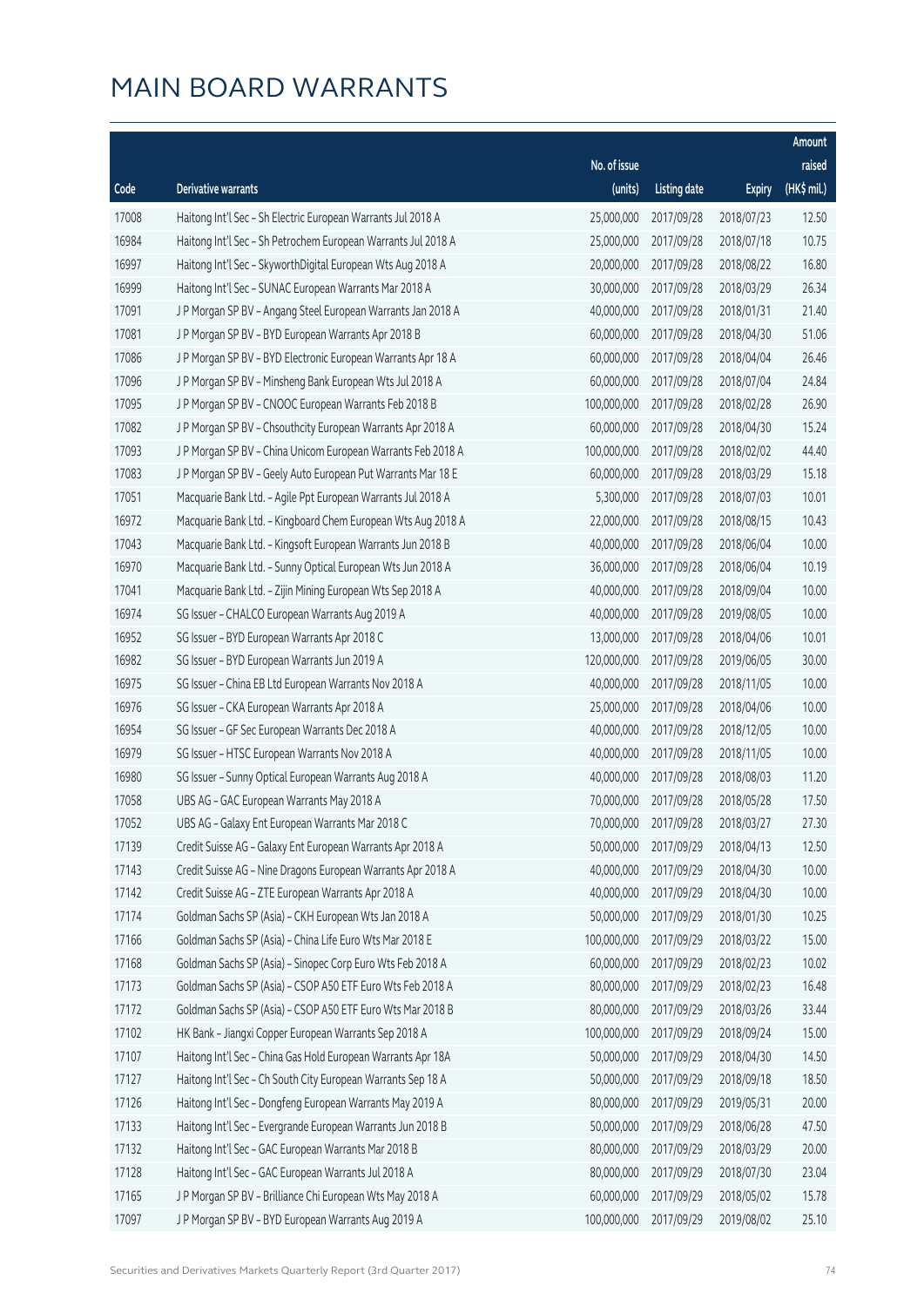|         |                                                              |              |              |               | Amount      |
|---------|--------------------------------------------------------------|--------------|--------------|---------------|-------------|
|         |                                                              | No. of issue |              |               | raised      |
| Code    | Derivative warrants                                          | (units)      | Listing date | <b>Expiry</b> | (HK\$ mil.) |
| 17160   | J P Morgan SP BV - China Mob European Wts Feb 2018 C         | 100,000,000  | 2017/09/29   | 2018/02/28    | 15.90       |
| 17158   | J P Morgan SP BV - Tencent European Warrants Apr 2018 F      | 200,000,000  | 2017/09/29   | 2018/04/30    | 31.00       |
| 17164   | J P Morgan SP BV - Travelsky Tech European Warrants Mar 18 A | 70,000,000   | 2017/09/29   | 2018/03/09    | 10.85       |
| 17103   | SG Issuer - China Life European Warrants Jun 2018 A          | 150,000,000  | 2017/09/29   | 2018/06/04    | 29.25       |
| 17106   | SG Issuer - China Life European Warrants Sep 2018 A          | 150,000,000  | 2017/09/29   | 2018/09/05    | 23.25       |
| 17146   | UBS AG - BYD European Put Warrants Mar 2018 C                | 30,000,000   | 2017/09/29   | 2018/03/29    | 17.76       |
| 17150   | UBS AG - Ch Molybdenum European Warrants Mar 2018 A          | 30,000,000   | 2017/09/29   | 2018/03/29    | 13.83       |
| 17153   | UBS AG - ZTE European Warrants Apr 2018 A                    | 50,000,000   | 2017/09/29   | 2018/04/16    | 12.50       |
| 14652 # | J P Morgan SP BV - Ping An European Warrants Jan 2018 E      | 100.000.000  | 2017/09/29   | 2018/01/24    | 10.40       |
| Total   |                                                              |              |              |               | 46,575.04   |

# Further issue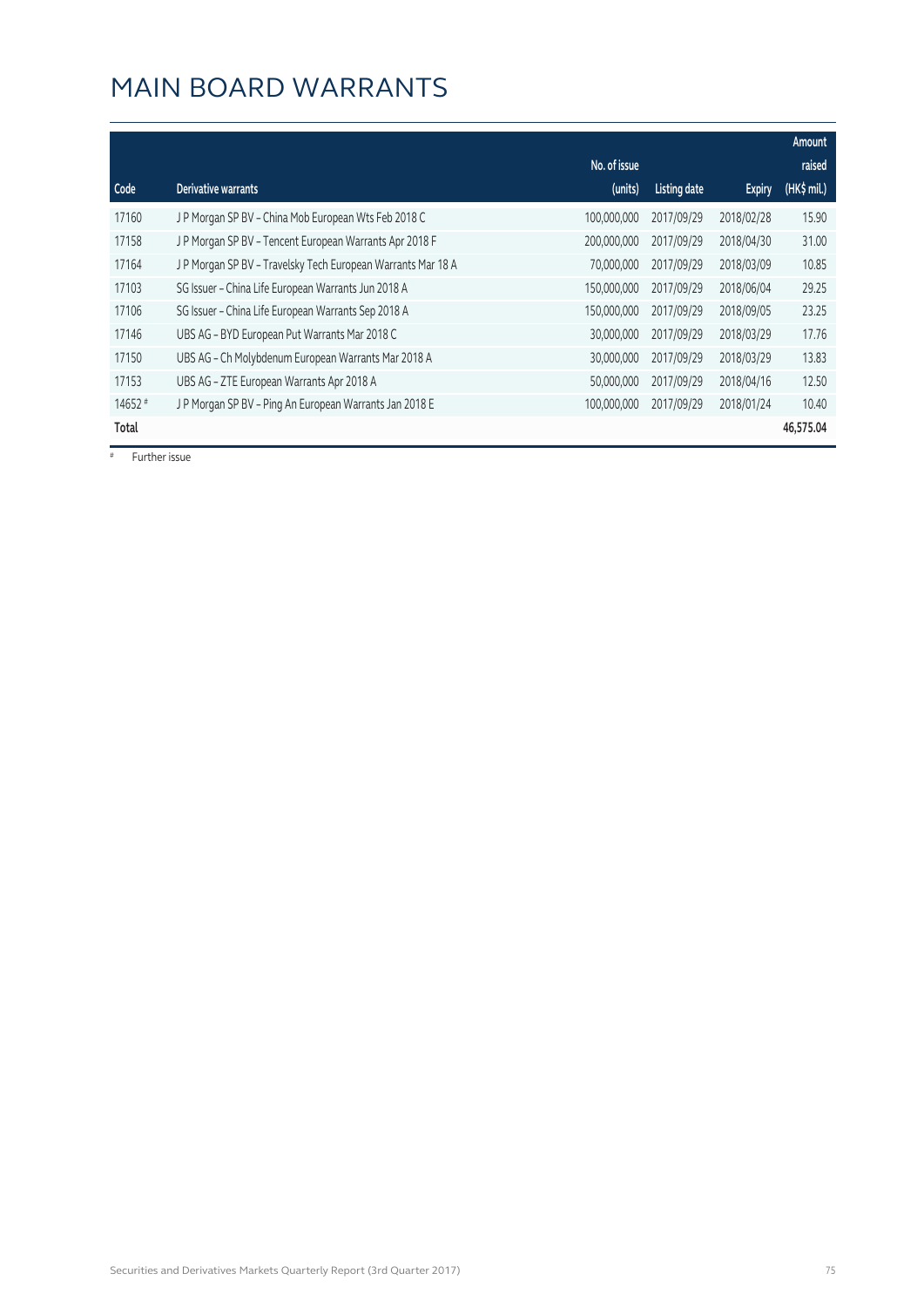#### MAIN BOARD DEBT SECURITIES

#### **Debt Securities Trading Statistics**

|      |                |                                | Turnover value          |
|------|----------------|--------------------------------|-------------------------|
|      |                | Exchange fund notes (HK\$ mil) | Market total (HK\$ mil) |
| 2016 | Q <sub>3</sub> | 3.00                           | 6,333.92                |
|      | Q4             | 3.00                           | 6,753.04                |
| 2017 | Q1             | $\overline{\phantom{m}}$       | 8,993.57                |
|      | Q <sub>2</sub> | 43.84                          | 23,757.24               |
|      | Q3             | 73.43                          | 17,878.71               |

#### **Debt Securities Nominal Value**

|                | No. of issues | Nominal value (HK\$ mil.) |
|----------------|---------------|---------------------------|
| Q3             | 841           | 3,089,402.31              |
| Q4             | 892           | 3,258,654.54              |
| Q1             | 936           | 3,471,408.76              |
| Q <sub>2</sub> | 970           | 3,676,742.43              |
| Q3             | 996           | 3,801,628.13              |
|                |               |                           |

#### **New Listing Statistics – Debt Securities**

|      |                | No. of newly listed debt securities | Amount raised (HK\$ mil.) |
|------|----------------|-------------------------------------|---------------------------|
| 2016 | Q3             | 51                                  | 191,245.48                |
|      | Q4             | 75                                  | 239,694.08                |
| 2017 | Q1             | 78                                  | 308,706.43                |
|      | Q <sub>2</sub> | 79                                  | 332,799.81                |
|      | Q3             | 59                                  | 214,236.64                |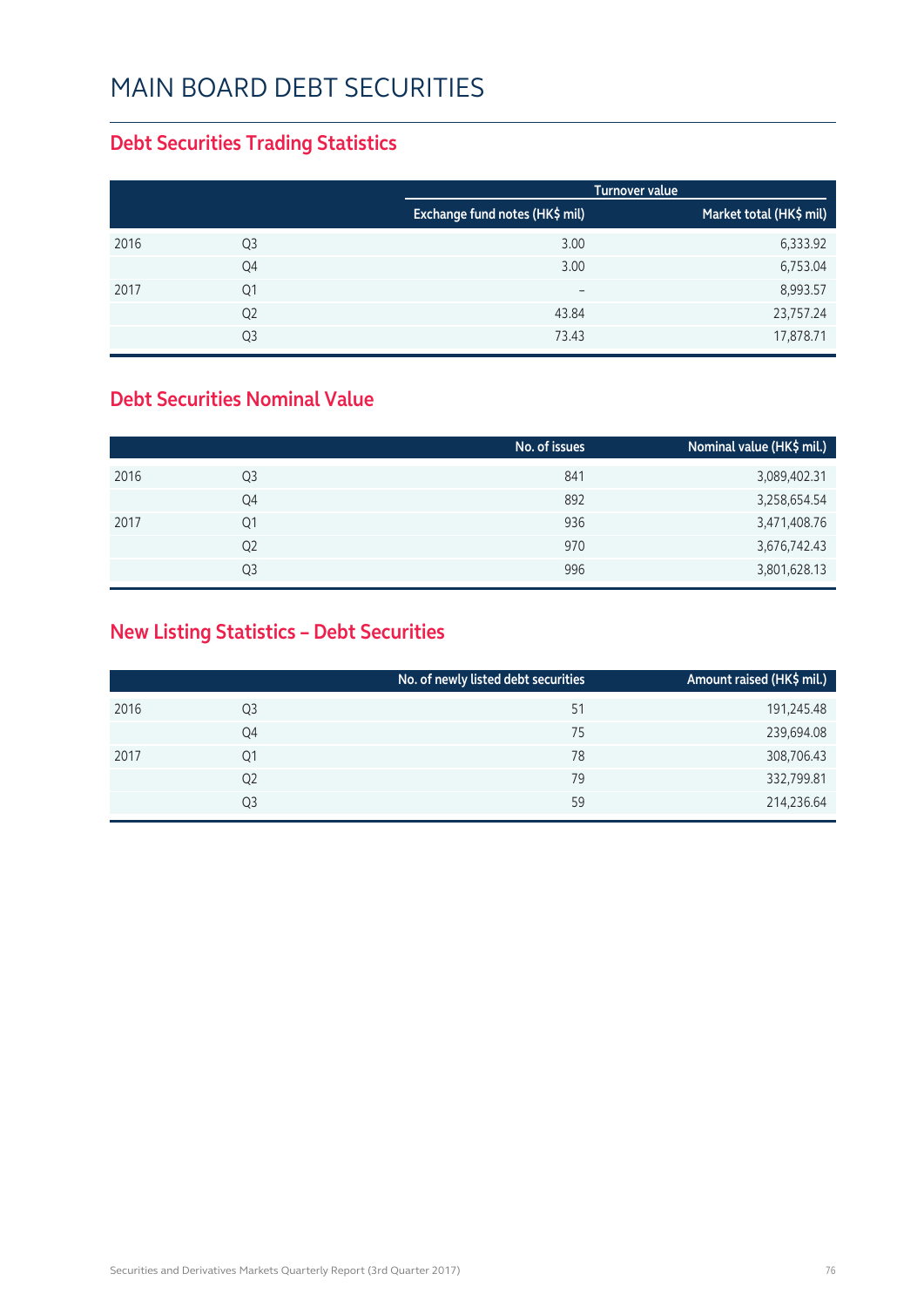#### MAIN BOARD DEBT SECURITIES

#### **Newly Listed Debt Securities**

for 3rd quarter 2017

|         |                                                                               |            |             |                     |            | Amount raised |
|---------|-------------------------------------------------------------------------------|------------|-------------|---------------------|------------|---------------|
| Code    | <b>Debt securities</b>                                                        | Principal  |             | <b>Listing date</b> | Maturity   | (HK\$ mil.)   |
| 05452 # | China Reinsurance Finance Corporation Ltd. 3.375% Notes2022B                  | <b>USD</b> | 700,000,000 | 2017/07/03          | 2022/03/09 | 5,377.99      |
| 05229   | Franshion Brilliant Ltd. 4.00% Senior Guar. Perpetual Cap Sec B               | <b>USD</b> | 300,000,000 | 2017/07/04          |            | 2,340.00      |
| 05231   | Swire Pacific MTN Financing Ltd. 3.00% Guaranteed Notes 2024                  | <b>USD</b> | 300,000,000 | 2017/07/06          | 2024/07/05 | 2,331.95      |
| 05232   | CSCEC Finance (Cayman) II Ltd. 2.90% Guaranteed Notes 2022                    | <b>USD</b> | 500,000,000 | 2017/07/06          | 2022/07/05 | 3,894.07      |
| 05233   | CSCEC Finance (Cayman) II Ltd. 3.50% Guaranteed Notes 2027                    | <b>USD</b> | 500,000,000 | 2017/07/06          | 2027/07/05 | 3,878.20      |
| 05228   | Skyland Mining (BVI) Ltd. 3.25% Guaranteed Bonds 2020                         | <b>USD</b> | 500,000,000 | 2017/07/07          | 2020/07/06 | 3,886.86      |
| 05230   | Greenland Hong Kong Holdings Ltd. 4.50% Bonds 2018                            | <b>USD</b> | 200,000,000 | 2017/07/07          | 2018/07/05 | 1,560.00      |
| 05221#  | FWD Group Ltd. Zero Coupon Subordinated Perpetual Cap Sec                     | <b>USD</b> | 250,000,000 | 2017/07/07          |            | 1,410.36      |
| 05234   | Hengjian International Investment Ltd. 2.75% Guar. Bonds 2020 2.75%           | <b>USD</b> | 500,000,000 | 2017/07/12          | 2020/07/11 | 3,888.07      |
|         | Guar. Bonds 2020                                                              |            |             |                     |            |               |
| 05235   | Bank of China Ltd., Hong Kong Branch FR Notes 2019                            | <b>USD</b> | 550,000,000 | 2017/07/12          | 2019/07/11 | 4,290.00      |
| 05236   | Bank of China Ltd., Hong Kong Branch FR Notes 2022                            | <b>USD</b> | 500,000,000 | 2017/07/12          | 2022/07/11 | 3,900.00      |
| 05237   | Shanghai Pudong Dev Bank Co., Ltd., HK Branch FR Notes 2020                   | <b>USD</b> | 400,000,000 | 2017/07/14          | 2020/07/13 | 3,120.00      |
| 05238   | Shanghai Pudong Dev Bank Co., Ltd., HK Branch FR Notes 2022                   | <b>USD</b> | 350,000,000 | 2017/07/14          | 2022/07/13 | 2,730.00      |
| 05239   | Oceanwide Holdings International 2017 Co., Ltd. 6.50% Guar. Senior Notes 2018 | <b>USD</b> | 200,000,000 | 2017/07/18          | 2018/07/15 | 1,560.00      |
| 05453 # | MCC Holding (HK) Corporation Ltd. 2.95% Guar. Notes 2020B                     | <b>USD</b> | 500,000,000 | 2017/07/18          | 2020/05/31 | 3,900.47      |
| 05240   | Wisdom Glory Group Ltd. Senior Perpetual Capital Securities                   | <b>USD</b> | 450,000,000 | 2017/07/20          |            | 3,510.00      |
| 05241   | Strategic Int'l Group Ltd. Zero Coupon Guar. Conv. Bonds 2022                 | <b>EUR</b> | 300,000,000 | 2017/07/24          | 2022/07/21 | 2,724.39      |
| 05243   | Amber Treasure Ventures Ltd. 3.15% Credit Enhanced Notes2020                  | <b>USD</b> | 400,000,000 | 2017/07/24          | 2020/07/21 | 3,117.16      |
| 05242   | ENN Energy Holdings Ltd. 3.25% Bonds 2022                                     | <b>USD</b> | 600,000,000 | 2017/07/25          | 2022/07/24 | 4,673.78      |
| 05244   | China Railway XunJie Co., Ltd. 2.875% Guaranteed Notes 2022                   | <b>USD</b> | 500,000,000 | 2017/07/26          | 2022/07/25 | 3,889.90      |
| 05245   | Castle Peak Power Finance Co. Ltd. 3.25% Notes 2027                           | <b>USD</b> | 500,000,000 | 2017/07/26          | 2027/07/25 | 3,877.27      |
| 05246   | Jiuding Group Finance Co., Ltd. 6.50% Guaranteed Bonds 2020                   | <b>USD</b> | 150,000,000 | 2017/07/26          | 2020/07/25 | 1,170.00      |
| 05248   | Shandong Energy Australia Pty Ltd. 4.55% Guar. Bonds 2020                     | <b>USD</b> | 300,000,000 | 2017/07/27          | 2020/07/26 | 2,330.29      |
| 05249   | Chong Hing Bank Ltd. 3.876% Tier 2 Subordinated Notes 2027                    | <b>USD</b> | 382,903,000 | 2017/07/27          | 2027/07/26 | 2,986.64      |
| 05247   | Yinchuan Tonglian Capital Investment Operation Co., Ltd. 3.50% Bonds 2020     | <b>USD</b> | 300,000,000 | 2017/07/28          | 2020/07/27 | 2,327.62      |
| 05250   | China Life Insurance (Overseas) Co. Ltd., HK Branch 3.35%                     | <b>USD</b> | 250,000,000 | 2017/07/28          | 2027/07/27 | 1,950.00      |
|         | Dated Subordinated Capital Bonds 2027                                         |            |             |                     |            |               |
| 05251   | Oceanwide Holdings International 2017 Co., Ltd. 7.75%                         | <b>USD</b> | 400,000,000 | 2017/07/28          | 2020/07/27 | 3,120.00      |
|         | Guaranteed Senior Notes 2020                                                  |            |             |                     |            |               |
| 05252   | MTR Corporation Ltd. 2.98% Fixed Rate Notes 2047                              | <b>HKD</b> | 338,000,000 | 2017/07/28          | 2047/07/17 | 338.00        |
| 05230 # | Greenland Hong Kong Holdings Ltd. 4.50% Bonds 2018                            | <b>USD</b> | 200,000,000 | 2017/07/28          | 2018/07/05 | 1,560.00      |
| 05253   | CDBL Funding 2 2.625% Guaranteed Notes 2020                                   | <b>USD</b> | 400,000,000 | 2017/08/02          | 2020/08/01 | 3,109.92      |
| 05254   | CDBL Funding 2 3.00% Guaranteed Notes 2022                                    | <b>USD</b> | 600,000,000 | 2017/08/02          | 2022/08/01 | 4,656.97      |
| 05257   | China Logistics Property Holdings Co., Ltd. 8.00% Senior N2020                | <b>USD</b> | 100,000,000 | 2017/08/09          | 2020/08/08 | 780.00        |
| 05258   | CCTI 2017 Ltd. 3.625% Guaranteed Notes 2022                                   | <b>USD</b> | 500,000,000 | 2017/08/09          | 2022/08/08 | 3,897.70      |
| 05255   | Shanghai Port Group (BVI) Holding Co., Ltd. Zero Coupon                       | <b>USD</b> | 500,000,000 | 2017/08/10          | 2021/08/09 | 3,900.00      |
|         | Guar. Exchangeable B2021                                                      |            |             |                     |            |               |
| 05256   | Shanghai Port Group (BVI) Holding Co., Ltd. Zero Coupon                       | <b>USD</b> | 500,000,000 | 2017/08/10          | 2022/08/09 | 3,900.00      |
|         | Guar. Exchangeable B2022                                                      |            |             |                     |            |               |
| 05259   | China Huiyuan Juice Group Ltd. 6.50% Senior Notes 2020                        | <b>USD</b> | 150,000,000 | 2017/08/17          | 2020/08/16 | 1,170.00      |
| 05260   | Greenland Global Investment Ltd. 4.85% Notes 2020                             | <b>USD</b> | 500,000,000 | 2017/08/18          | 2020/08/17 | 3,894.62      |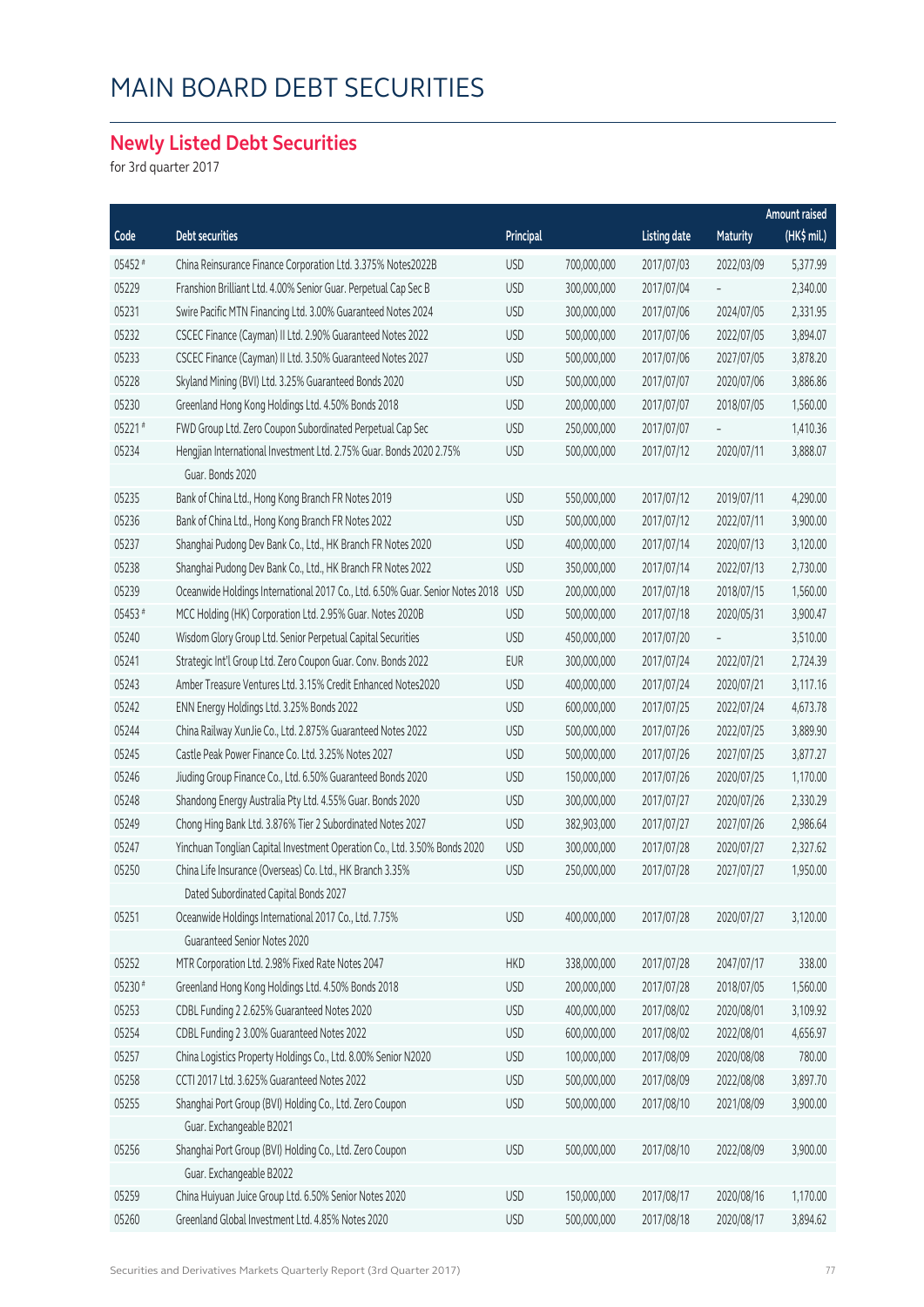# MAIN BOARD DEBT SECURITIES

|         |                                                                          |            |               |                     |                 | Amount raised |
|---------|--------------------------------------------------------------------------|------------|---------------|---------------------|-----------------|---------------|
| Code    | <b>Debt securities</b>                                                   | Principal  |               | <b>Listing date</b> | <b>Maturity</b> | (HK\$mil.)    |
| 04069   | Hong Kong Monetary Authority, The 0.77% Exchange Fund Notes 2019         | <b>HKD</b> | 1,200,000,000 | 2017/08/22          | 2019/08/21      | 1,199.28      |
| 05262   | Phoenix Lead Ltd. Guaranteed Perpetual Capital Securities                | <b>USD</b> | 500,000,000   | 2017/08/24          |                 | 3,900.00      |
| 05261   | CIFI Holdings (Group) Co. Ltd. Senior Perpetual Capital Securities       | <b>USD</b> | 300,000,000   | 2017/08/25          |                 | 2,340.00      |
| 05263   | Zhongtai Int'l Bond 2017 (BVI) Co. Ltd. 4.25% Guar. Bonds 2020           | <b>USD</b> | 300,000,000   | 2017/08/25          | 2020/08/24      | 2,340.00      |
| 05264   | China Great Wall International Holdings III Ltd. 2.75% Guar. Notes 2020  | <b>USD</b> | 500,000,000   | 2017/09/01          | 2020/08/31      | 3,893.14      |
| 05265   | China Great Wall International Holdings III Ltd. 3.125% Guar. Notes 2022 | <b>USD</b> | 1,000,000,000 | 2017/09/01          | 2022/08/31      | 7,770.83      |
| 05266   | China Great Wall International Holdings III Ltd. 3.875% Guar. Notes 2027 | <b>USD</b> | 500,000,000   | 2017/09/01          | 2027/08/31      | 3,866.70      |
| 04232 # | The Govt of the HKSAR of the PRC 1.89% Bonds 2032                        | <b>HKD</b> | 600,000,000   | 2017/09/08          | 2032/03/02      | 626.04        |
| 05267   | Sun Hung Kai & Co. (BVI) Ltd. 4.65% Notes 2022                           | <b>USD</b> | 400,000,000   | 2017/09/11          | 2022/09/08      | 3,120.00      |
| 05454 # | Franshion Brilliant Ltd. 4.00% Senior Guar. Perpetual Cap Sec C          | <b>USD</b> | 200,000,000   | 2017/09/11          |                 | 1,561.42      |
| 05268   | China Minsheng Banking Corp., Ltd. Hong Kong Branch FR Notes 2020        | <b>USD</b> | 450,000,000   | 2017/09/12          | 2020/09/11      | 3,510.00      |
| 05269   | China Minsheng Banking Corp., Ltd. Hong Kong Branch FR Notes 2022        | <b>USD</b> | 350,000,000   | 2017/09/12          | 2022/09/11      | 2,730.00      |
| 05270   | LSD Bonds (2017) Ltd. 4.60% Guaranteed Notes 2022                        | <b>USD</b> | 400,000,000   | 2017/09/14          | 2022/09/13      | 3,120.00      |
| 05271   | Sinopec Group Overseas Development (2017) Ltd. 2.25% Senior Notes 2020   | <b>USD</b> | 700,000,000   | 2017/09/14          | 2020/09/13      | 5,453.99      |
| 05272   | Sinopec Group Overseas Development (2017) Ltd. 2.50% Senior Notes 2022   | <b>USD</b> | 1,400,000,000 | 2017/09/14          | 2022/09/13      | 10,839.19     |
| 05273   | Sinopec Group Overseas Development (2017) Ltd. 3.25% Senior Notes 2027   | <b>USD</b> | 750,000,000   | 2017/09/14          | 2027/09/13      | 5,821.34      |
| 05274   | Sinopec Group Overseas Development (2017) Ltd. 4.00% Senior Notes 2047   | <b>USD</b> | 400,000,000   | 2017/09/14          | 2047/09/13      | 3,120.00      |
| 05257#  | China Logistics Property Holdings Co., Ltd. 8.00% Senior N2020           | <b>USD</b> | 100,000,000   | 2017/09/15          | 2020/08/08      | 782.39        |
| 05259 # | China Huiyuan Juice Group Ltd. 6.50% Senior Notes 2020                   | <b>USD</b> | 50,000,000    | 2017/09/15          | 2020/08/16      | 390.00        |
| 05275   | Hong Kong Mortgage Corporation Ltd., The FR Notes 2018                   | GBP        | 250,000,000   | 2017/09/19          | 2018/09/18      | 2,655.63      |
| 05267#  | Sun Hung Kai & Co. (BVI) Ltd. 4.65% Notes 2022                           | <b>USD</b> | 150,000,000   | 2017/09/19          | 2022/09/08      | 1,175.14      |
| 05277   | Inventive Global Investments Ltd. 2.50% Fixed Rate Notes 2020            | <b>USD</b> | 500,000,000   | 2017/09/20          | 2020/09/19      | 3,896.65      |
| 05279   | Wynn Macau, Ltd. 4.875% Senior Notes 2024                                | <b>USD</b> | 600,000,000   | 2017/09/21          | 2024/10/01      | 4,680.00      |
| 05280   | Wynn Macau, Ltd. 5.50% Senior Notes 2027                                 | <b>USD</b> | 750,000,000   | 2017/09/21          | 2027/10/01      | 5,850.00      |
| 05276   | Sino-Ocean Land Treasure III Ltd. Perpetual Subordinated                 | <b>USD</b> | 600,000,000   | 2017/09/22          |                 | 4,659.50      |
|         | Guar. Capital Securities                                                 |            |               |                     |                 |               |
| 05278   | Hong Kong Red Star Macalline Universal Home Furnishings Ltd.             | <b>USD</b> | 300,000,000   | 2017/09/22          | 2022/09/21      | 2,326.26      |
|         | 3.375% Guar. B2022                                                       |            |               |                     |                 |               |
| 05282   | KWG Property Holding Ltd. 5.20% Senior Notes 2022 B                      | <b>USD</b> | 250,000,000   | 2017/09/22          | 2022/09/21      | 1,950.00      |
| 05283   | AMTD Group Co. Ltd. 6.30% Notes 2020                                     | <b>HKD</b> | 1,445,000,000 | 2017/09/25          | 2020/09/22      | 1,445.00      |
| 05281   | Tianjin Lingang Investment Holding Co., Ltd. 4.50% Notes 2018            | <b>USD</b> | 260,000,000   | 2017/09/26          | 2018/09/19      | 2,028.00      |
| 05284   | Eastern Creation II Investment Holdings Ltd. 2.75% Guar. Notes 2020      | <b>USD</b> | 700,000,000   | 2017/09/27          | 2020/09/26      | 5,453.94      |
| 05285   | MTR Corporation Ltd. 3.375% Fixed Rate Notes 2047                        | <b>USD</b> | 100,000,000   | 2017/09/28          | 2047/09/27      | 780.00        |
| Total   |                                                                          |            |               |                     |                 | 214,236.64    |

# Further issue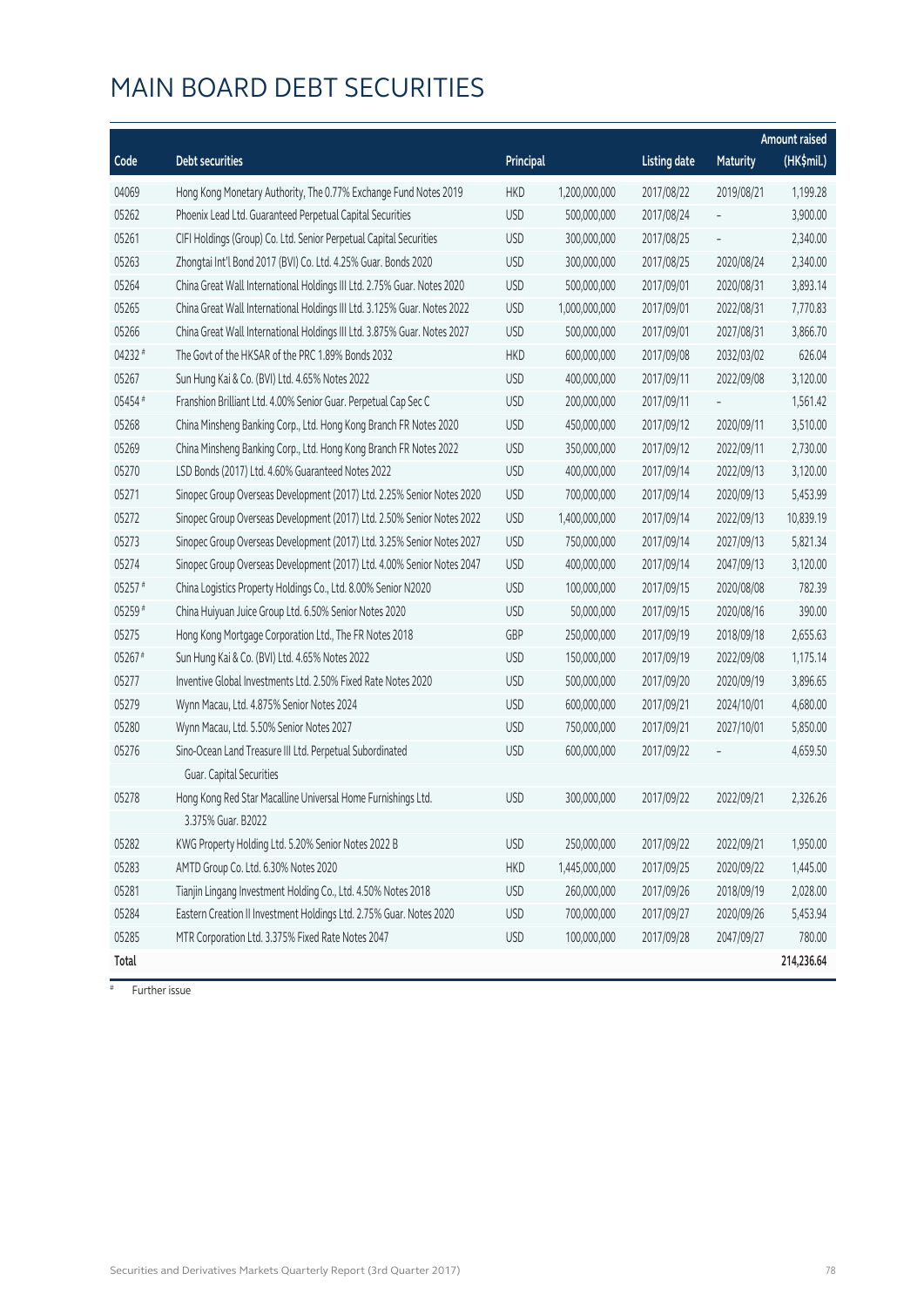|      |                | <b>Exchange</b><br><b>Traded</b><br>Fund (ETF)<br>$(HK\$ mil.) | Leveraged<br>and Inverse<br><b>Products</b><br>(L&I Products)<br>(HK\$ mil.) | <b>Real Estate</b><br>Investment<br><b>Trusts (REITs)</b><br>(HK\$ mil.) | <b>Others</b><br>(HK\$ mil.) | <b>Total</b><br>(HK\$ mil.) | $%$ of<br>market total |
|------|----------------|----------------------------------------------------------------|------------------------------------------------------------------------------|--------------------------------------------------------------------------|------------------------------|-----------------------------|------------------------|
| 2016 | Q <sub>3</sub> | 269.308.99                                                     | 153.00                                                                       | 25.916.93                                                                | 23.08                        | 295,402.00                  | 6.92                   |
|      | Q4             | 200.178.89                                                     | 286.95                                                                       | 25.310.73                                                                | 25.00                        | 225.801.57                  | 5.79                   |
| 2017 | Q1             | 272,667.62                                                     | 8,468.18                                                                     | 21,154.53                                                                | 45.32                        | 302,335.66                  | 6.60                   |
|      | Q <sub>2</sub> | 287.085.90                                                     | 40.415.94                                                                    | 22,355.40                                                                | 35.41                        | 349,892.65                  | 7.69                   |
|      | Q <sub>3</sub> | 256,464.87                                                     | 31,956.70                                                                    | 23,257.20                                                                | 99.96                        | 311,778.73                  | 5.26                   |

#### **Unit Trusts and Mutual Funds Trading Statistics**

Note: Turnover value traded in non-HKD currency securities have been included

#### **Unit Trusts and Mutual Funds Market Value**

|      |                | No. of<br><b>issues</b> | <b>Exchange</b><br><b>Traded</b><br><b>Funds (ETF)</b><br>(HK\$ mil.) | No. of<br><b>issues</b> | Leveraged<br>and Inverse<br><b>Products</b><br>(L&I Products)<br>$(HK$$ mil.) | No. of<br><b>issues</b> | <b>Real Estate</b><br>Investment<br><b>Trusts</b><br>(REITs)<br>(HK\$ mil.) | No. of<br><b>issues</b> | <b>Others</b><br>(HK\$ mil.) | No. of<br><b>issues</b> | <b>Total</b><br>(HK\$ mil.) |
|------|----------------|-------------------------|-----------------------------------------------------------------------|-------------------------|-------------------------------------------------------------------------------|-------------------------|-----------------------------------------------------------------------------|-------------------------|------------------------------|-------------------------|-----------------------------|
| 2016 | Q <sub>3</sub> | 138                     | 627,842.20                                                            | 8                       | 434.09                                                                        | 11                      | 235.115.93                                                                  | 1                       | 1,188.38                     | 158                     | 864,580.60                  |
|      | Q4             | 133                     | 561,308.69                                                            | 12                      | 517.17                                                                        | 11                      | 210,386.83                                                                  | 1                       | 1,134.67                     | 157                     | 773,347.35                  |
| 2017 | Q <sub>1</sub> | 127                     | 576,046.57                                                            | 30                      | 4.773.28                                                                      | 11                      | 224.246.52                                                                  | 1                       | 1,215.23                     | 169                     | 806,281.61                  |
|      | Q <sub>2</sub> | 126                     | 596,939.76                                                            | 30                      | 4,650.20                                                                      | 11                      | 241,870.58                                                                  | 1                       | 1,045.24                     | 168                     | 844,505.77                  |
|      | Q <sub>3</sub> | 107                     | 601,666.46                                                            | 27                      | 4,213.20                                                                      | 11                      | 251,920.21                                                                  | 1                       | 1,110.76                     | 146                     | 858,910.64                  |

#### **New Listing Unit Trust and Mutual Funds Statistics**

|      |                | No. of newly listed<br>unit trust and mutual funds | <b>Funds raised</b><br>(HK\$ mil.) |
|------|----------------|----------------------------------------------------|------------------------------------|
| 2016 | Q3             | 4                                                  | $\overline{\phantom{0}}$           |
|      | Q4             | 9                                                  | $\overline{\phantom{0}}$           |
| 2017 | Q <sub>1</sub> | 18                                                 | $\overline{\phantom{0}}$           |
|      | Q <sub>2</sub> | $\overline{\phantom{m}}$                           | $\overline{\phantom{0}}$           |
|      | Q3             | $\overline{\phantom{a}}$                           | $\overline{\phantom{0}}$           |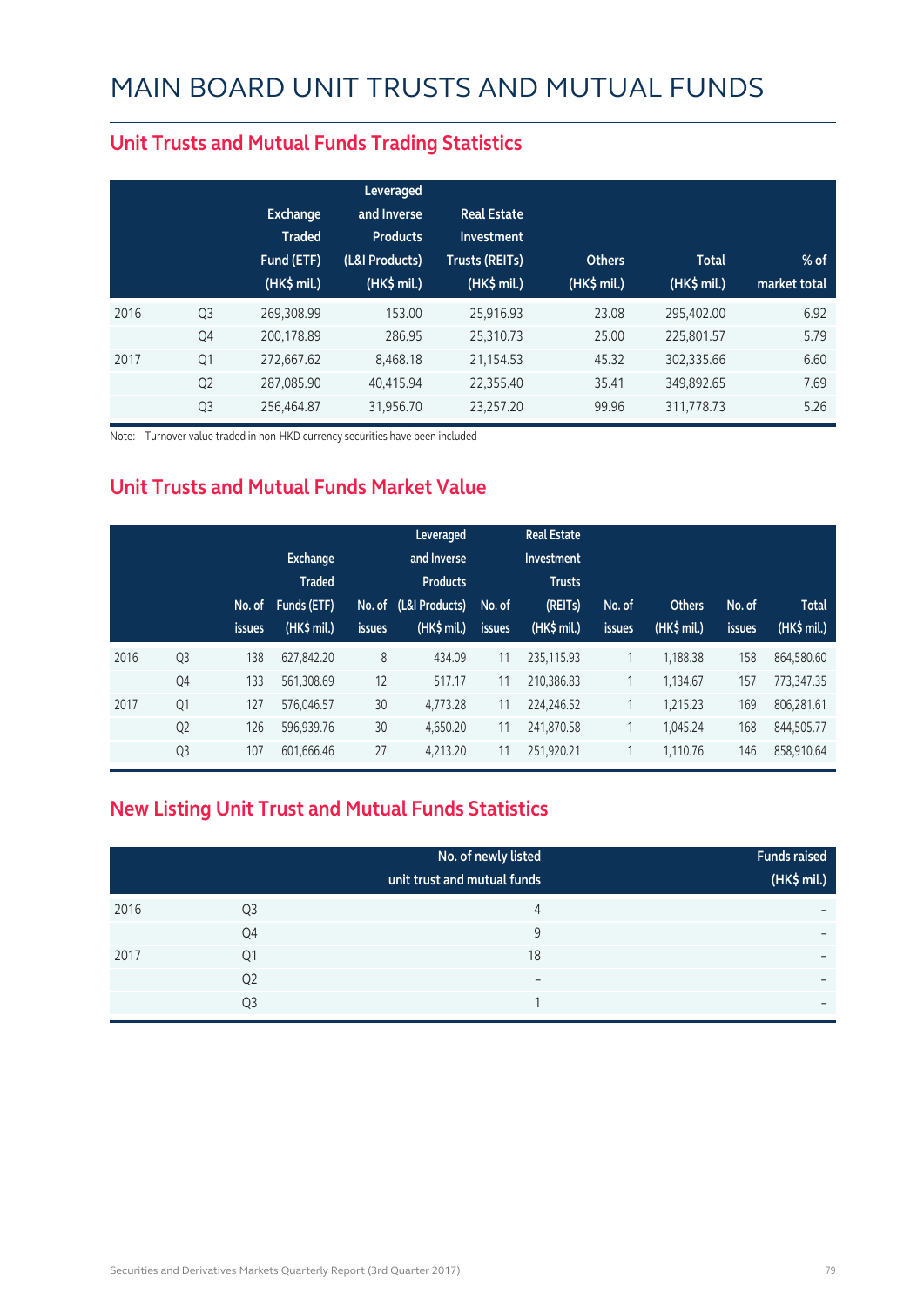# MAIN BOARD UNIT TRUSTS AND MUTUAL FUNDS

#### **Newly Listed Unit Trust and Mutual Funds**

for 3rd quarter 2017

|       |                                                   |                                               |                    |                   | Amount raised | <b>Subscription</b> |              |
|-------|---------------------------------------------------|-----------------------------------------------|--------------------|-------------------|---------------|---------------------|--------------|
| Code  | Unit trust and Mutual funds                       | <b>Fund manager</b>                           | Issue price (HK\$) | No. of unit offer | (HK\$ mil)    | rate (times)        | Listing date |
| 07242 | E Fund Yuanta HSI Daily (2x)<br>Leveraged Product | E Fund Management (Hong Kong)<br>Co., Limited | n.a.               | n.a.              | n.a.          | n.a.                | 2017/08/25   |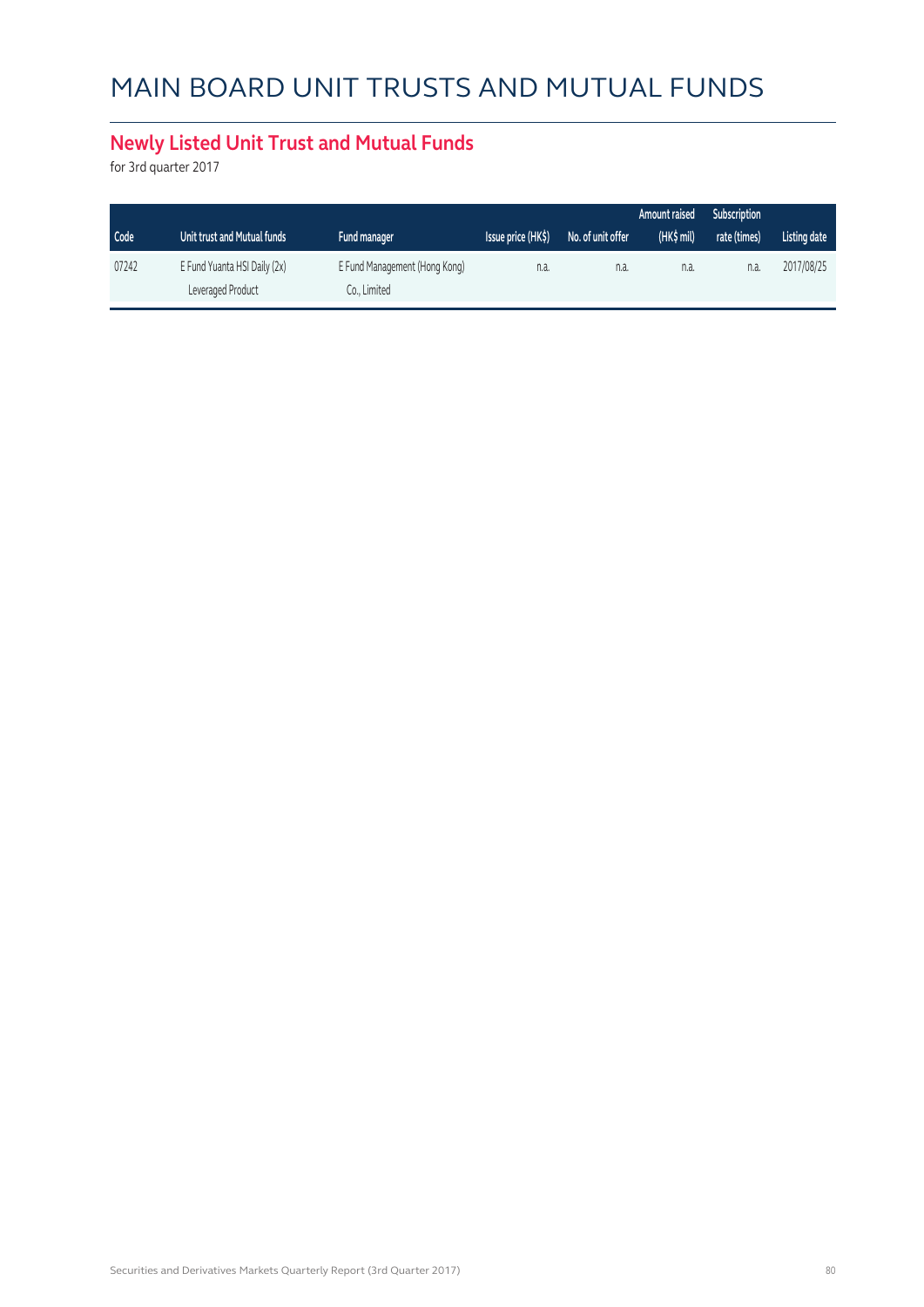#### **Callable Bull/Bear Contracts Trading Statistics**

|      |                | <b>Number</b> | <b>Market value</b> | <b>Turnover value</b> |
|------|----------------|---------------|---------------------|-----------------------|
|      |                |               | (HK\$ mil.)         | (HK\$ mil.)           |
| 2016 | Q <sub>3</sub> | 2,105         | 74,015.13           | 357,151.89            |
|      | Q4             | 1,844         | 46,982.16           | 288,777.61            |
| 2017 | Q1             | 2,271         | 56,964.61           | 282,458.37            |
|      | Q <sub>2</sub> | 2,667         | 83,611.38           | 220,839.34            |
|      | Q <sub>3</sub> | 3,257         | 119,305.67          | 302,173.15            |

#### **New Listings Callable Bull/Bear Contracts Statistics**

|      |                | No. of newly listed CBBC | Amount raised (HK\$ mil.) |
|------|----------------|--------------------------|---------------------------|
| 2016 | Q3             | 2,489                    | 105,390.41                |
|      | Q4             | 2,001                    | 78,979.94                 |
| 2017 | Q1             | 2,508                    | 90,548.83                 |
|      | Q <sub>2</sub> | 2,224                    | 75,481.22                 |
|      | Q3             | 3,799                    | 122,666.17                |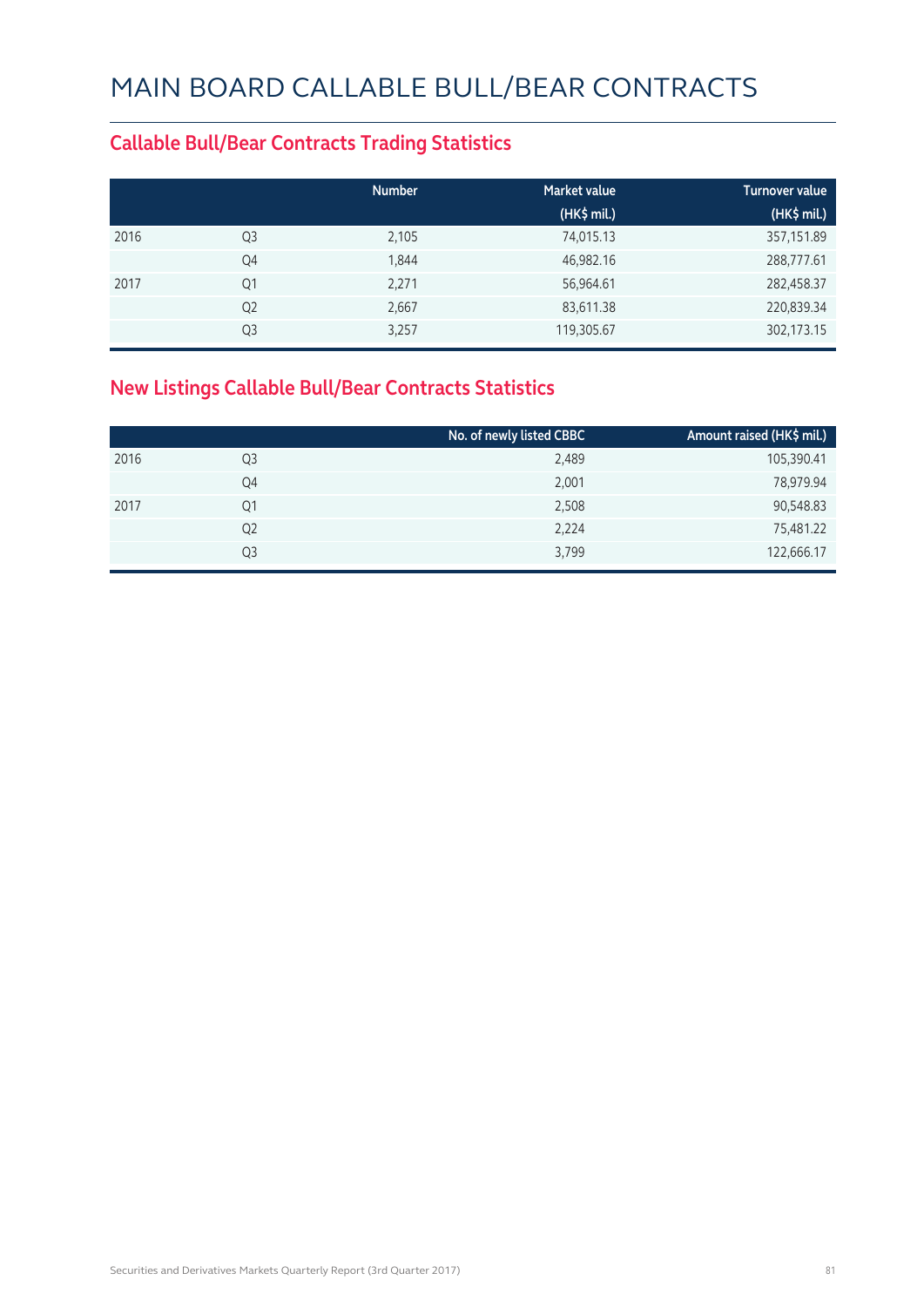#### **Newly Listed Callable Bull/Bear Contracts**

for 3rd quarter 2017

|       |                                                            | No. of issue |                     |               | <b>Amount raised</b> |
|-------|------------------------------------------------------------|--------------|---------------------|---------------|----------------------|
| Code  | <b>Callable Bull/Bear Contracts</b>                        | (units)      | <b>Listing date</b> | <b>Expiry</b> | (HK\$ mil.)          |
| 63387 | BNP Paribas Issuance B.V. - HSCEI R Bull CBBC Aug 2018 K   | 100,000,000  | 2017/07/03          | 2018/08/30    | 25.00                |
| 63384 | BNP Paribas Issuance B.V. - HSI R Bull CBBC Aug 2018 Z     | 250,000,000  | 2017/07/03          | 2018/08/30    | 62.50                |
| 63443 | Credit Suisse AG - Galaxy Ent R Bull CBBC Mar 2018 C       | 50,000,000   | 2017/07/03          | 2018/03/09    | 12.50                |
| 63447 | Credit Suisse AG - HSI R Bull CBBC Apr 2018 D              | 150,000,000  | 2017/07/03          | 2018/04/27    | 37.50                |
| 63435 | Credit Suisse AG - HSI R Bear CBBC Oct 2017 O              | 200,000,000  | 2017/07/03          | 2017/10/30    | 50.00                |
| 63445 | Credit Suisse AG - HSI R Bear CBBC Nov 2017 N              | 200,000,000  | 2017/07/03          | 2017/11/29    | 50.00                |
| 63457 | Credit Suisse AG - Ping An R Bull CBBC Mar 2018 A          | 50,000,000   | 2017/07/03          | 2018/03/09    | 12.50                |
| 63444 | Credit Suisse AG - Sands China R Bull CBBC May 2018 B      | 50,000,000   | 2017/07/03          | 2018/05/18    | 12.50                |
| 63455 | Credit Suisse AG - Tencent R Bull CBBC Mar 2018 I          | 50,000,000   | 2017/07/03          | 2018/03/08    | 12.50                |
| 63487 | Goldman Sachs SP (Asia) - HSI R Bull CBBC Sep 2018 D       | 200,000,000  | 2017/07/03          | 2018/09/27    | 50.00                |
| 63390 | Goldman Sachs SP (Asia) - HSI R Bear CBBC Oct 2017 N       | 200,000,000  | 2017/07/03          | 2017/10/30    | 50.00                |
| 63400 | HK Bank - CUni R Bull CBBC Aug 2018 A                      | 40,000,000   | 2017/07/03          | 2018/08/31    | 10.00                |
| 63408 | HK Bank - CUni R Bear CBBC Aug 2018 A                      | 40,000,000   | 2017/07/03          | 2018/08/31    | 10.00                |
| 63424 | HK Bank - Galaxy Ent R Bull CBBC Apr 2018 B                | 80,000,000   | 2017/07/03          | 2018/04/30    | 20.00                |
| 63418 | HK Bank - Galaxy Ent R Bull CBBC Oct 2018 B                | 80,000,000   | 2017/07/03          | 2018/10/31    | 20.00                |
| 63398 | HK Bank - Sands China R Bear CBBC Apr 2018 D               | 40,000,000   | 2017/07/03          | 2018/04/16    | 10.00                |
| 63434 | HK Bank - Tencent R Bull CBBC Apr 2018 P                   | 50,000,000   | 2017/07/03          | 2018/04/30    | 12.50                |
| 63509 | J P Morgan SP BV - HSI R Bear CBBC Oct 2017 G              | 200,000,000  | 2017/07/03          | 2017/10/30    | 50.00                |
| 63512 | J P Morgan SP BV - Tencent R Bull CBBC Oct 2017 X          | 40,000,000   | 2017/07/03          | 2017/10/20    | 10.00                |
| 63392 | SG Issuer - CSA50 R Bull CBBC Mar 2018 A                   | 40,000,000   | 2017/07/03          | 2018/03/28    | 10.00                |
| 63515 | SG Issuer - Geely Auto R Bull CBBC Mar 2018 C              | 40,000,000   | 2017/07/03          | 2018/03/28    | 10.00                |
| 63516 | SG Issuer - HKEX R Bull CBBC Mar 2018 E                    | 100,000,000  | 2017/07/03          | 2018/03/28    | 25.00                |
| 63534 | SG Issuer - HSI R Bull CBBC Dec 2018 M                     | 200,000,000  | 2017/07/03          | 2018/12/28    | 50.00                |
| 63558 | SG Issuer - HSI R Bull CBBC Jan 2019 A                     | 200,000,000  | 2017/07/03          | 2019/01/30    | 50.00                |
| 63526 | SG Issuer - HSI R Bear CBBC Oct 2017 C                     | 200,000,000  | 2017/07/03          | 2017/10/30    | 50.00                |
| 63532 | SG Issuer - HSI R Bear CBBC Nov 2017 E                     | 200,000,000  | 2017/07/03          | 2017/11/29    | 50.00                |
| 63522 | SG Issuer - Tencent R Bull CBBC Mar 2018 L                 | 100,000,000  | 2017/07/03          | 2018/03/28    | 25.00                |
| 63472 | UBS AG - CSOP A50 ETF R Bull CBBC Jan 2018 C               | 40,000,000   | 2017/07/03          | 2018/01/11    | 10.00                |
| 63479 | UBS AG - HSI R Bull CBBC Aug 2018 F                        | 200,000,000  | 2017/07/03          | 2018/08/30    | 50.00                |
| 63485 | UBS AG - HSI R Bull CBBC Sep 2018 P                        | 250,000,000  | 2017/07/03          | 2018/09/27    | 62.50                |
| 63468 | UBS AG - HSI R Bear CBBC Oct 2017 D                        | 250,000,000  | 2017/07/03          | 2017/10/30    | 62.50                |
| 63470 | UBS AG - Tencent R Bull CBBC Jan 2018 D                    | 50,000,000   | 2017/07/03          | 2018/01/11    | 12.50                |
| 63585 | BNP Paribas Issuance B.V. - Tencent R Bull CBBC Aug 2018 P | 50,000,000   | 2017/07/04          | 2018/08/30    | 12.50                |
| 63689 | Credit Suisse AG - Geely Auto R Bull CBBC Feb 2018 C       | 50,000,000   | 2017/07/04          | 2018/02/09    | 12.50                |
| 63703 | Credit Suisse AG - Geely Auto R Bear CBBC Feb 2018 C       | 50,000,000   | 2017/07/04          | 2018/02/09    | 13.00                |
| 63667 | Credit Suisse AG - HSI R Bull CBBC Aug 2018 H              | 200,000,000  | 2017/07/04          | 2018/08/30    | 50.00                |
| 63680 | Credit Suisse AG - HSI R Bull CBBC Aug 2018 I              | 200,000,000  | 2017/07/04          | 2018/08/30    | 50.00                |
| 63653 | Credit Suisse AG - HSI R Bear CBBC Oct 2017 P              | 200,000,000  | 2017/07/04          | 2017/10/30    | 50.00                |
| 63705 | Credit Suisse AG - Tencent R Bull CBBC Mar 2018 J          | 50,000,000   | 2017/07/04          | 2018/03/16    | 12.50                |
| 63637 | Bank of East Asia - CSOP A50 ETF R Bull CBBC Jan 2018 A    | 40,000,000   | 2017/07/04          | 2018/01/29    | 10.00                |
| 63636 | Bank of East Asia - Ping An R Bull CBBC Jun 2018 A         | 16,000,000   | 2017/07/04          | 2018/06/27    | 10.40                |
| 63610 | Bank of East Asia - Tencent R Bull CBBC Jul 2018 B         | 40,000,000   | 2017/07/04          | 2018/07/04    | 10.00                |
| 63612 | Bank of East Asia - Tencent R Bull CBBC Jul 2018 C         | 40,000,000   | 2017/07/04          | 2018/07/04    | 10.00                |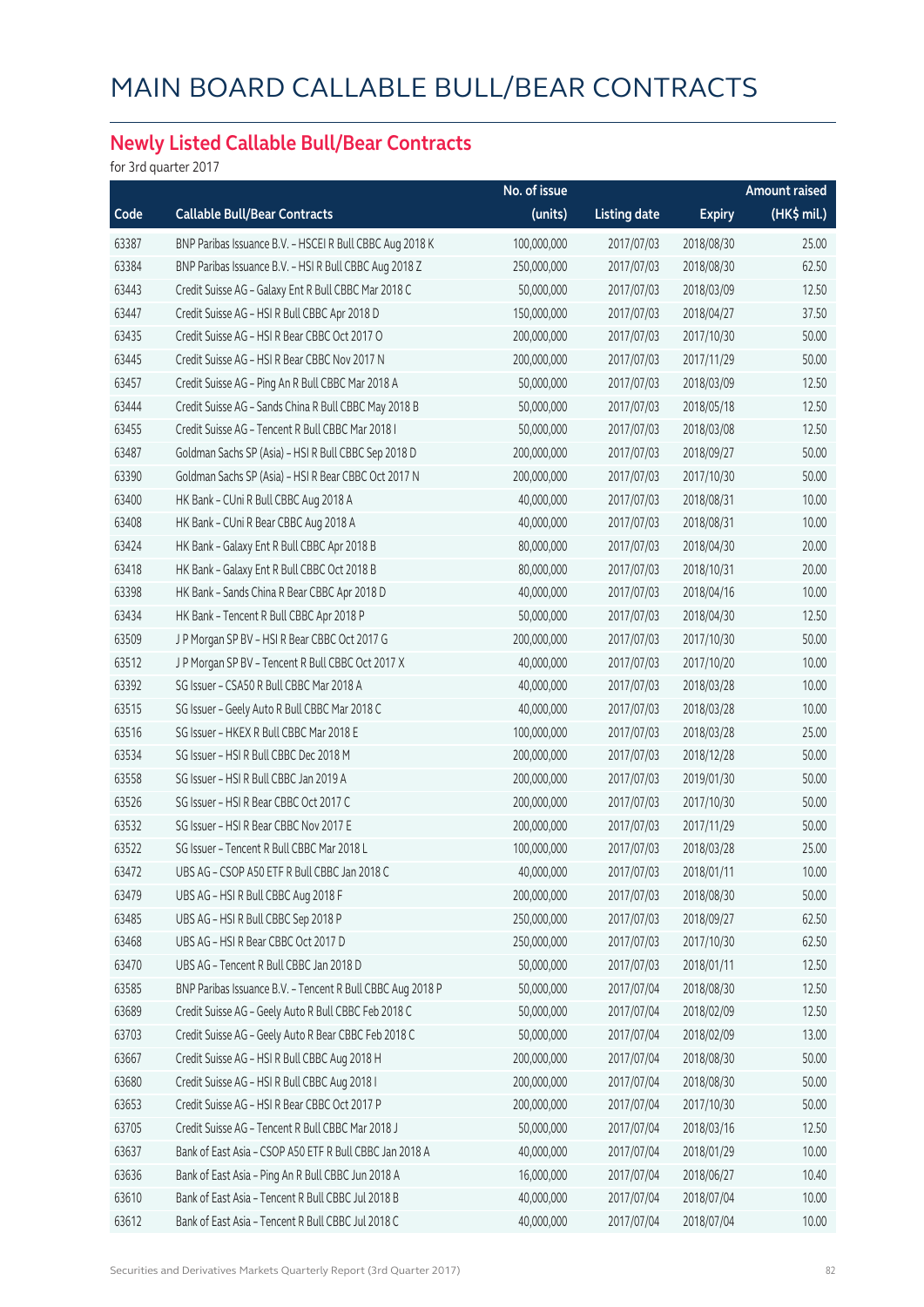|       |                                                        | No. of issue |                     |               | <b>Amount raised</b> |
|-------|--------------------------------------------------------|--------------|---------------------|---------------|----------------------|
| Code  | <b>Callable Bull/Bear Contracts</b>                    | (units)      | <b>Listing date</b> | <b>Expiry</b> | (HK\$ mil.)          |
| 63613 | Bank of East Asia - Tencent R Bear CBBC Jul 2018 A     | 40,000,000   | 2017/07/04          | 2018/07/04    | 10.00                |
| 63781 | Goldman Sachs SP (Asia) - HSI R Bull CBBC Aug 2018 I   | 200,000,000  | 2017/07/04          | 2018/08/30    | 50.00                |
| 63798 | Goldman Sachs SP (Asia) - HSI R Bear CBBC Oct 2017 O   | 200,000,000  | 2017/07/04          | 2017/10/30    | 50.00                |
| 63562 | HK Bank - CSOP A50 ETF R Bear CBBC Jun 2018 A          | 40,000,000   | 2017/07/04          | 2018/06/29    | 10.00                |
| 63564 | HK Bank - Geely Auto R Bull CBBC Feb 2018 B            | 40,000,000   | 2017/07/04          | 2018/02/12    | 10.00                |
| 63569 | HK Bank - Geely Auto R Bull CBBC Feb 2018 C            | 40,000,000   | 2017/07/04          | 2018/02/05    | 10.00                |
| 63567 | HK Bank - Geely Auto R Bear CBBC Oct 2018 C            | 30,000,000   | 2017/07/04          | 2018/10/29    | 10.50                |
| 63572 | HK Bank - HSCEI R Bull CBBC Jul 2018 B                 | 60,000,000   | 2017/07/04          | 2018/07/30    | 15.00                |
| 63571 | HK Bank - HSI R Bull CBBC Jul 2018 J                   | 100,000,000  | 2017/07/04          | 2018/07/30    | 25.00                |
| 63559 | HK Bank - Tencent R Bull CBBC Apr 2018 Q               | 50,000,000   | 2017/07/04          | 2018/04/13    | 12.50                |
| 63574 | HK Bank - Tencent R Bull CBBC Apr 2018 R               | 50,000,000   | 2017/07/04          | 2018/04/18    | 12.50                |
| 63561 | HK Bank - Tencent R Bear CBBC Nov 2018 C               | 40,000,000   | 2017/07/04          | 2018/11/26    | 16.00                |
| 63825 | J P Morgan SP BV - Geely Auto R Bull CBBC Jan 2018 E   | 40,000,000   | 2017/07/04          | 2018/01/19    | 10.00                |
| 63762 | J P Morgan SP BV - HSI R Bull CBBC Aug 2018 O          | 200,000,000  | 2017/07/04          | 2018/08/30    | 50.00                |
| 63776 | J P Morgan SP BV - HSI R Bear CBBC Oct 2017 H          | 200,000,000  | 2017/07/04          | 2017/10/30    | 50.00                |
| 63799 | J P Morgan SP BV - Tencent R Bull CBBC Nov 2017 Z      | 40,000,000   | 2017/07/04          | 2017/11/17    | 10.00                |
| 63819 | J P Morgan SP BV - Tencent R Bull CBBC Dec 2017 S      | 40,000,000   | 2017/07/04          | 2017/12/15    | 10.00                |
| 63752 | SG Issuer - HSI R Bull CBBC Dec 2018 N                 | 200,000,000  | 2017/07/04          | 2018/12/28    | 50.00                |
| 63749 | SG Issuer - HSI R Bear CBBC Oct 2017 N                 | 200,000,000  | 2017/07/04          | 2017/10/30    | 50.00                |
| 63581 | SG Issuer - Tencent R Bull CBBC Oct 2017 F             | 100,000,000  | 2017/07/04          | 2017/10/20    | 25.00                |
| 63575 | SG Issuer - Tencent R Bear CBBC Jan 2018 B             | 100,000,000  | 2017/07/04          | 2018/01/30    | 36.50                |
| 63709 | UBS AG - HSI R Bull CBBC Jul 2018 W                    | 250,000,000  | 2017/07/04          | 2018/07/30    | 62.50                |
| 63734 | UBS AG - HSI R Bear CBBC Oct 2017 E                    | 200,000,000  | 2017/07/04          | 2017/10/30    | 50.00                |
| 63708 | UBS AG - Tencent R Bull CBBC Dec 2017 L                | 40,000,000   | 2017/07/04          | 2017/12/04    | 10.00                |
| 63831 | BNP Paribas Issuance B.V. - HSI R Bull CBBC Sep 2018 B | 250,000,000  | 2017/07/05          | 2018/09/27    | 62.50                |
| 64004 | Credit Suisse AG - CNOOC R Bull CBBC Mar 2018 B        | 50,000,000   | 2017/07/05          | 2018/03/02    | 12.50                |
| 64021 | Credit Suisse AG - Galaxy Ent R Bull CBBC Feb 2018 B   | 50,000,000   | 2017/07/05          | 2018/02/22    | 12.50                |
| 63939 | Credit Suisse AG - HSI R Bull CBBC Mar 2018 V          | 200,000,000  | 2017/07/05          | 2018/03/28    | 50.00                |
| 63938 | Credit Suisse AG - HSI R Bull CBBC Aug 2018 J          | 200,000,000  | 2017/07/05          | 2018/08/30    | 50.00                |
| 63940 | Credit Suisse AG - HSI R Bear CBBC Nov 2017 O          | 200,000,000  | 2017/07/05          | 2017/11/29    | 50.00                |
| 63901 | Goldman Sachs SP (Asia) - HSI R Bear CBBC Oct 2017 P   | 200,000,000  | 2017/07/05          | 2017/10/30    | 50.00                |
| 63876 | HK Bank - Great Wall Motor R Bull CBBC Jun 2018 B      | 40,000,000   | 2017/07/05          | 2018/06/29    | 10.00                |
| 63856 | HK Bank - HSI R Bear CBBC Apr 2018 Q                   | 100,000,000  | 2017/07/05          | 2018/04/27    | 25.00                |
| 63873 | HK Bank - Tencent R Bull CBBC Apr 2018 S               | 50,000,000   | 2017/07/05          | 2018/04/25    | 12.50                |
| 63878 | HK Bank - Tencent R Bear CBBC Apr 2018 C               | 50,000,000   | 2017/07/05          | 2018/04/25    | 12.50                |
| 64075 | J P Morgan SP BV - Geely Auto R Bear CBBC Apr 2018 B   | 35,000,000   | 2017/07/05          | 2018/04/20    | 10.50                |
| 64035 | J P Morgan SP BV - HSI R Bull CBBC Sep 2018 K          | 200,000,000  | 2017/07/05          | 2018/09/27    | 50.00                |
| 64077 | J P Morgan SP BV - HSI R Bear CBBC Oct 2017 I          | 200,000,000  | 2017/07/05          | 2017/10/30    | 50.00                |
| 64071 | J P Morgan SP BV - Tencent R Bear CBBC Feb 2018 E      | 40,000,000   | 2017/07/05          | 2018/02/15    | 10.00                |
| 63880 | Macquarie Bank Ltd. - Tencent R Bull CBBC Feb 2018 A   | 35,000,000   | 2017/07/05          | 2018/02/28    | 10.01                |
| 63882 | Macquarie Bank Ltd. - Tencent R Bull CBBC Feb 2018 B   | 40,000,000   | 2017/07/05          | 2018/02/28    | 10.00                |
| 63894 | SG Issuer - Geely Auto R Bull CBBC Jan 2018 C          | 40,000,000   | 2017/07/05          | 2018/01/19    | 10.00                |
| 64124 | SG Issuer - HSI R Bull CBBC Dec 2018 O                 | 200,000,000  | 2017/07/05          | 2018/12/28    | 50.00                |
| 64129 | SG Issuer - HSI R Bull CBBC Dec 2018 P                 | 200,000,000  | 2017/07/05          | 2018/12/28    | 50.00                |
| 64102 | SG Issuer - HSI R Bear CBBC Nov 2017 F                 | 200,000,000  | 2017/07/05          | 2017/11/29    | 50.00                |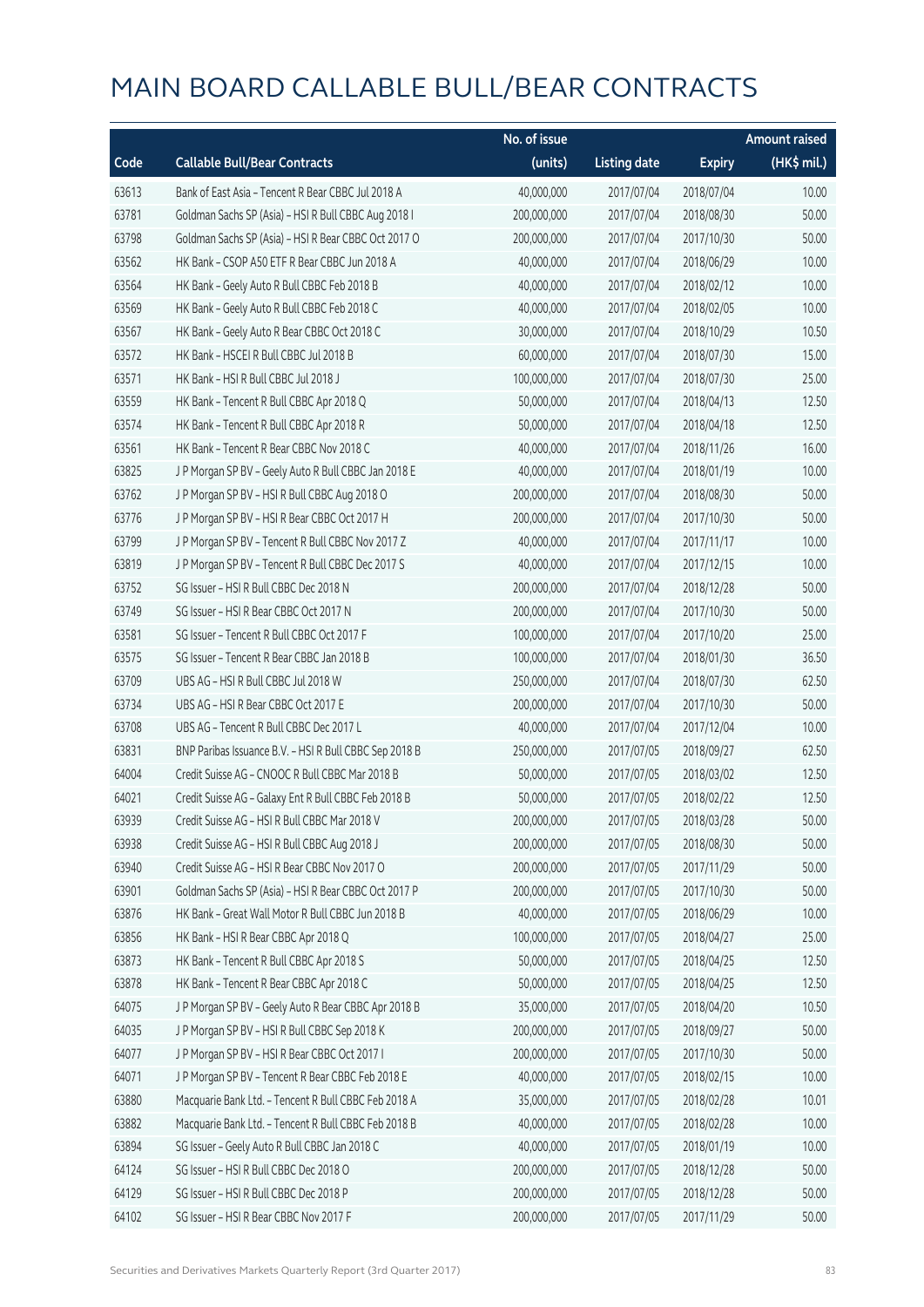|       |                                                              | No. of issue |                     |               | <b>Amount raised</b> |
|-------|--------------------------------------------------------------|--------------|---------------------|---------------|----------------------|
| Code  | <b>Callable Bull/Bear Contracts</b>                          | (units)      | <b>Listing date</b> | <b>Expiry</b> | (HK\$ mil.)          |
| 64111 | SG Issuer - HSI R Bear CBBC Dec 2017 B                       | 200,000,000  | 2017/07/05          | 2017/12/28    | 50.00                |
| 63835 | SG Issuer - Tencent R Bull CBBC Oct 2017 G                   | 100,000,000  | 2017/07/05          | 2017/10/25    | 25.00                |
| 63910 | UBS AG - HSI R Bull CBBC Sep 2018 Q                          | 250,000,000  | 2017/07/05          | 2018/09/27    | 62.50                |
| 63916 | UBS AG - HSI R Bear CBBC Oct 2017 F                          | 250,000,000  | 2017/07/05          | 2017/10/30    | 62.50                |
| 63919 | UBS AG - HSI R Bear CBBC Oct 2017 G                          | 200,000,000  | 2017/07/05          | 2017/10/30    | 50.00                |
| 64182 | BNP Paribas Issuance B.V. - CSOP A50 ETF R Bull CBBC Jan 18B | 60,000,000   | 2017/07/06          | 2018/01/30    | 15.00                |
| 64157 | BNP Paribas Issuance B.V. - HKEX R Bull CBBC Aug 2018 C      | 50,000,000   | 2017/07/06          | 2018/08/30    | 12.50                |
| 64189 | BNP Paribas Issuance B.V. - HSBC R Bull CBBC Aug 2018 A      | 150,000,000  | 2017/07/06          | 2018/08/30    | 37.50                |
| 64170 | BNP Paribas Issuance B.V. - Tencent R Bear CBBC Apr 2018 N   | 50,000,000   | 2017/07/06          | 2018/04/27    | 12.50                |
| 64181 | BNP Paribas Issuance B.V. - Tencent R Bear CBBC Apr 2018 O   | 50,000,000   | 2017/07/06          | 2018/04/27    | 17.50                |
| 64346 | Credit Suisse AG - Geely Auto R Bull CBBC Feb 2018 D         | 50,000,000   | 2017/07/06          | 2018/02/23    | 12.50                |
| 64351 | Credit Suisse AG - Geely Auto R Bear CBBC Feb 2018 D         | 50,000,000   | 2017/07/06          | 2018/02/02    | 18.00                |
| 64341 | Credit Suisse AG - HSBC R Bull CBBC Jan 2018 G               | 50,000,000   | 2017/07/06          | 2018/01/26    | 12.50                |
| 64344 | Credit Suisse AG - HSBC R Bear CBBC Jan 2018 A               | 50,000,000   | 2017/07/06          | 2018/01/12    | 12.50                |
| 64352 | Credit Suisse AG - HSI R Bull CBBC Mar 2018 W                | 200,000,000  | 2017/07/06          | 2018/03/28    | 50.00                |
| 64340 | Credit Suisse AG - HSI R Bull CBBC Aug 2018 L                | 200,000,000  | 2017/07/06          | 2018/08/30    | 50.00                |
| 64336 | Credit Suisse AG - HSI R Bear CBBC Oct 2017 Q                | 200,000,000  | 2017/07/06          | 2017/10/30    | 50.00                |
| 64393 | Goldman Sachs SP (Asia) - HSI R Bull CBBC Sep 2018 E         | 200,000,000  | 2017/07/06          | 2018/09/27    | 50.00                |
| 64395 | Goldman Sachs SP (Asia) - HSI R Bull CBBC Sep 2018 F         | 200,000,000  | 2017/07/06          | 2018/09/27    | 50.00                |
| 64148 | Goldman Sachs SP (Asia) - HSI R Bear CBBC Oct 2017 Q         | 200,000,000  | 2017/07/06          | 2017/10/30    | 50.00                |
| 64396 | Goldman Sachs SP (Asia) - HSI R Bear CBBC Oct 2017 R         | 200,000,000  | 2017/07/06          | 2017/10/30    | 50.00                |
| 64193 | HK Bank - Geely Auto R Bull CBBC Jun 2018 A                  | 40,000,000   | 2017/07/06          | 2018/06/29    | 10.00                |
| 64194 | HK Bank - Geely Auto R Bear CBBC Nov 2018 A                  | 30,000,000   | 2017/07/06          | 2018/11/26    | 10.50                |
| 64227 | HK Bank - HKEX R Bull CBBC Mar 2018 F                        | 50,000,000   | 2017/07/06          | 2018/03/28    | 12.50                |
| 64228 | HK Bank - HKEX R Bull CBBC Mar 2018 G                        | 50,000,000   | 2017/07/06          | 2018/03/28    | 12.50                |
| 64202 | HK Bank - HSI R Bull CBBC Mar 2018 D                         | 100,000,000  | 2017/07/06          | 2018/03/28    | 25.00                |
| 64195 | HK Bank - Tencent R Bear CBBC Dec 2018 A                     | 40,000,000   | 2017/07/06          | 2018/12/17    | 20.00                |
| 64329 | J P Morgan SP BV - Geely Auto R Bull CBBC Feb 2018 E         | 40,000,000   | 2017/07/06          | 2018/02/15    | 10.00                |
| 64335 | J P Morgan SP BV - Geely Auto R Bear CBBC Apr 2018 C         | 35,000,000   | 2017/07/06          | 2018/04/20    | 11.20                |
| 64327 | J P Morgan SP BV - HKEX R Bull CBBC Dec 2017 N               | 40,000,000   | 2017/07/06          | 2017/12/15    | 10.00                |
| 64287 | J P Morgan SP BV - HSBC R Bull CBBC Jun 2018 B               | 100,000,000  | 2017/07/06          | 2018/06/15    | 25.00                |
| 64297 | J P Morgan SP BV - HSBC R Bear CBBC Jan 2018 B               | 100,000,000  | 2017/07/06          | 2018/01/19    | 25.00                |
| 64272 | J P Morgan SP BV - HSI R Bull CBBC Aug 2018 P                | 200,000,000  | 2017/07/06          | 2018/08/30    | 50.00                |
| 64270 | JP Morgan SP BV - HSIR Bull CBBC Sep 2018 L                  | 200,000,000  | 2017/07/06          | 2018/09/27    | 50.00                |
| 64229 | J P Morgan SP BV - HSI R Bear CBBC Oct 2017 J                | 200,000,000  | 2017/07/06          | 2017/10/30    | 50.00                |
| 64236 | J P Morgan SP BV - HSI R Bear CBBC Oct 2017 K                | 200,000,000  | 2017/07/06          | 2017/10/30    | 50.00                |
| 64239 | J P Morgan SP BV - HSI R Bear CBBC Jan 2018 L                | 200,000,000  | 2017/07/06          | 2018/01/30    | 50.00                |
| 64245 | J P Morgan SP BV - HSI R Bear CBBC Feb 2018 A                | 200,000,000  | 2017/07/06          | 2018/02/27    | 60.00                |
| 64261 | J P Morgan SP BV - HSI R Bear CBBC Feb 2018 B                | 200,000,000  | 2017/07/06          | 2018/02/27    | 50.00                |
| 64205 | SG Issuer - Geely Auto R Bull CBBC Feb 2018 C                | 40,000,000   | 2017/07/06          | 2018/02/09    | 10.00                |
| 64458 | SG Issuer - Geely Auto R Bear CBBC Apr 2018 A                | 40,000,000   | 2017/07/06          | 2018/04/20    | 18.80                |
| 64208 | SG Issuer - HKEX R Bull CBBC Jan 2018 F                      | 100,000,000  | 2017/07/06          | 2018/01/17    | 25.00                |
| 64223 | SG Issuer - HSBC R Bull CBBC Mar 2018 F                      | 100,000,000  | 2017/07/06          | 2018/03/26    | 25.00                |
| 64224 | SG Issuer - HSBC R Bull CBBC Apr 2018 A                      | 100,000,000  | 2017/07/06          | 2018/04/13    | 25.00                |
| 64465 | SG Issuer - HSBC R Bull CBBC Apr 2018 B                      | 100,000,000  | 2017/07/06          | 2018/04/10    | 25.00                |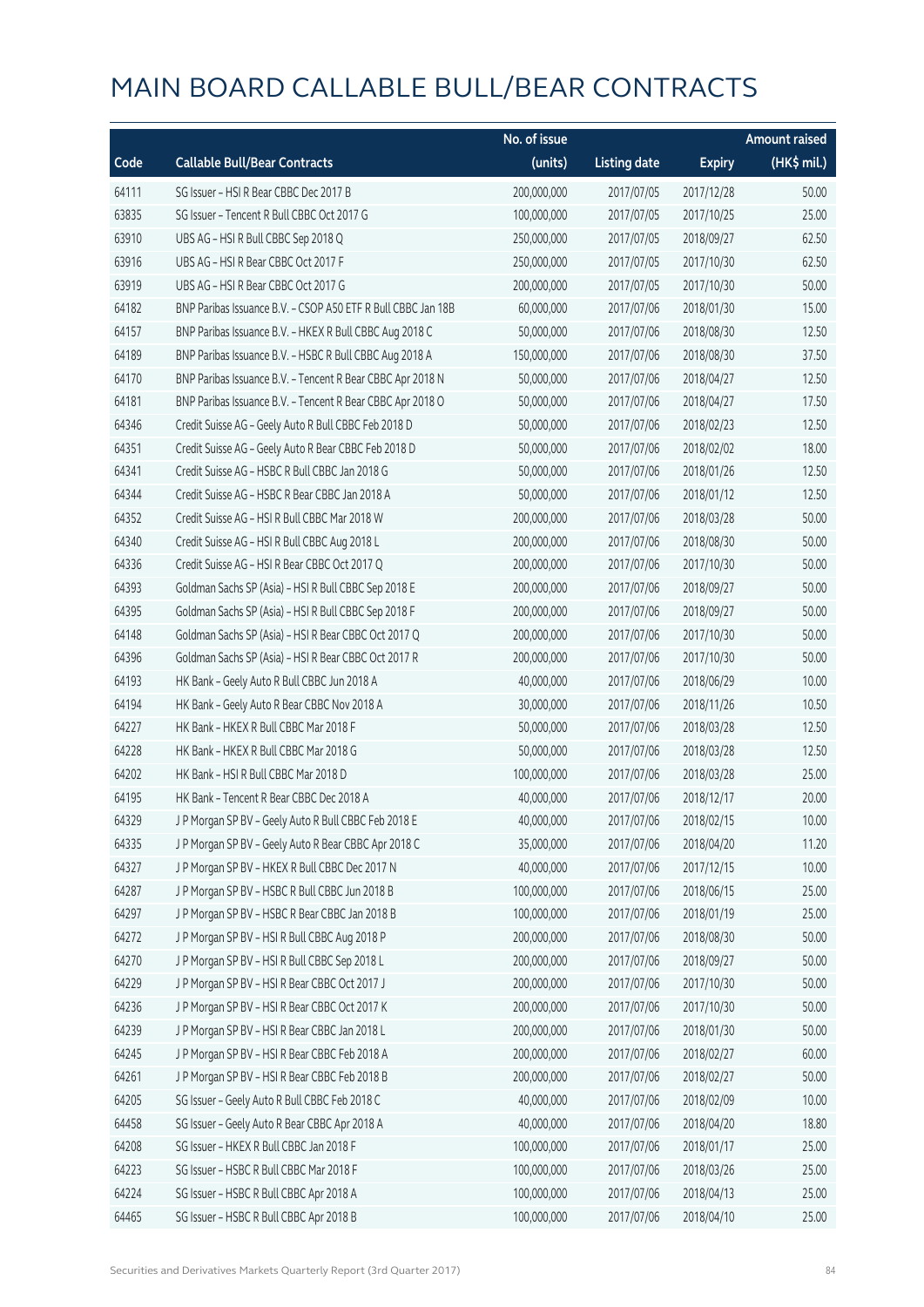|       |                                                            | No. of issue |                     |               | <b>Amount raised</b> |
|-------|------------------------------------------------------------|--------------|---------------------|---------------|----------------------|
| Code  | <b>Callable Bull/Bear Contracts</b>                        | (units)      | <b>Listing date</b> | <b>Expiry</b> | (HK\$ mil.)          |
| 64219 | SG Issuer - HSBC R Bear CBBC Jan 2018 A                    | 100,000,000  | 2017/07/06          | 2018/01/12    | 25.00                |
| 64222 | SG Issuer - HSBC R Bear CBBC Jan 2018 B                    | 100,000,000  | 2017/07/06          | 2018/01/19    | 25.00                |
| 64464 | SG Issuer - HSBC R Bear CBBC Jan 2018 C                    | 100,000,000  | 2017/07/06          | 2018/01/26    | 25.00                |
| 64470 | SG Issuer - HSI R Bull CBBC Oct 2018 N                     | 200,000,000  | 2017/07/06          | 2018/10/30    | 50.00                |
| 64476 | SG Issuer - HSI R Bull CBBC Nov 2018 S                     | 200,000,000  | 2017/07/06          | 2018/11/29    | 50.00                |
| 64480 | SG Issuer - HSI R Bull CBBC Nov 2018 T                     | 200,000,000  | 2017/07/06          | 2018/11/29    | 50.00                |
| 64466 | SG Issuer - HSI R Bear CBBC Oct 2017 X                     | 200,000,000  | 2017/07/06          | 2017/10/30    | 50.00                |
| 64467 | SG Issuer - HSI R Bear CBBC Nov 2017 G                     | 200,000,000  | 2017/07/06          | 2017/11/29    | 50.00                |
| 64468 | SG Issuer - HSI R Bear CBBC Dec 2017 C                     | 200,000,000  | 2017/07/06          | 2017/12/28    | 50.00                |
| 64372 | UBS AG - HSBC R Bull CBBC Jun 2018 B                       | 50,000,000   | 2017/07/06          | 2018/06/11    | 12.50                |
| 64361 | UBS AG - HSBC R Bull CBBC Jul 2018 B                       | 50,000,000   | 2017/07/06          | 2018/07/09    | 12.50                |
| 64389 | UBS AG - HSI R Bull CBBC Sep 2018 R                        | 200,000,000  | 2017/07/06          | 2018/09/27    | 50.00                |
| 64360 | UBS AG - HSI R Bear CBBC Oct 2017 H                        | 250,000,000  | 2017/07/06          | 2017/10/30    | 62.50                |
| 64380 | UBS AG - HSI R Bear CBBC Oct 2017 I                        | 200,000,000  | 2017/07/06          | 2017/10/30    | 50.00                |
| 64379 | UBS AG - Sands China R Bull CBBC Apr 2018 A                | 40,000,000   | 2017/07/06          | 2018/04/16    | 10.00                |
| 64390 | UBS AG - Tencent R Bull CBBC Feb 2018 C                    | 40,000,000   | 2017/07/06          | 2018/02/05    | 10.00                |
| 64392 | UBS AG - Tencent R Bull CBBC Feb 2018 D                    | 50,000,000   | 2017/07/06          | 2018/02/26    | 12.50                |
| 64481 | BNP Paribas Issuance B.V. - Tencent R Bull CBBC Aug 2018 Q | 50,000,000   | 2017/07/07          | 2018/08/30    | 12.50                |
| 64688 | Credit Suisse AG - HSI R Bull CBBC Mar 2018 X              | 200,000,000  | 2017/07/07          | 2018/03/28    | 50.00                |
| 64690 | Credit Suisse AG - HSI R Bull CBBC Sep 2018 D              | 200,000,000  | 2017/07/07          | 2018/09/27    | 50.00                |
| 64694 | Credit Suisse AG - HSI R Bear CBBC Oct 2017 R              | 200,000,000  | 2017/07/07          | 2017/10/30    | 50.00                |
| 64704 | Credit Suisse AG - HSI R Bear CBBC Nov 2017 P              | 200,000,000  | 2017/07/07          | 2017/11/29    | 50.00                |
| 64687 | Bank of East Asia - HKEX R Bull CBBC Jun 2018 A            | 40,000,000   | 2017/07/07          | 2018/06/15    | 10.00                |
| 64683 | Bank of East Asia - Tencent R Bull CBBC Jun 2018 D         | 40,000,000   | 2017/07/07          | 2018/06/15    | 10.00                |
| 64684 | Bank of East Asia - Tencent R Bull CBBC Jun 2018 E         | 40,000,000   | 2017/07/07          | 2018/06/15    | 10.00                |
| 64686 | Bank of East Asia - Tencent R Bear CBBC Jun 2018 B         | 40,000,000   | 2017/07/07          | 2018/06/15    | 10.00                |
| 64483 | Goldman Sachs SP (Asia) - HSI R Bull CBBC Oct 2018 A       | 200,000,000  | 2017/07/07          | 2018/10/30    | 50.00                |
| 64527 | HK Rank - HKEX R Bear CBBC Mar 2018 E                      | 40,000,000   | 2017/07/07          | 2018/03/29    | 10.00                |
| 64544 | HK Bank - HSI R Bear CBBC Mar 2018 I                       | 100,000,000  | 2017/07/07          | 2018/03/28    | 25.00                |
| 64534 | HK Bank - Tencent R Bull CBBC Feb 2018 C                   | 50,000,000   | 2017/07/07          | 2018/02/05    | 12.50                |
| 64535 | HK Bank - Tencent R Bear CBBC Apr 2018 D                   | 50,000,000   | 2017/07/07          | 2018/04/18    | 12.50                |
| 64568 | Haitong Int'l Sec - HKEX R Bull CBBC Jul 2018 A            | 60,000,000   | 2017/07/07          | 2018/07/19    | 15.00                |
| 64572 | Haitong Int'l Sec - HSBC R Bull CBBC Jun 2018 B            | 100,000,000  | 2017/07/07          | 2018/06/22    | 25.00                |
| 64605 | Haitong Int'l Sec - HSBC R Bull CBBC Jul 2018 A            | 100,000,000  | 2017/07/07          | 2018/07/16    | 25.00                |
| 64553 | Haitong Int'l Sec - Tencent R Bull CBBC Jul 2018 A         | 60,000,000   | 2017/07/07          | 2018/07/17    | 15.00                |
| 64566 | Haitong Int'l Sec - Tencent R Bear CBBC Jul 2018 A         | 60,000,000   | 2017/07/07          | 2018/07/18    | 15.00                |
| 64728 | J P Morgan SP BV - HSBC R Bull CBBC Aug 2018 A             | 100,000,000  | 2017/07/07          | 2018/08/17    | 25.00                |
| 64715 | J P Morgan SP BV - HSI R Bull CBBC Oct 2018 B              | 200,000,000  | 2017/07/07          | 2018/10/30    | 50.00                |
| 64723 | JP Morgan SP BV - HSIR Bull CBBC Oct 2018 C                | 200,000,000  | 2017/07/07          | 2018/10/30    | 50.00                |
| 64737 | J P Morgan SP BV - Tencent R Bear CBBC Jan 2018 B          | 40,000,000   | 2017/07/07          | 2018/01/19    | 10.00                |
| 64682 | Macquarie Bank Ltd. - HSBC R Bull CBBC Jul 2018 B          | 40,000,000   | 2017/07/07          | 2018/07/30    | 10.00                |
| 64675 | Macquarie Bank Ltd. - HSBC R Bear CBBC Jul 2018 B          | 40,000,000   | 2017/07/07          | 2018/07/30    | 10.00                |
| 64679 | Macquarie Bank Ltd. - HSBC R Bear CBBC Jul 2018 C          | 40,000,000   | 2017/07/07          | 2018/07/30    | 10.00                |
| 64606 | SG Issuer - Galaxy R Bull CBBC Feb 2018 B                  | 100,000,000  | 2017/07/07          | 2018/02/14    | 25.00                |
| 64755 | SG Issuer - HSI R Bear CBBC Oct 2017 Y                     | 200,000,000  | 2017/07/07          | 2017/10/30    | 50.00                |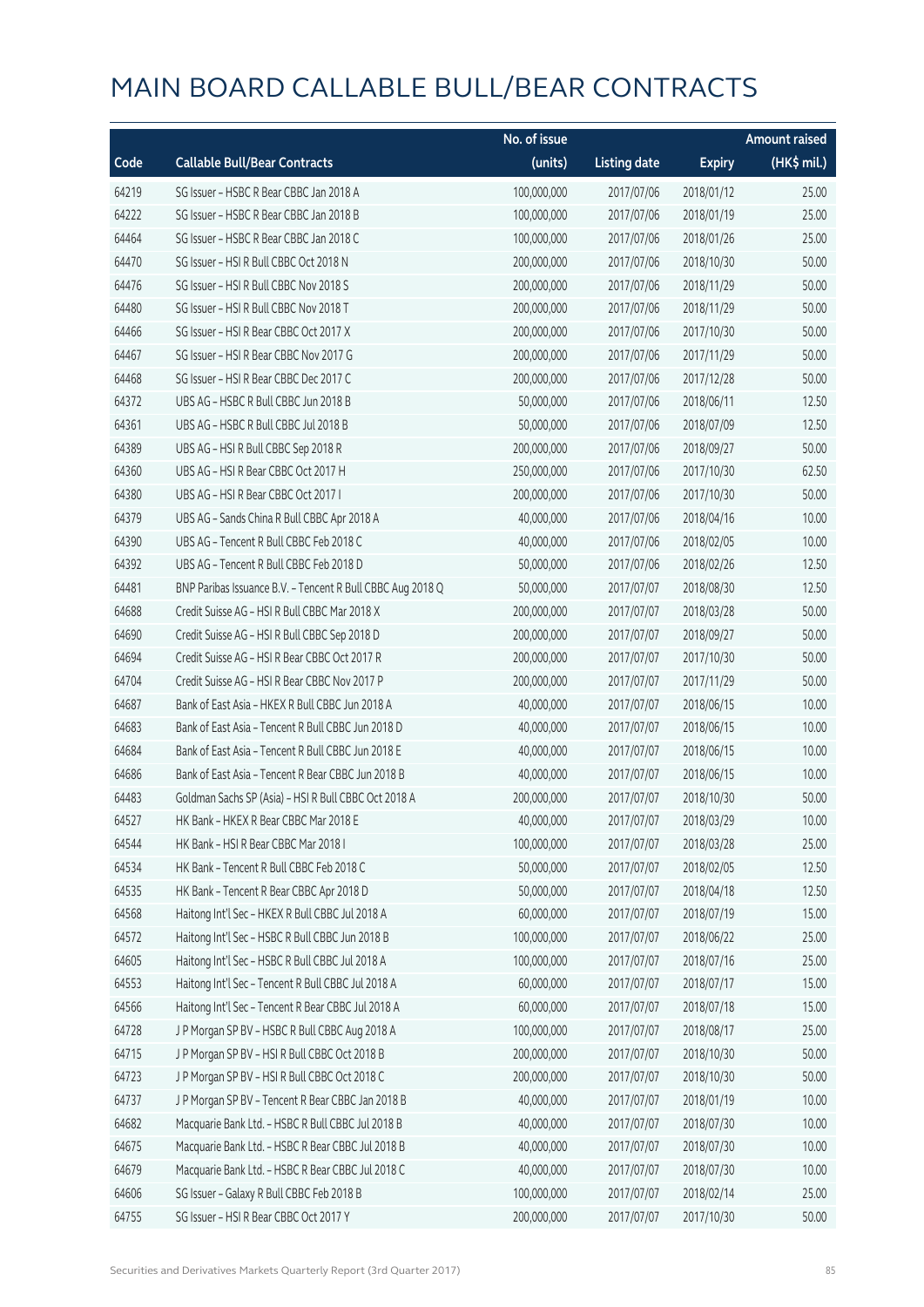|       |                                                              | No. of issue |                     |               | <b>Amount raised</b> |
|-------|--------------------------------------------------------------|--------------|---------------------|---------------|----------------------|
| Code  | <b>Callable Bull/Bear Contracts</b>                          | (units)      | <b>Listing date</b> | <b>Expiry</b> | (HK\$ mil.)          |
| 64770 | SG Issuer - HSI R Bear CBBC Nov 2017 H                       | 200,000,000  | 2017/07/07          | 2017/11/29    | 50.00                |
| 64492 | SG Issuer - Tencent R Bull CBBC Nov 2017 H                   | 100,000,000  | 2017/07/07          | 2017/11/17    | 25.00                |
| 64654 | UBS AG - HSBC R Bull CBBC Jun 2018 C                         | 50,000,000   | 2017/07/07          | 2018/06/04    | 12.50                |
| 64667 | UBS AG - HSBC R Bear CBBC Jan 2018 A                         | 50,000,000   | 2017/07/07          | 2018/01/22    | 12.50                |
| 64610 | UBS AG - HSI R Bull CBBC Aug 2018 N                          | 200,000,000  | 2017/07/07          | 2018/08/30    | 50.00                |
| 64634 | UBS AG - HSI R Bear CBBC Oct 2017 J                          | 250,000,000  | 2017/07/07          | 2017/10/30    | 62.50                |
| 64630 | UBS AG - Tencent R Bull CBBC Oct 2017 E                      | 40,000,000   | 2017/07/07          | 2017/10/23    | 10.00                |
| 64613 | UBS AG - Tencent R Bull CBBC Nov 2017 M                      | 40,000,000   | 2017/07/07          | 2017/11/06    | 10.00                |
| 64672 | UBS AG - Tencent R Bear CBBC Feb 2018 B                      | 50,000,000   | 2017/07/07          | 2018/02/05    | 12.50                |
| 64865 | Credit Suisse AG - Geely Auto R Bear CBBC Jan 2018 B         | 40,000,000   | 2017/07/10          | 2018/01/26    | 10.00                |
| 64861 | Credit Suisse AG - Galaxy Ent R Bull CBBC Mar 2018 D         | 100,000,000  | 2017/07/10          | 2018/03/09    | 25.00                |
| 64860 | Credit Suisse AG - HSI R Bull CBBC Sep 2018 E                | 150,000,000  | 2017/07/10          | 2018/09/27    | 37.50                |
| 64845 | Credit Suisse AG - HSI R Bear CBBC Oct 2017 S                | 150,000,000  | 2017/07/10          | 2017/10/30    | 37.50                |
| 64871 | Credit Suisse AG - Tencent R Bear CBBC Feb 2018 B            | 50,000,000   | 2017/07/10          | 2018/02/08    | 12.50                |
| 64828 | Goldman Sachs SP (Asia) - HSI R Bear CBBC Oct 2017 S         | 200,000,000  | 2017/07/10          | 2017/10/30    | 50.00                |
| 64771 | HK Bank - China Shenhua R Bull CBBC Jul 2018 B               | 40,000,000   | 2017/07/10          | 2018/07/30    | 10.00                |
| 64776 | HK Bank - Geely Auto R Bull CBBC Apr 2018 D                  | 40,000,000   | 2017/07/10          | 2018/04/23    | 10.00                |
| 64784 | HK Bank - Geely Auto R Bear CBBC Sep 2018 B                  | 40,000,000   | 2017/07/10          | 2018/09/17    | 16.00                |
| 64792 | HK Bank - Galaxy Ent R Bear CBBC Jan 2018 F                  | 40,000,000   | 2017/07/10          | 2018/01/29    | 10.00                |
| 64816 | J P Morgan SP BV - HSI R Bear CBBC Oct 2017 L                | 200,000,000  | 2017/07/10          | 2017/10/30    | 50.00                |
| 64824 | J P Morgan SP BV - Tencent R Bull CBBC Dec 2017 T            | 40,000,000   | 2017/07/10          | 2017/12/15    | 10.00                |
| 64797 | SG Issuer - Geely Auto R Bull CBBC Nov 2017 E                | 40,000,000   | 2017/07/10          | 2017/11/17    | 10.00                |
| 64801 | SG Issuer - Geely Auto R Bear CBBC Mar 2018 A                | 40,000,000   | 2017/07/10          | 2018/03/28    | 20.40                |
| 64881 | SG Issuer - HSI R Bull CBBC Nov 2018 U                       | 200,000,000  | 2017/07/10          | 2018/11/29    | 50.00                |
| 64880 | SG Issuer - HSI R Bear CBBC Dec 2017 D                       | 200,000,000  | 2017/07/10          | 2017/12/28    | 50.00                |
| 64806 | SG Issuer - Tencent R Bear CBBC Apr 2018 A                   | 100,000,000  | 2017/07/10          | 2018/04/10    | 25.00                |
| 64812 | UBS AG - CC Bank R Bull CBBC Dec 2017 B                      | 60,000,000   | 2017/07/10          | 2017/12/04    | 15.00                |
| 64811 | UBS AG - HSI R Bull CBBC Sep 2018 S                          | 250,000,000  | 2017/07/10          | 2018/09/27    | 62.50                |
| 64814 | UBS AG - Ping An R Bull CBBC Mar 2018 A                      | 80,000,000   | 2017/07/10          | 2018/03/19    | 20.00                |
| 64909 | BNP Paribas Issuance B.V. - CSOP A50 ETF R Bull CBBC Jan 18C | 100,000,000  | 2017/07/11          | 2018/01/29    | 25.00                |
| 64905 | BNP Paribas Issuance B.V. - HKEX R Bull CBBC Aug 2018 D      | 60,000,000   | 2017/07/11          | 2018/08/30    | 15.00                |
| 64921 | BNP Paribas Issuance B.V. - HSI R Bull CBBC Aug 2018 E       | 250,000,000  | 2017/07/11          | 2018/08/30    | 62.50                |
| 64916 | BNP Paribas Issuance B.V. - HSI R Bull CBBC Aug 2018 S       | 250,000,000  | 2017/07/11          | 2018/08/30    | 62.50                |
| 64888 | BNP Paribas Issuance B.V. - Ping An R Bull CBBC Aug 2018 B   | 200,000,000  | 2017/07/11          | 2018/08/30    | 50.00                |
| 64911 | BNP Paribas Issuance B.V. - Tencent R Bull CBBC Aug 2018 R   | 50,000,000   | 2017/07/11          | 2018/08/30    | 12.50                |
| 64883 | BNP Paribas Issuance B.V. - Tencent R Bear CBBC Apr 2018 P   | 50,000,000   | 2017/07/11          | 2018/04/27    | 12.50                |
| 65285 | Credit Suisse AG - Galaxy Ent R Bear CBBC Feb 2018 B         | 50,000,000   | 2017/07/11          | 2018/02/09    | 12.50                |
| 65274 | Credit Suisse AG - HSI R Bull CBBC Mar 2018 Y                | 200,000,000  | 2017/07/11          | 2018/03/28    | 50.00                |
| 65275 | Credit Suisse AG - HSI R Bull CBBC Sep 2018 F                | 200,000,000  | 2017/07/11          | 2018/09/27    | 50.00                |
| 65302 | Credit Suisse AG - HSI R Bull CBBC Sep 2018 G                | 200,000,000  | 2017/07/11          | 2018/09/27    | 50.00                |
| 65303 | Credit Suisse AG - HSI R Bear CBBC Oct 2017 T                | 200,000,000  | 2017/07/11          | 2017/10/30    | 50.00                |
| 65322 | Credit Suisse AG - HSI R Bear CBBC Oct 2017 U                | 200,000,000  | 2017/07/11          | 2017/10/30    | 50.00                |
| 65307 | Credit Suisse AG - HSI R Bear CBBC Nov 2017 Q                | 200,000,000  | 2017/07/11          | 2017/11/29    | 50.00                |
| 65287 | Credit Suisse AG - Sands China R Bear CBBC Mar 2018 A        | 50,000,000   | 2017/07/11          | 2018/03/23    | 12.50                |
| 65296 | Credit Suisse AG - Tencent R Bull CBBC Mar 2018 K            | 50,000,000   | 2017/07/11          | 2018/03/09    | 12.50                |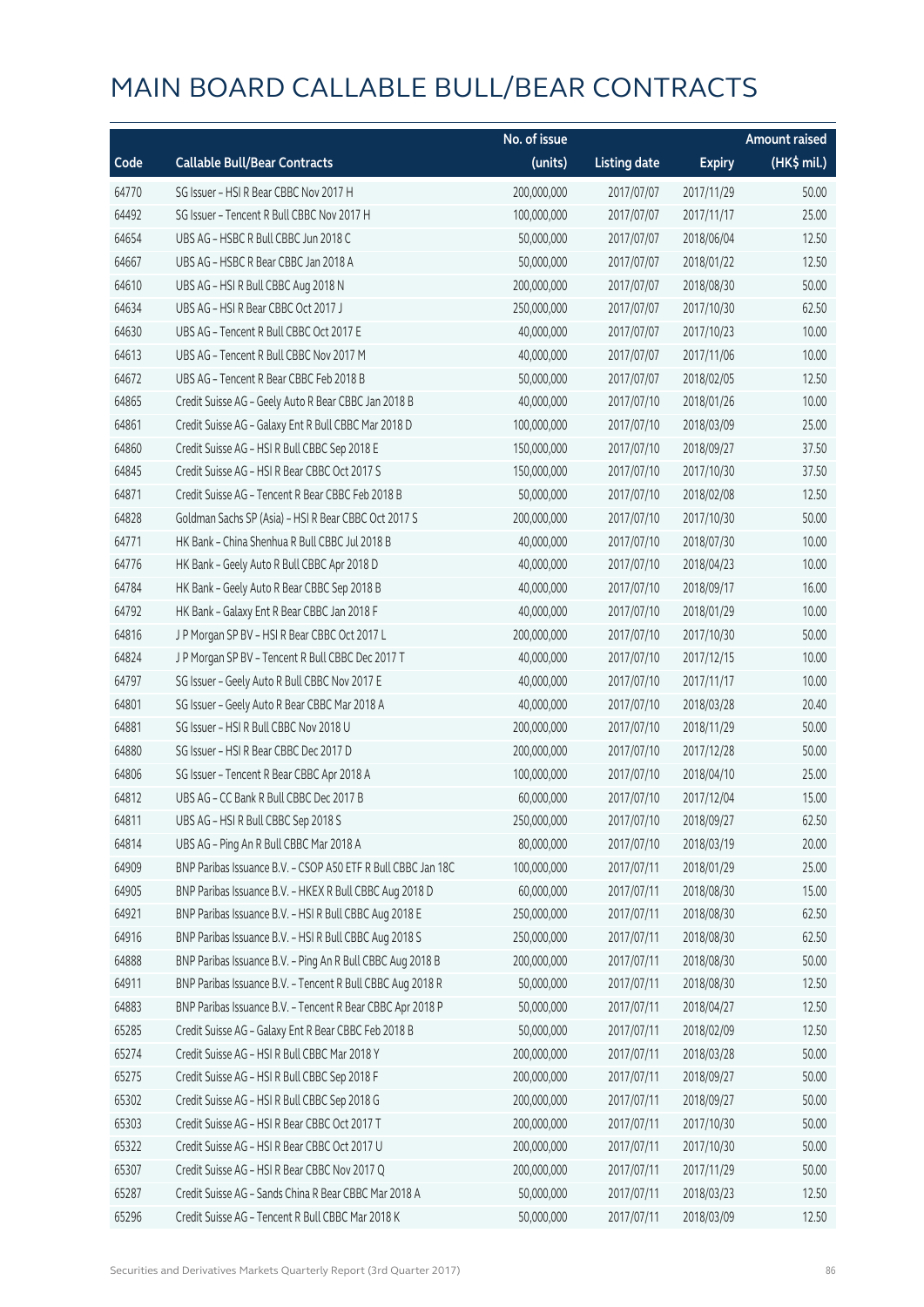|       |                                                      | No. of issue |                     |               | <b>Amount raised</b> |
|-------|------------------------------------------------------|--------------|---------------------|---------------|----------------------|
| Code  | <b>Callable Bull/Bear Contracts</b>                  | (units)      | <b>Listing date</b> | <b>Expiry</b> | (HK\$ mil.)          |
| 65325 | Credit Suisse AG - Tencent R Bear CBBC Jan 2018 E    | 50,000,000   | 2017/07/11          | 2018/01/26    | 12.50                |
| 65326 | Credit Suisse AG - Tencent R Bear CBBC Feb 2018 C    | 50,000,000   | 2017/07/11          | 2018/02/02    | 12.50                |
| 65030 | Goldman Sachs SP (Asia) - HSI R Bull CBBC Oct 2018 B | 200,000,000  | 2017/07/11          | 2018/10/30    | 50.00                |
| 65239 | Goldman Sachs SP (Asia) - HSI R Bull CBBC Oct 2018 C | 200,000,000  | 2017/07/11          | 2018/10/30    | 50.00                |
| 65242 | Goldman Sachs SP (Asia) - HSI R Bear CBBC Oct 2017 T | 200,000,000  | 2017/07/11          | 2017/10/30    | 50.00                |
| 65244 | Goldman Sachs SP (Asia) - HSI R Bear CBBC Oct 2017 U | 200,000,000  | 2017/07/11          | 2017/10/30    | 50.00                |
| 64997 | HK Bank - HSI R Bull CBBC Apr 2018 G                 | 100,000,000  | 2017/07/11          | 2018/04/27    | 25.00                |
| 64999 | HK Bank - HSI R Bull CBBC Apr 2018 H                 | 100,000,000  | 2017/07/11          | 2018/04/27    | 25.00                |
| 64923 | HK Bank - HSI R Bear CBBC Mar 2018 J                 | 100,000,000  | 2017/07/11          | 2018/03/28    | 25.00                |
| 64928 | HK Bank - HSI R Bear CBBC Mar 2018 K                 | 100,000,000  | 2017/07/11          | 2018/03/28    | 25.00                |
| 64969 | HK Bank - ICBC R Bear CBBC Jan 2018 B                | 40,000,000   | 2017/07/11          | 2018/01/29    | 10.00                |
| 64973 | HK Bank - Tencent R Bull CBBC Apr 2018 T             | 50,000,000   | 2017/07/11          | 2018/04/16    | 12.50                |
| 64976 | HK Bank - Tencent R Bull CBBC Apr 2018 U             | 50,000,000   | 2017/07/11          | 2018/04/09    | 12.50                |
| 64970 | HK Bank - Tencent R Bull CBBC Jul 2018 X             | 50,000,000   | 2017/07/11          | 2018/07/03    | 12.50                |
| 64984 | HK Bank - Tencent R Bear CBBC Mar 2018 D             | 50,000,000   | 2017/07/11          | 2018/03/19    | 12.50                |
| 64988 | HK Bank - Tencent R Bear CBBC Mar 2018 E             | 50,000,000   | 2017/07/11          | 2018/03/26    | 12.50                |
| 65182 | J P Morgan SP BV - HSBC R Bull CBBC Jul 2018 B       | 100,000,000  | 2017/07/11          | 2018/07/20    | 25.00                |
| 65227 | JP Morgan SP BV - HSCEIR Bear CBBC Apr 2018 C        | 100,000,000  | 2017/07/11          | 2018/04/27    | 25.00                |
| 65127 | J P Morgan SP BV - HSI R Bull CBBC Aug 2018 V        | 200,000,000  | 2017/07/11          | 2018/08/30    | 50.00                |
| 65145 | J P Morgan SP BV - HSI R Bull CBBC Sep 2018 M        | 200,000,000  | 2017/07/11          | 2018/09/27    | 50.00                |
| 65192 | J P Morgan SP BV - HSI R Bull CBBC Oct 2018 D        | 200,000,000  | 2017/07/11          | 2018/10/30    | 50.00                |
| 65193 | J P Morgan SP BV - HSI R Bear CBBC Oct 2017 M        | 200,000,000  | 2017/07/11          | 2017/10/30    | 50.00                |
| 65194 | J P Morgan SP BV - HSI R Bear CBBC Oct 2017 N        | 200,000,000  | 2017/07/11          | 2017/10/30    | 50.00                |
| 65210 | J P Morgan SP BV - HSI R Bear CBBC Oct 2017 O        | 200,000,000  | 2017/07/11          | 2017/10/30    | 50.00                |
| 65155 | J P Morgan SP BV - Tencent R Bull CBBC Nov 2017 B    | 40,000,000   | 2017/07/11          | 2017/11/17    | 10.00                |
| 65179 | J P Morgan SP BV - Tencent R Bull CBBC Dec 2017 U    | 40,000,000   | 2017/07/11          | 2017/12/15    | 10.00                |
| 65196 | J P Morgan SP BV - Tencent R Bear CBBC Jan 2018 C    | 40,000,000   | 2017/07/11          | 2018/01/19    | 10.00                |
| 65204 | J P Morgan SP BV - Tencent R Bear CBBC Feb 2018 F    | 40,000,000   | 2017/07/11          | 2018/02/15    | 10.00                |
| 65245 | SG Issuer - China Life R Bull CBBC Apr 2018 A        | 40,000,000   | 2017/07/11          | 2018/04/23    | 10.00                |
| 65002 | SG Issuer - Galaxy R Bear CBBC Feb 2018 A            | 100,000,000  | 2017/07/11          | 2018/02/14    | 25.00                |
| 65271 | SG Issuer - HSI R Bull CBBC Oct 2018 H               | 200,000,000  | 2017/07/11          | 2018/10/30    | 50.00                |
| 65273 | SG Issuer - HSI R Bull CBBC Nov 2018 V               | 200,000,000  | 2017/07/11          | 2018/11/29    | 50.00                |
| 65246 | SG Issuer - HSI R Bear CBBC Oct 2017 A               | 200,000,000  | 2017/07/11          | 2017/10/30    | 50.00                |
| 65248 | SG Issuer - HSI R Bear CBBC Oct 2017 P               | 200,000,000  | 2017/07/11          | 2017/10/30    | 50.00                |
| 65249 | SG Issuer - HSI R Bear CBBC Nov 2017 I               | 200,000,000  | 2017/07/11          | 2017/11/29    | 50.00                |
| 65003 | SG Issuer - PetroChina R Bull CBBC Feb 2018 B        | 40,000,000   | 2017/07/11          | 2018/02/14    | 10.00                |
| 65009 | SG Issuer - PetroChina R Bull CBBC Mar 2018 A        | 40,000,000   | 2017/07/11          | 2018/03/16    | 10.00                |
| 65011 | SG Issuer - Sands R Bull CBBC May 2018 B             | 100,000,000  | 2017/07/11          | 2018/05/25    | 25.00                |
| 65017 | SG Issuer - Tencent R Bull CBBC Jan 2018 K           | 100,000,000  | 2017/07/11          | 2018/01/12    | 25.00                |
| 65023 | SG Issuer - Tencent R Bull CBBC Mar 2018 M           | 100,000,000  | 2017/07/11          | 2018/03/09    | 25.00                |
| 65022 | SG Issuer - Tencent R Bear CBBC Feb 2018 D           | 100,000,000  | 2017/07/11          | 2018/02/23    | 25.00                |
| 65026 | SG Issuer - Tencent R Bear CBBC Mar 2018 A           | 100,000,000  | 2017/07/11          | 2018/03/23    | 25.00                |
| 65083 | UBS AG - HSI R Bull CBBC Jul 2018 X                  | 200,000,000  | 2017/07/11          | 2018/07/30    | 50.00                |
| 65033 | UBS AG - HSI R Bull CBBC Aug 2018 T                  | 250,000,000  | 2017/07/11          | 2018/08/30    | 62.50                |
| 65038 | UBS AG - HSI R Bull CBBC Aug 2018 Y                  | 200,000,000  | 2017/07/11          | 2018/08/30    | 50.00                |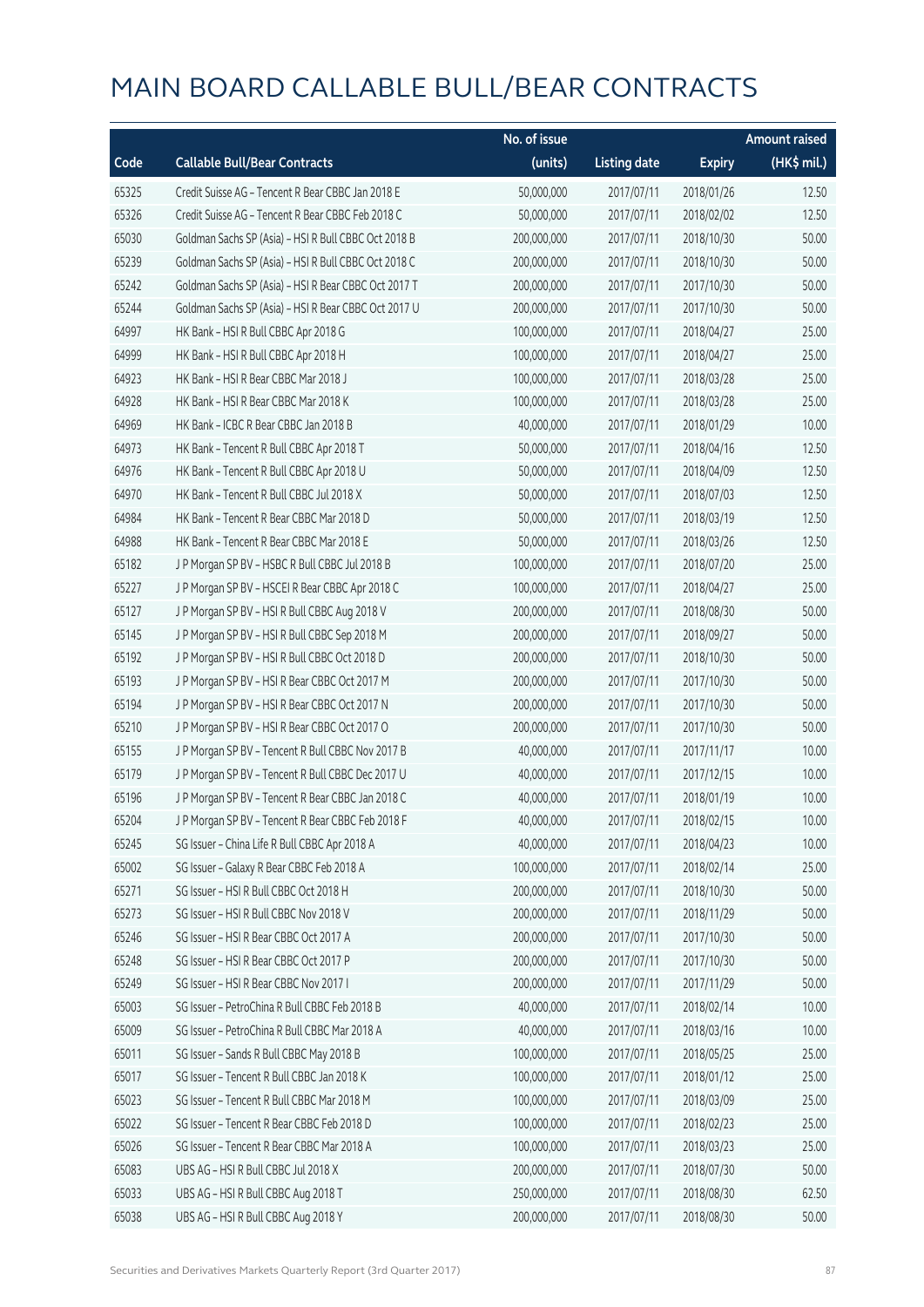|         |                                                            | No. of issue  |                     |               | <b>Amount raised</b> |
|---------|------------------------------------------------------------|---------------|---------------------|---------------|----------------------|
| Code    | <b>Callable Bull/Bear Contracts</b>                        | (units)       | <b>Listing date</b> | <b>Expiry</b> | (HK\$ mil.)          |
| 65045   | UBS AG - HSI R Bull CBBC Sep 2018 T                        | 250,000,000   | 2017/07/11          | 2018/09/27    | 62.50                |
| 65111   | UBS AG - HSI R Bear CBBC Oct 2017 L                        | 200,000,000   | 2017/07/11          | 2017/10/30    | 50.00                |
| 65115   | UBS AG - HSI R Bear CBBC Oct 2017 M                        | 200,000,000   | 2017/07/11          | 2017/10/30    | 50.00                |
| 65039   | UBS AG - Tencent R Bull CBBC Jan 2018 E                    | 50,000,000    | 2017/07/11          | 2018/01/22    | 12.50                |
| 65080   | UBS AG - Tencent R Bull CBBC Feb 2018 E                    | 40,000,000    | 2017/07/11          | 2018/02/05    | 10.00                |
| 65357   | BNP Paribas Issuance B.V. - HSI R Bull CBBC Sep 2018 C     | 250,000,000   | 2017/07/12          | 2018/09/27    | 62.50                |
| 65356   | BNP Paribas Issuance B.V. - Tencent R Bull CBBC Aug 2018 S | 50,000,000    | 2017/07/12          | 2018/08/30    | 12.50                |
| 65389   | BNP Paribas Issuance B.V. - Tencent R Bull CBBC Aug 2018 T | 50,000,000    | 2017/07/12          | 2018/08/30    | 12.50                |
| 65333   | BNP Paribas Issuance B.V. - Tencent R Bear CBBC Apr 2018 Q | 50,000,000    | 2017/07/12          | 2018/04/27    | 12.50                |
| 65339   | BNP Paribas Issuance B.V. - Tencent R Bear CBBC Apr 2018 R | 50,000,000    | 2017/07/12          | 2018/04/27    | 12.50                |
| 65346   | BNP Paribas Issuance B.V. - Tencent R Bear CBBC Apr 2018 S | 50,000,000    | 2017/07/12          | 2018/04/27    | 12.50                |
| 65442   | Credit Suisse AG - HSBC R Bull CBBC Jan 2018 H             | 50,000,000    | 2017/07/12          | 2018/01/18    | 12.50                |
| 65440   | Credit Suisse AG - HSI R Bull CBBC Mar 2018 Z              | 200,000,000   | 2017/07/12          | 2018/03/28    | 50.00                |
| 65454   | Credit Suisse AG - HSI R Bull CBBC Apr 2018 E              | 200,000,000   | 2017/07/12          | 2018/04/27    | 50.00                |
| 65455   | Credit Suisse AG - HSI R Bull CBBC Aug 2018 E              | 1,000,000,000 | 2017/07/12          | 2018/08/30    | 250.00               |
| 65437   | Credit Suisse AG - HSI R Bull CBBC Sep 2018 H              | 200,000,000   | 2017/07/12          | 2018/09/27    | 50.00                |
| 65422 # | Credit Suisse AG - HSI R Bear CBBC Oct 2017 V              | 200,000,000   | 2017/07/12          | 2017/10/30    | 50.00                |
| 65421   | Credit Suisse AG - HSI R Bear CBBC Nov 2017 R              | 200,000,000   | 2017/07/12          | 2017/11/29    | 50.00                |
| 65458   | Credit Suisse AG - Ping An R Bull CBBC Feb 2018 E          | 50,000,000    | 2017/07/12          | 2018/02/28    | 12.50                |
| 65441   | Credit Suisse AG - Tencent R Bull CBBC Feb 2018 L          | 50,000,000    | 2017/07/12          | 2018/02/28    | 12.50                |
| 65487   | Bank of East Asia - China Mobile R Bull CBBC May 2018 B    | 60,000,000    | 2017/07/12          | 2018/05/28    | 15.00                |
| 65506   | Bank of East Asia - HSBC Holdings R Bull CBBC Jan 2018 E   | 60,000,000    | 2017/07/12          | 2018/01/29    | 15.00                |
| 65479   | Bank of East Asia - Tencent R Bull CBBC Jun 2018 F         | 40,000,000    | 2017/07/12          | 2018/06/28    | 10.00                |
| 65480   | Bank of East Asia - Tencent R Bull CBBC Jun 2018 G         | 40,000,000    | 2017/07/12          | 2018/06/28    | 10.00                |
| 65485   | Bank of East Asia - Tencent R Bull CBBC Jun 2018 H         | 40,000,000    | 2017/07/12          | 2018/06/28    | 10.00                |
| 65486   | Bank of East Asia - Tencent R Bear CBBC Jun 2018 C         | 40,000,000    | 2017/07/12          | 2018/06/28    | 10.00                |
| 65567   | Goldman Sachs SP (Asia) - HSI R Bull CBBC Sep 2018 G       | 200,000,000   | 2017/07/12          | 2018/09/27    | 50.00                |
| 65568   | Goldman Sachs SP (Asia) - HSI R Bull CBBC Oct 2018 D       | 200,000,000   | 2017/07/12          | 2018/10/30    | 50.00                |
| 65572   | Goldman Sachs SP (Asia) - HSI R Bull CBBC Oct 2018 E       | 200,000,000   | 2017/07/12          | 2018/10/30    | 50.00                |
| 65361   | Goldman Sachs SP (Asia) - HSI R Bear CBBC Oct 2017 V       | 200,000,000   | 2017/07/12          | 2017/10/30    | 50.00                |
| 65379   | HK Bank - China Mobile R Bull CBBC Oct 2018 A              | 50,000,000    | 2017/07/12          | 2018/10/08    | 12.50                |
| 65386   | HK Bank - CC Bank R Bear CBBC Mar 2018 B                   | 40,000,000    | 2017/07/12          | 2018/03/26    | 10.00                |
| 65474   | HK Bank - CSOP A50 ETF R Bull CBBC Mar 2018 B              | 50,000,000    | 2017/07/12          | 2018/03/26    | 12.50                |
| 65384   | HK Bank - HKEX R Bull CBBC Jul 2018 H                      | 50,000,000    | 2017/07/12          | 2018/07/03    | 12.50                |
| 65370   | HK Bank - HSCEI R Bull CBBC Apr 2018 B                     | 60,000,000    | 2017/07/12          | 2018/04/27    | 15.00                |
| 65369   | HK Bank - HSI R Bear CBBC Mar 2018 L                       | 100,000,000   | 2017/07/12          | 2018/03/28    | 25.00                |
| 65462   | HK Bank - Ping An R Bull CBBC Mar 2018 B                   | 80,000,000    | 2017/07/12          | 2018/03/26    | 20.00                |
| 65367   | HK Bank - Tencent R Bull CBBC Jul 2018 J                   | 50,000,000    | 2017/07/12          | 2018/07/09    | 12.50                |
| 65362   | HK Bank - Tencent R Bull CBBC Jul 2018 Y                   | 50,000,000    | 2017/07/12          | 2018/07/30    | 12.50                |
| 65366   | HK Bank - Tencent R Bull CBBC Jul 2018 Z                   | 50,000,000    | 2017/07/12          | 2018/07/23    | 12.50                |
| 65387   | HK Bank - Tencent R Bull CBBC Aug 2018 K                   | 50,000,000    | 2017/07/12          | 2018/08/06    | 12.50                |
| 65525   | J P Morgan SP BV - HSI R Bull CBBC Aug 2018 Z              | 200,000,000   | 2017/07/12          | 2018/08/30    | 50.00                |
| 65531   | J P Morgan SP BV - HSI R Bull CBBC Sep 2018 N              | 200,000,000   | 2017/07/12          | 2018/09/27    | 50.00                |
| 65522   | J P Morgan SP BV - HSI R Bear CBBC Oct 2017 P              | 200,000,000   | 2017/07/12          | 2017/10/30    | 50.00                |
| 65523   | J P Morgan SP BV - HSI R Bear CBBC Oct 2017 Q              | 200,000,000   | 2017/07/12          | 2017/10/30    | 50.00                |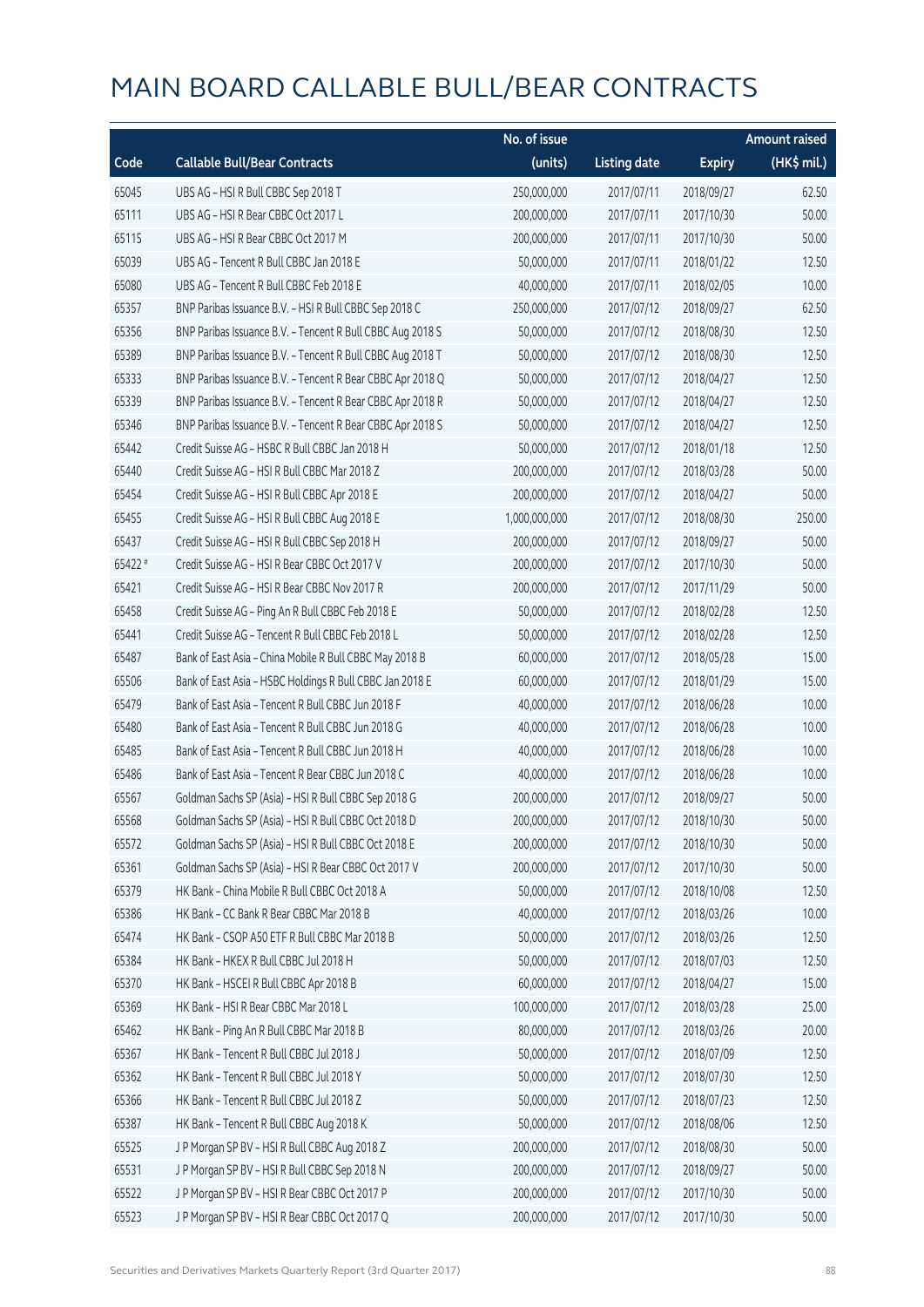|       |                                                        | No. of issue |                     |               | <b>Amount raised</b>  |
|-------|--------------------------------------------------------|--------------|---------------------|---------------|-----------------------|
| Code  | <b>Callable Bull/Bear Contracts</b>                    | (units)      | <b>Listing date</b> | <b>Expiry</b> | $(HK\frac{1}{2}mil.)$ |
| 65540 | J P Morgan SP BV - Ping An R Bull CBBC Apr 2018 B      | 150,000,000  | 2017/07/12          | 2018/04/20    | 37.50                 |
| 65536 | J P Morgan SP BV - Tencent R Bull CBBC Nov 2017 A      | 40,000,000   | 2017/07/12          | 2017/11/17    | 10.00                 |
| 65533 | J P Morgan SP BV - Tencent R Bull CBBC Nov 2017 C      | 40,000,000   | 2017/07/12          | 2017/11/17    | 10.00                 |
| 65534 | J P Morgan SP BV - Tencent R Bull CBBC Dec 2017 V      | 40,000,000   | 2017/07/12          | 2017/12/15    | 10.00                 |
| 65539 | J P Morgan SP BV - Tencent R Bear CBBC Feb 2018 G      | 40,000,000   | 2017/07/12          | 2018/02/15    | 10.00                 |
| 65394 | Macquarie Bank Ltd. - Ping An R Bull CBBC Jul 2018 B   | 40,000,000   | 2017/07/12          | 2018/07/30    | 10.00                 |
| 65399 | Macquarie Bank Ltd. - Ping An R Bear CBBC Jul 2018 D   | 40,000,000   | 2017/07/12          | 2018/07/30    | 10.00                 |
| 65393 | Macquarie Bank Ltd. - Tencent R Bull CBBC Feb 2018 C   | 40,000,000   | 2017/07/12          | 2018/02/27    | 10.00                 |
| 65400 | SG Issuer - CMob R Bull CBBC Jan 2018 B                | 100,000,000  | 2017/07/12          | 2018/01/19    | 25.00                 |
| 65401 | SG Issuer - CMob R Bear CBBC Apr 2018 A                | 100,000,000  | 2017/07/12          | 2018/04/12    | 25.00                 |
| 65406 | SG Issuer - CUni R Bull CBBC Jun 2018 B                | 40,000,000   | 2017/07/12          | 2018/06/28    | 10.00                 |
| 65541 | SG Issuer - HKEX R Bull CBBC Dec 2017 F                | 100,000,000  | 2017/07/12          | 2017/12/15    | 25.00                 |
| 65557 | SG Issuer - HSI R Bull CBBC Nov 2018 W                 | 200,000,000  | 2017/07/12          | 2018/11/29    | 50.00                 |
| 65561 | SG Issuer - HSI R Bull CBBC Dec 2018 Q                 | 200,000,000  | 2017/07/12          | 2018/12/28    | 50.00                 |
| 65565 | SG Issuer - HSI R Bull CBBC Jan 2019 B                 | 200,000,000  | 2017/07/12          | 2019/01/30    | 50.00                 |
| 65552 | SG Issuer - HSI R Bear CBBC Nov 2017 J                 | 200,000,000  | 2017/07/12          | 2017/11/29    | 50.00                 |
| 65554 | SG Issuer - HSI R Bear CBBC Dec 2017 E                 | 200,000,000  | 2017/07/12          | 2017/12/28    | 50.00                 |
| 65410 | SG Issuer - PICC P&C R Bull CBBC Apr 2018 A            | 40,000,000   | 2017/07/12          | 2018/04/12    | 10.00                 |
| 65542 | SG Issuer - Ping An R Bull CBBC Jan 2018 C             | 100,000,000  | 2017/07/12          | 2018/01/26    | 25.00                 |
| 65358 | SG Issuer - Tencent R Bull CBBC Jun 2018 D             | 100,000,000  | 2017/07/12          | 2018/06/28    | 25.00                 |
| 65360 | SG Issuer - Tencent R Bull CBBC Jul 2018 A             | 100,000,000  | 2017/07/12          | 2018/07/30    | 25.00                 |
| 65515 | UBS AG - HSI R Bull CBBC Jul 2018 Y                    | 200,000,000  | 2017/07/12          | 2018/07/30    | 50.00                 |
| 65520 | UBS AG - HSI R Bull CBBC Jul 2018 Z                    | 200,000,000  | 2017/07/12          | 2018/07/30    | 50.00                 |
| 65516 | UBS AG - HSI R Bull CBBC Aug 2018 Z                    | 250,000,000  | 2017/07/12          | 2018/08/30    | 62.50                 |
| 65509 | UBS AG - HSI R Bear CBBC Oct 2017 N                    | 250,000,000  | 2017/07/12          | 2017/10/30    | 62.50                 |
| 65510 | UBS AG - HSI R Bear CBBC Oct 2017 O                    | 250,000,000  | 2017/07/12          | 2017/10/30    | 62.50                 |
| 65511 | UBS AG - Tencent R Bull CBBC Mar 2018 A                | 50,000,000   | 2017/07/12          | 2018/03/05    | 12.50                 |
| 65513 | UBS AG - Tencent R Bear CBBC Jan 2018 E                | 50,000,000   | 2017/07/12          | 2018/01/29    | 12.50                 |
| 65512 | UBS AG - Tencent R Bear CBBC Feb 2018 C                | 50,000,000   | 2017/07/12          | 2018/02/12    | 12.50                 |
| 65580 | BNP Paribas Issuance B.V. - HSI R Bull CBBC Sep 2018 D | 250,000,000  | 2017/07/13          | 2018/09/27    | 62.50                 |
| 65578 | BNP Paribas Issuance B.V. - HSI R Bear CBBC Feb 2018 A | 250,000,000  | 2017/07/13          | 2018/02/27    | 62.50                 |
| 65576 | BNP Paribas Issuance B.V. - HSI R Bear CBBC Feb 2018 F | 250,000,000  | 2017/07/13          | 2018/02/27    | 62.50                 |
| 65575 | BNP Paribas Issuance B.V. - HSI R Bear CBBC Feb 2018 U | 250,000,000  | 2017/07/13          | 2018/02/27    | 62.50                 |
| 65579 | BNP Paribas Issuance B.V. - HSI R Bear CBBC Feb 2018 Y | 250,000,000  | 2017/07/13          | 2018/02/27    | 62.50                 |
| 65645 | Credit Suisse AG - China Mobile R Bull CBBC Jan 2018 B | 50,000,000   | 2017/07/13          | 2018/01/26    | 12.50                 |
| 65620 | Credit Suisse AG - HSI R Bull CBBC Mar 2018 A          | 200,000,000  | 2017/07/13          | 2018/03/28    | 50.00                 |
| 65623 | Credit Suisse AG - HSI R Bear CBBC Oct 2017 W          | 200,000,000  | 2017/07/13          | 2017/10/30    | 50.00                 |
| 65626 | Credit Suisse AG - Ping An R Bear CBBC Feb 2018 B      | 50,000,000   | 2017/07/13          | 2018/02/23    | 12.50                 |
| 65624 | Credit Suisse AG - Tencent R Bear CBBC Feb 2018 D      | 50,000,000   | 2017/07/13          | 2018/02/22    | 12.50                 |
| 65668 | Goldman Sachs SP (Asia) - HSI R Bull CBBC Oct 2018 F   | 200,000,000  | 2017/07/13          | 2018/10/30    | 50.00                 |
| 65673 | Goldman Sachs SP (Asia) - HSI R Bull CBBC Oct 2018 G   | 200,000,000  | 2017/07/13          | 2018/10/30    | 50.00                 |
| 65658 | Goldman Sachs SP (Asia) - HSI R Bear CBBC Oct 2017 W   | 200,000,000  | 2017/07/13          | 2017/10/30    | 50.00                 |
| 65587 | HK Bank - China Mobile R Bear CBBC Feb 2018 A          | 40,000,000   | 2017/07/13          | 2018/02/05    | 10.00                 |
| 65596 | HK Bank - CUni R Bear CBBC Feb 2018 A                  | 40,000,000   | 2017/07/13          | 2018/02/05    | 10.00                 |
| 65594 | HK Bank - CC Bank R Bull CBBC Aug 2018 C               | 50,000,000   | 2017/07/13          | 2018/08/13    | 12.50                 |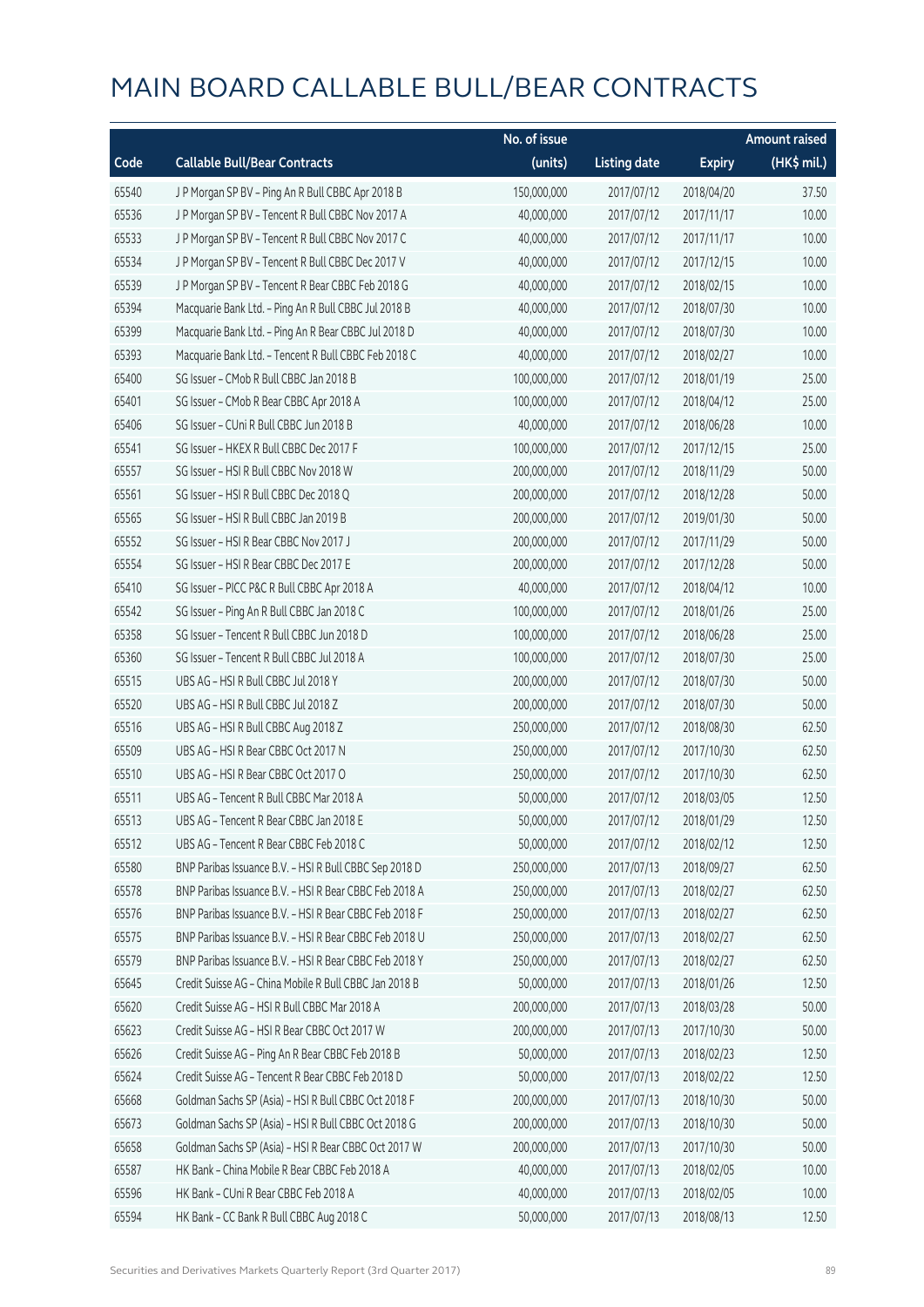|       |                                                             | No. of issue  |                     |               | <b>Amount raised</b> |
|-------|-------------------------------------------------------------|---------------|---------------------|---------------|----------------------|
| Code  | <b>Callable Bull/Bear Contracts</b>                         | (units)       | <b>Listing date</b> | <b>Expiry</b> | (HK\$ mil.)          |
| 65584 | HK Bank - Ping An R Bear CBBC Nov 2018 B                    | 40,000,000    | 2017/07/13          | 2018/11/19    | 10.00                |
| 65648 | J P Morgan SP BV - HSI R Bull CBBC Sep 2018 O               | 200,000,000   | 2017/07/13          | 2018/09/27    | 50.00                |
| 65650 | J P Morgan SP BV - HSI R Bear CBBC Oct 2017 R               | 200,000,000   | 2017/07/13          | 2017/10/30    | 50.00                |
| 65655 | J P Morgan SP BV - Tencent R Bull CBBC Nov 2017 D           | 40,000,000    | 2017/07/13          | 2017/11/17    | 10.00                |
| 65677 | SG Issuer - HSI R Bull CBBC Nov 2018 X                      | 200,000,000   | 2017/07/13          | 2018/11/29    | 50.00                |
| 65678 | SG Issuer - HSI R Bull CBBC Nov 2018 Y                      | 200,000,000   | 2017/07/13          | 2018/11/29    | 50.00                |
| 65690 | SG Issuer - Ping An R Bull CBBC Feb 2018 C                  | 100,000,000   | 2017/07/13          | 2018/02/14    | 25.00                |
| 65679 | SG Issuer - Tencent R Bull CBBC Dec 2017 F                  | 100,000,000   | 2017/07/13          | 2017/12/15    | 25.00                |
| 65601 | UBS AG - Geely Auto R Bull CBBC Jan 2018 A                  | 40,000,000    | 2017/07/13          | 2018/01/15    | 10.00                |
| 65609 | UBS AG - Geely Auto R Bear CBBC Jan 2018 A                  | 40,000,000    | 2017/07/13          | 2018/01/29    | 10.00                |
| 65597 | UBS AG - HSI R Bull CBBC Sep 2018 U                         | 200,000,000   | 2017/07/13          | 2018/09/27    | 50.00                |
| 65600 | UBS AG - HSI R Bull CBBC Sep 2018 V                         | 250,000,000   | 2017/07/13          | 2018/09/27    | 62.50                |
| 65617 | UBS AG - HSI R Bear CBBC Oct 2017 P                         | 250,000,000   | 2017/07/13          | 2017/10/30    | 62.50                |
| 65618 | UBS AG - HSI R Bear CBBC Oct 2017 Q                         | 250,000,000   | 2017/07/13          | 2017/10/30    | 62.50                |
| 65612 | UBS AG - Tencent R Bear CBBC Feb 2018 D                     | 50,000,000    | 2017/07/13          | 2018/02/26    | 12.50                |
| 65748 | BNP Paribas Issuance B.V. - HSI R Bear CBBC Feb 2018 D      | 250,000,000   | 2017/07/14          | 2018/02/27    | 62.50                |
| 65749 | BNP Paribas Issuance B.V. - HSI R Bear CBBC Feb 2018 I      | 250,000,000   | 2017/07/14          | 2018/02/27    | 62.50                |
| 65783 | Credit Suisse AG - CCB R Bull CBBC Jan 2018 C               | 50,000,000    | 2017/07/14          | 2018/01/25    | 12.50                |
| 65779 | Credit Suisse AG - HKEX R Bear CBBC Jan 2018 B              | 50,000,000    | 2017/07/14          | 2018/01/26    | 12.50                |
| 65774 | Credit Suisse AG - HSBC R Bear CBBC Jan 2018 B              | 50,000,000    | 2017/07/14          | 2018/01/19    | 12.50                |
| 65772 | Credit Suisse AG - HSI R Bull CBBC Mar 2018 B               | 200,000,000   | 2017/07/14          | 2018/03/28    | 50.00                |
| 65787 | Credit Suisse AG - HSI R Bull CBBC Apr 2018 F               | 1,000,000,000 | 2017/07/14          | 2018/04/27    | 250.00               |
| 65761 | Credit Suisse AG - HSI R Bull CBBC Sep 2018 I               | 200,000,000   | 2017/07/14          | 2018/09/27    | 50.00                |
| 65789 | Credit Suisse AG - HSI R Bear CBBC Nov 2017 S               | 200,000,000   | 2017/07/14          | 2017/11/29    | 50.00                |
| 65756 | Bank of East Asia - Geely Auto R Bull CBBC Jul 2018 A       | 40,000,000    | 2017/07/14          | 2018/07/04    | 10.00                |
| 65754 | Bank of East Asia - Great Wall Motor R Bull CBBC Mar 2018 A | 30,000,000    | 2017/07/14          | 2018/03/23    | 10.20                |
| 65755 | Bank of East Asia - Ping An R Bull CBBC Jul 2018 B          | 16,000,000    | 2017/07/14          | 2018/07/04    | 10.40                |
| 65760 | Bank of East Asia – Tencent R Bear CBBC Jul 2018 B          | 40,000,000    | 2017/07/14          | 2018/07/04    | 10.00                |
| 65697 | Goldman Sachs SP (Asia) - HSI R Bull CBBC Oct 2018 H        | 200,000,000   | 2017/07/14          | 2018/10/30    | 50.00                |
| 65823 | Goldman Sachs SP (Asia) - HSI R Bear CBBC Oct 2017 X        | 200,000,000   | 2017/07/14          | 2017/10/30    | 50.00                |
| 65825 | Goldman Sachs SP (Asia) - HSI R Bear CBBC Oct 2017 Y        | 200,000,000   | 2017/07/14          | 2017/10/30    | 50.00                |
| 65716 | HK Bank - China Mobile R Bull CBBC Feb 2018 A               | 50,000,000    | 2017/07/14          | 2018/02/05    | 12.50                |
| 65714 | HK Bank - HSCEI R Bear CBBC Mar 2018 B                      | 50,000,000    | 2017/07/14          | 2018/03/28    | 12.50                |
| 65709 | HK Bank - HSI R Bear CBBC Mar 2018 M                        | 100,000,000   | 2017/07/14          | 2018/03/28    | 25.00                |
| 65719 | HK Bank - PICC P&C R Bull CBBC Apr 2018 A                   | 40,000,000    | 2017/07/14          | 2018/04/23    | 10.00                |
| 65718 | HK Bank - Ping An R Bull CBBC Feb 2018 B                    | 80,000,000    | 2017/07/14          | 2018/02/05    | 20.00                |
| 65745 | HK Bank - Tencent R Bull CBBC Feb 2018 D                    | 50,000,000    | 2017/07/14          | 2018/02/05    | 12.50                |
| 65790 | J P Morgan SP BV - HSI R Bull CBBC Sep 2018 P               | 200,000,000   | 2017/07/14          | 2018/09/27    | 50.00                |
| 65793 | JP Morgan SP BV - HSIR Bear CBBC Oct 2017 S                 | 200,000,000   | 2017/07/14          | 2017/10/30    | 50.00                |
| 65796 | J P Morgan SP BV - HSI R Bear CBBC Oct 2017 T               | 200,000,000   | 2017/07/14          | 2017/10/30    | 50.00                |
| 65706 | SG Issuer - CUni R Bear CBBC Jan 2018 A                     | 40,000,000    | 2017/07/14          | 2018/01/30    | 10.00                |
| 65698 | SG Issuer - CCB R Bear CBBC Apr 2018 A                      | 40,000,000    | 2017/07/14          | 2018/04/20    | 10.00                |
| 65828 | SG Issuer - HSI R Bear CBBC Nov 2017 K                      | 200,000,000   | 2017/07/14          | 2017/11/29    | 50.00                |
| 65829 | SG Issuer - HSI R Bear CBBC Jan 2018 A                      | 200,000,000   | 2017/07/14          | 2018/01/30    | 50.00                |
| 65707 | SG Issuer - ICBC R Bear CBBC Apr 2018 A                     | 40,000,000    | 2017/07/14          | 2018/04/11    | 10.00                |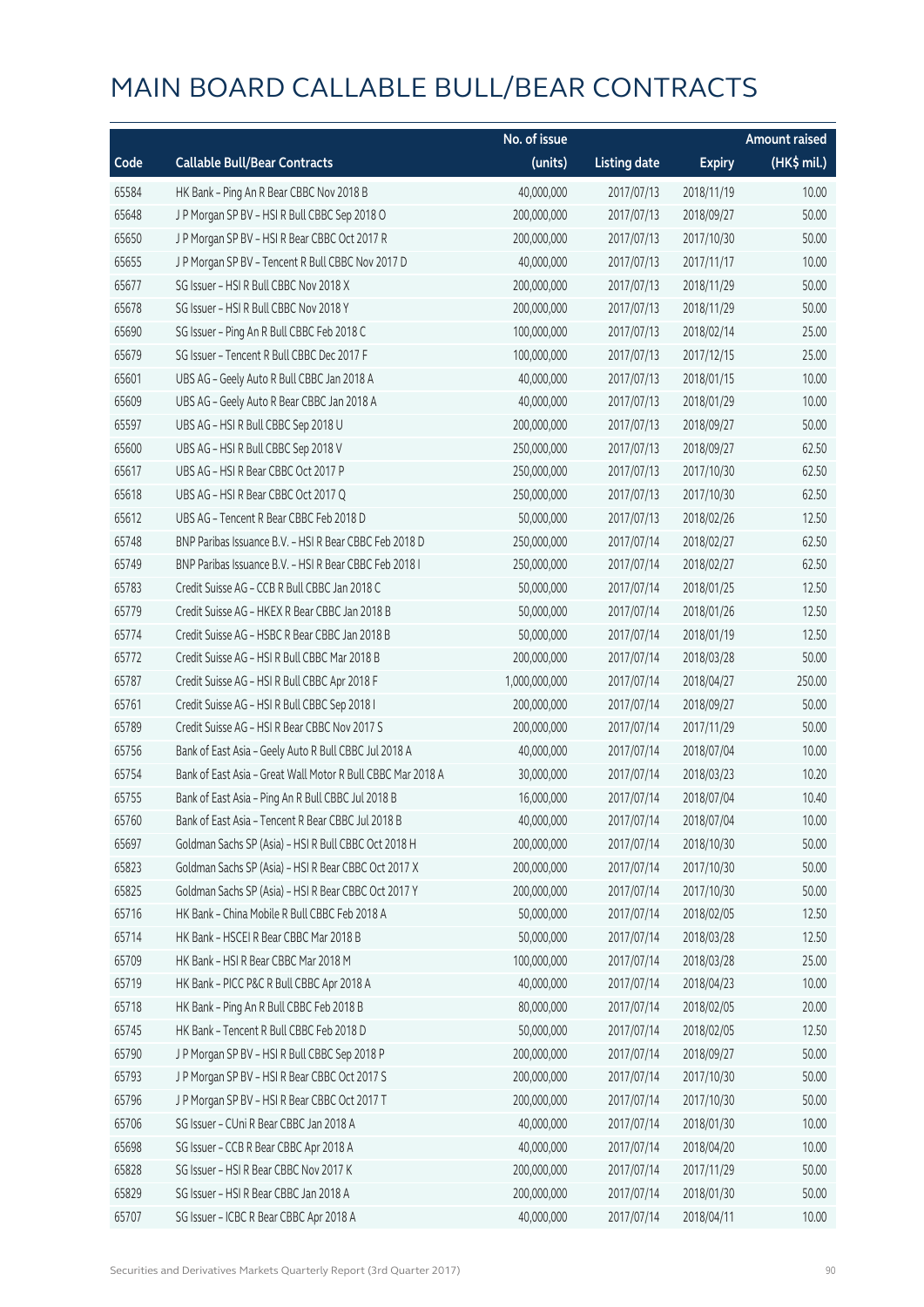|         |                                                         | No. of issue |                     |               | <b>Amount raised</b> |
|---------|---------------------------------------------------------|--------------|---------------------|---------------|----------------------|
| Code    | <b>Callable Bull/Bear Contracts</b>                     | (units)      | <b>Listing date</b> | <b>Expiry</b> | $(HK\$ mil.)         |
| 65708   | SG Issuer - Ping An R Bear CBBC May 2018 A              | 100,000,000  | 2017/07/14          | 2018/05/16    | 25.00                |
| 65816   | UBS AG - China Mobile R Bull CBBC Apr 2018 A            | 50,000,000   | 2017/07/14          | 2018/04/23    | 12.50                |
| 65804   | UBS AG - Galaxy Ent R Bull CBBC Feb 2018 A              | 50,000,000   | 2017/07/14          | 2018/02/05    | 12.50                |
| 65805   | UBS AG - Great Wall Motor R Bull CBBC Jul 2018 A        | 40,000,000   | 2017/07/14          | 2018/07/16    | 10.00                |
| 65802   | UBS AG - HSI R Bull CBBC Aug 2018 X                     | 250,000,000  | 2017/07/14          | 2018/08/30    | 62.50                |
| 65821   | UBS AG - HSI R Bear CBBC Oct 2017 R                     | 250,000,000  | 2017/07/14          | 2017/10/30    | 62.50                |
| 65820   | UBS AG - Ping An R Bull CBBC Jan 2018 B                 | 80,000,000   | 2017/07/14          | 2018/01/15    | 20.00                |
| 65831   | BNP Paribas Issuance B.V. - HSBC R Bull CBBC Aug 2018 B | 150,000,000  | 2017/07/17          | 2018/08/30    | 37.50                |
| 65832   | BNP Paribas Issuance B.V. - HSBC R Bear CBBC Jan 2018 A | 150,000,000  | 2017/07/17          | 2018/01/30    | 37.50                |
| 65943   | Credit Suisse AG - AIA R Bull CBBC Jan 2018 A           | 50,000,000   | 2017/07/17          | 2018/01/26    | 12.50                |
| 65940   | Credit Suisse AG - CUni R Bull CBBC Jan 2018 D          | 50,000,000   | 2017/07/17          | 2018/01/19    | 12.50                |
| 65936   | Credit Suisse AG - HSI R Bull CBBC Sep 2018 J           | 200,000,000  | 2017/07/17          | 2018/09/27    | 50.00                |
| 65932   | Credit Suisse AG - HSI R Bear CBBC Oct 2017 X           | 200,000,000  | 2017/07/17          | 2017/10/30    | 50.00                |
| 65935 # | Credit Suisse AG - HSI R Bear CBBC Nov 2017 T           | 200,000,000  | 2017/07/17          | 2017/11/29    | 50.00                |
| 65927   | Goldman Sachs SP (Asia) - HSI R Bull CBBC Sep 2018 H    | 200,000,000  | 2017/07/17          | 2018/09/27    | 50.00                |
| 66027   | Goldman Sachs SP (Asia) - HSI R Bear CBBC Oct 2017 A    | 200,000,000  | 2017/07/17          | 2017/10/30    | 50.00                |
| 65830   | Goldman Sachs SP (Asia) - HSI R Bear CBBC Oct 2017 Z    | 200,000,000  | 2017/07/17          | 2017/10/30    | 50.00                |
| 65868   | HK Bank - AIA R Bull CBBC Mar 2018 B                    | 60,000,000   | 2017/07/17          | 2018/03/26    | 15.00                |
| 65874   | HK Bank - China Life R Bull CBBC Mar 2018 A             | 40,000,000   | 2017/07/17          | 2018/03/19    | 10.00                |
| 65876   | HK Bank - China Life R Bull CBBC Jul 2018 B             | 80,000,000   | 2017/07/17          | 2018/07/30    | 20.00                |
| 65866   | HK Bank - Galaxy Ent R Bull CBBC Jul 2018 D             | 80,000,000   | 2017/07/17          | 2018/07/03    | 20.00                |
| 65885   | HK Bank - HKEX R Bull CBBC Jul 2018 I                   | 50,000,000   | 2017/07/17          | 2018/07/09    | 17.50                |
| 65837   | HK Bank - HSI R Bull CBBC Apr 2018 I                    | 100,000,000  | 2017/07/17          | 2018/04/27    | 25.00                |
| 65839   | HK Bank - HSI R Bull CBBC Apr 2018 J                    | 100,000,000  | 2017/07/17          | 2018/04/27    | 25.00                |
| 65877   | HK Bank - PICC P&C R Bull CBBC Mar 2018 A               | 40,000,000   | 2017/07/17          | 2018/03/26    | 10.00                |
| 65848   | HK Bank - Ping An R Bull CBBC Mar 2018 C                | 80,000,000   | 2017/07/17          | 2018/03/19    | 20.00                |
| 65859   | HK Bank - Ping An R Bear CBBC Oct 2018 B                | 40,000,000   | 2017/07/17          | 2018/10/15    | 10.00                |
| 66024   | J P Morgan SP BV - BOCL R Bull CBBC Jul 2018 A          | 100,000,000  | 2017/07/17          | 2018/07/20    | 25.00                |
| 66025   | J P Morgan SP BV - HSI R Bull CBBC Aug 2018 F           | 200,000,000  | 2017/07/17          | 2018/08/30    | 50.00                |
| 66016   | J P Morgan SP BV - HSI R Bear CBBC Oct 2017 U           | 200,000,000  | 2017/07/17          | 2017/10/30    | 50.00                |
| 65900   | Macquarie Bank Ltd. - Ping An R Bull CBBC Jul 2018 C    | 40,000,000   | 2017/07/17          | 2018/07/30    | 10.00                |
| 65887   | Macquarie Bank Ltd. - Ping An R Bear CBBC Jul 2018 E    | 40,000,000   | 2017/07/17          | 2018/07/30    | 10.00                |
| 65888   | Macquarie Bank Ltd. - Ping An R Bear CBBC Jul 2018 F    | 40,000,000   | 2017/07/17          | 2018/07/30    | 10.00                |
| 65910   | SG Issuer - ABC R Bear CBBC May 2018 A                  | 40,000,000   | 2017/07/17          | 2018/05/16    | 10.00                |
| 65915   | SG Issuer - CP&CC R Bear CBBC Apr 2018 A                | 40,000,000   | 2017/07/17          | 2018/04/18    | 10.00                |
| 65919   | SG Issuer - CP&CC R Bear CBBC May 2018 A                | 40,000,000   | 2017/07/17          | 2018/05/10    | 10.00                |
| 65920   | SG Issuer - HSBC R Bull CBBC Jun 2018 C                 | 100,000,000  | 2017/07/17          | 2018/06/22    | 25.00                |
| 66037   | SG Issuer - HSI R Bull CBBC Dec 2018 R                  | 200,000,000  | 2017/07/17          | 2018/12/28    | 50.00                |
| 66034   | SG Issuer - HSI R Bear CBBC Dec 2017 F                  | 200,000,000  | 2017/07/17          | 2017/12/28    | 50.00                |
| 65956   | UBS AG - HSI R Bull CBBC Sep 2018 W                     | 250,000,000  | 2017/07/17          | 2018/09/27    | 62.50                |
| 65955   | UBS AG - HSI R Bear CBBC Oct 2017 S                     | 250,000,000  | 2017/07/17          | 2017/10/30    | 62.50                |
| 66097   | BNP Paribas Issuance B.V. - HSI R Bull CBBC Aug 2018 H  | 250,000,000  | 2017/07/18          | 2018/08/30    | 62.50                |
| 66095   | BNP Paribas Issuance B.V. - HSI R Bull CBBC Aug 2018 R  | 250,000,000  | 2017/07/18          | 2018/08/30    | 62.50                |
| 66264   | BNP Paribas Issuance B.V. - HSI R Bull CBBC Sep 2018 E  | 250,000,000  | 2017/07/18          | 2018/09/27    | 62.50                |
| 66265   | BNP Paribas Issuance B.V. - HSI R Bull CBBC Sep 2018 F  | 250,000,000  | 2017/07/18          | 2018/09/27    | 62.50                |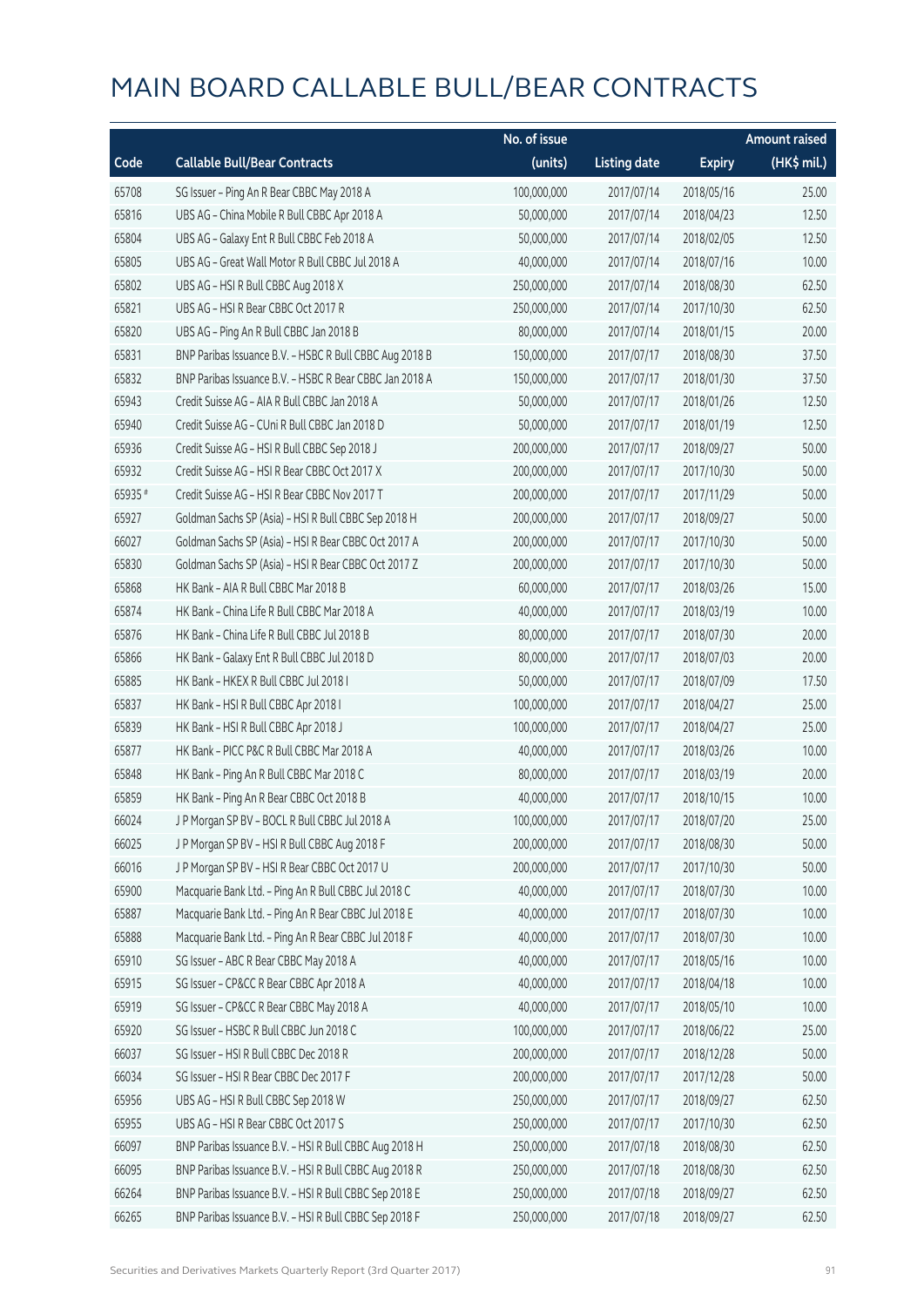|       |                                                            | No. of issue  |                     |               | <b>Amount raised</b>  |
|-------|------------------------------------------------------------|---------------|---------------------|---------------|-----------------------|
| Code  | <b>Callable Bull/Bear Contracts</b>                        | (units)       | <b>Listing date</b> | <b>Expiry</b> | $(HK\frac{1}{2}mil.)$ |
| 66285 | BNP Paribas Issuance B.V. - HSI R Bull CBBC Sep 2018 G     | 250,000,000   | 2017/07/18          | 2018/09/27    | 62.50                 |
| 66099 | BNP Paribas Issuance B.V. - Tencent R Bull CBBC Aug 2018 U | 50,000,000    | 2017/07/18          | 2018/08/30    | 12.50                 |
| 66342 | Credit Suisse AG - China Mobile R Bull CBBC Jan 2018 C     | 50,000,000    | 2017/07/18          | 2018/01/25    | 12.50                 |
| 66341 | Credit Suisse AG - Galaxy Ent R Bull CBBC Mar 2018 E       | 50,000,000    | 2017/07/18          | 2018/03/16    | 12.50                 |
| 66408 | Credit Suisse AG - HSBC R Bull CBBC Feb 2018 B             | 50,000,000    | 2017/07/18          | 2018/02/02    | 12.50                 |
| 66397 | Credit Suisse AG - HSI R Bull CBBC Mar 2018 C              | 200,000,000   | 2017/07/18          | 2018/03/28    | 50.00                 |
| 66407 | Credit Suisse AG - HSI R Bull CBBC Mar 2018 H              | 200,000,000   | 2017/07/18          | 2018/03/28    | 50.00                 |
| 66404 | Credit Suisse AG - HSI R Bull CBBC Sep 2018 K              | 200,000,000   | 2017/07/18          | 2018/09/27    | 50.00                 |
| 66326 | Credit Suisse AG - HSI R Bear CBBC Oct 2017 Y              | 200,000,000   | 2017/07/18          | 2017/10/30    | 50.00                 |
| 66327 | Credit Suisse AG - HSI R Bear CBBC Oct 2017 Z              | 200,000,000   | 2017/07/18          | 2017/10/30    | 50.00                 |
| 66339 | Credit Suisse AG - HSI R Bear CBBC Nov 2017 U              | 200,000,000   | 2017/07/18          | 2017/11/29    | 50.00                 |
| 66359 | Credit Suisse AG - HSI R Bear CBBC Dec 2017 E              | 200,000,000   | 2017/07/18          | 2017/12/28    | 50.00                 |
| 66369 | Credit Suisse AG - HSI R Bear CBBC Dec 2017 F              | 200,000,000   | 2017/07/18          | 2017/12/28    | 50.00                 |
| 66374 | Credit Suisse AG - HSI R Bear CBBC Dec 2017 G              | 200,000,000   | 2017/07/18          | 2017/12/28    | 50.00                 |
| 66381 | Credit Suisse AG - HSI R Bear CBBC Dec 2017 H              | 200,000,000   | 2017/07/18          | 2017/12/28    | 64.00                 |
| 66387 | Credit Suisse AG - HSI R Bear CBBC Dec 2017 I              | 200,000,000   | 2017/07/18          | 2017/12/28    | 76.00                 |
| 66389 | Credit Suisse AG - HSI R Bear CBBC Dec 2017 J              | 200,000,000   | 2017/07/18          | 2017/12/28    | 84.00                 |
| 66390 | Credit Suisse AG - HSI R Bear CBBC Dec 2017 K              | 1,000,000,000 | 2017/07/18          | 2017/12/28    | 250.00                |
| 66343 | Credit Suisse AG - Ping An R Bull CBBC Mar 2018 B          | 50,000,000    | 2017/07/18          | 2018/03/02    | 12.50                 |
| 66348 | Credit Suisse AG - Tencent R Bull CBBC Mar 2018 L          | 50,000,000    | 2017/07/18          | 2018/03/01    | 12.50                 |
| 66176 | Bank of East Asia - China Life R Bull CBBC Jun 2018 A      | 30,000,000    | 2017/07/18          | 2018/06/20    | 10.50                 |
| 66175 | Bank of East Asia - Galaxy Ent R Bull CBBC Jun 2018 B      | 16,000,000    | 2017/07/18          | 2018/06/20    | 10.40                 |
| 66189 | Bank of East Asia - Ping An R Bull CBBC Jun 2018 B         | 16,000,000    | 2017/07/18          | 2018/06/20    | 10.40                 |
| 66172 | Bank of East Asia - Tencent R Bull CBBC Jun 2018 I         | 40,000,000    | 2017/07/18          | 2018/06/20    | 10.00                 |
| 66412 | Goldman Sachs SP (Asia) - HSI R Bull CBBC Sep 2018 I       | 200,000,000   | 2017/07/18          | 2018/09/27    | 50.00                 |
| 66431 | Goldman Sachs SP (Asia) - HSI R Bear CBBC Oct 2017 I       | 200,000,000   | 2017/07/18          | 2017/10/30    | 50.00                 |
| 66050 | Goldman Sachs SP (Asia) - HSI R Bear CBBC Nov 2017 C       | 200,000,000   | 2017/07/18          | 2017/11/29    | 50.00                 |
| 66052 | Goldman Sachs SP (Asia) - HSI R Bear CBBC Nov 2017 D       | 200,000,000   | 2017/07/18          | 2017/11/29    | 50.00                 |
| 66228 | Goldman Sachs SP (Asia) - HSI R Bear CBBC Nov 2017 E       | 200,000,000   | 2017/07/18          | 2017/11/29    | 50.00                 |
| 66136 | HK Bank - BOCL R Bull CBBC Aug 2018 B                      | 50,000,000    | 2017/07/18          | 2018/08/27    | 12.50                 |
| 66165 | HK Bank - COVS R Bull CBBC Mar 2018 A                      | 40,000,000    | 2017/07/18          | 2018/03/19    | 10.00                 |
| 66166 | HK Bank - Great Wall Motor R Bear CBBC Jul 2018 A          | 40,000,000    | 2017/07/18          | 2018/07/30    | 10.00                 |
| 66160 | HK Bank - HSI R Bull CBBC Apr 2018 K                       | 100,000,000   | 2017/07/18          | 2018/04/27    | 25.00                 |
| 66103 | HK Bank - ICBC R Bull CBBC Mar 2018 A                      | 50,000,000    | 2017/07/18          | 2018/03/26    | 12.50                 |
| 66167 | HK Bank - ICBC R Bull CBBC Aug 2018 A                      | 50,000,000    | 2017/07/18          | 2018/08/27    | 12.50                 |
| 66143 | HK Bank - Tencent R Bull CBBC Mar 2018 R                   | 50,000,000    | 2017/07/18          | 2018/03/26    | 12.50                 |
| 66159 | HK Bank - Tencent R Bull CBBC Mar 2018 S                   | 50,000,000    | 2017/07/18          | 2018/03/19    | 12.50                 |
| 66307 | J P Morgan SP BV - HSI R Bull CBBC Oct 2018 E              | 200,000,000   | 2017/07/18          | 2018/10/30    | 50.00                 |
| 66317 | J P Morgan SP BV - HSI R Bull CBBC Oct 2018 F              | 200,000,000   | 2017/07/18          | 2018/10/30    | 50.00                 |
| 66290 | J P Morgan SP BV - HSI R Bear CBBC Oct 2017 V              | 200,000,000   | 2017/07/18          | 2017/10/30    | 50.00                 |
| 66291 | J P Morgan SP BV - HSI R Bear CBBC Oct 2017 W              | 200,000,000   | 2017/07/18          | 2017/10/30    | 50.00                 |
| 66296 | J P Morgan SP BV - HSI R Bear CBBC Nov 2017 E              | 200,000,000   | 2017/07/18          | 2017/11/29    | 50.00                 |
| 66325 | J P Morgan SP BV - Tencent R Bull CBBC Nov 2017 E          | 40,000,000    | 2017/07/18          | 2017/11/17    | 10.00                 |
| 66207 | Macquarie Bank Ltd. - Tencent R Bull CBBC Feb 2018 D       | 40,000,000    | 2017/07/18          | 2018/02/28    | 10.00                 |
| 66230 | SG Issuer - CCB R Bull CBBC Aug 2018 A                     | 40,000,000    | 2017/07/18          | 2018/08/06    | 10.00                 |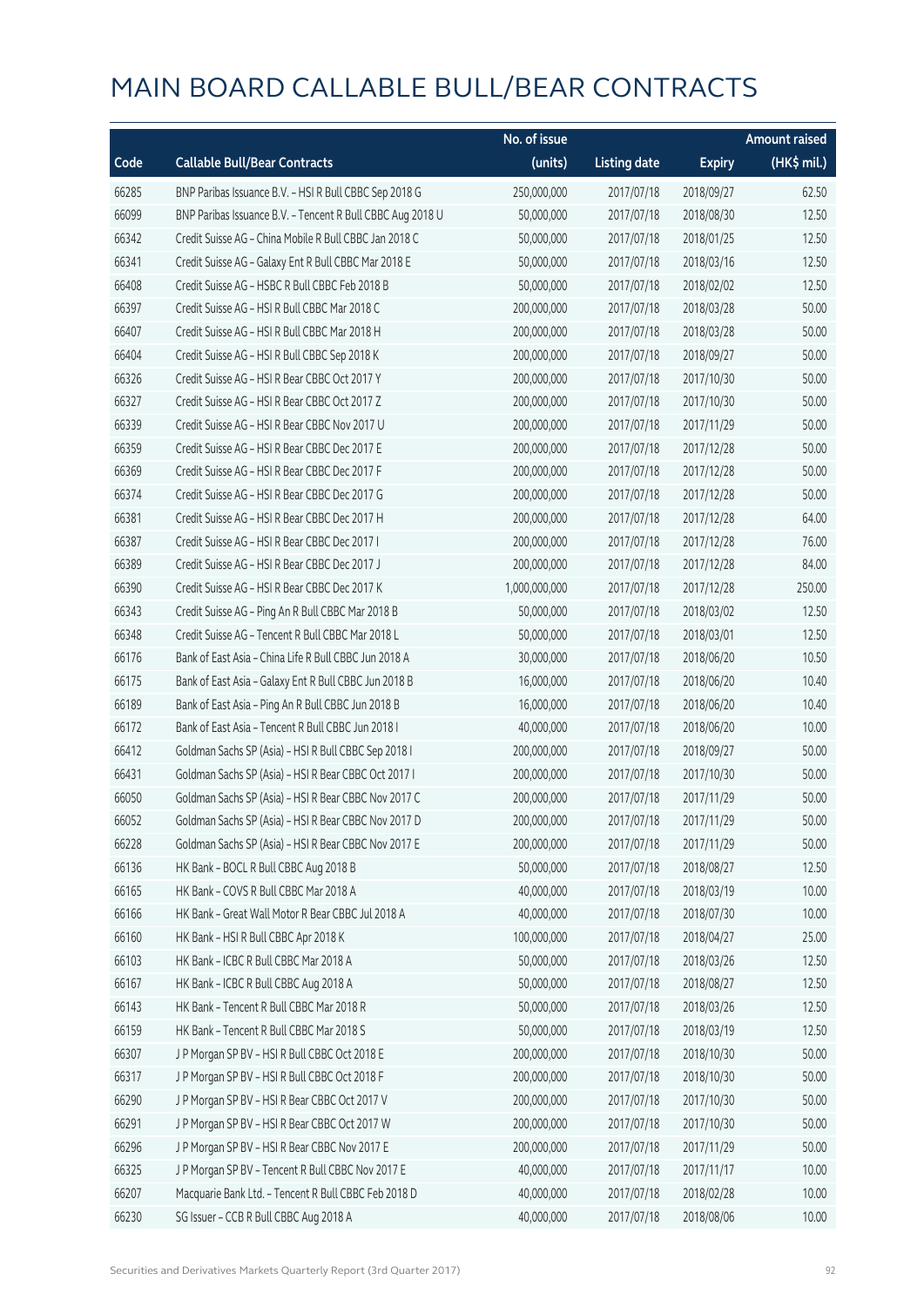|       |                                                              | No. of issue  |                     |               | <b>Amount raised</b> |
|-------|--------------------------------------------------------------|---------------|---------------------|---------------|----------------------|
| Code  | <b>Callable Bull/Bear Contracts</b>                          | (units)       | <b>Listing date</b> | <b>Expiry</b> | (HK\$ mil.)          |
| 66505 | SG Issuer - CKH R Bull CBBC Jul 2018 A                       | 100,000,000   | 2017/07/18          | 2018/07/30    | 25.00                |
| 66511 | SG Issuer - HKEX R Bull CBBC Jan 2018 G                      | 100,000,000   | 2017/07/18          | 2018/01/19    | 25.00                |
| 66231 | SG Issuer - HSBC R Bull CBBC May 2018 A                      | 100,000,000   | 2017/07/18          | 2018/05/04    | 25.00                |
| 66495 | SG Issuer - HSI R Bull CBBC Oct 2018 J                       | 200,000,000   | 2017/07/18          | 2018/10/30    | 50.00                |
| 66501 | SG Issuer - HSI R Bull CBBC Oct 2018 O                       | 200,000,000   | 2017/07/18          | 2018/10/30    | 50.00                |
| 66504 | SG Issuer - HSI R Bull CBBC Nov 2018 Z                       | 200,000,000   | 2017/07/18          | 2018/11/29    | 50.00                |
| 66485 | SG Issuer - HSI R Bear CBBC Oct 2017 Z                       | 200,000,000   | 2017/07/18          | 2017/10/30    | 50.00                |
| 66488 | SG Issuer - HSI R Bear CBBC Nov 2017 L                       | 200,000,000   | 2017/07/18          | 2017/11/29    | 50.00                |
| 66055 | SG Issuer - PICC P&C R Bull CBBC Mar 2018 A                  | 40,000,000    | 2017/07/18          | 2018/03/16    | 10.00                |
| 66066 | SG Issuer - PICC P&C R Bear CBBC Apr 2018 A                  | 40,000,000    | 2017/07/18          | 2018/04/20    | 10.00                |
| 66239 | SG Issuer - Sands R Bull CBBC Aug 2018 A                     | 100,000,000   | 2017/07/18          | 2018/08/10    | 25.00                |
| 66514 | SG Issuer - Tencent R Bull CBBC Dec 2017 G                   | 100,000,000   | 2017/07/18          | 2017/12/15    | 25.00                |
| 66518 | SG Issuer - Tencent R Bull CBBC Jan 2018 L                   | 100,000,000   | 2017/07/18          | 2018/01/08    | 25.00                |
| 66528 | SG Issuer - Tencent R Bull CBBC Feb 2018 K                   | 100,000,000   | 2017/07/18          | 2018/02/09    | 25.00                |
| 66436 | UBS AG - HSBC R Bull CBBC Jul 2018 C                         | 50,000,000    | 2017/07/18          | 2018/07/16    | 12.50                |
| 66469 | UBS AG - HSCEI R Bull CBBC Aug 2018 C                        | 100,000,000   | 2017/07/18          | 2018/08/30    | 25.00                |
| 66454 | UBS AG - HSI R Bull CBBC Jul 2018 B                          | 250,000,000   | 2017/07/18          | 2018/07/30    | 62.50                |
| 66451 | UBS AG - HSI R Bull CBBC Sep 2018 X                          | 200,000,000   | 2017/07/18          | 2018/09/27    | 50.00                |
| 66433 | UBS AG - HSI R Bear CBBC Oct 2017 T                          | 200,000,000   | 2017/07/18          | 2017/10/30    | 50.00                |
| 66434 | UBS AG - HSI R Bear CBBC Oct 2017 U                          | 200,000,000   | 2017/07/18          | 2017/10/30    | 50.00                |
| 66444 | UBS AG - HSI R Bear CBBC Oct 2017 V                          | 200,000,000   | 2017/07/18          | 2017/10/30    | 50.00                |
| 66445 | UBS AG - HSI R Bear CBBC Oct 2017 W                          | 200,000,000   | 2017/07/18          | 2017/10/30    | 50.00                |
| 66449 | UBS AG - HSI R Bear CBBC Oct 2017 X                          | 200,000,000   | 2017/07/18          | 2017/10/30    | 50.00                |
| 66484 | UBS AG - Ping An R Bull CBBC Feb 2018 B                      | 50,000,000    | 2017/07/18          | 2018/02/05    | 12.50                |
| 66471 | UBS AG - Tencent R Bull CBBC Feb 2018 F                      | 40,000,000    | 2017/07/18          | 2018/02/26    | 10.00                |
| 66475 | UBS AG - Tencent R Bull CBBC Mar 2018 B                      | 50,000,000    | 2017/07/18          | 2018/03/12    | 12.50                |
| 66556 | BNP Paribas Issuance B.V. - CSOP A50 ETF R Bull CBBC Jan 18D | 60,000,000    | 2017/07/19          | 2018/01/30    | 15.00                |
| 66552 | BNP Paribas Issuance B.V. - HKEX R Bull CBBC Aug 2018 E      | 50,000,000    | 2017/07/19          | 2018/08/30    | 12.50                |
| 66549 | BNP Paribas Issuance B.V. - HSI R Bull CBBC Sep 2018 H       | 250,000,000   | 2017/07/19          | 2018/09/27    | 62.50                |
| 66551 | BNP Paribas Issuance B.V. - HSI R Bull CBBC Sep 2018 I       | 250,000,000   | 2017/07/19          | 2018/09/27    | 62.50                |
| 66546 | BNP Paribas Issuance B.V. - HSI R Bear CBBC Feb 2018 K       | 250,000,000   | 2017/07/19          | 2018/02/27    | 62.50                |
| 66533 | BNP Paribas Issuance B.V. - HSI R Bear CBBC Feb 2018 N       | 250,000,000   | 2017/07/19          | 2018/02/27    | 62.50                |
| 66553 | BNP Paribas Issuance B.V. - Tencent R Bull CBBC Aug 2018 V   | 50,000,000    | 2017/07/19          | 2018/08/30    | 12.50                |
| 66747 | Credit Suisse AG - CCB R Bull CBBC Jan 2018 D                | 50,000,000    | 2017/07/19          | 2018/01/26    | 12.50                |
| 66754 | Credit Suisse AG - HSCEI R Bull CBBC Mar 2018 D              | 100,000,000   | 2017/07/19          | 2018/03/28    | 25.00                |
| 66732 | Credit Suisse AG - HSI R Bull CBBC Mar 2018 K                | 200,000,000   | 2017/07/19          | 2018/03/28    | 50.00                |
| 66730 | Credit Suisse AG - HSI R Bull CBBC Apr 2018 G                | 200,000,000   | 2017/07/19          | 2018/04/27    | 50.00                |
| 66737 | Credit Suisse AG - HSI R Bull CBBC Sep 2018 L                | 200,000,000   | 2017/07/19          | 2018/09/27    | 50.00                |
| 66719 | Credit Suisse AG - HSI R Bear CBBC Oct 2017 H                | 200,000,000   | 2017/07/19          | 2017/10/30    | 50.00                |
| 66726 | Credit Suisse AG - HSI R Bear CBBC Nov 2017 V                | 200,000,000   | 2017/07/19          | 2017/11/29    | 50.00                |
| 66727 | Credit Suisse AG - HSI R Bear CBBC Nov 2017 W                | 200,000,000   | 2017/07/19          | 2017/11/29    | 50.00                |
| 66759 | Credit Suisse AG - HSI R Bear CBBC Dec 2017 L                | 1,000,000,000 | 2017/07/19          | 2017/12/28    | 250.00               |
| 66752 | Credit Suisse AG - ICBC R Bull CBBC Feb 2018 B               | 50,000,000    | 2017/07/19          | 2018/02/09    | 12.50                |
| 66743 | Credit Suisse AG - Tencent R Bull CBBC Mar 2018 M            | 50,000,000    | 2017/07/19          | 2018/03/08    | 12.50                |
| 66679 | Bank of East Asia - AIA R Bull CBBC Jul 2018 A               | 40,000,000    | 2017/07/19          | 2018/07/06    | 10.00                |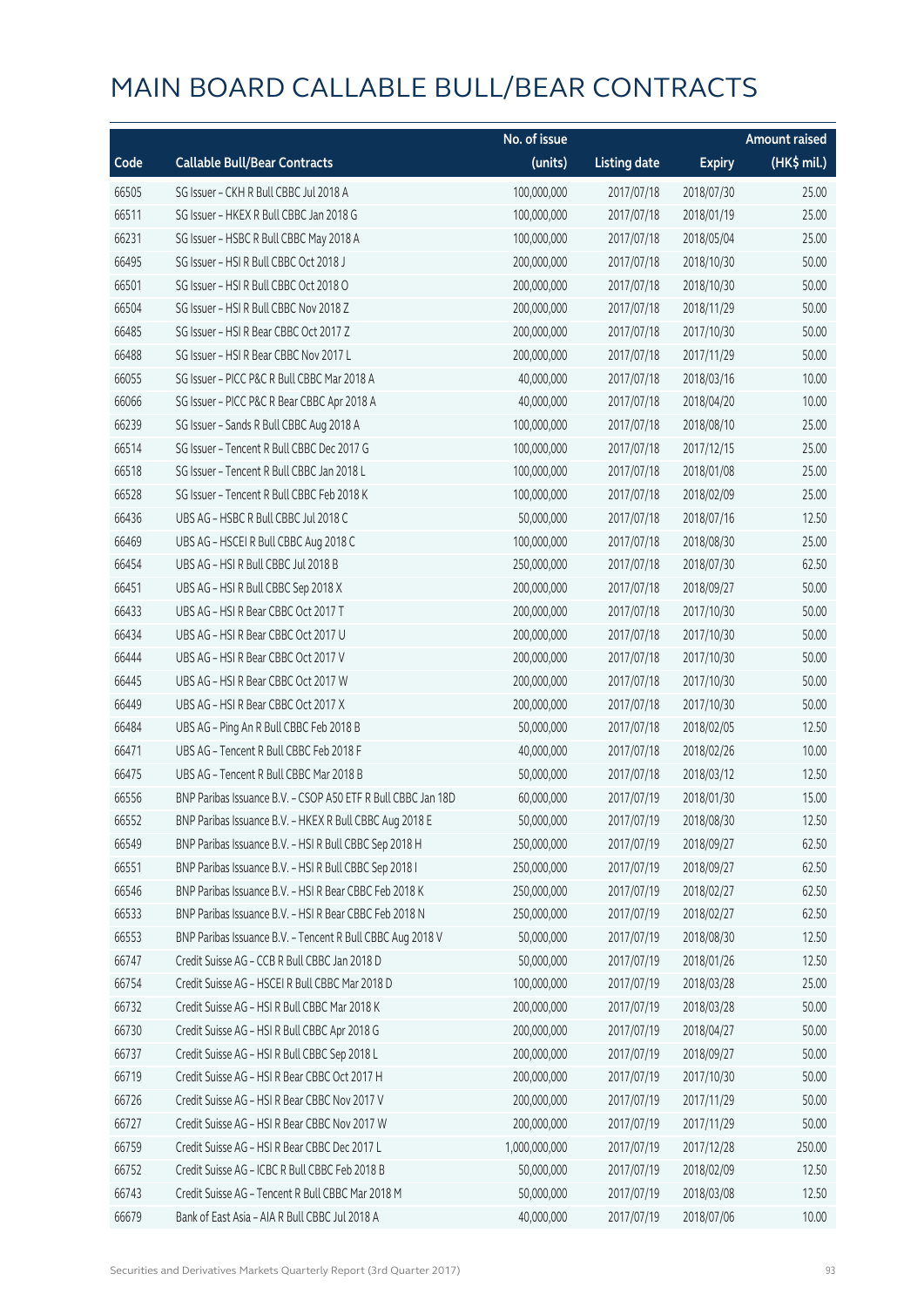|       |                                                         | No. of issue |                     |               | <b>Amount raised</b> |
|-------|---------------------------------------------------------|--------------|---------------------|---------------|----------------------|
| Code  | <b>Callable Bull/Bear Contracts</b>                     | (units)      | <b>Listing date</b> | <b>Expiry</b> | (HK\$ mil.)          |
| 66677 | Bank of East Asia - HKEX R Bull CBBC Jul 2018 B         | 40,000,000   | 2017/07/19          | 2018/07/06    | 10.00                |
| 66678 | Bank of East Asia - PICC P&C R Bull CBBC Jun 2018 B     | 40,000,000   | 2017/07/19          | 2018/06/20    | 10.00                |
| 66668 | Bank of East Asia - Tencent R Bull CBBC Jul 2018 D      | 40,000,000   | 2017/07/19          | 2018/07/06    | 10.00                |
| 66675 | Bank of East Asia - Tencent R Bull CBBC Jul 2018 E      | 40,000,000   | 2017/07/19          | 2018/07/06    | 10.00                |
| 66637 | Goldman Sachs SP (Asia) - HSI R Bull CBBC Sep 2018 J    | 200,000,000  | 2017/07/19          | 2018/09/27    | 50.00                |
| 66647 | Goldman Sachs SP (Asia) - HSI R Bull CBBC Sep 2018 K    | 200,000,000  | 2017/07/19          | 2018/09/27    | 50.00                |
| 66529 | Goldman Sachs SP (Asia) - HSI R Bear CBBC Nov 2017 F    | 200,000,000  | 2017/07/19          | 2017/11/29    | 50.00                |
| 66566 | HK Bank - ABC R Bull CBBC Apr 2018 B                    | 50,000,000   | 2017/07/19          | 2018/04/23    | 12.50                |
| 66583 | HK Bank - ABC R Bull CBBC Aug 2018 C                    | 50,000,000   | 2017/07/19          | 2018/08/27    | 12.50                |
| 66557 | HK Bank - CC Bank R Bull CBBC Apr 2018 A                | 50,000,000   | 2017/07/19          | 2018/04/30    | 12.50                |
| 66616 | HK Bank - HKEX R Bull CBBC Jul 2018 J                   | 50,000,000   | 2017/07/19          | 2018/07/03    | 12.50                |
| 66568 | HK Bank - HSI R Bull CBBC Mar 2018 E                    | 100,000,000  | 2017/07/19          | 2018/03/28    | 25.00                |
| 66585 | HK Bank - HSI R Bull CBBC Mar 2018 F                    | 100,000,000  | 2017/07/19          | 2018/03/28    | 25.00                |
| 66621 | HK Bank - HSI R Bull CBBC Mar 2018 G                    | 150,000,000  | 2017/07/19          | 2018/03/28    | 37.50                |
| 66604 | HK Bank - Tencent R Bull CBBC Apr 2018 V                | 50,000,000   | 2017/07/19          | 2018/04/23    | 12.50                |
| 66591 | HK Bank - Tencent R Bull CBBC Jul 2018 I                | 50,000,000   | 2017/07/19          | 2018/07/09    | 12.50                |
| 66599 | HK Bank - Tencent R Bull CBBC Jul 2018 K                | 50,000,000   | 2017/07/19          | 2018/07/03    | 12.50                |
| 66863 | J P Morgan SP BV - BOCL R Bull CBBC Sep 2018 A          | 100,000,000  | 2017/07/19          | 2018/09/21    | 25.00                |
| 66866 | J P Morgan SP BV - CC Bank R Bull CBBC Sep 2018 A       | 100,000,000  | 2017/07/19          | 2018/09/21    | 25.00                |
| 66698 | J P Morgan SP BV - HSI R Bull CBBC Aug 2018 Y           | 200,000,000  | 2017/07/19          | 2018/08/30    | 50.00                |
| 66702 | J P Morgan SP BV - HSI R Bull CBBC Sep 2018 Q           | 200,000,000  | 2017/07/19          | 2018/09/27    | 50.00                |
| 66707 | J P Morgan SP BV - HSI R Bull CBBC Oct 2018 G           | 200,000,000  | 2017/07/19          | 2018/10/30    | 50.00                |
| 66712 | J P Morgan SP BV - HSI R Bull CBBC Nov 2018 A           | 200,000,000  | 2017/07/19          | 2018/11/29    | 50.00                |
| 66686 | J P Morgan SP BV - HSI R Bear CBBC Oct 2017 X           | 200,000,000  | 2017/07/19          | 2017/10/30    | 50.00                |
| 66692 | J P Morgan SP BV - HSI R Bear CBBC Oct 2017 Y           | 200,000,000  | 2017/07/19          | 2017/10/30    | 50.00                |
| 66883 | J P Morgan SP BV - HSI R Bear CBBC Jan 2018 M           | 200,000,000  | 2017/07/19          | 2018/01/30    | 50.00                |
| 66865 | J P Morgan SP BV - ICBC R Bull CBBC Sep 2018 A          | 100,000,000  | 2017/07/19          | 2018/09/21    | 25.00                |
| 66860 | J P Morgan SP BV - Ping An R Bull CBBC Jan 2018 B       | 100,000,000  | 2017/07/19          | 2018/01/19    | 25.00                |
| 66694 | J P Morgan SP BV - Tencent R Bull CBBC Nov 2017 F       | 40,000,000   | 2017/07/19          | 2017/11/17    | 10.00                |
| 66877 | J P Morgan SP BV - Tencent R Bull CBBC Nov 2017 K       | 40,000,000   | 2017/07/19          | 2017/11/17    | 10.00                |
| 66884 | Macquarie Bank Ltd. - China Life R Bull CBBC Feb 2018 A | 40,000,000   | 2017/07/19          | 2018/02/28    | 10.00                |
| 66885 | Macquarie Bank Ltd. - China Life R Bull CBBC Feb 2018 B | 29,000,000   | 2017/07/19          | 2018/02/28    | 10.21                |
| 66894 | Macquarie Bank Ltd. - HSI R Bull CBBC Jul 2018 D        | 40,000,000   | 2017/07/19          | 2018/07/30    | 10.00                |
| 66901 | Macquarie Bank Ltd. - HSI R Bull CBBC Jul 2018 E        | 40,000,000   | 2017/07/19          | 2018/07/30    | 10.00                |
| 66904 | Macquarie Bank Ltd. - HSI R Bull CBBC Jul 2018 F        | 40,000,000   | 2017/07/19          | 2018/07/30    | 10.00                |
| 66893 | Macquarie Bank Ltd. - HSI R Bear CBBC Jul 2018 E        | 40,000,000   | 2017/07/19          | 2018/07/30    | 10.00                |
| 66659 | SG Issuer - BOCL R Bull CBBC Aug 2018 A                 | 40,000,000   | 2017/07/19          | 2018/08/30    | 10.00                |
| 66630 | SG Issuer - HSCEI R Bull CBBC Nov 2018 H                | 200,000,000  | 2017/07/19          | 2018/11/29    | 50.00                |
| 66625 | SG Issuer - HSCEI R Bear CBBC Mar 2018 B                | 200,000,000  | 2017/07/19          | 2018/03/28    | 50.00                |
| 66804 | SG Issuer - HSI R Bull CBBC Nov 2018 E                  | 200,000,000  | 2017/07/19          | 2018/11/29    | 50.00                |
| 66834 | SG Issuer - HSI R Bull CBBC Nov 2018 J                  | 200,000,000  | 2017/07/19          | 2018/11/29    | 50.00                |
| 66837 | SG Issuer - HSI R Bull CBBC Dec 2018 S                  | 200,000,000  | 2017/07/19          | 2018/12/28    | 50.00                |
| 66851 | SG Issuer - HSI R Bull CBBC Dec 2018 T                  | 200,000,000  | 2017/07/19          | 2018/12/28    | 50.00                |
| 66793 | SG Issuer - HSI R Bear CBBC Nov 2017 M                  | 200,000,000  | 2017/07/19          | 2017/11/29    | 50.00                |
| 66803 | SG Issuer - HSI R Bear CBBC Nov 2017 N                  | 200,000,000  | 2017/07/19          | 2017/11/29    | 50.00                |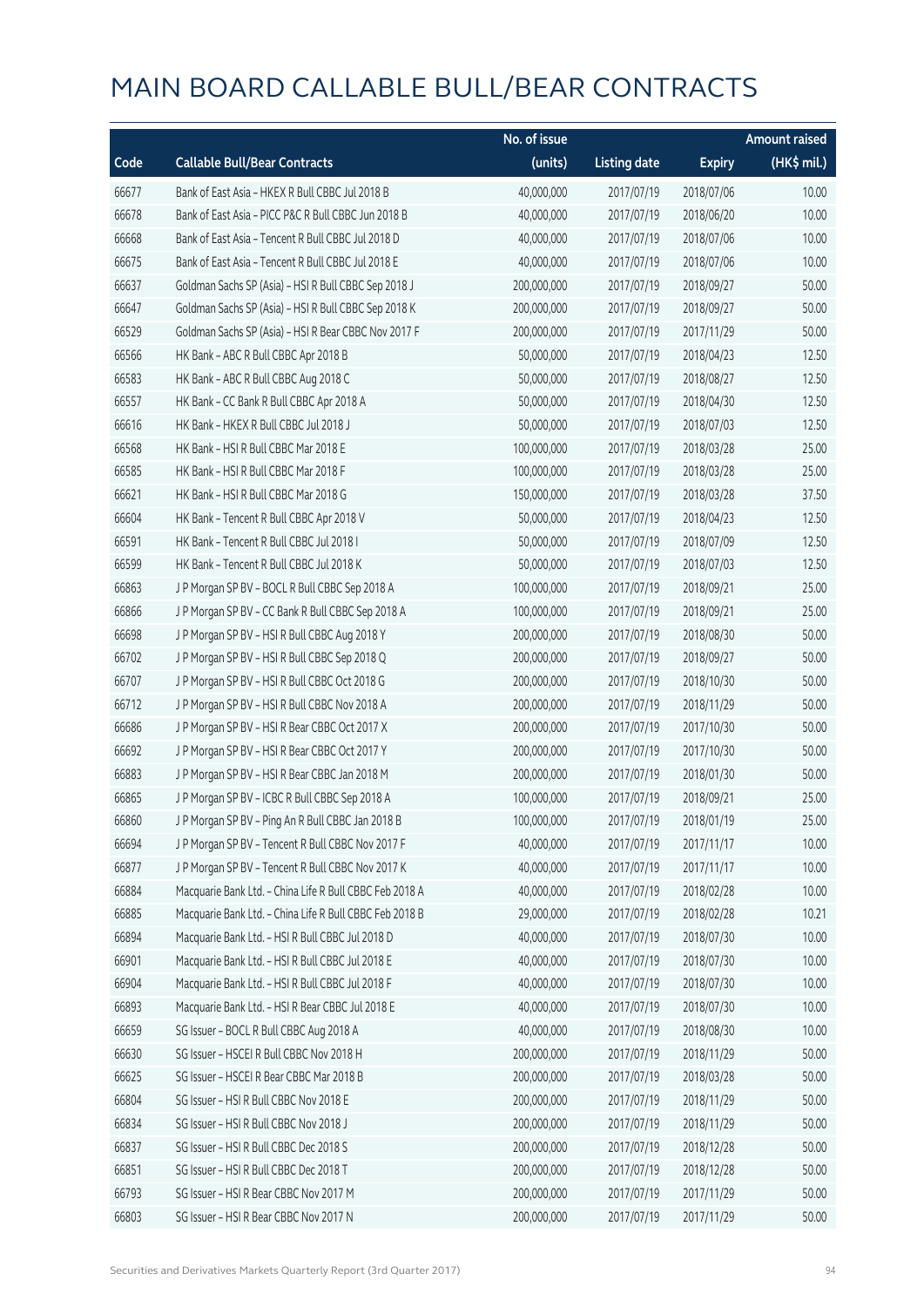|       |                                                          | No. of issue |                     |               | <b>Amount raised</b> |
|-------|----------------------------------------------------------|--------------|---------------------|---------------|----------------------|
| Code  | <b>Callable Bull/Bear Contracts</b>                      | (units)      | <b>Listing date</b> | <b>Expiry</b> | (HK\$ mil.)          |
| 66665 | SG Issuer - ICBC R Bull CBBC Aug 2018 A                  | 40,000,000   | 2017/07/19          | 2018/08/30    | 10.00                |
| 66667 | SG Issuer - Tencent R Bull CBBC Dec 2017 H               | 100,000,000  | 2017/07/19          | 2017/12/08    | 25.00                |
| 66788 | UBS AG - HSI R Bull CBBC Jul 2018 D                      | 200,000,000  | 2017/07/19          | 2018/07/30    | 50.00                |
| 66781 | UBS AG - HSI R Bull CBBC Aug 2018 A                      | 200,000,000  | 2017/07/19          | 2018/08/30    | 50.00                |
| 66783 | UBS AG - HSI R Bull CBBC Aug 2018 B                      | 250,000,000  | 2017/07/19          | 2018/08/30    | 62.50                |
| 66777 | UBS AG - HSI R Bull CBBC Sep 2018 Y                      | 250,000,000  | 2017/07/19          | 2018/09/27    | 62.50                |
| 66763 | UBS AG - HSI R Bear CBBC Oct 2017 C                      | 250,000,000  | 2017/07/19          | 2017/10/30    | 62.50                |
| 66760 | UBS AG - HSI R Bear CBBC Oct 2017 Y                      | 250,000,000  | 2017/07/19          | 2017/10/30    | 62.50                |
| 66761 | UBS AG - HSI R Bear CBBC Oct 2017 Z                      | 200,000,000  | 2017/07/19          | 2017/10/30    | 50.00                |
| 66765 | UBS AG - HSI R Bear CBBC Nov 2017 A                      | 250,000,000  | 2017/07/19          | 2017/11/29    | 65.00                |
| 66769 | UBS AG - HSI R Bear CBBC Nov 2017 B                      | 250,000,000  | 2017/07/19          | 2017/11/29    | 76.25                |
| 66791 | UBS AG - Tencent R Bull CBBC Mar 2018 C                  | 50,000,000   | 2017/07/19          | 2018/03/05    | 12.50                |
| 66924 | BNP Paribas Issuance B.V. - HSCEI R Bear CBBC Feb 2018 N | 100,000,000  | 2017/07/20          | 2018/02/27    | 25.00                |
| 66957 | BNP Paribas Issuance B.V. - HSI R Bull CBBC Sep 2018 J   | 250,000,000  | 2017/07/20          | 2018/09/27    | 62.50                |
| 66960 | BNP Paribas Issuance B.V. - HSI R Bull CBBC Sep 2018 K   | 250,000,000  | 2017/07/20          | 2018/09/27    | 62.50                |
| 66961 | BNP Paribas Issuance B.V. - HSI R Bull CBBC Sep 2018 L   | 250,000,000  | 2017/07/20          | 2018/09/27    | 62.50                |
| 66941 | BNP Paribas Issuance B.V. - HSI R Bear CBBC Feb 2018 A   | 250,000,000  | 2017/07/20          | 2018/02/27    | 62.50                |
| 66943 | BNP Paribas Issuance B.V. - HSI R Bear CBBC Feb 2018 F   | 250,000,000  | 2017/07/20          | 2018/02/27    | 62.50                |
| 66905 | BNP Paribas Issuance B.V. - HSI R Bear CBBC Feb 2018 L   | 250,000,000  | 2017/07/20          | 2018/02/27    | 62.50                |
| 66947 | BNP Paribas Issuance B.V. - HSI R Bear CBBC Feb 2018 M   | 250,000,000  | 2017/07/20          | 2018/02/27    | 62.50                |
| 66907 | BNP Paribas Issuance B.V. - HSI R Bear CBBC Feb 2018 R   | 250,000,000  | 2017/07/20          | 2018/02/27    | 62.50                |
| 67200 | Credit Suisse AG - China Mobile R Bear CBBC Jan 2018 A   | 100,000,000  | 2017/07/20          | 2018/01/19    | 25.00                |
| 67203 | Credit Suisse AG - China Mobile R Bear CBBC Jan 2018 B   | 100,000,000  | 2017/07/20          | 2018/01/25    | 25.00                |
| 67219 | Credit Suisse AG - CCB R Bear CBBC Feb 2018 A            | 50,000,000   | 2017/07/20          | 2018/02/02    | 12.50                |
| 67222 | Credit Suisse AG - CCB R Bear CBBC Feb 2018 B            | 50,000,000   | 2017/07/20          | 2018/02/09    | 12.50                |
| 67162 | Credit Suisse AG - HKEX R Bull CBBC Mar 2018 B           | 50,000,000   | 2017/07/20          | 2018/03/16    | 12.50                |
| 67184 | Credit Suisse AG - HKEX R Bull CBBC Mar 2018 C           | 50,000,000   | 2017/07/20          | 2018/03/22    | 12.50                |
| 67189 | Credit Suisse AG - HKEX R Bear CBBC Feb 2018 A           | 50,000,000   | 2017/07/20          | 2018/02/23    | 12.50                |
| 67154 | Credit Suisse AG - HSBC R Bear CBBC Jan 2018 C           | 80,000,000   | 2017/07/20          | 2018/01/25    | 20.00                |
| 67160 | Credit Suisse AG - HSBC R Bear CBBC Jan 2018 D           | 80,000,000   | 2017/07/20          | 2018/01/26    | 20.00                |
| 67303 | Credit Suisse AG - HSCEI R Bear CBBC Nov 2017 A          | 150,000,000  | 2017/07/20          | 2017/11/29    | 37.50                |
| 67233 | Credit Suisse AG - HSI R Bull CBBC Mar 2018 J            | 200,000,000  | 2017/07/20          | 2018/03/28    | 50.00                |
| 67128 | Credit Suisse AG - HSI R Bull CBBC Sep 2018 M            | 200,000,000  | 2017/07/20          | 2018/09/27    | 50.00                |
| 67133 | Credit Suisse AG - HSI R Bull CBBC Sep 2018 N            | 200,000,000  | 2017/07/20          | 2018/09/27    | 50.00                |
| 67135 | Credit Suisse AG - HSI R Bull CBBC Sep 2018 O            | 200,000,000  | 2017/07/20          | 2018/09/27    | 50.00                |
| 67117 | Credit Suisse AG - HSI R Bear CBBC Oct 2017 D            | 200,000,000  | 2017/07/20          | 2017/10/30    | 50.00                |
| 67115 | Credit Suisse AG - HSI R Bear CBBC Nov 2017 X            | 200,000,000  | 2017/07/20          | 2017/11/29    | 50.00                |
| 67268 | Credit Suisse AG - HSI R Bear CBBC Nov 2017 Y            | 200,000,000  | 2017/07/20          | 2017/11/29    | 50.00                |
| 67244 | Credit Suisse AG - HSI R Bear CBBC Dec 2017 M            | 200,000,000  | 2017/07/20          | 2017/12/28    | 50.00                |
| 67254 | Credit Suisse AG - HSI R Bear CBBC Dec 2017 N            | 200,000,000  | 2017/07/20          | 2017/12/28    | 50.00                |
| 67256 | Credit Suisse AG - HSI R Bear CBBC Dec 2017 O            | 200,000,000  | 2017/07/20          | 2017/12/28    | 50.00                |
| 67270 | Credit Suisse AG - HSI R Bear CBBC Dec 2017 P            | 200,000,000  | 2017/07/20          | 2017/12/28    | 50.00                |
| 67279 | Credit Suisse AG - HSI R Bear CBBC Dec 2017 Q            | 200,000,000  | 2017/07/20          | 2017/12/28    | 50.00                |
| 67283 | Credit Suisse AG - HSI R Bear CBBC Dec 2017 R            | 200,000,000  | 2017/07/20          | 2017/12/28    | 58.00                |
| 67295 | Credit Suisse AG - HSI R Bear CBBC Dec 2017 S            | 200,000,000  | 2017/07/20          | 2017/12/28    | 50.00                |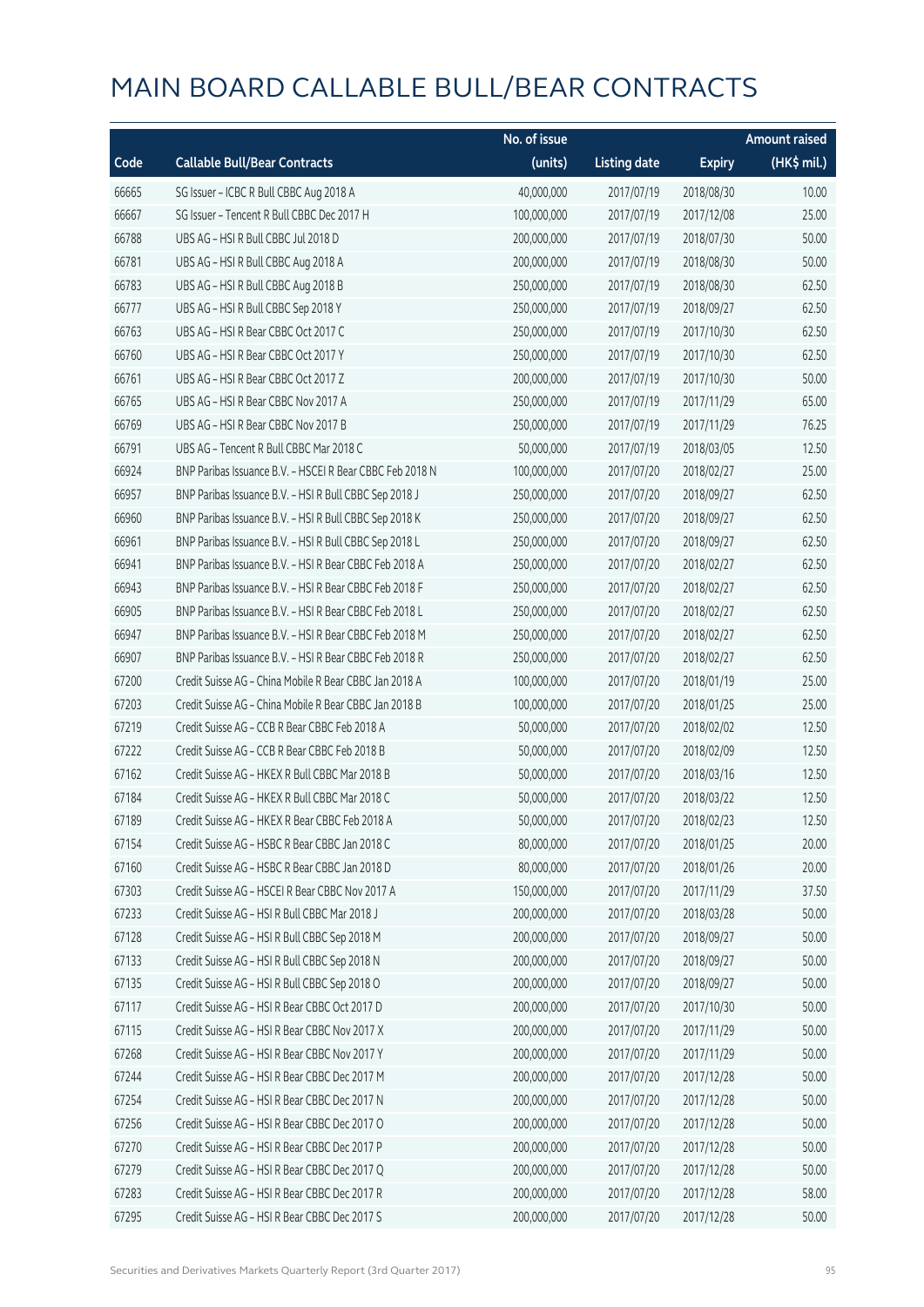|       |                                                         | No. of issue |                     |               | <b>Amount raised</b> |
|-------|---------------------------------------------------------|--------------|---------------------|---------------|----------------------|
| Code  | <b>Callable Bull/Bear Contracts</b>                     | (units)      | <b>Listing date</b> | <b>Expiry</b> | (HK\$ mil.)          |
| 67138 | Credit Suisse AG - Tencent R Bear CBBC Jan 2018 F       | 80,000,000   | 2017/07/20          | 2018/01/26    | 21.60                |
| 67144 | Credit Suisse AG - Tencent R Bear CBBC Feb 2018 E       | 80,000,000   | 2017/07/20          | 2018/02/02    | 32.00                |
| 67113 | Goldman Sachs SP (Asia) - HSI R Bull CBBC Sep 2018 L    | 200,000,000  | 2017/07/20          | 2018/09/27    | 50.00                |
| 67114 | Goldman Sachs SP (Asia) - HSI R Bull CBBC Sep 2018 M    | 200,000,000  | 2017/07/20          | 2018/09/27    | 50.00                |
| 67107 | Goldman Sachs SP (Asia) - HSI R Bear CBBC Oct 2017 J    | 200,000,000  | 2017/07/20          | 2017/10/30    | 50.00                |
| 67108 | Goldman Sachs SP (Asia) - HSI R Bear CBBC Oct 2017 K    | 200,000,000  | 2017/07/20          | 2017/10/30    | 50.00                |
| 67039 | HK Bank - CUni R Bull CBBC Jul 2018 B                   | 40,000,000   | 2017/07/20          | 2018/07/16    | 10.00                |
| 66995 | HK Bank - CSOP A50 ETF R Bull CBBC Mar 2018 C           | 50,000,000   | 2017/07/20          | 2018/03/12    | 12.50                |
| 67041 | HK Bank - HKEX R Bull CBBC Jul 2018 K                   | 50,000,000   | 2017/07/20          | 2018/07/09    | 12.50                |
| 66987 | HK Bank - HSCEI R Bull CBBC Apr 2018 C                  | 60,000,000   | 2017/07/20          | 2018/04/27    | 15.00                |
| 66997 | HK Bank - HSI R Bull CBBC Apr 2018 L                    | 100,000,000  | 2017/07/20          | 2018/04/27    | 25.00                |
| 67006 | HK Bank - HSI R Bull CBBC Apr 2018 M                    | 100,000,000  | 2017/07/20          | 2018/04/27    | 25.00                |
| 67016 | HK Bank - HSI R Bull CBBC Apr 2018 N                    | 100,000,000  | 2017/07/20          | 2018/04/27    | 25.00                |
| 66967 | HK Bank - HSI R Bear CBBC Jul 2018 F                    | 100,000,000  | 2017/07/20          | 2018/07/30    | 25.00                |
| 66970 | HK Bank - HSI R Bear CBBC Jul 2018 G                    | 100,000,000  | 2017/07/20          | 2018/07/30    | 25.00                |
| 66971 | HK Bank - HSI R Bear CBBC Jul 2018 H                    | 100,000,000  | 2017/07/20          | 2018/07/30    | 25.00                |
| 66973 | HK Bank - HSI R Bear CBBC Oct 2018 A                    | 150,000,000  | 2017/07/20          | 2018/10/30    | 37.50                |
| 66985 | HK Bank - HSI R Bear CBBC Oct 2018 B                    | 150,000,000  | 2017/07/20          | 2018/10/30    | 37.50                |
| 67018 | HK Bank - Sands China R Bull CBBC Apr 2018 C            | 80,000,000   | 2017/07/20          | 2018/04/30    | 20.00                |
| 67027 | HK Bank - Tencent R Bull CBBC Mar 2018 T                | 50,000,000   | 2017/07/20          | 2018/03/19    | 12.50                |
| 67031 | HK Bank - Tencent R Bull CBBC Mar 2018 U                | 50,000,000   | 2017/07/20          | 2018/03/12    | 12.50                |
| 67603 | J P Morgan SP BV - HKEX R Bull CBBC Nov 2017 Q          | 40,000,000   | 2017/07/20          | 2017/11/17    | 10.00                |
| 67553 | J P Morgan SP BV - HKEX R Bull CBBC Dec 2017 O          | 40,000,000   | 2017/07/20          | 2017/12/15    | 10.00                |
| 67584 | J P Morgan SP BV - HSI R Bull CBBC Aug 2018 G           | 200,000,000  | 2017/07/20          | 2018/08/30    | 50.00                |
| 67581 | J P Morgan SP BV - HSI R Bull CBBC Aug 2018 X           | 200,000,000  | 2017/07/20          | 2018/08/30    | 50.00                |
| 67593 | J P Morgan SP BV - HSI R Bull CBBC Sep 2018 R           | 200,000,000  | 2017/07/20          | 2018/09/27    | 50.00                |
| 67596 | J P Morgan SP BV - HSI R Bull CBBC Sep 2018 S           | 200,000,000  | 2017/07/20          | 2018/09/27    | 50.00                |
| 67599 | J P Morgan SP BV - HSI R Bull CBBC Oct 2018 H           | 200,000,000  | 2017/07/20          | 2018/10/30    | 50.00                |
| 67535 | J P Morgan SP BV - HSI R Bear CBBC Oct 2017 A           | 200,000,000  | 2017/07/20          | 2017/10/30    | 50.00                |
| 67557 | J P Morgan SP BV - HSI R Bear CBBC Oct 2017 E           | 200,000,000  | 2017/07/20          | 2017/10/30    | 50.00                |
| 67569 | J P Morgan SP BV - HSI R Bear CBBC Oct 2017 F           | 200,000,000  | 2017/07/20          | 2017/10/30    | 50.00                |
| 67571 | J P Morgan SP BV - HSI R Bear CBBC Oct 2017 G           | 200,000,000  | 2017/07/20          | 2017/10/30    | 50.00                |
| 67577 | J P Morgan SP BV - HSI R Bear CBBC Oct 2017 H           | 200,000,000  | 2017/07/20          | 2017/10/30    | 52.00                |
| 67523 | J P Morgan SP BV - HSI R Bear CBBC Oct 2017 Z           | 200,000,000  | 2017/07/20          | 2017/10/30    | 50.00                |
| 67600 | J P Morgan SP BV - Tencent R Bull CBBC Dec 2017 W       | 40,000,000   | 2017/07/20          | 2017/12/15    | 10.00                |
| 67539 | J P Morgan SP BV - Tencent R Bull CBBC Jan 2018 F       | 40,000,000   | 2017/07/20          | 2018/01/19    | 10.00                |
| 67601 | J P Morgan SP BV - Tencent R Bear CBBC Aug 2018 A       | 40,000,000   | 2017/07/20          | 2018/08/17    | 11.60                |
| 67042 | Macquarie Bank Ltd. - China Life R Bear CBBC Feb 2018 A | 40,000,000   | 2017/07/20          | 2018/02/28    | 10.00                |
| 67047 | Macquarie Bank Ltd. - China Life R Bear CBBC Feb 2018 B | 29,000,000   | 2017/07/20          | 2018/02/28    | 10.27                |
| 67078 | Macquarie Bank Ltd. - HSI R Bull CBBC Jul 2018 G        | 40,000,000   | 2017/07/20          | 2018/07/30    | 10.00                |
| 67091 | Macquarie Bank Ltd. - HSI R Bull CBBC Jul 2018 H        | 40,000,000   | 2017/07/20          | 2018/07/30    | 10.00                |
| 67080 | Macquarie Bank Ltd. - HSI R Bear CBBC Jul 2018 F        | 40,000,000   | 2017/07/20          | 2018/07/30    | 10.00                |
| 67081 | Macquarie Bank Ltd. - HSI R Bear CBBC Jul 2018 G        | 40,000,000   | 2017/07/20          | 2018/07/30    | 10.00                |
| 67088 | Macquarie Bank Ltd. - HSI R Bear CBBC Jul 2018 H        | 40,000,000   | 2017/07/20          | 2018/07/30    | 10.00                |
| 67090 | Macquarie Bank Ltd. - HSI R Bear CBBC Jul 2018 I        | 40,000,000   | 2017/07/20          | 2018/07/30    | 10.00                |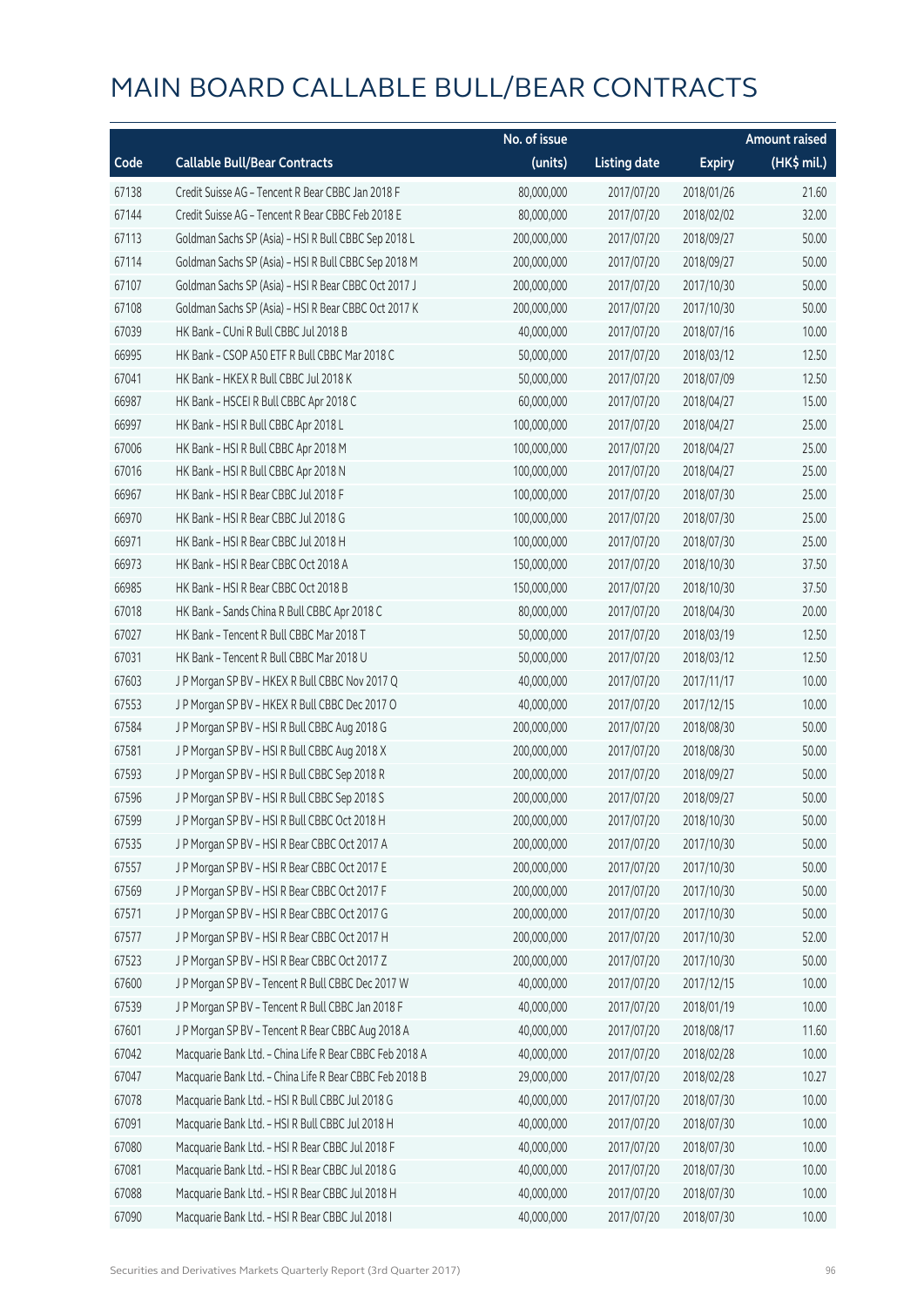|       |                                                        | No. of issue |                     |               | <b>Amount raised</b> |
|-------|--------------------------------------------------------|--------------|---------------------|---------------|----------------------|
| Code  | <b>Callable Bull/Bear Contracts</b>                    | (units)      | <b>Listing date</b> | <b>Expiry</b> | (HK\$ mil.)          |
| 67057 | Macquarie Bank Ltd. - Tencent R Bull CBBC Feb 2018 E   | 35,000,000   | 2017/07/20          | 2018/02/28    | 10.01                |
| 67051 | Macquarie Bank Ltd. - Tencent R Bear CBBC Feb 2018 A   | 30,000,000   | 2017/07/20          | 2018/02/28    | 10.05                |
| 67498 | SG Issuer - CMob R Bull CBBC Apr 2018 A                | 100,000,000  | 2017/07/20          | 2018/04/27    | 25.00                |
| 67471 | SG Issuer - CCB R Bull CBBC Jul 2018 A                 | 40,000,000   | 2017/07/20          | 2018/07/30    | 10.00                |
| 67497 | SG Issuer - China Life R Bull CBBC Mar 2018 B          | 40,000,000   | 2017/07/20          | 2018/03/16    | 10.00                |
| 67503 | SG Issuer - Galaxy R Bull CBBC Jun 2018 D              | 100,000,000  | 2017/07/20          | 2018/06/15    | 25.00                |
| 67071 | SG Issuer - HKEX R Bull CBBC Feb 2018 E                | 100,000,000  | 2017/07/20          | 2018/02/09    | 25.00                |
| 67075 | SG Issuer - HKEX R Bull CBBC Jun 2018 A                | 100,000,000  | 2017/07/20          | 2018/06/22    | 25.00                |
| 67074 | SG Issuer - HKEX R Bear CBBC Jun 2018 B                | 100,000,000  | 2017/07/20          | 2018/06/15    | 25.50                |
| 67407 | SG Issuer - HSI R Bull CBBC Oct 2018 R                 | 200,000,000  | 2017/07/20          | 2018/10/30    | 50.00                |
| 67412 | SG Issuer - HSI R Bull CBBC Oct 2018 S                 | 200,000,000  | 2017/07/20          | 2018/10/30    | 50.00                |
| 67413 | SG Issuer - HSI R Bull CBBC Nov 2018 K                 | 200,000,000  | 2017/07/20          | 2018/11/29    | 50.00                |
| 67416 | SG Issuer - HSI R Bull CBBC Nov 2018 L                 | 200,000,000  | 2017/07/20          | 2018/11/29    | 50.00                |
| 67464 | SG Issuer - HSI R Bull CBBC Nov 2018 M                 | 200,000,000  | 2017/07/20          | 2018/11/29    | 50.00                |
| 67469 | SG Issuer - HSI R Bull CBBC Dec 2018 U                 | 200,000,000  | 2017/07/20          | 2018/12/28    | 50.00                |
| 67383 | SG Issuer - HSI R Bear CBBC Oct 2017 B                 | 200,000,000  | 2017/07/20          | 2017/10/30    | 50.00                |
| 67384 | SG Issuer - HSI R Bear CBBC Nov 2017 O                 | 200,000,000  | 2017/07/20          | 2017/11/29    | 50.00                |
| 67389 | SG Issuer - HSI R Bear CBBC Nov 2017 P                 | 200,000,000  | 2017/07/20          | 2017/11/29    | 50.00                |
| 67393 | SG Issuer - HSI R Bear CBBC Nov 2017 Q                 | 200,000,000  | 2017/07/20          | 2017/11/29    | 50.00                |
| 67394 | SG Issuer - HSI R Bear CBBC Nov 2017 R                 | 200,000,000  | 2017/07/20          | 2017/11/29    | 50.00                |
| 67405 | SG Issuer - HSI R Bear CBBC Dec 2017 G                 | 200,000,000  | 2017/07/20          | 2017/12/28    | 50.00                |
| 67406 | SG Issuer - HSI R Bear CBBC Dec 2017 H                 | 200,000,000  | 2017/07/20          | 2017/12/28    | 59.00                |
| 67516 | SG Issuer - Ping An R Bull CBBC Mar 2018 D             | 100,000,000  | 2017/07/20          | 2018/03/16    | 25.00                |
| 67504 | SG Issuer - Ping An R Bear CBBC Jun 2018 A             | 100,000,000  | 2017/07/20          | 2018/06/08    | 25.00                |
| 67505 | SG Issuer - Tencent R Bull CBBC Feb 2018 L             | 100,000,000  | 2017/07/20          | 2018/02/23    | 25.00                |
| 67514 | SG Issuer - Tencent R Bull CBBC Jul 2018 B             | 100,000,000  | 2017/07/20          | 2018/07/30    | 25.00                |
| 67344 | UBS AG - BOCL R Bull CBBC Aug 2018 A                   | 60,000,000   | 2017/07/20          | 2018/08/27    | 15.00                |
| 67340 | UBS AG - CC Bank R Bull CBBC Jul 2018 A                | 60,000,000   | 2017/07/20          | 2018/07/23    | 15.00                |
| 67358 | UBS AG - China Life R Bull CBBC Aug 2018 A             | 40,000,000   | 2017/07/20          | 2018/08/13    | 10.00                |
| 67368 | UBS AG - HSI R Bull CBBC Aug 2018 C                    | 200,000,000  | 2017/07/20          | 2018/08/30    | 50.00                |
| 67375 | UBS AG - HSI R Bull CBBC Oct 2018 A                    | 200,000,000  | 2017/07/20          | 2018/10/30    | 50.00                |
| 67379 | UBS AG - HSI R Bull CBBC Oct 2018 B                    | 200,000,000  | 2017/07/20          | 2018/10/30    | 50.00                |
| 67373 | UBS AG - HSI R Bull CBBC Nov 2018 A                    | 250,000,000  | 2017/07/20          | 2018/11/29    | 62.50                |
| 67305 | UBS AG - HSI R Bear CBBC Oct 2017 D                    | 250,000,000  | 2017/07/20          | 2017/10/30    | 62.50                |
| 67311 | UBS AG - HSI R Bear CBBC Oct 2017 E                    | 200,000,000  | 2017/07/20          | 2017/10/30    | 50.00                |
| 67317 | UBS AG - HSI R Bear CBBC Oct 2017 F                    | 200,000,000  | 2017/07/20          | 2017/10/30    | 50.00                |
| 67324 | UBS AG - HSI R Bear CBBC Oct 2017 G                    | 200,000,000  | 2017/07/20          | 2017/10/30    | 50.00                |
| 67325 | UBS AG - HSI R Bear CBBC Oct 2017 H                    | 200,000,000  | 2017/07/20          | 2017/10/30    | 50.00                |
| 67328 | UBS AG - HSI R Bear CBBC Oct 2017 J                    | 250,000,000  | 2017/07/20          | 2017/10/30    | 62.50                |
| 67306 | UBS AG - HSI R Bear CBBC Oct 2017 K                    | 200,000,000  | 2017/07/20          | 2017/10/30    | 50.00                |
| 67341 | UBS AG - ICBC R Bull CBBC Aug 2018 A                   | 60,000,000   | 2017/07/20          | 2018/08/20    | 15.00                |
| 67335 | UBS AG - Tencent R Bull CBBC Dec 2017 M                | 40,000,000   | 2017/07/20          | 2017/12/18    | 10.00                |
| 67609 | BNP Paribas Issuance B.V. - HSI R Bear CBBC Feb 2018 U | 250,000,000  | 2017/07/21          | 2018/02/27    | 62.50                |
| 67799 | Credit Suisse AG - AIA R Bear CBBC Jan 2018 A          | 50,000,000   | 2017/07/21          | 2018/01/26    | 12.50                |
| 67771 | Credit Suisse AG - HSI R Bull CBBC Mar 2018 L          | 200,000,000  | 2017/07/21          | 2018/03/28    | 50.00                |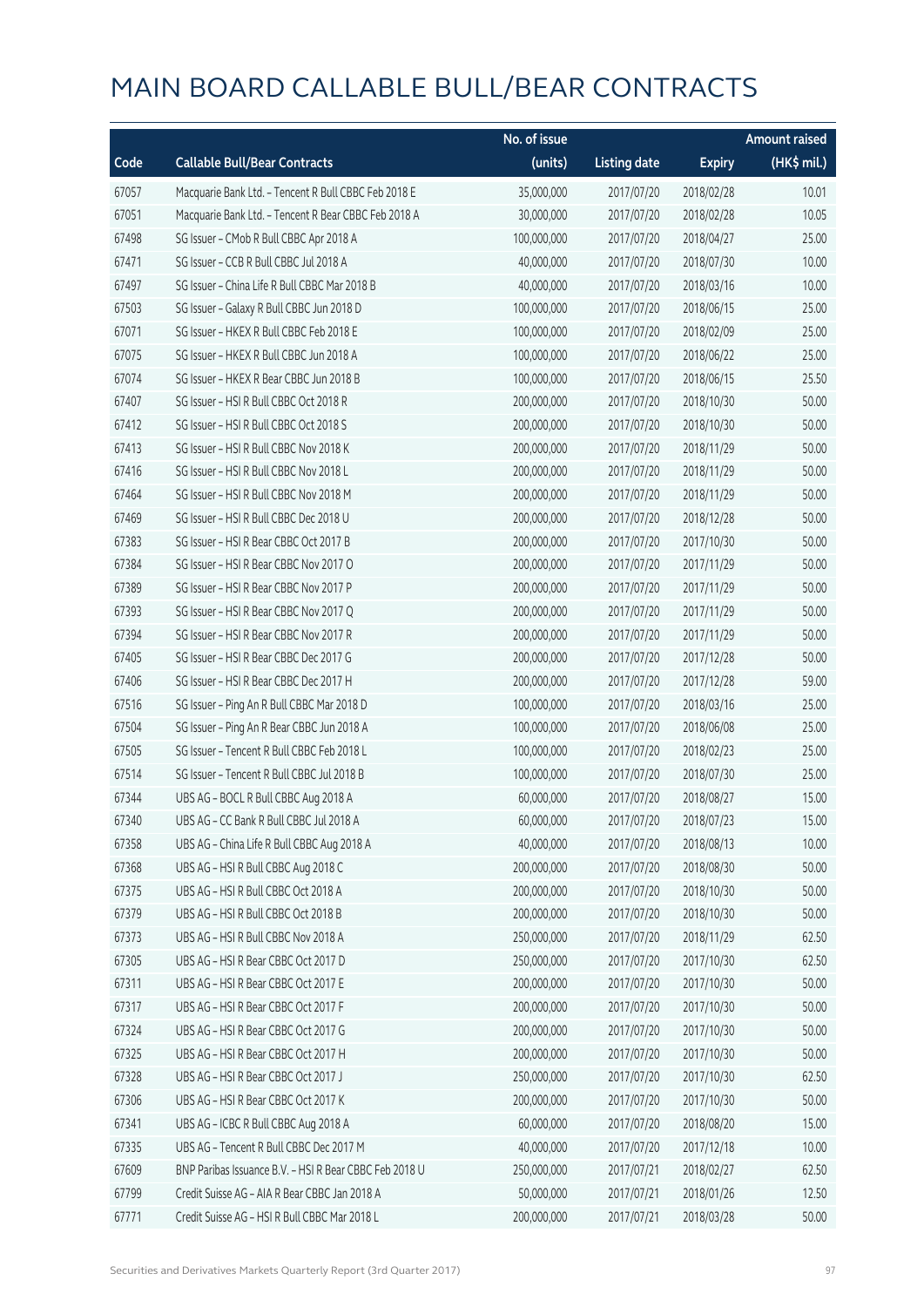|       |                                                      | No. of issue |                     |               | <b>Amount raised</b> |
|-------|------------------------------------------------------|--------------|---------------------|---------------|----------------------|
| Code  | <b>Callable Bull/Bear Contracts</b>                  | (units)      | <b>Listing date</b> | <b>Expiry</b> | (HK\$ mil.)          |
| 67772 | Credit Suisse AG - HSI R Bull CBBC Mar 2018 M        | 200,000,000  | 2017/07/21          | 2018/03/28    | 50.00                |
| 67776 | Credit Suisse AG - HSI R Bull CBBC Mar 2018 N        | 200,000,000  | 2017/07/21          | 2018/03/28    | 50.00                |
| 67805 | Credit Suisse AG - HSI R Bull CBBC Sep 2018 P        | 200,000,000  | 2017/07/21          | 2018/09/27    | 50.00                |
| 67779 | Credit Suisse AG - HSI R Bear CBBC Oct 2017 G        | 200,000,000  | 2017/07/21          | 2017/10/30    | 50.00                |
| 67807 | Credit Suisse AG - HSI R Bear CBBC Oct 2017 I        | 200,000,000  | 2017/07/21          | 2017/10/30    | 50.00                |
| 67769 | Credit Suisse AG - HSI R Bear CBBC Nov 2017 Z        | 200,000,000  | 2017/07/21          | 2017/11/29    | 50.00                |
| 67780 | Credit Suisse AG - HSI R Bear CBBC Dec 2017 T        | 200,000,000  | 2017/07/21          | 2017/12/28    | 50.00                |
| 67785 | Credit Suisse AG - HSI R Bear CBBC Dec 2017 U        | 200,000,000  | 2017/07/21          | 2017/12/28    | 50.00                |
| 67808 | Credit Suisse AG - Ping An R Bull CBBC Mar 2018 C    | 50,000,000   | 2017/07/21          | 2018/03/08    | 12.50                |
| 67804 | Credit Suisse AG - Ping An R Bear CBBC Mar 2018 B    | 80,000,000   | 2017/07/21          | 2018/03/01    | 20.00                |
| 67905 | Goldman Sachs SP (Asia) - HSI R Bull CBBC Oct 2018 I | 200,000,000  | 2017/07/21          | 2018/10/30    | 50.00                |
| 67909 | Goldman Sachs SP (Asia) - HSI R Bull CBBC Oct 2018 J | 200,000,000  | 2017/07/21          | 2018/10/30    | 50.00                |
| 67912 | Goldman Sachs SP (Asia) - HSI R Bull CBBC Oct 2018 K | 200,000,000  | 2017/07/21          | 2018/10/30    | 50.00                |
| 67690 | Goldman Sachs SP (Asia) - HSI R Bear CBBC Oct 2017 L | 200,000,000  | 2017/07/21          | 2017/10/30    | 50.00                |
| 67691 | Goldman Sachs SP (Asia) - HSI R Bear CBBC Nov 2017 G | 200,000,000  | 2017/07/21          | 2017/11/29    | 50.00                |
| 67692 | Goldman Sachs SP (Asia) - HSI R Bear CBBC Nov 2017 H | 200,000,000  | 2017/07/21          | 2017/11/29    | 50.00                |
| 67694 | Goldman Sachs SP (Asia) - HSI R Bear CBBC Nov 2017 I | 200,000,000  | 2017/07/21          | 2017/11/29    | 50.00                |
| 67700 | Goldman Sachs SP (Asia) - HSI R Bear CBBC Nov 2017 J | 200,000,000  | 2017/07/21          | 2017/11/29    | 50.00                |
| 67670 | HK Bank - Sinopec Corp R Bull CBBC Mar 2018 B        | 50,000,000   | 2017/07/21          | 2018/03/26    | 12.50                |
| 67669 | HK Bank - HKEX R Bull CBBC Jun 2018 C                | 50,000,000   | 2017/07/21          | 2018/06/25    | 12.50                |
| 67652 | HK Bank - HSI R Bear CBBC Mar 2018 N                 | 100,000,000  | 2017/07/21          | 2018/03/28    | 25.00                |
| 67665 | HK Bank - HSI R Bear CBBC Jul 2018 I                 | 100,000,000  | 2017/07/21          | 2018/07/30    | 25.00                |
| 67812 | J P Morgan SP BV - HKEX R Bull CBBC Dec 2017 P       | 40,000,000   | 2017/07/21          | 2017/12/15    | 10.00                |
| 67809 | J P Morgan SP BV - HSI R Bull CBBC Sep 2018 T        | 200,000,000  | 2017/07/21          | 2018/09/27    | 50.00                |
| 67852 | J P Morgan SP BV - HSI R Bull CBBC Sep 2018 U        | 200,000,000  | 2017/07/21          | 2018/09/27    | 50.00                |
| 67853 | J P Morgan SP BV - HSI R Bull CBBC Oct 2018 I        | 200,000,000  | 2017/07/21          | 2018/10/30    | 50.00                |
| 67854 | J P Morgan SP BV - HSI R Bull CBBC Nov 2018 B        | 200,000,000  | 2017/07/21          | 2018/11/29    | 50.00                |
| 67810 | J P Morgan SP BV - HSI R Bear CBBC Oct 2017 I        | 200,000,000  | 2017/07/21          | 2017/10/30    | 50.00                |
| 67860 | J P Morgan SP BV - HSI R Bear CBBC Dec 2017 G        | 200,000,000  | 2017/07/21          | 2017/12/28    | 50.00                |
| 67863 | J P Morgan SP BV - HSI R Bear CBBC Jan 2018 N        | 200,000,000  | 2017/07/21          | 2018/01/30    | 50.00                |
| 67872 | J P Morgan SP BV - HSI R Bear CBBC Jan 2018 O        | 200,000,000  | 2017/07/21          | 2018/01/30    | 60.00                |
| 67851 | J P Morgan SP BV - Ping An R Bull CBBC Feb 2018 D    | 100,000,000  | 2017/07/21          | 2018/02/15    | 25.00                |
| 67756 | Macquarie Bank Ltd. - HKEX R Bull CBBC Mar 2018 A    | 40,000,000   | 2017/07/21          | 2018/03/27    | 10.24                |
| 67759 | Macquarie Bank Ltd. - HKEX R Bull CBBC Mar 2018 B    | 40,000,000   | 2017/07/21          | 2018/03/27    | 12.12                |
| 67758 | Macquarie Bank Ltd. - HKEX R Bull CBBC Jun 2018 A    | 29,000,000   | 2017/07/21          | 2018/06/27    | 10.21                |
| 67761 | Macquarie Bank Ltd. - HKEX R Bull CBBC Jun 2018 B    | 25,000,000   | 2017/07/21          | 2018/06/27    | 10.10                |
| 67767 | Macquarie Bank Ltd. - HKEX R Bear CBBC Mar 2018 A    | 31,000,000   | 2017/07/21          | 2018/03/27    | 10.14                |
| 67754 | Macquarie Bank Ltd. - HKEX R Bear CBBC Jun 2018 A    | 25,000,000   | 2017/07/21          | 2018/06/27    | 12.53                |
| 67702 | Macquarie Bank Ltd. - Tencent R Bull CBBC Feb 2018 F | 40,000,000   | 2017/07/21          | 2018/02/28    | 10.00                |
| 67610 | SG Issuer - COVS R Bull CBBC May 2018 A              | 40,000,000   | 2017/07/21          | 2018/05/30    | 10.00                |
| 67642 | SG Issuer - CUni R Bull CBBC Apr 2018 C              | 40,000,000   | 2017/07/21          | 2018/04/27    | 10.00                |
| 67614 | SG Issuer - CUni R Bear CBBC Feb 2018 A              | 40,000,000   | 2017/07/21          | 2018/02/27    | 10.00                |
| 67671 | SG Issuer - CSA50 R Bull CBBC Apr 2018 B             | 40,000,000   | 2017/07/21          | 2018/04/27    | 10.00                |
| 67672 | SG Issuer - CSA50 R Bear CBBC Jun 2018 A             | 40,000,000   | 2017/07/21          | 2018/06/15    | 10.00                |
| 67673 | SG Issuer - HS H-SH ETF R Bull CBBC Jul 2018 A       | 100,000,000  | 2017/07/21          | 2018/07/30    | 25.00                |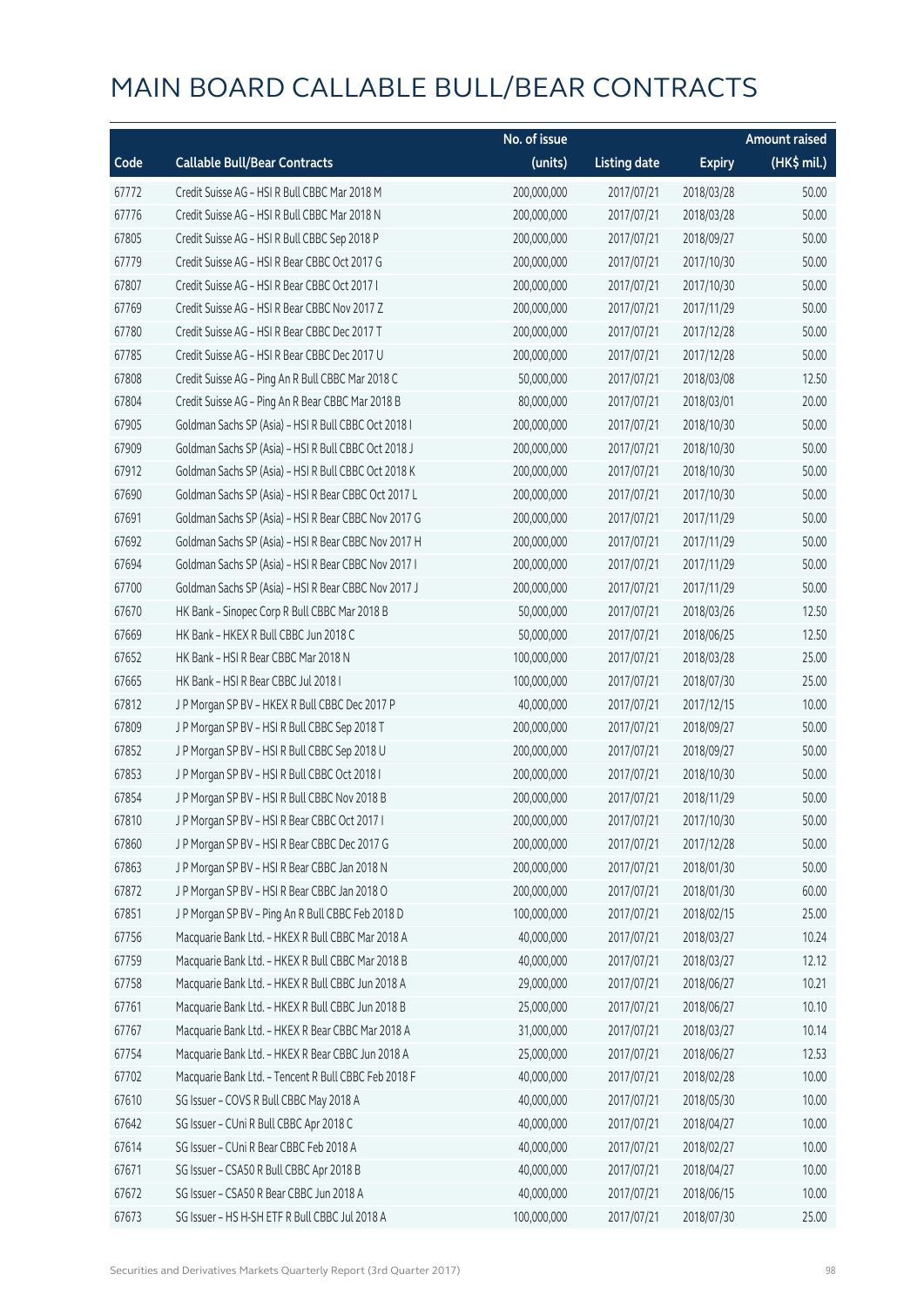|       |                                                            | No. of issue |                     |               | <b>Amount raised</b> |
|-------|------------------------------------------------------------|--------------|---------------------|---------------|----------------------|
| Code  | <b>Callable Bull/Bear Contracts</b>                        | (units)      | <b>Listing date</b> | <b>Expiry</b> | (HK\$ mil.)          |
| 67888 | SG Issuer - HSI R Bull CBBC Nov 2018 H                     | 200,000,000  | 2017/07/21          | 2018/11/29    | 50.00                |
| 67688 | SG Issuer - HSI R Bull CBBC Dec 2018 V                     | 200,000,000  | 2017/07/21          | 2018/12/28    | 50.00                |
| 67689 | SG Issuer - HSI R Bull CBBC Dec 2018 W                     | 200,000,000  | 2017/07/21          | 2018/12/28    | 50.00                |
| 67895 | SG Issuer - HSI R Bull CBBC Dec 2018 X                     | 200,000,000  | 2017/07/21          | 2018/12/28    | 50.00                |
| 67904 | SG Issuer - HSI R Bull CBBC Dec 2018 Y                     | 200,000,000  | 2017/07/21          | 2018/12/28    | 50.00                |
| 67876 | SG Issuer - HSI R Bear CBBC Oct 2017 E                     | 200,000,000  | 2017/07/21          | 2017/10/30    | 50.00                |
| 67879 | SG Issuer - HSI R Bear CBBC Jan 2018 B                     | 200,000,000  | 2017/07/21          | 2018/01/30    | 64.00                |
| 67678 | SG Issuer - HSI R Bear CBBC Feb 2018 A                     | 200,000,000  | 2017/07/21          | 2018/02/27    | 50.00                |
| 67680 | SG Issuer - HSI R Bear CBBC Mar 2018 A                     | 200,000,000  | 2017/07/21          | 2018/03/28    | 50.00                |
| 67681 | SG Issuer - HSI R Bear CBBC Mar 2018 B                     | 200,000,000  | 2017/07/21          | 2018/03/28    | 50.00                |
| 67646 | SG Issuer - Tencent R Bear CBBC Mar 2018 B                 | 100,000,000  | 2017/07/21          | 2018/03/09    | 25.00                |
| 67650 | SG Issuer - Tencent R Bear CBBC Mar 2018 C                 | 100,000,000  | 2017/07/21          | 2018/03/28    | 25.00                |
| 67752 | UBS AG - AIA R Bull CBBC Jul 2018 A                        | 50,000,000   | 2017/07/21          | 2018/07/23    | 12.50                |
| 67749 | UBS AG - CNOOC R Bull CBBC Dec 2017 A                      | 40,000,000   | 2017/07/21          | 2017/12/11    | 10.00                |
| 67739 | UBS AG - HKEX R Bull CBBC Nov 2017 F                       | 50,000,000   | 2017/07/21          | 2017/11/27    | 12.50                |
| 67741 | UBS AG - HKEX R Bull CBBC May 2018 A                       | 50,000,000   | 2017/07/21          | 2018/05/21    | 12.50                |
| 67734 | UBS AG - HSCEI R Bull CBBC Sep 2018 B                      | 100,000,000  | 2017/07/21          | 2018/09/27    | 25.00                |
| 67708 | UBS AG - HSI R Bull CBBC Nov 2018 B                        | 250,000,000  | 2017/07/21          | 2018/11/29    | 62.50                |
| 67719 | UBS AG - HSI R Bear CBBC Oct 2017 I                        | 250,000,000  | 2017/07/21          | 2017/10/30    | 62.50                |
| 67711 | UBS AG - HSI R Bear CBBC Oct 2017 L                        | 250,000,000  | 2017/07/21          | 2017/10/30    | 62.50                |
| 67718 | UBS AG - HSI R Bear CBBC Oct 2017 M                        | 250,000,000  | 2017/07/21          | 2017/10/30    | 62.50                |
| 67730 | UBS AG - HSI R Bear CBBC Oct 2017 N                        | 200,000,000  | 2017/07/21          | 2017/10/30    | 50.00                |
| 67733 | UBS AG - HSI R Bear CBBC Nov 2017 C                        | 250,000,000  | 2017/07/21          | 2017/11/29    | 62.50                |
| 67973 | BNP Paribas Issuance B.V. - Ch Life R Bull CBBC Aug 2018 B | 50,000,000   | 2017/07/24          | 2018/08/30    | 12.50                |
| 67962 | BNP Paribas Issuance B.V. - HKEX R Bull CBBC Aug 2018 F    | 50,000,000   | 2017/07/24          | 2018/08/30    | 12.50                |
| 67922 | BNP Paribas Issuance B.V. - HSCEI R Bull CBBC Aug 2018 L   | 100,000,000  | 2017/07/24          | 2018/08/30    | 25.00                |
| 67942 | BNP Paribas Issuance B.V. - HSCEI R Bull CBBC Aug 2018 M   | 100,000,000  | 2017/07/24          | 2018/08/30    | 25.00                |
| 67974 | BNP Paribas Issuance B.V. - HSCEI R Bear CBBC Feb 2018 O   | 100,000,000  | 2017/07/24          | 2018/02/27    | 25.00                |
| 68007 | BNP Paribas Issuance B.V. - HSI R Bull CBBC Sep 2018 M     | 250,000,000  | 2017/07/24          | 2018/09/27    | 62.50                |
| 68009 | BNP Paribas Issuance B.V. - HSI R Bull CBBC Sep 2018 N     | 250,000,000  | 2017/07/24          | 2018/09/27    | 62.50                |
| 68047 | BNP Paribas Issuance B.V. - HSI R Bear CBBC Feb 2018 C     | 250,000,000  | 2017/07/24          | 2018/02/27    | 62.50                |
| 68048 | BNP Paribas Issuance B.V. - HSI R Bear CBBC Feb 2018 D     | 250,000,000  | 2017/07/24          | 2018/02/27    | 62.50                |
| 68049 | BNP Paribas Issuance B.V. - HSI R Bear CBBC Feb 2018 I     | 250,000,000  | 2017/07/24          | 2018/02/27    | 62.50                |
| 67915 | BNP Paribas Issuance B.V. - HSI R Bear CBBC Feb 2018 W     | 250,000,000  | 2017/07/24          | 2018/02/27    | 62.50                |
| 67916 | BNP Paribas Issuance B.V. - HSI R Bear CBBC Feb 2018 Y     | 250,000,000  | 2017/07/24          | 2018/02/27    | 62.50                |
| 67972 | BNP Paribas Issuance B.V. - Ping An R Bull CBBC Aug 2018 C | 200,000,000  | 2017/07/24          | 2018/08/30    | 50.00                |
| 68050 | BNP Paribas Issuance B.V. - Tencent R Bull CBBC Aug 2018 W | 50,000,000   | 2017/07/24          | 2018/08/30    | 12.50                |
| 68132 | Credit Suisse AG - BOCL R Bull CBBC May 2018 A             | 50,000,000   | 2017/07/24          | 2018/05/04    | 12.50                |
| 68130 | Credit Suisse AG - China Life R Bear CBBC Apr 2018 A       | 50,000,000   | 2017/07/24          | 2018/04/13    | 12.50                |
| 68131 | Credit Suisse AG - CSOP A50 ETF R Bull CBBC Mar 2018 A     | 50,000,000   | 2017/07/24          | 2018/03/09    | 12.50                |
| 68116 | Credit Suisse AG - Galaxy Ent R Bear CBBC Feb 2018 C       | 50,000,000   | 2017/07/24          | 2018/02/09    | 12.50                |
| 68134 | Credit Suisse AG - HSCEI R Bull CBBC Apr 2018 A            | 150,000,000  | 2017/07/24          | 2018/04/27    | 37.50                |
| 68135 | Credit Suisse AG - HSCEI R Bear CBBC Nov 2017 B            | 150,000,000  | 2017/07/24          | 2017/11/29    | 37.50                |
| 68136 | Credit Suisse AG - HSCEI R Bear CBBC Dec 2017 A            | 150,000,000  | 2017/07/24          | 2017/12/28    | 37.50                |
| 68099 | Credit Suisse AG - HSI R Bull CBBC Mar 2018 O              | 200,000,000  | 2017/07/24          | 2018/03/28    | 50.00                |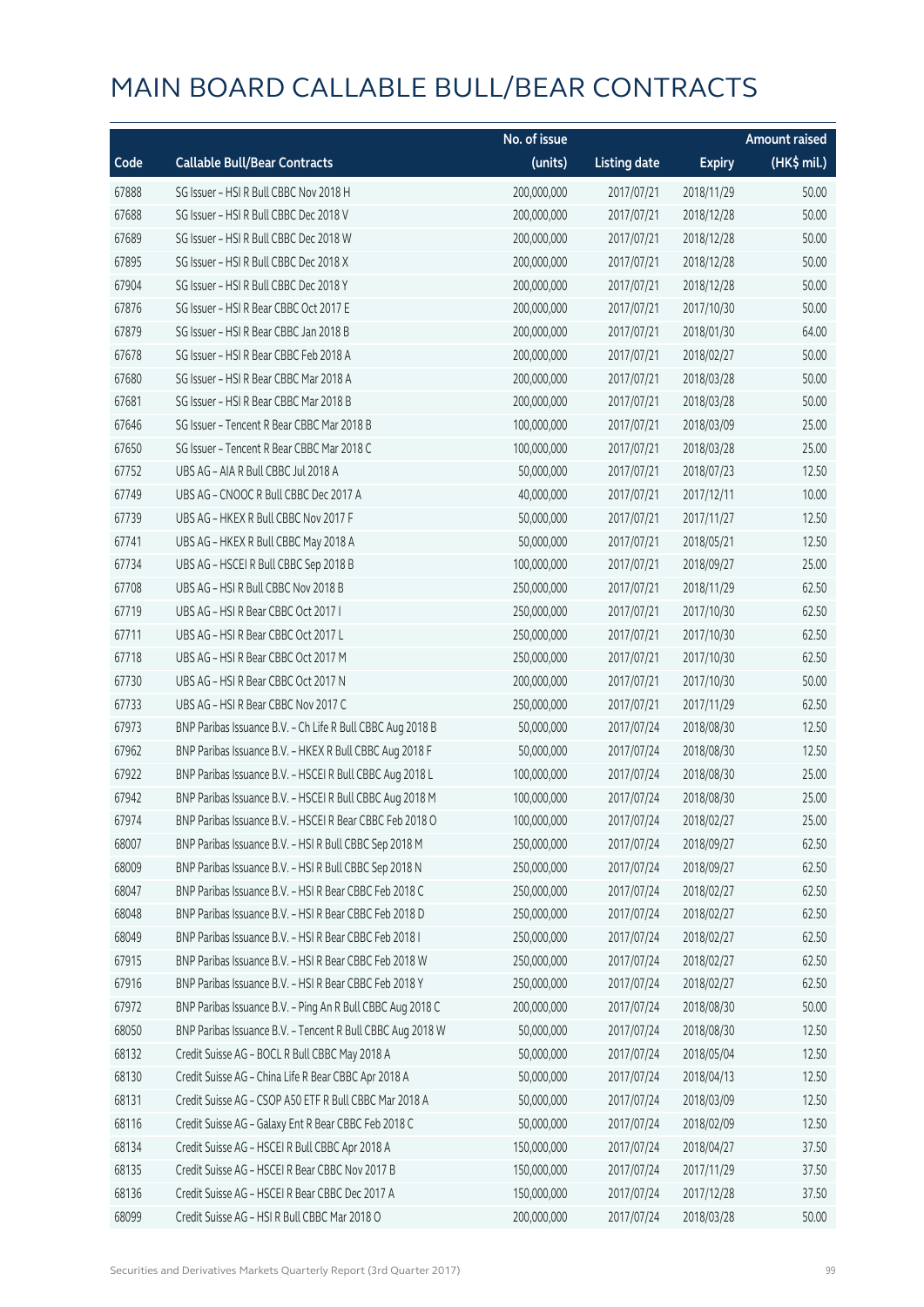|       |                                                      | No. of issue |                     |               | <b>Amount raised</b> |
|-------|------------------------------------------------------|--------------|---------------------|---------------|----------------------|
| Code  | <b>Callable Bull/Bear Contracts</b>                  | (units)      | <b>Listing date</b> | <b>Expiry</b> | (HK\$ mil.)          |
| 68098 | Credit Suisse AG - HSI R Bull CBBC Apr 2018 H        | 200,000,000  | 2017/07/24          | 2018/04/27    | 50.00                |
| 68094 | Credit Suisse AG - HSI R Bear CBBC Oct 2017 J        | 200,000,000  | 2017/07/24          | 2017/10/30    | 50.00                |
| 68095 | Credit Suisse AG - HSI R Bear CBBC Nov 2017 A        | 200,000,000  | 2017/07/24          | 2017/11/29    | 50.00                |
| 68100 | Credit Suisse AG - HSI R Bear CBBC Nov 2017 D        | 200,000,000  | 2017/07/24          | 2017/11/29    | 50.00                |
| 68129 | Credit Suisse AG - Ping An R Bear CBBC Mar 2018 C    | 80,000,000   | 2017/07/24          | 2018/03/09    | 20.00                |
| 68119 | Credit Suisse AG - Tencent R Bull CBBC Apr 2018 A    | 50,000,000   | 2017/07/24          | 2018/04/27    | 12.50                |
| 68120 | Credit Suisse AG - Tencent R Bear CBBC Feb 2018 F    | 80,000,000   | 2017/07/24          | 2018/02/09    | 27.20                |
| 68125 | Credit Suisse AG - Tencent R Bear CBBC Feb 2018 G    | 80,000,000   | 2017/07/24          | 2018/02/23    | 40.00                |
| 68140 | Bank of East Asia - HKEX R Bull CBBC May 2018 A      | 40,000,000   | 2017/07/24          | 2018/05/18    | 10.00                |
| 68146 | Bank of East Asia - HKEX R Bull CBBC May 2018 B      | 40,000,000   | 2017/07/24          | 2018/05/18    | 10.00                |
| 68137 | Bank of East Asia - Ping An R Bull CBBC May 2018 B   | 16,000,000   | 2017/07/24          | 2018/05/18    | 10.40                |
| 68149 | Bank of East Asia - Tencent R Bull CBBC May 2018 H   | 40,000,000   | 2017/07/24          | 2018/05/18    | 10.00                |
| 68155 | Bank of East Asia - Tencent R Bull CBBC May 2018 I   | 40,000,000   | 2017/07/24          | 2018/05/18    | 10.00                |
| 68092 | Goldman Sachs SP (Asia) - HSI R Bull CBBC Sep 2018 N | 200,000,000  | 2017/07/24          | 2018/09/27    | 50.00                |
| 68093 | Goldman Sachs SP (Asia) - HSI R Bull CBBC Sep 2018 O | 200,000,000  | 2017/07/24          | 2018/09/27    | 50.00                |
| 67919 | Goldman Sachs SP (Asia) - HSI R Bear CBBC Oct 2017 N | 200,000,000  | 2017/07/24          | 2017/10/30    | 50.00                |
| 67921 | Goldman Sachs SP (Asia) - HSI R Bear CBBC Oct 2017 O | 200,000,000  | 2017/07/24          | 2017/10/30    | 50.00                |
| 68219 | Goldman Sachs SP (Asia) - HSI R Bear CBBC Nov 2017 K | 200,000,000  | 2017/07/24          | 2017/11/29    | 50.00                |
| 68221 | Goldman Sachs SP (Asia) - HSI R Bear CBBC Nov 2017 L | 200,000,000  | 2017/07/24          | 2017/11/29    | 50.00                |
| 68223 | Goldman Sachs SP (Asia) - HSI R Bear CBBC Nov 2017 M | 200,000,000  | 2017/07/24          | 2017/11/29    | 50.00                |
| 68224 | Goldman Sachs SP (Asia) - HSI R Bear CBBC Nov 2017 N | 200,000,000  | 2017/07/24          | 2017/11/29    | 50.00                |
| 68228 | Goldman Sachs SP (Asia) - HSI R Bear CBBC Nov 2017 O | 200,000,000  | 2017/07/24          | 2017/11/29    | 50.00                |
| 68230 | Goldman Sachs SP (Asia) - HSI R Bear CBBC Nov 2017 P | 200,000,000  | 2017/07/24          | 2017/11/29    | 50.00                |
| 68233 | Goldman Sachs SP (Asia) - HSI R Bear CBBC Nov 2017 Q | 200,000,000  | 2017/07/24          | 2017/11/29    | 52.80                |
| 67986 | HK Bank - CSOP A50 ETF R Bull CBBC Mar 2018 D        | 50,000,000   | 2017/07/24          | 2018/03/26    | 12.50                |
| 68002 | HK Bank - CSOP A50 ETF R Bear CBBC Mar 2018 A        | 40,000,000   | 2017/07/24          | 2018/03/12    | 10.00                |
| 68041 | HK Bank - HKEX R Bull CBBC Jun 2018 D                | 50,000,000   | 2017/07/24          | 2018/06/11    | 12.50                |
| 68036 | HK Bank - HKEX R Bull CBBC Jul 2018 L                | 50,000,000   | 2017/07/24          | 2018/07/16    | 12.50                |
| 68030 | HK Bank - HKEX R Bear CBBC Jul 2018 B                | 40,000,000   | 2017/07/24          | 2018/07/03    | 10.00                |
| 67981 | HK Bank - HSCEI R Bull CBBC Mar 2018 A               | 60,000,000   | 2017/07/24          | 2018/03/28    | 15.00                |
| 68003 | HK Bank - HSI R Bull CBBC Mar 2018 H                 | 150,000,000  | 2017/07/24          | 2018/03/28    | 37.50                |
| 68004 | HK Bank - HSI R Bull CBBC Mar 2018 I                 | 100,000,000  | 2017/07/24          | 2018/03/28    | 25.00                |
| 67978 | HK Bank - HSI R Bear CBBC Aug 2018 I                 | 100,000,000  | 2017/07/24          | 2018/08/30    | 25.00                |
| 67979 | HK Bank - HSI R Bear CBBC Oct 2018 C                 | 150,000,000  | 2017/07/24          | 2018/10/30    | 37.50                |
| 68042 | HK Bank - Ping An R Bull CBBC May 2018 D             | 80,000,000   | 2017/07/24          | 2018/05/07    | 20.00                |
| 68020 | HK Bank - Tencent R Bull CBBC Apr 2018 W             | 40,000,000   | 2017/07/24          | 2018/04/09    | 10.00                |
| 68209 | J P Morgan SP BV - HKEX R Bull CBBC Jan 2018 B       | 40,000,000   | 2017/07/24          | 2018/01/19    | 10.00                |
| 68211 | J P Morgan SP BV - HKEX R Bull CBBC Jan 2018 C       | 40,000,000   | 2017/07/24          | 2018/01/19    | 10.00                |
| 68208 | J P Morgan SP BV - HSI R Bull CBBC Oct 2018 J        | 200,000,000  | 2017/07/24          | 2018/10/30    | 50.00                |
| 68212 | J P Morgan SP BV - HSI R Bull CBBC Oct 2018 K        | 200,000,000  | 2017/07/24          | 2018/10/30    | 50.00                |
| 68214 | J P Morgan SP BV - HSI R Bull CBBC Oct 2018 L        | 200,000,000  | 2017/07/24          | 2018/10/30    | 50.00                |
| 68204 | J P Morgan SP BV - HSI R Bear CBBC Oct 2017 J        | 200,000,000  | 2017/07/24          | 2017/10/30    | 50.00                |
| 68215 | J P Morgan SP BV - HSI R Bear CBBC Dec 2017 H        | 200,000,000  | 2017/07/24          | 2017/12/28    | 50.00                |
| 68216 | J P Morgan SP BV - HSI R Bear CBBC Jan 2018 P        | 200,000,000  | 2017/07/24          | 2018/01/30    | 50.00                |
| 68217 | J P Morgan SP BV - HSI R Bear CBBC Jan 2018 Q        | 200,000,000  | 2017/07/24          | 2018/01/30    | 50.00                |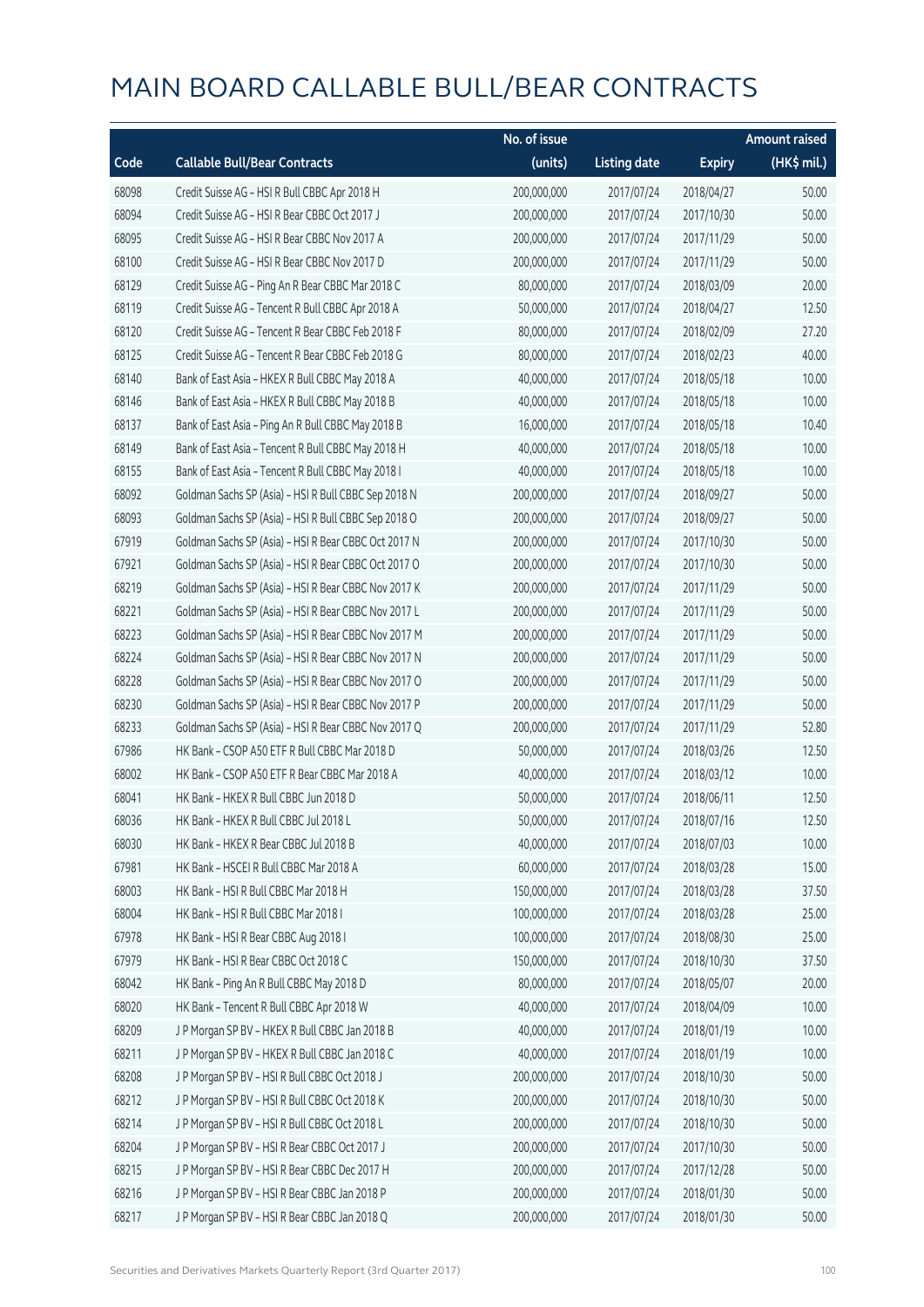|       |                                                        | No. of issue |                     |               | <b>Amount raised</b> |
|-------|--------------------------------------------------------|--------------|---------------------|---------------|----------------------|
| Code  | <b>Callable Bull/Bear Contracts</b>                    | (units)      | <b>Listing date</b> | <b>Expiry</b> | (HK\$ mil.)          |
| 68053 | Macquarie Bank Ltd. - HSI R Bear CBBC Aug 2018 A       | 40,000,000   | 2017/07/24          | 2018/08/30    | 10.00                |
| 68055 | Macquarie Bank Ltd. - HSI R Bear CBBC Aug 2018 B       | 40,000,000   | 2017/07/24          | 2018/08/30    | 10.00                |
| 68064 | Macquarie Bank Ltd. - HSI R Bear CBBC Aug 2018 C       | 40,000,000   | 2017/07/24          | 2018/08/30    | 10.00                |
| 68065 | Macquarie Bank Ltd. - HSI R Bear CBBC Aug 2018 D       | 40,000,000   | 2017/07/24          | 2018/08/30    | 10.00                |
| 68066 | Macquarie Bank Ltd. - HSI R Bear CBBC Aug 2018 E       | 40,000,000   | 2017/07/24          | 2018/08/30    | 10.00                |
| 68074 | Macquarie Bank Ltd. - HSI R Bear CBBC Aug 2018 F       | 40,000,000   | 2017/07/24          | 2018/08/30    | 10.00                |
| 68264 | SG Issuer - China Life R Bull CBBC May 2018 E          | 40,000,000   | 2017/07/24          | 2018/05/30    | 10.00                |
| 68084 | SG Issuer - HKEX R Bull CBBC Feb 2018 F                | 100,000,000  | 2017/07/24          | 2018/02/08    | 25.00                |
| 68086 | SG Issuer - HKEX R Bull CBBC Apr 2018 C                | 100,000,000  | 2017/07/24          | 2018/04/13    | 25.00                |
| 67975 | SG Issuer - HSBC R Bull CBBC Mar 2018 G                | 100,000,000  | 2017/07/24          | 2018/03/29    | 25.00                |
| 68235 | SG Issuer - HSCEI R Bull CBBC Nov 2018 I               | 200,000,000  | 2017/07/24          | 2018/11/29    | 50.00                |
| 68236 | SG Issuer - HSCEI R Bull CBBC Dec 2018 F               | 200,000,000  | 2017/07/24          | 2018/12/28    | 50.00                |
| 68234 | SG Issuer - HSCEI R Bear CBBC Mar 2018 C               | 200,000,000  | 2017/07/24          | 2018/03/28    | 50.00                |
| 68256 | SG Issuer - HSI R Bull CBBC Oct 2018 Y                 | 200,000,000  | 2017/07/24          | 2018/10/30    | 50.00                |
| 68258 | SG Issuer - HSI R Bull CBBC Nov 2018 O                 | 200,000,000  | 2017/07/24          | 2018/11/29    | 50.00                |
| 68259 | SG Issuer - HSI R Bull CBBC Dec 2018 Z                 | 200,000,000  | 2017/07/24          | 2018/12/28    | 50.00                |
| 68238 | SG Issuer - HSI R Bear CBBC Oct 2017 H                 | 200,000,000  | 2017/07/24          | 2017/10/30    | 50.00                |
| 68248 | SG Issuer - HSI R Bear CBBC Oct 2017 J                 | 200,000,000  | 2017/07/24          | 2017/10/30    | 50.00                |
| 68249 | SG Issuer - HSI R Bear CBBC Nov 2017 S                 | 200,000,000  | 2017/07/24          | 2017/11/29    | 50.00                |
| 68250 | SG Issuer - HSI R Bear CBBC Dec 2017 I                 | 200,000,000  | 2017/07/24          | 2017/12/28    | 50.00                |
| 68087 | SG Issuer - Ping An R Bull CBBC Mar 2018 E             | 100,000,000  | 2017/07/24          | 2018/03/08    | 25.00                |
| 68271 | SG Issuer - SHK Ppt P R Bull CBBC Jun 2018 A           | 100,000,000  | 2017/07/24          | 2018/06/28    | 25.00                |
| 68088 | SG Issuer - Tencent R Bull CBBC Jan 2018 M             | 100,000,000  | 2017/07/24          | 2018/01/10    | 25.00                |
| 68183 | UBS AG - HSI R Bull CBBC Sep 2018 Z                    | 250,000,000  | 2017/07/24          | 2018/09/27    | 62.50                |
| 68186 | UBS AG - HSI R Bull CBBC Oct 2018 C                    | 200,000,000  | 2017/07/24          | 2018/10/30    | 50.00                |
| 68181 | UBS AG - HSI R Bull CBBC Nov 2018 C                    | 250,000,000  | 2017/07/24          | 2018/11/29    | 62.50                |
| 68162 | UBS AG - HSI R Bear CBBC Oct 2017 O                    | 250,000,000  | 2017/07/24          | 2017/10/30    | 62.50                |
| 68165 | UBS AG - HSI R Bear CBBC Oct 2017 P                    | 200,000,000  | 2017/07/24          | 2017/10/30    | 50.00                |
| 68171 | UBS AG - HSI R Bear CBBC Oct 2017 Q                    | 200,000,000  | 2017/07/24          | 2017/10/30    | 50.00                |
| 68313 | Credit Suisse AG - Geely Auto R Bear CBBC Feb 2018 E   | 50,000,000   | 2017/07/25          | 2018/02/09    | 18.00                |
| 68320 | Credit Suisse AG - HKEX R Bull CBBC Mar 2018 D         | 50,000,000   | 2017/07/25          | 2018/03/02    | 12.50                |
| 68307 | Credit Suisse AG - HSI R Bull CBBC Apr 2018 I          | 200,000,000  | 2017/07/25          | 2018/04/27    | 50.00                |
| 68298 | Credit Suisse AG - HSI R Bull CBBC Sep 2018 Q          | 200,000,000  | 2017/07/25          | 2018/09/27    | 50.00                |
| 68317 | Credit Suisse AG - HSI R Bull CBBC Sep 2018 R          | 200,000,000  | 2017/07/25          | 2018/09/27    | 50.00                |
| 68312 | Credit Suisse AG - HSI R Bear CBBC Nov 2017 G          | 200,000,000  | 2017/07/25          | 2017/11/29    | 50.00                |
| 68373 | Goldman Sachs SP (Asia) - HSCEI R Bull CBBC Aug 2018 A | 200,000,000  | 2017/07/25          | 2018/08/30    | 50.00                |
| 68323 | Goldman Sachs SP (Asia) - HSI R Bull CBBC Aug 2018 B   | 200,000,000  | 2017/07/25          | 2018/08/30    | 50.00                |
| 68324 | Goldman Sachs SP (Asia) - HSI R Bull CBBC Aug 2018 E   | 200,000,000  | 2017/07/25          | 2018/08/30    | 50.00                |
| 68275 | Goldman Sachs SP (Asia) - HSI R Bull CBBC Aug 2018 R   | 200,000,000  | 2017/07/25          | 2018/08/30    | 50.00                |
| 68325 | Goldman Sachs SP (Asia) - HSI R Bear CBBC Oct 2017 P   | 200,000,000  | 2017/07/25          | 2017/10/30    | 50.00                |
| 68385 | Goldman Sachs SP (Asia) - HSI R Bear CBBC Nov 2017 R   | 200,000,000  | 2017/07/25          | 2017/11/29    | 50.00                |
| 68386 | Goldman Sachs SP (Asia) - HSI R Bear CBBC Nov 2017 S   | 200,000,000  | 2017/07/25          | 2017/11/29    | 50.00                |
| 68390 | Goldman Sachs SP (Asia) - HSI R Bear CBBC Nov 2017 T   | 200,000,000  | 2017/07/25          | 2017/11/29    | 50.00                |
| 68393 | Goldman Sachs SP (Asia) - HSI R Bear CBBC Nov 2017 U   | 200,000,000  | 2017/07/25          | 2017/11/29    | 50.00                |
| 68394 | Goldman Sachs SP (Asia) - HSI R Bear CBBC Nov 2017 V   | 200,000,000  | 2017/07/25          | 2017/11/29    | 50.00                |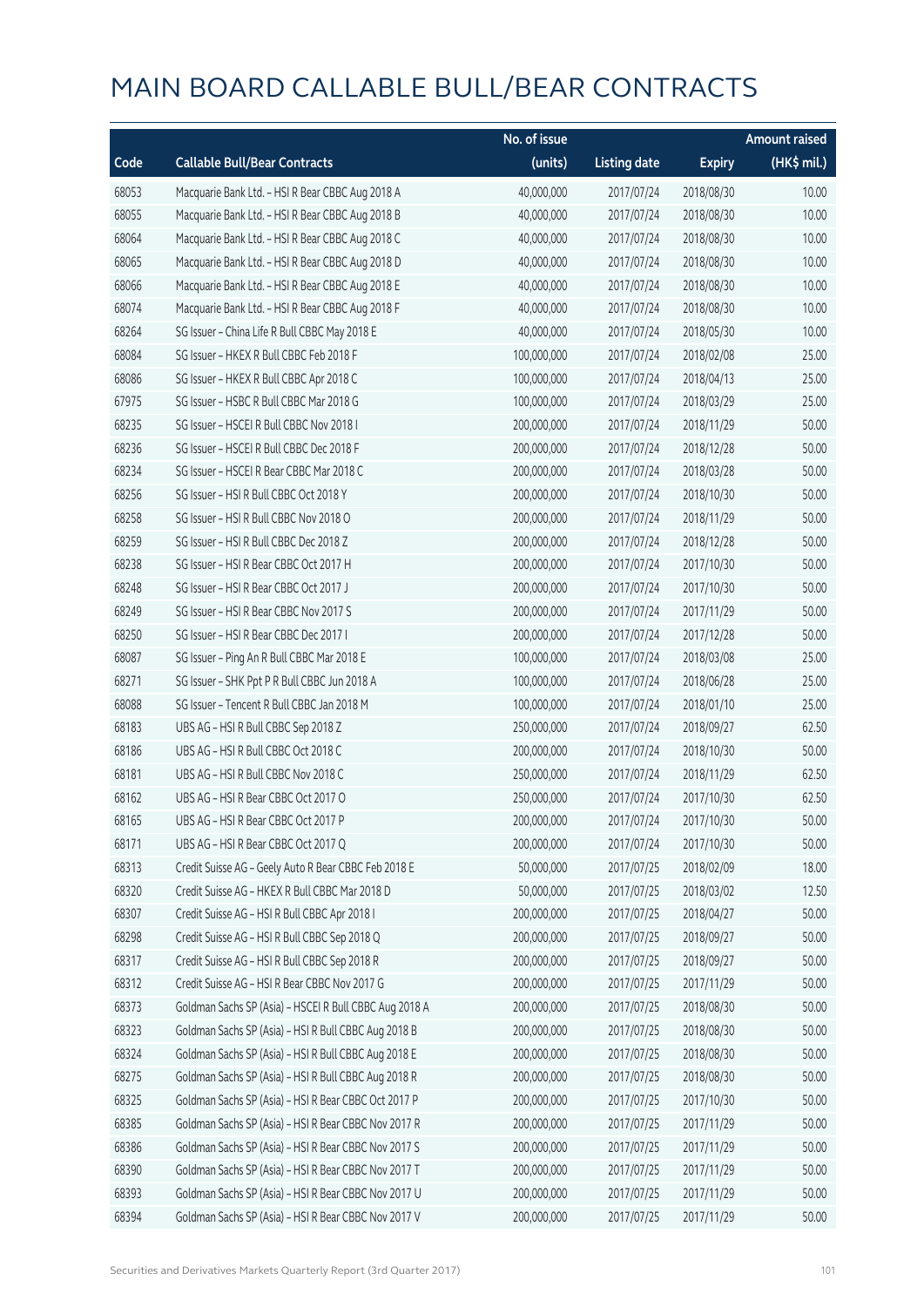|       |                                                            | No. of issue |                     |               | <b>Amount raised</b> |
|-------|------------------------------------------------------------|--------------|---------------------|---------------|----------------------|
| Code  | <b>Callable Bull/Bear Contracts</b>                        | (units)      | <b>Listing date</b> | <b>Expiry</b> | (HK\$ mil.)          |
| 68321 | HK Bank - Geely Auto R Bull CBBC May 2018 B                | 40,000,000   | 2017/07/25          | 2018/05/07    | 10.00                |
| 68322 | HK Bank - Geely Auto R Bear CBBC Oct 2018 D                | 40,000,000   | 2017/07/25          | 2018/10/08    | 18.00                |
| 68283 | HK Bank - HKEX R Bear CBBC Jul 2018 C                      | 40,000,000   | 2017/07/25          | 2018/07/23    | 14.00                |
| 68293 | HK Bank - HSCEI R Bear CBBC Jul 2018 A                     | 50,000,000   | 2017/07/25          | 2018/07/30    | 12.50                |
| 68292 | HK Bank - HSI R Bear CBBC Mar 2018 O                       | 100,000,000  | 2017/07/25          | 2018/03/28    | 25.00                |
| 68284 | HK Bank - HSI R Bear CBBC Aug 2018 J                       | 100,000,000  | 2017/07/25          | 2018/08/30    | 25.00                |
| 68280 | HK Bank - Ping An R Bear CBBC Oct 2018 C                   | 40,000,000   | 2017/07/25          | 2018/10/08    | 10.00                |
| 68383 | J P Morgan SP BV - CSOP A50 ETF R Bull CBBC Oct 2018 A     | 40,000,000   | 2017/07/25          | 2018/10/19    | 10.00                |
| 68382 | J P Morgan SP BV - CSOP A50 ETF R Bull CBBC Nov 2018 A     | 40,000,000   | 2017/07/25          | 2018/11/16    | 10.00                |
| 68404 | J P Morgan SP BV - Geely Auto R Bull CBBC Mar 2018 D       | 40,000,000   | 2017/07/25          | 2018/03/16    | 10.00                |
| 68376 | J P Morgan SP BV - HSI R Bull CBBC Oct 2018 M              | 200,000,000  | 2017/07/25          | 2018/10/30    | 50.00                |
| 68377 | J P Morgan SP BV - HSI R Bear CBBC Oct 2017 L              | 200,000,000  | 2017/07/25          | 2017/10/30    | 50.00                |
| 68378 | JP Morgan SP BV - HSIR Bear CBBC Oct 2017 M                | 200,000,000  | 2017/07/25          | 2017/10/30    | 50.00                |
| 68380 | J P Morgan SP BV - PetCh R Bull CBBC May 2018 A            | 80,000,000   | 2017/07/25          | 2018/05/18    | 20.00                |
| 68296 | Macquarie Bank Ltd. - China Life R Bull CBBC Feb 2018 C    | 36,000,000   | 2017/07/25          | 2018/02/28    | 10.01                |
| 68397 | SG Issuer - Geely Auto R Bull CBBC Jan 2018 D              | 40,000,000   | 2017/07/25          | 2018/01/12    | 10.00                |
| 68398 | SG Issuer - HKEX R Bear CBBC May 2018 A                    | 50,000,000   | 2017/07/25          | 2018/05/11    | 13.50                |
| 68403 | SG Issuer - HSI R Bull CBBC Nov 2018 P                     | 200,000,000  | 2017/07/25          | 2018/11/29    | 50.00                |
| 68402 | SG Issuer - HSI R Bear CBBC Dec 2017 J                     | 200,000,000  | 2017/07/25          | 2017/12/28    | 50.00                |
| 68399 | SG Issuer - ICBC R Bull CBBC Apr 2018 A                    | 40,000,000   | 2017/07/25          | 2018/04/18    | 10.00                |
| 68336 | UBS AG - Geely Auto R Bull CBBC Feb 2018 A                 | 40,000,000   | 2017/07/25          | 2018/02/05    | 10.00                |
| 68332 | UBS AG - HSI R Bull CBBC Jul 2018 H                        | 200,000,000  | 2017/07/25          | 2018/07/30    | 50.00                |
| 68326 | UBS AG - HSI R Bull CBBC Sep 2018 D                        | 250,000,000  | 2017/07/25          | 2018/09/27    | 62.50                |
| 68347 | UBS AG - HSI R Bear CBBC Oct 2017 R                        | 250,000,000  | 2017/07/25          | 2017/10/30    | 62.50                |
| 68372 | UBS AG - HSI R Bear CBBC Oct 2017 S                        | 200,000,000  | 2017/07/25          | 2017/10/30    | 50.00                |
| 68333 | UBS AG - Ping An R Bull CBBC Feb 2018 C                    | 80,000,000   | 2017/07/25          | 2018/02/26    | 20.00                |
| 68469 | BNP Paribas Issuance B.V. - HSCEI R Bull CBBC Aug 2018 N   | 100,000,000  | 2017/07/26          | 2018/08/30    | 25.00                |
| 68470 | BNP Paribas Issuance B.V. - HSCEI R Bull CBBC Aug 2018 O   | 100,000,000  | 2017/07/26          | 2018/08/30    | 25.00                |
| 68475 | BNP Paribas Issuance B.V. - HSCEI R Bear CBBC Feb 2018 P   | 100,000,000  | 2017/07/26          | 2018/02/27    | 25.00                |
| 68477 | BNP Paribas Issuance B.V. - HSCEI R Bear CBBC Feb 2018 Q   | 100,000,000  | 2017/07/26          | 2018/02/27    | 25.00                |
| 68441 | BNP Paribas Issuance B.V. - HSI R Bull CBBC Aug 2018 D     | 250,000,000  | 2017/07/26          | 2018/08/30    | 62.50                |
| 68443 | BNP Paribas Issuance B.V. - HSI R Bear CBBC Feb 2018 B     | 250,000,000  | 2017/07/26          | 2018/02/27    | 62.50                |
| 68453 | BNP Paribas Issuance B.V. - HSI R Bear CBBC Feb 2018 K     | 250,000,000  | 2017/07/26          | 2018/02/27    | 62.50                |
| 68454 | BNP Paribas Issuance B.V. - HSI R Bear CBBC Feb 2018 N     | 250,000,000  | 2017/07/26          | 2018/02/27    | 62.50                |
| 68444 | BNP Paribas Issuance B.V. - HSI R Bear CBBC Feb 2018 Z     | 250,000,000  | 2017/07/26          | 2018/02/27    | 62.50                |
| 68449 | BNP Paribas Issuance B.V. - HSI R Bear CBBC Mar 2018 A     | 250,000,000  | 2017/07/26          | 2018/03/28    | 75.00                |
| 68434 | BNP Paribas Issuance B.V. - Tencent R Bull CBBC Aug 2018 X | 50,000,000   | 2017/07/26          | 2018/08/30    | 12.50                |
| 68462 | BNP Paribas Issuance B.V. - Tencent R Bull CBBC Aug 2018 Y | 50,000,000   | 2017/07/26          | 2018/08/30    | 12.50                |
| 68436 | BNP Paribas Issuance B.V. - Tencent R Bear CBBC Apr 2018 T | 50,000,000   | 2017/07/26          | 2018/04/27    | 17.50                |
| 68440 | BNP Paribas Issuance B.V. - Tencent R Bear CBBC Apr 2018 U | 50,000,000   | 2017/07/26          | 2018/04/27    | 20.00                |
| 68584 | Credit Suisse AG - Geely Auto R Bull CBBC Feb 2018 E       | 50,000,000   | 2017/07/26          | 2018/02/28    | 12.50                |
| 68585 | Credit Suisse AG - Geely Auto R Bear CBBC Feb 2018 F       | 50,000,000   | 2017/07/26          | 2018/02/23    | 21.50                |
| 68581 | Credit Suisse AG - HSI R Bull CBBC Mar 2018 P              | 200,000,000  | 2017/07/26          | 2018/03/28    | 50.00                |
| 68582 | Credit Suisse AG - HSI R Bull CBBC Apr 2018 J              | 200,000,000  | 2017/07/26          | 2018/04/27    | 50.00                |
| 68579 | Credit Suisse AG - HSI R Bear CBBC Oct 2017 K              | 200,000,000  | 2017/07/26          | 2017/10/30    | 50.00                |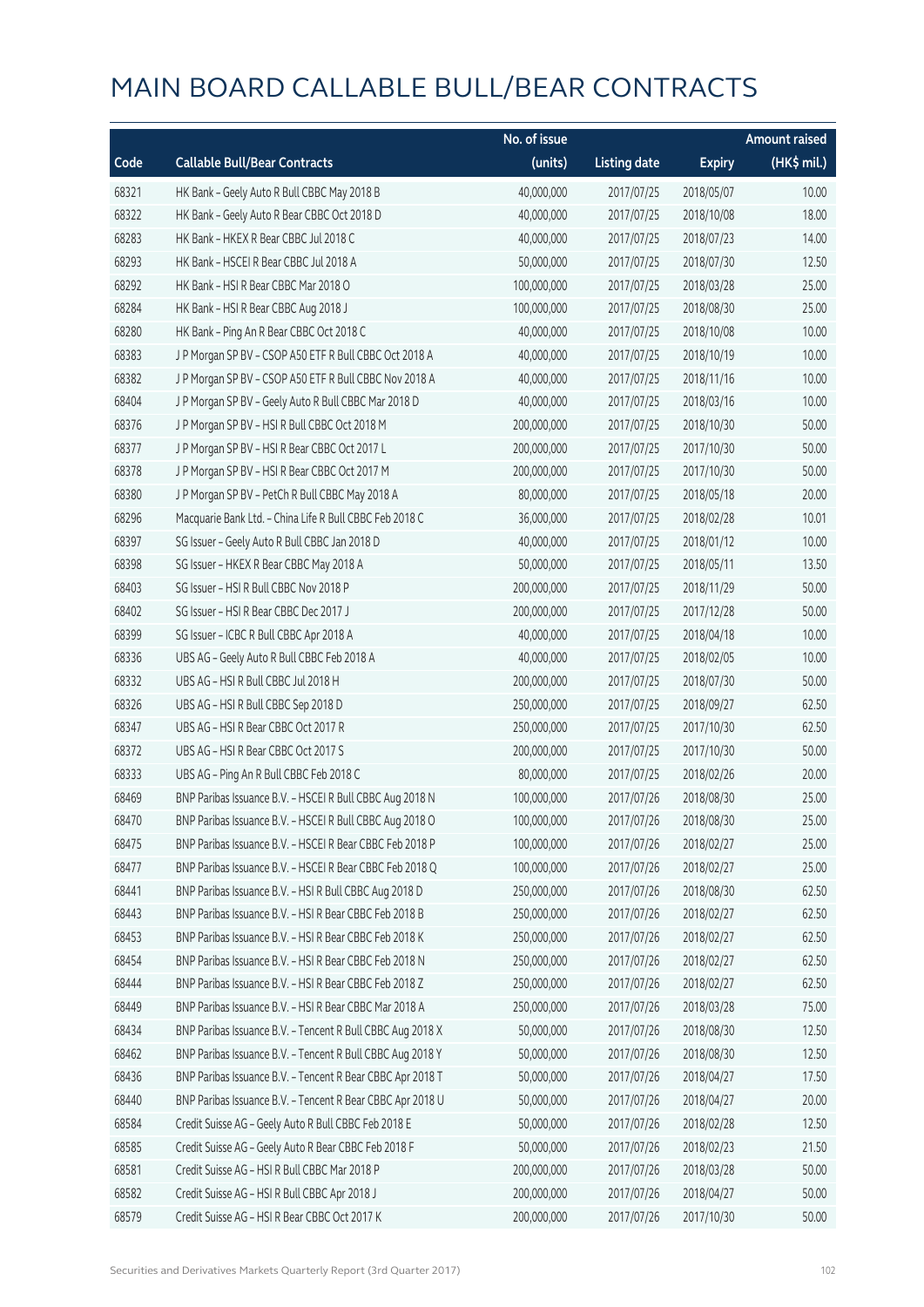|       |                                                         | No. of issue |                     |               | <b>Amount raised</b>  |
|-------|---------------------------------------------------------|--------------|---------------------|---------------|-----------------------|
| Code  | <b>Callable Bull/Bear Contracts</b>                     | (units)      | <b>Listing date</b> | <b>Expiry</b> | $(HK\frac{1}{2}mil.)$ |
| 68590 | Credit Suisse AG - Ping An R Bull CBBC Mar 2018 D       | 50,000,000   | 2017/07/26          | 2018/03/23    | 12.50                 |
| 68595 | Credit Suisse AG - Tencent R Bull CBBC Apr 2018 B       | 50,000,000   | 2017/07/26          | 2018/04/20    | 12.50                 |
| 68596 | Credit Suisse AG - Tencent R Bear CBBC Feb 2018 H       | 100,000,000  | 2017/07/26          | 2018/02/28    | 48.00                 |
| 68431 | Bank of East Asia - China Mobile R Bull CBBC May 2018 C | 16,000,000   | 2017/07/26          | 2018/05/24    | 10.40                 |
| 68432 | Bank of East Asia - CC Bank R Bull CBBC May 2018 A      | 40,000,000   | 2017/07/26          | 2018/05/24    | 10.00                 |
| 68426 | Bank of East Asia - Tencent R Bull CBBC May 2018 J      | 40,000,000   | 2017/07/26          | 2018/05/24    | 10.00                 |
| 68482 | Bank of East Asia - Tencent R Bull CBBC May 2018 K      | 40,000,000   | 2017/07/26          | 2018/05/24    | 10.00                 |
| 68483 | Bank of East Asia - Tencent R Bull CBBC May 2018 L      | 40,000,000   | 2017/07/26          | 2018/05/24    | 10.00                 |
| 68428 | Bank of East Asia - Tencent R Bear CBBC May 2018 A      | 40,000,000   | 2017/07/26          | 2018/05/24    | 10.00                 |
| 68458 | Goldman Sachs SP (Asia) - HSI R Bull CBBC Aug 2018 H    | 200,000,000  | 2017/07/26          | 2018/08/30    | 50.00                 |
| 68461 | Goldman Sachs SP (Asia) - HSI R Bear CBBC Oct 2017 Q    | 200,000,000  | 2017/07/26          | 2017/10/30    | 50.00                 |
| 68409 | HK Bank - CKH R Bull CBBC Apr 2018 A                    | 40,000,000   | 2017/07/26          | 2018/04/09    | 10.00                 |
| 68422 | HK Bank - Galaxy Ent R Bull CBBC Jan 2018 E             | 80,000,000   | 2017/07/26          | 2018/01/29    | 20.00                 |
| 68425 | HK Bank - HSI R Bull CBBC Apr 2018 O                    | 100,000,000  | 2017/07/26          | 2018/04/27    | 25.00                 |
| 68410 | HK Bank - Tencent R Bull CBBC Jan 2018 K                | 50,000,000   | 2017/07/26          | 2018/01/29    | 12.50                 |
| 68411 | HK Bank - Tencent R Bull CBBC Jan 2018 L                | 50,000,000   | 2017/07/26          | 2018/01/22    | 12.50                 |
| 68414 | HK Bank - Tencent R Bull CBBC Jan 2018 M                | 50,000,000   | 2017/07/26          | 2018/01/15    | 12.50                 |
| 68416 | HK Bank - Tencent R Bull CBBC Jan 2018 N                | 50,000,000   | 2017/07/26          | 2018/01/08    | 12.50                 |
| 68512 | HK Bank - Tencent R Bull CBBC Jan 2018 O                | 50,000,000   | 2017/07/26          | 2018/01/15    | 12.50                 |
| 68514 | HK Bank - Tencent R Bull CBBC Jan 2018 P                | 50,000,000   | 2017/07/26          | 2018/01/08    | 12.50                 |
| 68417 | HK Bank - Tencent R Bear CBBC Sep 2018 C                | 50,000,000   | 2017/07/26          | 2018/09/17    | 22.50                 |
| 68628 | J P Morgan SP BV - HSCEI R Bull CBBC Oct 2018 A         | 100,000,000  | 2017/07/26          | 2018/10/30    | 25.00                 |
| 68601 | J P Morgan SP BV - HSI R Bull CBBC Oct 2018 N           | 200,000,000  | 2017/07/26          | 2018/10/30    | 50.00                 |
| 68621 | J P Morgan SP BV - HSI R Bull CBBC Nov 2018 C           | 200,000,000  | 2017/07/26          | 2018/11/29    | 50.00                 |
| 68603 | J P Morgan SP BV - HSI R Bear CBBC Dec 2017 I           | 200,000,000  | 2017/07/26          | 2017/12/28    | 50.00                 |
| 68604 | J P Morgan SP BV - HSI R Bear CBBC Jan 2018 R           | 200,000,000  | 2017/07/26          | 2018/01/30    | 50.00                 |
| 68607 | J P Morgan SP BV - HSI R Bear CBBC Feb 2018 C           | 200,000,000  | 2017/07/26          | 2018/02/27    | 64.00                 |
| 68620 | J P Morgan SP BV - ICBC R Bull CBBC May 2018 A          | 100,000,000  | 2017/07/26          | 2018/05/18    | 25.00                 |
| 68619 | J P Morgan SP BV - Tencent R Bull CBBC Nov 2017 L       | 40,000,000   | 2017/07/26          | 2017/11/17    | 10.00                 |
| 68615 | J P Morgan SP BV - Tencent R Bull CBBC Dec 2017 X       | 40,000,000   | 2017/07/26          | 2017/12/15    | 10.00                 |
| 68609 | J P Morgan SP BV - Tencent R Bear CBBC Feb 2018 H       | 40,000,000   | 2017/07/26          | 2018/02/15    | 10.00                 |
| 68610 | J P Morgan SP BV - Tencent R Bear CBBC Mar 2018 F       | 40,000,000   | 2017/07/26          | 2018/03/16    | 11.20                 |
| 68611 | J P Morgan SP BV - Tencent R Bear CBBC Apr 2018 J       | 40,000,000   | 2017/07/26          | 2018/04/20    | 14.40                 |
| 68498 | Macquarie Bank Ltd. - HSBC R Bear CBBC Aug 2018 A       | 40,000,000   | 2017/07/26          | 2018/08/30    | 10.00                 |
| 68503 | Macquarie Bank Ltd. - HSBC R Bear CBBC Aug 2018 B       | 40,000,000   | 2017/07/26          | 2018/08/30    | 10.00                 |
| 68505 | Macquarie Bank Ltd. - HSBC R Bear CBBC Aug 2018 C       | 40,000,000   | 2017/07/26          | 2018/08/30    | 10.00                 |
| 68506 | Macquarie Bank Ltd. - HSI R Bear CBBC Aug 2018 G        | 40,000,000   | 2017/07/26          | 2018/08/30    | 10.00                 |
| 68507 | Macquarie Bank Ltd. - HSI R Bear CBBC Aug 2018 H        | 40,000,000   | 2017/07/26          | 2018/08/30    | 10.00                 |
| 68508 | Macquarie Bank Ltd. - HSI R Bear CBBC Aug 2018 I        | 40,000,000   | 2017/07/26          | 2018/08/30    | 10.00                 |
| 68509 | Macquarie Bank Ltd. - HSI R Bear CBBC Aug 2018 J        | 40,000,000   | 2017/07/26          | 2018/08/30    | 10.00                 |
| 68511 | Macquarie Bank Ltd. - HSI R Bear CBBC Aug 2018 K        | 40,000,000   | 2017/07/26          | 2018/08/30    | 10.00                 |
| 68496 | Macquarie Bank Ltd. - Tencent R Bull CBBC Feb 2018 G    | 37,000,000   | 2017/07/26          | 2018/02/28    | 10.14                 |
| 68497 | Macquarie Bank Ltd. - Tencent R Bull CBBC Feb 2018 H    | 33,000,000   | 2017/07/26          | 2018/02/28    | 10.20                 |
| 68484 | Macquarie Bank Ltd. - Tencent R Bear CBBC Feb 2018 B    | 27,000,000   | 2017/07/26          | 2018/02/28    | 10.04                 |
| 68487 | Macquarie Bank Ltd. - Tencent R Bear CBBC Feb 2018 C    | 31,000,000   | 2017/07/26          | 2018/02/28    | 10.08                 |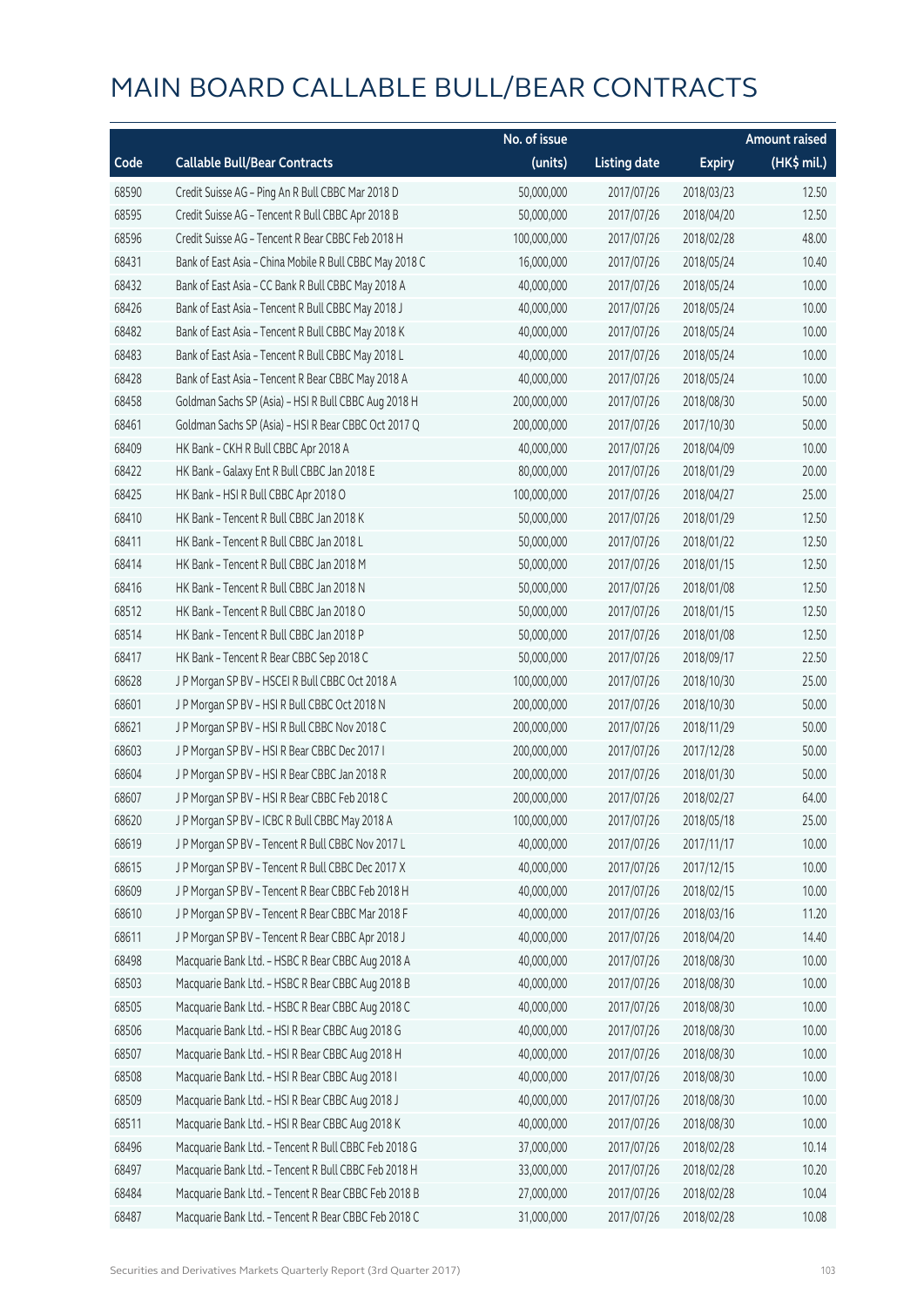|       |                                                            | No. of issue |                     |               | <b>Amount raised</b> |
|-------|------------------------------------------------------------|--------------|---------------------|---------------|----------------------|
| Code  | <b>Callable Bull/Bear Contracts</b>                        | (units)      | <b>Listing date</b> | <b>Expiry</b> | $(HK\$ mil.)         |
| 68495 | Macquarie Bank Ltd. - Tencent R Bear CBBC Feb 2018 D       | 40,000,000   | 2017/07/26          | 2018/02/28    | 10.00                |
| 68457 | SG Issuer - CSA50 R Bull CBBC Feb 2018 E                   | 40,000,000   | 2017/07/26          | 2018/02/22    | 10.00                |
| 68571 | SG Issuer - HSI R Bull CBBC Nov 2018 G                     | 200,000,000  | 2017/07/26          | 2018/11/29    | 50.00                |
| 68572 | SG Issuer - HSI R Bull CBBC Dec 2018 E                     | 200,000,000  | 2017/07/26          | 2018/12/28    | 50.00                |
| 68563 | SG Issuer - HSI R Bear CBBC Oct 2017 A                     | 200,000,000  | 2017/07/26          | 2017/10/30    | 50.00                |
| 68565 | SG Issuer - HSI R Bear CBBC Nov 2017 T                     | 200,000,000  | 2017/07/26          | 2017/11/29    | 50.00                |
| 68566 | SG Issuer - HSI R Bear CBBC Dec 2017 K                     | 200,000,000  | 2017/07/26          | 2017/12/28    | 50.00                |
| 68567 | SG Issuer - HSI R Bear CBBC Dec 2017 L                     | 200,000,000  | 2017/07/26          | 2017/12/28    | 50.00                |
| 68548 | SG Issuer - Tencent R Bull CBBC Dec 2017 I                 | 80,000,000   | 2017/07/26          | 2017/12/20    | 20.00                |
| 68549 | SG Issuer - Tencent R Bull CBBC Jan 2018 N                 | 80,000,000   | 2017/07/26          | 2018/01/25    | 20.00                |
| 68553 | SG Issuer - Tencent R Bull CBBC Apr 2018 F                 | 80,000,000   | 2017/07/26          | 2018/04/23    | 20.00                |
| 68550 | SG Issuer - Tencent R Bear CBBC Mar 2018 D                 | 80,000,000   | 2017/07/26          | 2018/03/28    | 30.80                |
| 68406 | SG Issuer - Tencent R Bear CBBC Apr 2018 B                 | 80,000,000   | 2017/07/26          | 2018/04/09    | 20.00                |
| 68551 | SG Issuer - Tencent R Bear CBBC Apr 2018 C                 | 80,000,000   | 2017/07/26          | 2018/04/18    | 26.00                |
| 68554 | SG Issuer - Tencent R Bear CBBC Jul 2018 A                 | 80,000,000   | 2017/07/26          | 2018/07/25    | 36.00                |
| 68536 | UBS AG - HSI R Bull CBBC Oct 2018 D                        | 200,000,000  | 2017/07/26          | 2018/10/30    | 50.00                |
| 68537 | UBS AG - HSI R Bull CBBC Nov 2018 D                        | 250,000,000  | 2017/07/26          | 2018/11/29    | 62.50                |
| 68515 | UBS AG - HSI R Bear CBBC Oct 2017 T                        | 250,000,000  | 2017/07/26          | 2017/10/30    | 62.50                |
| 68532 | UBS AG - Petrochina R Bull CBBC May 2018 A                 | 50,000,000   | 2017/07/26          | 2018/05/07    | 12.50                |
| 68539 | UBS AG - Tencent R Bull CBBC Feb 2018 G                    | 50,000,000   | 2017/07/26          | 2018/02/12    | 12.50                |
| 68520 | UBS AG - Tencent R Bull CBBC Mar 2018 D                    | 50,000,000   | 2017/07/26          | 2018/03/12    | 12.50                |
| 68521 | UBS AG - Tencent R Bear CBBC Jan 2018 F                    | 40,000,000   | 2017/07/26          | 2018/01/29    | 10.00                |
| 68544 | UBS AG - Tencent R Bear CBBC Jan 2018 G                    | 40,000,000   | 2017/07/26          | 2018/01/22    | 14.00                |
| 68662 | BNP Paribas Issuance B.V. - HSI R Bull CBBC Sep 2018 O     | 250,000,000  | 2017/07/27          | 2018/09/27    | 62.50                |
| 68635 | BNP Paribas Issuance B.V. - HSI R Bear CBBC Feb 2018 J     | 250,000,000  | 2017/07/27          | 2018/02/27    | 62.50                |
| 68632 | BNP Paribas Issuance B.V. - Tencent R Bear CBBC Apr 2018 V | 50,000,000   | 2017/07/27          | 2018/04/27    | 12.50                |
| 68803 | Credit Suisse AG - AIA R Bull CBBC Feb 2018 A              | 50,000,000   | 2017/07/27          | 2018/02/02    | 12.50                |
| 68807 | Credit Suisse AG - AIA R Bear CBBC Feb 2018 A              | 90,000,000   | 2017/07/27          | 2018/02/09    | 22.50                |
| 68800 | Credit Suisse AG - CCB R Bull CBBC Feb 2018 A              | 50,000,000   | 2017/07/27          | 2018/02/09    | 12.50                |
| 68802 | Credit Suisse AG - CCB R Bear CBBC Feb 2018 C              | 60,000,000   | 2017/07/27          | 2018/02/23    | 15.00                |
| 68793 | Credit Suisse AG - HKEX R Bull CBBC Apr 2018 A             | 50,000,000   | 2017/07/27          | 2018/04/13    | 12.50                |
| 68796 | Credit Suisse AG - HKEX R Bear CBBC Mar 2018 B             | 100,000,000  | 2017/07/27          | 2018/03/23    | 25.00                |
| 68799 | Credit Suisse AG - HKEX R Bear CBBC Mar 2018 C             | 100,000,000  | 2017/07/27          | 2018/03/29    | 30.00                |
| 68826 | Credit Suisse AG - HSBC R Bull CBBC Feb 2018 C             | 100,000,000  | 2017/07/27          | 2018/02/08    | 25.00                |
| 68830 | Credit Suisse AG - HSBC R Bear CBBC Feb 2018 A             | 45,000,000   | 2017/07/27          | 2018/02/09    | 36.00                |
| 68791 | Credit Suisse AG - HSI R Bull CBBC Apr 2018 K              | 200,000,000  | 2017/07/27          | 2018/04/27    | 50.00                |
| 68792 | Credit Suisse AG - HSI R Bull CBBC Sep 2018 S              | 200,000,000  | 2017/07/27          | 2018/09/27    | 50.00                |
| 68788 | Credit Suisse AG - HSI R Bear CBBC Nov 2017 I              | 200,000,000  | 2017/07/27          | 2017/11/29    | 50.00                |
| 68820 | Credit Suisse AG - HSI R Bear CBBC Nov 2017 N              | 250,000,000  | 2017/07/27          | 2017/11/29    | 62.50                |
| 68814 | Credit Suisse AG - ICBC R Bull CBBC Feb 2018 C             | 50,000,000   | 2017/07/27          | 2018/02/23    | 12.50                |
| 68815 | Credit Suisse AG - ICBC R Bear CBBC Feb 2018 A             | 50,000,000   | 2017/07/27          | 2018/02/09    | 12.50                |
| 68818 | Credit Suisse AG - ICBC R Bear CBBC Feb 2018 B             | 50,000,000   | 2017/07/27          | 2018/02/22    | 12.50                |
| 68822 | Credit Suisse AG - Tencent R Bull CBBC Apr 2018 C          | 50,000,000   | 2017/07/27          | 2018/04/26    | 12.50                |
| 68824 | Credit Suisse AG - Tencent R Bear CBBC Feb 2018 I          | 50,000,000   | 2017/07/27          | 2018/02/08    | 17.50                |
| 68698 | Goldman Sachs SP (Asia) - HSI R Bull CBBC Oct 2018 L       | 200,000,000  | 2017/07/27          | 2018/10/30    | 50.00                |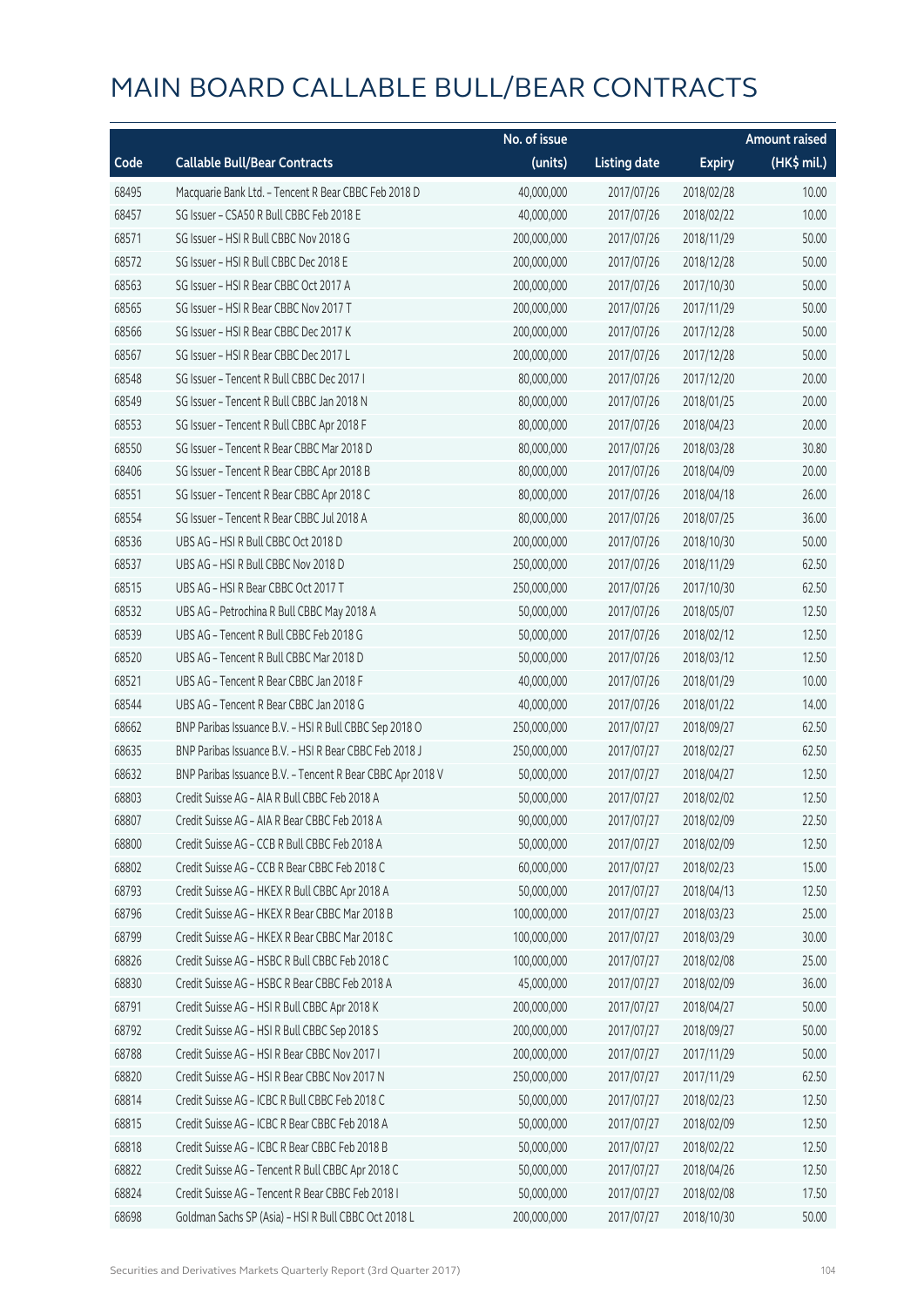|       |                                                               | No. of issue |                     |               | <b>Amount raised</b> |
|-------|---------------------------------------------------------------|--------------|---------------------|---------------|----------------------|
| Code  | <b>Callable Bull/Bear Contracts</b>                           | (units)      | <b>Listing date</b> | <b>Expiry</b> | (HK\$ mil.)          |
| 68636 | Goldman Sachs SP (Asia) - HSI R Bear CBBC Nov 2017 W          | 200,000,000  | 2017/07/27          | 2017/11/29    | 50.00                |
| 68643 | HK Bank - AIA R Bull CBBC Jul 2018 B                          | 60,000,000   | 2017/07/27          | 2018/07/03    | 15.00                |
| 68647 | HK Bank - AIA R Bear CBBC Jun 2018 A                          | 40,000,000   | 2017/07/27          | 2018/06/25    | 10.00                |
| 68653 | HK Bank - BOCL R Bull CBBC Jul 2018 A                         | 50,000,000   | 2017/07/27          | 2018/07/30    | 12.50                |
| 68648 | HK Bank - CC Bank R Bull CBBC Jul 2018 A                      | 50,000,000   | 2017/07/27          | 2018/07/30    | 12.50                |
| 68655 | HK Bank - CSOP A50 ETF R Bull CBBC Mar 2018 E                 | 50,000,000   | 2017/07/27          | 2018/03/12    | 12.50                |
| 68641 | HK Bank - HKEX R Bull CBBC Jul 2018 M                         | 50,000,000   | 2017/07/27          | 2018/07/23    | 12.50                |
| 68660 | HK Bank - HS H-SH ETF R Bull CBBC Mar 2018 B                  | 50,000,000   | 2017/07/27          | 2018/03/12    | 12.50                |
| 68639 | HK Bank - HSI R Bull CBBC Apr 2018 P                          | 100,000,000  | 2017/07/27          | 2018/04/27    | 25.00                |
| 68650 | HK Bank - ICBC R Bull CBBC Jul 2018 A                         | 50,000,000   | 2017/07/27          | 2018/07/30    | 12.50                |
| 68640 | HK Bank - Tencent R Bull CBBC Jan 2018 Q                      | 60,000,000   | 2017/07/27          | 2018/01/29    | 15.00                |
| 68748 | J P Morgan SP BV - CC Bank R Bull CBBC Jul 2018 A             | 100,000,000  | 2017/07/27          | 2018/07/20    | 25.00                |
| 68752 | J P Morgan SP BV - CC Bank R Bull CBBC Jul 2018 B             | 100,000,000  | 2017/07/27          | 2018/07/20    | 25.00                |
| 68764 | J P Morgan SP BV - HSBC R Bull CBBC Aug 2018 B                | 100,000,000  | 2017/07/27          | 2018/08/17    | 25.00                |
| 68717 | J P Morgan SP BV - HSI R Bull CBBC Sep 2018 V                 | 200,000,000  | 2017/07/27          | 2018/09/27    | 50.00                |
| 68724 | J P Morgan SP BV - HSI R Bull CBBC Oct 2018 O                 | 200,000,000  | 2017/07/27          | 2018/10/30    | 50.00                |
| 68711 | J P Morgan SP BV - HSI R Bear CBBC Oct 2017 N                 | 200,000,000  | 2017/07/27          | 2017/10/30    | 50.00                |
| 68731 | J P Morgan SP BV - HSI R Bear CBBC Jan 2018 S                 | 200,000,000  | 2017/07/27          | 2018/01/30    | 50.00                |
| 68738 | J P Morgan SP BV - HSI R Bear CBBC Feb 2018 D                 | 200,000,000  | 2017/07/27          | 2018/02/27    | 50.00                |
| 68741 | J P Morgan SP BV - HSI R Bear CBBC Feb 2018 E                 | 200,000,000  | 2017/07/27          | 2018/02/27    | 54.00                |
| 68753 | J P Morgan SP BV - Tencent R Bull CBBC Dec 2017 Y             | 40,000,000   | 2017/07/27          | 2017/12/15    | 10.00                |
| 68754 | J P Morgan SP BV - Tencent R Bull CBBC Dec 2017 Z             | 40,000,000   | 2017/07/27          | 2017/12/15    | 10.00                |
| 68759 | J P Morgan SP BV - Tencent R Bear CBBC Mar 2018 G             | 40,000,000   | 2017/07/27          | 2018/03/16    | 10.00                |
| 68763 | J P Morgan SP BV - Tencent R Bear CBBC Apr 2018 K             | 40,000,000   | 2017/07/27          | 2018/04/20    | 10.00                |
| 68670 | Macquarie Bank Ltd. - Great Wall Motor R Bull CBBC Jul 2018 A | 40,000,000   | 2017/07/27          | 2018/07/30    | 10.00                |
| 68671 | Macquarie Bank Ltd. - Great Wall Motor R Bull CBBC Jul 2018 B | 40,000,000   | 2017/07/27          | 2018/07/30    | 10.00                |
| 68678 | Macquarie Bank Ltd. - HKEX R Bull CBBC Mar 2018 C             | 36,000,000   | 2017/07/27          | 2018/03/27    | 10.12                |
| 68676 | Macquarie Bank Ltd. - HKEX R Bull CBBC Jun 2018 C             | 26,000,000   | 2017/07/27          | 2018/06/27    | 10.01                |
| 68677 | Macquarie Bank Ltd. - HKEX R Bear CBBC Mar 2018 B             | 25,000,000   | 2017/07/27          | 2018/03/27    | 10.05                |
| 68776 | SG Issuer - HKEX R Bull CBBC Jan 2018 H                       | 50,000,000   | 2017/07/27          | 2018/01/16    | 12.50                |
| 68777 | SG Issuer - HKEX R Bull CBBC Mar 2018 F                       | 50,000,000   | 2017/07/27          | 2018/03/15    | 12.50                |
| 68663 | SG Issuer - HKEX R Bear CBBC May 2018 B                       | 50,000,000   | 2017/07/27          | 2018/05/21    | 12.50                |
| 68664 | SG Issuer - HKEX R Bear CBBC Jun 2018 C                       | 50,000,000   | 2017/07/27          | 2018/06/20    | 14.50                |
| 68669 | SG Issuer - HKEX R Bear CBBC Jul 2018 A                       | 50,000,000   | 2017/07/27          | 2018/07/10    | 17.00                |
| 68774 | SG Issuer - HSI R Bull CBBC Nov 2018 I                        | 200,000,000  | 2017/07/27          | 2018/11/29    | 50.00                |
| 68775 | SG Issuer - HSI R Bull CBBC Dec 2018 F                        | 200,000,000  | 2017/07/27          | 2018/12/28    | 50.00                |
| 68765 | SG Issuer - HSI R Bear CBBC Oct 2017 C                        | 200,000,000  | 2017/07/27          | 2017/10/30    | 50.00                |
| 68766 | SG Issuer - HSI R Bear CBBC Oct 2017 P                        | 200,000,000  | 2017/07/27          | 2017/10/30    | 50.00                |
| 68767 | SG Issuer - HSI R Bear CBBC Dec 2017 M                        | 200,000,000  | 2017/07/27          | 2017/12/28    | 50.00                |
| 68773 | SG Issuer - HSI R Bear CBBC Dec 2017 N                        | 200,000,000  | 2017/07/27          | 2017/12/28    | 50.00                |
| 68781 | SG Issuer - PetroChina R Bull CBBC Apr 2018 A                 | 40,000,000   | 2017/07/27          | 2018/04/27    | 10.00                |
| 68783 | SG Issuer - Ping An R Bear CBBC Apr 2018 A                    | 100,000,000  | 2017/07/27          | 2018/04/23    | 25.00                |
| 68784 | SG Issuer - Tencent R Bear CBBC Apr 2018 D                    | 80,000,000   | 2017/07/27          | 2018/04/09    | 20.00                |
| 68785 | SG Issuer - Tencent R Bear CBBC Jun 2018 A                    | 80,000,000   | 2017/07/27          | 2018/06/14    | 20.00                |
| 68688 | UBS AG - HKEX R Bull CBBC Sep 2018 A                          | 50,000,000   | 2017/07/27          | 2018/09/17    | 12.50                |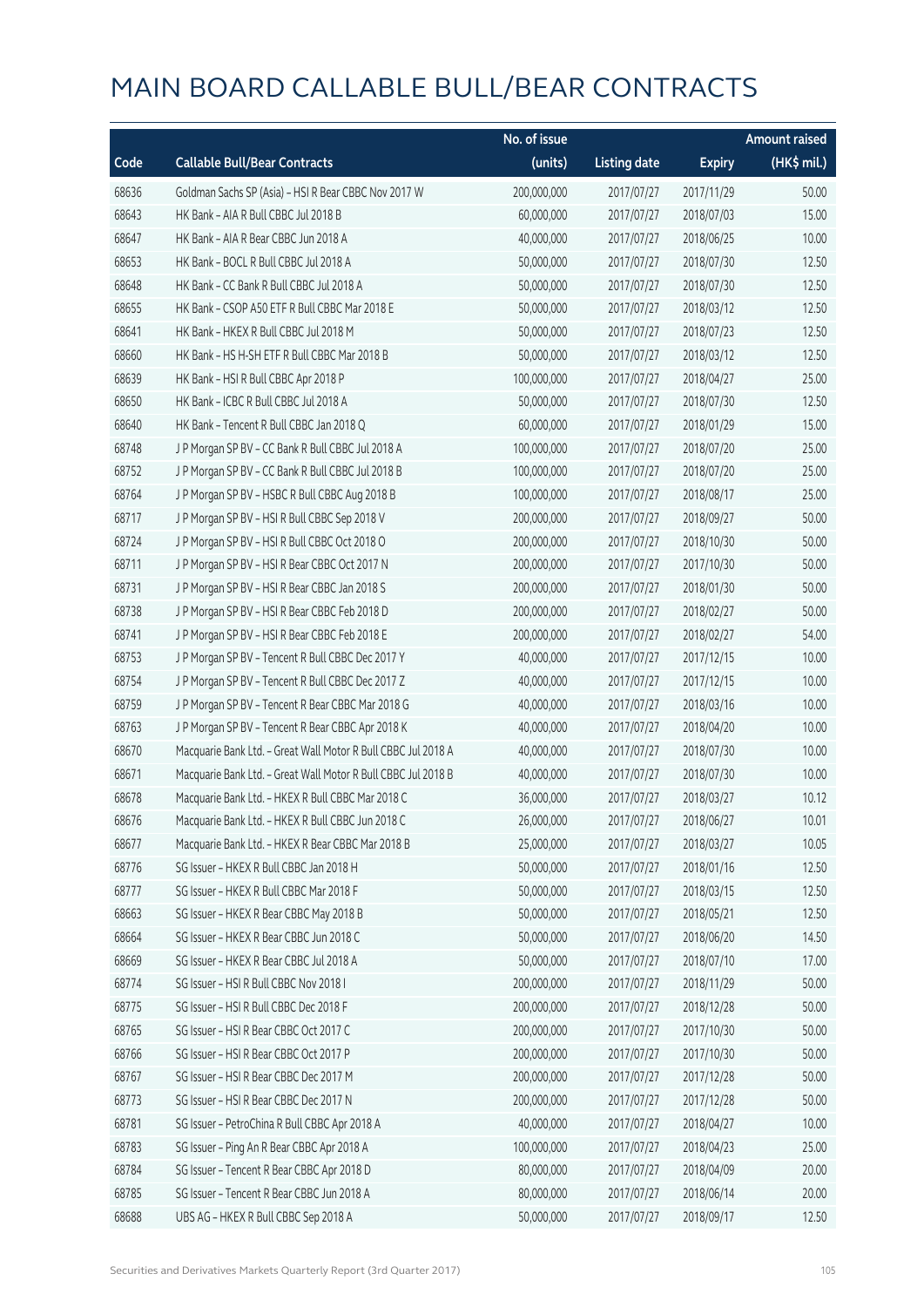|       |                                                         | No. of issue |                     |               | <b>Amount raised</b> |
|-------|---------------------------------------------------------|--------------|---------------------|---------------|----------------------|
| Code  | <b>Callable Bull/Bear Contracts</b>                     | (units)      | <b>Listing date</b> | <b>Expiry</b> | (HK\$ mil.)          |
| 68681 | UBS AG - HKEX R Bull CBBC Oct 2018 A                    | 50,000,000   | 2017/07/27          | 2018/10/29    | 12.50                |
| 68682 | UBS AG - HKEX R Bear CBBC Mar 2018 A                    | 50,000,000   | 2017/07/27          | 2018/03/12    | 12.50                |
| 68679 | UBS AG - HSBC R Bull CBBC Aug 2018 A                    | 50,000,000   | 2017/07/27          | 2018/08/27    | 12.50                |
| 68683 | UBS AG - HSI R Bull CBBC Nov 2018 E                     | 250,000,000  | 2017/07/27          | 2018/11/29    | 62.50                |
| 68686 | UBS AG - HSI R Bear CBBC Oct 2017 U                     | 250,000,000  | 2017/07/27          | 2017/10/30    | 62.50                |
| 68854 | BNP Paribas Issuance B.V. - HKEX R Bull CBBC Aug 2018 G | 50,000,000   | 2017/07/28          | 2018/08/30    | 12.50                |
| 68995 | Credit Suisse AG - BOCL R Bear CBBC Feb 2018 A          | 95,000,000   | 2017/07/28          | 2018/02/28    | 23.75                |
| 68992 | Credit Suisse AG - BOCL R Bear CBBC Apr 2018 A          | 95,000,000   | 2017/07/28          | 2018/04/20    | 23.75                |
| 69004 | Credit Suisse AG - China Mobile R Bull CBBC Feb 2018 B  | 50,000,000   | 2017/07/28          | 2018/02/09    | 12.50                |
| 69007 | Credit Suisse AG - China Mobile R Bull CBBC Feb 2018 C  | 50,000,000   | 2017/07/28          | 2018/02/23    | 12.50                |
| 68989 | Credit Suisse AG - Galaxy Ent R Bear CBBC Mar 2018 A    | 100,000,000  | 2017/07/28          | 2018/03/23    | 25.00                |
| 68971 | Credit Suisse AG - HKEX R Bull CBBC Mar 2018 E          | 50,000,000   | 2017/07/28          | 2018/03/29    | 12.50                |
| 68973 | Credit Suisse AG - HKEX R Bear CBBC Feb 2018 B          | 65,000,000   | 2017/07/28          | 2018/02/23    | 20.80                |
| 68979 | Credit Suisse AG - HKEX R Bear CBBC Feb 2018 C          | 65,000,000   | 2017/07/28          | 2018/02/28    | 26.00                |
| 69003 | Credit Suisse AG - HSCEI R Bull CBBC Apr 2018 B         | 150,000,000  | 2017/07/28          | 2018/04/27    | 37.50                |
| 68968 | Credit Suisse AG - HSI R Bull CBBC Sep 2018 T           | 200,000,000  | 2017/07/28          | 2018/09/27    | 50.00                |
| 68969 | Credit Suisse AG - HSI R Bear CBBC Oct 2017 M           | 200,000,000  | 2017/07/28          | 2017/10/30    | 50.00                |
| 69010 | Credit Suisse AG - Lenovo R Bull CBBC Mar 2018 A        | 50,000,000   | 2017/07/28          | 2018/03/02    | 12.50                |
| 69017 | Credit Suisse AG - Lenovo R Bear CBBC Jan 2018 A        | 50,000,000   | 2017/07/28          | 2018/01/19    | 12.50                |
| 68998 | Credit Suisse AG - Ping An R Bull CBBC Mar 2018 E       | 100,000,000  | 2017/07/28          | 2018/03/09    | 25.00                |
| 68980 | Credit Suisse AG - Sands China R Bull CBBC Jun 2018 A   | 50,000,000   | 2017/07/28          | 2018/06/29    | 12.50                |
| 68982 | Credit Suisse AG - Sands China R Bear CBBC Mar 2018 B   | 100,000,000  | 2017/07/28          | 2018/03/16    | 25.00                |
| 68961 | Bank of East Asia - China Mobile R Bull CBBC May 2018 D | 60,000,000   | 2017/07/28          | 2018/05/25    | 15.00                |
| 68853 | Bank of East Asia - HKEX R Bull CBBC May 2018 C         | 40,000,000   | 2017/07/28          | 2018/05/25    | 10.00                |
| 68894 | Bank of East Asia - HKEX R Bull CBBC May 2018 D         | 40,000,000   | 2017/07/28          | 2018/05/25    | 10.00                |
| 68898 | Bank of East Asia - Sands China R Bull CBBC Jan 2018 A  | 15,000,000   | 2017/07/28          | 2018/01/29    | 10.20                |
| 69035 | Goldman Sachs SP (Asia) - HSI R Bear CBBC Oct 2017 S    | 200,000,000  | 2017/07/28          | 2017/10/30    | 50.00                |
| 69039 | Goldman Sachs SP (Asia) - HSI R Bear CBBC Nov 2017 X    | 200,000,000  | 2017/07/28          | 2017/11/29    | 50.00                |
| 68861 | HK Bank - China Mobile R Bull CBBC May 2018 A           | 50,000,000   | 2017/07/28          | 2018/05/07    | 12.50                |
| 68879 | HK Bank - Geely Auto R Bear CBBC Mar 2018 I             | 40,000,000   | 2017/07/28          | 2018/03/12    | 10.00                |
| 68878 | HK Bank - HKEX R Bull CBBC Jun 2018 E                   | 50,000,000   | 2017/07/28          | 2018/06/25    | 12.50                |
| 68873 | HK Bank - HKEX R Bear CBBC Jun 2018 A                   | 40,000,000   | 2017/07/28          | 2018/06/25    | 14.00                |
| 68877 | HK Bank - HKEX R Bear CBBC Jul 2018 D                   | 40,000,000   | 2017/07/28          | 2018/07/30    | 16.00                |
| 68885 | Haitong Int'l Sec - HKEX R Bull CBBC Jun 2018 B         | 60,000,000   | 2017/07/28          | 2018/06/28    | 15.00                |
| 68887 | Haitong Int'l Sec - HKEX R Bull CBBC Jun 2018 C         | 60,000,000   | 2017/07/28          | 2018/06/27    | 15.00                |
| 68890 | Haitong Int'l Sec - HKEX R Bear CBBC Mar 2018 A         | 60,000,000   | 2017/07/28          | 2018/03/28    | 15.00                |
| 68891 | Haitong Int'l Sec - HSBC R Bull CBBC Jun 2018 C         | 80,000,000   | 2017/07/28          | 2018/06/28    | 20.00                |
| 68892 | Haitong Int'l Sec - Ping An R Bull CBBC Aug 2018 A      | 80,000,000   | 2017/07/28          | 2018/08/23    | 20.16                |
| 68881 | Haitong Int'l Sec - Tencent R Bull CBBC Jul 2018 B      | 60,000,000   | 2017/07/28          | 2018/07/26    | 15.00                |
| 68883 | Haitong Int'l Sec - Tencent R Bull CBBC Jul 2018 C      | 60,000,000   | 2017/07/28          | 2018/07/27    | 15.00                |
| 68884 | Haitong Int'l Sec - Tencent R Bear CBBC Apr 2018 A      | 60,000,000   | 2017/07/28          | 2018/04/26    | 15.00                |
| 69057 | J P Morgan SP BV - China Mobile R Bull CBBC Aug 2018 A  | 100,000,000  | 2017/07/28          | 2018/08/17    | 25.00                |
| 69061 | J P Morgan SP BV - CNOOC R Bull CBBC Jul 2018 A         | 80,000,000   | 2017/07/28          | 2018/07/20    | 20.00                |
| 69048 | J P Morgan SP BV - HKEX R Bull CBBC Feb 2018 C          | 40,000,000   | 2017/07/28          | 2018/02/15    | 10.00                |
| 69065 | J P Morgan SP BV - HKEX R Bull CBBC Feb 2018 D          | 40,000,000   | 2017/07/28          | 2018/02/15    | 10.00                |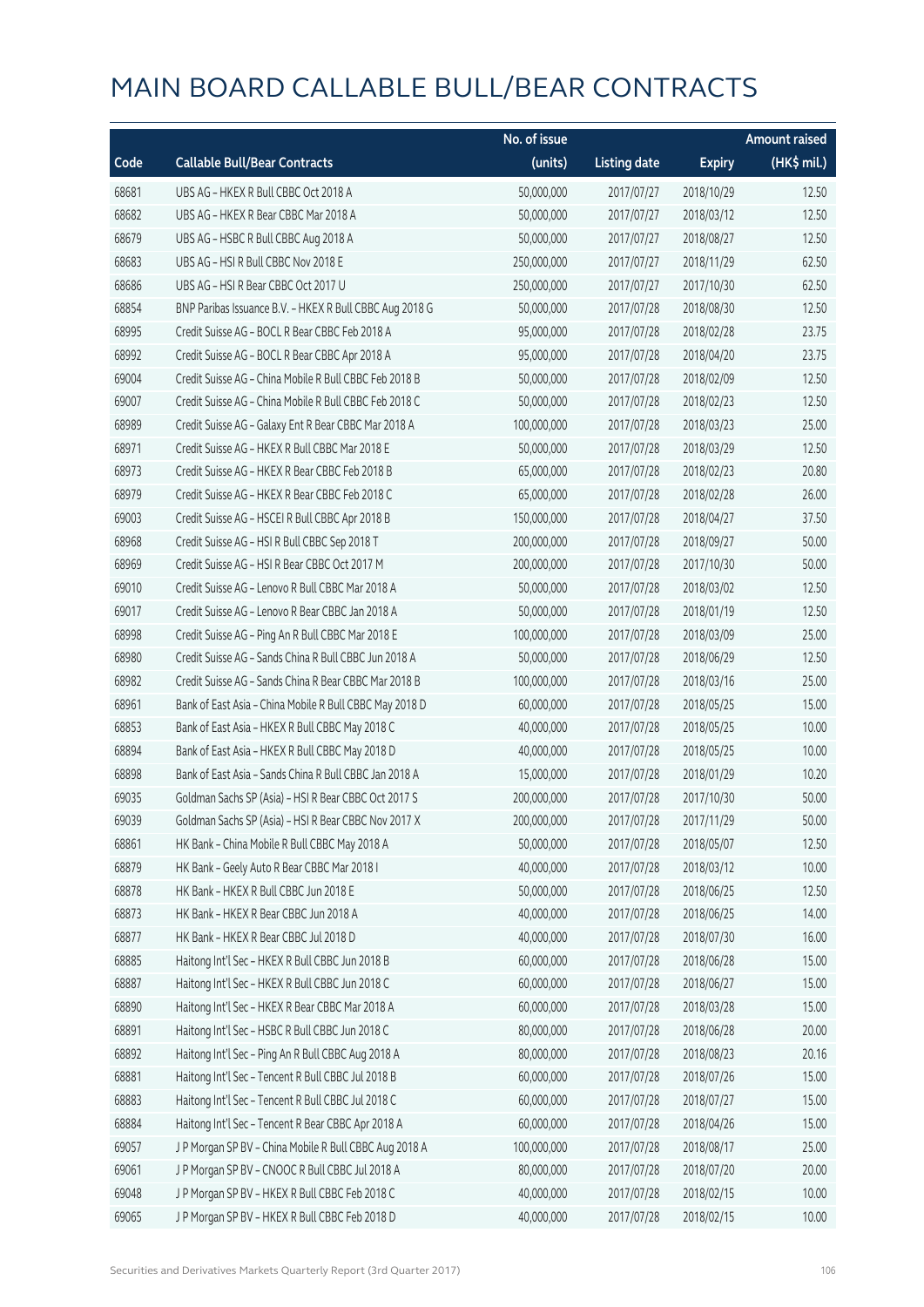|       |                                                            | No. of issue |                     |               | Amount raised |
|-------|------------------------------------------------------------|--------------|---------------------|---------------|---------------|
| Code  | <b>Callable Bull/Bear Contracts</b>                        | (units)      | <b>Listing date</b> | <b>Expiry</b> | (HK\$ mil.)   |
| 69066 | J P Morgan SP BV - HKEX R Bear CBBC Apr 2018 B             | 40,000,000   | 2017/07/28          | 2018/04/20    | 10.00         |
| 69067 | J P Morgan SP BV - HSI R Bull CBBC Nov 2018 D              | 200,000,000  | 2017/07/28          | 2018/11/29    | 50.00         |
| 69051 | J P Morgan SP BV - HSI R Bear CBBC Oct 2017 K              | 200,000,000  | 2017/07/28          | 2017/10/30    | 50.00         |
| 69049 | J P Morgan SP BV - HSI R Bear CBBC Oct 2017 O              | 200,000,000  | 2017/07/28          | 2017/10/30    | 50.00         |
| 69052 | J P Morgan SP BV - HSI R Bear CBBC Oct 2017 P              | 200,000,000  | 2017/07/28          | 2017/10/30    | 50.00         |
| 69056 | J P Morgan SP BV - HSI R Bear CBBC Oct 2017 Q              | 200,000,000  | 2017/07/28          | 2017/10/30    | 50.00         |
| 69062 | J P Morgan SP BV - Tencent R Bear CBBC Apr 2018 L          | 40,000,000   | 2017/07/28          | 2018/04/20    | 18.00         |
| 68831 | SG Issuer - ABC R Bull CBBC Aug 2018 A                     | 40,000,000   | 2017/07/28          | 2018/08/30    | 10.00         |
| 68832 | SG Issuer - AIA R Bull CBBC Jul 2018 B                     | 100,000,000  | 2017/07/28          | 2018/07/09    | 25.00         |
| 69042 | SG Issuer - CMob R Bull CBBC Feb 2018 B                    | 100,000,000  | 2017/07/28          | 2018/02/08    | 25.00         |
| 68835 | SG Issuer - CCB R Bull CBBC Aug 2018 B                     | 40,000,000   | 2017/07/28          | 2018/08/20    | 10.00         |
| 68899 | SG Issuer - CShen R Bull CBBC May 2018 A                   | 40,000,000   | 2017/07/28          | 2018/05/30    | 10.00         |
| 68906 | SG Issuer - Greatwall Motor R Bull CBBC Apr 2018 A         | 40,000,000   | 2017/07/28          | 2018/04/27    | 10.00         |
| 68839 | SG Issuer - HKEX R Bull CBBC Jun 2018 B                    | 50,000,000   | 2017/07/28          | 2018/06/13    | 12.50         |
| 69043 | SG Issuer - HSI R Bear CBBC Nov 2017 U                     | 200,000,000  | 2017/07/28          | 2017/11/29    | 50.00         |
| 68842 | SG Issuer - Tencent R Bull CBBC Feb 2018 M                 | 80,000,000   | 2017/07/28          | 2018/02/07    | 20.00         |
| 68846 | SG Issuer - Tencent R Bull CBBC Feb 2018 N                 | 80,000,000   | 2017/07/28          | 2018/02/22    | 20.00         |
| 68847 | SG Issuer - Tencent R Bull CBBC Mar 2018 N                 | 80,000,000   | 2017/07/28          | 2018/03/13    | 20.00         |
| 68934 | SG Issuer - Tencent R Bear CBBC Mar 2018 E                 | 80,000,000   | 2017/07/28          | 2018/03/08    | 20.00         |
| 69021 | UBS AG - HSI R Bull CBBC Aug 2018 L                        | 250,000,000  | 2017/07/28          | 2018/08/30    | 62.50         |
| 69024 | UBS AG - HSI R Bear CBBC Oct 2017 V                        | 200,000,000  | 2017/07/28          | 2017/10/30    | 50.00         |
| 69025 | UBS AG - HSI R Bear CBBC Oct 2017 Y                        | 250,000,000  | 2017/07/28          | 2017/10/30    | 62.50         |
| 69032 | UBS AG - HSI R Bear CBBC Oct 2017 Z                        | 250,000,000  | 2017/07/28          | 2017/10/30    | 62.50         |
| 69034 | UBS AG - Tencent R Bull CBBC Dec 2017 N                    | 40,000,000   | 2017/07/28          | 2017/12/18    | 10.00         |
| 69070 | BNP Paribas Issuance B.V. - HSI R Bear CBBC Mar 2018 B     | 250,000,000  | 2017/07/31          | 2018/03/28    | 62.50         |
| 69093 | BNP Paribas Issuance B.V. - Ping An R Bull CBBC Aug 2018 D | 200,000,000  | 2017/07/31          | 2018/08/30    | 50.00         |
| 69179 | Credit Suisse AG - HSI R Bull CBBC Apr 2018 L              | 200,000,000  | 2017/07/31          | 2018/04/27    | 50.00         |
| 69096 | Credit Suisse AG - HSI R Bear CBBC Oct 2017 L              | 200,000,000  | 2017/07/31          | 2017/10/30    | 50.00         |
| 69106 | Credit Suisse AG - HSI R Bear CBBC Oct 2017 N              | 200,000,000  | 2017/07/31          | 2017/10/30    | 50.00         |
| 69115 | Credit Suisse AG - HSI R Bear CBBC Nov 2017 O              | 200,000,000  | 2017/07/31          | 2017/11/29    | 50.00         |
| 69102 | Credit Suisse AG - HSI R Bear CBBC Dec 2017 V              | 200,000,000  | 2017/07/31          | 2017/12/28    | 50.00         |
| 69116 | Credit Suisse AG - HSI R Bear CBBC Dec 2017 W              | 200,000,000  | 2017/07/31          | 2017/12/28    | 50.00         |
| 69182 | Credit Suisse AG - Tencent R Bull CBBC Apr 2018 D          | 50,000,000   | 2017/07/31          | 2018/04/13    | 12.50         |
| 69185 | Credit Suisse AG - Tencent R Bear CBBC Mar 2018 A          | 60,000,000   | 2017/07/31          | 2018/03/08    | 33.00         |
| 69196 | Goldman Sachs SP (Asia) - HSI R Bull CBBC Sep 2018 P       | 200,000,000  | 2017/07/31          | 2018/09/27    | 50.00         |
| 69197 | Goldman Sachs SP (Asia) - HSI R Bull CBBC Oct 2018 M       | 200,000,000  | 2017/07/31          | 2018/10/30    | 50.00         |
| 69068 | Goldman Sachs SP (Asia) - HSI R Bear CBBC Nov 2017 Y       | 200,000,000  | 2017/07/31          | 2017/11/29    | 50.00         |
| 69193 | HK Bank - Geely Auto R Bull CBBC Mar 2018 A                | 40,000,000   | 2017/07/31          | 2018/03/12    | 10.00         |
| 69072 | HK Bank - HSI R Bull CBBC Apr 2018 Q                       | 100,000,000  | 2017/07/31          | 2018/04/27    | 25.00         |
| 69194 | HK Bank - Tencent R Bull CBBC Jan 2018 R                   | 60,000,000   | 2017/07/31          | 2018/01/22    | 15.00         |
| 69195 | HK Bank - Tencent R Bear CBBC Aug 2018 D                   | 50,000,000   | 2017/07/31          | 2018/08/27    | 22.50         |
| 69259 | J P Morgan SP BV - HKEX R Bull CBBC Jan 2018 D             | 40,000,000   | 2017/07/31          | 2018/01/19    | 10.00         |
| 69261 | J P Morgan SP BV - HKEX R Bear CBBC Apr 2018 C             | 40,000,000   | 2017/07/31          | 2018/04/20    | 12.00         |
| 69275 | J P Morgan SP BV - HSI R Bull CBBC Oct 2018 P              | 200,000,000  | 2017/07/31          | 2018/10/30    | 50.00         |
| 69256 | J P Morgan SP BV - HSI R Bear CBBC Oct 2017 C              | 200,000,000  | 2017/07/31          | 2017/10/30    | 50.00         |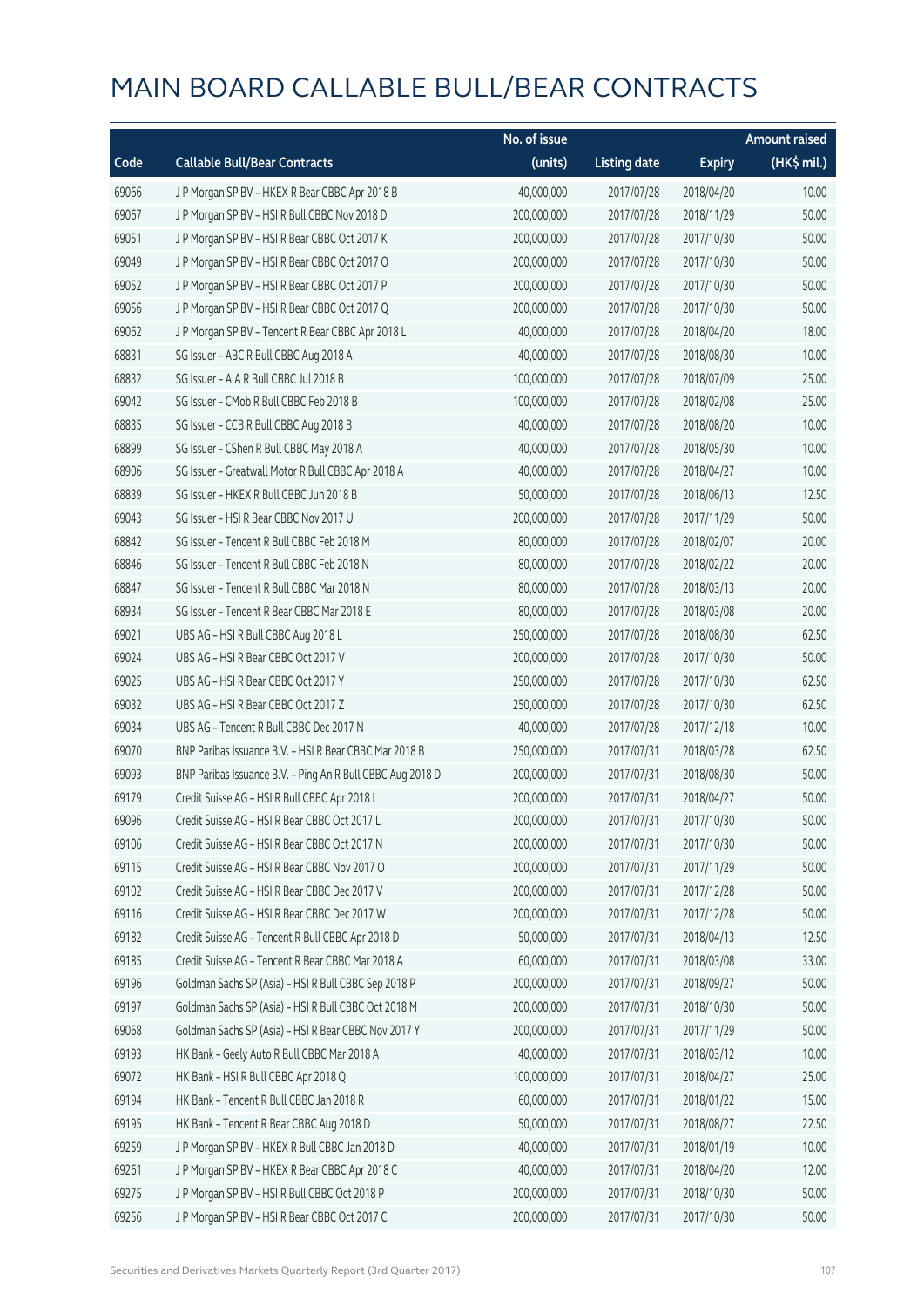|       |                                                              | No. of issue |                     |               | <b>Amount raised</b> |
|-------|--------------------------------------------------------------|--------------|---------------------|---------------|----------------------|
| Code  | <b>Callable Bull/Bear Contracts</b>                          | (units)      | <b>Listing date</b> | <b>Expiry</b> | (HK\$ mil.)          |
| 69279 | J P Morgan SP BV - HSI R Bear CBBC Jan 2018 T                | 200,000,000  | 2017/07/31          | 2018/01/30    | 50.00                |
| 69280 | J P Morgan SP BV - HSI R Bear CBBC Feb 2018 F                | 200,000,000  | 2017/07/31          | 2018/02/27    | 50.00                |
| 69258 | J P Morgan SP BV - Tencent R Bull CBBC Dec 2017 A            | 40,000,000   | 2017/07/31          | 2017/12/15    | 10.00                |
| 69262 | J P Morgan SP BV - Tencent R Bear CBBC Apr 2018 M            | 40,000,000   | 2017/07/31          | 2018/04/20    | 19.20                |
| 69272 | J P Morgan SP BV - Tencent R Bear CBBC Apr 2018 N            | 40,000,000   | 2017/07/31          | 2018/04/20    | 11.20                |
| 69091 | Macquarie Bank Ltd. - China Life R Bear CBBC Feb 2018 C      | 21,000,000   | 2017/07/31          | 2018/02/28    | 10.12                |
| 69089 | Macquarie Bank Ltd. - Tencent R Bull CBBC Feb 2018 I         | 30,000,000   | 2017/07/31          | 2018/02/28    | 10.08                |
| 69082 | Macquarie Bank Ltd. - Tencent R Bear CBBC Feb 2018 E         | 23,000,000   | 2017/07/31          | 2018/02/28    | 10.10                |
| 69075 | SG Issuer - China Life R Bull CBBC May 2018 F                | 40,000,000   | 2017/07/31          | 2018/05/28    | 10.00                |
| 69076 | SG Issuer - Galaxy R Bull CBBC Mar 2018 C                    | 100,000,000  | 2017/07/31          | 2018/03/16    | 25.00                |
| 69252 | SG Issuer - HSBC R Bull CBBC Mar 2018 H                      | 100,000,000  | 2017/07/31          | 2018/03/29    | 25.00                |
| 69250 | SG Issuer - HSI R Bull CBBC Oct 2018 P                       | 200,000,000  | 2017/07/31          | 2018/10/30    | 50.00                |
| 69251 | SG Issuer - HSI R Bull CBBC Dec 2018 G                       | 200,000,000  | 2017/07/31          | 2018/12/28    | 50.00                |
| 69198 | SG Issuer - HSI R Bear CBBC Oct 2017 Y                       | 200,000,000  | 2017/07/31          | 2017/10/30    | 50.00                |
| 69218 | SG Issuer - HSI R Bear CBBC Nov 2017 V                       | 200,000,000  | 2017/07/31          | 2017/11/29    | 50.00                |
| 69231 | SG Issuer - HSI R Bear CBBC Dec 2017 O                       | 200,000,000  | 2017/07/31          | 2017/12/28    | 50.00                |
| 69242 | SG Issuer - HSI R Bear CBBC Dec 2017 P                       | 200,000,000  | 2017/07/31          | 2017/12/28    | 50.00                |
| 69244 | SG Issuer - HSI R Bear CBBC Feb 2018 B                       | 200,000,000  | 2017/07/31          | 2018/02/27    | 63.00                |
| 69077 | SG Issuer - Lenovo R Bull CBBC Mar 2018 A                    | 40,000,000   | 2017/07/31          | 2018/03/09    | 10.00                |
| 69080 | SG Issuer - Ping An R Bull CBBC Mar 2018 F                   | 100,000,000  | 2017/07/31          | 2018/03/08    | 25.00                |
| 69253 | SG Issuer - Tencent R Bull CBBC Jan 2018 O                   | 80,000,000   | 2017/07/31          | 2018/01/17    | 20.00                |
| 69162 | UBS AG - HSCEI R Bull CBBC Aug 2018 D                        | 100,000,000  | 2017/07/31          | 2018/08/30    | 25.00                |
| 69165 | UBS AG - HSCEI R Bear CBBC Nov 2017 A                        | 100,000,000  | 2017/07/31          | 2017/11/29    | 25.00                |
| 69161 | UBS AG - HSI R Bull CBBC Sep 2018 I                          | 250,000,000  | 2017/07/31          | 2018/09/27    | 62.50                |
| 69169 | UBS AG - HSI R Bull CBBC Oct 2018 E                          | 200,000,000  | 2017/07/31          | 2018/10/30    | 50.00                |
| 69123 | UBS AG - HSI R Bear CBBC Oct 2017 D                          | 250,000,000  | 2017/07/31          | 2017/10/30    | 62.50                |
| 69127 | UBS AG - HSI R Bear CBBC Oct 2017 E                          | 200,000,000  | 2017/07/31          | 2017/10/30    | 50.00                |
| 69130 | UBS AG - HSI R Bear CBBC Oct 2017 K                          | 250,000,000  | 2017/07/31          | 2017/10/30    | 62.50                |
| 69131 | UBS AG - HSI R Bear CBBC Oct 2017 L                          | 250,000,000  | 2017/07/31          | 2017/10/30    | 62.50                |
| 69152 | UBS AG - HSI R Bear CBBC Oct 2017 O                          | 200,000,000  | 2017/07/31          | 2017/10/30    | 50.00                |
| 69153 | UBS AG - HSI R Bear CBBC Oct 2017 P                          | 200,000,000  | 2017/07/31          | 2017/10/30    | 50.00                |
| 69156 | UBS AG - HSI R Bear CBBC Oct 2017 Q                          | 200,000,000  | 2017/07/31          | 2017/10/30    | 50.00                |
| 69157 | UBS AG - HSI R Bear CBBC Nov 2017 D                          | 250,000,000  | 2017/07/31          | 2017/11/29    | 66.25                |
| 69173 | UBS AG - Tencent R Bull CBBC Dec 2017 O                      | 40,000,000   | 2017/07/31          | 2017/12/11    | 10.00                |
| 69310 | BNP Paribas Issuance B.V. - CSOP A50 ETF R Bull CBBC Jan 18E | 60,000,000   | 2017/08/01          | 2018/01/30    | 15.00                |
| 69289 | BNP Paribas Issuance B.V. - HSBC R Bull CBBC Aug 2018 C      | 150,000,000  | 2017/08/01          | 2018/08/30    | 37.50                |
| 69290 | BNP Paribas Issuance B.V. - HSBC R Bull CBBC Aug 2018 D      | 150,000,000  | 2017/08/01          | 2018/08/30    | 37.50                |
| 69281 | BNP Paribas Issuance B.V. - Tencent R Bull CBBC Aug 2018 Z   | 50,000,000   | 2017/08/01          | 2018/08/30    | 12.50                |
| 69282 | BNP Paribas Issuance B.V. - Tencent R Bear CBBC Apr 2018 W   | 50,000,000   | 2017/08/01          | 2018/04/27    | 20.00                |
| 69473 | Credit Suisse AG - CCB R Bull CBBC Sep 2018 A                | 100,000,000  | 2017/08/01          | 2018/09/21    | 25.00                |
| 69475 | Credit Suisse AG - Geely Auto R Bear CBBC Feb 2018 G         | 100,000,000  | 2017/08/01          | 2018/02/28    | 55.00                |
| 69462 | Credit Suisse AG - Galaxy Ent R Bull CBBC Mar 2018 F         | 50,000,000   | 2017/08/01          | 2018/03/21    | 12.50                |
| 69470 | Credit Suisse AG - Galaxy Ent R Bear CBBC Mar 2018 B         | 100,000,000  | 2017/08/01          | 2018/03/09    | 25.00                |
| 69505 | Credit Suisse AG - HSBC R Bull CBBC Feb 2018 D               | 100,000,000  | 2017/08/01          | 2018/02/15    | 25.00                |
| 69511 | Credit Suisse AG - HSBC R Bear CBBC Feb 2018 B               | 100,000,000  | 2017/08/01          | 2018/02/08    | 25.00                |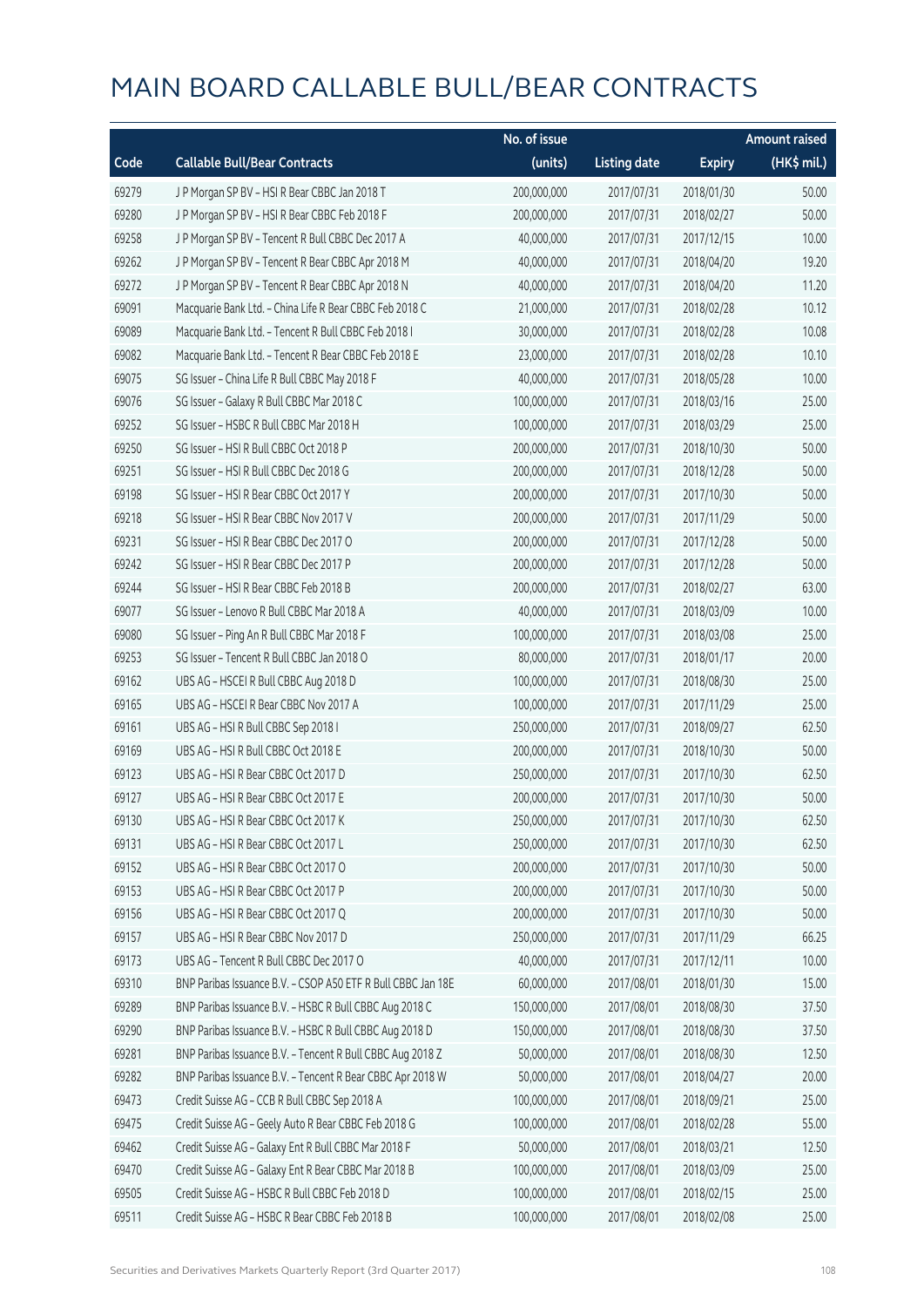|       |                                                          | No. of issue |                     |               | <b>Amount raised</b> |
|-------|----------------------------------------------------------|--------------|---------------------|---------------|----------------------|
| Code  | <b>Callable Bull/Bear Contracts</b>                      | (units)      | <b>Listing date</b> | <b>Expiry</b> | (HK\$ mil.)          |
| 69426 | Credit Suisse AG - HSI R Bull CBBC Sep 2018 U            | 200,000,000  | 2017/08/01          | 2018/09/27    | 50.00                |
| 69437 | Credit Suisse AG - HSI R Bear CBBC Nov 2017 P            | 200,000,000  | 2017/08/01          | 2017/11/29    | 50.00                |
| 69427 | Credit Suisse AG - HSI R Bear CBBC Nov 2017 Q            | 200,000,000  | 2017/08/01          | 2017/11/29    | 50.00                |
| 69439 | Credit Suisse AG - Tencent R Bull CBBC Mar 2018 N        | 50,000,000   | 2017/08/01          | 2018/03/29    | 12.50                |
| 69453 | Credit Suisse AG - Tencent R Bear CBBC Feb 2018 J        | 70,000,000   | 2017/08/01          | 2018/02/22    | 25.90                |
| 69458 | Credit Suisse AG - Tencent R Bear CBBC Mar 2018 B        | 70,000,000   | 2017/08/01          | 2018/03/01    | 32.20                |
| 69383 | Bank of East Asia - China Shenhua R Bull CBBC May 2018 A | 30,000,000   | 2017/08/01          | 2018/05/30    | 10.50                |
| 69364 | Bank of East Asia - Galaxy Ent R Bull CBBC Apr 2018 C    | 16,000,000   | 2017/08/01          | 2018/04/30    | 10.40                |
| 69348 | Bank of East Asia - Tencent R Bull CBBC May 2018 M       | 40,000,000   | 2017/08/01          | 2018/05/30    | 10.00                |
| 69385 | Bank of East Asia - Tencent R Bull CBBC May 2018 N       | 40,000,000   | 2017/08/01          | 2018/05/30    | 10.00                |
| 69362 | Bank of East Asia - Tencent R Bear CBBC Apr 2018 E       | 40,000,000   | 2017/08/01          | 2018/04/30    | 10.00                |
| 69419 | Goldman Sachs SP (Asia) - HSI R Bear CBBC Dec 2017 B     | 200,000,000  | 2017/08/01          | 2017/12/28    | 57.00                |
| 69311 | HK Bank - HKT-SS R Bull CBBC Dec 2018 A                  | 40,000,000   | 2017/08/01          | 2018/12/24    | 10.00                |
| 69328 | HK Bank - HSI R Bear CBBC Mar 2018 P                     | 100,000,000  | 2017/08/01          | 2018/03/28    | 25.00                |
| 69329 | HK Bank - HSI R Bear CBBC Aug 2018 K                     | 100,000,000  | 2017/08/01          | 2018/08/30    | 25.00                |
| 69330 | HK Bank - HSI R Bear CBBC Aug 2018 L                     | 100,000,000  | 2017/08/01          | 2018/08/30    | 25.00                |
| 69321 | HK Bank - Ping An R Bull CBBC Mar 2018 D                 | 80,000,000   | 2017/08/01          | 2018/03/12    | 20.00                |
| 69327 | HK Bank - Tencent R Bull CBBC Feb 2018 E                 | 60,000,000   | 2017/08/01          | 2018/02/05    | 15.00                |
| 69312 | HK Bank - Tracker Fund R Bull CBBC Dec 2018 A            | 50,000,000   | 2017/08/01          | 2018/12/24    | 12.50                |
| 69512 | J P Morgan SP BV - HSI R Bull CBBC Sep 2018 W            | 200,000,000  | 2017/08/01          | 2018/09/27    | 50.00                |
| 69517 | J P Morgan SP BV - HSI R Bear CBBC Nov 2017 F            | 200,000,000  | 2017/08/01          | 2017/11/29    | 50.00                |
| 69535 | J P Morgan SP BV - HSI R Bear CBBC Jan 2018 U            | 200,000,000  | 2017/08/01          | 2018/01/30    | 50.00                |
| 69537 | J P Morgan SP BV - HSI R Bear CBBC Feb 2018 G            | 200,000,000  | 2017/08/01          | 2018/02/27    | 50.00                |
| 69518 | J P Morgan SP BV - Tencent R Bull CBBC Jan 2018 G        | 40,000,000   | 2017/08/01          | 2018/01/19    | 10.00                |
| 69525 | J P Morgan SP BV - Tencent R Bear CBBC Jun 2018 D        | 40,000,000   | 2017/08/01          | 2018/06/15    | 14.40                |
| 69530 | J P Morgan SP BV - Tencent R Bear CBBC Jul 2018 E        | 40,000,000   | 2017/08/01          | 2018/07/20    | 18.00                |
| 69341 | Macquarie Bank Ltd. - HKEX R Bear CBBC Jun 2018 B        | 16,000,000   | 2017/08/01          | 2018/06/27    | 10.21                |
| 69339 | Macquarie Bank Ltd. - HKEX R Bear CBBC Sep 2018 A        | 16,000,000   | 2017/08/01          | 2018/09/26    | 13.46                |
| 69416 | Macquarie Bank Ltd. - Tencent R Bull CBBC Feb 2018 J     | 30,000,000   | 2017/08/01          | 2018/02/28    | 10.02                |
| 69417 | Macquarie Bank Ltd. - Tencent R Bear CBBC Feb 2018 F     | 23,000,000   | 2017/08/01          | 2018/02/28    | 10.01                |
| 69386 | SG Issuer - ABC R Bear CBBC May 2018 B                   | 40,000,000   | 2017/08/01          | 2018/05/04    | 10.00                |
| 69387 | SG Issuer - AIA R Bear CBBC Mar 2018 B                   | 100,000,000  | 2017/08/01          | 2018/03/28    | 25.00                |
| 69388 | SG Issuer - CCB R Bear CBBC May 2018 A                   | 40,000,000   | 2017/08/01          | 2018/05/04    | 10.00                |
| 69490 | SG Issuer - HSBC R Bull CBBC Apr 2018 C                  | 100,000,000  | 2017/08/01          | 2018/04/30    | 25.00                |
| 69491 | SG Issuer - HSBC R Bear CBBC Jun 2018 A                  | 100,000,000  | 2017/08/01          | 2018/06/13    | 25.00                |
| 69499 | SG Issuer - HSI R Bear CBBC Dec 2017 Q                   | 200,000,000  | 2017/08/01          | 2017/12/28    | 50.00                |
| 69389 | SG Issuer - Tencent R Bull CBBC Jan 2018 P               | 80,000,000   | 2017/08/01          | 2018/01/09    | 20.00                |
| 69403 | SG Issuer - Tencent R Bull CBBC Feb 2018 O               | 80,000,000   | 2017/08/01          | 2018/02/09    | 20.00                |
| 69414 | SG Issuer - Tencent R Bear CBBC Aug 2018 B               | 80,000,000   | 2017/08/01          | 2018/08/24    | 35.60                |
| 69489 | UBS AG - HSBC R Bull CBBC Jun 2018 D                     | 50,000,000   | 2017/08/01          | 2018/06/25    | 12.50                |
| 69477 | UBS AG - HSI R Bull CBBC Sep 2018 J                      | 250,000,000  | 2017/08/01          | 2018/09/27    | 62.50                |
| 69478 | UBS AG - HSI R Bear CBBC Nov 2017 E                      | 250,000,000  | 2017/08/01          | 2017/11/29    | 62.50                |
| 69479 | UBS AG - HSI R Bear CBBC Nov 2017 F                      | 250,000,000  | 2017/08/01          | 2017/11/29    | 62.50                |
| 69484 | UBS AG - Ping An R Bear CBBC Dec 2017 A                  | 50,000,000   | 2017/08/01          | 2017/12/18    | 12.50                |
| 69538 | BNP Paribas Issuance B.V. - HSI R Bear CBBC Mar 2018 C   | 250,000,000  | 2017/08/02          | 2018/03/28    | 62.50                |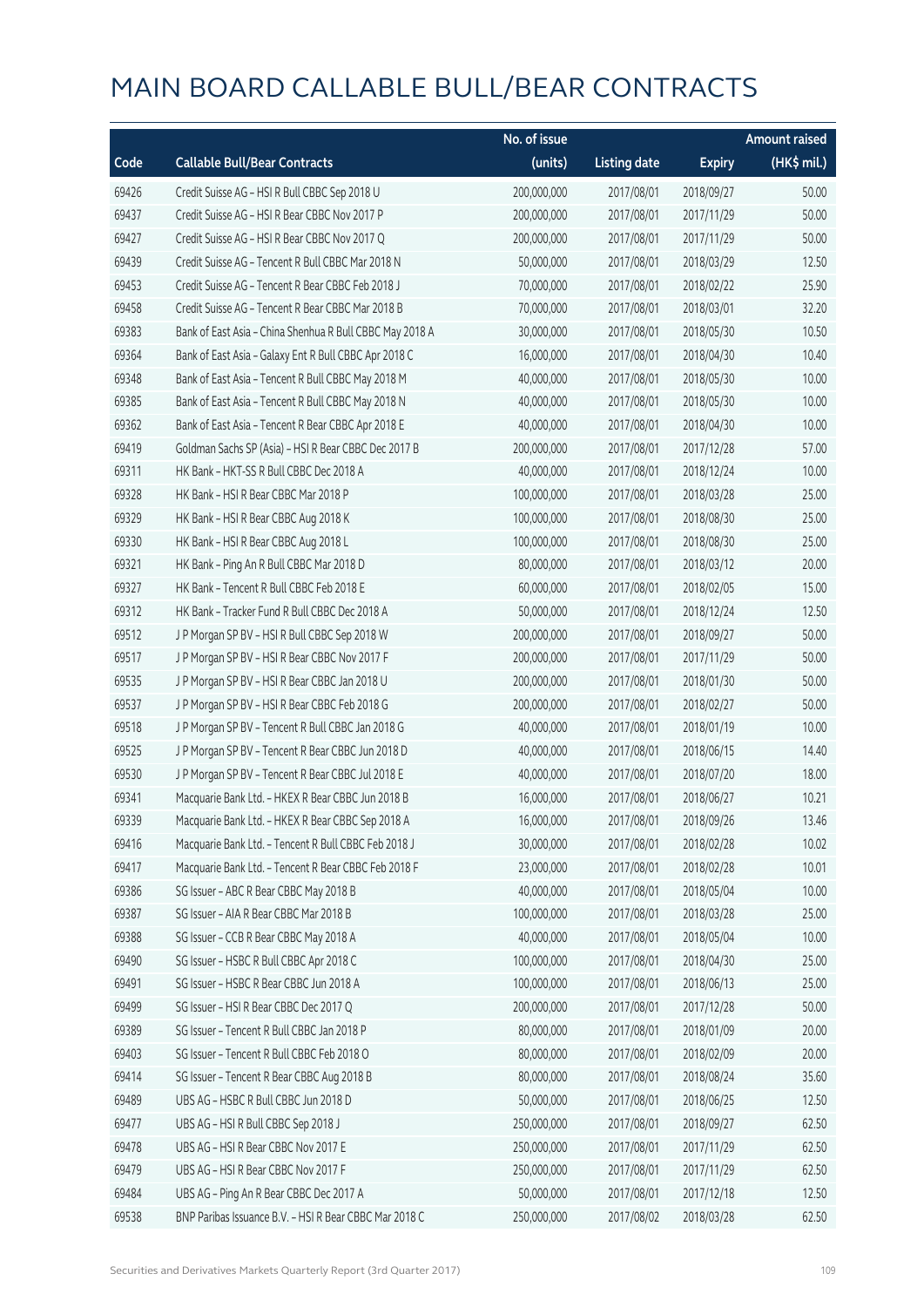|       |                                                          | No. of issue |                     |               | <b>Amount raised</b> |
|-------|----------------------------------------------------------|--------------|---------------------|---------------|----------------------|
| Code  | <b>Callable Bull/Bear Contracts</b>                      | (units)      | <b>Listing date</b> | <b>Expiry</b> | (HK\$ mil.)          |
| 69546 | BNP Paribas Issuance B.V. - HSI R Bear CBBC Mar 2018 D   | 250,000,000  | 2017/08/02          | 2018/03/28    | 62.50                |
| 69609 | Credit Suisse AG - CCB R Bull CBBC Sep 2018 B            | 100,000,000  | 2017/08/02          | 2018/09/28    | 25.00                |
| 69611 | Credit Suisse AG - CCB R Bear CBBC Feb 2018 D            | 100,000,000  | 2017/08/02          | 2018/02/22    | 25.00                |
| 69613 | Credit Suisse AG - Sinopec Corp R Bull CBBC Feb 2018 A   | 70,000,000   | 2017/08/02          | 2018/02/02    | 17.50                |
| 69614 | Credit Suisse AG - Sinopec Corp R Bull CBBC Feb 2018 B   | 70,000,000   | 2017/08/02          | 2018/02/09    | 17.50                |
| 69615 | Credit Suisse AG - Sinopec Corp R Bear CBBC Feb 2018 A   | 70,000,000   | 2017/08/02          | 2018/02/02    | 17.50                |
| 69616 | Credit Suisse AG - Sinopec Corp R Bear CBBC Feb 2018 B   | 70,000,000   | 2017/08/02          | 2018/02/09    | 17.50                |
| 69607 | Credit Suisse AG - HSI R Bull CBBC Apr 2018 M            | 200,000,000  | 2017/08/02          | 2018/04/27    | 50.00                |
| 69585 | Credit Suisse AG - HSI R Bear CBBC Nov 2017 R            | 200,000,000  | 2017/08/02          | 2017/11/29    | 50.00                |
| 69589 | Credit Suisse AG - HSI R Bear CBBC Nov 2017 S            | 200,000,000  | 2017/08/02          | 2017/11/29    | 50.00                |
| 69582 | Credit Suisse AG - HSI R Bear CBBC Dec 2017 X            | 200,000,000  | 2017/08/02          | 2017/12/28    | 50.00                |
| 69599 | Credit Suisse AG - HSI R Bear CBBC Dec 2017 Y            | 200,000,000  | 2017/08/02          | 2017/12/28    | 50.00                |
| 69559 | Goldman Sachs SP (Asia) - HSI R Bull CBBC Sep 2018 Q     | 200,000,000  | 2017/08/02          | 2018/09/27    | 50.20                |
| 69681 | Goldman Sachs SP (Asia) - HSI R Bull CBBC Oct 2018 N     | 200,000,000  | 2017/08/02          | 2018/10/30    | 50.00                |
| 69562 | Goldman Sachs SP (Asia) - HSI R Bear CBBC Nov 2017 Z     | 200,000,000  | 2017/08/02          | 2017/11/29    | 50.40                |
| 69549 | HK Bank - HSI R Bear CBBC Mar 2018 Q                     | 100,000,000  | 2017/08/02          | 2018/03/28    | 25.00                |
| 69551 | HK Bank - HSI R Bear CBBC Jul 2018 J                     | 100,000,000  | 2017/08/02          | 2018/07/30    | 25.00                |
| 69554 | HK Bank - HSI R Bear CBBC Jul 2018 K                     | 100,000,000  | 2017/08/02          | 2018/07/30    | 25.00                |
| 69636 | J P Morgan SP BV - BOCL R Bull CBBC Jul 2018 B           | 150,000,000  | 2017/08/02          | 2018/07/20    | 37.50                |
| 69637 | J P Morgan SP BV - HSI R Bull CBBC Nov 2018 E            | 200,000,000  | 2017/08/02          | 2018/11/29    | 50.00                |
| 69623 | J P Morgan SP BV - HSI R Bear CBBC Nov 2017 G            | 200,000,000  | 2017/08/02          | 2017/11/29    | 50.00                |
| 69640 | J P Morgan SP BV - HSI R Bear CBBC Jan 2018 V            | 200,000,000  | 2017/08/02          | 2018/01/30    | 50.00                |
| 69641 | J P Morgan SP BV - HSI R Bear CBBC Feb 2018 H            | 200,000,000  | 2017/08/02          | 2018/02/27    | 50.00                |
| 69625 | J P Morgan SP BV - Tencent R Bear CBBC Jun 2018 E        | 40,000,000   | 2017/08/02          | 2018/06/15    | 10.00                |
| 69579 | Macquarie Bank Ltd. - HSBC R Bear CBBC Aug 2018 D        | 40,000,000   | 2017/08/02          | 2018/08/30    | 10.00                |
| 69581 | Macquarie Bank Ltd. - HSBC R Bear CBBC Aug 2018 E        | 40,000,000   | 2017/08/02          | 2018/08/30    | 10.00                |
| 69575 | Macquarie Bank Ltd. - Ping An R Bear CBBC Aug 2018 A     | 40,000,000   | 2017/08/02          | 2018/08/30    | 10.00                |
| 69578 | Macquarie Bank Ltd. - Ping An R Bear CBBC Aug 2018 B     | 40,000,000   | 2017/08/02          | 2018/08/30    | 10.00                |
| 69573 | Macquarie Bank Ltd. - Tencent R Bear CBBC Mar 2018 A     | 18,000,000   | 2017/08/02          | 2018/03/29    | 10.03                |
| 69642 | SG Issuer - AIA R Bull CBBC Feb 2018 B                   | 100,000,000  | 2017/08/02          | 2018/02/08    | 25.00                |
| 69648 | SG Issuer - CCB R Bull CBBC Jul 2018 B                   | 100,000,000  | 2017/08/02          | 2018/07/31    | 25.00                |
| 69650 | SG Issuer - CNOOC R Bull CBBC Jul 2018 A                 | 40,000,000   | 2017/08/02          | 2018/07/20    | 10.00                |
| 69678 | SG Issuer - HSI R Bull CBBC Oct 2018 N                   | 200,000,000  | 2017/08/02          | 2018/10/30    | 50.00                |
| 69679 | SG Issuer - HSI R Bull CBBC Nov 2018 N                   | 200,000,000  | 2017/08/02          | 2018/11/29    | 50.00                |
| 69667 | SG Issuer - HSI R Bear CBBC Nov 2017 W                   | 200,000,000  | 2017/08/02          | 2017/11/29    | 50.00                |
| 69672 | SG Issuer - HSI R Bear CBBC Dec 2017 R                   | 200,000,000  | 2017/08/02          | 2017/12/28    | 50.00                |
| 69673 | SG Issuer - HSI R Bear CBBC Dec 2017 S                   | 200,000,000  | 2017/08/02          | 2017/12/28    | 50.00                |
| 69676 | SG Issuer - HSI R Bear CBBC Feb 2018 C                   | 200,000,000  | 2017/08/02          | 2018/02/27    | 50.00                |
| 69652 | SG Issuer - ICBC R Bull CBBC Aug 2018 B                  | 60,000,000   | 2017/08/02          | 2018/08/08    | 15.00                |
| 69654 | SG Issuer - ICBC R Bear CBBC Oct 2018 A                  | 60,000,000   | 2017/08/02          | 2018/10/10    | 15.00                |
| 69662 | SG Issuer - PetroChina R Bull CBBC Mar 2018 B            | 40,000,000   | 2017/08/02          | 2018/03/08    | 10.00                |
| 69622 | UBS AG - HSI R Bull CBBC Nov 2018 F                      | 200,000,000  | 2017/08/02          | 2018/11/29    | 50.00                |
| 69618 | UBS AG - HSI R Bear CBBC Nov 2017 G                      | 200,000,000  | 2017/08/02          | 2017/11/29    | 50.00                |
| 69683 | BNP Paribas Issuance B.V. - HSBC R Bull CBBC Aug 2018 E  | 150,000,000  | 2017/08/03          | 2018/08/30    | 37.50                |
| 69697 | BNP Paribas Issuance B.V. - HSCEI R Bull CBBC Aug 2018 P | 100,000,000  | 2017/08/03          | 2018/08/30    | 25.00                |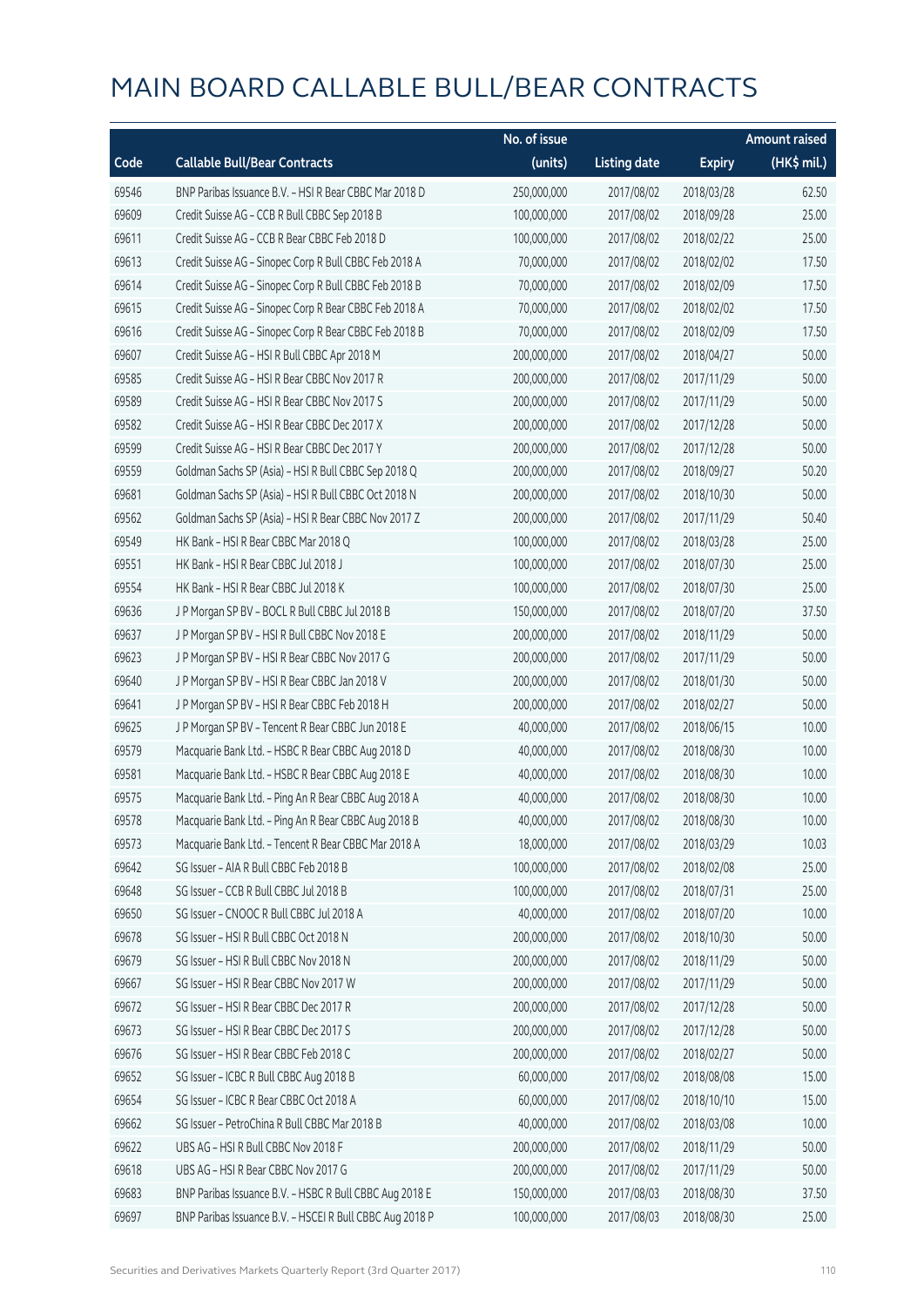|       |                                                            | No. of issue |                     |               | <b>Amount raised</b> |
|-------|------------------------------------------------------------|--------------|---------------------|---------------|----------------------|
| Code  | <b>Callable Bull/Bear Contracts</b>                        | (units)      | <b>Listing date</b> | <b>Expiry</b> | (HK\$ mil.)          |
| 69762 | BNP Paribas Issuance B.V. - HSI R Bull CBBC Sep 2018 P     | 250,000,000  | 2017/08/03          | 2018/09/27    | 62.50                |
| 69766 | BNP Paribas Issuance B.V. - HSI R Bull CBBC Sep 2018 Q     | 250,000,000  | 2017/08/03          | 2018/09/27    | 62.50                |
| 69784 | BNP Paribas Issuance B.V. - HSI R Bull CBBC Sep 2018 R     | 250,000,000  | 2017/08/03          | 2018/09/27    | 62.50                |
| 69887 | BNP Paribas Issuance B.V. - HSI R Bull CBBC Sep 2018 S     | 250,000,000  | 2017/08/03          | 2018/09/27    | 62.50                |
| 69699 | BNP Paribas Issuance B.V. - HSI R Bear CBBC Mar 2018 E     | 250,000,000  | 2017/08/03          | 2018/03/28    | 62.50                |
| 69682 | BNP Paribas Issuance B.V. - Ping An R Bull CBBC Aug 2018 E | 200,000,000  | 2017/08/03          | 2018/08/30    | 50.00                |
| 69877 | BNP Paribas Issuance B.V. - Tencent R Bull CBBC Aug 2018 G | 50,000,000   | 2017/08/03          | 2018/08/30    | 12.50                |
| 60088 | Credit Suisse AG - HKEX R Bull CBBC Apr 2018 B             | 70,000,000   | 2017/08/03          | 2018/04/12    | 17.50                |
| 60089 | Credit Suisse AG - HKEX R Bear CBBC Mar 2018 D             | 50,000,000   | 2017/08/03          | 2018/03/22    | 19.50                |
| 60092 | Credit Suisse AG - HKEX R Bear CBBC Mar 2018 E             | 50,000,000   | 2017/08/03          | 2018/03/28    | 22.00                |
| 60068 | Credit Suisse AG - HSBC R Bull CBBC Jan 2018 I             | 35,000,000   | 2017/08/03          | 2018/01/31    | 14.70                |
| 60049 | Credit Suisse AG - HSI R Bull CBBC Apr 2018 N              | 200,000,000  | 2017/08/03          | 2018/04/27    | 50.00                |
| 60051 | Credit Suisse AG - HSI R Bull CBBC Sep 2018 V              | 200,000,000  | 2017/08/03          | 2018/09/27    | 50.00                |
| 60042 | Credit Suisse AG - HSI R Bear CBBC Nov 2017 B              | 200,000,000  | 2017/08/03          | 2017/11/29    | 50.00                |
| 60055 | Credit Suisse AG - HSI R Bear CBBC Nov 2017 J              | 200,000,000  | 2017/08/03          | 2017/11/29    | 50.00                |
| 60058 | Credit Suisse AG - HSI R Bear CBBC Nov 2017 T              | 200,000,000  | 2017/08/03          | 2017/11/29    | 50.00                |
| 60054 | Credit Suisse AG - HSI R Bear CBBC Dec 2017 A              | 200,000,000  | 2017/08/03          | 2017/12/28    | 50.00                |
| 60063 | Credit Suisse AG - HSI R Bear CBBC Dec 2017 C              | 200,000,000  | 2017/08/03          | 2017/12/28    | 50.00                |
| 60044 | Credit Suisse AG - HSI R Bear CBBC Dec 2017 Z              | 200,000,000  | 2017/08/03          | 2017/12/28    | 50.00                |
| 60080 | Credit Suisse AG - Tencent R Bull CBBC Apr 2018 E          | 50,000,000   | 2017/08/03          | 2018/04/12    | 12.50                |
| 60083 | Credit Suisse AG - Tencent R Bear CBBC Mar 2018 C          | 60,000,000   | 2017/08/03          | 2018/03/02    | 36.00                |
| 69888 | Goldman Sachs SP (Asia) - HSI R Bull CBBC Aug 2018 I       | 200,000,000  | 2017/08/03          | 2018/08/30    | 50.00                |
| 69890 | Goldman Sachs SP (Asia) - HSI R Bull CBBC Sep 2018 R       | 200,000,000  | 2017/08/03          | 2018/09/27    | 50.00                |
| 69698 | Goldman Sachs SP (Asia) - HSI R Bear CBBC Nov 2017 C       | 200,000,000  | 2017/08/03          | 2017/11/29    | 50.00                |
| 69832 | Goldman Sachs SP (Asia) - HSI R Bear CBBC Dec 2017 C       | 200,000,000  | 2017/08/03          | 2017/12/28    | 50.00                |
| 69750 | HK Bank - CC Bank R Bull CBBC Aug 2018 D                   | 50,000,000   | 2017/08/03          | 2018/08/06    | 12.50                |
| 69740 | HK Bank - CNOOC R Bull CBBC Aug 2018 A                     | 50,000,000   | 2017/08/03          | 2018/08/06    | 12.50                |
| 60000 | HK Bank - HKEX R Bull CBBC Jul 2018 N                      | 50,000,000   | 2017/08/03          | 2018/07/03    | 12.50                |
| 60002 | HK Bank - HKEX R Bear CBBC Jul 2018 E                      | 40,000,000   | 2017/08/03          | 2018/07/16    | 16.00                |
| 69758 | HK Bank - HKT-SS R Bull CBBC Nov 2018 A                    | 40,000,000   | 2017/08/03          | 2018/11/26    | 10.00                |
| 60003 | HK Bank - HSI R Bull CBBC Mar 2018 J                       | 100,000,000  | 2017/08/03          | 2018/03/28    | 25.00                |
| 69785 | HK Bank - HSI R Bull CBBC Apr 2018 R                       | 150,000,000  | 2017/08/03          | 2018/04/27    | 37.50                |
| 69814 | HK Bank - HSI R Bull CBBC Apr 2018 S                       | 100,000,000  | 2017/08/03          | 2018/04/27    | 25.00                |
| 69819 | HK Bank - HSI R Bear CBBC Jul 2018 L                       | 100,000,000  | 2017/08/03          | 2018/07/30    | 25.00                |
| 69826 | HK Bank - HSI R Bear CBBC Jul 2018 M                       | 100,000,000  | 2017/08/03          | 2018/07/30    | 25.00                |
| 69815 | HK Bank - HSI R Bear CBBC Oct 2018 D                       | 150,000,000  | 2017/08/03          | 2018/10/30    | 37.50                |
| 69751 | HK Bank - ICBC R Bull CBBC Aug 2018 B                      | 50,000,000   | 2017/08/03          | 2018/08/06    | 12.50                |
| 69752 | HK Bank - ICBC R Bear CBBC Sep 2018 A                      | 40,000,000   | 2017/08/03          | 2018/09/17    | 10.00                |
| 69743 | HK Bank - Lenovo R Bear CBBC May 2018 B                    | 40,000,000   | 2017/08/03          | 2018/05/07    | 10.00                |
| 69744 | HK Bank - Lenovo R Bear CBBC Sep 2018 A                    | 40,000,000   | 2017/08/03          | 2018/09/17    | 10.00                |
| 69731 | HK Bank - PetCh R Bull CBBC Aug 2018 C                     | 50,000,000   | 2017/08/03          | 2018/08/06    | 12.50                |
| 69997 | HK Bank - Tencent R Bull CBBC Jan 2018 S                   | 60,000,000   | 2017/08/03          | 2018/01/29    | 15.00                |
| 69729 | HK Bank - Tencent R Bull CBBC Mar 2018 V                   | 60,000,000   | 2017/08/03          | 2018/03/19    | 15.00                |
| 69998 | HK Bank - Tencent R Bear CBBC Aug 2018 E                   | 50,000,000   | 2017/08/03          | 2018/08/06    | 20.00                |
| 69701 | HK Bank - Tracker Fund R Bull CBBC Dec 2018 B              | 50,000,000   | 2017/08/03          | 2018/12/17    | 12.50                |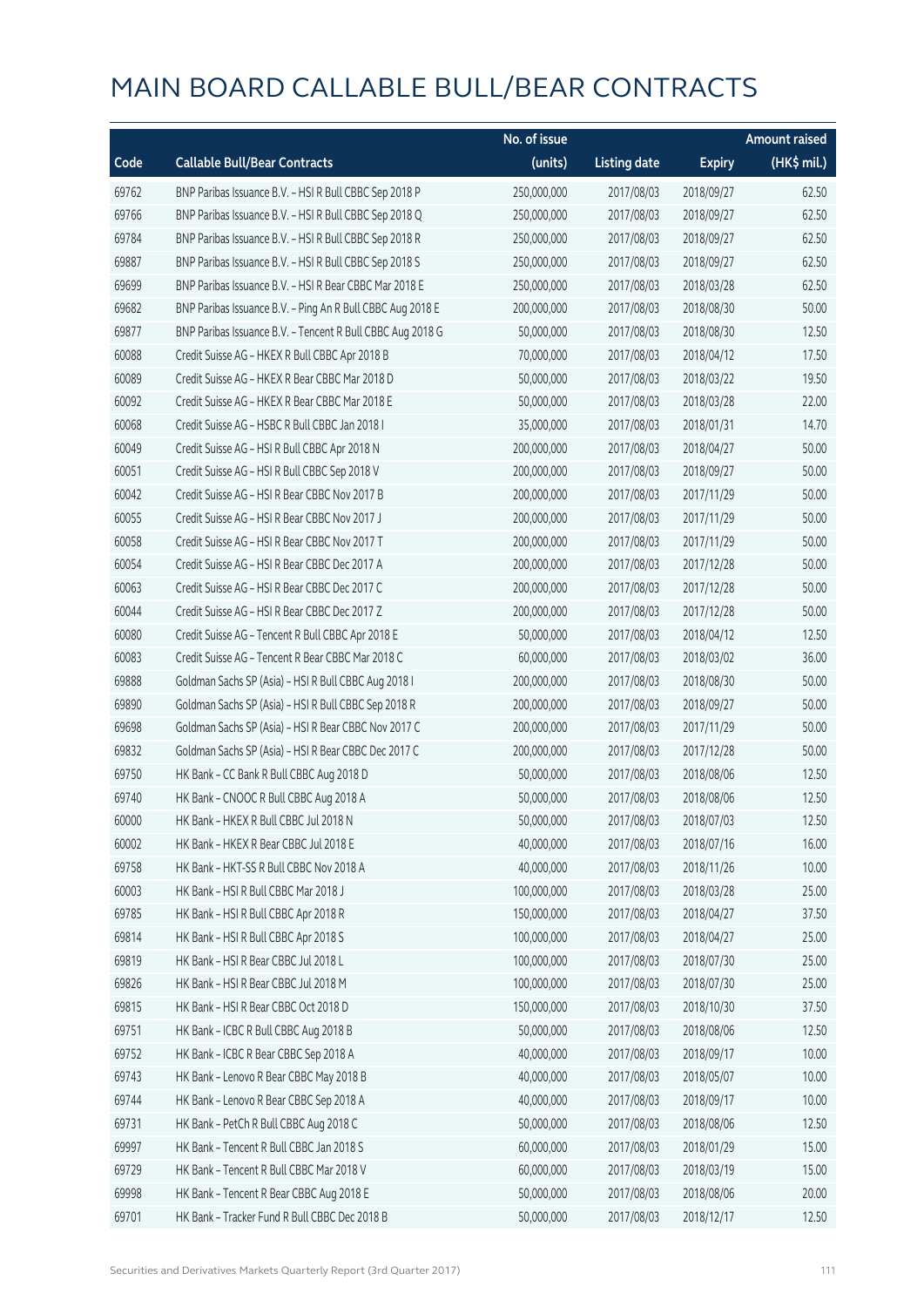|       |                                                      | No. of issue |                     |               | <b>Amount raised</b> |
|-------|------------------------------------------------------|--------------|---------------------|---------------|----------------------|
| Code  | <b>Callable Bull/Bear Contracts</b>                  | (units)      | <b>Listing date</b> | <b>Expiry</b> | (HK\$ mil.)          |
| 60011 | J P Morgan SP BV - HKEX R Bull CBBC Dec 2017 Q       | 40,000,000   | 2017/08/03          | 2017/12/15    | 10.00                |
| 60012 | J P Morgan SP BV - HKEX R Bear CBBC Jun 2018 A       | 40,000,000   | 2017/08/03          | 2018/06/15    | 14.00                |
| 60013 | J P Morgan SP BV - HSBC R Bull CBBC Oct 2018 A       | 100,000,000  | 2017/08/03          | 2018/10/19    | 25.00                |
| 60014 | J P Morgan SP BV - HSI R Bull CBBC Oct 2018 Q        | 200,000,000  | 2017/08/03          | 2018/10/30    | 50.00                |
| 60015 | J P Morgan SP BV - HSI R Bull CBBC Nov 2018 F        | 200,000,000  | 2017/08/03          | 2018/11/29    | 50.00                |
| 60004 | J P Morgan SP BV - HSI R Bear CBBC Nov 2017 H        | 200,000,000  | 2017/08/03          | 2017/11/29    | 50.00                |
| 60016 | J P Morgan SP BV - HSI R Bear CBBC Jan 2018 W        | 200,000,000  | 2017/08/03          | 2018/01/30    | 50.00                |
| 60017 | JP Morgan SP BV - HSIR Bear CBBC Feb 2018 I          | 200,000,000  | 2017/08/03          | 2018/02/27    | 50.00                |
| 60019 | J P Morgan SP BV - HSI R Bear CBBC Feb 2018 J        | 200,000,000  | 2017/08/03          | 2018/02/27    | 64.00                |
| 60006 | JP Morgan SP BV - Tencent R Bull CBBC Jan 2018 H     | 40,000,000   | 2017/08/03          | 2018/01/19    | 10.00                |
| 60007 | J P Morgan SP BV - Tencent R Bear CBBC Jun 2018 F    | 40,000,000   | 2017/08/03          | 2018/06/15    | 18.00                |
| 69837 | Macquarie Bank Ltd. - HSI R Bull CBBC Jul 2018 I     | 40,000,000   | 2017/08/03          | 2018/07/30    | 10.00                |
| 69843 | Macquarie Bank Ltd. - HSI R Bull CBBC Jul 2018 J     | 40,000,000   | 2017/08/03          | 2018/07/30    | 10.00                |
| 69863 | Macquarie Bank Ltd. - HSI R Bull CBBC Jul 2018 K     | 40,000,000   | 2017/08/03          | 2018/07/30    | 10.00                |
| 69865 | Macquarie Bank Ltd. - HSI R Bull CBBC Jul 2018 L     | 40,000,000   | 2017/08/03          | 2018/07/30    | 10.00                |
| 69870 | Macquarie Bank Ltd. - HSI R Bull CBBC Jul 2018 M     | 40,000,000   | 2017/08/03          | 2018/07/30    | 10.00                |
| 69876 | Macquarie Bank Ltd. - HSI R Bull CBBC Jul 2018 N     | 40,000,000   | 2017/08/03          | 2018/07/30    | 10.00                |
| 69972 | Macquarie Bank Ltd. - Tencent R Bull CBBC Mar 2018 A | 29,000,000   | 2017/08/03          | 2018/03/29    | 10.03                |
| 69976 | Macquarie Bank Ltd. - Tencent R Bear CBBC Mar 2018 B | 18,000,000   | 2017/08/03          | 2018/03/29    | 10.39                |
| 60105 | SG Issuer - BOCL R Bull CBBC Jul 2018 A              | 100,000,000  | 2017/08/03          | 2018/07/27    | 25.00                |
| 60116 | SG Issuer - COVS R Bull CBBC Mar 2018 A              | 40,000,000   | 2017/08/03          | 2018/03/16    | 10.00                |
| 60125 | SG Issuer - HKEX R Bull CBBC Jan 2018 I              | 50,000,000   | 2017/08/03          | 2018/01/16    | 12.50                |
| 60129 | SG Issuer - HKEX R Bear CBBC Jun 2018 D              | 50,000,000   | 2017/08/03          | 2018/06/22    | 17.50                |
| 60039 | SG Issuer - HSI R Bull CBBC Nov 2018 Q               | 200,000,000  | 2017/08/03          | 2018/11/29    | 50.00                |
| 60040 | SG Issuer - HSI R Bull CBBC Dec 2018 H               | 200,000,000  | 2017/08/03          | 2018/12/28    | 50.00                |
| 60021 | SG Issuer - HSI R Bear CBBC Nov 2017 X               | 200,000,000  | 2017/08/03          | 2017/11/29    | 50.00                |
| 60031 | SG Issuer - HSI R Bear CBBC Nov 2017 Y               | 200,000,000  | 2017/08/03          | 2017/11/29    | 50.00                |
| 60033 | SG Issuer - HSI R Bear CBBC Nov 2017 Z               | 200,000,000  | 2017/08/03          | 2017/11/29    | 50.00                |
| 60034 | SG Issuer - HSI R Bear CBBC Dec 2017 T               | 200,000,000  | 2017/08/03          | 2017/12/28    | 50.00                |
| 60035 | SG Issuer - HSI R Bear CBBC Dec 2017 U               | 200,000,000  | 2017/08/03          | 2017/12/28    | 50.00                |
| 60036 | SG Issuer - HSI R Bear CBBC Jan 2018 C               | 200,000,000  | 2017/08/03          | 2018/01/30    | 50.00                |
| 60037 | SG Issuer - HSI R Bear CBBC Jan 2018 D               | 200,000,000  | 2017/08/03          | 2018/01/30    | 50.00                |
| 60038 | SG Issuer - HSI R Bear CBBC Mar 2018 C               | 200,000,000  | 2017/08/03          | 2018/03/28    | 66.00                |
| 60130 | SG Issuer - Tencent R Bull CBBC Dec 2017 J           | 80,000,000   | 2017/08/03          | 2017/12/22    | 20.00                |
| 69836 | SG Issuer - Tencent R Bear CBBC Jun 2018 B           | 80,000,000   | 2017/08/03          | 2018/06/14    | 20.00                |
| 60136 | SG Issuer - Tencent R Bear CBBC Sep 2018 A           | 80,000,000   | 2017/08/03          | 2018/09/14    | 37.60                |
| 69894 | UBS AG - CC Bank R Bull CBBC Jul 2018 B              | 60,000,000   | 2017/08/03          | 2018/07/23    | 15.00                |
| 69968 | UBS AG - HSI R Bull CBBC Sep 2018 K                  | 250,000,000  | 2017/08/03          | 2018/09/27    | 62.50                |
| 69966 | UBS AG - HSI R Bull CBBC Oct 2018 F                  | 200,000,000  | 2017/08/03          | 2018/10/30    | 50.00                |
| 69892 | UBS AG - HSI R Bear CBBC Nov 2017 H                  | 250,000,000  | 2017/08/03          | 2017/11/29    | 62.50                |
| 69950 | UBS AG - HSI R Bear CBBC Nov 2017 I                  | 250,000,000  | 2017/08/03          | 2017/11/29    | 62.50                |
| 60235 | Credit Suisse AG - AIA R Bull CBBC Feb 2018 B        | 50,000,000   | 2017/08/04          | 2018/02/09    | 12.50                |
| 60219 | Credit Suisse AG - HKEX R Bull CBBC Feb 2018 A       | 80,000,000   | 2017/08/04          | 2018/02/28    | 20.00                |
| 60262 | Credit Suisse AG - HSCEI R Bull CBBC Apr 2018 C      | 150,000,000  | 2017/08/04          | 2018/04/27    | 37.50                |
| 60212 | Credit Suisse AG - HSI R Bull CBBC Mar 2018 Q        | 200,000,000  | 2017/08/04          | 2018/03/28    | 50.00                |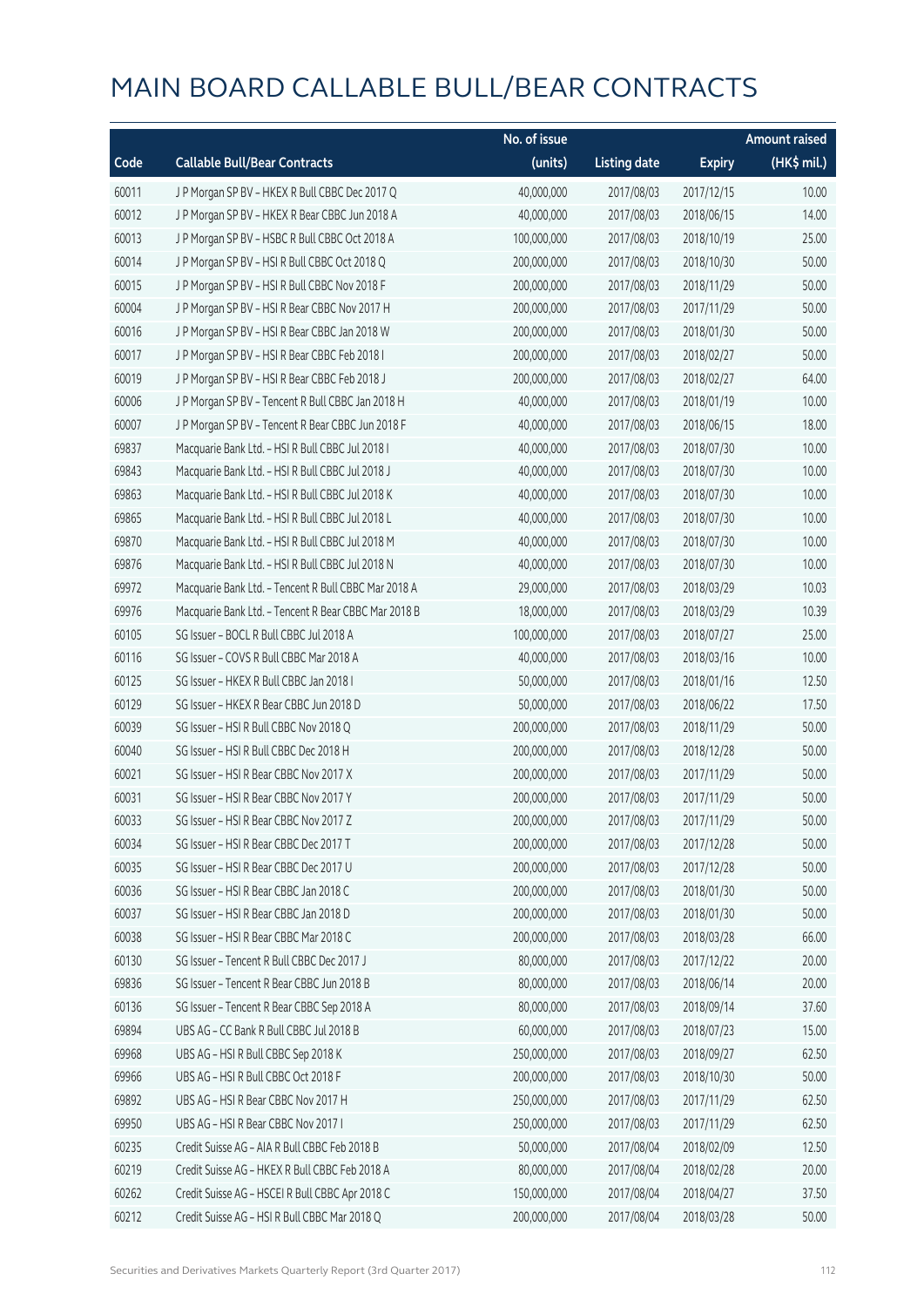|       |                                                        | No. of issue |                     |               | <b>Amount raised</b> |
|-------|--------------------------------------------------------|--------------|---------------------|---------------|----------------------|
| Code  | <b>Callable Bull/Bear Contracts</b>                    | (units)      | <b>Listing date</b> | <b>Expiry</b> | (HK\$ mil.)          |
| 60243 | Credit Suisse AG - HSI R Bull CBBC Mar 2018 R          | 200,000,000  | 2017/08/04          | 2018/03/28    | 50.00                |
| 60204 | Credit Suisse AG - HSI R Bull CBBC Sep 2018 W          | 200,000,000  | 2017/08/04          | 2018/09/27    | 50.00                |
| 60215 | Credit Suisse AG - HSI R Bear CBBC Dec 2017 M          | 200,000,000  | 2017/08/04          | 2017/12/28    | 50.00                |
| 60232 | Credit Suisse AG - Lenovo R Bull CBBC Mar 2018 B       | 50,000,000   | 2017/08/04          | 2018/03/02    | 12.50                |
| 60224 | Credit Suisse AG - Tencent R Bull CBBC Mar 2018 O      | 50,000,000   | 2017/08/04          | 2018/03/28    | 12.50                |
| 60227 | Credit Suisse AG - Tencent R Bear CBBC Feb 2018 K      | 60,000,000   | 2017/08/04          | 2018/02/15    | 15.00                |
| 60259 | Bank of East Asia - CKH R Bull CBBC May 2018 A         | 40,000,000   | 2017/08/04          | 2018/05/11    | 10.00                |
| 60257 | Bank of East Asia - Lenovo R Bull CBBC May 2018 A      | 40,000,000   | 2017/08/04          | 2018/05/11    | 10.00                |
| 60245 | Bank of East Asia - PICC P&C R Bull CBBC May 2018 A    | 40,000,000   | 2017/08/04          | 2018/05/11    | 10.00                |
| 60283 | Goldman Sachs SP (Asia) - HSI R Bear CBBC Dec 2017 D   | 200,000,000  | 2017/08/04          | 2017/12/28    | 50.00                |
| 60191 | HK Bank - AIA R Bear CBBC Jul 2018 B                   | 40,000,000   | 2017/08/04          | 2018/07/03    | 10.00                |
| 60190 | HK Bank - COVS R Bull CBBC Jul 2018 A                  | 40,000,000   | 2017/08/04          | 2018/07/16    | 10.00                |
| 60182 | HK Bank - COVS R Bull CBBC Aug 2018 A                  | 40,000,000   | 2017/08/04          | 2018/08/06    | 14.00                |
| 60176 | HK Bank - Sinopec Corp R Bear CBBC Jan 2018 A          | 40,000,000   | 2017/08/04          | 2018/01/29    | 10.00                |
| 60181 | HK Bank - Sinopec Corp R Bear CBBC Mar 2018 A          | 40,000,000   | 2017/08/04          | 2018/03/19    | 10.00                |
| 60193 | HK Bank - China Shenhua R Bull CBBC Aug 2018 A         | 40,000,000   | 2017/08/04          | 2018/08/06    | 10.00                |
| 60172 | HK Bank - HSI R Bear CBBC Mar 2018 R                   | 100,000,000  | 2017/08/04          | 2018/03/28    | 25.00                |
| 60192 | HK Bank - Lenovo R Bull CBBC Aug 2018 B                | 40,000,000   | 2017/08/04          | 2018/08/13    | 10.00                |
| 60163 | Haitong Int'l Sec - BOCL R Bull CBBC Jul 2018 A        | 100,000,000  | 2017/08/04          | 2018/07/27    | 25.00                |
| 60151 | Haitong Int'l Sec - CC Bank R Bull CBBC Jul 2018 A     | 100,000,000  | 2017/08/04          | 2018/07/30    | 25.00                |
| 60155 | Haitong Int'l Sec - ICBC R Bull CBBC Jul 2018 A        | 100,000,000  | 2017/08/04          | 2018/07/30    | 25.00                |
| 60148 | Haitong Int'l Sec - Lenovo R Bull CBBC Aug 2018 A      | 100,000,000  | 2017/08/04          | 2018/08/10    | 25.00                |
| 60142 | Haitong Int'l Sec - Tencent R Bull CBBC Jun 2018 D     | 60,000,000   | 2017/08/04          | 2018/06/28    | 15.00                |
| 60143 | Haitong Int'l Sec - Tencent R Bear CBBC Apr 2018 B     | 60,000,000   | 2017/08/04          | 2018/04/26    | 15.00                |
| 60315 | J P Morgan SP BV - HSI R Bull CBBC Oct 2018 R          | 200,000,000  | 2017/08/04          | 2018/10/30    | 50.00                |
| 60325 | J P Morgan SP BV - HSI R Bull CBBC Nov 2018 G          | 200,000,000  | 2017/08/04          | 2018/11/29    | 50.00                |
| 60331 | J P Morgan SP BV - HSI R Bear CBBC Nov 2017 I          | 200,000,000  | 2017/08/04          | 2017/11/29    | 50.00                |
| 60140 | SG Issuer - CMob R Bull CBBC Feb 2018 C                | 100,000,000  | 2017/08/04          | 2018/02/08    | 25.00                |
| 60141 | SG Issuer - HKEX R Bull CBBC Feb 2018 G                | 50,000,000   | 2017/08/04          | 2018/02/22    | 12.50                |
| 60343 | SG Issuer - HSI R Bull CBBC Dec 2018 I                 | 200,000,000  | 2017/08/04          | 2018/12/28    | 50.00                |
| 60341 | SG Issuer - HSI R Bear CBBC Dec 2017 V                 | 200,000,000  | 2017/08/04          | 2017/12/28    | 50.00                |
| 60194 | SG Issuer - Lenovo R Bull CBBC Oct 2018 B              | 40,000,000   | 2017/08/04          | 2018/10/15    | 10.00                |
| 60196 | SG Issuer - PICC P&C R Bull CBBC Dec 2018 A            | 40,000,000   | 2017/08/04          | 2018/12/03    | 13.80                |
| 60197 | SG Issuer - Ping An R Bull CBBC Mar 2018 G             | 100,000,000  | 2017/08/04          | 2018/03/09    | 25.00                |
| 60295 | UBS AG - HSI R Bull CBBC Aug 2018 D                    | 250,000,000  | 2017/08/04          | 2018/08/30    | 62.50                |
| 60291 | UBS AG - HSI R Bull CBBC Nov 2018 G                    | 250,000,000  | 2017/08/04          | 2018/11/29    | 62.50                |
| 60306 | UBS AG - HSI R Bear CBBC Nov 2017 J                    | 200,000,000  | 2017/08/04          | 2017/11/29    | 50.00                |
| 60311 | UBS AG - HSI R Bear CBBC Nov 2017 K                    | 250,000,000  | 2017/08/04          | 2017/11/29    | 62.50                |
| 60296 | UBS AG - HSI R Bear CBBC Dec 2017 A                    | 250,000,000  | 2017/08/04          | 2017/12/28    | 65.00                |
| 60312 | UBS AG - Lenovo R Bull CBBC Aug 2018 A                 | 40,000,000   | 2017/08/04          | 2018/08/20    | 10.00                |
| 60493 | BNP Paribas Issuance B.V. - HSI R Bull CBBC Sep 2018 T | 250,000,000  | 2017/08/07          | 2018/09/27    | 62.50                |
| 60503 | BNP Paribas Issuance B.V. - HSI R Bull CBBC Sep 2018 U | 250,000,000  | 2017/08/07          | 2018/09/27    | 62.50                |
| 60345 | BNP Paribas Issuance B.V. - HSI R Bear CBBC Mar 2018 F | 250,000,000  | 2017/08/07          | 2018/03/28    | 62.50                |
| 60353 | BNP Paribas Issuance B.V. - HSI R Bear CBBC Mar 2018 G | 250,000,000  | 2017/08/07          | 2018/03/28    | 62.50                |
| 60354 | BNP Paribas Issuance B.V. - HSI R Bear CBBC Mar 2018 H | 250,000,000  | 2017/08/07          | 2018/03/28    | 68.75                |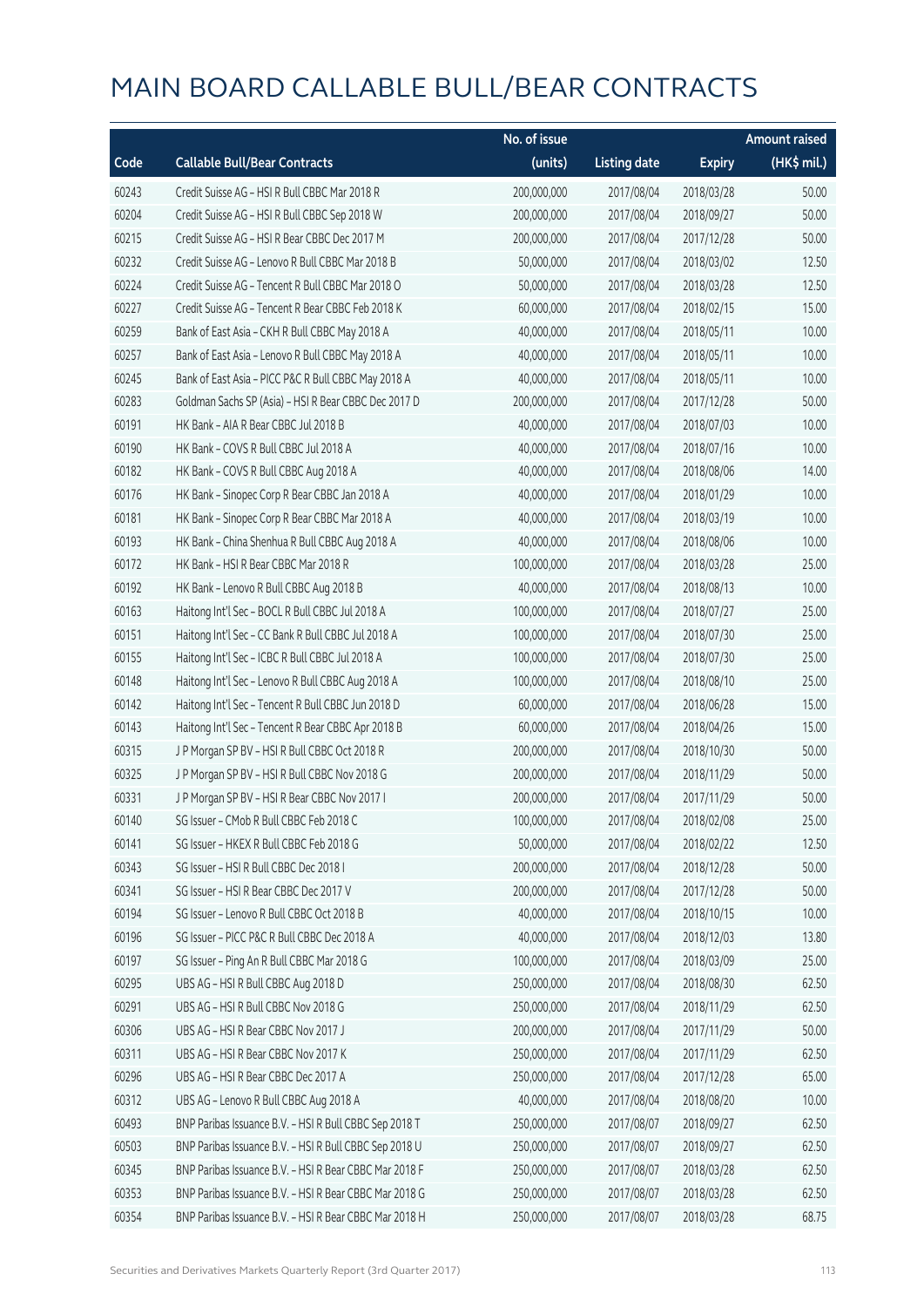|       |                                                            | No. of issue |                     |               | <b>Amount raised</b>  |
|-------|------------------------------------------------------------|--------------|---------------------|---------------|-----------------------|
| Code  | <b>Callable Bull/Bear Contracts</b>                        | (units)      | <b>Listing date</b> | <b>Expiry</b> | $(HK\frac{1}{2}mil.)$ |
| 60374 | BNP Paribas Issuance B.V. - HSI R Bear CBBC Mar 2018 I     | 250,000,000  | 2017/08/07          | 2018/03/28    | 62.50                 |
| 60409 | BNP Paribas Issuance B.V. - HSI R Bear CBBC Mar 2018 J     | 250,000,000  | 2017/08/07          | 2018/03/28    | 62.50                 |
| 60515 | BNP Paribas Issuance B.V. - Ping An R Bull CBBC Aug 2018 F | 200,000,000  | 2017/08/07          | 2018/08/30    | 50.00                 |
| 60513 | BNP Paribas Issuance B.V. - Tencent R Bull CBBC Aug 2018 H | 50,000,000   | 2017/08/07          | 2018/08/30    | 12.50                 |
| 60514 | BNP Paribas Issuance B.V. - Tencent R Bear CBBC Apr 2018 X | 50,000,000   | 2017/08/07          | 2018/04/27    | 17.50                 |
| 60577 | Credit Suisse AG - AIA R Bull CBBC Feb 2018 C              | 50,000,000   | 2017/08/07          | 2018/02/15    | 12.50                 |
| 60578 | Credit Suisse AG - AIA R Bear CBBC Feb 2018 B              | 100,000,000  | 2017/08/07          | 2018/02/15    | 25.00                 |
| 60569 | Credit Suisse AG - BOCL R Bull CBBC May 2018 B             | 100,000,000  | 2017/08/07          | 2018/05/18    | 25.00                 |
| 60573 | Credit Suisse AG - BOCL R Bear CBBC Apr 2018 B             | 100,000,000  | 2017/08/07          | 2018/04/27    | 25.00                 |
| 60609 | Credit Suisse AG - HSBC R Bull CBBC Feb 2018 E             | 100,000,000  | 2017/08/07          | 2018/02/02    | 25.00                 |
| 60612 | Credit Suisse AG - HSBC R Bear CBBC Jan 2018 E             | 100,000,000  | 2017/08/07          | 2018/01/31    | 25.00                 |
| 60620 | Credit Suisse AG - HSBC R Bear CBBC Feb 2018 C             | 50,000,000   | 2017/08/07          | 2018/02/02    | 50.00                 |
| 60546 | Credit Suisse AG - HSI R Bull CBBC Mar 2018 S              | 200,000,000  | 2017/08/07          | 2018/03/28    | 50.00                 |
| 60551 | Credit Suisse AG - HSI R Bull CBBC Apr 2018 O              | 200,000,000  | 2017/08/07          | 2018/04/27    | 50.00                 |
| 60523 | Credit Suisse AG - HSI R Bull CBBC Sep 2018 X              | 200,000,000  | 2017/08/07          | 2018/09/27    | 50.00                 |
| 60553 | Credit Suisse AG - HSI R Bear CBBC Nov 2017 L              | 200,000,000  | 2017/08/07          | 2017/11/29    | 50.00                 |
| 60519 | Credit Suisse AG - HSI R Bear CBBC Nov 2017 U              | 200,000,000  | 2017/08/07          | 2017/11/29    | 50.00                 |
| 60556 | Credit Suisse AG - HSI R Bear CBBC Dec 2017 B              | 200,000,000  | 2017/08/07          | 2017/12/28    | 50.00                 |
| 60520 | Credit Suisse AG - HSI R Bear CBBC Dec 2017 K              | 200,000,000  | 2017/08/07          | 2017/12/28    | 50.00                 |
| 60557 | Credit Suisse AG - HSI R Bear CBBC Dec 2017 S              | 200,000,000  | 2017/08/07          | 2017/12/28    | 50.00                 |
| 60552 | Credit Suisse AG - HSI R Bear CBBC Jan 2018 A              | 200,000,000  | 2017/08/07          | 2018/01/30    | 50.00                 |
| 60561 | Credit Suisse AG - Tencent R Bull CBBC Apr 2018 F          | 50,000,000   | 2017/08/07          | 2018/04/06    | 12.50                 |
| 60562 | Credit Suisse AG - Tencent R Bear CBBC Mar 2018 D          | 100,000,000  | 2017/08/07          | 2018/03/09    | 25.00                 |
| 60564 | Credit Suisse AG - Tencent R Bear CBBC Mar 2018 E          | 100,000,000  | 2017/08/07          | 2018/03/29    | 49.00                 |
| 60418 | Bank of East Asia - CM Bank R Bull CBBC Jun 2018 A         | 25,000,000   | 2017/08/07          | 2018/06/04    | 10.00                 |
| 60424 | Bank of East Asia - HSBC Holdings R Bull CBBC Feb 2018 A   | 60,000,000   | 2017/08/07          | 2018/02/15    | 15.00                 |
| 60411 | Bank of East Asia - Tencent R Bull CBBC Jun 2018 J         | 40,000,000   | 2017/08/07          | 2018/06/04    | 10.00                 |
| 60423 | Bank of East Asia - Tencent R Bull CBBC Jun 2018 K         | 40,000,000   | 2017/08/07          | 2018/06/04    | 10.00                 |
| 60415 | Bank of East Asia - Tencent R Bear CBBC Jun 2018 D         | 40,000,000   | 2017/08/07          | 2018/06/04    | 10.00                 |
| 60442 | Goldman Sachs SP (Asia) - HSI R Bull CBBC Sep 2018 S       | 200,000,000  | 2017/08/07          | 2018/09/27    | 50.00                 |
| 60445 | Goldman Sachs SP (Asia) - HSI R Bull CBBC Oct 2018 O       | 200,000,000  | 2017/08/07          | 2018/10/30    | 50.00                 |
| 60407 | Goldman Sachs SP (Asia) - HSI R Bear CBBC Nov 2017 D       | 200,000,000  | 2017/08/07          | 2017/11/29    | 50.00                 |
| 60408 | Goldman Sachs SP (Asia) - HSI R Bear CBBC Dec 2017 E       | 200,000,000  | 2017/08/07          | 2017/12/28    | 50.00                 |
| 60398 | HK Bank - AAC Tech R Bull CBBC Aug 2018 A                  | 40,000,000   | 2017/08/07          | 2018/08/06    | 10.00                 |
| 60389 | HK Bank - CM Bank R Bull CBBC Aug 2018 A                   | 40,000,000   | 2017/08/07          | 2018/08/06    | 16.00                 |
| 60384 | HK Bank - Great Wall Motor R Bull CBBC Jul 2018 D          | 40,000,000   | 2017/08/07          | 2018/07/03    | 10.00                 |
| 60430 | HK Bank - HKEX R Bull CBBC Jun 2018 F                      | 50,000,000   | 2017/08/07          | 2018/06/25    | 12.50                 |
| 60434 | HK Bank - Sunny Optical R Bull CBBC Aug 2018 A             | 40,000,000   | 2017/08/07          | 2018/08/06    | 12.00                 |
| 60433 | HK Bank - Tencent R Bull CBBC Jan 2018 T                   | 60,000,000   | 2017/08/07          | 2018/01/15    | 15.00                 |
| 60377 | HK Bank - Tencent R Bull CBBC Feb 2018 F                   | 60,000,000   | 2017/08/07          | 2018/02/05    | 15.00                 |
| 60406 | HK Bank - Tencent R Bull CBBC Feb 2018 G                   | 60,000,000   | 2017/08/07          | 2018/02/12    | 15.00                 |
| 60380 | HK Bank - Tencent R Bear CBBC Aug 2018 F                   | 50,000,000   | 2017/08/07          | 2018/08/13    | 22.50                 |
| 60629 | JP Morgan SP BV - HSIR Bull CBBC Oct 2018 S                | 200,000,000  | 2017/08/07          | 2018/10/30    | 50.00                 |
| 60630 | J P Morgan SP BV - HSI R Bull CBBC Nov 2018 H              | 200,000,000  | 2017/08/07          | 2018/11/29    | 50.00                 |
| 60622 | J P Morgan SP BV - HSI R Bear CBBC Nov 2017 J              | 200,000,000  | 2017/08/07          | 2017/11/29    | 50.00                 |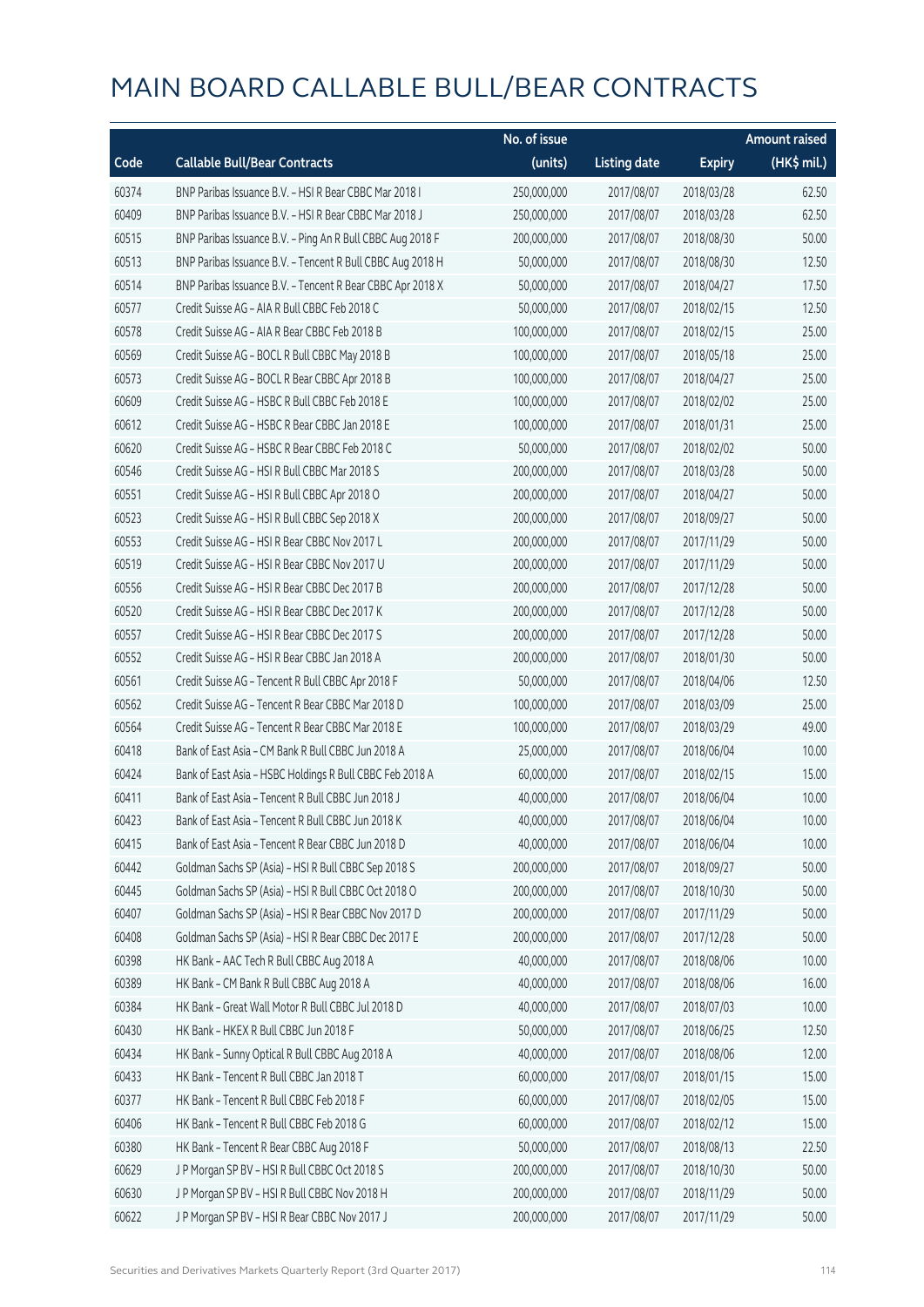|       |                                                            | No. of issue |                     |               | <b>Amount raised</b>  |
|-------|------------------------------------------------------------|--------------|---------------------|---------------|-----------------------|
| Code  | <b>Callable Bull/Bear Contracts</b>                        | (units)      | <b>Listing date</b> | <b>Expiry</b> | $(HK\frac{1}{2}mil.)$ |
| 60625 | J P Morgan SP BV - HSI R Bear CBBC Nov 2017 K              | 200,000,000  | 2017/08/07          | 2017/11/29    | 50.00                 |
| 60627 | J P Morgan SP BV - Ping An R Bull CBBC May 2018 D          | 100,000,000  | 2017/08/07          | 2018/05/18    | 25.00                 |
| 60626 | J P Morgan SP BV - Tencent R Bull CBBC Feb 2018 E          | 40,000,000   | 2017/08/07          | 2018/02/15    | 10.00                 |
| 60420 | SG Issuer - Galaxy R Bull CBBC Mar 2018 D                  | 100,000,000  | 2017/08/07          | 2018/03/22    | 25.00                 |
| 60701 | SG Issuer - HSBC R Bull CBBC Jun 2018 D                    | 100,000,000  | 2017/08/07          | 2018/06/28    | 25.00                 |
| 60762 | SG Issuer - HSI R Bull CBBC Nov 2018 R                     | 200,000,000  | 2017/08/07          | 2018/11/29    | 50.00                 |
| 60764 | SG Issuer - HSI R Bull CBBC Dec 2018 J                     | 200,000,000  | 2017/08/07          | 2018/12/28    | 50.00                 |
| 60765 | SG Issuer - HSI R Bull CBBC Jan 2019 C                     | 200,000,000  | 2017/08/07          | 2019/01/30    | 50.00                 |
| 60731 | SG Issuer - HSI R Bear CBBC Nov 2017 A                     | 200,000,000  | 2017/08/07          | 2017/11/29    | 50.00                 |
| 60732 | SG Issuer - HSI R Bear CBBC Nov 2017 D                     | 200,000,000  | 2017/08/07          | 2017/11/29    | 50.00                 |
| 60745 | SG Issuer - HSI R Bear CBBC Nov 2017 E                     | 200,000,000  | 2017/08/07          | 2017/11/29    | 50.00                 |
| 60747 | SG Issuer - HSI R Bear CBBC Dec 2017 W                     | 200,000,000  | 2017/08/07          | 2017/12/28    | 50.00                 |
| 60758 | SG Issuer - HSI R Bear CBBC Jan 2018 E                     | 200,000,000  | 2017/08/07          | 2018/01/30    | 50.00                 |
| 60705 | SG Issuer - Ping An R Bull CBBC Mar 2018 H                 | 100,000,000  | 2017/08/07          | 2018/03/08    | 25.00                 |
| 60710 | SG Issuer - Tencent R Bull CBBC Jan 2018 Q                 | 80,000,000   | 2017/08/07          | 2018/01/25    | 20.00                 |
| 60720 | SG Issuer - Tencent R Bull CBBC Mar 2018 O                 | 80,000,000   | 2017/08/07          | 2018/03/21    | 20.00                 |
| 60356 | SG Issuer - Tencent R Bear CBBC Mar 2018 F                 | 80,000,000   | 2017/08/07          | 2018/03/28    | 20.00                 |
| 60724 | SG Issuer - Tencent R Bear CBBC Mar 2018 G                 | 80,000,000   | 2017/08/07          | 2018/03/21    | 20.00                 |
| 60727 | SG Issuer - Tencent R Bear CBBC Jun 2018 C                 | 80,000,000   | 2017/08/07          | 2018/06/22    | 38.00                 |
| 60665 | UBS AG - HSBC R Bull CBBC May 2018 A                       | 50,000,000   | 2017/08/07          | 2018/05/29    | 12.50                 |
| 60670 | UBS AG - HSBC R Bear CBBC Dec 2017 A                       | 50,000,000   | 2017/08/07          | 2017/12/21    | 12.50                 |
| 60632 | UBS AG - HSI R Bull CBBC Sep 2018 L                        | 200,000,000  | 2017/08/07          | 2018/09/27    | 50.00                 |
| 60652 | UBS AG - HSI R Bull CBBC Oct 2018 G                        | 200,000,000  | 2017/08/07          | 2018/10/30    | 50.00                 |
| 60635 | UBS AG - HSI R Bull CBBC Nov 2018 H                        | 250,000,000  | 2017/08/07          | 2018/11/29    | 62.50                 |
| 60448 | UBS AG - HSI R Bear CBBC Nov 2017 L                        | 200,000,000  | 2017/08/07          | 2017/11/29    | 50.00                 |
| 60485 | UBS AG - HSI R Bear CBBC Nov 2017 M                        | 200,000,000  | 2017/08/07          | 2017/11/29    | 50.00                 |
| 60682 | UBS AG - Tencent R Bull CBBC Apr 2018 A                    | 50,000,000   | 2017/08/07          | 2018/04/09    | 12.50                 |
| 60693 | UBS AG - Tencent R Bull CBBC Apr 2018 B                    | 50,000,000   | 2017/08/07          | 2018/04/16    | 12.50                 |
| 60696 | UBS AG - Tencent R Bear CBBC Jan 2018 H                    | 50,000,000   | 2017/08/07          | 2018/01/17    | 12.50                 |
| 60699 | UBS AG - Tencent R Bear CBBC Jan 2018 I                    | 50,000,000   | 2017/08/07          | 2018/01/24    | 16.25                 |
| 60899 | BNP Paribas Issuance B.V. - HKEX R Bull CBBC Aug 2018 H    | 50,000,000   | 2017/08/08          | 2018/08/30    | 12.50                 |
| 60908 | BNP Paribas Issuance B.V. - HSCEI R Bull CBBC Aug 2018 Q   | 100,000,000  | 2017/08/08          | 2018/08/30    | 25.00                 |
| 60801 | BNP Paribas Issuance B.V. - HSI R Bull CBBC Sep 2018 V     | 250,000,000  | 2017/08/08          | 2018/09/27    | 62.50                 |
| 60804 | BNP Paribas Issuance B.V. - HSI R Bull CBBC Sep 2018 W     | 250,000,000  | 2017/08/08          | 2018/09/27    | 62.50                 |
| 60775 | BNP Paribas Issuance B.V. - HSI R Bear CBBC Mar 2018 K     | 250,000,000  | 2017/08/08          | 2018/03/28    | 62.50                 |
| 60777 | BNP Paribas Issuance B.V. - HSI R Bear CBBC Mar 2018 L     | 250,000,000  | 2017/08/08          | 2018/03/28    | 62.50                 |
| 60805 | BNP Paribas Issuance B.V. - HSI R Bear CBBC Mar 2018 M     | 250,000,000  | 2017/08/08          | 2018/03/28    | 62.50                 |
| 60806 | BNP Paribas Issuance B.V. - HSI R Bear CBBC Mar 2018 N     | 250,000,000  | 2017/08/08          | 2018/03/28    | 62.50                 |
| 60902 | BNP Paribas Issuance B.V. - Tencent R Bull CBBC Aug 2018 F | 50,000,000   | 2017/08/08          | 2018/08/30    | 12.50                 |
| 60906 | BNP Paribas Issuance B.V. - Tencent R Bear CBBC Apr 2018 Y | 50,000,000   | 2017/08/08          | 2018/04/27    | 17.50                 |
| 61388 | Credit Suisse AG - BOCL R Bull CBBC May 2018 C             | 100,000,000  | 2017/08/08          | 2018/05/11    | 25.00                 |
| 61397 | Credit Suisse AG - BOCL R Bear CBBC Apr 2018 C             | 100,000,000  | 2017/08/08          | 2018/04/19    | 25.00                 |
| 61380 | Credit Suisse AG - CCB R Bear CBBC Mar 2018 A              | 100,000,000  | 2017/08/08          | 2018/03/02    | 25.00                 |
| 61399 | Credit Suisse AG - HKEX R Bull CBBC Jun 2018 A             | 50,000,000   | 2017/08/08          | 2018/06/15    | 12.50                 |
| 61401 | Credit Suisse AG - HKEX R Bear CBBC Jun 2018 A             | 80,000,000   | 2017/08/08          | 2018/06/14    | 37.60                 |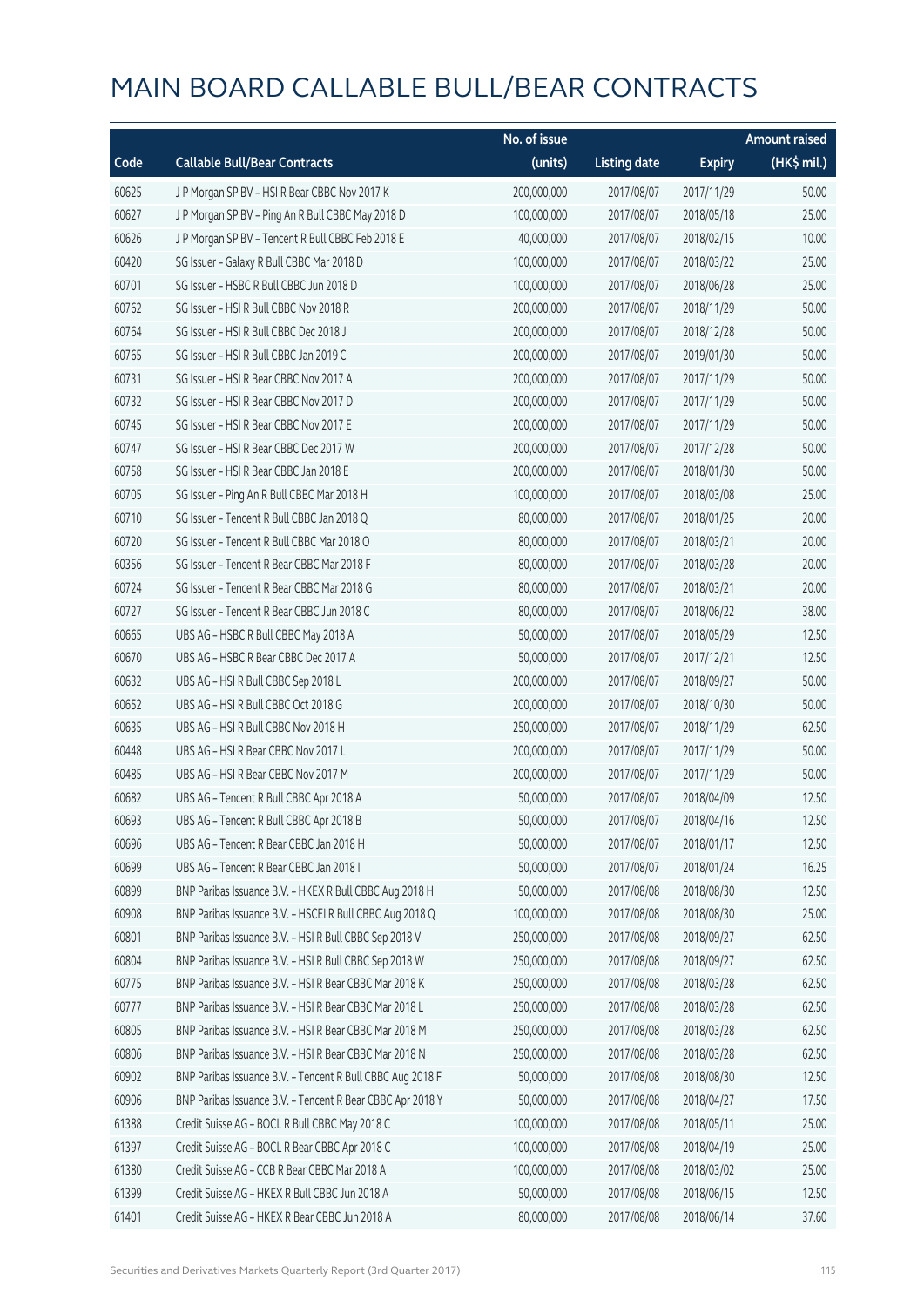|       |                                                      | No. of issue  |                     |               | <b>Amount raised</b> |
|-------|------------------------------------------------------|---------------|---------------------|---------------|----------------------|
| Code  | <b>Callable Bull/Bear Contracts</b>                  | (units)       | <b>Listing date</b> | <b>Expiry</b> | (HK\$ mil.)          |
| 61311 | Credit Suisse AG - HSBC R Bear CBBC Apr 2018 A       | 40,000,000    | 2017/08/08          | 2018/04/20    | 56.00                |
| 61367 | Credit Suisse AG - HSCEI R Bull CBBC Apr 2018 D      | 120,000,000   | 2017/08/08          | 2018/04/27    | 30.00                |
| 61373 | Credit Suisse AG - HSCEI R Bull CBBC Apr 2018 E      | 120,000,000   | 2017/08/08          | 2018/04/27    | 30.00                |
| 61377 | Credit Suisse AG - HSCEI R Bear CBBC Dec 2017 B      | 150,000,000   | 2017/08/08          | 2017/12/28    | 37.50                |
| 61326 | Credit Suisse AG - HSI R Bull CBBC Apr 2018 P        | 200,000,000   | 2017/08/08          | 2018/04/27    | 50.00                |
| 61330 | Credit Suisse AG - HSI R Bull CBBC Apr 2018 Q        | 200,000,000   | 2017/08/08          | 2018/04/27    | 50.00                |
| 61329 | Credit Suisse AG - HSI R Bull CBBC Sep 2018 Y        | 200,000,000   | 2017/08/08          | 2018/09/27    | 50.00                |
| 61332 | Credit Suisse AG - HSI R Bear CBBC Nov 2017 C        | 200,000,000   | 2017/08/08          | 2017/11/29    | 50.00                |
| 61307 | Credit Suisse AG - HSI R Bear CBBC Nov 2017 V        | 200,000,000   | 2017/08/08          | 2017/11/29    | 50.00                |
| 61333 | Credit Suisse AG - HSI R Bear CBBC Nov 2017 X        | 200,000,000   | 2017/08/08          | 2017/11/29    | 50.00                |
| 61334 | Credit Suisse AG - HSI R Bear CBBC Nov 2017 Z        | 200,000,000   | 2017/08/08          | 2017/11/29    | 50.00                |
| 61309 | Credit Suisse AG - HSI R Bear CBBC Dec 2017 E        | 200,000,000   | 2017/08/08          | 2017/12/28    | 50.00                |
| 61335 | Credit Suisse AG - HSI R Bear CBBC Dec 2017 F        | 200,000,000   | 2017/08/08          | 2017/12/28    | 50.00                |
| 61344 | Credit Suisse AG - HSI R Bear CBBC Dec 2017 L        | 200,000,000   | 2017/08/08          | 2017/12/28    | 50.00                |
| 61331 | Credit Suisse AG - HSI R Bear CBBC Jan 2018 B        | 200,000,000   | 2017/08/08          | 2018/01/30    | 50.00                |
| 61345 | Credit Suisse AG - HSI R Bear CBBC Jan 2018 C        | 200,000,000   | 2017/08/08          | 2018/01/30    | 50.00                |
| 61351 | Credit Suisse AG - HSI R Bear CBBC Jan 2018 D        | 200,000,000   | 2017/08/08          | 2018/01/30    | 56.00                |
| 61358 | Credit Suisse AG - HSI R Bear CBBC Feb 2018 A        | 1,000,000,000 | 2017/08/08          | 2018/02/27    | 250.00               |
| 61381 | Credit Suisse AG - ICBC R Bull CBBC Mar 2018 B       | 100,000,000   | 2017/08/08          | 2018/03/02    | 25.00                |
| 61384 | Credit Suisse AG - ICBC R Bear CBBC Feb 2018 C       | 100,000,000   | 2017/08/08          | 2018/02/28    | 25.00                |
| 61382 | Credit Suisse AG - ICBC R Bear CBBC Mar 2018 A       | 100,000,000   | 2017/08/08          | 2018/03/02    | 25.00                |
| 61379 | Credit Suisse AG - Ping An R Bull CBBC Mar 2018 F    | 100,000,000   | 2017/08/08          | 2018/03/29    | 25.00                |
| 61317 | Credit Suisse AG - Ping An R Bear CBBC Apr 2018 A    | 100,000,000   | 2017/08/08          | 2018/04/13    | 25.00                |
| 61318 | Credit Suisse AG - Ping An R Bear CBBC Apr 2018 B    | 100,000,000   | 2017/08/08          | 2018/04/20    | 25.00                |
| 61324 | Credit Suisse AG - Ping An R Bear CBBC Apr 2018 C    | 100,000,000   | 2017/08/08          | 2018/04/27    | 25.00                |
| 61402 | Credit Suisse AG - Ping An R Bear CBBC Apr 2018 D    | 100,000,000   | 2017/08/08          | 2018/04/12    | 25.00                |
| 61312 | Credit Suisse AG - Tencent R Bull CBBC Jun 2018 A    | 50,000,000    | 2017/08/08          | 2018/06/15    | 12.50                |
| 61313 | Credit Suisse AG - Tencent R Bear CBBC Mar 2018 F    | 100,000,000   | 2017/08/08          | 2018/03/23    | 55.00                |
| 61315 | Credit Suisse AG - Tencent R Bear CBBC Mar 2018 G    | 100,000,000   | 2017/08/08          | 2018/03/28    | 60.00                |
| 61094 | Bank of East Asia - AAC Tech R Bull CBBC Jun 2018 A  | 40,000,000    | 2017/08/08          | 2018/06/05    | 10.00                |
| 61008 | Bank of East Asia - AIA R Bull CBBC Jun 2018 A       | 40,000,000    | 2017/08/08          | 2018/06/05    | 10.00                |
| 61081 | Bank of East Asia - HKEX R Bull CBBC Jun 2018 B      | 40,000,000    | 2017/08/08          | 2018/06/05    | 10.00                |
| 61086 | Bank of East Asia - HKEX R Bull CBBC Jun 2018 C      | 40,000,000    | 2017/08/08          | 2018/06/05    | 10.00                |
| 61062 | Bank of East Asia - Ping An R Bull CBBC Jun 2018 C   | 16,000,000    | 2017/08/08          | 2018/06/05    | 10.40                |
| 61065 | Bank of East Asia - Ping An R Bull CBBC Jun 2018 D   | 16,000,000    | 2017/08/08          | 2018/06/05    | 10.40                |
| 61001 | Bank of East Asia - Tencent R Bull CBBC Jun 2018 L   | 40,000,000    | 2017/08/08          | 2018/06/05    | 10.00                |
| 61252 | Goldman Sachs SP (Asia) - HSI R Bull CBBC Aug 2018 P | 200,000,000   | 2017/08/08          | 2018/08/30    | 50.00                |
| 61251 | Goldman Sachs SP (Asia) - HSI R Bull CBBC Sep 2018 T | 200,000,000   | 2017/08/08          | 2018/09/27    | 50.00                |
| 61249 | Goldman Sachs SP (Asia) - HSI R Bull CBBC Oct 2018 P | 200,000,000   | 2017/08/08          | 2018/10/30    | 50.00                |
| 60774 | Goldman Sachs SP (Asia) - HSI R Bear CBBC Nov 2017 E | 200,000,000   | 2017/08/08          | 2017/11/29    | 50.00                |
| 60898 | Goldman Sachs SP (Asia) - HSI R Bear CBBC Dec 2017 F | 200,000,000   | 2017/08/08          | 2017/12/28    | 50.20                |
| 61253 | Goldman Sachs SP (Asia) - HSI R Bear CBBC Dec 2017 G | 200,000,000   | 2017/08/08          | 2017/12/28    | 50.00                |
| 61257 | Goldman Sachs SP (Asia) - HSI R Bear CBBC Dec 2017 H | 200,000,000   | 2017/08/08          | 2017/12/28    | 50.00                |
| 61258 | Goldman Sachs SP (Asia) - HSI R Bear CBBC Jan 2018 A | 200,000,000   | 2017/08/08          | 2018/01/30    | 50.00                |
| 60864 | HK Bank - AIA R Bull CBBC Jul 2018 C                 | 60,000,000    | 2017/08/08          | 2018/07/16    | 15.00                |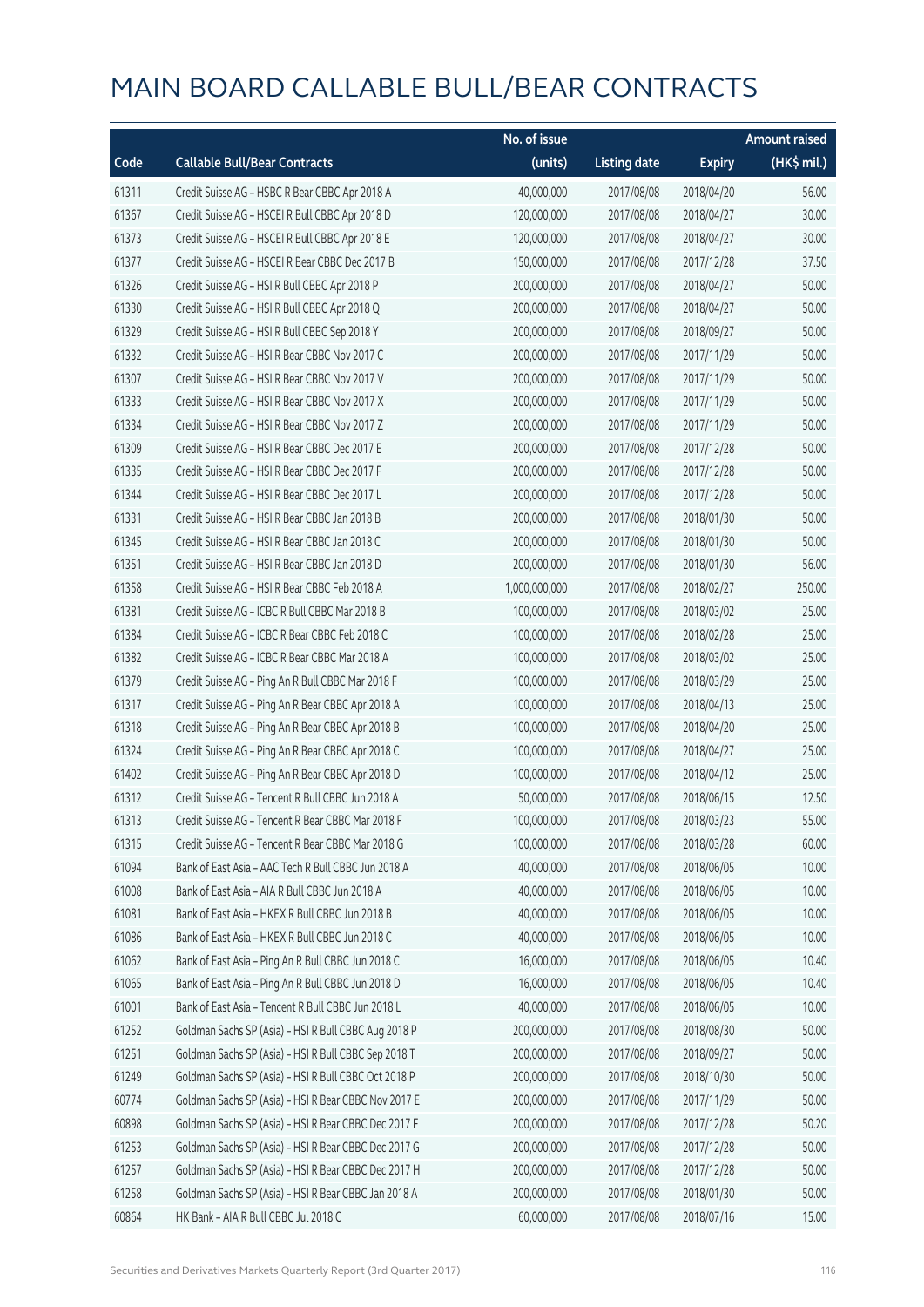|       |                                                      | No. of issue |                     |               | <b>Amount raised</b>  |
|-------|------------------------------------------------------|--------------|---------------------|---------------|-----------------------|
| Code  | <b>Callable Bull/Bear Contracts</b>                  | (units)      | <b>Listing date</b> | <b>Expiry</b> | $(HK\frac{1}{2}mil.)$ |
| 60872 | HK Bank - China Life R Bull CBBC Aug 2018 A          | 40,000,000   | 2017/08/08          | 2018/08/06    | 10.00                 |
| 60833 | HK Bank - CSOP A50 ETF R Bull CBBC Feb 2018 C        | 50,000,000   | 2017/08/08          | 2018/02/05    | 12.50                 |
| 60844 | HK Bank - HKEX R Bull CBBC Mar 2018 H                | 50,000,000   | 2017/08/08          | 2018/03/19    | 12.50                 |
| 60821 | HK Bank - HSCEI R Bull CBBC Apr 2018 D               | 60,000,000   | 2017/08/08          | 2018/04/27    | 15.00                 |
| 60827 | HK Bank - HSCEI R Bear CBBC Jul 2018 B               | 50,000,000   | 2017/08/08          | 2018/07/30    | 12.50                 |
| 60816 | HK Bank - HSI R Bull CBBC Apr 2018 T                 | 100,000,000  | 2017/08/08          | 2018/04/27    | 25.00                 |
| 60820 | HK Bank - HSI R Bull CBBC Apr 2018 U                 | 150,000,000  | 2017/08/08          | 2018/04/27    | 37.50                 |
| 60824 | HK Bank - HSI R Bull CBBC Apr 2018 V                 | 100,000,000  | 2017/08/08          | 2018/04/27    | 25.00                 |
| 60832 | HK Bank - HSI R Bull CBBC Apr 2018 W                 | 100,000,000  | 2017/08/08          | 2018/04/27    | 25.00                 |
| 60808 | HK Bank - HSI R Bear CBBC Jul 2018 N                 | 100,000,000  | 2017/08/08          | 2018/07/30    | 25.00                 |
| 60812 | HK Bank - HSI R Bear CBBC Jul 2018 O                 | 100,000,000  | 2017/08/08          | 2018/07/30    | 25.00                 |
| 60813 | HK Bank - HSI R Bear CBBC Jul 2018 P                 | 100,000,000  | 2017/08/08          | 2018/07/30    | 25.00                 |
| 60817 | HK Bank - HSI R Bear CBBC Jul 2018 Q                 | 100,000,000  | 2017/08/08          | 2018/07/30    | 25.00                 |
| 60840 | HK Bank - Ping An R Bull CBBC Jan 2018 D             | 80,000,000   | 2017/08/08          | 2018/01/29    | 20.00                 |
| 60853 | HK Bank - Tencent R Bull CBBC Mar 2018 W             | 60,000,000   | 2017/08/08          | 2018/03/19    | 15.00                 |
| 60953 | J P Morgan SP BV - CC Bank R Bull CBBC Aug 2018 B    | 100,000,000  | 2017/08/08          | 2018/08/17    | 25.00                 |
| 60959 | J P Morgan SP BV - HKEX R Bull CBBC Dec 2017 R       | 40,000,000   | 2017/08/08          | 2017/12/15    | 10.00                 |
| 60954 | J P Morgan SP BV - HKEX R Bull CBBC Jan 2018 E       | 40,000,000   | 2017/08/08          | 2018/01/19    | 10.00                 |
| 61245 | J P Morgan SP BV - HSI R Bull CBBC Aug 2018 E        | 200,000,000  | 2017/08/08          | 2018/08/30    | 50.00                 |
| 60979 | J P Morgan SP BV - HSI R Bull CBBC Sep 2018 X        | 200,000,000  | 2017/08/08          | 2018/09/27    | 50.00                 |
| 60981 | JP Morgan SP BV - HSIR Bull CBBC Oct 2018 T          | 200,000,000  | 2017/08/08          | 2018/10/30    | 50.00                 |
| 60985 | J P Morgan SP BV - HSI R Bull CBBC Nov 2018 I        | 200,000,000  | 2017/08/08          | 2018/11/29    | 50.00                 |
| 60944 | J P Morgan SP BV - HSI R Bear CBBC Nov 2017 L        | 200,000,000  | 2017/08/08          | 2017/11/29    | 50.00                 |
| 60986 | J P Morgan SP BV - HSI R Bear CBBC Nov 2017 M        | 200,000,000  | 2017/08/08          | 2017/11/29    | 50.00                 |
| 60993 | J P Morgan SP BV - HSI R Bear CBBC Jan 2018 X        | 200,000,000  | 2017/08/08          | 2018/01/30    | 50.00                 |
| 60995 | J P Morgan SP BV - HSI R Bear CBBC Feb 2018 K        | 200,000,000  | 2017/08/08          | 2018/02/27    | 50.00                 |
| 60997 | J P Morgan SP BV - HSI R Bear CBBC Feb 2018 L        | 200,000,000  | 2017/08/08          | 2018/02/27    | 50.00                 |
| 61000 | J P Morgan SP BV - HSI R Bear CBBC Feb 2018 M        | 200,000,000  | 2017/08/08          | 2018/02/27    | 50.00                 |
| 60966 | J P Morgan SP BV - Ping An R Bull CBBC Apr 2018 C    | 100,000,000  | 2017/08/08          | 2018/04/20    | 25.00                 |
| 60968 | J P Morgan SP BV - Tencent R Bull CBBC Dec 2017 B    | 40,000,000   | 2017/08/08          | 2017/12/15    | 10.00                 |
| 60948 | J P Morgan SP BV - Tencent R Bull CBBC Mar 2018 E    | 40,000,000   | 2017/08/08          | 2018/03/16    | 10.00                 |
| 60778 | Macquarie Bank Ltd. - HKEX R Bull CBBC Jun 2018 D    | 20,000,000   | 2017/08/08          | 2018/06/27    | 10.68                 |
| 60880 | Macquarie Bank Ltd. - HKEX R Bull CBBC Jun 2018 E    | 20,000,000   | 2017/08/08          | 2018/06/27    | 10.78                 |
| 60784 | Macquarie Bank Ltd. - HKEX R Bear CBBC Sep 2018 B    | 16,000,000   | 2017/08/08          | 2018/09/26    | 18.03                 |
| 61009 | Macquarie Bank Ltd. - HSI R Bear CBBC Aug 2018 L     | 40,000,000   | 2017/08/08          | 2018/08/30    | 10.00                 |
| 61010 | Macquarie Bank Ltd. - HSI R Bear CBBC Aug 2018 M     | 40,000,000   | 2017/08/08          | 2018/08/30    | 10.00                 |
| 61020 | Macquarie Bank Ltd. - HSI R Bear CBBC Aug 2018 N     | 40,000,000   | 2017/08/08          | 2018/08/30    | 10.00                 |
| 61024 | Macquarie Bank Ltd. - HSI R Bear CBBC Aug 2018 O     | 40,000,000   | 2017/08/08          | 2018/08/30    | 10.00                 |
| 61033 | Macquarie Bank Ltd. - HSI R Bear CBBC Aug 2018 P     | 40,000,000   | 2017/08/08          | 2018/08/30    | 10.00                 |
| 61059 | Macquarie Bank Ltd. - HSI R Bear CBBC Aug 2018 Q     | 40,000,000   | 2017/08/08          | 2018/08/30    | 10.00                 |
| 60891 | Macquarie Bank Ltd. - Tencent R Bull CBBC Mar 2018 B | 26,000,000   | 2017/08/08          | 2018/03/29    | 10.04                 |
| 60881 | Macquarie Bank Ltd. - Tencent R Bear CBBC Mar 2018 C | 20,000,000   | 2017/08/08          | 2018/03/29    | 10.20                 |
| 61298 | SG Issuer - AIA R Bull CBBC Jun 2018 B               | 100,000,000  | 2017/08/08          | 2018/06/28    | 25.00                 |
| 61301 | SG Issuer - AIA R Bear CBBC Jun 2018 A               | 100,000,000  | 2017/08/08          | 2018/06/28    | 25.00                 |
| 60927 | SG Issuer - CKH R Bull CBBC Jun 2018 A               | 100,000,000  | 2017/08/08          | 2018/06/29    | 25.00                 |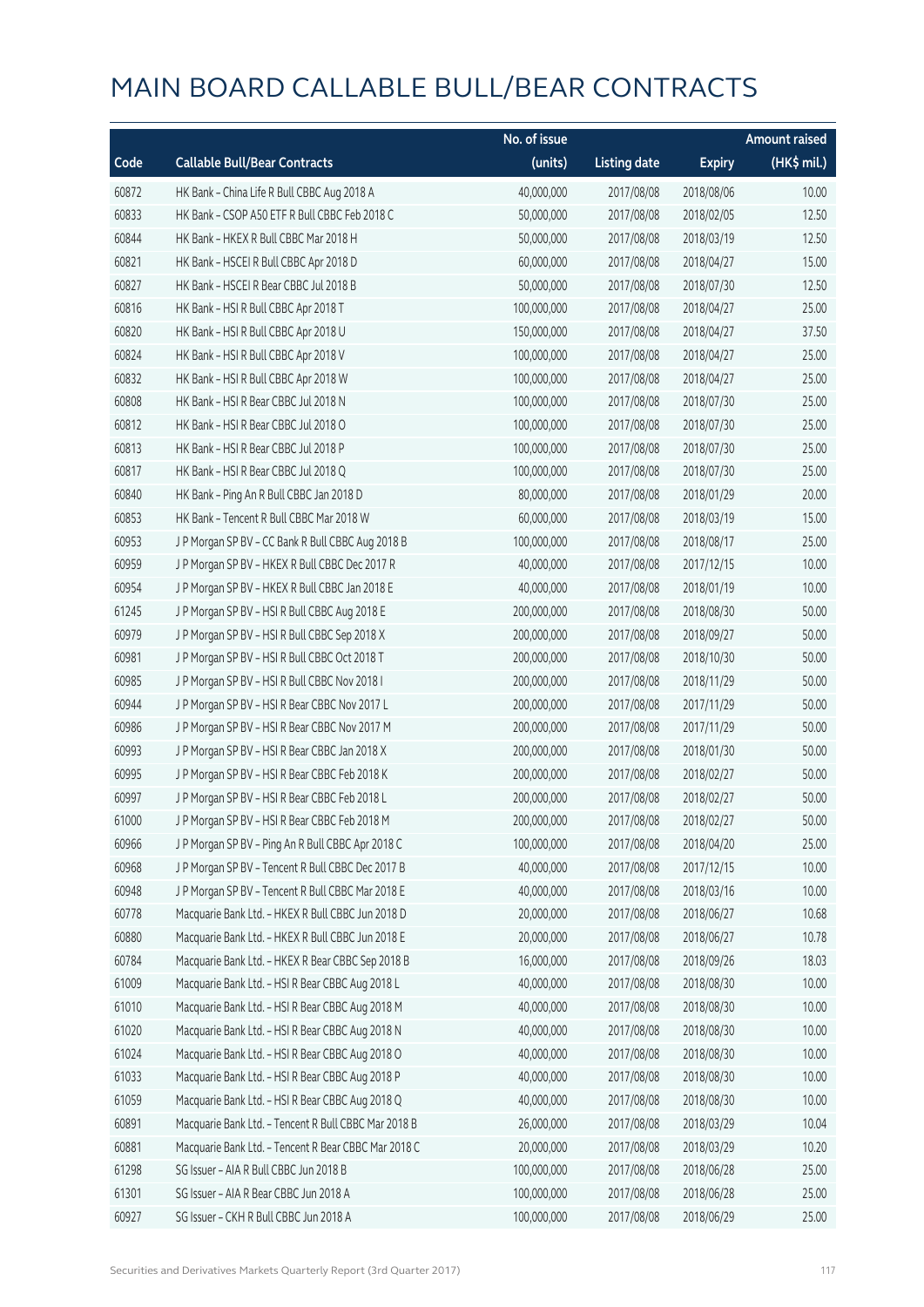|       |                                                            | No. of issue |                     |               | <b>Amount raised</b> |
|-------|------------------------------------------------------------|--------------|---------------------|---------------|----------------------|
| Code  | <b>Callable Bull/Bear Contracts</b>                        | (units)      | <b>Listing date</b> | <b>Expiry</b> | (HK\$ mil.)          |
| 60919 | SG Issuer - China Life R Bull CBBC Apr 2018 B              | 40,000,000   | 2017/08/08          | 2018/04/18    | 10.00                |
| 61302 | SG Issuer - HKEX R Bull CBBC Mar 2018 G                    | 50,000,000   | 2017/08/08          | 2018/03/12    | 12.50                |
| 61304 | SG Issuer - HKEX R Bear CBBC Sep 2018 B                    | 50,000,000   | 2017/08/08          | 2018/09/13    | 18.25                |
| 60936 | SG Issuer - HSBC R Bear CBBC Jun 2018 B                    | 100,000,000  | 2017/08/08          | 2018/06/29    | 25.00                |
| 61281 | SG Issuer - HSI R Bull CBBC Nov 2018 S                     | 200,000,000  | 2017/08/08          | 2018/11/29    | 50.00                |
| 61284 | SG Issuer - HSI R Bull CBBC Dec 2018 K                     | 200,000,000  | 2017/08/08          | 2018/12/28    | 50.00                |
| 61294 | SG Issuer - HSI R Bull CBBC Jan 2019 D                     | 200,000,000  | 2017/08/08          | 2019/01/30    | 50.00                |
| 61259 | SG Issuer - HSI R Bear CBBC Nov 2017 F                     | 200,000,000  | 2017/08/08          | 2017/11/29    | 50.00                |
| 61260 | SG Issuer - HSI R Bear CBBC Nov 2017 H                     | 200,000,000  | 2017/08/08          | 2017/11/29    | 50.00                |
| 61261 | SG Issuer - HSI R Bear CBBC Nov 2017 I                     | 200,000,000  | 2017/08/08          | 2017/11/29    | 50.00                |
| 61273 | SG Issuer - HSI R Bear CBBC Dec 2017 B                     | 200,000,000  | 2017/08/08          | 2017/12/28    | 50.00                |
| 61262 | SG Issuer - HSI R Bear CBBC Dec 2017 X                     | 200,000,000  | 2017/08/08          | 2017/12/28    | 50.00                |
| 61268 | SG Issuer - HSI R Bear CBBC Dec 2017 Y                     | 200,000,000  | 2017/08/08          | 2017/12/28    | 50.00                |
| 61271 | SG Issuer - HSI R Bear CBBC Dec 2017 Z                     | 200,000,000  | 2017/08/08          | 2017/12/28    | 50.00                |
| 61276 | SG Issuer - HSI R Bear CBBC Jan 2018 F                     | 200,000,000  | 2017/08/08          | 2018/01/30    | 50.00                |
| 61278 | SG Issuer - HSI R Bear CBBC Jan 2018 G                     | 200,000,000  | 2017/08/08          | 2018/01/30    | 50.00                |
| 61280 | SG Issuer - HSI R Bear CBBC Jan 2018 H                     | 200,000,000  | 2017/08/08          | 2018/01/30    | 65.00                |
| 60938 | SG Issuer - Ping An R Bull CBBC Feb 2018 D                 | 100,000,000  | 2017/08/08          | 2018/02/14    | 25.00                |
| 60941 | SG Issuer - Ping An R Bear CBBC May 2018 B                 | 100,000,000  | 2017/08/08          | 2018/05/10    | 25.00                |
| 60942 | SG Issuer - Tencent R Bull CBBC Jan 2018 R                 | 80,000,000   | 2017/08/08          | 2018/01/04    | 20.00                |
| 60943 | SG Issuer - Tencent R Bull CBBC Feb 2018 P                 | 80,000,000   | 2017/08/08          | 2018/02/14    | 20.00                |
| 61213 | UBS AG - HSCEI R Bull CBBC Oct 2018 B                      | 100,000,000  | 2017/08/08          | 2018/10/30    | 25.00                |
| 61220 | UBS AG - HSCEI R Bear CBBC Nov 2017 B                      | 100,000,000  | 2017/08/08          | 2017/11/29    | 25.00                |
| 61221 | UBS AG - HSI R Bull CBBC Oct 2018 H                        | 250,000,000  | 2017/08/08          | 2018/10/30    | 62.50                |
| 61223 | UBS AG - HSI R Bull CBBC Nov 2018 I                        | 200,000,000  | 2017/08/08          | 2018/11/29    | 50.00                |
| 61235 | UBS AG - HSI R Bull CBBC Nov 2018 J                        | 200,000,000  | 2017/08/08          | 2018/11/29    | 50.00                |
| 61102 | UBS AG - HSI R Bear CBBC Nov 2017 N                        | 200,000,000  | 2017/08/08          | 2017/11/29    | 50.00                |
| 61108 | UBS AG - HSI R Bear CBBC Nov 2017 O                        | 200,000,000  | 2017/08/08          | 2017/11/29    | 50.00                |
| 61133 | UBS AG - HSI R Bear CBBC Nov 2017 P                        | 250,000,000  | 2017/08/08          | 2017/11/29    | 62.50                |
| 61137 | UBS AG - HSI R Bear CBBC Nov 2017 Q                        | 250,000,000  | 2017/08/08          | 2017/11/29    | 62.50                |
| 61159 | UBS AG - HSI R Bear CBBC Nov 2017 R                        | 250,000,000  | 2017/08/08          | 2017/11/29    | 62.50                |
| 61169 | UBS AG - HSI R Bear CBBC Nov 2017 S                        | 250,000,000  | 2017/08/08          | 2017/11/29    | 62.50                |
| 61185 | UBS AG - HSI R Bear CBBC Dec 2017 B                        | 200,000,000  | 2017/08/08          | 2017/12/28    | 50.00                |
| 61186 | UBS AG - HSI R Bear CBBC Dec 2017 C                        | 200,000,000  | 2017/08/08          | 2017/12/28    | 50.00                |
| 61191 | UBS AG - Tencent R Bull CBBC Jan 2018 F                    | 50,000,000   | 2017/08/08          | 2018/01/15    | 12.50                |
| 61227 | UBS AG - Tencent R Bear CBBC Apr 2018 A                    | 50,000,000   | 2017/08/08          | 2018/04/23    | 18.25                |
| 61541 | BNP Paribas Issuance B.V. - Ch Life R Bull CBBC Aug 2018 C | 50,000,000   | 2017/08/09          | 2018/08/30    | 12.50                |
| 61539 | BNP Paribas Issuance B.V. - HSI R Bull CBBC Sep 2018 X     | 250,000,000  | 2017/08/09          | 2018/09/27    | 62.50                |
| 61407 | BNP Paribas Issuance B.V. - HSI R Bear CBBC Mar 2018 O     | 250,000,000  | 2017/08/09          | 2018/03/28    | 62.50                |
| 61412 | BNP Paribas Issuance B.V. - HSI R Bear CBBC Mar 2018 P     | 250,000,000  | 2017/08/09          | 2018/03/28    | 62.50                |
| 61418 | BNP Paribas Issuance B.V. - HSI R Bear CBBC Mar 2018 Q     | 250,000,000  | 2017/08/09          | 2018/03/28    | 62.50                |
| 61419 | BNP Paribas Issuance B.V. - HSI R Bear CBBC Mar 2018 R     | 250,000,000  | 2017/08/09          | 2018/03/28    | 62.50                |
| 61423 | BNP Paribas Issuance B.V. - HSI R Bear CBBC Mar 2018 S     | 250,000,000  | 2017/08/09          | 2018/03/28    | 67.50                |
| 61867 | Credit Suisse AG - ABC R Bull CBBC Sep 2018 A              | 50,000,000   | 2017/08/09          | 2018/09/14    | 12.50                |
| 61868 | Credit Suisse AG - ABC R Bull CBBC Sep 2018 B              | 50,000,000   | 2017/08/09          | 2018/09/21    | 12.50                |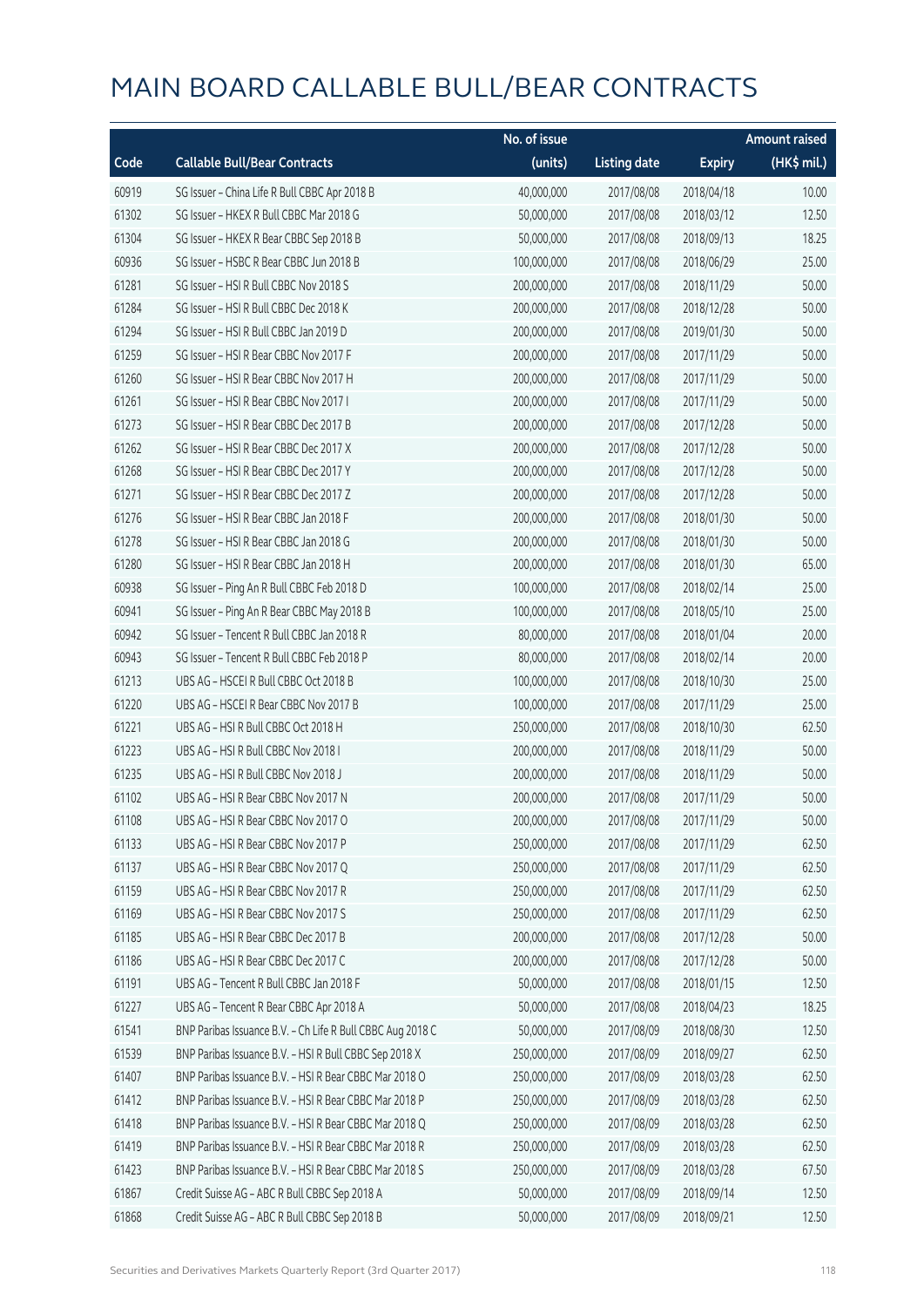|       |                                                         | No. of issue |                     |               | <b>Amount raised</b>  |
|-------|---------------------------------------------------------|--------------|---------------------|---------------|-----------------------|
| Code  | <b>Callable Bull/Bear Contracts</b>                     | (units)      | <b>Listing date</b> | <b>Expiry</b> | $(HK\frac{1}{2}mil.)$ |
| 61948 | Credit Suisse AG - CUni R Bull CBBC Mar 2018 A          | 50,000,000   | 2017/08/09          | 2018/03/02    | 12.50                 |
| 61853 | Credit Suisse AG - CCB R Bull CBBC Sep 2018 C           | 70,000,000   | 2017/08/09          | 2018/09/14    | 17.50                 |
| 61838 | Credit Suisse AG - CSOP A50 ETF R Bull CBBC Mar 2018 B  | 50,000,000   | 2017/08/09          | 2018/03/29    | 12.50                 |
| 61814 | Credit Suisse AG - Geely Auto R Bull CBBC Mar 2018 B    | 50,000,000   | 2017/08/09          | 2018/03/02    | 12.50                 |
| 61869 | Credit Suisse AG - Galaxy Ent R Bull CBBC Mar 2018 G    | 50,000,000   | 2017/08/09          | 2018/03/21    | 12.50                 |
| 61795 | Credit Suisse AG - Galaxy Ent R Bull CBBC Jun 2018 A    | 50,000,000   | 2017/08/09          | 2018/06/08    | 12.50                 |
| 61807 | Credit Suisse AG - Galaxy Ent R Bear CBBC Jun 2018 A    | 100,000,000  | 2017/08/09          | 2018/06/01    | 25.00                 |
| 61825 | Credit Suisse AG - HKEX R Bull CBBC Jun 2018 B          | 50,000,000   | 2017/08/09          | 2018/06/08    | 12.50                 |
| 61837 | Credit Suisse AG - HKEX R Bear CBBC Mar 2018 F          | 100,000,000  | 2017/08/09          | 2018/03/16    | 45.00                 |
| 61956 | Credit Suisse AG - HSCEI R Bull CBBC Apr 2018 F         | 150,000,000  | 2017/08/09          | 2018/04/27    | 37.50                 |
| 61936 | Credit Suisse AG - HSI R Bull CBBC Mar 2018 T           | 200,000,000  | 2017/08/09          | 2018/03/28    | 50.00                 |
| 61651 | Credit Suisse AG - HSI R Bull CBBC Apr 2018 R           | 200,000,000  | 2017/08/09          | 2018/04/27    | 50.00                 |
| 61935 | Credit Suisse AG - HSI R Bull CBBC Sep 2018 Z           | 200,000,000  | 2017/08/09          | 2018/09/27    | 50.00                 |
| 61555 | Credit Suisse AG - HSI R Bear CBBC Nov 2017 A           | 200,000,000  | 2017/08/09          | 2017/11/29    | 50.00                 |
| 61944 | Credit Suisse AG - HSI R Bear CBBC Nov 2017 G           | 200,000,000  | 2017/08/09          | 2017/11/29    | 50.00                 |
| 61943 | Credit Suisse AG - HSI R Bear CBBC Nov 2017 W           | 200,000,000  | 2017/08/09          | 2017/11/29    | 50.00                 |
| 61582 | Credit Suisse AG - HSI R Bear CBBC Dec 2017 D           | 200,000,000  | 2017/08/09          | 2017/12/28    | 50.00                 |
| 61939 | Credit Suisse AG - HSI R Bear CBBC Jan 2018 E           | 200,000,000  | 2017/08/09          | 2018/01/30    | 50.00                 |
| 61945 | Credit Suisse AG - HSI R Bear CBBC Jan 2018 F           | 200,000,000  | 2017/08/09          | 2018/01/30    | 50.00                 |
| 61865 | Credit Suisse AG - Sunny Optical R Bull CBBC Mar 2018 A | 40,000,000   | 2017/08/09          | 2018/03/02    | 10.00                 |
| 61542 | Goldman Sachs SP (Asia) - HSI R Bull CBBC Oct 2018 Q    | 200,000,000  | 2017/08/09          | 2018/10/30    | 50.00                 |
| 61468 | Goldman Sachs SP (Asia) - HSI R Bear CBBC Dec 2017 I    | 200,000,000  | 2017/08/09          | 2017/12/28    | 51.80                 |
| 61472 | Goldman Sachs SP (Asia) - HSI R Bear CBBC Dec 2017 J    | 200,000,000  | 2017/08/09          | 2017/12/28    | 50.00                 |
| 61907 | Goldman Sachs SP (Asia) - HSI R Bear CBBC Dec 2017 K    | 200,000,000  | 2017/08/09          | 2017/12/28    | 50.00                 |
| 61914 | Goldman Sachs SP (Asia) - HSI R Bear CBBC Dec 2017 L    | 200,000,000  | 2017/08/09          | 2017/12/28    | 50.00                 |
| 61916 | Goldman Sachs SP (Asia) - HSI R Bear CBBC Dec 2017 M    | 200,000,000  | 2017/08/09          | 2017/12/28    | 50.00                 |
| 61917 | Goldman Sachs SP (Asia) - HSI R Bear CBBC Dec 2017 N    | 200,000,000  | 2017/08/09          | 2017/12/28    | 50.00                 |
| 61918 | Goldman Sachs SP (Asia) - HSI R Bear CBBC Jan 2018 B    | 200,000,000  | 2017/08/09          | 2018/01/30    | 50.00                 |
| 61934 | Goldman Sachs SP (Asia) - HSI R Bear CBBC Jan 2018 C    | 200,000,000  | 2017/08/09          | 2018/01/30    | 50.80                 |
| 61517 | HK Bank - AAC Tech R Bull CBBC Jul 2018 A               | 40,000,000   | 2017/08/09          | 2018/07/16    | 10.00                 |
| 61526 | HK Bank - ABC R Bull CBBC Aug 2018 D                    | 50,000,000   | 2017/08/09          | 2018/08/06    | 12.50                 |
| 61511 | HK Bank - BOCL R Bull CBBC Aug 2018 C                   | 50,000,000   | 2017/08/09          | 2018/08/06    | 12.50                 |
| 61490 | HK Bank - HKEX R Bull CBBC Feb 2018 C                   | 50,000,000   | 2017/08/09          | 2018/02/12    | 12.50                 |
| 61491 | HK Bank - HKEX R Bull CBBC Feb 2018 D                   | 50,000,000   | 2017/08/09          | 2018/02/05    | 12.50                 |
| 61493 | HK Bank - HKEX R Bear CBBC Jul 2018 F                   | 40,000,000   | 2017/08/09          | 2018/07/03    | 16.00                 |
| 61530 | HK Bank - HSCEI R Bull CBBC Mar 2018 B                  | 60,000,000   | 2017/08/09          | 2018/03/28    | 15.00                 |
| 61518 | HK Bank - HSI R Bull CBBC Mar 2018 K                    | 100,000,000  | 2017/08/09          | 2018/03/28    | 25.00                 |
| 61504 | HK Bank - Tencent R Bear CBBC Jul 2018 H                | 50,000,000   | 2017/08/09          | 2018/07/16    | 22.50                 |
| 61450 | Haitong Int'l Sec - HKEX R Bull CBBC Jun 2018 D         | 40,000,000   | 2017/08/09          | 2018/06/25    | 10.00                 |
| 61439 | Haitong Int'l Sec - HSBC R Bull CBBC Jun 2018 D         | 80,000,000   | 2017/08/09          | 2018/06/29    | 20.00                 |
| 61444 | Haitong Int'l Sec - HSBC R Bear CBBC Feb 2018 A         | 80,000,000   | 2017/08/09          | 2018/02/14    | 20.00                 |
| 61448 | Haitong Int'l Sec - HSBC R Bear CBBC Feb 2018 B         | 80,000,000   | 2017/08/09          | 2018/02/14    | 20.00                 |
| 61429 | Haitong Int'l Sec - Ping An R Bull CBBC Aug 2018 B      | 100,000,000  | 2017/08/09          | 2018/08/17    | 25.00                 |
| 61436 | Haitong Int'l Sec - Ping An R Bear CBBC May 2018 A      | 100,000,000  | 2017/08/09          | 2018/05/15    | 25.00                 |
| 61427 | Haitong Int'l Sec - Tencent R Bull CBBC Jun 2018 E      | 40,000,000   | 2017/08/09          | 2018/06/27    | 10.00                 |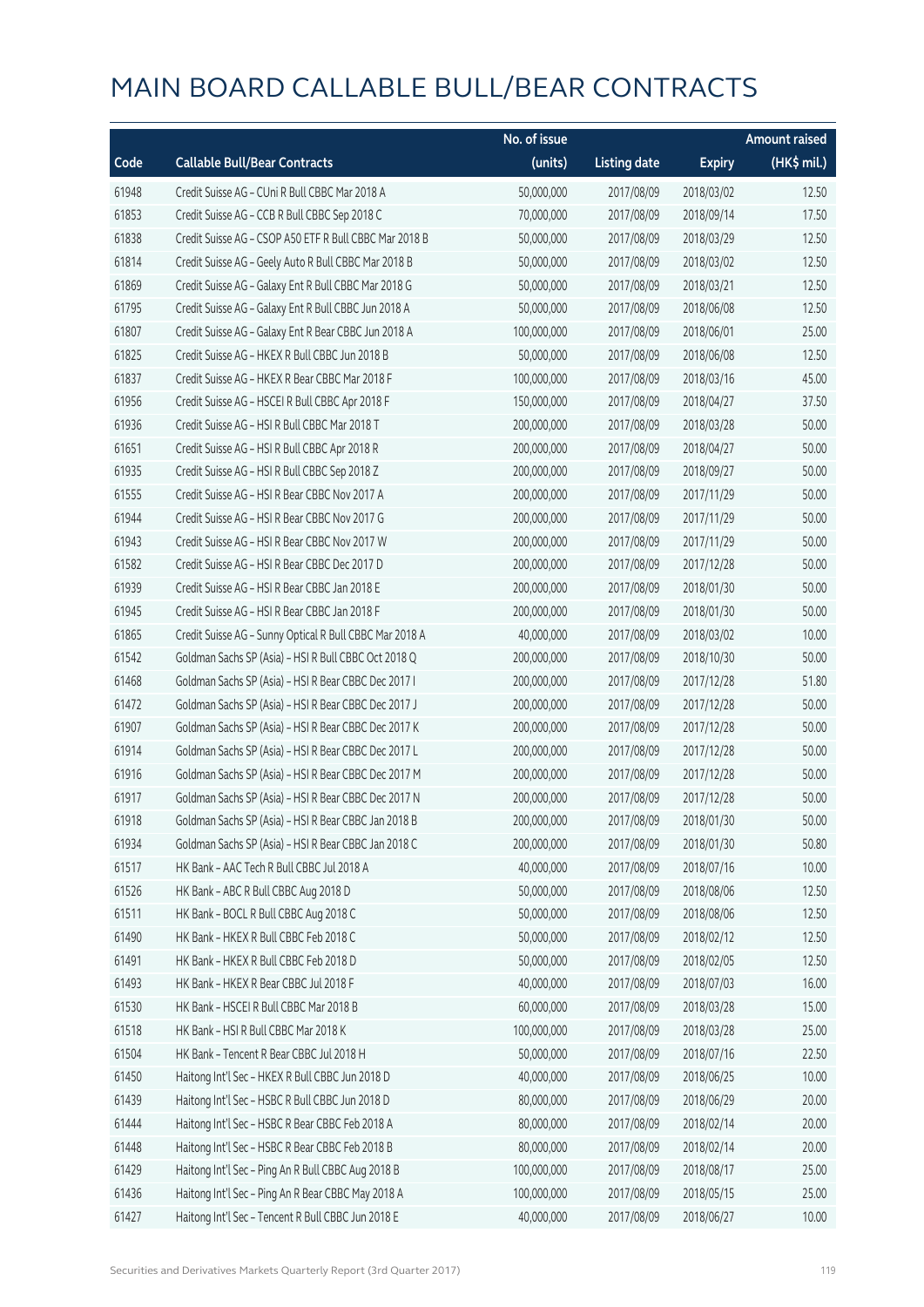|       |                                                      | No. of issue |                     |               | <b>Amount raised</b> |
|-------|------------------------------------------------------|--------------|---------------------|---------------|----------------------|
| Code  | <b>Callable Bull/Bear Contracts</b>                  | (units)      | <b>Listing date</b> | <b>Expiry</b> | (HK\$ mil.)          |
| 61464 | Haitong Int'l Sec - Tencent R Bear CBBC Apr 2018 C   | 40,000,000   | 2017/08/09          | 2018/04/25    | 10.00                |
| 61466 | Haitong Int'l Sec - Tencent R Bear CBBC Apr 2018 D   | 40,000,000   | 2017/08/09          | 2018/04/24    | 11.56                |
| 61794 | J P Morgan SP BV - BOCL R Bull CBBC Aug 2018 A       | 200,000,000  | 2017/08/09          | 2018/08/17    | 50.00                |
| 61737 | J P Morgan SP BV - CC Bank R Bull CBBC Sep 2018 B    | 150,000,000  | 2017/08/09          | 2018/09/21    | 37.50                |
| 61742 | J P Morgan SP BV - HKEX R Bull CBBC Feb 2018 E       | 40,000,000   | 2017/08/09          | 2018/02/15    | 10.00                |
| 61740 | J P Morgan SP BV - HSBC R Bull CBBC Nov 2018 A       | 100,000,000  | 2017/08/09          | 2018/11/16    | 25.00                |
| 61762 | J P Morgan SP BV - HSCEI R Bear CBBC Apr 2018 D      | 100,000,000  | 2017/08/09          | 2018/04/27    | 25.00                |
| 61758 | J P Morgan SP BV - HSI R Bull CBBC Oct 2018 U        | 200,000,000  | 2017/08/09          | 2018/10/30    | 50.00                |
| 61759 | J P Morgan SP BV - HSI R Bull CBBC Nov 2018 J        | 200,000,000  | 2017/08/09          | 2018/11/29    | 50.00                |
| 61761 | J P Morgan SP BV - HSI R Bull CBBC Dec 2018 A        | 200,000,000  | 2017/08/09          | 2018/12/28    | 50.00                |
| 61736 | J P Morgan SP BV - HSI R Bear CBBC Nov 2017 N        | 200,000,000  | 2017/08/09          | 2017/11/29    | 50.00                |
| 61769 | J P Morgan SP BV - HSI R Bear CBBC Nov 2017 O        | 200,000,000  | 2017/08/09          | 2017/11/29    | 50.00                |
| 61770 | J P Morgan SP BV - HSI R Bear CBBC Dec 2017 J        | 200,000,000  | 2017/08/09          | 2017/12/28    | 50.00                |
| 61774 | J P Morgan SP BV - HSI R Bear CBBC Jan 2018 Y        | 200,000,000  | 2017/08/09          | 2018/01/30    | 50.00                |
| 61776 | J P Morgan SP BV - HSI R Bear CBBC Feb 2018 N        | 200,000,000  | 2017/08/09          | 2018/02/27    | 50.00                |
| 61789 | J P Morgan SP BV - HSI R Bear CBBC Feb 2018 O        | 200,000,000  | 2017/08/09          | 2018/02/27    | 64.00                |
| 61553 | Macquarie Bank Ltd. - CC Bank R Bull CBBC Jul 2018 A | 40,000,000   | 2017/08/09          | 2018/07/30    | 10.00                |
| 61543 | Macquarie Bank Ltd. - CC Bank R Bear CBBC Jul 2018 A | 40,000,000   | 2017/08/09          | 2018/07/30    | 10.56                |
| 61546 | Macquarie Bank Ltd. - HKEX R Bull CBBC Jun 2018 F    | 18,000,000   | 2017/08/09          | 2018/06/27    | 12.04                |
| 61618 | Macquarie Bank Ltd. - HSI R Bull CBBC Aug 2018 A     | 40,000,000   | 2017/08/09          | 2018/08/30    | 10.00                |
| 61620 | Macquarie Bank Ltd. - HSI R Bull CBBC Aug 2018 B     | 40,000,000   | 2017/08/09          | 2018/08/30    | 10.00                |
| 61638 | Macquarie Bank Ltd. - HSI R Bull CBBC Aug 2018 C     | 40,000,000   | 2017/08/09          | 2018/08/30    | 10.00                |
| 61639 | Macquarie Bank Ltd. - HSI R Bull CBBC Aug 2018 D     | 40,000,000   | 2017/08/09          | 2018/08/30    | 10.00                |
| 61640 | Macquarie Bank Ltd. - HSI R Bull CBBC Aug 2018 E     | 40,000,000   | 2017/08/09          | 2018/08/30    | 10.00                |
| 61583 | Macquarie Bank Ltd. - HSI R Bear CBBC Aug 2018 R     | 40,000,000   | 2017/08/09          | 2018/08/30    | 10.00                |
| 61613 | Macquarie Bank Ltd. - HSI R Bear CBBC Aug 2018 S     | 40,000,000   | 2017/08/09          | 2018/08/30    | 10.00                |
| 61614 | Macquarie Bank Ltd. - HSI R Bear CBBC Aug 2018 T     | 40,000,000   | 2017/08/09          | 2018/08/30    | 10.00                |
| 61616 | Macquarie Bank Ltd. - HSI R Bear CBBC Aug 2018 U     | 40,000,000   | 2017/08/09          | 2018/08/30    | 10.00                |
| 61550 | Macquarie Bank Ltd. - Tencent R Bull CBBC Mar 2018 C | 25,000,000   | 2017/08/09          | 2018/03/29    | 10.00                |
| 61554 | Macquarie Bank Ltd. - Tencent R Bear CBBC Mar 2018 D | 17,000,000   | 2017/08/09          | 2018/03/29    | 10.56                |
| 61897 | SG Issuer - CKH R Bull CBBC Feb 2018 A               | 100,000,000  | 2017/08/09          | 2018/02/22    | 25.00                |
| 61735 | SG Issuer - HKEX R Bull CBBC Dec 2017 G              | 50,000,000   | 2017/08/09          | 2017/12/18    | 12.50                |
| 61899 | SG Issuer - HKEX R Bull CBBC Mar 2018 H              | 50,000,000   | 2017/08/09          | 2018/03/22    | 12.50                |
| 61900 | SG Issuer - HSBC R Bull CBBC Jun 2018 E              | 100,000,000  | 2017/08/09          | 2018/06/21    | 25.00                |
| 61489 | SG Issuer - HSCEI R Bull CBBC Dec 2018 G             | 200,000,000  | 2017/08/09          | 2018/12/28    | 50.00                |
| 61483 | SG Issuer - HSCEI R Bear CBBC Feb 2018 C             | 200,000,000  | 2017/08/09          | 2018/02/27    | 50.00                |
| 61487 | SG Issuer - HSCEI R Bear CBBC Mar 2018 D             | 200,000,000  | 2017/08/09          | 2018/03/28    | 50.00                |
| 61872 | SG Issuer - HSI R Bull CBBC Sep 2018 U               | 200,000,000  | 2017/08/09          | 2018/09/27    | 50.00                |
| 61733 | SG Issuer - HSI R Bull CBBC Nov 2018 T               | 200,000,000  | 2017/08/09          | 2018/11/29    | 50.00                |
| 61891 | SG Issuer - HSI R Bull CBBC Jan 2019 E               | 200,000,000  | 2017/08/09          | 2019/01/30    | 50.00                |
| 61894 | SG Issuer - HSI R Bull CBBC Jan 2019 F               | 200,000,000  | 2017/08/09          | 2019/01/30    | 50.00                |
| 61870 | SG Issuer - HSI R Bear CBBC Nov 2017 J               | 200,000,000  | 2017/08/09          | 2017/11/29    | 50.00                |
| 61871 | SG Issuer - HSI R Bear CBBC Jan 2018 I               | 200,000,000  | 2017/08/09          | 2018/01/30    | 50.00                |
| 61906 | SG Issuer - Tencent R Bear CBBC Mar 2018 H           | 80,000,000   | 2017/08/09          | 2018/03/22    | 20.00                |
| 61699 | UBS AG - HKEX R Bull CBBC Jun 2018 A                 | 50,000,000   | 2017/08/09          | 2018/06/11    | 12.50                |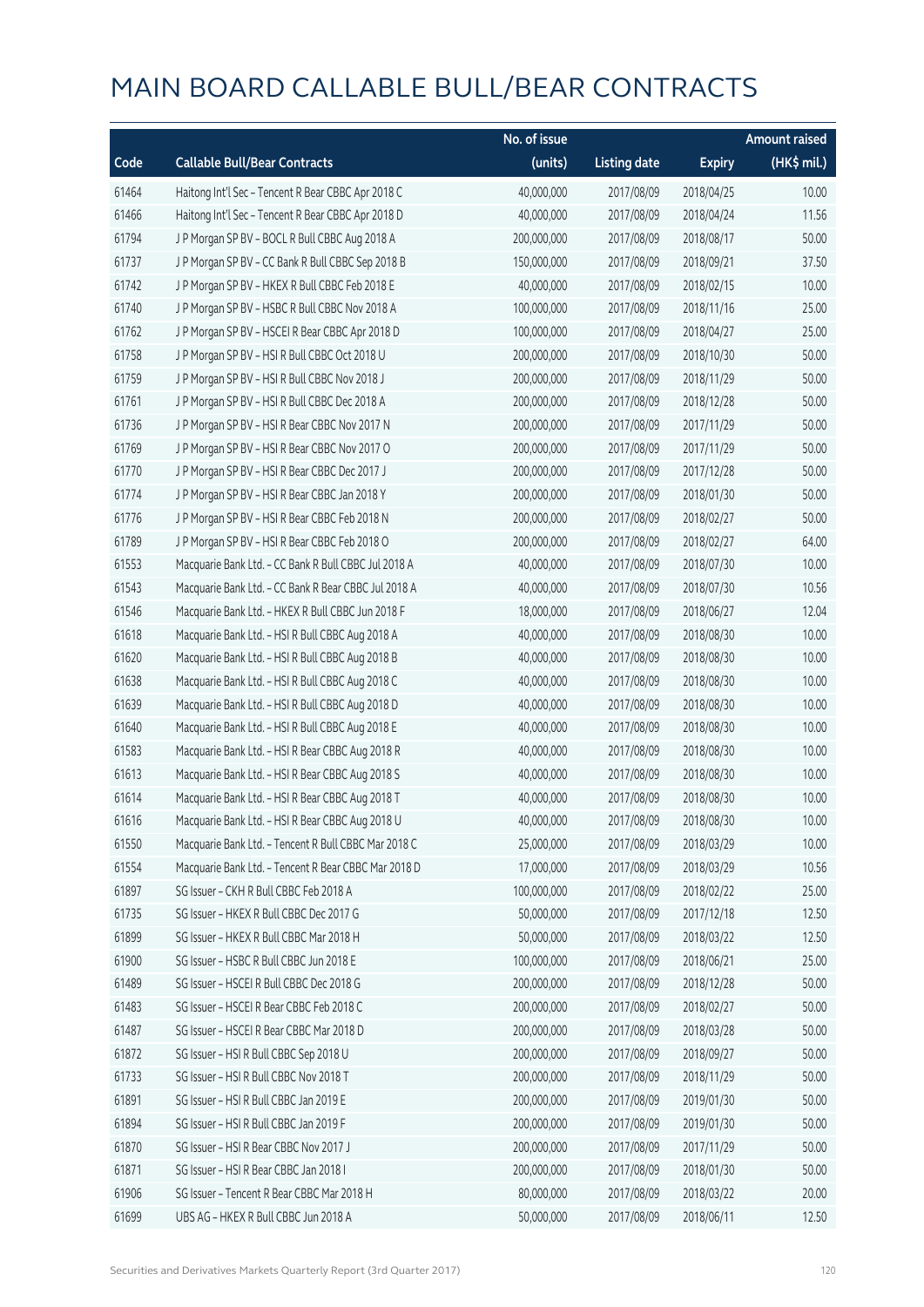|       |                                                        | No. of issue |                     |               | <b>Amount raised</b> |
|-------|--------------------------------------------------------|--------------|---------------------|---------------|----------------------|
| Code  | <b>Callable Bull/Bear Contracts</b>                    | (units)      | <b>Listing date</b> | <b>Expiry</b> | (HK\$ mil.)          |
| 61702 | UBS AG - HKEX R Bull CBBC Sep 2018 B                   | 50,000,000   | 2017/08/09          | 2018/09/24    | 12.50                |
| 61705 | UBS AG - HKEX R Bull CBBC Oct 2018 B                   | 50,000,000   | 2017/08/09          | 2018/10/08    | 12.50                |
| 61713 | UBS AG - HKEX R Bear CBBC Mar 2018 B                   | 50,000,000   | 2017/08/09          | 2018/03/26    | 12.50                |
| 61729 | UBS AG - HSI R Bull CBBC Sep 2018 M                    | 250,000,000  | 2017/08/09          | 2018/09/27    | 62.50                |
| 61724 | UBS AG - HSI R Bull CBBC Oct 2018 I                    | 200,000,000  | 2017/08/09          | 2018/10/30    | 50.00                |
| 61730 | UBS AG - HSI R Bull CBBC Oct 2018 J                    | 250,000,000  | 2017/08/09          | 2018/10/30    | 62.50                |
| 61652 | UBS AG - HSI R Bear CBBC Nov 2017 T                    | 250,000,000  | 2017/08/09          | 2017/11/29    | 62.50                |
| 61653 | UBS AG - HSI R Bear CBBC Nov 2017 U                    | 200,000,000  | 2017/08/09          | 2017/11/29    | 50.00                |
| 61657 | UBS AG - HSI R Bear CBBC Nov 2017 V                    | 200,000,000  | 2017/08/09          | 2017/11/29    | 50.00                |
| 61672 | UBS AG - HSI R Bear CBBC Nov 2017 W                    | 250,000,000  | 2017/08/09          | 2017/11/29    | 62.50                |
| 61676 | UBS AG - HSI R Bear CBBC Dec 2017 D                    | 200,000,000  | 2017/08/09          | 2017/12/28    | 50.00                |
| 61687 | UBS AG - HSI R Bear CBBC Dec 2017 E                    | 200,000,000  | 2017/08/09          | 2017/12/28    | 50.00                |
| 61695 | UBS AG - HSI R Bear CBBC Dec 2017 F                    | 200,000,000  | 2017/08/09          | 2017/12/28    | 50.00                |
| 61697 | UBS AG - HSI R Bear CBBC Jan 2018 A                    | 250,000,000  | 2017/08/09          | 2018/01/30    | 63.75                |
| 61720 | UBS AG - Ping An R Bull CBBC May 2018 A                | 80,000,000   | 2017/08/09          | 2018/05/07    | 20.00                |
| 61722 | UBS AG - Ping An R Bear CBBC Mar 2018 A                | 50,000,000   | 2017/08/09          | 2018/03/19    | 12.50                |
| 62039 | Credit Suisse AG - China Mobile R Bull CBBC Mar 2018 A | 50,000,000   | 2017/08/10          | 2018/03/02    | 12.50                |
| 62027 | Credit Suisse AG - CCB R Bull CBBC Sep 2018 D          | 50,000,000   | 2017/08/10          | 2018/09/27    | 12.50                |
| 61998 | Credit Suisse AG - Sinopec Corp R Bull CBBC Feb 2018 C | 70,000,000   | 2017/08/10          | 2018/02/23    | 17.50                |
| 62006 | Credit Suisse AG - Sinopec Corp R Bear CBBC Feb 2018 C | 70,000,000   | 2017/08/10          | 2018/02/23    | 17.50                |
| 62015 | Credit Suisse AG - HKEX R Bear CBBC Mar 2018 G         | 70,000,000   | 2017/08/10          | 2018/03/02    | 31.50                |
| 62045 | Credit Suisse AG - HSCEI R Bear CBBC Jan 2018 A        | 150,000,000  | 2017/08/10          | 2018/01/30    | 37.50                |
| 61985 | Credit Suisse AG - HSI R Bull CBBC Apr 2018 S          | 200,000,000  | 2017/08/10          | 2018/04/27    | 50.00                |
| 61986 | Credit Suisse AG - HSI R Bull CBBC Sep 2018 A          | 200,000,000  | 2017/08/10          | 2018/09/27    | 50.00                |
| 61997 | Credit Suisse AG - HSI R Bear CBBC Dec 2017 N          | 200,000,000  | 2017/08/10          | 2017/12/28    | 50.00                |
| 62044 | Credit Suisse AG - HSI R Bear CBBC Jan 2018 G          | 200,000,000  | 2017/08/10          | 2018/01/30    | 50.00                |
| 62081 | Goldman Sachs SP (Asia) - HSI R Bull CBBC Oct 2018 R   | 200,000,000  | 2017/08/10          | 2018/10/30    | 50.00                |
| 61963 | HK Bank - AAC Tech R Bull CBBC Aug 2018 B              | 40,000,000   | 2017/08/10          | 2018/08/20    | 10.00                |
| 61961 | HK Bank - China Mobile R Bull CBBC Feb 2018 B          | 50,000,000   | 2017/08/10          | 2018/02/05    | 12.50                |
| 61973 | HK Bank - CM Bank R Bull CBBC Aug 2018 B               | 40,000,000   | 2017/08/10          | 2018/08/20    | 14.00                |
| 61968 | HK Bank - China Shenhua R Bull CBBC Aug 2018 B         | 40,000,000   | 2017/08/10          | 2018/08/20    | 10.00                |
| 61958 | HK Bank - HSI R Bear CBBC Mar 2018 S                   | 100,000,000  | 2017/08/10          | 2018/03/28    | 25.00                |
| 61960 | HK Bank - HSI R Bear CBBC Mar 2018 T                   | 150,000,000  | 2017/08/10          | 2018/03/28    | 37.50                |
| 61967 | HK Bank - SHK Ppt R Bull CBBC Jun 2018 A               | 40,000,000   | 2017/08/10          | 2018/06/11    | 10.00                |
| 61965 | HK Bank - Sunny Optical R Bull CBBC Aug 2018 B         | 40,000,000   | 2017/08/10          | 2018/08/20    | 10.00                |
| 61966 | HK Bank - Tencent R Bear CBBC Feb 2018 A               | 50,000,000   | 2017/08/10          | 2018/02/05    | 12.50                |
| 62080 | J P Morgan SP BV - BOCL R Bull CBBC Sep 2018 B         | 150,000,000  | 2017/08/10          | 2018/09/21    | 37.50                |
| 62069 | J P Morgan SP BV - CUni R Bull CBBC Jul 2018 B         | 40,000,000   | 2017/08/10          | 2018/07/20    | 10.00                |
| 62049 | J P Morgan SP BV - HSI R Bull CBBC Sep 2018 Y          | 200,000,000  | 2017/08/10          | 2018/09/27    | 50.00                |
| 62051 | JP Morgan SP BV - HSIR Bull CBBC Sep 2018 Z            | 200,000,000  | 2017/08/10          | 2018/09/27    | 50.00                |
| 62054 | J P Morgan SP BV - HSI R Bear CBBC Nov 2017 P          | 200,000,000  | 2017/08/10          | 2017/11/29    | 50.00                |
| 62055 | J P Morgan SP BV - HSI R Bear CBBC Jan 2018 Z          | 200,000,000  | 2017/08/10          | 2018/01/30    | 50.00                |
| 62057 | J P Morgan SP BV - HSI R Bear CBBC Feb 2018 P          | 200,000,000  | 2017/08/10          | 2018/02/27    | 50.00                |
| 62050 | J P Morgan SP BV - ICBC R Bull CBBC Aug 2018 A         | 150,000,000  | 2017/08/10          | 2018/08/17    | 37.50                |
| 62061 | J P Morgan SP BV - Tencent R Bear CBBC Feb 2018 I      | 40,000,000   | 2017/08/10          | 2018/02/15    | 10.00                |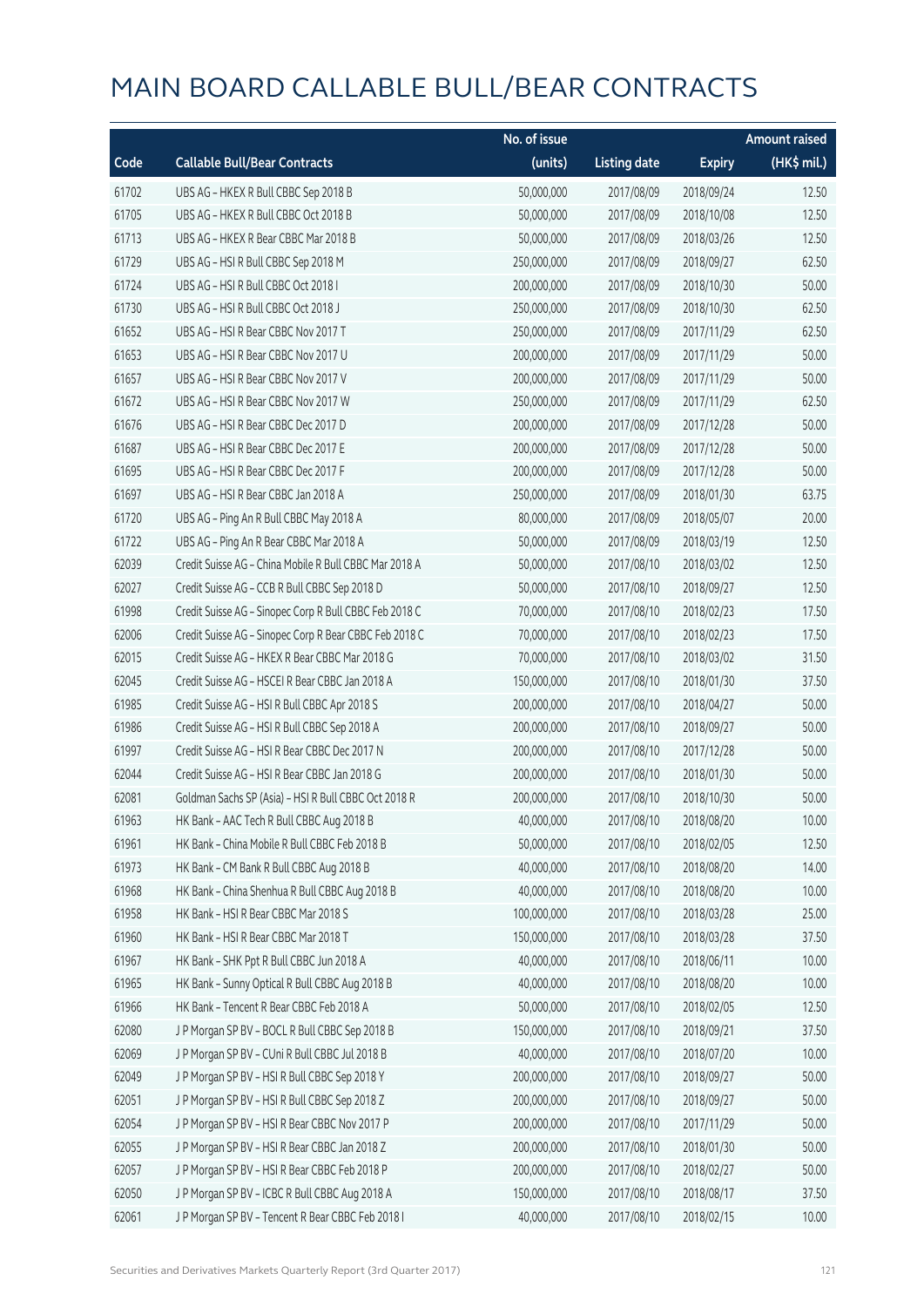|       |                                                            | No. of issue |                     |               | <b>Amount raised</b> |
|-------|------------------------------------------------------------|--------------|---------------------|---------------|----------------------|
| Code  | <b>Callable Bull/Bear Contracts</b>                        | (units)      | <b>Listing date</b> | <b>Expiry</b> | (HK\$ mil.)          |
| 61978 | SG Issuer - CUni R Bull CBBC Apr 2018 D                    | 40,000,000   | 2017/08/10          | 2018/04/10    | 10.00                |
| 62120 | SG Issuer - HSI R Bull CBBC Dec 2018 L                     | 200,000,000  | 2017/08/10          | 2018/12/28    | 50.00                |
| 62108 | SG Issuer - HSI R Bear CBBC Nov 2017 K                     | 200,000,000  | 2017/08/10          | 2017/11/29    | 50.00                |
| 62112 | SG Issuer - HSI R Bear CBBC Dec 2017 D                     | 200,000,000  | 2017/08/10          | 2017/12/28    | 50.00                |
| 61982 | SG Issuer - Tencent R Bull CBBC Dec 2017 K                 | 80,000,000   | 2017/08/10          | 2017/12/22    | 20.00                |
| 62097 | UBS AG - HSI R Bull CBBC Oct 2018 K                        | 200,000,000  | 2017/08/10          | 2018/10/30    | 50.00                |
| 62086 | UBS AG - HSI R Bull CBBC Nov 2018 K                        | 250,000,000  | 2017/08/10          | 2018/11/29    | 62.50                |
| 62098 | UBS AG - HSI R Bear CBBC Nov 2017 X                        | 250,000,000  | 2017/08/10          | 2017/11/29    | 62.50                |
| 62101 | UBS AG - HSI R Bear CBBC Nov 2017 Y                        | 250,000,000  | 2017/08/10          | 2017/11/29    | 62.50                |
| 62102 | UBS AG - HSI R Bear CBBC Nov 2017 Z                        | 250,000,000  | 2017/08/10          | 2017/11/29    | 62.50                |
| 62103 | UBS AG - HSI R Bear CBBC Dec 2017 G                        | 250,000,000  | 2017/08/10          | 2017/12/28    | 62.50                |
| 62105 | UBS AG - HSI R Bear CBBC Dec 2017 H                        | 250,000,000  | 2017/08/10          | 2017/12/28    | 62.50                |
| 62159 | Credit Suisse AG - CUni R Bull CBBC Jun 2018 A             | 50,000,000   | 2017/08/11          | 2018/06/29    | 12.50                |
| 62153 | Credit Suisse AG - HSI R Bull CBBC Apr 2018 T              | 200,000,000  | 2017/08/11          | 2018/04/27    | 50.00                |
| 62152 | Credit Suisse AG - HSI R Bull CBBC Sep 2018 B              | 200,000,000  | 2017/08/11          | 2018/09/27    | 50.00                |
| 62154 | Credit Suisse AG - HSI R Bear CBBC Nov 2017 I              | 200,000,000  | 2017/08/11          | 2017/11/29    | 50.00                |
| 62157 | Credit Suisse AG - HSI R Bear CBBC Nov 2017 N              | 200,000,000  | 2017/08/11          | 2017/11/29    | 50.00                |
| 62161 | Credit Suisse AG - ICBC R Bull CBBC Sep 2018 A             | 70,000,000   | 2017/08/11          | 2018/09/21    | 17.50                |
| 62185 | Bank of East Asia - BOCL R Bull CBBC Jun 2018 A            | 80,000,000   | 2017/08/11          | 2018/06/08    | 20.00                |
| 62182 | Bank of East Asia - HKEX R Bull CBBC Jun 2018 D            | 40,000,000   | 2017/08/11          | 2018/06/08    | 10.00                |
| 62186 | Bank of East Asia - SHK Ppt R Bull CBBC Jun 2018 A         | 40,000,000   | 2017/08/11          | 2018/06/08    | 10.00                |
| 62175 | Bank of East Asia - Tencent R Bull CBBC Jun 2018 M         | 40,000,000   | 2017/08/11          | 2018/06/08    | 10.00                |
| 62140 | Goldman Sachs SP (Asia) - HSI R Bear CBBC Nov 2017 F       | 200,000,000  | 2017/08/11          | 2017/11/29    | 50.00                |
| 62137 | Goldman Sachs SP (Asia) - HSI R Bear CBBC Dec 2017 O       | 200,000,000  | 2017/08/11          | 2017/12/28    | 50.00                |
| 62124 | HK Bank - China Mobile R Bull CBBC May 2018 B              | 50,000,000   | 2017/08/11          | 2018/05/07    | 12.50                |
| 62126 | HK Bank - CUni R Bull CBBC Aug 2018 B                      | 40,000,000   | 2017/08/11          | 2018/08/13    | 10.00                |
| 62125 | HK Bank - CKH R Bull CBBC Jun 2018 A                       | 40,000,000   | 2017/08/11          | 2018/06/25    | 10.00                |
| 62123 | HK Bank - HKEX R Bear CBBC Feb 2018 A                      | 40,000,000   | 2017/08/11          | 2018/02/05    | 10.00                |
| 62134 | HK Bank - ICBC R Bull CBBC Aug 2018 C                      | 80,000,000   | 2017/08/11          | 2018/08/13    | 20.00                |
| 62164 | J P Morgan SP BV - HSI R Bull CBBC Dec 2018 B              | 200,000,000  | 2017/08/11          | 2018/12/28    | 50.00                |
| 62162 | J P Morgan SP BV - HSI R Bear CBBC Nov 2017 Q              | 200,000,000  | 2017/08/11          | 2017/11/29    | 50.00                |
| 62191 | J P Morgan SP BV - HSI R Bear CBBC Jan 2018 C              | 200,000,000  | 2017/08/11          | 2018/01/30    | 50.00                |
| 62198 | J P Morgan SP BV - HSI R Bear CBBC Feb 2018 Q              | 200,000,000  | 2017/08/11          | 2018/02/27    | 50.00                |
| 62207 | UBS AG - CUni R Bull CBBC Feb 2018 A                       | 40,000,000   | 2017/08/11          | 2018/02/12    | 10.00                |
| 62209 | UBS AG - CUni R Bull CBBC Mar 2018 A                       | 40,000,000   | 2017/08/11          | 2018/03/12    | 10.00                |
| 62210 | UBS AG - HSBC R Bull CBBC May 2018 B                       | 100,000,000  | 2017/08/11          | 2018/05/30    | 25.00                |
| 62213 | UBS AG - HSI R Bear CBBC Nov 2017 E                        | 250,000,000  | 2017/08/11          | 2017/11/29    | 62.50                |
| 62211 | UBS AG - Tencent R Bull CBBC Jan 2018 G                    | 50,000,000   | 2017/08/11          | 2018/01/18    | 12.50                |
| 62312 | BNP Paribas Issuance B.V. - Tencent R Bull CBBC Aug 2018 J | 50,000,000   | 2017/08/14          | 2018/08/30    | 12.50                |
| 62293 | BNP Paribas Issuance B.V. - Tencent R Bear CBBC Apr 2018 Z | 50,000,000   | 2017/08/14          | 2018/04/27    | 17.50                |
| 62370 | Credit Suisse AG - CCB R Bear CBBC Feb 2018 E              | 100,000,000  | 2017/08/14          | 2018/02/28    | 25.00                |
| 62355 | Credit Suisse AG - HSBC R Bull CBBC Feb 2018 F             | 100,000,000  | 2017/08/14          | 2018/02/01    | 25.00                |
| 62375 | Credit Suisse AG - HSI R Bull CBBC Mar 2018 U              | 200,000,000  | 2017/08/14          | 2018/03/28    | 50.00                |
| 62379 | Credit Suisse AG - HSI R Bear CBBC Nov 2017 D              | 200,000,000  | 2017/08/14          | 2017/11/29    | 50.00                |
| 62377 | Credit Suisse AG - HSI R Bear CBBC Nov 2017 H              | 200,000,000  | 2017/08/14          | 2017/11/29    | 50.00                |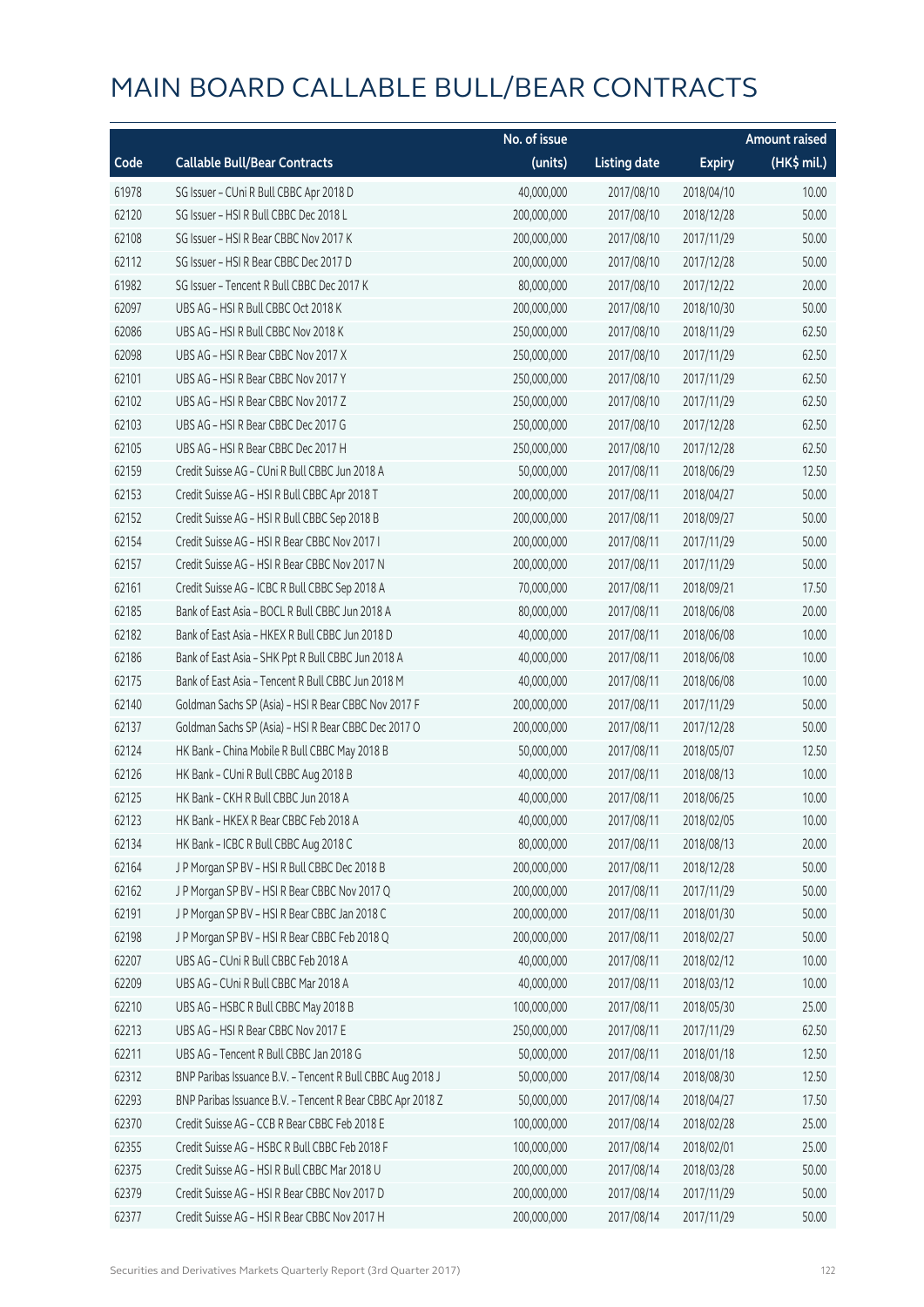|       |                                                               | No. of issue |                     |               | <b>Amount raised</b> |
|-------|---------------------------------------------------------------|--------------|---------------------|---------------|----------------------|
| Code  | <b>Callable Bull/Bear Contracts</b>                           | (units)      | <b>Listing date</b> | <b>Expiry</b> | (HK\$ mil.)          |
| 62349 | Credit Suisse AG - HSI R Bear CBBC Jan 2018 H                 | 200,000,000  | 2017/08/14          | 2018/01/30    | 50.00                |
| 62385 | Credit Suisse AG - HSI R Bear CBBC Jan 2018 I                 | 200,000,000  | 2017/08/14          | 2018/01/30    | 50.00                |
| 62374 | Credit Suisse AG - Ping An R Bull CBBC Apr 2018 A             | 100,000,000  | 2017/08/14          | 2018/04/20    | 25.00                |
| 62389 | Credit Suisse AG - Tencent R Bull CBBC Jun 2018 B             | 50,000,000   | 2017/08/14          | 2018/06/22    | 12.50                |
| 62362 | Credit Suisse AG - Tencent R Bear CBBC Apr 2018 A             | 100,000,000  | 2017/08/14          | 2018/04/13    | 63.00                |
| 62369 | Credit Suisse AG - Tencent R Bear CBBC Apr 2018 B             | 100,000,000  | 2017/08/14          | 2018/04/20    | 68.00                |
| 62285 | Bank of East Asia - Geely Auto R Bull CBBC Apr 2018 B         | 40,000,000   | 2017/08/14          | 2018/04/30    | 10.00                |
| 62283 | Bank of East Asia - HSBC Holdings R Bull CBBC Feb 2018 B      | 60,000,000   | 2017/08/14          | 2018/02/15    | 15.00                |
| 62287 | Bank of East Asia - Tencent R Bull CBBC Jun 2018 N            | 40,000,000   | 2017/08/14          | 2018/06/08    | 10.00                |
| 62286 | Bank of East Asia - Tencent R Bear CBBC Apr 2018 F            | 40,000,000   | 2017/08/14          | 2018/04/30    | 10.00                |
| 62314 | Goldman Sachs SP (Asia) - HSI R Bull CBBC Oct 2018 S          | 200,000,000  | 2017/08/14          | 2018/10/30    | 50.00                |
| 62325 | HK Bank - Geely Auto R Bull CBBC Apr 2018 E                   | 40,000,000   | 2017/08/14          | 2018/04/30    | 10.00                |
| 62282 | HK Bank - Sunny Optical R Bull CBBC Aug 2018 C                | 40,000,000   | 2017/08/14          | 2018/08/13    | 10.00                |
| 62318 | HK Bank - Tencent R Bull CBBC Feb 2018 H                      | 60,000,000   | 2017/08/14          | 2018/02/12    | 15.00                |
| 62272 | HK Bank - Tencent R Bull CBBC Apr 2018 X                      | 60,000,000   | 2017/08/14          | 2018/04/16    | 15.00                |
| 62274 | HK Bank - Tencent R Bull CBBC Apr 2018 Y                      | 60,000,000   | 2017/08/14          | 2018/04/09    | 15.00                |
| 62279 | HK Bank - Tencent R Bear CBBC Jun 2018 B                      | 50,000,000   | 2017/08/14          | 2018/06/25    | 22.50                |
| 62230 | Haitong Int'l Sec - BOCL R Bull CBBC Jul 2018 B               | 100,000,000  | 2017/08/14          | 2018/07/26    | 25.00                |
| 62238 | Haitong Int'l Sec - China Mobile R Bull CBBC Jul 2018 A       | 80,000,000   | 2017/08/14          | 2018/07/24    | 20.00                |
| 62233 | Haitong Int'l Sec - CC Bank R Bull CBBC Jul 2018 B            | 100,000,000  | 2017/08/14          | 2018/07/24    | 25.00                |
| 62269 | Haitong Int'l Sec - CSOP A50 ETF R Bull CBBC Mar 2018 A       | 60,000,000   | 2017/08/14          | 2018/03/21    | 15.00                |
| 62268 | Haitong Int'l Sec - Evergrande R Bull CBBC Aug 2018 A         | 40,000,000   | 2017/08/14          | 2018/08/30    | 12.00                |
| 62244 | Haitong Int'l Sec - Geely Auto R Bull CBBC Feb 2018 B         | 40,000,000   | 2017/08/14          | 2018/02/28    | 10.00                |
| 62248 | Haitong Int'l Sec - Geely Auto R Bull CBBC Mar 2018 A         | 40,000,000   | 2017/08/14          | 2018/03/27    | 10.00                |
| 62250 | Haitong Int'l Sec - Galaxy Ent R Bull CBBC Jul 2018 A         | 100,000,000  | 2017/08/14          | 2018/07/03    | 25.00                |
| 62255 | Haitong Int'l Sec - Great Wall Motor R Bull CBBC Jul 2018 A   | 60,000,000   | 2017/08/14          | 2018/07/18    | 15.00                |
| 62260 | Haitong Int'l Sec - Great Wall Motor R Bull CBBC Jul 2018 B   | 60,000,000   | 2017/08/14          | 2018/07/17    | 15.00                |
| 62231 | Haitong Int'l Sec - ICBC R Bull CBBC Jul 2018 B               | 100,000,000  | 2017/08/14          | 2018/07/25    | 25.00                |
| 62216 | Haitong Int'l Sec - Ping An R Bull CBBC Aug 2018 C            | 100,000,000  | 2017/08/14          | 2018/08/21    | 25.40                |
| 62228 | Haitong Int'l Sec - Ping An R Bull CBBC Aug 2018 D            | 100,000,000  | 2017/08/14          | 2018/08/22    | 25.00                |
| 62393 | J P Morgan SP BV - Tencent R Bull CBBC Dec 2017 C             | 40,000,000   | 2017/08/14          | 2017/12/15    | 10.00                |
| 62394 | J P Morgan SP BV - Tencent R Bear CBBC Jun 2018 G             | 40,000,000   | 2017/08/14          | 2018/06/15    | 15.20                |
| 62390 | Macquarie Bank Ltd. - Great Wall Motor R Bull CBBC Aug 2018 A | 40,000,000   | 2017/08/14          | 2018/08/30    | 10.00                |
| 62411 | SG Issuer - BOCL R Bull CBBC Aug 2018 B                       | 40,000,000   | 2017/08/14          | 2018/08/20    | 10.00                |
| 62415 | SG Issuer - CCB R Bull CBBC Aug 2018 C                        | 100,000,000  | 2017/08/14          | 2018/08/09    | 25.00                |
| 62408 | SG Issuer - HSI R Bull CBBC Dec 2018 M                        | 200,000,000  | 2017/08/14          | 2018/12/28    | 50.00                |
| 62396 | SG Issuer - HSI R Bear CBBC Nov 2017 G                        | 200,000,000  | 2017/08/14          | 2017/11/29    | 50.00                |
| 62398 | SG Issuer - HSI R Bear CBBC Jan 2018 J                        | 200,000,000  | 2017/08/14          | 2018/01/30    | 50.00                |
| 62399 | SG Issuer - HSI R Bear CBBC Feb 2018 D                        | 200,000,000  | 2017/08/14          | 2018/02/27    | 50.00                |
| 62406 | SG Issuer - HSI R Bear CBBC Feb 2018 E                        | 200,000,000  | 2017/08/14          | 2018/02/27    | 50.00                |
| 62416 | SG Issuer - ICBC R Bull CBBC Aug 2018 C                       | 60,000,000   | 2017/08/14          | 2018/08/13    | 15.00                |
| 62298 | SG Issuer - Ping An R Bull CBBC Feb 2018 E                    | 100,000,000  | 2017/08/14          | 2018/02/22    | 25.00                |
| 62417 | SG Issuer - Tencent R Bull CBBC Feb 2018 Q                    | 80,000,000   | 2017/08/14          | 2018/02/23    | 20.00                |
| 62300 | SG Issuer - Tencent R Bear CBBC Feb 2018 E                    | 80,000,000   | 2017/08/14          | 2018/02/27    | 20.00                |
| 62302 | SG Issuer - Tencent R Bear CBBC Oct 2018 A                    | 80,000,000   | 2017/08/14          | 2018/10/22    | 38.80                |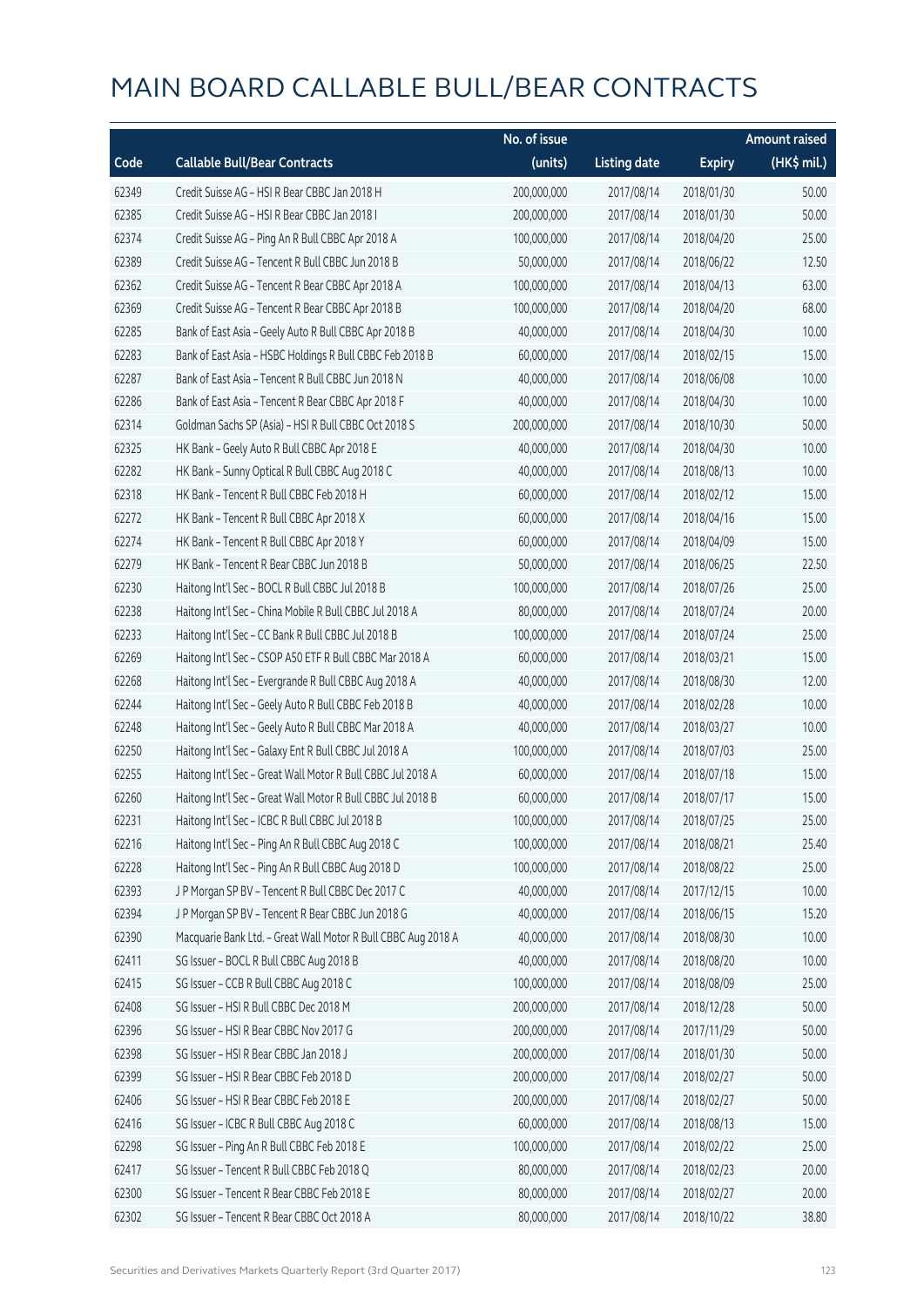|         |                                                            | No. of issue |                     |               | <b>Amount raised</b> |
|---------|------------------------------------------------------------|--------------|---------------------|---------------|----------------------|
| Code    | <b>Callable Bull/Bear Contracts</b>                        | (units)      | <b>Listing date</b> | <b>Expiry</b> | (HK\$ mil.)          |
| 62311   | SG Issuer - Tencent R Bear CBBC Nov 2018 A                 | 80,000,000   | 2017/08/14          | 2018/11/23    | 44.00                |
| 62338   | UBS AG - HSI R Bull CBBC Sep 2018 O                        | 250,000,000  | 2017/08/14          | 2018/09/27    | 62.50                |
| 62326   | UBS AG - HSI R Bear CBBC Nov 2017 F                        | 200,000,000  | 2017/08/14          | 2017/11/29    | 50.00                |
| 62330   | UBS AG - HSI R Bear CBBC Dec 2017 I                        | 250,000,000  | 2017/08/14          | 2017/12/28    | 62.50                |
| 62344   | UBS AG - Tencent R Bull CBBC Mar 2018 E                    | 50,000,000   | 2017/08/14          | 2018/03/07    | 12.50                |
| 62515   | BNP Paribas Issuance B.V. - HSCEI R Bull CBBC Aug 2018 R   | 100,000,000  | 2017/08/15          | 2018/08/30    | 25.00                |
| 62421   | BNP Paribas Issuance B.V. - HSI R Bull CBBC Sep 2018 Y     | 250,000,000  | 2017/08/15          | 2018/09/27    | 62.50                |
| 62418   | BNP Paribas Issuance B.V. - HSI R Bear CBBC Mar 2018 T     | 250,000,000  | 2017/08/15          | 2018/03/28    | 62.50                |
| 62508   | BNP Paribas Issuance B.V. - Tencent R Bull CBBC Aug 2018 K | 50,000,000   | 2017/08/15          | 2018/08/30    | 12.50                |
| 62511   | BNP Paribas Issuance B.V. - Tencent R Bear CBBC Apr 2018 A | 50,000,000   | 2017/08/15          | 2018/04/27    | 17.50                |
| 62767   | Credit Suisse AG - Geely Auto R Bull CBBC Feb 2018 F       | 50,000,000   | 2017/08/15          | 2018/02/28    | 12.50                |
| 62768   | Credit Suisse AG - Geely Auto R Bear CBBC Apr 2018 A       | 80,000,000   | 2017/08/15          | 2018/04/13    | 43.20                |
| 62770   | Credit Suisse AG - Geely Auto R Bear CBBC Apr 2018 B       | 80,000,000   | 2017/08/15          | 2018/04/20    | 51.20                |
| 62727   | Credit Suisse AG - HSI R Bull CBBC Apr 2018 U              | 200,000,000  | 2017/08/15          | 2018/04/27    | 50.00                |
| 62729   | Credit Suisse AG - HSI R Bear CBBC Nov 2017 F              | 200,000,000  | 2017/08/15          | 2017/11/29    | 50.00                |
| 62725   | Credit Suisse AG - HSI R Bear CBBC Dec 2017 O              | 200,000,000  | 2017/08/15          | 2017/12/28    | 50.00                |
| 62739   | Credit Suisse AG - HSI R Bear CBBC Jan 2018 J              | 200,000,000  | 2017/08/15          | 2018/01/30    | 50.00                |
| 62743   | Credit Suisse AG - HSI R Bear CBBC Feb 2018 B              | 200,000,000  | 2017/08/15          | 2018/02/27    | 54.00                |
| 62749   | Credit Suisse AG - HSI R Bear CBBC Feb 2018 C              | 200,000,000  | 2017/08/15          | 2018/02/27    | 60.00                |
| 62750   | Credit Suisse AG - Tencent R Bull CBBC Jun 2018 C          | 50,000,000   | 2017/08/15          | 2018/06/14    | 12.50                |
| 62756   | Credit Suisse AG - Tencent R Bear CBBC Apr 2018 C          | 100,000,000  | 2017/08/15          | 2018/04/27    | 25.00                |
| 62760   | Credit Suisse AG - Tencent R Bear CBBC Apr 2018 D          | 100,000,000  | 2017/08/15          | 2018/04/12    | 32.00                |
| 62771   | Credit Suisse AG - Tencent R Bear CBBC Apr 2018 E          | 100,000,000  | 2017/08/15          | 2018/04/19    | 35.00                |
| 62493   | Bank of East Asia - Ping An R Bull CBBC Jun 2018 E         | 16,000,000   | 2017/08/15          | 2018/06/12    | 10.40                |
| 62483   | Bank of East Asia - Tencent R Bull CBBC Jun 2018 O         | 40,000,000   | 2017/08/15          | 2018/06/12    | 10.00                |
| 62489   | Bank of East Asia - Tencent R Bull CBBC Jun 2018 P         | 40,000,000   | 2017/08/15          | 2018/06/12    | 10.00                |
| 62556   | Goldman Sachs SP (Asia) - HSI R Bull CBBC Oct 2018 T       | 200,000,000  | 2017/08/15          | 2018/10/30    | 50.00                |
| 62557   | Goldman Sachs SP (Asia) - HSI R Bull CBBC Oct 2018 U       | 200,000,000  | 2017/08/15          | 2018/10/30    | 50.00                |
| 62481   | Goldman Sachs SP (Asia) - HSI R Bear CBBC Dec 2017 P       | 200,000,000  | 2017/08/15          | 2017/12/28    | 50.00                |
| 62437   | HK Bank - Geely Auto R Bull CBBC Mar 2018 B                | 40,000,000   | 2017/08/15          | 2018/03/05    | 10.00                |
| 62439   | HK Bank - Geely Auto R Bear CBBC Mar 2018 J                | 40,000,000   | 2017/08/15          | 2018/03/26    | 14.00                |
| 62435   | HK Bank - Galaxy Ent R Bull CBBC Mar 2018 D                | 80,000,000   | 2017/08/15          | 2018/03/05    | 20.00                |
| 62459   | HK Bank - HKEX R Bull CBBC Mar 2018 I                      | 50,000,000   | 2017/08/15          | 2018/03/19    | 12.50                |
| 62466 # | HK Bank - HSI R Bull CBBC Apr 2018 X                       | 150,000,000  | 2017/08/15          | 2018/04/27    | 37.50                |
| 62430   | HK Bank - HSI R Bear CBBC Jul 2018 R                       | 100,000,000  | 2017/08/15          | 2018/07/30    | 25.00                |
| 62434   | HK Bank - HSI R Bear CBBC Jul 2018 S                       | 100,000,000  | 2017/08/15          | 2018/07/30    | 25.00                |
| 62427   | HK Bank - Tencent R Bull CBBC Mar 2018 X                   | 60,000,000   | 2017/08/15          | 2018/03/26    | 15.00                |
| 62432   | HK Bank - Tencent R Bull CBBC Mar 2018 Y                   | 60,000,000   | 2017/08/15          | 2018/03/05    | 15.00                |
| 62426   | HK Bank - Tencent R Bull CBBC Apr 2018 Z                   | 60,000,000   | 2017/08/15          | 2018/04/30    | 15.00                |
| 62722   | J P Morgan SP BV - Geely Auto R Bull CBBC Dec 2017 G       | 40,000,000   | 2017/08/15          | 2017/12/15    | 10.00                |
| 62683   | J P Morgan SP BV - HKEX R Bull CBBC Dec 2017 S             | 40,000,000   | 2017/08/15          | 2017/12/15    | 10.00                |
| 62716   | J P Morgan SP BV - HSI R Bull CBBC Oct 2018 V              | 200,000,000  | 2017/08/15          | 2018/10/30    | 52.00                |
| 62672   | J P Morgan SP BV - HSI R Bear CBBC Nov 2017 R              | 200,000,000  | 2017/08/15          | 2017/11/29    | 50.00                |
| 62701   | J P Morgan SP BV - HSI R Bear CBBC Dec 2017 K              | 200,000,000  | 2017/08/15          | 2017/12/28    | 50.00                |
| 62707   | J P Morgan SP BV - HSI R Bear CBBC Feb 2018 R              | 200,000,000  | 2017/08/15          | 2018/02/27    | 50.00                |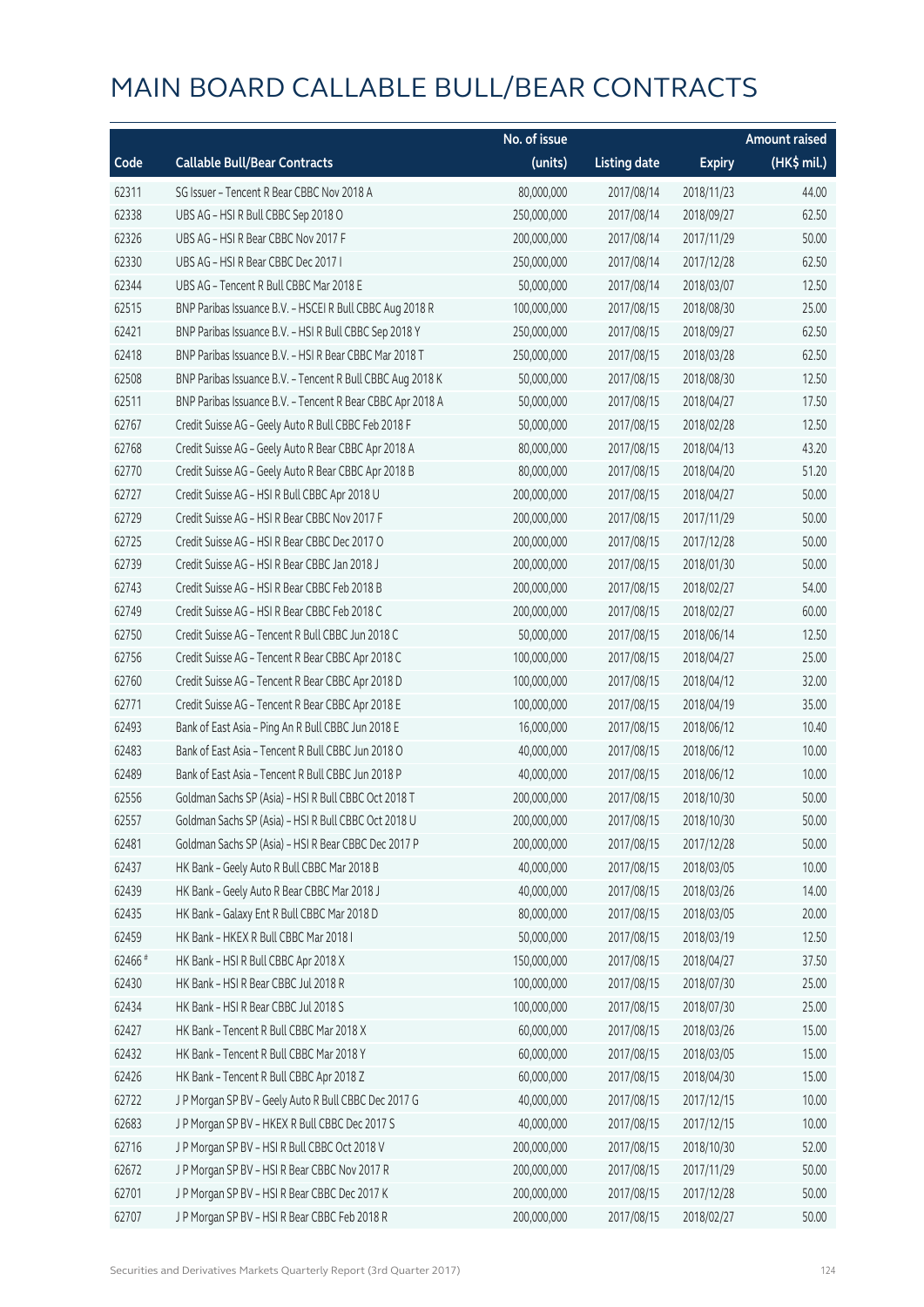|       |                                                            | No. of issue |                     |               | <b>Amount raised</b> |
|-------|------------------------------------------------------------|--------------|---------------------|---------------|----------------------|
| Code  | <b>Callable Bull/Bear Contracts</b>                        | (units)      | <b>Listing date</b> | <b>Expiry</b> | (HK\$ mil.)          |
| 62708 | JP Morgan SP BV - HSIR Bear CBBC Feb 2018 S                | 200,000,000  | 2017/08/15          | 2018/02/27    | 52.00                |
| 62674 | J P Morgan SP BV - Tencent R Bull CBBC Jan 2018 I          | 40,000,000   | 2017/08/15          | 2018/01/19    | 10.00                |
| 62700 | J P Morgan SP BV - Tencent R Bull CBBC Jan 2018 J          | 40,000,000   | 2017/08/15          | 2018/01/19    | 10.00                |
| 62697 | J P Morgan SP BV - Tencent R Bear CBBC Mar 2018 H          | 40,000,000   | 2017/08/15          | 2018/03/16    | 13.20                |
| 62547 | Macquarie Bank Ltd. - HSI R Bull CBBC Sep 2018 B           | 40,000,000   | 2017/08/15          | 2018/09/27    | 10.00                |
| 62548 | Macquarie Bank Ltd. - HSI R Bull CBBC Sep 2018 C           | 40,000,000   | 2017/08/15          | 2018/09/27    | 10.00                |
| 62532 | Macquarie Bank Ltd. - HSI R Bear CBBC Sep 2018 D           | 40,000,000   | 2017/08/15          | 2018/09/27    | 10.00                |
| 62537 | Macquarie Bank Ltd. - HSI R Bear CBBC Sep 2018 E           | 40,000,000   | 2017/08/15          | 2018/09/27    | 10.00                |
| 62526 | Macquarie Bank Ltd. - Tencent R Bull CBBC Mar 2018 D       | 20,000,000   | 2017/08/15          | 2018/03/29    | 10.00                |
| 62517 | Macquarie Bank Ltd. - Tencent R Bear CBBC Mar 2018 E       | 16,000,000   | 2017/08/15          | 2018/03/29    | 10.02                |
| 62646 | SG Issuer - China Life R Bull CBBC Apr 2018 C              | 40,000,000   | 2017/08/15          | 2018/04/13    | 10.00                |
| 62653 | SG Issuer - Geely Auto R Bull CBBC Feb 2018 D              | 40,000,000   | 2017/08/15          | 2018/02/22    | 10.00                |
| 62655 | SG Issuer - Geely Auto R Bull CBBC Apr 2018 C              | 40,000,000   | 2017/08/15          | 2018/04/26    | 10.00                |
| 62647 | SG Issuer - Galaxy R Bull CBBC Mar 2018 E                  | 100,000,000  | 2017/08/15          | 2018/03/27    | 25.00                |
| 62658 | SG Issuer - HKEX R Bull CBBC Jan 2018 J                    | 50,000,000   | 2017/08/15          | 2018/01/24    | 12.50                |
| 62660 | SG Issuer - HKEX R Bull CBBC Feb 2018 H                    | 50,000,000   | 2017/08/15          | 2018/02/21    | 12.50                |
| 62640 | SG Issuer - HSI R Bull CBBC Nov 2018 U                     | 200,000,000  | 2017/08/15          | 2018/11/29    | 50.00                |
| 62425 | SG Issuer - HSI R Bull CBBC Dec 2018 D                     | 200,000,000  | 2017/08/15          | 2018/12/28    | 50.00                |
| 62641 | SG Issuer - HSI R Bull CBBC Dec 2018 N                     | 200,000,000  | 2017/08/15          | 2018/12/28    | 50.00                |
| 62599 | SG Issuer - HSI R Bear CBBC Nov 2017 L                     | 200,000,000  | 2017/08/15          | 2017/11/29    | 50.00                |
| 62622 | SG Issuer - HSI R Bear CBBC Nov 2017 M                     | 200,000,000  | 2017/08/15          | 2017/11/29    | 50.00                |
| 62627 | SG Issuer - HSI R Bear CBBC Dec 2017 A                     | 200,000,000  | 2017/08/15          | 2017/12/28    | 50.00                |
| 62625 | SG Issuer - HSI R Bear CBBC Dec 2017 E                     | 200,000,000  | 2017/08/15          | 2017/12/28    | 50.00                |
| 62638 | SG Issuer - HSI R Bear CBBC Jan 2018 K                     | 200,000,000  | 2017/08/15          | 2018/01/30    | 50.00                |
| 62665 | SG Issuer - Tencent R Bull CBBC Dec 2017 L                 | 80,000,000   | 2017/08/15          | 2017/12/19    | 20.00                |
| 62670 | SG Issuer - Tencent R Bull CBBC Feb 2018 R                 | 80,000,000   | 2017/08/15          | 2018/02/07    | 20.00                |
| 62501 | SG Issuer - Tencent R Bull CBBC Mar 2018 P                 | 80,000,000   | 2017/08/15          | 2018/03/14    | 20.00                |
| 62502 | SG Issuer - Tencent R Bear CBBC Mar 2018 I                 | 80,000,000   | 2017/08/15          | 2018/03/14    | 20.00                |
| 62505 | SG Issuer - Tencent R Bear CBBC Sep 2018 B                 | 80,000,000   | 2017/08/15          | 2018/09/21    | 42.40                |
| 62586 | UBS AG - HSI R Bull CBBC Sep 2018 P                        | 200,000,000  | 2017/08/15          | 2018/09/27    | 50.00                |
| 62561 | UBS AG - HSI R Bear CBBC Nov 2017 G                        | 200,000,000  | 2017/08/15          | 2017/11/29    | 50.00                |
| 62564 | UBS AG - HSI R Bear CBBC Nov 2017 H                        | 250,000,000  | 2017/08/15          | 2017/11/29    | 62.50                |
| 62566 | UBS AG - HSI R Bear CBBC Nov 2017 K                        | 250,000,000  | 2017/08/15          | 2017/11/29    | 62.50                |
| 62570 | UBS AG - HSI R Bear CBBC Nov 2017 L                        | 250,000,000  | 2017/08/15          | 2017/11/29    | 62.50                |
| 62589 | UBS AG - Tencent R Bull CBBC Feb 2018 H                    | 50,000,000   | 2017/08/15          | 2018/02/13    | 12.50                |
| 62590 | UBS AG - Tencent R Bull CBBC Feb 2018 I                    | 50,000,000   | 2017/08/15          | 2018/02/27    | 12.50                |
| 62594 | UBS AG - Tencent R Bear CBBC Jan 2018 J                    | 50,000,000   | 2017/08/15          | 2018/01/19    | 17.50                |
| 62777 | BNP Paribas Issuance B.V. - HSI R Bull CBBC Sep 2018 Z     | 250,000,000  | 2017/08/16          | 2018/09/27    | 62.50                |
| 62922 | BNP Paribas Issuance B.V. - Tencent R Bull CBBC Aug 2018 L | 50,000,000   | 2017/08/16          | 2018/08/30    | 12.50                |
| 62806 | BNP Paribas Issuance B.V. - Tencent R Bear CBBC Apr 2018 B | 50,000,000   | 2017/08/16          | 2018/04/27    | 12.50                |
| 62917 | Credit Suisse AG - ABC R Bull CBBC Sep 2018 C              | 50,000,000   | 2017/08/16          | 2018/09/28    | 12.50                |
| 62921 | Credit Suisse AG - China Mobile R Bear CBBC Feb 2018 A     | 35,000,000   | 2017/08/16          | 2018/02/28    | 27.30                |
| 62920 | Credit Suisse AG - HSBC R Bull CBBC Feb 2018 G             | 100,000,000  | 2017/08/16          | 2018/02/09    | 25.00                |
| 62872 | Credit Suisse AG - HSI R Bull CBBC Apr 2018 V              | 200,000,000  | 2017/08/16          | 2018/04/27    | 50.00                |
| 62874 | Credit Suisse AG - HSI R Bull CBBC Sep 2018 C              | 200,000,000  | 2017/08/16          | 2018/09/27    | 50.00                |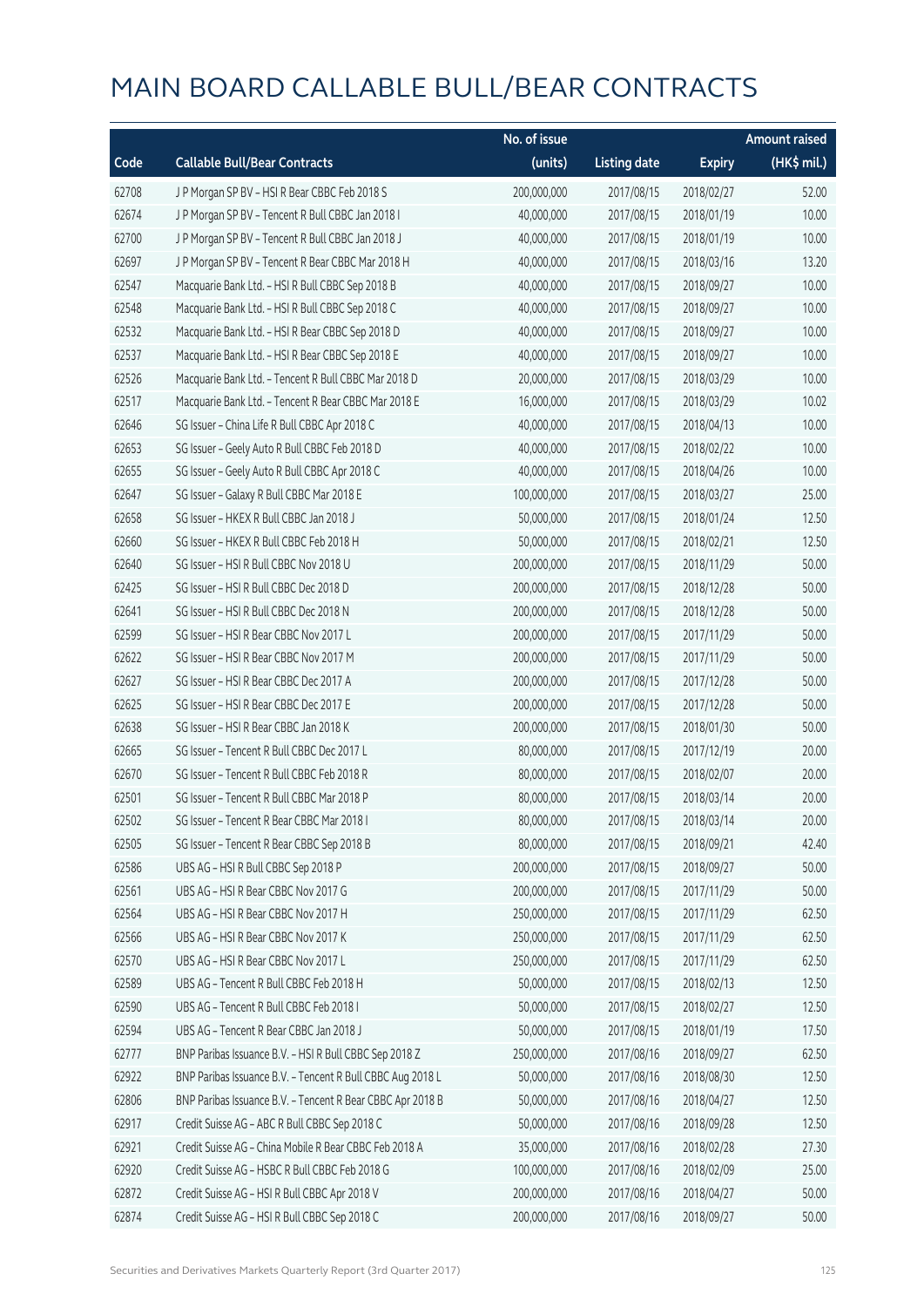|       |                                                         | No. of issue |                     |               | <b>Amount raised</b> |
|-------|---------------------------------------------------------|--------------|---------------------|---------------|----------------------|
| Code  | <b>Callable Bull/Bear Contracts</b>                     | (units)      | <b>Listing date</b> | <b>Expiry</b> | (HK\$ mil.)          |
| 62892 | Credit Suisse AG - HSI R Bear CBBC Dec 2017 V           | 200,000,000  | 2017/08/16          | 2017/12/28    | 50.00                |
| 62918 | Credit Suisse AG - Sunny Optical R Bull CBBC Feb 2018 A | 40,000,000   | 2017/08/16          | 2018/02/28    | 10.00                |
| 62902 | Credit Suisse AG - Tencent R Bull CBBC Jun 2018 D       | 50,000,000   | 2017/08/16          | 2018/06/21    | 12.50                |
| 62909 | Credit Suisse AG - Tencent R Bear CBBC Apr 2018 F       | 100,000,000  | 2017/08/16          | 2018/04/26    | 25.00                |
| 62916 | Credit Suisse AG - Tencent R Bear CBBC Apr 2018 G       | 100,000,000  | 2017/08/16          | 2018/04/18    | 25.00                |
| 62818 | Goldman Sachs SP (Asia) - HSI R Bull CBBC Oct 2018 V    | 200,000,000  | 2017/08/16          | 2018/10/30    | 50.00                |
| 62808 | Goldman Sachs SP (Asia) - HSI R Bear CBBC Nov 2017 G    | 200,000,000  | 2017/08/16          | 2017/11/29    | 50.00                |
| 62782 | HK Bank - Geely Auto R Bear CBBC Aug 2018 C             | 40,000,000   | 2017/08/16          | 2018/08/27    | 16.00                |
| 62788 | HK Bank - HSCEI R Bear CBBC Mar 2018 C                  | 50,000,000   | 2017/08/16          | 2018/03/28    | 12.50                |
| 62790 | HK Bank - HSI R Bear CBBC Mar 2018 U                    | 100,000,000  | 2017/08/16          | 2018/03/28    | 25.00                |
| 62792 | HK Bank - Ping An R Bull CBBC Mar 2018 E                | 80,000,000   | 2017/08/16          | 2018/03/05    | 20.00                |
| 62816 | HK Bank - Tencent R Bull CBBC Mar 2018 Z                | 60,000,000   | 2017/08/16          | 2018/03/05    | 15.00                |
| 62793 | HK Bank - Tencent R Bear CBBC Mar 2018 F                | 50,000,000   | 2017/08/16          | 2018/03/05    | 12.50                |
| 62794 | HK Bank - Tencent R Bear CBBC Jul 2018 I                | 50,000,000   | 2017/08/16          | 2018/07/23    | 20.00                |
| 62923 | J P Morgan SP BV - HSI R Bull CBBC Nov 2018 K           | 200,000,000  | 2017/08/16          | 2018/11/29    | 50.00                |
| 62927 | J P Morgan SP BV - HSI R Bull CBBC Dec 2018 C           | 200,000,000  | 2017/08/16          | 2018/12/28    | 50.00                |
| 62929 | J P Morgan SP BV - HSI R Bear CBBC Nov 2017 S           | 200,000,000  | 2017/08/16          | 2017/11/29    | 50.00                |
| 62930 | J P Morgan SP BV - HSI R Bear CBBC Jan 2018 D           | 200,000,000  | 2017/08/16          | 2018/01/30    | 50.00                |
| 62954 | J P Morgan SP BV - Tencent R Bull CBBC Dec 2017 D       | 40,000,000   | 2017/08/16          | 2017/12/15    | 10.00                |
| 62952 | J P Morgan SP BV - Tencent R Bull CBBC Dec 2017 E       | 40,000,000   | 2017/08/16          | 2017/12/15    | 10.00                |
| 62956 | J P Morgan SP BV - Tencent R Bear CBBC Dec 2017 F       | 40,000,000   | 2017/08/16          | 2017/12/15    | 14.40                |
| 62849 | Macquarie Bank Ltd. - HSI R Bull CBBC Sep 2018 D        | 40,000,000   | 2017/08/16          | 2018/09/27    | 10.00                |
| 62850 | Macquarie Bank Ltd. - HSI R Bear CBBC Sep 2018 F        | 40,000,000   | 2017/08/16          | 2018/09/27    | 10.00                |
| 62853 | Macquarie Bank Ltd. - HSI R Bear CBBC Sep 2018 G        | 40,000,000   | 2017/08/16          | 2018/09/27    | 10.00                |
| 62858 | Macquarie Bank Ltd. - HSI R Bear CBBC Sep 2018 H        | 40,000,000   | 2017/08/16          | 2018/09/27    | 10.00                |
| 62859 | Macquarie Bank Ltd. - HSI R Bear CBBC Sep 2018 I        | 40,000,000   | 2017/08/16          | 2018/09/27    | 10.00                |
| 62861 | Macquarie Bank Ltd. - HSI R Bear CBBC Sep 2018 J        | 40,000,000   | 2017/08/16          | 2018/09/27    | 10.00                |
| 62867 | Macquarie Bank Ltd. - HSI R Bear CBBC Sep 2018 K        | 40,000,000   | 2017/08/16          | 2018/09/27    | 10.00                |
| 62799 | Macquarie Bank Ltd. - Tencent R Bull CBBC Mar 2018 E    | 25,000,000   | 2017/08/16          | 2018/03/29    | 10.00                |
| 62801 | Macquarie Bank Ltd. - Tencent R Bear CBBC Mar 2018 F    | 25,000,000   | 2017/08/16          | 2018/03/29    | 10.33                |
| 62803 | Macquarie Bank Ltd. - Tencent R Bear CBBC Mar 2018 G    | 17,000,000   | 2017/08/16          | 2018/03/29    | 10.18                |
| 62932 | SG Issuer - CMob R Bull CBBC Mar 2018 A                 | 100,000,000  | 2017/08/16          | 2018/03/14    | 25.00                |
| 62934 | SG Issuer - HSBC R Bull CBBC Jun 2018 F                 | 100,000,000  | 2017/08/16          | 2018/06/21    | 25.00                |
| 62947 | SG Issuer - HSI R Bull CBBC Jan 2019 G                  | 200,000,000  | 2017/08/16          | 2019/01/30    | 50.00                |
| 62949 | SG Issuer - HSI R Bull CBBC Jan 2019 H                  | 200,000,000  | 2017/08/16          | 2019/01/30    | 50.00                |
| 62951 | SG Issuer - HSI R Bull CBBC Jan 2019 I                  | 200,000,000  | 2017/08/16          | 2019/01/30    | 50.00                |
| 62945 | SG Issuer - HSI R Bear CBBC Dec 2017 F                  | 200,000,000  | 2017/08/16          | 2017/12/28    | 50.00                |
| 62936 | SG Issuer - SHK Ppt P R Bull CBBC May 2018 B            | 60,000,000   | 2017/08/16          | 2018/05/16    | 15.00                |
| 62809 | SG Issuer - Tencent R Bull CBBC Jan 2018 S              | 80,000,000   | 2017/08/16          | 2018/01/18    | 20.00                |
| 62939 | SG Issuer - Tencent R Bear CBBC Oct 2018 B              | 80,000,000   | 2017/08/16          | 2018/10/10    | 45.60                |
| 62824 | UBS AG - HSI R Bull CBBC Oct 2018 L                     | 250,000,000  | 2017/08/16          | 2018/10/30    | 62.50                |
| 62838 | UBS AG - HSI R Bull CBBC Oct 2018 M                     | 200,000,000  | 2017/08/16          | 2018/10/30    | 50.00                |
| 62831 | UBS AG - HSI R Bear CBBC Nov 2017 I                     | 250,000,000  | 2017/08/16          | 2017/11/29    | 62.50                |
| 62828 | UBS AG - HSI R Bear CBBC Nov 2017 M                     | 200,000,000  | 2017/08/16          | 2017/11/29    | 50.00                |
| 62962 | BNP Paribas Issuance B.V. - HKEX R Bull CBBC Aug 2018 I | 50,000,000   | 2017/08/17          | 2018/08/30    | 12.50                |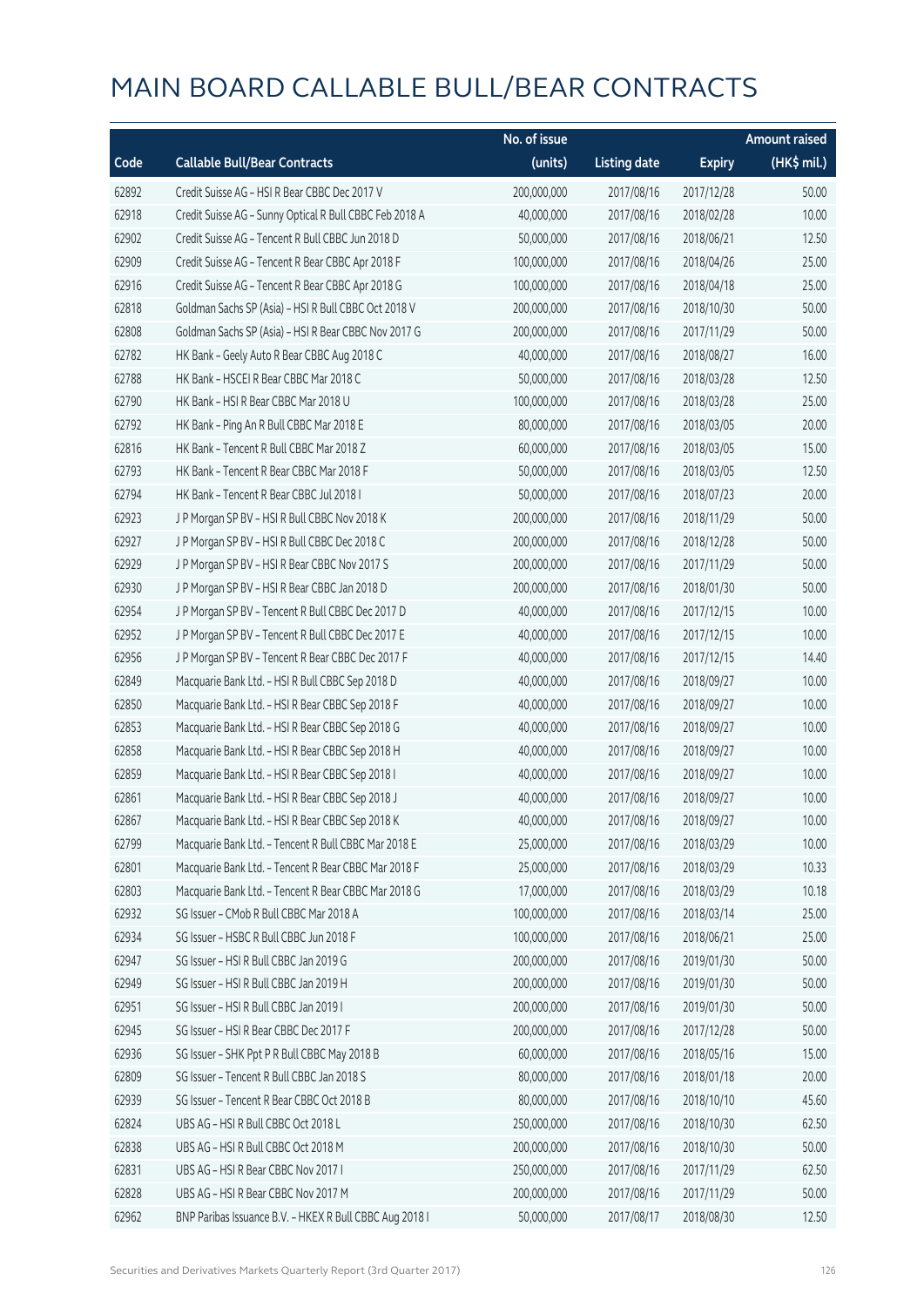|       |                                                            | No. of issue |                     |               | <b>Amount raised</b> |
|-------|------------------------------------------------------------|--------------|---------------------|---------------|----------------------|
| Code  | <b>Callable Bull/Bear Contracts</b>                        | (units)      | <b>Listing date</b> | <b>Expiry</b> | $(HK$$ mil.)         |
| 62965 | BNP Paribas Issuance B.V. - HSBC R Bull CBBC Aug 2018 F    | 150,000,000  | 2017/08/17          | 2018/08/30    | 37.50                |
| 62977 | BNP Paribas Issuance B.V. - HSCEI R Bull CBBC Aug 2018 S   | 100,000,000  | 2017/08/17          | 2018/08/30    | 25.00                |
| 63043 | BNP Paribas Issuance B.V. - HSCEI R Bear CBBC Feb 2018 R   | 100,000,000  | 2017/08/17          | 2018/02/27    | 25.00                |
| 62957 | BNP Paribas Issuance B.V. - HSI R Bull CBBC Sep 2018 A     | 250,000,000  | 2017/08/17          | 2018/09/27    | 62.50                |
| 62960 | BNP Paribas Issuance B.V. - HSI R Bull CBBC Sep 2018 B     | 250,000,000  | 2017/08/17          | 2018/09/27    | 62.50                |
| 62961 | BNP Paribas Issuance B.V. - HSI R Bull CBBC Sep 2018 U     | 250,000,000  | 2017/08/17          | 2018/09/27    | 62.50                |
| 63018 | BNP Paribas Issuance B.V. - HSI R Bear CBBC Feb 2018 L     | 250,000,000  | 2017/08/17          | 2018/02/27    | 62.50                |
| 63037 | BNP Paribas Issuance B.V. - HSI R Bear CBBC Feb 2018 P     | 250,000,000  | 2017/08/17          | 2018/02/27    | 62.50                |
| 63021 | BNP Paribas Issuance B.V. - HSI R Bear CBBC Feb 2018 R     | 250,000,000  | 2017/08/17          | 2018/02/27    | 62.50                |
| 63035 | BNP Paribas Issuance B.V. - HSI R Bear CBBC Feb 2018 U     | 250,000,000  | 2017/08/17          | 2018/02/27    | 62.50                |
| 63044 | BNP Paribas Issuance B.V. - Tencent R Bear CBBC Apr 2018 D | 50,000,000   | 2017/08/17          | 2018/04/27    | 12.50                |
| 63178 | Credit Suisse AG - China Mobile R Bull CBBC Oct 2018 A     | 50,000,000   | 2017/08/17          | 2018/10/19    | 12.50                |
| 63185 | Credit Suisse AG - China Mobile R Bull CBBC Oct 2018 B     | 50,000,000   | 2017/08/17          | 2018/10/26    | 12.50                |
| 63186 | Credit Suisse AG - China Mobile R Bear CBBC Feb 2018 B     | 100,000,000  | 2017/08/17          | 2018/02/23    | 25.00                |
| 63188 | Credit Suisse AG - China Mobile R Bear CBBC Feb 2018 C     | 100,000,000  | 2017/08/17          | 2018/02/28    | 25.00                |
| 63192 | Credit Suisse AG - China Mobile R Bear CBBC Mar 2018 A     | 100,000,000  | 2017/08/17          | 2018/03/02    | 25.00                |
| 63161 | Credit Suisse AG - Geely Auto R Bull CBBC Apr 2018 A       | 50,000,000   | 2017/08/17          | 2018/04/20    | 12.50                |
| 63162 | Credit Suisse AG - Geely Auto R Bear CBBC Apr 2018 C       | 50,000,000   | 2017/08/17          | 2018/04/19    | 12.50                |
| 63176 | Credit Suisse AG - HSBC R Bull CBBC Mar 2018 B             | 70,000,000   | 2017/08/17          | 2018/03/29    | 60.20                |
| 63177 | Credit Suisse AG - HSBC R Bull CBBC Mar 2018 C             | 100,000,000  | 2017/08/17          | 2018/03/23    | 25.00                |
| 63212 | Credit Suisse AG - HSCEI R Bull CBBC Mar 2018 E            | 150,000,000  | 2017/08/17          | 2018/03/28    | 37.50                |
| 63198 | Credit Suisse AG - HSI R Bull CBBC Mar 2018 V              | 200,000,000  | 2017/08/17          | 2018/03/28    | 50.00                |
| 63202 | Credit Suisse AG - HSI R Bull CBBC Mar 2018 W              | 200,000,000  | 2017/08/17          | 2018/03/28    | 50.00                |
| 63210 | Credit Suisse AG - HSI R Bull CBBC Mar 2018 X              | 200,000,000  | 2017/08/17          | 2018/03/28    | 50.00                |
| 63142 | Credit Suisse AG - HSI R Bull CBBC Apr 2018 W              | 200,000,000  | 2017/08/17          | 2018/04/27    | 50.00                |
| 63147 | Credit Suisse AG - HSI R Bull CBBC Apr 2018 X              | 200,000,000  | 2017/08/17          | 2018/04/27    | 50.00                |
| 63201 | Credit Suisse AG - HSI R Bull CBBC Apr 2018 Y              | 200,000,000  | 2017/08/17          | 2018/04/27    | 50.00                |
| 63206 | Credit Suisse AG - HSI R Bull CBBC Apr 2018 Z              | 200,000,000  | 2017/08/17          | 2018/04/27    | 50.00                |
| 63204 | Credit Suisse AG - HSI R Bull CBBC Sep 2018 A              | 200,000,000  | 2017/08/17          | 2018/09/27    | 50.00                |
| 63150 | Credit Suisse AG - HSI R Bull CBBC Sep 2018 D              | 200,000,000  | 2017/08/17          | 2018/09/27    | 50.00                |
| 63197 | Credit Suisse AG - HSI R Bull CBBC Sep 2018 E              | 200,000,000  | 2017/08/17          | 2018/09/27    | 50.00                |
| 63155 | Credit Suisse AG - HSI R Bear CBBC Nov 2017 Q              | 200,000,000  | 2017/08/17          | 2017/11/29    | 50.00                |
| 63156 | Credit Suisse AG - HSI R Bear CBBC Dec 2017 X              | 200,000,000  | 2017/08/17          | 2017/12/28    | 50.00                |
| 63153 | Credit Suisse AG - Ping An R Bull CBBC Apr 2018 B          | 100,000,000  | 2017/08/17          | 2018/04/13    | 25.00                |
| 63169 | Credit Suisse AG - Ping An R Bull CBBC Apr 2018 C          | 50,000,000   | 2017/08/17          | 2018/04/12    | 30.00                |
| 63172 | Credit Suisse AG - Sunny Optical R Bull CBBC Feb 2018 B    | 40,000,000   | 2017/08/17          | 2018/02/23    | 10.00                |
| 63152 | Credit Suisse AG - Tencent R Bull CBBC Jun 2018 E          | 50,000,000   | 2017/08/17          | 2018/06/29    | 12.50                |
| 63167 | Credit Suisse AG - Tencent R Bear CBBC Apr 2018 H          | 80,000,000   | 2017/08/17          | 2018/04/25    | 34.40                |
| 63069 | Bank of East Asia - China Mobile R Bull CBBC May 2018 E    | 60,000,000   | 2017/08/17          | 2018/05/25    | 15.00                |
| 63076 | Bank of East Asia - China Mobile R Bull CBBC May 2018 F    | 60,000,000   | 2017/08/17          | 2018/05/25    | 15.00                |
| 63068 | Bank of East Asia - HKEX R Bull CBBC Jun 2018 E            | 40,000,000   | 2017/08/17          | 2018/06/05    | 10.00                |
| 63078 | Goldman Sachs SP (Asia) - HSCEI R Bull CBBC Aug 2018 B     | 200,000,000  | 2017/08/17          | 2018/08/30    | 50.00                |
| 62979 | Goldman Sachs SP (Asia) - HSI R Bull CBBC Nov 2018 A       | 200,000,000  | 2017/08/17          | 2018/11/29    | 50.00                |
| 62980 | Goldman Sachs SP (Asia) - HSI R Bull CBBC Nov 2018 B       | 200,000,000  | 2017/08/17          | 2018/11/29    | 50.00                |
| 63045 | Goldman Sachs SP (Asia) - HSI R Bear CBBC Nov 2017 H       | 200,000,000  | 2017/08/17          | 2017/11/29    | 50.00                |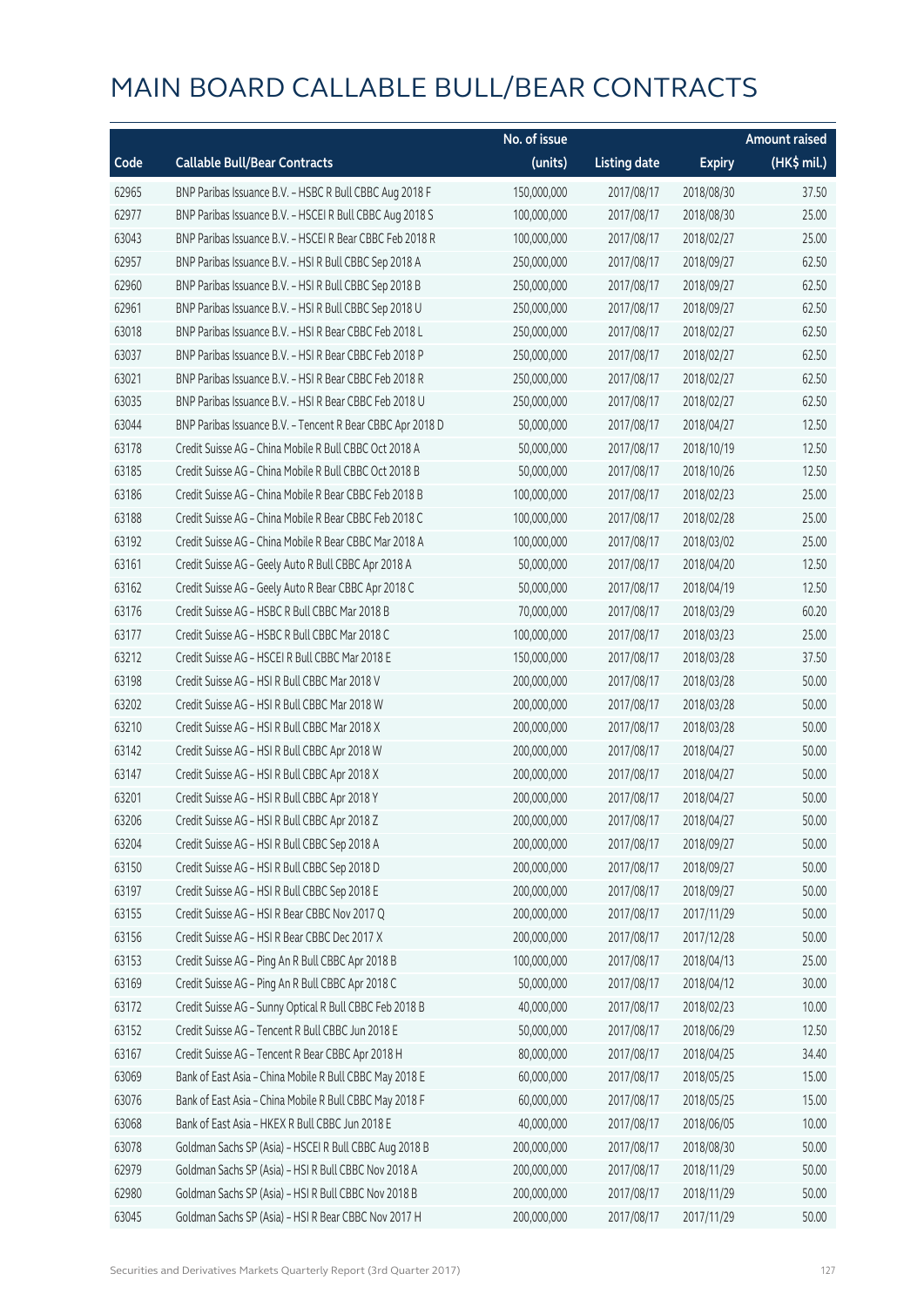|       |                                                         | No. of issue |                     |               | Amount raised |
|-------|---------------------------------------------------------|--------------|---------------------|---------------|---------------|
| Code  | <b>Callable Bull/Bear Contracts</b>                     | (units)      | <b>Listing date</b> | <b>Expiry</b> | (HK\$ mil.)   |
| 63049 | Goldman Sachs SP (Asia) - HSI R Bear CBBC Nov 2017 W    | 200,000,000  | 2017/08/17          | 2017/11/29    | 50.00         |
| 63130 | HK Bank - China Mobile R Bull CBBC Mar 2018 B           | 50,000,000   | 2017/08/17          | 2018/03/05    | 12.50         |
| 63054 | HK Bank - Evergrande R Bull CBBC May 2018 A             | 40,000,000   | 2017/08/17          | 2018/05/07    | 10.00         |
| 63128 | HK Bank - HKEX R Bull CBBC Jun 2018 G                   | 50,000,000   | 2017/08/17          | 2018/06/25    | 12.50         |
| 63138 | HK Bank - HKEX R Bull CBBC Jul 2018 O                   | 50,000,000   | 2017/08/17          | 2018/07/03    | 12.50         |
| 63052 | HK Bank - HKEX R Bear CBBC Feb 2018 B                   | 40,000,000   | 2017/08/17          | 2018/02/12    | 10.00         |
| 63137 | HK Bank - HKEX R Bear CBBC Mar 2018 F                   | 40,000,000   | 2017/08/17          | 2018/03/05    | 10.00         |
| 63057 | HK Bank - HSI R Bear CBBC Mar 2018 V                    | 150,000,000  | 2017/08/17          | 2018/03/28    | 37.50         |
| 63058 | HK Bank - HSI R Bear CBBC Mar 2018 W                    | 100,000,000  | 2017/08/17          | 2018/03/28    | 25.00         |
| 63064 | HK Bank - HSI R Bear CBBC Mar 2018 X                    | 100,000,000  | 2017/08/17          | 2018/03/28    | 25.00         |
| 63065 | HK Bank - HSI R Bear CBBC Mar 2018 Y                    | 100,000,000  | 2017/08/17          | 2018/03/28    | 25.00         |
| 63055 | HK Bank - Ping An R Bear CBBC Feb 2018 A                | 40,000,000   | 2017/08/17          | 2018/02/12    | 10.00         |
| 63097 | J P Morgan SP BV - HKEX R Bear CBBC Dec 2017 C          | 40,000,000   | 2017/08/17          | 2017/12/15    | 10.00         |
| 63080 | JP Morgan SP BV - HSIR Bull CBBC Oct 2018 W             | 200,000,000  | 2017/08/17          | 2018/10/30    | 50.00         |
| 63081 | J P Morgan SP BV - HSI R Bull CBBC Nov 2018 L           | 200,000,000  | 2017/08/17          | 2018/11/29    | 50.00         |
| 63083 | JP Morgan SP BV - HSIR Bull CBBC Dec 2018 D             | 200,000,000  | 2017/08/17          | 2018/12/28    | 50.00         |
| 63089 | J P Morgan SP BV - HSI R Bear CBBC Nov 2017 T           | 200,000,000  | 2017/08/17          | 2017/11/29    | 50.00         |
| 63090 | J P Morgan SP BV - HSI R Bear CBBC Nov 2017 U           | 200,000,000  | 2017/08/17          | 2017/11/29    | 50.00         |
| 63091 | J P Morgan SP BV - HSI R Bear CBBC Nov 2017 V           | 200,000,000  | 2017/08/17          | 2017/11/29    | 50.00         |
| 63099 | J P Morgan SP BV - Sunny Optical R Bull CBBC Jan 2018 A | 40,000,000   | 2017/08/17          | 2018/01/19    | 10.00         |
| 63101 | J P Morgan SP BV - Sunny Optical R Bull CBBC Feb 2018 A | 40,000,000   | 2017/08/17          | 2018/02/15    | 10.00         |
| 63092 | J P Morgan SP BV - Tencent R Bear CBBC Dec 2017 G       | 40,000,000   | 2017/08/17          | 2017/12/15    | 10.00         |
| 63231 | SG Issuer - AIA R Bull CBBC Mar 2018 B                  | 80,000,000   | 2017/08/17          | 2018/03/15    | 20.00         |
| 63242 | SG Issuer - CMob R Bull CBBC Mar 2018 B                 | 100,000,000  | 2017/08/17          | 2018/03/08    | 25.00         |
| 63246 | SG Issuer - CMob R Bear CBBC Mar 2018 A                 | 100,000,000  | 2017/08/17          | 2018/03/15    | 25.00         |
| 62981 | SG Issuer - CCB R Bull CBBC Jul 2018 C                  | 100,000,000  | 2017/08/17          | 2018/07/30    | 25.00         |
| 62986 | SG Issuer - CCB R Bull CBBC Jul 2018 D                  | 100,000,000  | 2017/08/17          | 2018/07/31    | 25.00         |
| 63232 | SG Issuer - China Life R Bull CBBC Mar 2018 C           | 40,000,000   | 2017/08/17          | 2018/03/16    | 10.00         |
| 62989 | SG Issuer - HKEX R Bull CBBC Feb 2018 I                 | 50,000,000   | 2017/08/17          | 2018/02/22    | 12.50         |
| 62992 | SG Issuer - HKEX R Bull CBBC Mar 2018 I                 | 50,000,000   | 2017/08/17          | 2018/03/15    | 12.50         |
| 63248 | SG Issuer - HKEX R Bear CBBC Feb 2018 A                 | 50,000,000   | 2017/08/17          | 2018/02/22    | 12.50         |
| 63249 | SG Issuer - HKEX R Bear CBBC Mar 2018 A                 | 50,000,000   | 2017/08/17          | 2018/03/13    | 12.50         |
| 62999 | SG Issuer - HSBC R Bull CBBC Apr 2018 D                 | 100,000,000  | 2017/08/17          | 2018/04/30    | 25.00         |
| 63219 | SG Issuer - HSI R Bull CBBC Nov 2018 T                  | 200,000,000  | 2017/08/17          | 2018/11/29    | 50.00         |
| 63220 | SG Issuer - HSI R Bull CBBC Dec 2018 O                  | 200,000,000  | 2017/08/17          | 2018/12/28    | 50.00         |
| 63227 | SG Issuer - HSI R Bull CBBC Dec 2018 P                  | 200,000,000  | 2017/08/17          | 2018/12/28    | 50.00         |
| 63215 | SG Issuer - HSI R Bear CBBC Nov 2017 N                  | 200,000,000  | 2017/08/17          | 2017/11/29    | 50.00         |
| 63216 | SG Issuer - HSI R Bear CBBC Dec 2017 J                  | 200,000,000  | 2017/08/17          | 2017/12/28    | 50.00         |
| 63218 | SG Issuer - HSI R Bear CBBC Jan 2018 L                  | 200,000,000  | 2017/08/17          | 2018/01/30    | 50.00         |
| 63002 | SG Issuer - ICBC R Bull CBBC Aug 2018 D                 | 60,000,000   | 2017/08/17          | 2018/08/08    | 15.00         |
| 63003 | SG Issuer - Ping An R Bull CBBC Mar 2018 I              | 100,000,000  | 2017/08/17          | 2018/03/08    | 25.00         |
| 63250 | SG Issuer - Sands R Bull CBBC Jul 2018 B                | 80,000,000   | 2017/08/17          | 2018/07/18    | 20.00         |
| 63008 | SG Issuer - Tencent R Bull CBBC Jan 2018 T              | 80,000,000   | 2017/08/17          | 2018/01/11    | 20.00         |
| 63014 | SG Issuer - Tencent R Bull CBBC Mar 2018 Q              | 80,000,000   | 2017/08/17          | 2018/03/15    | 20.00         |
| 63126 | UBS AG - China Mobile R Bull CBBC Apr 2018 B            | 50,000,000   | 2017/08/17          | 2018/04/06    | 12.50         |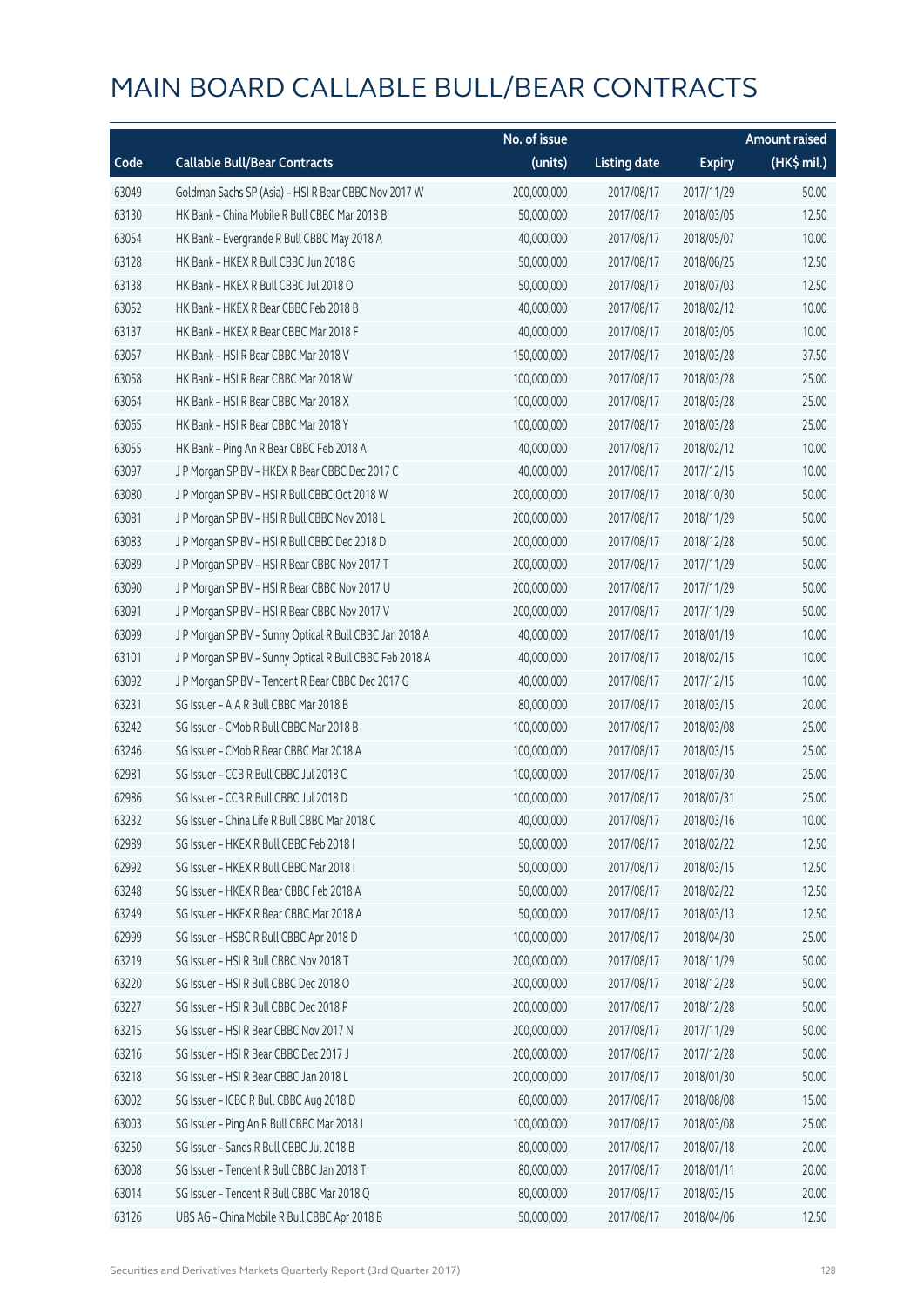|       |                                                            | No. of issue  |                     |               | <b>Amount raised</b> |
|-------|------------------------------------------------------------|---------------|---------------------|---------------|----------------------|
| Code  | <b>Callable Bull/Bear Contracts</b>                        | (units)       | <b>Listing date</b> | <b>Expiry</b> | (HK\$ mil.)          |
| 63110 | UBS AG - HSI R Bull CBBC Oct 2018 N                        | 200,000,000   | 2017/08/17          | 2018/10/30    | 50.00                |
| 63112 | UBS AG - HSI R Bull CBBC Oct 2018 O                        | 250,000,000   | 2017/08/17          | 2018/10/30    | 62.50                |
| 63103 | UBS AG - HSI R Bull CBBC Nov 2018 L                        | 200,000,000   | 2017/08/17          | 2018/11/29    | 50.00                |
| 63109 | UBS AG - HSI R Bull CBBC Nov 2018 M                        | 250,000,000   | 2017/08/17          | 2018/11/29    | 62.50                |
| 63117 | UBS AG - HSI R Bear CBBC Nov 2017 N                        | 200,000,000   | 2017/08/17          | 2017/11/29    | 50.00                |
| 63122 | UBS AG - HSI R Bear CBBC Nov 2017 O                        | 200,000,000   | 2017/08/17          | 2017/11/29    | 50.00                |
| 63125 | UBS AG - HSI R Bear CBBC Nov 2017 T                        | 250,000,000   | 2017/08/17          | 2017/11/29    | 62.50                |
| 63341 | BNP Paribas Issuance B.V. - HSCEI R Bear CBBC Feb 2018 S   | 100,000,000   | 2017/08/18          | 2018/02/27    | 25.00                |
| 63342 | BNP Paribas Issuance B.V. - HSCEI R Bear CBBC Feb 2018 T   | 100,000,000   | 2017/08/18          | 2018/02/27    | 25.00                |
| 63358 | BNP Paribas Issuance B.V. - HSI R Bull CBBC Sep 2018 Q     | 250,000,000   | 2017/08/18          | 2018/09/27    | 62.50                |
| 63329 | BNP Paribas Issuance B.V. - HSI R Bull CBBC Sep 2018 V     | 250,000,000   | 2017/08/18          | 2018/09/27    | 62.50                |
| 63331 | BNP Paribas Issuance B.V. - HSI R Bull CBBC Sep 2018 W     | 250,000,000   | 2017/08/18          | 2018/09/27    | 62.50                |
| 63332 | BNP Paribas Issuance B.V. - HSI R Bull CBBC Sep 2018 X     | 250,000,000   | 2017/08/18          | 2018/09/27    | 62.50                |
| 63362 | BNP Paribas Issuance B.V. - HSI R Bear CBBC Mar 2018 U     | 250,000,000   | 2017/08/18          | 2018/03/28    | 62.50                |
| 63363 | BNP Paribas Issuance B.V. - HSI R Bear CBBC Mar 2018 V     | 250,000,000   | 2017/08/18          | 2018/03/28    | 62.50                |
| 63364 | BNP Paribas Issuance B.V. - HSI R Bear CBBC Mar 2018 W     | 250,000,000   | 2017/08/18          | 2018/03/28    | 62.50                |
| 63367 | BNP Paribas Issuance B.V. - HSI R Bear CBBC Mar 2018 X     | 250,000,000   | 2017/08/18          | 2018/03/28    | 62.50                |
| 63338 | BNP Paribas Issuance B.V. - Tencent R Bull CBBC Aug 2018 M | 50,000,000    | 2017/08/18          | 2018/08/30    | 12.50                |
| 63337 | BNP Paribas Issuance B.V. - Tencent R Bull CBBC Aug 2018 O | 50,000,000    | 2017/08/18          | 2018/08/30    | 12.50                |
| 63348 | BNP Paribas Issuance B.V. - Tencent R Bear CBBC Apr 2018 C | 50,000,000    | 2017/08/18          | 2018/04/27    | 12.50                |
| 63351 | BNP Paribas Issuance B.V. - Tencent R Bear CBBC Apr 2018 I | 50,000,000    | 2017/08/18          | 2018/04/27    | 12.50                |
| 63557 | Credit Suisse AG - AIA R Bull CBBC Jul 2018 A              | 70,000,000    | 2017/08/18          | 2018/07/06    | 17.50                |
| 63530 | Credit Suisse AG - HKEX R Bull CBBC Mar 2018 F             | 100,000,000   | 2017/08/18          | 2018/03/29    | 25.00                |
| 63606 | Credit Suisse AG - HKEX R Bull CBBC Mar 2018 G             | 100,000,000   | 2017/08/18          | 2018/03/28    | 25.00                |
| 63553 | Credit Suisse AG - HKEX R Bear CBBC Mar 2018 H             | 50,000,000    | 2017/08/18          | 2018/03/23    | 12.50                |
| 63611 | Credit Suisse AG - HKEX R Bear CBBC Mar 2018 I             | 50,000,000    | 2017/08/18          | 2018/03/29    | 12.50                |
| 63555 | Credit Suisse AG - HSBC R Bull CBBC Mar 2018 D             | 100,000,000   | 2017/08/18          | 2018/03/22    | 93.00                |
| 63529 | Credit Suisse AG - HSBC R Bull CBBC Jun 2018 A             | 100,000,000   | 2017/08/18          | 2018/06/22    | 25.00                |
| 63616 | Credit Suisse AG - HSCEI R Bull CBBC Apr 2018 G            | 150,000,000   | 2017/08/18          | 2018/04/27    | 37.50                |
| 63617 | Credit Suisse AG - HSCEI R Bull CBBC Apr 2018 H            | 150,000,000   | 2017/08/18          | 2018/04/27    | 37.50                |
| 63620 | Credit Suisse AG - HSCEI R Bull CBBC Apr 2018 I            | 150,000,000   | 2017/08/18          | 2018/04/27    | 37.50                |
| 63626 | Credit Suisse AG - HSCEI R Bull CBBC Apr 2018 J            | 150,000,000   | 2017/08/18          | 2018/04/27    | 37.50                |
| 63631 | Credit Suisse AG - HSCEI R Bear CBBC Jan 2018 B            | 150,000,000   | 2017/08/18          | 2018/01/30    | 37.50                |
| 63545 | Credit Suisse AG - HSI R Bull CBBC Apr 2018 A              | 200,000,000   | 2017/08/18          | 2018/04/27    | 50.00                |
| 63592 | Credit Suisse AG - HSI R Bull CBBC Apr 2018 D              | 200,000,000   | 2017/08/18          | 2018/04/27    | 50.00                |
| 63548 | Credit Suisse AG - HSI R Bull CBBC Sep 2018 B              | 200,000,000   | 2017/08/18          | 2018/09/27    | 50.00                |
| 63566 | Credit Suisse AG - HSI R Bull CBBC Sep 2018 V              | 200,000,000   | 2017/08/18          | 2018/09/27    | 50.00                |
| 63543 | Credit Suisse AG - HSI R Bull CBBC Sep 2018 Y              | 200,000,000   | 2017/08/18          | 2018/09/27    | 50.00                |
| 63544 | Credit Suisse AG - HSI R Bull CBBC Sep 2018 Z              | 200,000,000   | 2017/08/18          | 2018/09/27    | 50.00                |
| 63595 | Credit Suisse AG - HSI R Bull CBBC Dec 2018 A              | 1,000,000,000 | 2017/08/18          | 2018/12/28    | 250.00               |
| 63597 | Credit Suisse AG - HSI R Bull CBBC Dec 2018 B              | 1,000,000,000 | 2017/08/18          | 2018/12/28    | 290.00               |
| 63604 | Credit Suisse AG - HSI R Bull CBBC Dec 2018 C              | 1,000,000,000 | 2017/08/18          | 2018/12/28    | 380.00               |
| 63589 | Credit Suisse AG - HSI R Bear CBBC Nov 2017 B              | 200,000,000   | 2017/08/18          | 2017/11/29    | 50.00                |
| 63568 | Credit Suisse AG - HSI R Bear CBBC Nov 2017 E              | 200,000,000   | 2017/08/18          | 2017/11/29    | 50.00                |
| 63586 | Credit Suisse AG - HSI R Bear CBBC Dec 2017 M              | 200,000,000   | 2017/08/18          | 2017/12/28    | 50.00                |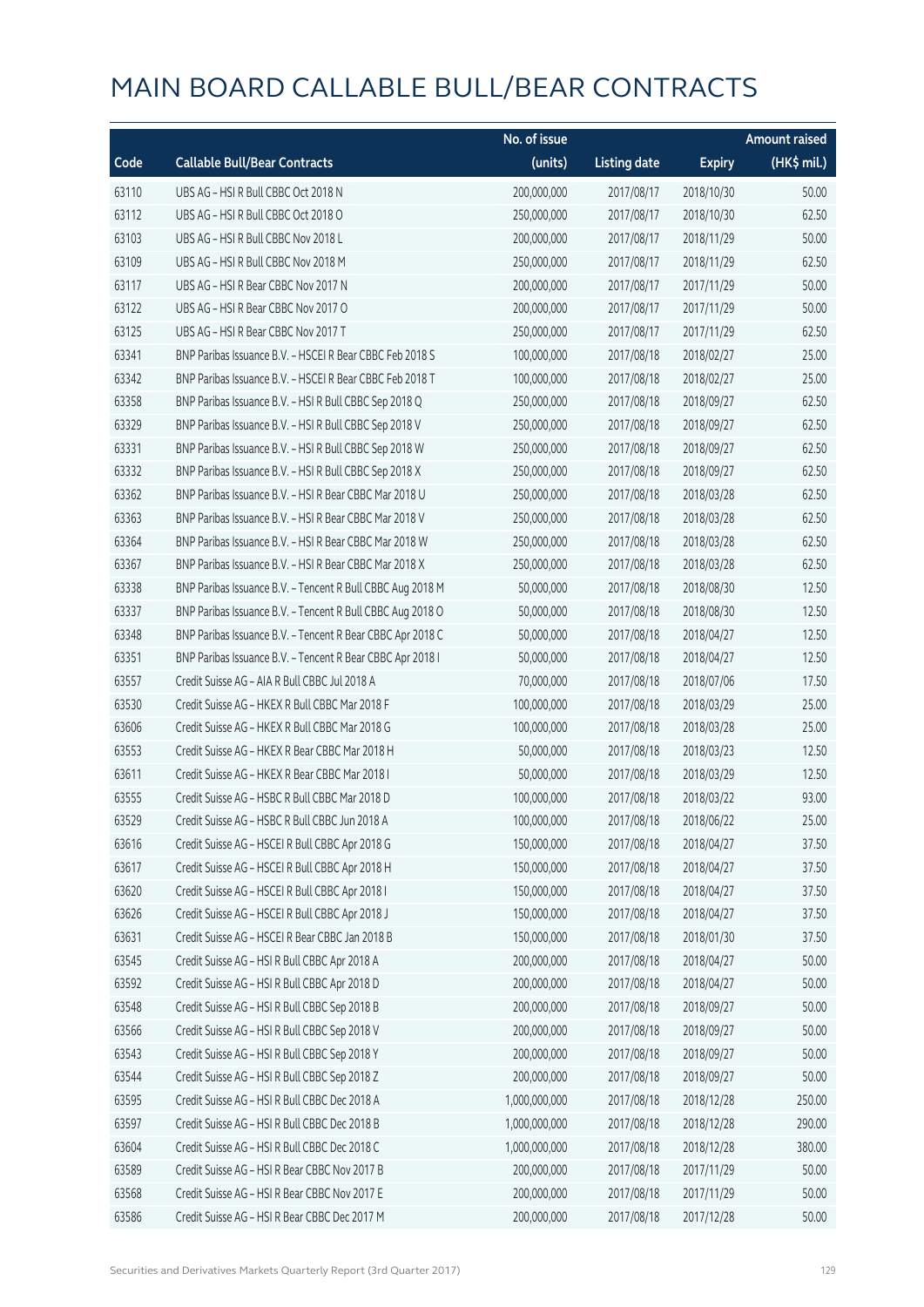|       |                                                        | No. of issue |                     |               | <b>Amount raised</b>  |
|-------|--------------------------------------------------------|--------------|---------------------|---------------|-----------------------|
| Code  | <b>Callable Bull/Bear Contracts</b>                    | (units)      | <b>Listing date</b> | <b>Expiry</b> | $(HK\frac{1}{2}mil.)$ |
| 63579 | Credit Suisse AG - HSI R Bear CBBC Dec 2017 Z          | 200,000,000  | 2017/08/18          | 2017/12/28    | 50.00                 |
| 63577 | Credit Suisse AG - HSI R Bear CBBC Jan 2018 K          | 200,000,000  | 2017/08/18          | 2018/01/30    | 50.00                 |
| 63563 | Credit Suisse AG - ICBC R Bull CBBC Sep 2018 B         | 70,000,000   | 2017/08/18          | 2018/09/20    | 17.50                 |
| 63538 | Credit Suisse AG - Ping An R Bull CBBC Apr 2018 D      | 100,000,000  | 2017/08/18          | 2018/04/19    | 25.00                 |
| 63565 | Credit Suisse AG - Ping An R Bull CBBC Oct 2018 A      | 50,000,000   | 2017/08/18          | 2018/10/26    | 38.50                 |
| 63535 | Credit Suisse AG - Tencent R Bull CBBC Jun 2018 F      | 50,000,000   | 2017/08/18          | 2018/06/28    | 12.50                 |
| 63537 | Credit Suisse AG - Tencent R Bull CBBC Jun 2018 G      | 50,000,000   | 2017/08/18          | 2018/06/14    | 12.50                 |
| 63556 | Credit Suisse AG - Tencent R Bull CBBC Jun 2018 H      | 50,000,000   | 2017/08/18          | 2018/06/28    | 12.50                 |
| 63638 | Credit Suisse AG - Tencent R Bull CBBC Sep 2018 A      | 25,000,000   | 2017/08/18          | 2018/09/28    | 187.50                |
| 63370 | Bank of East Asia - Tencent R Bull CBBC Jun 2018 Q     | 40,000,000   | 2017/08/18          | 2018/06/08    | 10.00                 |
| 63372 | Bank of East Asia - Tencent R Bull CBBC Jun 2018 R     | 40,000,000   | 2017/08/18          | 2018/06/08    | 10.00                 |
| 63375 | Bank of East Asia - Tencent R Bull CBBC Jun 2018 S     | 40,000,000   | 2017/08/18          | 2018/06/08    | 10.00                 |
| 63291 | Goldman Sachs SP (Asia) - HSI R Bull CBBC Nov 2018 C   | 200,000,000  | 2017/08/18          | 2018/11/29    | 50.00                 |
| 63294 | Goldman Sachs SP (Asia) - HSI R Bull CBBC Nov 2018 D   | 200,000,000  | 2017/08/18          | 2018/11/29    | 50.00                 |
| 63296 | Goldman Sachs SP (Asia) - HSI R Bull CBBC Nov 2018 E   | 200,000,000  | 2017/08/18          | 2018/11/29    | 50.00                 |
| 63456 | Goldman Sachs SP (Asia) - HSI R Bear CBBC Nov 2017 A   | 200,000,000  | 2017/08/18          | 2017/11/29    | 50.00                 |
| 63454 | Goldman Sachs SP (Asia) - HSI R Bear CBBC Nov 2017 I   | 200,000,000  | 2017/08/18          | 2017/11/29    | 50.00                 |
| 63453 | Goldman Sachs SP (Asia) - HSI R Bear CBBC Nov 2017 Y   | 200,000,000  | 2017/08/18          | 2017/11/29    | 50.00                 |
| 63403 | HK Bank - CC Bank R Bear CBBC Apr 2018 C               | 40,000,000   | 2017/08/18          | 2018/04/09    | 10.00                 |
| 63290 | HK Bank - China Life R Bull CBBC Aug 2018 B            | 40,000,000   | 2017/08/18          | 2018/08/06    | 12.00                 |
| 63402 | HK Bank - Geely Auto R Bear CBBC Mar 2018 K            | 40,000,000   | 2017/08/18          | 2018/03/05    | 10.00                 |
| 63393 | HK Bank - Galaxy Ent R Bear CBBC Feb 2018 B            | 40,000,000   | 2017/08/18          | 2018/02/12    | 10.00                 |
| 63275 | HK Bank - HKEX R Bull CBBC Jun 2018 H                  | 50,000,000   | 2017/08/18          | 2018/06/11    | 12.50                 |
| 63272 | HK Bank - HKEX R Bull CBBC Jul 2018 P                  | 50,000,000   | 2017/08/18          | 2018/07/16    | 12.50                 |
| 63388 | HK Bank - HKEX R Bear CBBC Mar 2018 G                  | 40,000,000   | 2017/08/18          | 2018/03/26    | 10.00                 |
| 63257 | HK Bank - HSCEI R Bull CBBC Apr 2018 E                 | 60,000,000   | 2017/08/18          | 2018/04/27    | 15.00                 |
| 63254 | HK Bank - HSCEI R Bear CBBC Mar 2018 D                 | 50,000,000   | 2017/08/18          | 2018/03/28    | 12.50                 |
| 63377 | HK Bank - HSI R Bull CBBC Apr 2018 D                   | 150,000,000  | 2017/08/18          | 2018/04/27    | 37.50                 |
| 63269 | HK Bank - HSI R Bull CBBC Apr 2018 E                   | 100,000,000  | 2017/08/18          | 2018/04/27    | 25.00                 |
| 63270 | HK Bank - HSI R Bull CBBC Apr 2018 F                   | 150,000,000  | 2017/08/18          | 2018/04/27    | 37.50                 |
| 63251 | HK Bank - HSI R Bull CBBC Apr 2018 Y                   | 100,000,000  | 2017/08/18          | 2018/04/27    | 25.00                 |
| 63265 | HK Bank - HSI R Bull CBBC Apr 2018 Z                   | 100,000,000  | 2017/08/18          | 2018/04/27    | 25.00                 |
| 63382 | HK Bank - HSI R Bear CBBC Mar 2018 A                   | 100,000,000  | 2017/08/18          | 2018/03/28    | 25.00                 |
| 63385 | HK Bank - HSI R Bear CBBC Mar 2018 C                   | 100,000,000  | 2017/08/18          | 2018/03/28    | 25.00                 |
| 63386 | HK Bank - HSI R Bear CBBC Mar 2018 E                   | 100,000,000  | 2017/08/18          | 2018/03/28    | 25.00                 |
| 63380 | HK Bank - HSI R Bear CBBC Mar 2018 Z                   | 150,000,000  | 2017/08/18          | 2018/03/28    | 37.50                 |
| 63404 | HK Bank - ICBC R Bear CBBC Apr 2018 A                  | 40,000,000   | 2017/08/18          | 2018/04/09    | 10.00                 |
| 63277 | HK Bank - Tencent R Bull CBBC Mar 2018 B               | 60,000,000   | 2017/08/18          | 2018/03/19    | 15.00                 |
| 63279 | HK Bank - Tencent R Bull CBBC Mar 2018 N               | 60,000,000   | 2017/08/18          | 2018/03/12    | 15.00                 |
| 63281 | HK Bank - Tencent R Bull CBBC Mar 2018 O               | 60,000,000   | 2017/08/18          | 2018/03/05    | 15.00                 |
| 63399 | HK Bank - Tencent R Bear CBBC Mar 2018 G               | 50,000,000   | 2017/08/18          | 2018/03/26    | 12.50                 |
| 63401 | HK Bank - Tencent R Bear CBBC Mar 2018 H               | 50,000,000   | 2017/08/18          | 2018/03/05    | 12.50                 |
| 63395 | HK Bank - Tencent R Bear CBBC Apr 2018 E               | 50,000,000   | 2017/08/18          | 2018/04/09    | 12.50                 |
| 63482 | J P Morgan SP BV - China Mobile R Bull CBBC Nov 2018 A | 100,000,000  | 2017/08/18          | 2018/11/16    | 25.00                 |
| 63480 | J P Morgan SP BV - HKEX R Bear CBBC Jan 2018 C         | 40,000,000   | 2017/08/18          | 2018/01/19    | 10.00                 |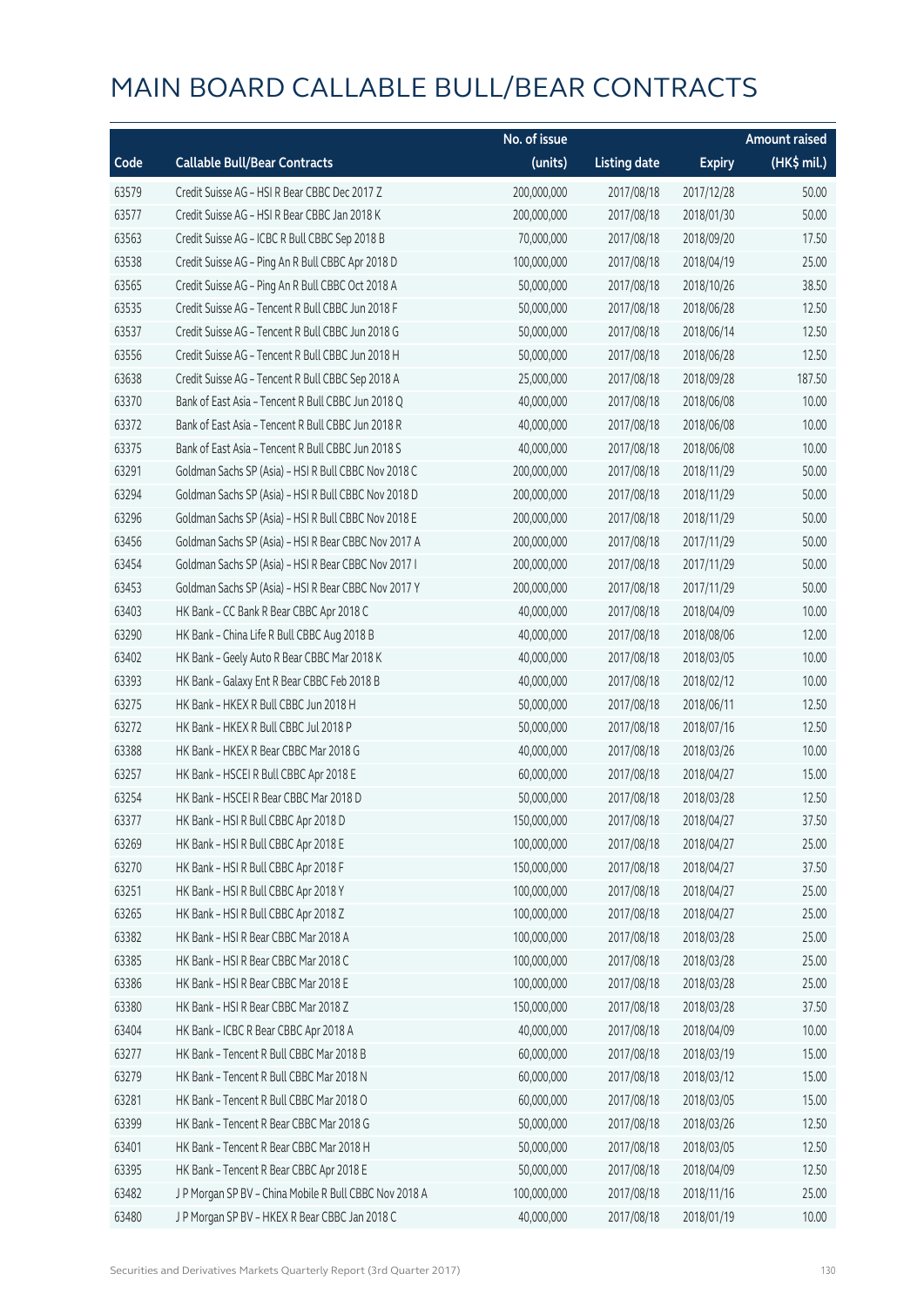|       |                                                      | No. of issue |                     |               | <b>Amount raised</b> |
|-------|------------------------------------------------------|--------------|---------------------|---------------|----------------------|
| Code  | <b>Callable Bull/Bear Contracts</b>                  | (units)      | <b>Listing date</b> | <b>Expiry</b> | (HK\$ mil.)          |
| 63484 | J P Morgan SP BV - HSCEI R Bear CBBC Apr 2018 E      | 100,000,000  | 2017/08/18          | 2018/04/27    | 25.00                |
| 63459 | J P Morgan SP BV - HSI R Bull CBBC Oct 2018 X        | 200,000,000  | 2017/08/18          | 2018/10/30    | 50.00                |
| 63460 | J P Morgan SP BV - HSI R Bull CBBC Nov 2018 M        | 200,000,000  | 2017/08/18          | 2018/11/29    | 50.00                |
| 63464 | J P Morgan SP BV - HSI R Bull CBBC Dec 2018 E        | 200,000,000  | 2017/08/18          | 2018/12/28    | 50.00                |
| 63466 | J P Morgan SP BV - HSI R Bear CBBC Nov 2017 W        | 200,000,000  | 2017/08/18          | 2017/11/29    | 50.00                |
| 63471 | J P Morgan SP BV - HSI R Bear CBBC Nov 2017 X        | 200,000,000  | 2017/08/18          | 2017/11/29    | 50.00                |
| 63475 | J P Morgan SP BV - HSI R Bear CBBC Nov 2017 Y        | 200,000,000  | 2017/08/18          | 2017/11/29    | 50.00                |
| 63483 | J P Morgan SP BV - HSI R Bear CBBC Nov 2017 Z        | 200,000,000  | 2017/08/18          | 2017/11/29    | 50.00                |
| 63476 | J P Morgan SP BV - Tencent R Bear CBBC Dec 2017 H    | 40,000,000   | 2017/08/18          | 2017/12/15    | 10.00                |
| 63477 | J P Morgan SP BV - Tencent R Bear CBBC Jan 2018 D    | 40,000,000   | 2017/08/18          | 2018/01/19    | 10.00                |
| 63425 | Macquarie Bank Ltd. - HSI R Bull CBBC Sep 2018 E     | 40,000,000   | 2017/08/18          | 2018/09/27    | 10.00                |
| 63426 | Macquarie Bank Ltd. - HSI R Bull CBBC Sep 2018 F     | 40,000,000   | 2017/08/18          | 2018/09/27    | 10.00                |
| 63427 | Macquarie Bank Ltd. - HSI R Bear CBBC Sep 2018 L     | 40,000,000   | 2017/08/18          | 2018/09/27    | 10.00                |
| 63428 | Macquarie Bank Ltd. - HSI R Bear CBBC Sep 2018 M     | 40,000,000   | 2017/08/18          | 2018/09/27    | 10.00                |
| 63415 | Macquarie Bank Ltd. - Tencent R Bull CBBC Mar 2018 F | 24,000,000   | 2017/08/18          | 2018/03/29    | 10.13                |
| 63420 | Macquarie Bank Ltd. - Tencent R Bear CBBC Mar 2018 H | 22,000,000   | 2017/08/18          | 2018/03/29    | 10.01                |
| 63422 | Macquarie Bank Ltd. - Tencent R Bear CBBC Mar 2018 I | 20,000,000   | 2017/08/18          | 2018/03/29    | 10.00                |
| 63412 | SG Issuer - CCB R Bull CBBC Aug 2018 D               | 100,000,000  | 2017/08/18          | 2018/08/20    | 25.00                |
| 63297 | SG Issuer - China Life R Bull CBBC Mar 2018 D        | 40,000,000   | 2017/08/18          | 2018/03/12    | 10.00                |
| 63298 | SG Issuer - HKEX R Bull CBBC Feb 2018 J              | 50,000,000   | 2017/08/18          | 2018/02/08    | 12.50                |
| 63510 | SG Issuer - HKEX R Bull CBBC Mar 2018 J              | 50,000,000   | 2017/08/18          | 2018/03/07    | 12.50                |
| 63300 | SG Issuer - HKEX R Bull CBBC Apr 2018 D              | 50,000,000   | 2017/08/18          | 2018/04/13    | 12.50                |
| 63511 | SG Issuer - HKEX R Bear CBBC Jun 2018 E              | 50,000,000   | 2017/08/18          | 2018/06/22    | 12.50                |
| 63302 | SG Issuer - HSBC R Bull CBBC Mar 2018 I              | 100,000,000  | 2017/08/18          | 2018/03/29    | 25.00                |
| 63503 | SG Issuer - HSI R Bull CBBC Dec 2018 K               | 200,000,000  | 2017/08/18          | 2018/12/28    | 50.00                |
| 63324 | SG Issuer - HSI R Bull CBBC Jan 2019 J               | 200,000,000  | 2017/08/18          | 2019/01/30    | 50.00                |
| 63326 | SG Issuer - HSI R Bull CBBC Mar 2019 A               | 200,000,000  | 2017/08/18          | 2019/03/28    | 50.00                |
| 63327 | SG Issuer – HSI R Bull CBBC Mar 2019 B               | 200,000,000  | 2017/08/18          | 2019/03/28    | 50.00                |
| 63508 | SG Issuer - HSI R Bull CBBC Mar 2019 C               | 200,000,000  | 2017/08/18          | 2019/03/28    | 50.00                |
| 63488 | SG Issuer - HSI R Bear CBBC Nov 2017 O               | 200,000,000  | 2017/08/18          | 2017/11/29    | 50.00                |
| 63491 | SG Issuer - HSI R Bear CBBC Nov 2017 P               | 200,000,000  | 2017/08/18          | 2017/11/29    | 50.00                |
| 63492 | SG Issuer - HSI R Bear CBBC Nov 2017 Q               | 200,000,000  | 2017/08/18          | 2017/11/29    | 50.00                |
| 63490 | SG Issuer - HSI R Bear CBBC Nov 2017 U               | 200,000,000  | 2017/08/18          | 2017/11/29    | 50.00                |
| 63497 | SG Issuer - HSI R Bear CBBC Dec 2017 C               | 200,000,000  | 2017/08/18          | 2017/12/28    | 50.00                |
| 63498 | SG Issuer - HSI R Bear CBBC Dec 2017 K               | 200,000,000  | 2017/08/18          | 2017/12/28    | 50.00                |
| 63500 | SG Issuer - HSI R Bear CBBC Dec 2017 M               | 200,000,000  | 2017/08/18          | 2017/12/28    | 50.00                |
| 63502 | SG Issuer - HSI R Bear CBBC Jan 2018 M               | 200,000,000  | 2017/08/18          | 2018/01/30    | 50.00                |
| 63414 | SG Issuer - ICBC R Bull CBBC Apr 2018 B              | 60,000,000   | 2017/08/18          | 2018/04/18    | 15.00                |
| 63303 | SG Issuer - Ping An R Bull CBBC Mar 2018 J           | 100,000,000  | 2017/08/18          | 2018/03/16    | 25.00                |
| 63513 | SG Issuer - Ping An R Bull CBBC May 2018 C           | 100,000,000  | 2017/08/18          | 2018/05/14    | 25.00                |
| 63304 | SG Issuer - Tencent R Bull CBBC Jan 2018 U           | 80,000,000   | 2017/08/18          | 2018/01/04    | 20.00                |
| 63305 | SG Issuer - Tencent R Bull CBBC Jan 2018 V           | 80,000,000   | 2017/08/18          | 2018/01/25    | 20.00                |
| 63517 | SG Issuer - Tencent R Bull CBBC Feb 2018 S           | 80,000,000   | 2017/08/18          | 2018/02/14    | 20.00                |
| 63307 | SG Issuer - Tencent R Bull CBBC Mar 2018 R           | 80,000,000   | 2017/08/18          | 2018/03/15    | 20.00                |
| 63311 | SG Issuer - Tencent R Bull CBBC Mar 2018 S           | 80,000,000   | 2017/08/18          | 2018/03/26    | 20.00                |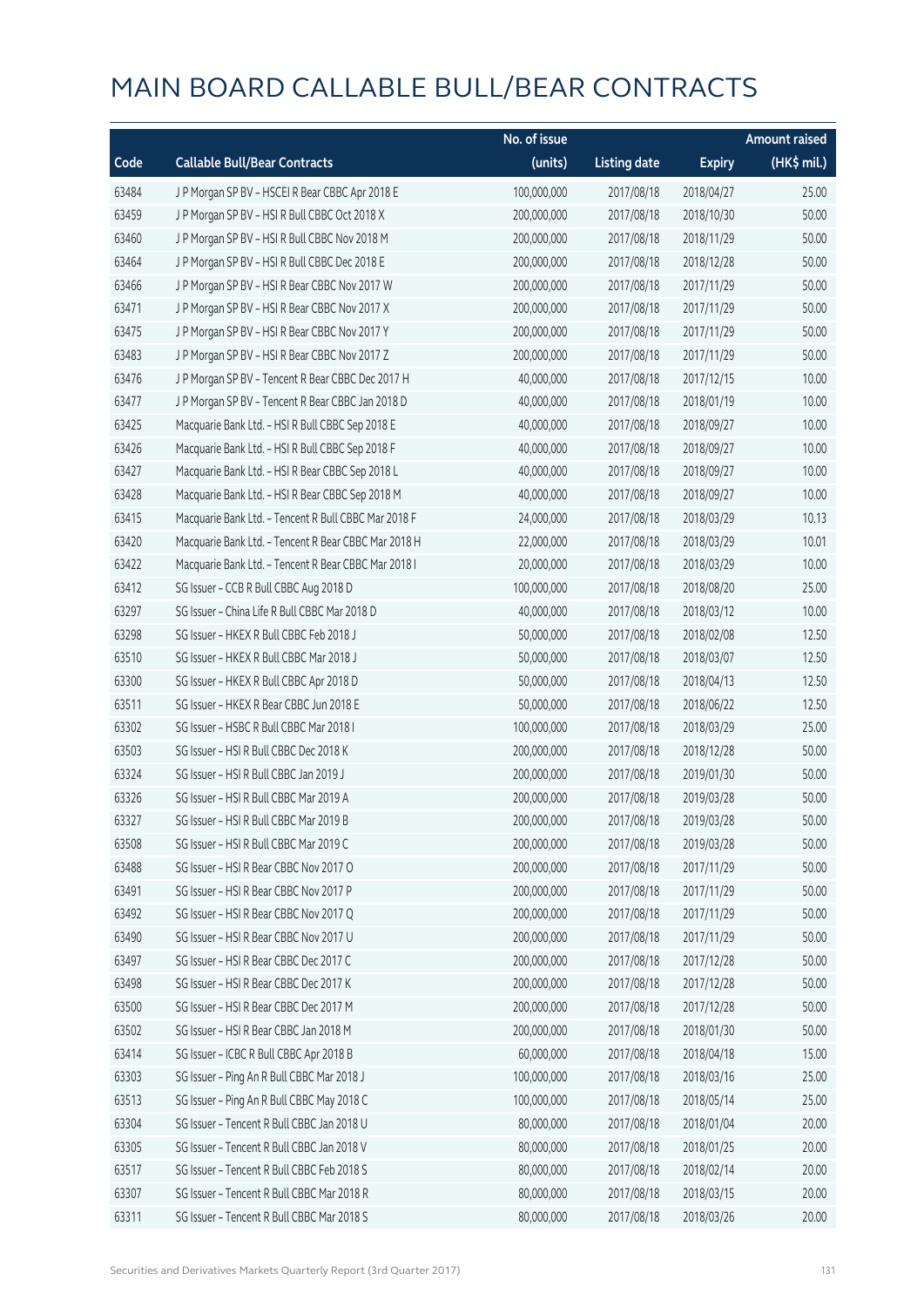|       |                                                            | No. of issue |                     |               | <b>Amount raised</b> |
|-------|------------------------------------------------------------|--------------|---------------------|---------------|----------------------|
| Code  | <b>Callable Bull/Bear Contracts</b>                        | (units)      | <b>Listing date</b> | <b>Expiry</b> | (HK\$ mil.)          |
| 63320 | SG Issuer - Tencent R Bull CBBC Mar 2018 T                 | 80,000,000   | 2017/08/18          | 2018/03/28    | 20.00                |
| 63523 | SG Issuer - Tencent R Bull CBBC Apr 2018 G                 | 80,000,000   | 2017/08/18          | 2018/04/10    | 20.00                |
| 63527 | SG Issuer - Tencent R Bull CBBC Jul 2018 C                 | 80,000,000   | 2017/08/18          | 2018/07/06    | 20.00                |
| 63518 | SG Issuer - Tencent R Bear CBBC Feb 2018 F                 | 80,000,000   | 2017/08/18          | 2018/02/27    | 20.00                |
| 63521 | SG Issuer - Tencent R Bear CBBC Mar 2018 J                 | 80,000,000   | 2017/08/18          | 2018/03/16    | 20.00                |
| 63524 | SG Issuer - Tencent R Bear CBBC Jul 2018 B                 | 80,000,000   | 2017/08/18          | 2018/07/04    | 20.00                |
| 63429 | UBS AG - HSI R Bull CBBC Nov 2018 N                        | 250,000,000  | 2017/08/18          | 2018/11/29    | 62.50                |
| 63431 | UBS AG - HSI R Bull CBBC Nov 2018 O                        | 200,000,000  | 2017/08/18          | 2018/11/29    | 50.00                |
| 63432 | UBS AG - HSI R Bull CBBC Nov 2018 P                        | 200,000,000  | 2017/08/18          | 2018/11/29    | 50.00                |
| 63433 | UBS AG - HSI R Bull CBBC Nov 2018 Q                        | 200,000,000  | 2017/08/18          | 2018/11/29    | 50.00                |
| 63436 | UBS AG - HSI R Bear CBBC Nov 2017 U                        | 200,000,000  | 2017/08/18          | 2017/11/29    | 50.00                |
| 63441 | UBS AG - HSI R Bear CBBC Nov 2017 X                        | 200,000,000  | 2017/08/18          | 2017/11/29    | 50.00                |
| 63440 | UBS AG - HSI R Bear CBBC Dec 2017 J                        | 200,000,000  | 2017/08/18          | 2017/12/28    | 50.00                |
| 63442 | UBS AG - HSI R Bear CBBC Dec 2017 K                        | 250,000,000  | 2017/08/18          | 2017/12/28    | 62.50                |
| 63446 | UBS AG - HSI R Bear CBBC Dec 2017 L                        | 250,000,000  | 2017/08/18          | 2017/12/28    | 62.50                |
| 63450 | UBS AG - Tencent R Bull CBBC Apr 2018 C                    | 50,000,000   | 2017/08/18          | 2018/04/20    | 12.50                |
| 63739 | BNP Paribas Issuance B.V. - Tencent R Bull CBBC Aug 2018 N | 50,000,000   | 2017/08/21          | 2018/08/30    | 12.50                |
| 63777 | Credit Suisse AG - BOCL R Bull CBBC Sep 2018 A             | 70,000,000   | 2017/08/21          | 2018/09/20    | 17.50                |
| 63774 | Credit Suisse AG - CUni R Bull CBBC Feb 2018 B             | 50,000,000   | 2017/08/21          | 2018/02/28    | 12.50                |
| 63775 | Credit Suisse AG - CCB R Bull CBBC Sep 2018 E              | 70,000,000   | 2017/08/21          | 2018/09/28    | 17.50                |
| 63773 | Credit Suisse AG - HKEX R Bull CBBC Jun 2018 C             | 50,000,000   | 2017/08/21          | 2018/06/22    | 12.50                |
| 63790 | Credit Suisse AG - HKEX R Bear CBBC Feb 2018 D             | 50,000,000   | 2017/08/21          | 2018/02/22    | 12.50                |
| 63782 | Credit Suisse AG - HSI R Bull CBBC Mar 2018 Y              | 200,000,000  | 2017/08/21          | 2018/03/28    | 50.00                |
| 63778 | Credit Suisse AG - HSI R Bull CBBC Apr 2018 C              | 200,000,000  | 2017/08/21          | 2018/04/27    | 50.00                |
| 63780 | Credit Suisse AG - HSI R Bull CBBC Apr 2018 R              | 200,000,000  | 2017/08/21          | 2018/04/27    | 50.00                |
| 63791 | Credit Suisse AG - HSI R Bear CBBC Nov 2017 K              | 200,000,000  | 2017/08/21          | 2017/11/29    | 50.00                |
| 63768 | Credit Suisse AG - HSI R Bear CBBC Nov 2017 U              | 200,000,000  | 2017/08/21          | 2017/11/29    | 50.00                |
| 63772 | Credit Suisse AG - HSI R Bear CBBC Dec 2017 K              | 200,000,000  | 2017/08/21          | 2017/12/28    | 50.00                |
| 63786 | Credit Suisse AG - Ping An R Bear CBBC Feb 2018 C          | 100,000,000  | 2017/08/21          | 2018/02/28    | 25.00                |
| 63787 | Credit Suisse AG - Tencent R Bull CBBC Jun 2018 I          | 50,000,000   | 2017/08/21          | 2018/06/20    | 12.50                |
| 63792 | Credit Suisse AG - Tencent R Bear CBBC Apr 2018 I          | 100,000,000  | 2017/08/21          | 2018/04/11    | 51.00                |
| 63730 | Goldman Sachs SP (Asia) - HSI R Bull CBBC Oct 2018 W       | 200,000,000  | 2017/08/21          | 2018/10/30    | 50.00                |
| 63738 | Goldman Sachs SP (Asia) - HSI R Bull CBBC Oct 2018 X       | 200,000,000  | 2017/08/21          | 2018/10/30    | 50.00                |
| 63643 | Goldman Sachs SP (Asia) - HSI R Bear CBBC Nov 2017 J       | 200,000,000  | 2017/08/21          | 2017/11/29    | 50.00                |
| 63644 | Goldman Sachs SP (Asia) - HSI R Bear CBBC Nov 2017 Z       | 200,000,000  | 2017/08/21          | 2017/11/29    | 50.00                |
| 63645 | HK Bank - HSI R Bull CBBC Apr 2018 U                       | 100,000,000  | 2017/08/21          | 2018/04/27    | 25.00                |
| 63664 | HK Bank - Ping An R Bull CBBC Mar 2018 F                   | 80,000,000   | 2017/08/21          | 2018/03/12    | 20.00                |
| 63729 | HK Bank - Tencent R Bull CBBC Mar 2018 P                   | 60,000,000   | 2017/08/21          | 2018/03/26    | 15.00                |
| 63650 | HK Bank - Tencent R Bull CBBC Apr 2018 A                   | 60,000,000   | 2017/08/21          | 2018/04/16    | 15.00                |
| 63651 | HK Bank - Tencent R Bull CBBC Apr 2018 H                   | 60,000,000   | 2017/08/21          | 2018/04/09    | 15.00                |
| 63767 | J P Morgan SP BV - HSBC R Bull CBBC Feb 2018 B             | 100,000,000  | 2017/08/21          | 2018/02/15    | 25.00                |
| 63758 | J P Morgan SP BV - HSI R Bull CBBC Oct 2018 Y              | 200,000,000  | 2017/08/21          | 2018/10/30    | 50.00                |
| 63759 | J P Morgan SP BV - HSI R Bull CBBC Nov 2018 N              | 200,000,000  | 2017/08/21          | 2018/11/29    | 50.00                |
| 63754 | J P Morgan SP BV - HSI R Bear CBBC Nov 2017 A              | 200,000,000  | 2017/08/21          | 2017/11/29    | 50.00                |
| 63755 | J P Morgan SP BV - HSI R Bear CBBC Nov 2017 B              | 200,000,000  | 2017/08/21          | 2017/11/29    | 50.00                |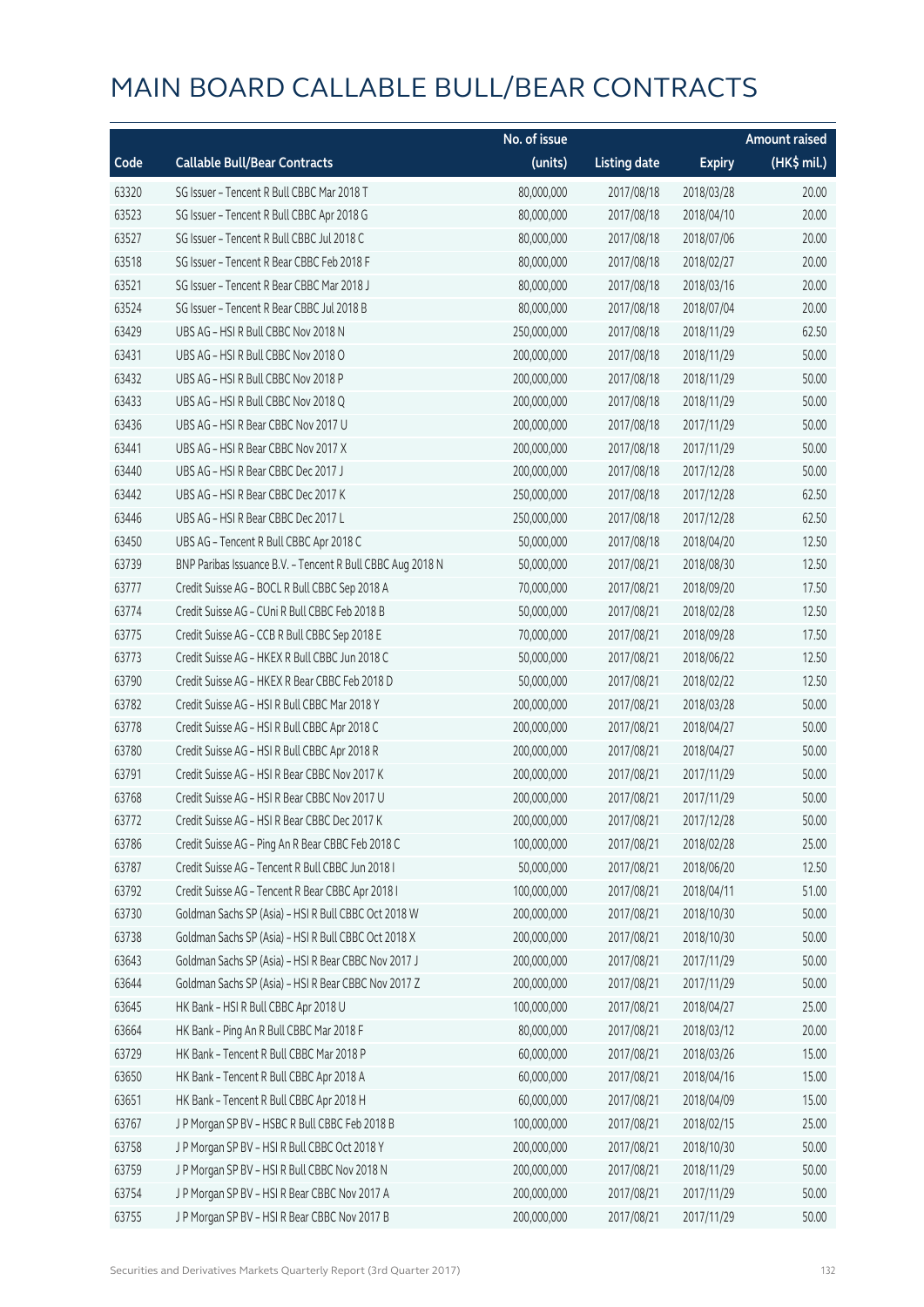|       |                                                         | No. of issue |                     |               | <b>Amount raised</b> |
|-------|---------------------------------------------------------|--------------|---------------------|---------------|----------------------|
| Code  | <b>Callable Bull/Bear Contracts</b>                     | (units)      | <b>Listing date</b> | <b>Expiry</b> | (HK\$ mil.)          |
| 63753 | J P Morgan SP BV - HSI R Bear CBBC Nov 2017 E           | 200,000,000  | 2017/08/21          | 2017/11/29    | 50.00                |
| 63766 | J P Morgan SP BV - Ping An R Bull CBBC Feb 2018 E       | 150,000,000  | 2017/08/21          | 2018/02/15    | 37.50                |
| 63760 | J P Morgan SP BV - Tencent R Bull CBBC Jan 2018 K       | 40,000,000   | 2017/08/21          | 2018/01/19    | 10.00                |
| 63763 | J P Morgan SP BV - Tencent R Bull CBBC Jan 2018 L       | 40,000,000   | 2017/08/21          | 2018/01/19    | 10.00                |
| 63765 | JP Morgan SP BV - Tencent R Bear CBBC Feb 2018 J        | 40,000,000   | 2017/08/21          | 2018/02/15    | 10.00                |
| 63675 | Macquarie Bank Ltd. - China Life R Bull CBBC Mar 2018 A | 40,000,000   | 2017/08/21          | 2018/03/29    | 10.00                |
| 63669 | Macquarie Bank Ltd. - HKEX R Bull CBBC Jun 2018 G       | 17,000,000   | 2017/08/21          | 2018/06/27    | 10.06                |
| 63665 | Macquarie Bank Ltd. - HKEX R Bear CBBC Jun 2018 C       | 17,000,000   | 2017/08/21          | 2018/06/27    | 10.03                |
| 63666 | Macquarie Bank Ltd. - HKEX R Bear CBBC Jun 2018 D       | 17,500,000   | 2017/08/21          | 2018/06/27    | 10.01                |
| 63686 | Macquarie Bank Ltd. - HSI R Bear CBBC Sep 2018 N        | 40,000,000   | 2017/08/21          | 2018/09/27    | 10.00                |
| 63688 | Macquarie Bank Ltd. - HSI R Bear CBBC Sep 2018 O        | 40,000,000   | 2017/08/21          | 2018/09/27    | 10.00                |
| 63676 | Macquarie Bank Ltd. - Ping An R Bull CBBC Sep 2018 A    | 40,000,000   | 2017/08/21          | 2018/09/27    | 10.00                |
| 63679 | Macquarie Bank Ltd. - Ping An R Bear CBBC Jun 2018 A    | 40,000,000   | 2017/08/21          | 2018/06/28    | 10.00                |
| 63674 | Macquarie Bank Ltd. - Tencent R Bull CBBC Mar 2018 G    | 25,000,000   | 2017/08/21          | 2018/03/29    | 10.03                |
| 63690 | SG Issuer - ABC R Bull CBBC Aug 2018 B                  | 50,000,000   | 2017/08/21          | 2018/08/23    | 12.50                |
| 63695 | SG Issuer - BOCL R Bull CBBC Aug 2018 C                 | 50,000,000   | 2017/08/21          | 2018/08/20    | 12.50                |
| 63701 | SG Issuer - CUni R Bear CBBC Mar 2018 A                 | 40,000,000   | 2017/08/21          | 2018/03/26    | 10.00                |
| 63707 | SG Issuer - CKH R Bear CBBC Jun 2018 A                  | 80,000,000   | 2017/08/21          | 2018/06/14    | 20.00                |
| 63795 | SG Issuer - CSA50 R Bull CBBC Mar 2018 B                | 40,000,000   | 2017/08/21          | 2018/03/15    | 10.00                |
| 63797 | SG Issuer - CSA50 R Bear CBBC Apr 2018 A                | 40,000,000   | 2017/08/21          | 2018/04/19    | 10.00                |
| 63800 | SG Issuer - CSA50 R Bear CBBC May 2018 A                | 40,000,000   | 2017/08/21          | 2018/05/16    | 10.00                |
| 63717 | SG Issuer - Geely Auto R Bear CBBC Aug 2018 A           | 40,000,000   | 2017/08/21          | 2018/08/07    | 19.60                |
| 63711 | SG Issuer - Galaxy R Bull CBBC May 2018 A               | 80,000,000   | 2017/08/21          | 2018/05/28    | 20.00                |
| 63719 | SG Issuer - HKEX R Bull CBBC Mar 2018 K                 | 50,000,000   | 2017/08/21          | 2018/03/13    | 12.50                |
| 63807 | SG Issuer - HSI R Bull CBBC Jan 2019 K                  | 200,000,000  | 2017/08/21          | 2019/01/30    | 50.00                |
| 63808 | SG Issuer - HSI R Bull CBBC Mar 2019 D                  | 200,000,000  | 2017/08/21          | 2019/03/28    | 50.00                |
| 63809 | SG Issuer - HSI R Bull CBBC Apr 2019 A                  | 200,000,000  | 2017/08/21          | 2019/04/29    | 50.00                |
| 63801 | SG Issuer - HSI R Bear CBBC Dec 2017 O                  | 200,000,000  | 2017/08/21          | 2017/12/28    | 50.00                |
| 63794 | SG Issuer - HSI R Bear CBBC Jan 2018 N                  | 200,000,000  | 2017/08/21          | 2018/01/30    | 50.00                |
| 63805 | SG Issuer - HSI R Bear CBBC Jan 2018 O                  | 200,000,000  | 2017/08/21          | 2018/01/30    | 50.00                |
| 63724 | SG Issuer - Tencent R Bull CBBC Feb 2018 T              | 80,000,000   | 2017/08/21          | 2018/02/23    | 20.00                |
| 63726 | SG Issuer - Tencent R Bear CBBC Apr 2018 E              | 80,000,000   | 2017/08/21          | 2018/04/09    | 20.00                |
| 63751 | UBS AG - HKEX R Bear CBBC Dec 2017 A                    | 40,000,000   | 2017/08/21          | 2017/12/13    | 10.00                |
| 63746 | UBS AG - HSI R Bull CBBC Oct 2018 P                     | 250,000,000  | 2017/08/21          | 2018/10/30    | 62.50                |
| 63747 | UBS AG - HSI R Bull CBBC Oct 2018 Q                     | 250,000,000  | 2017/08/21          | 2018/10/30    | 62.50                |
| 63741 | UBS AG - HSI R Bear CBBC Dec 2017 N                     | 250,000,000  | 2017/08/21          | 2017/12/28    | 62.50                |
| 63743 | UBS AG - HSI R Bear CBBC Dec 2017 O                     | 250,000,000  | 2017/08/21          | 2017/12/28    | 62.50                |
| 63744 | UBS AG - HSI R Bear CBBC Dec 2017 P                     | 250,000,000  | 2017/08/21          | 2017/12/28    | 62.50                |
| 63810 | UBS AG - HSI R Bear CBBC Dec 2017 Q                     | 250,000,000  | 2017/08/21          | 2017/12/28    | 62.50                |
| 63750 | UBS AG - Tencent R Bull CBBC Mar 2018 F                 | 50,000,000   | 2017/08/21          | 2018/03/07    | 12.50                |
| 63885 | Credit Suisse AG - AIA R Bull CBBC Jun 2018 A           | 100,000,000  | 2017/08/22          | 2018/06/28    | 25.00                |
| 63879 | Credit Suisse AG - CCB R Bull CBBC Sep 2018 F           | 70,000,000   | 2017/08/22          | 2018/09/20    | 17.50                |
| 63872 | Credit Suisse AG - HKEX R Bull CBBC Jun 2018 D          | 100,000,000  | 2017/08/22          | 2018/06/28    | 25.00                |
| 63874 | Credit Suisse AG - HKEX R Bear CBBC Mar 2018 J          | 50,000,000   | 2017/08/22          | 2018/03/21    | 12.50                |
| 63889 | Credit Suisse AG - HSI R Bull CBBC Mar 2018 T           | 200,000,000  | 2017/08/22          | 2018/03/28    | 50.00                |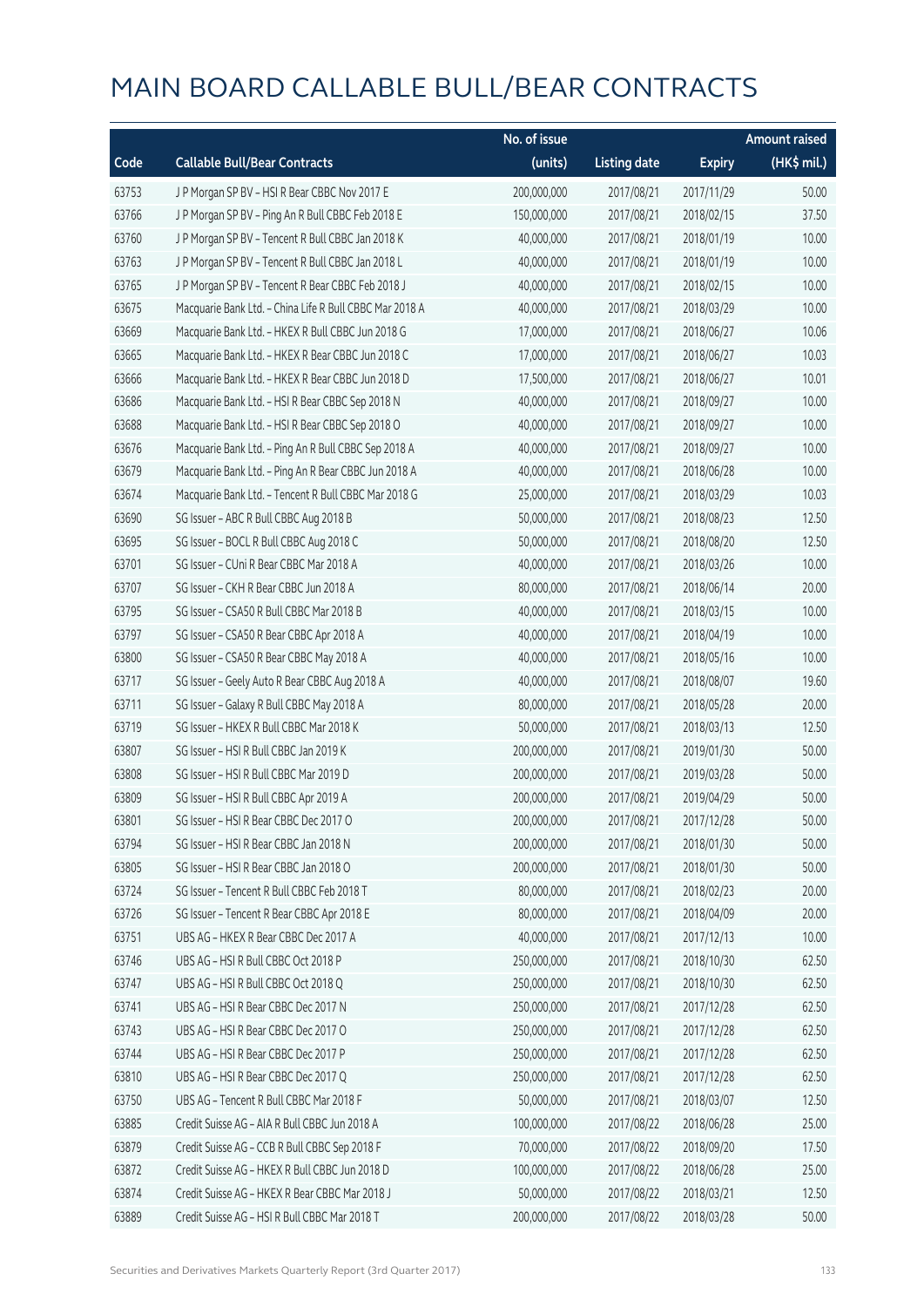|       |                                                         | No. of issue |                     |               | <b>Amount raised</b> |
|-------|---------------------------------------------------------|--------------|---------------------|---------------|----------------------|
| Code  | <b>Callable Bull/Bear Contracts</b>                     | (units)      | <b>Listing date</b> | <b>Expiry</b> | (HK\$ mil.)          |
| 63868 | Credit Suisse AG - HSI R Bull CBBC Apr 2018 O           | 200,000,000  | 2017/08/22          | 2018/04/27    | 50.00                |
| 63867 | Credit Suisse AG - HSI R Bull CBBC Sep 2018 W           | 200,000,000  | 2017/08/22          | 2018/09/27    | 50.00                |
| 63864 | Credit Suisse AG - HSI R Bear CBBC Nov 2017 V           | 200,000,000  | 2017/08/22          | 2017/11/29    | 50.00                |
| 63888 | Credit Suisse AG - HSI R Bear CBBC Dec 2017 E           | 200,000,000  | 2017/08/22          | 2017/12/28    | 50.00                |
| 63881 | Credit Suisse AG - ICBC R Bull CBBC Sep 2018 C          | 70,000,000   | 2017/08/22          | 2018/09/28    | 17.50                |
| 63875 | Credit Suisse AG - Tencent R Bull CBBC Jun 2018 J       | 50,000,000   | 2017/08/22          | 2018/06/15    | 12.50                |
| 63886 | Credit Suisse AG - Tencent R Bear CBBC Mar 2018 H       | 100,000,000  | 2017/08/22          | 2018/03/22    | 25.00                |
| 63891 | Goldman Sachs SP (Asia) - HSCEI R Bull CBBC Aug 2018 C  | 200,000,000  | 2017/08/22          | 2018/08/30    | 50.00                |
| 63893 | Goldman Sachs SP (Asia) - HSCEI R Bull CBBC Aug 2018 D  | 200,000,000  | 2017/08/22          | 2018/08/30    | 50.00                |
| 63896 | Goldman Sachs SP (Asia) - HSCEI R Bear CBBC Nov 2017 A  | 200,000,000  | 2017/08/22          | 2017/11/29    | 50.00                |
| 63898 | Goldman Sachs SP (Asia) - HSCEI R Bear CBBC Nov 2017 B  | 200,000,000  | 2017/08/22          | 2017/11/29    | 50.00                |
| 63890 | Goldman Sachs SP (Asia) - HSI R Bull CBBC Nov 2018 F    | 200,000,000  | 2017/08/22          | 2018/11/29    | 50.00                |
| 63832 | HK Bank - AAC Tech R Bull CBBC Jul 2018 B               | 40,000,000   | 2017/08/22          | 2018/07/03    | 10.00                |
| 63830 | HK Bank - BOCL R Bull CBBC Aug 2018 D                   | 80,000,000   | 2017/08/22          | 2018/08/13    | 20.00                |
| 63834 | HK Bank - China Mobile R Bear CBBC Mar 2018 B           | 50,000,000   | 2017/08/22          | 2018/03/26    | 12.50                |
| 63827 | HK Bank - CC Bank R Bull CBBC Aug 2018 E                | 80,000,000   | 2017/08/22          | 2018/08/13    | 20.00                |
| 63829 | HK Bank - ICBC R Bull CBBC Aug 2018 D                   | 80,000,000   | 2017/08/22          | 2018/08/13    | 20.00                |
| 63820 | HK Bank - Sunny Optical R Bull CBBC Jul 2018 A          | 40,000,000   | 2017/08/22          | 2018/07/23    | 10.00                |
| 63821 | HK Bank - Sunny Optical R Bull CBBC Jul 2018 B          | 40,000,000   | 2017/08/22          | 2018/07/03    | 10.00                |
| 63822 | HK Bank - Tencent R Bull CBBC Mar 2018 Q                | 60,000,000   | 2017/08/22          | 2018/03/26    | 15.00                |
| 63818 | Haitong Int'l Sec - AAC Tech R Bull CBBC Jul 2018 A     | 40,000,000   | 2017/08/22          | 2018/07/04    | 10.00                |
| 63815 | Haitong Int'l Sec - AIA R Bull CBBC Jul 2018 A          | 80,000,000   | 2017/08/22          | 2018/07/05    | 20.00                |
| 63817 | Haitong Int'l Sec - AIA R Bull CBBC Jul 2018 B          | 80,000,000   | 2017/08/22          | 2018/07/04    | 20.00                |
| 63813 | Haitong Int'l Sec - China Mobile R Bull CBBC Jun 2018 B | 80,000,000   | 2017/08/22          | 2018/06/22    | 20.00                |
| 63812 | Haitong Int'l Sec - HKEX R Bull CBBC Jun 2018 E         | 60,000,000   | 2017/08/22          | 2018/06/25    | 15.00                |
| 63811 | Haitong Int'l Sec - Tencent R Bull CBBC Jun 2018 F      | 40,000,000   | 2017/08/22          | 2018/06/26    | 10.00                |
| 63934 | J P Morgan SP BV - CC Bank R Bull CBBC Aug 2018 C       | 150,000,000  | 2017/08/22          | 2018/08/17    | 37.50                |
| 63926 | J P Morgan SP BV - HSI R Bull CBBC Oct 2018 Z           | 200,000,000  | 2017/08/22          | 2018/10/30    | 50.00                |
| 63927 | J P Morgan SP BV - HSI R Bull CBBC Nov 2018 O           | 200,000,000  | 2017/08/22          | 2018/11/29    | 50.00                |
| 63928 | J P Morgan SP BV - HSI R Bull CBBC Dec 2018 F           | 200,000,000  | 2017/08/22          | 2018/12/28    | 50.00                |
| 63924 | J P Morgan SP BV - HSI R Bear CBBC Nov 2017 C           | 200,000,000  | 2017/08/22          | 2017/11/29    | 50.00                |
| 63929 | J P Morgan SP BV - HSI R Bear CBBC Nov 2017 D           | 200,000,000  | 2017/08/22          | 2017/11/29    | 50.00                |
| 63930 | J P Morgan SP BV - ICBC R Bull CBBC Oct 2018 A          | 150,000,000  | 2017/08/22          | 2018/10/19    | 37.50                |
| 63899 | Macquarie Bank Ltd. - HSI R Bull CBBC Sep 2018 G        | 40,000,000   | 2017/08/22          | 2018/09/27    | 10.00                |
| 63906 | Macquarie Bank Ltd. - HSI R Bull CBBC Sep 2018 H        | 40,000,000   | 2017/08/22          | 2018/09/27    | 10.00                |
| 63907 | Macquarie Bank Ltd. - HSI R Bull CBBC Sep 2018 I        | 40,000,000   | 2017/08/22          | 2018/09/27    | 10.00                |
| 63908 | Macquarie Bank Ltd. - HSI R Bull CBBC Sep 2018 J        | 40,000,000   | 2017/08/22          | 2018/09/27    | 10.00                |
| 63854 | Macquarie Bank Ltd. - ICBC R Bull CBBC Jun 2018 A       | 50,000,000   | 2017/08/22          | 2018/06/27    | 12.70                |
| 63855 | Macquarie Bank Ltd. - ICBC R Bull CBBC Sep 2018 A       | 50,000,000   | 2017/08/22          | 2018/09/26    | 16.80                |
| 63838 | SG Issuer - HKEX R Bull CBBC Feb 2018 K                 | 50,000,000   | 2017/08/22          | 2018/02/22    | 12.50                |
| 63912 | SG Issuer - HSI R Bull CBBC Mar 2019 E                  | 200,000,000  | 2017/08/22          | 2019/03/28    | 50.00                |
| 63917 | SG Issuer - HSI R Bull CBBC Apr 2019 B                  | 200,000,000  | 2017/08/22          | 2019/04/29    | 50.00                |
| 63911 | SG Issuer - HSI R Bear CBBC Dec 2017 Q                  | 200,000,000  | 2017/08/22          | 2017/12/28    | 50.00                |
| 63852 | SG Issuer - Tencent R Bull CBBC Aug 2018 A              | 80,000,000   | 2017/08/22          | 2018/08/30    | 20.00                |
| 63845 | SG Issuer - Tencent R Bear CBBC Feb 2018 G              | 80,000,000   | 2017/08/22          | 2018/02/27    | 20.00                |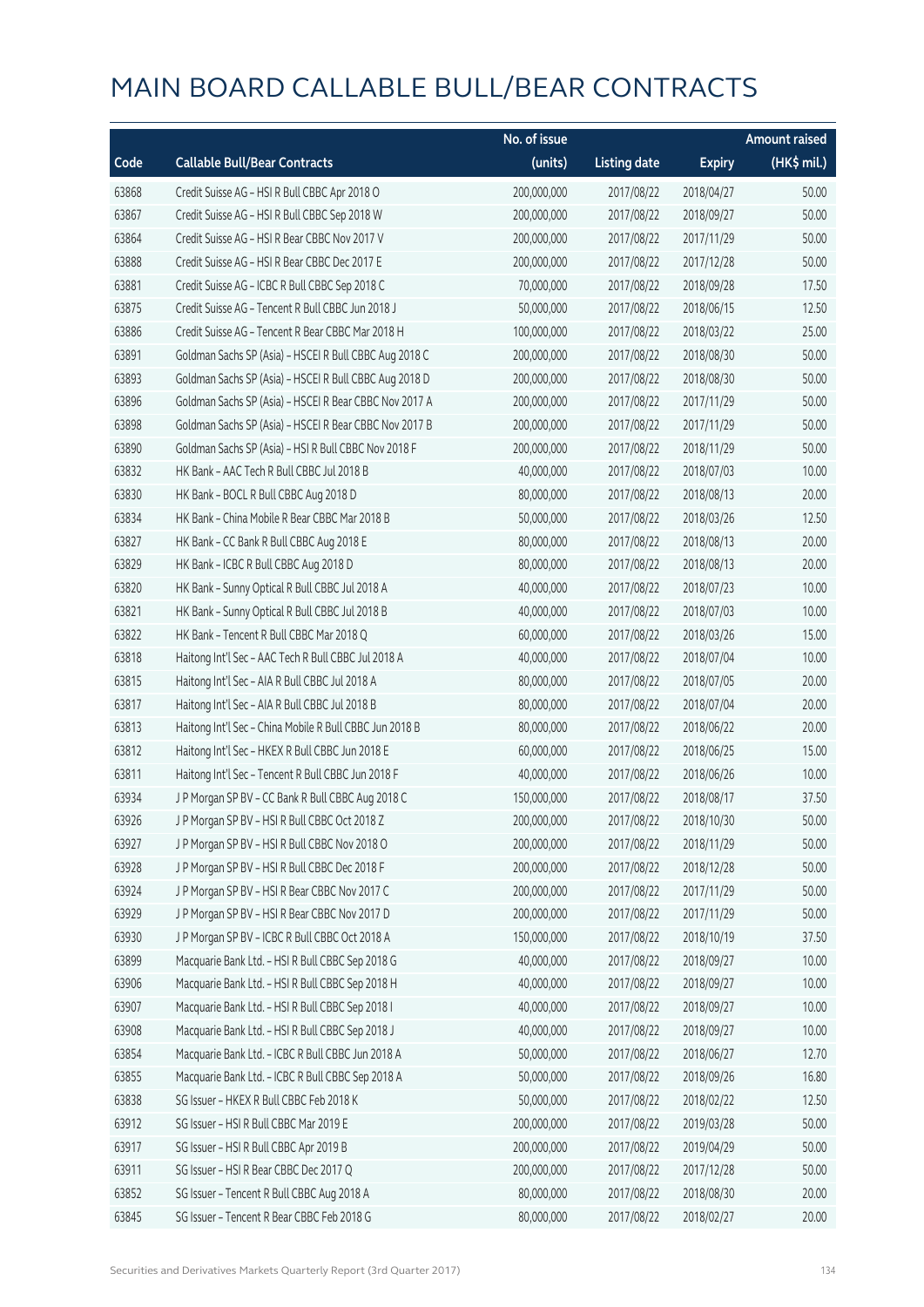|       |                                                          | No. of issue |                     |               | <b>Amount raised</b> |
|-------|----------------------------------------------------------|--------------|---------------------|---------------|----------------------|
| Code  | <b>Callable Bull/Bear Contracts</b>                      | (units)      | <b>Listing date</b> | <b>Expiry</b> | (HK\$ mil.)          |
| 63860 | UBS AG - HSI R Bull CBBC Sep 2018 G                      | 200,000,000  | 2017/08/22          | 2018/09/27    | 50.00                |
| 63862 | UBS AG - HSI R Bull CBBC Sep 2018 H                      | 250,000,000  | 2017/08/22          | 2018/09/27    | 62.50                |
| 63863 | UBS AG - HSI R Bull CBBC Sep 2018 N                      | 250,000,000  | 2017/08/22          | 2018/09/27    | 62.50                |
| 63857 | UBS AG - HSI R Bear CBBC Dec 2017 R                      | 250,000,000  | 2017/08/22          | 2017/12/28    | 62.50                |
| 63993 | Credit Suisse AG - ABC R Bull CBBC Oct 2018 A            | 50,000,000   | 2017/08/23          | 2018/10/11    | 12.50                |
| 64005 | Credit Suisse AG - BOCL R Bull CBBC Oct 2018 A           | 70,000,000   | 2017/08/23          | 2018/10/12    | 17.50                |
| 64010 | Credit Suisse AG - Geely Auto R Bull CBBC Mar 2018 C     | 40,000,000   | 2017/08/23          | 2018/03/08    | 10.00                |
| 63991 | Credit Suisse AG - Galaxy Ent R Bull CBBC May 2018 A     | 100,000,000  | 2017/08/23          | 2018/05/17    | 25.00                |
| 64009 | Credit Suisse AG - HSI R Bull CBBC Sep 2018 X            | 150,000,000  | 2017/08/23          | 2018/09/27    | 37.50                |
| 64003 | Credit Suisse AG - HSI R Bear CBBC Nov 2017 A            | 200,000,000  | 2017/08/23          | 2017/11/29    | 50.00                |
| 64008 | Credit Suisse AG - HSI R Bear CBBC Dec 2017 D            | 200,000,000  | 2017/08/23          | 2017/12/28    | 50.00                |
| 64007 | Credit Suisse AG - HSI R Bear CBBC Dec 2017 G            | 150,000,000  | 2017/08/23          | 2017/12/28    | 37.50                |
| 63986 | Credit Suisse AG - Ping An R Bear CBBC Mar 2018 D        | 100,000,000  | 2017/08/23          | 2018/03/08    | 25.00                |
| 63995 | Credit Suisse AG - Sunny Optical R Bull CBBC Mar 2018 B  | 40,000,000   | 2017/08/23          | 2018/03/06    | 10.00                |
| 63997 | Credit Suisse AG - Sunny Optical R Bear CBBC Feb 2018 A  | 40,000,000   | 2017/08/23          | 2018/02/27    | 10.00                |
| 64001 | Credit Suisse AG - Sunny Optical R Bear CBBC Feb 2018 B  | 40,000,000   | 2017/08/23          | 2018/02/28    | 10.00                |
| 64002 | Credit Suisse AG - Tencent R Bull CBBC Jun 2018 K        | 50,000,000   | 2017/08/23          | 2018/06/15    | 12.50                |
| 64011 | Credit Suisse AG - Tencent R Bear CBBC Jun 2018 A        | 50,000,000   | 2017/08/23          | 2018/06/15    | 35.00                |
| 63968 | Bank of East Asia - Geely Auto R Bull CBBC Mar 2018 C    | 40,000,000   | 2017/08/23          | 2018/03/09    | 10.00                |
| 63970 | Bank of East Asia - Galaxy Ent R Bull CBBC Aug 2018 A    | 16,000,000   | 2017/08/23          | 2018/08/10    | 10.40                |
| 63969 | Bank of East Asia - ICBC R Bull CBBC Mar 2018 A          | 60,000,000   | 2017/08/23          | 2018/03/09    | 15.00                |
| 63966 | Bank of East Asia - Ping An R Bull CBBC Aug 2018 A       | 16,000,000   | 2017/08/23          | 2018/08/10    | 10.40                |
| 63967 | Bank of East Asia - Ping An R Bull CBBC Aug 2018 B       | 16,000,000   | 2017/08/23          | 2018/08/10    | 10.40                |
| 64012 | Goldman Sachs SP (Asia) - HSI R Bull CBBC Nov 2018 G     | 200,000,000  | 2017/08/23          | 2018/11/29    | 50.00                |
| 64013 | Goldman Sachs SP (Asia) - HSI R Bear CBBC Nov 2017 C     | 200,000,000  | 2017/08/23          | 2017/11/29    | 50.00                |
| 63957 | HK Bank - CC Bank R Bull CBBC Aug 2018 F                 | 80,000,000   | 2017/08/23          | 2018/08/06    | 20.00                |
| 63954 | HK Bank - CSOP A50 ETF R Bull CBBC Apr 2018 B            | 50,000,000   | 2017/08/23          | 2018/04/09    | 12.50                |
| 63955 | HK Bank - PetCh R Bear CBBC Mar 2018 B                   | 40,000,000   | 2017/08/23          | 2018/03/26    | 10.00                |
| 63975 | HK Bank - Tencent R Bull CBBC Mar 2018 W                 | 60,000,000   | 2017/08/23          | 2018/03/07    | 15.00                |
| 63953 | HK Bank - Tracker Fund R Bull CBBC Sep 2018 A            | 50,000,000   | 2017/08/23          | 2018/09/17    | 12.50                |
| 63946 | Haitong Int'l Sec - China Mobile R Bull CBBC Jul 2018 B  | 60,000,000   | 2017/08/23          | 2018/07/06    | 15.00                |
| 63944 | Haitong Int'l Sec - HKEX R Bull CBBC Jun 2018 F          | 40,000,000   | 2017/08/23          | 2018/06/22    | 10.00                |
| 63941 | Haitong Int'l Sec - Sunny Optical R Bull CBBC Mar 2018 A | 40,000,000   | 2017/08/23          | 2018/03/21    | 10.00                |
| 63943 | Haitong Int'l Sec - Sunny Optical R Bull CBBC Mar 2018 B | 40,000,000   | 2017/08/23          | 2018/03/27    | 10.00                |
| 63935 | Haitong Int'l Sec - Tencent R Bull CBBC Jul 2018 D       | 40,000,000   | 2017/08/23          | 2018/07/03    | 10.00                |
| 63952 | Haitong Int'l Sec - Tencent R Bull CBBC Jul 2018 E       | 40,000,000   | 2017/08/23          | 2018/07/03    | 10.00                |
| 63936 | Haitong Int'l Sec - Tencent R Bear CBBC Apr 2018 E       | 40,000,000   | 2017/08/23          | 2018/04/25    | 10.00                |
| 64024 | J P Morgan SP BV - HKEX R Bull CBBC Nov 2017 R           | 40,000,000   | 2017/08/23          | 2017/11/24    | 10.00                |
| 64026 | J P Morgan SP BV - HSI R Bull CBBC Oct 2018 A            | 200,000,000  | 2017/08/23          | 2018/10/30    | 50.00                |
| 64030 | J P Morgan SP BV - HSI R Bull CBBC Nov 2018 P            | 200,000,000  | 2017/08/23          | 2018/11/29    | 50.00                |
| 64022 | J P Morgan SP BV - HSI R Bear CBBC Nov 2017 F            | 200,000,000  | 2017/08/23          | 2017/11/29    | 50.00                |
| 64023 | J P Morgan SP BV - Tencent R Bull CBBC Nov 2017 M        | 40,000,000   | 2017/08/23          | 2017/11/24    | 10.00                |
| 63964 | Macquarie Bank Ltd. - Tencent R Bull CBBC Apr 2018 A     | 17,000,000   | 2017/08/23          | 2018/04/30    | 10.05                |
| 63958 | SG Issuer - BOCL R Bull CBBC Aug 2018 D                  | 50,000,000   | 2017/08/23          | 2018/08/30    | 12.50                |
| 63959 | SG Issuer - CCB R Bull CBBC Aug 2018 E                   | 100,000,000  | 2017/08/23          | 2018/08/30    | 25.00                |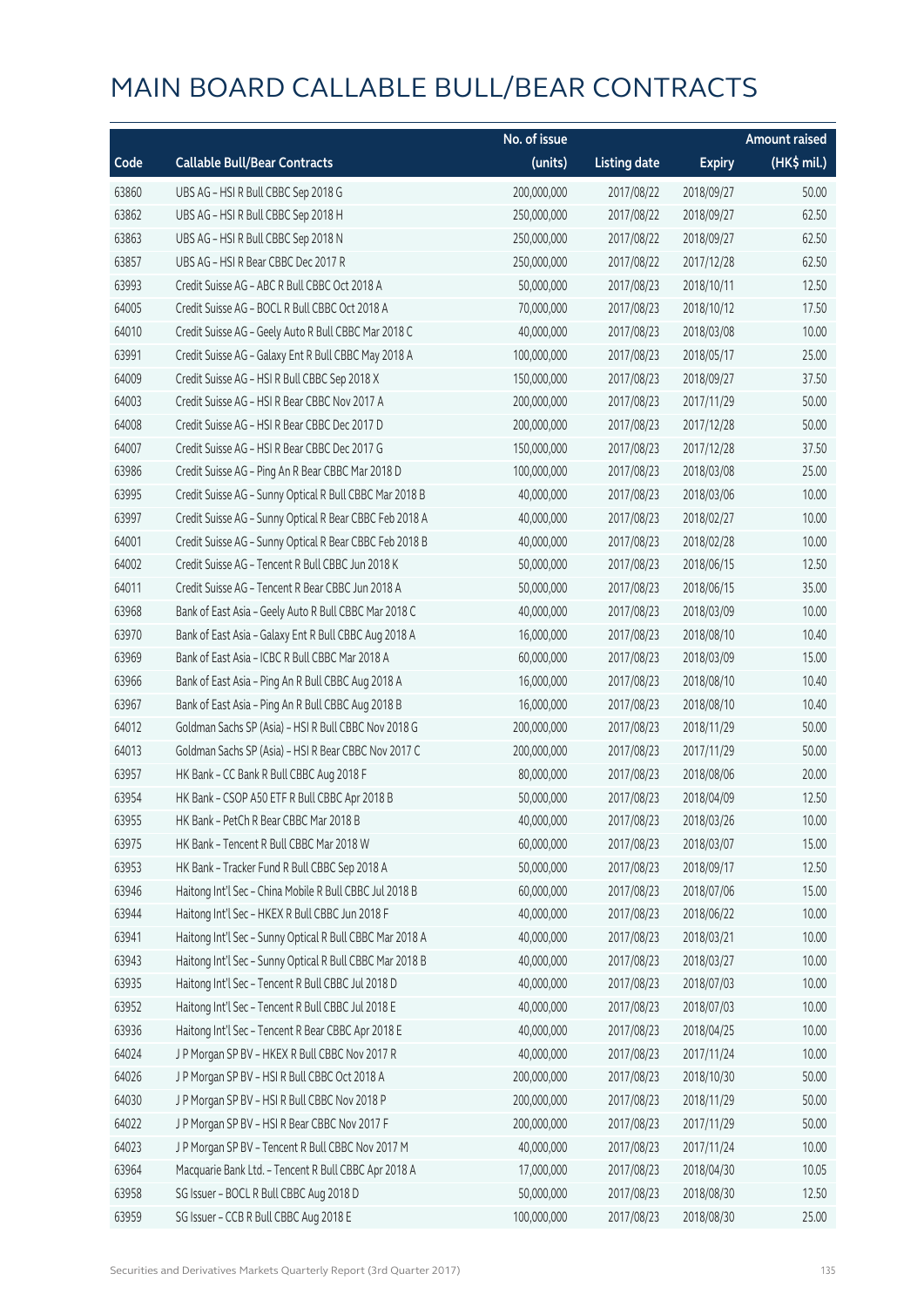|       |                                                              | No. of issue |                     |               | <b>Amount raised</b> |
|-------|--------------------------------------------------------------|--------------|---------------------|---------------|----------------------|
| Code  | <b>Callable Bull/Bear Contracts</b>                          | (units)      | <b>Listing date</b> | <b>Expiry</b> | (HK\$ mil.)          |
| 64016 | SG Issuer - HSI R Bull CBBC Mar 2019 F                       | 200,000,000  | 2017/08/23          | 2019/03/28    | 50.00                |
| 64018 | SG Issuer - HSI R Bull CBBC Mar 2019 G                       | 200,000,000  | 2017/08/23          | 2019/03/28    | 50.00                |
| 64019 | SG Issuer - HSI R Bull CBBC Apr 2019 C                       | 200,000,000  | 2017/08/23          | 2019/04/29    | 50.00                |
| 64014 | SG Issuer - HSI R Bear CBBC Jan 2018 P                       | 200,000,000  | 2017/08/23          | 2018/01/30    | 50.00                |
| 63960 | SG Issuer - ICBC R Bull CBBC Apr 2018 C                      | 60,000,000   | 2017/08/23          | 2018/04/27    | 15.00                |
| 63961 | SG Issuer - Sunny Optical R Bull CBBC Jan 2018 A             | 40,000,000   | 2017/08/23          | 2018/01/23    | 10.00                |
| 63962 | SG Issuer - Sunny Optical R Bull CBBC Jan 2018 B             | 40,000,000   | 2017/08/23          | 2018/01/23    | 10.00                |
| 63976 | UBS AG - HSI R Bull CBBC Sep 2018 E                          | 250,000,000  | 2017/08/23          | 2018/09/27    | 62.50                |
| 63977 | UBS AG - Tencent R Bull CBBC Jan 2018 H                      | 40,000,000   | 2017/08/23          | 2018/01/23    | 10.00                |
| 63984 | UBS AG - Tencent R Bull CBBC Feb 2018 J                      | 40,000,000   | 2017/08/23          | 2018/02/21    | 10.00                |
| 63985 | UBS AG - Tencent R Bear CBBC Jan 2018 K                      | 40,000,000   | 2017/08/23          | 2018/01/12    | 10.00                |
| 64042 | BNP Paribas Issuance B.V. - CSOP A50 ETF R Bull CBBC Jan 18F | 60,000,000   | 2017/08/24          | 2018/01/30    | 15.00                |
| 64041 | BNP Paribas Issuance B.V. - HSI R Bull CBBC Sep 2018 R       | 250,000,000  | 2017/08/24          | 2018/09/27    | 62.50                |
| 64037 | BNP Paribas Issuance B.V. - HSI R Bear CBBC Mar 2018 Y       | 250,000,000  | 2017/08/24          | 2018/03/28    | 62.50                |
| 64039 | BNP Paribas Issuance B.V. - HSI R Bear CBBC Mar 2018 Z       | 250,000,000  | 2017/08/24          | 2018/03/28    | 62.50                |
| 64051 | BNP Paribas Issuance B.V. - Tencent R Bull CBBC Aug 2018 I   | 50,000,000   | 2017/08/24          | 2018/08/30    | 12.50                |
| 64050 | BNP Paribas Issuance B.V. - Tencent R Bull CBBC Aug 2018 P   | 50,000,000   | 2017/08/24          | 2018/08/30    | 12.50                |
| 64043 | BNP Paribas Issuance B.V. - Tencent R Bear CBBC Apr 2018 H   | 50,000,000   | 2017/08/24          | 2018/04/27    | 12.50                |
| 64044 | BNP Paribas Issuance B.V. - Tencent R Bear CBBC Apr 2018 K   | 50,000,000   | 2017/08/24          | 2018/04/27    | 12.50                |
| 64045 | BNP Paribas Issuance B.V. - Tencent R Bear CBBC Apr 2018 L   | 50,000,000   | 2017/08/24          | 2018/04/27    | 20.00                |
| 64096 | Credit Suisse AG - AIA R Bull CBBC Apr 2018 A                | 70,000,000   | 2017/08/24          | 2018/04/20    | 17.50                |
| 64095 | Credit Suisse AG - CCB R Bear CBBC Feb 2018 F                | 100,000,000  | 2017/08/24          | 2018/02/22    | 25.00                |
| 64103 | Credit Suisse AG - China Life R Bull CBBC Feb 2018 A         | 40,000,000   | 2017/08/24          | 2018/02/22    | 10.00                |
| 64100 | Credit Suisse AG - China Life R Bear CBBC Jan 2018 B         | 40,000,000   | 2017/08/24          | 2018/01/19    | 10.00                |
| 64098 | Credit Suisse AG - HKEX R Bull CBBC Jun 2018 E               | 70,000,000   | 2017/08/24          | 2018/06/26    | 17.50                |
| 64108 | Credit Suisse AG - HSCEI R Bear CBBC Nov 2017 C              | 150,000,000  | 2017/08/24          | 2017/11/29    | 37.50                |
| 64086 | Credit Suisse AG - HSI R Bull CBBC Aug 2018 F                | 200,000,000  | 2017/08/24          | 2018/08/30    | 50.00                |
| 64085 | Credit Suisse AG - HSI R Bear CBBC Dec 2017 N                | 200,000,000  | 2017/08/24          | 2017/12/28    | 50.00                |
| 64109 | Credit Suisse AG - HSI R Bear CBBC Dec 2017 X                | 150,000,000  | 2017/08/24          | 2017/12/28    | 37.50                |
| 64101 | Credit Suisse AG - Ping An R Bull CBBC Jun 2018 A            | 100,000,000  | 2017/08/24          | 2018/06/29    | 25.00                |
| 64110 | Credit Suisse AG - Ping An R Bear CBBC Mar 2018 E            | 70,000,000   | 2017/08/24          | 2018/03/08    | 45.50                |
| 64087 | Credit Suisse AG - Tencent R Bull CBBC Apr 2018 G            | 50,000,000   | 2017/08/24          | 2018/04/13    | 12.50                |
| 64091 | Credit Suisse AG - Tencent R Bear CBBC Jun 2018 B            | 100,000,000  | 2017/08/24          | 2018/06/29    | 71.00                |
| 64088 | Credit Suisse AG - Tencent R Bear CBBC Jul 2018 A            | 100,000,000  | 2017/08/24          | 2018/07/27    | 25.00                |
| 64089 | Credit Suisse AG - Tencent R Bear CBBC Aug 2018 A            | 100,000,000  | 2017/08/24          | 2018/08/31    | 60.00                |
| 64090 | Credit Suisse AG - Tencent R Bear CBBC Sep 2018 A            | 100,000,000  | 2017/08/24          | 2018/09/07    | 66.00                |
| 64058 | Bank of East Asia - Tencent R Bull CBBC Jun 2018 T           | 40,000,000   | 2017/08/24          | 2018/06/20    | 10.00                |
| 64059 | Bank of East Asia - Tencent R Bull CBBC Jun 2018 U           | 40,000,000   | 2017/08/24          | 2018/06/20    | 10.00                |
| 64061 | Bank of East Asia - Tencent R Bull CBBC Jun 2018 V           | 40,000,000   | 2017/08/24          | 2018/06/20    | 10.00                |
| 64060 | Bank of East Asia - Tencent R Bear CBBC Jun 2018 E           | 40,000,000   | 2017/08/24          | 2018/06/20    | 10.00                |
| 64034 | Goldman Sachs SP (Asia) - HSI R Bull CBBC Oct 2018 Y         | 200,000,000  | 2017/08/24          | 2018/10/30    | 50.00                |
| 64069 | Goldman Sachs SP (Asia) - HSI R Bear CBBC Nov 2017 B         | 200,000,000  | 2017/08/24          | 2017/11/29    | 50.00                |
| 64068 | Goldman Sachs SP (Asia) - HSI R Bear CBBC Nov 2017 D         | 200,000,000  | 2017/08/24          | 2017/11/29    | 50.00                |
| 64070 | J P Morgan SP BV - HSI R Bear CBBC Nov 2017 G                | 200,000,000  | 2017/08/24          | 2017/11/29    | 50.00                |
| 64072 | J P Morgan SP BV - Ping An R Bull CBBC Jan 2018 C            | 100,000,000  | 2017/08/24          | 2018/01/19    | 25.00                |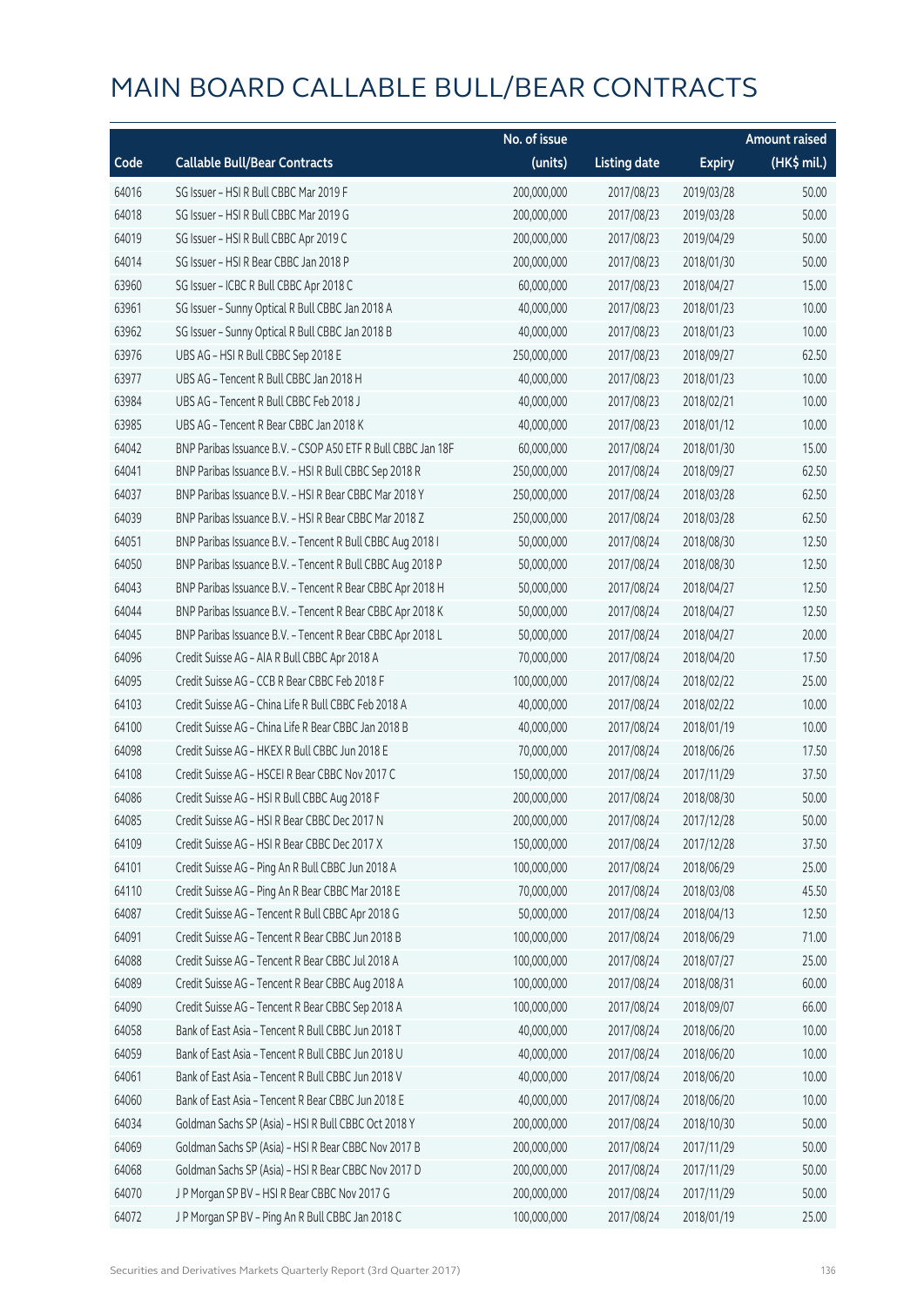|       |                                                            | No. of issue  |                     |               | <b>Amount raised</b> |
|-------|------------------------------------------------------------|---------------|---------------------|---------------|----------------------|
| Code  | <b>Callable Bull/Bear Contracts</b>                        | (units)       | <b>Listing date</b> | <b>Expiry</b> | $(HK$$ mil.)         |
| 64078 | J P Morgan SP BV - Sunny Optical R Bull CBBC Jan 2018 B    | 60,000,000    | 2017/08/24          | 2018/01/19    | 15.00                |
| 64074 | J P Morgan SP BV - Sunny Optical R Bull CBBC Mar 2018 A    | 60,000,000    | 2017/08/24          | 2018/03/16    | 15.00                |
| 64081 | J P Morgan SP BV - Tencent R Bull CBBC Jan 2018 M          | 40,000,000    | 2017/08/24          | 2018/01/19    | 10.00                |
| 64084 | J P Morgan SP BV - Tencent R Bull CBBC Feb 2018 F          | 40,000,000    | 2017/08/24          | 2018/02/15    | 10.00                |
| 64079 | J P Morgan SP BV - Tencent R Bear CBBC Jan 2018 E          | 40,000,000    | 2017/08/24          | 2018/01/19    | 10.00                |
| 64080 | J P Morgan SP BV - Tencent R Bear CBBC Feb 2018 K          | 40,000,000    | 2017/08/24          | 2018/02/15    | 10.00                |
| 64053 | Macquarie Bank Ltd. - Tencent R Bull CBBC Apr 2018 B       | 16,000,000    | 2017/08/24          | 2018/04/30    | 10.48                |
| 64054 | Macquarie Bank Ltd. - Tencent R Bull CBBC Apr 2018 C       | 16,000,000    | 2017/08/24          | 2018/04/30    | 10.02                |
| 64056 | Macquarie Bank Ltd. - Tencent R Bear CBBC Apr 2018 A       | 16,000,000    | 2017/08/24          | 2018/04/30    | 10.02                |
| 64057 | Macquarie Bank Ltd. - Tencent R Bear CBBC Apr 2018 B       | 15,000,000    | 2017/08/24          | 2018/04/30    | 10.04                |
| 64067 | SG Issuer - HSI R Bull CBBC Jul 2019 A                     | 200,000,000   | 2017/08/24          | 2019/07/30    | 50.00                |
| 64063 | SG Issuer - HSI R Bear CBBC Dec 2017 I                     | 200,000,000   | 2017/08/24          | 2017/12/28    | 50.00                |
| 64046 | SG Issuer - Tencent R Bull CBBC Jun 2018 E                 | 80,000,000    | 2017/08/24          | 2018/06/28    | 20.00                |
| 64048 | SG Issuer - Tencent R Bull CBBC Jul 2018 D                 | 80,000,000    | 2017/08/24          | 2018/07/30    | 20.00                |
| 64049 | SG Issuer - Tencent R Bull CBBC Aug 2018 B                 | 80,000,000    | 2017/08/24          | 2018/08/30    | 20.00                |
| 64031 | SG Issuer - Tencent R Bear CBBC Feb 2018 H                 | 80,000,000    | 2017/08/24          | 2018/02/27    | 20.00                |
| 64033 | SG Issuer - Tencent R Bear CBBC May 2018 B                 | 80,000,000    | 2017/08/24          | 2018/05/30    | 20.00                |
| 64118 | UBS AG - HSI R Bear CBBC Nov 2017 F                        | 200,000,000   | 2017/08/24          | 2017/11/29    | 50.00                |
| 64119 | UBS AG - Tencent R Bull CBBC Jan 2018 I                    | 40,000,000    | 2017/08/24          | 2018/01/16    | 10.00                |
| 64120 | UBS AG - Tencent R Bull CBBC Mar 2018 G                    | 40,000,000    | 2017/08/24          | 2018/03/16    | 10.00                |
| 64121 | UBS AG - Tencent R Bear CBBC Feb 2018 E                    | 40,000,000    | 2017/08/24          | 2018/02/13    | 15.40                |
| 64154 | BNP Paribas Issuance B.V. - HKEX R Bull CBBC Aug 2018 J    | 50,000,000    | 2017/08/25          | 2018/08/30    | 12.50                |
| 64142 | BNP Paribas Issuance B.V. - HSI R Bull CBBC Sep 2018 S     | 250,000,000   | 2017/08/25          | 2018/09/27    | 62.50                |
| 64143 | BNP Paribas Issuance B.V. - HSI R Bull CBBC Sep 2018 T     | 250,000,000   | 2017/08/25          | 2018/09/27    | 62.50                |
| 64144 | BNP Paribas Issuance B.V. - HSI R Bull CBBC Sep 2018 Y     | 250,000,000   | 2017/08/25          | 2018/09/27    | 62.50                |
| 64145 | BNP Paribas Issuance B.V. - HSI R Bull CBBC Sep 2018 Z     | 250,000,000   | 2017/08/25          | 2018/09/27    | 62.50                |
| 64141 | BNP Paribas Issuance B.V. - HSI R Bear CBBC Mar 2018 B     | 250,000,000   | 2017/08/25          | 2018/03/28    | 62.50                |
| 64155 | BNP Paribas Issuance B.V. - HSI R Bear CBBC Mar 2018 C     | 250,000,000   | 2017/08/25          | 2018/03/28    | 62.50                |
| 64151 | BNP Paribas Issuance B.V. - Ping An R Bull CBBC Aug 2018 G | 200,000,000   | 2017/08/25          | 2018/08/30    | 50.00                |
| 64221 | Credit Suisse AG - AIA R Bull CBBC Feb 2018 D              | 70,000,000    | 2017/08/25          | 2018/02/09    | 17.50                |
| 64225 | Credit Suisse AG - China Life R Bull CBBC Mar 2018 A       | 40,000,000    | 2017/08/25          | 2018/03/12    | 10.00                |
| 64230 | Credit Suisse AG - CSOP A50 ETF R Bull CBBC Mar 2018 C     | 50,000,000    | 2017/08/25          | 2018/03/28    | 12.50                |
| 64231 | Credit Suisse AG - CSOP A50 ETF R Bull CBBC Mar 2018 D     | 50,000,000    | 2017/08/25          | 2018/03/15    | 12.50                |
| 64216 | Credit Suisse AG - HKEX R Bull CBBC Oct 2018 A             | 50,000,000    | 2017/08/25          | 2018/10/31    | 12.50                |
| 64211 | Credit Suisse AG - HSBC R Bull CBBC Jul 2018 A             | 50,000,000    | 2017/08/25          | 2018/07/06    | 12.50                |
| 64201 | Credit Suisse AG - HSI R Bull CBBC May 2018 D              | 150,000,000   | 2017/08/25          | 2018/05/30    | 37.50                |
| 64207 | Credit Suisse AG - HSI R Bull CBBC Oct 2018 A              | 200,000,000   | 2017/08/25          | 2018/10/30    | 50.00                |
| 64234 | Credit Suisse AG - HSI R Bull CBBC Oct 2018 B              | 1,000,000,000 | 2017/08/25          | 2018/10/30    | 250.00               |
| 64210 | Credit Suisse AG - HSI R Bear CBBC Nov 2017 Q              | 200,000,000   | 2017/08/25          | 2017/11/29    | 50.00                |
| 64220 | Credit Suisse AG - HSI R Bear CBBC Jan 2018 L              | 150,000,000   | 2017/08/25          | 2018/01/30    | 37.50                |
| 64235 | Credit Suisse AG - Ping An R Bear CBBC Mar 2018 F          | 100,000,000   | 2017/08/25          | 2018/03/09    | 25.00                |
| 64209 | Credit Suisse AG - Tencent R Bull CBBC Jun 2018 L          | 50,000,000    | 2017/08/25          | 2018/06/29    | 12.50                |
| 64217 | Credit Suisse AG - Tencent R Bear CBBC Feb 2018 L          | 50,000,000    | 2017/08/25          | 2018/02/22    | 12.50                |
| 64168 | Bank of East Asia - Ping An R Bull CBBC Jun 2018 F         | 16,000,000    | 2017/08/25          | 2018/06/19    | 10.40                |
| 64164 | Bank of East Asia - Tencent R Bull CBBC Jun 2018 W         | 40,000,000    | 2017/08/25          | 2018/06/19    | 10.00                |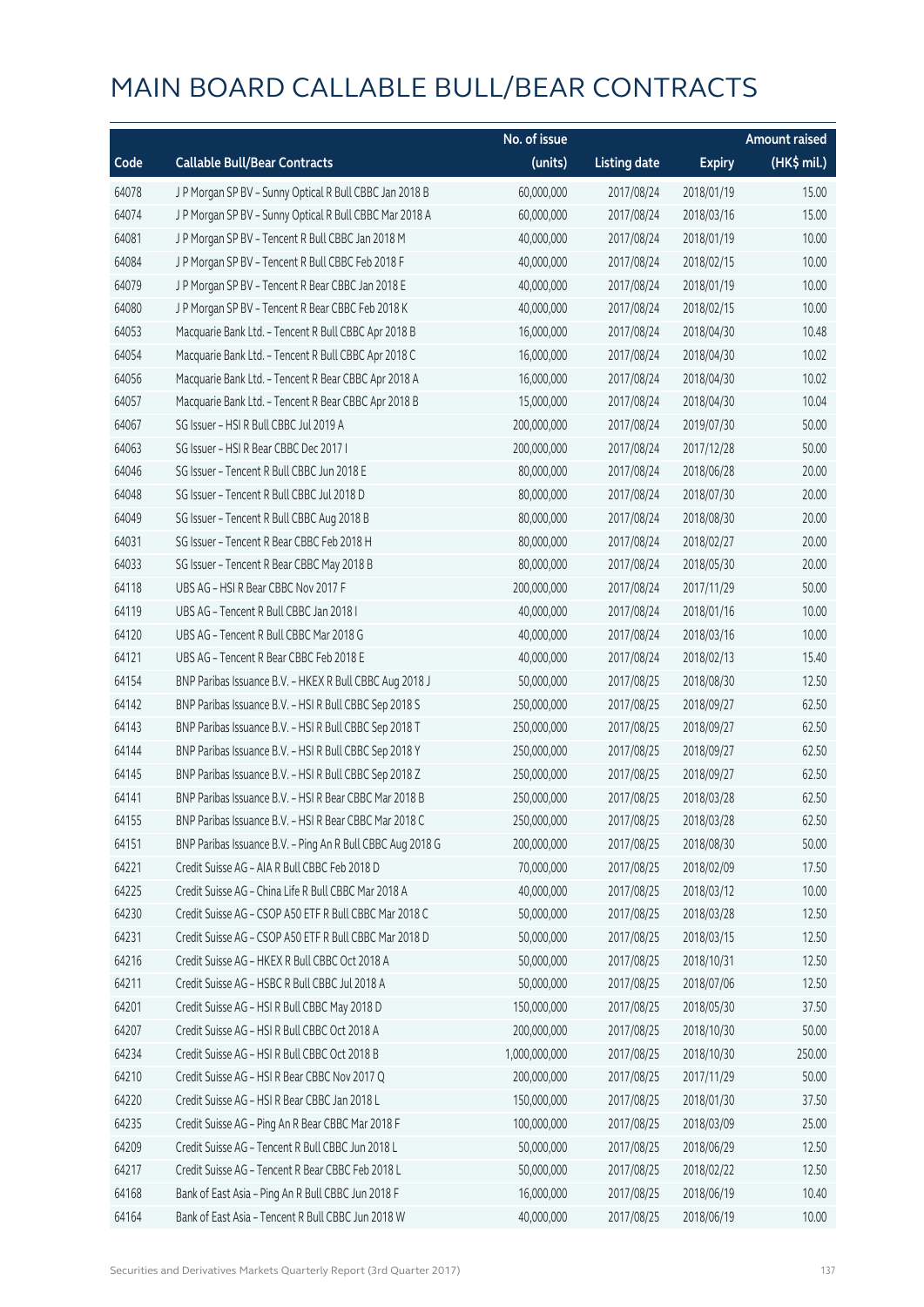|       |                                                        | No. of issue |                     |               | <b>Amount raised</b> |
|-------|--------------------------------------------------------|--------------|---------------------|---------------|----------------------|
| Code  | <b>Callable Bull/Bear Contracts</b>                    | (units)      | <b>Listing date</b> | <b>Expiry</b> | (HK\$ mil.)          |
| 64165 | Bank of East Asia - Tencent R Bear CBBC Jun 2018 F     | 30,000,000   | 2017/08/25          | 2018/06/19    | 10.50                |
| 64149 | Goldman Sachs SP (Asia) - HSI R Bull CBBC Oct 2018 A   | 200,000,000  | 2017/08/25          | 2018/10/30    | 50.60                |
| 64150 | Goldman Sachs SP (Asia) - HSI R Bull CBBC Oct 2018 Q   | 200,000,000  | 2017/08/25          | 2018/10/30    | 51.00                |
| 64147 | Goldman Sachs SP (Asia) - HSI R Bull CBBC Oct 2018 Z   | 200,000,000  | 2017/08/25          | 2018/10/30    | 50.40                |
| 64191 | Goldman Sachs SP (Asia) - HSI R Bear CBBC Nov 2017 E   | 200,000,000  | 2017/08/25          | 2017/11/29    | 50.00                |
| 64192 | Goldman Sachs SP (Asia) - HSI R Bear CBBC Nov 2017 H   | 200,000,000  | 2017/08/25          | 2017/11/29    | 50.00                |
| 64161 | Haitong Int'l Sec - Tencent R Bear CBBC Apr 2018 F     | 40,000,000   | 2017/08/25          | 2018/04/26    | 10.00                |
| 64162 | Haitong Int'l Sec - Tencent R Bear CBBC Apr 2018 G     | 40,000,000   | 2017/08/25          | 2018/04/27    | 10.00                |
| 64237 | J P Morgan SP BV - HSI R Bull CBBC Oct 2018 B          | 200,000,000  | 2017/08/25          | 2018/10/30    | 50.00                |
| 64238 | J P Morgan SP BV - HSI R Bull CBBC Nov 2018 Q          | 200,000,000  | 2017/08/25          | 2018/11/29    | 50.00                |
| 64244 | J P Morgan SP BV - HSI R Bear CBBC Nov 2017 H          | 200,000,000  | 2017/08/25          | 2017/11/29    | 50.00                |
| 64246 | J P Morgan SP BV - HSI R Bear CBBC Jan 2018 B          | 200,000,000  | 2017/08/25          | 2018/01/30    | 50.00                |
| 64240 | J P Morgan SP BV - Ping An R Bull CBBC Feb 2018 F      | 150,000,000  | 2017/08/25          | 2018/02/15    | 37.50                |
| 64242 | J P Morgan SP BV - Tencent R Bull CBBC Dec 2017 F      | 60,000,000   | 2017/08/25          | 2017/12/15    | 15.00                |
| 64241 | JP Morgan SP BV - Tencent R Bear CBBC Mar 2018 I       | 40,000,000   | 2017/08/25          | 2018/03/16    | 10.00                |
| 64196 | Macquarie Bank Ltd. - Tencent R Bear CBBC Apr 2018 C   | 16,000,000   | 2017/08/25          | 2018/04/30    | 10.03                |
| 64130 | SG Issuer - China Life R Bull CBBC Jul 2018 A          | 40,000,000   | 2017/08/25          | 2018/07/30    | 10.00                |
| 64133 | SG Issuer - HKEX R Bull CBBC May 2018 B                | 50,000,000   | 2017/08/25          | 2018/05/30    | 12.50                |
| 64156 | SG Issuer - HKEX R Bear CBBC May 2018 C                | 50,000,000   | 2017/08/25          | 2018/05/30    | 12.50                |
| 64136 | SG Issuer - HSBC R Bull CBBC Sep 2018 H                | 100,000,000  | 2017/08/25          | 2018/09/27    | 25.00                |
| 64135 | SG Issuer - HSBC R Bear CBBC Feb 2018 A                | 100,000,000  | 2017/08/25          | 2018/02/27    | 25.00                |
| 64253 | SG Issuer - HSI R Bull CBBC Apr 2019 D                 | 200,000,000  | 2017/08/25          | 2019/04/29    | 50.00                |
| 64247 | SG Issuer - HSI R Bear CBBC Nov 2017 R                 | 200,000,000  | 2017/08/25          | 2017/11/29    | 50.00                |
| 64249 | SG Issuer - HSI R Bear CBBC Dec 2017 R                 | 200,000,000  | 2017/08/25          | 2017/12/28    | 50.00                |
| 64252 | SG Issuer - HSI R Bear CBBC Jan 2018 Q                 | 200,000,000  | 2017/08/25          | 2018/01/30    | 50.00                |
| 64138 | SG Issuer - ICBC R Bull CBBC Sep 2018 A                | 60,000,000   | 2017/08/25          | 2018/09/27    | 15.00                |
| 64160 | SG Issuer - Ping An R Bull CBBC May 2018 D             | 100,000,000  | 2017/08/25          | 2018/05/30    | 25.00                |
| 64159 | SG Issuer - Ping An R Bear CBBC Mar 2018 A             | 100,000,000  | 2017/08/25          | 2018/03/28    | 25.00                |
| 64139 | SG Issuer - Tencent R Bull CBBC Jul 2018 E             | 80,000,000   | 2017/08/25          | 2018/07/30    | 20.00                |
| 64140 | SG Issuer - Tencent R Bull CBBC Aug 2018 C             | 80,000,000   | 2017/08/25          | 2018/08/30    | 20.00                |
| 64199 | UBS AG - HSI R Bull CBBC Oct 2018 R                    | 200,000,000  | 2017/08/25          | 2018/10/30    | 50.00                |
| 64171 | UBS AG - HSI R Bear CBBC Nov 2017 N                    | 250,000,000  | 2017/08/25          | 2017/11/29    | 62.50                |
| 64175 | UBS AG - HSI R Bear CBBC Nov 2017 O                    | 200,000,000  | 2017/08/25          | 2017/11/29    | 50.00                |
| 64176 | UBS AG - HSI R Bear CBBC Nov 2017 U                    | 200,000,000  | 2017/08/25          | 2017/11/29    | 50.00                |
| 64187 | UBS AG - HSI R Bear CBBC Nov 2017 X                    | 200,000,000  | 2017/08/25          | 2017/11/29    | 50.00                |
| 64178 | UBS AG - Ping An R Bull CBBC Jan 2018 C                | 80,000,000   | 2017/08/25          | 2018/01/22    | 20.00                |
| 64186 | UBS AG - Ping An R Bull CBBC Jan 2018 D                | 80,000,000   | 2017/08/25          | 2018/01/29    | 20.00                |
| 64177 | UBS AG - Tencent R Bull CBBC Mar 2018 H                | 40,000,000   | 2017/08/25          | 2018/03/08    | 10.00                |
| 64293 | Credit Suisse AG - CUni R Bull CBBC Feb 2018 C         | 50,000,000   | 2017/08/28          | 2018/02/23    | 12.50                |
| 64295 | Credit Suisse AG - CUni R Bull CBBC Feb 2018 D         | 50,000,000   | 2017/08/28          | 2018/02/22    | 12.50                |
| 64276 | Credit Suisse AG - CCB R Bull CBBC Sep 2018 G          | 70,000,000   | 2017/08/28          | 2018/09/19    | 17.50                |
| 64296 | Credit Suisse AG - CNOOC R Bull CBBC Oct 2018 A        | 50,000,000   | 2017/08/28          | 2018/10/26    | 12.50                |
| 64291 | Credit Suisse AG - Sinopec Corp R Bull CBBC Mar 2018 A | 70,000,000   | 2017/08/28          | 2018/03/02    | 17.50                |
| 64274 | Credit Suisse AG - HKEX R Bull CBBC Jun 2018 F         | 100,000,000  | 2017/08/28          | 2018/06/21    | 25.00                |
| 64271 | Credit Suisse AG - HSI R Bull CBBC Mar 2018 R          | 200,000,000  | 2017/08/28          | 2018/03/28    | 50.00                |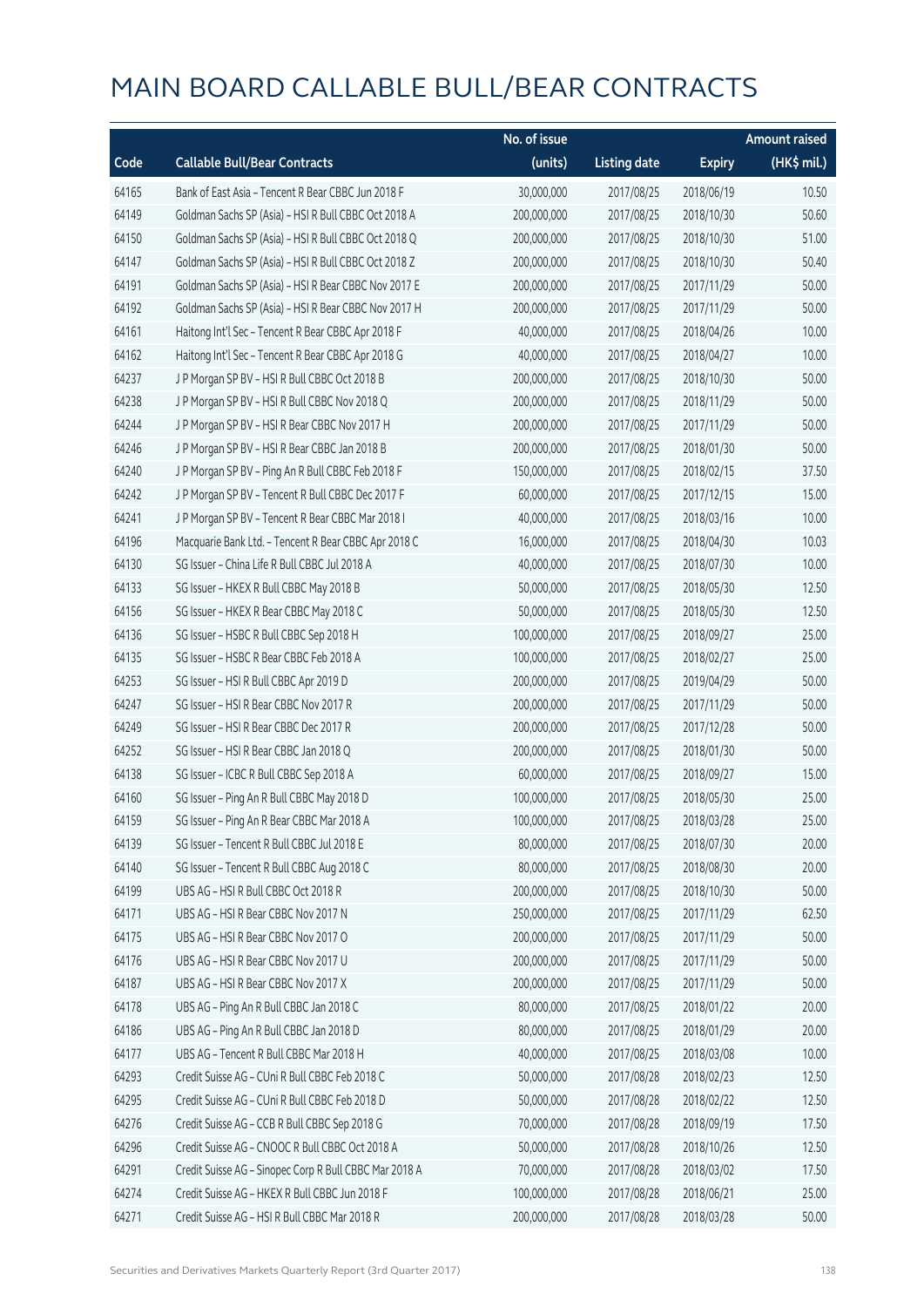|       |                                                            | No. of issue |                     |               | <b>Amount raised</b> |
|-------|------------------------------------------------------------|--------------|---------------------|---------------|----------------------|
| Code  | <b>Callable Bull/Bear Contracts</b>                        | (units)      | <b>Listing date</b> | <b>Expiry</b> | (HK\$ mil.)          |
| 64292 | Credit Suisse AG - HSI R Bull CBBC Sep 2018 C              | 200,000,000  | 2017/08/28          | 2018/09/27    | 50.00                |
| 64269 | Credit Suisse AG - HSI R Bear CBBC Dec 2017 Z              | 200,000,000  | 2017/08/28          | 2017/12/28    | 50.00                |
| 64279 | Credit Suisse AG - ICBC R Bull CBBC Sep 2018 D             | 70,000,000   | 2017/08/28          | 2018/09/21    | 17.50                |
| 64283 | Credit Suisse AG - Ping An R Bull CBBC Oct 2018 B          | 100,000,000  | 2017/08/28          | 2018/10/19    | 25.00                |
| 64284 | Credit Suisse AG - Ping An R Bear CBBC Apr 2018 E          | 60,000,000   | 2017/08/28          | 2018/04/19    | 48.00                |
| 64275 | Credit Suisse AG - Tencent R Bull CBBC Jun 2018 M          | 50,000,000   | 2017/08/28          | 2018/06/29    | 12.50                |
| 64298 | Goldman Sachs SP (Asia) - HSI R Bull CBBC Dec 2018 A       | 200,000,000  | 2017/08/28          | 2018/12/28    | 50.00                |
| 64254 | Goldman Sachs SP (Asia) - HSI R Bear CBBC Mar 2018 A       | 200,000,000  | 2017/08/28          | 2018/03/28    | 50.00                |
| 64316 | J P Morgan SP BV - HSI R Bull CBBC Dec 2018 G              | 200,000,000  | 2017/08/28          | 2018/12/28    | 50.00                |
| 64313 | JP Morgan SP BV - HSIR Bear CBBC Nov 2017 I                | 200,000,000  | 2017/08/28          | 2017/11/29    | 50.00                |
| 64315 | J P Morgan SP BV - HSI R Bear CBBC Nov 2017 J              | 200,000,000  | 2017/08/28          | 2017/11/29    | 50.00                |
| 64256 | SG Issuer - CUni R Bull CBBC Feb 2018 A                    | 40,000,000   | 2017/08/28          | 2018/02/07    | 10.00                |
| 64263 | SG Issuer - CUni R Bull CBBC Mar 2018 C                    | 40,000,000   | 2017/08/28          | 2018/03/08    | 10.00                |
| 64265 | SG Issuer - CNOOC R Bull CBBC Feb 2018 A                   | 40,000,000   | 2017/08/28          | 2018/02/07    | 10.00                |
| 64267 | SG Issuer - CNOOC R Bull CBBC Mar 2018 B                   | 40,000,000   | 2017/08/28          | 2018/03/08    | 10.00                |
| 64312 | SG Issuer - HSI R Bull CBBC Dec 2018 H                     | 200,000,000  | 2017/08/28          | 2018/12/28    | 50.00                |
| 64307 | SG Issuer - HSI R Bull CBBC Dec 2018 L                     | 200,000,000  | 2017/08/28          | 2018/12/28    | 50.00                |
| 64303 | SG Issuer - HSI R Bear CBBC Nov 2017 S                     | 200,000,000  | 2017/08/28          | 2017/11/29    | 50.00                |
| 64306 | SG Issuer - HSI R Bear CBBC Dec 2017 T                     | 200,000,000  | 2017/08/28          | 2017/12/28    | 50.00                |
| 64268 | UBS AG - HSI R Bear CBBC Dec 2017 S                        | 250,000,000  | 2017/08/28          | 2017/12/28    | 62.50                |
| 64326 | BNP Paribas Issuance B.V. - HSCEI R Bull CBBC Aug 2018 T   | 100,000,000  | 2017/08/29          | 2018/08/30    | 25.00                |
| 64320 | BNP Paribas Issuance B.V. - Ping An R Bull CBBC Aug 2018 H | 200,000,000  | 2017/08/29          | 2018/08/30    | 50.00                |
| 64374 | Credit Suisse AG - AIA R Bull CBBC Jun 2018 B              | 100,000,000  | 2017/08/29          | 2018/06/22    | 25.00                |
| 64371 | Credit Suisse AG - CNOOC R Bull CBBC Oct 2018 B            | 50,000,000   | 2017/08/29          | 2018/10/19    | 12.50                |
| 64373 | Credit Suisse AG - CNOOC R Bear CBBC Mar 2018 A            | 100,000,000  | 2017/08/29          | 2018/03/02    | 25.00                |
| 64370 | Credit Suisse AG - HSBC R Bull CBBC Jul 2018 B             | 50,000,000   | 2017/08/29          | 2018/07/13    | 12.50                |
| 64367 | Credit Suisse AG - HSI R Bull CBBC May 2018 E              | 200,000,000  | 2017/08/29          | 2018/05/30    | 50.00                |
| 64364 | Credit Suisse AG - HSLR Bear CBBC Nov 2017 F               | 200,000,000  | 2017/08/29          | 2017/11/29    | 50.00                |
| 64377 | Credit Suisse AG - HSI R Bear CBBC Nov 2017 U              | 200,000,000  | 2017/08/29          | 2017/11/29    | 50.00                |
| 64366 | Credit Suisse AG - HSI R Bear CBBC Dec 2017 K              | 200,000,000  | 2017/08/29          | 2017/12/28    | 50.00                |
| 64368 | Credit Suisse AG - HSI R Bear CBBC Jan 2018 M              | 200,000,000  | 2017/08/29          | 2018/01/30    | 50.00                |
| 64369 | Credit Suisse AG - HSI R Bear CBBC Jan 2018 N              | 200,000,000  | 2017/08/29          | 2018/01/30    | 50.00                |
| 64376 | Credit Suisse AG - HSI R Bear CBBC Jan 2018 O              | 200,000,000  | 2017/08/29          | 2018/01/30    | 50.00                |
| 64378 | Credit Suisse AG - Ping An R Bull CBBC Oct 2018 C          | 100,000,000  | 2017/08/29          | 2018/10/19    | 25.00                |
| 64375 | Credit Suisse AG - Ping An R Bear CBBC Apr 2018 F          | 100,000,000  | 2017/08/29          | 2018/04/11    | 110.00               |
| 64385 | Bank of East Asia - AAC Tech R Bull CBBC Jun 2018 B        | 40,000,000   | 2017/08/29          | 2018/06/22    | 10.00                |
| 64382 | Bank of East Asia - Galaxy Ent R Bull CBBC Jun 2018 C      | 16,000,000   | 2017/08/29          | 2018/06/22    | 10.40                |
| 64386 | Bank of East Asia - Ping An R Bull CBBC Jun 2018 G         | 16,000,000   | 2017/08/29          | 2018/06/22    | 10.40                |
| 64387 | Bank of East Asia - Ping An R Bull CBBC Jun 2018 H         | 16,000,000   | 2017/08/29          | 2018/06/22    | 10.40                |
| 64363 | Goldman Sachs SP (Asia) - HSI R Bull CBBC Nov 2018 H       | 200,000,000  | 2017/08/29          | 2018/11/29    | 50.00                |
| 64318 | Goldman Sachs SP (Asia) - HSI R Bear CBBC Mar 2018 B       | 200,000,000  | 2017/08/29          | 2018/03/28    | 50.00                |
| 64319 | Goldman Sachs SP (Asia) - HSI R Bear CBBC Mar 2018 C       | 200,000,000  | 2017/08/29          | 2018/03/28    | 50.00                |
| 64348 | Haitong Int'l Sec - AAC Tech R Bull CBBC Jul 2018 B        | 40,000,000   | 2017/08/29          | 2018/07/20    | 10.00                |
| 64354 | Haitong Int'l Sec - CUni R Bull CBBC Mar 2018 A            | 60,000,000   | 2017/08/29          | 2018/03/27    | 15.00                |
| 64357 | Haitong Int'l Sec - CUni R Bull CBBC Apr 2018 A            | 60,000,000   | 2017/08/29          | 2018/04/13    | 15.00                |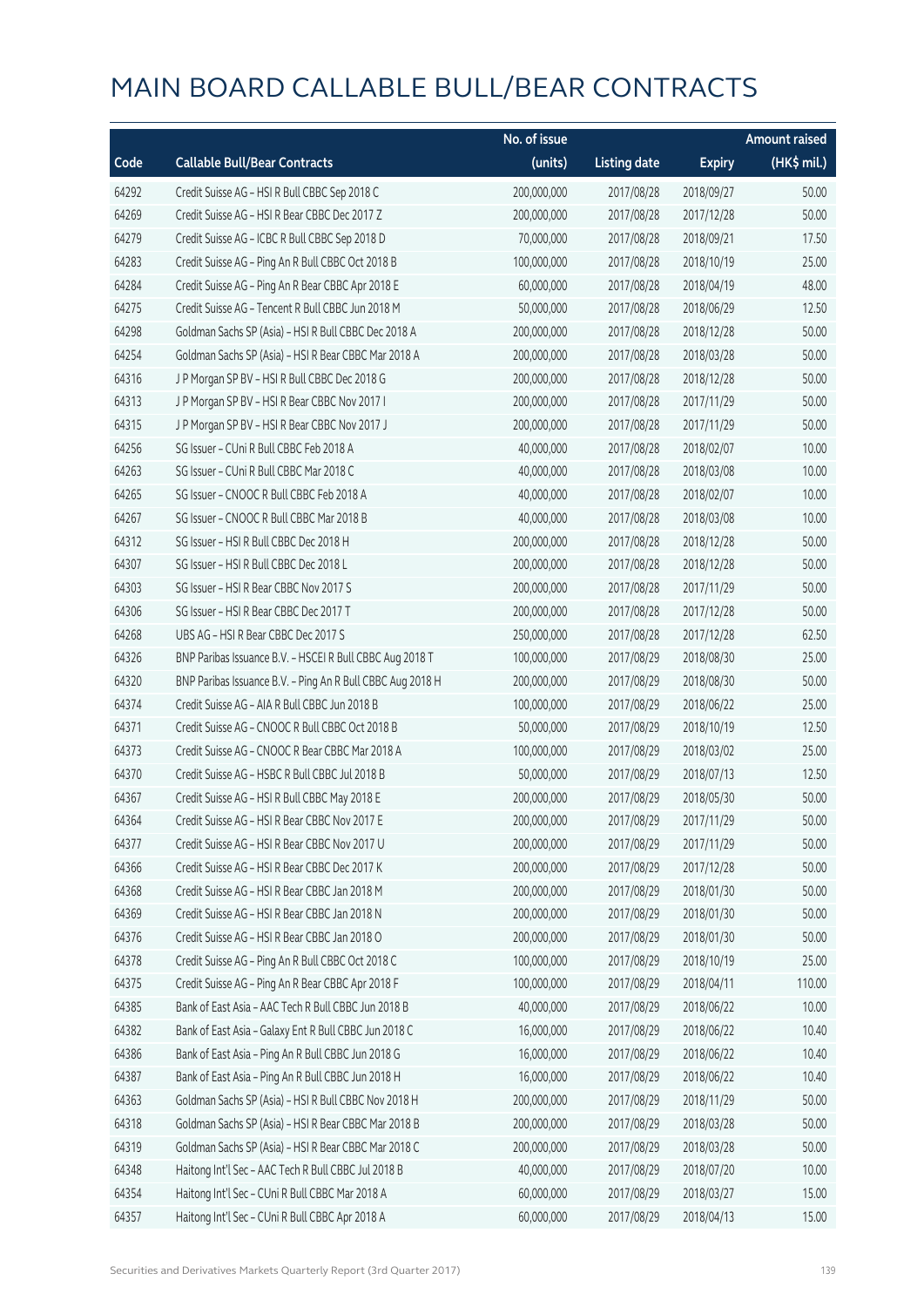|       |                                                            | No. of issue |                     |               | <b>Amount raised</b> |
|-------|------------------------------------------------------------|--------------|---------------------|---------------|----------------------|
| Code  | <b>Callable Bull/Bear Contracts</b>                        | (units)      | <b>Listing date</b> | <b>Expiry</b> | (HK\$ mil.)          |
| 64342 | Haitong Int'l Sec - CM Bank R Bull CBBC Aug 2018 A         | 40,000,000   | 2017/08/29          | 2018/08/07    | 10.00                |
| 64349 | Haitong Int'l Sec - CNOOC R Bull CBBC Apr 2018 A           | 50,000,000   | 2017/08/29          | 2018/04/24    | 12.50                |
| 64353 | Haitong Int'l Sec - China Shenhua R Bull CBBC Aug 2018 A   | 40,000,000   | 2017/08/29          | 2018/08/02    | 10.00                |
| 64345 | Haitong Int'l Sec - Evergrande R Bull CBBC Aug 2018 B      | 40,000,000   | 2017/08/29          | 2018/08/01    | 13.20                |
| 64350 | Haitong Int'l Sec - PetCh R Bull CBBC Apr 2018 A           | 80,000,000   | 2017/08/29          | 2018/04/25    | 20.00                |
| 64453 | J P Morgan SP BV - CUni R Bull CBBC Feb 2018 B             | 40,000,000   | 2017/08/29          | 2018/02/15    | 10.00                |
| 64454 | J P Morgan SP BV - CUni R Bull CBBC Mar 2018 B             | 40,000,000   | 2017/08/29          | 2018/03/16    | 10.00                |
| 64400 | JP Morgan SP BV - HSIR Bull CBBC Oct 2018 C                | 200,000,000  | 2017/08/29          | 2018/10/30    | 50.00                |
| 64451 | J P Morgan SP BV - HSI R Bull CBBC Nov 2018 R              | 200,000,000  | 2017/08/29          | 2018/11/29    | 50.00                |
| 64398 | J P Morgan SP BV - HSI R Bear CBBC Nov 2017 K              | 200,000,000  | 2017/08/29          | 2017/11/29    | 50.00                |
| 64399 | J P Morgan SP BV - HSI R Bear CBBC Nov 2017 L              | 200,000,000  | 2017/08/29          | 2017/11/29    | 50.00                |
| 64455 | J P Morgan SP BV - Ping An R Bull CBBC Mar 2018 B          | 150,000,000  | 2017/08/29          | 2018/03/16    | 37.50                |
| 64456 | J P Morgan SP BV - Tencent R Bear CBBC Feb 2018 L          | 40,000,000   | 2017/08/29          | 2018/02/15    | 10.00                |
| 64328 | SG Issuer - AIA R Bull CBBC Apr 2018 A                     | 60,000,000   | 2017/08/29          | 2018/04/11    | 15.00                |
| 64457 | SG Issuer - COVS R Bull CBBC Aug 2018 A                    | 40,000,000   | 2017/08/29          | 2018/08/10    | 10.00                |
| 64330 | SG Issuer - China Life R Bull CBBC Feb 2018 E              | 40,000,000   | 2017/08/29          | 2018/02/22    | 10.00                |
| 64331 | SG Issuer - CP&CC R Bull CBBC Oct 2018 A                   | 40,000,000   | 2017/08/29          | 2018/10/22    | 10.00                |
| 64463 | SG Issuer - HSI R Bull CBBC Dec 2018 I                     | 200,000,000  | 2017/08/29          | 2018/12/28    | 50.00                |
| 64471 | SG Issuer - HSI R Bull CBBC Feb 2019 A                     | 200,000,000  | 2017/08/29          | 2019/02/27    | 50.00                |
| 64472 | SG Issuer - HSI R Bull CBBC Apr 2019 E                     | 200,000,000  | 2017/08/29          | 2019/04/29    | 50.00                |
| 64461 | SG Issuer - HSI R Bear CBBC Dec 2017 V                     | 200,000,000  | 2017/08/29          | 2017/12/28    | 50.00                |
| 64339 | SG Issuer - PetroChina R Bull CBBC Apr 2018 B              | 40,000,000   | 2017/08/29          | 2018/04/11    | 10.00                |
| 64473 | SG Issuer - Ping An R Bull CBBC Apr 2018 B                 | 100,000,000  | 2017/08/29          | 2018/04/10    | 25.00                |
| 64394 | UBS AG - HSI R Bull CBBC Oct 2018 S                        | 200,000,000  | 2017/08/29          | 2018/10/30    | 50.00                |
| 64397 | UBS AG - HSI R Bull CBBC Nov 2018 R                        | 250,000,000  | 2017/08/29          | 2018/11/29    | 62.50                |
| 64391 | UBS AG - HSI R Bear CBBC Dec 2017 T                        | 250,000,000  | 2017/08/29          | 2017/12/28    | 62.50                |
| 64486 | BNP Paribas Issuance B.V. - HSI R Bull CBBC Sep 2018 B     | 250,000,000  | 2017/08/31          | 2018/09/27    | 62.50                |
| 64478 | BNP Paribas Issuance B.V. - HSI R Bear CBBC Mar 2018 D     | 250,000,000  | 2017/08/31          | 2018/03/28    | 62.50                |
| 64482 | BNP Paribas Issuance B.V. - HSI R Bear CBBC Mar 2018 E     | 250,000,000  | 2017/08/31          | 2018/03/28    | 62.50                |
| 64485 | BNP Paribas Issuance B.V. - Ping An R Bull CBBC Aug 2018 I | 200,000,000  | 2017/08/31          | 2018/08/30    | 50.00                |
| 64531 | Credit Suisse AG - BOCL R Bull CBBC Oct 2018 B             | 70,000,000   | 2017/08/31          | 2018/10/26    | 17.50                |
| 64514 | Credit Suisse AG - CCB R Bull CBBC Sep 2018 H              | 70,000,000   | 2017/08/31          | 2018/09/14    | 17.50                |
| 64515 | Credit Suisse AG - CCB R Bear CBBC Mar 2018 B              | 100,000,000  | 2017/08/31          | 2018/03/09    | 25.00                |
| 64540 | Credit Suisse AG - CM Bank R Bull CBBC Oct 2018 A          | 70,000,000   | 2017/08/31          | 2018/10/19    | 17.50                |
| 64543 | Credit Suisse AG - CM Bank R Bull CBBC Oct 2018 B          | 70,000,000   | 2017/08/31          | 2018/10/26    | 17.50                |
| 64522 | Credit Suisse AG - HSCEI R Bull CBBC Mar 2018 F            | 120,000,000  | 2017/08/31          | 2018/03/28    | 30.00                |
| 64523 | Credit Suisse AG - HSCEI R Bull CBBC Apr 2018 K            | 120,000,000  | 2017/08/31          | 2018/04/27    | 30.00                |
| 64524 | Credit Suisse AG - HSCEI R Bear CBBC Jan 2018 C            | 150,000,000  | 2017/08/31          | 2018/01/30    | 37.50                |
| 64525 | Credit Suisse AG - HSCEI R Bear CBBC Jan 2018 D            | 150,000,000  | 2017/08/31          | 2018/01/30    | 37.50                |
| 64511 | Credit Suisse AG - HSI R Bull CBBC May 2018 F              | 200,000,000  | 2017/08/31          | 2018/05/30    | 50.00                |
| 64508 | Credit Suisse AG - HSI R Bear CBBC Dec 2017 M              | 200,000,000  | 2017/08/31          | 2017/12/28    | 50.00                |
| 64509 | Credit Suisse AG - HSI R Bear CBBC Feb 2018 D              | 200,000,000  | 2017/08/31          | 2018/02/27    | 50.00                |
| 64512 | Credit Suisse AG - HSI R Bear CBBC Feb 2018 E              | 200,000,000  | 2017/08/31          | 2018/02/27    | 50.00                |
| 64528 | Credit Suisse AG - ICBC R Bull CBBC Sep 2018 E             | 70,000,000   | 2017/08/31          | 2018/09/13    | 17.50                |
| 64529 | Credit Suisse AG - ICBC R Bull CBBC Sep 2018 F             | 70,000,000   | 2017/08/31          | 2018/09/14    | 17.50                |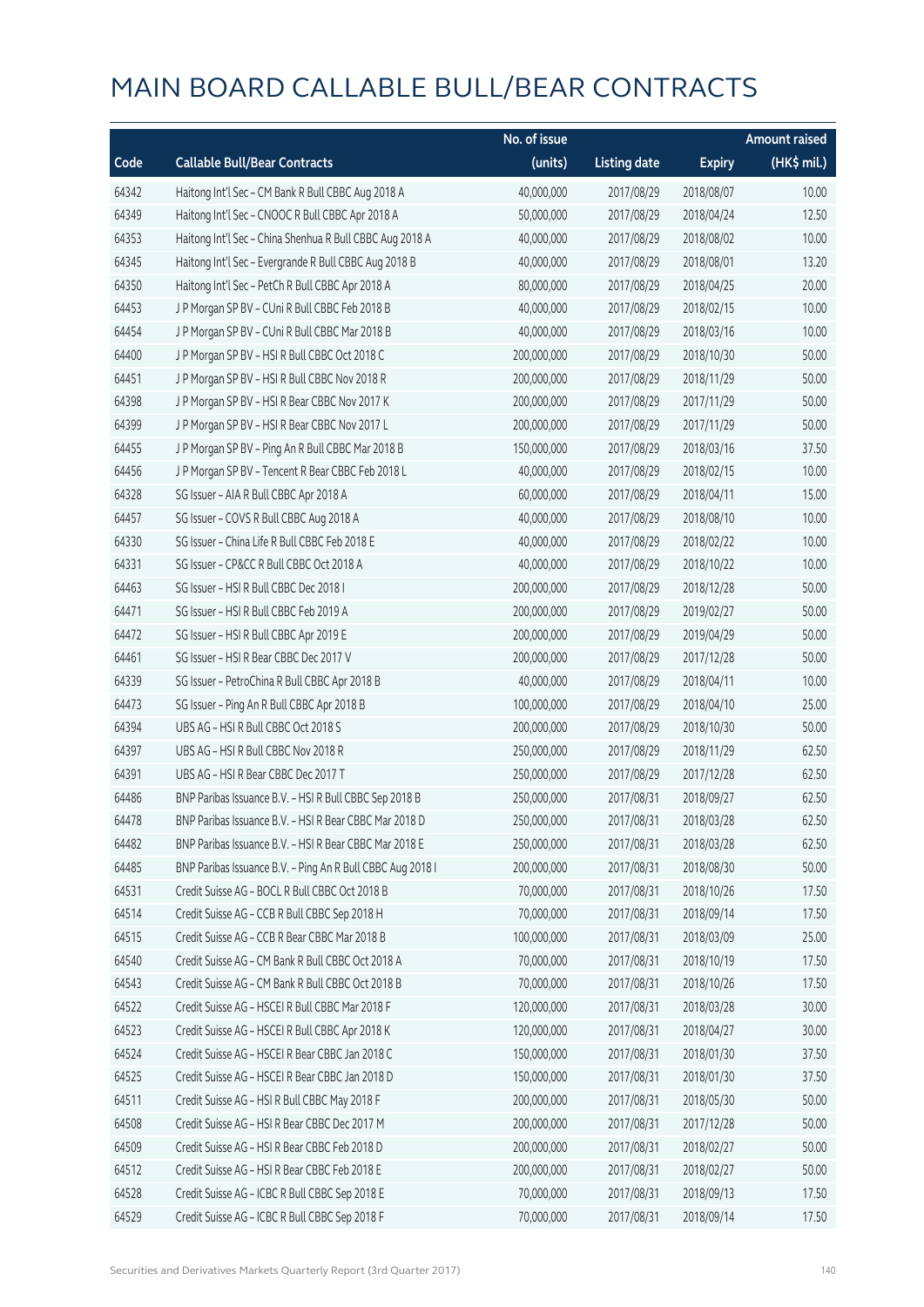|       |                                                          | No. of issue |                     |               | <b>Amount raised</b> |
|-------|----------------------------------------------------------|--------------|---------------------|---------------|----------------------|
| Code  | <b>Callable Bull/Bear Contracts</b>                      | (units)      | <b>Listing date</b> | <b>Expiry</b> | (HK\$ mil.)          |
| 64517 | Credit Suisse AG - Ping An R Bull CBBC Oct 2018 D        | 70,000,000   | 2017/08/31          | 2018/10/24    | 17.50                |
| 64538 | Credit Suisse AG - Ping An R Bear CBBC Mar 2018 G        | 50,000,000   | 2017/08/31          | 2018/03/07    | 76.50                |
| 64532 | Credit Suisse AG - Sunny Optical R Bull CBBC Mar 2018 C  | 40,000,000   | 2017/08/31          | 2018/03/01    | 10.00                |
| 64533 | Credit Suisse AG - Sunny Optical R Bear CBBC Feb 2018 C  | 40,000,000   | 2017/08/31          | 2018/02/23    | 10.00                |
| 64513 | Credit Suisse AG - Tencent R Bull CBBC Jun 2018 N        | 50,000,000   | 2017/08/31          | 2018/06/22    | 12.50                |
| 64546 | Credit Suisse AG - Tencent R Bear CBBC Jul 2018 B        | 100,000,000  | 2017/08/31          | 2018/07/20    | 53.00                |
| 64548 | Goldman Sachs SP (Asia) - HSI R Bull CBBC Dec 2018 B     | 200,000,000  | 2017/08/31          | 2018/12/28    | 50.00                |
| 64547 | Goldman Sachs SP (Asia) - HSI R Bear CBBC Mar 2018 D     | 200,000,000  | 2017/08/31          | 2018/03/28    | 50.00                |
| 64549 | Goldman Sachs SP (Asia) - HSI R Bear CBBC Mar 2018 E     | 200,000,000  | 2017/08/31          | 2018/03/28    | 50.00                |
| 64556 | J P Morgan SP BV - BOCL R Bull CBBC Aug 2018 B           | 150,000,000  | 2017/08/31          | 2018/08/17    | 37.50                |
| 64557 | J P Morgan SP BV - CC Bank R Bull CBBC Sep 2018 C        | 150,000,000  | 2017/08/31          | 2018/09/21    | 37.50                |
| 64559 | J P Morgan SP BV - CNOOC R Bull CBBC Nov 2018 A          | 80,000,000   | 2017/08/31          | 2018/11/16    | 20.00                |
| 64552 | J P Morgan SP BV - HSI R Bull CBBC Oct 2018 U            | 200,000,000  | 2017/08/31          | 2018/10/30    | 50.00                |
| 64554 | J P Morgan SP BV - HSI R Bull CBBC Nov 2018 S            | 200,000,000  | 2017/08/31          | 2018/11/29    | 50.00                |
| 64550 | J P Morgan SP BV - HSI R Bear CBBC Dec 2017 L            | 200,000,000  | 2017/08/31          | 2017/12/28    | 50.00                |
| 64551 | J P Morgan SP BV - HSI R Bear CBBC Dec 2017 M            | 200,000,000  | 2017/08/31          | 2017/12/28    | 50.00                |
| 64555 | J P Morgan SP BV - ICBC R Bull CBBC Aug 2018 B           | 150,000,000  | 2017/08/31          | 2018/08/17    | 37.50                |
| 64475 | Macquarie Bank Ltd. - Ping An R Bull CBBC Sep 2018 B     | 40,000,000   | 2017/08/31          | 2018/09/27    | 10.00                |
| 64477 | Macquarie Bank Ltd. - Ping An R Bull CBBC Sep 2018 C     | 40,000,000   | 2017/08/31          | 2018/09/27    | 10.00                |
| 64474 | Macquarie Bank Ltd. - Ping An R Bear CBBC Sep 2018 A     | 40,000,000   | 2017/08/31          | 2018/09/27    | 10.00                |
| 64567 | SG Issuer - CCB R Bear CBBC Sep 2018 A                   | 100,000,000  | 2017/08/31          | 2018/09/13    | 25.00                |
| 64561 | SG Issuer - HSI R Bull CBBC Nov 2018 R                   | 200,000,000  | 2017/08/31          | 2018/11/29    | 50.00                |
| 64562 | SG Issuer - HSI R Bull CBBC Dec 2018 J                   | 200,000,000  | 2017/08/31          | 2018/12/28    | 50.00                |
| 64564 | SG Issuer - HSI R Bull CBBC Mar 2019 H                   | 200,000,000  | 2017/08/31          | 2019/03/28    | 50.00                |
| 64560 | SG Issuer - HSI R Bear CBBC Dec 2017 W                   | 200,000,000  | 2017/08/31          | 2017/12/28    | 50.00                |
| 64575 | SG Issuer - HSI R Bear CBBC Jan 2018 R                   | 200,000,000  | 2017/08/31          | 2018/01/30    | 50.00                |
| 64570 | SG Issuer - ICBC R Bear CBBC Sep 2018 A                  | 60,000,000   | 2017/08/31          | 2018/09/14    | 15.00                |
| 64571 | SG Issuer - Ping An R Bull CBBC Apr 2018 C               | 100,000,000  | 2017/08/31          | 2018/04/25    | 25.00                |
| 64573 | SG Issuer - Ping An R Bear CBBC May 2018 C               | 100,000,000  | 2017/08/31          | 2018/05/16    | 25.00                |
| 64574 | SG Issuer - Ping An R Bear CBBC Oct 2018 A               | 100,000,000  | 2017/08/31          | 2018/10/11    | 25.00                |
| 64506 | UBS AG - HSI R Bull CBBC Sep 2018 Q                      | 200,000,000  | 2017/08/31          | 2018/09/27    | 50.00                |
| 64504 | UBS AG - HSI R Bull CBBC Oct 2018 T                      | 250,000,000  | 2017/08/31          | 2018/10/30    | 62.50                |
| 64500 | UBS AG - HSI R Bull CBBC Nov 2018 S                      | 200,000,000  | 2017/08/31          | 2018/11/29    | 50.00                |
| 64497 | UBS AG - HSI R Bear CBBC Dec 2017 U                      | 200,000,000  | 2017/08/31          | 2017/12/28    | 50.00                |
| 64499 | UBS AG - HSI R Bear CBBC Dec 2017 V                      | 250,000,000  | 2017/08/31          | 2017/12/28    | 62.50                |
| 64583 | BNP Paribas Issuance B.V. - HKEX R Bull CBBC Aug 2018 K  | 50,000,000   | 2017/09/01          | 2018/08/30    | 12.50                |
| 64584 | BNP Paribas Issuance B.V. - HSCEI R Bull CBBC Aug 2018 U | 100,000,000  | 2017/09/01          | 2018/08/30    | 25.00                |
| 64586 | BNP Paribas Issuance B.V. - HSCEI R Bull CBBC Aug 2018 V | 100,000,000  | 2017/09/01          | 2018/08/30    | 25.00                |
| 64579 | BNP Paribas Issuance B.V. - HSI R Bull CBBC Sep 2018 A   | 250,000,000  | 2017/09/01          | 2018/09/27    | 62.50                |
| 64578 | BNP Paribas Issuance B.V. - HSI R Bull CBBC Sep 2018 U   | 250,000,000  | 2017/09/01          | 2018/09/27    | 62.50                |
| 64590 | BNP Paribas Issuance B.V. - HSI R Bull CBBC Sep 2018 V   | 250,000,000  | 2017/09/01          | 2018/09/27    | 62.50                |
| 64577 | BNP Paribas Issuance B.V. - HSI R Bear CBBC Mar 2018 I   | 250,000,000  | 2017/09/01          | 2018/03/28    | 62.50                |
| 64582 | BNP Paribas Issuance B.V. - HSI R Bear CBBC Mar 2018 J   | 250,000,000  | 2017/09/01          | 2018/03/28    | 62.50                |
| 64689 | Credit Suisse AG - BOCL R Bull CBBC Sep 2018 B           | 70,000,000   | 2017/09/01          | 2018/09/28    | 17.50                |
| 64668 | Credit Suisse AG - CCB R Bull CBBC Sep 2018 I            | 70,000,000   | 2017/09/01          | 2018/09/20    | 17.50                |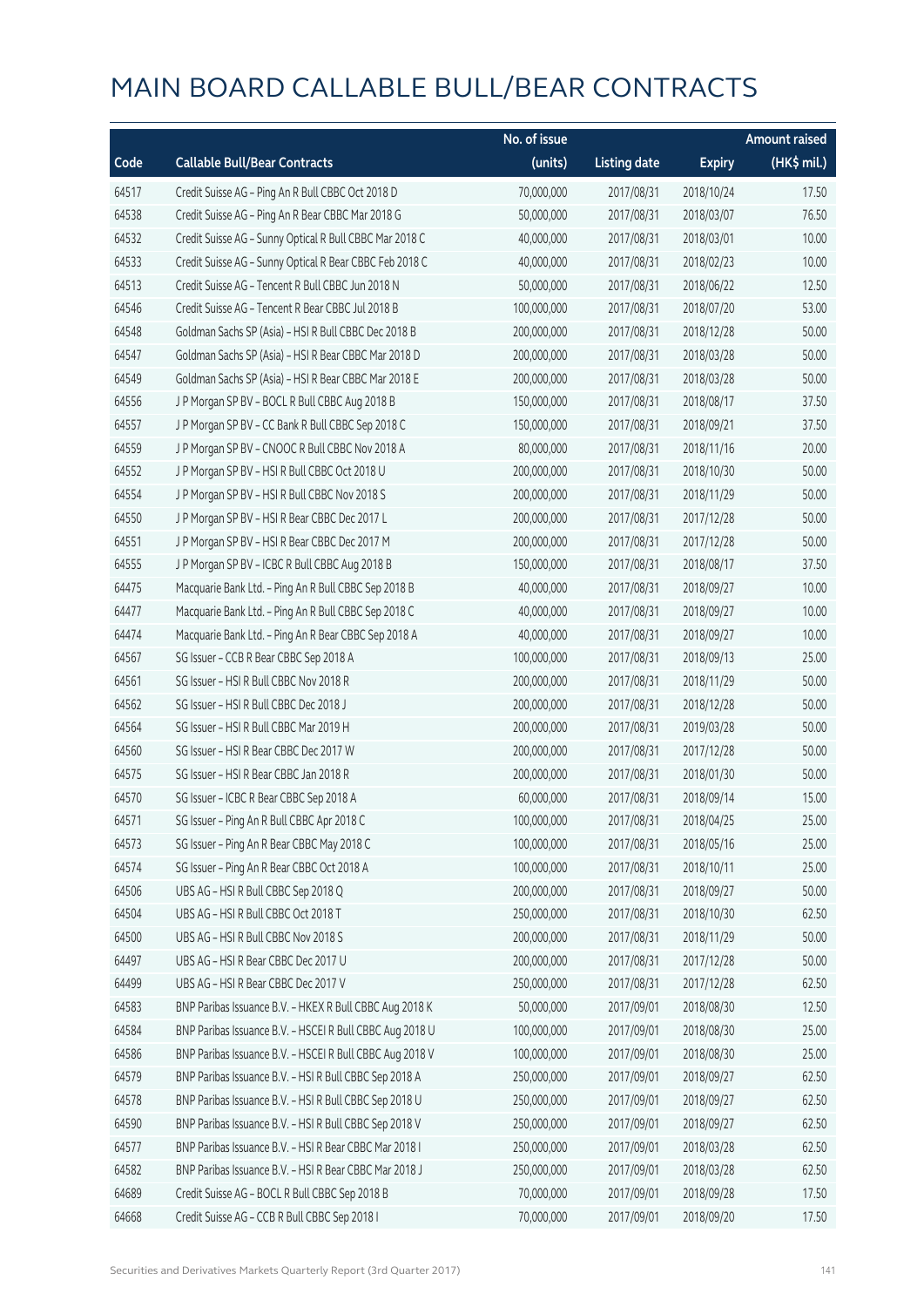|       |                                                        | No. of issue |                     |               | <b>Amount raised</b> |
|-------|--------------------------------------------------------|--------------|---------------------|---------------|----------------------|
| Code  | <b>Callable Bull/Bear Contracts</b>                    | (units)      | <b>Listing date</b> | <b>Expiry</b> | (HK\$ mil.)          |
| 64673 | Credit Suisse AG - CCB R Bear CBBC Mar 2018 C          | 100,000,000  | 2017/09/01          | 2018/03/01    | 25.00                |
| 64678 | Credit Suisse AG - CCB R Bear CBBC Mar 2018 D          | 100,000,000  | 2017/09/01          | 2018/03/08    | 25.00                |
| 64691 | Credit Suisse AG - China Life R Bull CBBC Jul 2018 A   | 40,000,000   | 2017/09/01          | 2018/07/20    | 10.00                |
| 64692 | Credit Suisse AG - China Life R Bear CBBC Feb 2018 A   | 100,000,000  | 2017/09/01          | 2018/02/28    | 25.00                |
| 64640 | Credit Suisse AG - CNOOC R Bull CBBC Oct 2018 C        | 50,000,000   | 2017/09/01          | 2018/10/25    | 12.50                |
| 64648 | Credit Suisse AG - CNOOC R Bear CBBC Feb 2018 A        | 50,000,000   | 2017/09/01          | 2018/02/28    | 12.50                |
| 64666 | Credit Suisse AG - CNOOC R Bear CBBC Feb 2018 B        | 50,000,000   | 2017/09/01          | 2018/02/28    | 12.50                |
| 64695 | Credit Suisse AG - CSOP A50 ETF R Bull CBBC Apr 2018 A | 50,000,000   | 2017/09/01          | 2018/04/20    | 12.50                |
| 64639 | Credit Suisse AG - HKEX R Bull CBBC Jun 2018 G         | 50,000,000   | 2017/09/01          | 2018/06/22    | 12.50                |
| 64633 | Credit Suisse AG - HSCEI R Bull CBBC Mar 2018 G        | 120,000,000  | 2017/09/01          | 2018/03/28    | 30.00                |
| 64635 | Credit Suisse AG - HSCEI R Bear CBBC Jan 2018 E        | 150,000,000  | 2017/09/01          | 2018/01/30    | 37.50                |
| 64636 | Credit Suisse AG - HSCEI R Bear CBBC Jan 2018 F        | 150,000,000  | 2017/09/01          | 2018/01/30    | 37.50                |
| 64621 | Credit Suisse AG - HSI R Bull CBBC Mar 2018 S          | 200,000,000  | 2017/09/01          | 2018/03/28    | 50.00                |
| 64620 | Credit Suisse AG - HSI R Bull CBBC May 2018 G          | 200,000,000  | 2017/09/01          | 2018/05/30    | 50.00                |
| 64624 | Credit Suisse AG - HSI R Bull CBBC Sep 2018 D          | 200,000,000  | 2017/09/01          | 2018/09/27    | 50.00                |
| 64619 | Credit Suisse AG - HSI R Bear CBBC Dec 2017 D          | 200,000,000  | 2017/09/01          | 2017/12/28    | 50.00                |
| 64628 | Credit Suisse AG - HSI R Bear CBBC Dec 2017 E          | 200,000,000  | 2017/09/01          | 2017/12/28    | 50.00                |
| 64632 | Credit Suisse AG - HSI R Bear CBBC Dec 2017 G          | 200,000,000  | 2017/09/01          | 2017/12/28    | 50.00                |
| 64615 | Credit Suisse AG - HSI R Bear CBBC Jan 2018 P          | 200,000,000  | 2017/09/01          | 2018/01/30    | 50.00                |
| 64625 | Credit Suisse AG - HSI R Bear CBBC Feb 2018 F          | 200,000,000  | 2017/09/01          | 2018/02/27    | 50.00                |
| 64626 | Credit Suisse AG - HSI R Bear CBBC Feb 2018 G          | 200,000,000  | 2017/09/01          | 2018/02/27    | 50.00                |
| 64680 | Credit Suisse AG - ICBC R Bull CBBC Sep 2018 G         | 70,000,000   | 2017/09/01          | 2018/09/28    | 17.50                |
| 64681 | Credit Suisse AG - ICBC R Bear CBBC Mar 2018 B         | 100,000,000  | 2017/09/01          | 2018/03/01    | 25.00                |
| 64685 | Credit Suisse AG - ICBC R Bear CBBC Mar 2018 C         | 100,000,000  | 2017/09/01          | 2018/03/02    | 25.00                |
| 64589 | Goldman Sachs SP (Asia) - HSCEI R Bear CBBC Mar 2018 A | 200,000,000  | 2017/09/01          | 2018/03/28    | 50.00                |
| 64727 | Goldman Sachs SP (Asia) - HSI R Bull CBBC Dec 2018 C   | 200,000,000  | 2017/09/01          | 2018/12/28    | 50.00                |
| 64729 | Goldman Sachs SP (Asia) - HSI R Bull CBBC Dec 2018 D   | 200,000,000  | 2017/09/01          | 2018/12/28    | 50.00                |
| 64587 | Goldman Sachs SP (Asia) - HSI R Bear CBBC Mar 2018 F   | 200,000,000  | 2017/09/01          | 2018/03/28    | 50.00                |
| 64588 | Goldman Sachs SP (Asia) - HSI R Bear CBBC Mar 2018 G   | 200,000,000  | 2017/09/01          | 2018/03/28    | 50.00                |
| 64738 | J P Morgan SP BV - CC Bank R Bull CBBC Aug 2018 D      | 150,000,000  | 2017/09/01          | 2018/08/17    | 37.50                |
| 64736 | J P Morgan SP BV - CC Bank R Bull CBBC Sep 2018 D      | 150,000,000  | 2017/09/01          | 2018/09/21    | 37.50                |
| 64734 | J P Morgan SP BV - HKEX R Bull CBBC Dec 2017 T         | 40,000,000   | 2017/09/01          | 2017/12/15    | 10.00                |
| 64735 | J P Morgan SP BV - HKEX R Bull CBBC Dec 2017 U         | 40,000,000   | 2017/09/01          | 2017/12/15    | 10.00                |
| 64744 | J P Morgan SP BV - HSBC R Bull CBBC Aug 2018 C         | 100,000,000  | 2017/09/01          | 2018/08/17    | 25.00                |
| 64765 | J P Morgan SP BV - HSCEI R Bull CBBC Sep 2018 A        | 100,000,000  | 2017/09/01          | 2018/09/27    | 25.00                |
| 64757 | JP Morgan SP BV - HSIR Bull CBBC Oct 2018 S            | 200,000,000  | 2017/09/01          | 2018/10/30    | 50.00                |
| 64758 | J P Morgan SP BV - HSI R Bull CBBC Nov 2018 T          | 200,000,000  | 2017/09/01          | 2018/11/29    | 50.00                |
| 64764 | J P Morgan SP BV - HSI R Bull CBBC Dec 2018 H          | 200,000,000  | 2017/09/01          | 2018/12/28    | 50.00                |
| 64745 | J P Morgan SP BV - HSI R Bear CBBC Dec 2017 N          | 200,000,000  | 2017/09/01          | 2017/12/28    | 50.00                |
| 64769 | J P Morgan SP BV - HSI R Bear CBBC Dec 2017 O          | 200,000,000  | 2017/09/01          | 2017/12/28    | 50.00                |
| 64772 | J P Morgan SP BV - HSI R Bear CBBC Dec 2017 P          | 200,000,000  | 2017/09/01          | 2017/12/28    | 50.00                |
| 64749 | J P Morgan SP BV - HSI R Bear CBBC Jan 2018 A          | 200,000,000  | 2017/09/01          | 2018/01/30    | 50.00                |
| 64756 | J P Morgan SP BV - HSI R Bear CBBC Feb 2018 T          | 200,000,000  | 2017/09/01          | 2018/02/27    | 64.00                |
| 64741 | J P Morgan SP BV - ICBC R Bull CBBC Sep 2018 B         | 150,000,000  | 2017/09/01          | 2018/09/21    | 37.50                |
| 64730 | J P Morgan SP BV - Tencent R Bull CBBC Dec 2017 G      | 40,000,000   | 2017/09/01          | 2017/12/15    | 10.00                |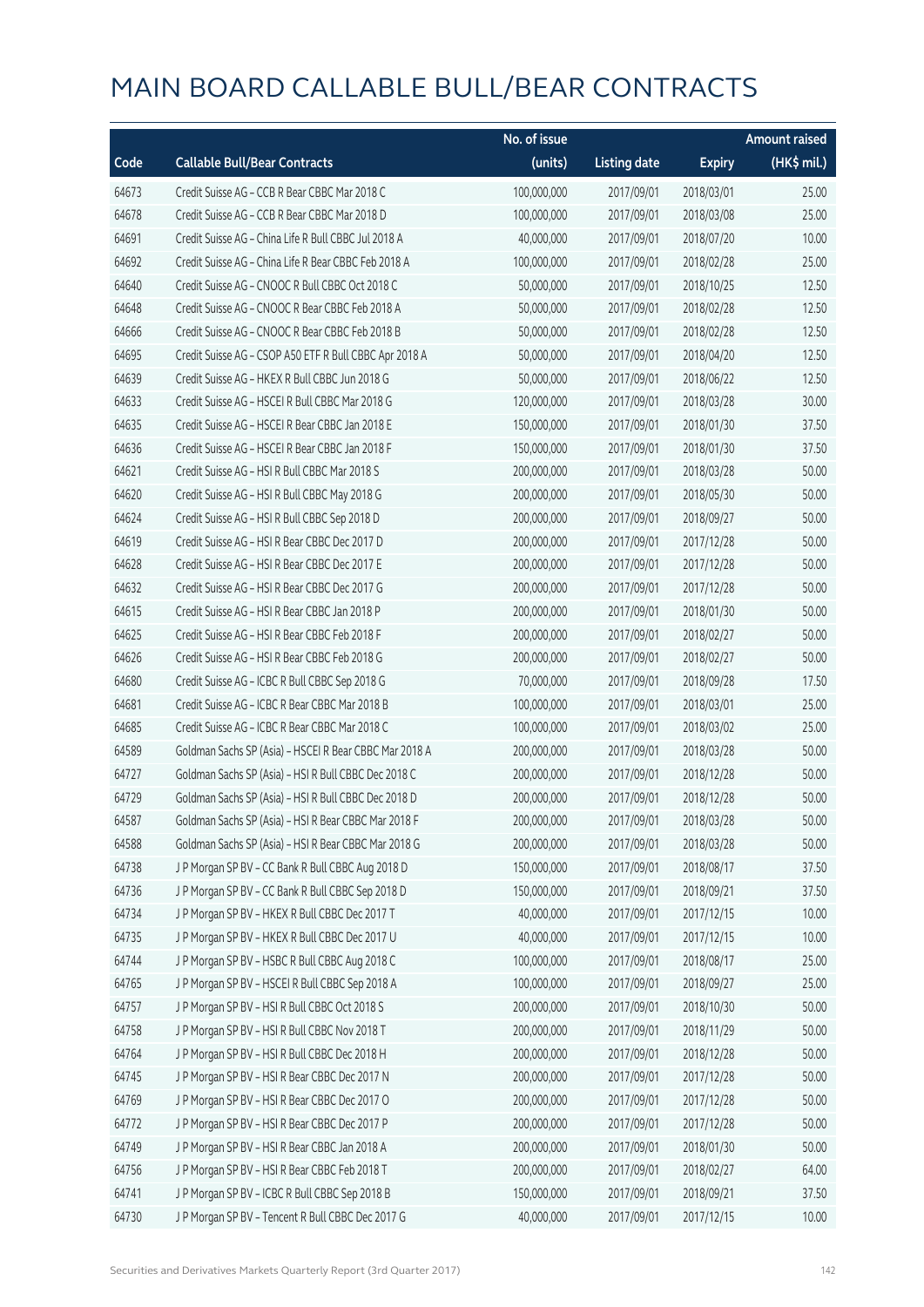|       |                                                        | No. of issue |                     |               | <b>Amount raised</b>  |
|-------|--------------------------------------------------------|--------------|---------------------|---------------|-----------------------|
| Code  | <b>Callable Bull/Bear Contracts</b>                    | (units)      | <b>Listing date</b> | <b>Expiry</b> | $(HK\frac{1}{2}mil.)$ |
| 64731 | J P Morgan SP BV - Tencent R Bear CBBC Jan 2018 F      | 40,000,000   | 2017/09/01          | 2018/01/19    | 10.00                 |
| 64703 | SG Issuer - ABC R Bull CBBC Aug 2018 C                 | 40,000,000   | 2017/09/01          | 2018/08/21    | 10.00                 |
| 64705 | SG Issuer - BOCL R Bull CBBC Aug 2018 E                | 60,000,000   | 2017/09/01          | 2018/08/23    | 15.00                 |
| 64706 | SG Issuer - CCB R Bull CBBC Aug 2018 F                 | 100,000,000  | 2017/09/01          | 2018/08/21    | 25.00                 |
| 64707 | SG Issuer - CCB R Bear CBBC Oct 2018 A                 | 100,000,000  | 2017/09/01          | 2018/10/23    | 25.00                 |
| 64710 | SG Issuer - China Life R Bull CBBC Apr 2018 D          | 40,000,000   | 2017/09/01          | 2018/04/11    | 10.00                 |
| 64720 | SG Issuer - CSA50 R Bull CBBC Apr 2018 C               | 40,000,000   | 2017/09/01          | 2018/04/11    | 10.00                 |
| 64711 | SG Issuer - HKEX R Bull CBBC Jun 2018 C                | 50,000,000   | 2017/09/01          | 2018/06/07    | 12.50                 |
| 64712 | SG Issuer - HKEX R Bull CBBC Jun 2018 D                | 50,000,000   | 2017/09/01          | 2018/06/21    | 12.50                 |
| 64722 | SG Issuer - HS H-SH ETF R Bull CBBC Apr 2018 B         | 100,000,000  | 2017/09/01          | 2018/04/10    | 25.00                 |
| 64726 | SG Issuer - HS H-SH ETF R Bull CBBC Sep 2018 A         | 100,000,000  | 2017/09/01          | 2018/09/12    | 25.00                 |
| 64713 | SG Issuer - HSBC R Bull CBBC Apr 2018 E                | 100,000,000  | 2017/09/01          | 2018/04/26    | 25.00                 |
| 64699 | SG Issuer - HSI R Bull CBBC Mar 2019 I                 | 200,000,000  | 2017/09/01          | 2019/03/28    | 50.00                 |
| 64701 | SG Issuer - HSI R Bull CBBC Mar 2019 J                 | 200,000,000  | 2017/09/01          | 2019/03/28    | 50.00                 |
| 64702 | SG Issuer - HSI R Bull CBBC Apr 2019 F                 | 200,000,000  | 2017/09/01          | 2019/04/29    | 50.00                 |
| 64697 | SG Issuer - HSI R Bear CBBC Dec 2017 L                 | 200,000,000  | 2017/09/01          | 2017/12/28    | 50.00                 |
| 64698 | SG Issuer - HSI R Bear CBBC Dec 2017 X                 | 200,000,000  | 2017/09/01          | 2017/12/28    | 50.00                 |
| 64714 | SG Issuer - ICBC R Bull CBBC Aug 2018 E                | 60,000,000   | 2017/09/01          | 2018/08/20    | 15.00                 |
| 64719 | SG Issuer - ICBC R Bear CBBC Sep 2018 B                | 60,000,000   | 2017/09/01          | 2018/09/18    | 15.00                 |
| 64602 | UBS AG - CC Bank R Bull CBBC Aug 2018 C                | 60,000,000   | 2017/09/01          | 2018/08/20    | 15.00                 |
| 64603 | UBS AG - China Life R Bull CBBC Jul 2018 B             | 40,000,000   | 2017/09/01          | 2018/07/23    | 10.00                 |
| 64595 | UBS AG - HSCEI R Bull CBBC Jul 2018 A                  | 100,000,000  | 2017/09/01          | 2018/07/30    | 25.00                 |
| 64604 | UBS AG - HSI R Bull CBBC Oct 2018 U                    | 200,000,000  | 2017/09/01          | 2018/10/30    | 50.00                 |
| 64608 | UBS AG - HSI R Bull CBBC Oct 2018 V                    | 250,000,000  | 2017/09/01          | 2018/10/30    | 62.50                 |
| 64607 | UBS AG - HSI R Bull CBBC Nov 2018 T                    | 250,000,000  | 2017/09/01          | 2018/11/29    | 62.50                 |
| 64612 | UBS AG - HSI R Bull CBBC Nov 2018 U                    | 200,000,000  | 2017/09/01          | 2018/11/29    | 50.00                 |
| 64591 | UBS AG - HSI R Bear CBBC Dec 2017 W                    | 250,000,000  | 2017/09/01          | 2017/12/28    | 62.50                 |
| 64593 | UBS AG - HSI R Bear CBBC Dec 2017 X                    | 200,000,000  | 2017/09/01          | 2017/12/28    | 50.00                 |
| 64594 | UBS AG - HSI R Bear CBBC Dec 2017 Y                    | 250,000,000  | 2017/09/01          | 2017/12/28    | 62.50                 |
| 64601 | UBS AG - Ping An R Bull CBBC Aug 2018 A                | 80,000,000   | 2017/09/01          | 2018/08/20    | 20.00                 |
| 64782 | BNP Paribas Issuance B.V. - HSI R Bull CBBC Sep 2018 W | 250,000,000  | 2017/09/04          | 2018/09/27    | 62.50                 |
| 64785 | BNP Paribas Issuance B.V. - HSI R Bull CBBC Sep 2018 X | 250,000,000  | 2017/09/04          | 2018/09/27    | 62.50                 |
| 64773 | BNP Paribas Issuance B.V. - HSI R Bear CBBC Mar 2018 K | 250,000,000  | 2017/09/04          | 2018/03/28    | 62.50                 |
| 64774 | BNP Paribas Issuance B.V. - HSI R Bear CBBC Mar 2018 L | 250,000,000  | 2017/09/04          | 2018/03/28    | 62.50                 |
| 64931 | Credit Suisse AG - HKEX R Bull CBBC Jun 2018 H         | 50,000,000   | 2017/09/04          | 2018/06/28    | 12.50                 |
| 64932 | Credit Suisse AG - HKEX R Bear CBBC Apr 2018 A         | 100,000,000  | 2017/09/04          | 2018/04/11    | 64.00                 |
| 64935 | Credit Suisse AG - HSI R Bull CBBC Mar 2018 U          | 200,000,000  | 2017/09/04          | 2018/03/28    | 50.00                 |
| 64942 | Credit Suisse AG - HSI R Bull CBBC May 2018 H          | 200,000,000  | 2017/09/04          | 2018/05/30    | 50.00                 |
| 64941 | Credit Suisse AG - HSI R Bull CBBC Sep 2018 B          | 200,000,000  | 2017/09/04          | 2018/09/27    | 50.00                 |
| 64930 | Credit Suisse AG - HSI R Bear CBBC Dec 2017 N          | 200,000,000  | 2017/09/04          | 2017/12/28    | 50.00                 |
| 64945 | Credit Suisse AG - HSI R Bear CBBC Dec 2017 X          | 200,000,000  | 2017/09/04          | 2017/12/28    | 50.00                 |
| 64926 | Credit Suisse AG - HSI R Bear CBBC Jan 2018 Q          | 200,000,000  | 2017/09/04          | 2018/01/30    | 50.00                 |
| 64947 | Credit Suisse AG - HSI R Bear CBBC Feb 2018 H          | 200,000,000  | 2017/09/04          | 2018/02/27    | 52.00                 |
| 64949 | Credit Suisse AG - HSI R Bear CBBC Feb 2018 I          | 200,000,000  | 2017/09/04          | 2018/02/27    | 66.00                 |
| 64943 | Credit Suisse AG - Tencent R Bull CBBC Jun 2018 O      | 50,000,000   | 2017/09/04          | 2018/06/27    | 12.50                 |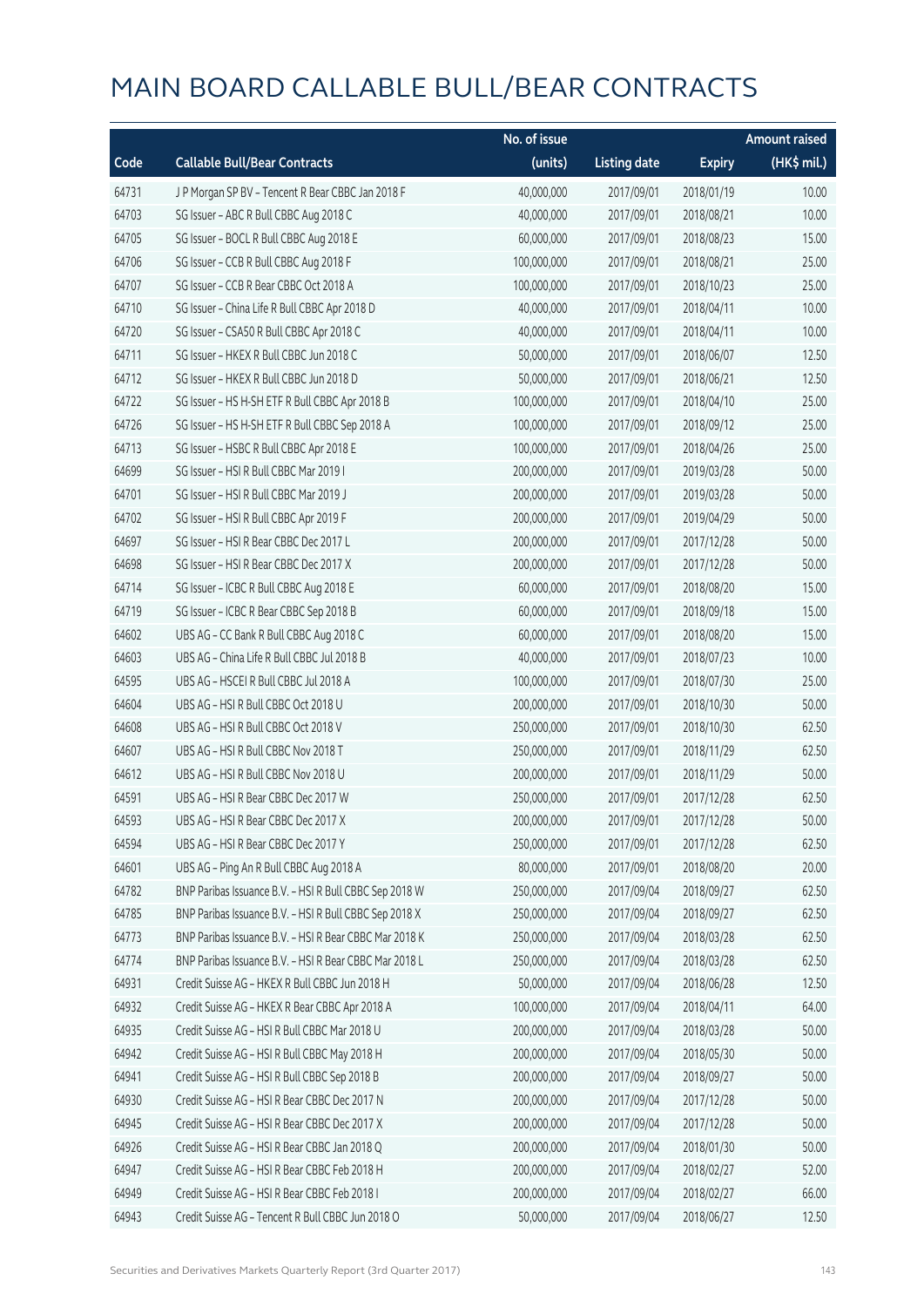|       |                                                        | No. of issue |                     |               | <b>Amount raised</b> |
|-------|--------------------------------------------------------|--------------|---------------------|---------------|----------------------|
| Code  | <b>Callable Bull/Bear Contracts</b>                    | (units)      | <b>Listing date</b> | <b>Expiry</b> | $(HK\$ mil.)         |
| 64855 | Bank of East Asia - CC Bank R Bull CBBC Aug 2018 A     | 40,000,000   | 2017/09/04          | 2018/08/28    | 10.00                |
| 64856 | Bank of East Asia - CM Bank R Bull CBBC Aug 2018 A     | 25,000,000   | 2017/09/04          | 2018/08/28    | 10.00                |
| 64850 | Bank of East Asia - HKEX R Bull CBBC Jun 2018 F        | 40,000,000   | 2017/09/04          | 2018/06/28    | 10.00                |
| 64848 | Bank of East Asia - Tencent R Bear CBBC Jun 2018 G     | 30,000,000   | 2017/09/04          | 2018/06/28    | 10.50                |
| 64846 | Goldman Sachs SP (Asia) - HSI R Bull CBBC Dec 2018 E   | 200,000,000  | 2017/09/04          | 2018/12/28    | 50.00                |
| 64847 | Goldman Sachs SP (Asia) - HSI R Bull CBBC Dec 2018 F   | 200,000,000  | 2017/09/04          | 2018/12/28    | 50.00                |
| 64862 | Goldman Sachs SP (Asia) - HSI R Bull CBBC Dec 2018 G   | 200,000,000  | 2017/09/04          | 2018/12/28    | 50.00                |
| 64775 | Goldman Sachs SP (Asia) - HSI R Bear CBBC Mar 2018 H   | 200,000,000  | 2017/09/04          | 2018/03/28    | 50.00                |
| 64837 | HK Bank - AIA R Bull CBBC Aug 2018 A                   | 60,000,000   | 2017/09/04          | 2018/08/06    | 15.00                |
| 64840 | HK Bank - BOCL R Bull CBBC Aug 2018 E                  | 80,000,000   | 2017/09/04          | 2018/08/13    | 20.00                |
| 64835 | HK Bank - COVS R Bull CBBC Aug 2018 B                  | 40,000,000   | 2017/09/04          | 2018/08/06    | 14.00                |
| 64836 | HK Bank - CC Bank R Bull CBBC Aug 2018 G               | 80,000,000   | 2017/09/04          | 2018/08/13    | 20.00                |
| 64821 | HK Bank - China Life R Bull CBBC Jul 2018 C            | 40,000,000   | 2017/09/04          | 2018/07/23    | 10.00                |
| 64819 | HK Bank - China Life R Bull CBBC Aug 2018 C            | 40,000,000   | 2017/09/04          | 2018/08/06    | 14.00                |
| 64841 | HK Bank - CM Bank R Bull CBBC Aug 2018 C               | 40,000,000   | 2017/09/04          | 2018/08/13    | 14.00                |
| 64842 | HK Bank - CNOOC R Bull CBBC Aug 2018 B                 | 50,000,000   | 2017/09/04          | 2018/08/20    | 12.50                |
| 64844 | HK Bank - CNOOC R Bull CBBC Aug 2018 C                 | 50,000,000   | 2017/09/04          | 2018/08/06    | 12.50                |
| 64799 | HK Bank - CSOP A50 ETF R Bull CBBC Apr 2018 C          | 50,000,000   | 2017/09/04          | 2018/04/23    | 12.50                |
| 64802 | HK Bank - CSOP A50 ETF R Bull CBBC Apr 2018 D          | 50,000,000   | 2017/09/04          | 2018/04/16    | 12.50                |
| 64787 | HK Bank - HKEX R Bull CBBC Jun 2018 I                  | 50,000,000   | 2017/09/04          | 2018/06/25    | 12.50                |
| 64788 | HK Bank - HKEX R Bull CBBC Jun 2018 J                  | 50,000,000   | 2017/09/04          | 2018/06/19    | 12.50                |
| 64794 | HK Bank - HKEX R Bull CBBC Jul 2018 Q                  | 50,000,000   | 2017/09/04          | 2018/07/16    | 12.50                |
| 64813 | HK Bank - HSCEI R Bull CBBC Apr 2018 F                 | 60,000,000   | 2017/09/04          | 2018/04/27    | 15.00                |
| 64815 | HK Bank - HSCEI R Bull CBBC Apr 2018 G                 | 60,000,000   | 2017/09/04          | 2018/04/27    | 15.00                |
| 64804 | HK Bank - HSI R Bull CBBC Apr 2018 R                   | 100,000,000  | 2017/09/04          | 2018/04/27    | 25.00                |
| 64795 | HK Bank - HSI R Bull CBBC Apr 2018 V                   | 100,000,000  | 2017/09/04          | 2018/04/27    | 25.00                |
| 64800 | HK Bank - HSI R Bull CBBC Apr 2018 W                   | 150,000,000  | 2017/09/04          | 2018/04/27    | 37.50                |
| 64838 | HK Bank - ICBC R Bull CBBC Aug 2018 E                  | 80,000,000   | 2017/09/04          | 2018/08/20    | 20.00                |
| 64839 | HK Bank - ICBC R Bull CBBC Aug 2018 F                  | 80,000,000   | 2017/09/04          | 2018/08/06    | 20.00                |
| 64827 | HK Bank - Ping An R Bull CBBC Apr 2018 C               | 80,000,000   | 2017/09/04          | 2018/04/16    | 20.00                |
| 64829 | HK Bank - Ping An R Bull CBBC Apr 2018 D               | 80,000,000   | 2017/09/04          | 2018/04/23    | 20.00                |
| 64817 | HK Bank - Ping An R Bear CBBC Apr 2018 B               | 40,000,000   | 2017/09/04          | 2018/04/16    | 10.00                |
| 64818 | HK Bank - Tencent R Bull CBBC Apr 2018 K               | 60,000,000   | 2017/09/04          | 2018/04/23    | 15.00                |
| 64820 | HK Bank - Tencent R Bull CBBC Apr 2018 N               | 60,000,000   | 2017/09/04          | 2018/04/16    | 15.00                |
| 64822 | HK Bank - Tencent R Bear CBBC Mar 2018 I               | 50,000,000   | 2017/09/04          | 2018/03/12    | 12.50                |
| 64825 | HK Bank - Tencent R Bear CBBC Mar 2018 J               | 50,000,000   | 2017/09/04          | 2018/03/19    | 12.50                |
| 64826 | HK Bank - Tencent R Bear CBBC Mar 2018 K               | 50,000,000   | 2017/09/04          | 2018/03/26    | 12.50                |
| 64924 | J P Morgan SP BV - CSOP A50 ETF R Bull CBBC Apr 2018 A | 60,000,000   | 2017/09/04          | 2018/04/20    | 15.00                |
| 64925 | J P Morgan SP BV - CSOP A50 ETF R Bull CBBC May 2018 A | 60,000,000   | 2017/09/04          | 2018/05/18    | 15.00                |
| 64917 | J P Morgan SP BV - HSI R Bull CBBC Oct 2018 Q          | 200,000,000  | 2017/09/04          | 2018/10/30    | 50.00                |
| 64919 | J P Morgan SP BV - HSI R Bull CBBC Nov 2018 U          | 200,000,000  | 2017/09/04          | 2018/11/29    | 50.00                |
| 64920 | J P Morgan SP BV - HSI R Bull CBBC Dec 2018 I          | 200,000,000  | 2017/09/04          | 2018/12/28    | 50.00                |
| 64908 | J P Morgan SP BV - HSI R Bear CBBC Dec 2017 Q          | 200,000,000  | 2017/09/04          | 2017/12/28    | 50.00                |
| 64912 | J P Morgan SP BV - HSI R Bear CBBC Dec 2017 R          | 200,000,000  | 2017/09/04          | 2017/12/28    | 50.00                |
| 64913 | J P Morgan SP BV - HSI R Bear CBBC Feb 2018 U          | 200,000,000  | 2017/09/04          | 2018/02/27    | 50.00                |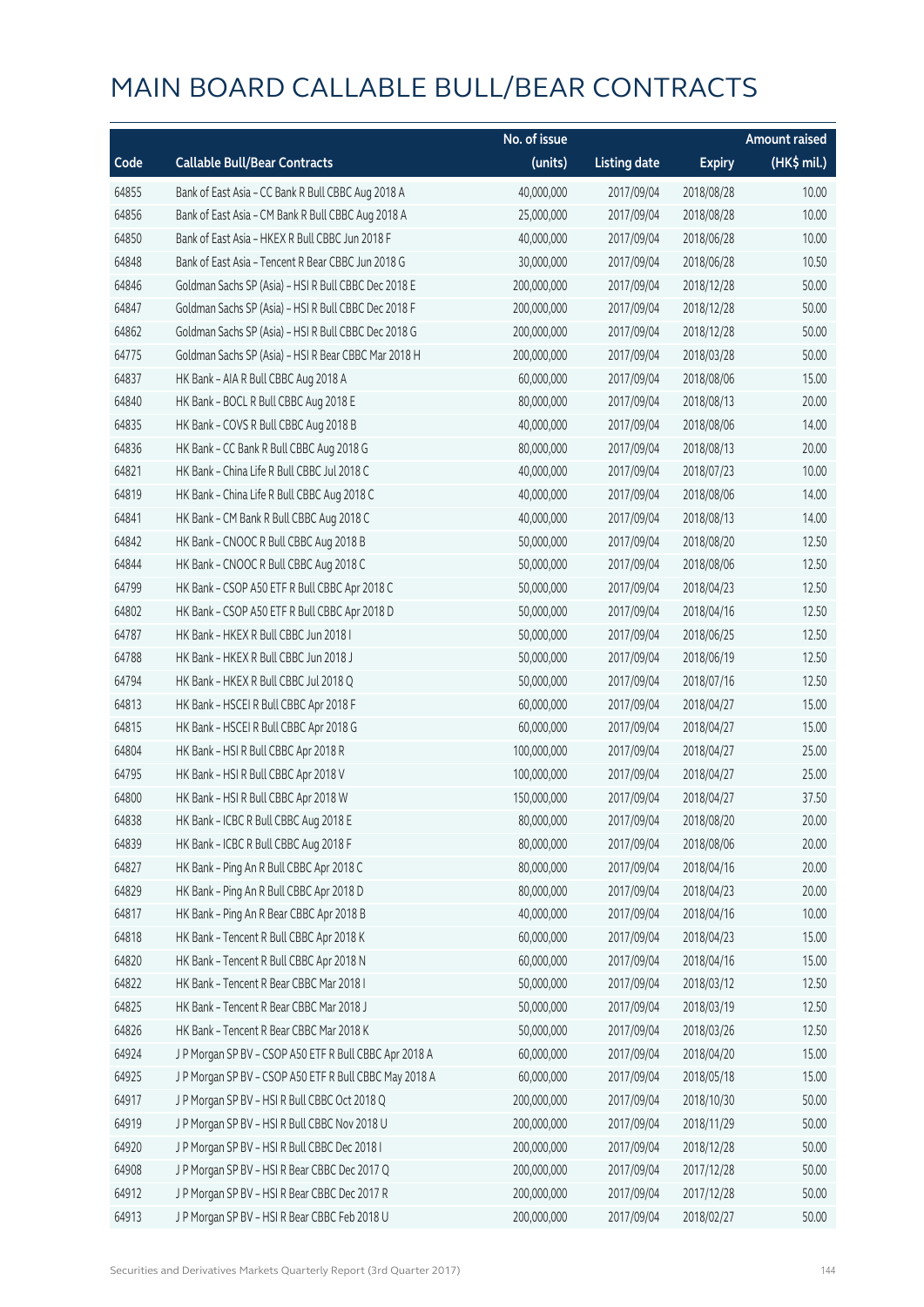|       |                                                            | No. of issue |                     |               | <b>Amount raised</b> |
|-------|------------------------------------------------------------|--------------|---------------------|---------------|----------------------|
| Code  | <b>Callable Bull/Bear Contracts</b>                        | (units)      | <b>Listing date</b> | <b>Expiry</b> | (HK\$ mil.)          |
| 64831 | Macquarie Bank Ltd. - HSBC R Bull CBBC Oct 2018 A          | 40,000,000   | 2017/09/04          | 2018/10/30    | 10.00                |
| 64832 | Macquarie Bank Ltd. - HSBC R Bull CBBC Oct 2018 B          | 40,000,000   | 2017/09/04          | 2018/10/30    | 10.00                |
| 64833 | Macquarie Bank Ltd. - HSBC R Bear CBBC Oct 2018 A          | 40,000,000   | 2017/09/04          | 2018/10/30    | 10.00                |
| 64777 | SG Issuer - CCB R Bull CBBC Aug 2018 G                     | 100,000,000  | 2017/09/04          | 2018/08/13    | 25.00                |
| 64951 | SG Issuer - China Life R Bear CBBC Apr 2018 A              | 40,000,000   | 2017/09/04          | 2018/04/16    | 12.80                |
| 64874 | SG Issuer - CSA50 R Bull CBBC May 2018 A                   | 40,000,000   | 2017/09/04          | 2018/05/28    | 10.00                |
| 64872 | SG Issuer - CSA50 R Bear CBBC May 2018 B                   | 40,000,000   | 2017/09/04          | 2018/05/17    | 10.00                |
| 64858 | SG Issuer - HKEX R Bull CBBC Feb 2018 L                    | 50,000,000   | 2017/09/04          | 2018/02/12    | 12.50                |
| 64875 | SG Issuer - HS H-SH ETF R Bull CBBC May 2018 A             | 100,000,000  | 2017/09/04          | 2018/05/16    | 25.00                |
| 64879 | SG Issuer - HS H-SH ETF R Bear CBBC Aug 2018 A             | 100,000,000  | 2017/09/04          | 2018/08/15    | 25.00                |
| 64857 | SG Issuer - HSI R Bull CBBC Apr 2019 G                     | 200,000,000  | 2017/09/04          | 2019/04/29    | 50.00                |
| 64867 | SG Issuer - HSI R Bull CBBC Apr 2019 H                     | 200,000,000  | 2017/09/04          | 2019/04/29    | 50.00                |
| 64869 | SG Issuer - HSI R Bull CBBC Apr 2019 I                     | 200,000,000  | 2017/09/04          | 2019/04/29    | 50.00                |
| 64870 | SG Issuer - HSI R Bull CBBC Jul 2019 B                     | 200,000,000  | 2017/09/04          | 2019/07/30    | 50.00                |
| 64863 | SG Issuer - HSI R Bear CBBC Jan 2018 S                     | 200,000,000  | 2017/09/04          | 2018/01/30    | 50.00                |
| 64866 | SG Issuer - HSI R Bear CBBC Feb 2018 F                     | 200,000,000  | 2017/09/04          | 2018/02/27    | 57.00                |
| 64779 | SG Issuer - ICBC R Bull CBBC Aug 2018 F                    | 60,000,000   | 2017/09/04          | 2018/08/14    | 15.00                |
| 64859 | SG Issuer - Tencent R Bull CBBC Jan 2018 W                 | 80,000,000   | 2017/09/04          | 2018/01/11    | 20.00                |
| 64781 | SG Issuer - Tencent R Bull CBBC Apr 2018 H                 | 80,000,000   | 2017/09/04          | 2018/04/11    | 20.00                |
| 64952 | SG Issuer - Tencent R Bear CBBC Mar 2018 K                 | 80,000,000   | 2017/09/04          | 2018/03/26    | 20.00                |
| 64890 | UBS AG - HSI R Bull CBBC Sep 2018 R                        | 250,000,000  | 2017/09/04          | 2018/09/27    | 62.50                |
| 64891 | UBS AG - HSI R Bull CBBC Sep 2018 S                        | 200,000,000  | 2017/09/04          | 2018/09/27    | 50.00                |
| 64894 | UBS AG - HSI R Bull CBBC Oct 2018 W                        | 250,000,000  | 2017/09/04          | 2018/10/30    | 62.50                |
| 64889 | UBS AG - HSI R Bull CBBC Nov 2018 V                        | 200,000,000  | 2017/09/04          | 2018/11/29    | 50.00                |
| 64897 | UBS AG - HSI R Bear CBBC Dec 2017 J                        | 200,000,000  | 2017/09/04          | 2017/12/28    | 50.00                |
| 64886 | UBS AG - HSI R Bear CBBC Dec 2017 M                        | 200,000,000  | 2017/09/04          | 2017/12/28    | 50.00                |
| 64898 | UBS AG - HSI R Bear CBBC Dec 2017 N                        | 250,000,000  | 2017/09/04          | 2017/12/28    | 62.50                |
| 64906 | UBS AG - HSI R Bear CBBC Dec 2017 O                        | 250,000,000  | 2017/09/04          | 2017/12/28    | 62.50                |
| 64885 | UBS AG - HSI R Bear CBBC Dec 2017 Z                        | 200,000,000  | 2017/09/04          | 2017/12/28    | 50.00                |
| 64896 | UBS AG - HSI R Bear CBBC Feb 2018 A                        | 250,000,000  | 2017/09/04          | 2018/02/27    | 75.00                |
| 64983 | BNP Paribas Issuance B.V. - Tencent R Bull CBBC Aug 2018 Q | 50,000,000   | 2017/09/05          | 2018/08/30    | 12.50                |
| 65082 | Credit Suisse AG - HSI R Bull CBBC Mar 2018 Y              | 200,000,000  | 2017/09/05          | 2018/03/28    | 50.00                |
| 65084 | Credit Suisse AG - HSI R Bull CBBC Sep 2018 E              | 200,000,000  | 2017/09/05          | 2018/09/27    | 50.00                |
| 65089 | Credit Suisse AG - HSI R Bear CBBC Dec 2017 O              | 200,000,000  | 2017/09/05          | 2017/12/28    | 50.00                |
| 65086 | Credit Suisse AG - HSI R Bear CBBC Jan 2018 R              | 200,000,000  | 2017/09/05          | 2018/01/30    | 50.00                |
| 65092 | Credit Suisse AG - HSI R Bear CBBC Jan 2018 S              | 200,000,000  | 2017/09/05          | 2018/01/30    | 50.00                |
| 65098 | Credit Suisse AG - HSI R Bear CBBC Feb 2018 J              | 200,000,000  | 2017/09/05          | 2018/02/27    | 50.00                |
| 65099 | Credit Suisse AG - HSI R Bear CBBC Feb 2018 K              | 200,000,000  | 2017/09/05          | 2018/02/27    | 60.00                |
| 65100 | Credit Suisse AG - HSI R Bear CBBC Feb 2018 L              | 200,000,000  | 2017/09/05          | 2018/02/27    | 62.00                |
| 65093 | Credit Suisse AG - Tencent R Bull CBBC Jun 2018 P          | 50,000,000   | 2017/09/05          | 2018/06/14    | 12.50                |
| 65097 | Credit Suisse AG - Tencent R Bull CBBC Jun 2018 Q          | 50,000,000   | 2017/09/05          | 2018/06/29    | 12.50                |
| 65028 | Bank of East Asia - China Shenhua R Bull CBBC Aug 2018 A   | 30,000,000   | 2017/09/05          | 2018/08/28    | 10.50                |
| 65025 | Bank of East Asia - Tencent R Bull CBBC Jun 2018 X         | 40,000,000   | 2017/09/05          | 2018/06/20    | 10.00                |
| 65024 | Bank of East Asia - Tencent R Bear CBBC Jun 2018 H         | 30,000,000   | 2017/09/05          | 2018/06/20    | 10.50                |
| 64966 | Goldman Sachs SP (Asia) - HSI R Bull CBBC Nov 2018 I       | 200,000,000  | 2017/09/05          | 2018/11/29    | 50.00                |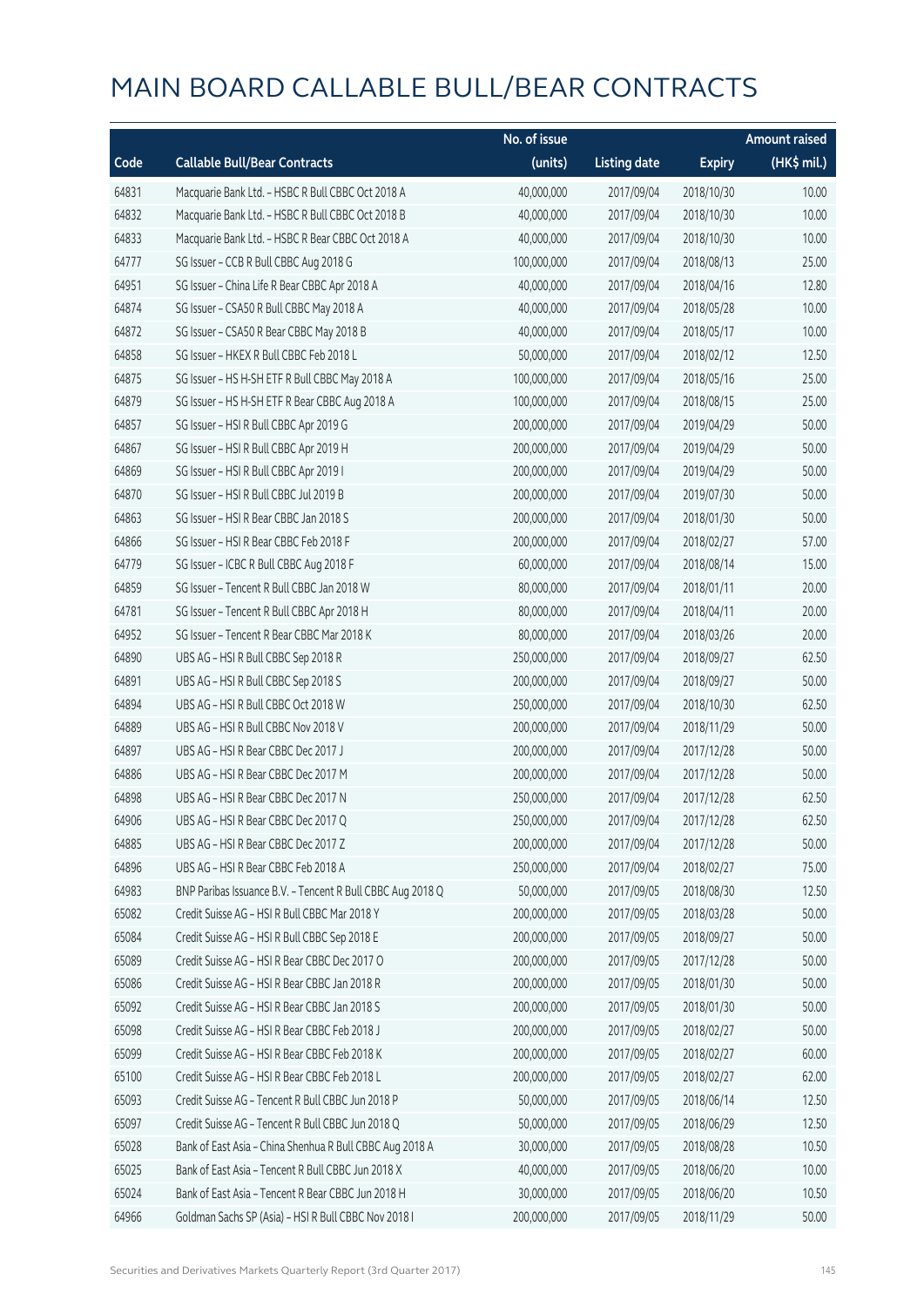|       |                                                      | No. of issue |                     |               | <b>Amount raised</b> |
|-------|------------------------------------------------------|--------------|---------------------|---------------|----------------------|
| Code  | <b>Callable Bull/Bear Contracts</b>                  | (units)      | <b>Listing date</b> | <b>Expiry</b> | $(HK\$ mil.)         |
| 65079 | Goldman Sachs SP (Asia) - HSI R Bear CBBC Mar 2018 I | 200,000,000  | 2017/09/05          | 2018/03/28    | 50.00                |
| 65081 | Goldman Sachs SP (Asia) - HSI R Bear CBBC Mar 2018 J | 200,000,000  | 2017/09/05          | 2018/03/28    | 50.00                |
| 65005 | HK Bank - AAC Tech R Bull CBBC Jul 2018 C            | 40,000,000   | 2017/09/05          | 2018/07/23    | 10.00                |
| 65036 | HK Bank - AAC Tech R Bull CBBC Aug 2018 C            | 40,000,000   | 2017/09/05          | 2018/08/06    | 12.00                |
| 65001 | HK Bank - ABC R Bull CBBC Aug 2018 E                 | 80,000,000   | 2017/09/05          | 2018/08/06    | 20.00                |
| 64992 | HK Bank - CUni R Bear CBBC Apr 2018 B                | 40,000,000   | 2017/09/05          | 2018/04/09    | 10.00                |
| 64994 | HK Bank - CNOOC R Bull CBBC Jul 2018 B               | 50,000,000   | 2017/09/05          | 2018/07/23    | 12.50                |
| 64985 | HK Bank - Sinopec Corp R Bull CBBC Aug 2018 A        | 50,000,000   | 2017/09/05          | 2018/08/06    | 12.50                |
| 65043 | HK Bank - Evergrande R Bull CBBC Aug 2018 A          | 40,000,000   | 2017/09/05          | 2018/08/13    | 24.00                |
| 64986 | HK Bank - HKEX R Bull CBBC Jul 2018 R                | 50,000,000   | 2017/09/05          | 2018/07/23    | 12.50                |
| 64987 | HK Bank - HKEX R Bull CBBC Jul 2018 S                | 50,000,000   | 2017/09/05          | 2018/07/16    | 12.50                |
| 65010 | HK Bank - HSI R Bull CBBC Apr 2018 S                 | 100,000,000  | 2017/09/05          | 2018/04/27    | 25.00                |
| 65012 | HK Bank - HSI R Bull CBBC Apr 2018 T                 | 100,000,000  | 2017/09/05          | 2018/04/27    | 25.00                |
| 65013 | HK Bank - HSI R Bull CBBC Apr 2018 X                 | 100,000,000  | 2017/09/05          | 2018/04/27    | 25.00                |
| 65014 | HK Bank - HSI R Bear CBBC Mar 2018 F                 | 100,000,000  | 2017/09/05          | 2018/03/28    | 25.00                |
| 65016 | HK Bank - HSI R Bear CBBC Mar 2018 H                 | 100,000,000  | 2017/09/05          | 2018/03/28    | 25.00                |
| 64995 | HK Bank - Ping An R Bull CBBC Mar 2018 G             | 80,000,000   | 2017/09/05          | 2018/03/19    | 20.00                |
| 64996 | HK Bank - Ping An R Bull CBBC Apr 2018 E             | 80,000,000   | 2017/09/05          | 2018/04/09    | 20.00                |
| 65034 | HK Bank - Tencent R Bull CBBC Mar 2018 X             | 60,000,000   | 2017/09/05          | 2018/03/19    | 15.00                |
| 65035 | HK Bank - Tencent R Bull CBBC Apr 2018 O             | 60,000,000   | 2017/09/05          | 2018/04/16    | 15.00                |
| 64991 | HK Bank - Tencent R Bear CBBC Mar 2018 L             | 50,000,000   | 2017/09/05          | 2018/03/05    | 12.50                |
| 64960 | Haitong Int'l Sec - AAC Tech R Bull CBBC Jul 2018 C  | 40,000,000   | 2017/09/05          | 2018/07/04    | 10.00                |
| 64963 | Haitong Int'l Sec - AAC Tech R Bull CBBC Jul 2018 D  | 40,000,000   | 2017/09/05          | 2018/07/04    | 10.00                |
| 64954 | Haitong Int'l Sec - Ping An R Bull CBBC Aug 2018 E   | 60,000,000   | 2017/09/05          | 2018/08/20    | 15.00                |
| 64957 | Haitong Int'l Sec - Ping An R Bull CBBC Aug 2018 F   | 60,000,000   | 2017/09/05          | 2018/08/20    | 15.00                |
| 64965 | Haitong Int'l Sec - Tencent R Bull CBBC Mar 2018 A   | 40,000,000   | 2017/09/05          | 2018/03/02    | 10.00                |
| 65103 | J P Morgan SP BV - HSI R Bull CBBC Nov 2018 V        | 200,000,000  | 2017/09/05          | 2018/11/29    | 50.00                |
| 65104 | J P Morgan SP BV - HSI R Bear CBBC Dec 2017 S        | 200,000,000  | 2017/09/05          | 2017/12/28    | 50.00                |
| 65105 | J P Morgan SP BV - HSI R Bear CBBC Dec 2017 T        | 200,000,000  | 2017/09/05          | 2017/12/28    | 50.00                |
| 65101 | J P Morgan SP BV - Tencent R Bull CBBC Jan 2018 N    | 60,000,000   | 2017/09/05          | 2018/01/19    | 15.00                |
| 65102 | J P Morgan SP BV - Tencent R Bear CBBC Jan 2018 G    | 60,000,000   | 2017/09/05          | 2018/01/19    | 15.00                |
| 65018 | Macquarie Bank Ltd. - HKEX R Bull CBBC Jun 2018 H    | 21,000,000   | 2017/09/05          | 2018/06/27    | 10.25                |
| 65019 | Macquarie Bank Ltd. - HKEX R Bear CBBC Jun 2018 E    | 20,000,000   | 2017/09/05          | 2018/06/27    | 10.36                |
| 65029 | Macquarie Bank Ltd. - Tencent R Bull CBBC Apr 2018 D | 16,000,000   | 2017/09/05          | 2018/04/30    | 10.00                |
| 65031 | Macquarie Bank Ltd. - Tencent R Bear CBBC Apr 2018 D | 16,000,000   | 2017/09/05          | 2018/04/30    | 10.00                |
| 65032 | Macquarie Bank Ltd. - Tencent R Bear CBBC Apr 2018 E | 15,000,000   | 2017/09/05          | 2018/04/30    | 10.01                |
| 65078 | SG Issuer - CUni R Bull CBBC Jul 2018 A              | 40,000,000   | 2017/09/05          | 2018/07/10    | 10.00                |
| 64968 | SG Issuer - HKEX R Bull CBBC Jul 2018 A              | 50,000,000   | 2017/09/05          | 2018/07/19    | 12.50                |
| 65077 | SG Issuer - HSI R Bull CBBC Jan 2019 L               | 200,000,000  | 2017/09/05          | 2019/01/30    | 50.00                |
| 65072 | SG Issuer - HSI R Bear CBBC Jan 2018 T               | 200,000,000  | 2017/09/05          | 2018/01/30    | 50.00                |
| 65073 | SG Issuer - HSI R Bear CBBC Feb 2018 G               | 200,000,000  | 2017/09/05          | 2018/02/27    | 50.00                |
| 65075 | SG Issuer - HSI R Bear CBBC Feb 2018 H               | 200,000,000  | 2017/09/05          | 2018/02/27    | 50.00                |
| 64971 | SG Issuer - Ping An R Bull CBBC Apr 2018 D           | 100,000,000  | 2017/09/05          | 2018/04/10    | 25.00                |
| 64977 | SG Issuer - Tencent R Bull CBBC Feb 2018 U           | 80,000,000   | 2017/09/05          | 2018/02/23    | 20.00                |
| 64981 | SG Issuer - Tencent R Bull CBBC Mar 2018 V           | 80,000,000   | 2017/09/05          | 2018/03/26    | 20.00                |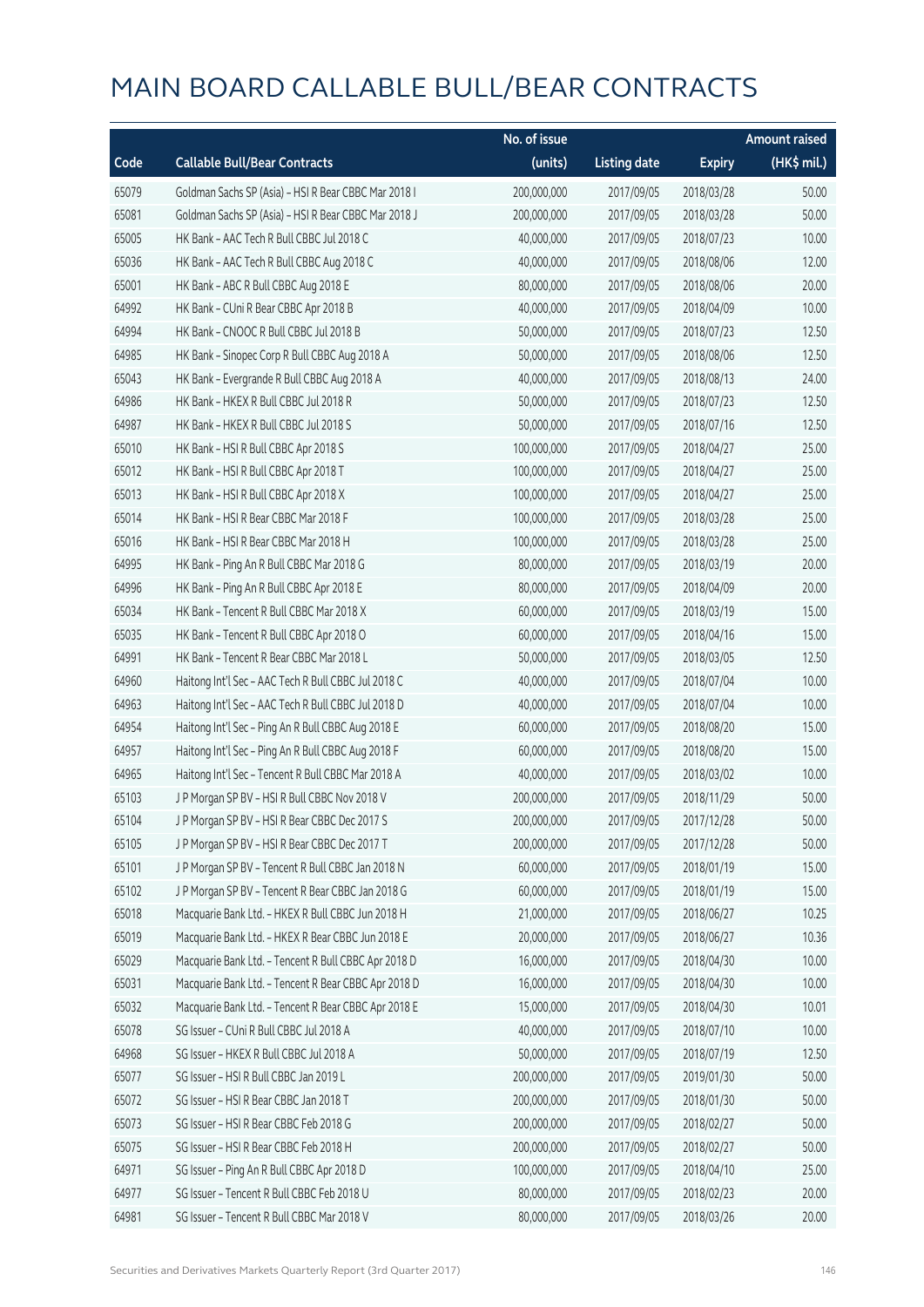|       |                                                            | No. of issue |                     |               | <b>Amount raised</b> |
|-------|------------------------------------------------------------|--------------|---------------------|---------------|----------------------|
| Code  | <b>Callable Bull/Bear Contracts</b>                        | (units)      | <b>Listing date</b> | <b>Expiry</b> | (HK\$ mil.)          |
| 65059 | UBS AG - HKEX R Bull CBBC Jun 2018 B                       | 50,000,000   | 2017/09/05          | 2018/06/11    | 12.50                |
| 65048 | UBS AG - HSI R Bull CBBC Sep 2018 L                        | 250,000,000  | 2017/09/05          | 2018/09/27    | 62.50                |
| 65046 | UBS AG - HSI R Bull CBBC Oct 2018 X                        | 200,000,000  | 2017/09/05          | 2018/10/30    | 50.00                |
| 65064 | UBS AG - HSI R Bear CBBC Dec 2017 K                        | 250,000,000  | 2017/09/05          | 2017/12/28    | 62.50                |
| 65070 | UBS AG - HSI R Bear CBBC Dec 2017 O                        | 250,000,000  | 2017/09/05          | 2017/12/28    | 62.50                |
| 65071 | UBS AG - HSI R Bear CBBC Dec 2017 P                        | 250,000,000  | 2017/09/05          | 2017/12/28    | 62.50                |
| 65062 | UBS AG - HSI R Bear CBBC Jan 2018 B                        | 200,000,000  | 2017/09/05          | 2018/01/30    | 53.00                |
| 65052 | UBS AG - Tencent R Bull CBBC Jan 2018 J                    | 50,000,000   | 2017/09/05          | 2018/01/15    | 12.50                |
| 65057 | UBS AG - Tencent R Bull CBBC Apr 2018 D                    | 50,000,000   | 2017/09/05          | 2018/04/16    | 12.50                |
| 65108 | UBS AG - Tencent R Bear CBBC Feb 2018 F                    | 50,000,000   | 2017/09/05          | 2018/02/12    | 12.50                |
| 65106 | UBS AG - Tencent R Bear CBBC Mar 2018 A                    | 50,000,000   | 2017/09/05          | 2018/03/19    | 12.50                |
| 65120 | BNP Paribas Issuance B.V. - HSCEI R Bull CBBC Aug 2018 W   | 100,000,000  | 2017/09/06          | 2018/08/30    | 25.00                |
| 65138 | BNP Paribas Issuance B.V. - HSI R Bear CBBC Mar 2018 O     | 250,000,000  | 2017/09/06          | 2018/03/28    | 62.50                |
| 65113 | BNP Paribas Issuance B.V. - Tencent R Bull CBBC Aug 2018 F | 50,000,000   | 2017/09/06          | 2018/08/30    | 12.50                |
| 65119 | BNP Paribas Issuance B.V. - Tencent R Bear CBBC Apr 2018 Q | 50,000,000   | 2017/09/06          | 2018/04/27    | 12.50                |
| 65207 | Credit Suisse AG - CM Bank R Bull CBBC Nov 2018 A          | 70,000,000   | 2017/09/06          | 2018/11/02    | 17.50                |
| 65229 | Credit Suisse AG - Galaxy Ent R Bull CBBC Jun 2018 B       | 50,000,000   | 2017/09/06          | 2018/06/15    | 12.50                |
| 65237 | Credit Suisse AG - HSBC R Bull CBBC Jul 2018 C             | 70,000,000   | 2017/09/06          | 2018/07/11    | 17.50                |
| 65228 | Credit Suisse AG - HSBC R Bear CBBC Apr 2018 B             | 50,000,000   | 2017/09/06          | 2018/04/25    | 97.50                |
| 65230 | Credit Suisse AG - HSCEI R Bull CBBC Apr 2018 L            | 120,000,000  | 2017/09/06          | 2018/04/27    | 30.00                |
| 65233 | Credit Suisse AG - HSCEI R Bear CBBC Jan 2018 G            | 150,000,000  | 2017/09/06          | 2018/01/30    | 37.50                |
| 65209 | Credit Suisse AG - HSI R Bull CBBC May 2018 I              | 200,000,000  | 2017/09/06          | 2018/05/30    | 50.00                |
| 65234 | Credit Suisse AG - HSI R Bull CBBC May 2018 J              | 200,000,000  | 2017/09/06          | 2018/05/30    | 50.00                |
| 65208 | Credit Suisse AG - HSI R Bear CBBC Dec 2017 V              | 200,000,000  | 2017/09/06          | 2017/12/28    | 50.00                |
| 65200 | Credit Suisse AG - HSI R Bear CBBC Jan 2018 T              | 200,000,000  | 2017/09/06          | 2018/01/30    | 50.00                |
| 65211 | Credit Suisse AG - HSI R Bear CBBC Jan 2018 U              | 200,000,000  | 2017/09/06          | 2018/01/30    | 50.00                |
| 65215 | Credit Suisse AG - HSI R Bear CBBC Jan 2018 V              | 200,000,000  | 2017/09/06          | 2018/01/30    | 50.00                |
| 65216 | Credit Suisse AG - HSI R Bear CBBC Jan 2018 W              | 200,000,000  | 2017/09/06          | 2018/01/30    | 50.00                |
| 65218 | Credit Suisse AG - HSI R Bear CBBC Jan 2018 X              | 200,000,000  | 2017/09/06          | 2018/01/30    | 50.00                |
| 65219 | Credit Suisse AG - HSI R Bear CBBC Jan 2018 Y              | 200,000,000  | 2017/09/06          | 2018/01/30    | 50.00                |
| 65203 | Credit Suisse AG - HSI R Bear CBBC Feb 2018 M              | 200,000,000  | 2017/09/06          | 2018/02/27    | 50.00                |
| 65220 | Credit Suisse AG - HSI R Bear CBBC Feb 2018 N              | 200,000,000  | 2017/09/06          | 2018/02/27    | 58.00                |
| 65221 | Credit Suisse AG - HSI R Bear CBBC Feb 2018 O              | 200,000,000  | 2017/09/06          | 2018/02/27    | 60.00                |
| 65222 | Credit Suisse AG - HSI R Bear CBBC Feb 2018 P              | 200,000,000  | 2017/09/06          | 2018/02/27    | 64.00                |
| 65223 | Credit Suisse AG - HSI R Bear CBBC Feb 2018 Q              | 200,000,000  | 2017/09/06          | 2018/02/27    | 66.00                |
| 65224 | Credit Suisse AG - HSI R Bear CBBC Feb 2018 R              | 200,000,000  | 2017/09/06          | 2018/02/27    | 70.00                |
| 65226 | Credit Suisse AG - HSI R Bear CBBC Feb 2018 S              | 200,000,000  | 2017/09/06          | 2018/02/27    | 76.00                |
| 65171 | Bank of East Asia - Tencent R Bull CBBC Jun 2018 Y         | 40,000,000   | 2017/09/06          | 2018/06/20    | 10.00                |
| 65172 | Bank of East Asia - Tencent R Bull CBBC Jun 2018 Z         | 40,000,000   | 2017/09/06          | 2018/06/20    | 10.00                |
| 65174 | Goldman Sachs SP (Asia) - HSI R Bull CBBC Nov 2018 J       | 200,000,000  | 2017/09/06          | 2018/11/29    | 50.00                |
| 65176 | Goldman Sachs SP (Asia) - HSI R Bull CBBC Nov 2018 K       | 200,000,000  | 2017/09/06          | 2018/11/29    | 50.00                |
| 65112 | Goldman Sachs SP (Asia) - HSI R Bear CBBC Mar 2018 K       | 200,000,000  | 2017/09/06          | 2018/03/28    | 50.00                |
| 65139 | Goldman Sachs SP (Asia) - HSI R Bear CBBC Mar 2018 L       | 200,000,000  | 2017/09/06          | 2018/03/28    | 50.00                |
| 65124 | HK Bank - BOCL R Bull CBBC Aug 2018 F                      | 80,000,000   | 2017/09/06          | 2018/08/27    | 20.00                |
| 65150 | HK Bank - BOCL R Bear CBBC Apr 2018 D                      | 40,000,000   | 2017/09/06          | 2018/04/09    | 10.00                |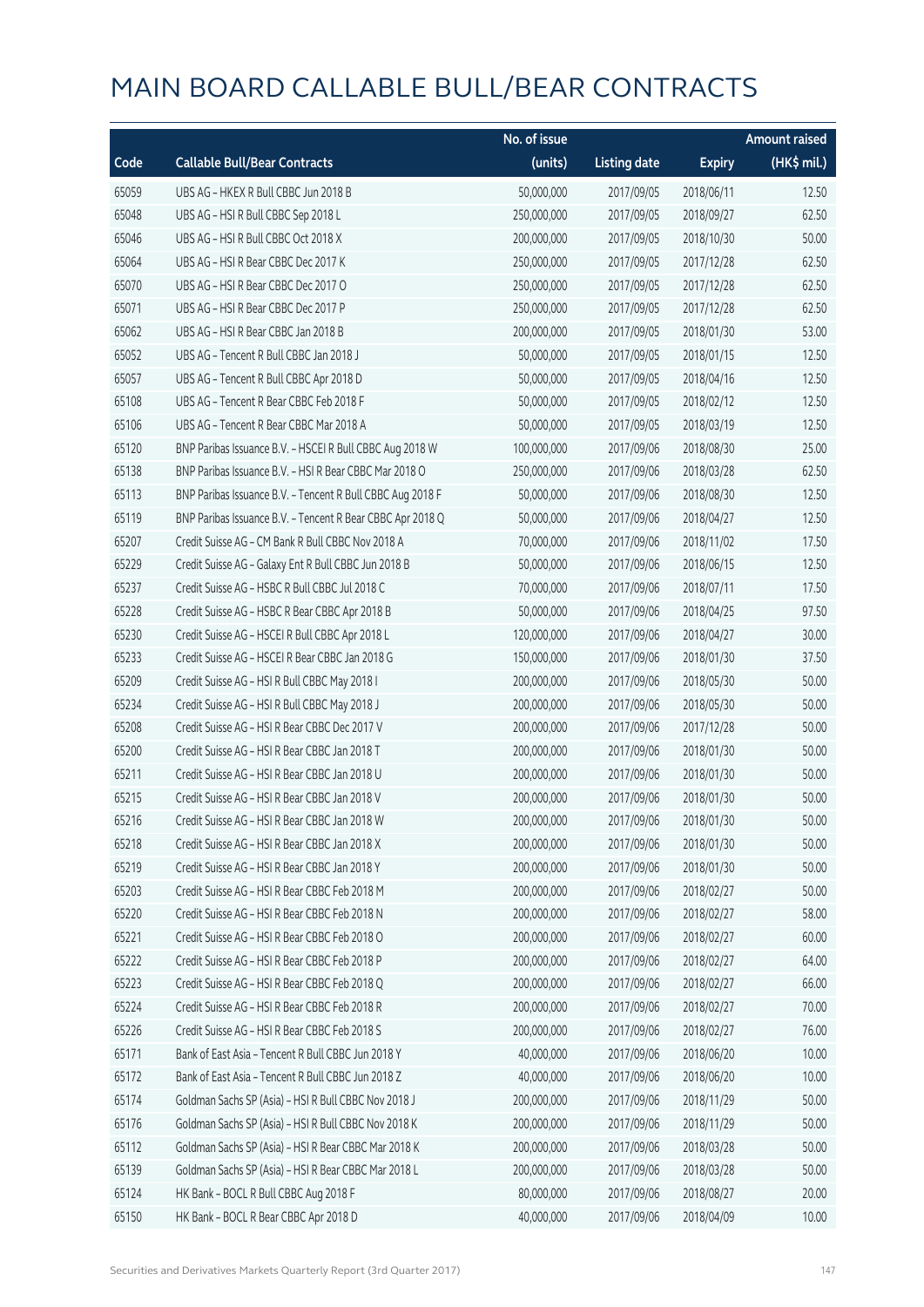|       |                                                         | No. of issue |                     |               | <b>Amount raised</b> |
|-------|---------------------------------------------------------|--------------|---------------------|---------------|----------------------|
| Code  | <b>Callable Bull/Bear Contracts</b>                     | (units)      | <b>Listing date</b> | <b>Expiry</b> | (HK\$ mil.)          |
| 65125 | HK Bank - CUni R Bull CBBC Aug 2018 C                   | 40,000,000   | 2017/09/06          | 2018/08/06    | 10.00                |
| 65137 | HK Bank - CC Bank R Bear CBBC Apr 2018 D                | 40,000,000   | 2017/09/06          | 2018/04/09    | 10.00                |
| 65123 | HK Bank - China Shenhua R Bull CBBC Aug 2018 C          | 40,000,000   | 2017/09/06          | 2018/08/13    | 10.00                |
| 65135 | HK Bank - HSCEI R Bull CBBC Apr 2018 H                  | 60,000,000   | 2017/09/06          | 2018/04/27    | 15.00                |
| 65152 | HK Bank - HSCEI R Bear CBBC Sep 2018 A                  | 50,000,000   | 2017/09/06          | 2018/09/27    | 12.50                |
| 65126 | HK Bank - HSI R Bull CBBC Apr 2018 E                    | 100,000,000  | 2017/09/06          | 2018/04/27    | 25.00                |
| 65128 | HK Bank - HSI R Bull CBBC Apr 2018 F                    | 150,000,000  | 2017/09/06          | 2018/04/27    | 37.50                |
| 65162 | HK Bank - HSI R Bull CBBC Apr 2018 Y                    | 100,000,000  | 2017/09/06          | 2018/04/27    | 25.00                |
| 65163 | HK Bank - HSI R Bull CBBC Apr 2018 Z                    | 100,000,000  | 2017/09/06          | 2018/04/27    | 25.00                |
| 65131 | HK Bank - HSI R Bear CBBC Aug 2018 M                    | 100,000,000  | 2017/09/06          | 2018/08/30    | 25.00                |
| 65133 | HK Bank - HSI R Bear CBBC Aug 2018 N                    | 100,000,000  | 2017/09/06          | 2018/08/30    | 25.00                |
| 65142 | HK Bank - HSI R Bear CBBC Sep 2018 B                    | 100,000,000  | 2017/09/06          | 2018/09/27    | 25.00                |
| 65149 | HK Bank - HSI R Bear CBBC Sep 2018 C                    | 150,000,000  | 2017/09/06          | 2018/09/27    | 37.50                |
| 65146 | HK Bank - ICBC R Bear CBBC Apr 2018 B                   | 40,000,000   | 2017/09/06          | 2018/04/09    | 10.00                |
| 65136 | HK Bank - Tencent R Bull CBBC Apr 2018 P                | 60,000,000   | 2017/09/06          | 2018/04/23    | 15.00                |
| 65161 | HK Bank - Tencent R Bull CBBC Apr 2018 Q                | 60,000,000   | 2017/09/06          | 2018/04/09    | 15.00                |
| 65183 | J P Morgan SP BV - HSI R Bull CBBC Sep 2018 B           | 200,000,000  | 2017/09/06          | 2018/09/27    | 50.00                |
| 65184 | J P Morgan SP BV - HSI R Bull CBBC Nov 2018 W           | 200,000,000  | 2017/09/06          | 2018/11/29    | 50.00                |
| 65180 | J P Morgan SP BV - HSI R Bull CBBC Dec 2018 J           | 200,000,000  | 2017/09/06          | 2018/12/28    | 50.00                |
| 65177 | J P Morgan SP BV - HSI R Bear CBBC Dec 2017 U           | 200,000,000  | 2017/09/06          | 2017/12/28    | 50.00                |
| 65181 | J P Morgan SP BV - HSI R Bear CBBC Dec 2017 V           | 200,000,000  | 2017/09/06          | 2017/12/28    | 50.00                |
| 65188 | J P Morgan SP BV - Tencent R Bull CBBC Dec 2017 H       | 60,000,000   | 2017/09/06          | 2017/12/15    | 15.00                |
| 65198 | J P Morgan SP BV - Tencent R Bull CBBC Dec 2017 N       | 60,000,000   | 2017/09/06          | 2017/12/15    | 15.00                |
| 65141 | Macquarie Bank Ltd. - Tencent R Bull CBBC Apr 2018 E    | 16,000,000   | 2017/09/06          | 2018/04/30    | 10.00                |
| 65283 | SG Issuer - HKEX R Bull CBBC Jul 2018 B                 | 50,000,000   | 2017/09/06          | 2018/07/09    | 12.50                |
| 65284 | SG Issuer - HSBC R Bull CBBC Apr 2018 F                 | 100,000,000  | 2017/09/06          | 2018/04/20    | 25.00                |
| 65278 | SG Issuer - HSI R Bull CBBC Feb 2019 B                  | 200,000,000  | 2017/09/06          | 2019/02/27    | 50.00                |
| 65282 | SG Issuer – HSI R Bull CBBC Mar 2019 K                  | 200,000,000  | 2017/09/06          | 2019/03/28    | 50.00                |
| 65247 | SG Issuer - HSI R Bear CBBC Dec 2017 D                  | 200,000,000  | 2017/09/06          | 2017/12/28    | 50.00                |
| 65259 | SG Issuer - HSI R Bear CBBC Dec 2017 J                  | 200,000,000  | 2017/09/06          | 2017/12/28    | 50.00                |
| 65263 | SG Issuer - HSI R Bear CBBC Jan 2018 U                  | 200,000,000  | 2017/09/06          | 2018/01/30    | 50.00                |
| 65267 | SG Issuer - HSI R Bear CBBC Jan 2018 V                  | 200,000,000  | 2017/09/06          | 2018/01/30    | 50.00                |
| 65269 | SG Issuer - HSI R Bear CBBC Jan 2018 W                  | 200,000,000  | 2017/09/06          | 2018/01/30    | 50.00                |
| 65272 | SG Issuer - HSI R Bear CBBC Feb 2018 I                  | 200,000,000  | 2017/09/06          | 2018/02/27    | 50.00                |
| 65277 | SG Issuer - HSI R Bear CBBC Feb 2018 J                  | 200,000,000  | 2017/09/06          | 2018/02/27    | 50.00                |
| 65166 | UBS AG - HSI R Bull CBBC Oct 2018 Y                     | 200,000,000  | 2017/09/06          | 2018/10/30    | 50.00                |
| 65169 | UBS AG - HSI R Bull CBBC Oct 2018 Z                     | 250,000,000  | 2017/09/06          | 2018/10/30    | 62.50                |
| 65165 | UBS AG - HSI R Bear CBBC Dec 2017 R                     | 250,000,000  | 2017/09/06          | 2017/12/28    | 62.50                |
| 65170 | UBS AG - Tencent R Bull CBBC Feb 2018 K                 | 50,000,000   | 2017/09/06          | 2018/02/12    | 12.50                |
| 65377 | Credit Suisse AG - China Shenhua R Bull CBBC Sep 2018 A | 40,000,000   | 2017/09/07          | 2018/09/14    | 11.20                |
| 65381 | Credit Suisse AG - China Shenhua R Bull CBBC Sep 2018 B | 40,000,000   | 2017/09/07          | 2018/09/21    | 10.00                |
| 65382 | Credit Suisse AG - Galaxy Ent R Bull CBBC Jun 2018 C    | 50,000,000   | 2017/09/07          | 2018/06/22    | 12.50                |
| 65350 | Credit Suisse AG - HSI R Bull CBBC May 2018 K           | 200,000,000  | 2017/09/07          | 2018/05/30    | 50.00                |
| 65352 | Credit Suisse AG - HSI R Bull CBBC Sep 2018 Y           | 200,000,000  | 2017/09/07          | 2018/09/27    | 50.00                |
| 65373 | Credit Suisse AG - HSI R Bear CBBC Jan 2018 H           | 200,000,000  | 2017/09/07          | 2018/01/30    | 54.00                |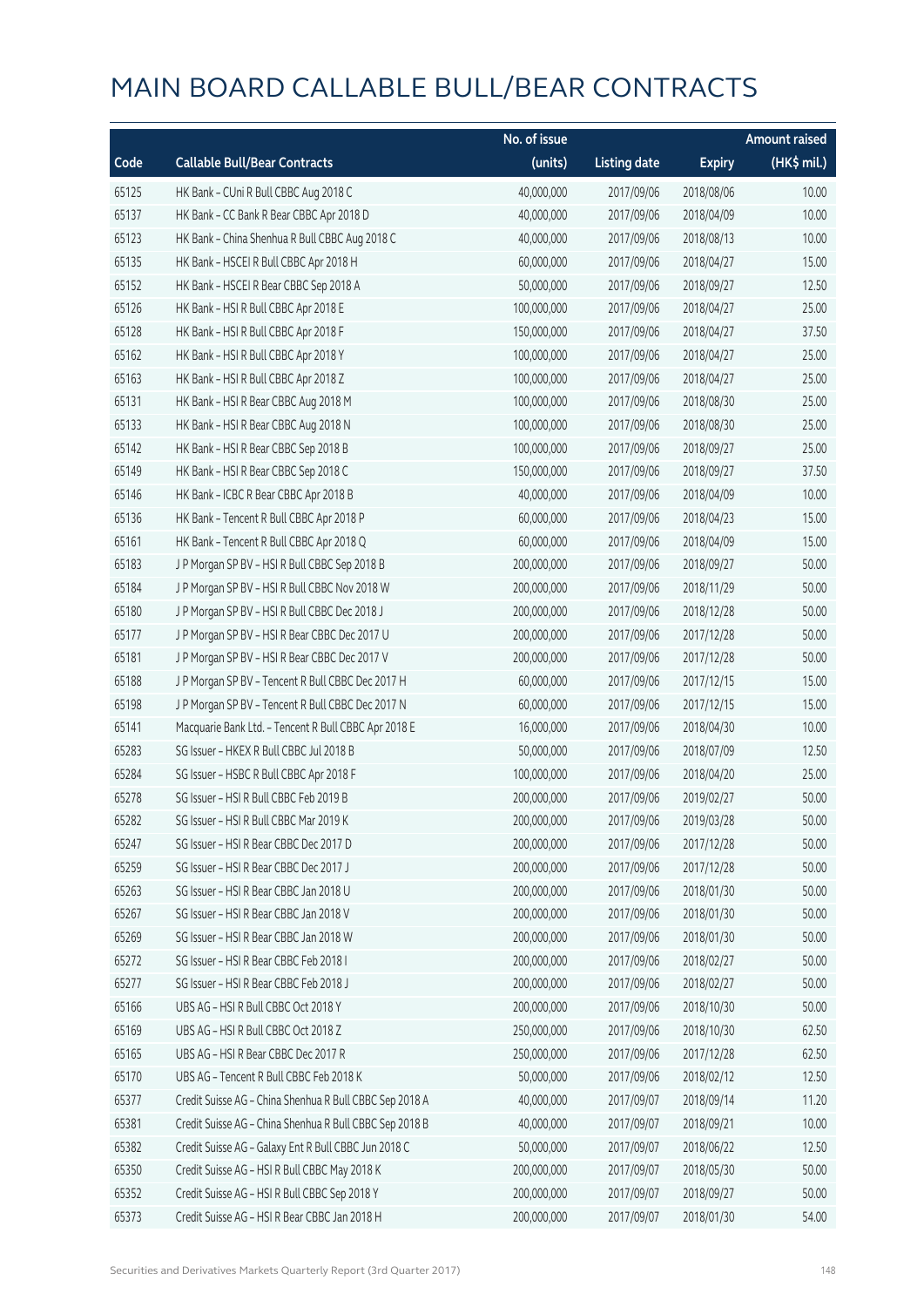|       |                                                          | No. of issue |                     |               | <b>Amount raised</b> |
|-------|----------------------------------------------------------|--------------|---------------------|---------------|----------------------|
| Code  | <b>Callable Bull/Bear Contracts</b>                      | (units)      | <b>Listing date</b> | <b>Expiry</b> | (HK\$ mil.)          |
| 65365 | Credit Suisse AG - HSI R Bear CBBC Jan 2018 K            | 200,000,000  | 2017/09/07          | 2018/01/30    | 52.00                |
| 65374 | Credit Suisse AG - HSI R Bear CBBC Jan 2018 L            | 200,000,000  | 2017/09/07          | 2018/01/30    | 56.00                |
| 65376 | Credit Suisse AG - HSI R Bear CBBC Jan 2018 O            | 200,000,000  | 2017/09/07          | 2018/01/30    | 58.00                |
| 65364 | Credit Suisse AG - HSI R Bear CBBC Jan 2018 Z            | 200,000,000  | 2017/09/07          | 2018/01/30    | 50.00                |
| 65355 | Credit Suisse AG - HSI R Bear CBBC Feb 2018 T            | 200,000,000  | 2017/09/07          | 2018/02/27    | 50.00                |
| 65383 | Credit Suisse AG - Tencent R Bull CBBC Jun 2018 R        | 50,000,000   | 2017/09/07          | 2018/06/13    | 12.50                |
| 65347 | Goldman Sachs SP (Asia) - HSI R Bull CBBC Dec 2018 H     | 200,000,000  | 2017/09/07          | 2018/12/28    | 50.00                |
| 65349 | Goldman Sachs SP (Asia) - HSI R Bull CBBC Dec 2018 I     | 200,000,000  | 2017/09/07          | 2018/12/28    | 50.00                |
| 65295 | HK Bank - AAC Tech R Bull CBBC Aug 2018 D                | 40,000,000   | 2017/09/07          | 2018/08/13    | 10.00                |
| 65292 | HK Bank - CM Bank R Bull CBBC May 2018 A                 | 40,000,000   | 2017/09/07          | 2018/05/07    | 10.00                |
| 65309 | HK Bank - CSOP A50 ETF R Bull CBBC Apr 2018 E            | 50,000,000   | 2017/09/07          | 2018/04/30    | 12.50                |
| 65291 | HK Bank - CSOP A50 ETF R Bear CBBC Apr 2018 A            | 40,000,000   | 2017/09/07          | 2018/04/09    | 10.00                |
| 65290 | HK Bank - Galaxy Ent R Bull CBBC Jun 2018 B              | 80,000,000   | 2017/09/07          | 2018/06/25    | 20.00                |
| 65294 | HK Bank - HS H-SH ETF R Bull CBBC Apr 2018 B             | 50,000,000   | 2017/09/07          | 2018/04/16    | 12.50                |
| 65301 | HK Bank - HSCEI R Bear CBBC Mar 2018 E                   | 50,000,000   | 2017/09/07          | 2018/03/28    | 12.50                |
| 65308 | HK Bank - HSI R Bear CBBC Mar 2018 G                     | 100,000,000  | 2017/09/07          | 2018/03/28    | 25.00                |
| 65289 | HK Bank - SHK Ppt R Bull CBBC Jun 2018 B                 | 40,000,000   | 2017/09/07          | 2018/06/25    | 10.00                |
| 65298 | HK Bank - Tencent R Bull CBBC Mar 2018 Y                 | 60,000,000   | 2017/09/07          | 2018/03/05    | 15.00                |
| 65316 | Haitong Int'l Sec - Evergrande R Bull CBBC Apr 2018 A    | 40,000,000   | 2017/09/07          | 2018/04/27    | 12.36                |
| 65313 | Haitong Int'l Sec - Evergrande R Bull CBBC Jul 2018 A    | 40,000,000   | 2017/09/07          | 2018/07/25    | 16.56                |
| 65314 | Haitong Int'l Sec - Evergrande R Bull CBBC Jul 2018 B    | 40,000,000   | 2017/09/07          | 2018/07/24    | 20.52                |
| 65320 | Haitong Int'l Sec - HSBC R Bull CBBC Jul 2018 B          | 60,000,000   | 2017/09/07          | 2018/07/05    | 15.00                |
| 65323 | Haitong Int'l Sec - Sunny Optical R Bull CBBC Apr 2018 A | 40,000,000   | 2017/09/07          | 2018/04/25    | 10.00                |
| 65319 | Haitong Int'l Sec - Tencent R Bull CBBC Jun 2018 G       | 40,000,000   | 2017/09/07          | 2018/06/25    | 10.00                |
| 65385 | J P Morgan SP BV - HSI R Bull CBBC Dec 2018 K            | 200,000,000  | 2017/09/07          | 2018/12/28    | 50.00                |
| 65388 | J P Morgan SP BV - Tencent R Bull CBBC Jan 2018 O        | 60,000,000   | 2017/09/07          | 2018/01/19    | 15.00                |
| 65310 | Macquarie Bank Ltd. - Tencent R Bull CBBC Apr 2018 F     | 16,000,000   | 2017/09/07          | 2018/04/30    | 10.00                |
| 65312 | Macquarie Bank Ltd. - Tencent R Bear CBBC Apr 2018 F     | 16,000,000   | 2017/09/07          | 2018/04/30    | 10.00                |
| 65391 | SG Issuer - HSI R Bull CBBC Mar 2019 L                   | 200,000,000  | 2017/09/07          | 2019/03/28    | 50.00                |
| 65390 | SG Issuer - HSI R Bear CBBC Dec 2017 C                   | 200,000,000  | 2017/09/07          | 2017/12/28    | 50.00                |
| 65392 | SG Issuer - Tencent R Bull CBBC Jan 2018 X               | 80,000,000   | 2017/09/07          | 2018/01/25    | 20.00                |
| 65397 | SG Issuer - Tencent R Bull CBBC Feb 2018 V               | 80,000,000   | 2017/09/07          | 2018/02/22    | 20.00                |
| 65398 | SG Issuer - Tencent R Bull CBBC Mar 2018 W               | 80,000,000   | 2017/09/07          | 2018/03/29    | 20.00                |
| 65336 | UBS AG - CC Bank R Bull CBBC Aug 2018 D                  | 60,000,000   | 2017/09/07          | 2018/08/13    | 15.00                |
| 65337 | UBS AG - HSBC R Bull CBBC Aug 2018 B                     | 60,000,000   | 2017/09/07          | 2018/08/20    | 15.00                |
| 65341 | UBS AG - HSCEI R Bear CBBC Jan 2018 A                    | 100,000,000  | 2017/09/07          | 2018/01/30    | 25.00                |
| 65334 | UBS AG - HSI R Bull CBBC Sep 2018 M                      | 250,000,000  | 2017/09/07          | 2018/09/27    | 62.50                |
| 65332 | UBS AG - HSI R Bull CBBC Nov 2018 W                      | 250,000,000  | 2017/09/07          | 2018/11/29    | 62.50                |
| 65342 | UBS AG - HSI R Bear CBBC Dec 2017 L                      | 250,000,000  | 2017/09/07          | 2017/12/28    | 62.50                |
| 65343 | UBS AG - HSI R Bear CBBC Dec 2017 S                      | 250,000,000  | 2017/09/07          | 2017/12/28    | 62.50                |
| 65344 | UBS AG - HSI R Bear CBBC Jan 2018 C                      | 250,000,000  | 2017/09/07          | 2018/01/30    | 62.50                |
| 65471 | Credit Suisse AG - Galaxy Ent R Bull CBBC Jul 2018 A     | 70,000,000   | 2017/09/08          | 2018/07/20    | 17.50                |
| 65476 | Credit Suisse AG - Galaxy Ent R Bear CBBC Jun 2018 B     | 100,000,000  | 2017/09/08          | 2018/06/22    | 25.00                |
| 65473 | Credit Suisse AG - Galaxy Ent R Bear CBBC Jul 2018 A     | 100,000,000  | 2017/09/08          | 2018/07/27    | 25.00                |
| 65467 | Credit Suisse AG - HSI R Bull CBBC May 2018 L            | 150,000,000  | 2017/09/08          | 2018/05/30    | 37.50                |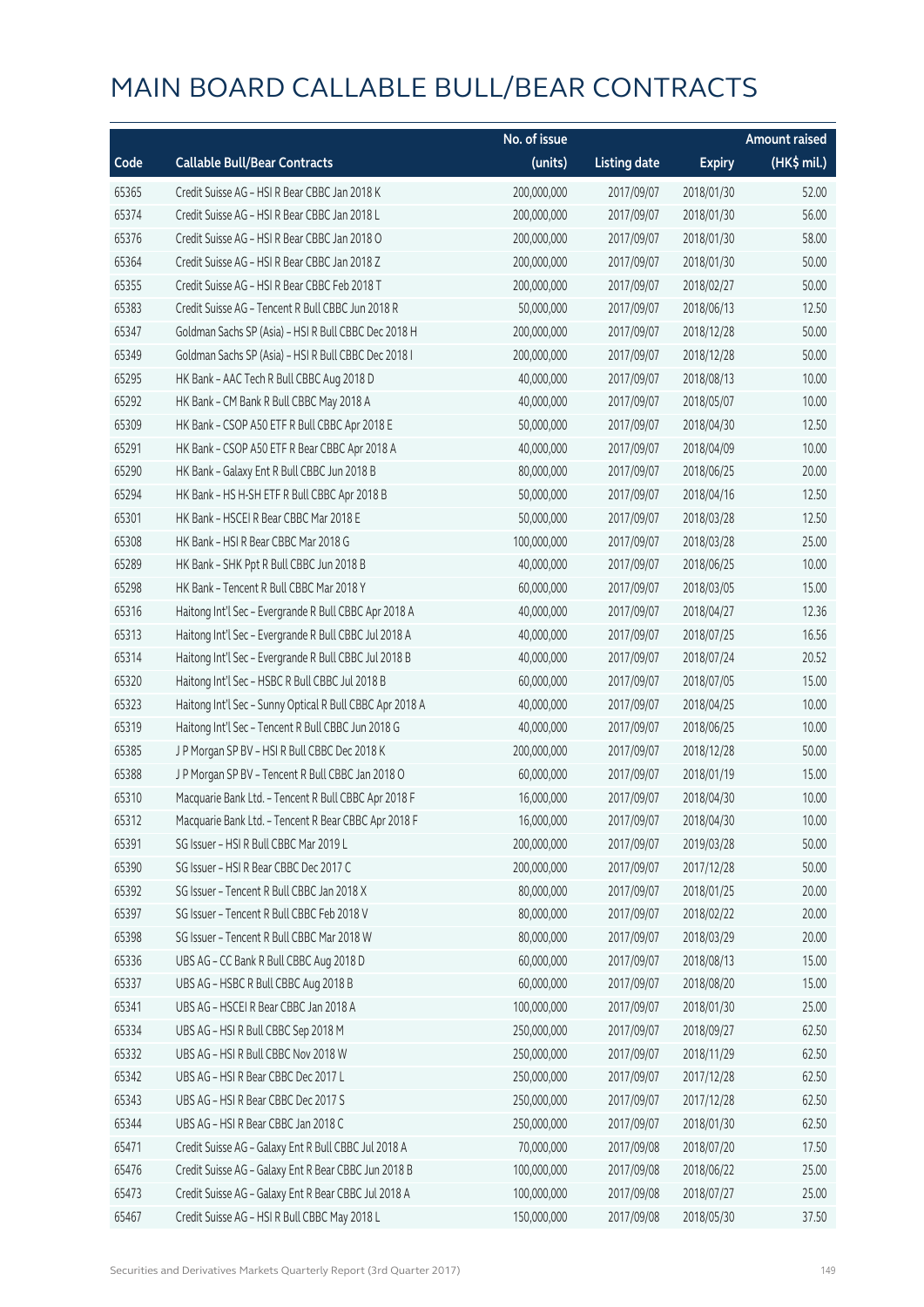|       |                                                              | No. of issue |                     |               | <b>Amount raised</b> |
|-------|--------------------------------------------------------------|--------------|---------------------|---------------|----------------------|
| Code  | <b>Callable Bull/Bear Contracts</b>                          | (units)      | <b>Listing date</b> | <b>Expiry</b> | (HK\$ mil.)          |
| 65466 | Credit Suisse AG - HSI R Bear CBBC Dec 2017 A                | 200,000,000  | 2017/09/08          | 2017/12/28    | 50.00                |
| 65468 | Credit Suisse AG - HSI R Bear CBBC Dec 2017 Z                | 200,000,000  | 2017/09/08          | 2017/12/28    | 50.00                |
| 65470 | Credit Suisse AG - HSI R Bear CBBC Feb 2018 U                | 150,000,000  | 2017/09/08          | 2018/02/27    | 37.50                |
| 65472 | Credit Suisse AG - Tencent R Bull CBBC Jul 2018 A            | 50,000,000   | 2017/09/08          | 2018/07/19    | 12.50                |
| 65403 | Bank of East Asia - Galaxy Ent R Bull CBBC Jun 2018 D        | 16,000,000   | 2017/09/08          | 2018/06/28    | 10.40                |
| 65404 | Bank of East Asia - Galaxy Ent R Bull CBBC Jun 2018 E        | 16,000,000   | 2017/09/08          | 2018/06/28    | 10.40                |
| 65407 | Bank of East Asia - HSBC Holdings R Bull CBBC Apr 2018 A     | 60,000,000   | 2017/09/08          | 2018/04/27    | 15.00                |
| 65405 | Bank of East Asia - Tencent R Bull CBBC Jun 2018 A           | 40,000,000   | 2017/09/08          | 2018/06/28    | 10.00                |
| 65457 | Goldman Sachs SP (Asia) - HSI R Bear CBBC Mar 2018 M         | 200,000,000  | 2017/09/08          | 2018/03/28    | 50.00                |
| 65402 | Goldman Sachs SP (Asia) - Tencent R Bull CBBC Apr 2018 A     | 50,000,000   | 2017/09/08          | 2018/04/27    | 15.80                |
| 65409 | HK Bank - Geely Auto R Bull CBBC Apr 2018 F                  | 40,000,000   | 2017/09/08          | 2018/04/09    | 10.00                |
| 65411 | HK Bank - Galaxy Ent R Bull CBBC Jun 2018 C                  | 80,000,000   | 2017/09/08          | 2018/06/11    | 20.00                |
| 65413 | HK Bank - HKEX R Bull CBBC Aug 2018 A                        | 50,000,000   | 2017/09/08          | 2018/08/06    | 12.50                |
| 65419 | HK Bank - HSI R Bear CBBC Aug 2018 O                         | 100,000,000  | 2017/09/08          | 2018/08/30    | 25.00                |
| 65417 | HK Bank - HSI R Bear CBBC Sep 2018 D                         | 150,000,000  | 2017/09/08          | 2018/09/27    | 37.50                |
| 65412 | HK Bank - Sands China R Bull CBBC Apr 2018 D                 | 80,000,000   | 2017/09/08          | 2018/04/30    | 20.00                |
| 65414 | HK Bank - Sunny Optical R Bull CBBC Apr 2018 A               | 40,000,000   | 2017/09/08          | 2018/04/09    | 10.00                |
| 65447 | J P Morgan SP BV - AIA R Bull CBBC Mar 2018 A                | 100,000,000  | 2017/09/08          | 2018/03/16    | 25.00                |
| 65439 | J P Morgan SP BV - China Life R Bull CBBC Feb 2018 F         | 40,000,000   | 2017/09/08          | 2018/02/15    | 10.00                |
| 65450 | J P Morgan SP BV - China Life R Bear CBBC Mar 2018 A         | 40,000,000   | 2017/09/08          | 2018/03/16    | 10.00                |
| 65459 | J P Morgan SP BV - Geely Auto R Bull CBBC Apr 2018 B         | 40,000,000   | 2017/09/08          | 2018/04/20    | 10.00                |
| 65435 | J P Morgan SP BV - Galaxy Ent R Bull CBBC Apr 2018 A         | 100,000,000  | 2017/09/08          | 2018/04/20    | 25.00                |
| 65452 | J P Morgan SP BV - Galaxy Ent R Bear CBBC Feb 2018 B         | 100,000,000  | 2017/09/08          | 2018/02/15    | 25.00                |
| 65448 | J P Morgan SP BV - Ping An R Bear CBBC Mar 2018 A            | 100,000,000  | 2017/09/08          | 2018/03/16    | 25.00                |
| 65430 | Macquarie Bank Ltd. - HKEX R Bull CBBC Jun 2018 I            | 20,000,000   | 2017/09/08          | 2018/06/27    | 10.42                |
| 65420 | Macquarie Bank Ltd. - HSI R Bull CBBC Sep 2018 K             | 40,000,000   | 2017/09/08          | 2018/09/27    | 10.00                |
| 65425 | Macquarie Bank Ltd. - HSI R Bull CBBC Sep 2018 L             | 40,000,000   | 2017/09/08          | 2018/09/27    | 10.00                |
| 65426 | Macquarie Bank Ltd. - HSI R Bull CBBC Sep 2018 M             | 40,000,000   | 2017/09/08          | 2018/09/27    | 10.00                |
| 65427 | Macquarie Bank Ltd. - HSI R Bull CBBC Sep 2018 N             | 40,000,000   | 2017/09/08          | 2018/09/27    | 10.00                |
| 65428 | Macquarie Bank Ltd. - HSI R Bull CBBC Sep 2018 O             | 40,000,000   | 2017/09/08          | 2018/09/27    | 10.00                |
| 65481 | SG Issuer - HSI R Bull CBBC Feb 2019 C                       | 200,000,000  | 2017/09/08          | 2019/02/27    | 50.00                |
| 65477 | SG Issuer - HSI R Bear CBBC Feb 2018 K                       | 200,000,000  | 2017/09/08          | 2018/02/27    | 50.00                |
| 65483 | SG Issuer - Tencent R Bull CBBC Apr 2018 I                   | 80,000,000   | 2017/09/08          | 2018/04/26    | 20.00                |
| 65434 | UBS AG - CSOP A50 ETF R Bull CBBC Apr 2018 A                 | 50,000,000   | 2017/09/08          | 2018/04/16    | 12.50                |
| 65433 | UBS AG - HSI R Bull CBBC Aug 2018 F                          | 250,000,000  | 2017/09/08          | 2018/08/30    | 62.50                |
| 65432 | UBS AG - HSI R Bear CBBC Jan 2018 D                          | 250,000,000  | 2017/09/08          | 2018/01/30    | 62.50                |
| 65488 | BNP Paribas Issuance B.V. - CSOP A50 ETF R Bull CBBC Jun 18A | 60,000,000   | 2017/09/11          | 2018/06/28    | 15.00                |
| 65489 | BNP Paribas Issuance B.V. - HSCEI R Bear CBBC Feb 2018 U     | 100,000,000  | 2017/09/11          | 2018/02/27    | 25.00                |
| 65508 | BNP Paribas Issuance B.V. - HSI R Bull CBBC Sep 2018 U       | 250,000,000  | 2017/09/11          | 2018/09/27    | 62.50                |
| 65491 | BNP Paribas Issuance B.V. - HSI R Bull CBBC Sep 2018 V       | 250,000,000  | 2017/09/11          | 2018/09/27    | 62.50                |
| 65492 | BNP Paribas Issuance B.V. - HSI R Bull CBBC Sep 2018 W       | 250,000,000  | 2017/09/11          | 2018/09/27    | 62.50                |
| 65537 | Credit Suisse AG - Galaxy Ent R Bull CBBC Jun 2018 D         | 70,000,000   | 2017/09/11          | 2018/06/21    | 17.50                |
| 65549 | Credit Suisse AG - HSCEI R Bull CBBC Mar 2018 H              | 150,000,000  | 2017/09/11          | 2018/03/28    | 37.50                |
| 65545 | Credit Suisse AG - HSI R Bull CBBC Apr 2018 Q                | 200,000,000  | 2017/09/11          | 2018/04/27    | 50.00                |
| 65532 | Credit Suisse AG - HSI R Bull CBBC May 2018 M                | 200,000,000  | 2017/09/11          | 2018/05/30    | 50.00                |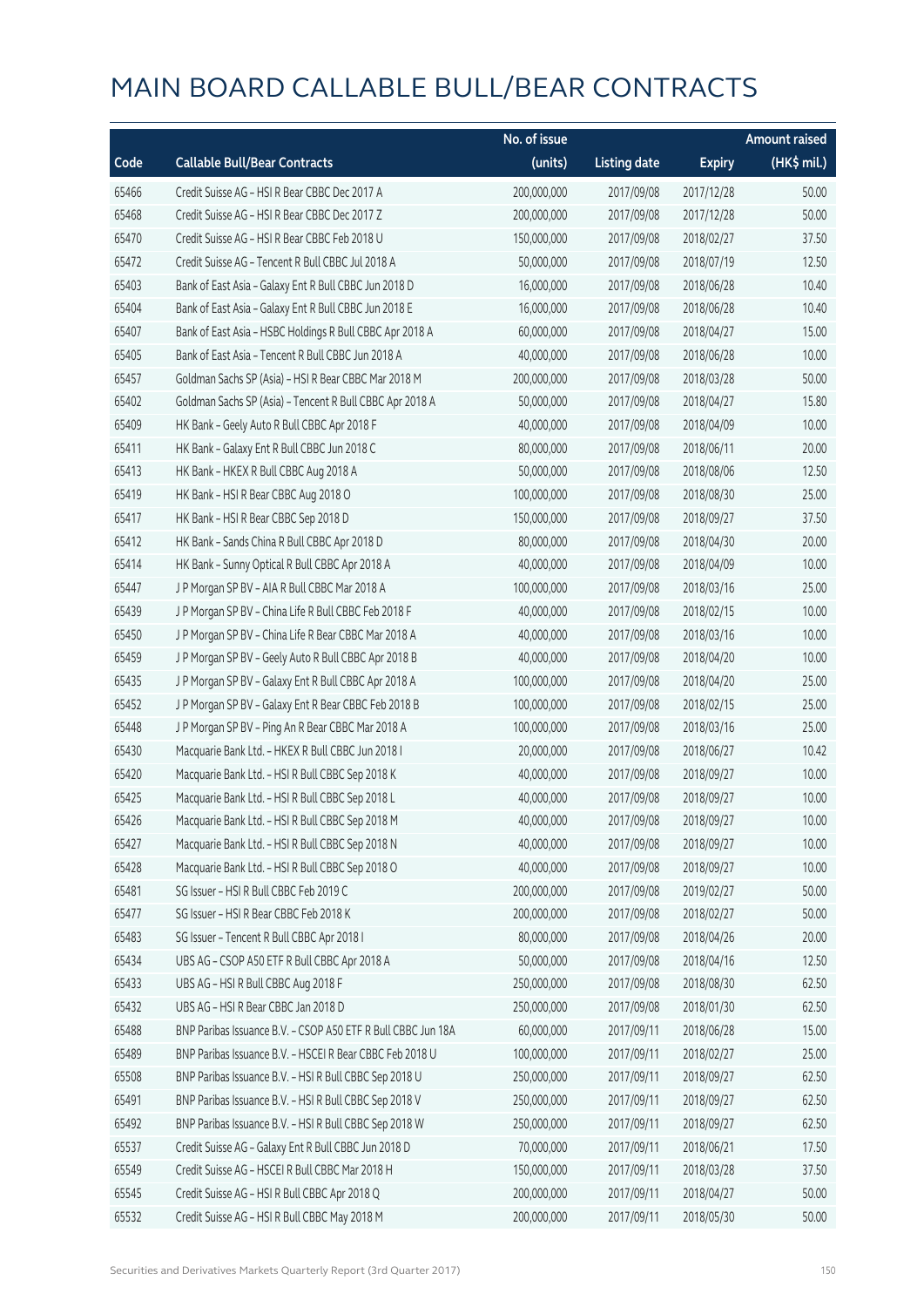|       |                                                          | No. of issue |                     |               | <b>Amount raised</b> |
|-------|----------------------------------------------------------|--------------|---------------------|---------------|----------------------|
| Code  | <b>Callable Bull/Bear Contracts</b>                      | (units)      | <b>Listing date</b> | <b>Expiry</b> | (HK\$ mil.)          |
| 65547 | Credit Suisse AG - HSI R Bear CBBC Jan 2018 M            | 200,000,000  | 2017/09/11          | 2018/01/30    | 50.00                |
| 65548 | Credit Suisse AG - ICBC R Bull CBBC Sep 2018 H           | 70,000,000   | 2017/09/11          | 2018/09/14    | 17.50                |
| 65538 | Credit Suisse AG - Sands China R Bull CBBC Jul 2018 A    | 50,000,000   | 2017/09/11          | 2018/07/13    | 12.50                |
| 65535 | Credit Suisse AG - Tencent R Bull CBBC Jun 2018 S        | 50,000,000   | 2017/09/11          | 2018/06/22    | 12.50                |
| 65518 | Goldman Sachs SP (Asia) - HSI R Bull CBBC Nov 2018 L     | 200,000,000  | 2017/09/11          | 2018/11/29    | 50.00                |
| 65495 | Goldman Sachs SP (Asia) - HSI R Bull CBBC Dec 2018 J     | 200,000,000  | 2017/09/11          | 2018/12/28    | 50.00                |
| 65574 | Goldman Sachs SP (Asia) - Tencent R Bull CBBC May 2018 A | 50,000,000   | 2017/09/11          | 2018/05/16    | 12.50                |
| 65505 | HK Bank - AIA R Bull CBBC Jul 2018 D                     | 60,000,000   | 2017/09/11          | 2018/07/03    | 15.00                |
| 65504 | HK Bank - Tencent R Bull CBBC Apr 2018 R                 | 60,000,000   | 2017/09/11          | 2018/04/09    | 15.00                |
| 65573 | J P Morgan SP BV - HKEX R Bear CBBC Dec 2017 D           | 40,000,000   | 2017/09/11          | 2017/12/15    | 10.00                |
| 65562 | J P Morgan SP BV - HSI R Bull CBBC Dec 2018 L            | 200,000,000  | 2017/09/11          | 2018/12/28    | 50.00                |
| 65564 | J P Morgan SP BV - HSI R Bull CBBC Aug 2019 A            | 200,000,000  | 2017/09/11          | 2019/08/29    | 50.00                |
| 65566 | J P Morgan SP BV - HSI R Bear CBBC Dec 2017 W            | 200,000,000  | 2017/09/11          | 2017/12/28    | 50.00                |
| 65569 | J P Morgan SP BV - HSI R Bear CBBC Dec 2017 X            | 200,000,000  | 2017/09/11          | 2017/12/28    | 50.00                |
| 65563 | J P Morgan SP BV - Sunny Optical R Bull CBBC Feb 2018 B  | 60,000,000   | 2017/09/11          | 2018/02/15    | 15.00                |
| 65570 | J P Morgan SP BV - Tencent R Bear CBBC Dec 2017 I        | 60,000,000   | 2017/09/11          | 2017/12/15    | 15.00                |
| 65496 | SG Issuer - Galaxy R Bull CBBC Jun 2018 E                | 100,000,000  | 2017/09/11          | 2018/06/28    | 25.00                |
| 65498 | SG Issuer - Galaxy R Bull CBBC Aug 2018 C                | 100,000,000  | 2017/09/11          | 2018/08/30    | 25.00                |
| 65558 | SG Issuer - HSI R Bull CBBC Jan 2019 M                   | 200,000,000  | 2017/09/11          | 2019/01/30    | 50.00                |
| 65559 | SG Issuer - HSI R Bull CBBC Feb 2019 D                   | 200,000,000  | 2017/09/11          | 2019/02/27    | 50.00                |
| 65550 | SG Issuer - HSI R Bear CBBC Dec 2017 K                   | 200,000,000  | 2017/09/11          | 2017/12/28    | 50.00                |
| 65551 | SG Issuer - HSI R Bear CBBC Jan 2018 X                   | 200,000,000  | 2017/09/11          | 2018/01/30    | 50.00                |
| 65519 | SG Issuer - Ping An R Bull CBBC Jun 2018 A               | 100,000,000  | 2017/09/11          | 2018/06/28    | 25.00                |
| 65521 | SG Issuer - Ping An R Bull CBBC Aug 2018 A               | 100,000,000  | 2017/09/11          | 2018/08/30    | 25.00                |
| 65524 | SG Issuer - Ping An R Bull CBBC Oct 2018 B               | 100,000,000  | 2017/09/11          | 2018/10/30    | 25.00                |
| 65500 | SG Issuer - Sands R Bull CBBC Aug 2018 B                 | 100,000,000  | 2017/09/11          | 2018/08/30    | 25.00                |
| 65503 | SG Issuer - Sands R Bull CBBC Sep 2018 A                 | 100,000,000  | 2017/09/11          | 2018/09/27    | 25.00                |
| 65499 | SG Issuer - Sands R Bear CBBC Jun 2018 A                 | 100,000,000  | 2017/09/11          | 2018/06/28    | 25.00                |
| 65526 | UBS AG - HSI R Bull CBBC Oct 2018 I                      | 200,000,000  | 2017/09/11          | 2018/10/30    | 50.00                |
| 65529 | UBS AG - HSI R Bull CBBC Nov 2018 X                      | 250,000,000  | 2017/09/11          | 2018/11/29    | 62.50                |
| 65530 | UBS AG - HSI R Bear CBBC Dec 2017 T                      | 200,000,000  | 2017/09/11          | 2017/12/28    | 50.00                |
| 65583 | BNP Paribas Issuance B.V. - HSI R Bear CBBC Mar 2018 P   | 250,000,000  | 2017/09/12          | 2018/03/28    | 62.50                |
| 65615 | Credit Suisse AG - CCB R Bull CBBC Sep 2018 J            | 70,000,000   | 2017/09/12          | 2018/09/14    | 17.50                |
| 65627 | Credit Suisse AG - CSOP A50 ETF R Bull CBBC Apr 2018 B   | 50,000,000   | 2017/09/12          | 2018/04/13    | 12.50                |
| 65629 | Credit Suisse AG - CSOP A50 ETF R Bear CBBC Apr 2018 A   | 100,000,000  | 2017/09/12          | 2018/04/20    | 25.00                |
| 65632 | Credit Suisse AG - HSI R Bull CBBC Sep 2018 B            | 200,000,000  | 2017/09/12          | 2018/09/27    | 50.00                |
| 65631 | Credit Suisse AG - HSI R Bull CBBC Sep 2018 Z            | 200,000,000  | 2017/09/12          | 2018/09/27    | 50.00                |
| 65633 | Credit Suisse AG - HSI R Bear CBBC Jan 2018 P            | 200,000,000  | 2017/09/12          | 2018/01/30    | 50.00                |
| 65619 | Credit Suisse AG - Sands China R Bull CBBC Jul 2018 B    | 50,000,000   | 2017/09/12          | 2018/07/11    | 12.50                |
| 65625 | Credit Suisse AG - Sunny Optical R Bull CBBC Mar 2018 D  | 40,000,000   | 2017/09/12          | 2018/03/01    | 10.00                |
| 65613 | Credit Suisse AG - Tencent R Bull CBBC Mar 2018 P        | 50,000,000   | 2017/09/12          | 2018/03/27    | 12.50                |
| 65660 | Goldman Sachs SP (Asia) - HSI R Bull CBBC Nov 2018 M     | 200,000,000  | 2017/09/12          | 2018/11/29    | 50.00                |
| 65577 | Goldman Sachs SP (Asia) - HSI R Bear CBBC Feb 2018 A     | 200,000,000  | 2017/09/12          | 2018/02/27    | 50.00                |
| 65582 | Goldman Sachs SP (Asia) - HSI R Bear CBBC Feb 2018 B     | 200,000,000  | 2017/09/12          | 2018/02/27    | 50.00                |
| 65595 | HK Bank - HKEX R Bull CBBC Jul 2018 T                    | 50,000,000   | 2017/09/12          | 2018/07/16    | 12.50                |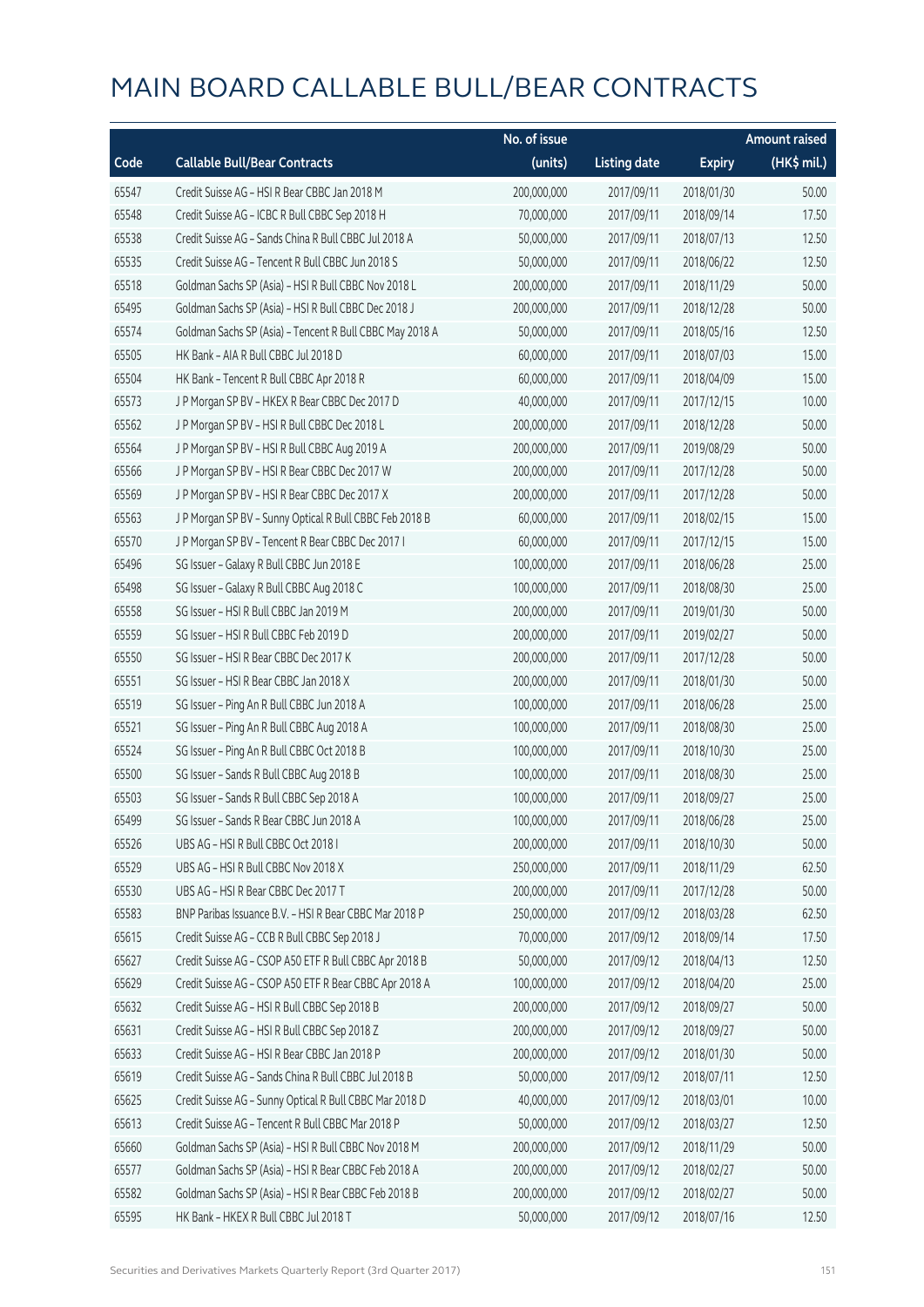|       |                                                            | No. of issue |                     |               | <b>Amount raised</b> |
|-------|------------------------------------------------------------|--------------|---------------------|---------------|----------------------|
| Code  | <b>Callable Bull/Bear Contracts</b>                        | (units)      | <b>Listing date</b> | <b>Expiry</b> | (HK\$ mil.)          |
| 65589 | HK Bank - PetCh R Bull CBBC Aug 2018 D                     | 50,000,000   | 2017/09/12          | 2018/08/13    | 12.50                |
| 65593 | HK Bank - Ping An R Bull CBBC Mar 2018 H                   | 80,000,000   | 2017/09/12          | 2018/03/19    | 20.00                |
| 65585 | HK Bank - Tencent R Bull CBBC Apr 2018 S                   | 60,000,000   | 2017/09/12          | 2018/04/16    | 15.00                |
| 65646 | J P Morgan SP BV - HSI R Bull CBBC Jul 2018 B              | 200,000,000  | 2017/09/12          | 2018/07/30    | 50.00                |
| 65641 | J P Morgan SP BV - HSI R Bear CBBC Dec 2017 Y              | 200,000,000  | 2017/09/12          | 2017/12/28    | 50.00                |
| 65656 | J P Morgan SP BV - Ping An R Bull CBBC Mar 2018 C          | 150,000,000  | 2017/09/12          | 2018/03/16    | 37.50                |
| 65598 | SG Issuer - AAC Tech R Bull CBBC Jul 2018 A                | 40,000,000   | 2017/09/12          | 2018/07/30    | 10.00                |
| 65602 | SG Issuer - AAC Tech R Bull CBBC Aug 2018 A                | 40,000,000   | 2017/09/12          | 2018/08/30    | 11.00                |
| 65603 | SG Issuer - AAC Tech R Bull CBBC Oct 2018 A                | 40,000,000   | 2017/09/12          | 2018/10/30    | 15.40                |
| 65604 | SG Issuer - CNOOC R Bull CBBC Jul 2018 B                   | 40,000,000   | 2017/09/12          | 2018/07/30    | 10.00                |
| 65606 | SG Issuer - Geely Auto R Bull CBBC Jul 2018 D              | 40,000,000   | 2017/09/12          | 2018/07/30    | 10.00                |
| 65610 | SG Issuer - Greatwall Motor R Bull CBBC Aug 2018 A         | 40,000,000   | 2017/09/12          | 2018/08/30    | 10.00                |
| 65659 | SG Issuer - HSI R Bull CBBC Apr 2019 J                     | 200,000,000  | 2017/09/12          | 2019/04/29    | 50.00                |
| 65657 | SG Issuer - HSI R Bear CBBC Dec 2017 Q                     | 200,000,000  | 2017/09/12          | 2017/12/28    | 50.00                |
| 65611 | SG Issuer - Tencent R Bull CBBC Feb 2018 W                 | 80,000,000   | 2017/09/12          | 2018/02/22    | 20.00                |
| 65640 | UBS AG - HSI R Bull CBBC Sep 2018 K                        | 250,000,000  | 2017/09/12          | 2018/09/27    | 62.50                |
| 65636 | UBS AG - HSI R Bear CBBC Dec 2017 U                        | 250,000,000  | 2017/09/12          | 2017/12/28    | 62.50                |
| 65665 | BNP Paribas Issuance B.V. - HSI R Bull CBBC Aug 2018 P     | 250,000,000  | 2017/09/13          | 2018/08/30    | 62.50                |
| 65671 | BNP Paribas Issuance B.V. - HSI R Bull CBBC Aug 2018 Q     | 250,000,000  | 2017/09/13          | 2018/08/30    | 62.50                |
| 65833 | BNP Paribas Issuance B.V. - HSI R Bear CBBC Mar 2018 V     | 250,000,000  | 2017/09/13          | 2018/03/28    | 62.50                |
| 65842 | BNP Paribas Issuance B.V. - HSI R Bear CBBC Mar 2018 W     | 250,000,000  | 2017/09/13          | 2018/03/28    | 62.50                |
| 65849 | BNP Paribas Issuance B.V. - HSI R Bear CBBC Mar 2018 X     | 250,000,000  | 2017/09/13          | 2018/03/28    | 62.50                |
| 65861 | BNP Paribas Issuance B.V. - Tencent R Bull CBBC Aug 2018 J | 50,000,000   | 2017/09/13          | 2018/08/30    | 12.50                |
| 65811 | Credit Suisse AG - HKEX R Bull CBBC Jun 2018 I             | 50,000,000   | 2017/09/13          | 2018/06/29    | 12.50                |
| 65817 | Credit Suisse AG - HSI R Bull CBBC Apr 2018 M              | 200,000,000  | 2017/09/13          | 2018/04/27    | 50.00                |
| 65826 | Credit Suisse AG - HSI R Bull CBBC Apr 2018 N              | 200,000,000  | 2017/09/13          | 2018/04/27    | 50.00                |
| 65800 | Credit Suisse AG - HSI R Bull CBBC Apr 2018 S              | 200,000,000  | 2017/09/13          | 2018/04/27    | 50.00                |
| 65784 | Credit Suisse AG - HSI R Bull CBBC May 2018 N              | 200,000,000  | 2017/09/13          | 2018/05/30    | 50.00                |
| 65795 | Credit Suisse AG - HSI R Bull CBBC May 2018 O              | 200,000,000  | 2017/09/13          | 2018/05/30    | 50.00                |
| 65801 | Credit Suisse AG - HSI R Bear CBBC Jan 2018 Q              | 200,000,000  | 2017/09/13          | 2018/01/30    | 50.00                |
| 65814 | Credit Suisse AG - HSI R Bear CBBC Feb 2018 V              | 200,000,000  | 2017/09/13          | 2018/02/27    | 50.00                |
| 65675 | Goldman Sachs SP (Asia) - HSI R Bull CBBC Oct 2018 O       | 200,000,000  | 2017/09/13          | 2018/10/30    | 50.00                |
| 65676 | Goldman Sachs SP (Asia) - HSI R Bull CBBC Oct 2018 R       | 200,000,000  | 2017/09/13          | 2018/10/30    | 50.00                |
| 65732 | Goldman Sachs SP (Asia) - HSI R Bear CBBC Feb 2018 C       | 200,000,000  | 2017/09/13          | 2018/02/27    | 50.00                |
| 65737 | Goldman Sachs SP (Asia) - HSI R Bear CBBC Feb 2018 D       | 200,000,000  | 2017/09/13          | 2018/02/27    | 50.00                |
| 65711 | HK Bank - Galaxy Ent R Bear CBBC Jun 2018 A                | 40,000,000   | 2017/09/13          | 2018/06/25    | 10.00                |
| 65695 | HK Bank - HKEX R Bull CBBC Jul 2018 U                      | 50,000,000   | 2017/09/13          | 2018/07/16    | 12.50                |
| 65723 | HK Bank - HKEX R Bear CBBC Mar 2018 H                      | 40,000,000   | 2017/09/13          | 2018/03/19    | 10.00                |
| 65684 | HK Bank - HSI R Bull CBBC Apr 2018 X                       | 100,000,000  | 2017/09/13          | 2018/04/27    | 25.00                |
| 65725 | HK Bank - HSI R Bear CBBC Mar 2018 I                       | 100,000,000  | 2017/09/13          | 2018/03/28    | 25.00                |
| 65731 | HK Bank - HSI R Bear CBBC Mar 2018 J                       | 150,000,000  | 2017/09/13          | 2018/03/28    | 37.50                |
| 65694 | HK Bank - Tencent R Bull CBBC Mar 2018 Z                   | 60,000,000   | 2017/09/13          | 2018/03/19    | 15.00                |
| 65696 | HK Bank - Tencent R Bear CBBC Apr 2018 F                   | 50,000,000   | 2017/09/13          | 2018/04/09    | 12.50                |
| 65904 | J P Morgan SP BV - HSI R Bull CBBC Nov 2018 X              | 200,000,000  | 2017/09/13          | 2018/11/29    | 50.00                |
| 65901 | J P Morgan SP BV - HSI R Bull CBBC Apr 2019 A              | 200,000,000  | 2017/09/13          | 2019/04/29    | 50.00                |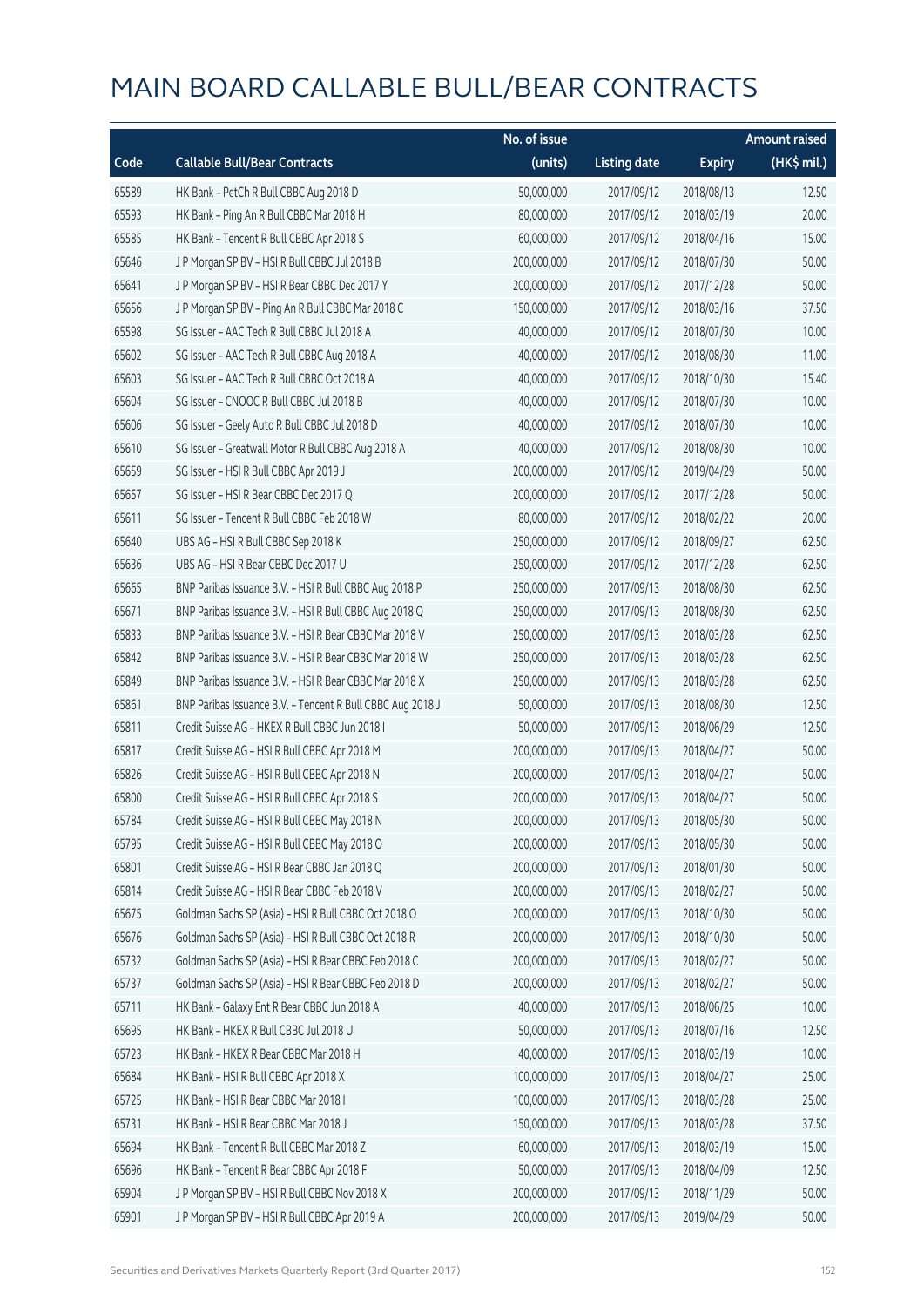|       |                                                          | No. of issue |                     |               | <b>Amount raised</b> |
|-------|----------------------------------------------------------|--------------|---------------------|---------------|----------------------|
| Code  | <b>Callable Bull/Bear Contracts</b>                      | (units)      | <b>Listing date</b> | <b>Expiry</b> | (HK\$ mil.)          |
| 65896 | J P Morgan SP BV - HSI R Bull CBBC Sep 2019 A            | 200,000,000  | 2017/09/13          | 2019/09/27    | 50.00                |
| 65908 | JP Morgan SP BV - HSIR Bear CBBC Dec 2017 Z              | 200,000,000  | 2017/09/13          | 2017/12/28    | 50.00                |
| 65911 | J P Morgan SP BV - HSI R Bear CBBC Jan 2018 E            | 200,000,000  | 2017/09/13          | 2018/01/30    | 50.00                |
| 65916 | J P Morgan SP BV - HSI R Bear CBBC Jan 2018 G            | 200,000,000  | 2017/09/13          | 2018/01/30    | 50.00                |
| 65921 | J P Morgan SP BV - Tencent R Bull CBBC Dec 2017 M        | 40,000,000   | 2017/09/13          | 2017/12/15    | 10.00                |
| 65892 | SG Issuer - HSI R Bull CBBC Dec 2018 M                   | 200,000,000  | 2017/09/13          | 2018/12/28    | 50.00                |
| 65864 | SG Issuer - HSI R Bear CBBC Dec 2017 I                   | 200,000,000  | 2017/09/13          | 2017/12/28    | 50.00                |
| 65878 | SG Issuer - HSI R Bear CBBC Dec 2017 O                   | 200,000,000  | 2017/09/13          | 2017/12/28    | 50.00                |
| 65881 | SG Issuer - HSI R Bear CBBC Jan 2018 Y                   | 200,000,000  | 2017/09/13          | 2018/01/30    | 50.00                |
| 65742 | UBS AG - HSI R Bull CBBC Sep 2018 O                      | 200,000,000  | 2017/09/13          | 2018/09/27    | 50.00                |
| 65744 | UBS AG - HSI R Bull CBBC Oct 2018 H                      | 250,000,000  | 2017/09/13          | 2018/10/30    | 62.50                |
| 65747 | UBS AG - HSI R Bull CBBC Nov 2018 Y                      | 200,000,000  | 2017/09/13          | 2018/11/29    | 50.00                |
| 65753 | UBS AG - HSI R Bear CBBC Dec 2017 V                      | 200,000,000  | 2017/09/13          | 2017/12/28    | 50.00                |
| 65778 | UBS AG - HSI R Bear CBBC Dec 2017 W                      | 200,000,000  | 2017/09/13          | 2017/12/28    | 50.00                |
| 65757 | UBS AG - HSI R Bear CBBC Jan 2018 E                      | 250,000,000  | 2017/09/13          | 2018/01/30    | 62.50                |
| 65773 | UBS AG - Tencent R Bull CBBC Apr 2018 E                  | 50,000,000   | 2017/09/13          | 2018/04/09    | 12.50                |
| 66002 | Credit Suisse AG - HSI R Bull CBBC May 2018 P            | 200,000,000  | 2017/09/14          | 2018/05/30    | 50.00                |
| 66023 | Credit Suisse AG - HSI R Bull CBBC Sep 2018 D            | 200,000,000  | 2017/09/14          | 2018/09/27    | 50.00                |
| 66010 | Credit Suisse AG - HSI R Bull CBBC Sep 2018 E            | 200,000,000  | 2017/09/14          | 2018/09/27    | 50.00                |
| 66017 | Credit Suisse AG - HSI R Bear CBBC Jan 2018 R            | 200,000,000  | 2017/09/14          | 2018/01/30    | 50.00                |
| 66021 | Credit Suisse AG - HSI R Bear CBBC Feb 2018 W            | 200,000,000  | 2017/09/14          | 2018/02/27    | 50.00                |
| 65986 | Bank of East Asia - CSOP A50 ETF R Bull CBBC Jun 2018 A  | 40,000,000   | 2017/09/14          | 2018/06/20    | 10.00                |
| 65996 | Bank of East Asia - CSOP A50 ETF R Bull CBBC Jun 2018 B  | 40,000,000   | 2017/09/14          | 2018/06/20    | 10.00                |
| 65997 | Bank of East Asia - Geely Auto R Bull CBBC May 2018 A    | 40,000,000   | 2017/09/14          | 2018/05/30    | 10.00                |
| 65981 | Bank of East Asia - Tencent R Bull CBBC Jun 2018 B       | 40,000,000   | 2017/09/14          | 2018/06/20    | 10.00                |
| 65980 | Goldman Sachs SP (Asia) - HSI R Bull CBBC Oct 2018 N     | 200,000,000  | 2017/09/14          | 2018/10/30    | 50.00                |
| 65998 | Goldman Sachs SP (Asia) - HSI R Bear CBBC Feb 2018 E     | 200,000,000  | 2017/09/14          | 2018/02/27    | 50.00                |
| 66045 | Goldman Sachs SP (Asia) - Tencent R Bull CBBC May 2018 B | 80,000,000   | 2017/09/14          | 2018/05/16    | 20.00                |
| 66069 | Goldman Sachs SP (Asia) - Tencent R Bull CBBC May 2018 C | 80,000,000   | 2017/09/14          | 2018/05/16    | 20.00                |
| 66073 | Goldman Sachs SP (Asia) - Tencent R Bear CBBC Jun 2018 A | 80,000,000   | 2017/09/14          | 2018/06/29    | 20.00                |
| 66082 | Goldman Sachs SP (Asia) - Tencent R Bear CBBC Jun 2018 B | 80,000,000   | 2017/09/14          | 2018/06/29    | 20.00                |
| 65971 | HK Bank - CC Bank R Bear CBBC Apr 2018 E                 | 40,000,000   | 2017/09/14          | 2018/04/23    | 10.00                |
| 65958 | HK Bank - CNOOC R Bear CBBC Apr 2018 A                   | 40,000,000   | 2017/09/14          | 2018/04/16    | 10.00                |
| 65959 | HK Bank - Galaxy Ent R Bull CBBC Jul 2018 E              | 80,000,000   | 2017/09/14          | 2018/07/03    | 20.00                |
| 65946 | HK Bank - HSCEI R Bull CBBC Apr 2018 I                   | 60,000,000   | 2017/09/14          | 2018/04/27    | 15.00                |
| 65939 | HK Bank - HSI R Bull CBBC Apr 2018 F                     | 100,000,000  | 2017/09/14          | 2018/04/27    | 25.00                |
| 65942 | HK Bank - HSI R Bear CBBC Mar 2018 K                     | 100,000,000  | 2017/09/14          | 2018/03/28    | 25.00                |
| 65976 | HK Bank - ICBC R Bear CBBC Apr 2018 C                    | 40,000,000   | 2017/09/14          | 2018/04/23    | 10.00                |
| 65950 | HK Bank - Tencent R Bull CBBC Jul 2018 H                 | 60,000,000   | 2017/09/14          | 2018/07/16    | 15.00                |
| 66120 | J P Morgan SP BV - HSI R Bull CBBC Dec 2018 M            | 200,000,000  | 2017/09/14          | 2018/12/28    | 50.00                |
| 66105 | J P Morgan SP BV - HSI R Bear CBBC Dec 2017 A            | 200,000,000  | 2017/09/14          | 2017/12/28    | 50.00                |
| 66114 | J P Morgan SP BV - HSI R Bear CBBC Dec 2017 C            | 200,000,000  | 2017/09/14          | 2017/12/28    | 50.00                |
| 66107 | J P Morgan SP BV - Tencent R Bull CBBC Dec 2017 S        | 40,000,000   | 2017/09/14          | 2017/12/15    | 10.00                |
| 66111 | J P Morgan SP BV - Tencent R Bear CBBC Jan 2018 H        | 40,000,000   | 2017/09/14          | 2018/01/19    | 10.00                |
| 66137 | SG Issuer - China Life R Bull CBBC May 2018 G            | 40,000,000   | 2017/09/14          | 2018/05/08    | 10.00                |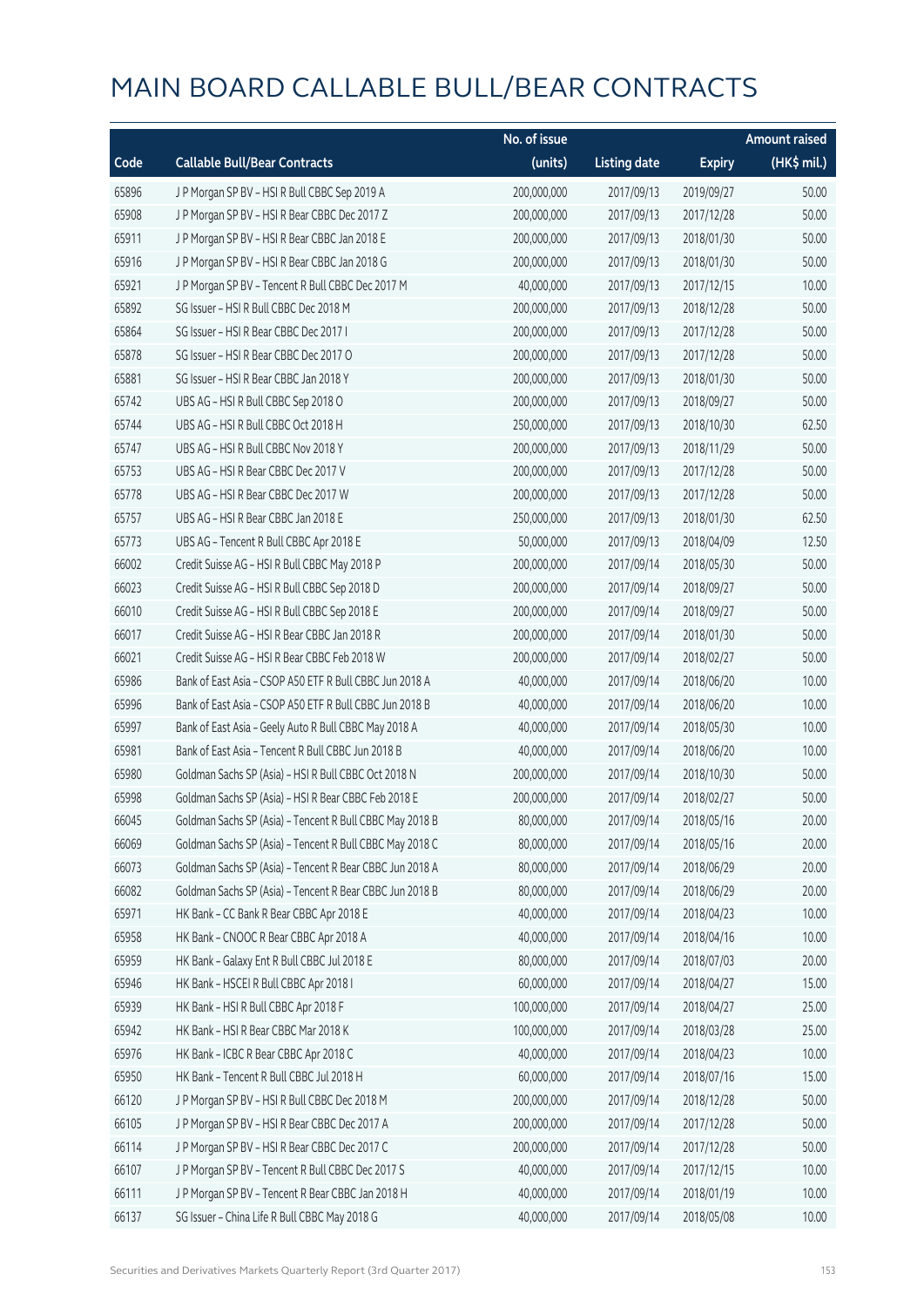|       |                                                            | No. of issue |                     |               | <b>Amount raised</b> |
|-------|------------------------------------------------------------|--------------|---------------------|---------------|----------------------|
| Code  | <b>Callable Bull/Bear Contracts</b>                        | (units)      | <b>Listing date</b> | <b>Expiry</b> | (HK\$ mil.)          |
| 66124 | SG Issuer - China Life R Bear CBBC Apr 2018 B              | 40,000,000   | 2017/09/14          | 2018/04/13    | 10.00                |
| 66144 | SG Issuer - CSA50 R Bear CBBC Sep 2018 A                   | 40,000,000   | 2017/09/14          | 2018/09/21    | 10.00                |
| 66101 | SG Issuer - HSI R Bull CBBC Apr 2019 K                     | 200,000,000  | 2017/09/14          | 2019/04/29    | 50.00                |
| 66102 | SG Issuer - HSI R Bull CBBC Jul 2019 C                     | 200,000,000  | 2017/09/14          | 2019/07/30    | 50.00                |
| 66085 | SG Issuer - HSI R Bear CBBC Dec 2017 F                     | 200,000,000  | 2017/09/14          | 2017/12/28    | 50.00                |
| 66094 | SG Issuer - HSI R Bear CBBC Jan 2018 Z                     | 200,000,000  | 2017/09/14          | 2018/01/30    | 50.00                |
| 66096 | SG Issuer - HSI R Bear CBBC Feb 2018 L                     | 200,000,000  | 2017/09/14          | 2018/02/27    | 50.00                |
| 66100 | SG Issuer - HSI R Bear CBBC Mar 2018 D                     | 200,000,000  | 2017/09/14          | 2018/03/28    | 50.00                |
| 65928 | SG Issuer - Tencent R Bull CBBC Feb 2018 X                 | 80,000,000   | 2017/09/14          | 2018/02/22    | 20.00                |
| 66038 | UBS AG - HKEX R Bull CBBC May 2018 B                       | 50,000,000   | 2017/09/14          | 2018/05/14    | 12.50                |
| 66031 | UBS AG - HSI R Bull CBBC Sep 2018 P                        | 200,000,000  | 2017/09/14          | 2018/09/27    | 50.00                |
| 66036 | UBS AG - HSI R Bull CBBC Oct 2018 J                        | 250,000,000  | 2017/09/14          | 2018/10/30    | 62.50                |
| 66028 | UBS AG - HSI R Bear CBBC Dec 2017 X                        | 250,000,000  | 2017/09/14          | 2017/12/28    | 62.50                |
| 66029 | UBS AG - HSI R Bear CBBC Dec 2017 Y                        | 250,000,000  | 2017/09/14          | 2017/12/28    | 62.50                |
| 66042 | UBS AG - HSI R Bear CBBC Dec 2017 Z                        | 250,000,000  | 2017/09/14          | 2017/12/28    | 62.50                |
| 66205 | Credit Suisse AG - AIA R Bull CBBC Apr 2018 B              | 50,000,000   | 2017/09/15          | 2018/04/12    | 12.50                |
| 66198 | Credit Suisse AG - HSI R Bull CBBC Aug 2018 T              | 200,000,000  | 2017/09/15          | 2018/08/30    | 50.00                |
| 66200 | Credit Suisse AG - HSI R Bull CBBC Sep 2018 Y              | 200,000,000  | 2017/09/15          | 2018/09/27    | 50.00                |
| 66190 | Credit Suisse AG - HSI R Bear CBBC Feb 2018 X              | 200,000,000  | 2017/09/15          | 2018/02/27    | 50.00                |
| 66191 | Credit Suisse AG - HSI R Bear CBBC Mar 2018 A              | 200,000,000  | 2017/09/15          | 2018/03/28    | 50.00                |
| 66202 | Credit Suisse AG - Tencent R Bull CBBC Aug 2018 A          | 50,000,000   | 2017/09/15          | 2018/08/16    | 12.50                |
| 66187 | Goldman Sachs SP (Asia) - HSI R Bull CBBC Oct 2018 P       | 200,000,000  | 2017/09/15          | 2018/10/30    | 50.00                |
| 66181 | Goldman Sachs SP (Asia) - HSI R Bear CBBC Feb 2018 F       | 200,000,000  | 2017/09/15          | 2018/02/27    | 50.00                |
| 66226 | Goldman Sachs SP (Asia) - Tencent R Bull CBBC May 2018 D   | 80,000,000   | 2017/09/15          | 2018/05/04    | 20.00                |
| 66227 | Goldman Sachs SP (Asia) - Tencent R Bull CBBC May 2018 E   | 80,000,000   | 2017/09/15          | 2018/05/04    | 20.00                |
| 66238 | Goldman Sachs SP (Asia) - Tencent R Bear CBBC Jul 2018 A   | 80,000,000   | 2017/09/15          | 2018/07/13    | 20.00                |
| 66224 | J P Morgan SP BV - HSI R Bull CBBC Dec 2018 N              | 200,000,000  | 2017/09/15          | 2018/12/28    | 50.00                |
| 66223 | J P Morgan SP BV - HSI R Bear CBBC Dec 2017 B              | 200,000,000  | 2017/09/15          | 2017/12/28    | 50.00                |
| 66145 | Macquarie Bank Ltd. - HSI R Bull CBBC Sep 2018 P           | 40,000,000   | 2017/09/15          | 2018/09/27    | 10.00                |
| 66146 | Macquarie Bank Ltd. - HSI R Bull CBBC Sep 2018 Q           | 40,000,000   | 2017/09/15          | 2018/09/27    | 10.00                |
| 66150 | Macquarie Bank Ltd. - HSI R Bull CBBC Sep 2018 R           | 40,000,000   | 2017/09/15          | 2018/09/27    | 10.00                |
| 66153 | Macquarie Bank Ltd. - HSI R Bull CBBC Sep 2018 S           | 40,000,000   | 2017/09/15          | 2018/09/27    | 10.00                |
| 66158 | SG Issuer - CCB R Bull CBBC Aug 2018 H                     | 100,000,000  | 2017/09/15          | 2018/08/17    | 25.00                |
| 66173 | SG Issuer - CSA50 R Bull CBBC May 2018 B                   | 40,000,000   | 2017/09/15          | 2018/05/16    | 10.00                |
| 66161 | SG Issuer - HKEX R Bull CBBC Jun 2018 E                    | 50,000,000   | 2017/09/15          | 2018/06/22    | 12.50                |
| 66219 | SG Issuer - HSI R Bull CBBC Apr 2019 L                     | 200,000,000  | 2017/09/15          | 2019/04/29    | 50.00                |
| 66218 | SG Issuer - HSI R Bear CBBC Feb 2018 M                     | 200,000,000  | 2017/09/15          | 2018/02/27    | 50.00                |
| 66169 | SG Issuer - ICBC R Bull CBBC Aug 2018 G                    | 60,000,000   | 2017/09/15          | 2018/08/15    | 15.00                |
| 66214 | UBS AG - HSI R Bull CBBC Oct 2018 K                        | 200,000,000  | 2017/09/15          | 2018/10/30    | 50.00                |
| 66212 | UBS AG - HSI R Bear CBBC Jan 2018 F                        | 200,000,000  | 2017/09/15          | 2018/01/30    | 50.00                |
| 66213 | UBS AG - HSI R Bear CBBC Jan 2018 G                        | 200,000,000  | 2017/09/15          | 2018/01/30    | 50.00                |
| 66314 | BNP Paribas Issuance B.V. - HSI R Bear CBBC Mar 2018 U     | 250,000,000  | 2017/09/18          | 2018/03/28    | 62.50                |
| 66316 | BNP Paribas Issuance B.V. - HSI R Bear CBBC Mar 2018 Y     | 250,000,000  | 2017/09/18          | 2018/03/28    | 62.50                |
| 66328 | BNP Paribas Issuance B.V. - Tencent R Bull CBBC Aug 2018 K | 50,000,000   | 2017/09/18          | 2018/08/30    | 12.50                |
| 66332 | BNP Paribas Issuance B.V. - Tencent R Bear CBBC Apr 2018 R | 50,000,000   | 2017/09/18          | 2018/04/27    | 12.50                |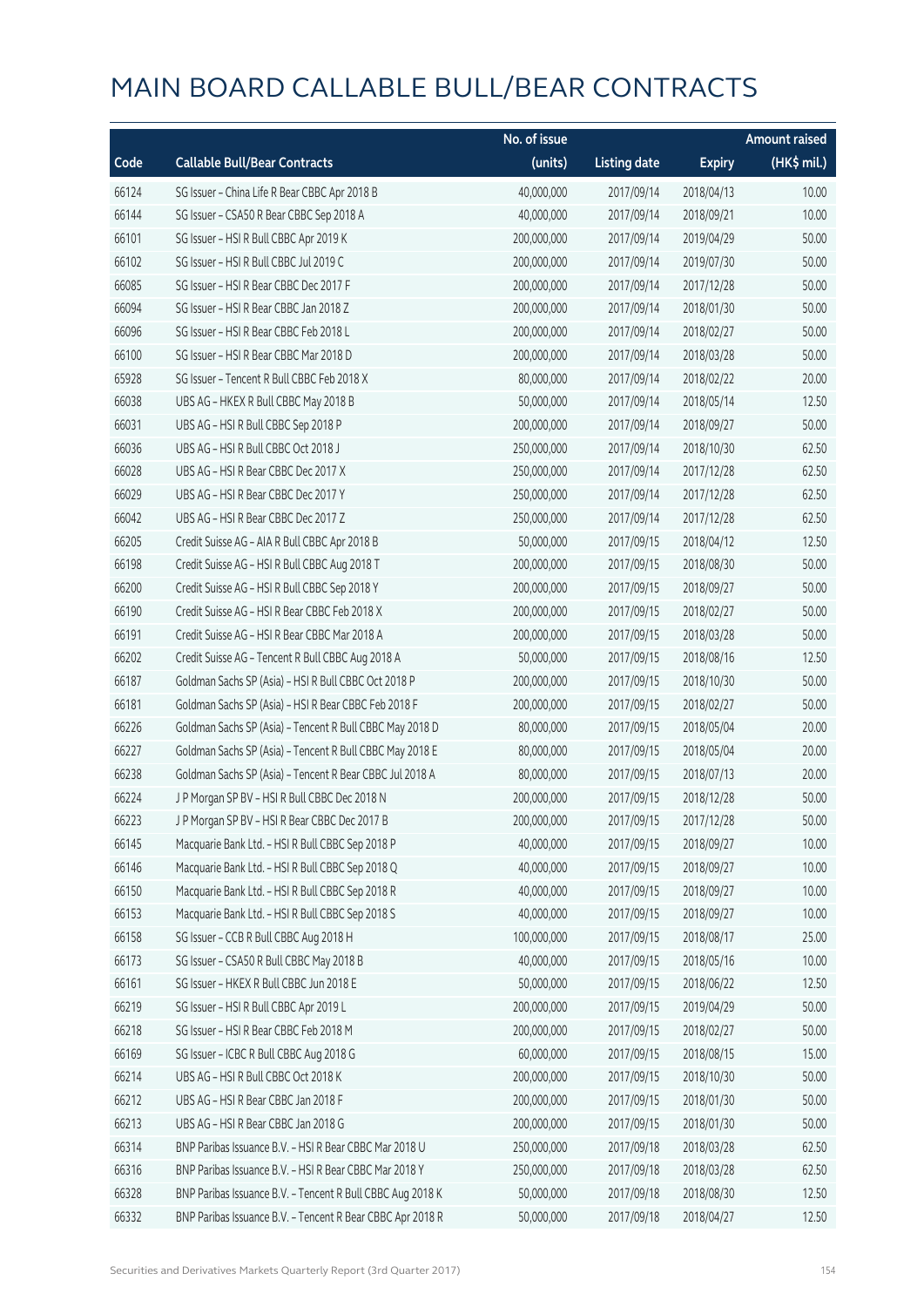|       |                                                          | No. of issue |                     |               | <b>Amount raised</b> |
|-------|----------------------------------------------------------|--------------|---------------------|---------------|----------------------|
| Code  | <b>Callable Bull/Bear Contracts</b>                      | (units)      | <b>Listing date</b> | <b>Expiry</b> | (HK\$ mil.)          |
| 66458 | Credit Suisse AG - HSBC R Bull CBBC Jul 2018 D           | 50,000,000   | 2017/09/18          | 2018/07/13    | 12.50                |
| 66489 | Credit Suisse AG - HSI R Bull CBBC May 2018 Q            | 200,000,000  | 2017/09/18          | 2018/05/30    | 50.00                |
| 66448 | Credit Suisse AG - HSI R Bear CBBC Feb 2018 Y            | 200,000,000  | 2017/09/18          | 2018/02/27    | 50.00                |
| 66435 | Credit Suisse AG - HSI R Bear CBBC Mar 2018 B            | 200,000,000  | 2017/09/18          | 2018/03/28    | 50.00                |
| 66456 | Credit Suisse AG - HSI R Bear CBBC Mar 2018 C            | 200,000,000  | 2017/09/18          | 2018/03/28    | 50.00                |
| 66472 | Credit Suisse AG - Ping An R Bull CBBC Oct 2018 E        | 100,000,000  | 2017/09/18          | 2018/10/25    | 25.00                |
| 66490 | Credit Suisse AG - Tencent R Bull CBBC Jun 2018 T        | 50,000,000   | 2017/09/18          | 2018/06/22    | 12.50                |
| 66497 | Credit Suisse AG - Tencent R Bull CBBC Jun 2018 U        | 50,000,000   | 2017/09/18          | 2018/06/27    | 12.50                |
| 66515 | Credit Suisse AG - Tencent R Bear CBBC Mar 2018 I        | 100,000,000  | 2017/09/18          | 2018/03/22    | 25.00                |
| 66470 | Credit Suisse AG - Tencent R Bear CBBC Apr 2018 J        | 100,000,000  | 2017/09/18          | 2018/04/26    | 25.00                |
| 66338 | Bank of East Asia - Tencent R Bull CBBC Jul 2018 F       | 40,000,000   | 2017/09/18          | 2018/07/04    | 10.00                |
| 66340 | Bank of East Asia - Tencent R Bull CBBC Jul 2018 G       | 40,000,000   | 2017/09/18          | 2018/07/04    | 10.00                |
| 66590 | Goldman Sachs SP (Asia) - HSCEI R Bull CBBC Jul 2018 A   | 200,000,000  | 2017/09/18          | 2018/07/30    | 50.00                |
| 66578 | Goldman Sachs SP (Asia) - HSI R Bull CBBC Oct 2018 S     | 200,000,000  | 2017/09/18          | 2018/10/30    | 50.00                |
| 66588 | Goldman Sachs SP (Asia) - HSI R Bull CBBC Oct 2018 T     | 200,000,000  | 2017/09/18          | 2018/10/30    | 50.00                |
| 66241 | Goldman Sachs SP (Asia) - HSI R Bear CBBC Feb 2018 G     | 200,000,000  | 2017/09/18          | 2018/02/27    | 50.00                |
| 66259 | Goldman Sachs SP (Asia) - HSI R Bear CBBC Feb 2018 H     | 200,000,000  | 2017/09/18          | 2018/02/27    | 51.60                |
| 66593 | Goldman Sachs SP (Asia) - Tencent R Bull CBBC May 2018 F | 80,000,000   | 2017/09/18          | 2018/05/11    | 20.00                |
| 66600 | Goldman Sachs SP (Asia) - Tencent R Bull CBBC May 2018 G | 80,000,000   | 2017/09/18          | 2018/05/11    | 20.00                |
| 66606 | Goldman Sachs SP (Asia) - Tencent R Bear CBBC Apr 2018 A | 80,000,000   | 2017/09/18          | 2018/04/27    | 20.00                |
| 66306 | HK Bank - BOCL R Bear CBBC Apr 2018 E                    | 40,000,000   | 2017/09/18          | 2018/04/23    | 10.00                |
| 66276 | HK Bank - Galaxy Ent R Bear CBBC Aug 2018 A              | 40,000,000   | 2017/09/18          | 2018/08/13    | 10.00                |
| 66297 | HK Bank - HSI R Bull CBBC Apr 2018 R                     | 100,000,000  | 2017/09/18          | 2018/04/27    | 25.00                |
| 66298 | HK Bank - HSI R Bull CBBC Apr 2018 T                     | 150,000,000  | 2017/09/18          | 2018/04/27    | 37.50                |
| 66403 | HK Bank - Sands China R Bull CBBC Aug 2018 D             | 80,000,000   | 2017/09/18          | 2018/08/27    | 20.00                |
| 66277 | HK Bank - SHK Ppt R Bull CBBC Jul 2018 B                 | 40,000,000   | 2017/09/18          | 2018/07/09    | 10.00                |
| 66282 | HK Bank - SHK Ppt R Bear CBBC Jun 2018 A                 | 40,000,000   | 2017/09/18          | 2018/06/25    | 10.00                |
| 66295 | HK Bank - SHK Ppt R Bear CBBC Jul 2018 B                 | 40,000,000   | 2017/09/18          | 2018/07/09    | 10.00                |
| 66402 | HK Bank - Tencent R Bull CBBC Mar 2018 Q                 | 60,000,000   | 2017/09/18          | 2018/03/19    | 15.00                |
| 66302 | HK Bank - Tencent R Bull CBBC Aug 2018 L                 | 60,000,000   | 2017/09/18          | 2018/08/13    | 15.00                |
| 66304 | HK Bank - Tencent R Bull CBBC Aug 2018 M                 | 60,000,000   | 2017/09/18          | 2018/08/20    | 15.00                |
| 66430 | J P Morgan SP BV - HKEX R Bull CBBC Jan 2018 F           | 40,000,000   | 2017/09/18          | 2018/01/19    | 10.00                |
| 66416 | J P Morgan SP BV - HSI R Bull CBBC Dec 2018 O            | 200,000,000  | 2017/09/18          | 2018/12/28    | 50.00                |
| 66417 | J P Morgan SP BV - HSI R Bull CBBC Aug 2019 B            | 200,000,000  | 2017/09/18          | 2019/08/29    | 50.00                |
| 66415 | J P Morgan SP BV - HSI R Bear CBBC Dec 2017 D            | 200,000,000  | 2017/09/18          | 2017/12/28    | 50.00                |
| 66411 | J P Morgan SP BV - HSI R Bear CBBC Dec 2017 E            | 200,000,000  | 2017/09/18          | 2017/12/28    | 50.00                |
| 66419 | J P Morgan SP BV - Tencent R Bull CBBC Jan 2018 P        | 60,000,000   | 2017/09/18          | 2018/01/19    | 15.00                |
| 66421 | J P Morgan SP BV - Tencent R Bull CBBC Feb 2018 G        | 60,000,000   | 2017/09/18          | 2018/02/15    | 15.00                |
| 66429 | JP Morgan SP BV - Tencent R Bear CBBC Jan 2018 I         | 60,000,000   | 2017/09/18          | 2018/01/19    | 15.00                |
| 66554 | SG Issuer - HKEX R Bull CBBC Jul 2018 C                  | 50,000,000   | 2017/09/18          | 2018/07/16    | 12.50                |
| 66542 | SG Issuer - HSI R Bull CBBC Feb 2019 E                   | 200,000,000  | 2017/09/18          | 2019/02/27    | 50.00                |
| 66545 | SG Issuer - HSI R Bull CBBC Mar 2019 M                   | 200,000,000  | 2017/09/18          | 2019/03/28    | 50.00                |
| 66535 | SG Issuer - HSI R Bear CBBC Jan 2018 A                   | 200,000,000  | 2017/09/18          | 2018/01/30    | 50.00                |
| 66555 | SG Issuer - Tencent R Bull CBBC Apr 2018 J               | 80,000,000   | 2017/09/18          | 2018/04/12    | 20.00                |
| 66558 | SG Issuer - Tencent R Bull CBBC Apr 2018 K               | 80,000,000   | 2017/09/18          | 2018/04/23    | 20.00                |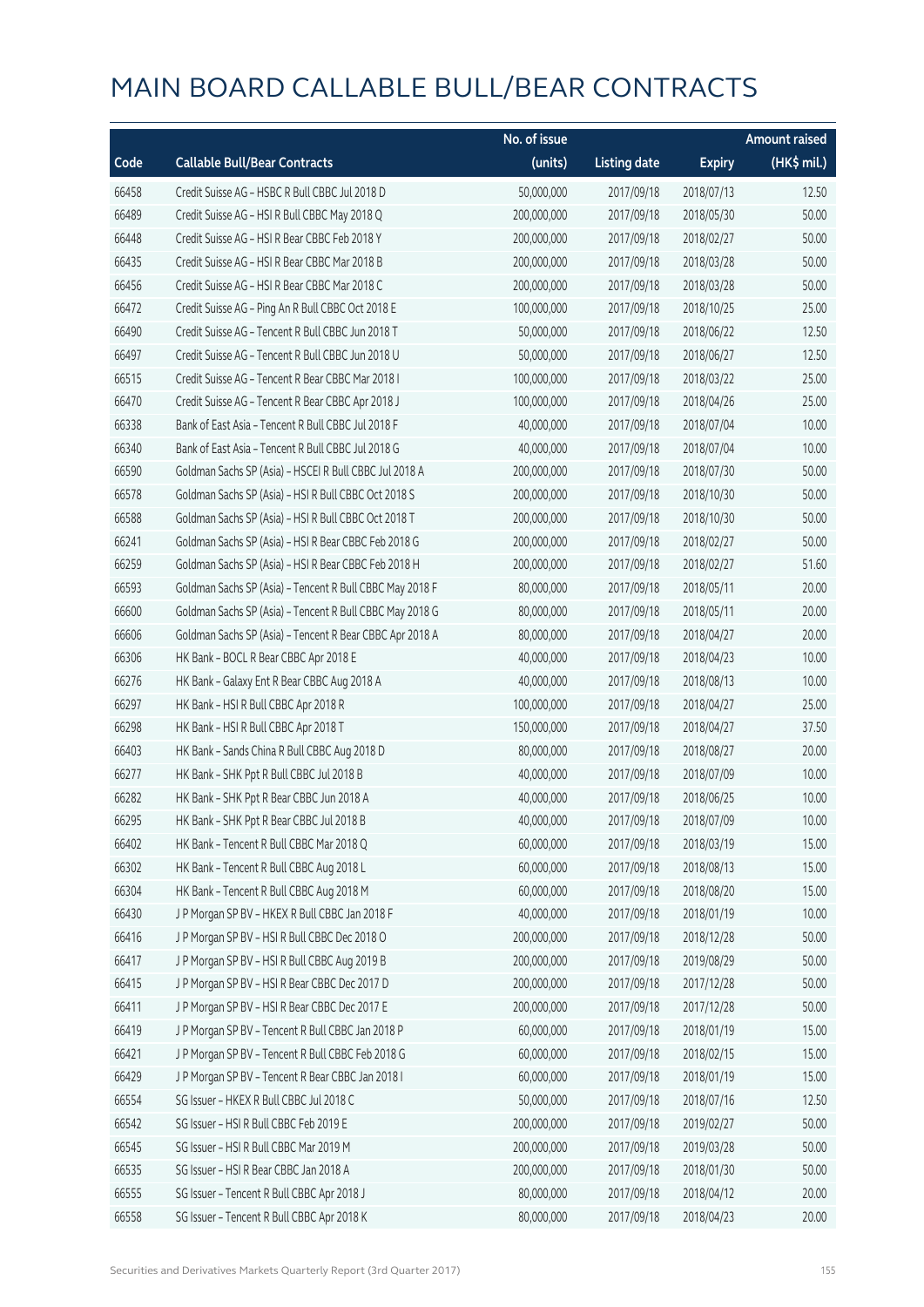|       |                                                            | No. of issue  |                     |               | <b>Amount raised</b> |
|-------|------------------------------------------------------------|---------------|---------------------|---------------|----------------------|
| Code  | <b>Callable Bull/Bear Contracts</b>                        | (units)       | <b>Listing date</b> | <b>Expiry</b> | (HK\$ mil.)          |
| 66347 | UBS AG - HSI R Bull CBBC Oct 2018 F                        | 200,000,000   | 2017/09/18          | 2018/10/30    | 50.00                |
| 66345 | UBS AG - HSI R Bear CBBC Dec 2017 K                        | 200,000,000   | 2017/09/18          | 2017/12/28    | 50.00                |
| 66378 | UBS AG - HSI R Bear CBBC Dec 2017 L                        | 250,000,000   | 2017/09/18          | 2017/12/28    | 62.50                |
| 66361 | UBS AG - Tencent R Bull CBBC Jul 2018 B                    | 50,000,000    | 2017/09/18          | 2018/07/23    | 12.50                |
| 66671 | BNP Paribas Issuance B.V. - HSI R Bear CBBC Mar 2018 Z     | 250,000,000   | 2017/09/19          | 2018/03/28    | 62.50                |
| 66673 | BNP Paribas Issuance B.V. - Tencent R Bull CBBC Aug 2018 L | 50,000,000    | 2017/09/19          | 2018/08/30    | 12.50                |
| 66753 | Credit Suisse AG - CSOP A50 ETF R Bull CBBC Apr 2018 C     | 50,000,000    | 2017/09/19          | 2018/04/13    | 12.50                |
| 66784 | Credit Suisse AG - CSOP A50 ETF R Bull CBBC Apr 2018 D     | 50,000,000    | 2017/09/19          | 2018/04/27    | 12.50                |
| 66749 | Credit Suisse AG - CSOP A50 ETF R Bear CBBC Mar 2018 A     | 100,000,000   | 2017/09/19          | 2018/03/14    | 25.00                |
| 66682 | Credit Suisse AG - Geely Auto R Bull CBBC Apr 2018 B       | 40,000,000    | 2017/09/19          | 2018/04/13    | 10.00                |
| 66695 | Credit Suisse AG - Geely Auto R Bear CBBC Apr 2018 D       | 80,000,000    | 2017/09/19          | 2018/04/12    | 22.40                |
| 66697 | Credit Suisse AG - Galaxy Ent R Bull CBBC Jun 2018 E       | 50,000,000    | 2017/09/19          | 2018/06/14    | 12.50                |
| 66842 | Credit Suisse AG - HSI R Bull CBBC Apr 2018 P              | 150,000,000   | 2017/09/19          | 2018/04/27    | 37.50                |
| 66801 | Credit Suisse AG - HSI R Bear CBBC Feb 2018 Z              | 200,000,000   | 2017/09/19          | 2018/02/27    | 50.00                |
| 66806 | Credit Suisse AG - HSI R Bear CBBC Mar 2018 D              | 200,000,000   | 2017/09/19          | 2018/03/28    | 50.00                |
| 66830 | Credit Suisse AG - HSI R Bear CBBC May 2018 B              | 1,000,000,000 | 2017/09/19          | 2018/05/30    | 250.00               |
| 66710 | Credit Suisse AG - Tencent R Bull CBBC Jul 2018 B          | 50,000,000    | 2017/09/19          | 2018/07/13    | 12.50                |
| 66720 | Credit Suisse AG - Tencent R Bear CBBC Jun 2018 C          | 25,000,000    | 2017/09/19          | 2018/06/22    | 130.00               |
| 66660 | Goldman Sachs SP (Asia) - HSI R Bull CBBC Nov 2018 N       | 200,000,000   | 2017/09/19          | 2018/11/29    | 50.00                |
| 66669 | Goldman Sachs SP (Asia) - HSI R Bear CBBC Feb 2018 I       | 200,000,000   | 2017/09/19          | 2018/02/27    | 50.00                |
| 66988 | Goldman Sachs SP (Asia) - Tencent R Bull CBBC May 2018 H   | 80,000,000    | 2017/09/19          | 2018/05/11    | 20.00                |
| 66990 | Goldman Sachs SP (Asia) - Tencent R Bull CBBC May 2018 I   | 80,000,000    | 2017/09/19          | 2018/05/11    | 20.00                |
| 67000 | Goldman Sachs SP (Asia) - Tencent R Bear CBBC Apr 2018 B   | 80,000,000    | 2017/09/19          | 2018/04/27    | 20.00                |
| 66632 | HK Bank - Geely Auto R Bull CBBC Aug 2018 B                | 40,000,000    | 2017/09/19          | 2018/08/13    | 10.00                |
| 66633 | HK Bank - Geely Auto R Bear CBBC Sep 2018 C                | 40,000,000    | 2017/09/19          | 2018/09/17    | 16.00                |
| 66657 | HK Bank - HSI R Bull CBBC Apr 2018 Y                       | 100,000,000   | 2017/09/19          | 2018/04/27    | 25.00                |
| 66617 | HK Bank - HSI R Bear CBBC Mar 2018 L                       | 100,000,000   | 2017/09/19          | 2018/03/28    | 25.00                |
| 66626 | HK Bank - ICBC R Bull CBBC Aug 2018 G                      | 80,000,000    | 2017/09/19          | 2018/08/06    | 20.00                |
| 66636 | HK Bank - Sunny Optical R Bull CBBC Apr 2018 B             | 40,000,000    | 2017/09/19          | 2018/04/16    | 10.00                |
| 66634 | HK Bank - Tencent R Bull CBBC Aug 2018 N                   | 60,000,000    | 2017/09/19          | 2018/08/20    | 15.00                |
| 66896 | J P Morgan SP BV - Geely Auto R Bull CBBC Feb 2018 F       | 40,000,000    | 2017/09/19          | 2018/02/15    | 10.00                |
| 66859 | J P Morgan SP BV - Geely Auto R Bull CBBC Mar 2018 E       | 40,000,000    | 2017/09/19          | 2018/03/16    | 10.00                |
| 66899 | J P Morgan SP BV - HKEX R Bull CBBC Feb 2018 F             | 40,000,000    | 2017/09/19          | 2018/02/15    | 10.00                |
| 66911 | J P Morgan SP BV - HSBC R Bull CBBC Jun 2018 C             | 40,000,000    | 2017/09/19          | 2018/06/15    | 10.00                |
| 66849 | J P Morgan SP BV - HSI R Bull CBBC Nov 2018 Y              | 240,000,000   | 2017/09/19          | 2018/11/29    | 60.00                |
| 66852 | J P Morgan SP BV - HSI R Bear CBBC Dec 2017 F              | 240,000,000   | 2017/09/19          | 2017/12/28    | 60.00                |
| 66914 | J P Morgan SP BV - Tencent R Bull CBBC Mar 2018 F          | 60,000,000    | 2017/09/19          | 2018/03/16    | 15.00                |
| 66917 | J P Morgan SP BV - Tencent R Bear CBBC Jul 2018 F          | 60,000,000    | 2017/09/19          | 2018/07/20    | 22.80                |
| 66923 | SG Issuer - CUni R Bear CBBC Jul 2018 A                    | 40,000,000    | 2017/09/19          | 2018/07/11    | 10.00                |
| 66931 | SG Issuer - Geely Auto R Bull CBBC Aug 2018 A              | 40,000,000    | 2017/09/19          | 2018/08/09    | 10.00                |
| 66935 | SG Issuer - HSBC R Bull CBBC Jun 2018 G                    | 100,000,000   | 2017/09/19          | 2018/06/21    | 25.00                |
| 67033 | SG Issuer - HSI R Bull CBBC Mar 2019 N                     | 200,000,000   | 2017/09/19          | 2019/03/28    | 50.00                |
| 67034 | SG Issuer - HSI R Bull CBBC Apr 2019 M                     | 200,000,000   | 2017/09/19          | 2019/04/29    | 50.00                |
| 66610 | SG Issuer - HSI R Bear CBBC Dec 2017 M                     | 200,000,000   | 2017/09/19          | 2017/12/28    | 50.00                |
| 67002 | SG Issuer - HSI R Bear CBBC Jan 2018 L                     | 200,000,000   | 2017/09/19          | 2018/01/30    | 50.00                |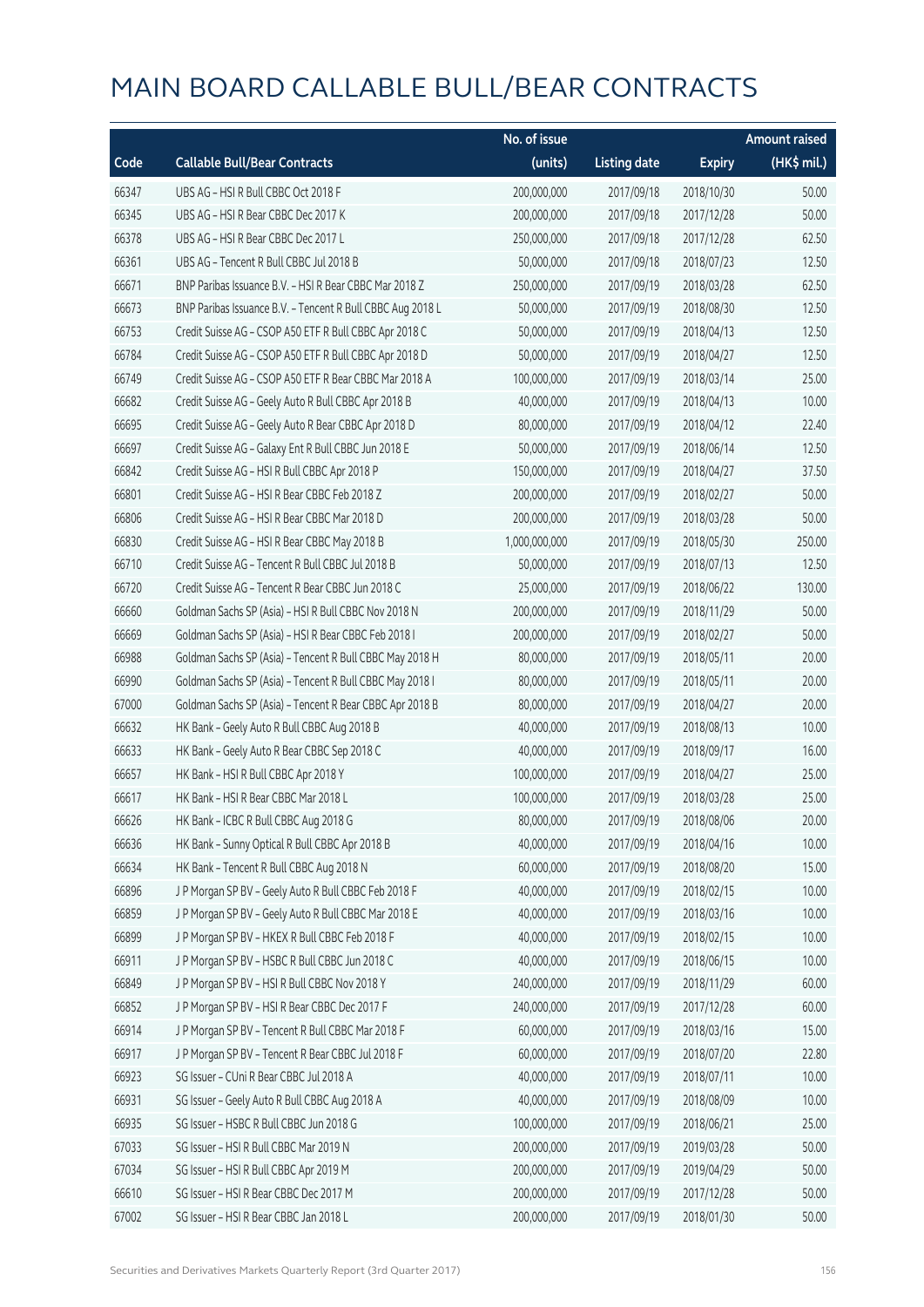|       |                                                          | No. of issue |                     |               | <b>Amount raised</b>  |
|-------|----------------------------------------------------------|--------------|---------------------|---------------|-----------------------|
| Code  | <b>Callable Bull/Bear Contracts</b>                      | (units)      | <b>Listing date</b> | <b>Expiry</b> | $(HK\frac{1}{2}mil.)$ |
| 66937 | SG Issuer - SHK Ppt P R Bull CBBC Jun 2018 B             | 60,000,000   | 2017/09/19          | 2018/06/08    | 15.00                 |
| 66948 | SG Issuer - SHK Ppt P R Bear CBBC Jul 2018 A             | 40,000,000   | 2017/09/19          | 2018/07/10    | 10.00                 |
| 66951 | SG Issuer - Sunny Optical R Bull CBBC Apr 2018 A         | 40,000,000   | 2017/09/19          | 2018/04/09    | 10.00                 |
| 66982 | SG Issuer - Tencent R Bull CBBC Mar 2018 X               | 80,000,000   | 2017/09/19          | 2018/03/13    | 20.00                 |
| 66976 | SG Issuer - Tencent R Bull CBBC Jul 2018 F               | 80,000,000   | 2017/09/19          | 2018/07/18    | 20.00                 |
| 66918 | UBS AG - HSI R Bull CBBC Sep 2018 G                      | 250,000,000  | 2017/09/19          | 2018/09/27    | 62.50                 |
| 66919 | UBS AG - HSI R Bear CBBC Dec 2017 O                      | 200,000,000  | 2017/09/19          | 2017/12/28    | 50.00                 |
| 67044 | BNP Paribas Issuance B.V. - HSI R Bull CBBC Aug 2018 Z   | 250,000,000  | 2017/09/20          | 2018/08/30    | 62.50                 |
| 67205 | Credit Suisse AG - Geely Auto R Bear CBBC Apr 2018 E     | 80,000,000   | 2017/09/20          | 2018/04/19    | 20.00                 |
| 67223 | Credit Suisse AG - Galaxy Ent R Bull CBBC Jun 2018 F     | 50,000,000   | 2017/09/20          | 2018/06/28    | 12.50                 |
| 67185 | Credit Suisse AG - Galaxy Ent R Bear CBBC Mar 2018 C     | 100,000,000  | 2017/09/20          | 2018/03/16    | 25.00                 |
| 67176 | Credit Suisse AG - HSI R Bull CBBC Aug 2018 U            | 200,000,000  | 2017/09/20          | 2018/08/30    | 50.00                 |
| 67211 | Credit Suisse AG - HSI R Bear CBBC Dec 2017 K            | 200,000,000  | 2017/09/20          | 2017/12/28    | 50.00                 |
| 67209 | Credit Suisse AG - Ping An R Bear CBBC Apr 2018 G        | 80,000,000   | 2017/09/20          | 2018/04/26    | 160.00                |
| 67187 | Credit Suisse AG - Sunny Optical R Bull CBBC Mar 2018 E  | 40,000,000   | 2017/09/20          | 2018/03/08    | 10.00                 |
| 67201 | Credit Suisse AG - Sunny Optical R Bear CBBC Feb 2018 D  | 100,000,000  | 2017/09/20          | 2018/02/28    | 25.00                 |
| 67217 | Credit Suisse AG - Tencent R Bull CBBC Jul 2018 C        | 50,000,000   | 2017/09/20          | 2018/07/06    | 12.50                 |
| 67236 | Goldman Sachs SP (Asia) - HSI R Bull CBBC Nov 2018 O     | 200,000,000  | 2017/09/20          | 2018/11/29    | 50.00                 |
| 67124 | Goldman Sachs SP (Asia) - HSI R Bear CBBC Mar 2018 N     | 200,000,000  | 2017/09/20          | 2018/03/28    | 50.00                 |
| 67235 | Goldman Sachs SP (Asia) - Tencent R Bull CBBC Apr 2018 B | 80,000,000   | 2017/09/20          | 2018/04/27    | 20.00                 |
| 67064 | HK Bank - Geely Auto R Bull CBBC Jul 2018 E              | 40,000,000   | 2017/09/20          | 2018/07/31    | 10.00                 |
| 67061 | HK Bank - HKEX R Bull CBBC Jul 2018 V                    | 50,000,000   | 2017/09/20          | 2018/07/23    | 12.50                 |
| 67046 | HK Bank - HSI R Bear CBBC May 2018 A                     | 100,000,000  | 2017/09/20          | 2018/05/30    | 25.00                 |
| 67066 | HK Bank - Sunny Optical R Bull CBBC Apr 2018 C           | 40,000,000   | 2017/09/20          | 2018/04/23    | 10.00                 |
| 67055 | HK Bank - Tencent R Bull CBBC Jul 2018 M                 | 60,000,000   | 2017/09/20          | 2018/07/23    | 15.00                 |
| 67260 | J P Morgan SP BV - Geely Auto R Bull CBBC Jan 2018 F     | 40,000,000   | 2017/09/20          | 2018/01/19    | 10.00                 |
| 67237 | J P Morgan SP BV - HSI R Bull CBBC Aug 2019 C            | 240,000,000  | 2017/09/20          | 2019/08/29    | 60.00                 |
| 67252 | J P Morgan SP BV - HSI R Bear CBBC Dec 2017 G            | 240,000,000  | 2017/09/20          | 2017/12/28    | 60.00                 |
| 67265 | J P Morgan SP BV - Sunny Optical R Bull CBBC Jan 2018 C  | 40,000,000   | 2017/09/20          | 2018/01/19    | 10.00                 |
| 67272 | J P Morgan SP BV - Sunny Optical R Bull CBBC Mar 2018 B  | 40,000,000   | 2017/09/20          | 2018/03/16    | 10.00                 |
| 67277 | J P Morgan SP BV - Tencent R Bull CBBC Dec 2017 R        | 60,000,000   | 2017/09/20          | 2017/12/22    | 15.00                 |
| 67127 | Macquarie Bank Ltd. - HSI R Bull CBBC Sep 2018 T         | 40,000,000   | 2017/09/20          | 2018/09/27    | 10.00                 |
| 67132 | Macquarie Bank Ltd. - HSI R Bull CBBC Sep 2018 U         | 40,000,000   | 2017/09/20          | 2018/09/27    | 10.00                 |
| 67137 | Macquarie Bank Ltd. - HSI R Bull CBBC Sep 2018 V         | 40,000,000   | 2017/09/20          | 2018/09/27    | 10.00                 |
| 67079 | Macquarie Bank Ltd. - Tencent R Bull CBBC Apr 2018 G     | 15,000,000   | 2017/09/20          | 2018/04/27    | 10.02                 |
| 67095 | Macquarie Bank Ltd. - Tencent R Bull CBBC Apr 2018 H     | 15,000,000   | 2017/09/20          | 2018/04/27    | 10.04                 |
| 67096 | Macquarie Bank Ltd. - Tencent R Bear CBBC Apr 2018 G     | 15,000,000   | 2017/09/20          | 2018/04/27    | 10.01                 |
| 67098 | Macquarie Bank Ltd. - Tencent R Bear CBBC Apr 2018 H     | 15,000,000   | 2017/09/20          | 2018/04/27    | 10.01                 |
| 67040 | SG Issuer - CMB R Bull CBBC Oct 2018 A                   | 40,000,000   | 2017/09/20          | 2018/10/30    | 10.00                 |
| 67043 | SG Issuer - CMB R Bull CBBC Nov 2018 A                   | 40,000,000   | 2017/09/20          | 2018/11/29    | 10.00                 |
| 67234 | SG Issuer - HSI R Bull CBBC Mar 2019 O                   | 200,000,000  | 2017/09/20          | 2019/03/28    | 50.00                 |
| 67224 | SG Issuer - HSI R Bear CBBC Jan 2018 M                   | 200,000,000  | 2017/09/20          | 2018/01/30    | 50.00                 |
| 67287 | SG Issuer - SHK Ppt P R Bull CBBC Jul 2018 A             | 60,000,000   | 2017/09/20          | 2018/07/30    | 15.00                 |
| 67291 | SG Issuer - Tencent R Bull CBBC Apr 2018 L               | 80,000,000   | 2017/09/20          | 2018/04/09    | 20.00                 |
| 67149 | UBS AG - HSI R Bull CBBC Nov 2018 J                      | 200,000,000  | 2017/09/20          | 2018/11/29    | 50.00                 |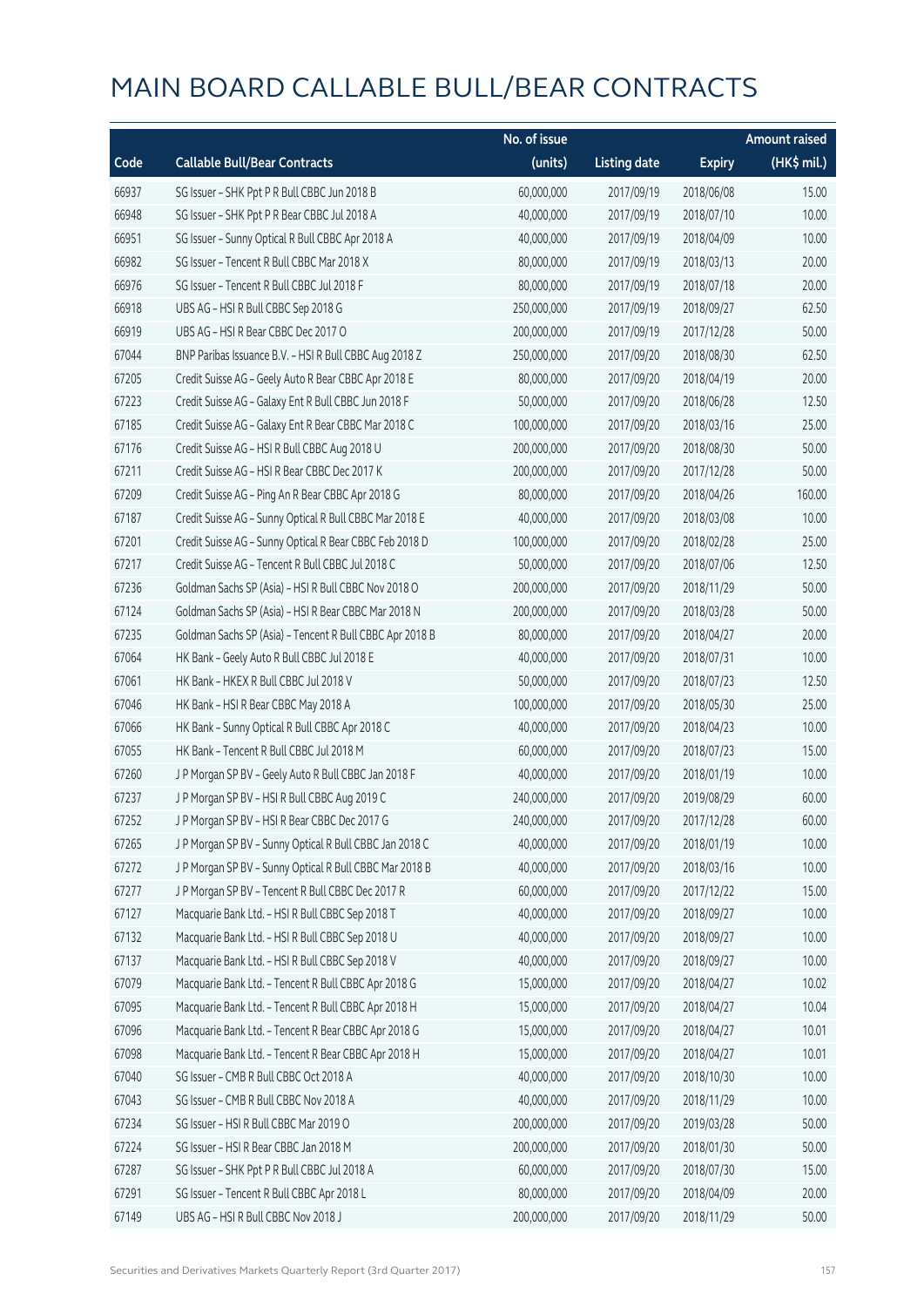|       |                                                               | No. of issue |                     |               | <b>Amount raised</b> |
|-------|---------------------------------------------------------------|--------------|---------------------|---------------|----------------------|
| Code  | <b>Callable Bull/Bear Contracts</b>                           | (units)      | <b>Listing date</b> | <b>Expiry</b> | (HK\$ mil.)          |
| 67140 | UBS AG - HSI R Bull CBBC Nov 2018 Z                           | 250,000,000  | 2017/09/20          | 2018/11/29    | 62.50                |
| 67153 | UBS AG - HSI R Bear CBBC Dec 2017 R                           | 250,000,000  | 2017/09/20          | 2017/12/28    | 62.50                |
| 67155 | UBS AG - HSI R Bear CBBC Dec 2017 T                           | 250,000,000  | 2017/09/20          | 2017/12/28    | 62.50                |
| 67157 | UBS AG - Petrochina R Bull CBBC Apr 2018 A                    | 40,000,000   | 2017/09/20          | 2018/04/09    | 10.00                |
| 67170 | UBS AG - Tencent R Bull CBBC Jul 2018 C                       | 50,000,000   | 2017/09/20          | 2018/07/16    | 12.50                |
| 67337 | BNP Paribas Issuance B.V. - HSI R Bull CBBC Aug 2018 O        | 250,000,000  | 2017/09/21          | 2018/08/30    | 62.50                |
| 67338 | BNP Paribas Issuance B.V. - HSI R Bear CBBC Mar 2018 B        | 250,000,000  | 2017/09/21          | 2018/03/28    | 62.50                |
| 67547 | Credit Suisse AG - CUni R Bull CBBC Feb 2018 E                | 50,000,000   | 2017/09/21          | 2018/02/28    | 12.50                |
| 67522 | Credit Suisse AG - HSI R Bull CBBC Apr 2018 T                 | 150,000,000  | 2017/09/21          | 2018/04/27    | 37.50                |
| 67521 | Credit Suisse AG - HSI R Bull CBBC May 2018 R                 | 200,000,000  | 2017/09/21          | 2018/05/30    | 50.00                |
| 67551 | Credit Suisse AG - HSI R Bear CBBC Dec 2017 P                 | 200,000,000  | 2017/09/21          | 2017/12/28    | 50.00                |
| 67549 | Credit Suisse AG - HSI R Bear CBBC Feb 2018 D                 | 150,000,000  | 2017/09/21          | 2018/02/27    | 37.50                |
| 67538 | Credit Suisse AG - Sunny Optical R Bull CBBC Feb 2018 C       | 40,000,000   | 2017/09/21          | 2018/02/22    | 10.00                |
| 67533 | Credit Suisse AG - Tencent R Bull CBBC Jul 2018 D             | 50,000,000   | 2017/09/21          | 2018/07/12    | 12.50                |
| 67370 | Bank of East Asia - Sunny Optical R Bull CBBC Jul 2018 A      | 40,000,000   | 2017/09/21          | 2018/07/06    | 10.00                |
| 67372 | Bank of East Asia - Sunny Optical R Bull CBBC Jul 2018 B      | 40,000,000   | 2017/09/21          | 2018/07/06    | 10.00                |
| 67365 | Bank of East Asia - Tencent R Bull CBBC Jul 2018 H            | 40,000,000   | 2017/09/21          | 2018/07/06    | 10.00                |
| 67415 | Bank of East Asia - Tencent R Bull CBBC Jul 2018 I            | 40,000,000   | 2017/09/21          | 2018/07/06    | 10.00                |
| 67366 | Bank of East Asia - Tencent R Bear CBBC Jul 2018 C            | 30,000,000   | 2017/09/21          | 2018/07/06    | 10.50                |
| 67293 | Goldman Sachs SP (Asia) - CSOP A50 ETF R Bull CBBC Apr 2018 A | 60,000,000   | 2017/09/21          | 2018/04/27    | 15.00                |
| 67500 | Goldman Sachs SP (Asia) - HSI R Bull CBBC Dec 2018 K          | 200,000,000  | 2017/09/21          | 2018/12/28    | 50.00                |
| 67495 | Goldman Sachs SP (Asia) - HSI R Bear CBBC Mar 2018 O          | 200,000,000  | 2017/09/21          | 2018/03/28    | 50.00                |
| 67507 | Goldman Sachs SP (Asia) - Tencent R Bull CBBC May 2018 J      | 80,000,000   | 2017/09/21          | 2018/05/04    | 20.00                |
| 67511 | Goldman Sachs SP (Asia) - Tencent R Bull CBBC May 2018 K      | 80,000,000   | 2017/09/21          | 2018/05/04    | 20.00                |
| 67517 | Goldman Sachs SP (Asia) - Tencent R Bear CBBC Apr 2018 C      | 80,000,000   | 2017/09/21          | 2018/04/27    | 20.00                |
| 67356 | HK Bank - AAC Tech R Bull CBBC Jun 2018 A                     | 40,000,000   | 2017/09/21          | 2018/06/29    | 10.00                |
| 67361 | HK Bank - HSI R Bear CBBC Apr 2018 R                          | 100,000,000  | 2017/09/21          | 2018/04/27    | 25.00                |
| 67354 | HK Bank - Sunny Optical R Bull CBBC Jun 2018 A                | 40,000,000   | 2017/09/21          | 2018/06/29    | 10.00                |
| 67346 | HK Bank - Tencent R Bull CBBC Jun 2018 D                      | 60,000,000   | 2017/09/21          | 2018/06/29    | 15.00                |
| 67348 | HK Bank - Tencent R Bear CBBC Aug 2018 G                      | 50,000,000   | 2017/09/21          | 2018/08/17    | 20.00                |
| 67353 | HK Bank - Tencent R Bear CBBC Aug 2018 H                      | 50,000,000   | 2017/09/21          | 2018/08/31    | 25.00                |
| 67426 | J P Morgan SP BV - AAC Tech R Bull CBBC Jan 2018 A            | 40,000,000   | 2017/09/21          | 2018/01/19    | 10.00                |
| 67459 | J P Morgan SP BV - AAC Tech R Bull CBBC Feb 2018 A            | 40,000,000   | 2017/09/21          | 2018/02/15    | 10.00                |
| 67418 | J P Morgan SP BV - HSI R Bull CBBC Dec 2018 P                 | 240,000,000  | 2017/09/21          | 2018/12/28    | 60.00                |
| 67419 | J P Morgan SP BV - HSI R Bear CBBC Dec 2017 H                 | 240,000,000  | 2017/09/21          | 2017/12/28    | 60.00                |
| 67425 | J P Morgan SP BV - Sunny Optical R Bull CBBC Jan 2018 D       | 50,000,000   | 2017/09/21          | 2018/01/19    | 12.50                |
| 67463 | J P Morgan SP BV - Tencent R Bull CBBC Jan 2018 Q             | 60,000,000   | 2017/09/21          | 2018/01/19    | 15.00                |
| 67465 | J P Morgan SP BV - Tencent R Bear CBBC Feb 2018 M             | 60,000,000   | 2017/09/21          | 2018/02/15    | 24.00                |
| 67376 | SG Issuer - CCB R Bull CBBC Aug 2018 I                        | 100,000,000  | 2017/09/21          | 2018/08/30    | 25.00                |
| 67400 | SG Issuer - CSOP A50 ETF R Bull CBBC Apr 2018 D               | 40,000,000   | 2017/09/21          | 2018/04/11    | 10.00                |
| 67380 | SG Issuer - Galaxy R Bear CBBC Jul 2018 A                     | 80,000,000   | 2017/09/21          | 2018/07/20    | 20.00                |
| 67589 | SG Issuer - HSI R Bull CBBC Jul 2019 D                        | 200,000,000  | 2017/09/21          | 2019/07/30    | 50.00                |
| 67559 | SG Issuer - HSI R Bear CBBC Dec 2017 R                        | 200,000,000  | 2017/09/21          | 2017/12/28    | 50.00                |
| 67568 | SG Issuer - HSI R Bear CBBC Jan 2018 N                        | 200,000,000  | 2017/09/21          | 2018/01/30    | 50.00                |
| 67387 | SG Issuer - Ping An R Bull CBBC Jun 2018 B                    | 100,000,000  | 2017/09/21          | 2018/06/20    | 25.00                |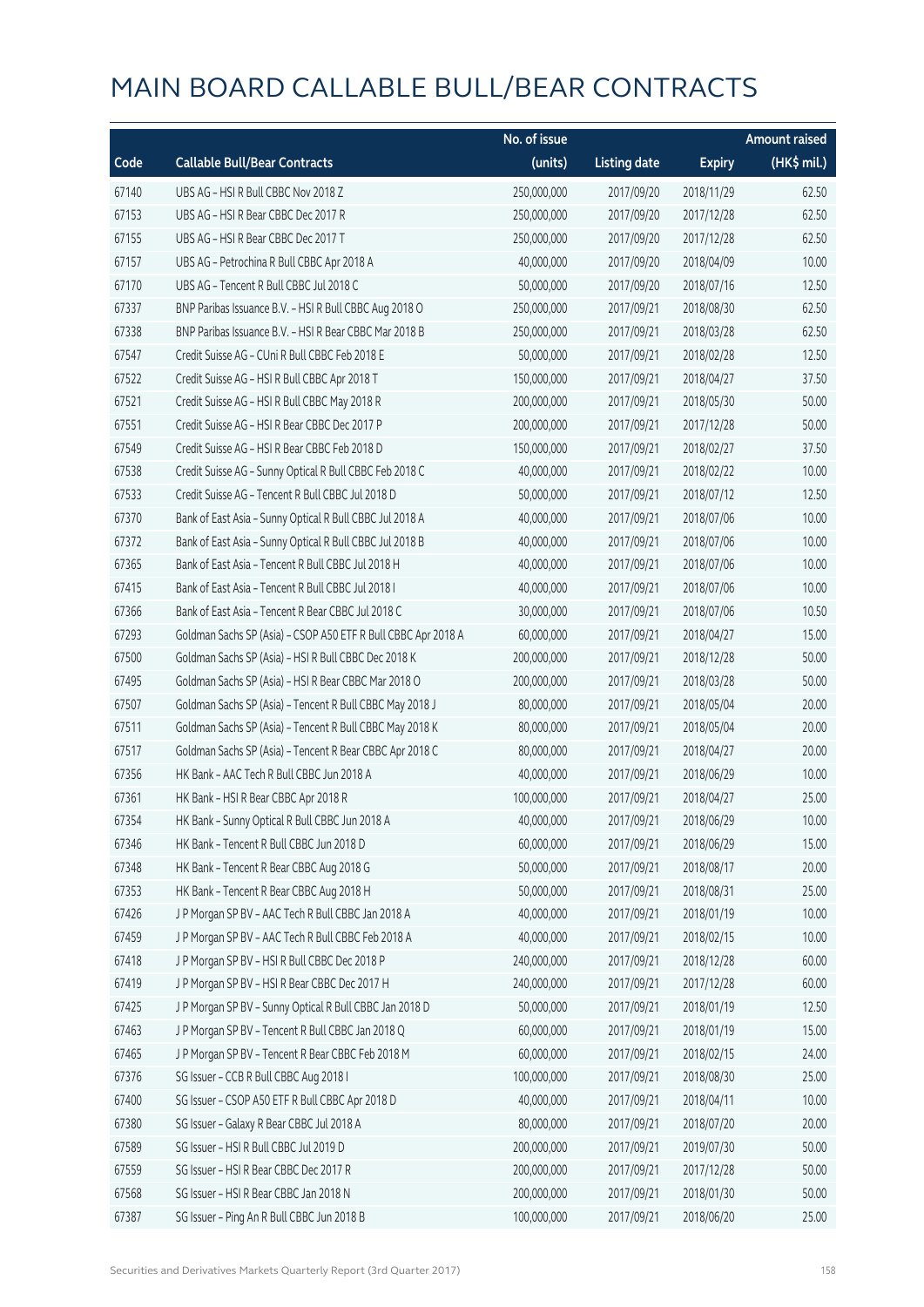|       |                                                            | No. of issue |                     |               | <b>Amount raised</b> |
|-------|------------------------------------------------------------|--------------|---------------------|---------------|----------------------|
| Code  | <b>Callable Bull/Bear Contracts</b>                        | (units)      | <b>Listing date</b> | <b>Expiry</b> | (HK\$ mil.)          |
| 67399 | SG Issuer - Sunny Optical R Bull CBBC Aug 2018 A           | 40,000,000   | 2017/09/21          | 2018/08/30    | 10.00                |
| 67597 | SG Issuer - Tencent R Bull CBBC Jul 2018 G                 | 80,000,000   | 2017/09/21          | 2018/07/04    | 20.00                |
| 67473 | UBS AG - HSI R Bull CBBC Oct 2018 G                        | 250,000,000  | 2017/09/21          | 2018/10/30    | 62.50                |
| 67494 | UBS AG - HSI R Bear CBBC Dec 2017 M                        | 250,000,000  | 2017/09/21          | 2017/12/28    | 62.50                |
| 67485 | UBS AG - Tencent R Bull CBBC Jun 2018 A                    | 50,000,000   | 2017/09/21          | 2018/06/25    | 12.50                |
| 67598 | BNP Paribas Issuance B.V. - HSI R Bull CBBC Aug 2018 P     | 250,000,000  | 2017/09/22          | 2018/08/30    | 62.50                |
| 67633 | BNP Paribas Issuance B.V. - Tencent R Bull CBBC Aug 2018 I | 50,000,000   | 2017/09/22          | 2018/08/30    | 12.50                |
| 67753 | Credit Suisse AG - CNOOC R Bull CBBC Oct 2018 D            | 50,000,000   | 2017/09/22          | 2018/10/12    | 12.50                |
| 67727 | Credit Suisse AG - HSI R Bull CBBC Apr 2018 U              | 150,000,000  | 2017/09/22          | 2018/04/27    | 37.50                |
| 67697 | Credit Suisse AG - HSI R Bull CBBC May 2018 S              | 200,000,000  | 2017/09/22          | 2018/05/30    | 50.00                |
| 67724 | Credit Suisse AG - HSI R Bull CBBC Aug 2018 X              | 200,000,000  | 2017/09/22          | 2018/08/30    | 50.00                |
| 67707 | Credit Suisse AG - HSI R Bear CBBC Mar 2018 E              | 200,000,000  | 2017/09/22          | 2018/03/28    | 50.00                |
| 67748 | Credit Suisse AG - ICBC R Bull CBBC Sep 2018 I             | 70,000,000   | 2017/09/22          | 2018/09/14    | 17.50                |
| 67745 | Credit Suisse AG - Tencent R Bull CBBC Jul 2018 E          | 50,000,000   | 2017/09/22          | 2018/07/05    | 12.50                |
| 67634 | Goldman Sachs SP (Asia) - HSI R Bull CBBC Mar 2019 A       | 200,000,000  | 2017/09/22          | 2019/03/28    | 50.00                |
| 67636 | Goldman Sachs SP (Asia) - HSI R Bull CBBC Mar 2019 B       | 200,000,000  | 2017/09/22          | 2019/03/28    | 50.00                |
| 67816 | Goldman Sachs SP (Asia) - Tencent R Bull CBBC May 2018 L   | 80,000,000   | 2017/09/22          | 2018/05/15    | 20.00                |
| 67819 | Goldman Sachs SP (Asia) - Tencent R Bear CBBC Mar 2018 A   | 80,000,000   | 2017/09/22          | 2018/03/29    | 20.00                |
| 67631 | HK Bank - HKEX R Bull CBBC Jun 2018 K                      | 50,000,000   | 2017/09/22          | 2018/06/25    | 12.50                |
| 67616 | HK Bank - HSI R Bull CBBC Apr 2018 Z                       | 100,000,000  | 2017/09/22          | 2018/04/27    | 25.00                |
| 67605 | HK Bank - Tencent R Bull CBBC Jul 2018 N                   | 60,000,000   | 2017/09/22          | 2018/07/16    | 15.00                |
| 67611 | HK Bank - Tencent R Bear CBBC Jul 2018 J                   | 50,000,000   | 2017/09/22          | 2018/07/16    | 17.50                |
| 67841 | J P Morgan SP BV - AAC Tech R Bull CBBC Mar 2018 A         | 40,000,000   | 2017/09/22          | 2018/03/16    | 10.00                |
| 67838 | J P Morgan SP BV - CNOOC R Bull CBBC Oct 2018 A            | 80,000,000   | 2017/09/22          | 2018/10/19    | 20.00                |
| 67845 | J P Morgan SP BV - HKEX R Bull CBBC Jan 2018 G             | 40,000,000   | 2017/09/22          | 2018/01/19    | 10.00                |
| 67830 | J P Morgan SP BV - HSI R Bull CBBC Nov 2018 Z              | 240,000,000  | 2017/09/22          | 2018/11/29    | 60.00                |
| 67820 | J P Morgan SP BV - HSI R Bull CBBC Aug 2019 D              | 240,000,000  | 2017/09/22          | 2019/08/29    | 60.00                |
| 67849 | J P Morgan SP BV - HSI R Bear CBBC Dec 2017 I              | 240,000,000  | 2017/09/22          | 2017/12/28    | 60.00                |
| 67855 | J P Morgan SP BV - HSI R Bear CBBC Jan 2018 H              | 240,000,000  | 2017/09/22          | 2018/01/30    | 60.00                |
| 67847 | J P Morgan SP BV - Tencent R Bull CBBC Jan 2018 R          | 60,000,000   | 2017/09/22          | 2018/01/19    | 15.00                |
| 67637 | SG Issuer - CCB R Bull CBBC Sep 2018 A                     | 100,000,000  | 2017/09/22          | 2018/09/12    | 25.00                |
| 67801 | SG Issuer - China Life R Bull CBBC Jul 2018 B              | 40,000,000   | 2017/09/22          | 2018/07/11    | 10.00                |
| 67667 | SG Issuer - Evergrande R Bull CBBC Aug 2018 A              | 40,000,000   | 2017/09/22          | 2018/08/06    | 21.20                |
| 67674 | SG Issuer - Evergrande R Bull CBBC Sep 2018 A              | 40,000,000   | 2017/09/22          | 2018/09/05    | 26.00                |
| 67813 | SG Issuer - Galaxy R Bull CBBC Jul 2018 A                  | 80,000,000   | 2017/09/22          | 2018/07/12    | 20.00                |
| 67792 | SG Issuer - HSI R Bull CBBC Mar 2019 P                     | 200,000,000  | 2017/09/22          | 2019/03/28    | 50.00                |
| 67788 | SG Issuer - HSI R Bear CBBC Dec 2017 N                     | 200,000,000  | 2017/09/22          | 2017/12/28    | 50.00                |
| 67675 | SG Issuer - Tencent R Bull CBBC Mar 2018 Y                 | 80,000,000   | 2017/09/22          | 2018/03/22    | 20.00                |
| 67679 | SG Issuer - Tencent R Bull CBBC Apr 2018 M                 | 80,000,000   | 2017/09/22          | 2018/04/20    | 20.00                |
| 67684 | SG Issuer - Tencent R Bull CBBC Jul 2018 H                 | 80,000,000   | 2017/09/22          | 2018/07/12    | 20.00                |
| 67686 | SG Issuer - Tencent R Bear CBBC Aug 2018 C                 | 80,000,000   | 2017/09/22          | 2018/08/09    | 41.60                |
| 67696 | SG Issuer - Tencent R Bear CBBC Oct 2018 C                 | 80,000,000   | 2017/09/22          | 2018/10/12    | 46.40                |
| 67768 | UBS AG - HSI R Bull CBBC Nov 2018 K                        | 250,000,000  | 2017/09/22          | 2018/11/29    | 62.50                |
| 67777 | UBS AG - HSI R Bull CBBC Dec 2018 A                        | 250,000,000  | 2017/09/22          | 2018/12/28    | 62.50                |
| 67765 | UBS AG - HSI R Bull CBBC Apr 2019 A                        | 200,000,000  | 2017/09/22          | 2019/04/29    | 50.00                |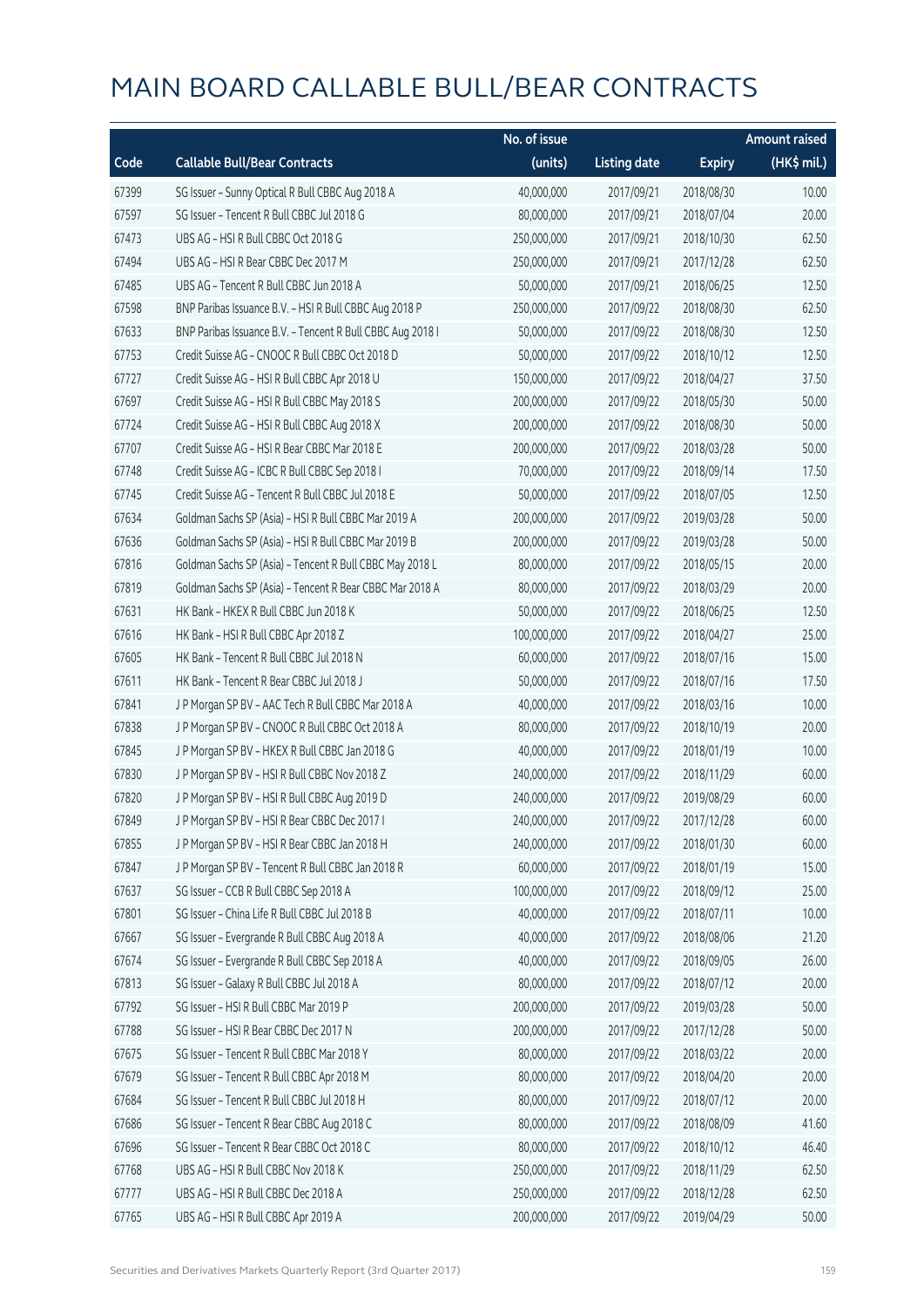|       |                                                               | No. of issue |                     |               | <b>Amount raised</b> |
|-------|---------------------------------------------------------------|--------------|---------------------|---------------|----------------------|
| Code  | <b>Callable Bull/Bear Contracts</b>                           | (units)      | <b>Listing date</b> | <b>Expiry</b> | (HK\$ mil.)          |
| 67784 | UBS AG - HSI R Bear CBBC Dec 2017 P                           | 250,000,000  | 2017/09/22          | 2017/12/28    | 62.50                |
| 67782 | UBS AG - HSI R Bear CBBC Jan 2018 H                           | 250,000,000  | 2017/09/22          | 2018/01/30    | 62.50                |
| 68091 | BNP Paribas Issuance B.V. - CSOP A50 ETF R Bull CBBC Jun 18B  | 60,000,000   | 2017/09/25          | 2018/06/28    | 15.00                |
| 68078 | BNP Paribas Issuance B.V. - HKEX R Bull CBBC Aug 2018 L       | 50,000,000   | 2017/09/25          | 2018/08/30    | 12.50                |
| 68101 | BNP Paribas Issuance B.V. - HSCEI R Bull CBBC Aug 2018 X      | 100,000,000  | 2017/09/25          | 2018/08/30    | 25.00                |
| 67931 | BNP Paribas Issuance B.V. - HSI R Bull CBBC Sep 2018 A        | 250,000,000  | 2017/09/25          | 2018/09/27    | 62.50                |
| 68340 | BNP Paribas Issuance B.V. - HSI R Bull CBBC Sep 2018 B        | 250,000,000  | 2017/09/25          | 2018/09/27    | 62.50                |
| 67928 | BNP Paribas Issuance B.V. - HSI R Bull CBBC Sep 2018 X        | 250,000,000  | 2017/09/25          | 2018/09/27    | 62.50                |
| 67866 | BNP Paribas Issuance B.V. - HSI R Bear CBBC Mar 2018 C        | 250,000,000  | 2017/09/25          | 2018/03/28    | 62.50                |
| 67870 | BNP Paribas Issuance B.V. - HSI R Bear CBBC Mar 2018 T        | 250,000,000  | 2017/09/25          | 2018/03/28    | 62.50                |
| 68330 | BNP Paribas Issuance B.V. - Tencent R Bull CBBC Aug 2018 M    | 50,000,000   | 2017/09/25          | 2018/08/30    | 12.50                |
| 68328 | BNP Paribas Issuance B.V. - Tencent R Bull CBBC Aug 2018 P    | 50,000,000   | 2017/09/25          | 2018/08/30    | 12.50                |
| 67873 | BNP Paribas Issuance B.V. - Tencent R Bear CBBC Apr 2018 S    | 50,000,000   | 2017/09/25          | 2018/04/27    | 12.50                |
| 68225 | Credit Suisse AG - AIA R Bull CBBC Jun 2018 C                 | 50,000,000   | 2017/09/25          | 2018/06/29    | 12.50                |
| 68251 | Credit Suisse AG - Geely Auto R Bull CBBC Apr 2018 C          | 40,000,000   | 2017/09/25          | 2018/04/19    | 10.00                |
| 68202 | Credit Suisse AG - HKEX R Bull CBBC Jun 2018 J                | 50,000,000   | 2017/09/25          | 2018/06/29    | 12.50                |
| 68206 | Credit Suisse AG - HKEX R Bull CBBC Jun 2018 K                | 50,000,000   | 2017/09/25          | 2018/06/22    | 12.50                |
| 68197 | Credit Suisse AG - HSI R Bull CBBC May 2018 T                 | 200,000,000  | 2017/09/25          | 2018/05/30    | 50.00                |
| 68199 | Credit Suisse AG - HSI R Bull CBBC Sep 2018 B                 | 200,000,000  | 2017/09/25          | 2018/09/27    | 50.00                |
| 68200 | Credit Suisse AG - HSI R Bull CBBC Sep 2018 Z                 | 200,000,000  | 2017/09/25          | 2018/09/27    | 50.00                |
| 68195 | Credit Suisse AG - HSI R Bear CBBC Dec 2017 D                 | 200,000,000  | 2017/09/25          | 2017/12/28    | 50.00                |
| 68193 | Credit Suisse AG - HSI R Bear CBBC Dec 2017 M                 | 200,000,000  | 2017/09/25          | 2017/12/28    | 50.00                |
| 68194 | Credit Suisse AG - HSI R Bear CBBC Mar 2018 F                 | 200,000,000  | 2017/09/25          | 2018/03/28    | 50.00                |
| 68237 | Credit Suisse AG - Sunny Optical R Bear CBBC Feb 2018 E       | 40,000,000   | 2017/09/25          | 2018/02/23    | 10.40                |
| 68207 | Credit Suisse AG - Tencent R Bull CBBC Jul 2018 F             | 50,000,000   | 2017/09/25          | 2018/07/20    | 12.50                |
| 68133 | Bank of East Asia - AIA R Bull CBBC Jul 2018 B                | 40,000,000   | 2017/09/25          | 2018/07/12    | 10.00                |
| 68113 | Bank of East Asia - China Mobile R Bull CBBC Jul 2018 A       | 60,000,000   | 2017/09/25          | 2018/07/12    | 15.00                |
| 68145 | Bank of East Asia - Geely Auto R Bull CBBC Jul 2018 B         | 40,000,000   | 2017/09/25          | 2018/07/12    | 10.00                |
| 68105 | Bank of East Asia - HKEX R Bull CBBC Jul 2018 C               | 40,000,000   | 2017/09/25          | 2018/07/12    | 10.00                |
| 68107 | Bank of East Asia - HKEX R Bull CBBC Jul 2018 D               | 40,000,000   | 2017/09/25          | 2018/07/12    | 10.00                |
| 68126 | Bank of East Asia - Ping An R Bull CBBC Jun 2018 I            | 16,000,000   | 2017/09/25          | 2018/06/15    | 10.40                |
| 68108 | Bank of East Asia - Tencent R Bull CBBC Jul 2018 J            | 40,000,000   | 2017/09/25          | 2018/07/12    | 10.00                |
| 68112 | Bank of East Asia - Tencent R Bull CBBC Jul 2018 K            | 40,000,000   | 2017/09/25          | 2018/07/12    | 10.00                |
| 68541 | Goldman Sachs SP (Asia) - CSOP A50 ETF R Bull CBBC Mar 2018 A | 60,000,000   | 2017/09/25          | 2018/03/28    | 15.00                |
| 68253 | Goldman Sachs SP (Asia) - HSI R Bull CBBC Apr 2019 A          | 200,000,000  | 2017/09/25          | 2019/04/29    | 50.00                |
| 68254 | Goldman Sachs SP (Asia) - HSI R Bull CBBC Apr 2019 B          | 200,000,000  | 2017/09/25          | 2019/04/29    | 50.00                |
| 67878 | Goldman Sachs SP (Asia) - HSI R Bear CBBC Feb 2018 J          | 200,000,000  | 2017/09/25          | 2018/02/27    | 50.00                |
| 68523 | Goldman Sachs SP (Asia) - Tencent R Bull CBBC May 2018 M      | 80,000,000   | 2017/09/25          | 2018/05/15    | 20.00                |
| 68527 | Goldman Sachs SP (Asia) - Tencent R Bull CBBC May 2018 N      | 80,000,000   | 2017/09/25          | 2018/05/11    | 20.00                |
| 68529 | Goldman Sachs SP (Asia) - Tencent R Bull CBBC May 2018 O      | 80,000,000   | 2017/09/25          | 2018/05/10    | 20.00                |
| 68524 | Goldman Sachs SP (Asia) - Tencent R Bear CBBC Apr 2018 D      | 80,000,000   | 2017/09/25          | 2018/04/30    | 20.00                |
| 68613 | Goldman Sachs SP (Asia) - Tencent R Bear CBBC Apr 2018 F      | 80,000,000   | 2017/09/25          | 2018/04/30    | 21.04                |
| 67920 | HK Bank - CNOOC R Bull CBBC Aug 2018 D                        | 50,000,000   | 2017/09/25          | 2018/08/27    | 12.50                |
| 67924 | HK Bank - Geely Auto R Bull CBBC Aug 2018 C                   | 40,000,000   | 2017/09/25          | 2018/08/20    | 10.00                |
| 67926 | HK Bank - HKEX R Bull CBBC Jul 2018 W                         | 50,000,000   | 2017/09/25          | 2018/07/16    | 12.50                |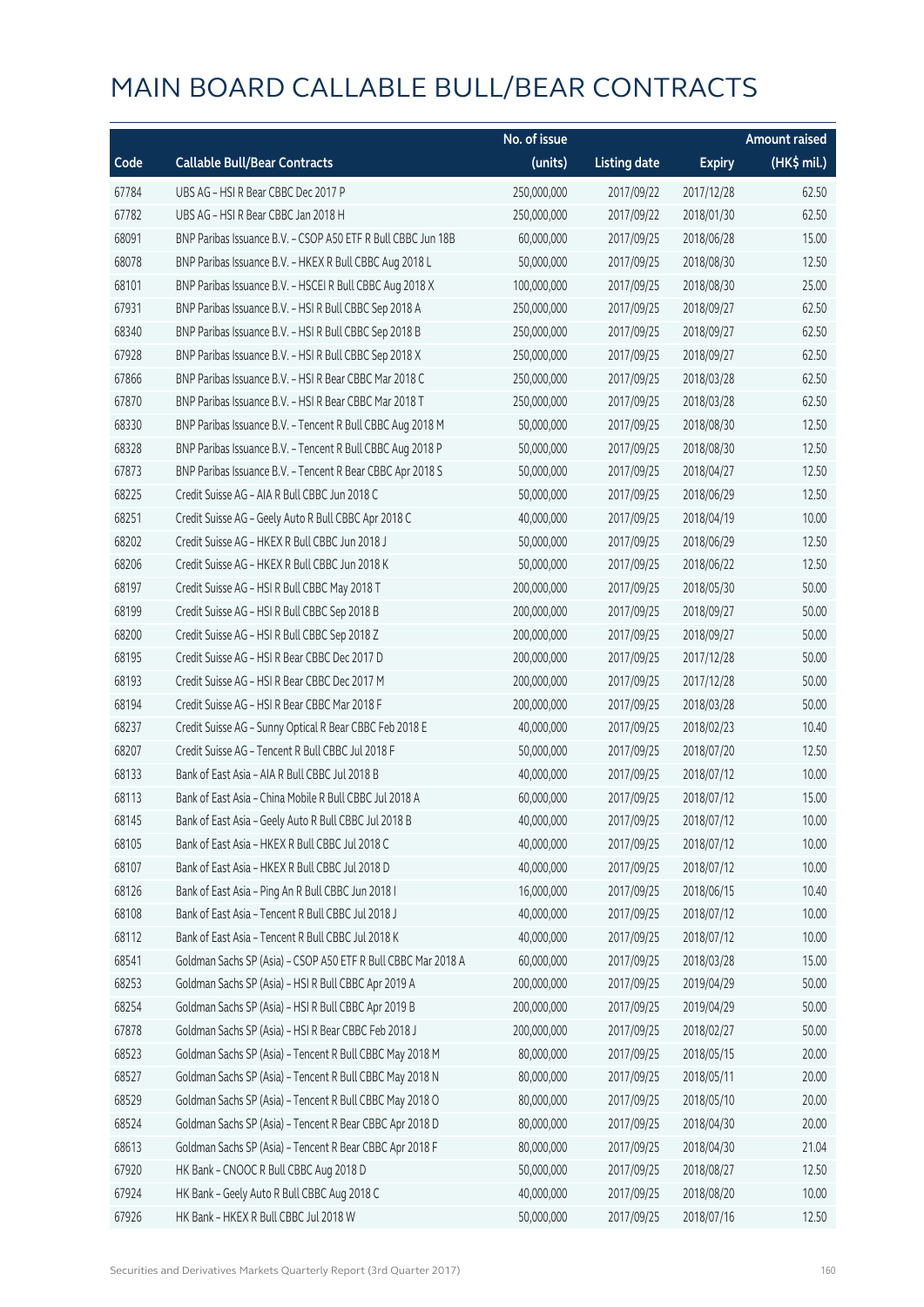|       |                                                       | No. of issue |                     |               | <b>Amount raised</b> |
|-------|-------------------------------------------------------|--------------|---------------------|---------------|----------------------|
| Code  | <b>Callable Bull/Bear Contracts</b>                   | (units)      | <b>Listing date</b> | <b>Expiry</b> | (HK\$ mil.)          |
| 67896 | HK Bank - HSCEI R Bull CBBC Apr 2018 J                | 60,000,000   | 2017/09/25          | 2018/04/27    | 15.00                |
| 67880 | HK Bank - HSI R Bull CBBC Apr 2018 X                  | 100,000,000  | 2017/09/25          | 2018/04/27    | 25.00                |
| 67911 | HK Bank - Ping An R Bull CBBC Apr 2018 F              | 80,000,000   | 2017/09/25          | 2018/04/30    | 20.00                |
| 67900 | HK Bank - Tencent R Bull CBBC Jul 2018 S              | 60,000,000   | 2017/09/25          | 2018/07/30    | 15.00                |
| 67907 | HK Bank - Tencent R Bull CBBC Aug 2018 O              | 60,000,000   | 2017/09/25          | 2018/08/06    | 15.00                |
| 68151 | Haitong Int'l Sec - Evergrande R Bull CBBC Sep 2018 A | 40,000,000   | 2017/09/25          | 2018/09/24    | 22.32                |
| 68164 | Haitong Int'l Sec - Evergrande R Bull CBBC Oct 2018 A | 40,000,000   | 2017/09/25          | 2018/10/10    | 14.44                |
| 68175 | Haitong Int'l Sec - Evergrande R Bull CBBC Oct 2018 B | 40,000,000   | 2017/09/25          | 2018/10/15    | 10.52                |
| 68180 | Haitong Int'l Sec - Geely Auto R Bull CBBC Jul 2018 A | 40,000,000   | 2017/09/25          | 2018/07/27    | 10.00                |
| 68184 | Haitong Int'l Sec - Geely Auto R Bull CBBC Jul 2018 B | 40,000,000   | 2017/09/25          | 2018/07/25    | 13.84                |
| 68188 | Haitong Int'l Sec - Galaxy Ent R Bull CBBC Jun 2018 B | 40,000,000   | 2017/09/25          | 2018/06/25    | 18.32                |
| 68189 | Haitong Int'l Sec - Tencent R Bear CBBC Apr 2018 H    | 40,000,000   | 2017/09/25          | 2018/04/26    | 10.00                |
| 68577 | J P Morgan SP BV - HKEX R Bull CBBC Jan 2018 H        | 40,000,000   | 2017/09/25          | 2018/01/19    | 10.00                |
| 68586 | J P Morgan SP BV - HSI R Bull CBBC Nov 2018 J         | 240,000,000  | 2017/09/25          | 2018/11/29    | 60.00                |
| 68606 | J P Morgan SP BV - HSI R Bull CBBC Dec 2018 Q         | 240,000,000  | 2017/09/25          | 2018/12/28    | 60.00                |
| 68583 | J P Morgan SP BV - HSI R Bull CBBC Aug 2019 E         | 240,000,000  | 2017/09/25          | 2019/08/29    | 60.00                |
| 68546 | J P Morgan SP BV - HSI R Bear CBBC Dec 2017 L         | 240,000,000  | 2017/09/25          | 2017/12/28    | 60.00                |
| 68561 | J P Morgan SP BV - HSI R Bear CBBC Dec 2017 M         | 240,000,000  | 2017/09/25          | 2017/12/28    | 60.00                |
| 68562 | J P Morgan SP BV - Tencent R Bull CBBC Jan 2018 S     | 60,000,000   | 2017/09/25          | 2018/01/19    | 15.00                |
| 68576 | J P Morgan SP BV - Tencent R Bull CBBC Jan 2018 T     | 60,000,000   | 2017/09/25          | 2018/01/19    | 15.00                |
| 68102 | Macquarie Bank Ltd. - HKEX R Bull CBBC Jun 2018 J     | 20,000,000   | 2017/09/25          | 2018/06/27    | 11.16                |
| 68104 | Macquarie Bank Ltd. - HKEX R Bull CBBC Jun 2018 K     | 20,000,000   | 2017/09/25          | 2018/06/27    | 10.70                |
| 68357 | Macquarie Bank Ltd. - HSI R Bull CBBC Sep 2018 W      | 40,000,000   | 2017/09/25          | 2018/09/27    | 10.00                |
| 68358 | Macquarie Bank Ltd. - HSI R Bull CBBC Sep 2018 X      | 40,000,000   | 2017/09/25          | 2018/09/27    | 10.00                |
| 68360 | Macquarie Bank Ltd. - HSI R Bull CBBC Sep 2018 Y      | 40,000,000   | 2017/09/25          | 2018/09/27    | 10.00                |
| 68365 | Macquarie Bank Ltd. - HSI R Bull CBBC Sep 2018 Z      | 40,000,000   | 2017/09/25          | 2018/09/27    | 10.00                |
| 67961 | Macquarie Bank Ltd. - Tencent R Bull CBBC Apr 2018 I  | 16,000,000   | 2017/09/25          | 2018/04/30    | 10.30                |
| 67963 | Macquarie Bank Ltd. - Tencent R Bull CBBC Apr 2018 J  | 15,000,000   | 2017/09/25          | 2018/04/30    | 10.08                |
| 67992 | Macquarie Bank Ltd. - Tencent R Bull CBBC Apr 2018 K  | 15,000,000   | 2017/09/25          | 2018/04/30    | 10.61                |
| 67940 | Macquarie Bank Ltd. - Tencent R Bear CBBC Apr 2018 I  | 16,000,000   | 2017/09/25          | 2018/04/30    | 10.00                |
| 67943 | Macquarie Bank Ltd. - Tencent R Bear CBBC Apr 2018 J  | 14,000,000   | 2017/09/25          | 2018/04/30    | 10.02                |
| 67960 | Macquarie Bank Ltd. - Tencent R Bear CBBC Apr 2018 K  | 14,000,000   | 2017/09/25          | 2018/04/30    | 10.72                |
| 68369 | SG Issuer - AIA R Bull CBBC Jun 2018 C                | 60,000,000   | 2017/09/25          | 2018/06/28    | 15.00                |
| 68374 | SG Issuer - Geely Auto R Bull CBBC Aug 2018 B         | 40,000,000   | 2017/09/25          | 2018/08/30    | 10.00                |
| 68379 | SG Issuer - Geely Auto R Bull CBBC Sep 2018 B         | 40,000,000   | 2017/09/25          | 2018/09/27    | 10.00                |
| 67999 | SG Issuer - Geely Auto R Bear CBBC Apr 2018 B         | 40,000,000   | 2017/09/25          | 2018/04/20    | 14.20                |
| 68000 | SG Issuer - Geely Auto R Bear CBBC Jul 2018 A         | 40,000,000   | 2017/09/25          | 2018/07/20    | 18.40                |
| 68008 | SG Issuer - Geely Auto R Bear CBBC Oct 2018 A         | 40,000,000   | 2017/09/25          | 2018/10/26    | 26.80                |
| 68388 | SG Issuer - HKEX R Bull CBBC Apr 2018 E               | 50,000,000   | 2017/09/25          | 2018/04/09    | 12.50                |
| 68011 | SG Issuer - HKEX R Bull CBBC Jun 2018 F               | 50,000,000   | 2017/09/25          | 2018/06/15    | 12.50                |
| 68033 | SG Issuer - HKEX R Bull CBBC Jun 2018 G               | 50,000,000   | 2017/09/25          | 2018/06/28    | 12.50                |
| 68395 | SG Issuer - HKEX R Bull CBBC Jun 2018 H               | 50,000,000   | 2017/09/25          | 2018/06/26    | 12.50                |
| 68035 | SG Issuer - HKEX R Bull CBBC Jul 2018 D               | 50,000,000   | 2017/09/25          | 2018/07/16    | 12.50                |
| 68412 | SG Issuer - HSBC R Bull CBBC Apr 2018 G               | 100,000,000  | 2017/09/25          | 2018/04/16    | 25.00                |
| 68486 | SG Issuer - HSI R Bull CBBC Mar 2019 Q                | 200,000,000  | 2017/09/25          | 2019/03/28    | 50.00                |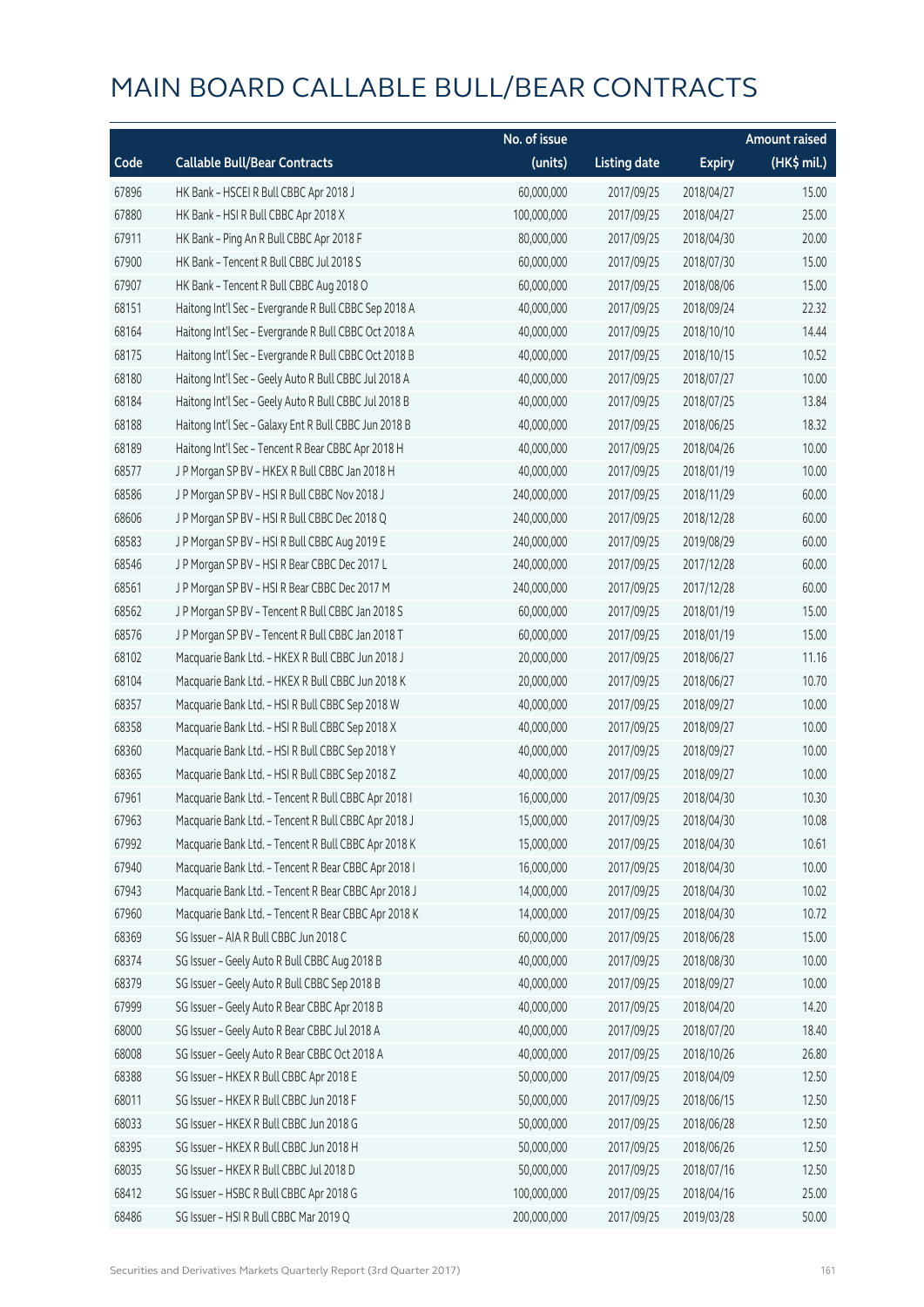|       |                                                            | No. of issue |                     |               | <b>Amount raised</b> |
|-------|------------------------------------------------------------|--------------|---------------------|---------------|----------------------|
| Code  | <b>Callable Bull/Bear Contracts</b>                        | (units)      | <b>Listing date</b> | <b>Expiry</b> | (HK\$ mil.)          |
| 68517 | SG Issuer - HSI R Bull CBBC Apr 2019 N                     | 200,000,000  | 2017/09/25          | 2019/04/29    | 50.00                |
| 68522 | SG Issuer - HSI R Bull CBBC Apr 2019 O                     | 200,000,000  | 2017/09/25          | 2019/04/29    | 50.00                |
| 68456 | SG Issuer - HSI R Bear CBBC Dec 2017 T                     | 200,000,000  | 2017/09/25          | 2017/12/28    | 50.00                |
| 68463 | SG Issuer - HSI R Bear CBBC Dec 2017 V                     | 200,000,000  | 2017/09/25          | 2017/12/28    | 50.00                |
| 68464 | SG Issuer - HSI R Bear CBBC Jan 2018 O                     | 200,000,000  | 2017/09/25          | 2018/01/30    | 50.00                |
| 68467 | SG Issuer - HSI R Bear CBBC Jan 2018 P                     | 200,000,000  | 2017/09/25          | 2018/01/30    | 50.00                |
| 68468 | SG Issuer - HSI R Bear CBBC Feb 2018 N                     | 200,000,000  | 2017/09/25          | 2018/02/27    | 50.00                |
| 68040 | SG Issuer - ICBC R Bull CBBC Aug 2018 H                    | 60,000,000   | 2017/09/25          | 2018/08/24    | 15.00                |
| 68415 | SG Issuer - Ping An R Bull CBBC May 2018 E                 | 100,000,000  | 2017/09/25          | 2018/05/28    | 25.00                |
| 68051 | SG Issuer - Sunny Optical R Bull CBBC Feb 2018 A           | 40,000,000   | 2017/09/25          | 2018/02/26    | 10.00                |
| 68418 | SG Issuer - Tencent R Bull CBBC Apr 2018 N                 | 80,000,000   | 2017/09/25          | 2018/04/17    | 20.00                |
| 68421 | SG Issuer - Tencent R Bull CBBC Jun 2018 F                 | 80,000,000   | 2017/09/25          | 2018/06/25    | 20.00                |
| 68277 | UBS AG - HKEX R Bull CBBC May 2018 C                       | 50,000,000   | 2017/09/25          | 2018/05/28    | 12.50                |
| 68276 | UBS AG - HKEX R Bull CBBC Jul 2018 A                       | 50,000,000   | 2017/09/25          | 2018/07/09    | 12.50                |
| 68315 | UBS AG - HSI R Bull CBBC Nov 2018 F                        | 250,000,000  | 2017/09/25          | 2018/11/29    | 62.50                |
| 68316 | UBS AG - HSI R Bull CBBC Nov 2018 G                        | 200,000,000  | 2017/09/25          | 2018/11/29    | 50.00                |
| 68314 | UBS AG - HSI R Bull CBBC Dec 2018 B                        | 200,000,000  | 2017/09/25          | 2018/12/28    | 50.00                |
| 68305 | UBS AG - HSI R Bull CBBC Apr 2019 B                        | 250,000,000  | 2017/09/25          | 2019/04/29    | 62.50                |
| 68265 | UBS AG - HSI R Bear CBBC Dec 2017 U                        | 200,000,000  | 2017/09/25          | 2017/12/28    | 50.00                |
| 68266 | UBS AG - HSI R Bear CBBC Dec 2017 V                        | 250,000,000  | 2017/09/25          | 2017/12/28    | 62.50                |
| 68273 | UBS AG - HSI R Bear CBBC Dec 2017 W                        | 250,000,000  | 2017/09/25          | 2017/12/28    | 62.50                |
| 68274 | UBS AG - HSI R Bear CBBC Dec 2017 X                        | 250,000,000  | 2017/09/25          | 2017/12/28    | 62.50                |
| 68342 | UBS AG - Tencent R Bull CBBC May 2018 A                    | 50,000,000   | 2017/09/25          | 2018/05/21    | 12.50                |
| 68348 | UBS AG - Tencent R Bull CBBC Jul 2018 D                    | 50,000,000   | 2017/09/25          | 2018/07/16    | 12.50                |
| 68286 | UBS AG - Tencent R Bear CBBC Apr 2018 B                    | 50,000,000   | 2017/09/25          | 2018/04/16    | 19.50                |
| 68667 | BNP Paribas Issuance B.V. - HKEX R Bull CBBC Aug 2018 M    | 50,000,000   | 2017/09/26          | 2018/08/30    | 12.50                |
| 68659 | BNP Paribas Issuance B.V. - HSBC R Bull CBBC Aug 2018 G    | 150,000,000  | 2017/09/26          | 2018/08/30    | 37.50                |
| 68668 | BNP Paribas Issuance B.V. - HSI R Bear CBBC Mar 2018 D     | 250,000,000  | 2017/09/26          | 2018/03/28    | 62.50                |
| 68627 | BNP Paribas Issuance B.V. - Tencent R Bear CBBC Apr 2018 E | 50,000,000   | 2017/09/26          | 2018/04/27    | 15.00                |
| 68625 | BNP Paribas Issuance B.V. - Tencent R Bear CBBC Apr 2018 P | 50,000,000   | 2017/09/26          | 2018/04/27    | 12.50                |
| 68962 | Credit Suisse AG - Geely Auto R Bull CBBC Apr 2018 D       | 40,000,000   | 2017/09/26          | 2018/04/12    | 10.00                |
| 68963 | Credit Suisse AG - Geely Auto R Bear CBBC Apr 2018 F       | 40,000,000   | 2017/09/26          | 2018/04/12    | 14.40                |
| 69005 | Credit Suisse AG - HKEX R Bull CBBC Jun 2018 L             | 50,000,000   | 2017/09/26          | 2018/06/28    | 12.50                |
| 68960 | Credit Suisse AG - HSBC R Bull CBBC Jul 2018 E             | 70,000,000   | 2017/09/26          | 2018/07/05    | 17.50                |
| 68956 | Credit Suisse AG - HSI R Bull CBBC May 2018 U              | 200,000,000  | 2017/09/26          | 2018/05/30    | 50.00                |
| 68957 | Credit Suisse AG - HSI R Bull CBBC Aug 2018 A              | 200,000,000  | 2017/09/26          | 2018/08/30    | 50.00                |
| 68955 | Credit Suisse AG - HSI R Bull CBBC Aug 2018 C              | 200,000,000  | 2017/09/26          | 2018/08/30    | 50.00                |
| 69016 | Credit Suisse AG - HSI R Bear CBBC Dec 2017 O              | 200,000,000  | 2017/09/26          | 2017/12/28    | 50.00                |
| 69015 | Credit Suisse AG - HSI R Bear CBBC Mar 2018 G              | 200,000,000  | 2017/09/26          | 2018/03/28    | 50.00                |
| 69012 | Credit Suisse AG - Sands China R Bull CBBC Jul 2018 C      | 50,000,000   | 2017/09/26          | 2018/07/20    | 12.50                |
| 69011 | Credit Suisse AG - Tencent R Bull CBBC Jul 2018 G          | 50,000,000   | 2017/09/26          | 2018/07/18    | 12.50                |
| 68797 | Goldman Sachs SP (Asia) - HSI R Bull CBBC Apr 2019 C       | 200,000,000  | 2017/09/26          | 2019/04/29    | 50.00                |
| 68804 | Goldman Sachs SP (Asia) - HSI R Bull CBBC Apr 2019 D       | 200,000,000  | 2017/09/26          | 2019/04/29    | 50.00                |
| 68794 | Goldman Sachs SP (Asia) - HSI R Bear CBBC Feb 2018 K       | 200,000,000  | 2017/09/26          | 2018/02/27    | 50.00                |
| 68928 | Goldman Sachs SP (Asia) - Tencent R Bull CBBC Mar 2018 A   | 80,000,000   | 2017/09/26          | 2018/03/29    | 20.00                |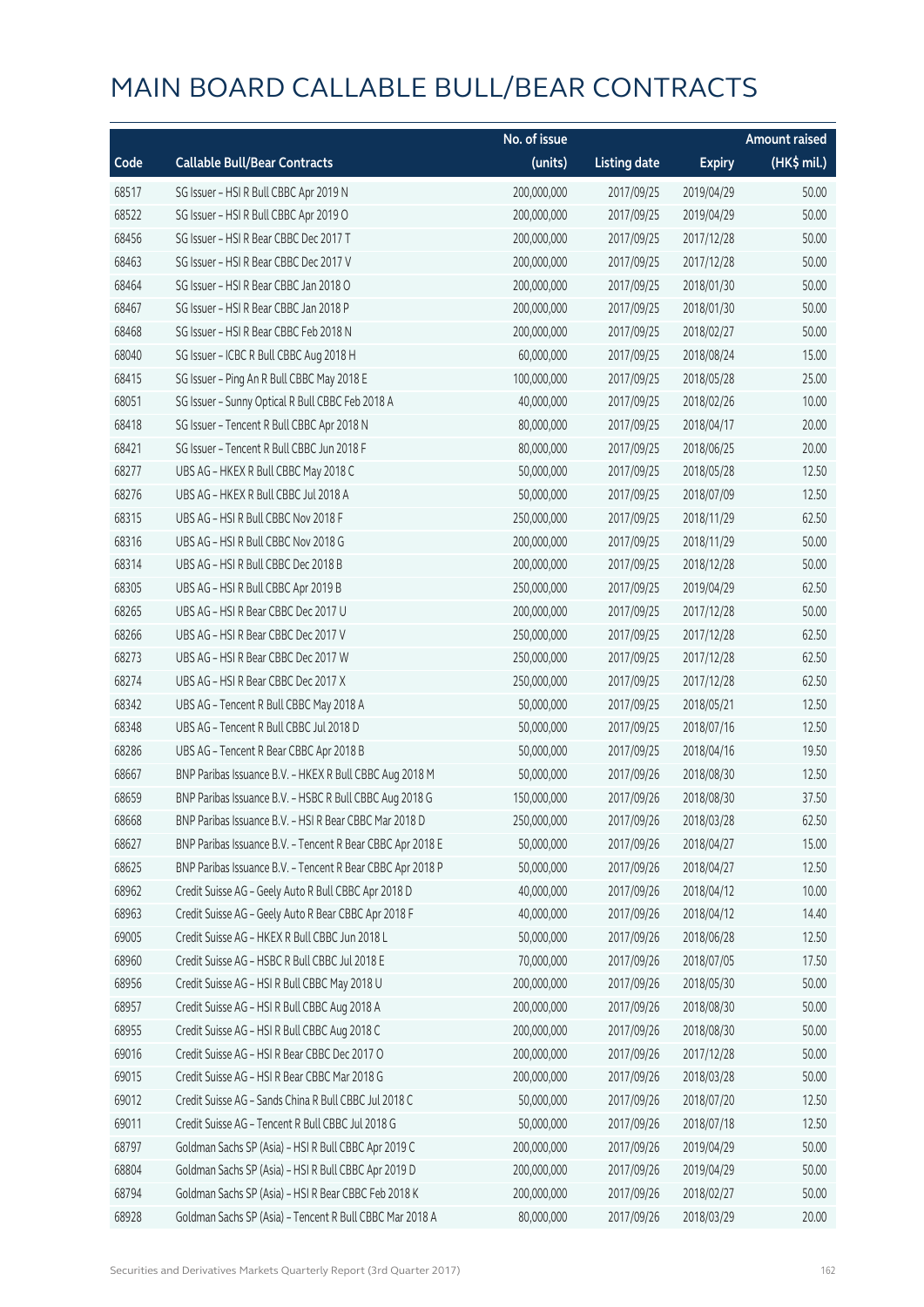|       |                                                          | No. of issue |                     |               | <b>Amount raised</b> |
|-------|----------------------------------------------------------|--------------|---------------------|---------------|----------------------|
| Code  | <b>Callable Bull/Bear Contracts</b>                      | (units)      | <b>Listing date</b> | <b>Expiry</b> | (HK\$ mil.)          |
| 69055 | Goldman Sachs SP (Asia) - Tencent R Bull CBBC Mar 2018 B | 80,000,000   | 2017/09/26          | 2018/03/29    | 20.00                |
| 68935 | Goldman Sachs SP (Asia) - Tencent R Bear CBBC Mar 2018 B | 80,000,000   | 2017/09/26          | 2018/03/29    | 20.00                |
| 68939 | Goldman Sachs SP (Asia) - Tencent R Bear CBBC Mar 2018 C | 80,000,000   | 2017/09/26          | 2018/03/29    | 20.00                |
| 68778 | HK Bank - AIA R Bull CBBC Jul 2018 E                     | 60,000,000   | 2017/09/26          | 2018/07/09    | 15.00                |
| 68745 | HK Bank - CUni R Bear CBBC Mar 2018 C                    | 40,000,000   | 2017/09/26          | 2018/03/26    | 10.00                |
| 68779 | HK Bank - Evergrande R Bull CBBC Aug 2018 B              | 80,000,000   | 2017/09/26          | 2018/08/27    | 20.00                |
| 68707 | HK Bank - Geely Auto R Bull CBBC Mar 2018 C              | 40,000,000   | 2017/09/26          | 2018/03/26    | 10.00                |
| 68690 | HK Bank - Geely Auto R Bull CBBC Jul 2018 F              | 40,000,000   | 2017/09/26          | 2018/07/16    | 10.00                |
| 68723 | HK Bank - Geely Auto R Bear CBBC Aug 2018 D              | 40,000,000   | 2017/09/26          | 2018/08/27    | 14.00                |
| 68727 | HK Bank - HKEX R Bull CBBC Mar 2018 J                    | 50,000,000   | 2017/09/26          | 2018/03/26    | 12.50                |
| 68725 | HK Bank - HKEX R Bull CBBC Aug 2018 B                    | 50,000,000   | 2017/09/26          | 2018/08/06    | 12.50                |
| 68780 | HK Bank - HSI R Bull CBBC Jul 2018 K                     | 150,000,000  | 2017/09/26          | 2018/07/30    | 37.50                |
| 68732 | HK Bank - Ping An R Bull CBBC Jun 2018 A                 | 80,000,000   | 2017/09/26          | 2018/06/11    | 20.00                |
| 68762 | HK Bank - Tencent R Bull CBBC Jul 2018 T                 | 60,000,000   | 2017/09/26          | 2018/07/09    | 15.00                |
| 68919 | Haitong Int'l Sec - Evergrande R Bear CBBC Mar 2018 A    | 30,000,000   | 2017/09/26          | 2018/03/26    | 19.59                |
| 68867 | Haitong Int'l Sec - Geely Auto R Bull CBBC May 2018 A    | 40,000,000   | 2017/09/26          | 2018/05/18    | 10.00                |
| 68886 | Haitong Int'l Sec - Tencent R Bull CBBC Apr 2018 A       | 40,000,000   | 2017/09/26          | 2018/04/27    | 11.08                |
| 68900 | Haitong Int'l Sec - Tencent R Bull CBBC Apr 2018 B       | 40,000,000   | 2017/09/26          | 2018/04/26    | 10.00                |
| 68907 | Haitong Int'l Sec - Tencent R Bull CBBC Apr 2018 C       | 40,000,000   | 2017/09/26          | 2018/04/25    | 10.00                |
| 68912 | Haitong Int'l Sec - Tencent R Bull CBBC Apr 2018 D       | 40,000,000   | 2017/09/26          | 2018/04/24    | 10.00                |
| 68918 | Haitong Int'l Sec - Tencent R Bear CBBC Apr 2018 I       | 40,000,000   | 2017/09/26          | 2018/04/23    | 11.84                |
| 69074 | J P Morgan SP BV - HSI R Bull CBBC Dec 2018 R            | 240,000,000  | 2017/09/26          | 2018/12/28    | 60.00                |
| 69081 | J P Morgan SP BV - HSI R Bear CBBC Dec 2017 O            | 240,000,000  | 2017/09/26          | 2017/12/28    | 60.00                |
| 69083 | J P Morgan SP BV - Ping An R Bull CBBC Mar 2018 D        | 100,000,000  | 2017/09/26          | 2018/03/16    | 25.00                |
| 69084 | J P Morgan SP BV - Tencent R Bull CBBC Feb 2018 H        | 60,000,000   | 2017/09/26          | 2018/02/15    | 15.00                |
| 68828 | Macquarie Bank Ltd. - HSBC R Bull CBBC Sep 2018 A        | 40,000,000   | 2017/09/26          | 2018/09/27    | 10.00                |
| 68850 | Macquarie Bank Ltd. - Ping An R Bull CBBC Sep 2018 D     | 40,000,000   | 2017/09/26          | 2018/09/27    | 10.00                |
| 68864 | Macquarie Bank Ltd. - Ping An R Bear CBBC Sep 2018 B     | 40,000,000   | 2017/09/26          | 2018/09/27    | 10.00                |
| 69059 | SG Issuer - Evergrande R Bull CBBC Aug 2018 B            | 40,000,000   | 2017/09/26          | 2018/08/16    | 12.60                |
| 69063 | SG Issuer - Evergrande R Bull CBBC Sep 2018 B            | 40,000,000   | 2017/09/26          | 2018/09/21    | 20.80                |
| 68805 | SG Issuer - HSBC R Bull CBBC Jul 2018 B                  | 100,000,000  | 2017/09/26          | 2018/07/10    | 25.00                |
| 69045 | SG Issuer - HSI R Bull CBBC Mar 2019 R                   | 200,000,000  | 2017/09/26          | 2019/03/28    | 50.00                |
| 69046 | SG Issuer - HSI R Bull CBBC Apr 2019 P                   | 200,000,000  | 2017/09/26          | 2019/04/29    | 50.00                |
| 68819 | SG Issuer - HSI R Bull CBBC Jul 2019 E                   | 200,000,000  | 2017/09/26          | 2019/07/30    | 50.00                |
| 69054 | SG Issuer - HSI R Bull CBBC Jul 2019 F                   | 200,000,000  | 2017/09/26          | 2019/07/30    | 50.00                |
| 69018 | SG Issuer - HSI R Bear CBBC Feb 2018 O                   | 200,000,000  | 2017/09/26          | 2018/02/27    | 50.00                |
| 69026 | SG Issuer - HSI R Bear CBBC Feb 2018 P                   | 200,000,000  | 2017/09/26          | 2018/02/27    | 50.00                |
| 69064 | SG Issuer - Tencent R Bull CBBC Jul 2018 I               | 80,000,000   | 2017/09/26          | 2018/07/04    | 20.00                |
| 68922 | UBS AG - HSI R Bull CBBC Sep 2018 R                      | 200,000,000  | 2017/09/26          | 2018/09/27    | 50.00                |
| 68920 | UBS AG - HSI R Bull CBBC Nov 2018 H                      | 200,000,000  | 2017/09/26          | 2018/11/29    | 50.00                |
| 68921 | UBS AG - HSI R Bear CBBC Dec 2017 Z                      | 200,000,000  | 2017/09/26          | 2017/12/28    | 50.00                |
| 69192 | Credit Suisse AG - CUni R Bull CBBC Apr 2018 A           | 50,000,000   | 2017/09/27          | 2018/04/26    | 12.50                |
| 69200 | Credit Suisse AG - China Shenhua R Bull CBBC May 2018 A  | 40,000,000   | 2017/09/27          | 2018/05/31    | 10.00                |
| 69189 | Credit Suisse AG - Geely Auto R Bull CBBC May 2018 A     | 40,000,000   | 2017/09/27          | 2018/05/30    | 10.00                |
| 69191 | Credit Suisse AG - Geely Auto R Bear CBBC Apr 2018 G     | 40,000,000   | 2017/09/27          | 2018/04/25    | 15.60                |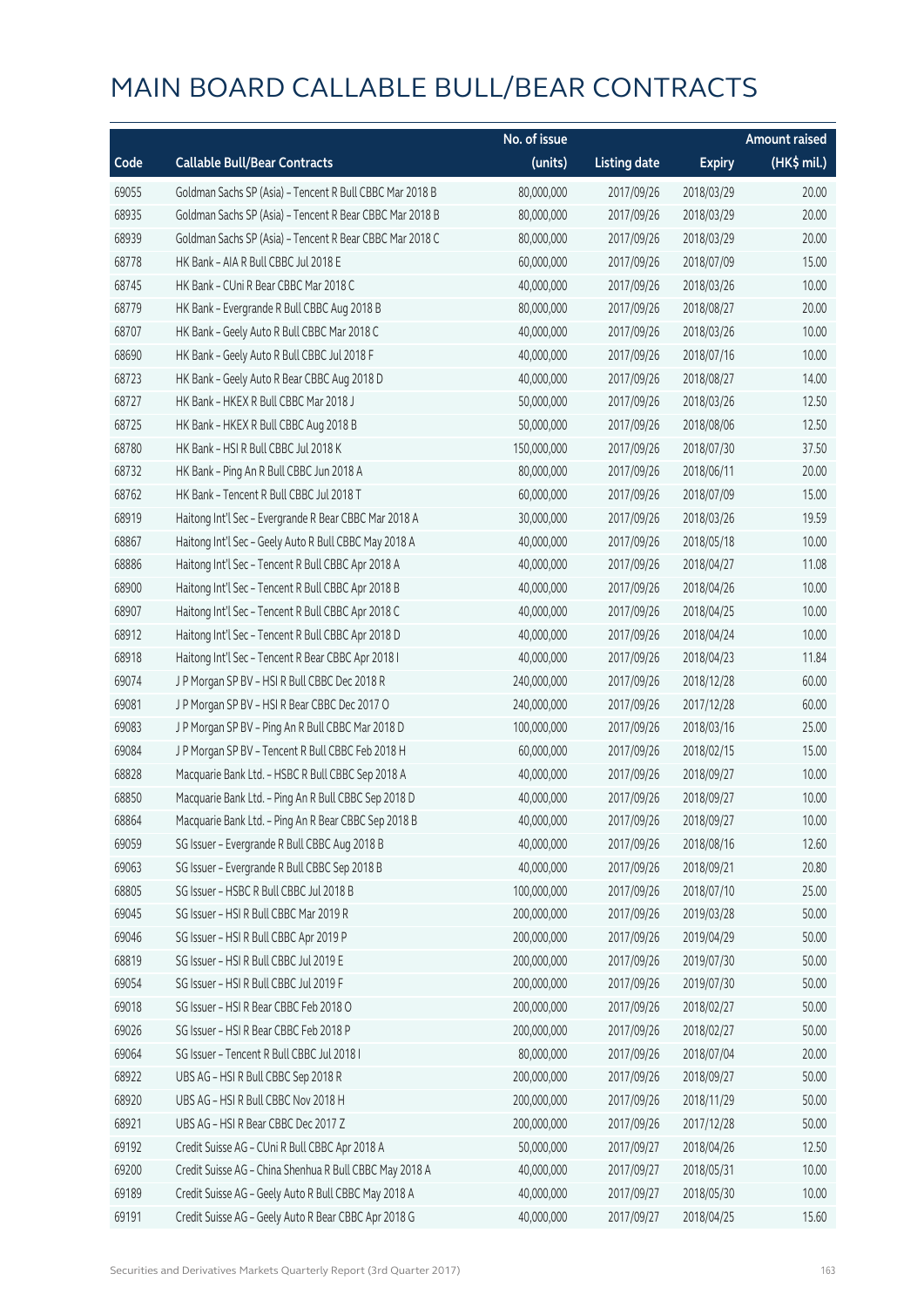|       |                                                               | No. of issue |                     |               | <b>Amount raised</b> |
|-------|---------------------------------------------------------------|--------------|---------------------|---------------|----------------------|
| Code  | <b>Callable Bull/Bear Contracts</b>                           | (units)      | <b>Listing date</b> | <b>Expiry</b> | (HK\$ mil.)          |
| 69206 | Credit Suisse AG - Geely Auto R Bear CBBC Apr 2018 H          | 40,000,000   | 2017/09/27          | 2018/04/18    | 20.00                |
| 69188 | Credit Suisse AG - HSBC R Bull CBBC Aug 2018 A                | 80,000,000   | 2017/09/27          | 2018/08/09    | 20.00                |
| 69171 | Credit Suisse AG - HSI R Bull CBBC Jan 2018 M                 | 200,000,000  | 2017/09/27          | 2018/01/30    | 50.00                |
| 69174 | Credit Suisse AG - HSI R Bear CBBC Mar 2018 H                 | 200,000,000  | 2017/09/27          | 2018/03/28    | 50.00                |
| 69201 | Credit Suisse AG - Ping An R Bull CBBC Oct 2018 F             | 100,000,000  | 2017/09/27          | 2018/10/25    | 25.00                |
| 69150 | Goldman Sachs SP (Asia) - HSI R Bull CBBC Aug 2019 A          | 200,000,000  | 2017/09/27          | 2019/08/29    | 50.00                |
| 69151 | Goldman Sachs SP (Asia) - HSI R Bull CBBC Aug 2019 B          | 200,000,000  | 2017/09/27          | 2019/08/29    | 50.00                |
| 69105 | Goldman Sachs SP (Asia) - HSI R Bear CBBC Mar 2018 P          | 200,000,000  | 2017/09/27          | 2018/03/28    | 50.00                |
| 69160 | Goldman Sachs SP (Asia) - Tencent R Bull CBBC Mar 2018 C      | 80,000,000   | 2017/09/27          | 2018/03/29    | 20.00                |
| 69170 | Goldman Sachs SP (Asia) - Tencent R Bear CBBC Mar 2018 D      | 80,000,000   | 2017/09/27          | 2018/03/29    | 20.00                |
| 69120 | HK Bank - COVS R Bull CBBC Jul 2018 B                         | 40,000,000   | 2017/09/27          | 2018/07/30    | 10.00                |
| 69117 | HK Bank - Geely Auto R Bull CBBC Aug 2018 D                   | 40,000,000   | 2017/09/27          | 2018/08/27    | 10.00                |
| 69111 | HK Bank - Geely Auto R Bear CBBC Aug 2018 E                   | 40,000,000   | 2017/09/27          | 2018/08/20    | 20.00                |
| 69125 | HK Bank - HKEX R Bull CBBC Aug 2018 C                         | 50,000,000   | 2017/09/27          | 2018/08/13    | 12.50                |
| 69109 | HK Bank - Tencent R Bull CBBC Mar 2018 W                      | 60,000,000   | 2017/09/27          | 2018/03/26    | 15.00                |
| 69211 | J P Morgan SP BV - HKEX R Bull CBBC Jan 2018 I                | 40,000,000   | 2017/09/27          | 2018/01/19    | 10.00                |
| 69220 | J P Morgan SP BV - HSI R Bull CBBC Aug 2019 F                 | 240,000,000  | 2017/09/27          | 2019/08/29    | 60.00                |
| 69223 | J P Morgan SP BV - HSI R Bear CBBC Jan 2018 K                 | 240,000,000  | 2017/09/27          | 2018/01/30    | 60.00                |
| 69207 | J P Morgan SP BV - Tencent R Bull CBBC Feb 2018 I             | 60,000,000   | 2017/09/27          | 2018/02/15    | 15.00                |
| 69288 | Macquarie Bank Ltd. - China Life R Bull CBBC Apr 2018 A       | 23,000,000   | 2017/09/27          | 2018/04/30    | 10.12                |
| 69287 | Macquarie Bank Ltd. - HKEX R Bull CBBC Sep 2018 A             | 20,000,000   | 2017/09/27          | 2018/09/26    | 10.12                |
| 69293 | Macquarie Bank Ltd. - Tencent R Bull CBBC Apr 2018 L          | 16,000,000   | 2017/09/27          | 2018/04/30    | 10.06                |
| 69128 | SG Issuer - CUni R Bull CBBC Jul 2018 B                       | 40,000,000   | 2017/09/27          | 2018/07/09    | 10.00                |
| 69140 | SG Issuer - Geely Auto R Bull CBBC Apr 2018 D                 | 40,000,000   | 2017/09/27          | 2018/04/11    | 10.00                |
| 69142 | SG Issuer - Geely Auto R Bear CBBC Oct 2018 B                 | 40,000,000   | 2017/09/27          | 2018/10/08    | 24.80                |
| 69246 | SG Issuer - HSI R Bear CBBC Mar 2018 E                        | 200,000,000  | 2017/09/27          | 2018/03/28    | 50.00                |
| 69149 | SG Issuer - ICBC R Bull CBBC Jun 2018 A                       | 60,000,000   | 2017/09/27          | 2018/06/04    | 15.00                |
| 69235 | UBS AG - HSI R Bull CBBC Oct 2018 L                           | 250,000,000  | 2017/09/27          | 2018/10/30    | 62.50                |
| 69239 | UBS AG - HSI R Bull CBBC Oct 2018 M                           | 250,000,000  | 2017/09/27          | 2018/10/30    | 62.50                |
| 69232 | UBS AG - HSI R Bear CBBC Dec 2017 K                           | 200,000,000  | 2017/09/27          | 2017/12/28    | 50.00                |
| 69234 | UBS AG - HSI R Bear CBBC Dec 2017 L                           | 250,000,000  | 2017/09/27          | 2017/12/28    | 62.50                |
| 69434 | Credit Suisse AG - BOCL R Bull CBBC Sep 2018 C                | 70,000,000   | 2017/09/28          | 2018/09/14    | 17.50                |
| 69429 | Credit Suisse AG - CCB R Bull CBBC Sep 2018 K                 | 70,000,000   | 2017/09/28          | 2018/09/14    | 17.50                |
| 69428 | Credit Suisse AG - Galaxy Ent R Bull CBBC Jun 2018 G          | 50,000,000   | 2017/09/28          | 2018/06/13    | 12.50                |
| 69411 | Credit Suisse AG - HSI R Bull CBBC Apr 2018 V                 | 200,000,000  | 2017/09/28          | 2018/04/27    | 50.00                |
| 69412 | Credit Suisse AG - HSI R Bear CBBC Jan 2018 M                 | 200,000,000  | 2017/09/28          | 2018/01/30    | 50.00                |
| 69433 | Credit Suisse AG - ICBC R Bull CBBC Sep 2018 J                | 70,000,000   | 2017/09/28          | 2018/09/19    | 17.50                |
| 69435 | Credit Suisse AG - Ping An R Bull CBBC Oct 2018 G             | 100,000,000  | 2017/09/28          | 2018/10/12    | 25.00                |
| 69404 | Bank of East Asia - Geely Auto R Bull CBBC Jul 2018 C         | 40,000,000   | 2017/09/28          | 2018/07/13    | 10.00                |
| 69380 | Bank of East Asia - Galaxy Ent R Bull CBBC Jul 2018 A         | 16,000,000   | 2017/09/28          | 2018/07/13    | 10.40                |
| 69402 | Bank of East Asia - HSBC Holdings R Bull CBBC May 2018 A      | 60,000,000   | 2017/09/28          | 2018/05/08    | 15.00                |
| 69407 | Bank of East Asia - Tencent R Bull CBBC Jul 2018 L            | 40,000,000   | 2017/09/28          | 2018/07/13    | 10.00                |
| 69465 | Goldman Sachs SP (Asia) - CSOP A50 ETF R Bull CBBC Mar 2018 B | 80,000,000   | 2017/09/28          | 2018/03/29    | 20.00                |
| 69454 | Goldman Sachs SP (Asia) - HSI R Bear CBBC Feb 2018 L          | 200,000,000  | 2017/09/28          | 2018/02/27    | 50.00                |
| 69457 | Goldman Sachs SP (Asia) - HSI R Bear CBBC Feb 2018 M          | 200,000,000  | 2017/09/28          | 2018/02/27    | 50.00                |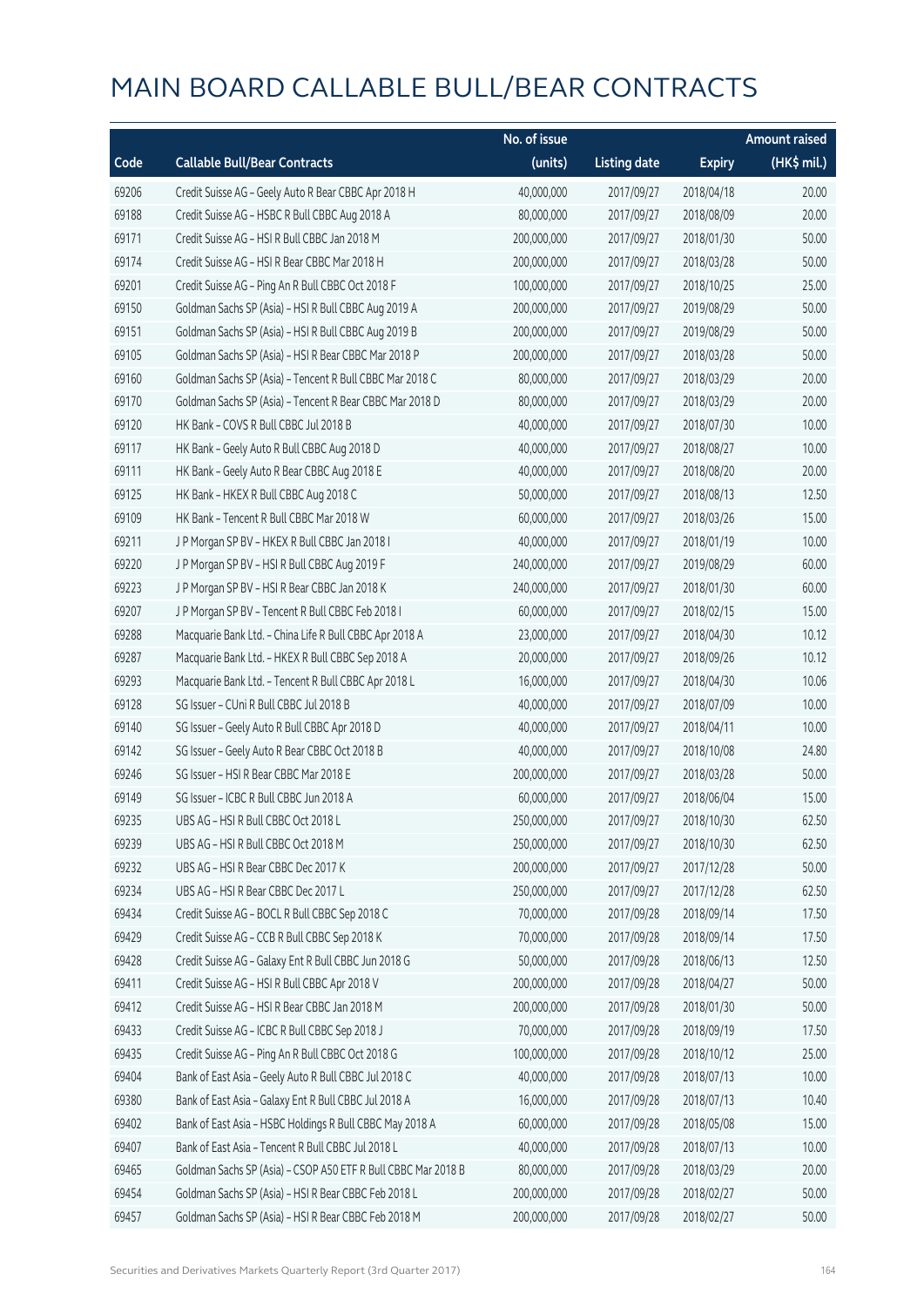|       |                                                             | No. of issue |                     |               | <b>Amount raised</b> |
|-------|-------------------------------------------------------------|--------------|---------------------|---------------|----------------------|
| Code  | <b>Callable Bull/Bear Contracts</b>                         | (units)      | <b>Listing date</b> | <b>Expiry</b> | (HK\$ mil.)          |
| 69464 | Goldman Sachs SP (Asia) - HSI R Bear CBBC Mar 2018 Q        | 200,000,000  | 2017/09/28          | 2018/03/28    | 50.00                |
| 69445 | Goldman Sachs SP (Asia) - Tencent R Bull CBBC Apr 2018 C    | 80,000,000   | 2017/09/28          | 2018/04/10    | 20.00                |
| 69451 | Goldman Sachs SP (Asia) - Tencent R Bear CBBC Apr 2018 G    | 80,000,000   | 2017/09/28          | 2018/04/10    | 20.00                |
| 69315 | HK Bank - CUni R Bull CBBC Aug 2018 D                       | 40,000,000   | 2017/09/28          | 2018/08/13    | 10.00                |
| 69316 | HK Bank - CC Bank R Bull CBBC Aug 2018 H                    | 80,000,000   | 2017/09/28          | 2018/08/27    | 20.00                |
| 69306 | HK Bank - Geely Auto R Bear CBBC Aug 2018 F                 | 40,000,000   | 2017/09/28          | 2018/08/13    | 16.00                |
| 69302 | HK Bank - Galaxy Ent R Bull CBBC Jul 2018 F                 | 80,000,000   | 2017/09/28          | 2018/07/23    | 20.00                |
| 69297 | HK Bank - HSI R Bear CBBC Mar 2018 M                        | 100,000,000  | 2017/09/28          | 2018/03/28    | 25.00                |
| 69298 | HK Bank - HSI R Bear CBBC Aug 2018 P                        | 100,000,000  | 2017/09/28          | 2018/08/30    | 25.00                |
| 69300 | HK Bank - HSI R Bear CBBC Aug 2018 Q                        | 100,000,000  | 2017/09/28          | 2018/08/30    | 25.00                |
| 69322 | HK Bank - ICBC R Bull CBBC Aug 2018 H                       | 80,000,000   | 2017/09/28          | 2018/08/27    | 20.00                |
| 69303 | HK Bank - Sands China R Bull CBBC Aug 2018 E                | 80,000,000   | 2017/09/28          | 2018/08/20    | 20.00                |
| 69308 | HK Bank - Sunny Optical R Bull CBBC Jul 2018 C              | 40,000,000   | 2017/09/28          | 2018/07/16    | 10.00                |
| 69304 | HK Bank - Tencent R Bull CBBC Aug 2018 P                    | 60,000,000   | 2017/09/28          | 2018/08/13    | 15.00                |
| 69305 | HK Bank - Tencent R Bear CBBC Jul 2018 K                    | 50,000,000   | 2017/09/28          | 2018/07/30    | 20.00                |
| 69357 | Haitong Int'l Sec - Great Wall Motor R Bull CBBC Jun 2018 A | 60,000,000   | 2017/09/28          | 2018/06/20    | 15.00                |
| 69349 | Haitong Int'l Sec - HKEX R Bull CBBC Jun 2018 G             | 40,000,000   | 2017/09/28          | 2018/06/01    | 10.00                |
| 69353 | Haitong Int'l Sec - HKEX R Bull CBBC Jun 2018 H             | 40,000,000   | 2017/09/28          | 2018/06/04    | 10.00                |
| 69324 | Haitong Int'l Sec - HSBC R Bull CBBC Jun 2018 E             | 80,000,000   | 2017/09/28          | 2018/06/27    | 20.00                |
| 69342 | Haitong Int'l Sec - SHK Ppt R Bull CBBC May 2018 A          | 40,000,000   | 2017/09/28          | 2018/05/24    | 10.00                |
| 69343 | Haitong Int'l Sec - SHK Ppt R Bull CBBC May 2018 B          | 40,000,000   | 2017/09/28          | 2018/05/23    | 10.00                |
| 69331 | Haitong Int'l Sec - Sunny Optical R Bull CBBC Apr 2018 B    | 40,000,000   | 2017/09/28          | 2018/04/23    | 10.00                |
| 69340 | Haitong Int'l Sec - Sunny Optical R Bull CBBC Apr 2018 C    | 40,000,000   | 2017/09/28          | 2018/04/24    | 10.00                |
| 69493 | J P Morgan SP BV - Galaxy Ent R Bull CBBC Mar 2018 A        | 100,000,000  | 2017/09/28          | 2018/03/16    | 25.00                |
| 69507 | J P Morgan SP BV - HSI R Bull CBBC Nov 2018 E               | 240,000,000  | 2017/09/28          | 2018/11/29    | 60.00                |
| 69519 | J P Morgan SP BV - HSI R Bull CBBC Aug 2019 G               | 240,000,000  | 2017/09/28          | 2019/08/29    | 60.00                |
| 69516 | J P Morgan SP BV - HSI R Bear CBBC Jan 2018 L               | 240,000,000  | 2017/09/28          | 2018/01/30    | 60.00                |
| 69497 | J P Morgan SP BV - Ping An R Bull CBBC Feb 2018 G           | 150,000,000  | 2017/09/28          | 2018/02/15    | 37.50                |
| 69498 | J P Morgan SP BV - Tencent R Bull CBBC Feb 2018 J           | 60,000,000   | 2017/09/28          | 2018/02/15    | 15.00                |
| 69504 | J P Morgan SP BV - Tencent R Bear CBBC Jan 2018 J           | 40,000,000   | 2017/09/28          | 2018/01/19    | 12.80                |
| 69444 | Macquarie Bank Ltd. - Tencent R Bear CBBC Apr 2018 L        | 13,000,000   | 2017/09/28          | 2018/04/30    | 10.31                |
| 69466 | SG Issuer - CMob R Bull CBBC Oct 2018 C                     | 100,000,000  | 2017/09/28          | 2018/10/04    | 25.00                |
| 69294 | SG Issuer - CSOP A50 ETF R Bull CBBC Apr 2018 E             | 40,000,000   | 2017/09/28          | 2018/04/11    | 10.00                |
| 69480 | SG Issuer - HSI R Bull CBBC Dec 2018 D                      | 200,000,000  | 2017/09/28          | 2018/12/28    | 50.00                |
| 69481 | SG Issuer - Sands R Bull CBBC Aug 2018 C                    | 60,000,000   | 2017/09/28          | 2018/08/02    | 15.00                |
| 69482 | UBS AG - HSI R Bull CBBC Dec 2018 C                         | 250,000,000  | 2017/09/28          | 2018/12/28    | 62.50                |
| 69492 | UBS AG - HSI R Bear CBBC Dec 2018 A                         | 250,000,000  | 2017/09/28          | 2018/12/28    | 62.50                |
| 69593 | Credit Suisse AG - HSBC R Bull CBBC Jul 2018 F              | 50,000,000   | 2017/09/29          | 2018/07/20    | 12.50                |
| 69565 | Credit Suisse AG - HSI R Bull CBBC Mar 2018 S               | 200,000,000  | 2017/09/29          | 2018/03/28    | 50.00                |
| 69571 | Credit Suisse AG - HSI R Bull CBBC Apr 2018 W               | 200,000,000  | 2017/09/29          | 2018/04/27    | 50.00                |
| 69591 | Credit Suisse AG - HSI R Bear CBBC Dec 2017 A               | 200,000,000  | 2017/09/29          | 2017/12/28    | 50.00                |
| 69574 | Credit Suisse AG - HSI R Bear CBBC Jan 2018 T               | 200,000,000  | 2017/09/29          | 2018/01/30    | 50.00                |
| 69663 | Goldman Sachs SP (Asia) - HKEX R Bull CBBC Apr 2018 A       | 80,000,000   | 2017/09/29          | 2018/04/03    | 20.00                |
| 69658 | Goldman Sachs SP (Asia) - HSI R Bull CBBC Apr 2019 E        | 200,000,000  | 2017/09/29          | 2019/04/29    | 50.00                |
| 69617 | Goldman Sachs SP (Asia) - HSI R Bear CBBC Mar 2018 R        | 200,000,000  | 2017/09/29          | 2018/03/28    | 50.00                |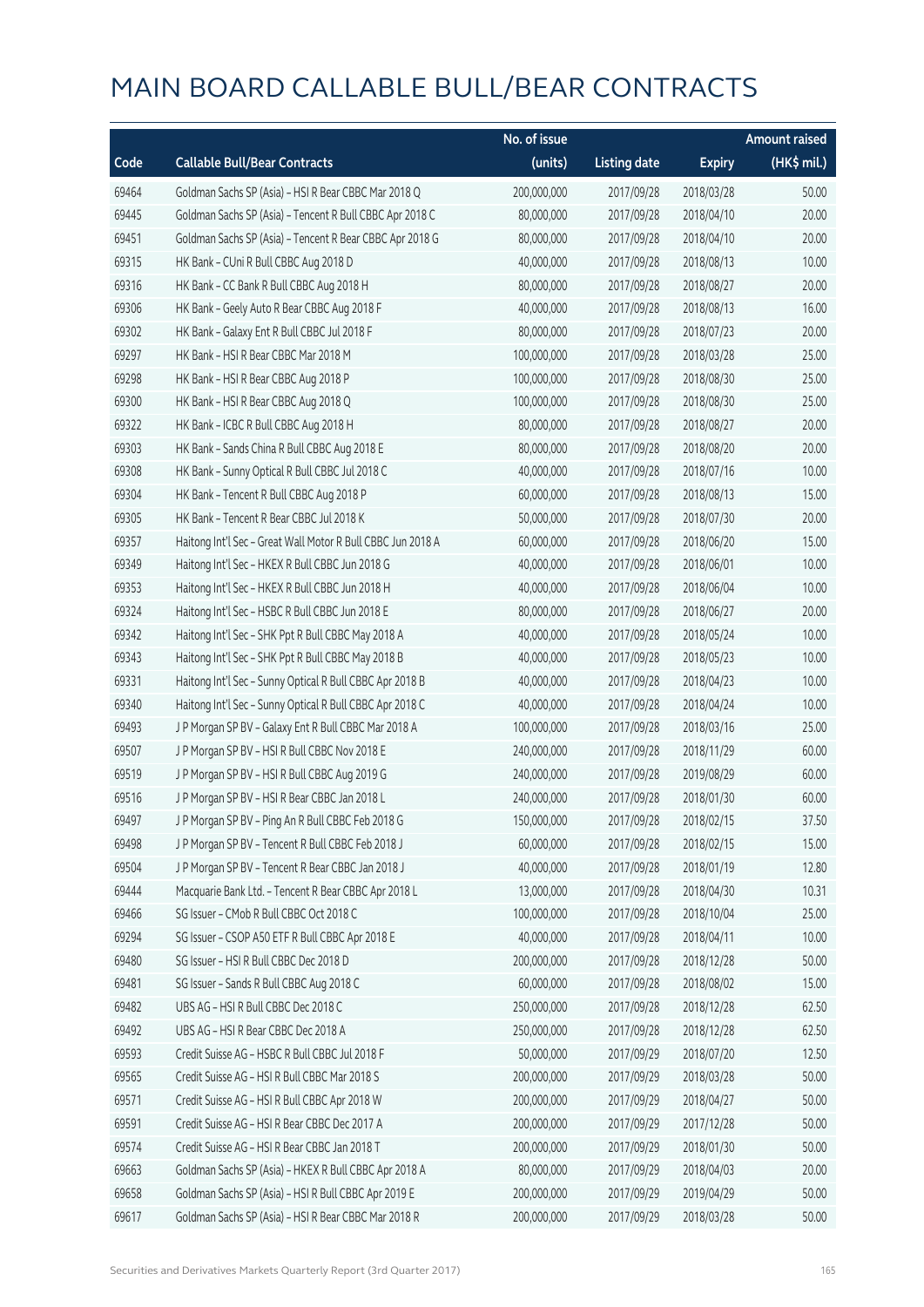|       |                                                          | No. of issue |                     |               | <b>Amount raised</b> |
|-------|----------------------------------------------------------|--------------|---------------------|---------------|----------------------|
| Code  | <b>Callable Bull/Bear Contracts</b>                      | (units)      | <b>Listing date</b> | <b>Expiry</b> | (HK\$ mil.)          |
| 69627 | Goldman Sachs SP (Asia) - HSI R Bear CBBC Mar 2018 S     | 200,000,000  | 2017/09/29          | 2018/03/28    | 50.00                |
| 69674 | Goldman Sachs SP (Asia) - Tencent R Bear CBBC Apr 2018 H | 80,000,000   | 2017/09/29          | 2018/04/03    | 20.00                |
| 69533 | HK Bank - China Mobile R Bear CBBC Apr 2018 C            | 40,000,000   | 2017/09/29          | 2018/04/30    | 10.00                |
| 69540 | HK Bank - Galaxy Ent R Bear CBBC Jul 2018 D              | 40,000,000   | 2017/09/29          | 2018/07/16    | 10.00                |
| 69548 | HK Bank - HKEX R Bear CBBC Mar 2018 I                    | 40,000,000   | 2017/09/29          | 2018/03/26    | 10.00                |
| 69556 | HK Bank - HSI R Bear CBBC Mar 2018 D                     | 100,000,000  | 2017/09/29          | 2018/03/28    | 25.00                |
| 69564 | HK Bank - HSI R Bear CBBC Mar 2018 N                     | 150,000,000  | 2017/09/29          | 2018/03/28    | 37.50                |
| 69542 | HK Bank - Sands China R Bear CBBC Jul 2018 A             | 40,000,000   | 2017/09/29          | 2018/07/16    | 10.00                |
| 69647 | J P Morgan SP BV - Geely Auto R Bull CBBC Jan 2018 G     | 35,000,000   | 2017/09/29          | 2018/01/19    | 10.01                |
| 69520 | J P Morgan SP BV - HSI R Bull CBBC Nov 2018 F            | 240,000,000  | 2017/09/29          | 2018/11/29    | 60.00                |
| 69644 | J P Morgan SP BV - HSI R Bear CBBC Jan 2018 M            | 240,000,000  | 2017/09/29          | 2018/01/30    | 60.00                |
| 69521 | SG Issuer - HSI R Bull CBBC Feb 2019 F                   | 200,000,000  | 2017/09/29          | 2019/02/27    | 50.00                |
| 69633 | SG Issuer - HSI R Bull CBBC Mar 2019 S                   | 200,000,000  | 2017/09/29          | 2019/03/28    | 50.00                |
| 69638 | SG Issuer - HSI R Bull CBBC Apr 2019 Q                   | 200,000,000  | 2017/09/29          | 2019/04/29    | 50.00                |
| 69526 | SG Issuer - HSI R Bull CBBC Jul 2019 G                   | 200,000,000  | 2017/09/29          | 2019/07/30    | 50.00                |
| 69628 | SG Issuer - HSI R Bear CBBC Jan 2018 Q                   | 200,000,000  | 2017/09/29          | 2018/01/30    | 50.00                |
| 69629 | SG Issuer - HSI R Bear CBBC Feb 2018 Q                   | 200,000,000  | 2017/09/29          | 2018/02/27    | 50.00                |
| 69631 | SG Issuer - HSI R Bear CBBC Mar 2018 F                   | 200,000,000  | 2017/09/29          | 2018/03/28    | 50.00                |
| 69598 | UBS AG - HSI R Bull CBBC Nov 2018 I                      | 250,000,000  | 2017/09/29          | 2018/11/29    | 62.50                |
| 69606 | UBS AG - HSI R Bear CBBC Dec 2017 O                      | 250,000,000  | 2017/09/29          | 2017/12/28    | 62.50                |
| 69604 | UBS AG - HSI R Bear CBBC Dec 2017 S                      | 250,000,000  | 2017/09/29          | 2017/12/28    | 62.50                |
| Total |                                                          |              |                     |               | 122,666.17           |

# Further issue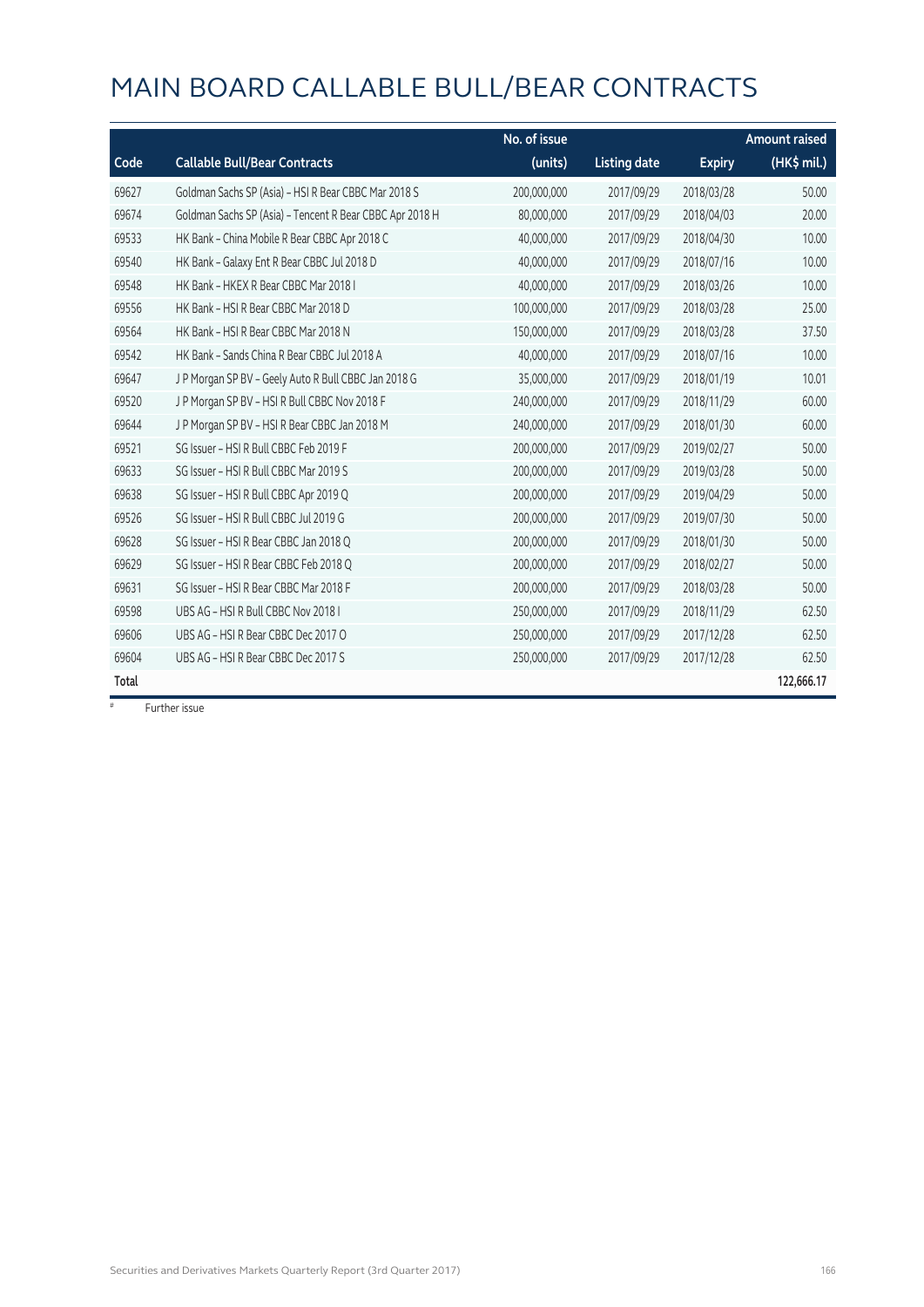### DR/ELI/TRADING ONLY STOCKS TRADING STATISTICS

#### **Depositary Receipt Trading Statistics**

|      |                | No. of issues | Turnover value (HK\$ mil.) |
|------|----------------|---------------|----------------------------|
| 2016 | Q3             |               | 22.02                      |
|      | Q4             |               | 12.84                      |
| 2017 | Q1             |               | 15.32                      |
|      | Q <sub>2</sub> |               | 11.27                      |
|      | Q <sub>3</sub> |               | 20.30                      |

#### **Equity Linked Instrument Trading Statistics**

|                | No. of issues            | Turnover value (HK\$ mil.) |
|----------------|--------------------------|----------------------------|
| Q3             | $\overline{\phantom{0}}$ |                            |
| Q4             | -                        | $\overline{\phantom{0}}$   |
| Q1             | $\overline{\phantom{0}}$ | $\overline{\phantom{0}}$   |
| Q <sub>2</sub> | $\overline{\phantom{0}}$ |                            |
| O3             | $\overline{\phantom{0}}$ | $\overline{\phantom{0}}$   |
|                |                          |                            |

#### **NASDAQ Stocks**

|      |                | No. of issues | Turnover value (HK\$ mil.) |
|------|----------------|---------------|----------------------------|
| 2016 | Q3             | b             | 0.29                       |
|      | Q4             | b             | 0.03                       |
| 2017 | Q1             | b             | 0.00                       |
|      | Q <sub>2</sub> | b             | 0.05                       |
|      | O3             | b             | 0.05                       |

#### **iShares**

|      |    | No. of issues | Turnover value (HK\$ mil.) |
|------|----|---------------|----------------------------|
| 2016 | Q3 |               | -                          |
|      | Q4 |               | $\overline{\phantom{0}}$   |
| 2017 | Q1 |               | $\overline{\phantom{0}}$   |
|      | Q2 |               | $\qquad \qquad$            |
|      | Q3 |               | 0.18                       |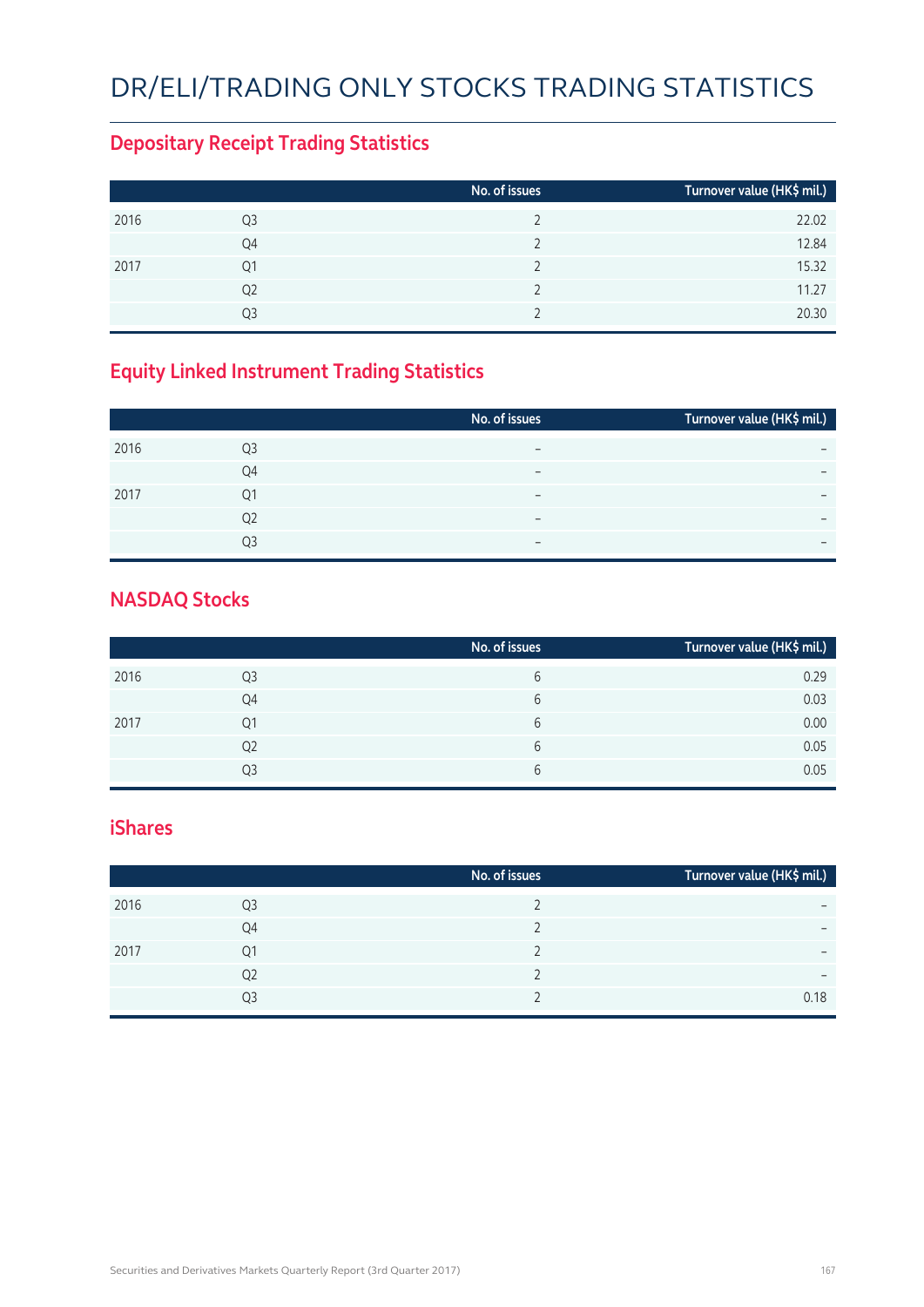#### **Equity Turnover – GEM**

|      |    | Share (Mil. shs) | Value (HK\$ mil.) | No. of deals |
|------|----|------------------|-------------------|--------------|
| 2016 | Q3 | 135,466.80       | 32,617.31         | 1,028,333    |
|      | Q4 | 101,583.21       | 26,606.56         | 769,681      |
| 2017 | Q1 | 97,529.59        | 28,022.82         | 829,314      |
|      | Q2 | 144,624.15       | 42,516.37         | 1,348,433    |
|      | Q3 | 115,376.01       | 34,263.33         | 1,107,761    |

#### **Equity Trading Statistics – GEM**

|      |                | No. of<br>trading days | Average daily turnover<br>(HK\$ mil.) | Average value<br>per deal |
|------|----------------|------------------------|---------------------------------------|---------------------------|
| 2016 | Q <sub>3</sub> | 63                     | 517.74                                | 31,719                    |
|      | Q4             | 61                     | 436.17                                | 34,568                    |
| 2017 | Q <sub>1</sub> | 62                     | 451.98                                | 33,790                    |
|      | Q <sub>2</sub> | 59                     | 720.62                                | 31,530                    |
|      | Q3             | 64                     | 535.36                                | 30,930                    |

#### **20 Most Advanced GEM Stocks**

for 3rd quarter 2017

|                |       |                        |                 | <b>Closing price</b> |                |        |
|----------------|-------|------------------------|-----------------|----------------------|----------------|--------|
| Rank           | Code  | <b>Stock</b>           | End of Sep 2017 | End of Jun 2017      |                | % up   |
| 1              | 08446 | <b>ITP HOLDINGS</b>    | 5.580           | 1.140                |                | 389.47 |
| $\overline{2}$ | 08232 | <b>CLASSIFIED GP</b>   | 9.990           | 3.000                |                | 233.00 |
| 3              | 08410 | <b>EDVANCE INTL</b>    | 1.600           | 0.580                |                | 175.86 |
| $\overline{4}$ | 08227 | HT ANTENNA HOLD        | 6.560           | 2.700                |                | 142.96 |
| 5              | 08351 | <b>LARRY JEWELRY</b>   | 0.400           | 0.174                |                | 129.89 |
| 6              | 08160 | <b>GOLDWAY EDU</b>     | 0.520           | 0.238                |                | 118.49 |
| $\overline{7}$ | 08187 | <b>EVERSMART INT</b>   | 0.600           | 0.300                |                | 100.00 |
| 8              | 08282 | <b>GAMEONE</b>         | 1.460           | 0.730                |                | 100.00 |
| 9              | 08315 | <b>KING FORCE GP</b>   | 0.034           | 0.018                |                | 88.89  |
| 10             | 08366 | ZJ UNITED INV          | 0.700           | 0.375                |                | 86.67  |
| 11             | 08135 | <b>ZMFY GLASS</b>      | 0.590           | 0.320                |                | 84.38  |
| 12             | 08342 | <b>VIXTEL TECH</b>     | 1.200           | 0.680                |                | 76.47  |
| 13             | 08080 | <b>NAS HOLDINGS</b>    | 0.129           | 0.074                |                | 74.32  |
| 14             | 08345 | <b>FIRE ROCK</b>       | 5.490           | 3.200                |                | 71.56  |
| 15             | 08252 | <b>TAIHE M-FIN</b>     | 2.860           | 1.700                |                | 68.24  |
| 16             | 08242 | MEGALOGICTECH          | 0.435           | 0.260                |                | 67.31  |
| 17             | 08179 | <b>FOOD IDEA</b>       | 0.315           | 0.199                |                | 58.29  |
| 18             | 08340 | <b>VINCO FINANCIAL</b> | 0.780           | 0.495                |                | 57.58  |
| 19             | 08053 | PIZU GROUP             | 0.610           | 0.393                | $\overline{A}$ | 55.22  |
| 20             | 08037 | <b>RUI KANG PHARM</b>  | 0.710           | 0.460                |                | 54.35  |

A Adjusted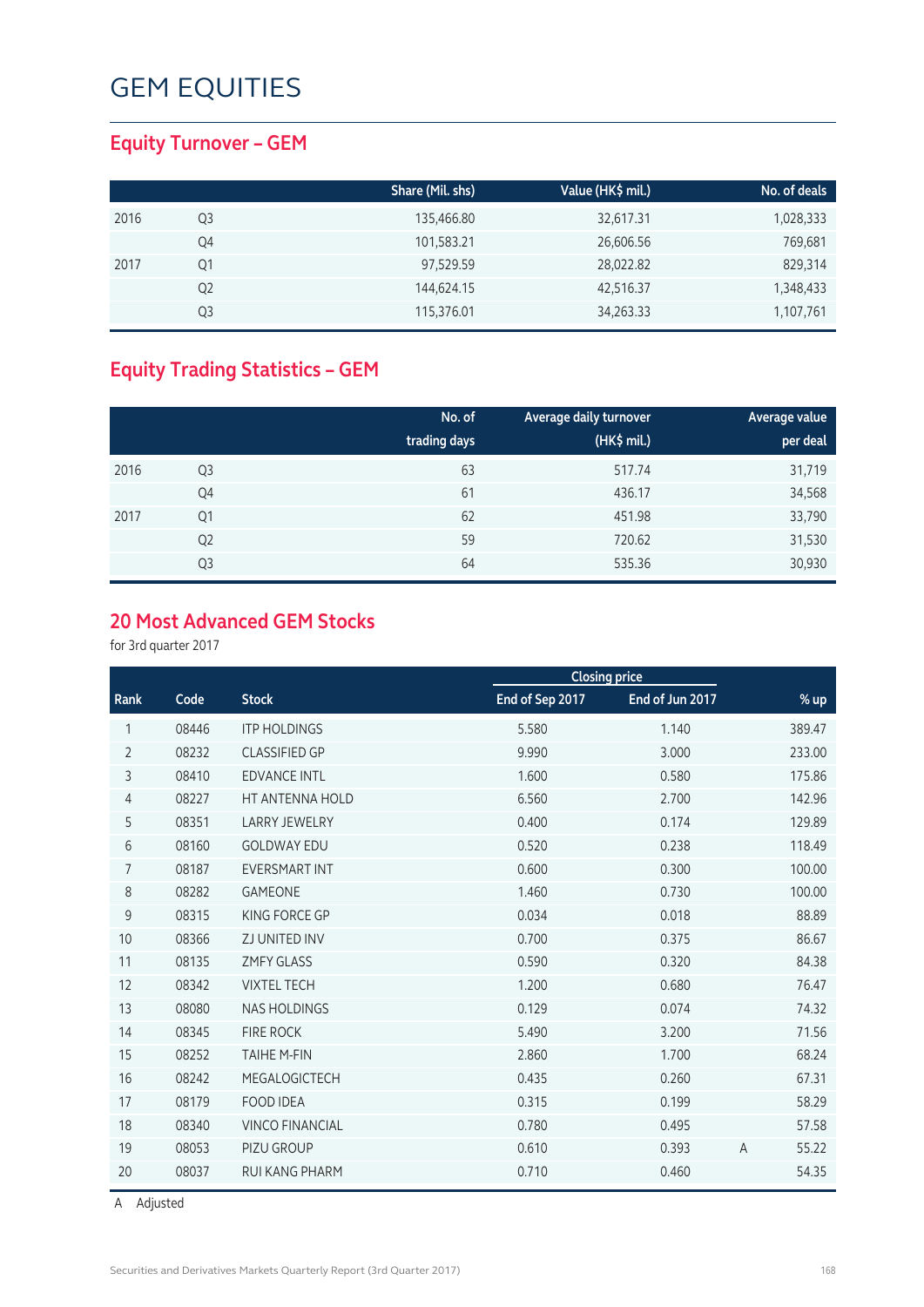#### **20 Most Declined GEM Stocks**

for 3rd quarter 2017

|                |       |                        |                 | <b>Closing price</b>    |          |
|----------------|-------|------------------------|-----------------|-------------------------|----------|
| Rank           | Code  | <b>Stock</b>           | End of Sep 2017 | End of Jun 2017         | % down   |
| 1              | 08321 | TAI KAM HLDGS          | 0.600           | 3.890                   | $-84.58$ |
| $\overline{2}$ | 08215 | <b>FIRST CREDIT</b>    | 0.100           | 0.590                   | $-83.05$ |
| 3              | 08416 | <b>HM INTL HLDGS</b>   | 0.480           | 2.180                   | $-77.98$ |
| 4              | 08182 | <b>CHINA CANDY</b>     | 0.162           | 0.560                   | $-71.07$ |
| 5              | 08202 | <b>INNO-TECH HOLD</b>  | 0.255           | 0.870                   | $-70.69$ |
| 6              | 08217 | <b>LUEN WONG GP</b>    | 0.285           | 0.940                   | $-69.68$ |
| $\overline{7}$ | 08109 | <b>KIRIN GROUP</b>     | 0.023           | 0.071<br>$\overline{A}$ | $-67.61$ |
| 8              | 08129 | CH BIO CASSAVA         | 0.031           | 0.087                   | $-64.37$ |
| 9              | 08165 | <b>JIAN EPAYMENT</b>   | 0.030           | 0.081                   | $-62.96$ |
| 10             | 08283 | ZHENG LI HLDG          | 4.000           | 10.600                  | $-62.26$ |
| 11             | 08269 | <b>WEALTH GLORY</b>    | 0.180           | 0.375                   | $-52.00$ |
| 12             | 08046 | <b>HENG XIN CHINA</b>  | 0.023           | 0.044                   | $-47.73$ |
| 13             | 08413 | <b>ASIA GROCERY</b>    | 0.160           | 0.295                   | $-45.76$ |
| 14             | 08125 | <b>ROYAL CEN RES</b>   | 1.430           | 2.500                   | $-42.80$ |
| 15             | 08266 | <b>GOLD TAT GP</b>     | 0.051           | 0.088                   | $-42.05$ |
| 16             | 08012 | <b>WORLD-LINK LOG</b>  | 1.300           | 2.230                   | $-41.70$ |
| 17             | 08189 | <b>TEDA BIOMEDICAL</b> | 0.315           | 0.540                   | $-41.67$ |
| 18             | 08270 | <b>CHINA CBM</b>       | 0.076           | 0.130                   | $-41.54$ |
| 19             | 08197 | <b>BAYTACARE PHARM</b> | 0.630           | 1.060                   | $-40.57$ |
| 20             | 08245 | ON REAL INT'L          | 0.137           | 0.229                   | $-40.17$ |
|                |       |                        |                 |                         |          |

A Adjusted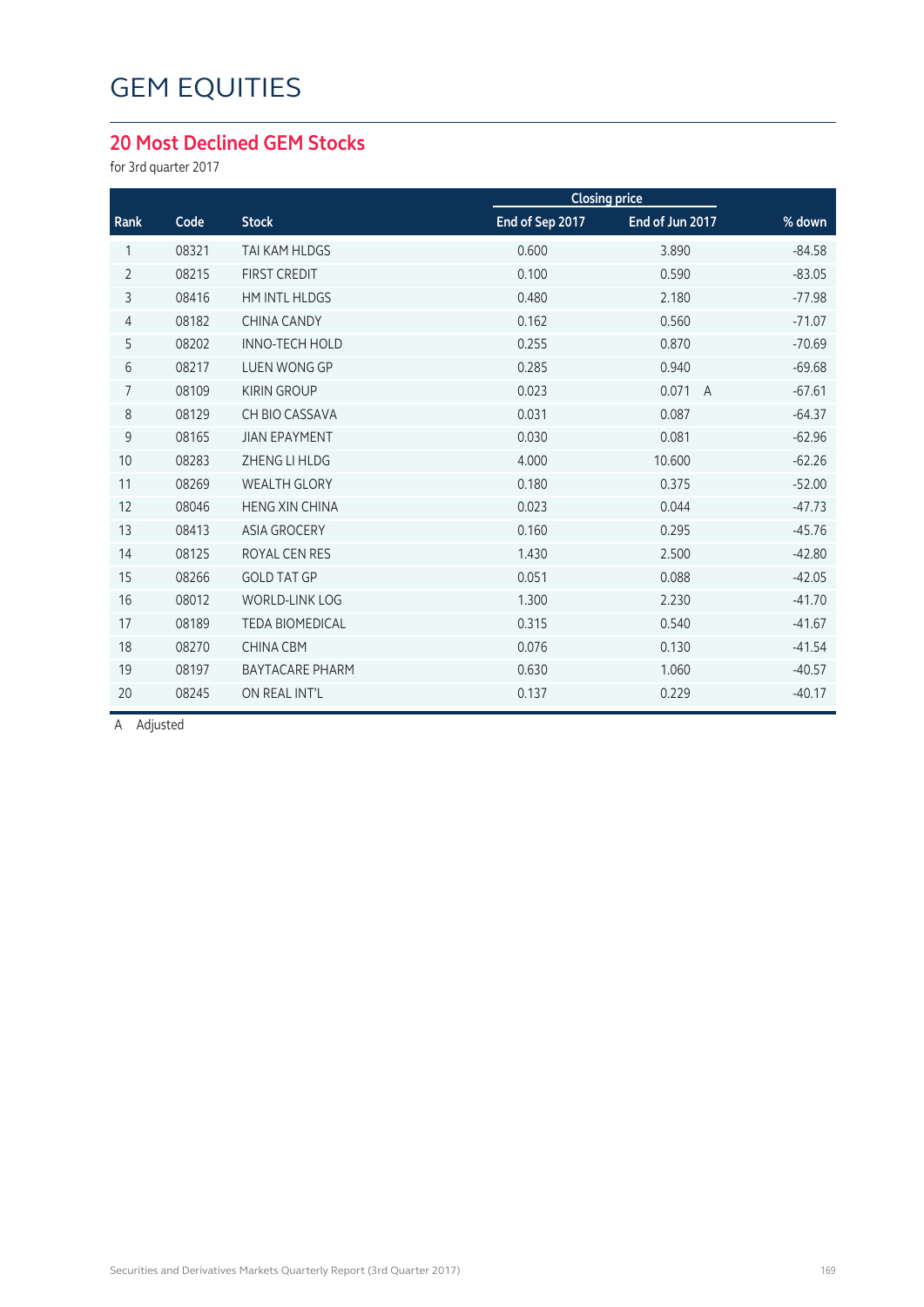#### **20 Most Active GEM Stocks by Value**

for 3rd quarter 2017

| Rank           | Code  | <b>Stock</b>           | Turnover (HK\$ mil.) | % of total |
|----------------|-------|------------------------|----------------------|------------|
| 1              | 08207 | <b>CHONGSING HLDGS</b> | 2,381.97             | 6.95       |
| $\overline{2}$ | 08227 | HT ANTENNA HOLD        | 1,254.16             | 3.66       |
| 3              | 08217 | LUEN WONG GP           | 941.83               | 2.75       |
| $\overline{4}$ | 08182 | <b>CHINA CANDY</b>     | 920.58               | 2.69       |
| 5              | 08469 | SHENGYE CAPITAL        | 903.93               | 2.64       |
| 6              | 08292 | WORLDGATEGLOBAL        | 822.61               | 2.40       |
| $\overline{7}$ | 08226 | <b>KOALA FIN GP</b>    | 771.88               | 2.25       |
| 8              | 08215 | <b>FIRST CREDIT</b>    | 748.84               | 2.19       |
| $\mathsf 9$    | 08047 | <b>CHINAOCEAN FISH</b> | 698.04               | 2.04       |
| 10             | 08446 | <b>ITP HOLDINGS</b>    | 597.05               | 1.74       |
| 11             | 08417 | <b>DADI EDU</b>        | 593.41               | 1.73       |
| 12             | 08102 | LI BAO GE GP           | 577.12               | 1.68       |
| 13             | 08283 | ZHENG LI HLDG          | 574.78               | 1.68       |
| 14             | 08257 | <b>GENES TECH</b>      | 531.09               | 1.55       |
| 15             | 08351 | <b>LARRY JEWELRY</b>   | 530.85               | 1.55       |
| 16             | 08410 | <b>EDVANCE INTL</b>    | 507.53               | 1.48       |
| 17             | 08158 | CRMI                   | 496.43               | 1.45       |
| 18             | 08232 | <b>CLASSIFIED GP</b>   | 442.14               | 1.29       |
| 19             | 08427 | <b>SK TARGET</b>       | 435.91               | 1.27       |
| 20             | 08416 | HM INTL HLDGS          | 431.19               | 1.26       |
| Total          |       |                        | 15,161.33            | 44.25      |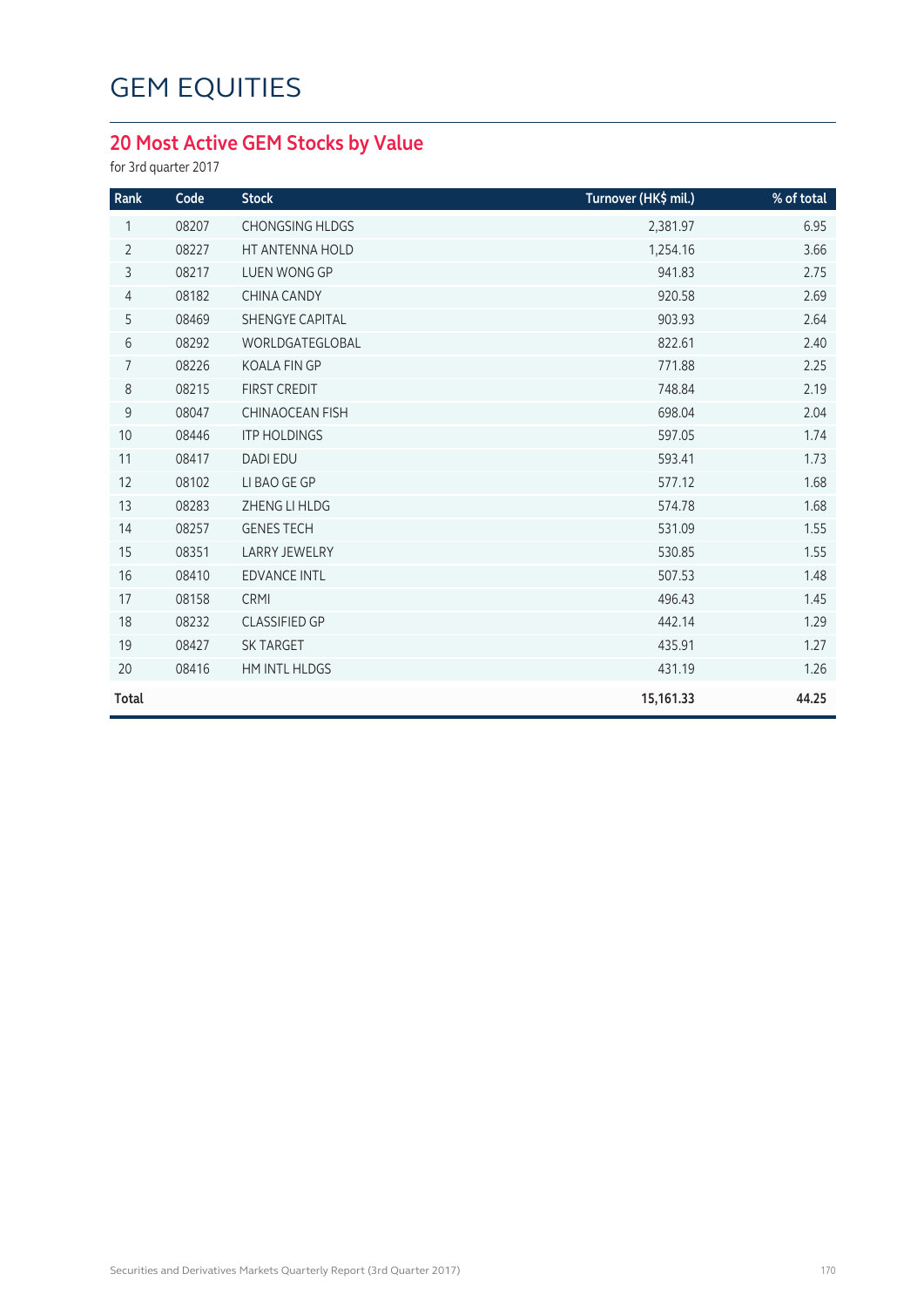#### **20 Most Active GEM Stock by Shares**

for 3rd quarter 2017

| Rank           | Code  | <b>Stock</b>           | Turnover (Mil. shs) | % of total |
|----------------|-------|------------------------|---------------------|------------|
| 1              | 08109 | <b>KIRIN GROUP</b>     | 8,501.75            | 7.37       |
| $\overline{2}$ | 08021 | <b>WLS HOLDINGS</b>    | 6,890.04            | 5.97       |
| 3              | 08299 | <b>GRAND T G GOLD</b>  | 5,450.96            | 4.72       |
| $\overline{4}$ | 08215 | <b>FIRST CREDIT</b>    | 4,304.14            | 3.73       |
| 5              | 08193 | <b>GC PRO SER</b>      | 3,846.18            | 3.33       |
| 6              | 08182 | <b>CHINA CANDY</b>     | 3,682.80            | 3.19       |
| $\overline{7}$ | 08315 | KING FORCE GP          | 3,229.57            | 2.80       |
| $8\,$          | 08200 | <b>SAU SAN TONG</b>    | 2,354.16            | 2.04       |
| $\mathsf 9$    | 08158 | CRMI                   | 2,323.45            | 2.01       |
| 10             | 08207 | <b>CHONGSING HLDGS</b> | 2,182.39            | 1.89       |
| 11             | 08009 | CHI ENGY HOLD          | 2,118.04            | 1.84       |
| 12             | 08217 | <b>LUEN WONG GP</b>    | 2,106.43            | 1.83       |
| 13             | 08171 | <b>CHINA TRENDS</b>    | 2,095.49            | 1.82       |
| 14             | 08226 | <b>KOALA FIN GP</b>    | 2,066.75            | 1.79       |
| 15             | 08046 | <b>HENG XIN CHINA</b>  | 1,919.77            | 1.66       |
| 16             | 08238 | <b>WINTO GROUP</b>     | 1,906.23            | 1.65       |
| 17             | 08129 | CH BIO CASSAVA         | 1,753.39            | 1.52       |
| 18             | 08101 | <b>JIA MENG HLDG</b>   | 1,602.81            | 1.39       |
| 19             | 08166 | CHINA ECO-FARM         | 1,598.45            | 1.39       |
| 20             | 08272 | C FOOD&BEV GP          | 1,576.06            | 1.37       |
| <b>Total</b>   |       |                        | 61,508.86           | 53.31      |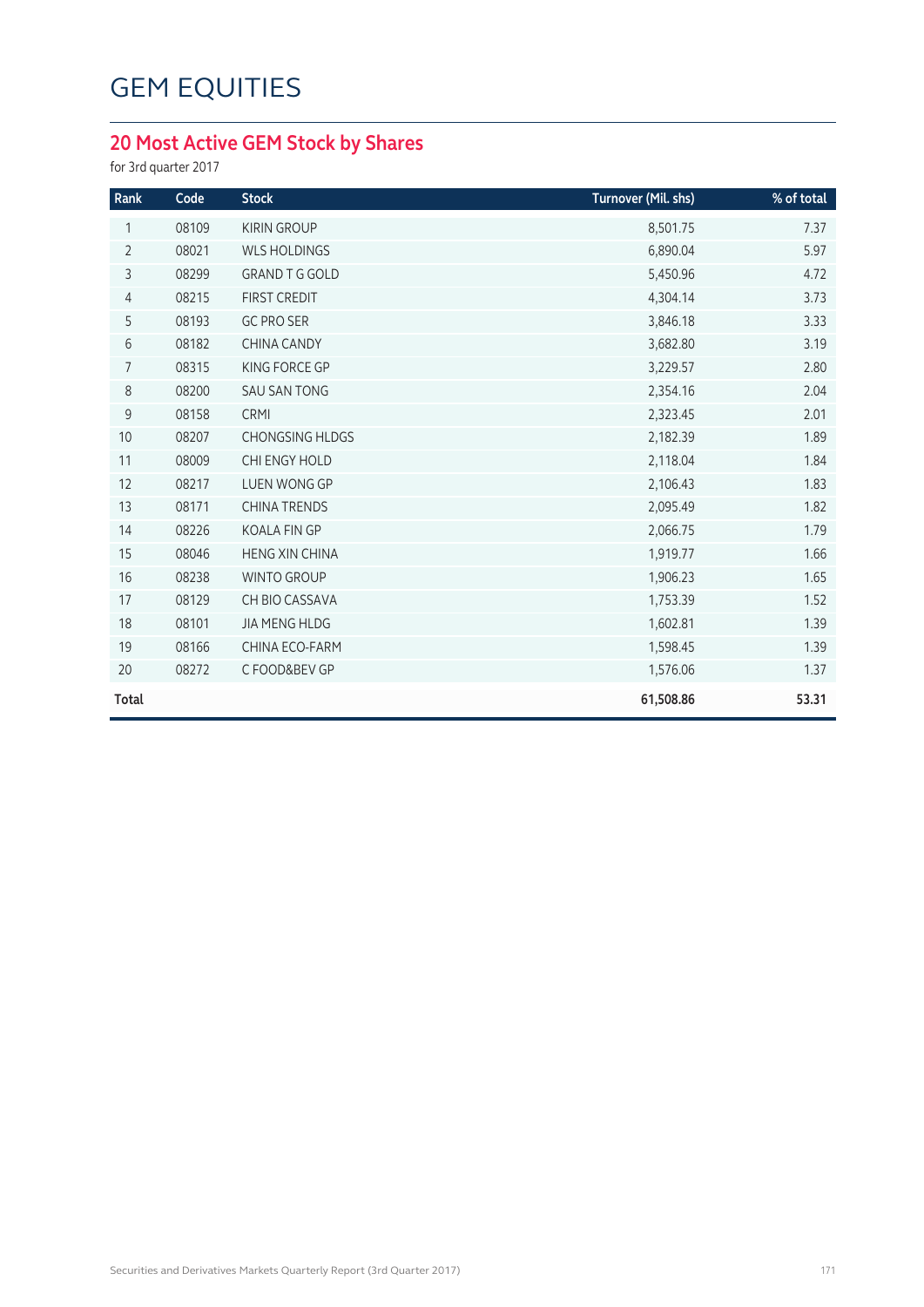#### **Market Capitalisation of Listed Companies for GEM**

as at the quarter end

|      |                | HK\$ mil.  |
|------|----------------|------------|
| 2016 | Q <sub>3</sub> | 277,457.32 |
|      | Q4             | 310,871.86 |
| 2017 | Q1             | 324,082.25 |
|      | Q <sub>2</sub> | 267,662.50 |
|      | Q <sub>3</sub> | 271,598.42 |

#### **Market Capitalisation by Hang Seng Industry Classification System \* - GEM**

Quarter-end figures



\* Hang Seng Industry Classification System (HSICS) is provided by Hang Seng Indexes Company Limited.

Note: New Hang Seng Industry Classification System took effect on 9 September 2013.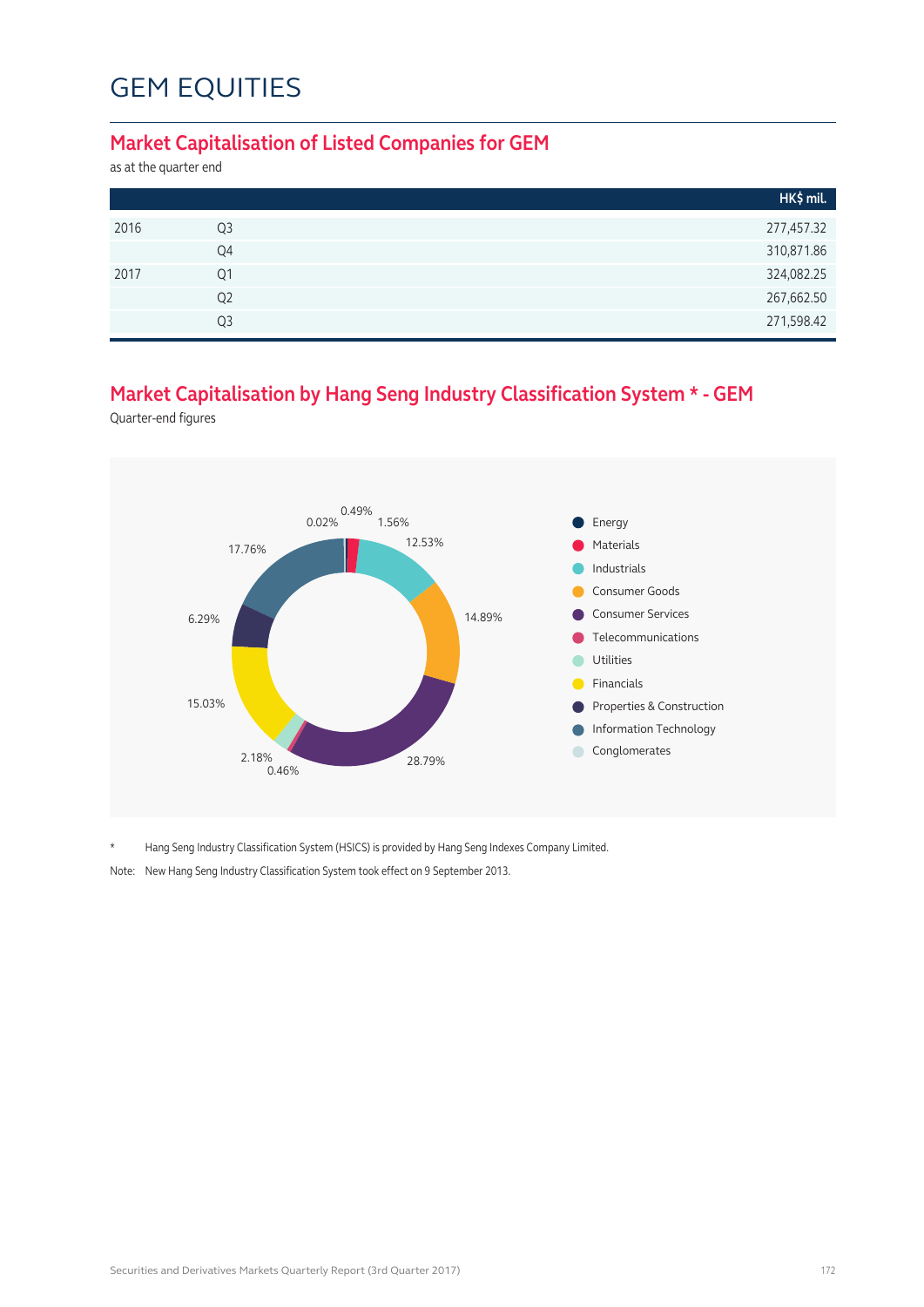#### **50 Leading Companies by Market Capitalisation – GEM**

as at the 3rd quarter end 2017

|                     | <b>Market capitalisation</b> |                                                        |              |                   |
|---------------------|------------------------------|--------------------------------------------------------|--------------|-------------------|
| Rank                |                              | Company                                                | $(HK$$ mil.) | % of market total |
| 1                   | 08207                        | Chong Sing Holdings FinTech Group Ltd.                 | 23,439.94    | 8.63              |
| 2                   | 08279                        | AGTech Holdings Ltd.                                   | 17,609.90    | 6.48              |
| 3                   | 08008                        | Sunevision Holdings Ltd.                               | 12,263.43    | 4.52              |
| 4                   | 08138                        | Beijing Tong Ren Tang Chinese Medicine Co. Ltd.        | 8,471.45     | 3.12              |
| 5                   | 08137                        | Honbridge Holdings Ltd.                                | 8,019.06     | 2.95              |
| 6                   | 08057                        | Madison Holdings Group Ltd.                            | 7,800.00     | 2.87              |
| 7                   | 08265                        | China Trustful Group Ltd.                              | 6,991.43     | 2.57              |
| 8                   | 08032                        | Viva China Holdings Ltd.                               | 6,515.50     | 2.40              |
| $\mathsf 9$         | 08102                        | Li Bao Ge Group Ltd.                                   | 5,496.00     | 2.02              |
| $10$                | 08446                        | In Technical Productions Holdings Ltd.                 | 4,464.00     | 1.64              |
| 11                  | 08407                        | China Industrial Securities Int'l Financial Group Ltd. | 4,360.00     | 1.61              |
| 12                  | 08227                        | Xi'an Haitian Antenna Holdings Co., Ltd. - H Shares    | 4,236.22     | 1.56              |
| 13                  | 08232                        | Classified Group (Holdings) Ltd.                       | 3,996.00     | 1.47              |
| 14                  | 08176                        | SkyNet Group Ltd.                                      | 3,704.99     | 1.36              |
| 15                  | 08158                        | China Regenerative Medicine International Ltd.         | 3,552.33     | 1.31              |
| 16                  | 08083                        | China Innovationpay Group Ltd.                         | 3,419.69     | 1.26              |
| 17                  | 08078                        | HMV Digital China Group Ltd.                           | 3,368.95     | 1.24              |
| 18                  | 08352                        | Sing On Holdings Ltd.                                  | 3,366.72     | 1.24              |
| 19                  | 08370                        | Zhi Sheng Group Holdings Ltd.                          | 3,082.00     | 1.13              |
| 20                  | 08469                        | Sheng Ye Capital Ltd.                                  | 3,071.00     | 1.13              |
| 21                  | 08237                        | Link Holdings Ltd.                                     | 2,687.30     | 0.99              |
| 22                  | 08167                        | Neo Telemedia Ltd.                                     | 2,344.10     | 0.86              |
| 23                  | 08261                        | Haitian Energy International Ltd.                      | 2,284.00     | 0.84              |
| 24                  | 08292                        | Worldgate Global Logistics Ltd.                        | 2,216.00     | 0.82              |
| 25                  | 08053                        | Pizu Group Holdings Ltd.                               | 2,170.82     | 0.80              |
| 26                  | 08029                        | Sun International Resources Ltd.                       | 2,003.62     | 0.74              |
| 27                  | 08283                        | Zheng Li Holdings Ltd.                                 | 2,000.00     | 0.74              |
| 28                  | 08293                        | SingAsia Holdings Ltd.                                 | 1,912.50     | 0.70              |
| 29                  | 08233                        | CIG Yangtze Ports PLC                                  | 1,897.57     | 0.70              |
| 30                  | 08156                        | China Vanguard You Champion Holdings Ltd.              | 1,875.79     | 0.69              |
| 31                  | 08326                        | Tonking New Energy Group Holdings Ltd.                 | 1,799.60     | 0.66              |
| 32                  | 08172                        | Lajin Entertainment Network Group Ltd.                 | 1,662.61     | 0.61              |
| 33                  | 08361                        | China Parenting Network Holdings Ltd.                  | 1,641.06     | 0.60              |
| 34                  | 08316                        | Pak Wing Group (Holdings) Ltd.                         | 1,616.00     | 0.59              |
| 35                  | 08410                        | Edvance International Holdings Ltd.                    | 1,600.00     | 0.59              |
| 36                  | 08030                        | Flying Financial Service Holdings Ltd.                 | 1,575.60     | 0.58              |
| 37                  | 08417                        | Dadi Education Holdings Ltd.                           | 1,575.36     | 0.58              |
| 38                  | 08325                        | China Smartpay Group Holdings Ltd.                     | 1,546.72     | 0.57              |
| 39                  | 08016                        | Changhong Jiahua Holdings Ltd.                         | 1,454.65     | 0.54              |
| 40                  | 08047                        | China Ocean Fishing Holdings Ltd.                      | 1,353.79     | 0.50              |
| 41                  | 08351                        | Larry Jewelry International Co. Ltd.                   | 1,351.36     | 0.50              |
| 42                  | 08308                        | Gudou Holdings Ltd.                                    | 1,323.00     | 0.49              |
| 43                  | 08090                        | China Assurance Finance Group Ltd.                     | 1,307.31     | 0.48              |
| 44                  | 08295                        | ZZ Capital International Ltd.                          | 1,242.67     | 0.46              |
| 45                  | 08077                        | KVB Kunlun Financial Group Ltd.                        | 1,240.28     | 0.46              |
| 46                  | 08071                        | China Netcom Technology Holdings Ltd.                  | 1,226.78     | 0.45              |
| 47                  | 08310                        | Dafeng Port Heshun Technology Co. Ltd.                 | 1,223.60     | 0.45              |
| 48                  | 08005                        | Yuxing InfoTech Investment Holdings Ltd.               | 1,208.07     | 0.44              |
| 49                  | 08349                        | MEIGU Technology Holding Group Ltd.                    | 1,176.00     | 0.43              |
| 50                  | 08226                        | KOALA Financial Group Ltd.                             | 1,081.10     | 0.40              |
| Total               |                              |                                                        | 186,825.86   | 68.79             |
| <b>Market Total</b> |                              |                                                        | 271,598.42   | 100.00            |

Securities and Derivatives Markets Quarterly Report (3rd Quarter 2017) 173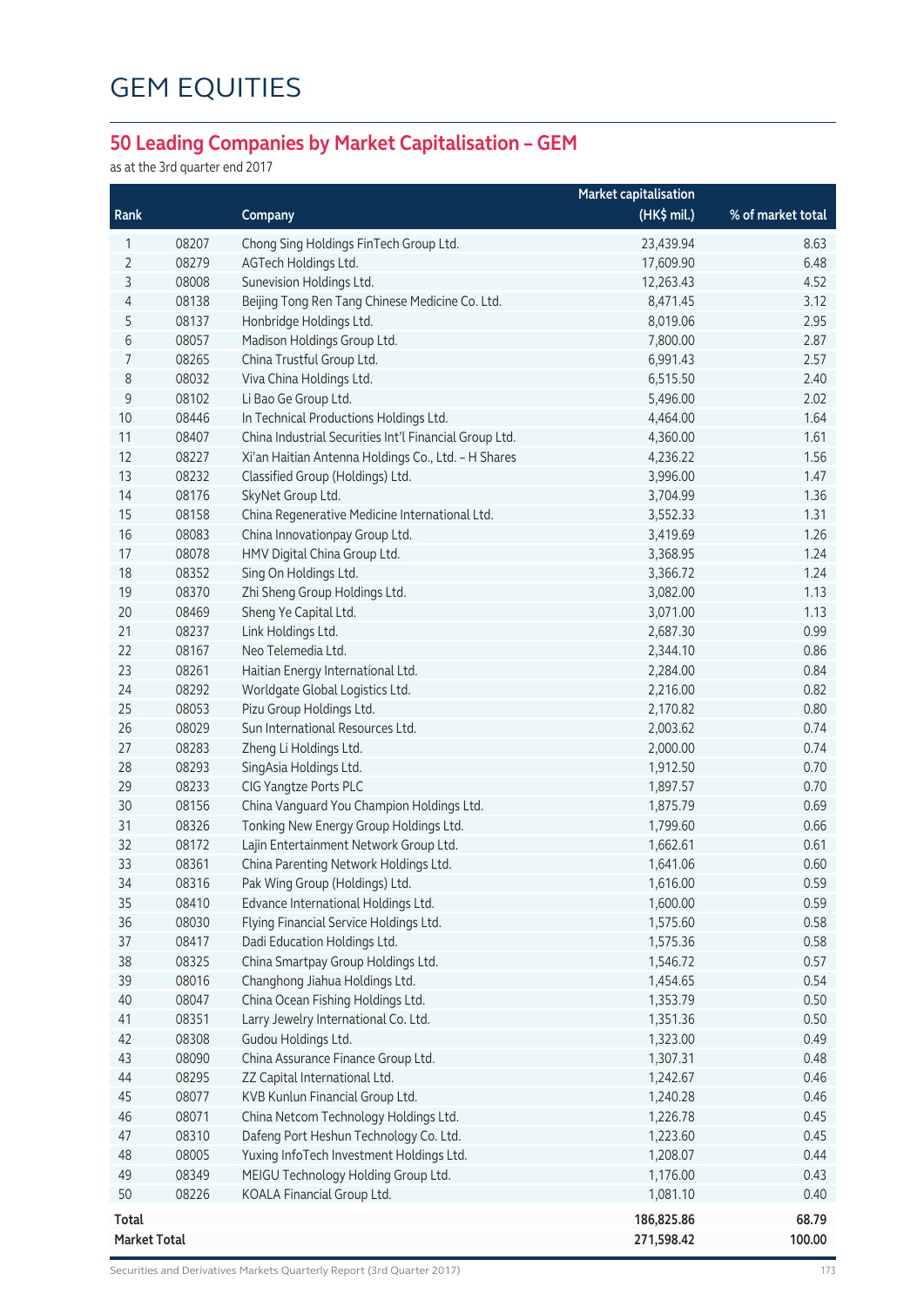#### **New Listing Statistics – equities for GEM**

|      |    | No. of newly listed companies | Funds raised (HK\$ mil.) |
|------|----|-------------------------------|--------------------------|
| 2016 | Q3 | 10                            | 775.30                   |
|      | Q4 | 20                            | 2,669.32                 |
| 2017 | Ο1 | 19                            | 1,324.56                 |
|      | Q2 | 16                            | 1,235.49                 |
|      | Q3 | 20                            | 1,772.73                 |

#### **Newly Listed Companies for GEM**

for 3rd quarter 2017

| Code         | Company                                   | <b>Listing date</b> | No. of issued shares | Funds raised (HK\$ mil.) |
|--------------|-------------------------------------------|---------------------|----------------------|--------------------------|
| 08469        | Sheng Ye Capital Ltd.                     | 2017/07/06          | 740,000,000          | 370.00                   |
| 08157        | XiangXing International Holding Ltd.      | 2017/07/07          | 1,000,000,000        | 55.00                    |
| 08405        | Hang Chi Holdings Ltd.                    | 2017/07/12          | 400,000,000          | 72.00                    |
| 08297        | My Heart Bodibra Group Ltd.               | 2017/07/13          | 480,000,000          | 48.00                    |
| 08463        | TOMO Holdings Ltd.                        | 2017/07/13          | 450,000,000          | 82.13                    |
| 08257        | Genes Tech Group Holdings Co. Ltd.        | 2017/07/14          | 1,000,000,000        | 55.00                    |
| 08462        | Omnibridge Holdings Ltd.                  | 2017/07/17          | 600,000,000          | 67.50                    |
| 08481        | Shenglong Splendecor International Ltd.   | 2017/07/17          | 500,000,000          | 85.00                    |
| 08472        | Lapco Holdings Ltd.                       | 2017/07/18          | 400,000,000          | 50.00                    |
| 08291        | Wan Cheng Metal Packaging Co. Ltd.        | 2017/07/18          | 400,000,000          | 65.00                    |
| 08427        | SK Target Group Ltd.                      | 2017/07/19          | 620,000,000          | 50.40                    |
| 08465        | Transtech Optelecom Science Holdings Ltd. | 2017/07/20          | 260,000,000          | 109.20                   |
| 08073        | China Singyes New Materials Holdings Ltd. | 2017/07/21          | 480,000,000          | 120.00                   |
| 08152        | M&L Holdings Group Ltd.                   | 2017/07/21          | 600,000,000          | 70.50                    |
| 08471        | Reach New Holdings Ltd.                   | 2017/07/21          | 800,000,000          | 60.00                    |
| 08142        | Tak Lee Machinery Holdings Ltd.           | 2017/07/27          | 1,000,000,000        | 110.00                   |
| 08383        | Linocraft Holdings Ltd.                   | 2017/09/15          | 800,000,000          | 80.00                    |
| 08491        | Cool Link (Holdings) Ltd.                 | 2017/09/22          | 600,000,000          | 82.50                    |
| 08199        | China Wan Tong Yuan (Holdings) Ltd.       | 2017/09/27          | 1,000,000,000        | 70.00                    |
| 08445        | Noble Engineering Group Holdings Ltd.     | 2017/09/29          | 600,000,000          | 70.50                    |
| <b>Total</b> |                                           |                     |                      | 1,772.73                 |

#### **Withdrawal of Listed Companies – GEM**

for 3rd quarter 2017

| Code  | Company                                   | Last trading date | <b>Delisted date</b> |
|-------|-------------------------------------------|-------------------|----------------------|
| 08248 | FDB Holdings Ltd. *                       | 2017/07/07        | 2017/07/10<br>ξ      |
| 08327 | Top Dynamic International Holdings Ltd. * | 2017/07/20        | 2017/07/21<br>ξ      |
| 08318 | Ching Lee Holdings Ltd. *                 | 2017/09/15        | 2017/09/18<br>ιş     |
| 08127 | Season Pacific Holdings Ltd. *            | 2017/09/26        | 2017/09/27<br>ξ      |

\* Transfers of listing from GEM to Main Board pursuant to the revised Rule 9.24 of the GEM Listing Rules and to the new Chapter 9A of the Main Board Listing Rules effective from 1 July 2008.

§ Effective date of the transfer of listing from GEM to Main Board.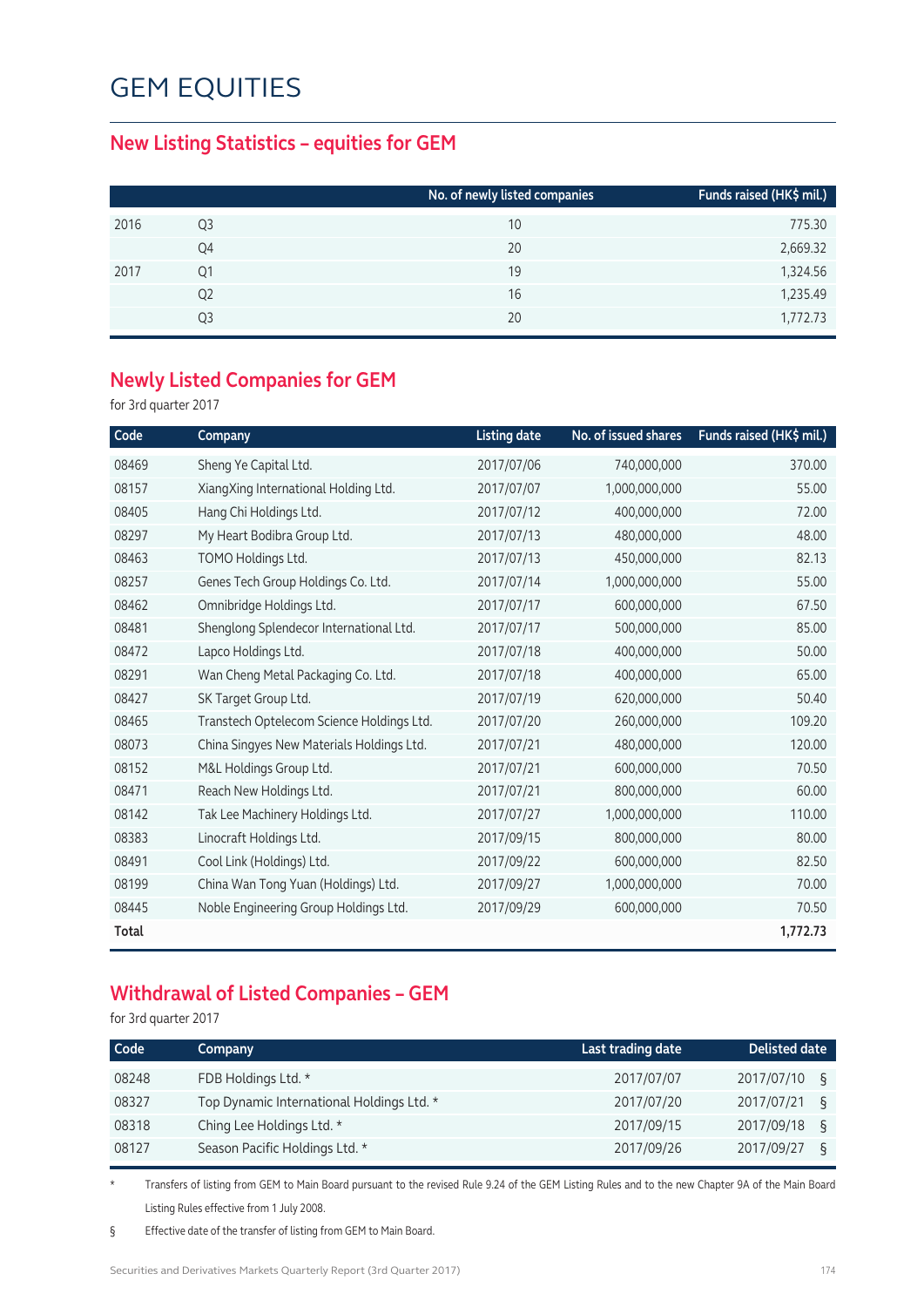#### **Company Name Changes for GEM**

for 3rd quarter 2017

| Old name                                    | New name                                              | <b>Effective date</b> | <b>Adoption date</b> |
|---------------------------------------------|-------------------------------------------------------|-----------------------|----------------------|
| First China Financial Network Holdings Ltd. | Sinofortune Financial Holdings Ltd.                   | 2017/05/23            | 2017/07/04           |
| Odella Leather Holdings Ltd.                | Million Stars Holdings Ltd.                           | 2017/05/31            | 2017/07/05           |
| Madison Wine Holdings Ltd.                  | Madison Holdings Group Ltd.                           | 2017/07/05            | 2017/08/08           |
| Credit China FinTech Holdings Ltd.          | Chong Sing Holdings FinTech Group Ltd.                | 2017/07/27            | 2017/08/29           |
| K W Nelson Interior Architect Group Ltd.    | K W Nelson Interior Design and Contracting Group Ltd. | 2017/08/21            | 2017/09/14           |
| China Vanguard Group Ltd.                   | China Vanguard You Champion Holdings Ltd.             | 2017/08/25            | 2017/09/25           |
| Fraser Holdings Ltd.                        | Zhejiang United Investment Holdings Group Ltd.        | 2017/09/06            | 2017/09/26           |
|                                             |                                                       |                       |                      |

#### **Bonus Issues/Bonus Warrants for GEM**

for 3rd quarter 2017

| <b>Nil</b> | Code <sup>1</sup> | Company | Particulars | Ex-date |
|------------|-------------------|---------|-------------|---------|
|            |                   |         |             |         |

#### **Share Split/Consolidation for GEM**

for 3rd quarter 2017

| Code  | Company                           | <b>Particulars</b>      | <b>Effective date</b> |
|-------|-----------------------------------|-------------------------|-----------------------|
| 08201 | PPS International (Holdings) Ltd. | Consolidation 10 into 1 | 2017/07/27            |

#### **Rights Issues & Open Offers for GEM**

for 3rd quarter 2017

| <b>Month</b> | Code  | Company                                        | Ratio               | Funds raised (HK\$ mil.) |
|--------------|-------|------------------------------------------------|---------------------|--------------------------|
| Jul          | 08128 | China Ground Source Energy Industry Group Ltd. | Rts 2 for 5 @\$0.10 | 115.06                   |
| Aug          | 08109 | Kirin Group Holdings Ltd.                      | Rts 5 for 2 @\$0.07 | 221.68                   |
| Sep          | 08112 | Focus Media Network Ltd.                       | Rts 4 for 1 @\$0.23 | 211.06                   |
| Total        |       |                                                |                     | 547.80                   |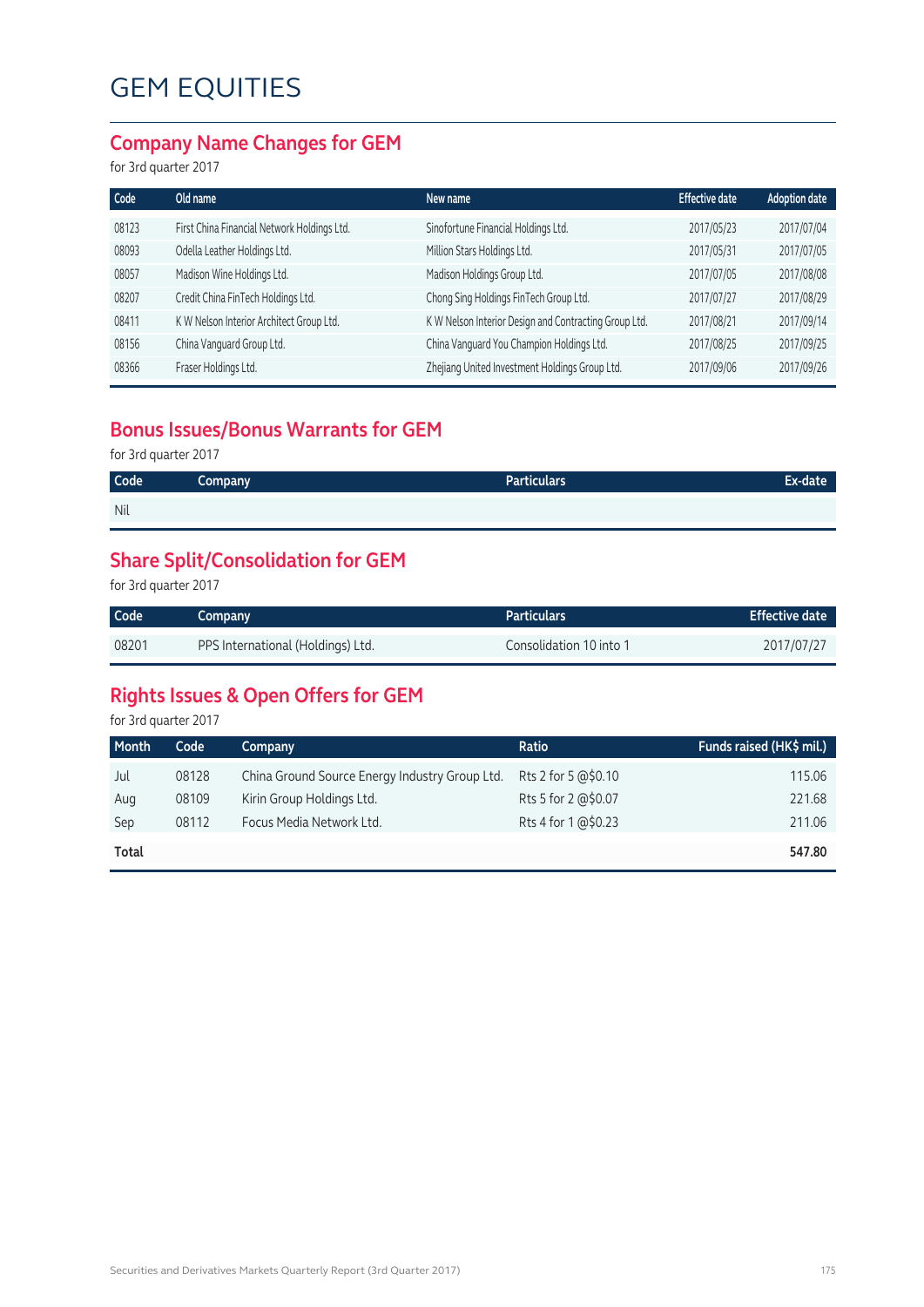#### **Placing\***

|       |       |                       | No. of        |                      |                     |
|-------|-------|-----------------------|---------------|----------------------|---------------------|
|       |       |                       | new shares    | <b>Placing price</b> | <b>Funds raised</b> |
| Month | Code  | Company               | placed        | (HK\$)               | (HK\$ mil.)         |
| 2017  |       |                       |               |                      |                     |
| Jul   | 08071 | CH NETCOMTECH         | 390,000,000   | 0.0820               | 31.98               |
|       | 08218 | ECHO INT HOLD         | 160,000,000   | 0.1630               | 26.08               |
|       | 08063 | <b>GLOBAL M HLDG</b>  | 710,450,000   | 0.1000               | 71.05               |
|       | 08299 | <b>GRAND T G GOLD</b> | 2,279,000,000 | 0.0200               | 45.58               |
|       | 08163 | <b>MERDEKA FIN</b>    | 320,000,000   | 0.0810               | 25.92               |
|       | 08206 | S ROBOT EDU           | 240,000,000   | 0.4500               | 108.00              |
|       |       |                       |               |                      |                     |
| Aug   | 08272 | C FOOD&BEV GP         | 528,360,000   | 0.0200               | 10.57               |
|       | 08325 | <b>CHINA SMARTPAY</b> | 100,000,000   | 1.2500               | 125.00              |
|       | 08325 | <b>CHINA SMARTPAY</b> | 50,000,000    | 1.2500               | 62.50               |
|       | 08176 | <b>SKYNET GROUP</b>   | 21,000,000    | 6.2500               | 131.25              |
|       | 08269 | <b>WEALTH GLORY</b>   | 136,950,000   | 0.3100               | 42.45               |
|       |       |                       |               |                      |                     |
| Sep   | 08181 | <b>KONGSHUMUNION</b>  | 142,400,000   | 0.1450               | 20.65               |
|       | 08147 | MILLENNIUM PG         | 270,000,000   | 0.0900               | 24.30               |
| Total |       |                       |               |                      | 725.32              |

\* Due to the reporting time-lag, placing figures for the quarter are provisional.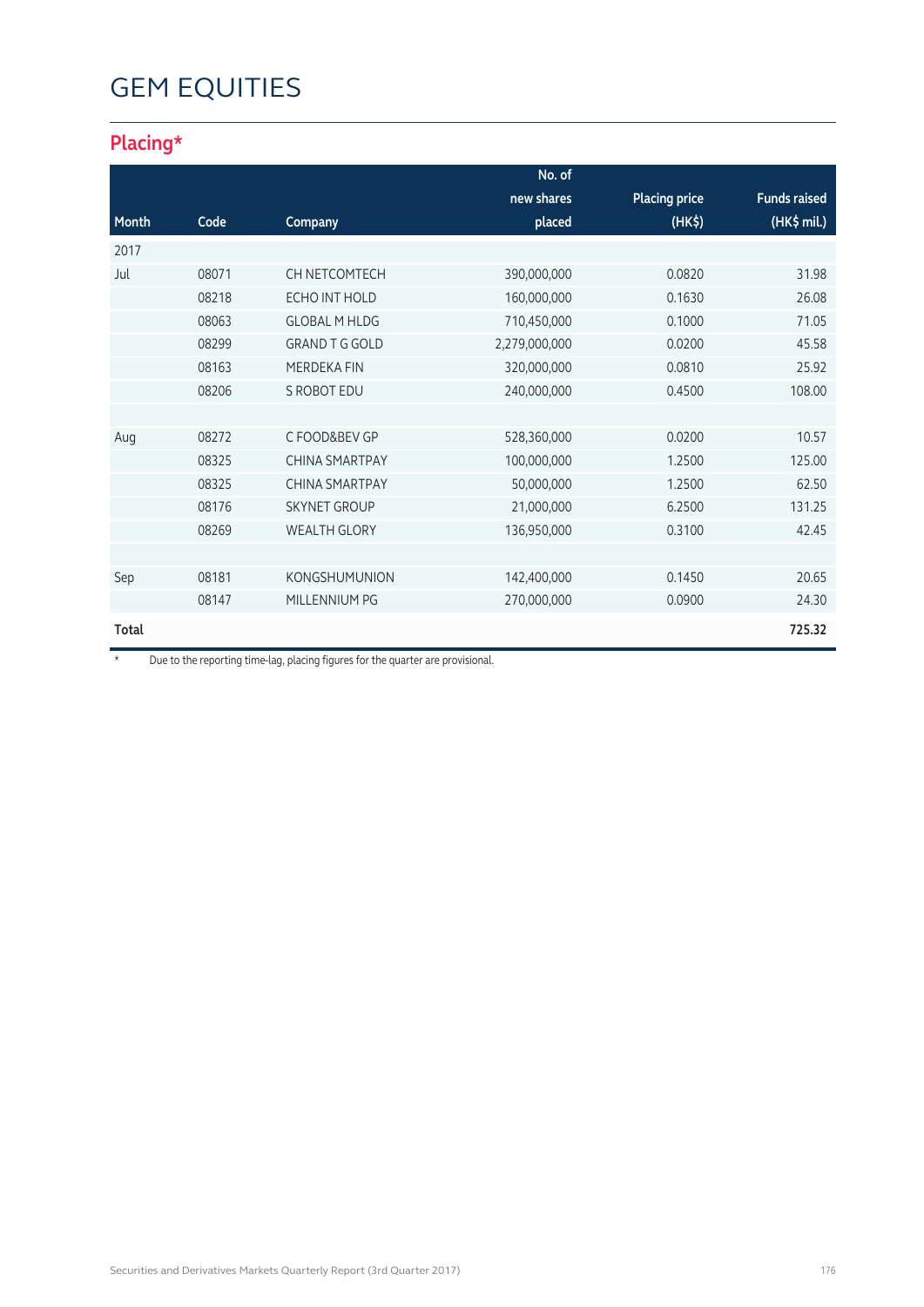#### GEM WARRANTS

#### **Warrant Trading and Market Value Statistics – GEM**

|      |    | <b>Number</b> | Turnover value (HK\$ mil.) | Market value (HK\$ mil.) |
|------|----|---------------|----------------------------|--------------------------|
| 2016 | Q3 |               | 5.98                       | 62.92                    |
|      | Q4 |               | 2.54                       | 62.90                    |
| 2017 | Q1 |               | 0.54                       | 62.85                    |
|      | Q2 |               | 0.24                       | 62.84                    |
|      | O3 |               | 0.02                       | 62.83                    |

#### **Newly Listed Equity GEM Warrants**

for 3rd quarter 2017

|             |                        | Initial issued |              |               | <b>Amount raised</b> |
|-------------|------------------------|----------------|--------------|---------------|----------------------|
| <b>Code</b> | <b>Equity warrants</b> | amount (HK)    | Listing date | <b>Expiry</b> | (HK\$ mil.)          |
| Nil         |                        |                |              |               |                      |
| Total       |                        |                |              |               | -                    |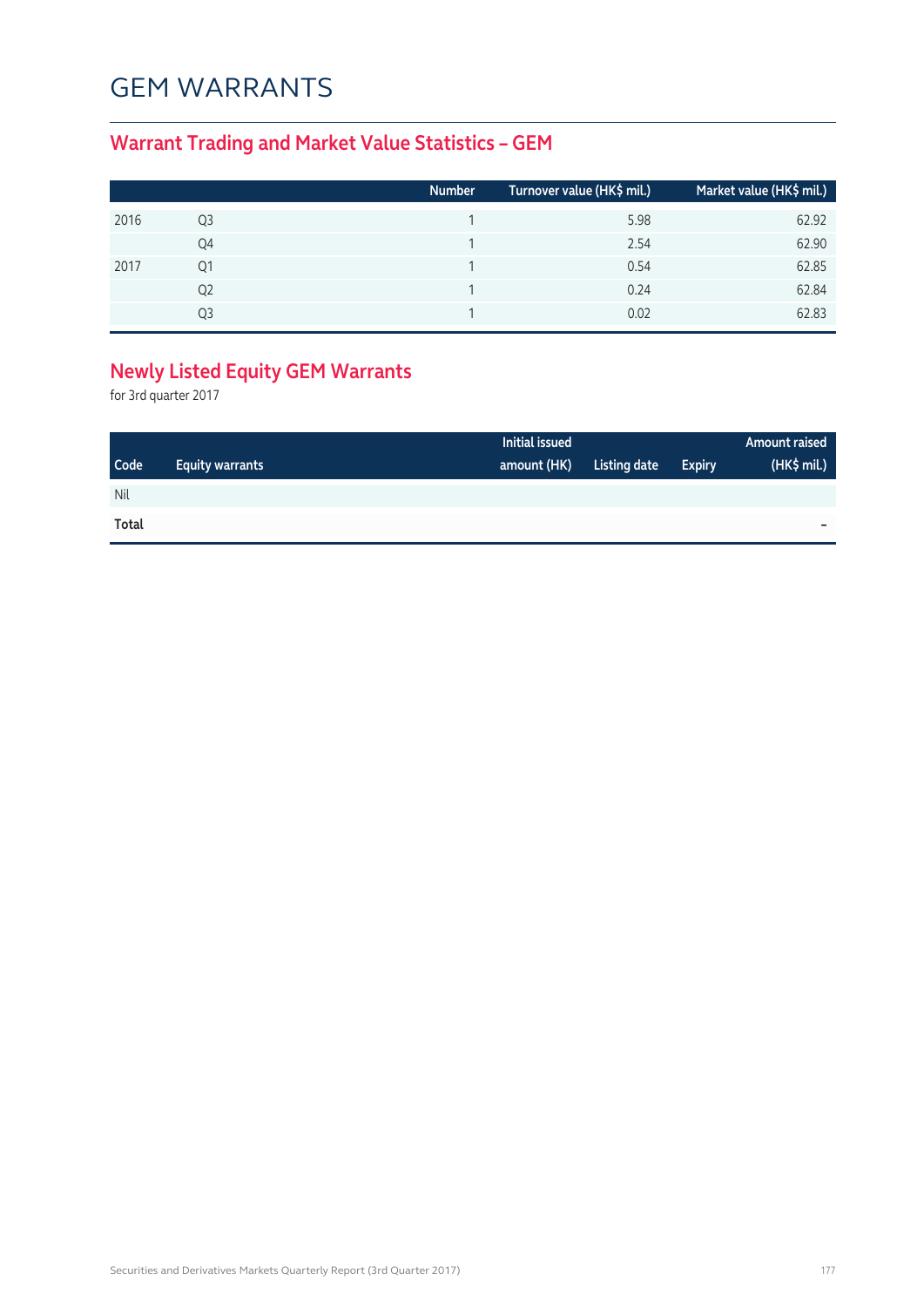#### STOCK MARKET INDICES

#### **Hang Seng Index** Price Chart on Close HIGH(17/09/18)=28159.770 LOW(16/07/06)=20495.290 CLOSE(17/09/29)=27554.300  $-$  - 10 MAV  $-$  50 MAV 07/16 08/16 09/16 10/16 11/16 12/16 01/17 02/17 03/17 04/17 05/17 06/17 07/17 08/17 09/17

#### **S&P/HKEX LargeCap Index**



#### **S&P/HKEX GEM Index**

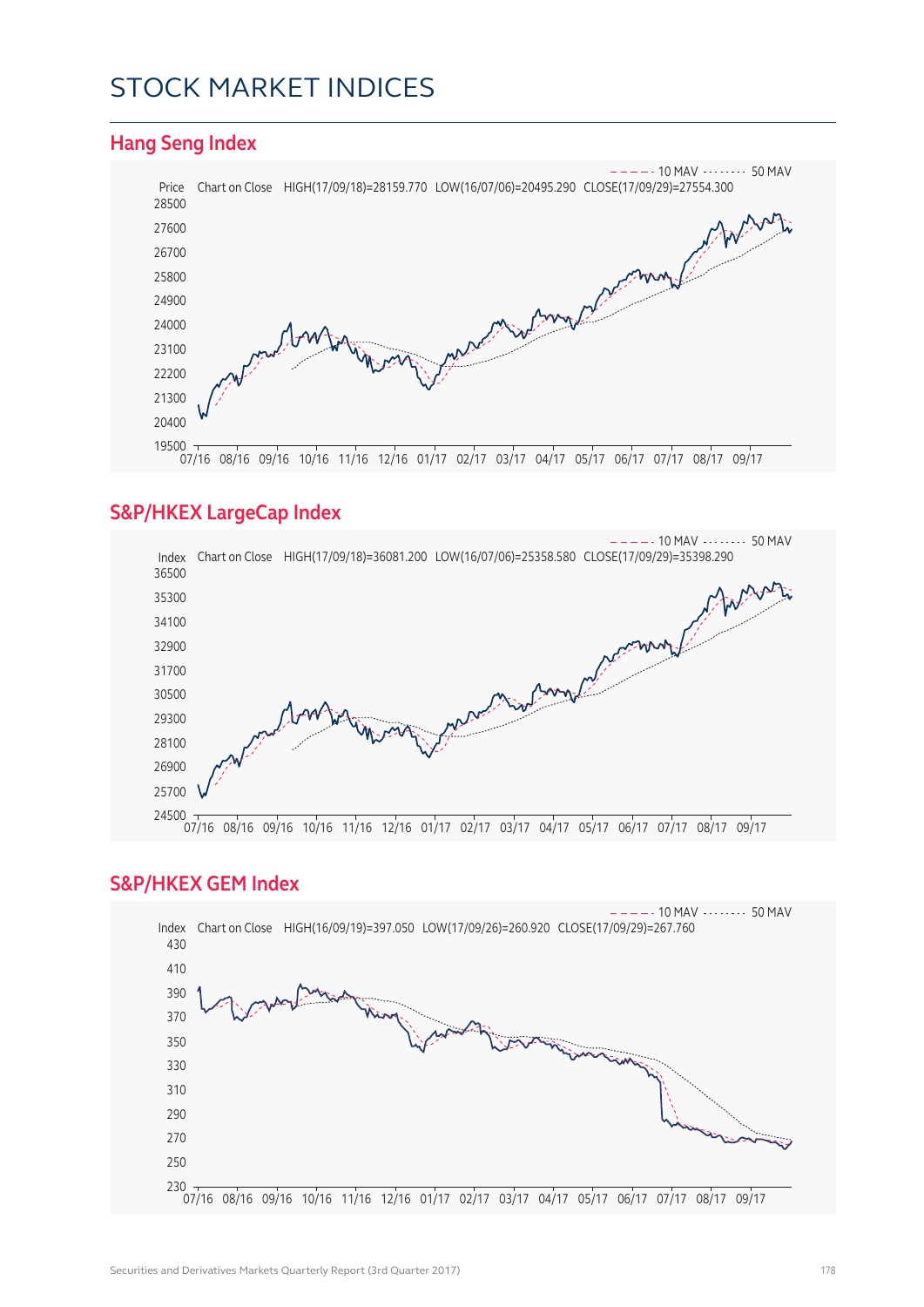### STOCK MARKET INDICES

#### **Hong Kong Stock Market Indices**

|                                               | End of Sep 2017 | End of Jun 2017 |                          |          |
|-----------------------------------------------|-----------------|-----------------|--------------------------|----------|
| <b>Index</b>                                  | <b>Close</b>    | <b>Close</b>    |                          | Change % |
| S&P/HKEX LargeCap Index                       | 35398.29        | 32988.66        | $^{+}$                   | 7.30%    |
|                                               |                 |                 |                          |          |
| S&P/HKEX GEM Index                            | 267.76          | 283.62          | $\qquad \qquad -$        | 5.59%    |
|                                               |                 |                 |                          |          |
| <b>HANG SENG INDEX</b>                        | 27554.30        | 25764.58        | $+$                      | 6.95%    |
| <b>SECTORIAL INDICES</b>                      |                 |                 |                          |          |
| Finance                                       | 37006.78        | 35103.76        | $+$                      | 5.42%    |
| <b>Utilities</b>                              | 55194.10        | 56186.92        | $\overline{\phantom{0}}$ | 1.77%    |
| Properties                                    | 37744.85        | 34844.79        | $+$                      | 8.32%    |
| Commerce & Industry                           | 16810.44        | 15285.86        | $+$                      | 9.97%    |
|                                               |                 |                 |                          |          |
| HANG SENG CHINA-AFFILIATED CORPORATIONS INDEX | 4298.97         | 4005.23         | $+$                      | 7.33%    |
| HANG SENG CHINA ENTERPRISES INDEX             | 10910.04        | 10365.22        | $^{+}$                   | 5.26%    |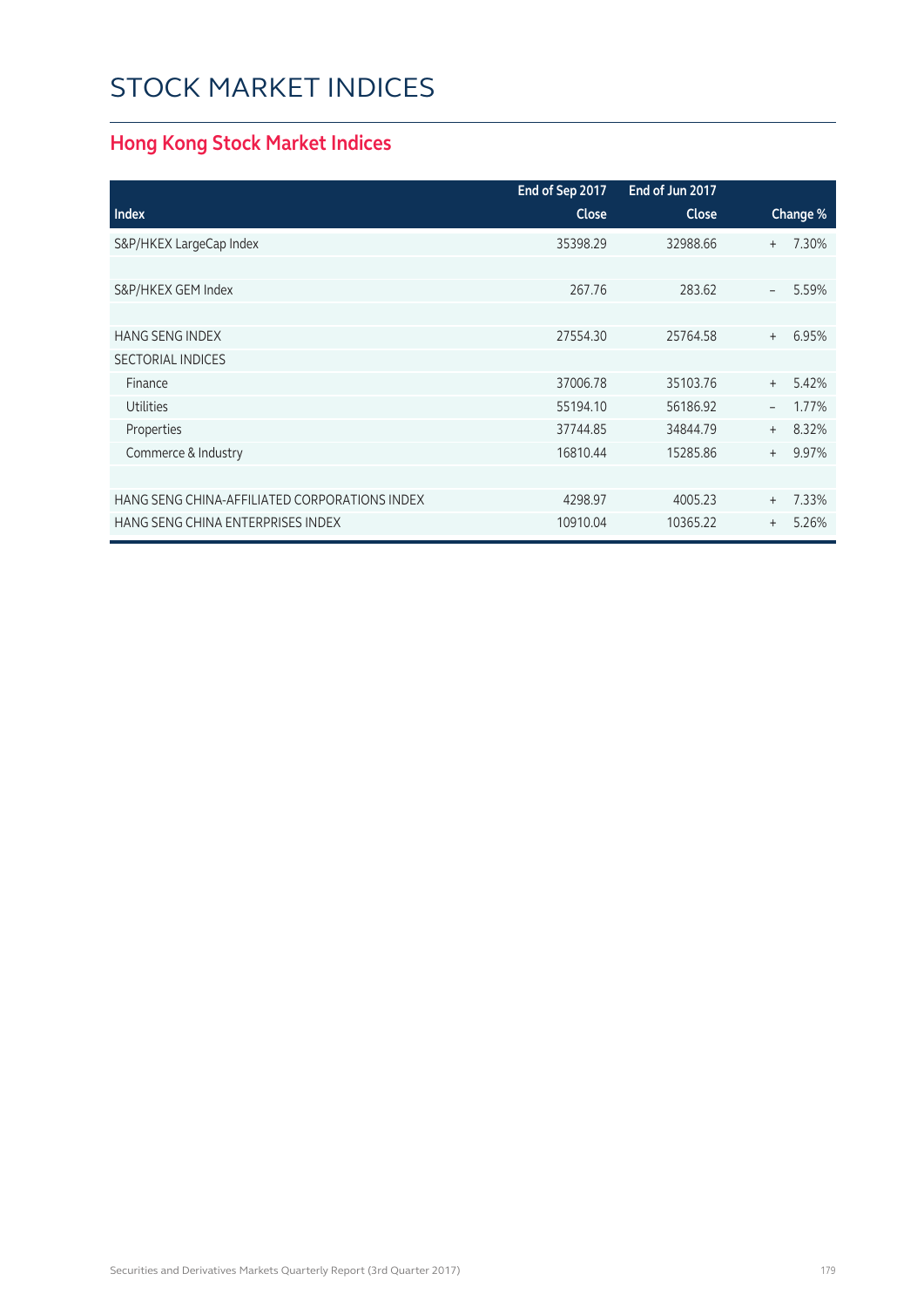# STOCK MARKET INDICES

### **World Indices**

|                             | End of Sep 2017 | End of Jun 2017 |                                  |          |
|-----------------------------|-----------------|-----------------|----------------------------------|----------|
| Index                       | Close           | Close           |                                  | Change % |
| <b>HONG KONG</b>            |                 |                 |                                  |          |
| S&P/HKEX LargeCap Index     | 35398.29        | 32988.66        | $\begin{array}{c} + \end{array}$ | 7.30%    |
| Hang Seng Index             | 27554.30        | 25764.58        | $\begin{array}{c} + \end{array}$ | 6.95%    |
| <b>AUSTRALIA</b>            |                 |                 |                                  |          |
| All Ordinaries Index        | 5744.86         | 5764.04         | $\overline{\phantom{a}}$         | 0.33%    |
| <b>JAKARTA</b>              |                 |                 |                                  |          |
| Composite Index             | 5900.85         | 5829.71         | $\begin{array}{c} + \end{array}$ | 1.22%    |
| <b>JAPAN</b>                |                 |                 |                                  |          |
| Nikkei (225)                | 20356.28        | 20033.43        | $\, +$                           | 1.61%    |
| <b>KOREA</b>                |                 |                 |                                  |          |
| KOSPI Index                 | 2394.47         | 2391.79         | $\begin{array}{c} + \end{array}$ | 0.11%    |
| <b>KUALA LUMPUR</b>         |                 |                 |                                  |          |
| Composite Index             | 1755.58         | 1763.67         | $\overline{\phantom{a}}$         | 0.46%    |
| <b>MANILA</b>               |                 |                 |                                  |          |
| Composite Index             | 8171.43         | 7843.16         | $\begin{array}{c} + \end{array}$ | 4.19%    |
| <b>NEW ZEALAND</b>          |                 |                 |                                  |          |
| <b>NZSE (50)</b>            | 7930.40         | 7611.44         | $\begin{array}{c} + \end{array}$ | 4.19%    |
| SHANGHAI                    |                 |                 |                                  |          |
| A Shares Index              | 3506.73         | 3343.39         | $\begin{array}{c} + \end{array}$ | 4.89%    |
| <b>B Shares Index</b>       | 361.63          | 327.27          |                                  | + 10.50% |
| <b>SHENZHEN</b>             |                 |                 |                                  |          |
| A Shares Index              | 2079.78         | 1984.76         | $+$                              | 4.79%    |
| <b>B Shares Index</b>       | 1196.54         | 1151.19         | $\begin{array}{c} + \end{array}$ | 3.94%    |
| SINGAPORE                   |                 |                 |                                  |          |
| <b>Straits Times Index</b>  | 3219.91         | 3226.48         | $\overline{\phantom{a}}$         | 0.20%    |
| <b>TAIWAN</b>               |                 |                 |                                  |          |
| Taipei Weighted Stock Index | 10383.94        | 10395.07        |                                  | 0.11%    |
| THAILAND                    |                 |                 |                                  |          |
| SET Index                   | 1673.16         | 1574.74         | $^{+}$                           | 6.25%    |
| <b>NEW YORK</b>             |                 |                 |                                  |          |
| <b>DJIA</b>                 | 22405.09        | 21349.63        | $\begin{array}{c} + \end{array}$ | 4.94%    |
| Nasdaq Composite Index      | 6495.96         | 6140.42         | $\begin{array}{c} + \end{array}$ | 5.79%    |
| <b>TORONTO</b>              |                 |                 |                                  |          |
| S&P/TSX Composite Index     | 15634.94        | 15182.19        | $^{+}$                           | 2.98%    |
| <b>GERMANY</b>              |                 |                 |                                  |          |
| DAX Kursindex               | 6080.19         | 5841.44         | $^{+}$                           | 4.09%    |
| LONDON                      |                 |                 |                                  |          |
| FTSE 100 Index              | 7372.76         | 7312.72         | $\, +$                           | 0.82%    |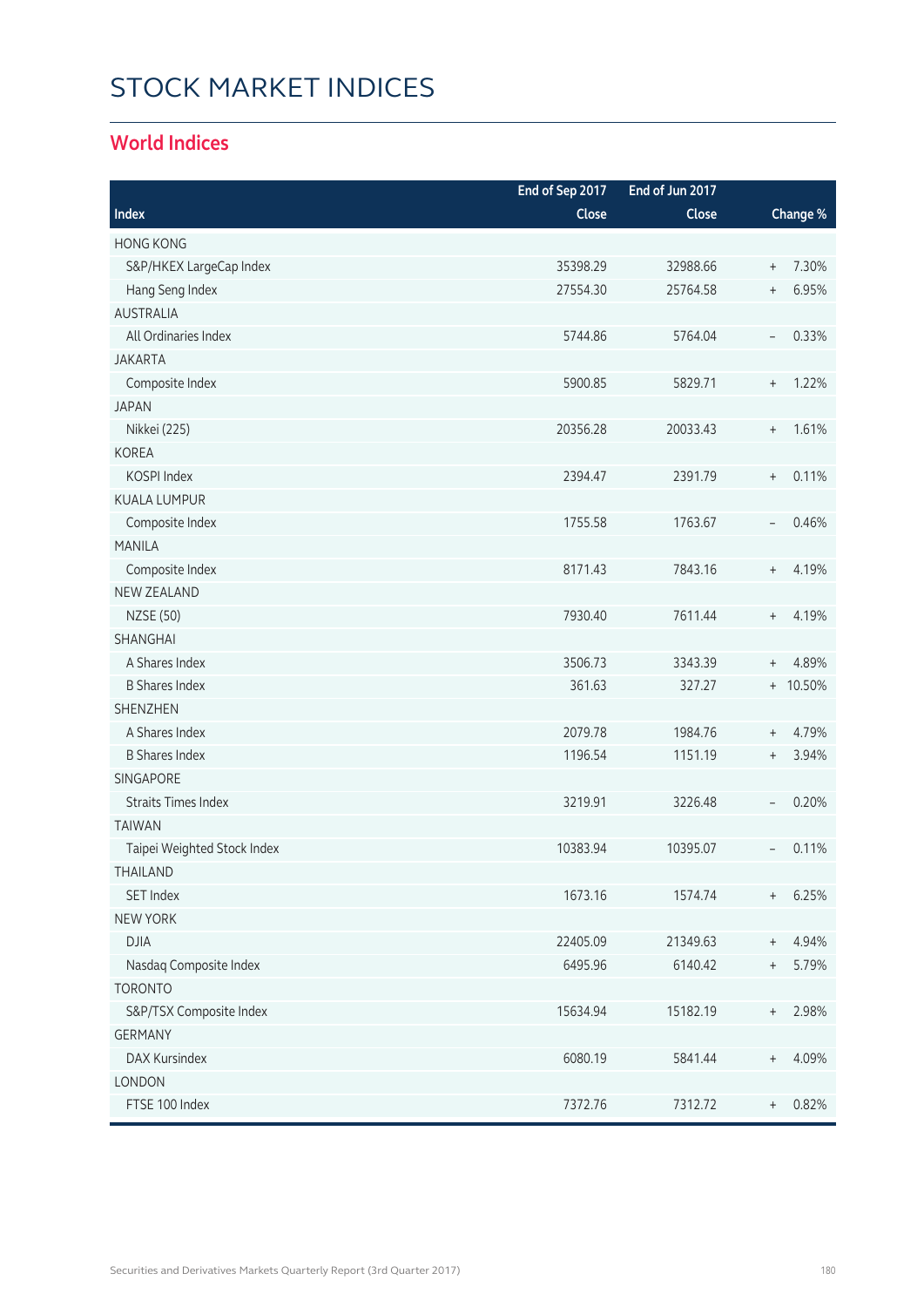#### **Contract Volume by Derivatives Products**

|                                                             |                  | <b>Contracts</b>    |
|-------------------------------------------------------------|------------------|---------------------|
| <b>Derivatives product</b>                                  | 3rd Quarter 2017 | 3rd Quarter 2016    |
| Hang Seng Index Futures                                     | 8,254,157        | 8,184,656           |
| Hang Seng Index Options                                     | 2,815,590        | 2,379,876           |
| Mini-Hang Seng Index Futures                                | 2,978,009        | 3,138,473           |
| Mini-Hang Seng Index Options                                | 415,321          | 368,740             |
| Hang Seng China Enterprises Index Futures                   | 7,245,295        | 7,820,556           |
| Hang Seng China Enterprises Index Options                   | 4,954,510        | 5,044,056           |
| Mini-Hang Seng China Enterprises Index Futures              | 920,554          | 1,123,616           |
| Mini-Hang Seng China Enterprises Index Options <sup>1</sup> | 98,698           | 59,588              |
| Flexible Hang Seng Index Options                            | 0                | 0                   |
| Flexible Hang Seng China Enterprises Index Options          | $\mathbf 0$      | 942                 |
| <b>HSI Dividend Point Index Futures</b>                     | 3,751            | 102                 |
| <b>HSCEI Dividend Point Index Futures</b>                   | 91,112           | 129,413             |
| HSI Volatility Index Futures                                | 0                | 2                   |
| CES China 120 Index Futures                                 | 542              | 158                 |
| CES Gaming Top 10 Index Futures                             | $\mathbf 0$      | $\overline{0}$      |
| Hang Seng Mainland Oil & Gas Index Futures                  | 1,354            | $\mathbf{0}$        |
| Hang Seng Mainland Banks Index Futures                      | 2,995            | 17                  |
| Hang Seng Mainland Healthcare Index Futures                 | $\mathbf 0$      | $\theta$            |
| Hang Seng Mainland Properties Index Futures                 | 3,177            | $\mathbf 0$         |
| Hang Seng IT Hardware Index Futures                         | 2                | $\mathbf 0$         |
| Hang Seng Software & Services Index Futures                 | $\overline{0}$   | $\mathsf{O}\xspace$ |
| <b>IBOVESPA Futures</b>                                     | 0                | $\mathsf{O}\xspace$ |
| <b>MICEX Index Futures</b>                                  | 0                | $\mathbf 0$         |
| S&P BSE Sensex Index Futures                                | 0                | $\mathbf 0$         |
| FTSE/JSE Top40 Futures                                      | $\Omega$         | $\overline{0}$      |
| <b>Stock Futures</b>                                        | 26,125           | 42,071              |
| <b>Stock Options</b>                                        | 30,796,045       | 19,509,020          |
| 5-Year MOF T-Bond Futures <sup>2</sup>                      | 1,729            |                     |
| Three-month HIBOR Futures                                   | 308              | $\theta$            |
| One-month HIBOR Futures                                     | 0                | $\mathbf{0}$        |
| RMB Currency Futures - USD/CNH Futures                      | 179,046          | 75,158              |
| RMB Currency Options - USD/CNH Options <sup>3</sup>         | 5,136            |                     |
| RMB Currency Futures - EUR/CNH Futures                      | 818              | 581                 |
| RMB Currency Futures - JPY/CNH Futures                      | 210              | 372                 |
| RMB Currency Futures - AUD/CNH Futures                      | 184              | 62                  |
| RMB Currency Futures - CNH/USD Futures                      | 3,164            | 980                 |
| USD Gold Futures <sup>4</sup>                               | 13,459           |                     |
| CNH Gold Futures <sup>5</sup>                               | 31,871           |                     |
| London Aluminium Mini Futures                               | 299              | 392                 |
| London Zinc Mini Futures                                    | 201              | 2,099               |
| London Copper Mini Futures                                  | 182              | 1,095               |
| London Lead Mini Futures                                    | 124              |                     |
| London Nickel Mini Futures                                  | 59               | 7,155               |
| London Tin Mini Futures                                     | $\mathbf 0$      | 26                  |
| Total                                                       | 58,844,027       | 47,889,209          |

1 Trading in Mini-Hang Seng China Enterprises Index Options commenced on 05 Sep 2016

2 Trading in 5-Year MOF T-Bond Futures commenced on 10 Apr 2017

3 Trading in RMB Currency Options – USD/CNH Options commenced on 20 Mar 2017

4 Trading in USD Gold Futures commenced on 10 Jul 2017

5 Trading in CNH Gold Futures commenced on 10 Jul 2017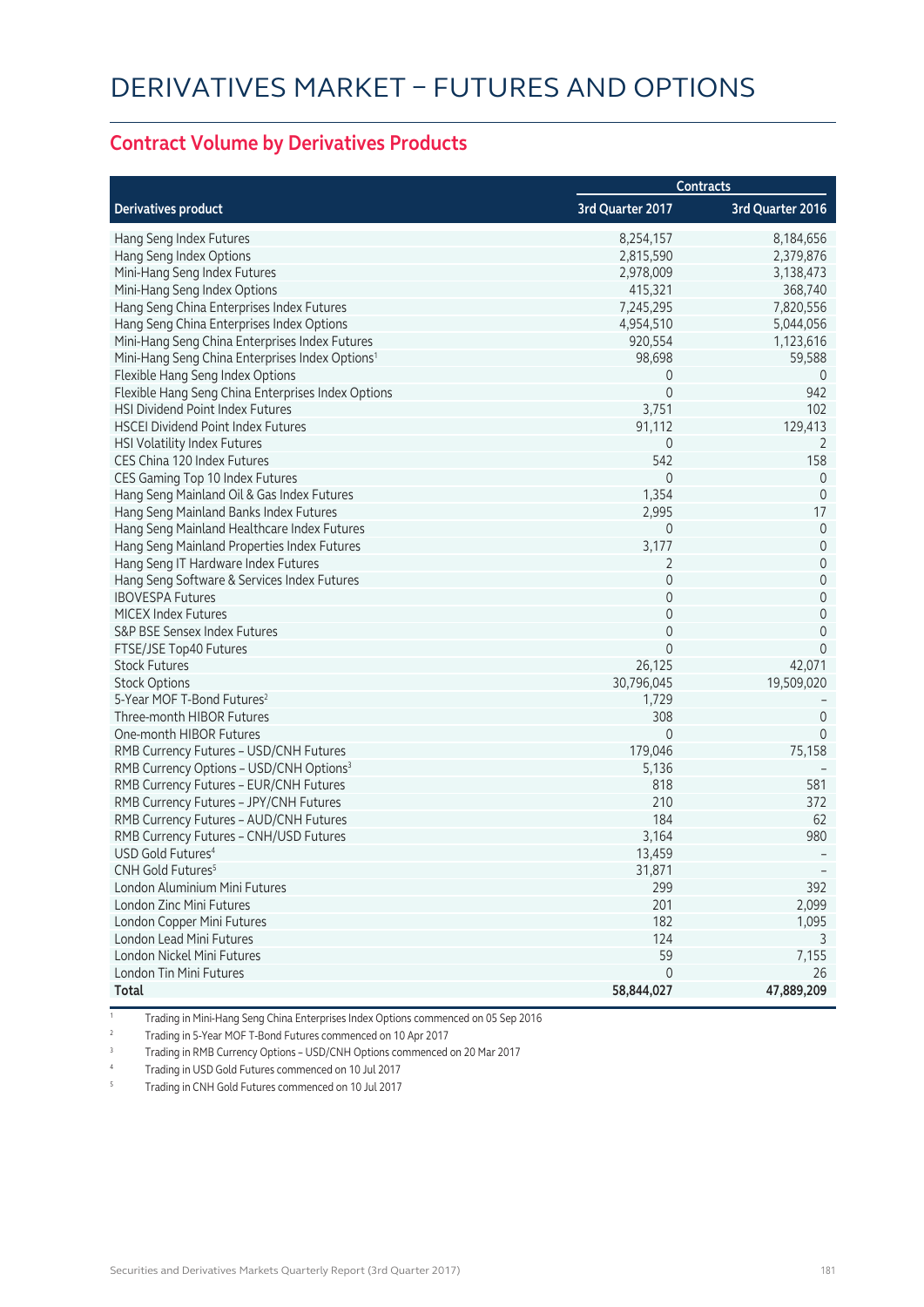## DERIVATIVES MARKET – FUTURES AND OPTIONS

#### **Hang Seng Index Futures – Contract Volume and Open Interest (contracts)**

|      |                | <b>Total</b>    | Quarter-end   |
|------|----------------|-----------------|---------------|
|      |                | contract volume | open interest |
| 2016 | Q <sub>3</sub> | 8,184,656       | 157,669       |
|      | Q4             | 7,378,971       | 123,004       |
| 2017 | Q1             | 6,657,327       | 158,358       |
|      | Q <sub>2</sub> | 7,210,306       | 154,581       |
|      | Q3             | 8,254,157       | 161,569       |

### **Mini Hang Seng Index Futures – Contract Volume and Open Interest (contracts)**

|      |                | <b>Total</b><br>contract volume | Quarter-end<br>open interest |
|------|----------------|---------------------------------|------------------------------|
| 2016 | Q <sub>3</sub> | 3,138,473                       | 9,151                        |
|      | Q4             | 2,969,788                       | 9,572                        |
| 2017 | Q1             | 2,454,731                       | 9,241                        |
|      | Q <sub>2</sub> | 2,477,810                       | 10,210                       |
|      | Q3             | 2,978,009                       | 9,313                        |

### **Hang Seng Index Options – Contract Volume and Open Interest (contracts)**

|      |                | <b>Total</b>    | Quarter-end   |
|------|----------------|-----------------|---------------|
|      |                | contract volume | open interest |
| 2016 | Q3             | 2,379,876       | 280,913       |
|      | Q4             | 2,312,279       | 249,699       |
| 2017 | Q <sub>1</sub> | 2,312,202       | 327,038       |
|      | Q <sub>2</sub> | 2,157,317       | 352,037       |
|      | Q <sub>3</sub> | 2,815,590       | 408,078       |

### **Hang Sang China Enterprises Index Futures – Contract Volume and Open Interest (contracts)**

|      |                | <b>Total</b><br>contract volume | Quarter-end<br>open interest |
|------|----------------|---------------------------------|------------------------------|
| 2016 | Q <sub>3</sub> | 7,820,556                       | 349,588                      |
|      | Q4             | 7,557,545                       | 322,024                      |
| 2017 | Q1             | 7,299,370                       | 329,224                      |
|      | Q <sub>2</sub> | 7,255,529                       | 310,182                      |
|      | Q3             | 7,245,295                       | 289,770                      |

### **Stock Options Market Turnover and Open Interest (contracts)**

|      |                | <b>Total</b><br>Premium (HK\$ mil.) | <b>Total</b><br>contract volume | Quarter-end<br>open interest |
|------|----------------|-------------------------------------|---------------------------------|------------------------------|
| 2016 | Q3             | 8,985.98                            | 19,509,020                      | 6,045,816                    |
|      | Q4             | 9,144.11                            | 18,636,926                      | 6,327,503                    |
| 2017 | Q1             | 8,727.09                            | 21,003,818                      | 6,673,563                    |
|      | Q <sub>2</sub> | 9,477.49                            | 21,947,446                      | 7,582,918                    |
|      | Q3             | 17,345.28                           | 30,796,045                      | 7,937,540                    |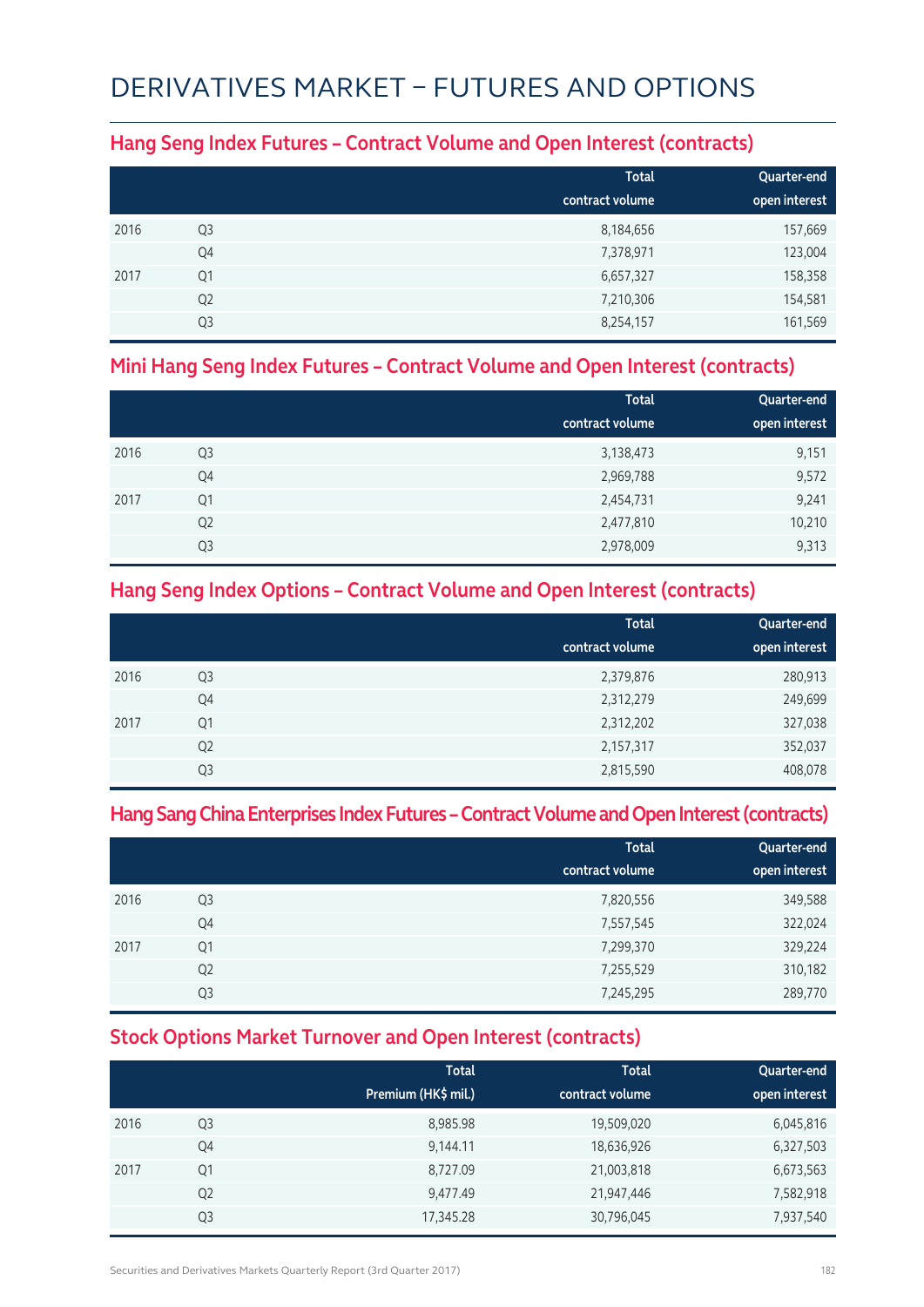## **Stock Options Premium by Class**

for 3rd Quarter 2017

|                           |            | Premium     |            |
|---------------------------|------------|-------------|------------|
| <b>Options class</b>      |            | (HK\$ mil.) | % of total |
| <b>ISHARES A50</b>        | A50        | 258.40      | 1.49%      |
| AAC TECH                  | AAC        | 238.05      | 1.37%      |
|                           |            |             | 0.43%      |
| <b>CONCH CEMENT</b>       | ACC        | 74.72       |            |
| AIA                       | AIA        | 362.13      | 2.09%      |
| CHALCO                    | ALC        | 62.47       | 0.36%      |
| CAM CSI300                | AMC        | 279.31      | 1.61%      |
| <b>BANKCOMM</b>           | <b>BCM</b> | 11.99       | 0.07%      |
| <b>BANK OF E ASIA</b>     | <b>BEA</b> | 10.10       | 0.06%      |
| <b>BELLE INT'L</b>        | <b>BIH</b> | 2.70        | 0.02%      |
| <b>BOC HONG KONG</b>      | <b>BOC</b> | 121.79      | 0.70%      |
| <b>BYD COMPANY</b>        | <b>BYD</b> | 81.33       | 0.47%      |
| <b>CHINA COMM CONS</b>    | CCC        | 22.34       | 0.13%      |
| CHINA COAL                | CCE        | 8.76        | 0.05%      |
| <b>COSCO SHIP HOLD</b>    | CCS        | 5.10        | 0.03%      |
| CHINA CINDA               | CDA        | 27.51       | 0.16%      |
| <b>CGN POWER</b>          | CGN        | 12.76       | 0.07%      |
| <b>CHINA MOBILE</b>       | CHT        | 720.95      | 4.16%      |
| <b>CHINA UNICOM</b>       | <b>CHU</b> | 198.97      | 1.15%      |
|                           |            |             |            |
| <b>CITIC</b>              | <b>CIT</b> | 12.12       | 0.07%      |
| <b>CKH HOLDINGS</b>       | <b>CKH</b> | 126.91      | 0.73%      |
| <b>CK ASSET</b>           | <b>CKP</b> | 87.67       | 0.51%      |
| <b>CHINA LIFE</b>         | <b>CLI</b> | 540.50      | 3.12%      |
| <b>CLP HOLDINGS</b>       | <b>CLP</b> | 17.82       | 0.10%      |
| <b>CM BANK</b>            | CMB        | 144.81      | 0.83%      |
| <b>CNOOC</b>              | <b>CNC</b> | 202.50      | 1.17%      |
| <b>CHINA OVERSEAS</b>     | <b>COL</b> | 249.86      | 1.44%      |
| <b>CATHAY PAC AIR</b>     | <b>CPA</b> | 7.08        | 0.04%      |
| SINOPEC CORP              | CPC        | 55.09       | 0.32%      |
| <b>CPIC</b>               | <b>CPI</b> | 162.82      | 0.94%      |
| <b>CHINA RAIL CONS</b>    | CRC        | 9.05        | 0.05%      |
| <b>CHINA RAILWAY</b>      | CRG        | 25.56       | 0.15%      |
| <b>CHINA RES LAND</b>     | <b>CRL</b> | 66.53       | 0.38%      |
| X WISECSI300ETF           | CS3        |             | 0.00%      |
| CSOP A50 ETF              |            | 0.00        |            |
|                           | <b>CSA</b> | 326.68      | 1.88%      |
| CHINA SHENHUA             | CSE        | 145.88      | 0.84%      |
| <b>CITIC BANK</b>         | <b>CTB</b> | 26.49       | 0.15%      |
| CHINA TELECOM             | CTC        | 10.50       | 0.06%      |
| <b>CITIC SEC</b>          | <b>CTS</b> | 127.45      | 0.73%      |
| DONGFENG GROUP            | DFM.       | 15.43       | $0.09\%$   |
| <b>ESPRIT HOLDINGS</b>    | <b>ESP</b> | 0.00        | 0.00%      |
| <b>FIH</b>                | <b>FIH</b> | 0.09        | 0.00%      |
| <b>GEELY AUTO</b>         | GAH        | 271.34      | 1.56%      |
| <b>GALAXY ENT</b>         | GLX        | 390.61      | 2.25%      |
| <b>GREATWALL MOTOR</b>    | <b>GWM</b> | 150.71      | 0.87%      |
| <b>HAITONG SEC</b>        | HAI        | 65.31       | 0.38%      |
| HS H ETF                  | <b>HCF</b> | 21.26       | 0.12%      |
| POWER ASSETS              | <b>HEH</b> | 56.02       | 0.32%      |
| <b>HKEX</b>               | <b>HEX</b> | 1,175.44    | 6.78%      |
| <b>HENGAN INT'L</b>       | <b>HGN</b> | 30.38       | 0.18%      |
| <b>HSBC HOLDINGS</b>      | <b>HKB</b> | 960.89      | 5.54%      |
|                           |            |             |            |
| <b>HK &amp; CHINA GAS</b> | <b>HKG</b> | 5.16        | 0.03%      |
| <b>HENDERSON LAND</b>     | <b>HLD</b> | 101.05      | 0.58%      |
| <b>HUANENG POWER</b>      | <b>HNP</b> | 18.32       | 0.11%      |
| <b>HANG SENG BANK</b>     | <b>HSB</b> | 20.10       | 0.12%      |
| <b>JIANGXI COPPER</b>     | <b>JXC</b> | 97.12       | 0.56%      |
| <b>KUNLUN ENERGY</b>      | <b>KLE</b> | 8.38        | 0.05%      |
| <b>KINGSOFT</b>           | <b>KSO</b> | 55.62       | 0.32%      |
| LENOVO GROUP              | LEN        | 65.55       | 0.38%      |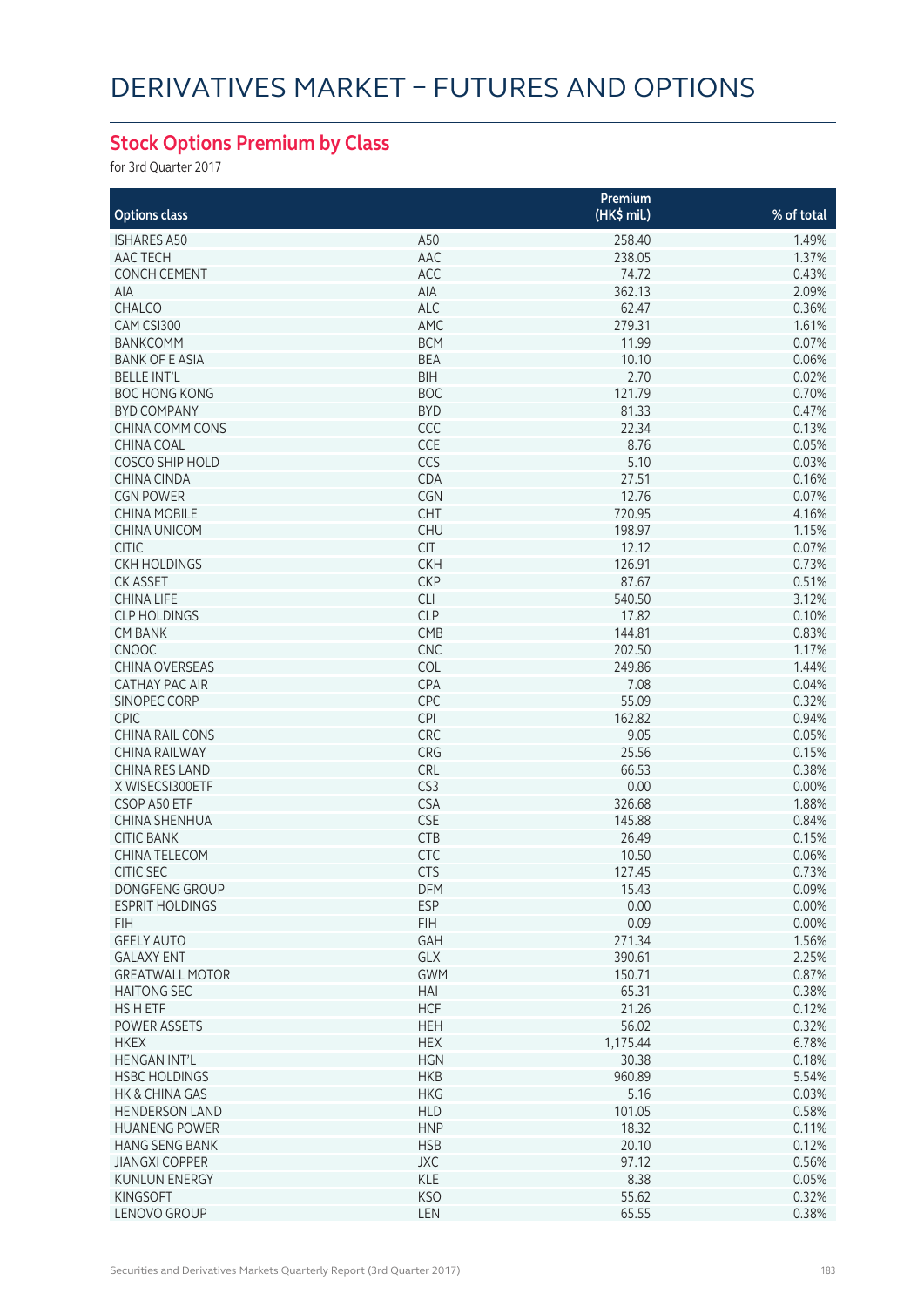# DERIVATIVES MARKET – FUTURES AND OPTIONS

| <b>Options class</b>      |            | Premium<br>(HK\$ mil.) | % of total |
|---------------------------|------------|------------------------|------------|
| LI & FUNG                 | LIF        | 16.07                  | 0.09%      |
| <b>LINK REIT</b>          | <b>LNK</b> | 38.77                  | 0.22%      |
| <b>MENGNIU DAIRY</b>      | <b>MEN</b> | 19.87                  | 0.11%      |
| <b>MGM CHINA</b>          | <b>MGM</b> | 11.55                  | 0.07%      |
| MINSHENG BANK             | <b>MSB</b> | 105.29                 | 0.61%      |
| MTR CORPORATION           | <b>MTR</b> | 22.01                  | 0.13%      |
| <b>CNBM</b>               | <b>NBM</b> | 100.16                 | 0.58%      |
| <b>NCI</b>                | <b>NCL</b> | 132.62                 | 0.76%      |
| NEW WORLD DEV             | <b>NWD</b> | 51.17                  | 0.29%      |
| PING AN                   | PAI        | 1,848.61               | 10.66%     |
| PETROCHINA                | PEC        | 131.95                 | 0.76%      |
| PICC P&C                  | PIC        | 70.66                  | 0.41%      |
| PICC GROUP                | PIN        | 10.31                  | 0.06%      |
| <b>GCL-POLY ENERGY</b>    | PLE        | 18.28                  | 0.11%      |
| <b>R&amp;F PROPERTIES</b> | <b>RFP</b> | 13.59                  | 0.08%      |
| <b>SANDS CHINA LTD</b>    | SAN        | 162.38                 | 0.94%      |
| <b>SHK PPT</b>            | <b>SHK</b> | 495.21                 | 2.86%      |
| <b>STANCHART</b>          | <b>STC</b> | 12.31                  | 0.07%      |
| SWIRE PACIFIC A           | <b>SWA</b> | 17.40                  | 0.10%      |
| <b>TENCENT</b>            | <b>TCH</b> | 4,613.26               | 26.60%     |
| <b>TRACKER FUND</b>       | <b>TRF</b> | 3.45                   | 0.02%      |
| <b>WHARF HOLDINGS</b>     | WHL        | 277.69                 | 1.60%      |
| WANT WANT CHINA           | <b>WWC</b> | 4.01                   | 0.02%      |
| <b>ABC</b>                | <b>XAB</b> | 147.53                 | 0.85%      |
| <b>BANK OF CHINA</b>      | XBC        | 108.31                 | 0.62%      |
| <b>CCB</b>                | <b>XCC</b> | 329.00                 | 1.90%      |
| <b>ICBC</b>               | <b>XIC</b> | 170.05                 | 0.98%      |
| YANZHOU COAL              | YZC        | 50.96                  | 0.29%      |
| <b>ZIJIN MINING</b>       | <b>ZJM</b> | 9.28                   | 0.05%      |
| <b>Total</b>              |            | 17,345.28              | 100.00%    |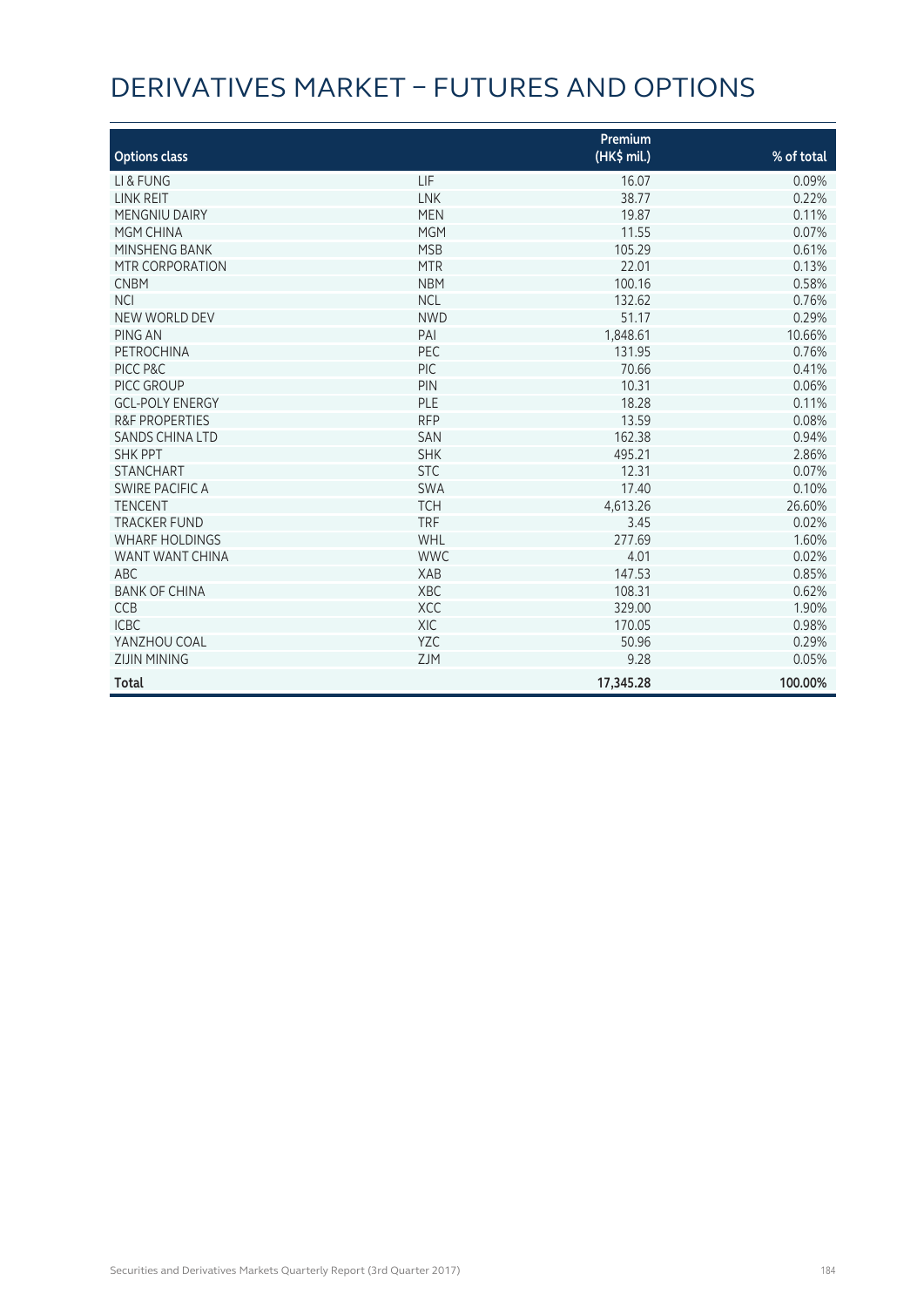## **Stock Options Contract Volume by Class**

for 3rd Quarter 2017

|                        |            | Contract    |            |
|------------------------|------------|-------------|------------|
| <b>Options class</b>   |            | volume      | % of total |
| <b>ISHARES A50</b>     | A50        | 180,218     | 0.59%      |
| AAC TECH               | AAC        | 72,564      | 0.24%      |
|                        |            |             |            |
| <b>CONCH CEMENT</b>    | ACC        | 211,569     | 0.69%      |
| AIA                    | AIA        | 323,436     | 1.05%      |
| CHALCO                 | <b>ALC</b> | 123,771     | 0.40%      |
| CAM CSI300             | AMC        | 236,405     | 0.77%      |
| <b>BANKCOMM</b>        | <b>BCM</b> | 93,289      | 0.30%      |
| <b>BANK OF E ASIA</b>  | <b>BEA</b> | 65,798      | 0.21%      |
| <b>BELLE INT'L</b>     | <b>BIH</b> | 9,283       | 0.03%      |
| <b>BOC HONG KONG</b>   | <b>BOC</b> | 306,346     | 0.99%      |
| <b>BYD COMPANY</b>     | <b>BYD</b> | 90,670      | 0.29%      |
| CHINA COMM CONS        | CCC        | 114,643     | 0.37%      |
| <b>CHINA COAL</b>      | CCE        | 89,921      | 0.29%      |
| <b>COSCO SHIP HOLD</b> | CCS        | 44,524      | 0.14%      |
| <b>CHINA CINDA</b>     | CDA        | 47,191      | 0.15%      |
| <b>CGN POWER</b>       | CGN        | 18,465      | 0.06%      |
| <b>CHINA MOBILE</b>    | <b>CHT</b> | 797,308     | 2.59%      |
| <b>CHINA UNICOM</b>    | <b>CHU</b> | 297,498     | 0.97%      |
| <b>CITIC</b>           | <b>CIT</b> | 44,791      | 0.15%      |
| <b>CKH HOLDINGS</b>    | <b>CKH</b> | 164,901     | 0.54%      |
| <b>CK ASSET</b>        | <b>CKP</b> | 65,934      | 0.21%      |
| <b>CHINA LIFE</b>      | <b>CLI</b> | 1,107,203   | 3.60%      |
|                        | <b>CLP</b> |             |            |
| <b>CLP HOLDINGS</b>    |            | 36,095      | 0.12%      |
| <b>CM BANK</b>         | CMB        | 478,442     | 1.55%      |
| <b>CNOOC</b>           | <b>CNC</b> | 954,420     | 3.10%      |
| <b>CHINA OVERSEAS</b>  | COL        | 195,166     | 0.63%      |
| <b>CATHAY PAC AIR</b>  | CPA        | 23,514      | 0.08%      |
| SINOPEC CORP           | CPC        | 184,192     | 0.60%      |
| CPIC                   | CPI        | 183,150     | 0.59%      |
| <b>CHINA RAIL CONS</b> | CRC        | 77,718      | 0.25%      |
| <b>CHINA RAILWAY</b>   | CRG        | 125,023     | 0.41%      |
| CHINA RES LAND         | CRL        | 65,664      | 0.21%      |
| X WISECSI300ETF        | CS3        | $\mathbf 0$ | 0.00%      |
| CSOP A50 ETF           | <b>CSA</b> | 246,712     | 0.80%      |
| CHINA SHENHUA          | <b>CSE</b> | 470,643     | 1.53%      |
| <b>CITIC BANK</b>      | <b>CTB</b> | 226,851     | 0.74%      |
| <b>CHINA TELECOM</b>   | CTC        | 69,849      | 0.23%      |
| <b>CITIC SEC</b>       | <b>CTS</b> | 303,373     | 0.99%      |
| DONGFENG GROUP         | DFM        | 27,162      | 0.09%      |
| <b>ESPRIT HOLDINGS</b> | <b>ESP</b> | $\mathbf 0$ | 0.00%      |
| <b>FIH</b>             | <b>FIH</b> | 346         | 0.00%      |
| <b>GEELY AUTO</b>      | GAH        | 89,904      | 0.29%      |
|                        |            |             |            |
| <b>GALAXY ENT</b>      | GLX        | 313,257     | 1.02%      |
| <b>GREATWALL MOTOR</b> | <b>GWM</b> | 1,105,621   | 3.59%      |
| <b>HAITONG SEC</b>     | HAI        | 109,720     | 0.36%      |
| HS H ETF               | <b>HCF</b> | 20,317      | 0.07%      |
| <b>POWER ASSETS</b>    | <b>HEH</b> | 75,196      | 0.24%      |
| <b>HKEX</b>            | <b>HEX</b> | 2,733,629   | 8.88%      |
| <b>HENGAN INT'L</b>    | <b>HGN</b> | 44,089      | 0.14%      |
| <b>HSBC HOLDINGS</b>   | <b>HKB</b> | 1,875,808   | 6.09%      |
| HK & CHINA GAS         | <b>HKG</b> | 27,552      | 0.09%      |
| <b>HENDERSON LAND</b>  | <b>HLD</b> | 91,750      | 0.30%      |
| <b>HUANENG POWER</b>   | <b>HNP</b> | 59,986      | 0.19%      |
| <b>HANG SENG BANK</b>  | <b>HSB</b> | 86,122      | 0.28%      |
| <b>JIANGXI COPPER</b>  | <b>JXC</b> | 252,004     | 0.82%      |
| <b>KUNLUN ENERGY</b>   | <b>KLE</b> | 24,643      | 0.08%      |
| <b>KINGSOFT</b>        | <b>KSO</b> | 87,028      | 0.28%      |
| LENOVO GROUP           | LEN        | 236,335     | 0.77%      |
|                        |            |             |            |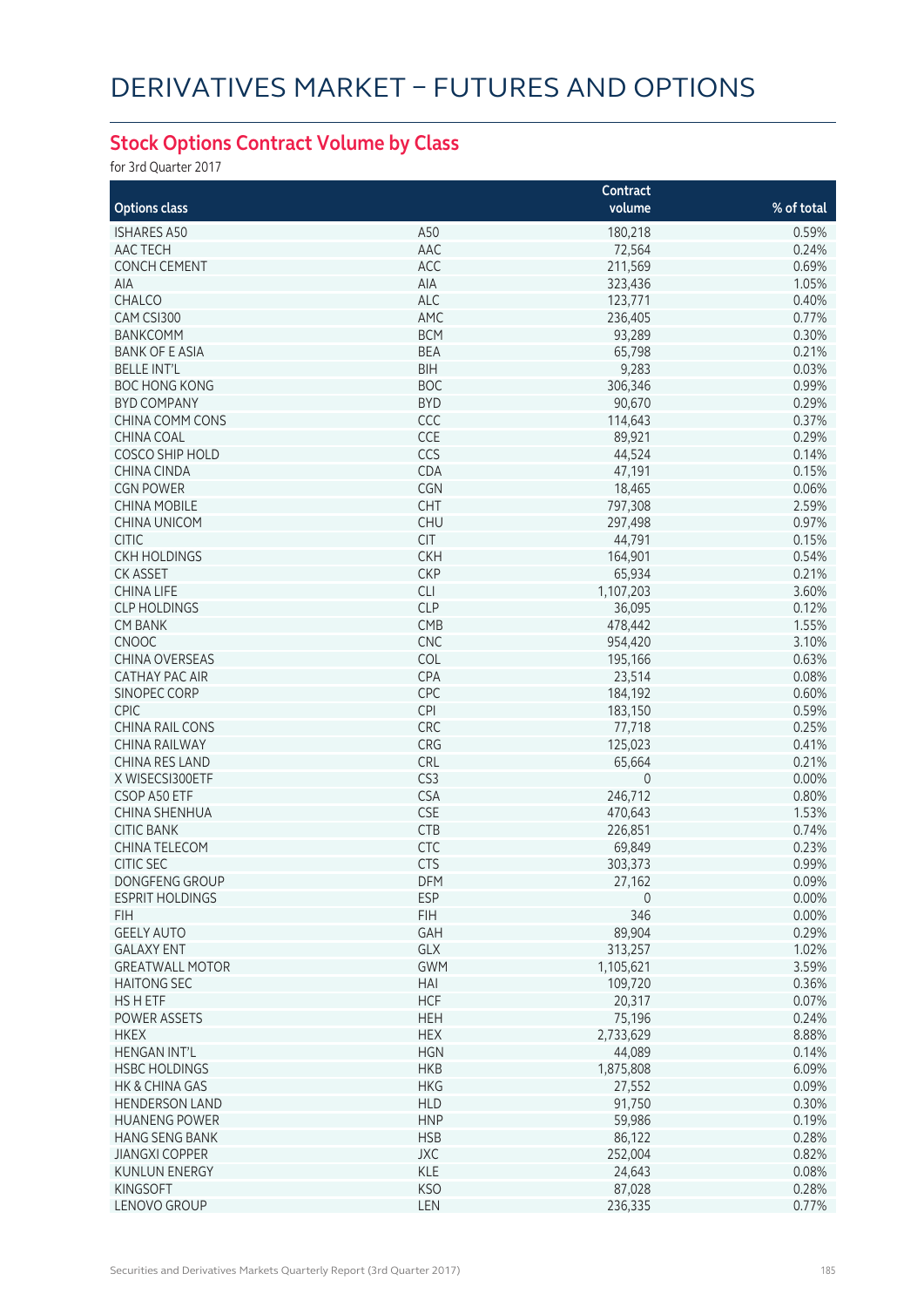# DERIVATIVES MARKET – FUTURES AND OPTIONS

| <b>Options class</b>      |            | Contract<br>volume | % of total |
|---------------------------|------------|--------------------|------------|
|                           |            |                    |            |
| LI & FUNG                 | <b>LIF</b> | 57,429             | 0.19%      |
| <b>LINK REIT</b>          | <b>LNK</b> | 31,976             | 0.10%      |
| <b>MENGNIU DAIRY</b>      | <b>MEN</b> | 39,182             | 0.13%      |
| <b>MGM CHINA</b>          | <b>MGM</b> | 73,412             | 0.24%      |
| MINSHENG BANK             | <b>MSB</b> | 235,225            | 0.76%      |
| MTR CORPORATION           | <b>MTR</b> | 68,403             | 0.22%      |
| <b>CNBM</b>               | <b>NBM</b> | 372,603            | 1.21%      |
| <b>NCI</b>                | <b>NCL</b> | 89,473             | 0.29%      |
| NEW WORLD DEV             | <b>NWD</b> | 149,002            | 0.48%      |
| PING AN                   | PAI        | 2,162,753          | 7.02%      |
| PETROCHINA                | PEC        | 527,958            | 1.71%      |
| PICC P&C                  | <b>PIC</b> | 101,006            | 0.33%      |
| PICC GROUP                | PIN        | 23,854             | 0.08%      |
| <b>GCL-POLY ENERGY</b>    | PLE        | 55,873             | 0.18%      |
| <b>R&amp;F PROPERTIES</b> | <b>RFP</b> | 63,181             | 0.21%      |
| <b>SANDS CHINA LTD</b>    | <b>SAN</b> | 504,180            | 1.64%      |
| <b>SHK PPT</b>            | <b>SHK</b> | 181,070            | 0.59%      |
| <b>STANCHART</b>          | <b>STC</b> | 148,837            | 0.48%      |
| <b>SWIRE PACIFIC A</b>    | <b>SWA</b> | 34,960             | 0.11%      |
| <b>TENCENT</b>            | <b>TCH</b> | 5,075,404          | 16.48%     |
| <b>TRACKER FUND</b>       | <b>TRF</b> | 13,753             | 0.04%      |
| <b>WHARF HOLDINGS</b>     | WHL        | 145,330            | 0.47%      |
| WANT WANT CHINA           | <b>WWC</b> | 34,378             | 0.11%      |
| <b>ABC</b>                | XAB        | 88,707             | 0.29%      |
| <b>BANK OF CHINA</b>      | <b>XBC</b> | 1,126,213          | 3.66%      |
| <b>CCB</b>                | <b>XCC</b> | 2,428,233          | 7.88%      |
| <b>ICBC</b>               | XIC        | 1,394,981          | 4.53%      |
| YANZHOU COAL              | <b>YZC</b> | 122,505            | 0.40%      |
| <b>ZIJIN MINING</b>       | <b>ZJM</b> | 39,155             | 0.13%      |
| <b>Total</b>              |            | 30,796,045         | 100.00%    |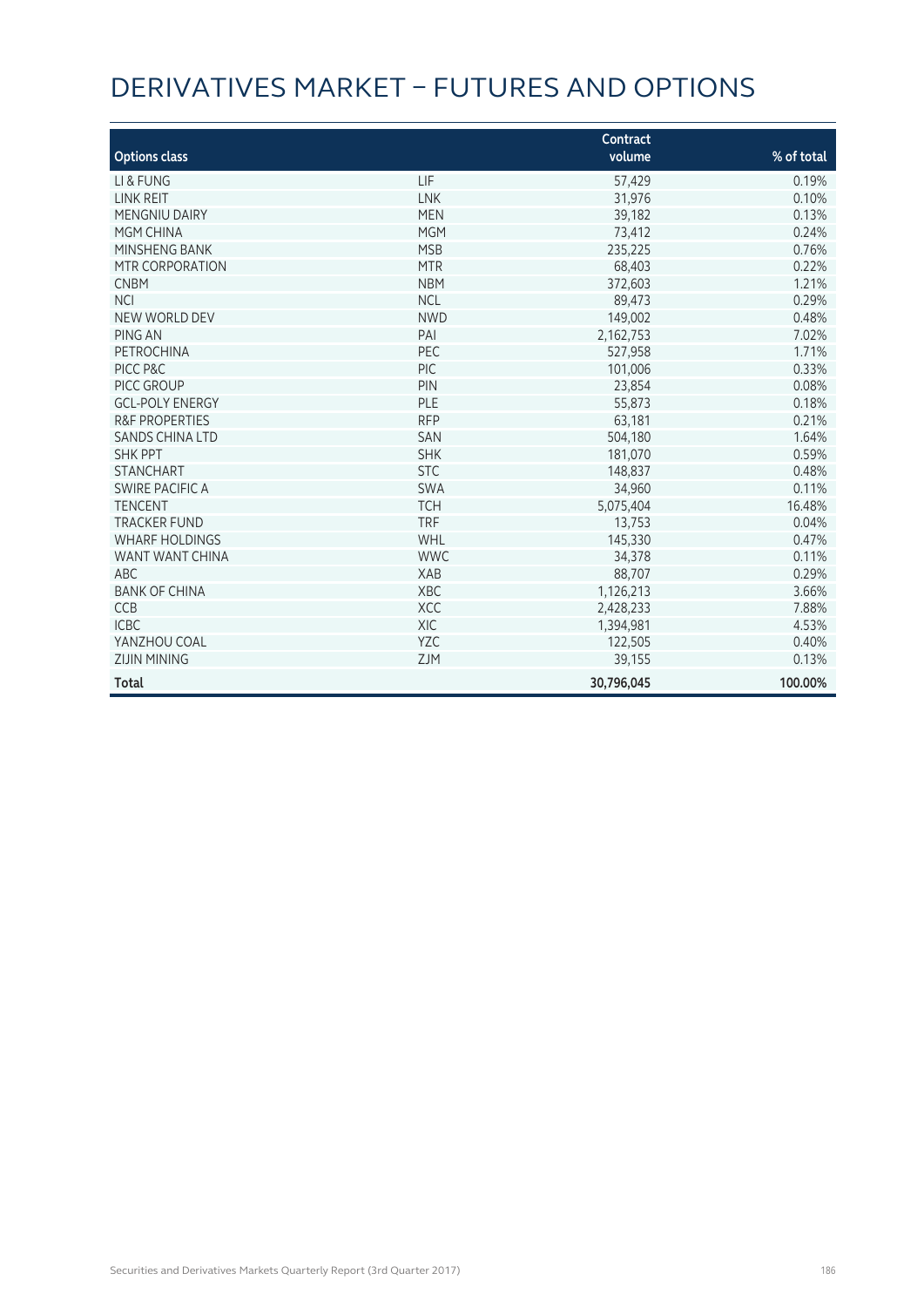### **Average Daily Settlement Instructions (SIs) Settled in CCASS**

(both delivering and receiving SIs are counted)

|            |                |               | SIs by shares | Sis by value |
|------------|----------------|---------------|---------------|--------------|
| Year/Month |                | Number of SIs | (bil. shs)    | (HK\$bil.)   |
| 2016       | Q <sub>3</sub> | 82,516        | 47.08         | 190.09       |
|            | Q4             | 83,191        | 45.76         | 181.31       |
| 2017       | Q <sub>1</sub> | 86,101        | 44.09         | 183.38       |
|            | Q <sub>2</sub> | 89,205        | 48.85         | 224.77       |
|            | Q3             | 92,762        | 47.05         | 223.72       |

## **Average Daily Investor Settlement Instructions (ISIs) settled in CCASS**

(one sided ISIs are counted)

|            |                |                | <b>ISIs by shares</b> | <b>ISIs by value</b> |
|------------|----------------|----------------|-----------------------|----------------------|
| Year/month |                | Number of ISIs | (Mil shs)             | (HK\$ mil.)          |
| 2016       | Q <sub>3</sub> | 314            | 61.95                 | 148.35               |
|            | Q4             | 266            | 55.54                 | 133.74               |
| 2017       | Q <sub>1</sub> | 294            | 279.49                | 184.39               |
|            | Q <sub>2</sub> | 321            | 212.60                | 147.64               |
|            | Q3             | 373            | 155.84                | 468.68               |

### **Securities under CCASS Custody**

(balances at quarter end)

|            |                |            | % of issued       |                     | % of market       |
|------------|----------------|------------|-------------------|---------------------|-------------------|
|            |                | Number of  | shares of         |                     | capitalisation of |
|            |                | shares     | admitted          | <b>Market value</b> | admitted          |
| Year/Month |                | (bil. shs) | <b>securities</b> | (HK\$ bil.)         | securities        |
| 2016       | Q <sub>3</sub> | 5,865.26   | 74.21             | 15,979.62           | 57.22             |
|            | Q4             | 5,878.89   | 74.27             | 15,381.54           | 56.60             |
| 2017       | Q1             | 6,015.72   | 74.42             | 16,988.34           | 57.10             |
|            | Q <sub>2</sub> | 6,264.71   | 75.18             | 18,013.11           | 57.34             |
|            | Q <sub>3</sub> | 6,338.49   | 75.53             | 19,870.01           | 57.86             |

Share quantity and market value of securities in non-HKD currency are included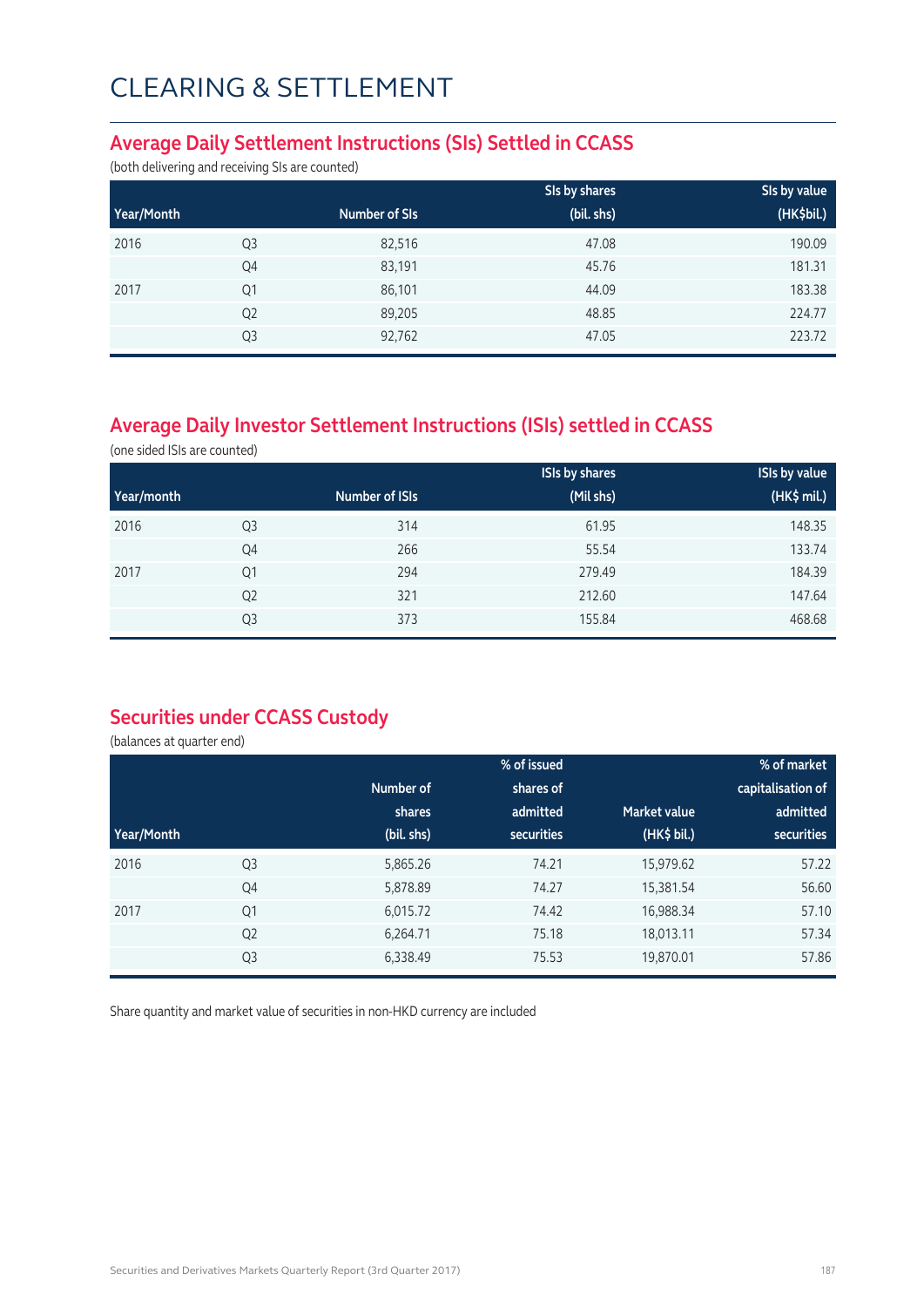#### **Average Daily Stock Exchange Trades Processed in CCASS**

(including CNS trades, isolated trades and cross trades)

|            |                | No. of CCASS | % of Exchange | No. of shares | % of market | Value of trades | % of market |
|------------|----------------|--------------|---------------|---------------|-------------|-----------------|-------------|
| Year/Month |                | trades       | trades        | (Mil. shs)    | turnover    | (HK\$ mil.)     | turnover    |
| 2016       | Q <sub>3</sub> | 1,047,611    | 100           | 174.563.55    | 100         | 68.188.97       | 100         |
|            | Q4             | 1,052,858    | 100           | 159.370.39    | 100         | 64.205.68       | 100         |
| 2017       | Q1             | 1,125,959    | 100           | 202.641.72    | 100         | 74,176.32       | 100         |
|            | Q <sub>2</sub> | 1,150,564    | 100           | 155,884.97    | 100         | 77.373.95       | 100         |
|            | Q <sub>3</sub> | 1,276,525    | 100           | 164,722.02    | 100         | 92,901.78       | 100         |

## **Average Daily Netting Efficiency of CNS Trades**

(in stock positions and share quantity)

|            |                |                 | <b>Netting</b> | No. of shares due | <b>Netting</b> |
|------------|----------------|-----------------|----------------|-------------------|----------------|
|            |                | No. of CNS      | efficiency     | for settlement    | efficiency     |
| Year/Month |                | stock positions | $(\%)$         | (Mil. shs)        | (%)            |
| 2016       | Q <sub>3</sub> | 70,706          | 96.36          | 23,634.05         | 92.51          |
|            | Q4             | 71,738          | 96.37          | 16,416.17         | 91.57          |
| 2017       | Q1             | 75,873          | 96.41          | 27,626.91         | 93.13          |
|            | Q <sub>2</sub> | 76,992          | 96.46          | 29,251.62         | 90.51          |
|            | Q <sub>3</sub> | 87,811          | 96.38          | 30,609.78         | 90.56          |

## **Average Daily Settlement Efficiency of CNS Stock Positions**

|            |                | Settlement efficiency (%) |             |
|------------|----------------|---------------------------|-------------|
| Year/Month |                | S day                     | $S + 1$ day |
| 2016       | Q3             | 99.91                     | 99.99       |
|            | Q4             | 99.90                     | 99.99       |
| 2017       | Q1             | 99.92                     | 99.99       |
|            | Q <sub>2</sub> | 99.91                     | 99.99       |
|            | Q3             | 99.91                     | 99.99       |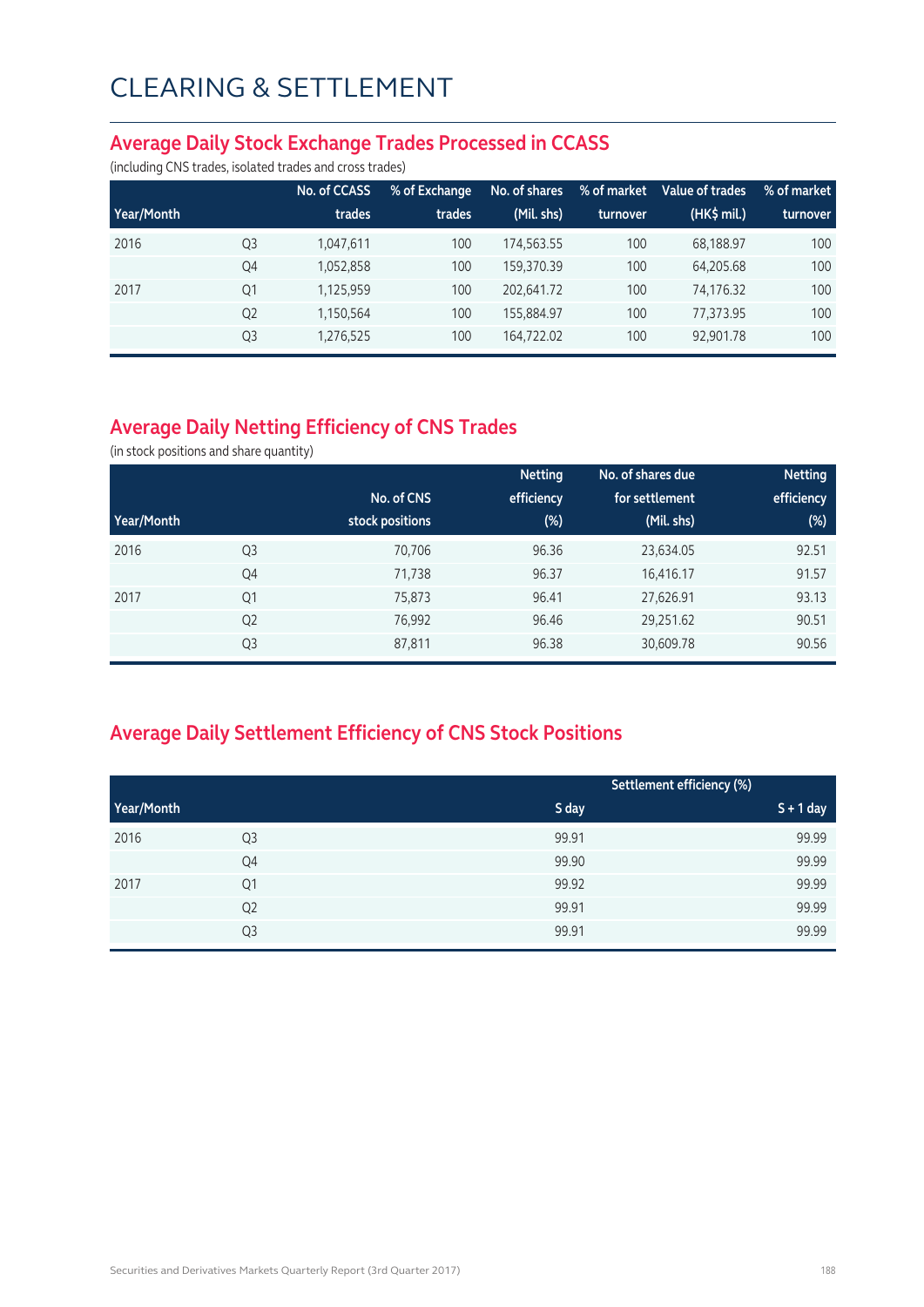### **Open Interest by Derivatives Products**

|                                                             | <b>Contracts</b> |                  |  |
|-------------------------------------------------------------|------------------|------------------|--|
| <b>Derivatives product</b>                                  | 3rd Quarter 2017 | 3rd Quarter 2016 |  |
| Hang Seng Index Futures                                     | 161,569          | 157,669          |  |
| Hang Seng Index Options                                     | 408,078          | 280,913          |  |
| Mini-Hang Seng Index Futures                                | 9,313            | 9,151            |  |
| Mini-Hang Seng Index Options                                | 8,429            | 9,370            |  |
| Hang Seng China Enterprises Index Futures                   | 289,770          | 349,588          |  |
| Hang Seng China Enterprises Index Options                   | 2,913,158        | 2,560,117        |  |
| Mini-Hang Seng China Enterprises Index Futures              | 4,473            | 5,049            |  |
| Mini-Hang Seng China Enterprises Index Options <sup>1</sup> | 4,657            | 5,441            |  |
| Flexible Hang Seng Index Options                            | $\mathbf 0$      | 2,975            |  |
| Flexible Hang Seng China Enterprises Index Options          | 16,666           | 13,569           |  |
| HSI Dividend Point Index Futures                            | 11,422           | 7,081            |  |
| <b>HSCEI Dividend Point Index Futures</b>                   | 116,855          | 157,453          |  |
| HSI Volatility Index Futures                                | 0                | $\overline{0}$   |  |
| CES China 120 Index Futures                                 | 16               | 10               |  |
| CES Gaming Top 10 Index Futures                             | $\mathbf 0$      | $\mathbf 0$      |  |
| Hang Seng Mainland Oil & Gas Index Futures                  | 25               | $\mathbf 0$      |  |
| Hang Seng Mainland Banks Index Futures                      | 124              | $\overline{2}$   |  |
| Hang Seng Mainland Healthcare Index Futures                 | $\mathbf 0$      | $\mathbf 0$      |  |
| Hang Seng Mainland Properties Index Futures                 | 28               | $\mathbf 0$      |  |
| Hang Seng IT Hardware Index Futures                         | $\mathbf 0$      | $\mathbf 0$      |  |
| Hang Seng Software & Services Index Futures                 | $\mathbf 0$      | $\mathbf 0$      |  |
| <b>IBOVESPA Futures</b>                                     | $\mathbf 0$      | $\mathbf 0$      |  |
| MICEX Index Futures                                         | $\mathbf 0$      | $\mathbf 0$      |  |
| S&P BSE Sensex Index Futures                                | $\mathbf 0$      | $\overline{0}$   |  |
| FTSE/JSE Top40 Futures                                      | $\mathbf 0$      | $\mathbf{0}$     |  |
| <b>Stock Futures</b>                                        | 5,243            | 4,040            |  |
| <b>Stock Options</b>                                        | 7,937,540        | 6,045,816        |  |
| 5-Year MOF T-Bond Futures <sup>2</sup>                      | 135              |                  |  |
| Three-month HIBOR Futures                                   | 310              | $\overline{0}$   |  |
| One-month HIBOR Futures                                     | $\mathbf{0}$     | $\overline{0}$   |  |
| RMB Currency Futures - USD/CNH Futures                      | 22,036           | 33,340           |  |
| RMB Currency Options - USD/CNH Options <sup>3</sup>         | 3,291            |                  |  |
| RMB Currency Futures - EUR/CNH Futures                      | 127              | 50               |  |
| RMB Currency Futures - JPY/CNH Futures                      | 37               | $\overline{4}$   |  |
| RMB Currency Futures - AUD/CNH Futures                      | $\mathbf 0$      | 10               |  |
| RMB Currency Futures - CNH/USD Futures                      | 866              | 482              |  |
| USD Gold Futures <sup>4</sup>                               | 167              |                  |  |
| CNH Gold Futures <sup>5</sup>                               | 619              |                  |  |
| London Aluminium Mini Futures                               | $10$             | 42               |  |
| London Zinc Mini Futures                                    | $\overline{2}$   | 67               |  |
| London Copper Mini Futures                                  | 80               | 20               |  |
| London Lead Mini Futures                                    | $\mathbf 0$      | $\overline{0}$   |  |
| London Nickel Mini Futures                                  | $\overline{2}$   | 100              |  |
| London Tin Mini Futures                                     | $\mathbf{0}$     | $\Omega$         |  |
| Total                                                       | 11,915,048       | 9,642,359        |  |

1 Trading in Mini-Hang Seng China Enterprises Index Options commenced on 05 Sep 2016

2 Trading in 5-Year MOF T-Bond Futures commenced on 10 Apr 2017

<sup>3</sup> Trading in RMB Currency Options – USD/CNH Options commenced on 20 Mar 2017

4 Trading in USD Gold Futures commenced on 10 Jul 2017

5 Trading in CNH Gold Futures commenced on 10 Jul 2017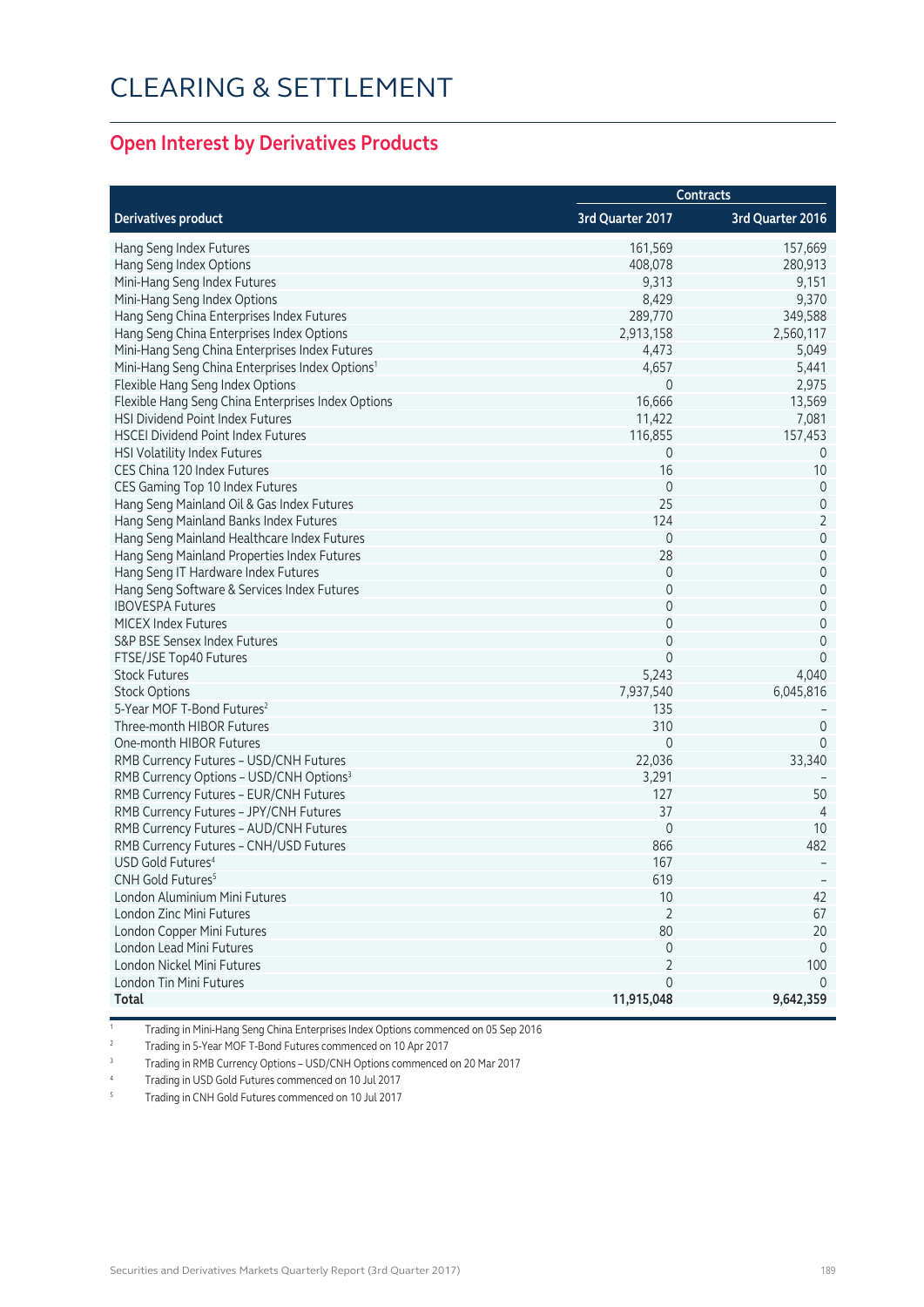#### **Stock Options Open Interest by Class**

as at the end of 3rd Quarter 2017

|                        |                       | Open interest  |            |  |
|------------------------|-----------------------|----------------|------------|--|
| <b>Options class</b>   |                       | (contracts)    | % of total |  |
| <b>ISHARES A50</b>     | A50                   | 61,628         | 0.78       |  |
| AAC TECH               | AAC                   | 9,122          | 0.11       |  |
| CONCH CEMENT           | ACC                   | 34,824         | 0.44       |  |
| AIA                    | AIA                   | 76,054         | 0.96       |  |
| CHALCO                 | ALC                   | 13,873         | 0.17       |  |
| CAM CSI300             | AMC                   | 52,149         | 0.66       |  |
| <b>BANKCOMM</b>        | <b>BCM</b>            | 28,353         | 0.36       |  |
| <b>BANK OF E ASIA</b>  | <b>BEA</b>            | 12,756         | 0.16       |  |
| <b>BELLE INT'L</b>     | <b>BIH</b>            | $\mathbb O$    | 0.00       |  |
| <b>BOC HONG KONG</b>   | <b>BOC</b>            | 56,972         | 0.72       |  |
| <b>BYD COMPANY</b>     | <b>BYD</b>            | 30,712         | 0.39       |  |
| CHINA COMM CONS        | CCC                   | 29,186         | 0.37       |  |
| CHINA COAL             | CCE                   | 16,042         | 0.20       |  |
| COSCO SHIP HOLD        | CCS                   | 11,465         | 0.14       |  |
| CHINA CINDA            | CDA                   | 19,216         | 0.24       |  |
| <b>CGN POWER</b>       | CGN                   | 5,830          | 0.07       |  |
| <b>CHINA MOBILE</b>    | CHT                   | 164,397        | 2.07       |  |
| CHINA UNICOM           | <b>CHU</b>            | 69,112         | 0.87       |  |
| <b>CITIC</b>           | CIT                   | 15,002         | 0.19       |  |
| <b>CKH HOLDINGS</b>    | <b>CKH</b>            | 55,992         | 0.71       |  |
| CK ASSET               | <b>CKP</b>            | 13,682         | 0.17       |  |
| <b>CHINA LIFE</b>      | CLI                   | 247,910        | 3.12       |  |
| <b>CLP HOLDINGS</b>    | <b>CLP</b>            | 8,954          | 0.11       |  |
| <b>CM BANK</b>         | CMB                   | 120,755        | 1.52       |  |
| CNOOC                  | CNC                   | 265,300        | 3.34       |  |
| CHINA OVERSEAS         | COL                   | 47,458         | 0.60       |  |
| CATHAY PAC AIR         | CPA                   | 5,579          | 0.07       |  |
| SINOPEC CORP           | <b>CPC</b>            | 109,136        | 1.37       |  |
| CPIC                   | CPI                   | 43,587         | 0.55       |  |
| CHINA RAIL CONS        | CRC                   | 33,801         | 0.43       |  |
| CHINA RAILWAY          | CRG                   | 43,481         | 0.55       |  |
| CHINA RES LAND         | <b>CRL</b>            | 15,971         | 0.20       |  |
| X WISECSI300ETF        | CS3                   | $\overline{2}$ | 0.00       |  |
| CSOP A50 ETF           | <b>CSA</b>            | 70,070         | 0.88       |  |
| CHINA SHENHUA          | $\mathsf{CSE}\xspace$ | 85,579         | 1.08       |  |
| <b>CITIC BANK</b>      | CTB                   | 54,020         | 0.68       |  |
| CHINA TELECOM          | CTC                   | 29,336         | 0.37       |  |
| CITIC SEC              | <b>CTS</b>            | 65,227         | 0.82       |  |
| DONGFENG GROUP         | DFM                   | 6,474          | 0.08       |  |
| <b>ESPRIT HOLDINGS</b> | <b>ESP</b>            | 250            | 0.00       |  |
| <b>FIH</b>             | <b>FIH</b>            | $\,$ 6 $\,$    | 0.00       |  |
| <b>GEELY AUTO</b>      | GAH                   | 15,784         | 0.20       |  |
| <b>GALAXY ENT</b>      | GLX                   | 58,338         | 0.73       |  |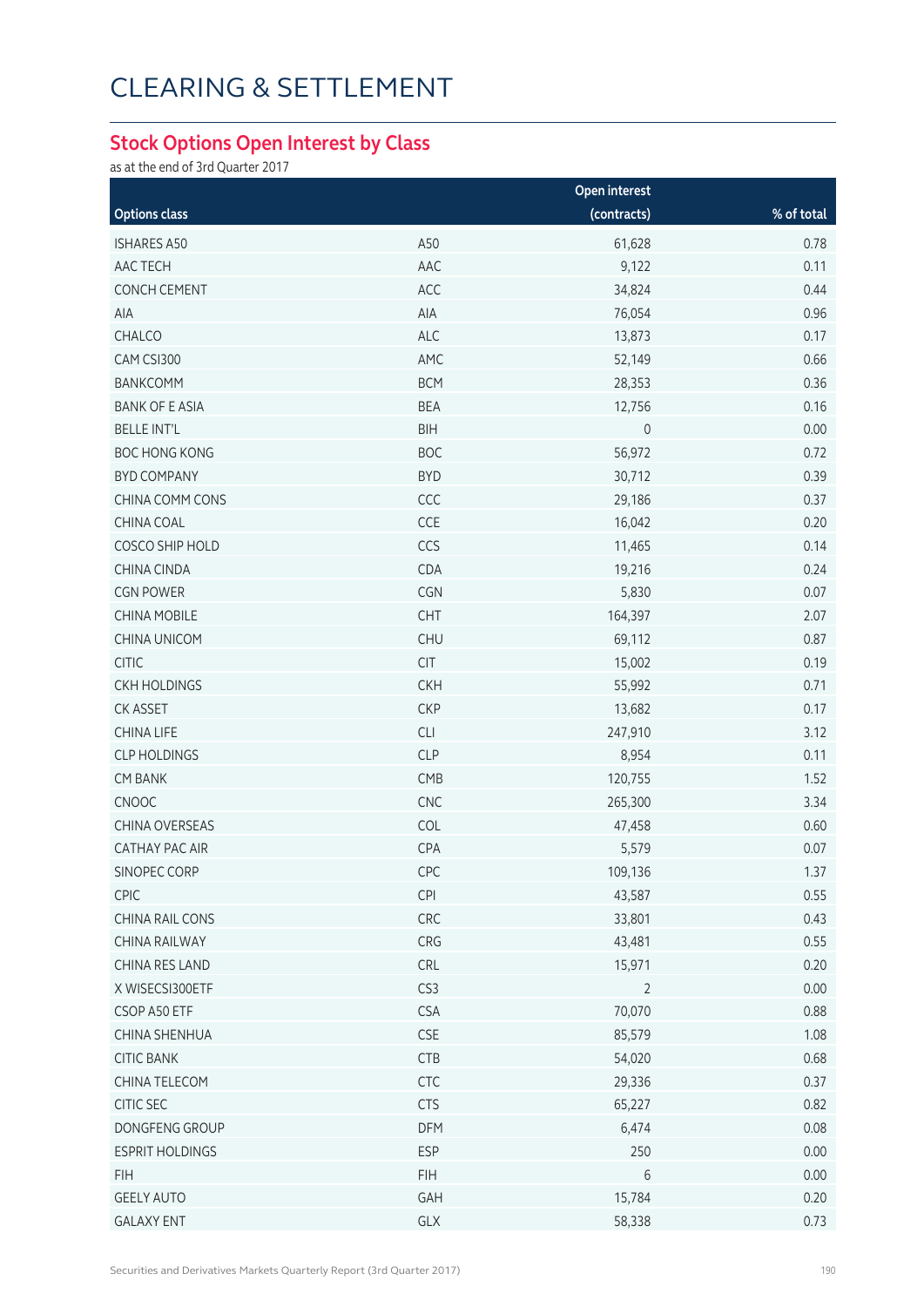|                        |            | <b>Open interest</b> |            |
|------------------------|------------|----------------------|------------|
| <b>Options class</b>   |            | (contracts)          | % of total |
| <b>GREATWALL MOTOR</b> | <b>GWM</b> | 195,174              | 2.46       |
| <b>HAITONG SEC</b>     | HAI        | 29,504               | 0.37       |
| HS H ETF               | <b>HCF</b> | 4,800                | 0.06       |
| POWER ASSETS           | <b>HEH</b> | 13,500               | 0.17       |
| <b>HKEX</b>            | <b>HEX</b> | 404,319              | 5.09       |
| <b>HENGAN INT'L</b>    | <b>HGN</b> | 4,527                | 0.06       |
| <b>HSBC HOLDINGS</b>   | <b>HKB</b> | 465,065              | 5.86       |
| HK & CHINA GAS         | <b>HKG</b> | 7,583                | 0.10       |
| <b>HENDERSON LAND</b>  | <b>HLD</b> | 14,589               | 0.18       |
| <b>HUANENG POWER</b>   | <b>HNP</b> | 18,557               | 0.23       |
| <b>HANG SENG BANK</b>  | <b>HSB</b> | 18,908               | 0.24       |
| <b>JIANGXI COPPER</b>  | <b>JXC</b> | 25,592               | 0.32       |
| <b>KUNLUN ENERGY</b>   | <b>KLE</b> | 6,167                | 0.08       |
| <b>KINGSOFT</b>        | <b>KSO</b> | 29,532               | 0.37       |
| LENOVO GROUP           | LEN        | 114,612              | 1.44       |
| LI & FUNG              | LIF        | 14,584               | 0.18       |
| LINK REIT              | LNK        | 5,953                | 0.07       |
| MENGNIU DAIRY          | <b>MEN</b> | 3,776                | 0.05       |
| MGM CHINA              | <b>MGM</b> | 32,129               | 0.40       |
| MINSHENG BANK          | <b>MSB</b> | 73,242               | 0.92       |
| MTR CORPORATION        | <b>MTR</b> | 11,444               | 0.14       |
| <b>CNBM</b>            | <b>NBM</b> | 46,602               | 0.59       |
| <b>NCI</b>             | <b>NCL</b> | 10,147               | 0.13       |
| NEW WORLD DEV          | <b>NWD</b> | 34,753               | 0.44       |
| PING AN                | PAI        | 657,025              | 8.28       |
| PETROCHINA             | PEC        | 229,934              | 2.90       |
| PICC P&C               | PIC        | 29,772               | 0.38       |
| PICC GROUP             | PIN        | 6,230                | 0.08       |
| <b>GCL-POLY ENERGY</b> | <b>PLE</b> | 14,201               | 0.18       |
| R&F PROPERTIES         | <b>RFP</b> | 8,104                | 0.10       |
| <b>SANDS CHINA LTD</b> | SAN        | 120,917              | 1.52       |
| <b>SHK PPT</b>         | <b>SHK</b> | 33,421               | 0.42       |
| <b>STANCHART</b>       | <b>STC</b> | 36,283               | 0.46       |
| SWIRE PACIFIC A        | SWA        | 6,426                | 0.08       |
| <b>TENCENT</b>         | <b>TCH</b> | 1,237,800            | 15.59      |
| <b>TRACKER FUND</b>    | <b>TRF</b> | 5,046                | 0.06       |
| <b>WHARF HOLDINGS</b>  | WHL        | 30,832               | 0.39       |
| WANT WANT CHINA        | <b>WWC</b> | 7,396                | 0.09       |
| ABC                    | XAB        | 26,576               | 0.33       |
| <b>BANK OF CHINA</b>   | XBC        | 592,973              | 7.47       |
| CCB                    | XCC        | 604,145              | 7.61       |
| ICBC                   | XIC        | 580,461              | 7.31       |
| YANZHOU COAL           | YZC        | 11,759               | 0.15       |
| <b>ZIJIN MINING</b>    | ZJM        | 9,795                | 0.12       |
| <b>Total</b>           |            | 7,937,540            | 100.00     |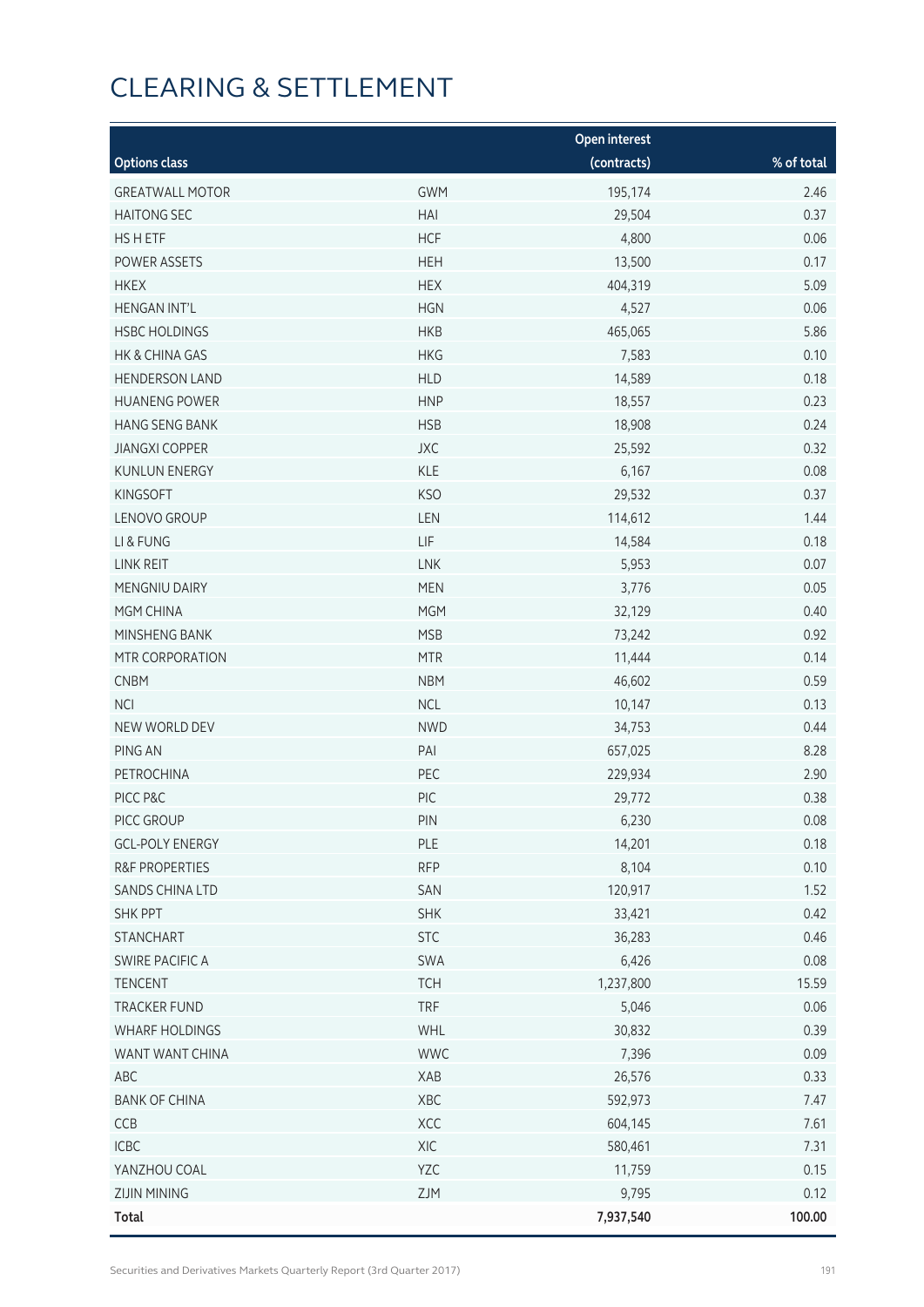# EXCHANGE PARTICIPANTS STATISTICS

### **Stock Exchange**

|      |                | No. of Trading<br><b>Right Holders</b> | Exchange<br><b>Participants -</b><br><b>Trading</b> | <b>Exchange</b><br><b>Participants -</b><br>Non-Trading | Non-Exchange<br><b>Participants</b> |
|------|----------------|----------------------------------------|-----------------------------------------------------|---------------------------------------------------------|-------------------------------------|
| 2016 | Q <sub>3</sub> | 599 (1002)                             | 547 (941)                                           | 36(45)                                                  | 16 (16)                             |
|      | Q4             | 608 (1011)                             | 556 (950)                                           | 36(45)                                                  | 16(16)                              |
| 2017 | Q <sub>1</sub> | 626 (1024)                             | 575 (965)                                           | 35(43)                                                  | 16(16)                              |
|      | Q <sub>2</sub> | 639 (1035)                             | 589 (977)                                           | 34 (42)                                                 | 16(16)                              |
|      | Q <sub>3</sub> | 657 (1053)                             | 608 (996)                                           | 33(41)                                                  | 16(16)                              |

( ) No. of trading rights

## **Futures Exchange**

|      |                | No. of Trading<br><b>Right Holders</b> | Exchange<br><b>Participants -</b><br><b>Trading</b> | <b>Exchange</b><br>Participants -<br>Non-Trading | Non-Exchange<br><b>Participants</b> |
|------|----------------|----------------------------------------|-----------------------------------------------------|--------------------------------------------------|-------------------------------------|
| 2016 | Q <sub>3</sub> | 231 (254)                              | 178 (199)                                           | $\overline{\phantom{a}}$                         | 53 (55)                             |
|      | Q4             | 233 (256)                              | 180 (201)                                           | $\overline{\phantom{0}}$                         | 53 (55)                             |
| 2017 | Q <sub>1</sub> | 234 (257)                              | 181 (202)                                           | $\overline{\phantom{m}}$                         | 53 (55)                             |
|      | Q <sub>2</sub> | 236 (259)                              | 184 (205)                                           | $\overline{\phantom{m}}$                         | 52 (54)                             |
|      | Q <sub>3</sub> | 236 (259)                              | 185 (206)                                           | $\overline{\phantom{m}}$                         | 51(53)                              |

Notes:

(1) The figures in blanket is the number of trading rights held.

(2) An Exchange Participant is a corporation who may trade on or through the Exchange and is licensed under the Securities and Futures Ordinance to carry on securities/futures/options dealing activity.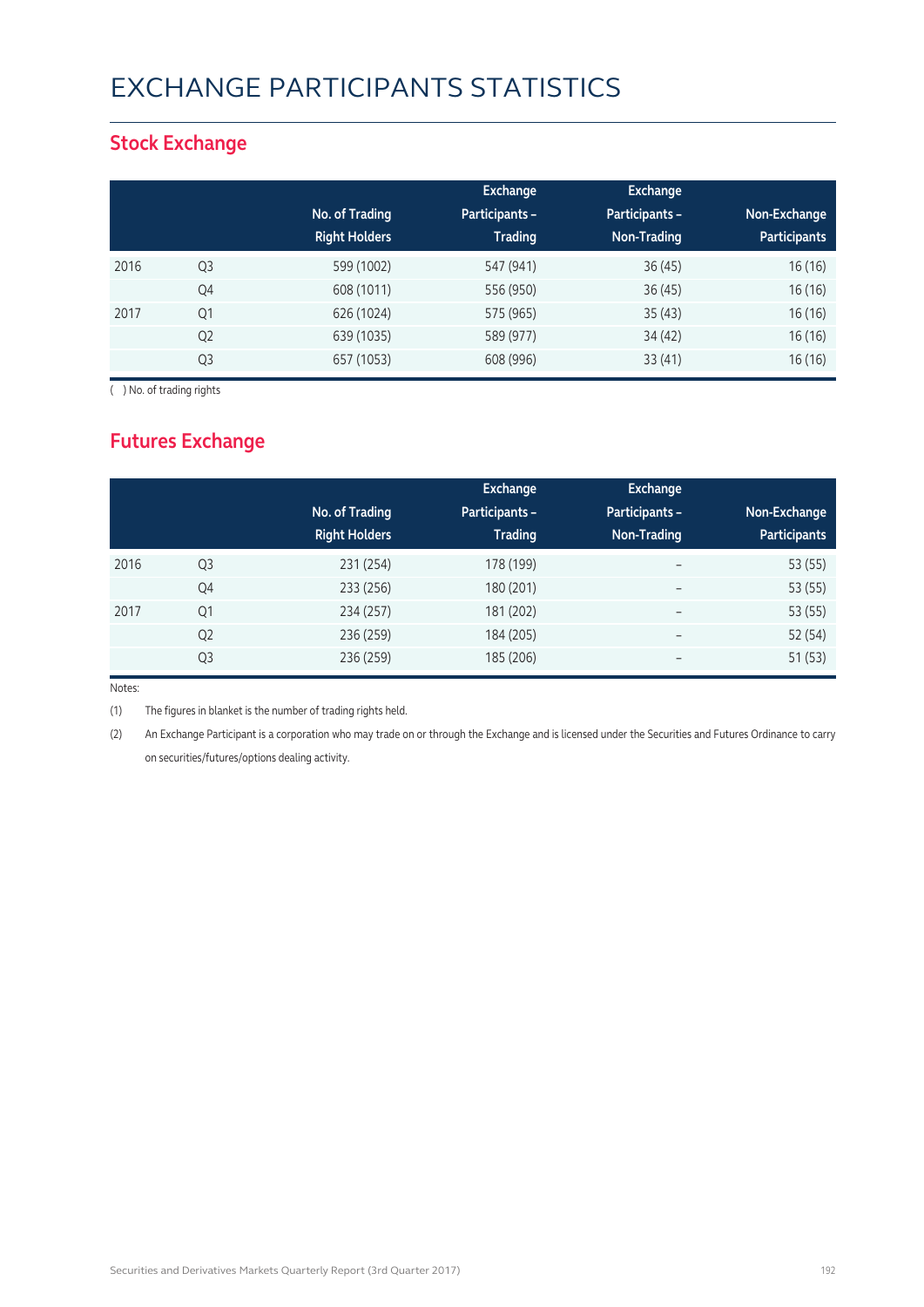# CLEARING PARTICIPANTS STATISTICS

### **HKCC Participants**

|            |                |                              | <b>General Clearing</b> |
|------------|----------------|------------------------------|-------------------------|
| Year/month |                | <b>Clearing Participants</b> | Participants            |
| 2016       | Q <sub>3</sub> | 150                          | 9                       |
|            | Q4             | 152                          | Q                       |
| 2017       | Q1             | 152                          | Q                       |
|            | Q <sub>2</sub> | 153                          | $\mathsf{Q}$            |
|            | Q3             | 154                          | $\mathsf{Q}$            |

### **SEOCH Participants**

|            |                |                                     | <b>General Clearing</b> |
|------------|----------------|-------------------------------------|-------------------------|
| Year/month |                | <b>Direct Clearing Participants</b> | Participants            |
| 2016       | Q3             | 65                                  | 9                       |
|            | Q4             | 65                                  | 9                       |
| 2017       | Q <sub>1</sub> | 64                                  | 9                       |
|            | Q <sub>2</sub> | 63                                  | 9                       |
|            | Q <sub>3</sub> | 63                                  | 9                       |

## **HKSCC Participants**

|            |                | <b>Direct Clearing</b> | <b>General Clearing</b> | Non-broker     |
|------------|----------------|------------------------|-------------------------|----------------|
| Year/month |                | Participant            | Participant             | Participants * |
| 2016       | Q <sub>3</sub> | 525                    | 9                       | 43             |
|            | Q4             | 533                    | 9                       | 42             |
| 2017       | Q <sub>1</sub> | 552                    | 9                       | 45             |
|            | Q <sub>2</sub> | 566                    | 9                       | 45             |
|            | Q3             | 582                    | 9                       | 46             |

\* Non-broker participants include Clearing Agency Participants, Custodian Participants and Stock Pledgee Participants.